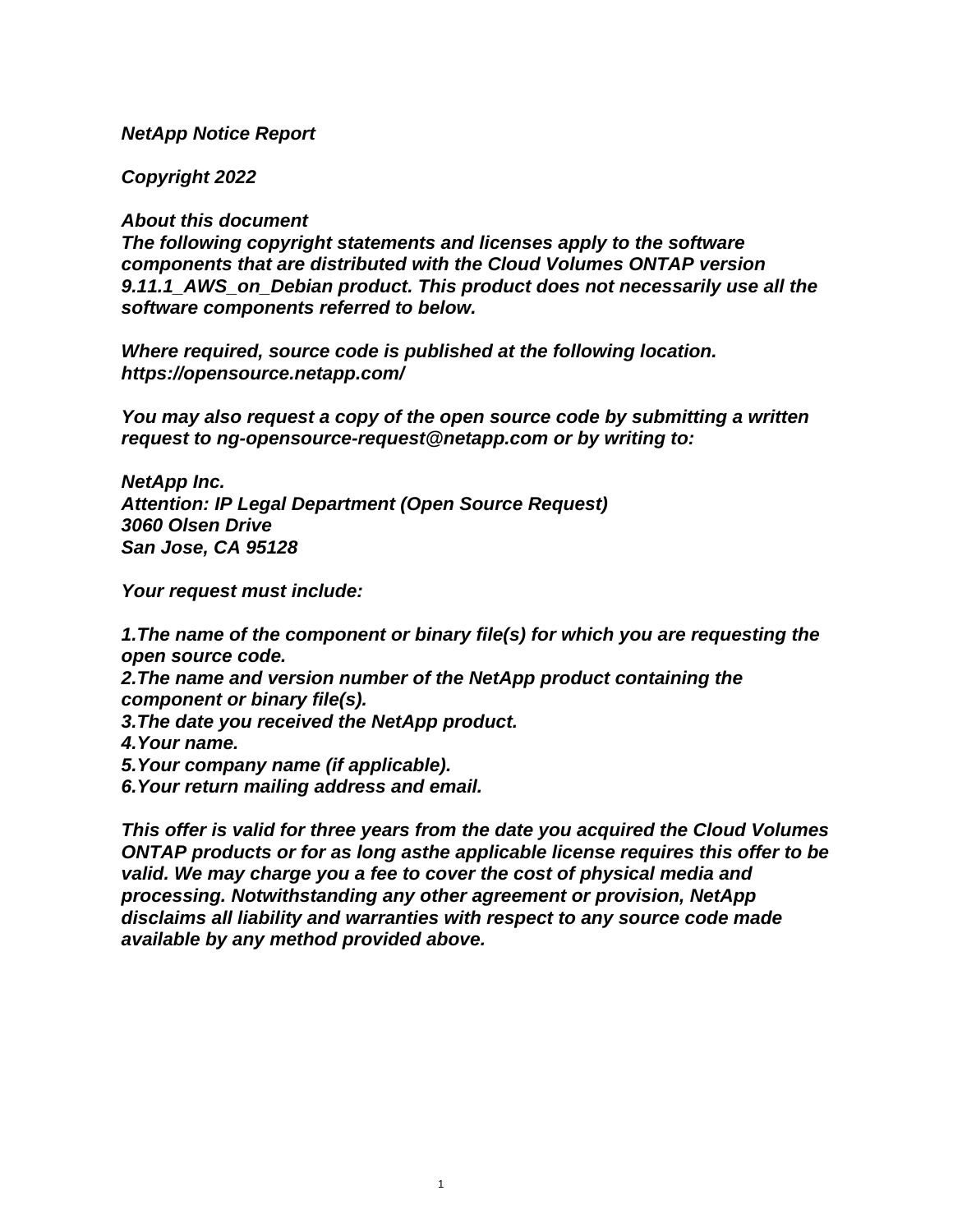# **Components:**

| <b>Component</b>                        | <b>License</b>                                                                                    |
|-----------------------------------------|---------------------------------------------------------------------------------------------------|
| perl-gettext 1.07                       | Artistic License 1.0                                                                              |
| ACL 2.2.53                              | (GNU Lesser General Public License v2.1 or later AND GNU General<br>Public License v2.0 or later) |
| adduser 3.118                           | GNU General Public License v2.0 or later                                                          |
| Algorithm::Diff 1.1902                  | (GNU General Public License v1.0 or later OR Artistic License 1.0 (Perl))                         |
| amazon-ssm-agent<br>3.0.1295.0          | Apache License 2.0                                                                                |
| AppArmor: Application<br>Armor v2.13.6  | <b>GNU General Public License v2.0 or later</b>                                                   |
| apt - Advanced Package<br>Tool 2.2.4    | <b>GNU General Public License v2.0 or later</b>                                                   |
| apt-listchanges 3.23                    | <b>GNU General Public License v2.0 or later</b>                                                   |
| apt-listchanges 3.24                    | <b>GNU General Public License v2.0 or later</b>                                                   |
| argon2 0~20171227                       | Creative Commons Zero v1.0 Universal                                                              |
| ASN.1 library for Python<br>0.4.8       | BSD 3-clause "New" or "Revised" License                                                           |
| Audit 3.0                               | GNU General Public License v2.0 or later                                                          |
| autodie 2.32                            | (Artistic License 1.0 OR GNU General Public License v1.0 or later)                                |
| aws/amazon-ec2-utils<br>1.3+git20200518 | <b>MIT License</b>                                                                                |
| awscli 1.19.1                           | Apache License 2.0                                                                                |
| base-files 11.1+deb11u1                 | (GNU General Public License v2.0 or later OR Artistic License 1.0 (Perl))                         |
| base-files 11.1+deb11u3                 | (GNU General Public License v2.0 or later OR Artistic License 1.0 (Perl))                         |
| base-passwd 3.5.51                      | GNU General Public License v2.0 only                                                              |
| <b>Bash 5.1</b>                         | GNU General Public License v3.0 or later                                                          |
| Bash 5.1.12                             | GNU General Public License v3.0 or later                                                          |
| bash-completion 2.11                    | GNU General Public License v2.0 or later                                                          |
| Berkeley DB 5.3.28                      | (Sleepycat License OR Oracle Berkeley DB License)                                                 |
| blinker-pypi 1.4                        | <b>MIT License</b>                                                                                |
| Bootstrap (Twitter) v4.5.2              | <b>MIT License</b>                                                                                |
| boto 2.49.0                             | <b>MIT License</b>                                                                                |
| botocore 1.20.0+repack                  | Apache License 2.0                                                                                |
| brotli v1.0.9                           | <b>MIT License</b>                                                                                |
| bsdutils 2.36.1                         | GNU General Public License v2.0 or later                                                          |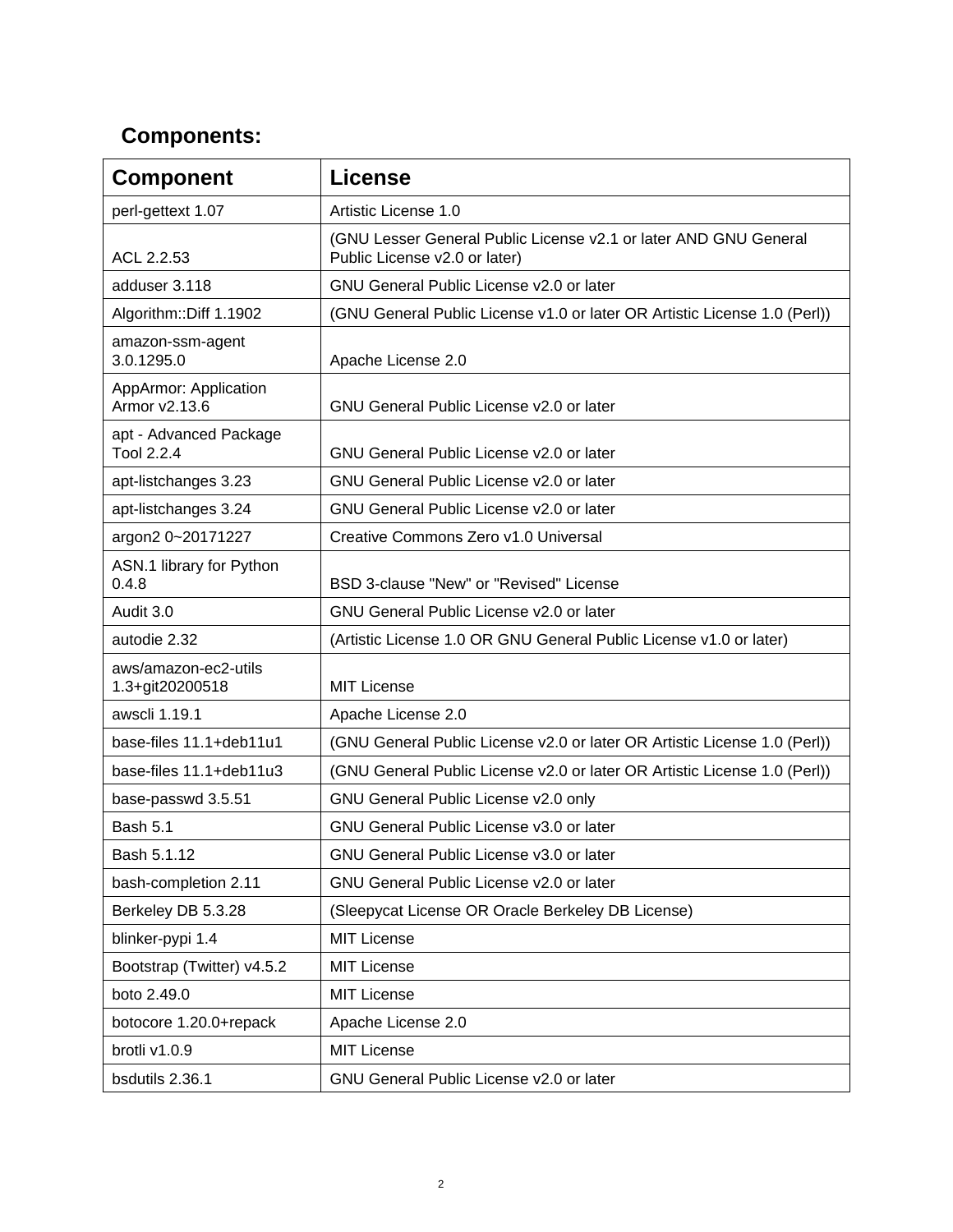| Bzip2 1.0.8                              | <b>Bzip2 License</b>                                                                      |
|------------------------------------------|-------------------------------------------------------------------------------------------|
| ca-certificates 20210119                 | Mozilla Public License 2.0                                                                |
| ca-certificates                          |                                                                                           |
| 20210119build1                           | Mozilla Public License 2.0                                                                |
| chardet 4.0.0                            | GNU Lesser General Public License v2.1 or later                                           |
| Chrony 4.0                               | GNU General Public License v2.0 or later                                                  |
| Class-Method-Modifiers 2.13              | (Artistic License 1.0 (Perl) OR GNU General Public License v3.0 or later)                 |
| cloud-init 20.4.1                        | (GNU General Public License v3.0 only OR Apache License 2.0)                              |
| cloud-utils 0.31                         | GNU General Public License v3.0 only                                                      |
| colorama 0.4.4                           | BSD 3-clause "New" or "Revised" License                                                   |
| Compress::Raw::Bzip2<br>2.093            | (Artistic License 1.0 OR GNU General Public License v1.0 or later)                        |
| Compress::Raw::Zlib 2.093                | (Artistic License 1.0 OR GNU General Public License v1.0 or later)                        |
| ConfigObj 5.0.6                          | BSD 3-clause "New" or "Revised" License                                                   |
| <b>CPAN 2.27</b>                         | (Artistic License 1.0 OR GNU General Public License v1.0 or later)                        |
| CPAN:: Meta 2.150010                     | (Artistic License 1.0 OR GNU General Public License v1.0 or later)                        |
| Cron 3.0pl1                              | Cron License                                                                              |
| curl 7.74.0                              | curl License                                                                              |
| Cyan4973/xxHash 0.8.0                    | (BSD 3-clause "New" or "Revised" License AND GNU General Public<br>License v2.0 or later) |
| Cyrus SASL 2.1.27                        | Carnegie Mellon University License                                                        |
| D-Bus 1.12.20                            | GNU General Public License v2.0 or later                                                  |
| Dancer::Plugin::Swig 3.75                | (Artistic License 1.0 OR GNU General Public License v1.0 or later)                        |
| DASH 0.5.11+git20200708+<br>dd9ef66      | BSD 3-clause "New" or "Revised" License                                                   |
| dbus-python 1.2.16                       | <b>Expat License</b>                                                                      |
| debconf 1.5.77                           | <b>BSD 2-clause "Simplified" License</b>                                                  |
| Debian 0.260                             | BSD 2-clause "Simplified" License                                                         |
| Debian 20210731+deb11u2                  | GNU General Public License v2.0 or later                                                  |
| debian-archive-keyring<br>2019.1+deb10u1 | (GNU General Public License v1.0 or later OR GNU General Public<br>License v2.0 or later) |
| debian-archive-keyring<br>2021.1.1       | GNU General Public License v3.0 or later                                                  |
| debianutils 4.11.2                       | (SMAIL General Public License AND GNU General Public License v2.0 or<br>later)            |
| DejaVu fonts 2.37                        | (Public Domain AND Bitstream Vera Fonts Copyright)                                        |
| devmapper 1.02.175                       | GNU General Public License v2.0 or later                                                  |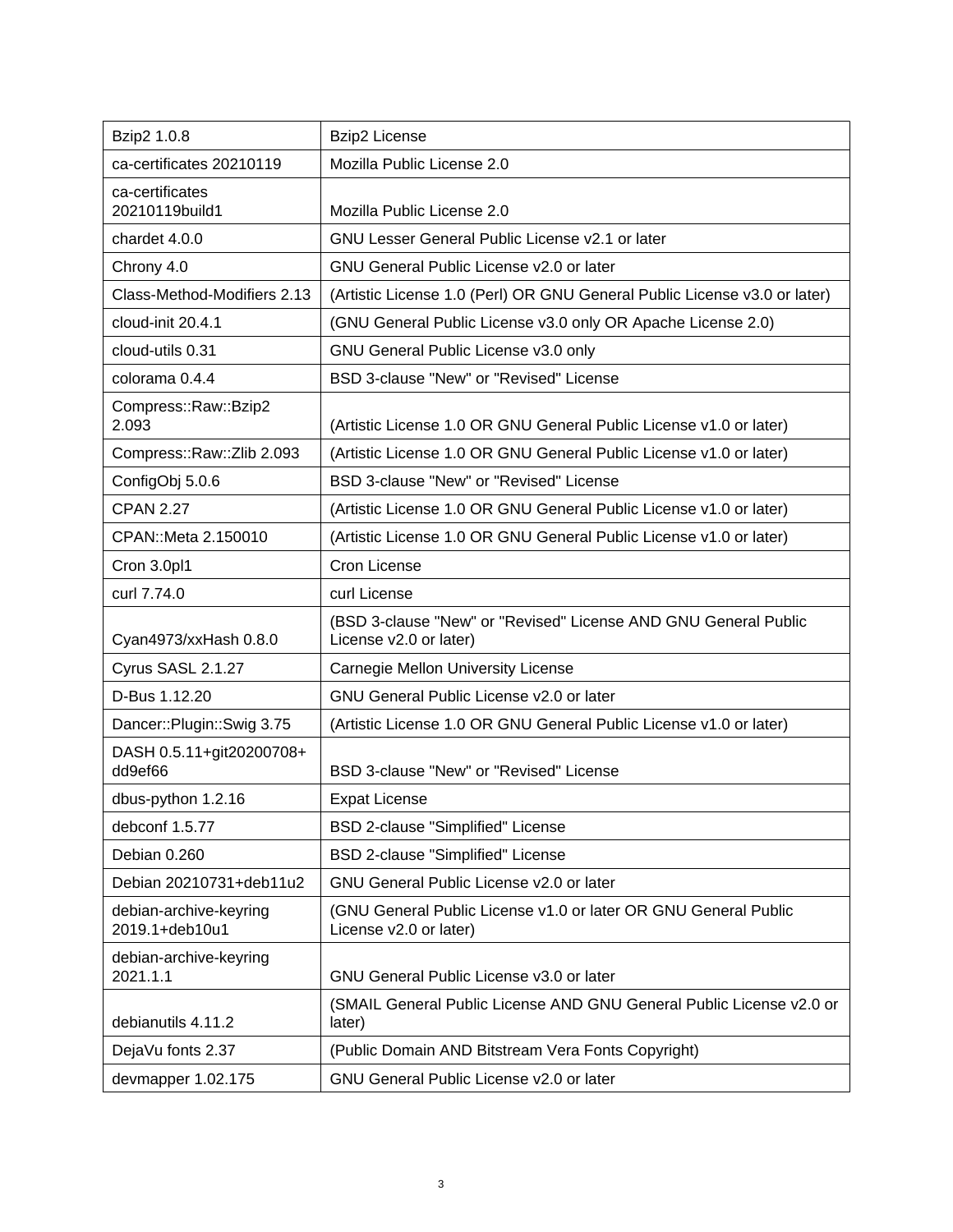| dh-runit 2.10.1                         | <b>GNU General Public License v3.0 or later</b>                                                                                                      |
|-----------------------------------------|------------------------------------------------------------------------------------------------------------------------------------------------------|
| dh-runit 2.10.3                         | GNU General Public License v3.0 or later                                                                                                             |
| DHCP (ISC) 4.4.1                        | Mozilla Public License 2.0                                                                                                                           |
| DHCP (ISC) 4.4.2.P1                     | Mozilla Public License 2.0                                                                                                                           |
| distro-info-data<br>0.46ubuntu4.3       | <b>ISC License</b>                                                                                                                                   |
| distro-info-data<br>$0.51 + deb11u1$    | <b>ISC License</b>                                                                                                                                   |
| Docutils 0.16                           | (Python Software Foundation License 2.0 AND BSD 2-clause "Simplified"<br>License AND Public Domain AND GNU General Public License v3.0 or<br>later)  |
| dpkg 1.20.9                             | GNU General Public License v2.0 or later                                                                                                             |
| dpkg-lang 1.20.9                        | GNU General Public License v2.0 or later                                                                                                             |
| e2fsprogs v1.46.2                       | GNU General Public License v2.0 only                                                                                                                 |
| efibootmgr 37                           | GNU Library General Public License v2 or later                                                                                                       |
| efivar 37                               | GNU Library General Public License v2 or later                                                                                                       |
| elfutils 0.183                          | (GNU Lesser General Public License v3.0 or later AND GNU General<br>Public License v2.0 or later)                                                    |
| EV 4.33                                 | (Artistic License 1.0 OR GNU General Public License v2.0 or later)                                                                                   |
| Exporter 5.74                           | (Artistic License 1.0 OR GNU General Public License v1.0 or later)                                                                                   |
| ExtUtils:: MakeMaker 7.44               | (Artistic License 1.0 OR GNU General Public License v1.0 or later)                                                                                   |
| ExtUtils::ParseXS 3.35                  | (Artistic License 1.0 OR GNU General Public License v2.0 or later)                                                                                   |
| file 5.39                               | BSD 3-clause "New" or "Revised" License                                                                                                              |
| Filter::Simple 0.96                     | (Artistic License 1.0 OR GNU General Public License v1.0 or later)                                                                                   |
| findutils 4.8.0                         | GNU General Public License v3.0 or later                                                                                                             |
| Font-Awesome<br>5.0.10+really4.7.0~dfsg | (MIT License AND SIL Open Font License 1.1 AND Creative Commons<br>Attribution 4.0)                                                                  |
| fontconfig 2.13.1                       | (MIT License AND Public Domain AND Unicode Character Database<br>Terms Of Use)                                                                       |
| <b>FUSE 2.9.9</b>                       | GNU General Public License v2.0 or later                                                                                                             |
| GD 2.3.0                                | <b>MIT License</b>                                                                                                                                   |
| Getopt::Long 2.51                       | (Artistic License 1.0 (Perl) OR GNU General Public License v3.0 or later)                                                                            |
| gettext 0.21                            | (GNU Library General Public License v2 or later AND GNU Free<br>Documentation License v1.2 or later AND GNU General Public License<br>v3.0 or later) |
| gkernel: rng-tools / ethtool<br>v5.9    | <b>GNU General Public License v2.0 or later</b>                                                                                                      |
| GLib 2.66.8                             | GNU Lesser General Public License v2.1 only                                                                                                          |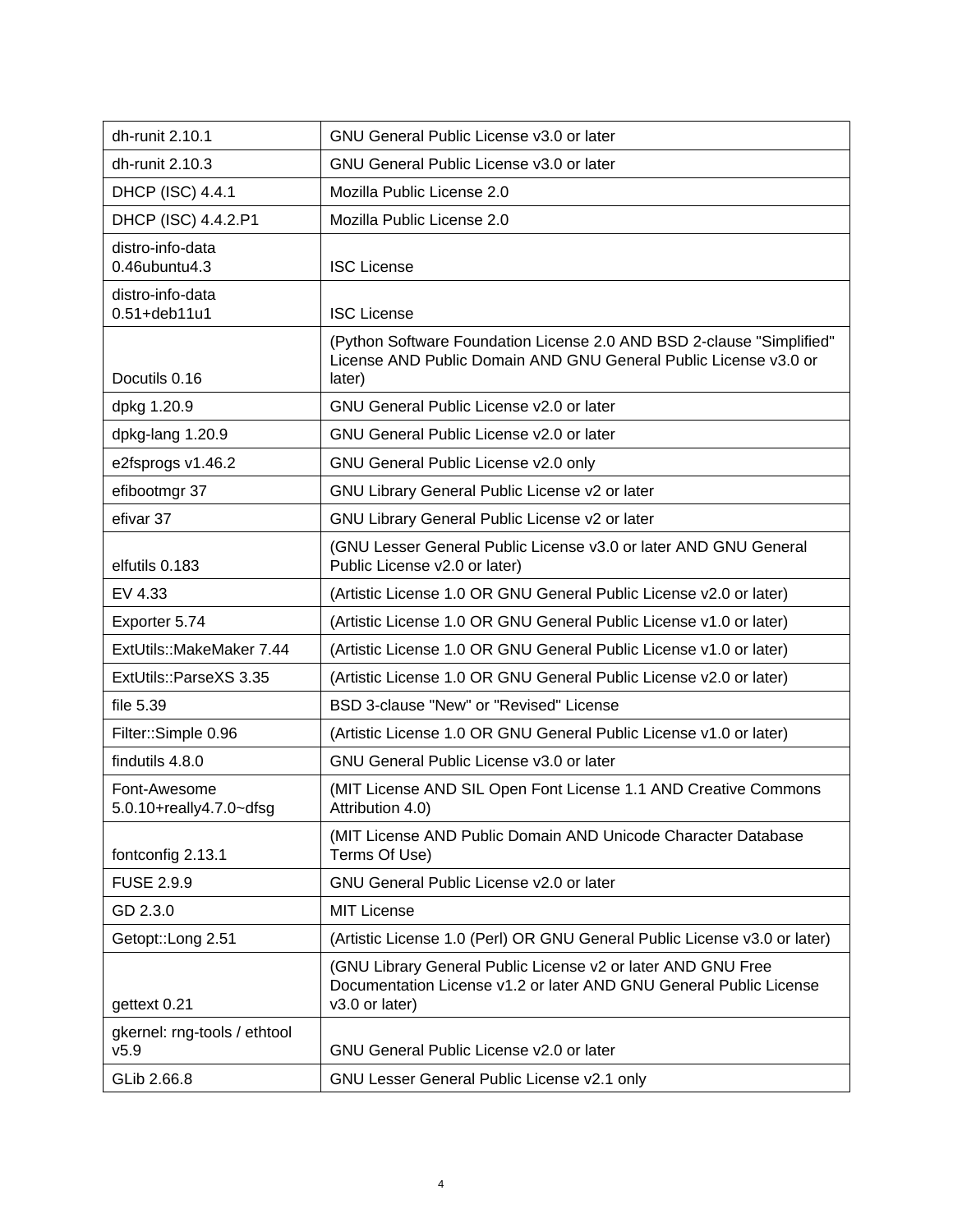| GMP 6.2.1                            | (GNU Lesser General Public License v3.0 or later OR GNU General<br>Public License v2.0 or later OR GNU General Public License v3.0 or later)                                                                                                                                                                           |
|--------------------------------------|------------------------------------------------------------------------------------------------------------------------------------------------------------------------------------------------------------------------------------------------------------------------------------------------------------------------|
| GNU C Library 2.31                   | GNU Lesser General Public License v2.1 or later                                                                                                                                                                                                                                                                        |
| <b>GNU Core Utilities 8.32</b>       | GNU General Public License v3.0 or later                                                                                                                                                                                                                                                                               |
| GNU cpio 2.13                        | GNU General Public License v3.0 or later                                                                                                                                                                                                                                                                               |
| <b>GNU Diff Utilities 3.7</b>        | GNU General Public License v3.0 or later                                                                                                                                                                                                                                                                               |
| GNU grep v3.6                        | GNU General Public License v3.0 or later                                                                                                                                                                                                                                                                               |
| GNU GRUB 2.04                        | GNU General Public License v3.0 or later                                                                                                                                                                                                                                                                               |
| GNU nano 5.4                         | GNU General Public License v3.0 or later                                                                                                                                                                                                                                                                               |
| GNU sed 4.7                          | GNU General Public License v2.0 or later                                                                                                                                                                                                                                                                               |
| GNU tar 1.34                         | GNU General Public License v3.0 or later                                                                                                                                                                                                                                                                               |
| <b>GnuTLS 3.7.1</b>                  | (GNU Lesser General Public License v2.1 or later AND GNU General<br>Public License v3.0 or later)                                                                                                                                                                                                                      |
| gpg2 2.2.27                          | GNU General Public License v3.0 or later                                                                                                                                                                                                                                                                               |
| gpm 1.20.7                           | (GNU General Public License v2.0 or later AND GNU General Public<br>License v3.0 or later)                                                                                                                                                                                                                             |
| GPT fdisk 1.0.6                      | GNU General Public License v2.0 only                                                                                                                                                                                                                                                                                   |
| gptfdisk 1.0.6                       | GNU General Public License v2.0 only                                                                                                                                                                                                                                                                                   |
| gptfdisk-fixparts 1.0.6              | GNU General Public License v2.0 only                                                                                                                                                                                                                                                                                   |
| groff 1.22.4                         | (LaTeX Project Public License v1.3a duplicate OR LaTeX Project Public<br>License v1.0 OR BSD 3-clause "New" or "Revised" License OR GNU<br>General Public License v2.0 or later OR GNU Free Documentation<br>License v1.3 only OR Christian Michelsen Research License OR GNU<br>General Public License v3.0 or later) |
| growpart 0.31                        | GNU General Public License v3.0 only                                                                                                                                                                                                                                                                                   |
| grub-cloud 0.0.5                     | GNU General Public License v3.0 or later                                                                                                                                                                                                                                                                               |
| grub-efi-amd64-signed<br>$1+2.04+20$ | (GNU General Public License v2.0 or later AND GNU General Public<br>License v2.0 only)                                                                                                                                                                                                                                 |
| gzip 1.10                            | GNU General Public License v3.0 only                                                                                                                                                                                                                                                                                   |
| highlightjs/highlight.js 9.18.5      | BSD 3-clause "New" or "Revised" License                                                                                                                                                                                                                                                                                |
| hostname 3.23                        | GNU General Public License v2.0 or later                                                                                                                                                                                                                                                                               |
| idan/oauthlib v3.1.0                 | BSD 3-clause "New" or "Revised" License                                                                                                                                                                                                                                                                                |
| idna 2.10                            | BSD 3-clause "New" or "Revised" License                                                                                                                                                                                                                                                                                |
| ifupdown 0.8.36                      | GNU General Public License v2.0 or later                                                                                                                                                                                                                                                                               |
| init-system-helpers 1.60             | BSD 3-clause "New" or "Revised" License                                                                                                                                                                                                                                                                                |
| initramfs-tools 0.140                | GNU General Public License v2.0 or later                                                                                                                                                                                                                                                                               |
| IO 1.42                              | (Artistic License 1.0 (Perl) AND GNU General Public License v3.0 or later)                                                                                                                                                                                                                                             |
| IO::Compress 2.093                   | (Artistic License 1.0 OR GNU General Public License v1.0 or later)                                                                                                                                                                                                                                                     |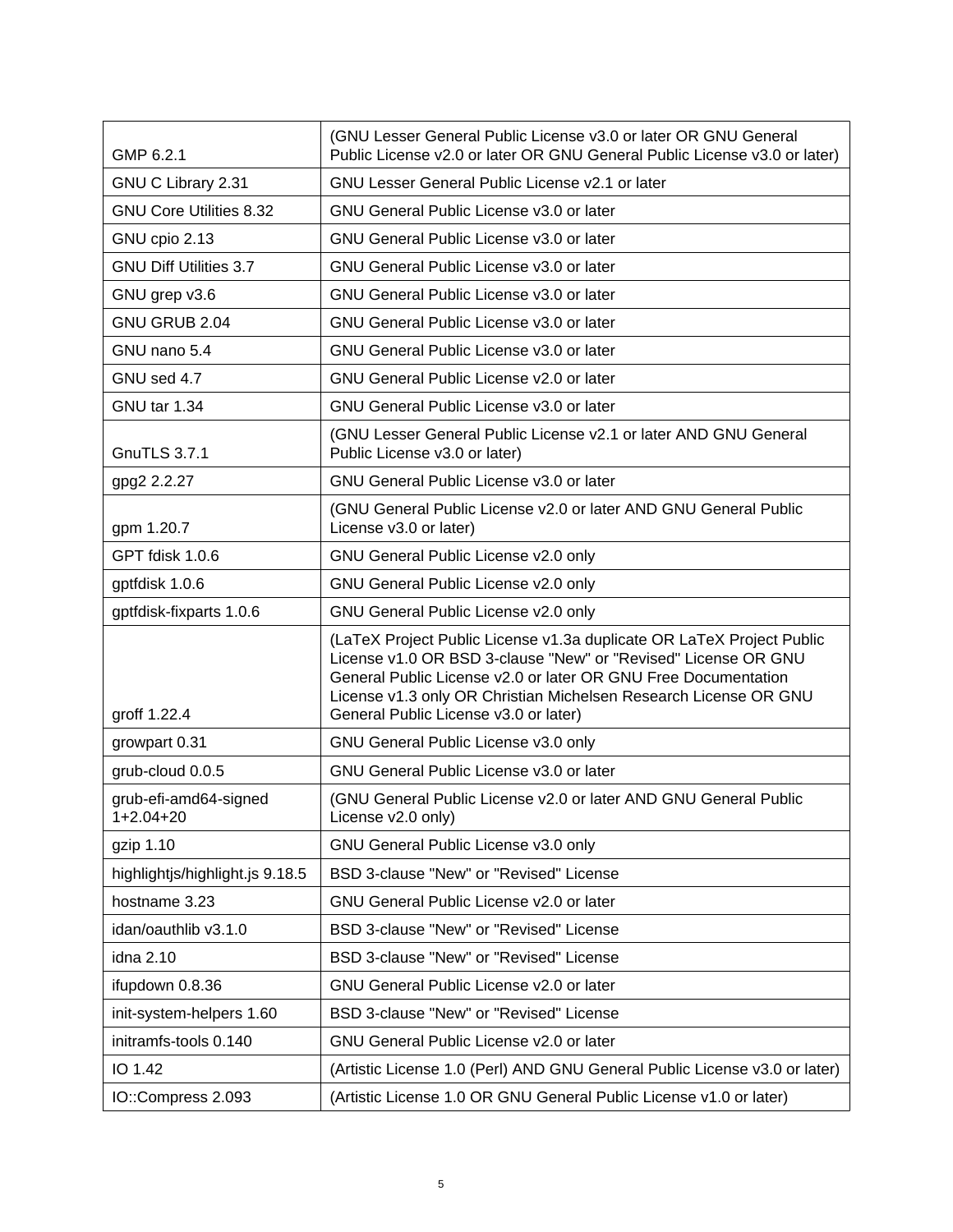| IO::Socket::IP 0.39                                | Artistic License 1.0                                                                                                                                                                                                                                                                                                                                                                                                                                    |
|----------------------------------------------------|---------------------------------------------------------------------------------------------------------------------------------------------------------------------------------------------------------------------------------------------------------------------------------------------------------------------------------------------------------------------------------------------------------------------------------------------------------|
| IO::Socket::IP 0.41                                | Artistic License 1.0                                                                                                                                                                                                                                                                                                                                                                                                                                    |
| IO::Socket::Socks 0.74                             | GNU Library General Public License v2 or later                                                                                                                                                                                                                                                                                                                                                                                                          |
| iproute2 5.10.0                                    | GNU General Public License v2.0 only                                                                                                                                                                                                                                                                                                                                                                                                                    |
| IPTables 1.8.7                                     | GNU General Public License v2.0 only                                                                                                                                                                                                                                                                                                                                                                                                                    |
| iputils 20210202                                   | (BSD 3-clause "New" or "Revised" License OR Sun RPC License)                                                                                                                                                                                                                                                                                                                                                                                            |
| iso-codes 4.6.0                                    | GNU Lesser General Public License v2.1 or later                                                                                                                                                                                                                                                                                                                                                                                                         |
| JavaCPP Presets for<br>CPython 3.9.2-1.5.5         | (GNU General Public License v2.0 w/Classpath exception AND Apache<br>License 2.0 AND GNU General Public License v3.0 or later)                                                                                                                                                                                                                                                                                                                          |
| javascript-common<br>$11+nmu1$                     | GNU General Public License v2.0 or later                                                                                                                                                                                                                                                                                                                                                                                                                |
| javascript-common 8                                | GNU General Public License v2.0 or later                                                                                                                                                                                                                                                                                                                                                                                                                |
| JBIG-KIT lossless image<br>compression library 2.1 | <b>GNU General Public License v2.0 or later</b>                                                                                                                                                                                                                                                                                                                                                                                                         |
| Jinja 2.11.3                                       | BSD 3-clause "New" or "Revised" License                                                                                                                                                                                                                                                                                                                                                                                                                 |
| jmespath 0.10.0                                    | <b>MIT License</b>                                                                                                                                                                                                                                                                                                                                                                                                                                      |
| jQuery 3.5.1                                       | <b>MIT License</b>                                                                                                                                                                                                                                                                                                                                                                                                                                      |
| jQuery including Sizzle.js<br>tri-license 2.3.5+ds | <b>Expat License</b>                                                                                                                                                                                                                                                                                                                                                                                                                                    |
| json-c $0.15$                                      | <b>MIT License</b>                                                                                                                                                                                                                                                                                                                                                                                                                                      |
| <b>JSON-PP 4.04</b>                                | Artistic License 1.0                                                                                                                                                                                                                                                                                                                                                                                                                                    |
| keyutils 1.6.1                                     | (GNU Library General Public License v2 or later OR GNU General Public<br>License v2.0 or later)                                                                                                                                                                                                                                                                                                                                                         |
| klibc-utils 2.0.8                                  | BSD 4-clause "Original" or "Old" License                                                                                                                                                                                                                                                                                                                                                                                                                |
| krb5/krb5 1.18.3                                   | Krb5-MIT License                                                                                                                                                                                                                                                                                                                                                                                                                                        |
| <b>Less 551</b>                                    | GNU General Public License v3.0 or later                                                                                                                                                                                                                                                                                                                                                                                                                |
| libapt-pkg6.0 2.2.4                                | GNU General Public License v2.0 or later                                                                                                                                                                                                                                                                                                                                                                                                                |
| libbpf0 0.3                                        | (GNU Lesser General Public License v2.1 only OR BSD 2-clause<br>"Simplified" License)                                                                                                                                                                                                                                                                                                                                                                   |
| libbpf0                                            | GNU General Public License v2.0 only                                                                                                                                                                                                                                                                                                                                                                                                                    |
| libbsd 0.11.3                                      | BSD 3-clause "New" or "Revised" License                                                                                                                                                                                                                                                                                                                                                                                                                 |
| libc6-dev 2.31                                     | (University of Cambridge Software License OR GNU Lesser General<br>Public License v2.1 or later OR Internet Society - RFC License OR<br>Spencer License 97 OR ISC License OR Diffstat License OR CarnMellon<br>Mach OS License (similar to Historical Permission Notice) OR Sun Freely<br>Redistributable License OR BSD 3-clause "New" or "Revised" License OR<br>GNU General Public License v2.0 or later OR GNU General Public<br>License v2.0 only) |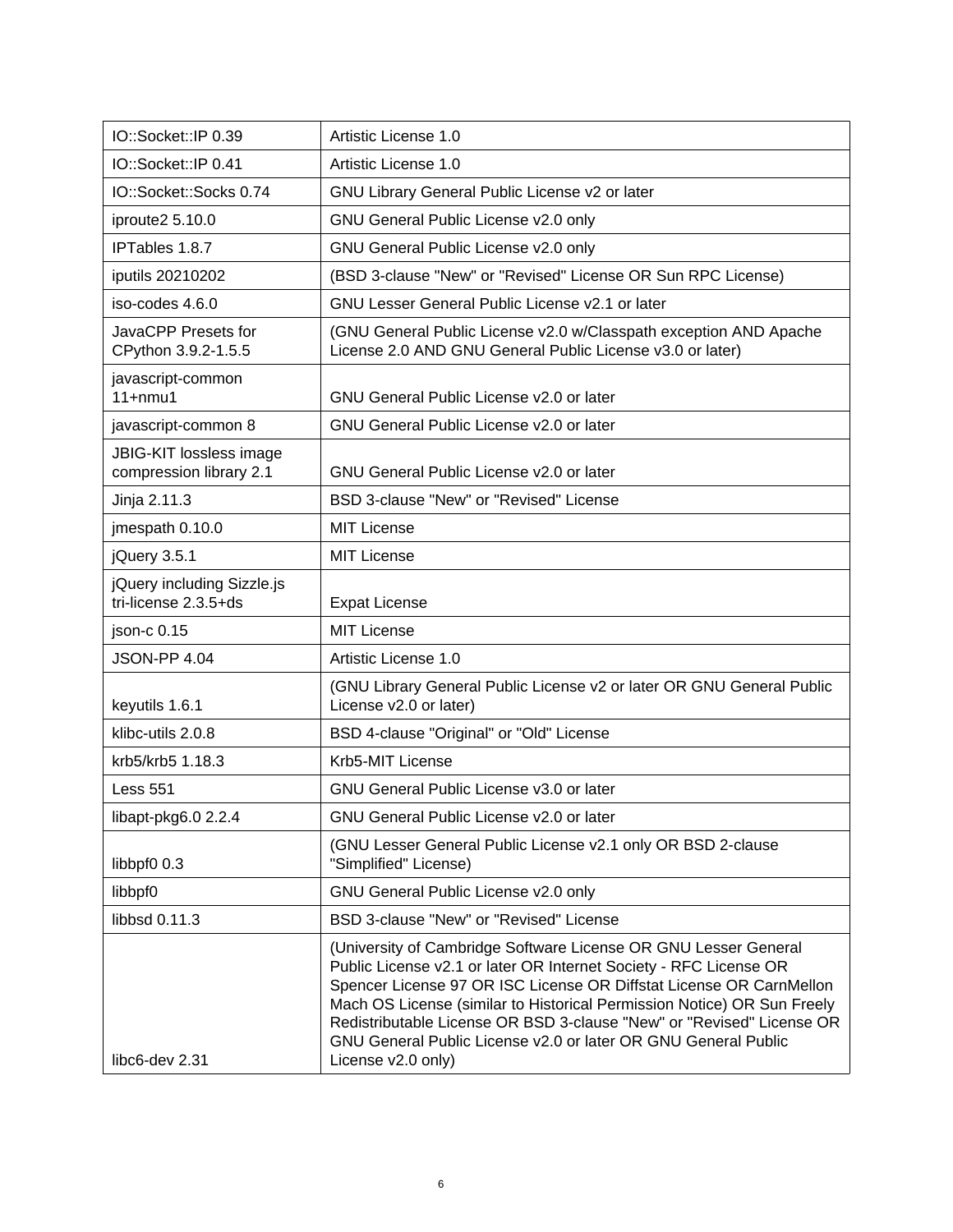| libcap-ng 0.7.9                       | (GNU Lesser General Public License v2.1 or later AND GNU General<br>Public License v2.0 or later)                                             |
|---------------------------------------|-----------------------------------------------------------------------------------------------------------------------------------------------|
| libcap2 2.44                          | (BSD 3-clause "New" or "Revised" License OR GNU General Public<br>License v2.0 only)                                                          |
| libcbor 0.5.0                         | <b>MIT License</b>                                                                                                                            |
| libcpanel-json-xs-perl 4.25           | (Artistic License 1.0 OR GNU General Public License v1.0 or later)                                                                            |
| libcrypt-dev 4.4.18                   | GNU Lesser General Public License v2.1 or later                                                                                               |
| libcrypt1 4.4.18                      | (GNU Lesser General Public License v2.1 or later OR GNU Affero<br>General Public License v3.0 OR GNU General Public License v2.0 or<br>later) |
| libdeflate 1.7                        | <b>Expat License</b>                                                                                                                          |
| libdistro-info-perl 1.0               | <b>ISC License</b>                                                                                                                            |
| libdns-export1110 9.11.19             | (BSD 2-clause "Simplified" License AND ISC License AND BSD 3-clause<br>"New" or "Revised" License AND Mozilla Public License 2.0)             |
| libedit2 3.1-20191231                 | BSD 3-clause "New" or "Revised" License                                                                                                       |
| libestr 0.1.10                        | GNU Lesser General Public License v2.1 or later                                                                                               |
| libev 4.33                            | (BSD 2-clause "Simplified" License OR GNU General Public License v2.0<br>or later)                                                            |
| libexpat 2.2.10                       | <b>MIT License</b>                                                                                                                            |
| libextutils-cbuilder-perl<br>0.280234 | Artistic License 1.0                                                                                                                          |
| libfastjson v0.99.9                   | <b>Expat License</b>                                                                                                                          |
| libffi 3.3                            | <b>MIT License</b>                                                                                                                            |
| libfido2-1 1.6.0                      | BSD 2-clause "Simplified" License                                                                                                             |
| libfuture-asyncawait-perl<br>0.49     | (Artistic License 1.0 OR GNU General Public License v1.0 or later)                                                                            |
| libfuture-perl 0.47                   | (Artistic License 1.0 OR GNU General Public License v1.0 or later)                                                                            |
| libgcc-s1 10.2.1                      | GNU General Public License v2.0 w/GCC Runtime Library exception                                                                               |
| libgcrypt 1.8.7                       | GNU Lesser General Public License v3.0 or later                                                                                               |
| libgdbm v1.19                         | GNU General Public License v3.0 or later                                                                                                      |
| libgpg-error 1.38                     | (GNU Lesser General Public License v2.1 or later OR GNU General<br>Public License v2.0 or later)                                              |
| libhogweed6 3.7.3                     | (GNU Lesser General Public License v3.0 or later OR GNU General<br>Public License v2.0 or later)                                              |
| libice6 1.0.10                        | (X11 License OR Open Group License)                                                                                                           |
| Libidn 2.3.0                          | (GNU Lesser General Public License v3.0 or later OR GNU General<br>Public License v2.0 or later)                                              |
| libidn11 1.33                         | GNU Lesser General Public License v3.0 only                                                                                                   |
| libio-socket-ssl-perl 2.016           | Artistic License 1.0                                                                                                                          |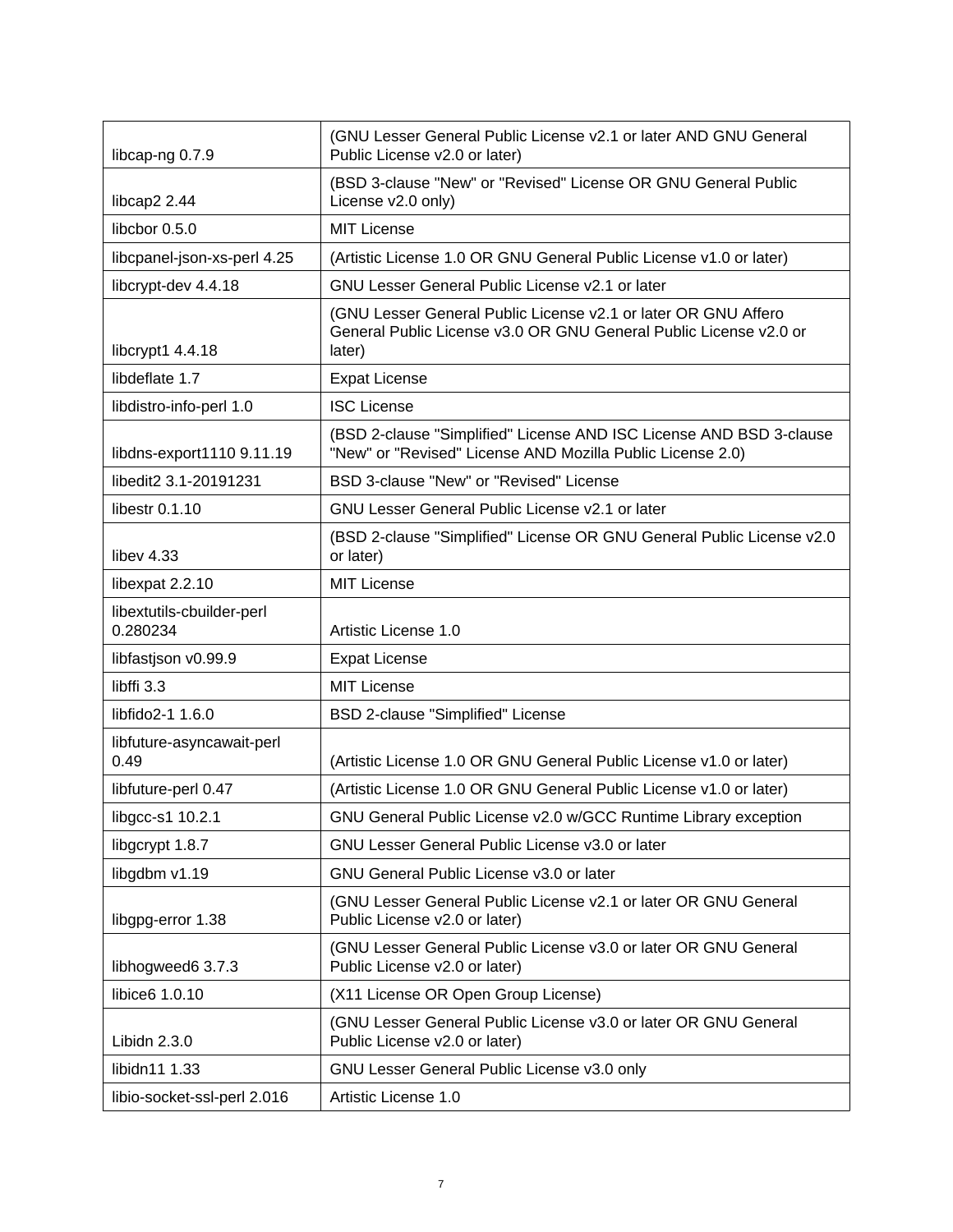| libio-socket-ssl-perl 2.069           | Artistic License 1.0                                                                                                              |
|---------------------------------------|-----------------------------------------------------------------------------------------------------------------------------------|
| libisc-export1105 9.11.19             | (BSD 2-clause "Simplified" License AND ISC License AND BSD 3-clause<br>"New" or "Revised" License AND Mozilla Public License 2.0) |
| libjpeg 2.0.6                         | (zlib License OR Independent JPEG Group License OR BSD 3-clause<br>"New" or "Revised" License)                                    |
| libjs-bootstrap4 4.5.2                | <b>Expat License</b>                                                                                                              |
| libjs-popper.js 1.16.1+ds             | <b>MIT License</b>                                                                                                                |
| libklibc 2.0.8                        | (GNU General Public License v2.0 or later OR BSD 4-clause "Original" or<br>"Old" License)                                         |
| liblognorm 2.0.5                      | GNU Lesser General Public License v2.1 or later                                                                                   |
| libmath-bigint-perl 1.999818          | (Artistic License 1.0 OR GNU General Public License v1.0 or later)                                                                |
| libmd0 1.0.3                          | BSD 3-clause "New" or "Revised" License                                                                                           |
| libmnl 1.0.4                          | GNU Lesser General Public License v2.1 or later                                                                                   |
| libmodule-corelist-perl<br>5.20210123 | (Artistic License 1.0 OR GNU General Public License v1.0 or later)                                                                |
| LibNet 3.11                           | Artistic License 1.0                                                                                                              |
| libnet-libidn-perl 0.12.ds            | Artistic License 1.0                                                                                                              |
| libnet-ssleay-perl 1.88               | Artistic License 2.0                                                                                                              |
| libnetfilter-conntrack-dev<br>1.0.8   | GNU General Public License v2.0 only                                                                                              |
| libnettle8 3.7.3                      | <b>GNU General Public License v2.0 or later</b>                                                                                   |
| libnfnetlink 1.0.1                    | <b>GNU General Public License v2.0 or later</b>                                                                                   |
| libnftnl 1.1.9                        | GNU General Public License v2.0 or later                                                                                          |
| libnsl2 1.3.0                         | (GNU Library General Public License v2 or later AND BSD 3-clause "New"<br>or "Revised" License)                                   |
| libnsl2-devel 1.2.0                   | (GNU Library General Public License v2 or later AND BSD 3-clause "New"<br>or "Revised" License)                                   |
| libp11-kit0 0.23.22                   | BSD 3-clause "New" or "Revised" License                                                                                           |
| libpam-systemd 247.3                  | GNU Lesser General Public License v2.1 or later                                                                                   |
| libpcap 1.10.0                        | BSD 3-clause "New" or "Revised" License                                                                                           |
| libpng 1.6.37                         | PNG Reference Library version 2                                                                                                   |
| libpod-simple-perl 3.40               | Artistic License 1.0                                                                                                              |
| libprocps8 3.3.17                     | GNU Lesser General Public License v2.1 or later                                                                                   |
| libpsl 0.21.0                         | <b>MIT License</b>                                                                                                                |
| libsemanage1 3.1                      | GNU Lesser General Public License v2.1 or later                                                                                   |
| libsepol 3.1                          | GNU General Public License v2.0 or later                                                                                          |
| libsm6 1.2.3                          | (X11 License AND Open Group License)                                                                                              |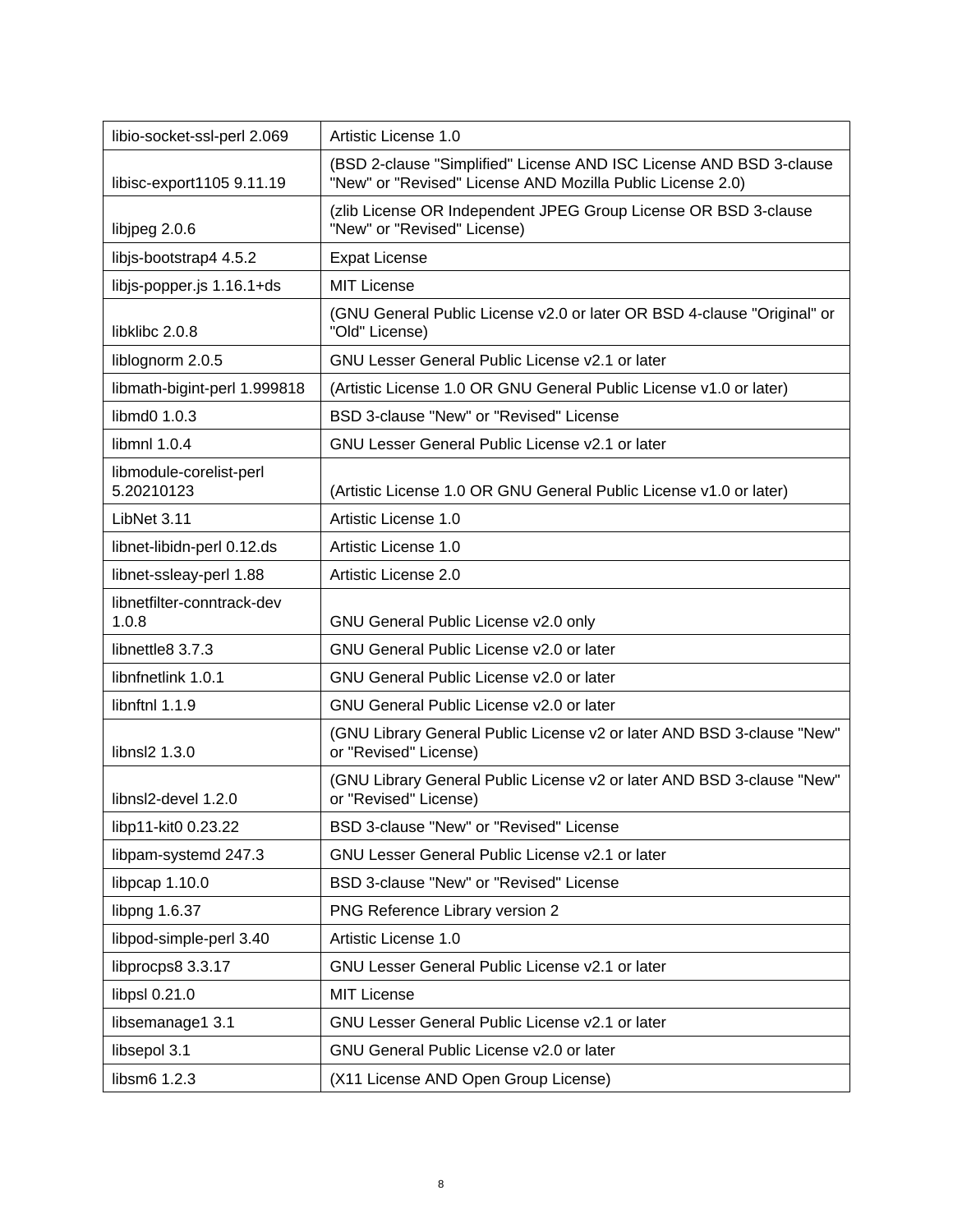| libss 1.46.1                               | MIT Historical Permission License 3                                                                                                                                                                                                                                                                       |
|--------------------------------------------|-----------------------------------------------------------------------------------------------------------------------------------------------------------------------------------------------------------------------------------------------------------------------------------------------------------|
| libss 1.46.2                               | <b>MIT Historical Permission License 3</b>                                                                                                                                                                                                                                                                |
| libssh2 1.9.0                              | BSD 3-clause "New" or "Revised" License                                                                                                                                                                                                                                                                   |
| libstdc++6 10.2.1                          | GNU General Public License v3.0 w/GCC Runtime Library exception                                                                                                                                                                                                                                           |
| libsystemd0 247.3                          | GNU Lesser General Public License v2.1 or later                                                                                                                                                                                                                                                           |
| Libtasn1 4.16.0                            | GNU Lesser General Public License v2.1 or later                                                                                                                                                                                                                                                           |
| libtest-simple-perl 1.302175               | Artistic License 1.0                                                                                                                                                                                                                                                                                      |
| libtirpc 1.3.1                             | (BSD 3-clause "New" or "Revised" License AND Sun Industry Standards<br>Source License v1.1)                                                                                                                                                                                                               |
| libuchardet0 0.0.7                         | (Mozilla Public License 1.1 OR GNU Lesser General Public License v2.1<br>or later OR GNU General Public License v2.0 or later)                                                                                                                                                                            |
| libunistring 0.9.10                        | GNU Lesser General Public License v3.0 or later                                                                                                                                                                                                                                                           |
| libwebp 0.6.1                              | BSD 3-clause "New" or "Revised" License                                                                                                                                                                                                                                                                   |
| libx11-data 1.7.2                          | (X11 License OR Open Group License OR MIT License OR Silicon<br>Graphics New License OR Diffstat License OR MIT Historical Permission<br>License 3 OR Stichting Mathematisch License OR PythonPlot License OR<br>[base] Historical Permission Notice and Disclaimer (base license) OR<br>libxml2 License) |
| libxau6 1.0.9                              | (X11 License OR Open Group License)                                                                                                                                                                                                                                                                       |
| libxau6 1.7.2                              | (X11 License OR Open Group License OR MIT License OR Silicon<br>Graphics New License OR Diffstat License OR MIT Historical Permission<br>License 3 OR Stichting Mathematisch License OR PythonPlot License OR<br>[base] Historical Permission Notice and Disclaimer (base license) OR<br>libxml2 License) |
| libXdmcp 1.1.2                             | <b>MIT License</b>                                                                                                                                                                                                                                                                                        |
| libxext6 1.3.3                             | (X11 License OR Open Group License OR MIT License OR Silicon<br>Graphics New License OR Diffstat License OR PythonPlot License OR<br>Christian Michelsen Research License)                                                                                                                                |
| libxmu6 1.1.2                              | (X11 License OR Open Group License OR Stichting Mathematisch<br>License)                                                                                                                                                                                                                                  |
| libxpm4 3.5.12                             | (X11 License OR MIT License)                                                                                                                                                                                                                                                                              |
| libxt6 1.2.0                               | (X11 License OR Open Group License OR MIT License OR MIT Historical<br>Permission License 3 OR curl License OR Stichting Mathematisch<br>License)                                                                                                                                                         |
| LibYAML 0.2.2                              | <b>MIT License</b>                                                                                                                                                                                                                                                                                        |
| <b>Linux Extended Attributes</b><br>2.4.48 | GNU General Public License v2.0 or later                                                                                                                                                                                                                                                                  |
| Linux Kernel 5.10.106                      | GNU General Public License v2.0 only                                                                                                                                                                                                                                                                      |
| Linux Unified Key Setup<br>2.3.4           | (GNU Library General Public License v2 or later AND GNU General Public<br>License v2.0 or later)                                                                                                                                                                                                          |
| linux-base 4.6                             | GNU General Public License v2.0 or later                                                                                                                                                                                                                                                                  |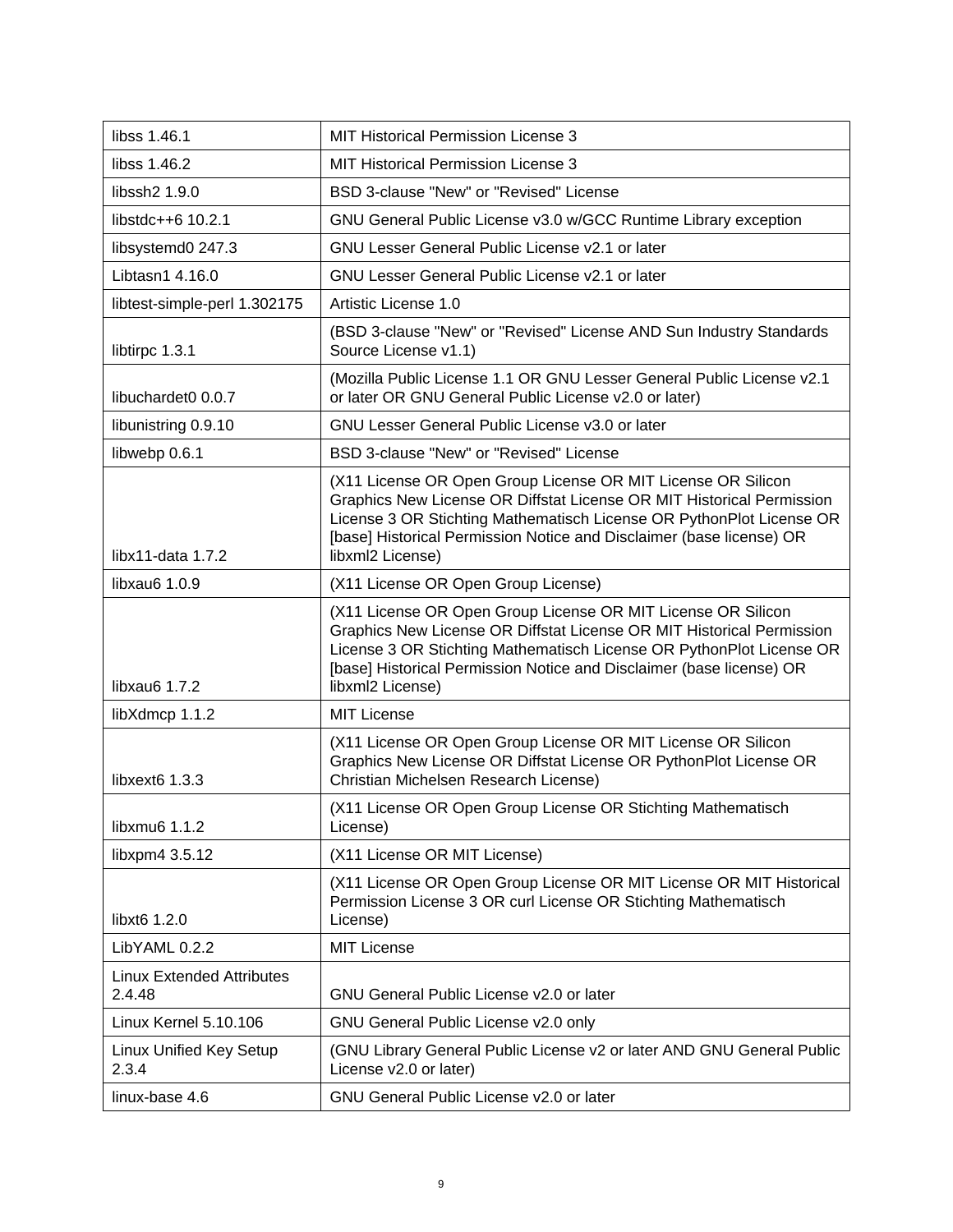| linux-base 4.8                    | GNU General Public License v2.0 only                                                                                                                                                                                                                                                                                                                                                                                                                    |
|-----------------------------------|---------------------------------------------------------------------------------------------------------------------------------------------------------------------------------------------------------------------------------------------------------------------------------------------------------------------------------------------------------------------------------------------------------------------------------------------------------|
| linux-misc 5.10.106               | GNU General Public License v2.0 only                                                                                                                                                                                                                                                                                                                                                                                                                    |
| Linux-Pam v1.4.0                  | (BSD 3-clause "New" or "Revised" License AND GNU General Public<br>License v2.0 or later)                                                                                                                                                                                                                                                                                                                                                               |
| linux-signed-amd64<br>5.10.106    | GNU General Public License v2.0 only                                                                                                                                                                                                                                                                                                                                                                                                                    |
| Locale:: Maketext 1.29            | Artistic License 1.0                                                                                                                                                                                                                                                                                                                                                                                                                                    |
| Locales 2.31                      | (University of Cambridge Software License OR GNU Lesser General<br>Public License v2.1 or later OR Internet Society - RFC License OR<br>Spencer License 97 OR ISC License OR Diffstat License OR CarnMellon<br>Mach OS License (similar to Historical Permission Notice) OR Sun Freely<br>Redistributable License OR BSD 3-clause "New" or "Revised" License OR<br>GNU General Public License v2.0 or later OR GNU General Public<br>License v2.0 only) |
| logrotate 3.18.0                  | GNU General Public License v2.0 or later                                                                                                                                                                                                                                                                                                                                                                                                                |
| logsave 1.46.2                    | (GNU Library General Public License v2 or later OR BSD 3-clause "New"<br>or "Revised" License OR GNU General Public License v2.0 or later)                                                                                                                                                                                                                                                                                                              |
| logsave 1.46.5                    | (GNU Library General Public License v2 or later OR BSD 3-clause "New"<br>or "Revised" License OR GNU General Public License v2.0 or later)                                                                                                                                                                                                                                                                                                              |
| Isb 11.1.0                        | GNU General Public License v2.0 only                                                                                                                                                                                                                                                                                                                                                                                                                    |
| Isb-release 10.2019051400         | GNU General Public License v2.0 only                                                                                                                                                                                                                                                                                                                                                                                                                    |
| Isb-release 11.1.0                | GNU General Public License v2.0 only                                                                                                                                                                                                                                                                                                                                                                                                                    |
| Iz4 v1.9.3                        | (BSD 2-clause "Simplified" License AND BSD 3-clause "New" or<br>"Revised" License)                                                                                                                                                                                                                                                                                                                                                                      |
| man-pages 4.09                    | (MIT License AND Spencer License 97 AND BSD 3-clause "New" or<br>"Revised" License AND GNU General Public License v2.0 or later AND<br>GNU General Public License v2.0 only AND BSD 4-clause "Original" or<br>"Old" License)                                                                                                                                                                                                                            |
| man-pages 5.10                    | GNU General Public License v2.0 or later                                                                                                                                                                                                                                                                                                                                                                                                                |
| MarkupSafe 0.18                   | BSD 3-clause "New" or "Revised" License                                                                                                                                                                                                                                                                                                                                                                                                                 |
| MarkupSafe 1.1.1                  | BSD 3-clause "New" or "Revised" License                                                                                                                                                                                                                                                                                                                                                                                                                 |
| mawk 1.3.4.20200120               | GNU General Public License v2.0 or later                                                                                                                                                                                                                                                                                                                                                                                                                |
| media-types 4.0.0                 | <b>Public Domain</b>                                                                                                                                                                                                                                                                                                                                                                                                                                    |
| module-init-tools 28              | GNU Lesser General Public License v2.1 or later                                                                                                                                                                                                                                                                                                                                                                                                         |
| Module::CoreList<br>5.20210123    | (Artistic License 1.0 OR GNU General Public License v1.0 or later)                                                                                                                                                                                                                                                                                                                                                                                      |
| Module::Load::Conditional<br>0.70 | (Artistic License 1.0 OR GNU General Public License v1.0 or later)                                                                                                                                                                                                                                                                                                                                                                                      |
| Module::Metadata 1.000037         | (Artistic License 1.0 OR GNU General Public License v1.0 or later)                                                                                                                                                                                                                                                                                                                                                                                      |
| Mojo Framework 6.17               | Artistic License 2.0                                                                                                                                                                                                                                                                                                                                                                                                                                    |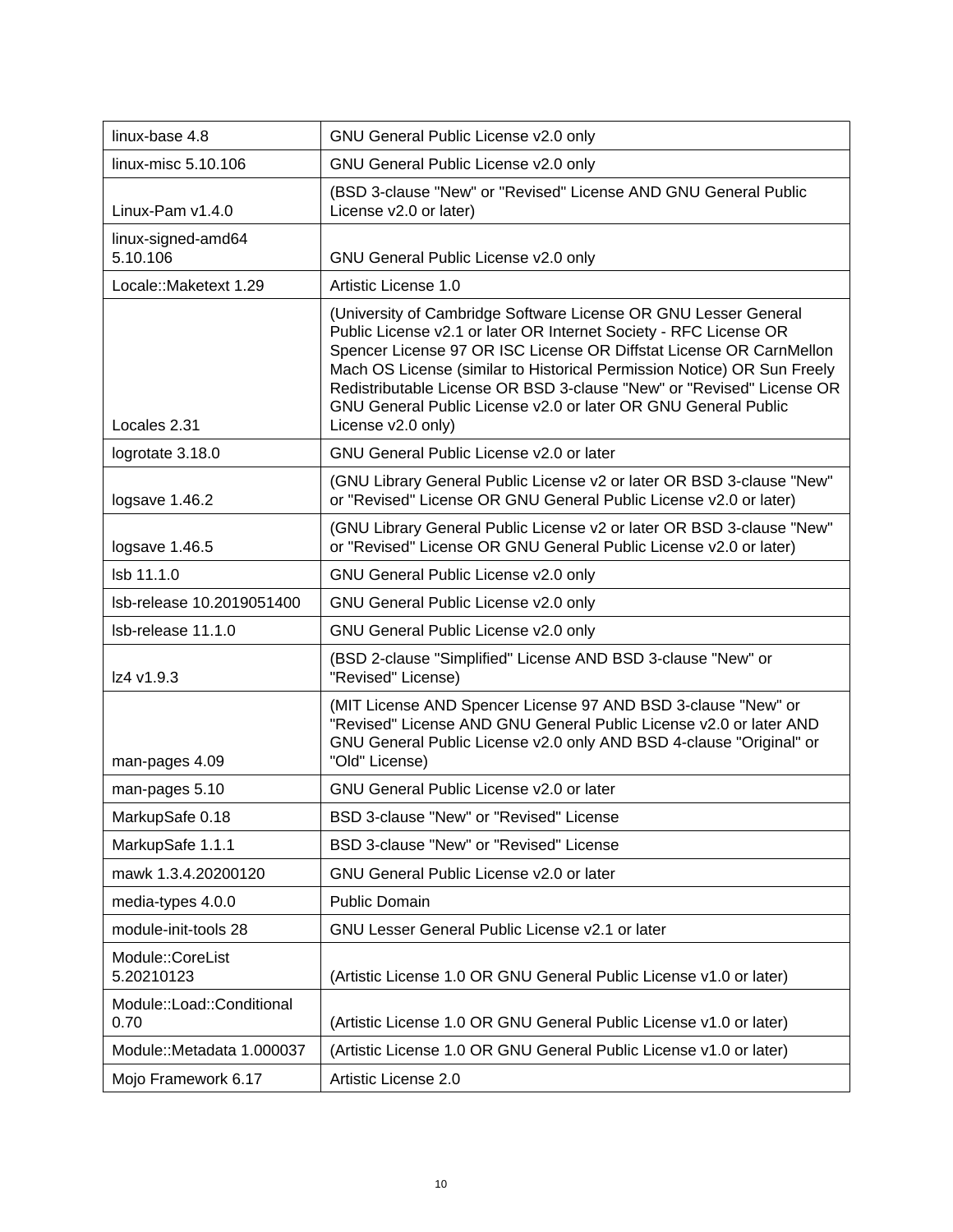| Mojo Framework v8.71                  | Artistic License 2.0                                                                                              |
|---------------------------------------|-------------------------------------------------------------------------------------------------------------------|
| Mojo::Server::FastCGI 0.50            | Artistic License 1.0                                                                                              |
| mokutil<br>0.3.0+1538710437.fb6250f   | (GNU Affero General Public License v3.0 AND GNU General Public<br>License v3.0 or later)                          |
| more-itertools 4.2.0                  | <b>MIT License</b>                                                                                                |
| mpdecimal 2.5.1                       | BSD 3-clause "New" or "Revised" License                                                                           |
| ncurses 6.2+20200912                  | <b>BigInteger License</b>                                                                                         |
| ncurses 6.2+20201114                  | (X11 License OR MIT License)                                                                                      |
| ncurses-bin 6.2+20201114              | (X11 License OR MIT License)                                                                                      |
| net-tools<br>1.60+git20181103.0eebece | GNU General Public License v2.0 or later                                                                          |
| NetBase 6.3                           | GNU General Public License v2.0 or later                                                                          |
| nghttp2 v1.43.0                       | <b>MIT License</b>                                                                                                |
| node-jquery 3.5.1                     | <b>Expat License</b>                                                                                              |
| OpenLDAP 2.4.57                       | Open LDAP Public License                                                                                          |
| OpenSSH 8.4p1                         | BSD 3-clause "New" or "Revised" License                                                                           |
| OpenSSL 1.1.1k                        | (SSLeay License AND The Open SSL License)                                                                         |
| OpenSSL 1.1.1n                        | (SSLeay License AND The Open SSL License)                                                                         |
| Openwall crypt_blowfish<br>4.4.19     | (GNU Library General Public License v2 or later AND BSD 3-clause "New"<br>or "Revised" License AND Public Domain) |
| p11-kit-trust 0.24.0                  | BSD 3-clause "New" or "Revised" License                                                                           |
| pci.ids 0.0~2021.02.08                | (BSD 3-clause "New" or "Revised" License AND GNU General Public<br>License v2.0 or later)                         |
| <b>PCRE 8.39</b>                      | BSD 3-clause "New" or "Revised" License                                                                           |
| PCRE2 10.36                           | BSD 3-clause "New" or "Revised" License                                                                           |
| Perl 5.32.1                           | Artistic License 1.0 (Perl)                                                                                       |
| Perl 5 Encode 3.06                    | Artistic License 1.0                                                                                              |
| perl-Archive-Tar 2.36                 | (Artistic License 1.0 OR GNU General Public License v1.0 or later)                                                |
| perl-Class-Struct 0.66                | (Artistic License 1.0 OR GNU General Public License v1.0 or later)                                                |
| perl-DBM Filter 0.06                  | (Artistic License 1.0 OR GNU General Public License v1.0 or later)                                                |
| perl-ExtUtils-Constant 0.25           | (Artistic License 1.0 OR GNU General Public License v1.0 or later)                                                |
| perl-ExtUtils-ParseXS 3.40            | (Artistic License 1.0 OR GNU General Public License v1.0 or later)                                                |
| perl-File-Find 1.37                   | (Artistic License 1.0 OR GNU General Public License v1.0 or later)                                                |
| perl-File-stat 1.09                   | (Artistic License 1.0 OR GNU General Public License v1.0 or later)                                                |
| perl-I18N-LangTags 0.44               | (Artistic License 1.0 OR GNU General Public License v1.0 or later)                                                |
| perl-IPC-Cmd 1.04                     | (Artistic License 1.0 OR GNU General Public License v1.0 or later)                                                |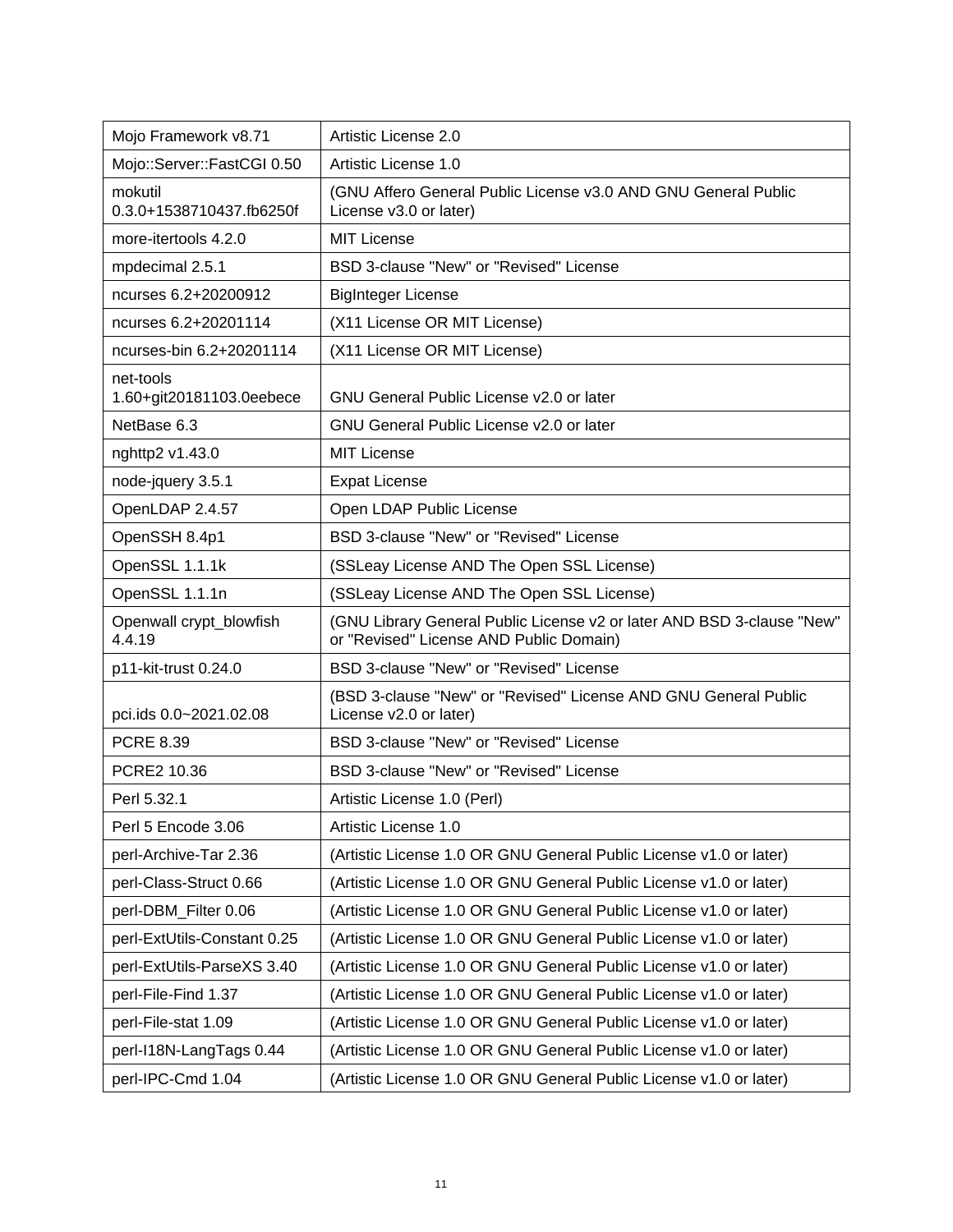| perl-IPC-Open3 1.21                        | (Artistic License 1.0 OR GNU General Public License v1.0 or later)                               |
|--------------------------------------------|--------------------------------------------------------------------------------------------------|
| perl-Mojolicious 8.71                      | Artistic License 2.0                                                                             |
| perl-openssl-defaults 5                    | Artistic License 1.0                                                                             |
| perl-Pod-Html 1.25                         | (Artistic License 1.0 OR GNU General Public License v1.0 or later)                               |
| perl-Term-ANSIColor 5.01                   | (Artistic License 1.0 OR GNU General Public License v1.0 or later)                               |
| perl-threads-shared 1.61                   | (Artistic License 1.0 OR GNU General Public License v1.0 or later)                               |
| perl-Tie 4.6                               | (Artistic License 1.0 OR GNU General Public License v1.0 or later)                               |
| perl-Tie-File 1.06                         | (Artistic License 1.0 OR GNU General Public License v2.0 or later)                               |
| perl-Unicode-UCD 0.75                      | (Artistic License 1.0 OR GNU General Public License v1.0 or later)                               |
| podlators 4.14                             | (Artistic License 1.0 OR GNU General Public License v1.0 or later)                               |
| popt 1.18                                  | <b>MIT License</b>                                                                               |
| Procps v3.3.17                             | (GNU Library General Public License v2 or later AND GNU General Public<br>License v2.0 or later) |
| psmisc 23.4                                | GNU General Public License v2.0 or later                                                         |
| psmisc-doc 23.4                            | (BSD 3-clause "New" or "Revised" License AND GNU General Public<br>License v3.0 or later)        |
| <b>Public Suffix List</b><br>20211207.1025 | Mozilla Public License 2.0                                                                       |
| pyca/cryptography 3.3.2                    | (Apache License 2.0 OR BSD 3-clause "New" or "Revised" License)                                  |
| PycURL 7.43.0.6                            | (MIT License OR GNU Lesser General Public License v3.0 or later)                                 |
| PyJWT 1.7.1                                | <b>MIT License</b>                                                                               |
| pypi/setuptools 52.0.0                     | Python Software Foundation License 2.0                                                           |
| pyrsistent 0.15.5                          | (MIT License AND BSD 3-clause "New" or "Revised" License)                                        |
| Python programming<br>language 3.9.2       | Python Software Foundation License 2.0                                                           |
| Python six 1.16.0                          | <b>MIT License</b>                                                                               |
| python-apt 2.2.1                           | GNU General Public License v2.0 or later                                                         |
| python-attrs 20.3.0                        | <b>MIT License</b>                                                                               |
| python-certifi 2020.6.20                   | Mozilla Public License 2.0                                                                       |
| python-cffi 1.14.5                         | <b>Expat License</b>                                                                             |
| python-cryptography 3.3.1                  | (Apache License 2.0 OR BSD 3-clause "New" or "Revised" License)                                  |
| python-dateutil 2.8.1                      | (Apache License 2.0 OR BSD 3-clause "New" or "Revised" License)                                  |
| python-debian 0.1.39                       | GNU General Public License v2.0 or later                                                         |
| python-debianbts 3.1.0                     | GNU General Public License v2.0 or later                                                         |
| python-httplib2 0.18.1                     | <b>Expat License</b>                                                                             |
| python-importlib-metadata<br>0.18          | Apache License 2.0                                                                               |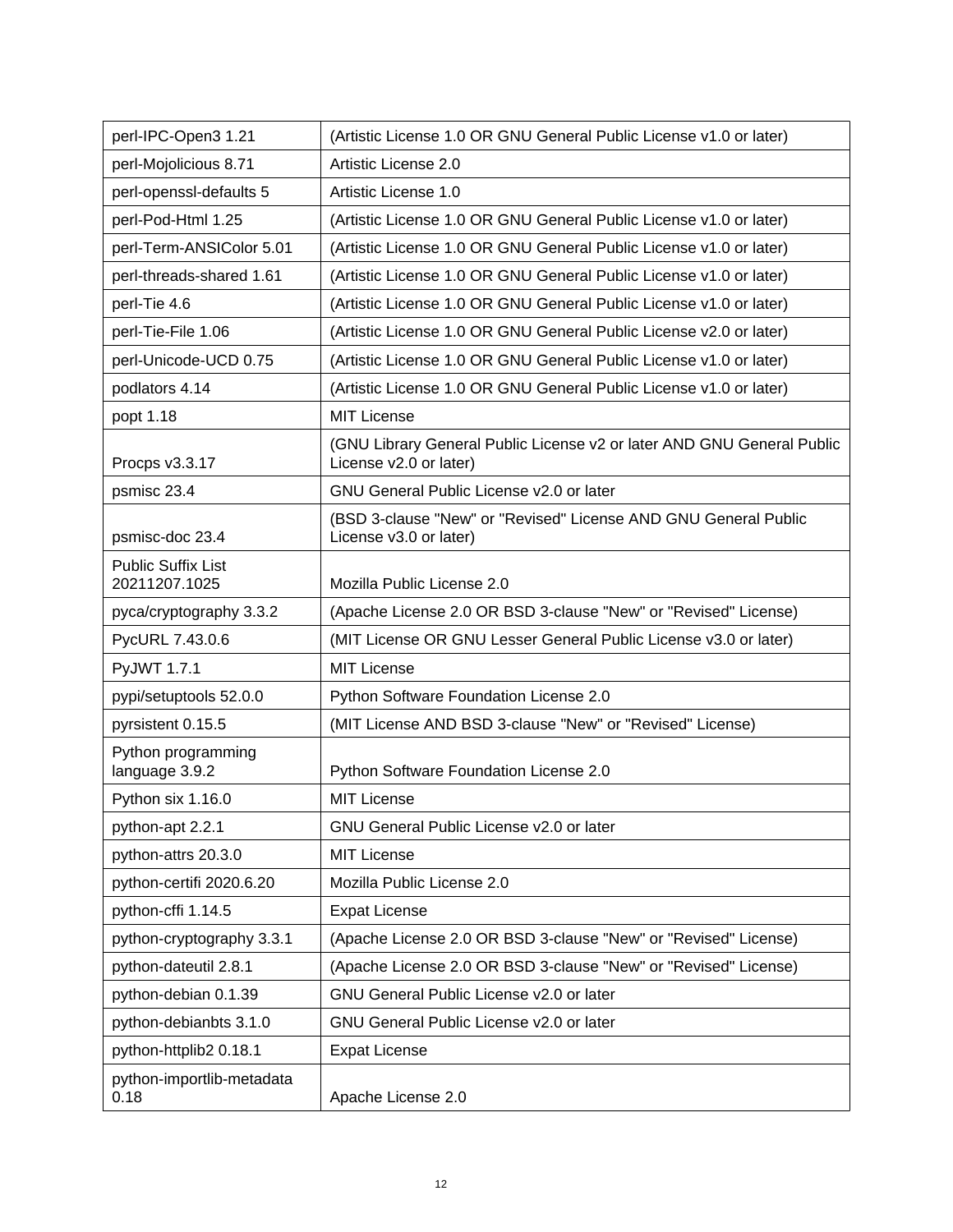| python-json-patch 1.25                | BSD 3-clause "New" or "Revised" License                                                          |
|---------------------------------------|--------------------------------------------------------------------------------------------------|
| python-json-pointer 2.0               | BSD 3-clause "New" or "Revised" License                                                          |
| python-jsonschema 3.2.0               | <b>MIT License</b>                                                                               |
| python-pysimplesoap 1.16.2            | GNU Lesser General Public License v3.0 only                                                      |
| Python-Roman 2.0.0                    | Python Software Foundation License 2.0                                                           |
| Python-RSA 4.0                        | Apache License 2.0                                                                               |
| python-zipp 0.6.0                     | <b>Expat License</b>                                                                             |
| python3-importlib-metadata<br>1.6.0   | Apache License 2.0                                                                               |
| python3-jsonpointer 2.0               | BSD 3-clause "New" or "Revised" License                                                          |
| python3-pyrsistent 0.15.5             | <b>MIT License</b>                                                                               |
| python3-rsa 4.0                       | Apache License 2.0                                                                               |
| python3-setuptools 52.0.0             | <b>MIT License</b>                                                                               |
| python3-six 1.16.0                    | <b>Expat License</b>                                                                             |
| python3-stdlib-extensions<br>3.9.2    | Python Software Foundation License 2.0                                                           |
| python3-zipp 1.0.0                    | <b>Expat License</b>                                                                             |
| PyYAML 5.3.1                          | <b>MIT License</b>                                                                               |
| Readline 8.1                          | (GNU Free Documentation License v1.3 only AND GNU General Public<br>License v3.0 or later)       |
| reportbug 7.10.3+deb11u1              | Xmlproc License                                                                                  |
| requests 2.25.1                       | Apache License 2.0                                                                               |
| Role:: Tiny 2.002004                  | (Artistic License 1.0 AND GNU General Public License v2.0 or later)                              |
| rsyslog 8.2102.0                      | (Apache License 2.0 AND GNU General Public License v3.0 or later)                                |
| rtmpdump<br>2.4+20151223.gitfa8646d.1 | GNU General Public License v2.0 or later                                                         |
| s3transfer 0.3.4                      | Apache License 2.0                                                                               |
| <b>SCST 3.4.0</b>                     | GNU General Public License v2.0 or later                                                         |
| Seccomp Library v2.5.1                | GNU Lesser General Public License v2.1 only                                                      |
| selinux 3.1                           | (GNU Lesser General Public License v2.1 or later OR GNU General<br>Public License v2.0 or later) |
| sensible-utils 0.0.14                 | GNU General Public License v2.0 or later                                                         |
| sgml-base 1.29                        | GNU General Public License v2.0 or later                                                         |
| sgml-base 1.30                        | GNU General Public License v2.0 or later                                                         |
| Shadow Tool Suite 4.8.1               | (BSD 3-clause "New" or "Revised" License AND GNU General Public<br>License v2.0 only)            |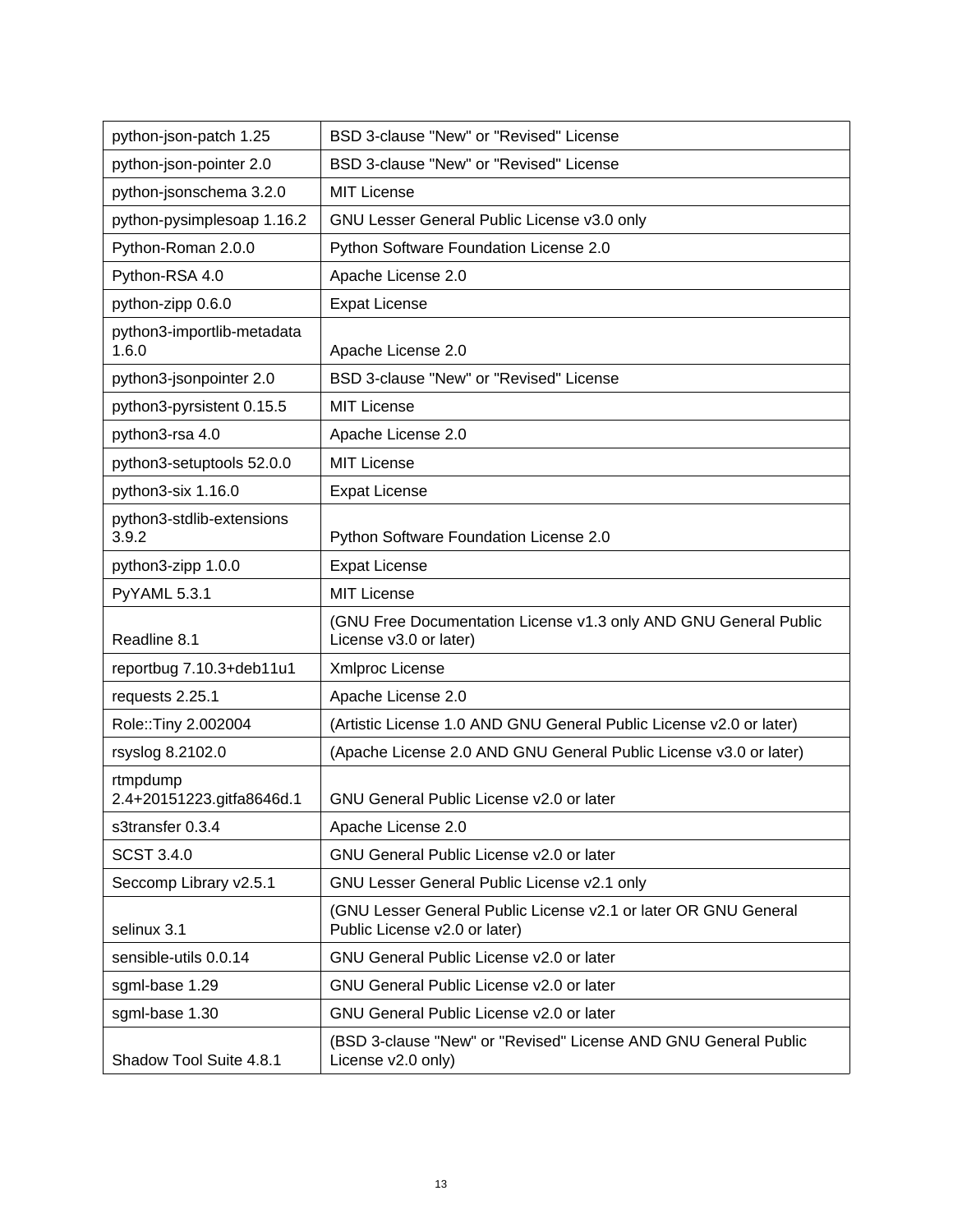| shim-helpers-amd64-signed<br>$1+15.4+7$                                   | (GNU General Public License v2.0 or later AND GNU General Public<br>License v2.0 only)         |
|---------------------------------------------------------------------------|------------------------------------------------------------------------------------------------|
| shim-signed 1.36+15.4                                                     | BSD 2-clause "Simplified" License                                                              |
| shim-signed 1.38+15.4                                                     | BSD 2-clause "Simplified" License                                                              |
| sites.google.com/site/vdeedi<br>tor/Home/vde-files/rpsort-ma<br>nual 2.44 | (BSD 3-clause "New" or "Revised" License OR GNU General Public<br>License v2.0 or later)       |
| socat 1.7.4.0                                                             | GNU General Public License v2.0 only                                                           |
| socat 1.7.4.1                                                             | (GNU General Public License v2.0 or later OR GNU General Public<br>License v3.0 or later)      |
| <b>SQLite 3.34.1</b>                                                      | <b>Public Domain</b>                                                                           |
| Storable 3.21                                                             | (Artistic License 1.0 OR GNU General Public License v1.0 or later)                             |
| sudo 1.9.5p2                                                              | <b>ISC License</b>                                                                             |
| systemd 247.3                                                             | GNU Lesser General Public License v2.1 or later                                                |
| systemd-lang 248.6                                                        | GNU Lesser General Public License v2.1 or later                                                |
| systemd-networkd 247.3                                                    | GNU Library General Public License v2 or later                                                 |
| systemd-sysvinit 208                                                      | GNU Lesser General Public License v2.1 or later                                                |
| systemd-udev 247.6                                                        | GNU Library General Public License v2 or later                                                 |
| sysvinit 2.96                                                             | GNU General Public License v2.0 or later                                                       |
| tcp-wrappers 7.6.q                                                        | BSD 2-clause "Simplified" License                                                              |
| tcpdump 4.99.0                                                            | BSD 3-clause "New" or "Revised" License                                                        |
| The FreeType Project 2.10.4                                               | (Freetype Project License OR GNU General Public License v2.0 or later)                         |
| The PCI Utilities 3.7.0                                                   | GNU General Public License v3.0 or later                                                       |
| Thread:: Queue 3.14                                                       | (Artistic License 1.0 OR GNU General Public License v1.0 or later)                             |
| traceroute 2.1.0                                                          | GNU General Public License v2.0 or later                                                       |
| twitter-bootstrap4 4.5.2                                                  | <b>Expat License</b>                                                                           |
| ucf 3.0043                                                                | GNU General Public License v2.0 only                                                           |
| udev 247                                                                  | GNU Lesser General Public License v2.1 or later                                                |
| udev 247.3                                                                | GNU Lesser General Public License v2.1 or later                                                |
| UEFI shim loader 15.4                                                     | BSD 3-clause "New" or "Revised" License                                                        |
| unattended-upgrades 2.8                                                   | GNU General Public License v2.0 or later                                                       |
| urllib3 1.26.5                                                            | <b>MIT License</b>                                                                             |
| util-linux 2.36.1                                                         | GNU General Public License v2.0 or later                                                       |
| util-linux                                                                | GNU General Public License v2.0 or later                                                       |
| Vim v8.2.2434                                                             | Vim License                                                                                    |
| x11-common 7.7+22                                                         | (X11 License OR MIT License OR GNU General Public License v2.0 or<br>later OR libxml2 License) |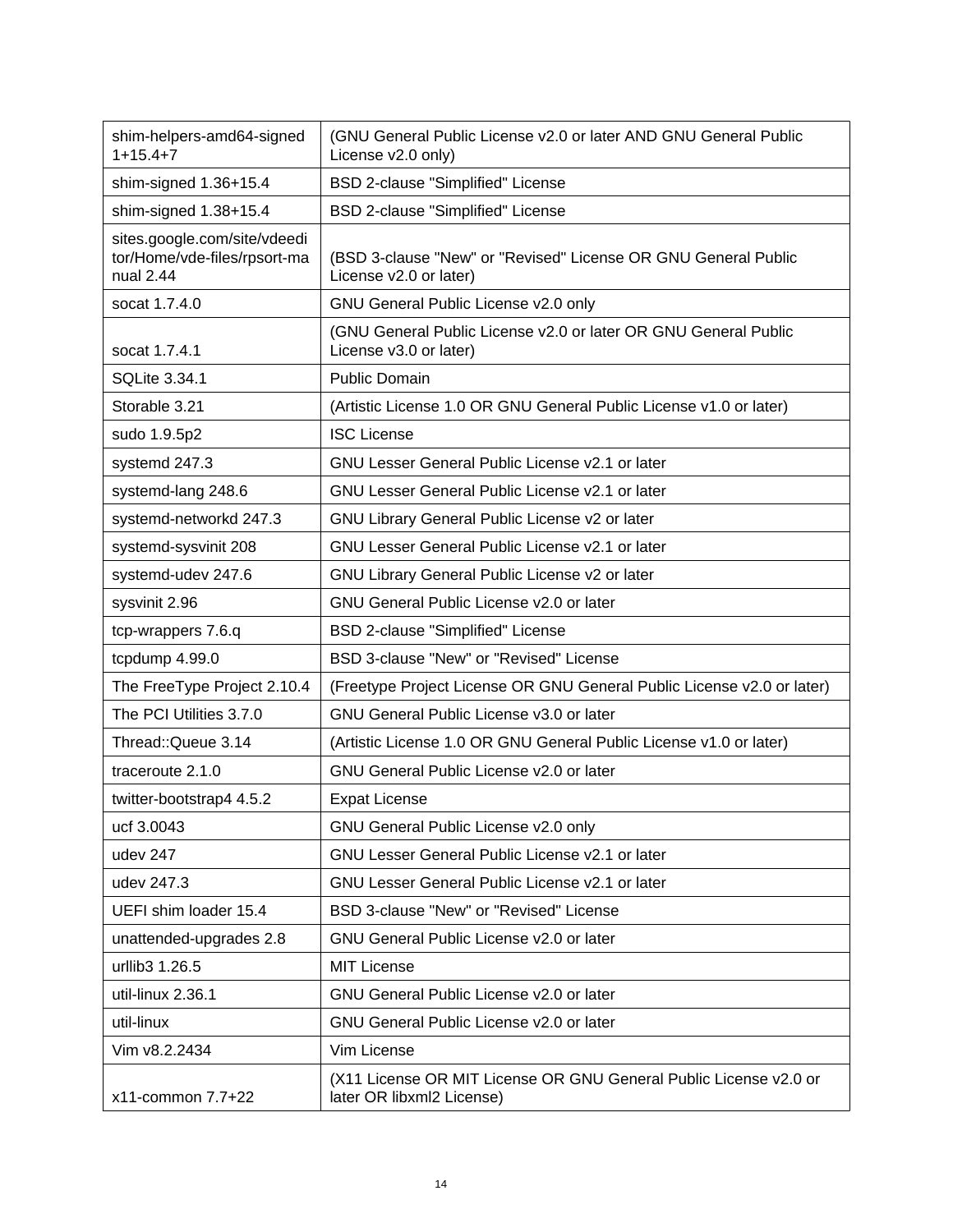| XCB 1.14           | <b>MIT License</b>                                                                                                                                                                                 |
|--------------------|----------------------------------------------------------------------------------------------------------------------------------------------------------------------------------------------------|
| xdm 1.0.13         | (X11 License OR Open Group License OR MIT License OR Xmlproc<br>License OR Historic Permission Notice and Disclaimer OR Stichting<br>Mathematisch License OR Christian Michelsen Research License) |
| xml-core 0.18+nmu1 | GNU General Public License v2.0 or later                                                                                                                                                           |
| $XZ$ Utils 5.2.5   | (Public Domain AND GNU General Public License v2.0 or later)                                                                                                                                       |
| zlib 1.2.11        | zlib License                                                                                                                                                                                       |
| zstd 1.4.8         | (BSD 3-clause "New" or "Revised" License OR GNU General Public<br>License v2.0 or later)                                                                                                           |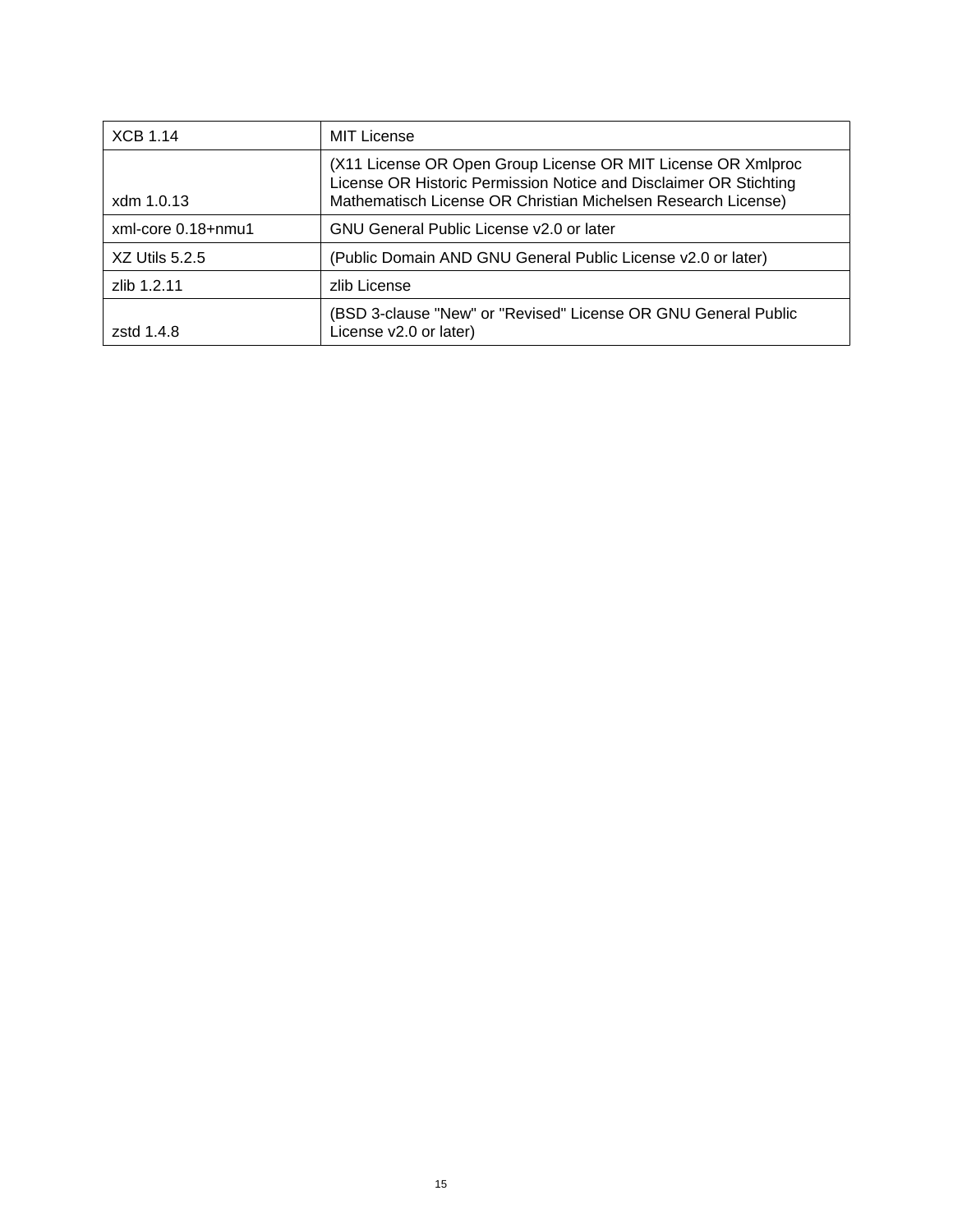# **Licenses:**

### **Apache License 2.0**

(amazon-ssm-agent 3.0.1295.0, awscli 1.19.1, botocore 1.20.0+repack, cloud-init 20.4.1, JavaCPP Presets for CPython 3.9.2-1.5.5, pyca/cryptography 3.3.2, python-cryptography 3.3.1, python-dateutil 2.8.1, python-importlib-metadata 0.18, Python-RSA 4.0, python3-importlib-metadata 1.6.0, python3-rsa 4.0, requests 2.25.1, rsyslog 8.2102.0, s3transfer 0.3.4)

Apache License Version 2.0, January 2004 =========================

http://www.apache.org/licenses/

TERMS AND CONDITIONS FOR USE, REPRODUCTION, AND DISTRIBUTION

1. Definitions.

"License" shall mean the terms and conditions for use, reproduction, and distribution as defined by Sections 1 through 9 of this document.

"Licensor" shall mean the copyright owner or entity authorized by the copyright owner that is granting the License.

"Legal Entity" shall mean the union of the acting entity and all other entities that control, are controlled by, or are under common control with that entity. For the purposes of this definition, "control" means (i) the power, direct or indirect, to cause the direction or management of such entity, whether by contract or otherwise, or (ii) ownership of fifty percent (50%) or more of the outstanding shares, or (iii) beneficial ownership of such entity.

"You" (or "Your") shall mean an individual or Legal Entity exercising permissions granted by this License.

"Source" form shall mean the preferred form for making modifications, including but not limited to software source code, documentation source, and configuration files.

"Object" form shall mean any form resulting from mechanical transformation or translation of a Source form, including but not limited to compiled object code, generated documentation, and conversions to other media types.

"Work" shall mean the work of authorship, whether in Source or Object form, made available under the License, as indicated by a copyright notice that is included in or attached to the work (an example is provided in the Appendix below).

"Derivative Works" shall mean any work, whether in Source or Object form, that is based on (or derived from) the Work and for which the editorial revisions, annotations, elaborations, or other modifications represent, as a whole, an original work of authorship. For the purposes of this License, Derivative Works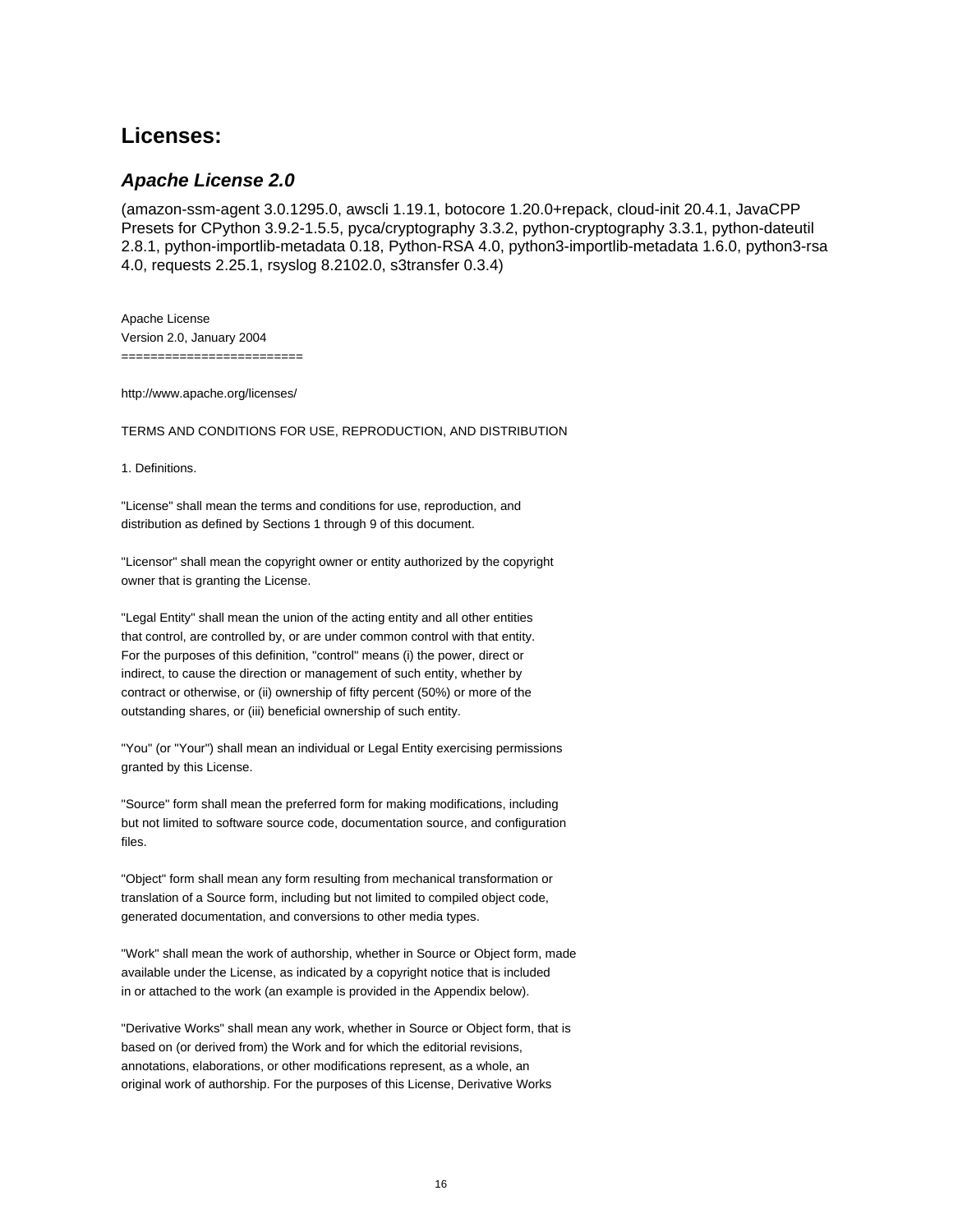shall not include works that remain separable from, or merely link (or bind by name) to the interfaces of, the Work and Derivative Works thereof.

"Contribution" shall mean any work of authorship, including the original version of the Work and any modifications or additions to that Work or Derivative Works thereof, that is intentionally submitted to Licensor for inclusion in the Work by the copyright owner or by an individual or Legal Entity authorized to submit on behalf of the copyright owner. For the purposes of this definition, "submitted" means any form of electronic, verbal, or written communication sent to the Licensor or its representatives, including but not limited to communication on electronic mailing lists, source code control systems, and issue tracking systems that are managed by, or on behalf of, the Licensor for the purpose of discussing and improving the Work, but excluding communication that is conspicuously marked or otherwise designated in writing by the copyright owner as "Not a Contribution."

"Contributor" shall mean Licensor and any individual or Legal Entity on behalf of whom a Contribution has been received by Licensor and subsequently incorporated within the Work.

2. Grant of Copyright License. Subject to the terms and conditions of this License, each Contributor hereby grants to You a perpetual, worldwide, non-exclusive, no-charge, royalty-free, irrevocable copyright license to reproduce, prepare Derivative Works of, publicly display, publicly perform, sublicense, and distribute the Work and such Derivative Works in Source or Object form.

3. Grant of Patent License. Subject to the terms and conditions of this License, each Contributor hereby grants to You a perpetual, worldwide, non-exclusive, no-charge, royalty-free, irrevocable (except as stated in this section) patent license to make, have made, use, offer to sell, sell, import, and otherwise transfer the Work, where such license applies only to those patent claims licensable by such Contributor that are necessarily infringed by their Contribution(s) alone or by combination of their Contribution(s) with the Work to which such Contribution(s) was submitted. If You institute patent litigation against any entity (including a cross-claim or counterclaim in a lawsuit) alleging that the Work or a Contribution incorporated within the Work constitutes direct or contributory patent infringement, then any patent licenses granted to You under this License for that Work shall terminate as of the date such litigation is filed.

4. Redistribution. You may reproduce and distribute copies of the Work or Derivative Works thereof in any medium, with or without modifications, and in Source or Object form, provided that You meet the following conditions:

a. You must give any other recipients of the Work or Derivative Works a copy of this License; and

b. You must cause any modified files to carry prominent notices stating that You changed the files; and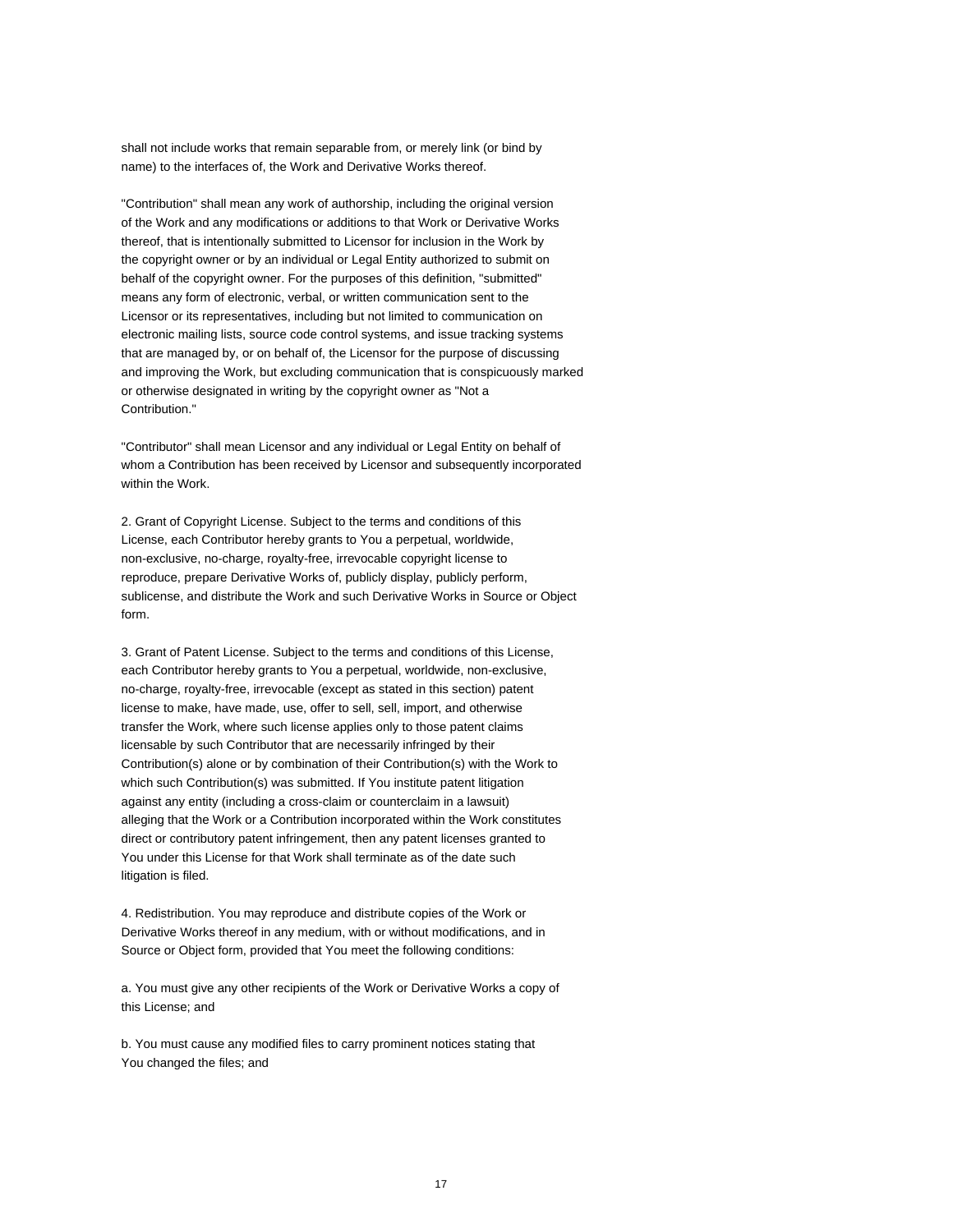c. You must retain, in the Source form of any Derivative Works that You distribute, all copyright, patent, trademark, and attribution notices from the Source form of the Work, excluding those notices that do not pertain to any part of the Derivative Works; and

d. If the Work includes a "NOTICE" text file as part of its distribution, then any Derivative Works that You distribute must include a readable copy of the attribution notices contained within such NOTICE file, excluding those notices that do not pertain to any part of the Derivative Works, in at least one of the following places: within a NOTICE text file distributed as part of the Derivative Works; within the Source form or documentation, if provided along with the Derivative Works; or, within a display generated by the Derivative Works, if and wherever such third-party notices normally appear. The contents of the NOTICE file are for informational purposes only and do not modify the License. You may add Your own attribution notices within Derivative Works that You distribute, alongside or as an addendum to the NOTICE text from the Work, provided that such additional attribution notices cannot be construed as modifying the License.

You may add Your own copyright statement to Your modifications and may provide additional or different license terms and conditions for use, reproduction, or distribution of Your modifications, or for any such Derivative Works as a whole, provided Your use, reproduction, and distribution of the Work otherwise complies with the conditions stated in this License.

5. Submission of Contributions. Unless You explicitly state otherwise, any Contribution intentionally submitted for inclusion in the Work by You to the Licensor shall be under the terms and conditions of this License, without any additional terms or conditions. Notwithstanding the above, nothing herein shall supersede or modify the terms of any separate license agreement you may have executed with Licensor regarding such Contributions.

6. Trademarks. This License does not grant permission to use the trade names, trademarks, service marks, or product names of the Licensor, except as required for reasonable and customary use in describing the origin of the Work and reproducing the content of the NOTICE file.

7. Disclaimer of Warranty. Unless required by applicable law or agreed to in writing, Licensor provides the Work (and each Contributor provides its Contributions) on an "AS IS" BASIS, WITHOUT WARRANTIES OR CONDITIONS OF ANY KIND, either express or implied, including, without limitation, any warranties or conditions of TITLE, NON-INFRINGEMENT, MERCHANTABILITY, or FITNESS FOR A PARTICULAR PURPOSE. You are solely responsible for determining the appropriateness of using or redistributing the Work and assume any risks associated with Your exercise of permissions under this License.

8. Limitation of Liability. In no event and under no legal theory, whether in tort (including negligence), contract, or otherwise, unless required by applicable law (such as deliberate and grossly negligent acts) or agreed to in writing, shall any Contributor be liable to You for damages, including any direct, indirect, special, incidental, or consequential damages of any character arising as a result of this License or out of the use or inability to use the Work (including but not limited to damages for loss of goodwill, work stoppage,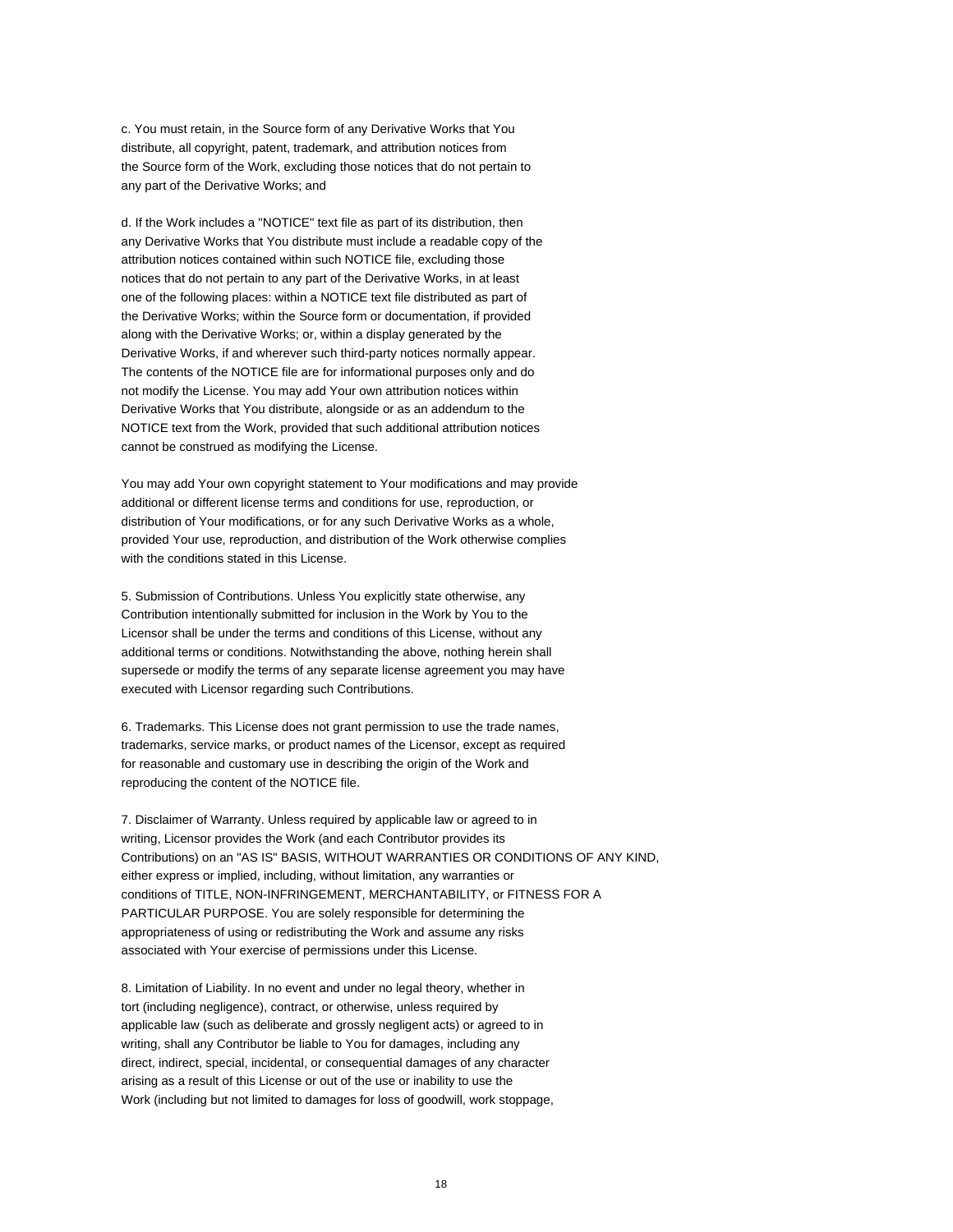computer failure or malfunction, or any and all other commercial damages or losses), even if such Contributor has been advised of the possibility of such damages.

9. Accepting Warranty or Additional Liability. While redistributing the Work or Derivative Works thereof, You may choose to offer, and charge a fee for, acceptance of support, warranty, indemnity, or other liability obligations and/or rights consistent with this License. However, in accepting such obligations, You may act only on Your own behalf and on Your sole responsibility, not on behalf of any other Contributor, and only if You agree to indemnify, defend, and hold each Contributor harmless for any liability incurred by, or claims asserted against, such Contributor by reason of your accepting any such warranty or additional liability.

### END OF TERMS AND CONDITIONS

APPENDIX: How to apply the Apache License to your work

To apply the Apache License to your work, attach the following boilerplate notice, with the fields enclosed by brackets "[]" replaced with your own identifying information. (Don't include the brackets!) The text should be enclosed in the appropriate comment syntax for the file format. We also recommend that a file or class name and description of purpose be included on the same "printed page" as the copyright notice for easier identification within third-party archives.

Copyright [yyyy] [name of copyright owner] Licensed under the Apache License, Version 2.0 (the "License"); you may not use this file except in compliance with the License. You may obtain a copy of the License at http://www.apache.org/licenses/LICENSE-2.0 Unless required by applicable law or agreed to in writing, software distributed under the License is distributed on an "AS IS" BASIS, WITHOUT WARRANTIES OR CONDITIONS OF ANY KIND, either express or implied. See the License for the specific language governing permissions and limitations under the License.

# **Artistic License 1.0**

(autodie 2.32, Compress::Raw::Bzip2 2.093, Compress::Raw::Zlib 2.093, CPAN 2.27, CPAN::Meta 2.150010, Dancer::Plugin::Swig 3.75, EV 4.33, Exporter 5.74, ExtUtils::MakeMaker 7.44, ExtUtils::ParseXS 3.35, Filter::Simple 0.96, IO::Compress 2.093, IO::Socket::IP 0.39, IO::Socket::IP 0.41, JSON-PP 4.04, libcpanel-json-xs-perl 4.25, libextutils-cbuilder-perl 0.280234, libfuture-asyncawait-perl 0.49, libfuture-perl 0.47, libio-socket-ssl-perl 2.016, libio-socket-ssl-perl 2.069, libmath-bigint-perl 1.999818, libmodule-corelist-perl 5.20210123, LibNet 3.11, libnet-libidn-perl 0.12.ds, libpod-simple-perl 3.40, libtest-simple-perl 1.302175, Locale::Maketext 1.29, Module::CoreList 5.20210123, Module::Load::Conditional 0.70, Module::Metadata 1.000037, Mojo::Server::FastCGI 0.50, Perl 5 Encode 3.06, perl-Archive-Tar 2.36, perl-Class-Struct 0.66, perl-DBM\_Filter 0.06, perl-ExtUtils-Constant 0.25, perl-ExtUtils-ParseXS 3.40, perl-File-Find 1.37, perl-File-stat 1.09, perl-I18N-LangTags 0.44, perl-IPC-Cmd 1.04, perl-IPC-Open3 1.21, perl-openssl-defaults 5, perl-Pod-Html 1.25, perl-Term-ANSIColor 5.01, perl-threads-shared 1.61, perl-Tie 4.6, perl-Tie-File 1.06, perl-Unicode-UCD 0.75, podlators 4.14, Role::Tiny 2.002004, Storable 3.21, Thread::Queue 3.14)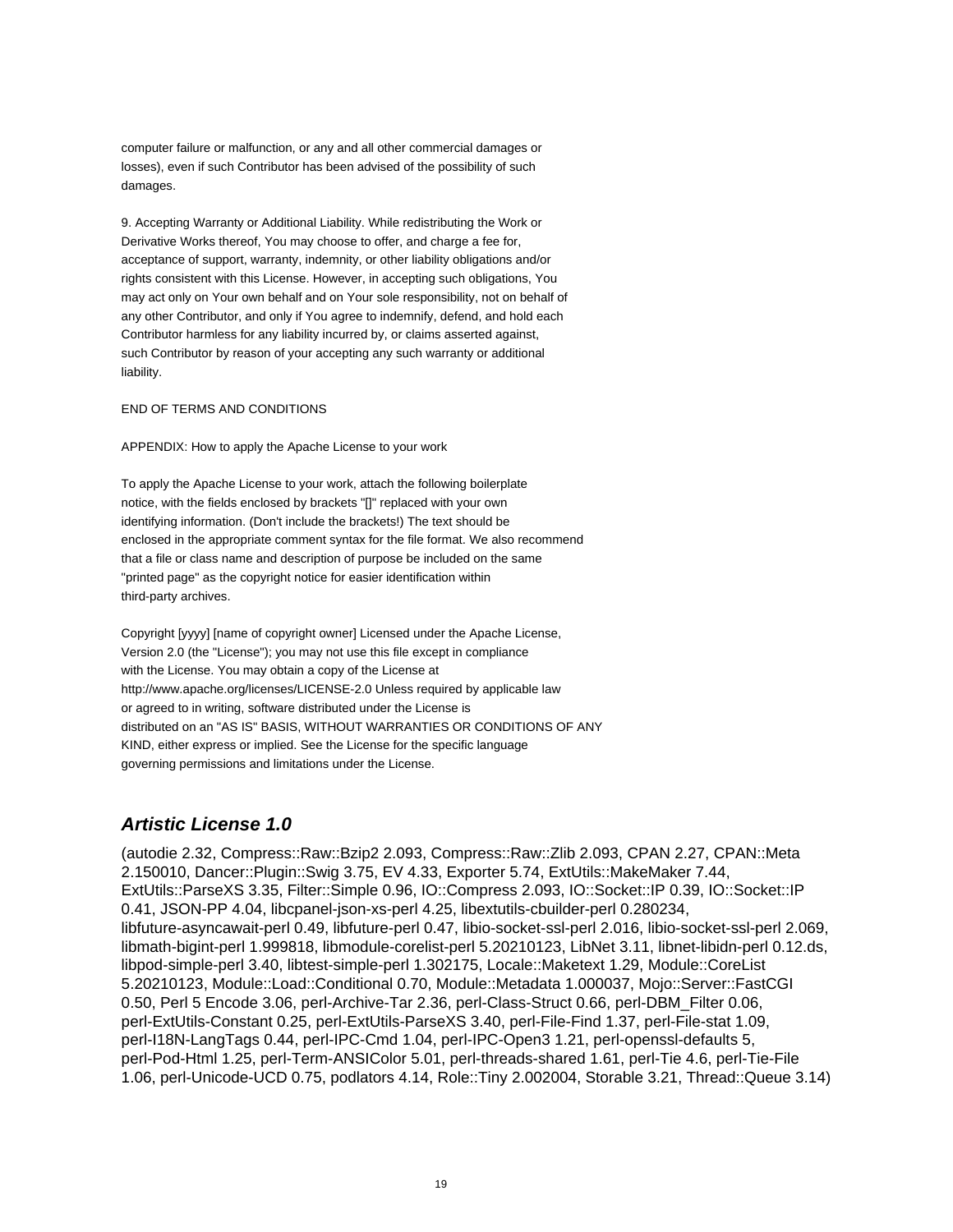The Artistic License ====================

### Preamble

The intent of this document is to state the conditions under which a Package may be copied, such that the Copyright Holder maintains some semblance of artistic control over the development of the package, while giving the users of the package the right to use and distribute the Package in a more-or-less customary fashion, plus the right to make reasonable modifications.

### Definitions:

\* "Package" refers to the collection of files distributed by the Copyright Holder, and derivatives of that collection of files created through textual modification.

\* "Standard Version" refers to such a Package if it has not been modified, or has been modified in accordance with the wishes of the Copyright Holder.

\* "Copyright Holder" is whoever is named in the copyright or copyrights for the package.

\* "You" is you, if you're thinking about copying or distributing this Package.

\* "Reasonable copying fee" is whatever you can justify on the basis of media cost, duplication charges, time of people involved, and so on. (You will not be required to justify it to the Copyright Holder, but only to the computing community at large as a market that must bear the fee.)

\* "Freely Available" means that no fee is charged for the item itself, though there may be fees involved in handling the item. It also means that recipients of the item may redistribute it under the same conditions they received it.

1. You may make and give away verbatim copies of the source form of the Standard Version of this Package without restriction, provided that you duplicate all of the original copyright notices and associated disclaimers.

2. You may apply bug fixes, portability fixes and other modifications derived from the Public Domain or from the Copyright Holder. A Package modified in such a way shall still be considered the Standard Version.

3. You may otherwise modify your copy of this Package in any way, provided that you insert a prominent notice in each changed file stating how and when you changed that file, and provided that you do at least ONE of the following:

a) place your modifications in the Public Domain or otherwise make them Freely Available, such as by posting said modifications to Usenet or an equivalent medium, or placing the modifications on a major archive site such as ftp.uu.net, or by allowing the Copyright Holder to include your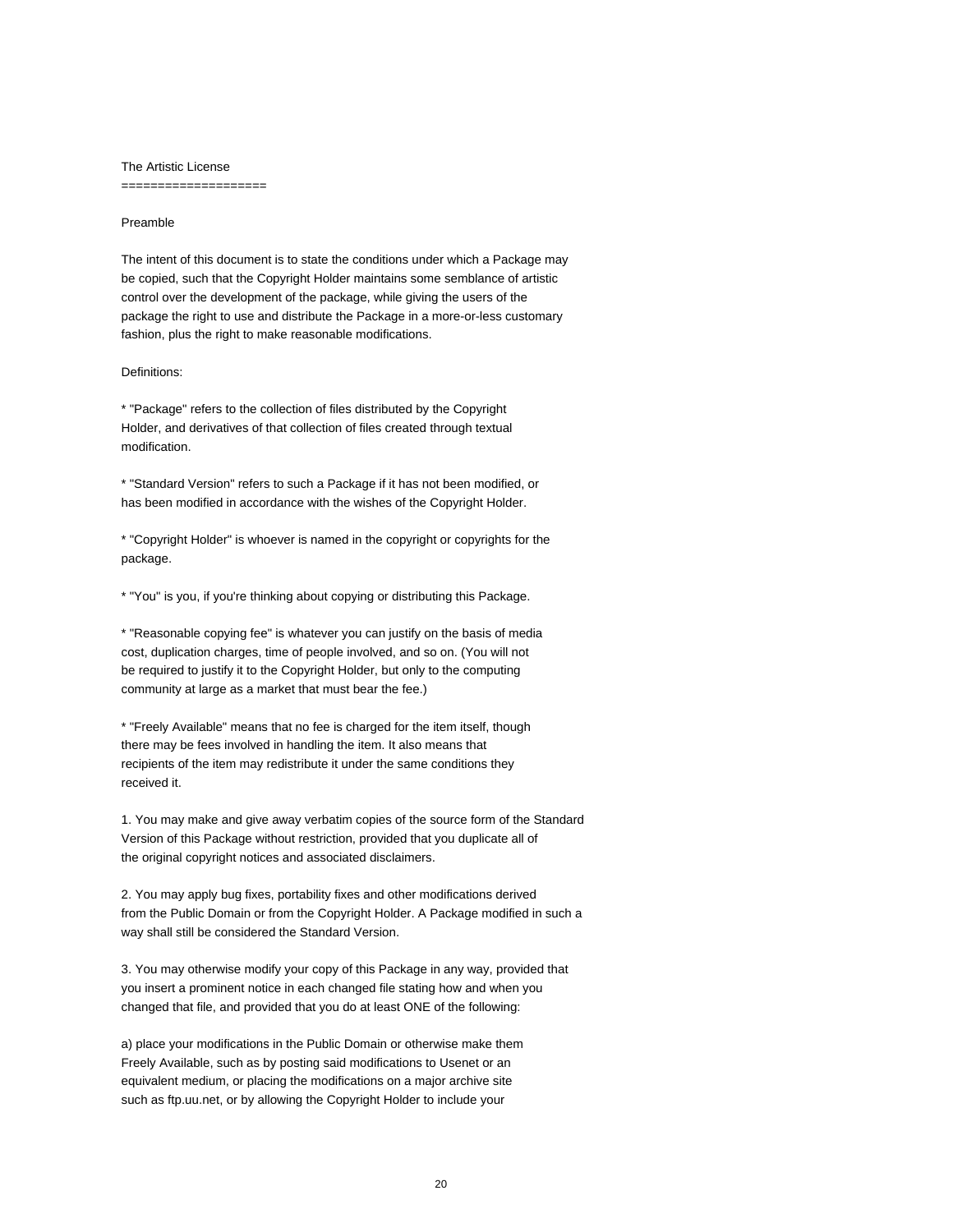#### modifications in the Standard Version of the Package.

b) use the modified Package only within your corporation or organization.

c) rename any non-standard executables so the names do not conflict with standard executables, which must also be provided, and provide a separate manual page for each non-standard executable that clearly documents how it differs from the Standard Version.

d) make other distribution arrangements with the Copyright Holder.

4. You may distribute the programs of this Package in object code or executable form, provided that you do at least ONE of the following:

a) distribute a Standard Version of the executables and library files, together with instructions (in the manual page or equivalent) on where to get the Standard Version.

b) accompany the distribution with the machine-readable source of the Package with your modifications.

c) accompany any non-standard executables with their corresponding Standard Version executables, giving the non-standard executables non-standard names, and clearly documenting the differences in manual pages (or equivalent), together with instructions on where to get the Standard Version.

d) make other distribution arrangements with the Copyright Holder.

5. You may charge a reasonable copying fee for any distribution of this Package. You may charge any fee you choose for support of this Package. You may not charge a fee for this Package itself. However, you may distribute this Package in aggregate with other (possibly commercial) programs as part of a larger (possibly commercial) software distribution provided that you do not advertise this Package as a product of your own.

6. The scripts and library files supplied as input to or produced as output from the programs of this Package do not automatically fall under the copyright of this Package, but belong to whomever generated them, and may be sold commercially, and may be aggregated with this Package.

7. C or perl subroutines supplied by you and linked into this Package shall not be considered part of this Package.

8. The name of the Copyright Holder may not be used to endorse or promote products derived from this software without specific prior written permission.

9. THIS PACKAGE IS PROVIDED "AS IS" AND WITHOUT ANY EXPRESS OR IMPLIED WARRANTIES, INCLUDING, WITHOUT LIMITATION, THE IMPLIED WARRANTIES OF MERCHANTABILITY AND FITNESS FOR A PARTICULAR PURPOSE.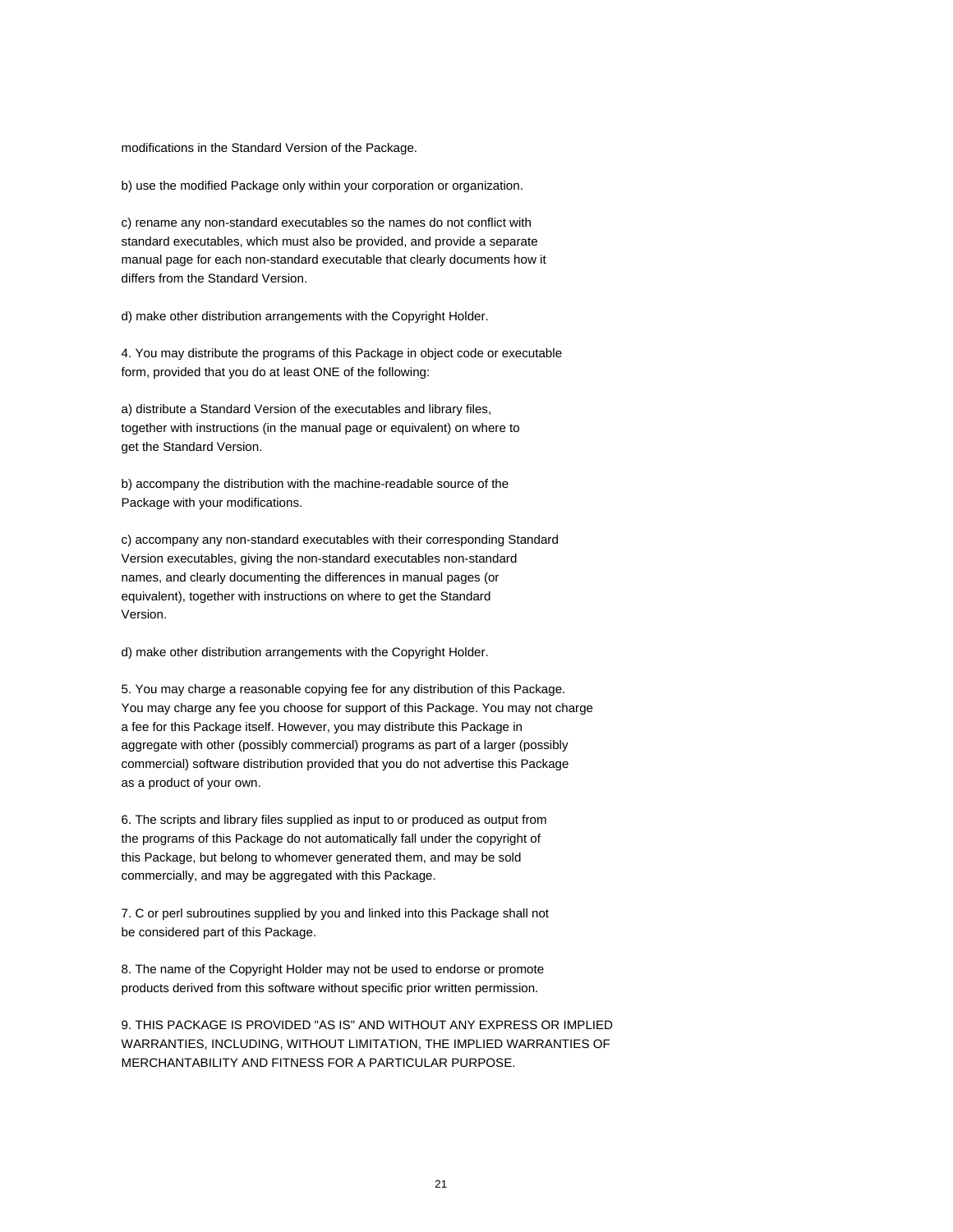The End

### **Artistic License 1.0 (Perl)**

(Algorithm::Diff 1.1902, base-files 11.1+deb11u1, base-files 11.1+deb11u3, Class-Method-Modifiers 2.13, Getopt::Long 2.51, IO 1.42, Perl 5.32.1)

The "Artistic License"

======================

### Preamble

The intent of this document is to state the conditions under which a Package may be copied, such that the Copyright Holder maintains some semblance of artistic control over the development of the package, while giving the users of the package the right to use and distribute the Package in a more-or-less customary fashion, plus the right to make reasonable modifications.

#### Definitions:

\* "Package" refers to the collection of files distributed by the Copyright Holder, and derivatives of that collection of files created through textual modification.

\* "Standard Version" refers to such a Package if it has not been modified, or has been modified in accordance with the wishes of the Copyright Holder as specified below.

\* "Copyright Holder" is whoever is named in the copyright or copyrights for the package.

\* "You" is you, if you're thinking about copying or distributing this Package.

\* "Reasonable copying fee" is whatever you can justify on the basis of media cost, duplication charges, time of people involved, and so on. (You will not be required to justify it to the Copyright Holder, but only to the computing community at large as a market that must bear the fee.)

\* "Freely Available" means that no fee is charged for the item itself, though there may be fees involved in handling the item. It also means that recipients of the item may redistribute it under the same conditions they received it.

1. You may make and give away verbatim copies of the source form of the Standard Version of this Package without restriction, provided that you duplicate all of the original copyright notices and associated disclaimers.

2. You may apply bug fixes, portability fixes and other modifications derived from the Public Domain or from the Copyright Holder. A Package modified in such a way shall still be considered the Standard Version.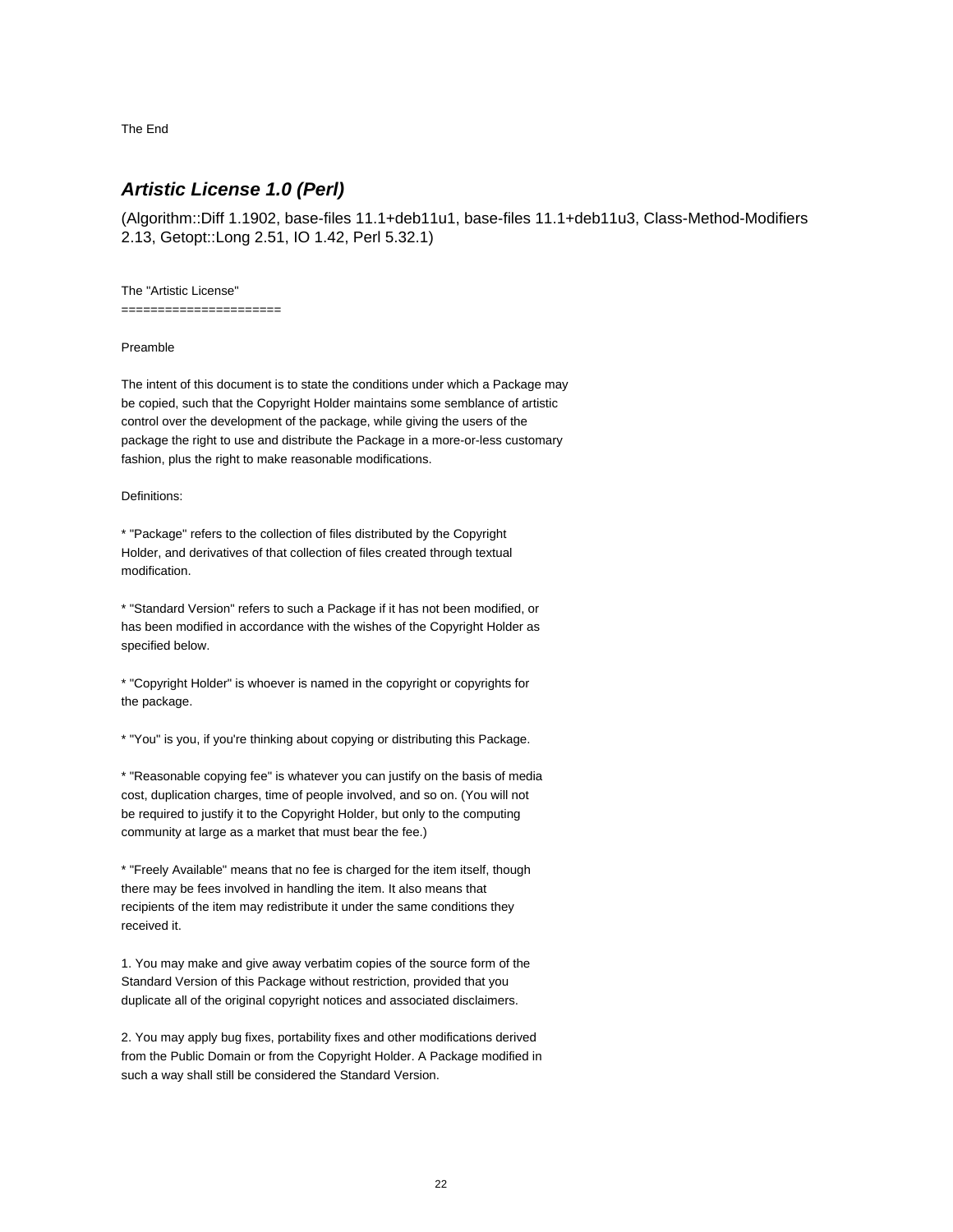3. You may otherwise modify your copy of this Package in any way, provided that you insert a prominent notice in each changed file stating how and when you changed that file, and provided that you do at least ONE of the following:

a. place your modifications in the Public Domain or otherwise make them Freely Available, such as by posting said modifications to Usenet or an equivalent medium, or placing the modifications on a major archive site such as uunet.uu.net, or by allowing the Copyright Holder to include your modifications in the Standard Version of the Package.

b. use the modified Package only within your corporation or organization.

c. rename any non-standard executables so the names do not conflict with standard executables, which must also be provided, and provide a separate manual page for each non-standard executable that clearly documents how it differs from the Standard Version.

d. make other distribution arrangements with the Copyright Holder.

4. You may distribute the programs of this Package in object code or executable form, provided that you do at least ONE of the following:

a. distribute a Standard Version of the executables and library files, together with instructions (in the manual page or equivalent) on where to get the Standard Version.

b. accompany the distribution with the machine-readable source of the Package with your modifications.

c. give non-standard executables non-standard names, and clearly document the differences in manual pages (or equivalent), together with instructions on where to get the Standard Version.

d. make other distribution arrangements with the Copyright Holder.

5. You may charge a reasonable copying fee for any distribution of this Package. You may charge any fee you choose for support of this Package. You may not charge a fee for this Package itself. However, you may distribute this Package in aggregate with other (possibly commercial) programs as part of a larger (possibly commercial) software distribution provided that you do not advertise this Package as a product of your own. You may embed this Package's interpreter within an executable of yours (by linking); this shall be construed as a mere form of aggregation, provided that the complete Standard Version of the interpreter is so embedded.

6. The scripts and library files supplied as input to or produced as output from the programs of this Package do not automatically fall under the copyright of this Package, but belong to whoever generated them, and may be sold commercially, and may be aggregated with this Package. If such scripts or library files are aggregated with this Package via the so-called "undump" or "unexec" methods of producing a binary executable image, then distribution of such an image shall neither be construed as a distribution of this Package nor shall it fall under the restrictions of Paragraphs 3 and 4, provided that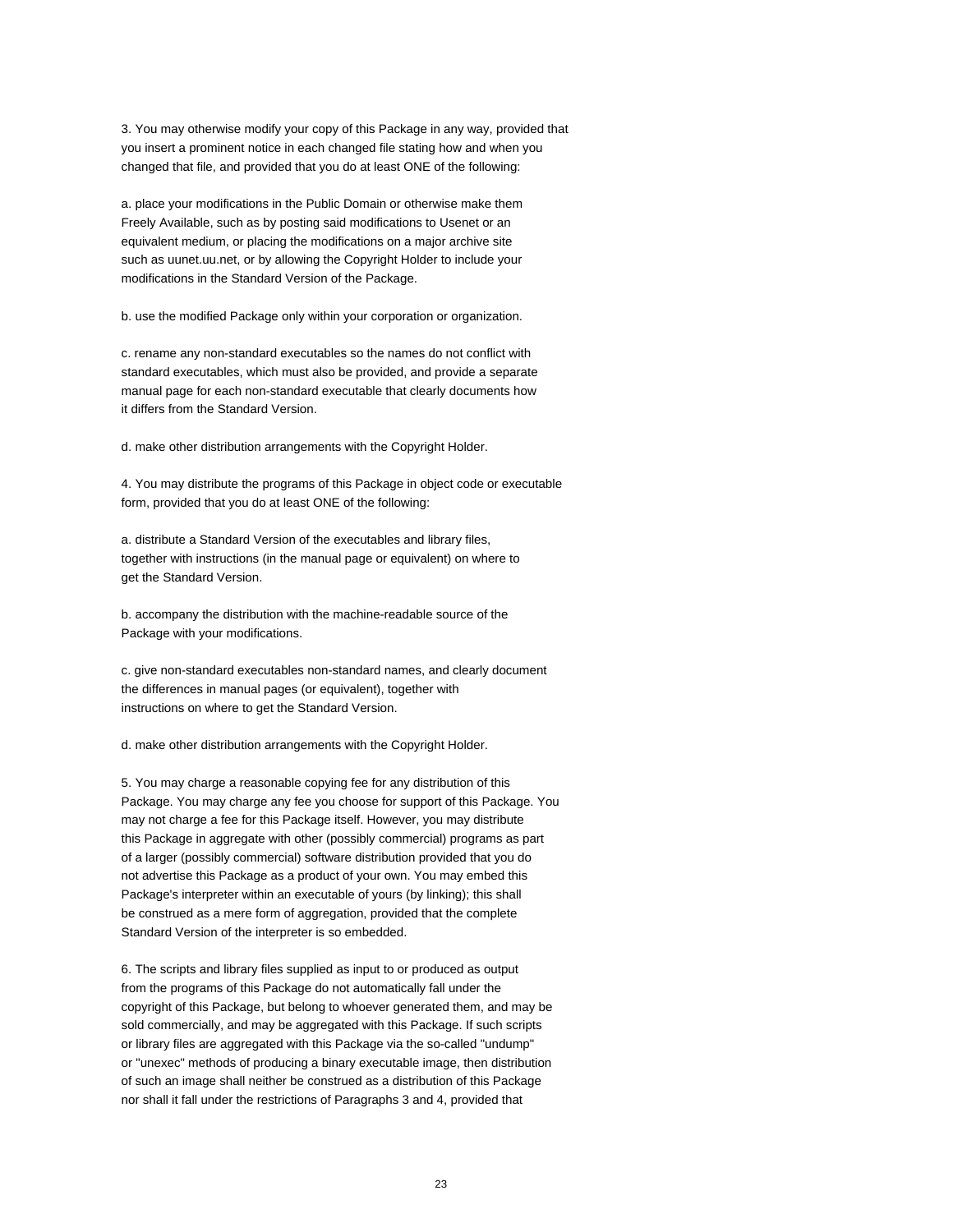you do not represent such an executable image as a Standard Version of this Package.

7. C subroutines (or comparably compiled subroutines in other languages) supplied by you and linked into this Package in order to emulate subroutines and variables of the language defined by this Package shall not be considered part of this Package, but are the equivalent of input as in Paragraph 6, provided these subroutines do not change the language in any way that would cause it to fail the regression tests for the language.

8. Aggregation of this Package with a commercial distribution is always permitted provided that the use of this Package is embedded; that is, when no overt attempt is made to make this Package's interfaces visible to the end user of the commercial distribution. Such use shall not be construed as a distribution of this Package.

9. The name of the Copyright Holder may not be used to endorse or promote products derived from this software without specific prior written permission.

10. THIS PACKAGE IS PROVIDED "AS IS" AND WITHOUT ANY EXPRESS OR IMPLIED WARRANTIES, INCLUDING, WITHOUT LIMITATION, THE IMPLIED WARRANTIES OF MERCHANTIBILITY AND FITNESS FOR A PARTICULAR PURPOSE.

The End

### **Artistic License 2.0**

(libnet-ssleay-perl 1.88, Mojo Framework 6.17, Mojo Framework v8.71, perl-Mojolicious 8.71)

#### Artistic License 2.0

#### ====================

Copyright (c) 2000-2006, The Perl Foundation.

Everyone is permitted to copy and distribute verbatim copies of this license document, but changing it is not allowed.

### Preamble

This license establishes the terms under which a given free software Package may be copied, modified, distributed, and/or redistributed. The intent is that the Copyright Holder maintains some artistic control over the development of that Package while still keeping the Package available as open source and free software.

You are always permitted to make arrangements wholly outside of this license directly with the Copyright Holder of a given Package. If the terms of this license do not permit the full use that you propose to make of the Package, you should contact the Copyright Holder and seek a different licensing arrangement.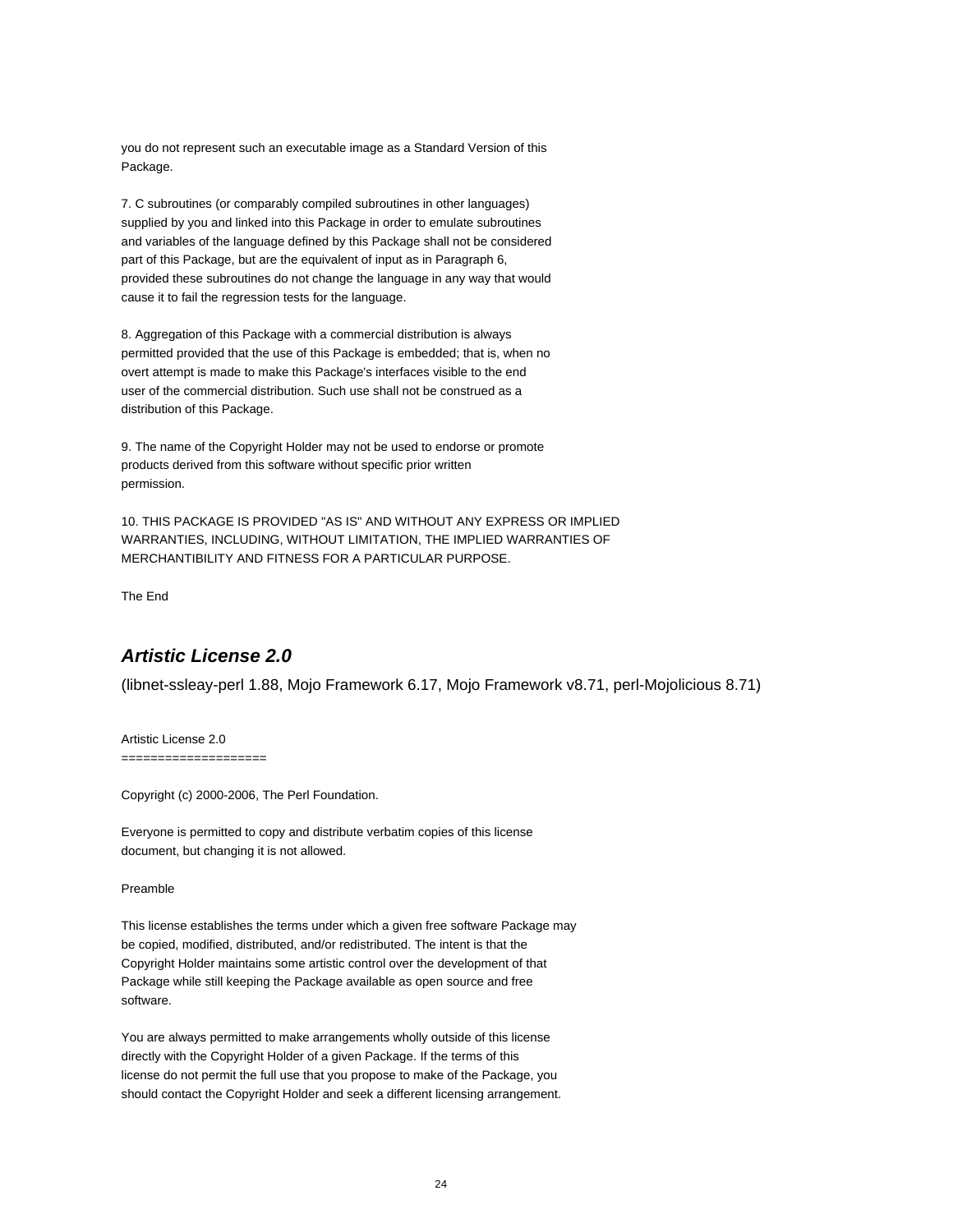#### **Definitions**

"Copyright Holder" means the individual(s) or organization(s) named in the copyright notice for the entire Package.

"Contributor" means any party that has contributed code or other material to the Package, in accordance with the Copyright Holder's procedures.

"You" and "your" means any person who would like to copy, distribute, or modify the Package.

"Package" means the collection of files distributed by the Copyright Holder, and derivatives of that collection and/or of those files. A given Package may consist of either the Standard Version, or a Modified Version.

"Distribute" means providing a copy of the Package or making it accessible to anyone else, or in the case of a company or organization, to others outside of your company or organization.

"Distributor Fee" means any fee that you charge for Distributing this Package or providing support for this Package to another party. It does not mean licensing fees.

"Standard Version" refers to the Package if it has not been modified, or has been modified only in ways explicitly requested by the Copyright Holder.

"Modified Version" means the Package, if it has been changed, and such changes were not explicitly requested by the Copyright Holder.

"Original License" means this Artistic License as Distributed with the Standard Version of the Package, in its current version or as it may be modified by The Perl Foundation in the future.

"Source" form means the source code, documentation source, and configuration files for the Package.

"Compiled" form means the compiled bytecode, object code, binary, or any other form resulting from mechanical transformation or translation of the Source form.

Permission for Use and Modification Without Distribution

(1) You are permitted to use the Standard Version and create and use Modified Versions for any purpose without restriction, provided that you do not Distribute the Modified Version.

Permissions for Redistribution of the Standard Version

(2) You may Distribute verbatim copies of the Source form of the Standard Version of this Package in any medium without restriction, either gratis or for a Distributor Fee, provided that you duplicate all of the original copyright notices and associated disclaimers. At your discretion, such verbatim copies may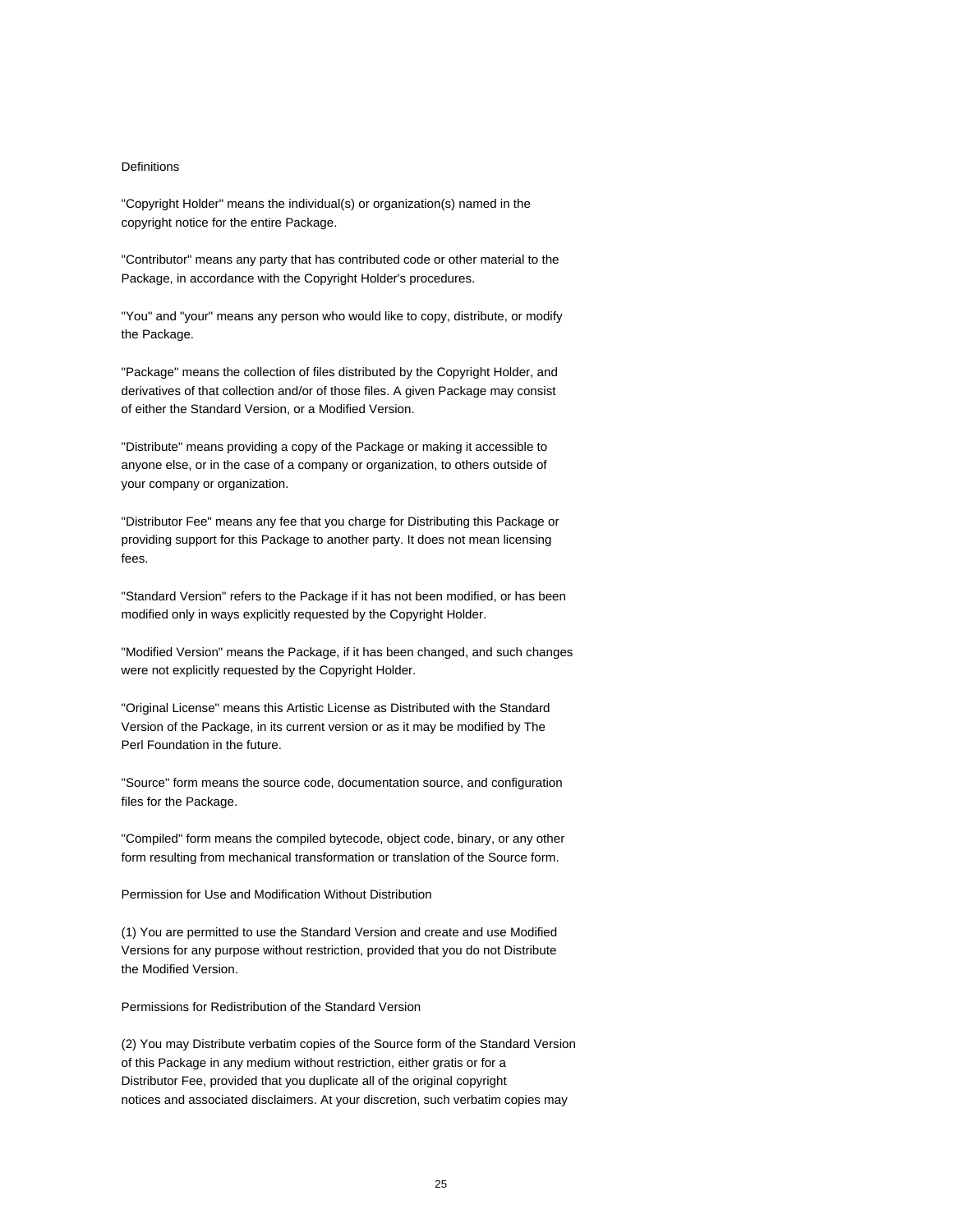or may not include a Compiled form of the Package.

(3) You may apply any bug fixes, portability changes, and other modifications made available from the Copyright Holder. The resulting Package will still be considered the Standard Version, and as such will be subject to the Original License.

Distribution of Modified Versions of the Package as Source

(4) You may Distribute your Modified Version as Source (either gratis or for a Distributor Fee, and with or without a Compiled form of the Modified Version) provided that you clearly document how it differs from the Standard Version, including, but not limited to, documenting any non-standard features, executables, or modules, and provided that you do at least ONE of the following:

(a) make the Modified Version available to the Copyright Holder of the Standard Version, under the Original License, so that the Copyright Holder may include your modifications in the Standard Version.

(b) ensure that installation of your Modified Version does not prevent the user installing or running the Standard Version. In addition, the Modified Version must bear a name that is different from the name of the Standard Version. (c) allow anyone who receives a copy of the Modified Version to make the Source form of the Modified Version available to others under

(i) the Original License or

(ii) a license that permits the licensee to freely copy, modify and redistribute the Modified Version using the same licensing terms that apply to the copy that the licensee received, and requires that the Source form of the Modified Version, and of any works derived from it, be made freely available in that license fees are prohibited but Distributor Fees are allowed.

Distribution of Compiled Forms of the Standard Version or Modified Versions without the Source

(5) You may Distribute Compiled forms of the Standard Version without the Source, provided that you include complete instructions on how to get the Source of the Standard Version. Such instructions must be valid at the time of your distribution. If these instructions, at any time while you are carrying out such distribution, become invalid, you must provide new instructions on demand or cease further distribution. If you provide valid instructions or cease distribution within thirty days after you become aware that the instructions are invalid, then you do not forfeit any of your rights under this license.

(6) You may Distribute a Modified Version in Compiled form without the Source, provided that you comply with Section 4 with respect to the Source of the Modified Version.

#### Aggregating or Linking the Package

(7) You may aggregate the Package (either the Standard Version or Modified Version) with other packages and Distribute the resulting aggregation provided that you do not charge a licensing fee for the Package. Distributor Fees are permitted, and licensing fees for other components in the aggregation are permitted. The terms of this license apply to the use and Distribution of the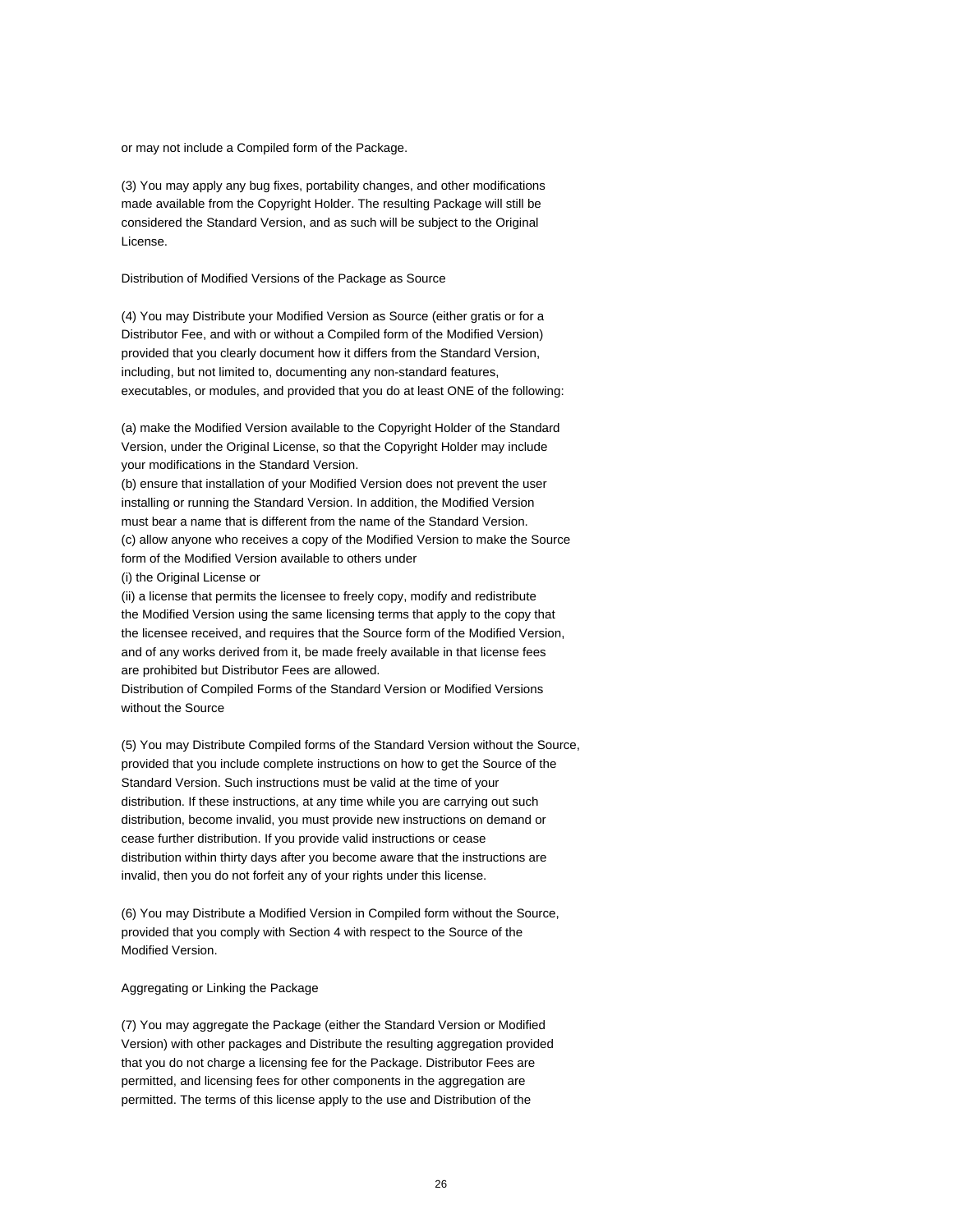Standard or Modified Versions as included in the aggregation.

(8) You are permitted to link Modified and Standard Versions with other works, to embed the Package in a larger work of your own, or to build stand-alone binary or bytecode versions of applications that include the Package, and Distribute the result without restriction, provided the result does not expose a direct interface to the Package.

Items That are Not Considered Part of a Modified Version

(9) Works (including, but not limited to, modules and scripts) that merely extend or make use of the Package, do not, by themselves, cause the Package to be a Modified Version. In addition, such works are not considered parts of the Package itself, and are not subject to the terms of this license.

### General Provisions

(10) Any use, modification, and distribution of the Standard or Modified Versions is governed by this Artistic License. By using, modifying or distributing the Package, you accept this license. Do not use, modify, or distribute the Package, if you do not accept this license.

(11) If your Modified Version has been derived from a Modified Version made by someone other than you, you are nevertheless required to ensure that your Modified Version complies with the requirements of this license.

(12) This license does not grant you the right to use any trademark, service mark, tradename, or logo of the Copyright Holder.

(13) This license includes the non-exclusive, worldwide, free-of-charge patent license to make, have made, use, offer to sell, sell, import and otherwise transfer the Package with respect to any patent claims licensable by the Copyright Holder that are necessarily infringed by the Package. If you institute patent litigation (including a cross-claim or counterclaim) against any party alleging that the Package constitutes direct or contributory patent infringement, then this Artistic License to you shall terminate on the date that such litigation is filed.

(14) Disclaimer of Warranty: THE PACKAGE IS PROVIDED BY THE COPYRIGHT HOLDER AND CONTRIBUTORS "AS IS' AND WITHOUT ANY EXPRESS OR IMPLIED WARRANTIES. THE IMPLIED WARRANTIES OF MERCHANTABILITY, FITNESS FOR A PARTICULAR PURPOSE, OR NON-INFRINGEMENT ARE DISCLAIMED TO THE EXTENT PERMITTED BY YOUR LOCAL LAW. UNLESS REQUIRED BY LAW, NO COPYRIGHT HOLDER OR CONTRIBUTOR WILL BE LIABLE FOR ANY DIRECT, INDIRECT, INCIDENTAL, OR CONSEQUENTIAL DAMAGES ARISING IN ANY WAY OUT OF THE USE OF THE PACKAGE, EVEN IF ADVISED OF THE POSSIBILITY OF SUCH DAMAGE.

### **BSD 2-clause "Simplified" License**

(debconf 1.5.77, libdns-export1110 9.11.19, libisc-export1105 9.11.19, tcp-wrappers 7.6.q)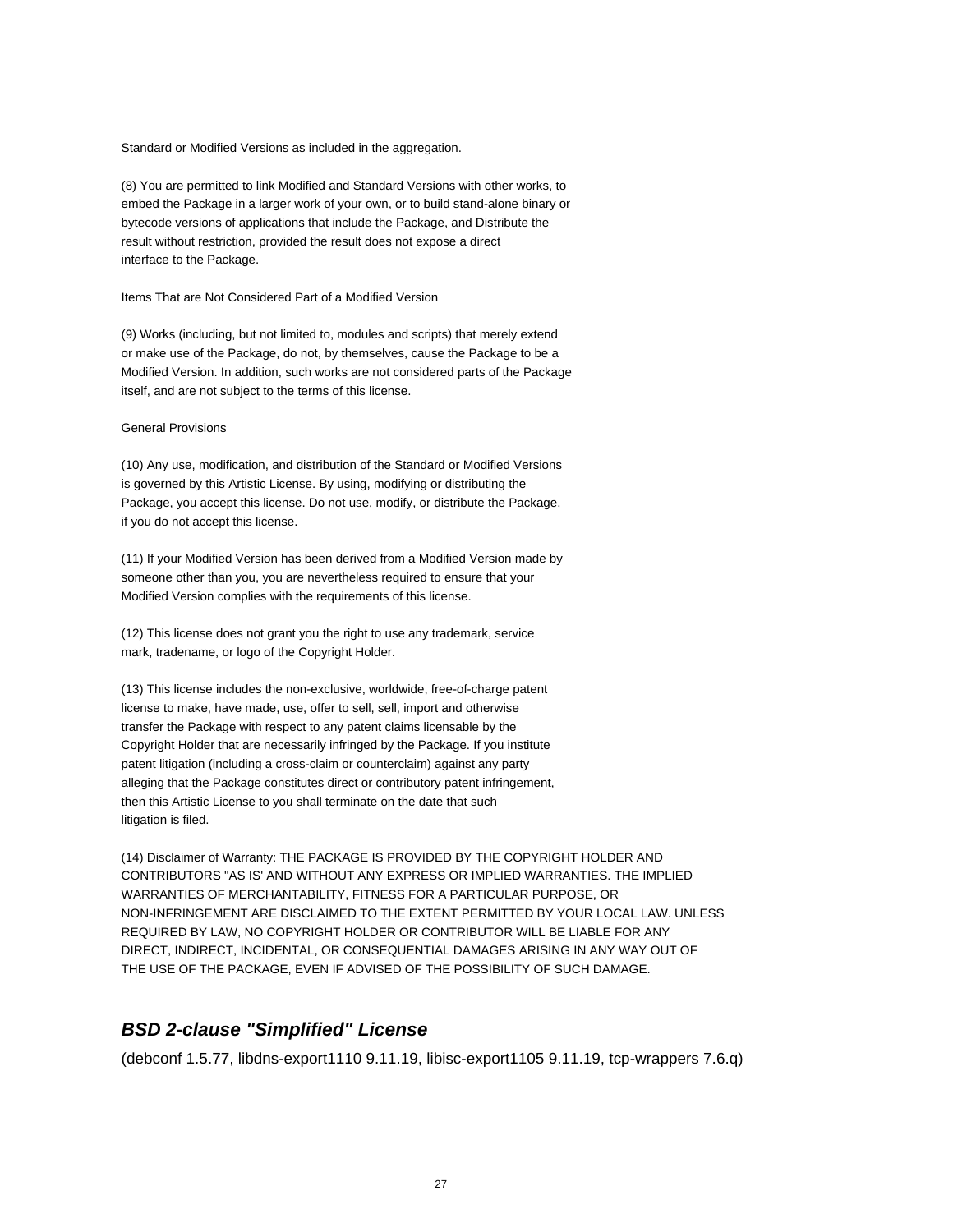### BSD Two Clause License

======================

Redistribution and use in source and binary forms, with or without modification, are permitted provided that the following conditions are met:

1. Redistributions of source code must retain the above copyright notice, this list of conditions and the following disclaimer.

2. Redistributions in binary form must reproduce the above copyright notice, this list of conditions and the following disclaimer in the documentation and/or other materials provided with the distribution.

THIS SOFTWARE IS PROVIDED BY THE AUTHOR "AS IS" AND ANY EXPRESS OR IMPLIED WARRANTIES, INCLUDING, BUT NOT LIMITED TO, THE IMPLIED WARRANTIES OF MERCHANTABILITY AND FITNESS FOR A PARTICULAR PURPOSE ARE DISCLAIMED. IN NO EVENT SHALL THE AUTHOR BE LIABLE FOR ANY DIRECT, INDIRECT, INCIDENTAL, SPECIAL, EXEMPLARY, OR CONSEQUENTIAL DAMAGES (INCLUDING, BUT NOT LIMITED TO, PROCUREMENT OF SUBSTITUTE GOODS OR SERVICES; LOSS OF USE, DATA, OR PROFITS; OR BUSINESS INTERRUPTION) HOWEVER CAUSED AND ON ANY THEORY OF LIABILITY, WHETHER IN CONTRACT, STRICT LIABILITY, OR TORT (INCLUDING NEGLIGENCE OR OTHERWISE) ARISING IN ANY WAY OUT OF THE USE OF THIS SOFTWARE, EVEN IF ADVISED OF THE POSSIBILITY OF SUCH DAMAGE.

### **BSD 2-clause "Simplified" License**

(libev 4.33)

Copyright (c)2007,2008,2009,2010,2011,2012,2013 Marc Alexander Lehmann.

Redistribution and use in source and binary forms, with or without modification, are permitted provided that the following conditions are met:

\* Redistributions of source code must retain the above copyright notice, this list of conditions and the following disclaimer.

\* Redistributions in binary form must reproduce the above copyright notice, this list of conditions and the following disclaimer in the documentation and/or other materials provided with the distribution.

THIS SOFTWARE IS PROVIDED BY THE COPYRIGHT HOLDERS AND CONTRIBUTORS "AS IS" AND ANY EXPRESS OR IMPLIED WARRANTIES, INCLUDING, BUT NOT LIMITED TO, THE IMPLIED WARRANTIES OF MERCHANTABILITY AND FITNESS FOR A PARTICULAR PURPOSE ARE DISCLAIMED. IN NO EVENT SHALL THE COPYRIGHT OWNER OR CONTRIBUTORS BE LIABLE FOR ANY DIRECT, INDIRECT, INCIDENTAL, SPECIAL, EXEMPLARY, OR CONSEQUENTIAL DAMAGES (INCLUDING, BUT NOT LIMITED TO, PROCUREMENT OF SUBSTITUTE GOODS OR SERVICES; LOSS OF USE, DATA, OR PROFITS; OR BUSINESS INTERRUPTION) HOWEVER CAUSED AND ON ANY THEORY OF LIABILITY, WHETHER IN CONTRACT, STRICT LIABILITY, OR TORT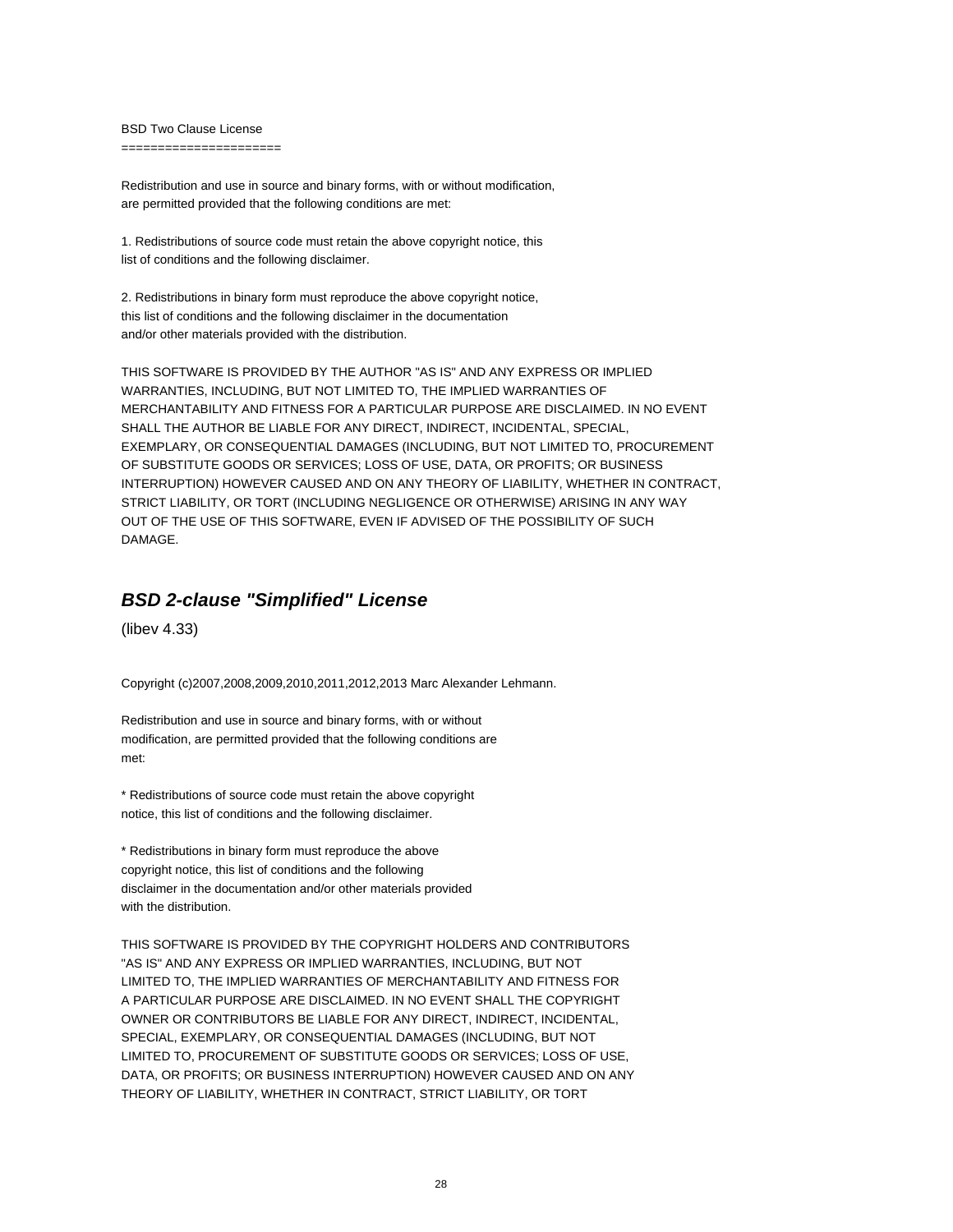(INCLUDING NEGLIGENCE OR OTHERWISE) ARISING IN ANY WAY OUT OF THE USE OF THIS SOFTWARE, EVEN IF ADVISED OF THE POSSIBILITY OF SUCH DAMAGE

### **BSD 2-clause "Simplified" License**

(libbpf0 0.3)

.

License: BSD-2-Clause

Redistribution and use in source and binary forms, with or without modification, are permitted provided that the following conditions are met:

1. Redistributions of source code must retain the above copyright notice, this list of conditions and the following disclaimer.

2. Redistributions in binary form must reproduce the above copyright notice, this list of conditions and the following disclaimer in the documentation and/or other materials provided with the distribution.

THIS SOFTWARE IS PROVIDED BY THE COPYRIGHT HOLDERS AND CONTRIBUTORS "AS IS" AND ANY EXPRESS OR IMPLIED WARRANTIES, INCLUDING, BUT NOT LIMITED TO, THE IMPLIED WARRANTIES OF MERCHANTABILITY AND FITNESS FOR A PARTICULAR PURPOSE ARE DISCLAIMED. IN NO EVENT SHALL THE COPYRIGHT HOLDER OR CONTRIBUTORS BE LIABLE FOR ANY DIRECT, INDIRECT, INCIDENTAL, SPECIAL, EXEMPLARY, OR CONSEQUENTIAL DAMAGES (INCLUDING, BUT NOT LIMITED TO, PROCUREMENT OF SUBSTITUTE GOODS OR SERVICES; LOSS OF USE, DATA, OR PROFITS; OR BUSINESS INTERRUPTION) HOWEVER CAUSED AND ON ANY THEORY OF LIABILITY, WHETHER IN CONTRACT, STRICT LIABILITY, OR TORT (INCLUDING NEGLIGENCE OR OTHERWISE) ARISING IN ANY WAY OUT OF THE USE OF THIS SOFTWARE, EVEN IF ADVISED OF THE POSSIBILITY OF SUCH DAMAGE

# **BSD 2-clause "Simplified" License**

(shim-signed 1.36+15.4, shim-signed 1.38+15.4)

License: BSD-2-Clause

Files: debian/po/cs.po Copyright: 2018 Michal Simunek License: BSD-2-Clause

Files: debian/po/de.po Copyright: 2017, 2018 Markus Hiereth License: BSD-2-Clause

Files: debian/po/fr.po Copyright: 2017, 2018 Alban Vidal License: BSD-2-Clause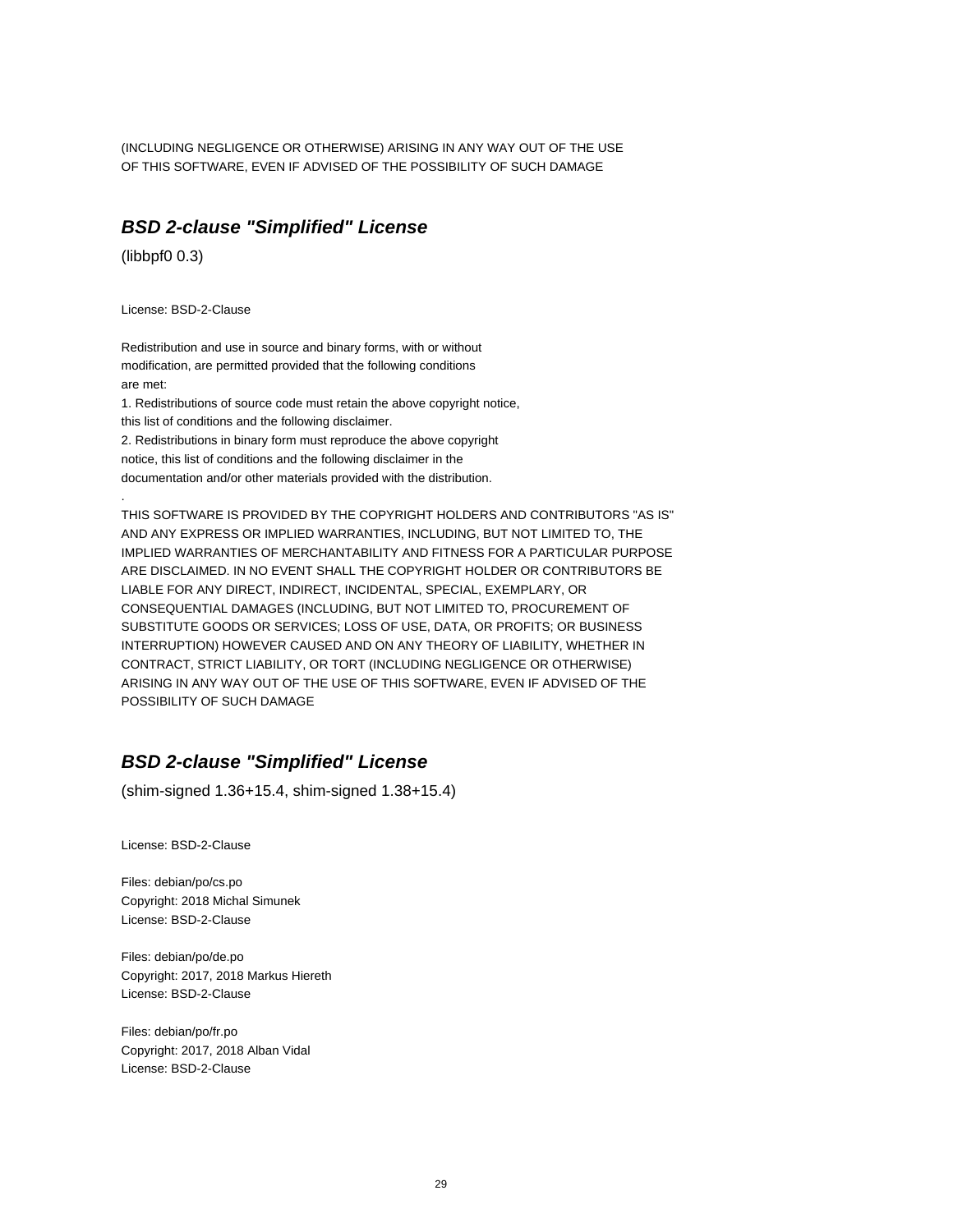Files: debian/po/nl.po Copyright: 2017, 2018 Frans Spiesschaert License: BSD-2-Clause

Files: debian/po/pt.po Copyright: 2017, 2018 Rui Branco License: BSD-2-Clause

License: BSD-2-Clause

.

.

.

Redistribution and use in source and binary forms, with or without modification, are permitted provided that the following conditions are met:

Redistributions of source code must retain the above copyright notice, this list of conditions and the following disclaimer.

Redistributions in binary form must reproduce the above copyright notice, this list of conditions and the following disclaimer in the documentation and/or other materials provided with the distribution.

THIS SOFTWARE IS PROVIDED BY THE COPYRIGHT HOLDERS AND CONTRIBUTORS "AS IS" AND ANY EXPRESS OR IMPLIED WARRANTIES, INCLUDING, BUT NOT LIMITED TO, THE IMPLIED WARRANTIES OF MERCHANTABILITY AND FITNESS FOR A PARTICULAR PURPOSE ARE DISCLAIMED. IN NO EVENT SHALL THE COPYRIGHT HOLDER OR CONTRIBUTORS BE LIABLE FOR ANY DIRECT, INDIRECT, INCIDENTAL, SPECIAL, EXEMPLARY, OR CONSEQUENTIAL DAMAGES (INCLUDING, BUT NOT LIMITED TO, PROCUREMENT OF SUBSTITUTE GOODS OR SERVICES; LOSS OF USE, DATA, OR PROFITS; OR BUSINESS INTERRUPTION) HOWEVER CAUSED AND ON ANY THEORY OF LIABILITY, WHETHER IN CONTRACT, STRICT LIABILITY, OR TORT (INCLUDING NEGLIGENCE OR OTHERWISE) ARISING IN ANY WAY OUT OF THE USE OF THIS SOFTWARE, EVEN IF ADVISED OF THE POSSIBILITY OF SUCH DAMAGE

### **BSD 2-clause "Simplified" License**

(Docutils 0.16)

.

.

License: BSD-2-clause

Redistribution and use in source and binary forms, with or without modification, are permitted provided that the following conditions are met:

\* Redistributions of source code must retain the above copyright notice, this list of conditions and the following disclaimer.

\* Redistributions in binary form must reproduce the above copyright notice, this list of conditions and the following disclaimer in the documentation and/or other materials provided with the distribution.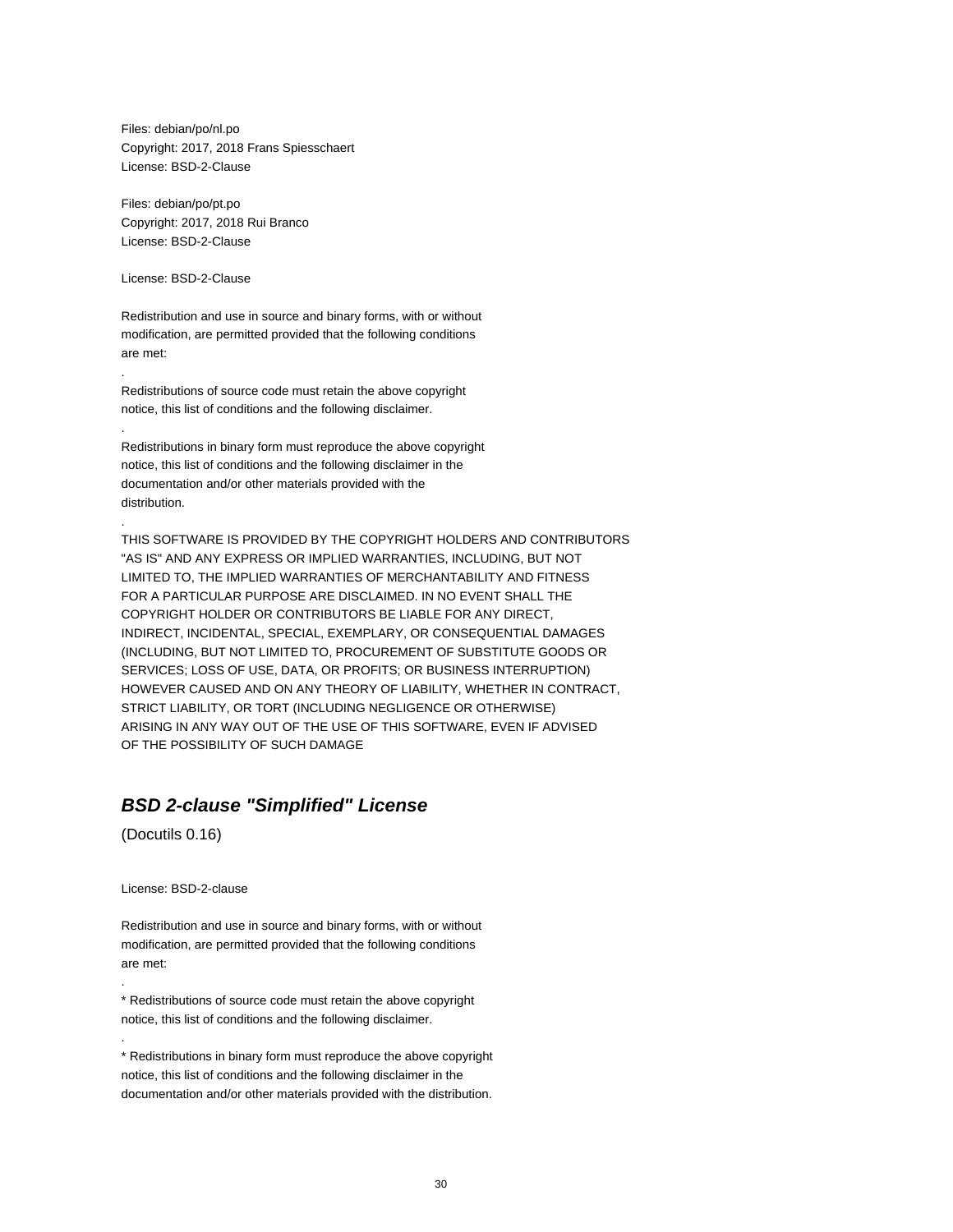THIS SOFTWARE IS PROVIDED BY THE COPYRIGHT HOLDERS AND CONTRIBUTORS "AS IS" AND ANY EXPRESS OR IMPLIED WARRANTIES, INCLUDING, BUT NOT LIMITED TO, THE IMPLIED WARRANTIES OF MERCHANTABILITY AND FITNESS FOR A PARTICULAR PURPOSE ARE DISCLAIMED. IN NO EVENT SHALL THE COPYRIGHT OWNER OR CONTRIBUTORS BE LIABLE FOR ANY DIRECT, INDIRECT, INCIDENTAL, SPECIAL, EXEMPLARY, OR CONSEQUENTIAL DAMAGES (INCLUDING, BUT NOT LIMITED TO, PROCUREMENT OF SUBSTITUTE GOODS OR SERVICES; LOSS OF USE, DATA, OR PROFITS; OR BUSINESS INTERRUPTION) HOWEVER CAUSED AND ON ANY THEORY OF LIABILITY, WHETHER IN CONTRACT, STRICT LIABILITY, OR TORT (INCLUDING NEGLIGENCE OR OTHERWISE) ARISING IN ANY WAY OUT OF THE USE OF THIS SOFTWARE, EVEN IF ADVISED OF THE POSSIBILITY OF SUCH DAMAGE

### **BSD 2-clause "Simplified" License**

(lz4 v1.9.3)

.

.

.

License: BSD-2-clause

Redistribution and use in source and binary forms, with or without modification, are permitted provided that the following conditions are met:

\* Redistributions of source code must retain the above copyright notice, this list of conditions and the following disclaimer.

\* Redistributions in binary form must reproduce the above copyright notice, this list of conditions and the following disclaimer in the documentation and/or other materials provided with the distribution.

THIS SOFTWARE IS PROVIDED BY THE COPYRIGHT HOLDERS AND CONTRIBUTORS "AS IS" AND ANY EXPRESS OR IMPLIED WARRANTIES, INCLUDING, BUT NOT LIMITED TO, THE IMPLIED WARRANTIES OF MERCHANTABILITY AND FITNESS FOR A PARTICULAR PURPOSE ARE DISCLAIMED. IN NO EVENT SHALL THE COPYRIGHT HOLDER OR CONTRIBUTORS BE LIABLE FOR ANY DIRECT, INDIRECT, INCIDENTAL, SPECIAL, EXEMPLARY, OR CONSEQUENTIAL DAMAGES (INCLUDING, BUT NOT LIMITED TO, PROCUREMENT OF SUBSTITUTE GOODS OR SERVICES; LOSS OF USE, DATA, OR PROFITS; OR BUSINESS INTERRUPTION) HOWEVER CAUSED AND ON ANY THEORY OF LIABILITY, WHETHER IN CONTRACT, STRICT LIABILITY, OR TORT (INCLUDING NEGLIGENCE OR OTHERWISE) ARISING IN ANY WAY OUT OF THE USE OF THIS SOFTWARE, EVEN IF ADVISED OF THE POSSIBILITY OF SUCH DAMAGE

### **BSD 2-clause "Simplified" License**

(libfido2-1 1.6.0)

License: BSD-2-clause

Redistribution and use in source and binary forms, with or without modification, are permitted provided that the following conditions are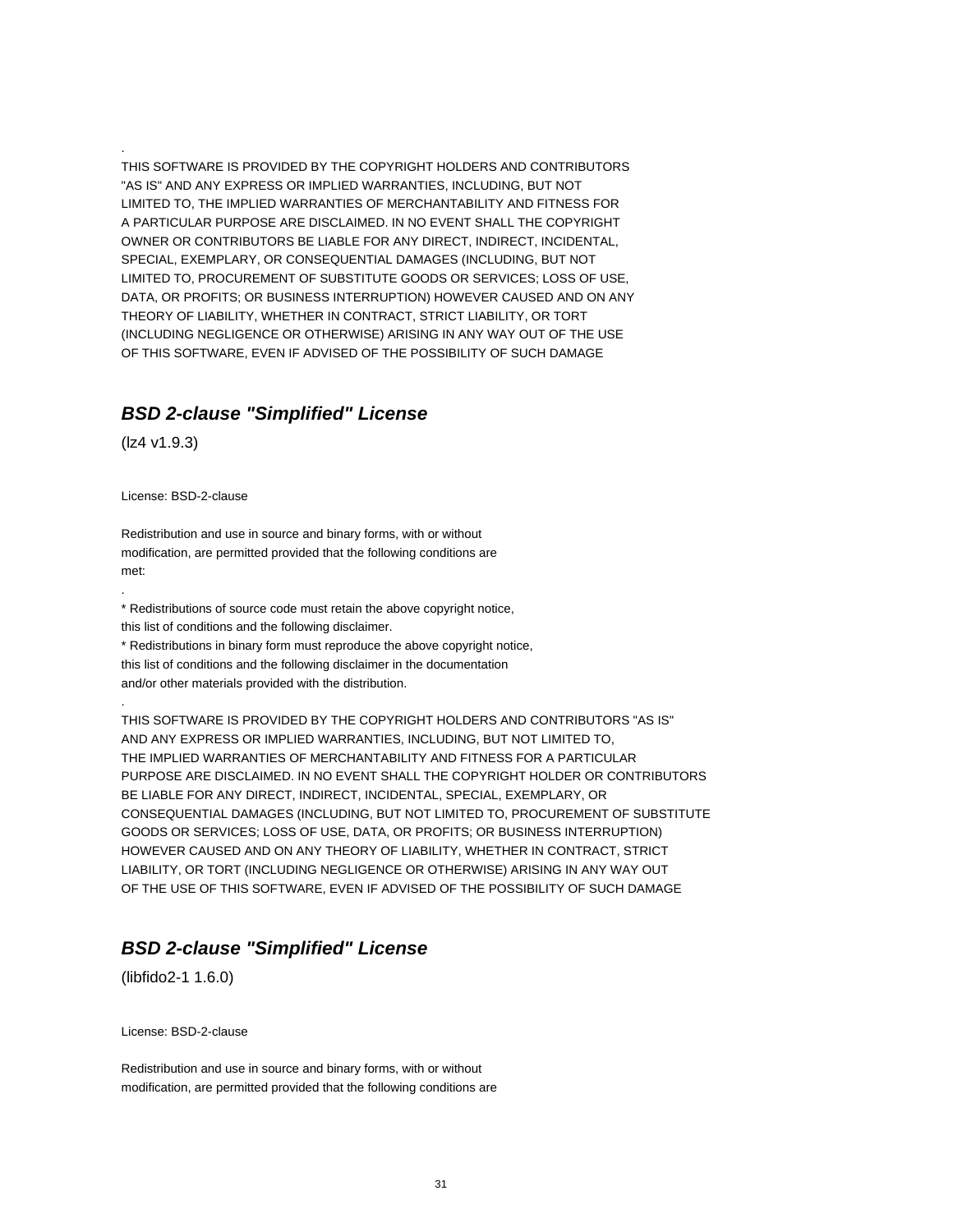met: .

.

1. Redistributions of source code must retain the above copyright notice, this list of conditions and the following disclaimer. 2. Redistributions in binary form must reproduce the above copyright notice, this list of conditions and the following disclaimer in the documentation and/or other materials provided with the distribution.

THIS SOFTWARE IS PROVIDED BY THE COPYRIGHT HOLDERS AND CONTRIBUTORS "AS IS" AND ANY EXPRESS OR IMPLIED WARRANTIES, INCLUDING, BUT NOT LIMITED TO, THE IMPLIED WARRANTIES OF MERCHANTABILITY AND FITNESS FOR A PARTICULAR PURPOSE ARE DISCLAIMED. IN NO EVENT SHALL THE COPYRIGHT HOLDER OR CONTRIBUTORS BE LIABLE FOR ANY DIRECT, INDIRECT, INCIDENTAL, SPECIAL, EXEMPLARY, OR CONSEQUENTIAL DAMAGES (INCLUDING, BUT NOT LIMITED TO, PROCUREMENT OF SUBSTITUTE GOODS OR SERVICES; LOSS OF USE, DATA, OR PROFITS; OR BUSINESS INTERRUPTION) HOWEVER CAUSED AND ON ANY THEORY OF LIABILITY, WHETHER IN CONTRACT, STRICT LIABILITY, OR TORT (INCLUDING NEGLIGENCE OR OTHERWISE) ARISING IN ANY WAY OUT OF THE USE OF THIS SOFTWARE, EVEN IF ADVISED OF THE POSSIBILITY OF SUCH DAMAGE

# **BSD 2-clause "Simplified" License**

(Debian 0.260)

Redistribution and use in source and binary forms, with or without modification, are permitted provided that the following conditions are met:

1. Redistributions of source code must retain the above copyright notice, this list of conditions and the following disclaimer. 2. Redistributions in binary form must reproduce the above copyright notice, this list of conditions and the following disclaimer in the documentation and/or other materials provided with the distribution.

THIS SOFTWARE IS PROVIDED BY THE AUTHORS AND CONTRIBUTORS ``AS IS'' AND ANY EXPRESS OR IMPLIED WARRANTIES, INCLUDING, BUT NOT LIMITED TO, THE IMPLIED WARRANTIES OF MERCHANTABILITY AND FITNESS FOR A PARTICULAR PURPOSE ARE DISCLAIMED. IN NO EVENT SHALL THE AUTHOR OR CONTRIBUTORS BE LIABLE FOR ANY DIRECT, INDIRECT, INCIDENTAL, SPECIAL, EXEMPLARY, OR CONSEQUENTIAL DAMAGES (INCLUDING, BUT NOT LIMITED TO, PROCUREMENT OF SUBSTITUTE GOODS OR SERVICES; LOSS OF USE, DATA, OR PROFITS; OR BUSINESS INTERRUPTION) HOWEVER CAUSED AND ON ANY THEORY OF LIABILITY, WHETHER IN CONTRACT, STRICT LIABILITY, OR TORT (INCLUDING NEGLIGENCE OR OTHERWISE) ARISING IN ANY WAY OUT OF THE USE OF THIS SOFTWARE, EVEN IF ADVISED OF THE POSSIBILITY OF SUCH DAMAGE

# **BSD 3-clause "New" or "Revised" License**

(libjpeg 2.0.6)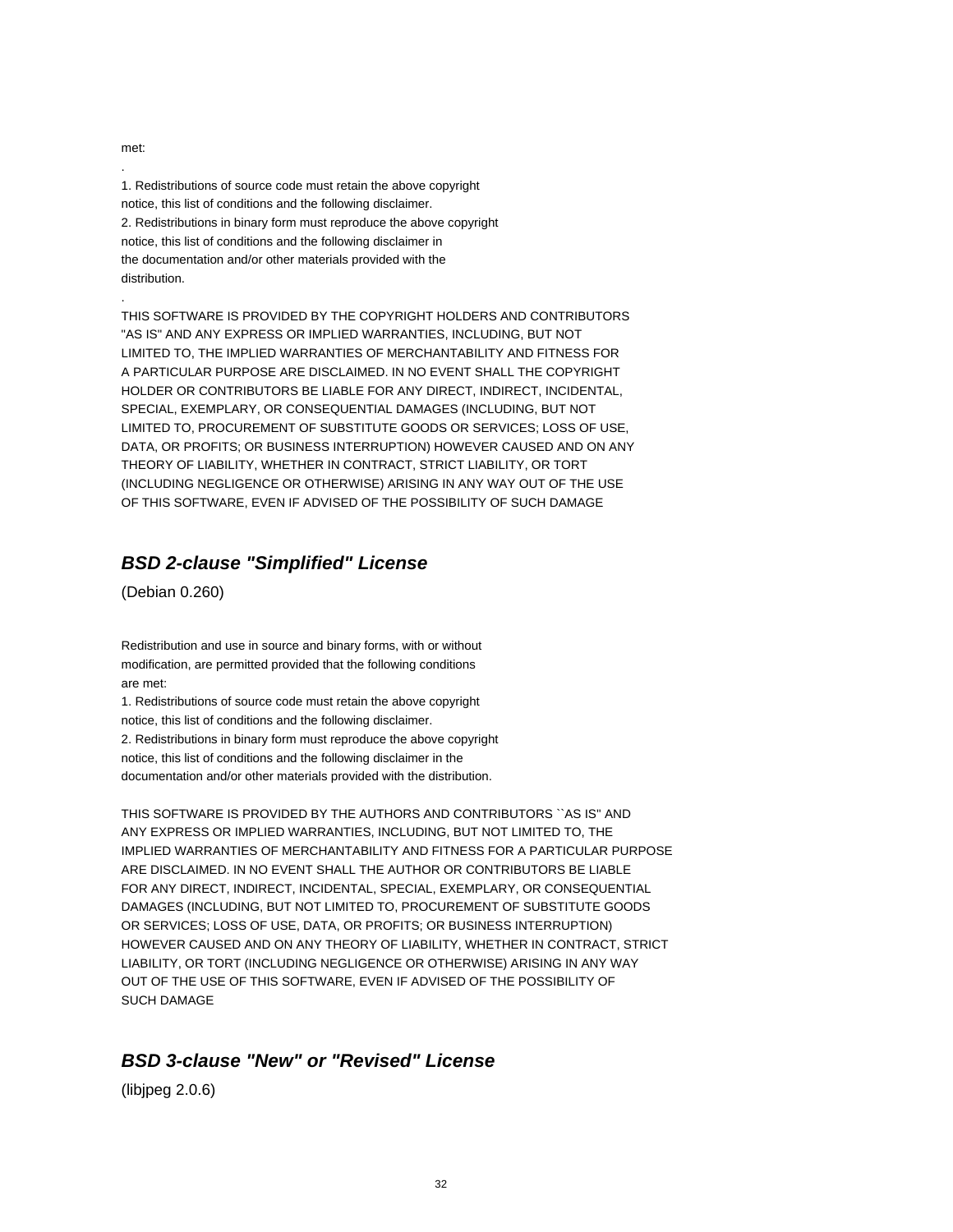Redistribution and use in source and binary forms, with or without modification, are permitted provided that the following conditions are met:

- Redistributions of source code must retain the above copyright notice,

this list of conditions and the following disclaimer.

.

.

.

- Redistributions in binary form must reproduce the above copyright notice, this list of conditions and the following disclaimer in the documentation and/or other materials provided with the distribution.

- Neither the name of the libjpeg-turbo Project nor the names of its

contributors may be used to endorse or promote products derived from this software without specific prior written permission.

THIS SOFTWARE IS PROVIDED BY THE COPYRIGHT HOLDERS AND CONTRIBUTORS "AS IS", AND ANY EXPRESS OR IMPLIED WARRANTIES, INCLUDING, BUT NOT LIMITED TO, THE IMPLIED WARRANTIES OF MERCHANTABILITY AND FITNESS FOR A PARTICULAR PURPOSE ARE DISCLAIMED. IN NO EVENT SHALL THE COPYRIGHT HOLDERS OR CONTRIBUTORS BE LIABLE FOR ANY DIRECT, INDIRECT, INCIDENTAL, SPECIAL, EXEMPLARY, OR CONSEQUENTIAL DAMAGES (INCLUDING, BUT NOT LIMITED TO, PROCUREMENT OF SUBSTITUTE GOODS OR SERVICES; LOSS OF USE, DATA, OR PROFITS; OR BUSINESS INTERRUPTION) HOWEVER CAUSED AND ON ANY THEORY OF LIABILITY, WHETHER IN CONTRACT, STRICT LIABILITY, OR TORT (INCLUDING NEGLIGENCE OR OTHERWISE) ARISING IN ANY WAY OUT OF THE USE OF THIS SOFTWARE, EVEN IF ADVISED OF THE POSSIBILITY OF SUCH DAMAGE

### **BSD 3-clause "New" or "Revised" License**

(highlightjs/highlight.js 9.18.5)

BSD 3-Clause License

Copyright (c) 2006, Ivan Sagalaev. All rights reserved.

Redistribution and use in source and binary forms, with or without modification, are permitted provided that the following conditions are met:

\* Redistributions of source code must retain the above copyright notice, this list of conditions and the following disclaimer.

\* Redistributions in binary form must reproduce the above copyright notice, this list of conditions and the following disclaimer in the documentation and/or other materials provided with the distribution.

\* Neither the name of the copyright holder nor the names of its contributors may be used to endorse or promote products derived from this software without specific prior written permission.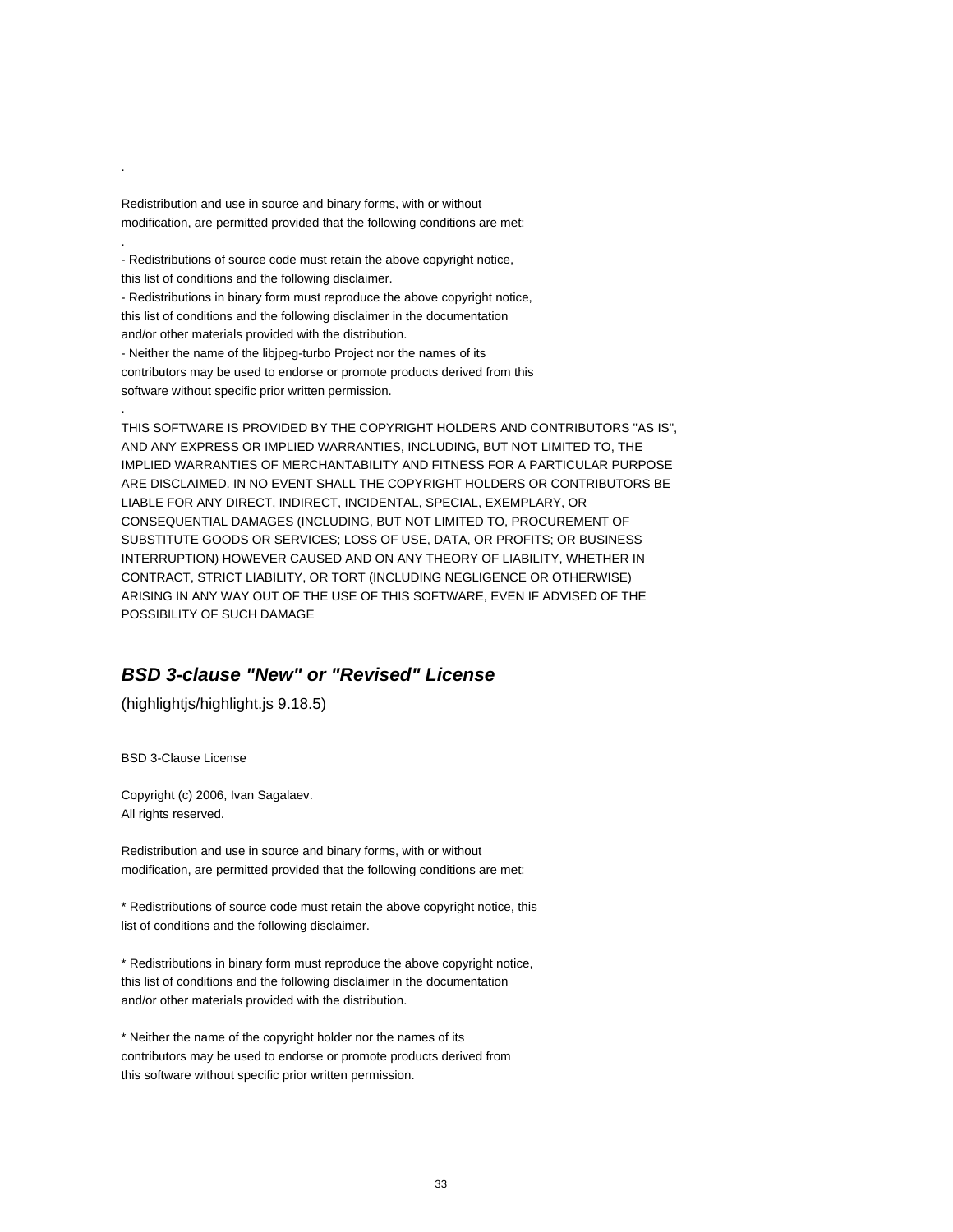THIS SOFTWARE IS PROVIDED BY THE COPYRIGHT HOLDERS AND CONTRIBUTORS "AS IS" AND ANY EXPRESS OR IMPLIED WARRANTIES, INCLUDING, BUT NOT LIMITED TO, THE IMPLIED WARRANTIES OF MERCHANTABILITY AND FITNESS FOR A PARTICULAR PURPOSE ARE DISCLAIMED. IN NO EVENT SHALL THE COPYRIGHT HOLDER OR CONTRIBUTORS BE LIABLE FOR ANY DIRECT, INDIRECT, INCIDENTAL, SPECIAL, EXEMPLARY, OR CONSEQUENTIAL DAMAGES (INCLUDING, BUT NOT LIMITED TO, PROCUREMENT OF SUBSTITUTE GOODS OR SERVICES; LOSS OF USE, DATA, OR PROFITS; OR BUSINESS INTERRUPTION) HOWEVER CAUSED AND ON ANY THEORY OF LIABILITY, WHETHER IN CONTRACT, STRICT LIABILITY, OR TORT (INCLUDING NEGLIGENCE OR OTHERWISE) ARISING IN ANY WAY OUT OF THE USE OF THIS SOFTWARE, EVEN IF ADVISED OF THE POSSIBILITY OF SUCH DAMAGE

### **BSD 3-clause "New" or "Revised" License**

(python-dateutil 2.8.1)

Copyright (c) 2003-2011 - Gustavo Niemeyer Copyright (c) 2012-2014 - Tomi Pieviläinen Copyright (c) 2014-2016 - Yaron de Leeuw Copyright (c) 2015- - Paul Ganssle Copyright (c) 2015- - dateutil contributors (see AUTHORS file)

All rights reserved.

Redistribution and use in source and binary forms, with or without modification, are permitted provided that the following conditions are met:

\* Redistributions of source code must retain the above copyright notice, this list of conditions and the following disclaimer. \* Redistributions in binary form must reproduce the above copyright notice, this list of conditions and the following disclaimer in the documentation and/or other materials provided with the distribution.

\* Neither the name of the copyright holder nor the names of its contributors may be used to endorse or promote products derived from this software without specific prior written permission.

THIS SOFTWARE IS PROVIDED BY THE COPYRIGHT HOLDERS AND CONTRIBUTORS "AS IS" AND ANY EXPRESS OR IMPLIED WARRANTIES, INCLUDING, BUT NOT LIMITED TO, THE IMPLIED WARRANTIES OF MERCHANTABILITY AND FITNESS FOR A PARTICULAR PURPOSE ARE DISCLAIMED. IN NO EVENT SHALL THE COPYRIGHT OWNER OR CONTRIBUTORS BE LIABLE FOR ANY DIRECT, INDIRECT, INCIDENTAL, SPECIAL, EXEMPLARY, OR CONSEQUENTIAL DAMAGES (INCLUDING, BUT NOT LIMITED TO, PROCUREMENT OF SUBSTITUTE GOODS OR SERVICES; LOSS OF USE, DATA, OR PROFITS; OR BUSINESS INTERRUPTION) HOWEVER CAUSED AND ON ANY THEORY OF LIABILITY, WHETHER IN CONTRACT, STRICT LIABILITY, OR TORT (INCLUDING NEGLIGENCE OR OTHERWISE) ARISING IN ANY WAY OUT OF THE USE OF THIS SOFTWARE, EVEN IF ADVISED OF THE POSSIBILITY OF SUCH DAMAGE

## **BSD 3-clause "New" or "Revised" License**

(libc6-dev 2.31, Locales 2.31)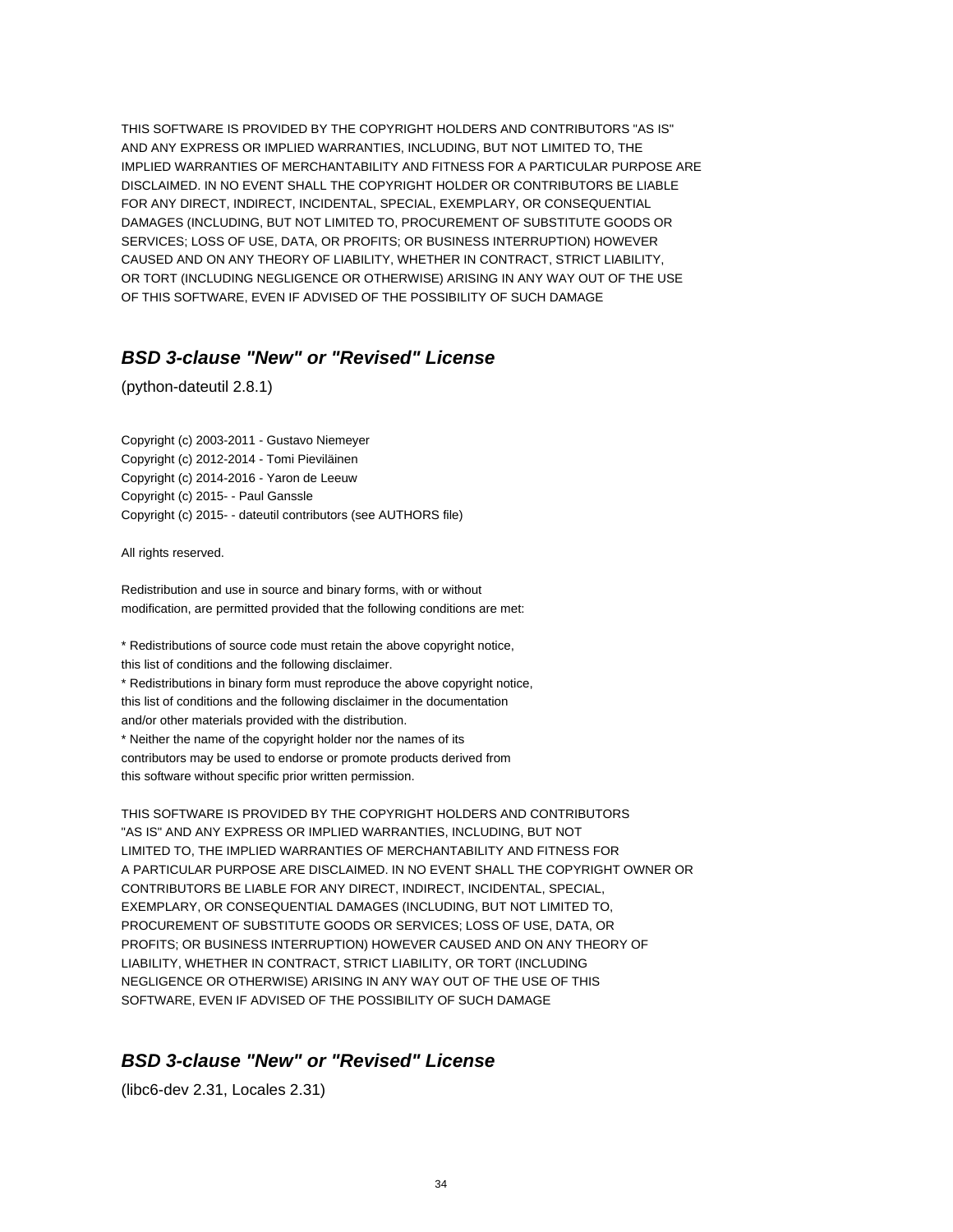Copyright (c) 2010, Oracle America, Inc.

Redistribution and use in source and binary forms, with or without modification, are permitted provided that the following conditions are met:

\* Redistributions of source code must retain the above copyright notice, this list of conditions and the following disclaimer. \* Redistributions in binary form must reproduce the above copyright notice, this list of conditions and the following disclaimer in the documentation and/or other materials provided with the distribution.

\* Neither the name of the "Oracle America, Inc." nor the names of its contributors may be used to endorse or promote products derived from this software without specific prior written permission.

THIS SOFTWARE IS PROVIDED BY THE COPYRIGHT HOLDERS AND CONTRIBUTORS "AS IS" AND ANY EXPRESS OR IMPLIED WARRANTIES, INCLUDING, BUT NOT LIMITED TO, THE IMPLIED WARRANTIES OF MERCHANTABILITY AND FITNESS FOR A PARTICULAR PURPOSE ARE DISCLAIMED. IN NO EVENT SHALL THE COPYRIGHT HOLDER OR CONTRIBUTORS BE LIABLE FOR ANY DIRECT, INDIRECT, INCIDENTAL, SPECIAL, EXEMPLARY, OR CONSEQUENTIAL DAMAGES (INCLUDING, BUT NOT LIMITED TO, PROCUREMENT OF SUBSTITUTE GOODS OR SERVICES; LOSS OF USE, DATA, OR PROFITS; OR BUSINESS INTERRUPTION) HOWEVER CAUSED AND ON ANY THEORY OF LIABILITY, WHETHER IN CONTRACT, STRICT LIABILITY, OR TORT (INCLUDING NEGLIGENCE OR OTHERWISE) ARISING IN ANY WAY OUT OF THE USE OF THIS SOFTWARE, EVEN IF ADVISED OF THE POSSIBILITY OF SUCH DAMAGE

# **BSD 3-clause "New" or "Revised" License**

(zstd 1.4.8)

Copyright (c) 2016-present, Facebook, Inc. All rights reserved.

Redistribution and use in source and binary forms, with or without modification, are permitted provided that the following conditions are met:

\* Redistributions of source code must retain the above copyright notice, this list of conditions and the following disclaimer.

\* Redistributions in binary form must reproduce the above copyright notice, this list of conditions and the following disclaimer in the documentation and/or other materials provided with the distribution.

\* Neither the name Facebook nor the names of its contributors may be used to endorse or promote products derived from this software without specific prior written permission.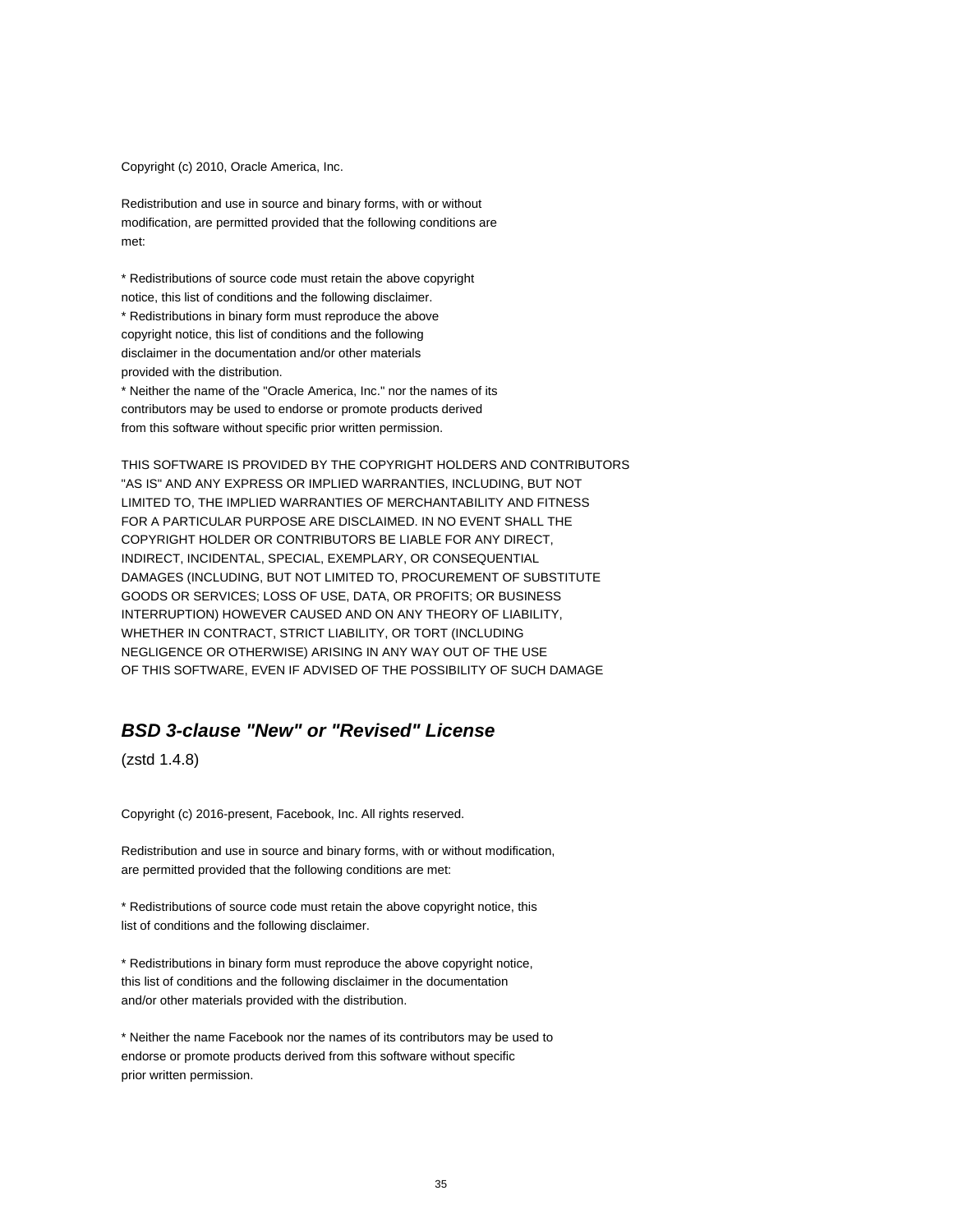THIS SOFTWARE IS PROVIDED BY THE COPYRIGHT HOLDERS AND CONTRIBUTORS "AS IS" AND ANY EXPRESS OR IMPLIED WARRANTIES, INCLUDING, BUT NOT LIMITED TO, THE IMPLIED WARRANTIES OF MERCHANTABILITY AND FITNESS FOR A PARTICULAR PURPOSE ARE DISCLAIMED. IN NO EVENT SHALL THE COPYRIGHT HOLDER OR CONTRIBUTORS BE LIABLE FOR ANY DIRECT, INDIRECT, INCIDENTAL, SPECIAL, EXEMPLARY, OR CONSEQUENTIAL DAMAGES (INCLUDING, BUT NOT LIMITED TO, PROCUREMENT OF SUBSTITUTE GOODS OR SERVICES; LOSS OF USE, DATA, OR PROFITS; OR BUSINESS INTERRUPTION) HOWEVER CAUSED AND ON ANY THEORY OF LIABILITY, WHETHER IN CONTRACT, STRICT LIABILITY, OR TORT (INCLUDING NEGLIGENCE OR OTHERWISE) ARISING IN ANY WAY OUT OF THE USE OF THIS SOFTWARE, EVEN IF ADVISED OF THE POSSIBILITY OF SUCH DAMAGE

### **BSD 3-clause "New" or "Revised" License**

(ASN.1 library for Python 0.4.8, ConfigObj 5.0.6, Cyan4973/xxHash 0.8.0, groff 1.22.4, idna 2.10, init-system-helpers 1.60, libcap2 2.44, libdns-export1110 9.11.19, libisc-export1105 9.11.19, libmd0 1.0.3, libnsl2-devel 1.2.0, libssh2 1.9.0, Linux-Pam v1.4.0, logsave 1.46.2, logsave 1.46.5, lz4 v1.9.3, MarkupSafe 0.18, mpdecimal 2.5.1, Openwall crypt blowfish 4.4.19, p11-kit-trust 0.24.0, PCRE 8.39, PCRE2 10.36, psmisc-doc 23.4, pyrsistent 0.15.5, python3-jsonpointer 2.0, Shadow Tool Suite 4.8.1, sites.google.com/site/vdeeditor/Home/vde-files/rpsort-manual 2.44)

Copyright (c) , All rights reserved.

Redistribution and use in source and binary forms, with or without modification, are permitted provided that the following conditions are met:

\* Redistributions of source code must retain the above copyright notice, this list of conditions and the following disclaimer.

\* Redistributions in binary form must reproduce the above copyright notice, this list of conditions and the following disclaimer in the documentation and/or other materials provided with the distribution.

\* Neither the name of the nor the names of its contributors may be used to endorse or promote products derived from this software without specific prior written permission.

THIS SOFTWARE IS PROVIDED BY THE COPYRIGHT HOLDERS AND CONTRIBUTORS "AS IS" AND ANY EXPRESS OR IMPLIED WARRANTIES, INCLUDING, BUT NOT LIMITED TO, THE IMPLIED WARRANTIES OF MERCHANTABILITY AND FITNESS FOR A PARTICULAR PURPOSE ARE DISCLAIMED. IN NO EVENT SHALL THE COPYRIGHT OWNER OR CONTRIBUTORS BE LIABLE FOR ANY DIRECT, INDIRECT, INCIDENTAL, SPECIAL, EXEMPLARY, OR CONSEQUENTIAL DAMAGES (INCLUDING, BUT NOT LIMITED TO, PROCUREMENT OF SUBSTITUTE GOODS OR SERVICES; LOSS OF USE, DATA, OR PROFITS; OR BUSINESS INTERRUPTION) HOWEVER CAUSED AND ON ANY THEORY OF LIABILITY, WHETHER IN CONTRACT, STRICT LIABILITY, OR TORT (INCLUDING NEGLIGENCE OR OTHERWISE) ARISING IN ANY WAY OUT OF THE USE OF THIS SOFTWARE, EVEN IF ADVISED OF THE POSSIBILITY OF SUCH DAMAGE.

### **BSD 3-clause "New" or "Revised" License**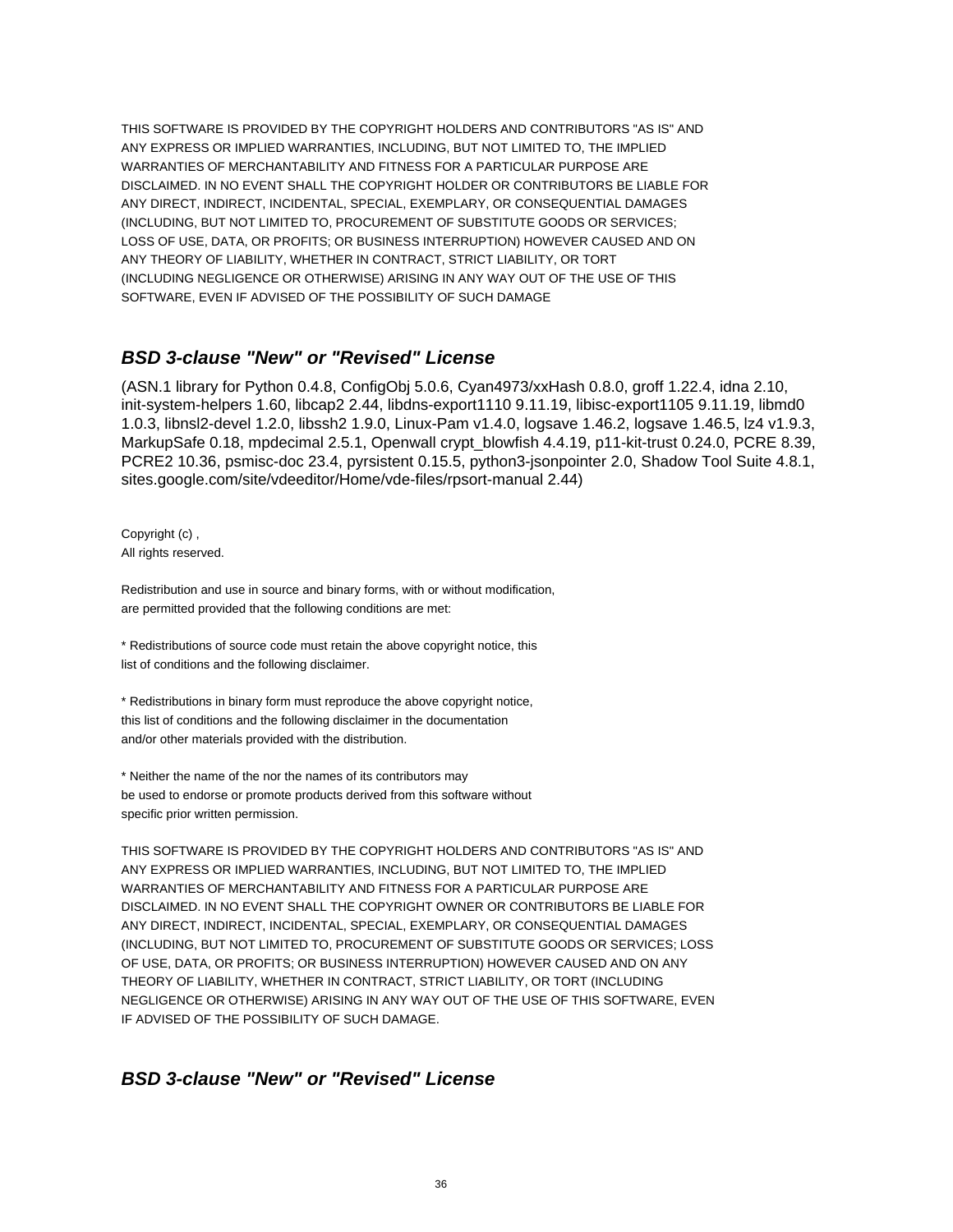#### (pyca/cryptography 3.3.2, python-cryptography 3.3.1)

Copyright (c) Individual contributors. All rights reserved.

Redistribution and use in source and binary forms, with or without modification, are permitted provided that the following conditions are met:

1. Redistributions of source code must retain the above copyright notice, this list of conditions and the following disclaimer.

2. Redistributions in binary form must reproduce the above copyright notice, this list of conditions and the following disclaimer in the documentation and/or other materials provided with the distribution.

3. Neither the name of PyCA Cryptography nor the names of its contributors may be used to endorse or promote products derived from this software without specific prior written permission.

THIS SOFTWARE IS PROVIDED BY THE COPYRIGHT HOLDERS AND CONTRIBUTORS "AS IS" AND ANY EXPRESS OR IMPLIED WARRANTIES, INCLUDING, BUT NOT LIMITED TO, THE IMPLIED WARRANTIES OF MERCHANTABILITY AND FITNESS FOR A PARTICULAR PURPOSE ARE DISCLAIMED. IN NO EVENT SHALL THE COPYRIGHT OWNER OR CONTRIBUTORS BE LIABLE FOR ANY DIRECT, INDIRECT, INCIDENTAL, SPECIAL, EXEMPLARY, OR CONSEQUENTIAL DAMAGES (INCLUDING, BUT NOT LIMITED TO, PROCUREMENT OF SUBSTITUTE GOODS OR SERVICES; LOSS OF USE, DATA, OR PROFITS; OR BUSINESS INTERRUPTION) HOWEVER CAUSED AND ON ANY THEORY OF LIABILITY, WHETHER IN CONTRACT, STRICT LIABILITY, OR TORT (INCLUDING NEGLIGENCE OR OTHERWISE) ARISING IN ANY WAY OUT OF THE USE OF THIS SOFTWARE, EVEN IF ADVISED OF THE POSSIBILITY OF SUCH DAMAGE

# **BSD 3-clause "New" or "Revised" License**

(MarkupSafe 1.1.1)

Copyright 2010 Pallets

Redistribution and use in source and binary forms, with or without modification, are permitted provided that the following conditions are met:

1. Redistributions of source code must retain the above copyright notice, this list of conditions and the following disclaimer.

2. Redistributions in binary form must reproduce the above copyright notice, this list of conditions and the following disclaimer in the documentation and/or other materials provided with the distribution.

3. Neither the name of the copyright holder nor the names of its contributors may be used to endorse or promote products derived from this software without specific prior written permission.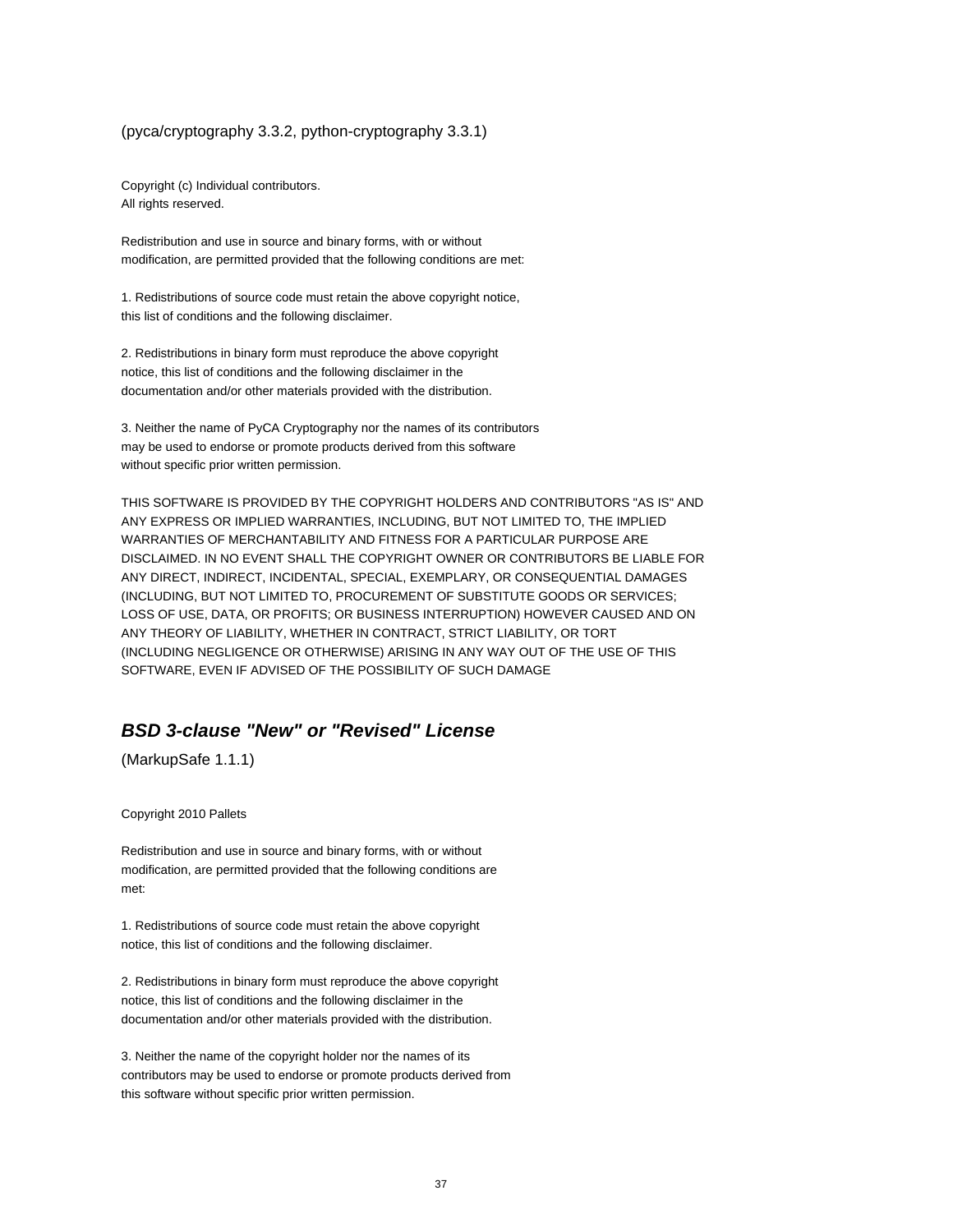THIS SOFTWARE IS PROVIDED BY THE COPYRIGHT HOLDERS AND CONTRIBUTORS "AS IS" AND ANY EXPRESS OR IMPLIED WARRANTIES, INCLUDING, BUT NOT LIMITED TO, THE IMPLIED WARRANTIES OF MERCHANTABILITY AND FITNESS FOR A PARTICULAR PURPOSE ARE DISCLAIMED. IN NO EVENT SHALL THE COPYRIGHT HOLDER OR CONTRIBUTORS BE LIABLE FOR ANY DIRECT, INDIRECT, INCIDENTAL, SPECIAL, EXEMPLARY, OR CONSEQUENTIAL DAMAGES (INCLUDING, BUT NOT LIMITED TO, PROCUREMENT OF SUBSTITUTE GOODS OR SERVICES; LOSS OF USE, DATA, OR PROFITS; OR BUSINESS INTERRUPTION) HOWEVER CAUSED AND ON ANY THEORY OF LIABILITY, WHETHER IN CONTRACT, STRICT LIABILITY, OR TORT (INCLUDING NEGLIGENCE OR OTHERWISE) ARISING IN ANY WAY OUT OF THE USE OF THIS SOFTWARE, EVEN IF ADVISED OF THE POSSIBILITY OF SUCH DAMAGE

## **BSD 3-clause "New" or "Revised" License**

(libtirpc 1.3.1)

Files: tirpc/rpc/nettype.h Copyright: 1986-2009 Sun Microsystems, Inc. License: BSD-3-Clause

Files: tirpc/reentrant.h Copyright: 1997-1998 The NetBSD Foundation, Inc. License: BSD-2-Clause

Files: tirpc/rpc/svc\_mt.h Copyright: 2015 Axentia Technologies AB. License: BSD-2-Clause

Files: src/getpeereid.c Copyright: 2001 Dima Dorfman. License: BSD-2-Clause

Files: tirpc/un-namespace.h Copyright: 2001 Daniel Eischen . License: BSD-2-Clause

Files: tirpc/rpc/rpcent.h Copyright: 1986-2009 Sun Microsystems, Inc. License: BSD-3-Clause

Files: src/epoll\_sub.c Copyright: 2003 Niels Provos License: BSD-3-Clause

Files: tirpc/rpc/clnt.h Copyright: 2010 Oracle America, Inc. License: BSD-3-Clause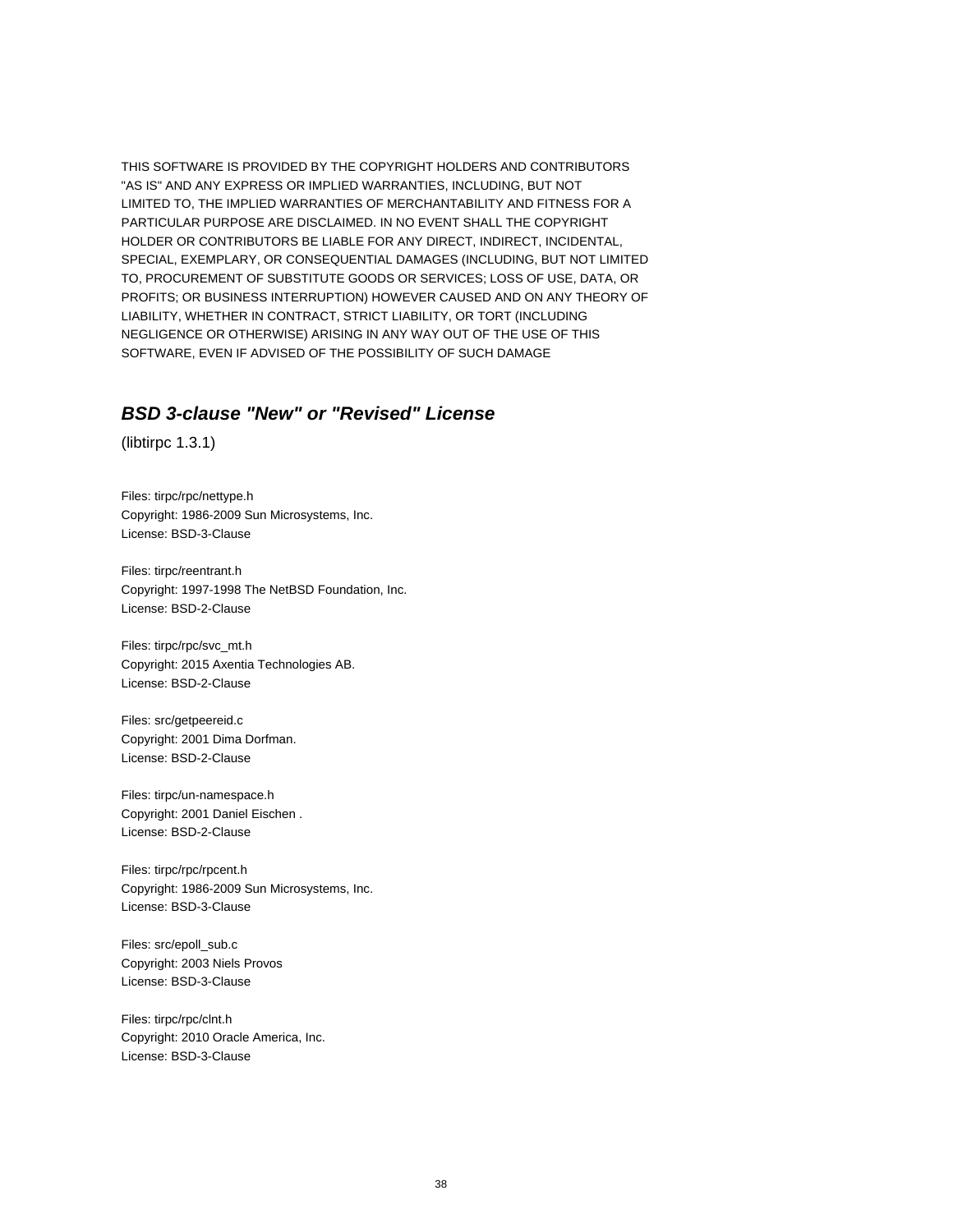Files: tirpc/rpc/xdr.h Copyright: 1984-2009 Sun Microsystems, Inc. License: BSD-3-Clause

Files: src/rpcdname.c Copyright: 2009 Sun Microsystems, Inc. License: BSD-3-Clause

Files: tirpc/rpc/types.h Copyright: 2009 Sun Microsystems, Inc. License: BSD-3-Clause

Files: src/des\_soft.c Copyright: 2009 Sun Microsystems, Inc. License: BSD-3-Clause

Files: src/svc.c Copyright: 1984-2009 Sun Microsystems, Inc. License: BSD-3-Clause

Files: tirpc/rpc/auth.h Copyright: 1984-2009 Sun Microsystems, Inc. License: BSD-3-Clause

Files: tirpc/rpc/svc\_soc.h Copyright: 1986-2009 Sun Microsystems, Inc. License: BSD-3-Clause

Files: src/xdr.c Copyright: 1986-2009 Sun Microsystems, Inc. License: BSD-3-Clause

Files: src/getpublickey.c Copyright: 2009 Sun Microsystems, Inc. License: BSD-3-Clause

Files: tirpc/rpc/rpc.h Copyright: 1984-2009 Sun Microsystems, Inc. License: BSD-3-Clause

Files: tirpc/rpc/clnt\_soc.h Copyright: 1984-2009 Sun Microsystems, Inc. License: BSD-3-Clause

Files: src/svc\_run.c Copyright: 2009 Sun Microsystems, Inc. License: BSD-3-Clause

Files: tirpc/rpc/des.h Copyright: 2009 Sun Microsystems, Inc. License: BSD-3-Clause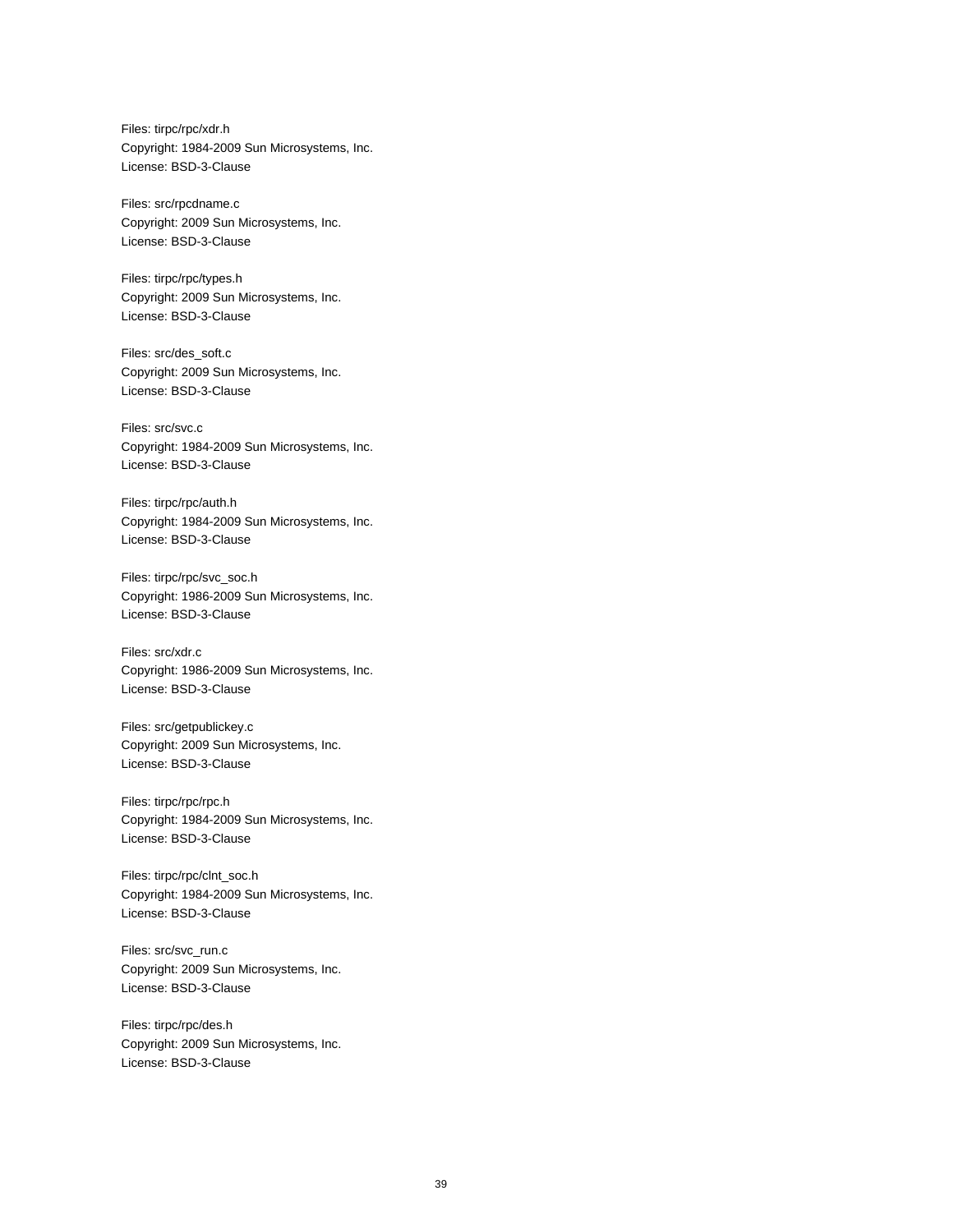Files: tirpc/rpc/svc.h Copyright: 1986-2009 Sun Microsystems, Inc. License: BSD-3-Clause

Files: src/nis.h Copyright: 2010 Oracle America, Inc. License: BSD-3-Clause

Files: tirpc/rpc/svc\_dg.h Copyright: 2009 Sun Microsystems, Inc. License: BSD-3-Clause

License: BSD-3-Clause

.

Redistribution and use in source and binary forms, with or without modification, are permitted provided that the following conditions are met: - Redistributions of source code must retain the above copyright notice, this list of conditions and the following disclaimer. - Redistributions in binary form must reproduce the above copyright notice, this list of conditions and the following disclaimer in the documentation and/or other materials provided with the distribution. - Neither the name of Sun Microsystems, Inc. nor the names of its contributors may be used to endorse or promote products derived from this software without specific prior written permission.

THIS SOFTWARE IS PROVIDED BY THE COPYRIGHT HOLDERS AND CONTRIBUTORS "AS IS" AND ANY EXPRESS OR IMPLIED WARRANTIES, INCLUDING, BUT NOT LIMITED TO, THE IMPLIED WARRANTIES OF MERCHANTABILITY AND FITNESS FOR A PARTICULAR PURPOSE ARE DISCLAIMED. IN NO EVENT SHALL THE COPYRIGHT HOLDER OR CONTRIBUTORS BE LIABLE FOR ANY DIRECT, INDIRECT, INCIDENTAL, SPECIAL, EXEMPLARY, OR CONSEQUENTIAL DAMAGES (INCLUDING, BUT NOT LIMITED TO, PROCUREMENT OF SUBSTITUTE GOODS OR SERVICES; LOSS OF USE, DATA, OR PROFITS; OR BUSINESS INTERRUPTION) HOWEVER CAUSED AND ON ANY THEORY OF LIABILITY, WHETHER IN CONTRACT, STRICT LIABILITY, OR TORT (INCLUDING NEGLIGENCE OR OTHERWISE) ARISING IN ANY WAY OUT OF THE USE OF THIS SOFTWARE, EVEN IF ADVISED OF THE POSSIBILITY OF SUCH DAMAGE

## **BSD 3-clause "New" or "Revised" License**

(UEFI shim loader 15.4)

Files: Cryptlib/Include/openssl/seed.h Copyright: 2007 KISA(Korea Information Security Agency) License: BSD-2-Clause

Files: Cryptlib/OpenSSL/crypto/LPdir\_nyi.c Copyright: 2004, Richard Levitte License: BSD-2-Clause

Files: Cryptlib/OpenSSL/crypto/x509v3/v3\_pci.c Cryptlib/OpenSSL/crypto/x509v3/v3\_pcia.c Copyright: 2004 Kungliga Tekniska Högskolan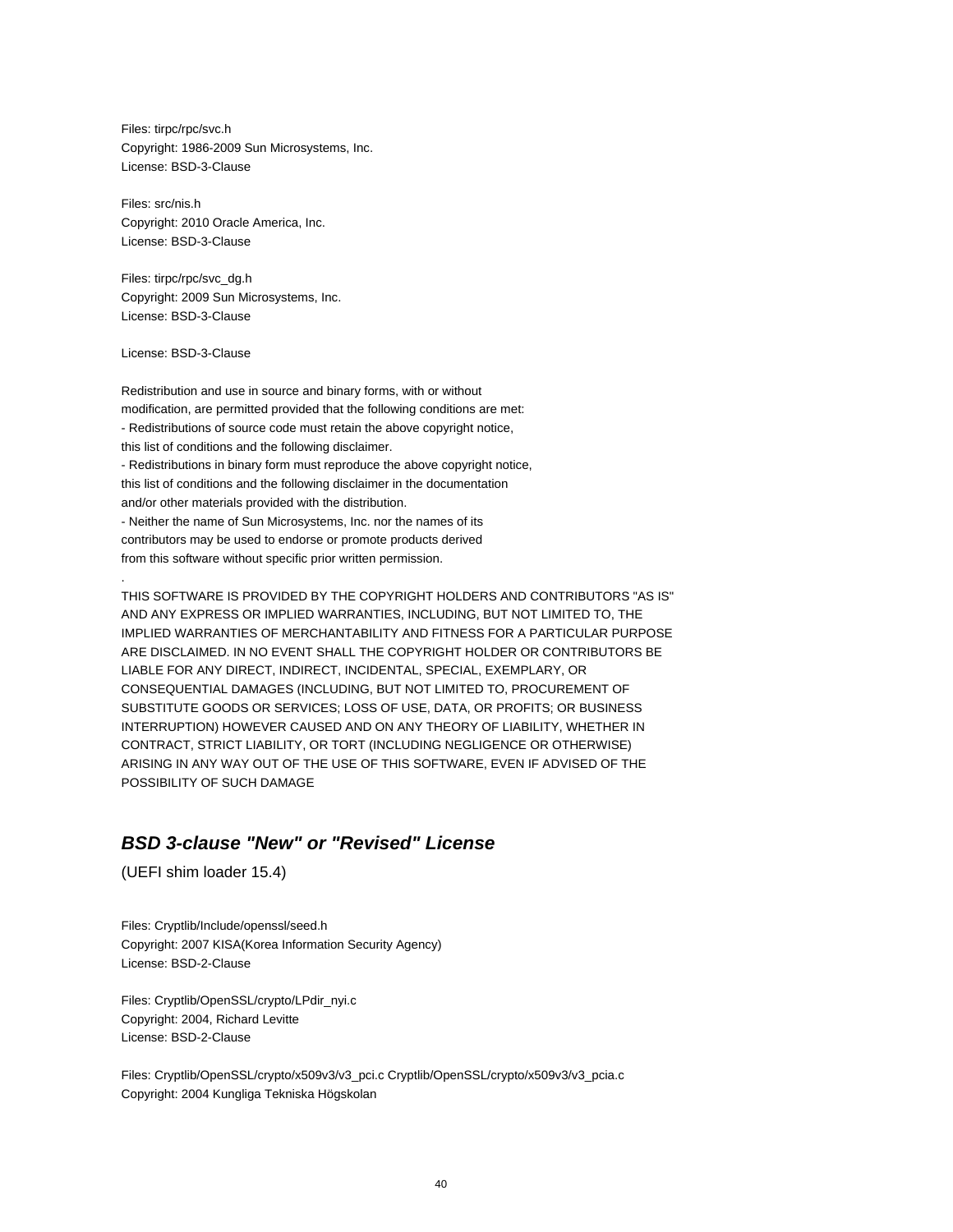License: BSD-3-Clause-Institute

.

.

.

.

Redistribution and use in source and binary forms, with or without modification, are permitted provided that the following conditions are met:

1. Redistributions of source code must retain the above copyright notice, this list of conditions and the following disclaimer.

2. Redistributions in binary form must reproduce the above copyright notice, this list of conditions and the following disclaimer in the documentation and/or other materials provided with the distribution.

3. Neither the name of the Institute nor the names of its contributors may be used to endorse or promote products derived from this software without specific prior written permission.

THIS SOFTWARE IS PROVIDED BY THE INSTITUTE AND CONTRIBUTORS ``AS IS'' AND ANY EXPRESS OR IMPLIED WARRANTIES, INCLUDING, BUT NOT LIMITED TO, THE IMPLIED WARRANTIES OF MERCHANTABILITY AND FITNESS FOR A PARTICULAR PURPOSE ARE DISCLAIMED. IN NO EVENT SHALL THE INSTITUTE OR CONTRIBUTORS BE LIABLE FOR ANY DIRECT, INDIRECT, INCIDENTAL, SPECIAL, EXEMPLARY, OR CONSEQUENTIAL DAMAGES (INCLUDING, BUT NOT LIMITED TO, PROCUREMENT OF SUBSTITUTE GOODS OR SERVICES; LOSS OF USE, DATA, OR PROFITS; OR BUSINESS INTERRUPTION) HOWEVER CAUSED AND ON ANY THEORY OF LIABILITY, WHETHER IN CONTRACT, STRICT LIABILITY, OR TORT (INCLUDING NEGLIGENCE OR OTHERWISE) ARISING IN ANY WAY OUT OF THE USE OF THIS SOFTWARE, EVEN IF ADVISED OF THE POSSIBILITY OF SUCH DAMAGE

## **BSD 3-clause "New" or "Revised" License**

(tcpdump 4.99.0)

License: BSD

Redistribution and use in source and binary forms, with or without modification, are permitted provided that the following conditions are met:

1. Redistributions of source code must retain the above copyright notice, this list of conditions and the following disclaimer. 2. Redistributions in binary form must reproduce the above copyright notice, this list of conditions and the following disclaimer in the documentation and/or other materials provided with the distribution.

3. The names of the authors may not be used to endorse or promote products derived from this software without specific prior written permission.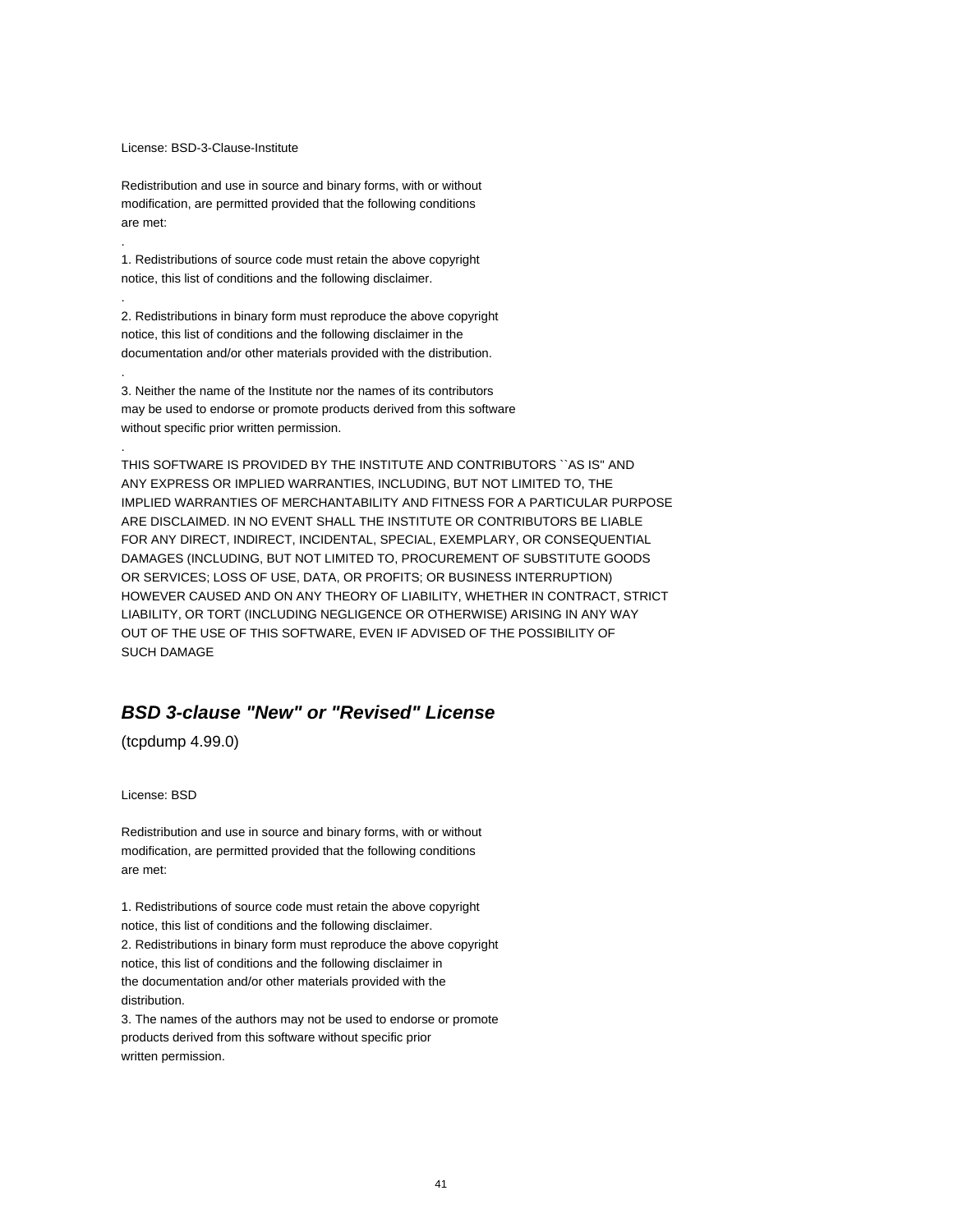THIS SOFTWARE IS PROVIDED ``AS IS'' AND WITHOUT ANY EXPRESS OR IMPLIED WARRANTIES, INCLUDING, WITHOUT LIMITATION, THE IMPLIED WARRANTIES OF MERCHANTABILITY AND FITNESS FOR A PARTICULAR PURPOSE

### **BSD 3-clause "New" or "Revised" License**

(file 5.39)

.

License: BSD-2-Clause-regents

Redistribution and use in source and binary forms, with or without modification, are permitted provided that the following conditions are met:

1. Redistributions of source code must retain the above copyright notice, this list of conditions and the following disclaimer. 2. Redistributions in binary form must reproduce the above copyright notice, this list of conditions and the following disclaimer in the documentation and/or other materials provided with the distribution. 3. Neither the name of the University nor the names of its contributors may be used to endorse or promote products derived from this software without specific prior written permission.

THIS SOFTWARE IS PROVIDED BY THE REGENTS AND CONTRIBUTORS ``AS IS'' AND ANY EXPRESS OR IMPLIED WARRANTIES, INCLUDING, BUT NOT LIMITED TO, THE IMPLIED WARRANTIES OF MERCHANTABILITY AND FITNESS FOR A PARTICULAR PURPOSE ARE DISCLAIMED. IN NO EVENT SHALL THE REGENTS OR CONTRIBUTORS BE LIABLE FOR ANY DIRECT, INDIRECT, INCIDENTAL, SPECIAL, EXEMPLARY, OR CONSEQUENTIAL DAMAGES (INCLUDING, BUT NOT LIMITED TO, PROCUREMENT OF SUBSTITUTE GOODS OR SERVICES; LOSS OF USE, DATA, OR PROFITS; OR BUSINESS INTERRUPTION) HOWEVER CAUSED AND ON ANY THEORY OF LIABILITY, WHETHER IN CONTRACT, STRICT LIABILITY, OR TORT (INCLUDING NEGLIGENCE OR OTHERWISE) ARISING IN ANY WAY OUT OF THE USE OF THIS SOFTWARE, EVEN IF ADVISED OF THE POSSIBILITY OF SUCH DAMAGE

## **BSD 3-clause "New" or "Revised" License**

(colorama 0.4.4)

License: BSD-3 All rights reserved.

.

Redistribution and use in source and binary forms, with or without modification, are permitted provided that the following conditions are met: 1. Redistributions of source code must retain the above copyright notice, this list of conditions and the following disclaimer. 2. Redistributions in binary form must reproduce the above copyright notice, this list of conditions and the following disclaimer in the documentation and/or other materials provided with the distribution.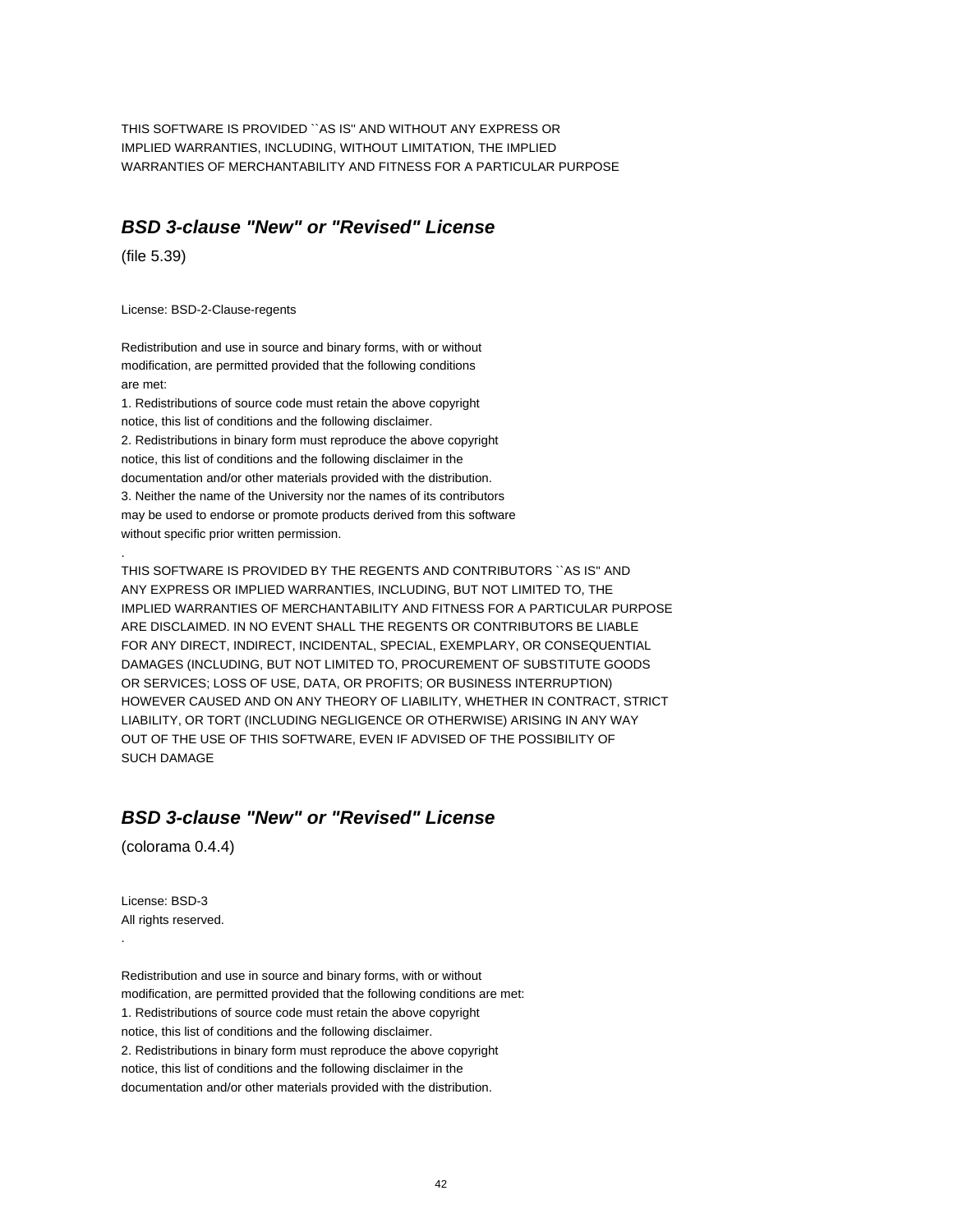3. Neither the name(s) of the copyright holders nor the names of its contributors may be used to endorse or promote products derived from this software without specific prior written permission.

THIS SOFTWARE IS PROVIDED BY THE COPYRIGHT HOLDERS AND CONTRIBUTORS "AS IS" AND ANY EXPRESS OR IMPLIED WARRANTIES, INCLUDING, BUT NOT LIMITED TO, THE IMPLIED WARRANTIES OF MERCHANTABILITY AND FITNESS FOR A PARTICULAR PURPOSE ARE DISCLAIMED. IN NO EVENT SHALL BE LIABLE FOR ANY DIRECT, INDIRECT, INCIDENTAL, SPECIAL, EXEMPLARY, OR CONSEQUENTIAL DAMAGES (INCLUDING, BUT NOT LIMITED TO, PROCUREMENT OF SUBSTITUTE GOODS OR SERVICES; LOSS OF USE, DATA, OR PROFITS; OR BUSINESS INTERRUPTION) HOWEVER CAUSED AND ON ANY THEORY OF LIABILITY, WHETHER IN CONTRACT, STRICT LIABILITY, OR TORT (INCLUDING NEGLIGENCE OR OTHERWISE) ARISING IN ANY WAY OUT OF THE USE OF THIS SOFTWARE, EVEN IF ADVISED OF THE POSSIBILITY OF SUCH DAMAGE

### **BSD 3-clause "New" or "Revised" License**

(libp11-kit0 0.23.22)

.

License: BSD-3-Clause

.

Redistribution and use in source and binary forms, with or without modification, are permitted provided that the following conditions are met:

1. Redistributions of source code must retain the above copyright notice, this list of conditions and the following disclaimer. 2. Redistributions in binary form must reproduce the above copyright notice, this list of conditions and the following disclaimer in the documentation and/or other materials provided with the distribution. 3. Neither the name of the University nor the names of its contributors may be used to endorse or promote products derived from this software without specific prior written permission.

THIS SOFTWARE IS PROVIDED BY THE REGENTS AND CONTRIBUTORS ``AS IS'' AND ANY EXPRESS OR IMPLIED WARRANTIES, INCLUDING, BUT NOT LIMITED TO, THE IMPLIED WARRANTIES OF MERCHANTABILITY AND FITNESS FOR A PARTICULAR PURPOSE ARE DISCLAIMED. IN NO EVENT SHALL THE REGENTS OR CONTRIBUTORS BE LIABLE FOR ANY DIRECT, INDIRECT, INCIDENTAL, SPECIAL, EXEMPLARY, OR CONSEQUENTIAL DAMAGES (INCLUDING, BUT NOT LIMITED TO, PROCUREMENT OF SUBSTITUTE GOODS OR SERVICES; LOSS OF USE, DATA, OR PROFITS; OR BUSINESS INTERRUPTION) HOWEVER CAUSED AND ON ANY THEORY OF LIABILITY, WHETHER IN CONTRACT, STRICT LIABILITY, OR TORT (INCLUDING NEGLIGENCE OR OTHERWISE) ARISING IN ANY WAY OUT OF THE USE OF THIS SOFTWARE, EVEN IF ADVISED OF THE POSSIBILITY OF SUCH DAMAGE

## **BSD 3-clause "New" or "Revised" License**

(pci.ids 0.0~2021.02.08)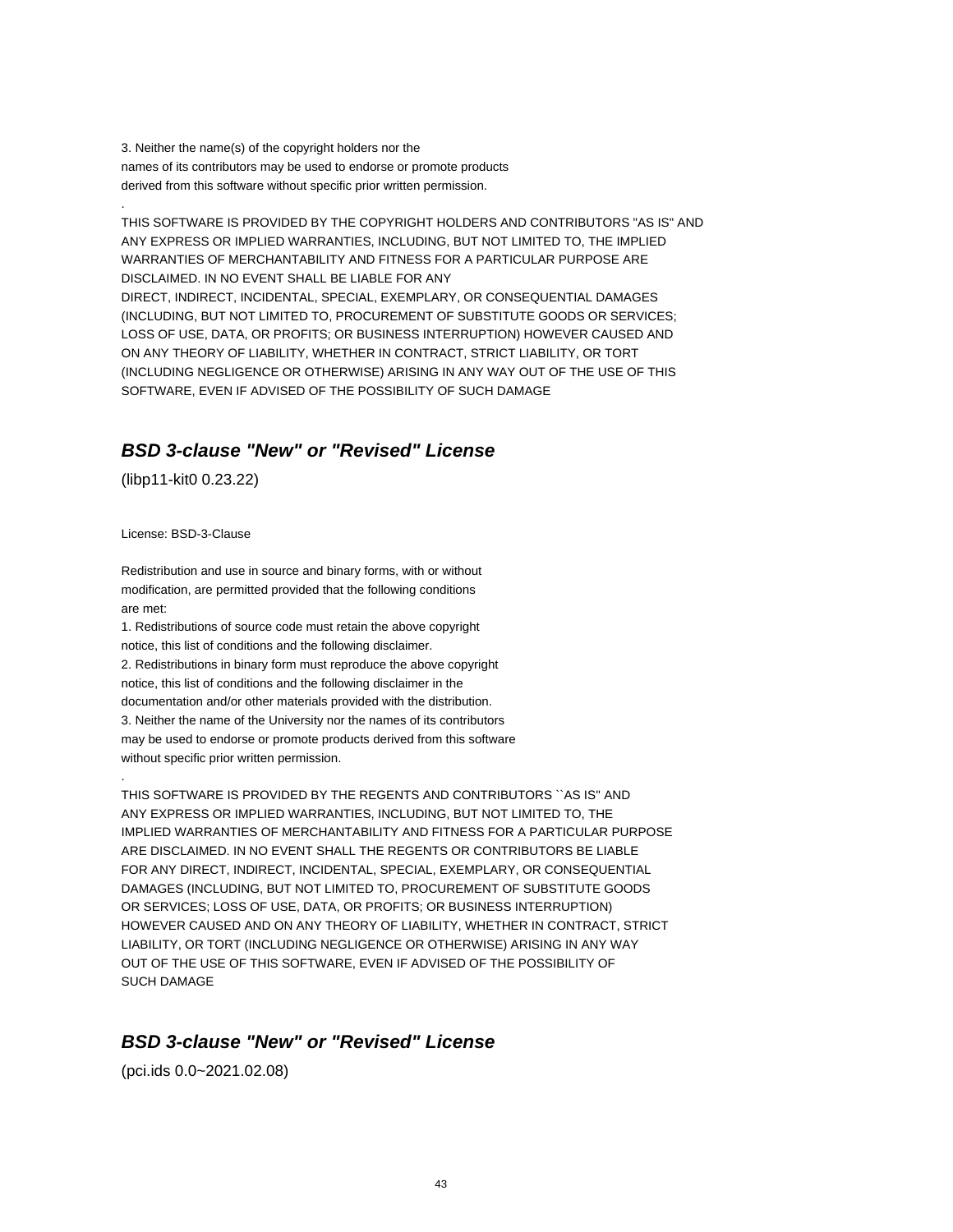License: BSD-3-clause

.

.

Redistribution and use in source and binary forms, with or without modification, are permitted provided that the following conditions are met:

1. Redistributions of source code must retain the above copyright notice, this list of conditions and the following disclaimer. 2. Redistributions in binary form must reproduce the above copyright notice, this list of conditions and the following disclaimer in the documentation and/or other materials provided with the distribution. 3. Neither the name of the copyright holder nor the names of its contributors may be used to endorse or promote products derived from this software without specific prior written permission.

THIS SOFTWARE IS PROVIDED BY THE COPYRIGHT HOLDERS AND CONTRIBUTORS "AS IS" AND ANY EXPRESS OR IMPLIED WARRANTIES, INCLUDING, BUT NOT LIMITED TO, THE IMPLIED WARRANTIES OF MERCHANTABILITY AND FITNESS FOR A PARTICULAR PURPOSE ARE DISCLAIMED. IN NO EVENT SHALL THE COPYRIGHT HOLDER OR CONTRIBUTORS BE LIABLE FOR ANY DIRECT, INDIRECT, INCIDENTAL, SPECIAL, EXEMPLARY, OR CONSEQUENTIAL DAMAGES (INCLUDING, BUT NOT LIMITED TO, PROCUREMENT OF SUBSTITUTE GOODS OR SERVICES; LOSS OF USE, DATA, OR PROFITS; OR BUSINESS INTERRUPTION) HOWEVER CAUSED AND ON ANY THEORY OF LIABILITY, WHETHER IN CONTRACT, STRICT LIABILITY, OR TORT (INCLUDING NEGLIGENCE OR OTHERWISE) ARISING IN ANY WAY OUT OF THE USE OF THIS SOFTWARE, EVEN IF ADVISED OF THE POSSIBILITY OF SUCH DAMAGE

# **BSD 3-clause "New" or "Revised" License**

(DASH 0.5.11+git20200708+dd9ef66, libedit2 3.1-20191231, man-pages 4.09, OpenSSH 8.4p1)

License: BSD-3-clause

.

Redistribution and use in source and binary forms, with or without modification, are permitted provided that the following conditions are met:

1. Redistributions of source code must retain the above copyright notice, this list of conditions and the following disclaimer.

2. Redistributions in binary form must reproduce the above copyright notice, this list of conditions and the following disclaimer in the documentation and/or other materials provided with the distribution. 3. Neither the name of the University nor the names of its contributors may be used to endorse or promote products derived from this software without specific prior written permission.

THIS SOFTWARE IS PROVIDED BY THE REGENTS AND CONTRIBUTORS ``AS IS'' AND ANY EXPRESS OR IMPLIED WARRANTIES, INCLUDING, BUT NOT LIMITED TO, THE IMPLIED WARRANTIES OF MERCHANTABILITY AND FITNESS FOR A PARTICULAR PURPOSE ARE DISCLAIMED. IN NO EVENT SHALL THE REGENTS OR CONTRIBUTORS BE LIABLE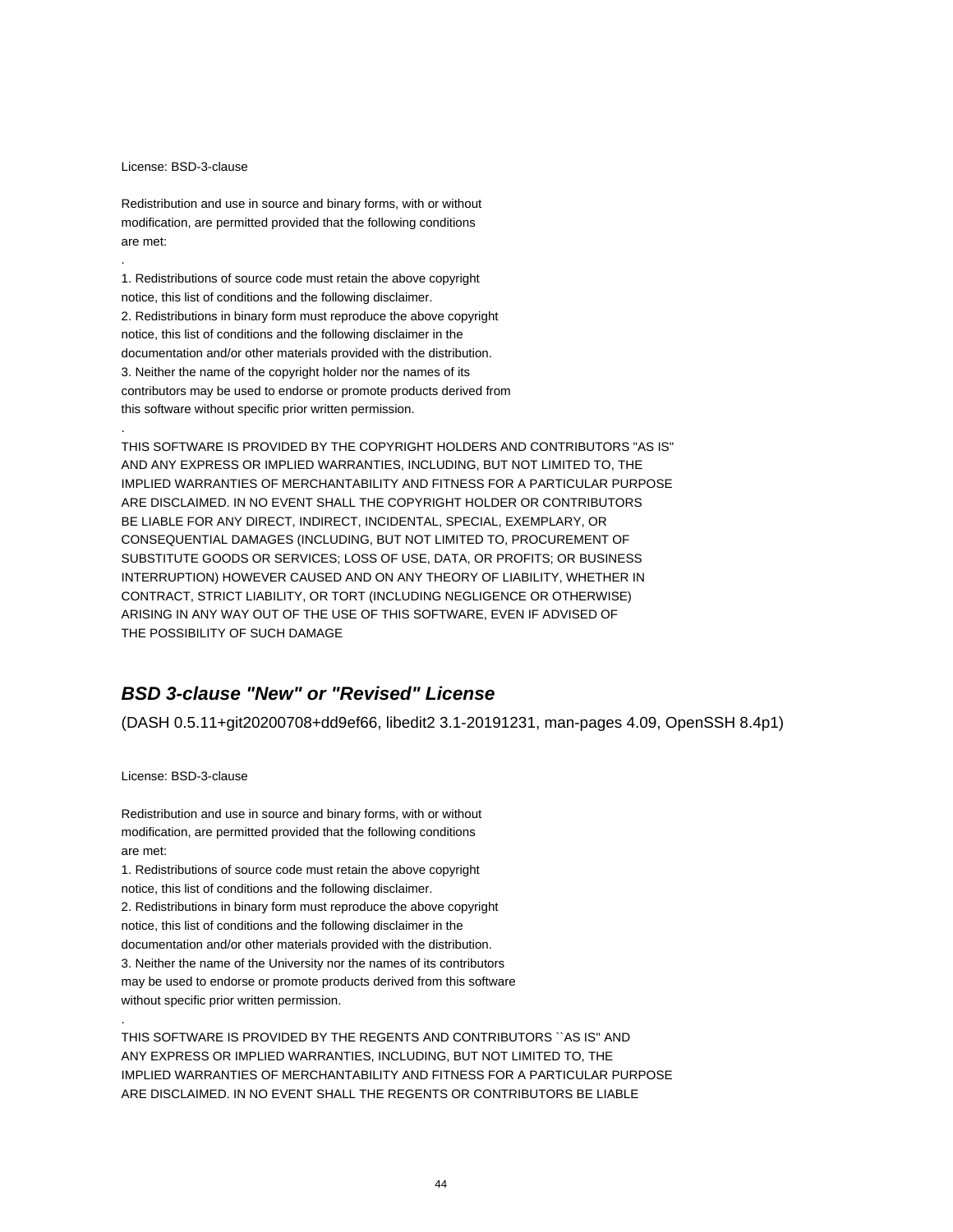FOR ANY DIRECT, INDIRECT, INCIDENTAL, SPECIAL, EXEMPLARY, OR CONSEQUENTIAL DAMAGES (INCLUDING, BUT NOT LIMITED TO, PROCUREMENT OF SUBSTITUTE GOODS OR SERVICES; LOSS OF USE, DATA, OR PROFITS; OR BUSINESS INTERRUPTION) HOWEVER CAUSED AND ON ANY THEORY OF LIABILITY, WHETHER IN CONTRACT, STRICT LIABILITY, OR TORT (INCLUDING NEGLIGENCE OR OTHERWISE) ARISING IN ANY WAY OUT OF THE USE OF THIS SOFTWARE, EVEN IF ADVISED OF THE POSSIBILITY OF SUCH DAMAGE

# **BSD 3-clause "New" or "Revised" License**

(libnsl2 1.3.0)

.

.

License: BSD-3-clause

Redistribution and use in source and binary forms, with or without modification, are permitted provided that the following conditions are met:

\* Redistributions of source code must retain the above copyright notice, this list of conditions and the following disclaimer.

\* Redistributions in binary form must reproduce the above copyright notice, this list of conditions and the following disclaimer in the documentation and/or other materials provided with the distribution.

\* Neither the name of the "Oracle America, Inc." nor the names of its contributors may be used to endorse or promote products derived from this software without specific prior written permission.

THIS SOFTWARE IS PROVIDED BY THE COPYRIGHT HOLDERS AND CONTRIBUTORS "AS IS" AND ANY EXPRESS OR IMPLIED WARRANTIES, INCLUDING, BUT NOT LIMITED TO, THE IMPLIED WARRANTIES OF MERCHANTABILITY AND FITNESS FOR A PARTICULAR PURPOSE ARE DISCLAIMED. IN NO EVENT SHALL THE COPYRIGHT HOLDER OR CONTRIBUTORS BE LIABLE FOR ANY DIRECT, INDIRECT, INCIDENTAL, SPECIAL, EXEMPLARY, OR CONSEQUENTIAL DAMAGES (INCLUDING, BUT NOT LIMITED TO, PROCUREMENT OF SUBSTITUTE GOODS OR SERVICES; LOSS OF USE, DATA, OR PROFITS; OR BUSINESS INTERRUPTION) HOWEVER CAUSED AND ON ANY THEORY OF LIABILITY, WHETHER IN CONTRACT, STRICT LIABILITY, OR TORT (INCLUDING NEGLIGENCE OR OTHERWISE) ARISING IN ANY WAY OUT OF THE USE OF THIS SOFTWARE, EVEN IF ADVISED OF THE POSSIBILITY OF SUCH DAMAGE

# **BSD 3-clause "New" or "Revised" License**

(libbsd 0.11.3)

License: BSD-3-clause-Regents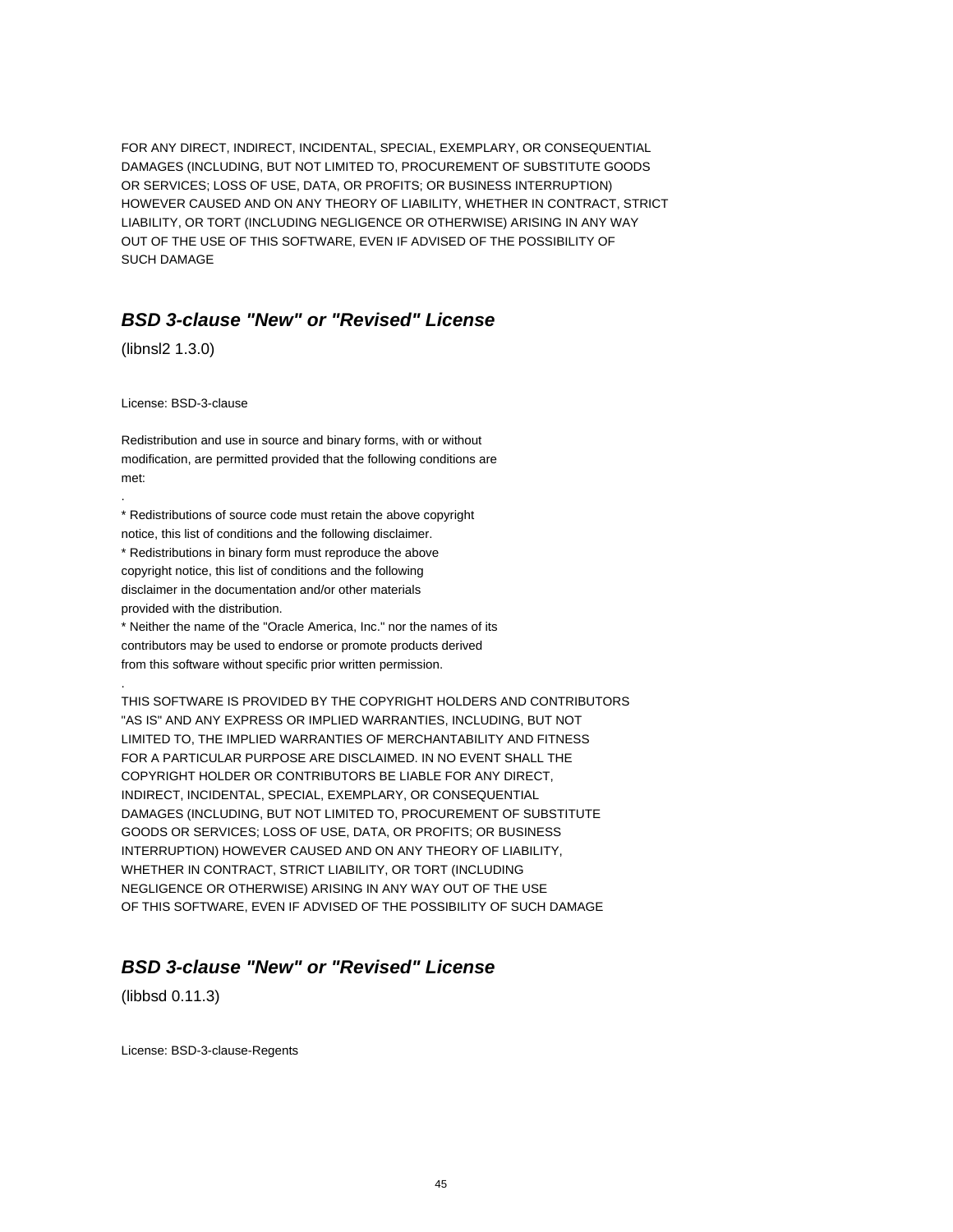Redistribution and use in source and binary forms, with or without modification, are permitted provided that the following conditions are met:

1. Redistributions of source code must retain the above copyright notice, this list of conditions and the following disclaimer. 2. Redistributions in binary form must reproduce the above copyright notice, this list of conditions and the following disclaimer in the documentation and/or other materials provided with the distribution. 3. Neither the name of the University nor the names of its contributors may be used to endorse or promote products derived from this software without specific prior written permission.

THIS SOFTWARE IS PROVIDED BY THE REGENTS AND CONTRIBUTORS ``AS IS'' AND ANY EXPRESS OR IMPLIED WARRANTIES, INCLUDING, BUT NOT LIMITED TO, THE IMPLIED WARRANTIES OF MERCHANTABILITY AND FITNESS FOR A PARTICULAR PURPOSE ARE DISCLAIMED. IN NO EVENT SHALL THE REGENTS OR CONTRIBUTORS BE LIABLE FOR ANY DIRECT, INDIRECT, INCIDENTAL, SPECIAL, EXEMPLARY, OR CONSEQUENTIAL DAMAGES (INCLUDING, BUT NOT LIMITED TO, PROCUREMENT OF SUBSTITUTE GOODS OR SERVICES; LOSS OF USE, DATA, OR PROFITS; OR BUSINESS INTERRUPTION) HOWEVER CAUSED AND ON ANY THEORY OF LIABILITY, WHETHER IN CONTRACT, STRICT LIABILITY, OR TORT (INCLUDING NEGLIGENCE OR OTHERWISE) ARISING IN ANY WAY OUT OF THE USE OF THIS SOFTWARE, EVEN IF ADVISED OF THE POSSIBILITY OF SUCH DAMAGE

## **BSD 3-clause "New" or "Revised" License**

(libwebp 0.6.1)

.

Redistribution and use in source and binary forms, with or without modification, are permitted provided that the following conditions are met:

\* Redistributions of source code must retain the above copyright notice, this list of conditions and the following disclaimer.

\* Redistributions in binary form must reproduce the above copyright notice, this list of conditions and the following disclaimer in the documentation and/or other materials provided with the distribution.

\* Neither the name of Google nor the names of its contributors may be used to endorse or promote products derived from this software without specific prior written permission.

THIS SOFTWARE IS PROVIDED BY THE COPYRIGHT HOLDERS AND CONTRIBUTORS "AS IS" AND ANY EXPRESS OR IMPLIED WARRANTIES, INCLUDING, BUT NOT LIMITED TO, THE IMPLIED WARRANTIES OF MERCHANTABILITY AND FITNESS FOR A PARTICULAR PURPOSE ARE DISCLAIMED. IN NO EVENT SHALL THE COPYRIGHT HOLDER OR CONTRIBUTORS BE LIABLE FOR ANY DIRECT, INDIRECT, INCIDENTAL, SPECIAL, EXEMPLARY, OR CONSEQUENTIAL DAMAGES (INCLUDING, BUT NOT LIMITED TO, PROCUREMENT OF SUBSTITUTE GOODS OR SERVICES; LOSS OF USE,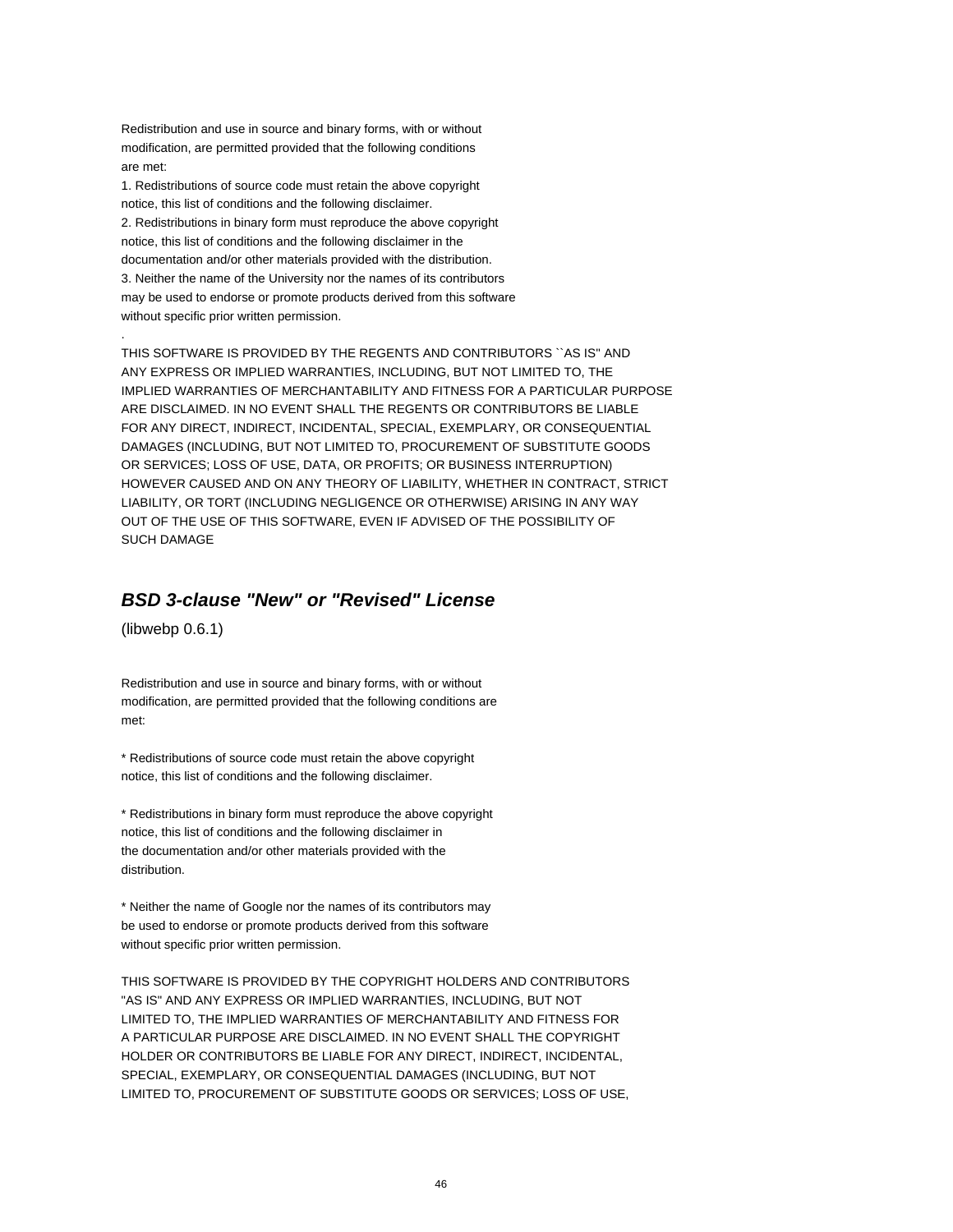DATA, OR PROFITS; OR BUSINESS INTERRUPTION) HOWEVER CAUSED AND ON ANY THEORY OF LIABILITY, WHETHER IN CONTRACT, STRICT LIABILITY, OR TORT (INCLUDING NEGLIGENCE OR OTHERWISE) ARISING IN ANY WAY OUT OF THE USE OF THIS SOFTWARE, EVEN IF ADVISED OF THE POSSIBILITY OF SUCH DAMAGE

## **BSD 3-clause "New" or "Revised" License**

(Jinja 2.11.3)

Redistribution and use in source and binary forms, with or without modification, are permitted provided that the following conditions are met:

\* Redistributions of source code must retain the above copyright notice, this list of conditions and the following disclaimer.

\* Redistributions in binary form must reproduce the above copyright notice, this list of conditions and the following disclaimer in the documentation and/or other materials provided with the distribution.

\* The names of the contributors may not be used to endorse or promote products derived from this software without specific prior written permission.

THIS SOFTWARE IS PROVIDED BY THE COPYRIGHT HOLDERS AND CONTRIBUTORS "AS IS" AND ANY EXPRESS OR IMPLIED WARRANTIES, INCLUDING, BUT NOT LIMITED TO, THE IMPLIED WARRANTIES OF MERCHANTABILITY AND FITNESS FOR A PARTICULAR PURPOSE ARE DISCLAIMED. IN NO EVENT SHALL THE COPYRIGHT OWNER OR CONTRIBUTORS BE LIABLE FOR ANY DIRECT, INDIRECT, INCIDENTAL, SPECIAL, EXEMPLARY, OR CONSEQUENTIAL DAMAGES (INCLUDING, BUT NOT LIMITED TO, PROCUREMENT OF SUBSTITUTE GOODS OR SERVICES; LOSS OF USE, DATA, OR PROFITS; OR BUSINESS INTERRUPTION) HOWEVER CAUSED AND ON ANY THEORY OF LIABILITY, WHETHER IN CONTRACT, STRICT LIABILITY, OR TORT (INCLUDING NEGLIGENCE OR OTHERWISE) ARISING IN ANY WAY OUT OF THE USE OF THIS SOFTWARE, EVEN IF ADVISED OF THE POSSIBILITY OF SUCH DAMAGE

# **BSD 3-clause "New" or "Revised" License**

(iputils 20210202)

Redistribution and use in source and binary forms, with or without modification, are permitted provided that the following conditions are met:

1. Redistributions of source code must retain the above copyright notice, this list of conditions and the following disclaimer.

2. Redistributions in binary form must reproduce the above copyright notice, this list of conditions and the following disclaimer in the documentation and/or other materials provided with the distribution.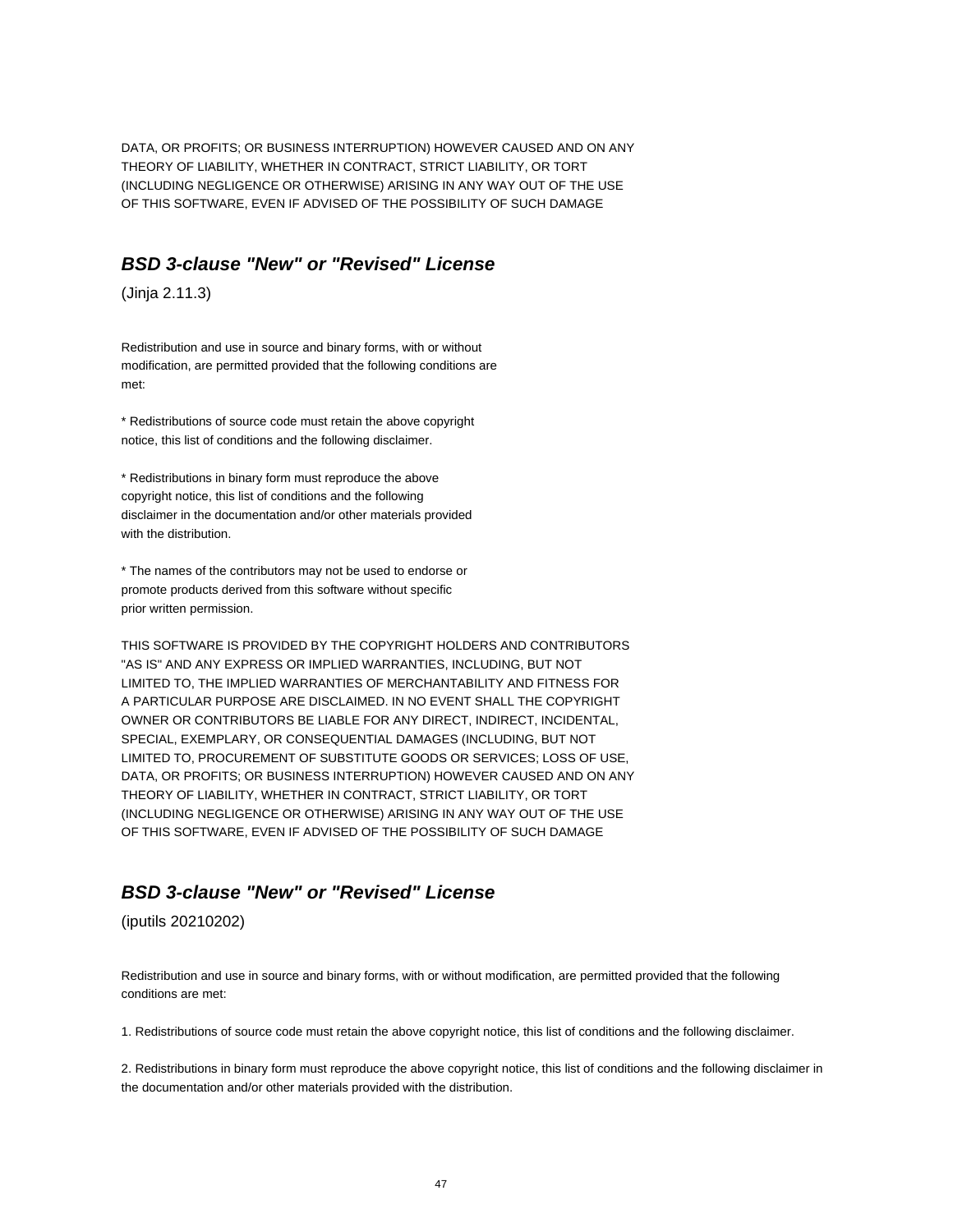3. Neither the name of the copyright holder nor the names of its contributors may be used to endorse or promote products derived from this software without specific prior written permission.

THIS SOFTWARE IS PROVIDED BY THE COPYRIGHT HOLDERS AND CONTRIBUTORS "AS IS" AND ANY EXPRESS OR IMPLIED WARRANTIES, INCLUDING, BUT NOT LIMITED TO, THE IMPLIED WARRANTIES OF MERCHANTABILITY AND FITNESS FOR A PARTICULAR PURPOSE ARE DISCLAIMED. IN NO EVENT SHALL THE COPYRIGHT HOLDER OR CONTRIBUTORS BE LIABLE FOR ANY DIRECT, INDIRECT, INCIDENTAL, SPECIAL, EXEMPLARY, OR CONSEQUENTIAL DAMAGES (INCLUDING, BUT NOT LIMITED TO, PROCUREMENT OF SUBSTITUTE GOODS OR SERVICES; LOSS OF USE, DATA, OR PROFITS; OR BUSINESS INTERRUPTION) HOWEVER CAUSED AND ON ANY THEORY OF LIABILITY, WHETHER IN CONTRACT, STRICT LIABILITY, OR TORT (INCLUDING NEGLIGENCE OR OTHERWISE) ARISING IN ANY WAY OUT OF THE USE OF THIS SOFTWARE, EVEN IF ADVISED OF THE POSSIBILITY OF SUCH DAMAGE

#### **BSD 3-clause "New" or "Revised" License**

(python-json-patch 1.25)

Source: git://github.com/stefankoegl/python-json-patch.git

Files: \* Copyright: 2012, Stefan Kögl License: BSD-3-clauses

Files: debian/\* Copyright: (c) 2012-2019, Thomas Goirand License: BSD-3-clauses

License: BSD-3-clauses

.

.

.

.

Redistribution and use in source and binary forms, with or without modification, are permitted provided that the following conditions are met:

1. Redistributions of source code must retain the above copyright notice, this list of conditions and the following disclaimer.

2. Redistributions in binary form must reproduce the above copyright notice, this list of conditions and the following disclaimer in the documentation and/or other materials provided with the distribution.

3. The name of the author may not be used to endorse or promote products derived from this software without specific prior written permission.

THIS SOFTWARE IS PROVIDED BY THE AUTHOR "AS IS" AND ANY EXPRESS OR IMPLIED WARRANTIES, INCLUDING, BUT NOT LIMITED TO, THE IMPLIED WARRANTIES OF MERCHANTABILITY AND FITNESS FOR A PARTICULAR PURPOSE ARE DISCLAIMED. IN NO EVENT SHALL THE AUTHOR BE LIABLE FOR ANY DIRECT, INDIRECT, INCIDENTAL, SPECIAL, EXEMPLARY, OR CONSEQUENTIAL DAMAGES (INCLUDING, BUT NOT LIMITED TO, PROCUREMENT OF SUBSTITUTE GOODS OR SERVICES; LOSS OF USE, DATA, OR PROFITS; OR BUSINESS INTERRUPTION) HOWEVER CAUSED AND ON ANY THEORY OF LIABILITY, WHETHER IN CONTRACT, STRICT LIABILITY, OR TORT (INCLUDING NEGLIGENCE OR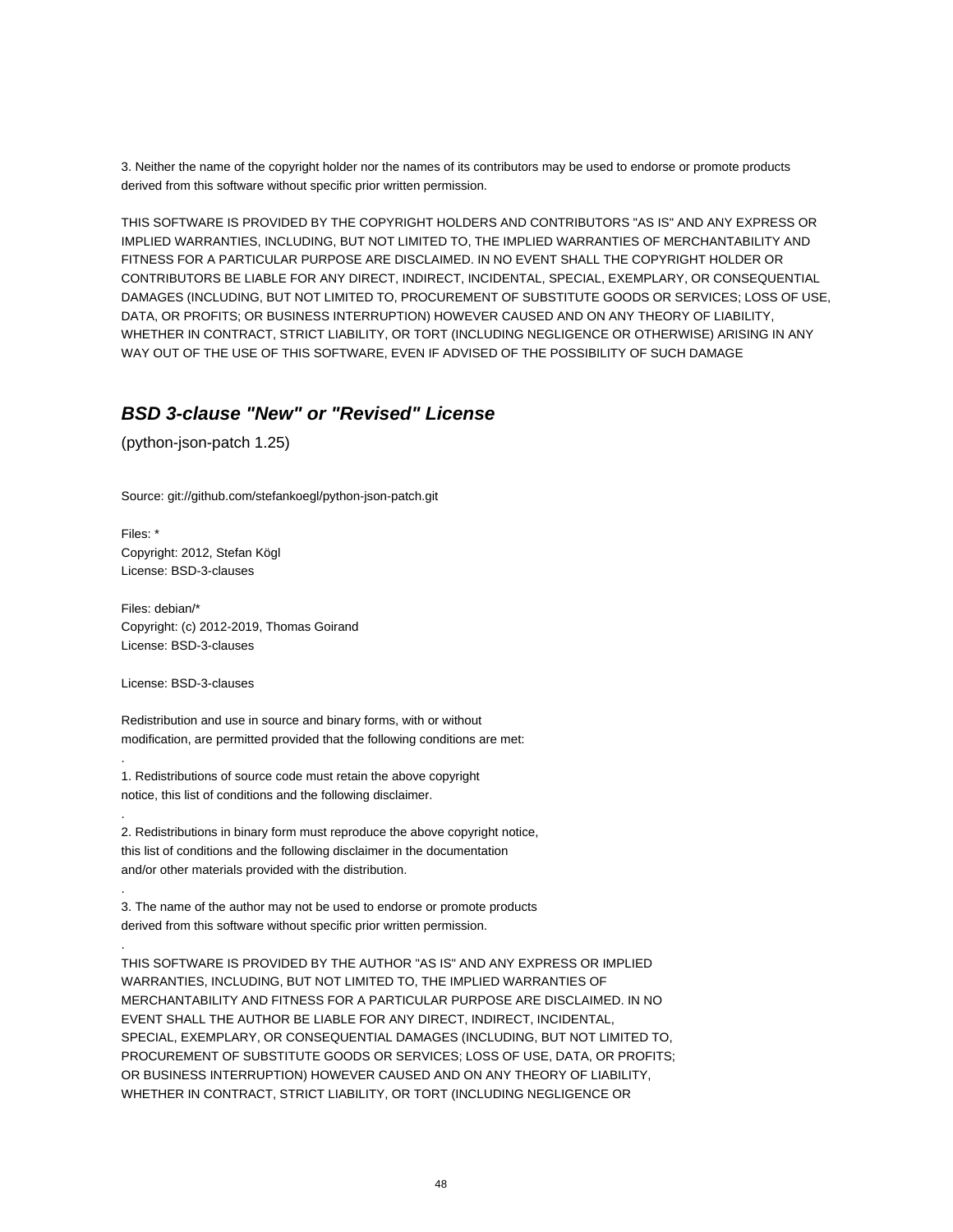OTHERWISE) ARISING IN ANY WAY OUT OF THE USE OF THIS SOFTWARE, EVEN IF ADVISED OF THE POSSIBILITY OF SUCH DAMAGE

### **BSD 3-clause "New" or "Revised" License**

(idan/oauthlib v3.1.0)

Source: http://pypi.python.org/pypi/oauthlib

Files: \* Copyright: 2011, Idan Gazit and contributors License: BSD-3-clause

Files: debian/\* Copyright: 2012-2019 Daniele Tricoli License: BSD-3-clause

License: BSD-3-clause All rights reserved.

.

.

.

.

.

Redistribution and use in source and binary forms, with or without modification, are permitted provided that the following conditions are met:

1. Redistributions of source code must retain the above copyright notice, this list of conditions and the following disclaimer.

2. Redistributions in binary form must reproduce the above copyright notice, this list of conditions and the following disclaimer in the documentation and/or other materials provided with the distribution.

3. Neither the name of this project nor the names of its contributors may be used to endorse or promote products derived from this software without specific prior written permission.

THIS SOFTWARE IS PROVIDED BY THE COPYRIGHT HOLDERS AND CONTRIBUTORS "AS IS" AND ANY EXPRESS OR IMPLIED WARRANTIES, INCLUDING, BUT NOT LIMITED TO, THE IMPLIED WARRANTIES OF MERCHANTABILITY AND FITNESS FOR A PARTICULAR PURPOSE ARE DISCLAIMED. IN NO EVENT SHALL THE COPYRIGHT OWNER OR CONTRIBUTORS BE LIABLE FOR ANY DIRECT, INDIRECT, INCIDENTAL, SPECIAL, EXEMPLARY, OR CONSEQUENTIAL DAMAGES (INCLUDING, BUT NOT LIMITED TO, PROCUREMENT OF SUBSTITUTE GOODS OR SERVICES; LOSS OF USE, DATA, OR PROFITS; OR BUSINESS INTERRUPTION) HOWEVER CAUSED AND ON ANY THEORY OF LIABILITY, WHETHER IN CONTRACT, STRICT LIABILITY, OR TORT (INCLUDING NEGLIGENCE OR OTHERWISE) ARISING IN ANY WAY OUT OF THE USE OF THIS SOFTWARE, EVEN IF ADVISED OF THE POSSIBILITY OF SUCH DAMAGE

# **BSD 3-clause "New" or "Revised" License**

(python-json-pointer 2.0)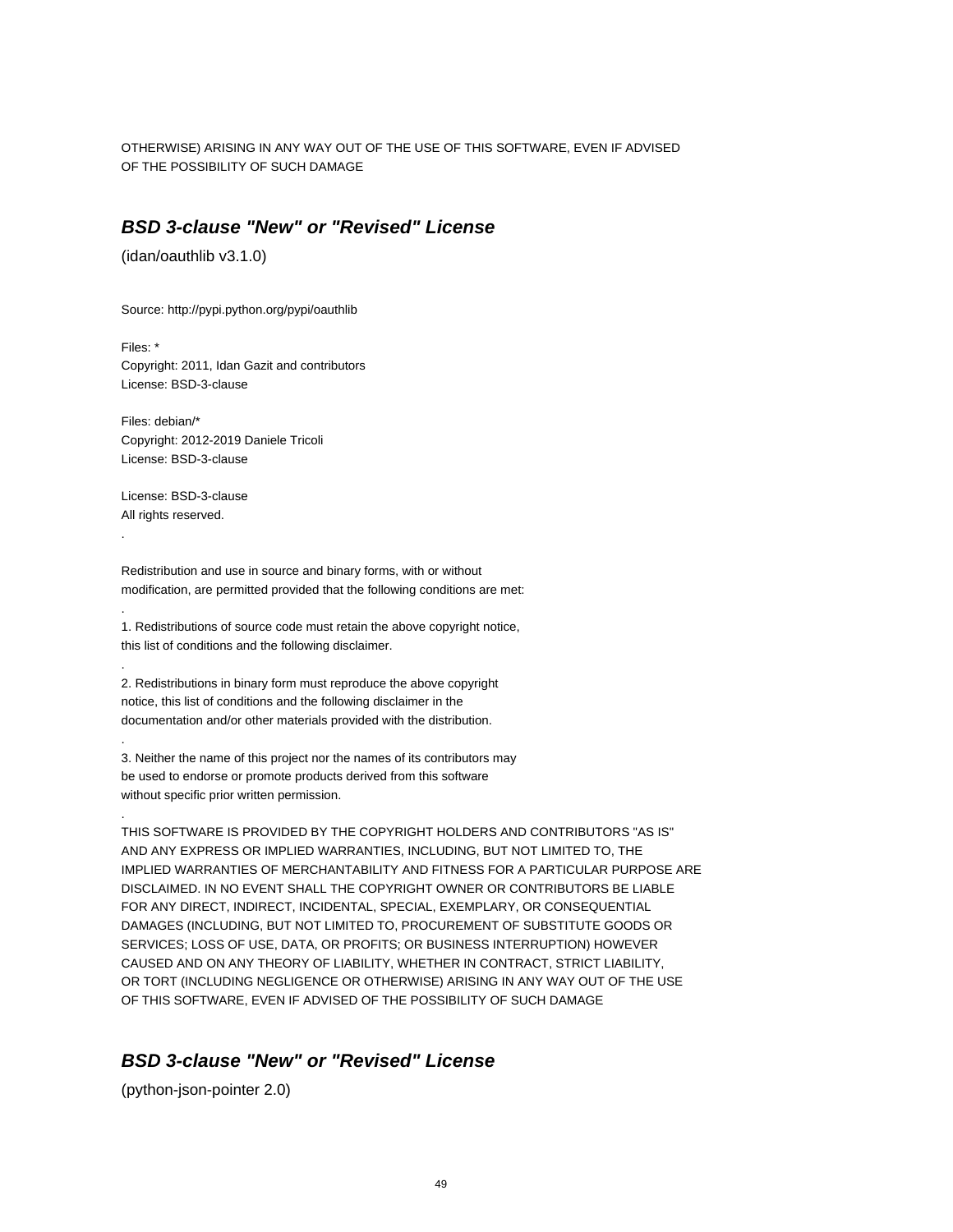Source: https://github.com/stefankoegl/python-json-pointer

Files: \* Copyright: 2012, Stefan Kögl License: BSD-3-clauses

Files: debian/\* Copyright: (c) 2012-2015, Thomas Goirand (c) 2016, Ond■ej Nový (c) 2020, Michal Arbet License: BSD-3-clauses

License: BSD-3-clauses

.

.

.

.

Redistribution and use in source and binary forms, with or without modification, are permitted provided that the following conditions are met:

1. Redistributions of source code must retain the above copyright notice, this list of conditions and the following disclaimer.

2. Redistributions in binary form must reproduce the above copyright notice, this list of conditions and the following disclaimer in the documentation and/or other materials provided with the distribution.

3. The name of the author may not be used to endorse or promote products derived from this software without specific prior written permission.

THIS SOFTWARE IS PROVIDED BY THE AUTHOR "AS IS" AND ANY EXPRESS OR IMPLIED WARRANTIES, INCLUDING, BUT NOT LIMITED TO, THE IMPLIED WARRANTIES OF MERCHANTABILITY AND FITNESS FOR A PARTICULAR PURPOSE ARE DISCLAIMED. IN NO EVENT SHALL THE AUTHOR BE LIABLE FOR ANY DIRECT, INDIRECT, INCIDENTAL, SPECIAL, EXEMPLARY, OR CONSEQUENTIAL DAMAGES (INCLUDING, BUT NOT LIMITED TO, PROCUREMENT OF SUBSTITUTE GOODS OR SERVICES; LOSS OF USE, DATA, OR PROFITS; OR BUSINESS INTERRUPTION) HOWEVER CAUSED AND ON ANY THEORY OF LIABILITY, WHETHER IN CONTRACT, STRICT LIABILITY, OR TORT (INCLUDING NEGLIGENCE OR OTHERWISE) ARISING IN ANY WAY OUT OF THE USE OF THIS SOFTWARE, EVEN IF ADVISED OF THE POSSIBILITY OF SUCH DAMAGE

# **BSD 3-clause "New" or "Revised" License**

(libpcap 1.10.0)

This package was debianized by Romain Francoise on Fri, 16 Apr 2004 18:41:39 +0200, based on work by: + Anand Kumria + Torsten Landschoff

It was downloaded from http://tcpdump.org/release/libpcap-0.8.3.tar.gz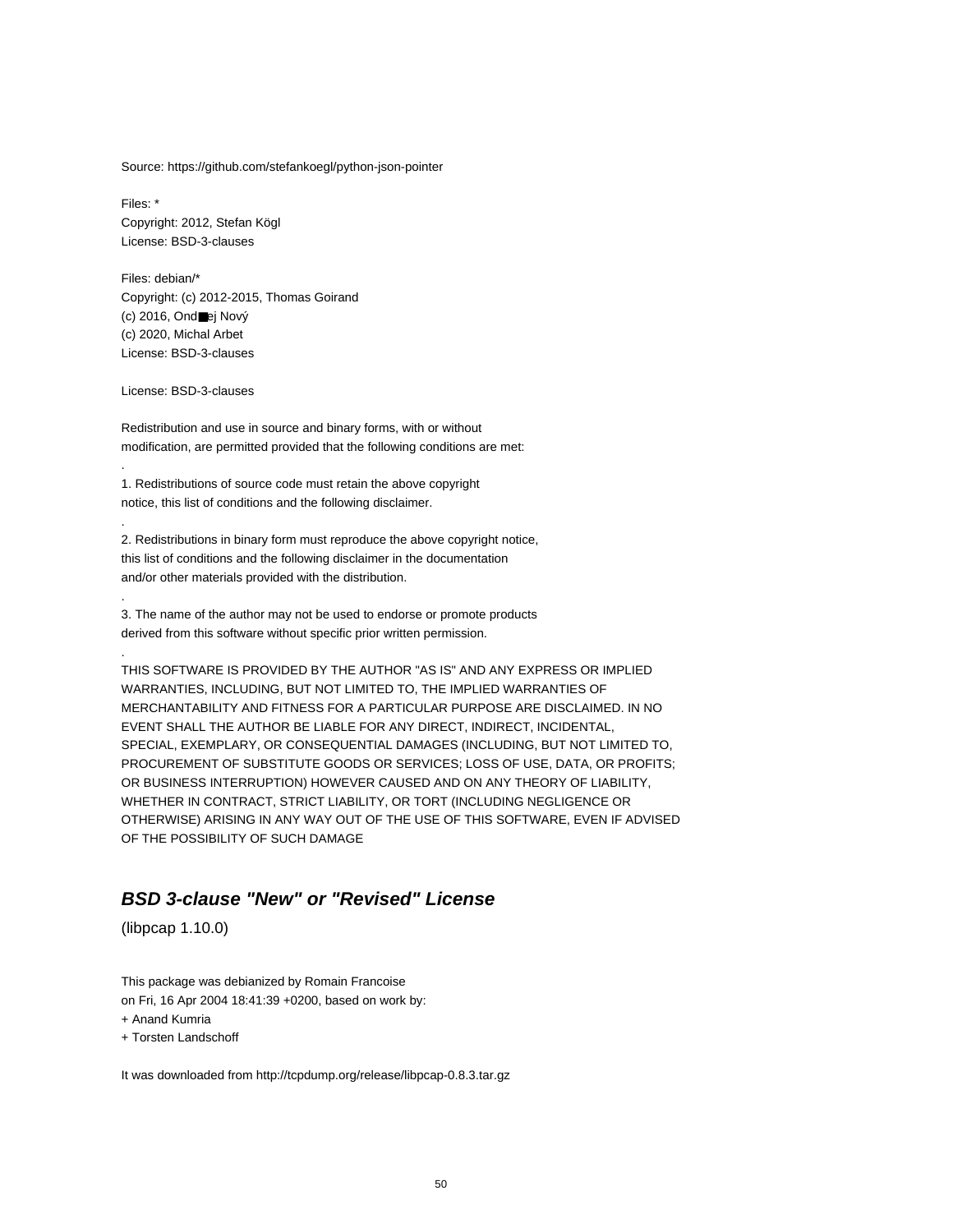Upstream Authors: tcpdump-workers@tcpdump.org

Licensed under the 3-clause BSD license:

Copyright (C) 1993-2008 The Regents of the University of California.

Redistribution and use in source and binary forms, with or without modification, are permitted provided that the following conditions are met:

1. Redistributions of source code must retain the above copyright notice, this list of conditions and the following disclaimer. 2. Redistributions in binary form must reproduce the above copyright notice, this list of conditions and the following disclaimer in the documentation and/or other materials provided with the distribution.

3. The names of the authors may not be used to endorse or promote products derived from this software without specific prior written permission.

THIS SOFTWARE IS PROVIDED ``AS IS'' AND WITHOUT ANY EXPRESS OR IMPLIED WARRANTIES, INCLUDING, WITHOUT LIMITATION, THE IMPLIED WARRANTIES OF MERCHANTABILITY AND FITNESS FOR A PARTICULAR PURPOSE

### **BSD 4-clause "Original" or "Old" License**

(klibc-utils 2.0.8, libklibc 2.0.8)

\* Copyright (c)

\* The Regents of the University of California. All rights reserved.

\*

\*

Redistribution and use in source and binary forms, with or without

\* modification, are permitted provided that the following conditions

\* are met:

\* 1. Redistributions of source code must retain the above copyright

\* notice, this list of conditions and the following disclaimer.

\* 2. Redistributions in binary form must reproduce the above copyright

\* notice, this list of conditions and the following disclaimer in the

\* documentation and/or other materials provided with the distribution.

\* 3. All advertising materials mentioning features or use of this software

\* must display the following acknowledgement:

\* This product includes software developed by the University of

\* California, Berkeley and its contributors.

\* 4. Neither the name of the University nor the names of its contributors

\* may be used to endorse or promote products derived from this software

\* without specific prior written permission.

\*

\* THIS SOFTWARE IS PROVIDED BY THE REGENTS AND CONTRIBUTORS ``AS IS'' AND

\* ANY EXPRESS OR IMPLIED WARRANTIES, INCLUDING, BUT NOT LIMITED TO, THE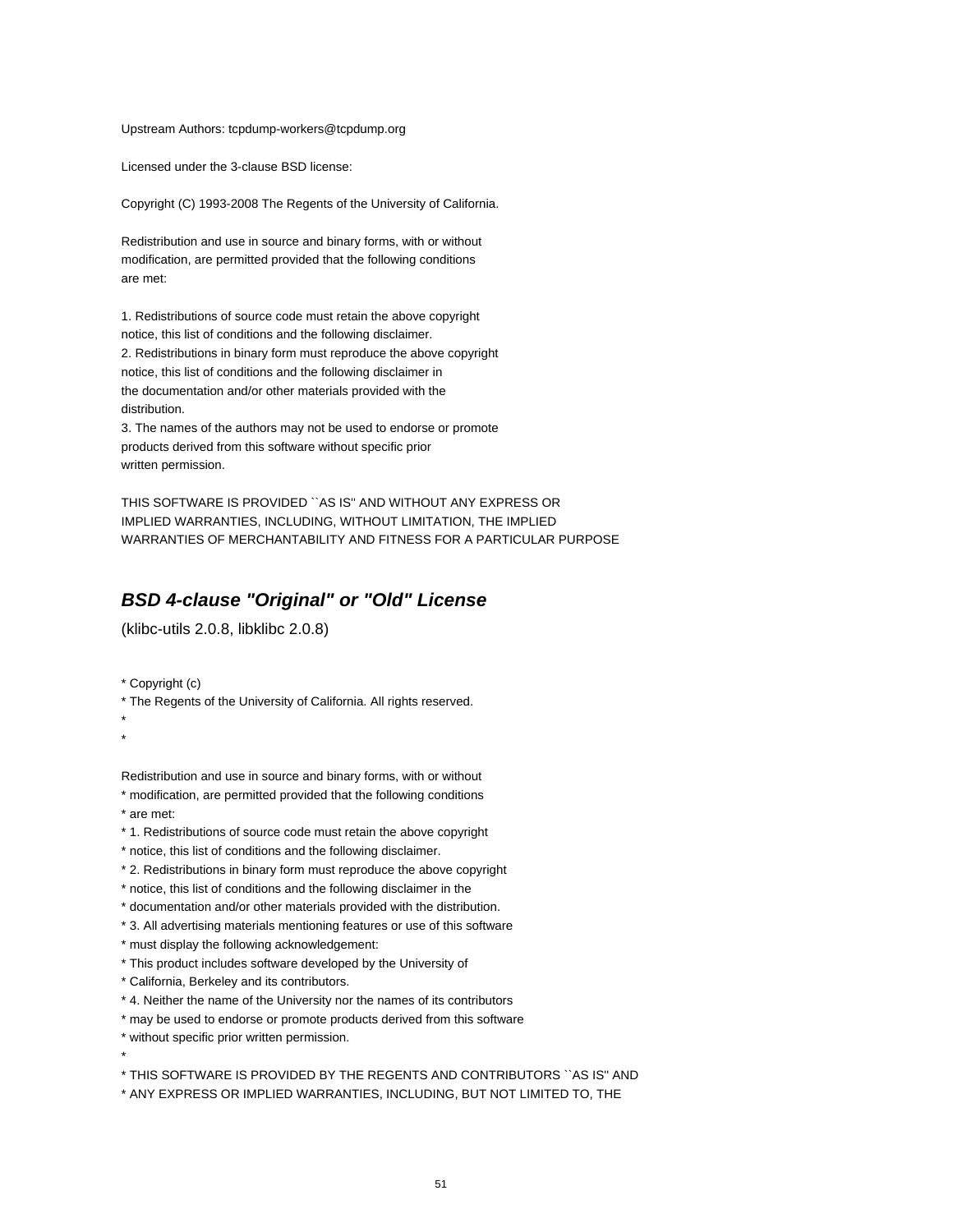\* IMPLIED WARRANTIES OF MERCHANTABILITY AND FITNESS FOR A PARTICULAR PURPOSE \* ARE DISCLAIMED. IN NO EVENT SHALL THE REGENTS OR CONTRIBUTORS BE LIABLE \* FOR ANY DIRECT, INDIRECT, INCIDENTAL, SPECIAL, EXEMPLARY, OR CONSEQUENTIAL \* DAMAGES (INCLUDING, BUT NOT LIMITED TO, PROCUREMENT OF SUBSTITUTE GOODS \* OR SERVICES; LOSS OF USE, DATA, OR PROFITS; OR BUSINESS INTERRUPTION) \* HOWEVER CAUSED AND ON ANY THEORY OF LIABILITY, WHETHER IN CONTRACT, STRICT \* LIABILITY, OR TORT (INCLUDING NEGLIGENCE OR OTHERWISE) ARISING IN ANY WAY \* OUT OF THE USE OF THIS SOFTWARE, EVEN IF ADVISED OF THE POSSIBILITY OF

\* SUCH DAMAGE

## **BSD 4-clause "Original" or "Old" License**

(man-pages 4.09)

License: BSD-4-clause

.

Redistribution and use in source and binary forms, with or without modification, are permitted provided that the following conditions are met:

1. Redistributions of source code must retain the above copyright notice, this list of conditions and the following disclaimer.

2. Redistributions in binary form must reproduce the above copyright notice, this list of conditions and the following disclaimer in the

documentation and/or other materials provided with the distribution.

3. All advertising materials mentioning features or use of this software must display the following acknowledgement:

This product includes software developed by the University of California, Berkeley and its contributors.

4. Neither the name of the University nor the names of its contributors may be used to endorse or promote products derived from this software without specific prior written permission.

THIS SOFTWARE IS PROVIDED BY THE REGENTS AND CONTRIBUTORS ``AS IS'' AND ANY EXPRESS OR IMPLIED WARRANTIES, INCLUDING, BUT NOT LIMITED TO, THE IMPLIED WARRANTIES OF MERCHANTABILITY AND FITNESS FOR A PARTICULAR PURPOSE ARE DISCLAIMED. IN NO EVENT SHALL THE REGENTS OR CONTRIBUTORS BE LIABLE FOR ANY DIRECT, INDIRECT, INCIDENTAL, SPECIAL, EXEMPLARY, OR CONSEQUENTIAL DAMAGES (INCLUDING, BUT NOT LIMITED TO, PROCUREMENT OF SUBSTITUTE GOODS OR SERVICES; LOSS OF USE, DATA, OR PROFITS; OR BUSINESS INTERRUPTION) HOWEVER CAUSED AND ON ANY THEORY OF LIABILITY, WHETHER IN CONTRACT, STRICT LIABILITY, OR TORT (INCLUDING NEGLIGENCE OR OTHERWISE) ARISING IN ANY WAY OUT OF THE USE OF THIS SOFTWARE, EVEN IF ADVISED OF THE POSSIBILITY OF SUCH DAMAGE

#### **BigInteger License**

(ncurses 6.2+20200912)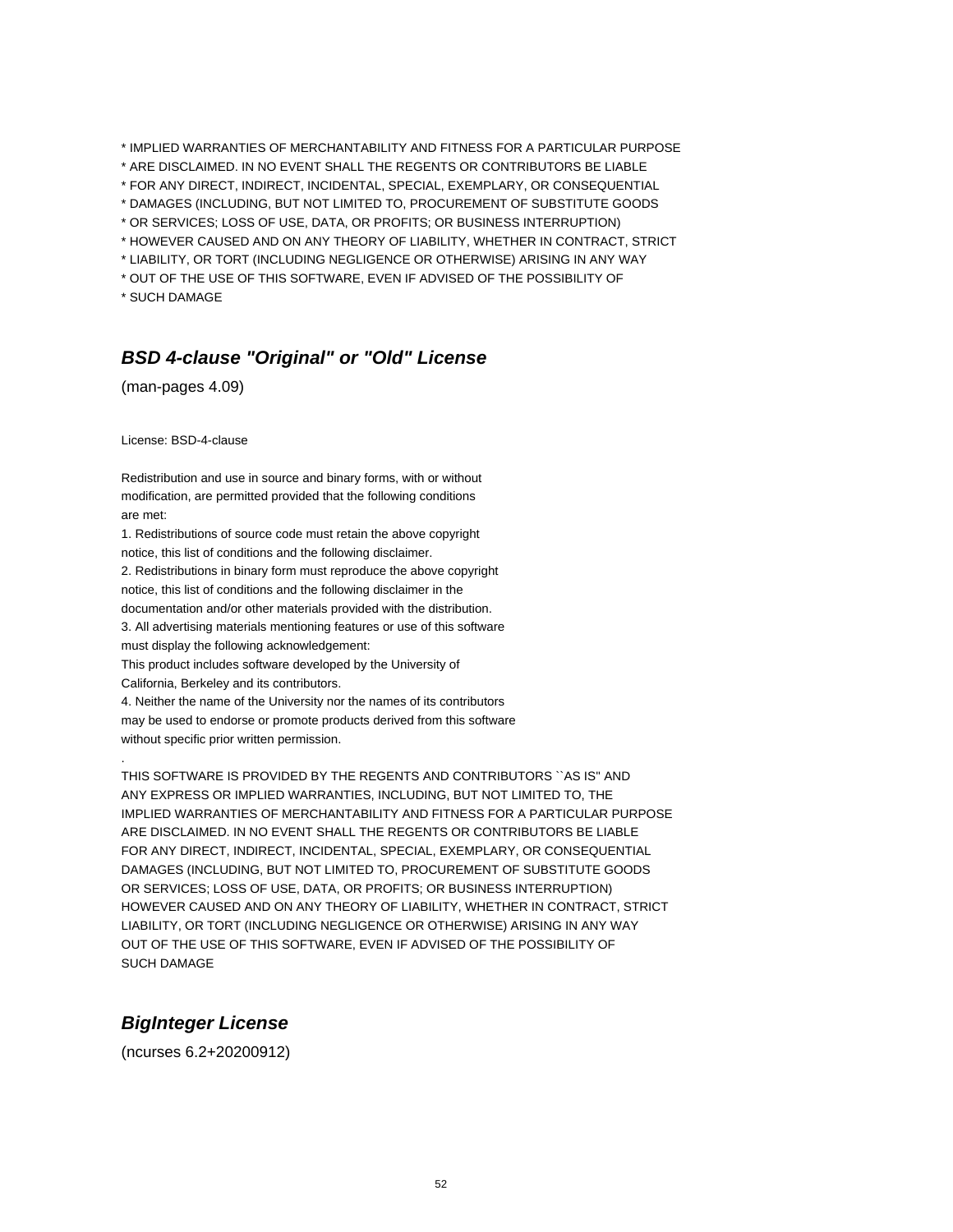BigInteger License

==================

Copyright (c) 2002 Chew Keong TAN All rights reserved.

Permission is hereby granted, free of charge, to any person obtaining a copy of this software and associated documentation files (the "Software"), to deal in the Software without restriction, including without limitation the rights to use, copy, modify, merge, publish, distribute, and/or sell copies of the Software, and to permit persons to whom the Software is furnished to do so, provided that the above copyright notice(s) and this permission notice appear in all copies of the Software and that both the above copyright notice(s) and this permission notice appear in supporting documentation.

THE SOFTWARE IS PROVIDED "AS IS", WITHOUT WARRANTY OF ANY KIND, EXPRESS OR IMPLIED, INCLUDING BUT NOT LIMITED TO THE WARRANTIES OF MERCHANTABILITY, FITNESS FOR A PARTICULAR PURPOSE AND NONINFRINGEMENT OF THIRD PARTY RIGHTS. IN NO EVENT SHALL THE COPYRIGHT HOLDER OR HOLDERS INCLUDED IN THIS NOTICE BE LIABLE FOR ANY CLAIM, OR ANY SPECIAL INDIRECT OR CONSEQUENTIAL DAMAGES, OR ANY DAMAGES WHATSOEVER RESULTING FROM LOSS OF USE, DATA OR PROFITS, WHETHER IN AN ACTION OF CONTRACT, NEGLIGENCE OR OTHER TORTIOUS ACTION, ARISING OUT OF OR IN CONNECTION WITH THE USE OR PERFORMANCE OF THIS SOFTWARE.

Disclaimer

----------

Although reasonable care has been taken to ensure the correctness of this implementation, this code should never be used in any application without proper verification and testing. I disclaim all liability and responsibility to any person or entity with respect to any loss or damage caused, or alleged to be caused, directly or indirectly, by the use of this BigInteger class.

# **Bitstream Vera Fonts Copyright**

(DejaVu fonts 2.37)

Bitstream Vera Fonts Copyright

===============================

The fonts have a generous copyright, allowing derivative works (as long as "Bitstream" or "Vera" are not in the names), and full redistribution (so long as they are not \*sold\* by themselves). They can be be bundled, redistributed and sold with any software.

The fonts are distributed under the following copyright:

Copyright

=========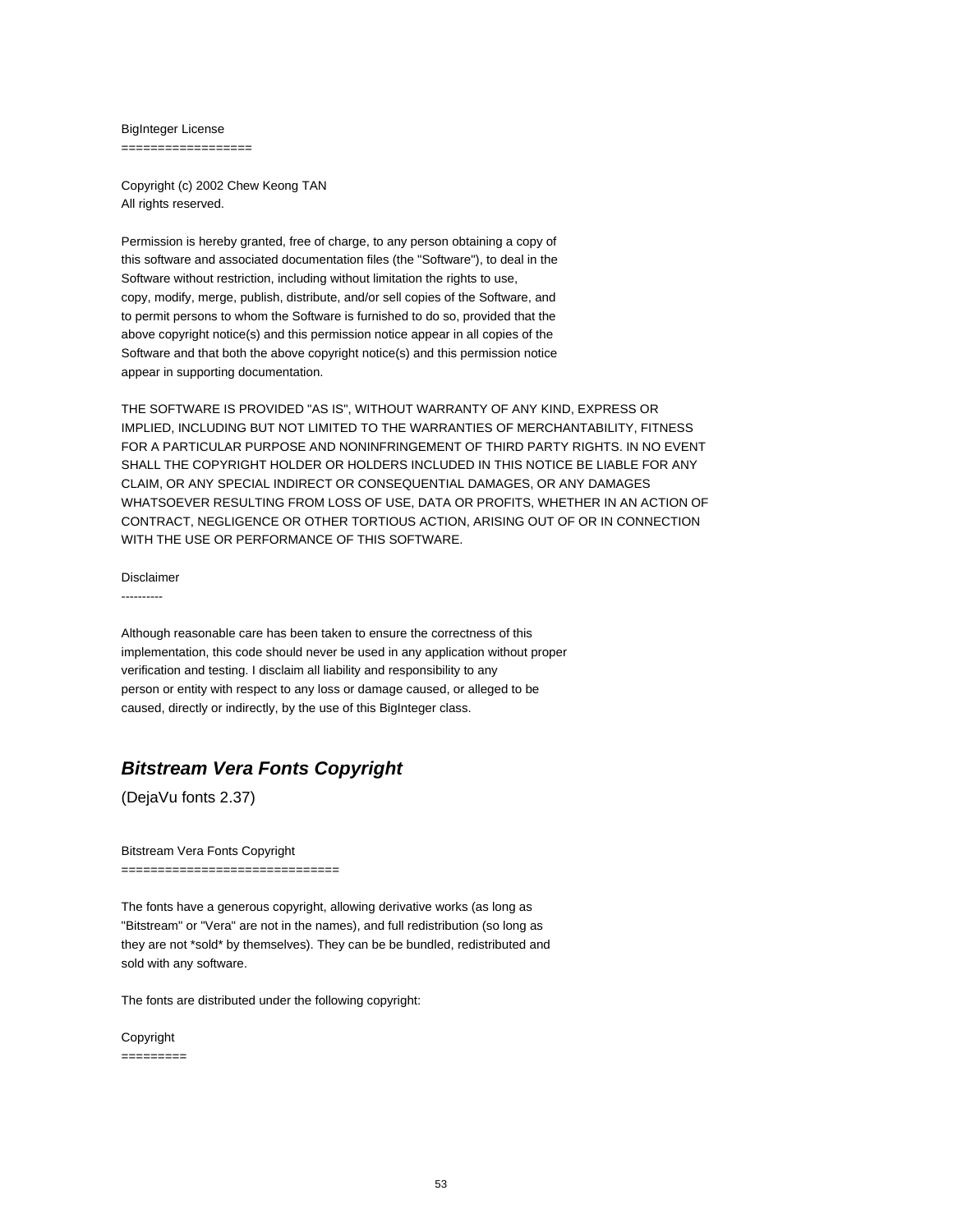Copyright (c) 2003 by Bitstream, Inc. All Rights Reserved. Bitstream Vera is a trademark of Bitstream, Inc.

Permission is hereby granted, free of charge, to any person obtaining a copy of the fonts accompanying this license ("Fonts") and associated documentation files (the "Font Software"), to reproduce and distribute the Font Software, including without limitation the rights to use, copy, merge, publish, distribute, and/or sell copies of the Font Software, and to permit persons to whom the Font Software is furnished to do so, subject to the following conditions:

The above copyright and trademark notices and this permission notice shall be included in all copies of one or more of the Font Software typefaces.

The Font Software may be modified, altered, or added to, and in particular the designs of glyphs or characters in the Fonts may be modified and additional glyphs or characters may be added to the Fonts, only if the fonts are renamed to names not containing either the words "Bitstream" or the word "Vera".

This License becomes null and void to the extent applicable to Fonts or Font Software that has been modified and is distributed under the "Bitstream Vera" names.

The Font Software may be sold as part of a larger software package but no copy of one or more of the Font Software typefaces may be sold by itself.

THE FONT SOFTWARE IS PROVIDED "AS IS", WITHOUT WARRANTY OF ANY KIND, EXPRESS OR IMPLIED, INCLUDING BUT NOT LIMITED TO ANY WARRANTIES OF MERCHANTABILITY, FITNESS FOR A PARTICULAR PURPOSE AND NONINFRINGEMENT OF COPYRIGHT, PATENT, TRADEMARK, OR OTHER RIGHT. IN NO EVENT SHALL BITSTREAM OR THE GNOME FOUNDATION BE LIABLE FOR ANY CLAIM, DAMAGES OR OTHER LIABILITY, INCLUDING ANY GENERAL, SPECIAL, INDIRECT, INCIDENTAL, OR CONSEQUENTIAL DAMAGES, WHETHER IN AN ACTION OF CONTRACT, TORT OR OTHERWISE, ARISING FROM, OUT OF THE USE OR INABILITY TO USE THE FONT SOFTWARE OR FROM OTHER DEALINGS IN THE FONT SOFTWARE.

Except as contained in this notice, the names of Gnome, the Gnome Foundation, and Bitstream Inc., shall not be used in advertising or otherwise to promote the sale, use or other dealings in this Font Software without prior written authorization from the Gnome Foundation or Bitstream Inc., respectively. For further information, contact: fonts at gnome dot org.

## **Bzip2 License**

(Bzip2 1.0.8)

#### bzip2 License

=============

This program, "bzip2", the associated library "libbzip2", and all documentation, are copyright (C) 1996-2005 Julian R Seward. All rights reserved.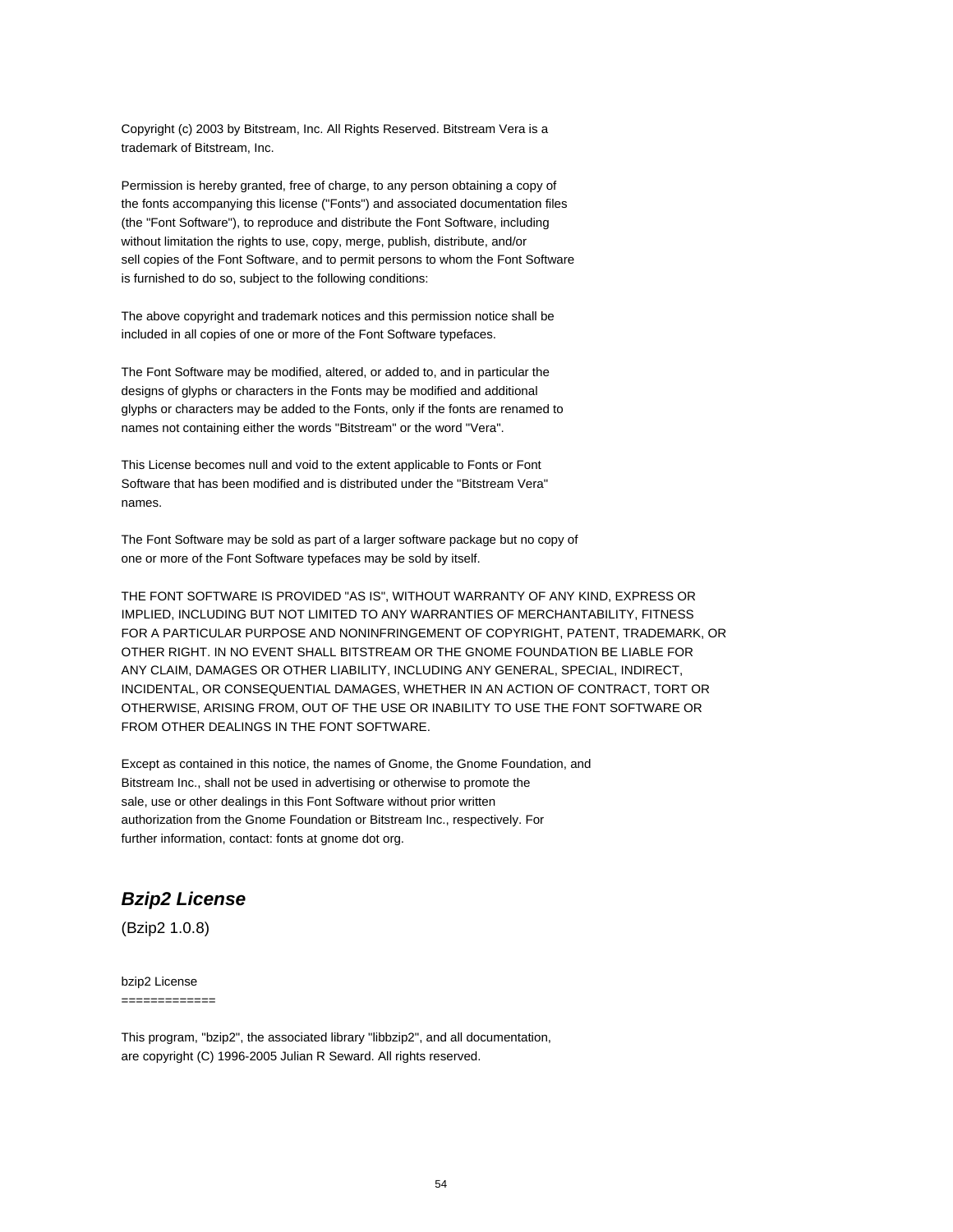Redistribution and use in source and binary forms, with or without modification, are permitted provided that the following conditions are met:

1. Redistributions of source code must retain the above copyright notice, this list of conditions and the following disclaimer.

2. The origin of this software must not be misrepresented; you must not claim that you wrote the original software. If you use this software in a product, an acknowledgment in the product documentation would be appreciated but is not required.

3. Altered source versions must be plainly marked as such, and must not be misrepresented as being the original software.

4. The name of the author may not be used to endorse or promote products derived from this software without specific prior written permission.

THIS SOFTWARE IS PROVIDED BY THE AUTHOR "AS IS" AND ANY EXPRESS OR IMPLIED WARRANTIES, INCLUDING, BUT NOT LIMITED TO, THE IMPLIED WARRANTIES OF MERCHANTABILITY AND FITNESS FOR A PARTICULAR PURPOSE ARE DISCLAIMED. IN NO EVENT SHALL THE AUTHOR BE LIABLE FOR ANY DIRECT, INDIRECT, INCIDENTAL, SPECIAL, EXEMPLARY, OR CONSEQUENTIAL DAMAGES (INCLUDING, BUT NOT LIMITED TO, PROCUREMENT OF SUBSTITUTE GOODS OR SERVICES; LOSS OF USE, DATA, OR PROFITS; OR BUSINESS INTERRUPTION) HOWEVER CAUSED AND ON ANY THEORY OF LIABILITY, WHETHER IN CONTRACT, STRICT LIABILITY, OR TORT (INCLUDING NEGLIGENCE OR OTHERWISE) ARISING IN ANY WAY OUT OF THE USE OF THIS SOFTWARE, EVEN IF ADVISED OF THE POSSIBILITY OF SUCH DAMAGE.

#### **CarnMellon Mach OS License (similar to Historical Permission Notice)**

(libc6-dev 2.31, Locales 2.31)

CarnMellon Mach OS License ==========================

Mach Operating System Copyright (c) 1991,1990 Carnegie Mellon University All Rights Reserved.

Permission to use, copy, modify and distribute this software and its documentation is hereby granted, provided that both the copyright notice and this permission notice appear in all copies of the software, derivative works or modified versions, and any portions thereof, and that both notices appear in supporting documentation.

CARNEGIE MELLON ALLOWS FREE USE OF THIS SOFTWARE IN ITS "AS IS" CONDITION. CARNEGIE MELLON DISCLAIMS ANY LIABILITY OF ANY KIND FOR ANY DAMAGES WHATSOEVER RESULTING FROM THE USE OF THIS SOFTWARE.

Carnegie Mellon requests users of this software to return to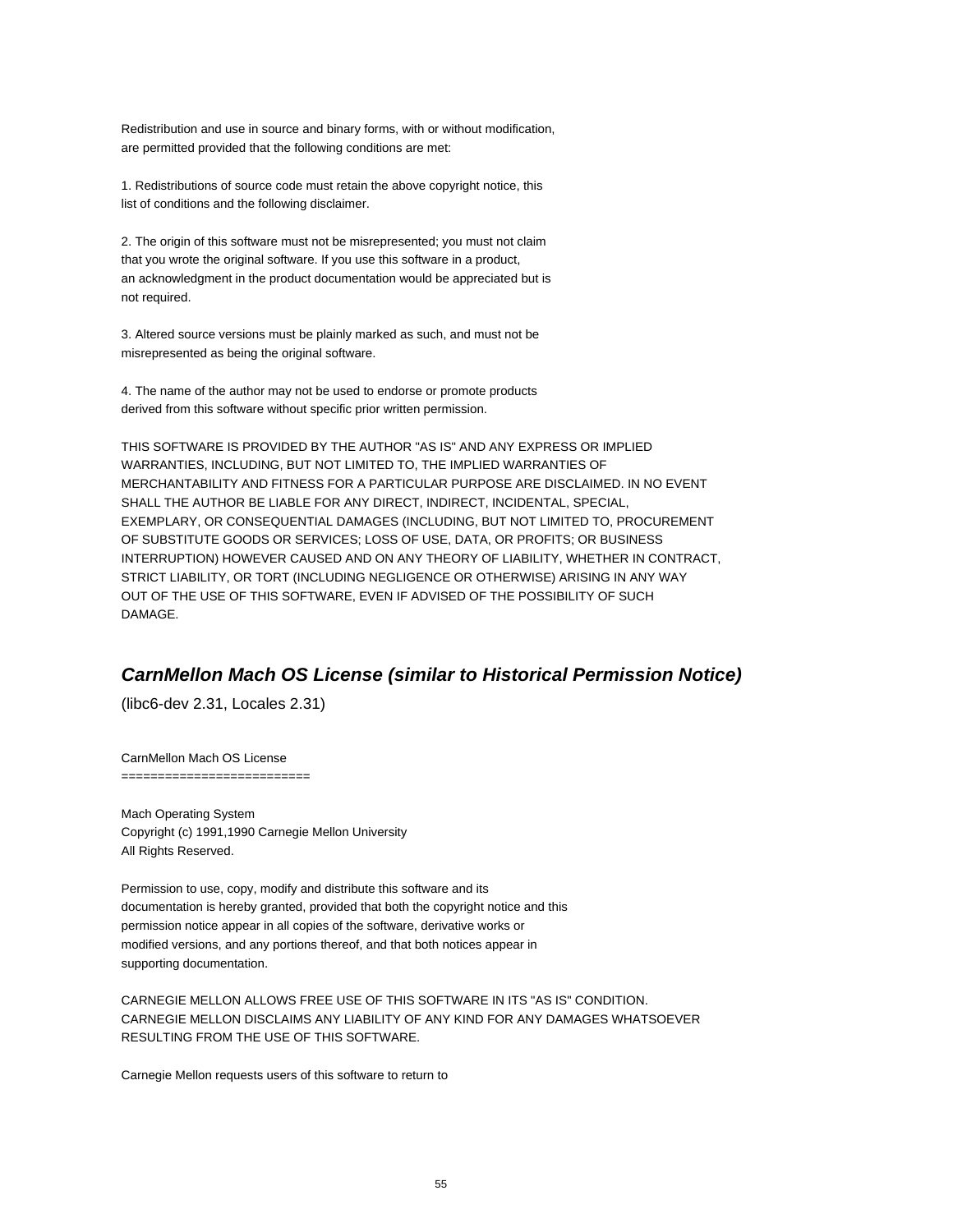Software Distribution Coordinator or Software.Distribution@CS.CMU.EDU School of Computer Science Carnegie Mellon University Pittsburgh PA 15213-3890

any improvements or extensions that they make and grant Carnegie Mellon the rights to redistribute these changes.

## **Carnegie Mellon University License**

(Cyrus SASL 2.1.27)

Carnegie Mellon University License =====================================

CMU libsasl Tim Martin Rob Earhart Rob Siemborski

Copyright (c) 2001 Carnegie Mellon University. All rights reserved.

Redistribution and use in source and binary forms, with or without modification, are permitted provided that the following conditions are met:

1. Redistributions of source code must retain the above copyright notice, this list of conditions and the following disclaimer.

2. Redistributions in binary form must reproduce the above copyright notice, this list of conditions and the following disclaimer in the documentation and/or other materials provided with the distribution.

3. The name "Carnegie Mellon University" must not be used to endorse or promote products derived from this software without prior written permission. For permission or any other legal details, please contact

Office of Technology Transfer Carnegie Mellon University 5000 Forbes Avenue Pittsburgh, PA 15213-3890 (412) 268-4387, fax: (412) 268-7395 tech-transfer@andrew.cmu.edu

4. Redistributions of any form whatsoever must retain the following acknowledgment: "This product includes software developed by Computing Services at Carnegie Mellon University (http://www.cmu.edu/computing/)."

CARNEGIE MELLON UNIVERSITY DISCLAIMS ALL WARRANTIES WITH REGARD TO THIS SOFTWARE, INCLUDING ALL IMPLIED WARRANTIES OF MERCHANTABILITY AND FITNESS, IN NO EVENT SHALL CARNEGIE MELLON UNIVERSITY BE LIABLE FOR ANY SPECIAL, INDIRECT OR CONSEQUENTIAL DAMAGES OR ANY DAMAGES WHATSOEVER RESULTING FROM LOSS OF USE, DATA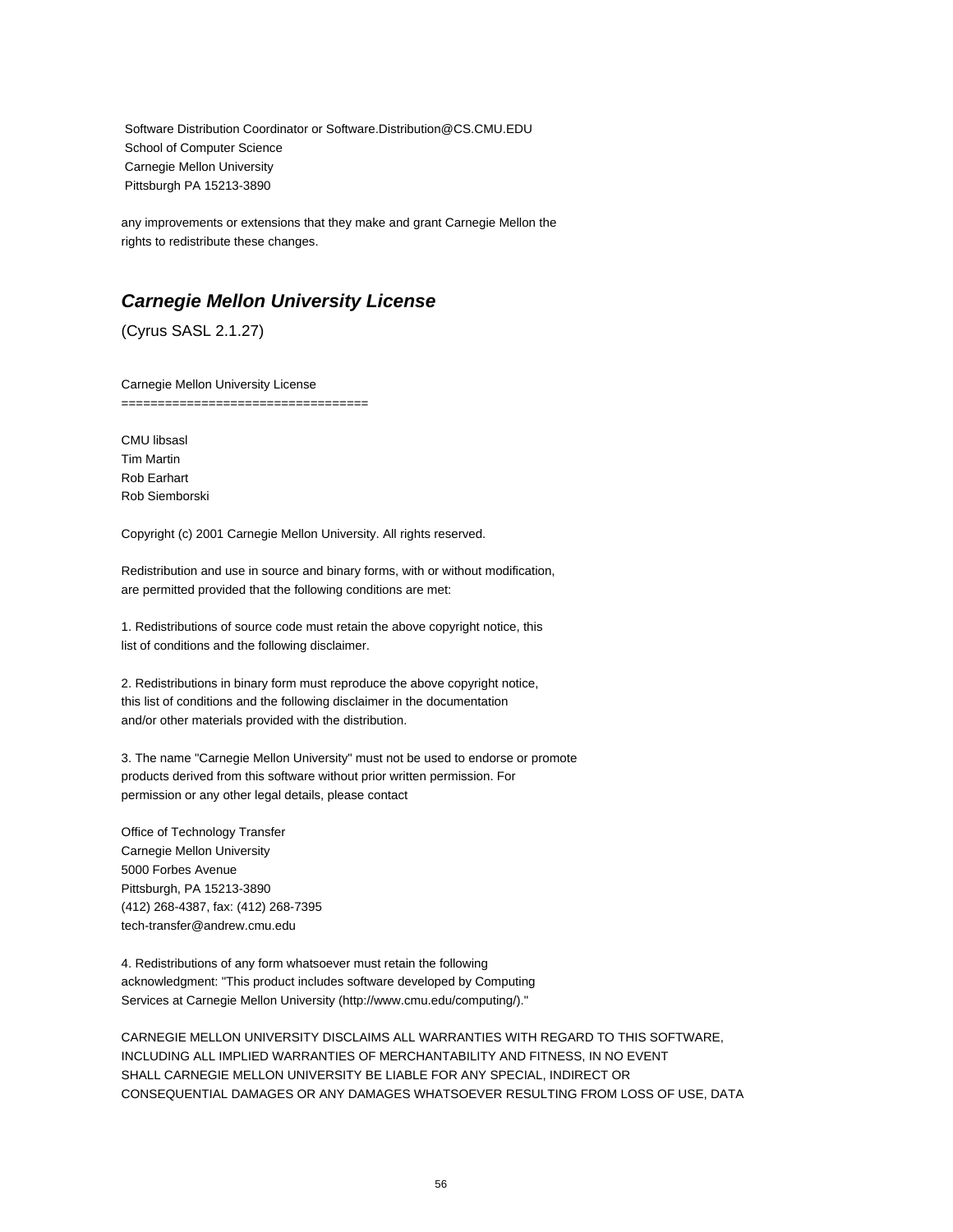OR PROFITS, WHETHER IN AN ACTION OF CONTRACT, NEGLIGENCE OR OTHER TORTIOUS ACTION, ARISING OUT OF OR IN CONNECTION WITH THE USE OR PERFORMANCE OF THIS SOFTWARE.

### **Christian Michelsen Research License**

(groff 1.22.4, libxext6 1.3.3, xdm 1.0.13)

====================================

Christian Michelsen Research License

Copyright (c) 1997 Christian Michelsen Research AS Advanced Computing Fantoftvegen 38, 5036 BERGEN, Norway http://www.cmr.no

Permission to use, copy, modify, distribute and sell this software and its documentation for any purpose is hereby granted without fee, provided that the above copyright notice appear in all copies and that both that copyright notice and this permission notice appear in supporting documentation. Christian Michelsen Research AS makes no representations about the suitability of this software for any purpose. It is provided "as is" without express or implied warranty.

## **Creative Commons Attribution 4.0**

(Font-Awesome 5.0.10+really4.7.0~dfsg)

Creative Commons Attribution 4.0 ===================================

Creative Commons Attribution 4.0 International

Creative Commons Corporation ("Creative Commons") is not a law firm and does not provide legal services or legal advice. Distribution of Creative Commons public licenses does not create a lawyer-client or other relationship. Creative Commons makes its licenses and related information available on an "as-is" basis. Creative Commons gives no warranties regarding its licenses, any material licensed under their terms and conditions, or any related information. Creative Commons disclaims all liability for damages resulting from their use to the fullest extent possible.

Using Creative Commons Public Licenses

Creative Commons public licenses provide a standard set of terms and conditions that creators and other rights holders may use to share original works of authorship and other material subject to copyright and certain other rights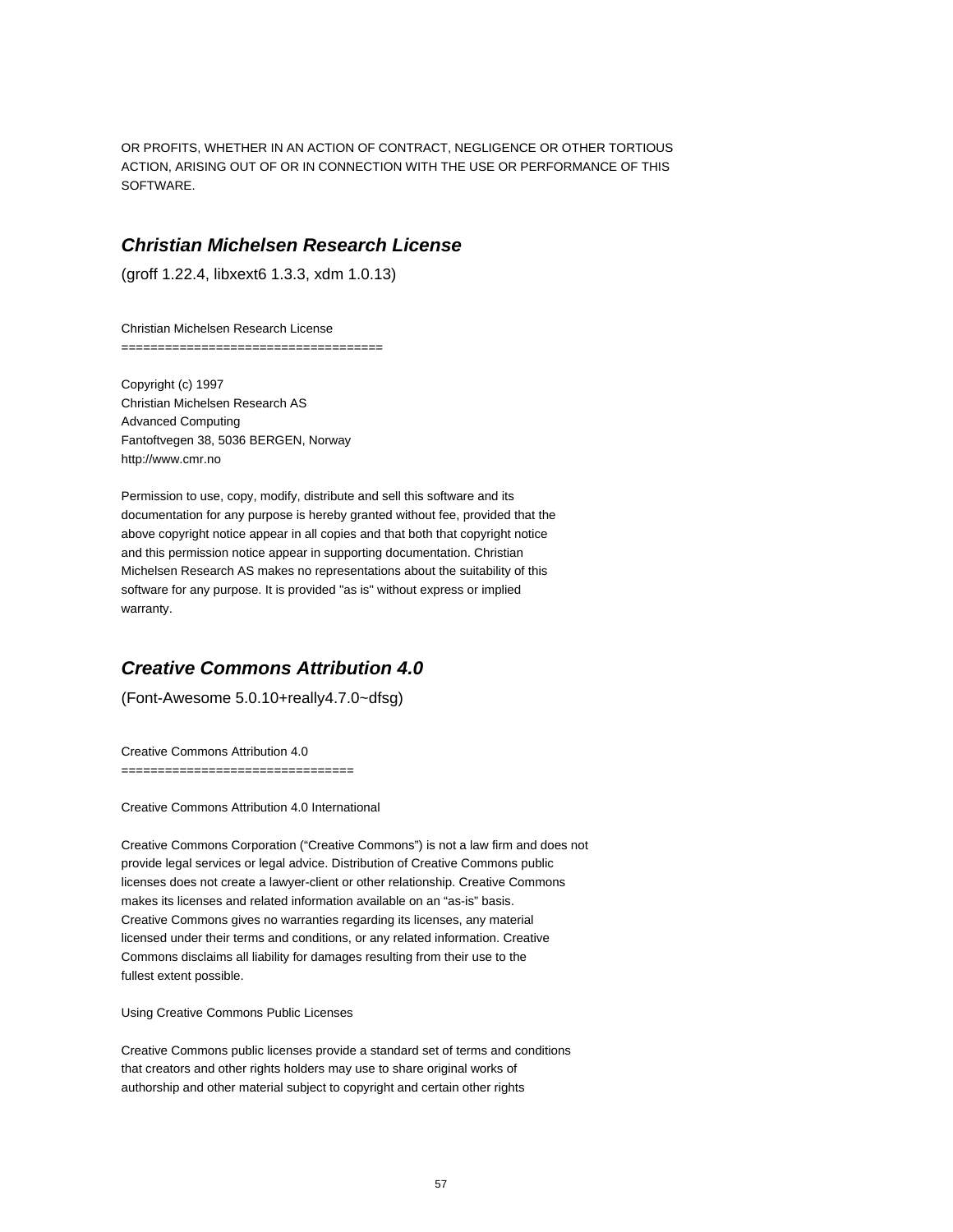specified in the public license below. The following considerations are for informational purposes only, are not exhaustive, and do not form part of our licenses.

Considerations for licensors: Our public licenses are intended for use by those authorized to give the public permission to use material in ways otherwise restricted by copyright and certain other rights. Our licenses are irrevocable. Licensors should read and understand the terms and conditions of the license they choose before applying it. Licensors should also secure all rights necessary before applying our licenses so that the public can reuse the material as expected. Licensors should clearly mark any material not subject to the license. This includes other CC-licensed material, or material used under an exception or limitation to copyright. More considerations for licensors.

Considerations for the public: By using one of our public licenses, a licensor grants the public permission to use the licensed material under specified terms and conditions. If the licensor's permission is not necessary for any reason–for example, because of any applicable exception or limitation to copyright–then that use is not regulated by the license. Our licenses grant only permissions under copyright and certain other rights that a licensor has authority to grant. Use of the licensed material may still be restricted for other reasons, including because others have copyright or other rights in the material. A licensor may make special requests, such as asking that all changes be marked or described. Although not required by our licenses, you are encouraged to respect those requests where reasonable. More considerations for the public.

#### Creative Commons Attribution 4.0 International Public License

By exercising the Licensed Rights (defined below), You accept and agree to be bound by the terms and conditions of this Creative Commons Attribution 4.0 International Public License ("Public License"). To the extent this Public License may be interpreted as a contract, You are granted the Licensed Rights in consideration of Your acceptance of these terms and conditions, and the Licensor grants You such rights in consideration of benefits the Licensor receives from making the Licensed Material available under these terms and conditions.

#### Section 1 – Definitions.

a. Adapted Material means material subject to Copyright and Similar Rights that is derived from or based upon the Licensed Material and in which the Licensed Material is translated, altered, arranged, transformed, or otherwise modified in a manner requiring permission under the Copyright and Similar Rights held by the Licensor. For purposes of this Public License, where the Licensed Material is a musical work, performance, or sound recording, Adapted Material is always produced where the Licensed Material is synched in timed relation with a moving image.

b. Adapter's License means the license You apply to Your Copyright and Similar Rights in Your contributions to Adapted Material in accordance with the terms and conditions of this Public License.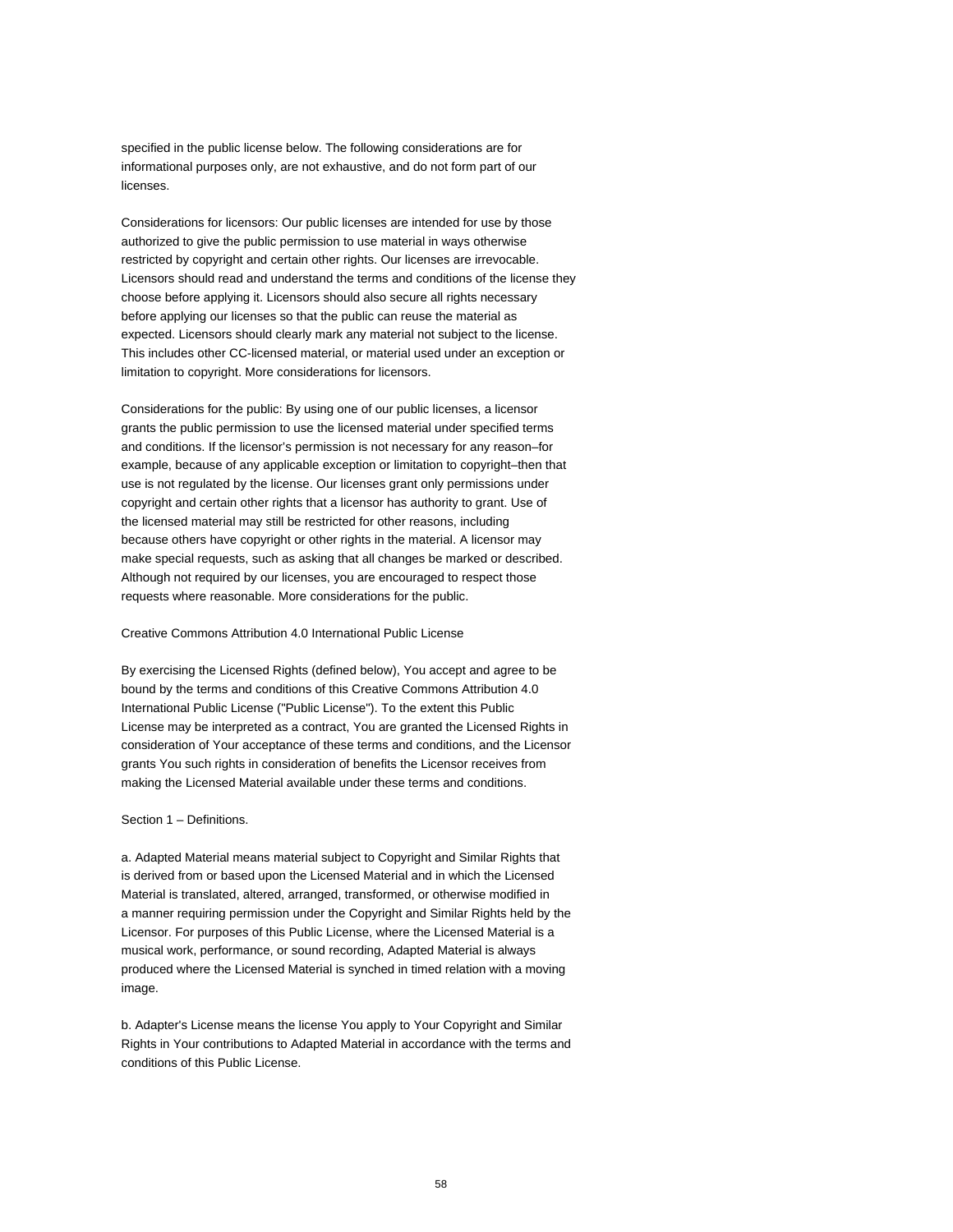c. Copyright and Similar Rights means copyright and/or similar rights closely related to copyright including, without limitation, performance, broadcast, sound recording, and Sui Generis Database Rights, without regard to how the rights are labeled or categorized. For purposes of this Public License, the rights specified in Section 2(b)(1)-(2) are not Copyright and Similar Rights.

d. Effective Technological Measures means those measures that, in the absence of proper authority, may not be circumvented under laws fulfilling obligations under Article 11 of the WIPO Copyright Treaty adopted on December 20, 1996, and/or similar international agreements.

e. Exceptions and Limitations means fair use, fair dealing, and/or any other exception or limitation to Copyright and Similar Rights that applies to Your use of the Licensed Material.

f. Licensed Material means the artistic or literary work, database, or other material to which the Licensor applied this Public License.

g. Licensed Rights means the rights granted to You subject to the terms and conditions of this Public License, which are limited to all Copyright and Similar Rights that apply to Your use of the Licensed Material and that the Licensor has authority to license.

h. Licensor means the individual(s) or entity(ies) granting rights under this Public License.

i. Share means to provide material to the public by any means or process that requires permission under the Licensed Rights, such as reproduction, public display, public performance, distribution, dissemination, communication, or importation, and to make material available to the public including in ways that members of the public may access the material from a place and at a time individually chosen by them.

j. Sui Generis Database Rights means rights other than copyright resulting from Directive 96/9/EC of the European Parliament and of the Council of 11 March 1996 on the legal protection of databases, as amended and/or succeeded, as well as other essentially equivalent rights anywhere in the world.

k. You means the individual or entity exercising the Licensed Rights under this Public License. Your has a corresponding meaning.

Section 2 – Scope.

a. License grant.

1. Subject to the terms and conditions of this Public License, the Licensor hereby grants You a worldwide, royalty-free, non-sublicensable, non-exclusive, irrevocable license to exercise the Licensed Rights in the Licensed Material to:

A. reproduce and Share the Licensed Material, in whole or in part; and

B. produce, reproduce, and Share Adapted Material.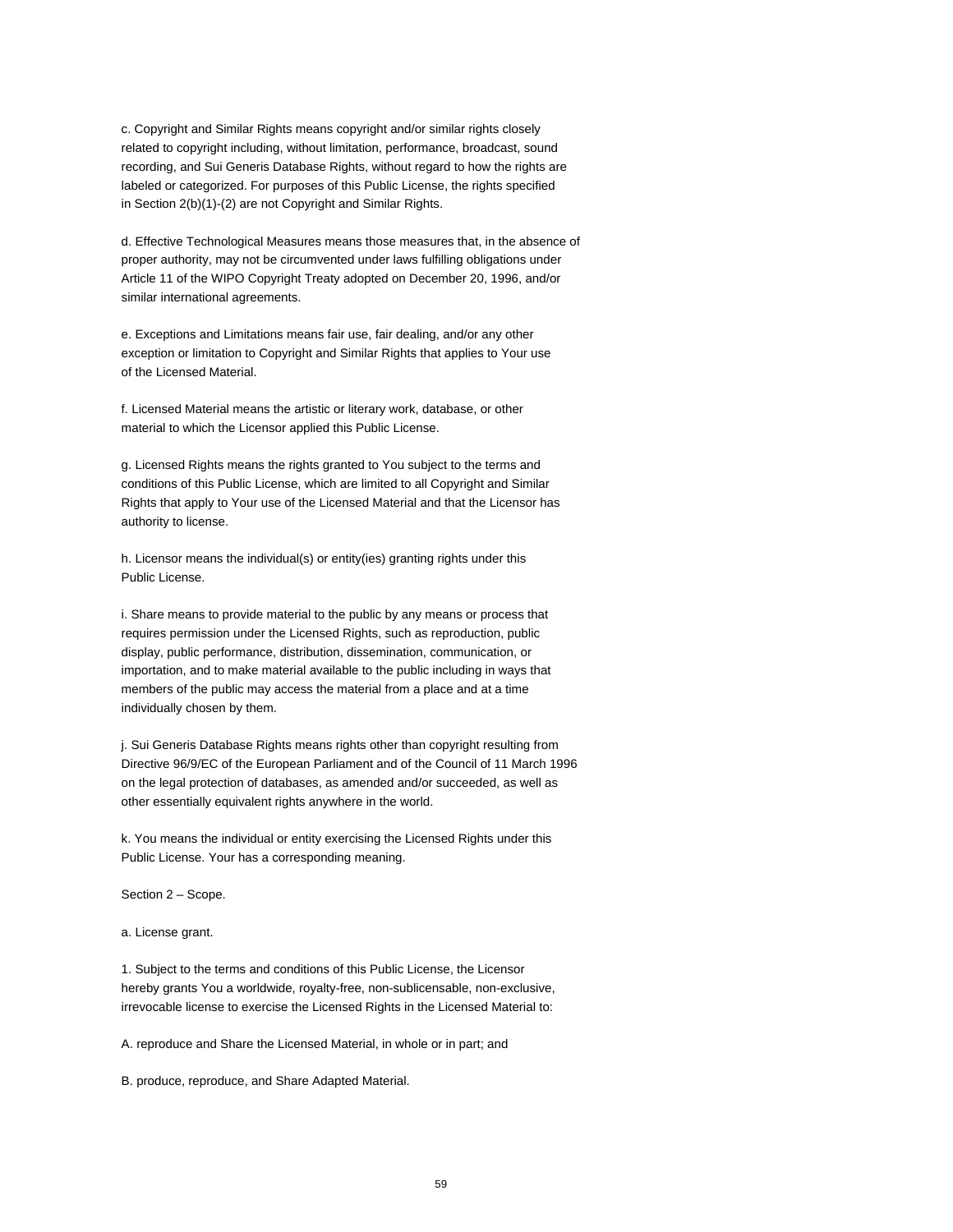2. Exceptions and Limitations. For the avoidance of doubt, where Exceptions and Limitations apply to Your use, this Public License does not apply, and You do not need to comply with its terms and conditions.

3. Term. The term of this Public License is specified in Section 6(a).

4. Media and formats; technical modifications allowed. The Licensor authorizes You to exercise the Licensed Rights in all media and formats whether now known or hereafter created, and to make technical modifications necessary to do so. The Licensor waives and/or agrees not to assert any right or authority to forbid You from making technical modifications necessary to exercise the Licensed Rights, including technical modifications necessary to circumvent Effective Technological Measures. For purposes of this Public License, simply making modifications authorized by this Section 2(a)(4) never produces Adapted Material.

5. Downstream recipients.

A. Offer from the Licensor – Licensed Material. Every recipient of the Licensed Material automatically receives an offer from the Licensor to exercise the Licensed Rights under the terms and conditions of this Public License.

B. No downstream restrictions. You may not offer or impose any additional or different terms or conditions on, or apply any Effective Technological Measures to, the Licensed Material if doing so restricts exercise of the Licensed Rights by any recipient of the Licensed Material.

6. No endorsement. Nothing in this Public License constitutes or may be construed as permission to assert or imply that You are, or that Your use of the Licensed Material is, connected with, or sponsored, endorsed, or granted official status by, the Licensor or others designated to receive attribution as provided in Section 3(a)(1)(A)(i).

#### b. Other rights.

1. Moral rights, such as the right of integrity, are not licensed under this Public License, nor are publicity, privacy, and/or other similar personality rights; however, to the extent possible, the Licensor waives and/or agrees not to assert any such rights held by the Licensor to the limited extent necessary to allow You to exercise the Licensed Rights, but not otherwise.

2. Patent and trademark rights are not licensed under this Public License.

3. To the extent possible, the Licensor waives any right to collect royalties from You for the exercise of the Licensed Rights, whether directly or through a collecting society under any voluntary or waivable statutory or compulsory licensing scheme. In all other cases the Licensor expressly reserves any right to collect such royalties.

#### Section 3 – License Conditions.

Your exercise of the Licensed Rights is expressly made subject to the following conditions.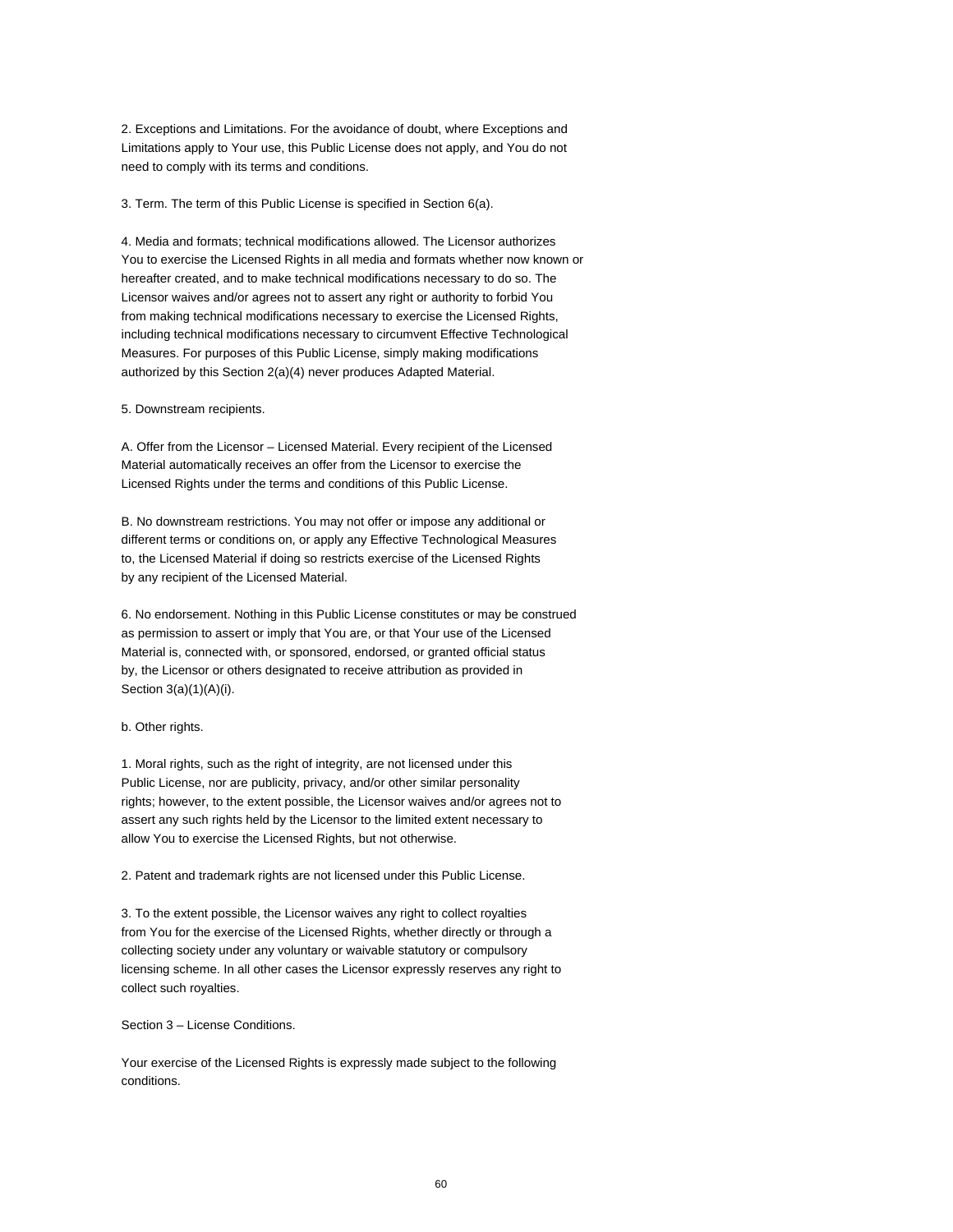a. Attribution.

1. If You Share the Licensed Material (including in modified form), You must:

A. retain the following if it is supplied by the Licensor with the Licensed Material:

i. identification of the creator(s) of the Licensed Material and any others designated to receive attribution, in any reasonable manner requested by the Licensor (including by pseudonym if designated);

ii. a copyright notice;

iii. a notice that refers to this Public License;

iv. a notice that refers to the disclaimer of warranties;

v. a URI or hyperlink to the Licensed Material to the extent reasonably practicable;

B. indicate if You modified the Licensed Material and retain an indication of any previous modifications; and

C. indicate the Licensed Material is licensed under this Public License, and include the text of, or the URI or hyperlink to, this Public License.

2. You may satisfy the conditions in Section 3(a)(1) in any reasonable manner based on the medium, means, and context in which You Share the Licensed Material. For example, it may be reasonable to satisfy the conditions by providing a URI or hyperlink to a resource that includes the required information.

3. If requested by the Licensor, You must remove any of the information required by Section 3(a)(1)(A) to the extent reasonably practicable.

4. If You Share Adapted Material You produce, the Adapter's License You apply must not prevent recipients of the Adapted Material from complying with this Public License.

Section 4 – Sui Generis Database Rights.

Where the Licensed Rights include Sui Generis Database Rights that apply to Your use of the Licensed Material:

a. for the avoidance of doubt, Section 2(a)(1) grants You the right to extract, reuse, reproduce, and Share all or a substantial portion of the contents of the database;

b. if You include all or a substantial portion of the database contents in a database in which You have Sui Generis Database Rights, then the database in which You have Sui Generis Database Rights (but not its individual contents) is Adapted Material; and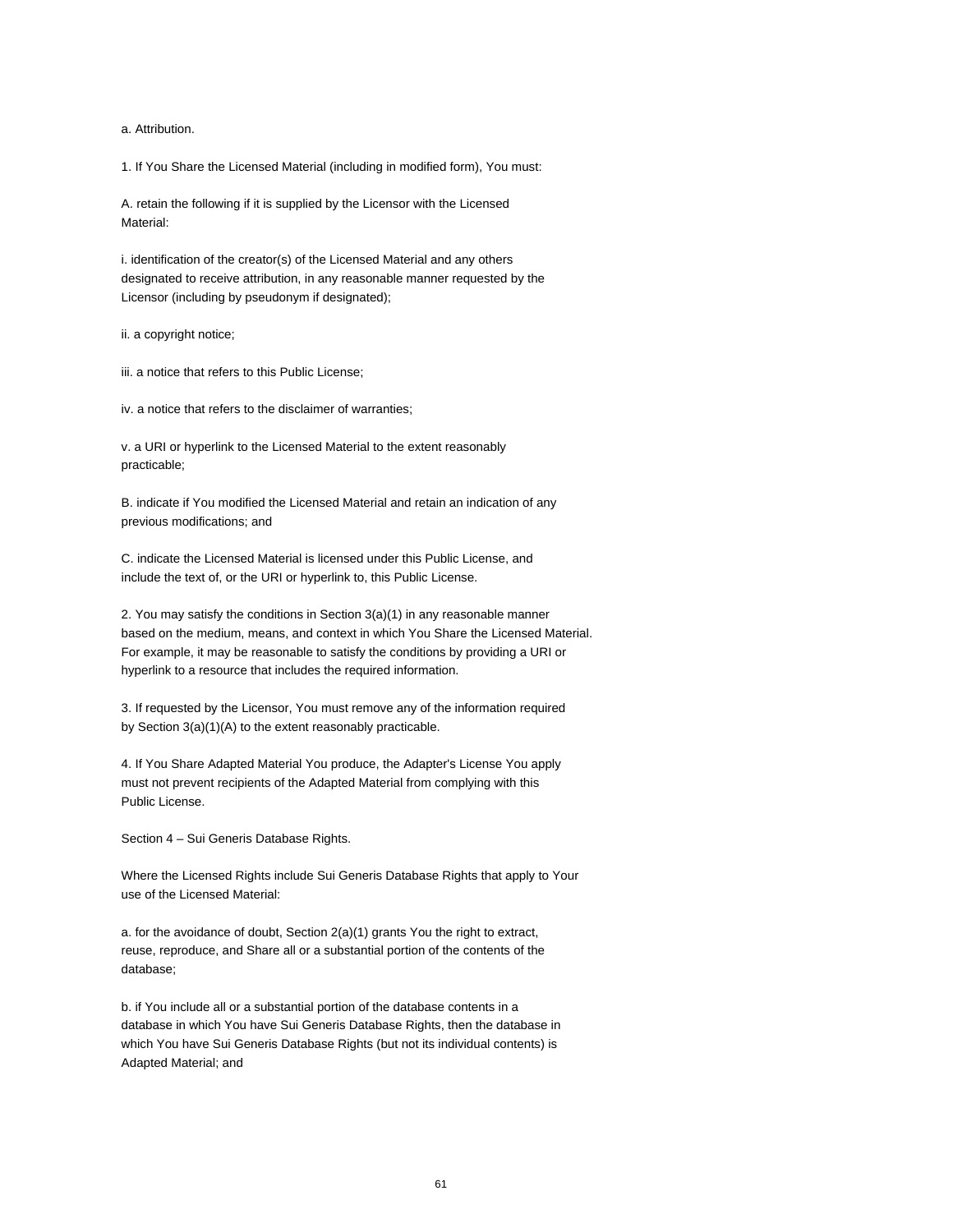c. You must comply with the conditions in Section 3(a) if You Share all or a substantial portion of the contents of the database. For the avoidance of doubt, this Section 4 supplements and does not replace Your obligations under this Public License where the Licensed Rights include other Copyright and Similar Rights.

Section 5 – Disclaimer of Warranties and Limitation of Liability.

a. Unless otherwise separately undertaken by the Licensor, to the extent possible, the Licensor offers the Licensed Material as-is and as-available, and makes no representations or warranties of any kind concerning the Licensed Material, whether express, implied, statutory, or other. This includes, without limitation, warranties of title, merchantability, fitness for a particular purpose, non-infringement, absence of latent or other defects, accuracy, or the presence or absence of errors, whether or not known or discoverable. Where disclaimers of warranties are not allowed in full or in part, this disclaimer may not apply to You.

b. To the extent possible, in no event will the Licensor be liable to You on any legal theory (including, without limitation, negligence) or otherwise for any direct, special, indirect, incidental, consequential, punitive, exemplary, or other losses, costs, expenses, or damages arising out of this Public License or use of the Licensed Material, even if the Licensor has been advised of the possibility of such losses, costs, expenses, or damages. Where a limitation of liability is not allowed in full or in part, this limitation may not apply to You.

c. The disclaimer of warranties and limitation of liability provided above shall be interpreted in a manner that, to the extent possible, most closely approximates an absolute disclaimer and waiver of all liability.

Section 6 – Term and Termination.

a. This Public License applies for the term of the Copyright and Similar Rights licensed here. However, if You fail to comply with this Public License, then Your rights under this Public License terminate automatically.

b. Where Your right to use the Licensed Material has terminated under Section 6(a), it reinstates:

1. automatically as of the date the violation is cured, provided it is cured within 30 days of Your discovery of the violation; or

2. upon express reinstatement by the Licensor.

c. For the avoidance of doubt, this Section 6(b) does not affect any right the Licensor may have to seek remedies for Your violations of this Public License.

d. For the avoidance of doubt, the Licensor may also offer the Licensed Material under separate terms or conditions or stop distributing the Licensed Material at any time; however, doing so will not terminate this Public License.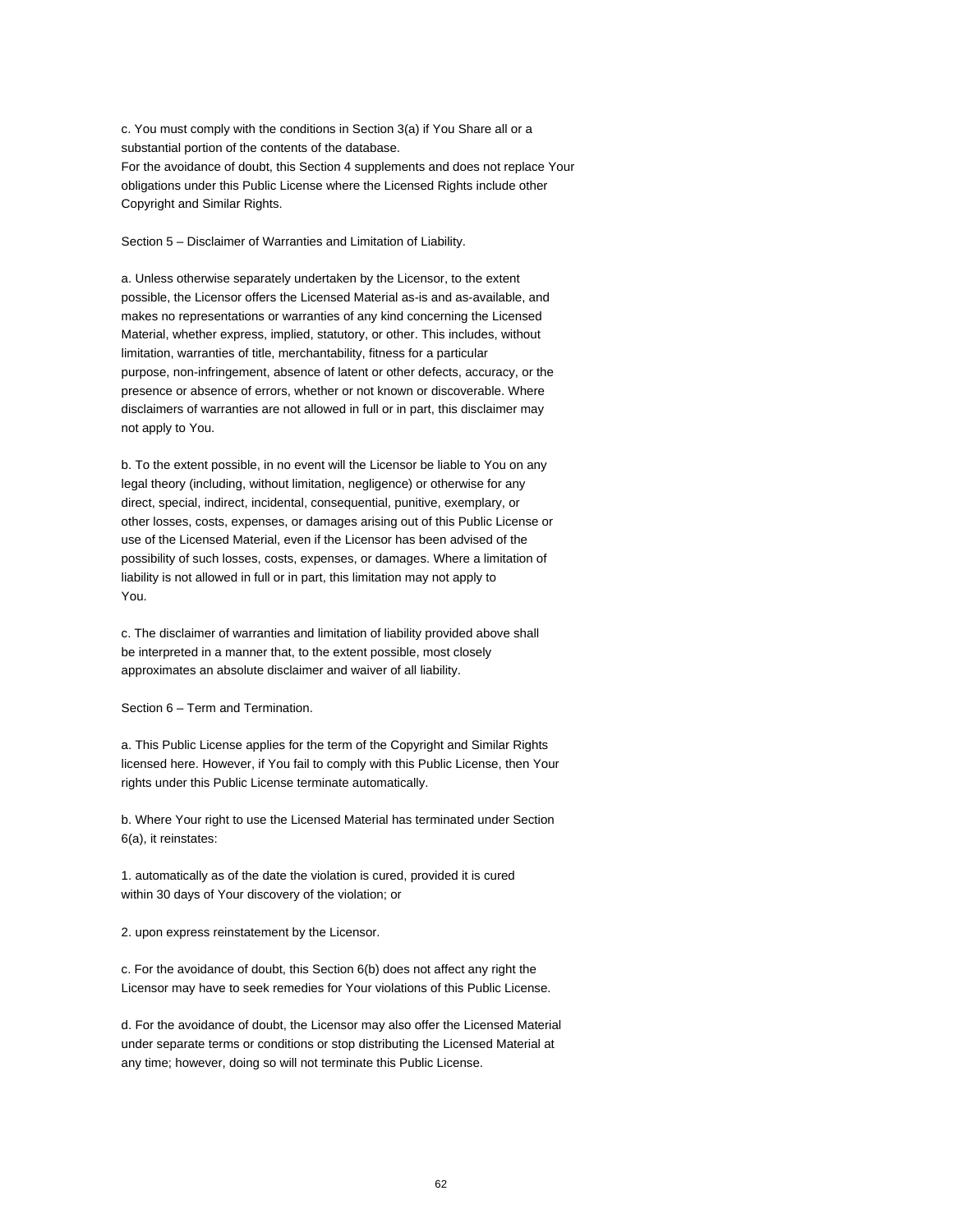e. Sections 1, 5, 6, 7, and 8 survive termination of this Public License.

Section 7 – Other Terms and Conditions.

a. The Licensor shall not be bound by any additional or different terms or conditions communicated by You unless expressly agreed.

b. Any arrangements, understandings, or agreements regarding the Licensed Material not stated herein are separate from and independent of the terms and conditions of this Public License.

Section 8 – Interpretation.

a. For the avoidance of doubt, this Public License does not, and shall not be interpreted to, reduce, limit, restrict, or impose conditions on any use of the Licensed Material that could lawfully be made without permission under this Public License.

b. To the extent possible, if any provision of this Public License is deemed unenforceable, it shall be automatically reformed to the minimum extent necessary to make it enforceable. If the provision cannot be reformed, it shall be severed from this Public License without affecting the enforceability of the remaining terms and conditions.

c. No term or condition of this Public License will be waived and no failure to comply consented to unless expressly agreed to by the Licensor.

d. Nothing in this Public License constitutes or may be interpreted as a limitation upon, or waiver of, any privileges and immunities that apply to the Licensor or You, including from the legal processes of any jurisdiction or authority.

Creative Commons is not a party to its public licenses. Notwithstanding, Creative Commons may elect to apply one of its public licenses to material it publishes and in those instances will be considered the "Licensor." Except for the limited purpose of indicating that material is shared under a Creative Commons public license or as otherwise permitted by the Creative Commons policies published at creativecommons.org/policies, Creative Commons does not authorize the use of the trademark "Creative Commons" or any other trademark or logo of Creative Commons without its prior written consent including, without limitation, in connection with any unauthorized modifications to any of its public licenses or any other arrangements, understandings, or agreements concerning use of licensed material. For the avoidance of doubt, this paragraph does not form part of the public licenses.

Creative Commons may be contacted at creativecommons.org.

## **Creative Commons Zero v1.0 Universal**

(argon2 0~20171227)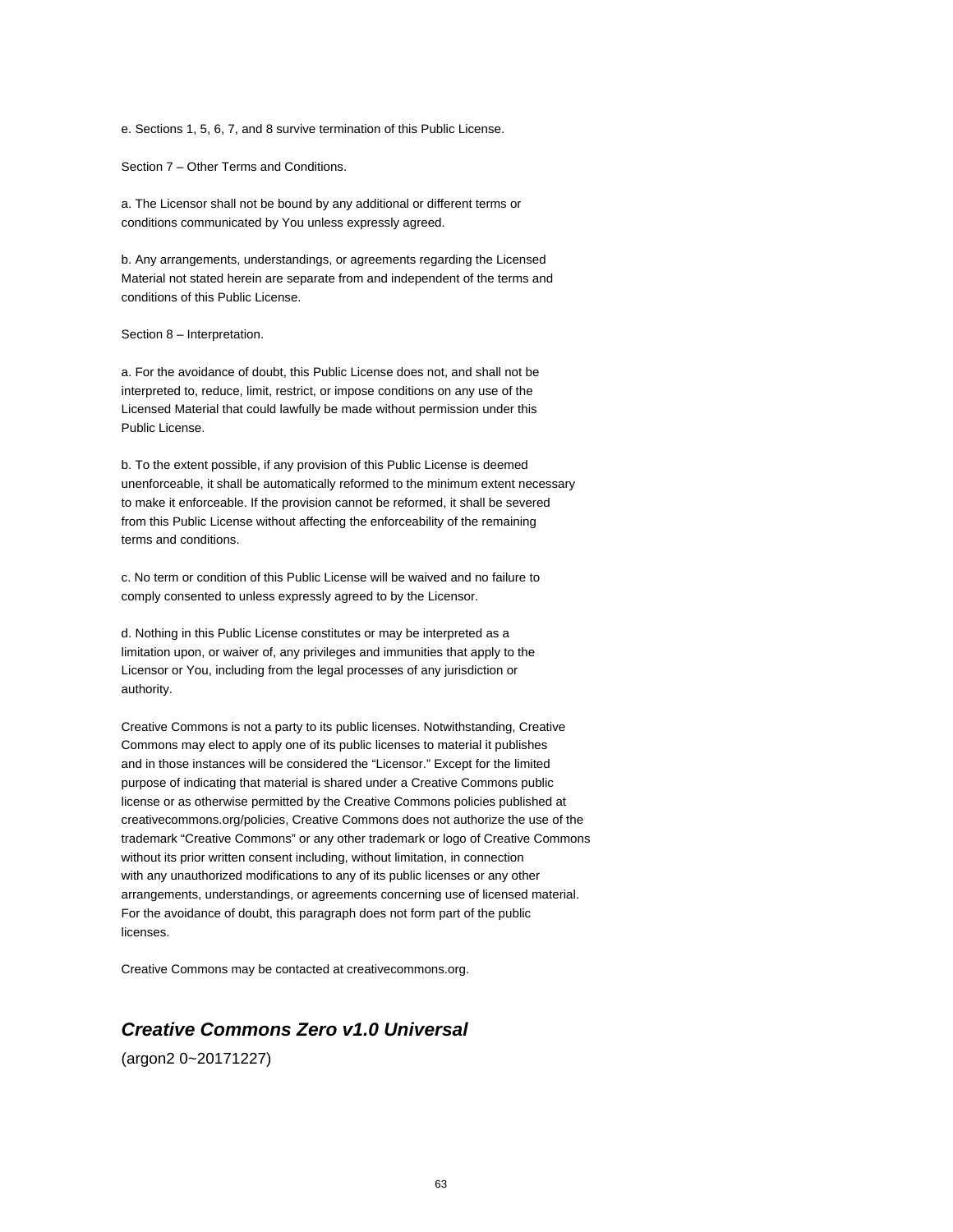#### Creative Commons CC0 1.0 Universal

==================================

Creative Commons Legal Code ---------------------------

CC0 1.0 Universal

-----------------

CREATIVE COMMONS CORPORATION IS NOT A LAW FIRM AND DOES NOT PROVIDE LEGAL SERVICES. DISTRIBUTION OF THIS DOCUMENT DOES NOT CREATE AN ATTORNEY-CLIENT RELATIONSHIP. CREATIVE COMMONS PROVIDES THIS INFORMATION ON AN "AS-IS" BASIS. CREATIVE COMMONS MAKES NO WARRANTIES REGARDING THE USE OF THIS DOCUMENT OR THE INFORMATION OR WORKS PROVIDED HEREUNDER, AND DISCLAIMS LIABILITY FOR DAMAGES RESULTING FROM THE USE OF THIS DOCUMENT OR THE INFORMATION OR WORKS PROVIDED HEREUNDER.

#### Statement of Purpose

The laws of most jurisdictions throughout the world automatically confer exclusive Copyright and Related Rights (defined below) upon the creator and subsequent owner(s) (each and all, an "owner") of an original work of authorship and/or a database (each, a "Work").

Certain owners wish to permanently relinquish those rights to a Work for the purpose of contributing to a commons of creative, cultural and scientific works ("Commons") that the public can reliably and without fear of later claims of infringement build upon, modify, incorporate in other works, reuse and redistribute as freely as possible in any form whatsoever and for any purposes, including without limitation commercial purposes. These owners may contribute to the Commons to promote the ideal of a free culture and the further production of creative, cultural and scientific works, or to gain reputation or greater distribution for their Work in part through the use and efforts of others.

For these and/or other purposes and motivations, and without any expectation of additional consideration or compensation, the person associating CC0 with a Work (the "Affirmer"), to the extent that he or she is an owner of Copyright and Related Rights in the Work, voluntarily elects to apply CC0 to the Work and publicly distribute the Work under its terms, with knowledge of his or her Copyright and Related Rights in the Work and the meaning and intended legal effect of CC0 on those rights.

1. Copyright and Related Rights. A Work made available under CC0 may be protected by copyright and related or neighboring rights ("Copyright and Related Rights"). Copyright and Related Rights include, but are not limited to, the following:

i. the right to reproduce, adapt, distribute, perform, display, communicate, and translate a Work;

ii. moral rights retained by the original author(s) and/or performer(s);

iii. publicity and privacy rights pertaining to a person's image or likeness depicted in a Work;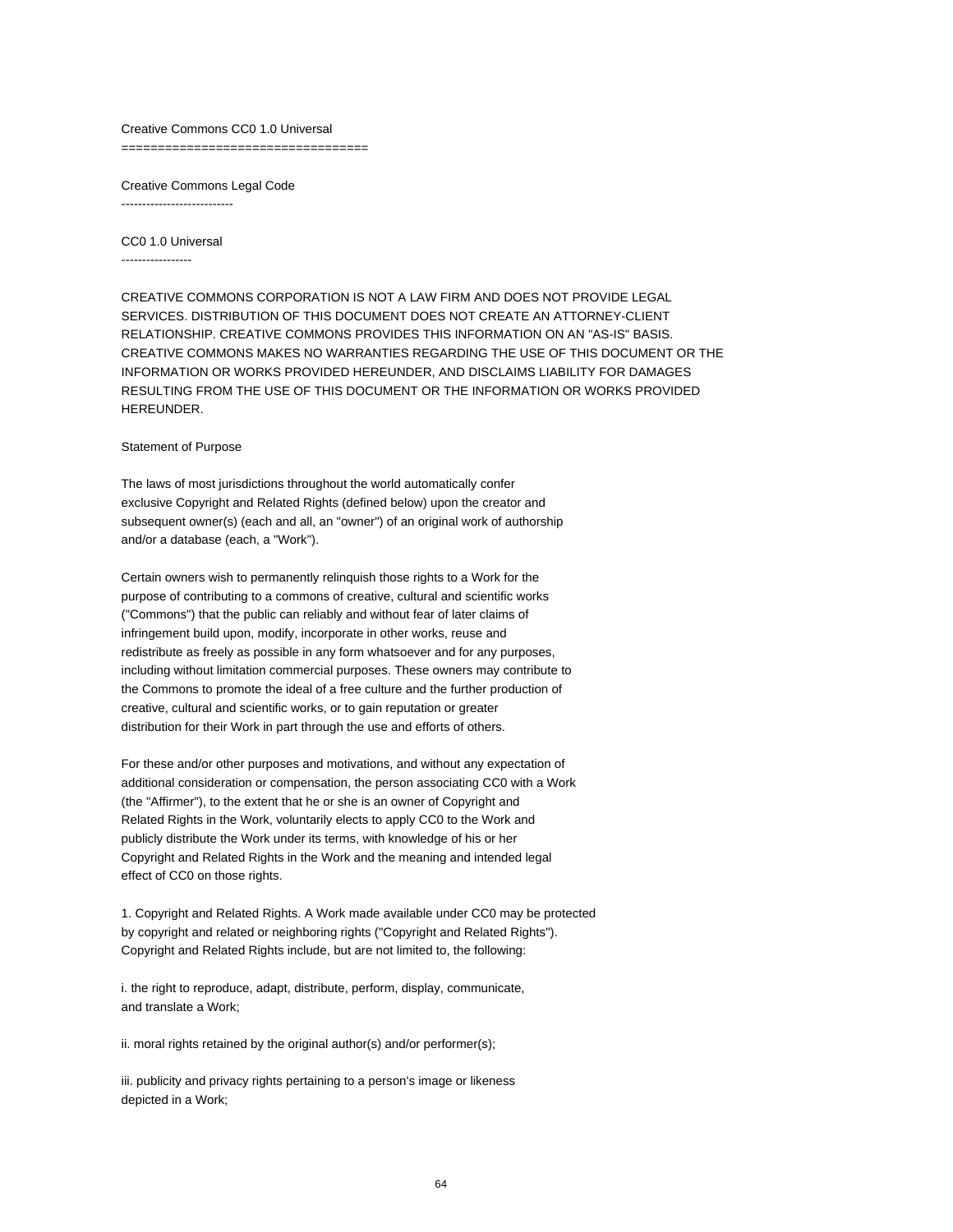iv. rights protecting against unfair competition in regards to a Work, subject to the limitations in paragraph 4(a), below;

v. rights protecting the extraction, dissemination, use and reuse of data in a Work;

vi. database rights (such as those arising under Directive 96/9/EC of the European Parliament and of the Council of 11 March 1996 on the legal protection of databases, and under any national implementation thereof, including any amended or successor version of such directive); and

vii. other similar, equivalent or corresponding rights throughout the world based on applicable law or treaty, and any national implementations thereof.

2. Waiver. To the greatest extent permitted by, but not in contravention of, applicable law, Affirmer hereby overtly, fully, permanently, irrevocably and unconditionally waives, abandons, and surrenders all of Affirmer's Copyright and Related Rights and associated claims and causes of action, whether now known or unknown (including existing as well as future claims and causes of action), in the Work

i. in all territories worldwide,

ii. for the maximum duration provided by applicable law or treaty (including future time extensions),

iii. in any current or future medium and for any number of copies, and

iv. for any purpose whatsoever, including without limitation commercial, advertising or promotional purposes (the "Waiver").

Affirmer makes the Waiver for the benefit of each member of the public at large and to the detriment of Affirmer's heirs and successors, fully intending that such Waiver shall not be subject to revocation, rescission, cancellation, termination, or any other legal or equitable action to disrupt the quiet enjoyment of the Work by the public as contemplated by Affirmer's express Statement of Purpose.

3. Public License Fallback. Should any part of the Waiver for any reason be judged legally invalid or ineffective under applicable law, then the Waiver shall be preserved to the maximum extent permitted taking into account Affirmer's express Statement of Purpose. In addition, to the extent the Waiver is so judged Affirmer hereby grants to each affected person a royalty-free, non transferable, non sublicensable, non exclusive, irrevocable and unconditional license to exercise Affirmer's Copyright and Related Rights in the Work

#### i. in all territories worldwide,

ii. for the maximum duration provided by applicable law or treaty (including future time extensions),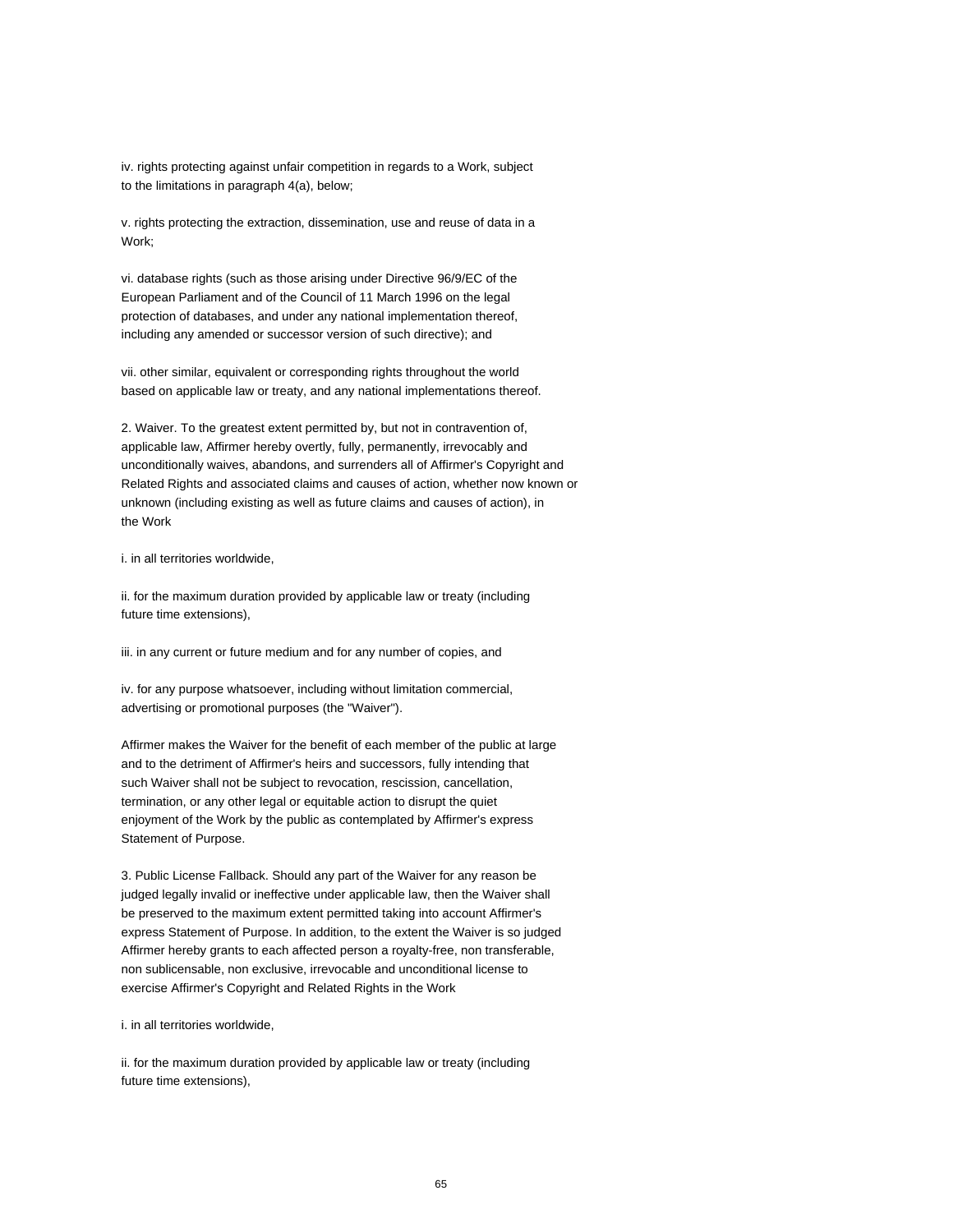iii. in any current or future medium and for any number of copies, and

iv. for any purpose whatsoever, including without limitation commercial, advertising or promotional purposes (the "License").

The License shall be deemed effective as of the date CC0 was applied by Affirmer to the Work. Should any part of the License for any reason be judged legally invalid or ineffective under applicable law, such partial invalidity or ineffectiveness shall not invalidate the remainder of the License, and in such case Affirmer hereby affirms that he or she will not

i. exercise any of his or her remaining Copyright and Related Rights in the Work or

ii. assert any associated claims and causes of action with respect to the Work, in either case contrary to Affirmer's express Statement of Purpose.

4. Limitations and Disclaimers.

a. No trademark or patent rights held by Affirmer are waived, abandoned, surrendered, licensed or otherwise affected by this document.

b. Affirmer offers the Work as-is and makes no representations or warranties of any kind concerning the Work, express, implied, statutory or otherwise, including without limitation warranties of title, merchantability, fitness for a particular purpose, non infringement, or the absence of latent or other defects, accuracy, or the present or absence of errors, whether or not discoverable, all to the greatest extent permissible under applicable law.

c. Affirmer disclaims responsibility for clearing rights of other persons that may apply to the Work or any use thereof, including without limitation any person's Copyright and Related Rights in the Work. Further, Affirmer disclaims responsibility for obtaining any necessary consents, permissions or other rights required for any use of the Work.

d. Affirmer understands and acknowledges that Creative Commons is not a party to this document and has no duty or obligation with respect to this CC0 or use of the Work.

## **Cron License**

(Cron 3.0pl1)

Cron License ============

Copyright 1988,1990,1993,1994 by Paul Vixie All rights reserved

Distribute freely, except: don't remove my name from the source or documentation (don't take credit for my work), mark your changes (don't get me blamed for your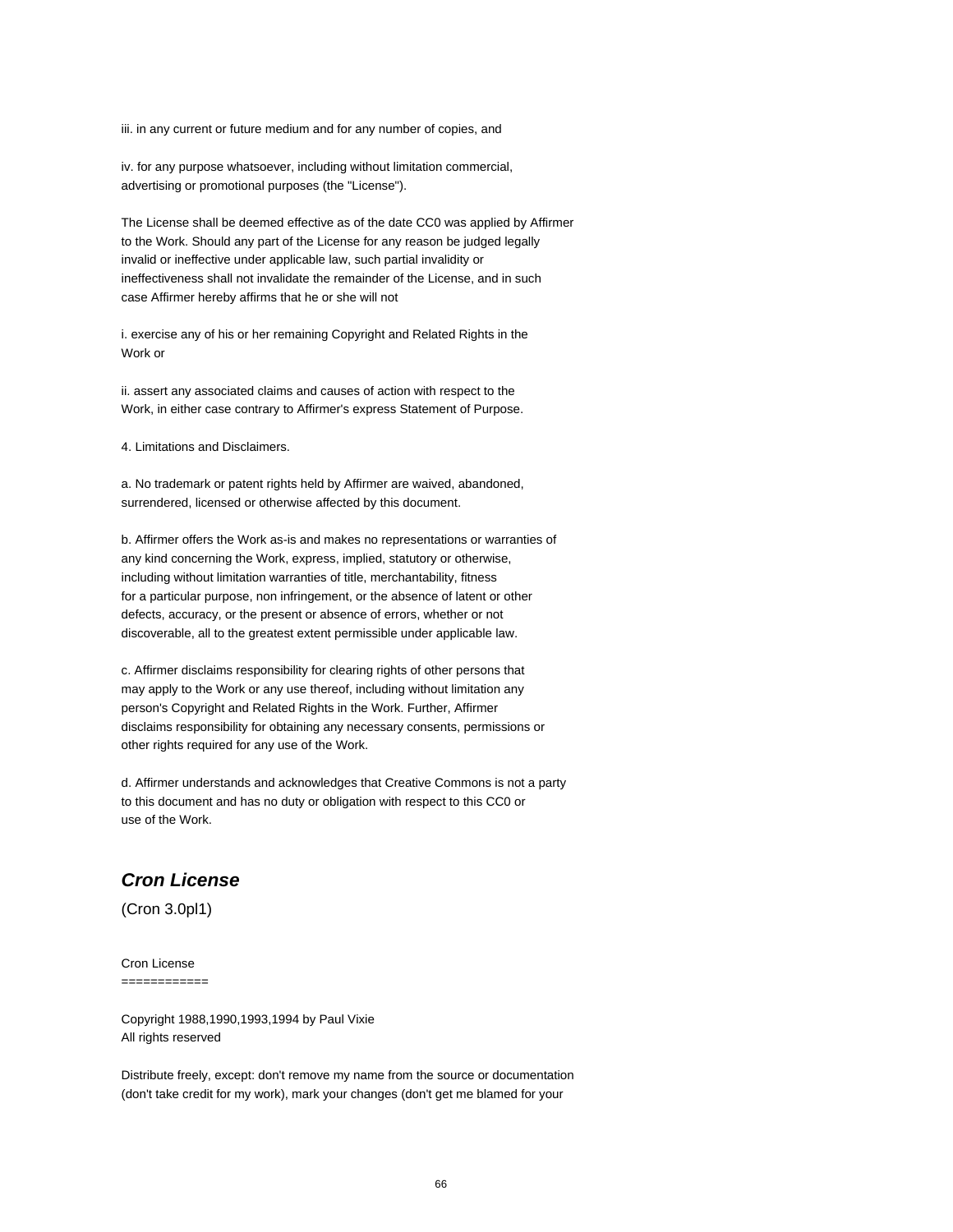possible bugs), don't alter or remove this notice. May be sold if buildable source is provided to buyer. use at your own risk, responsibility for damages (if any) to anyone resulting from the use of this software rests entirely with the user.

Send bug reports, bug fixes, enhancements, requests, flames, etc., and I'll try to keep a version up to date. I can be reached as follows: Paul Vixie uunet!decwrl!vixie!paul

# **Diffstat License**

(libc6-dev 2.31, libx11-data 1.7.2, libxau6 1.7.2, libxext6 1.3.3, Locales 2.31)

Diffstat License

================

Copyright 1994-2001,2002 by Thomas E. Dickey All Rights Reserved.

Permission to use, copy, modify, and distribute this software and its documentation for any purpose and without fee is hereby granted, provided that the above copyright notice appear in all copies and that both that copyright notice and this permission notice appear in supporting documentation, and that the name of the above listed copyright holder(s) not be used in advertising or publicity pertaining to distribution of the software without specific, written prior permission.

THE ABOVE LISTED COPYRIGHT HOLDER(S) DISCLAIM ALL WARRANTIES WITH REGARD TO THIS SOFTWARE, INCLUDING ALL IMPLIED WARRANTIES OF MERCHANTABILITY AND FITNESS, IN NO EVENT SHALL THE ABOVE LISTED COPYRIGHT HOLDER(S) BE LIABLE FOR ANY SPECIAL, INDIRECT OR CONSEQUENTIAL DAMAGES OR ANY DAMAGES WHATSOEVER RESULTING FROM LOSS OF USE, DATA OR PROFITS, WHETHER IN AN ACTION OF CONTRACT, NEGLIGENCE OR OTHER TORTIOUS ACTION, ARISING OUT OF OR IN CONNECTION WITH THE USE OR PERFORMANCE OF THIS SOFTWARE.

# **Expat License**

(dbus-python 1.2.16, jQuery including Sizzle.js tri-license 2.3.5+ds, libdeflate 1.7, libfastjson v0.99.9, libjs-bootstrap4 4.5.2, node-jquery 3.5.1, python-cffi 1.14.5, python-httplib2 0.18.1, python-zipp 0.6.0, python3-six 1.16.0, python3-zipp 1.0.0, twitter-bootstrap4 4.5.2)

Expat License

=============

Copyright (c) 1998, 1999, 2000 Thai Open Source Software Center Ltd and Clark Cooper Copyright (c) 2001, 2002, 2003, 2004, 2005, 2006 Expat maintainers.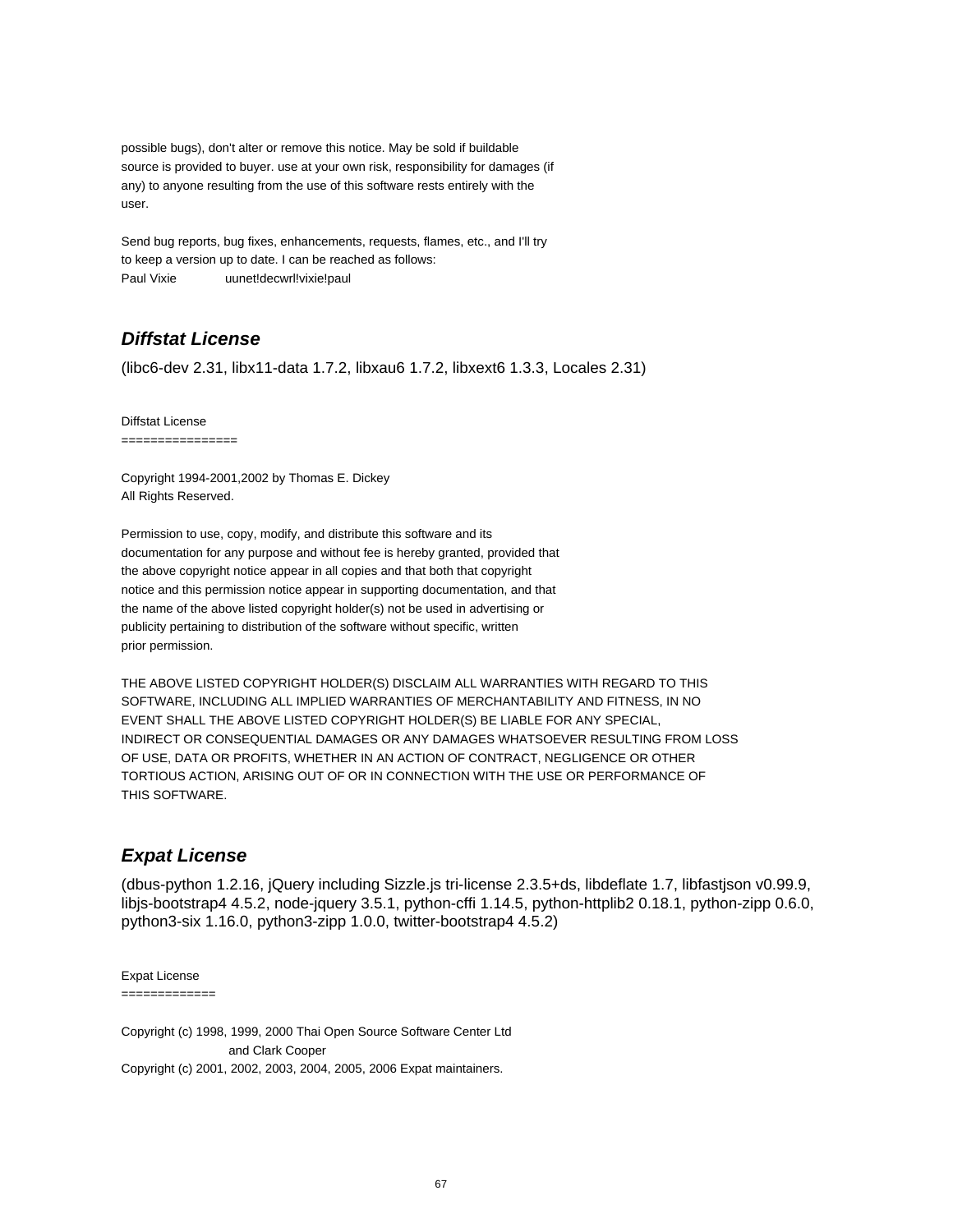Permission is hereby granted, free of charge, to any person obtaining a copy of this software and associated documentation files (the "Software"), to deal in the Software without restriction, including without limitation the rights to use, copy, modify, merge, publish, distribute, sublicense, and/or sell copies of the Software, and to permit persons to whom the Software is furnished to do so, subject to the following conditions:

The above copyright notice and this permission notice shall be included in all copies or substantial portions of the Software.

THE SOFTWARE IS PROVIDED "AS IS", WITHOUT WARRANTY OF ANY KIND, EXPRESS OR IMPLIED, INCLUDING BUT NOT LIMITED TO THE WARRANTIES OF MERCHANTABILITY, FITNESS FOR A PARTICULAR PURPOSE AND NONINFRINGEMENT. IN NO EVENT SHALL THE AUTHORS OR COPYRIGHT HOLDERS BE LIABLE FOR ANY CLAIM, DAMAGES OR OTHER LIABILITY, WHETHER IN AN ACTION OF CONTRACT, TORT OR OTHERWISE, ARISING FROM, OUT OF OR IN CONNECTION WITH THE SOFTWARE OR THE USE OR OTHER DEALINGS IN THE SOFTWARE.

## **Freetype Project License**

(The FreeType Project 2.10.4)

The FreeType Project LICENSE ---------------------------- ============================

2006-Jan-27

Copyright 1996-2002, 2006 by David Turner, Robert Wilhelm, and Werner Lemberg

Introduction

============

The FreeType Project is distributed in several archive packages; some of them may contain, in addition to the FreeType font engine, various tools and contributions which rely on, or relate to, the FreeType Project.

This license applies to all files found in such packages, and which do not fall under their own explicit license. The license affects thus the FreeType font engine, the test programs, documentation and makefiles, at the very least.

This license was inspired by the BSD, Artistic, and IJG (Independent JPEG Group) licenses, which all encourage inclusion and use of free software in commercial and freeware products alike. As a consequence, its main points are that:

\* We don't promise that this software works. However, we will be interested in any kind of bug reports. (`as is' distribution)

\* You can use this software for whatever you want, in parts or full form, without having to pay us. (`royalty-free' usage)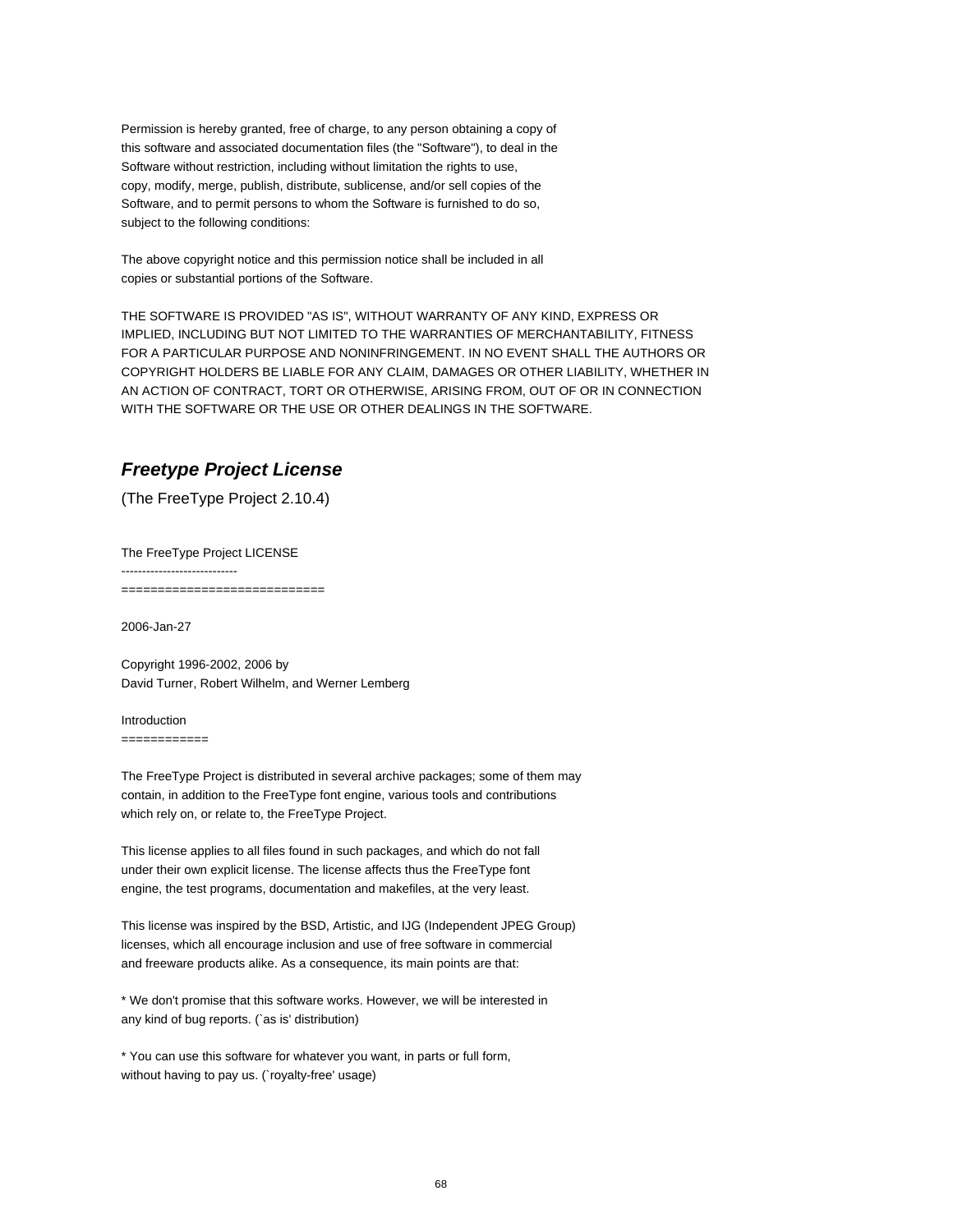\* You may not pretend that you wrote this software. If you use it, or only parts of it, in a program, you must acknowledge somewhere in your documentation that you have used the FreeType code. (`credits')

We specifically permit and encourage the inclusion of this software, with or without modifications, in commercial products. We disclaim all warranties covering The FreeType Project and assume no liability related to The FreeType Project.

Finally, many people asked us for a preferred form for a credit/disclaimer to use in compliance with this license. We thus encourage you to use the following text:

"Portions of this software are copyright © 1996-2002, 2006 The FreeType Project (www.freetype.org). All rights reserved."

Legal Terms

===========

#### 1. Definitions --------------

Throughout this license, the terms `package', `FreeType Project', and `FreeType archive' refer to the set of files originally distributed by the authors (David Turner, Robert Wilhelm, and Werner Lemberg) as the `FreeType Project', be they named as alpha, beta or final release.

`You' refers to the licensee, or person using the project, where `using' is a generic term including compiling the project's source code as well as linking it to form a `program' or `executable'. This program is referred to as `a program using the FreeType engine'.

This license applies to all files distributed in the original FreeType Project, including all source code, binaries and documentation, unless otherwise stated in the file in its original, unmodified form as distributed in the original archive. If you are unsure whether or not a particular file is covered by this license, you must contact us to verify this.

The FreeType Project is copyright (C) 1996-2000, 2006 by David Turner, Robert Wilhelm, and Werner Lemberg. All rights reserved except as specified below.

#### 2. No Warranty

--------------

THE FREETYPE PROJECT IS PROVIDED `AS IS' WITHOUT WARRANTY OF ANY KIND, EITHER EXPRESS OR IMPLIED, INCLUDING, BUT NOT LIMITED TO, WARRANTIES OF MERCHANTABILITY AND FITNESS FOR A PARTICULAR PURPOSE. IN NO EVENT WILL ANY OF THE AUTHORS OR COPYRIGHT HOLDERS BE LIABLE FOR ANY DAMAGES CAUSED BY THE USE OR THE INABILITY TO USE, OF THE FREETYPE PROJECT.

#### 3. Redistribution

-----------------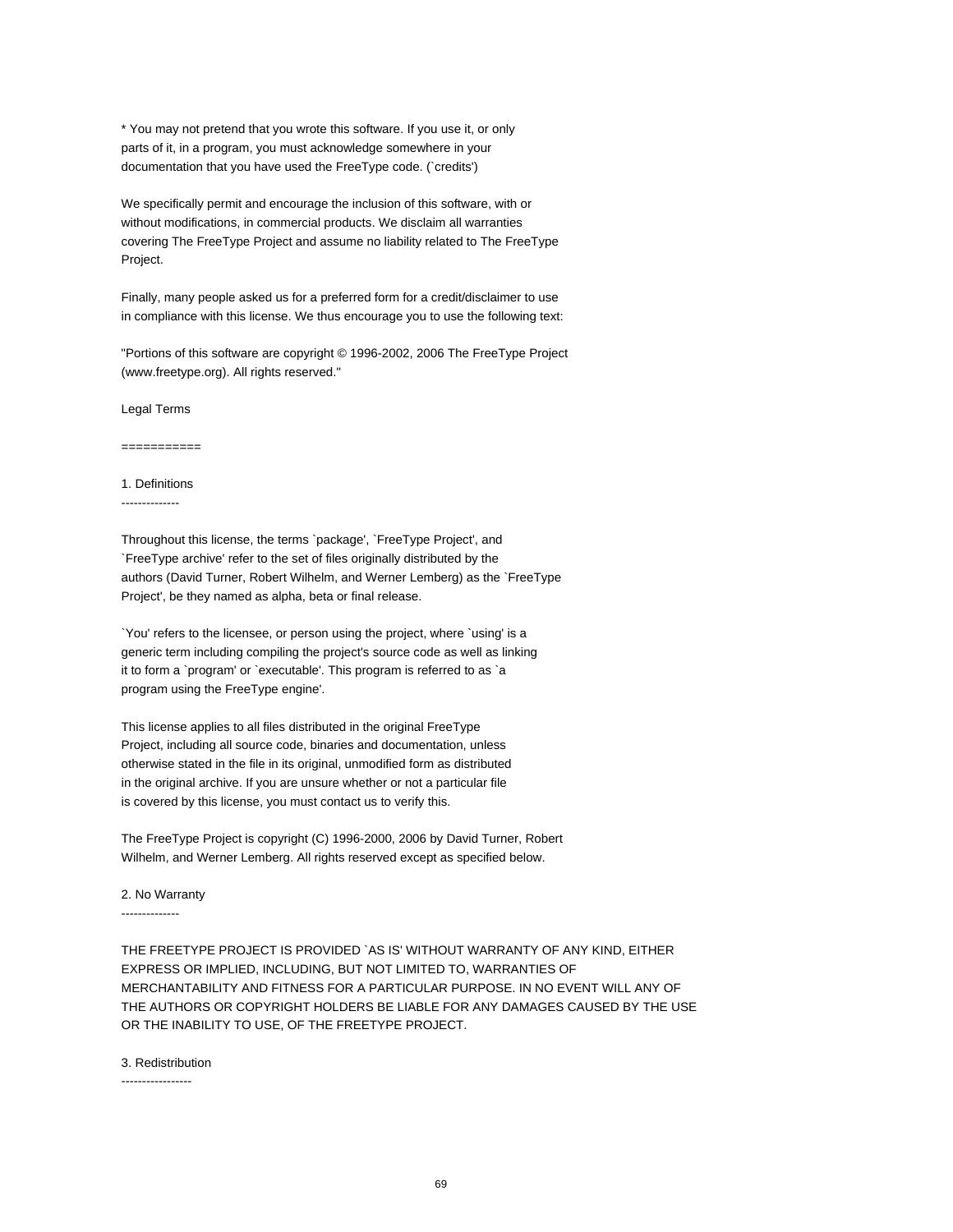This license grants a worldwide, royalty-free, perpetual and irrevocable right and license to use, execute, perform, compile, display, copy, create derivative works of, distribute and sublicense the FreeType Project (in both source and object code forms) and derivative works thereof for any purpose; and to authorize others to exercise some or all of the rights granted herein, subject to the following conditions:

\* Redistribution of source code must retain this license file (`FTL.TXT') unaltered; any additions, deletions or changes to the original files must be clearly indicated in accompanying documentation. The copyright notices of the unaltered, original files must be preserved in all copies of source files.

\* Redistribution in binary form must provide a disclaimer that states that the software is based in part of the work of the FreeType Team, in the distribution documentation. We also encourage you to put an URL to the FreeType web page in your documentation, though this isn't mandatory.

These conditions apply to any software derived from or based on the FreeType Project, not just the unmodified files. If you use our work, you must acknowledge us. However, no fee need be paid to us.

#### 4. Advertising

--------------

Neither the FreeType authors and contributors nor you shall use the name of the other for commercial, advertising, or promotional purposes without specific prior written permission.

We suggest, but do not require, that you use one or more of the following phrases to refer to this software in your documentation or advertising materials: `FreeType Project', `FreeType Engine', `FreeType library', or `FreeType Distribution'.

As you have not signed this license, you are not required to accept it. However, as the FreeType Project is copyrighted material, only this license, or another one contracted with the authors, grants you the right to use, distribute, and modify it. Therefore, by using, distributing, or modifying the FreeType Project, you indicate that you understand and accept all the terms of this license.

#### 5. Contacts

-----------

There are two mailing lists related to FreeType:

#### \* freetype@nongnu.org

Discusses general use and applications of FreeType, as well as future and wanted additions to the library and distribution. If you are looking for support, start in this list if you haven't found anything to help you in the documentation.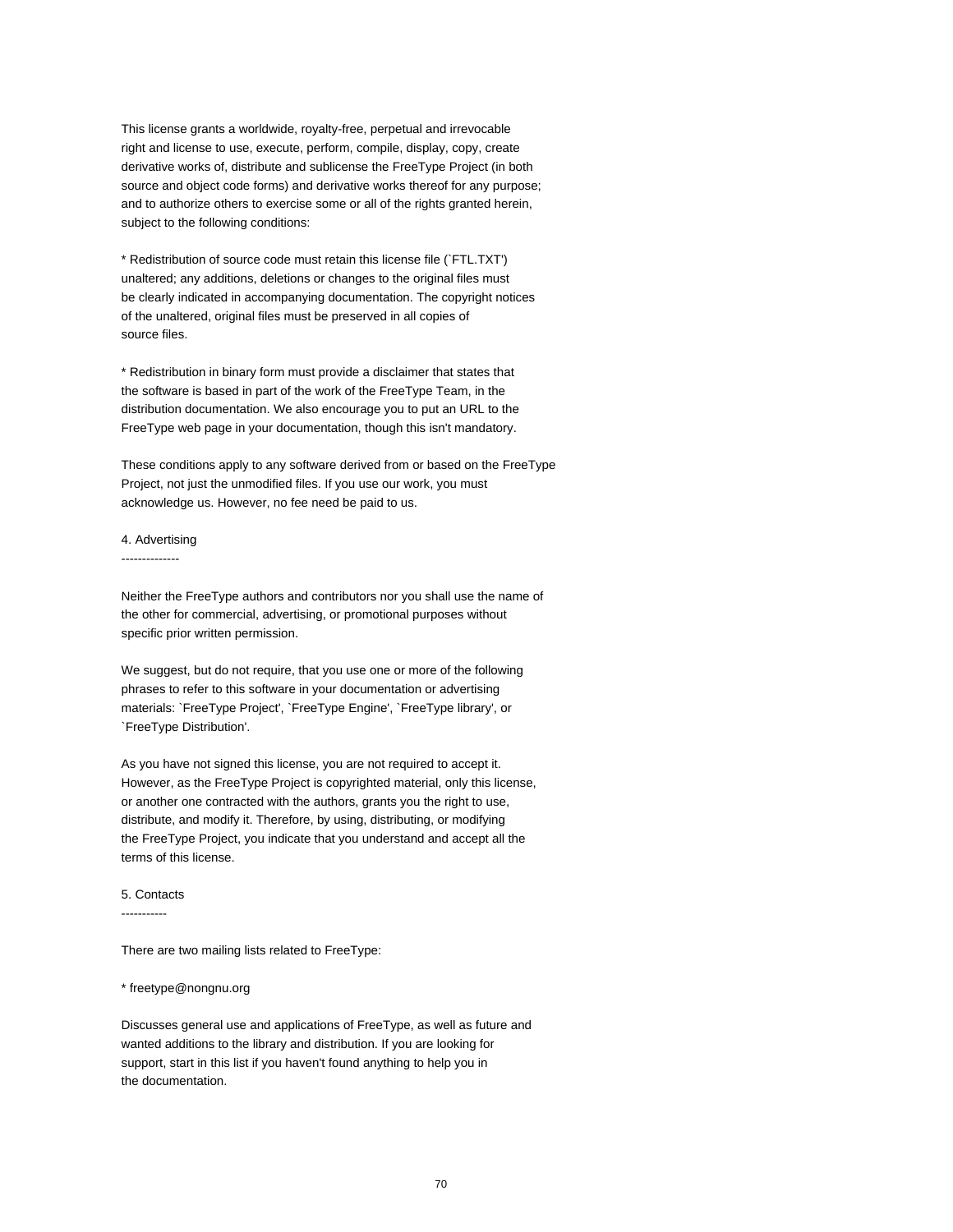\* devel@nongnu.org

Discusses bugs, as well as engine internals, design issues, specific licenses, porting, etc.

Our home page can be found at

http://www.freetype.org

--- end of FTL.TXT ---

### **GNU Affero General Public License v3.0**

(libcrypt1 4.4.18, mokutil 0.3.0+1538710437.fb6250f)

#### GNU AFFERO GENERAL PUBLIC LICENSE

=================================

Version 3, 19 November 2007

Copyright (C) 2007 Free Software Foundation, Inc. Everyone is permitted to copy and distribute verbatim copies of this license document, but changing it is not allowed.

#### Preamble

The GNU Affero General Public License is a free, copyleft license for software and other kinds of works, specifically designed to ensure cooperation with the community in the case of network server software.

The licenses for most software and other practical works are designed to take away your freedom to share and change the works. By contrast, our General Public Licenses are intended to guarantee your freedom to share and change all versions of a program--to make sure it remains free software for all its users.

When we speak of free software, we are referring to freedom, not price. Our General Public Licenses are designed to make sure that you have the freedom to distribute copies of free software (and charge for them if you wish), that you receive source code or can get it if you want it, that you can change the software or use pieces of it in new free programs, and that you know you can do these things.

Developers that use our General Public Licenses protect your rights with two steps: (1) assert copyright on the software, and (2) offer you this License which gives you legal permission to copy, distribute and/or modify the software.

A secondary benefit of defending all users' freedom is that improvements made in alternate versions of the program, if they receive widespread use, become available for other developers to incorporate. Many developers of free software are heartened and encouraged by the resulting cooperation. However, in the case of software used on network servers, this result may fail to come about. The GNU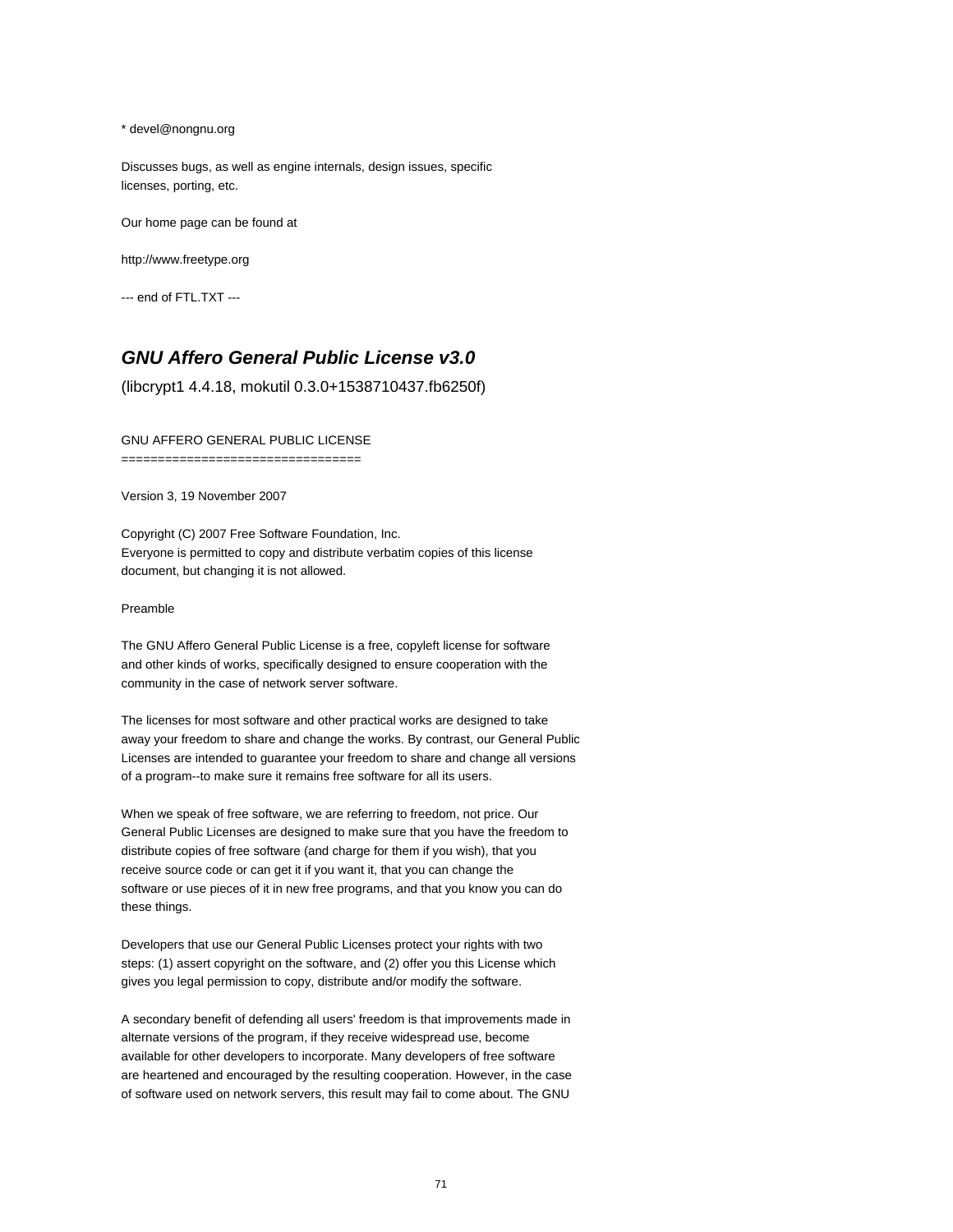General Public License permits making a modified version and letting the public access it on a server without ever releasing its source code to the public.

The GNU Affero General Public License is designed specifically to ensure that, in such cases, the modified source code becomes available to the community. It requires the operator of a network server to provide the source code of the modified version running there to the users of that server. Therefore, public use of a modified version, on a publicly accessible server, gives the public access to the source code of the modified version.

An older license, called the Affero General Public License and published by Affero, was designed to accomplish similar goals. This is a different license, not a version of the Affero GPL, but Affero has released a new version of the Affero GPL which permits relicensing under this license.

The precise terms and conditions for copying, distribution and modification follow.

#### TERMS AND CONDITIONS

0. Definitions.

"This License" refers to version 3 of the GNU Affero General Public License.

"Copyright" also means copyright-like laws that apply to other kinds of works, such as semiconductor masks.

"The Program" refers to any copyrightable work licensed under this License. Each licensee is addressed as "you". "Licensees" and "recipients" may be individuals or organizations.

To "modify" a work means to copy from or adapt all or part of the work in a fashion requiring copyright permission, other than the making of an exact copy. The resulting work is called a "modified version" of the earlier work or a work "based on" the earlier work.

A "covered work" means either the unmodified Program or a work based on the Program.

To "propagate" a work means to do anything with it that, without permission, would make you directly or secondarily liable for infringement under applicable copyright law, except executing it on a computer or modifying a private copy. Propagation includes copying, distribution (with or without modification), making available to the public, and in some countries other activities as well.

To "convey" a work means any kind of propagation that enables other parties to make or receive copies. Mere interaction with a user through a computer network, with no transfer of a copy, is not conveying.

An interactive user interface displays "Appropriate Legal Notices" to the extent that it includes a convenient and prominently visible feature that (1) displays an appropriate copyright notice, and (2) tells the user that there is no warranty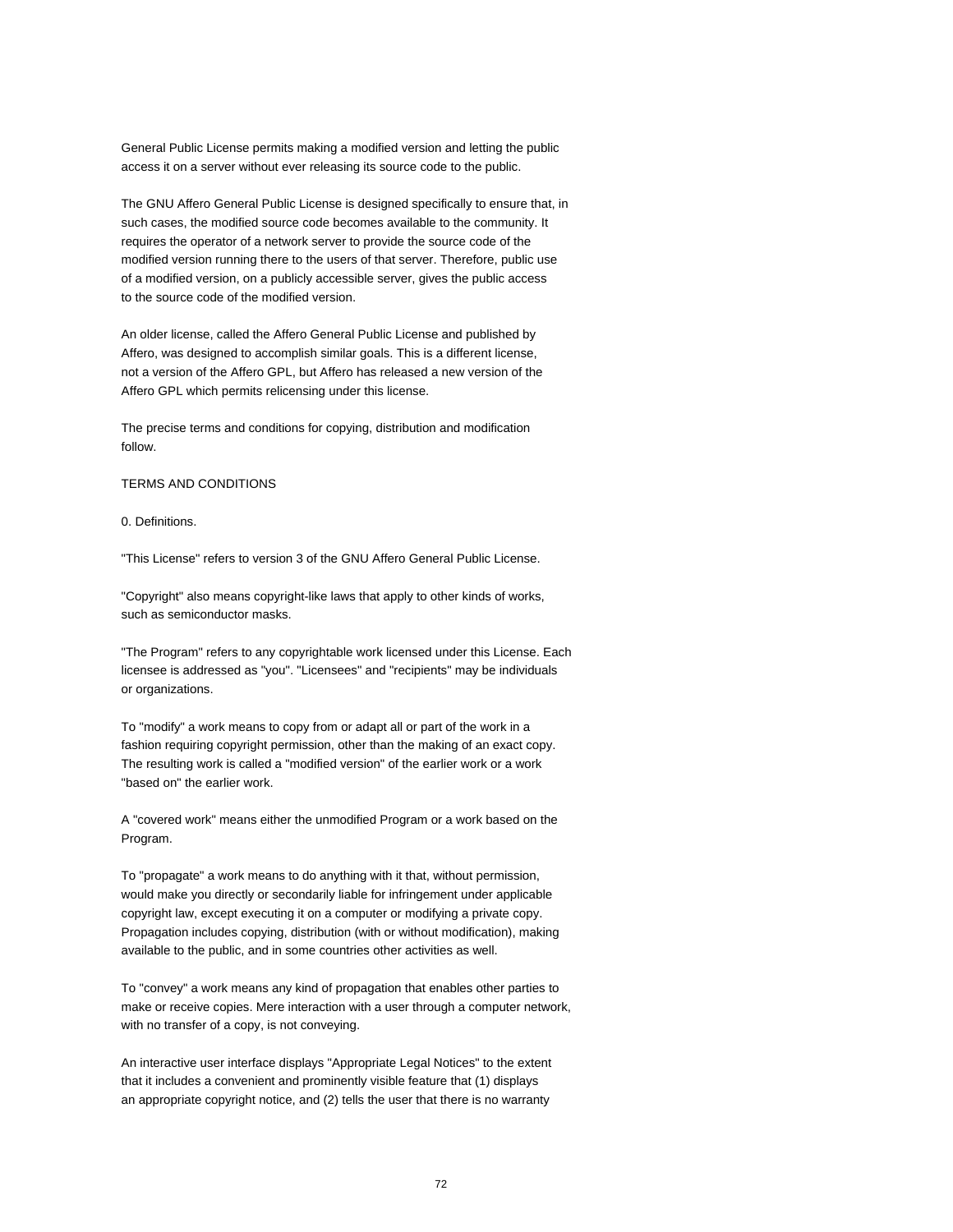for the work (except to the extent that warranties are provided), that licensees may convey the work under this License, and how to view a copy of this License. If the interface presents a list of user commands or options, such as a menu, a prominent item in the list meets this criterion.

1. Source Code.

The "source code" for a work means the preferred form of the work for making modifications to it. "Object code" means any non-source form of a work.

A "Standard Interface" means an interface that either is an official standard defined by a recognized standards body, or, in the case of interfaces specified for a particular programming language, one that is widely used among developers working in that language.

The "System Libraries" of an executable work include anything, other than the work as a whole, that (a) is included in the normal form of packaging a Major Component, but which is not part of that Major Component, and (b) serves only to enable use of the work with that Major Component, or to implement a Standard Interface for which an implementation is available to the public in source code form. A "Major Component", in this context, means a major essential component (kernel, window system, and so on) of the specific operating system (if any) on which the executable work runs, or a compiler used to produce the work, or an object code interpreter used to run it.

The "Corresponding Source" for a work in object code form means all the source code needed to generate, install, and (for an executable work) run the object code and to modify the work, including scripts to control those activities. However, it does not include the work's System Libraries, or general-purpose tools or generally available free programs which are used unmodified in performing those activities but which are not part of the work. For example, Corresponding Source includes interface definition files associated with source files for the work, and the source code for shared libraries and dynamically linked subprograms that the work is specifically designed to require, such as by intimate data communication or control flow between those subprograms and other parts of the work.

The Corresponding Source need not include anything that users can regenerate automatically from other parts of the Corresponding Source.

The Corresponding Source for a work in source code form is that same work.

2. Basic Permissions.

All rights granted under this License are granted for the term of copyright on the Program, and are irrevocable provided the stated conditions are met. This License explicitly affirms your unlimited permission to run the unmodified Program. The output from running a covered work is covered by this License only if the output, given its content, constitutes a covered work. This License acknowledges your rights of fair use or other equivalent, as provided by copyright law.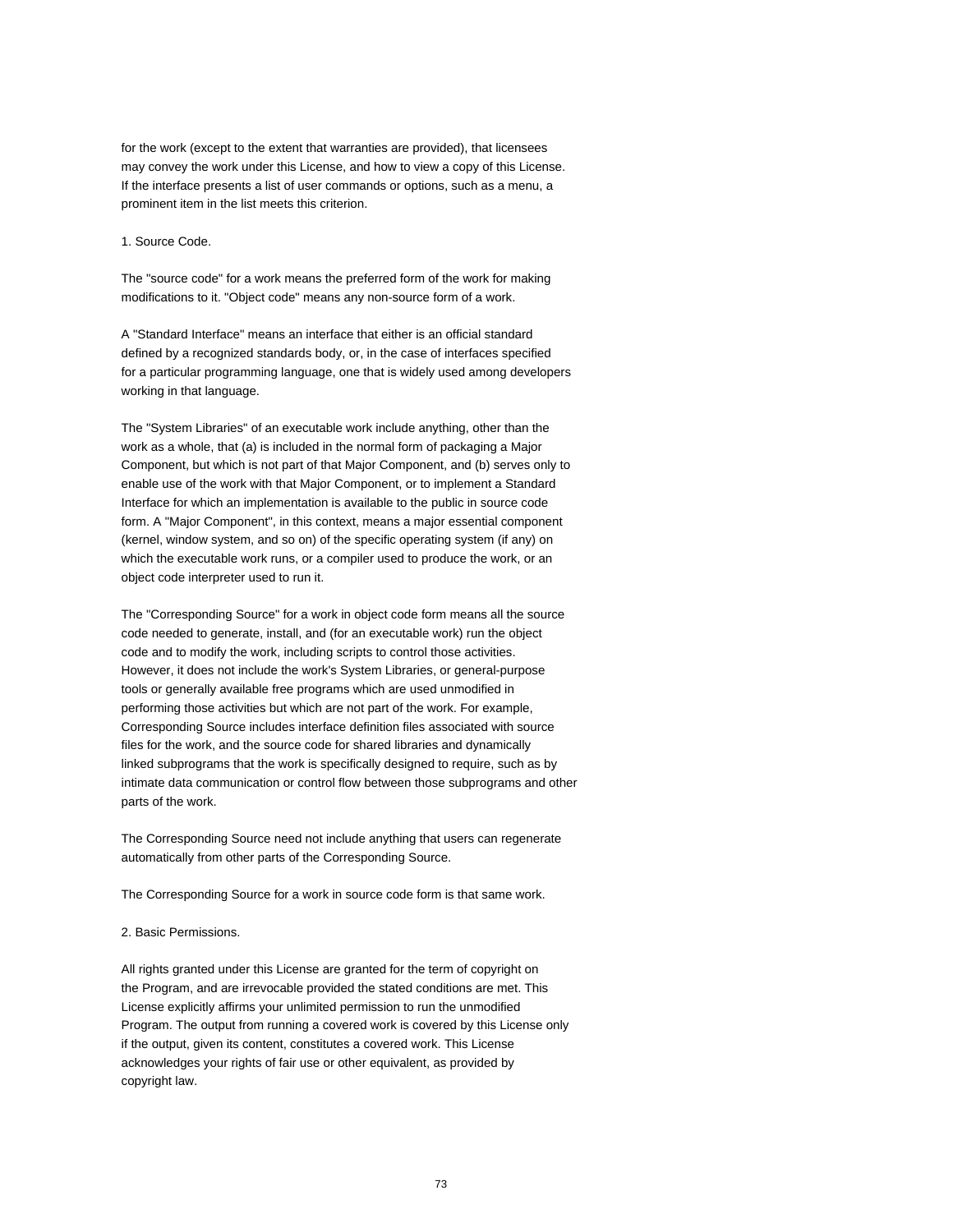You may make, run and propagate covered works that you do not convey, without conditions so long as your license otherwise remains in force. You may convey covered works to others for the sole purpose of having them make modifications exclusively for you, or provide you with facilities for running those works, provided that you comply with the terms of this License in conveying all material for which you do not control copyright. Those thus making or running the covered works for you must do so exclusively on your behalf, under your direction and control, on terms that prohibit them from making any copies of your copyrighted material outside their relationship with you.

Conveying under any other circumstances is permitted solely under the conditions stated below. Sublicensing is not allowed; section 10 makes it unnecessary.

3. Protecting Users' Legal Rights From Anti-Circumvention Law.

No covered work shall be deemed part of an effective technological measure under any applicable law fulfilling obligations under article 11 of the WIPO copyright treaty adopted on 20 December 1996, or similar laws prohibiting or restricting circumvention of such measures.

When you convey a covered work, you waive any legal power to forbid circumvention of technological measures to the extent such circumvention is effected by exercising rights under this License with respect to the covered work, and you disclaim any intention to limit operation or modification of the work as a means of enforcing, against the work's users, your or third parties' legal rights to forbid circumvention of technological measures.

4. Conveying Verbatim Copies.

You may convey verbatim copies of the Program's source code as you receive it, in any medium, provided that you conspicuously and appropriately publish on each copy an appropriate copyright notice; keep intact all notices stating that this License and any non-permissive terms added in accord with section 7 apply to the code; keep intact all notices of the absence of any warranty; and give all recipients a copy of this License along with the Program.

You may charge any price or no price for each copy that you convey, and you may offer support or warranty protection for a fee.

5. Conveying Modified Source Versions.

You may convey a work based on the Program, or the modifications to produce it from the Program, in the form of source code under the terms of section 4, provided that you also meet all of these conditions:

\* a) The work must carry prominent notices stating that you modified it, and giving a relevant date.

\* b) The work must carry prominent notices stating that it is released under this License and any conditions added under section 7. This requirement modifies the requirement in section 4 to "keep intact all notices".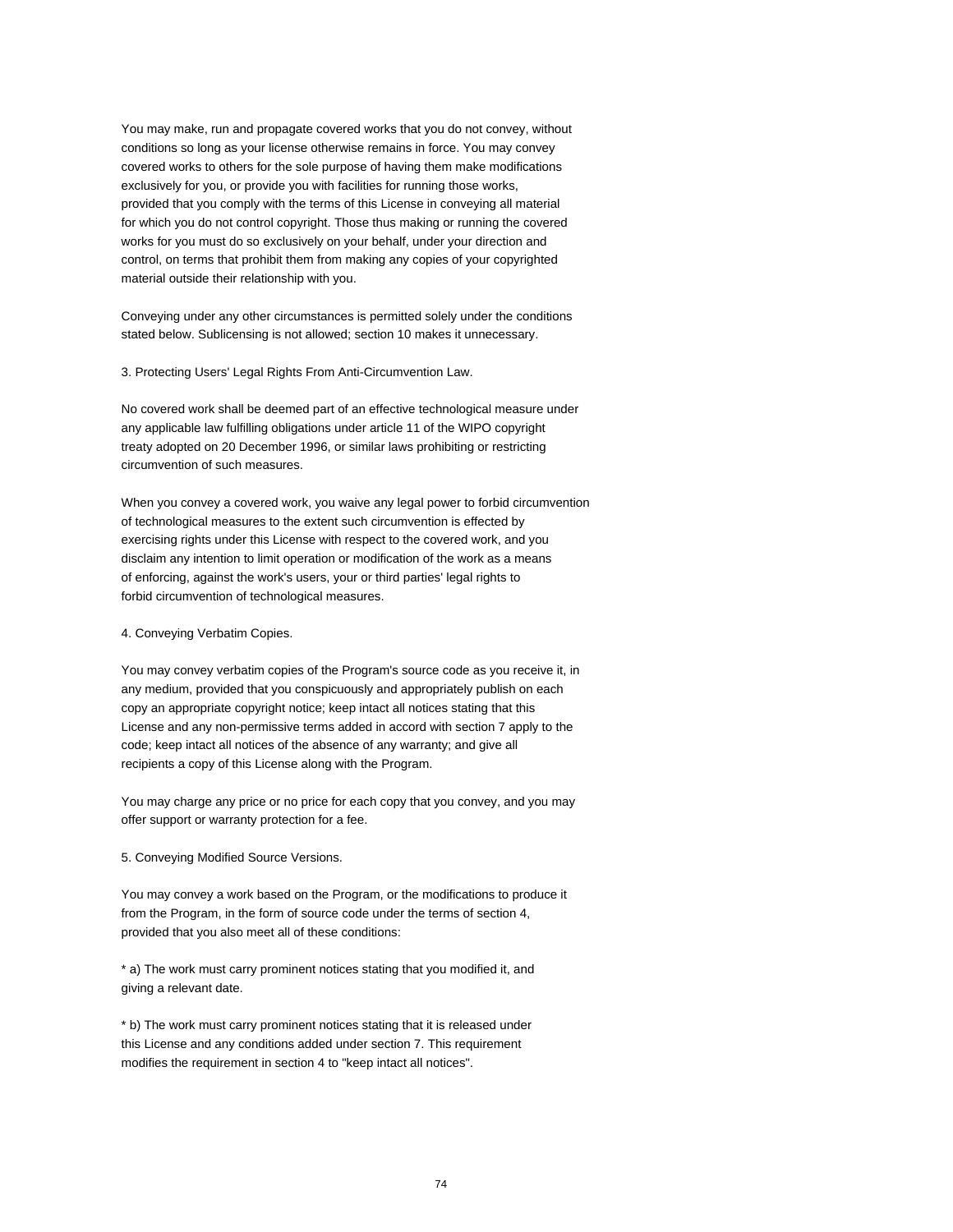\* c) You must license the entire work, as a whole, under this License to anyone who comes into possession of a copy. This License will therefore apply, along with any applicable section 7 additional terms, to the whole of the work, and all its parts, regardless of how they are packaged. This License gives no permission to license the work in any other way, but it does not invalidate such permission if you have separately received it.

\* d) If the work has interactive user interfaces, each must display Appropriate Legal Notices; however, if the Program has interactive interfaces that do not display Appropriate Legal Notices, your work need not make them do so.

A compilation of a covered work with other separate and independent works, which are not by their nature extensions of the covered work, and which are not combined with it such as to form a larger program, in or on a volume of a storage or distribution medium, is called an "aggregate" if the compilation and its resulting copyright are not used to limit the access or legal rights of the compilation's users beyond what the individual works permit. Inclusion of a covered work in an aggregate does not cause this License to apply to the other parts of the aggregate.

6. Conveying Non-Source Forms.

You may convey a covered work in object code form under the terms of sections 4 and 5, provided that you also convey the machine-readable Corresponding Source under the terms of this License, in one of these ways:

\* a) Convey the object code in, or embodied in, a physical product (including a physical distribution medium), accompanied by the Corresponding Source fixed on a durable physical medium customarily used for software interchange.

\* b) Convey the object code in, or embodied in, a physical product (including a physical distribution medium), accompanied by a written offer, valid for at least three years and valid for as long as you offer spare parts or customer support for that product model, to give anyone who possesses the object code either (1) a copy of the Corresponding Source for all the software in the product that is covered by this License, on a durable physical medium customarily used for software interchange, for a price no more than your reasonable cost of physically performing this conveying of source, or (2) access to copy the Corresponding Source from a network server at no charge.

\* c) Convey individual copies of the object code with a copy of the written offer to provide the Corresponding Source. This alternative is allowed only occasionally and noncommercially, and only if you received the object code with such an offer, in accord with subsection 6b.

\* d) Convey the object code by offering access from a designated place (gratis or for a charge), and offer equivalent access to the Corresponding Source in the same way through the same place at no further charge. You need not require recipients to copy the Corresponding Source along with the object code. If the place to copy the object code is a network server, the Corresponding Source may be on a different server (operated by you or a third party) that supports equivalent copying facilities, provided you maintain clear directions next to the object code saying where to find the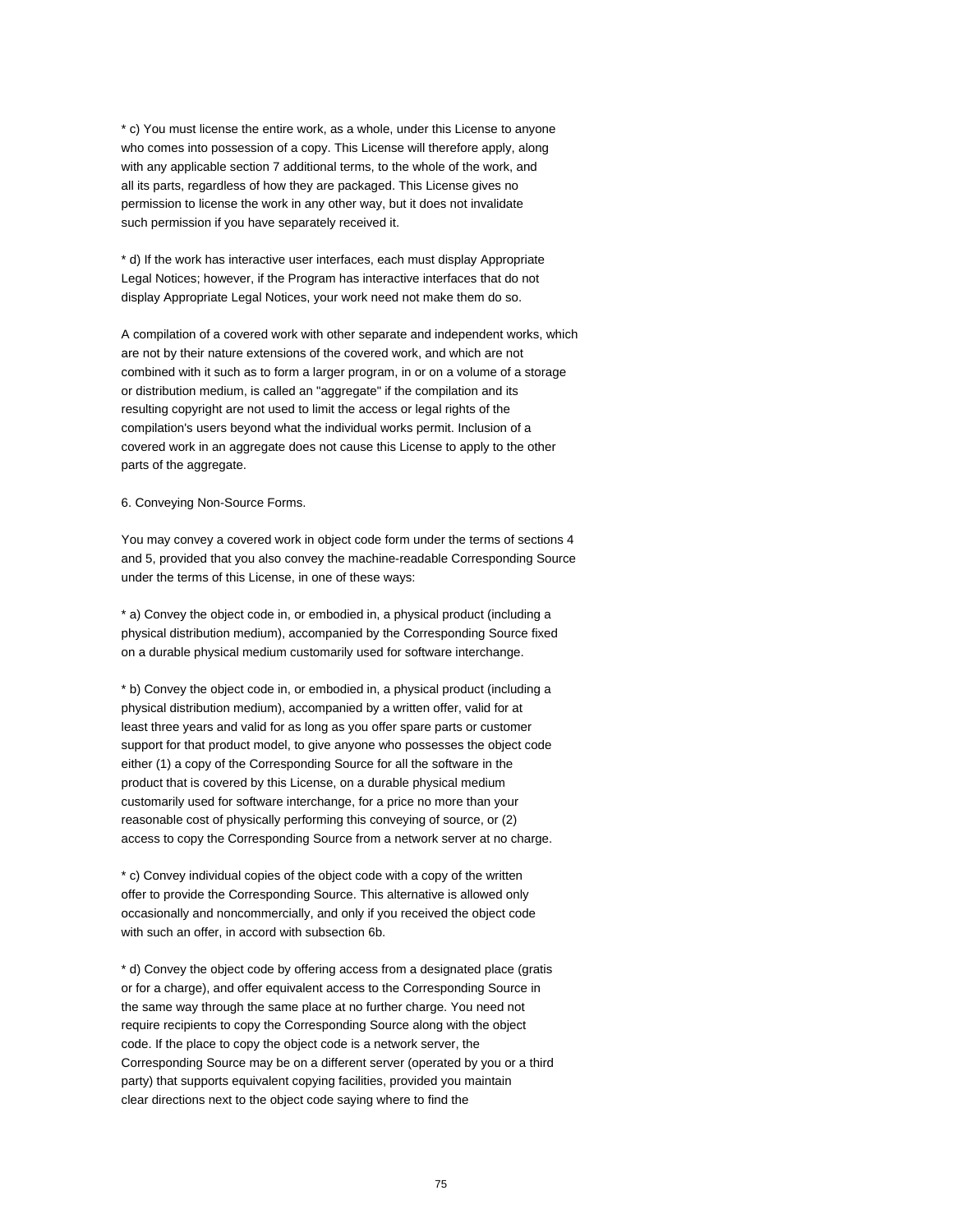Corresponding Source. Regardless of what server hosts the Corresponding Source, you remain obligated to ensure that it is available for as long as needed to satisfy these requirements.

\* e) Convey the object code using peer-to-peer transmission, provided you inform other peers where the object code and Corresponding Source of the work are being offered to the general public at no charge under subsection 6d.

A separable portion of the object code, whose source code is excluded from the Corresponding Source as a System Library, need not be included in conveying the object code work.

A "User Product" is either (1) a "consumer product", which means any tangible personal property which is normally used for personal, family, or household purposes, or (2) anything designed or sold for incorporation into a dwelling. In determining whether a product is a consumer product, doubtful cases shall be resolved in favor of coverage. For a particular product received by a particular user, "normally used" refers to a typical or common use of that class of product, regardless of the status of the particular user or of the way in which the particular user actually uses, or expects or is expected to use, the product. A product is a consumer product regardless of whether the product has substantial commercial, industrial or non-consumer uses, unless such uses represent the only significant mode of use of the product.

"Installation Information" for a User Product means any methods, procedures, authorization keys, or other information required to install and execute modified versions of a covered work in that User Product from a modified version of its Corresponding Source. The information must suffice to ensure that the continued functioning of the modified object code is in no case prevented or interfered with solely because modification has been made.

If you convey an object code work under this section in, or with, or specifically for use in, a User Product, and the conveying occurs as part of a transaction in which the right of possession and use of the User Product is transferred to the recipient in perpetuity or for a fixed term (regardless of how the transaction is characterized), the Corresponding Source conveyed under this section must be accompanied by the Installation Information. But this requirement does not apply if neither you nor any third party retains the ability to install modified object code on the User Product (for example, the work has been installed in ROM).

The requirement to provide Installation Information does not include a requirement to continue to provide support service, warranty, or updates for a work that has been modified or installed by the recipient, or for the User Product in which it has been modified or installed. Access to a network may be denied when the modification itself materially and adversely affects the operation of the network or violates the rules and protocols for communication across the network.

Corresponding Source conveyed, and Installation Information provided, in accord with this section must be in a format that is publicly documented (and with an implementation available to the public in source code form), and must require no special password or key for unpacking, reading or copying.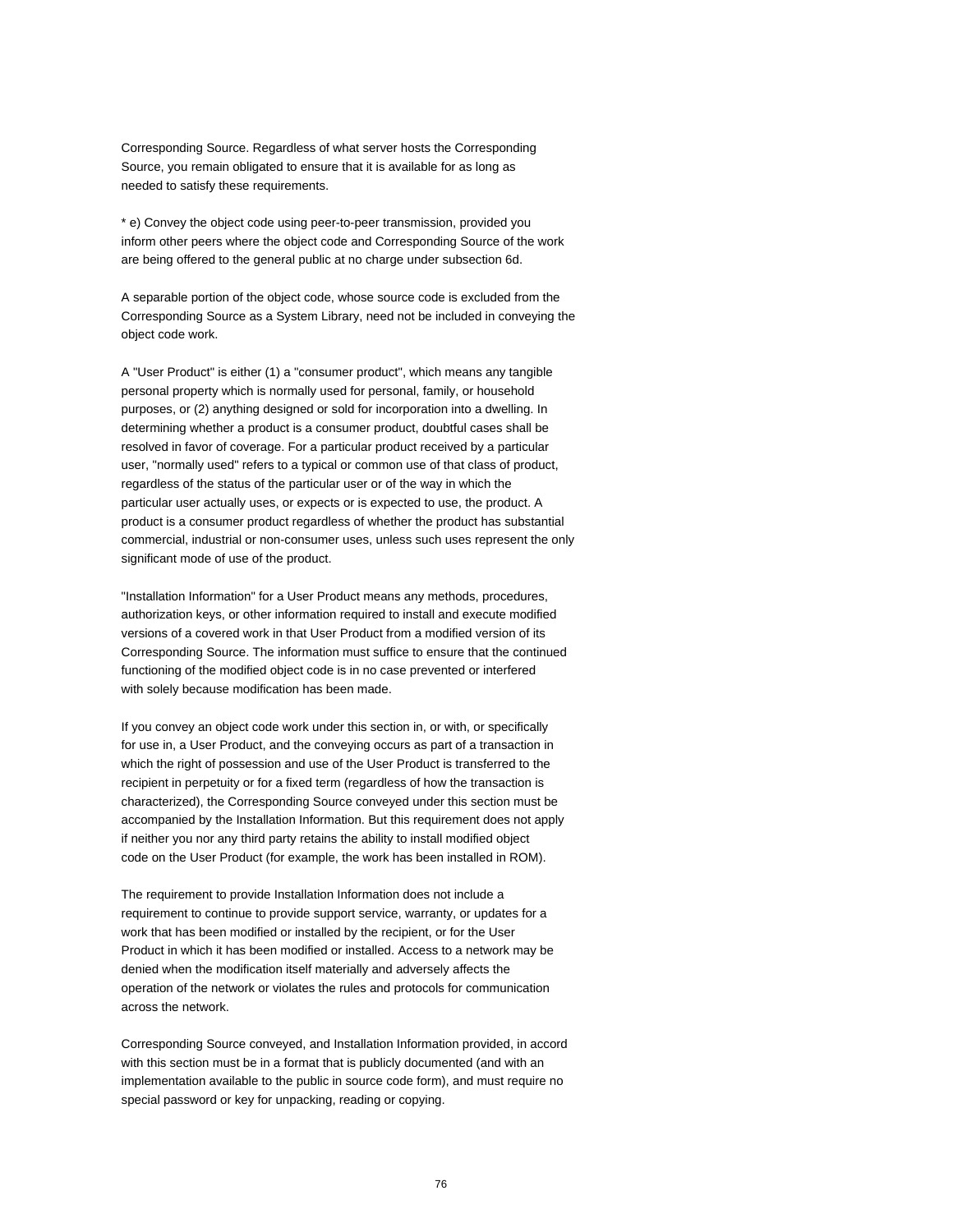#### 7. Additional Terms.

"Additional permissions" are terms that supplement the terms of this License by making exceptions from one or more of its conditions. Additional permissions that are applicable to the entire Program shall be treated as though they were included in this License, to the extent that they are valid under applicable law. If additional permissions apply only to part of the Program, that part may be used separately under those permissions, but the entire Program remains governed by this License without regard to the additional permissions.

When you convey a copy of a covered work, you may at your option remove any additional permissions from that copy, or from any part of it. (Additional permissions may be written to require their own removal in certain cases when you modify the work.) You may place additional permissions on material, added by you to a covered work, for which you have or can give appropriate copyright permission.

Notwithstanding any other provision of this License, for material you add to a covered work, you may (if authorized by the copyright holders of that material) supplement the terms of this License with terms:

\* a) Disclaiming warranty or limiting liability differently from the terms of sections 15 and 16 of this License; or

\* b) Requiring preservation of specified reasonable legal notices or author attributions in that material or in the Appropriate Legal Notices displayed by works containing it; or

\* c) Prohibiting misrepresentation of the origin of that material, or requiring that modified versions of such material be marked in reasonable ways as different from the original version; or

\* d) Limiting the use for publicity purposes of names of licensors or authors of the material; or

\* e) Declining to grant rights under trademark law for use of some trade names, trademarks, or service marks; or

\* f) Requiring indemnification of licensors and authors of that material by anyone who conveys the material (or modified versions of it) with contractual assumptions of liability to the recipient, for any liability that these contractual assumptions directly impose on those licensors and authors.

All other non-permissive additional terms are considered "further restrictions" within the meaning of section 10. If the Program as you received it, or any part of it, contains a notice stating that it is governed by this License along with a term that is a further restriction, you may remove that term. If a license document contains a further restriction but permits relicensing or conveying under this License, you may add to a covered work material governed by the terms of that license document, provided that the further restriction does not survive such relicensing or conveying.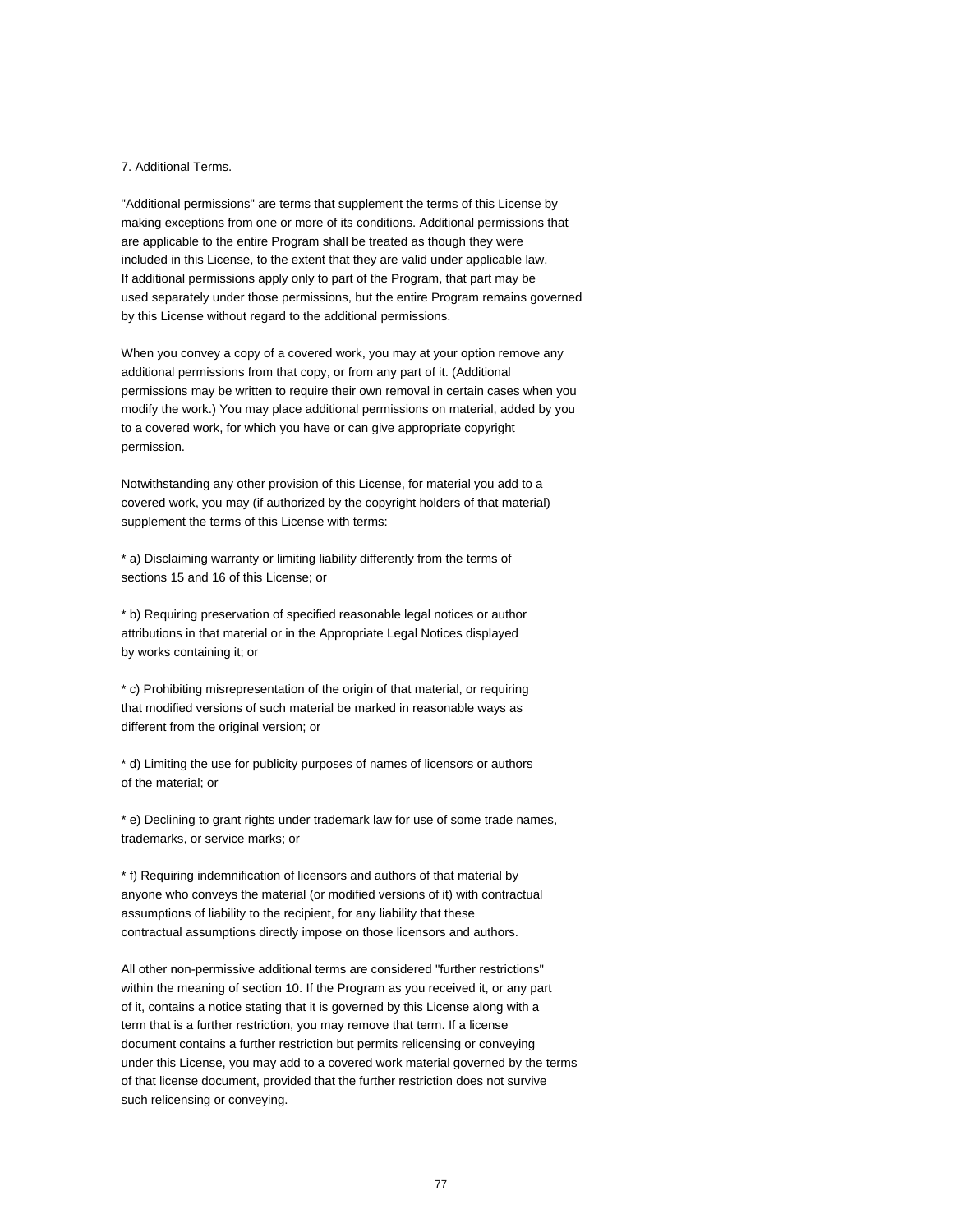If you add terms to a covered work in accord with this section, you must place, in the relevant source files, a statement of the additional terms that apply to those files, or a notice indicating where to find the applicable terms.

Additional terms, permissive or non-permissive, may be stated in the form of a separately written license, or stated as exceptions; the above requirements apply either way.

## 8. Termination.

You may not propagate or modify a covered work except as expressly provided under this License. Any attempt otherwise to propagate or modify it is void, and will automatically terminate your rights under this License (including any patent licenses granted under the third paragraph of section 11).

However, if you cease all violation of this License, then your license from a particular copyright holder is reinstated (a) provisionally, unless and until the copyright holder explicitly and finally terminates your license, and (b) permanently, if the copyright holder fails to notify you of the violation by some reasonable means prior to 60 days after the cessation.

Moreover, your license from a particular copyright holder is reinstated permanently if the copyright holder notifies you of the violation by some reasonable means, this is the first time you have received notice of violation of this License (for any work) from that copyright holder, and you cure the violation prior to 30 days after your receipt of the notice.

Termination of your rights under this section does not terminate the licenses of parties who have received copies or rights from you under this License. If your rights have been terminated and not permanently reinstated, you do not qualify to receive new licenses for the same material under section 10.

#### 9. Acceptance Not Required for Having Copies.

You are not required to accept this License in order to receive or run a copy of the Program. Ancillary propagation of a covered work occurring solely as a consequence of using peer-to-peer transmission to receive a copy likewise does not require acceptance. However, nothing other than this License grants you permission to propagate or modify any covered work. These actions infringe copyright if you do not accept this License. Therefore, by modifying or propagating a covered work, you indicate your acceptance of this License to do so.

10. Automatic Licensing of Downstream Recipients.

Each time you convey a covered work, the recipient automatically receives a license from the original licensors, to run, modify and propagate that work, subject to this License. You are not responsible for enforcing compliance by third parties with this License.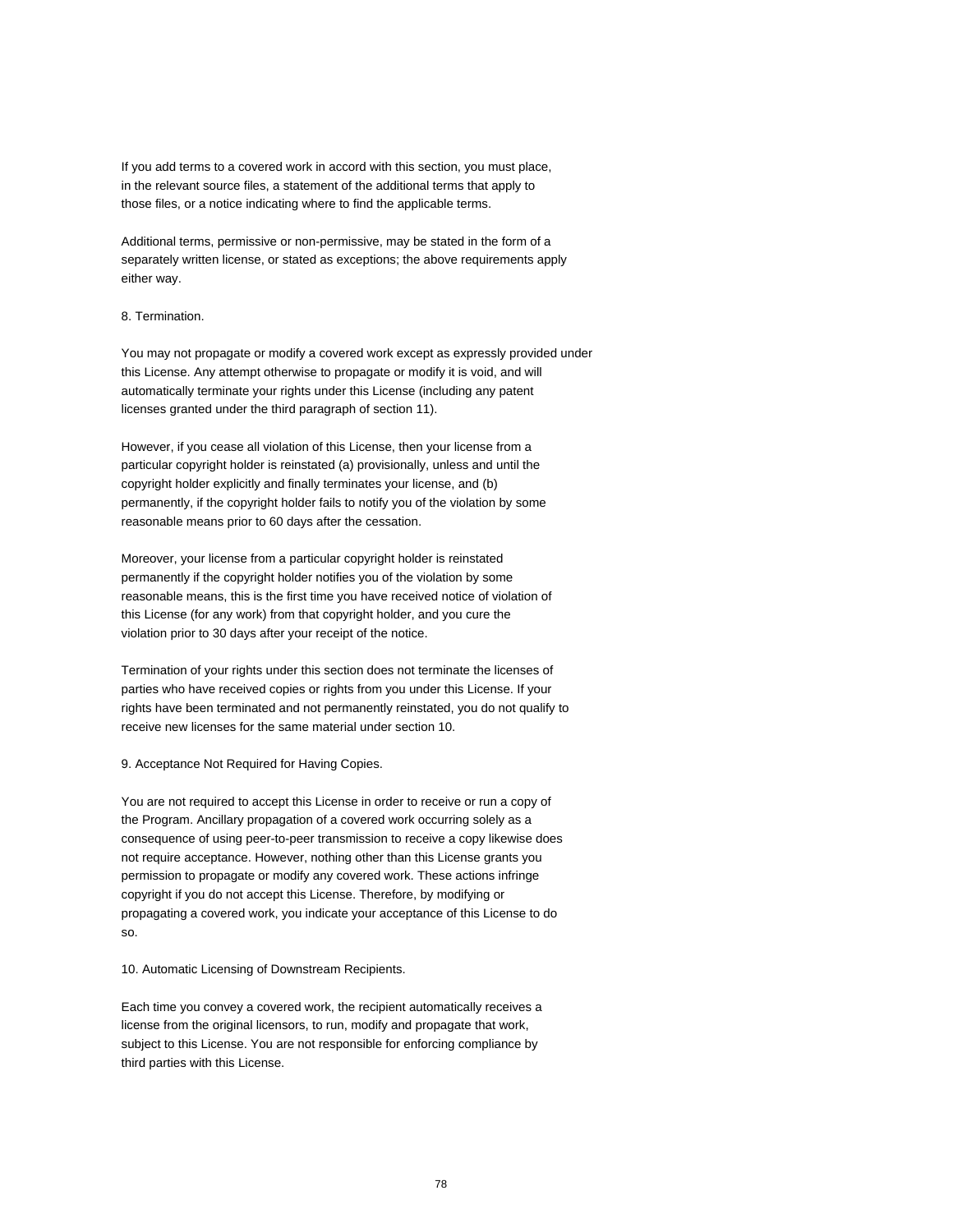An "entity transaction" is a transaction transferring control of an organization, or substantially all assets of one, or subdividing an organization, or merging organizations. If propagation of a covered work results from an entity transaction, each party to that transaction who receives a copy of the work also receives whatever licenses to the work the party's predecessor in interest had or could give under the previous paragraph, plus a right to possession of the Corresponding Source of the work from the predecessor in interest, if the predecessor has it or can get it with reasonable efforts.

You may not impose any further restrictions on the exercise of the rights granted or affirmed under this License. For example, you may not impose a license fee, royalty, or other charge for exercise of rights granted under this License, and you may not initiate litigation (including a cross-claim or counterclaim in a lawsuit) alleging that any patent claim is infringed by making, using, selling, offering for sale, or importing the Program or any portion of it.

## 11. Patents.

A "contributor" is a copyright holder who authorizes use under this License of the Program or a work on which the Program is based. The work thus licensed is called the contributor's "contributor version".

A contributor's "essential patent claims" are all patent claims owned or controlled by the contributor, whether already acquired or hereafter acquired, that would be infringed by some manner, permitted by this License, of making, using, or selling its contributor version, but do not include claims that would be infringed only as a consequence of further modification of the contributor version. For purposes of this definition, "control" includes the right to grant patent sublicenses in a manner consistent with the requirements of this License.

Each contributor grants you a non-exclusive, worldwide, royalty-free patent license under the contributor's essential patent claims, to make, use, sell, offer for sale, import and otherwise run, modify and propagate the contents of its contributor version.

In the following three paragraphs, a "patent license" is any express agreement or commitment, however denominated, not to enforce a patent (such as an express permission to practice a patent or covenant not to sue for patent infringement). To "grant" such a patent license to a party means to make such an agreement or commitment not to enforce a patent against the party.

If you convey a covered work, knowingly relying on a patent license, and the Corresponding Source of the work is not available for anyone to copy, free of charge and under the terms of this License, through a publicly available network server or other readily accessible means, then you must either (1) cause the Corresponding Source to be so available, or (2) arrange to deprive yourself of the benefit of the patent license for this particular work, or (3) arrange, in a manner consistent with the requirements of this License, to extend the patent license to downstream recipients. "Knowingly relying" means you have actual knowledge that, but for the patent license, your conveying the covered work in a country, or your recipient's use of the covered work in a country, would infringe one or more identifiable patents in that country that you have reason to believe are valid.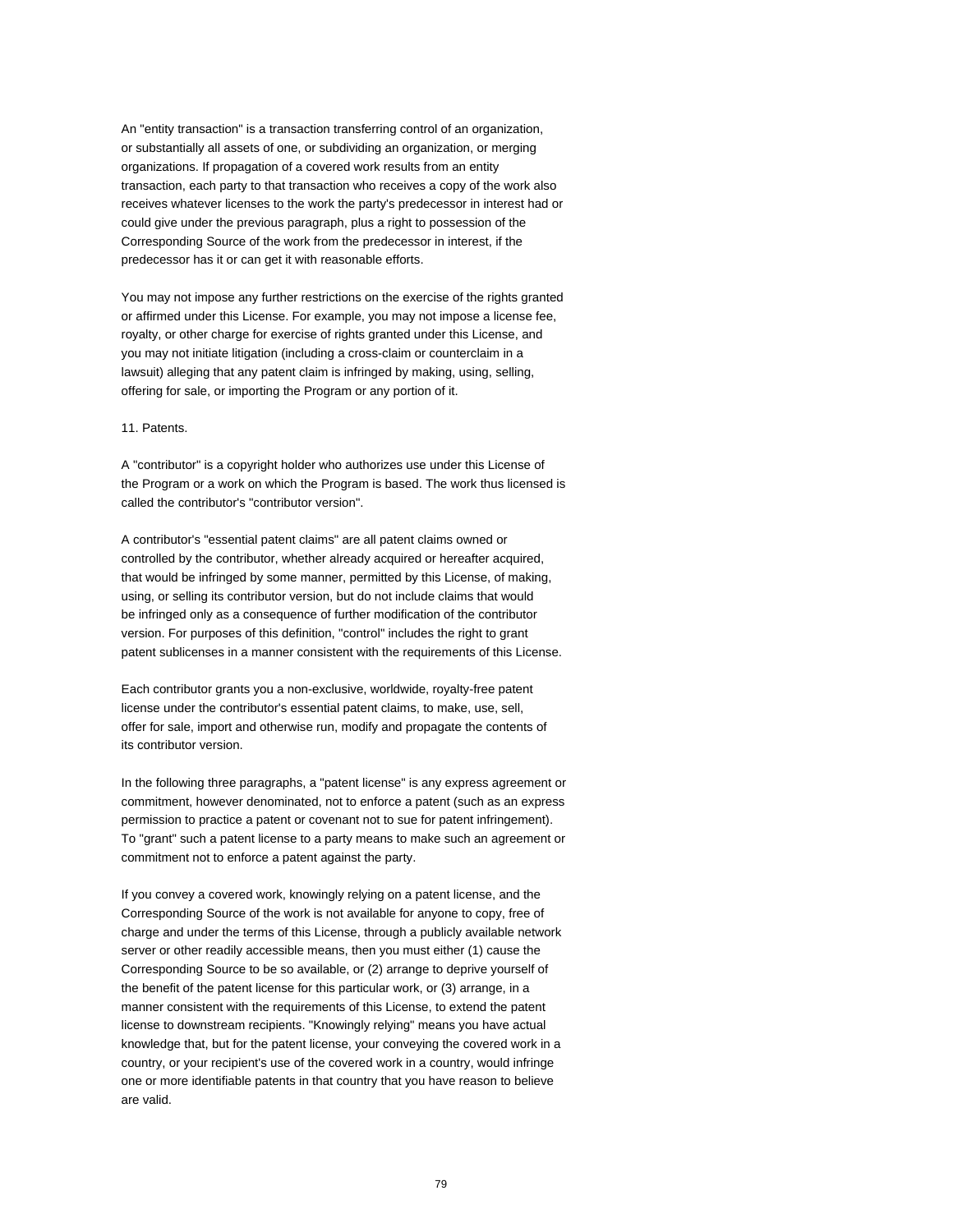If, pursuant to or in connection with a single transaction or arrangement, you convey, or propagate by procuring conveyance of, a covered work, and grant a patent license to some of the parties receiving the covered work authorizing them to use, propagate, modify or convey a specific copy of the covered work, then the patent license you grant is automatically extended to all recipients of the covered work and works based on it.

A patent license is "discriminatory" if it does not include within the scope of its coverage, prohibits the exercise of, or is conditioned on the non-exercise of one or more of the rights that are specifically granted under this License. You may not convey a covered work if you are a party to an arrangement with a third party that is in the business of distributing software, under which you make payment to the third party based on the extent of your activity of conveying the work, and under which the third party grants, to any of the parties who would receive the covered work from you, a discriminatory patent license (a) in connection with copies of the covered work conveyed by you (or copies made from those copies), or (b) primarily for and in connection with specific products or compilations that contain the covered work, unless you entered into that arrangement, or that patent license was granted, prior to 28 March 2007.

Nothing in this License shall be construed as excluding or limiting any implied license or other defenses to infringement that may otherwise be available to you under applicable patent law.

#### 12. No Surrender of Others' Freedom.

If conditions are imposed on you (whether by court order, agreement or otherwise) that contradict the conditions of this License, they do not excuse you from the conditions of this License. If you cannot convey a covered work so as to satisfy simultaneously your obligations under this License and any other pertinent obligations, then as a consequence you may not convey it at all. For example, if you agree to terms that obligate you to collect a royalty for further conveying from those to whom you convey the Program, the only way you could satisfy both those terms and this License would be to refrain entirely from conveying the Program.

13. Remote Network Interaction; Use with the GNU General Public License.

Notwithstanding any other provision of this License, if you modify the Program, your modified version must prominently offer all users interacting with it remotely through a computer network (if your version supports such interaction) an opportunity to receive the Corresponding Source of your version by providing access to the Corresponding Source from a network server at no charge, through some standard or customary means of facilitating copying of software. This Corresponding Source shall include the Corresponding Source for any work covered by version 3 of the GNU General Public License that is incorporated pursuant to the following paragraph.

Notwithstanding any other provision of this License, you have permission to link or combine any covered work with a work licensed under version 3 of the GNU General Public License into a single combined work, and to convey the resulting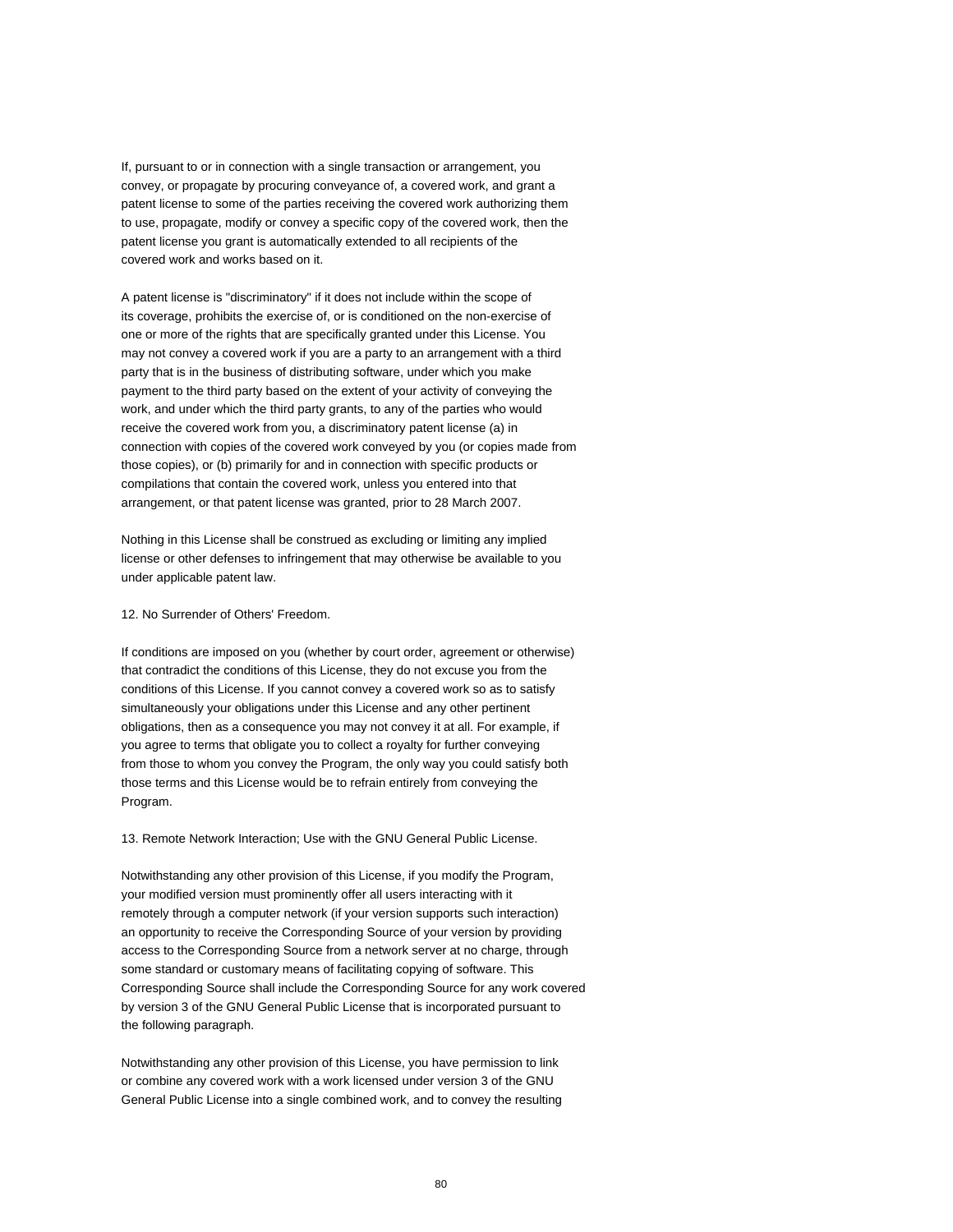work. The terms of this License will continue to apply to the part which is the covered work, but the work with which it is combined will remain governed by version 3 of the GNU General Public License.

14. Revised Versions of this License.

The Free Software Foundation may publish revised and/or new versions of the GNU Affero General Public License from time to time. Such new versions will be similar in spirit to the present version, but may differ in detail to address new problems or concerns.

Each version is given a distinguishing version number. If the Program specifies that a certain numbered version of the GNU Affero General Public License "or any later version" applies to it, you have the option of following the terms and conditions either of that numbered version or of any later version published by the Free Software Foundation. If the Program does not specify a version number of the GNU Affero General Public License, you may choose any version ever published by the Free Software Foundation.

If the Program specifies that a proxy can decide which future versions of the GNU Affero General Public License can be used, that proxy's public statement of acceptance of a version permanently authorizes you to choose that version for the Program.

Later license versions may give you additional or different permissions. However, no additional obligations are imposed on any author or copyright holder as a result of your choosing to follow a later version.

## 15. Disclaimer of Warranty.

THERE IS NO WARRANTY FOR THE PROGRAM, TO THE EXTENT PERMITTED BY APPLICABLE LAW. EXCEPT WHEN OTHERWISE STATED IN WRITING THE COPYRIGHT HOLDERS AND/OR OTHER PARTIES PROVIDE THE PROGRAM "AS IS" WITHOUT WARRANTY OF ANY KIND, EITHER EXPRESSED OR IMPLIED, INCLUDING, BUT NOT LIMITED TO, THE IMPLIED WARRANTIES OF MERCHANTABILITY AND FITNESS FOR A PARTICULAR PURPOSE. THE ENTIRE RISK AS TO THE QUALITY AND PERFORMANCE OF THE PROGRAM IS WITH YOU. SHOULD THE PROGRAM PROVE DEFECTIVE, YOU ASSUME THE COST OF ALL NECESSARY SERVICING, REPAIR OR CORRECTION.

## 16. Limitation of Liability.

IN NO EVENT UNLESS REQUIRED BY APPLICABLE LAW OR AGREED TO IN WRITING WILL ANY COPYRIGHT HOLDER, OR ANY OTHER PARTY WHO MODIFIES AND/OR CONVEYS THE PROGRAM AS PERMITTED ABOVE, BE LIABLE TO YOU FOR DAMAGES, INCLUDING ANY GENERAL, SPECIAL, INCIDENTAL OR CONSEQUENTIAL DAMAGES ARISING OUT OF THE USE OR INABILITY TO USE THE PROGRAM (INCLUDING BUT NOT LIMITED TO LOSS OF DATA OR DATA BEING RENDERED INACCURATE OR LOSSES SUSTAINED BY YOU OR THIRD PARTIES OR A FAILURE OF THE PROGRAM TO OPERATE WITH ANY OTHER PROGRAMS), EVEN IF SUCH HOLDER OR OTHER PARTY HAS BEEN ADVISED OF THE POSSIBILITY OF SUCH DAMAGES.

17. Interpretation of Sections 15 and 16.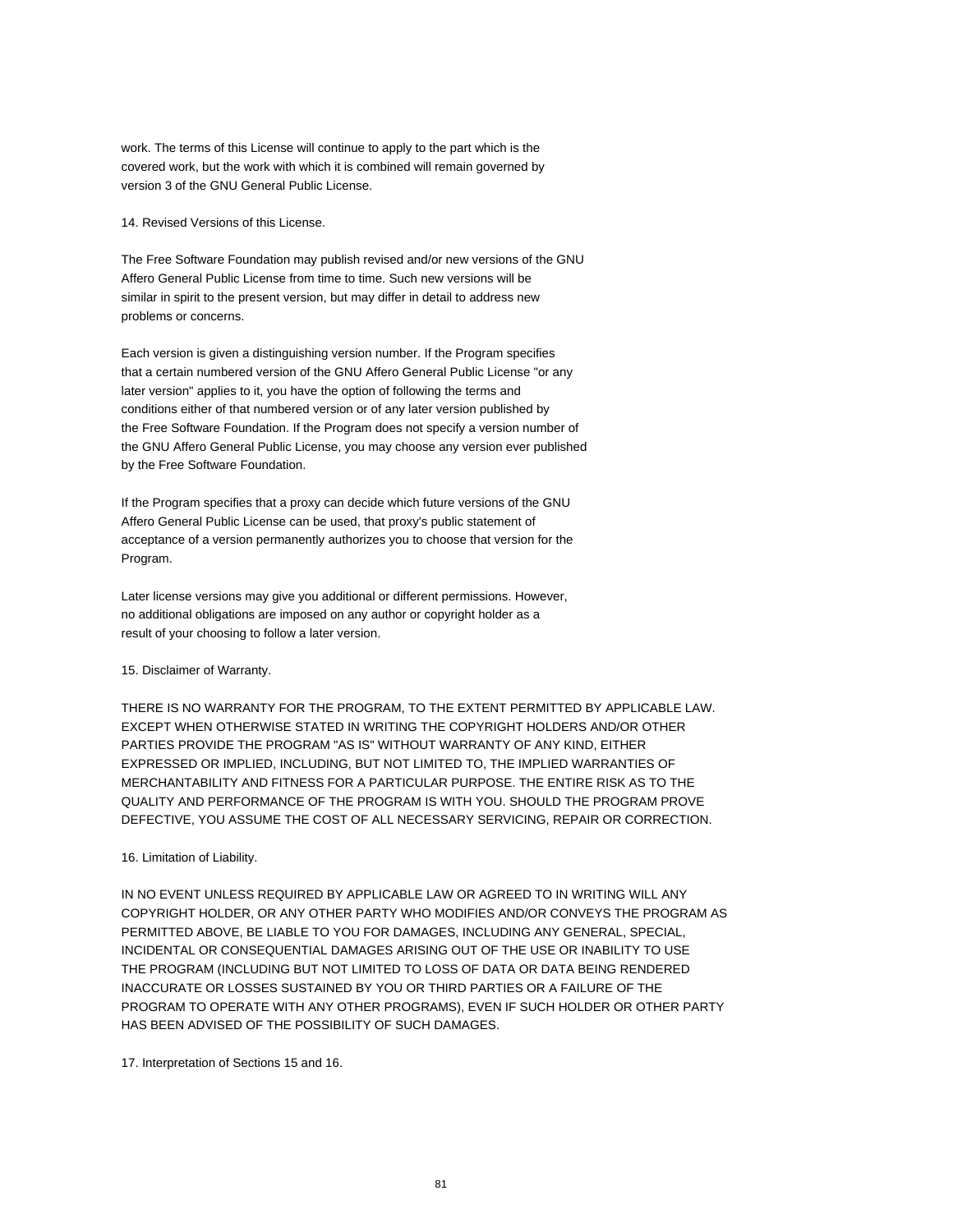If the disclaimer of warranty and limitation of liability provided above cannot be given local legal effect according to their terms, reviewing courts shall apply local law that most closely approximates an absolute waiver of all civil liability in connection with the Program, unless a warranty or assumption of liability accompanies a copy of the Program in return for a fee.

## END OF TERMS AND CONDITIONS

How to Apply These Terms to Your New Programs

If you develop a new program, and you want it to be of the greatest possible use to the public, the best way to achieve this is to make it free software which everyone can redistribute and change under these terms.

To do so, attach the following notices to the program. It is safest to attach them to the start of each source file to most effectively state the exclusion of warranty; and each file should have at least the "copyright" line and a pointer to where the full notice is found.

## Copyright (C)

.

This program is free software: you can redistribute it and/or modify it under the terms of the GNU Affero General Public License as published by the Free Software Foundation, either version 3 of the License, or (at your option) any later version.

This program is distributed in the hope that it will be useful, but WITHOUT ANY WARRANTY; without even the implied warranty of MERCHANTABILITY or FITNESS FOR A PARTICULAR PURPOSE. See the GNU Affero General Public License for more details.

You should have received a copy of the GNU Affero General Public License along with this program. If not, see .

Also add information on how to contact you by electronic and paper mail.

If your software can interact with users remotely through a computer network, you should also make sure that it provides a way for users to get its source. For example, if your program is a web application, its interface could display a "Source" link that leads users to an archive of the code. There are many ways you could offer source, and different solutions will be better for different programs; see section 13 for the specific requirements.

You should also get your employer (if you work as a programmer) or school, if any, to sign a "copyright disclaimer" for the program, if necessary. For more information on this, and how to apply and follow the GNU AGPL, see

# **GNU Free Documentation License v1.2 or later**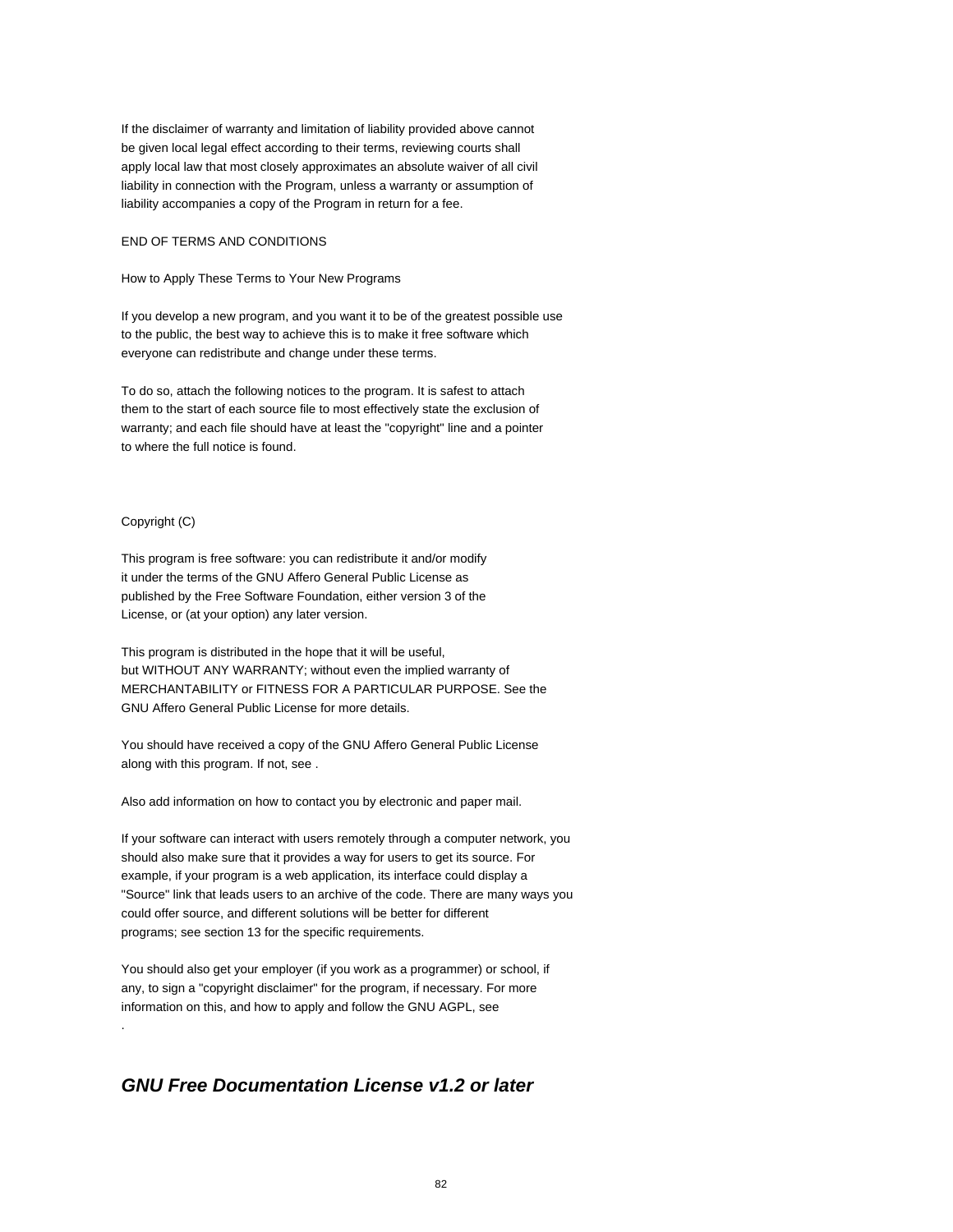## (gettext 0.21)

GNU Free Documentation License

==============================

Version 1.2, November 2002

Copyright (C) 2000,2001,2002 Free Software Foundation, Inc. 51 Franklin St, Fifth Floor, Boston, MA 02110-1301 USA Everyone is permitted to copy and distribute verbatim copies of this license document, but changing it is not allowed.

#### 0. PREAMBLE

The purpose of this License is to make a manual, textbook, or other functional and useful document "free" in the sense of freedom: to assure everyone the effective freedom to copy and redistribute it, with or without modifying it, either commercially or noncommercially. Secondarily, this License preserves for the author and publisher a way to get credit for their work, while not being considered responsible for modifications made by others.

This License is a kind of "copyleft", which means that derivative works of the document must themselves be free in the same sense. It complements the GNU General Public License, which is a copyleft license designed for free software.

We have designed this License in order to use it for manuals for free software, because free software needs free documentation: a free program should come with manuals providing the same freedoms that the software does. But this License is not limited to software manuals; it can be used for any textual work, regardless of subject matter or whether it is published as a printed book. We recommend this License principally for works whose purpose is instruction or reference.

## 1. APPLICABILITY AND DEFINITIONS

This License applies to any manual or other work, in any medium, that contains a notice placed by the copyright holder saying it can be distributed under the terms of this License. Such a notice grants a world-wide, royalty-free license, unlimited in duration, to use that work under the conditions stated herein. The "Document", below, refers to any such manual or work. Any member of the public is a licensee, and is addressed as "you". You accept the license if you copy, modify or distribute the work in a way requiring permission under copyright law.

A "Modified Version" of the Document means any work containing the Document or a portion of it, either copied verbatim, or with modifications and/or translated into another language.

A "Secondary Section" is a named appendix or a front-matter section of the Document that deals exclusively with the relationship of the publishers or authors of the Document to the Document's overall subject (or to related matters) and contains nothing that could fall directly within that overall subject. (Thus, if the Document is in part a textbook of mathematics, a Secondary Section may not explain any mathematics.) The relationship could be a matter of historical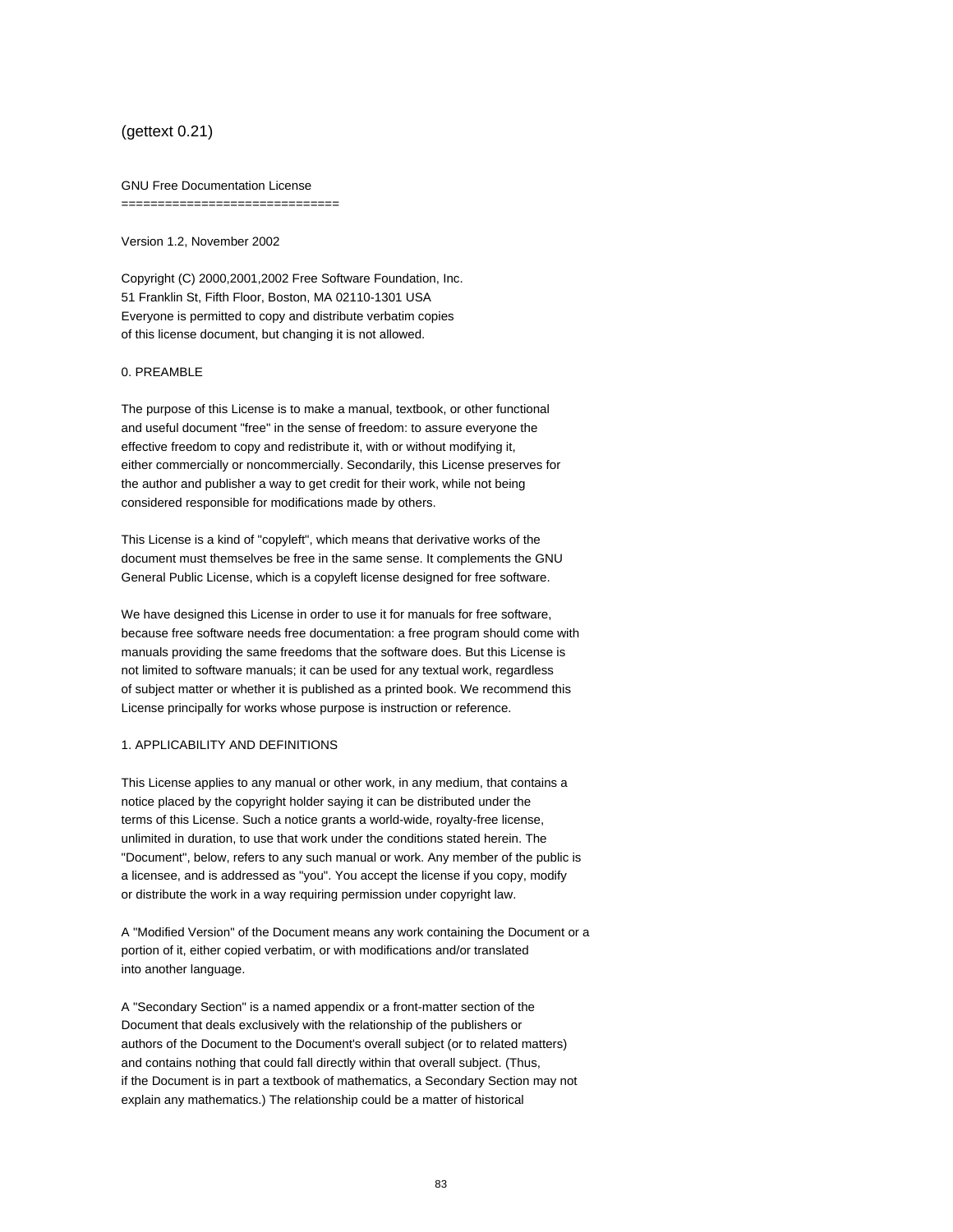connection with the subject or with related matters, or of legal, commercial, philosophical, ethical or political position regarding them.

The "Invariant Sections" are certain Secondary Sections whose titles are designated, as being those of Invariant Sections, in the notice that says that the Document is released under this License. If a section does not fit the above definition of Secondary then it is not allowed to be designated as Invariant. The Document may contain zero Invariant Sections. If the Document does not identify any Invariant Sections then there are none.

The "Cover Texts" are certain short passages of text that are listed, as Front-Cover Texts or Back-Cover Texts, in the notice that says that the Document is released under this License. A Front-Cover Text may be at most 5 words, and a Back-Cover Text may be at most 25 words.

A "Transparent" copy of the Document means a machine-readable copy, represented in a format whose specification is available to the general public, that is suitable for revising the document straightforwardly with generic text editors or (for images composed of pixels) generic paint programs or (for drawings) some widely available drawing editor, and that is suitable for input to text formatters or for automatic translation to a variety of formats suitable for input to text formatters. A copy made in an otherwise Transparent file format whose markup, or absence of markup, has been arranged to thwart or discourage subsequent modification by readers is not Transparent. An image format is not Transparent if used for any substantial amount of text. A copy that is not "Transparent" is called "Opaque".

Examples of suitable formats for Transparent copies include plain ASCII without markup, Texinfo input format, LaTeX input format, SGML or XML using a publicly available DTD, and standard-conforming simple HTML, PostScript or PDF designed for human modification. Examples of transparent image formats include PNG, XCF and JPG. Opaque formats include proprietary formats that can be read and edited only by proprietary word processors, SGML or XML for which the DTD and/or processing tools are not generally available, and the machine-generated HTML, PostScript or PDF produced by some word processors for output purposes only.

The "Title Page" means, for a printed book, the title page itself, plus such following pages as are needed to hold, legibly, the material this License requires to appear in the title page. For works in formats which do not have any title page as such, "Title Page" means the text near the most prominent appearance of the work's title, preceding the beginning of the body of the text.

A section "Entitled XYZ" means a named subunit of the Document whose title either is precisely XYZ or contains XYZ in parentheses following text that translates XYZ in another language. (Here XYZ stands for a specific section name mentioned below, such as "Acknowledgements", "Dedications", "Endorsements", or "History".) To "Preserve the Title" of such a section when you modify the Document means that it remains a section "Entitled XYZ" according to this definition.

The Document may include Warranty Disclaimers next to the notice which states that this License applies to the Document. These Warranty Disclaimers are considered to be included by reference in this License, but only as regards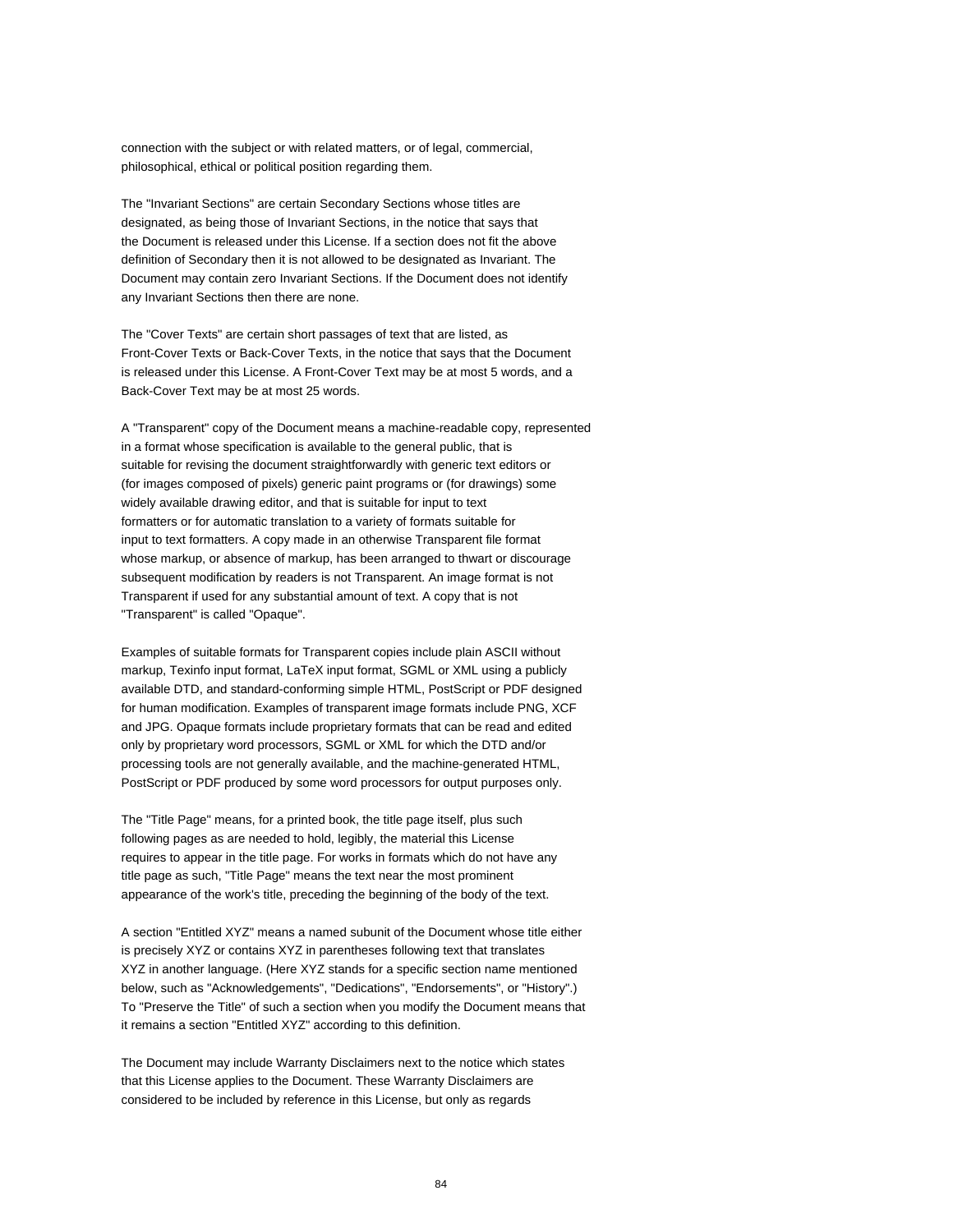disclaiming warranties: any other implication that these Warranty Disclaimers may have is void and has no effect on the meaning of this License.

## 2. VERBATIM COPYING

You may copy and distribute the Document in any medium, either commercially or noncommercially, provided that this License, the copyright notices, and the license notice saying this License applies to the Document are reproduced in all copies, and that you add no other conditions whatsoever to those of this License. You may not use technical measures to obstruct or control the reading or further copying of the copies you make or distribute. However, you may accept compensation in exchange for copies. If you distribute a large enough number of copies you must also follow the conditions in section 3.

You may also lend copies, under the same conditions stated above, and you may publicly display copies.

#### 3. COPYING IN QUANTITY

If you publish printed copies (or copies in media that commonly have printed covers) of the Document, numbering more than 100, and the Document's license notice requires Cover Texts, you must enclose the copies in covers that carry, clearly and legibly, all these Cover Texts: Front-Cover Texts on the front cover, and Back-Cover Texts on the back cover. Both covers must also clearly and legibly identify you as the publisher of these copies. The front cover must present the full title with all words of the title equally prominent and visible. You may add other material on the covers in addition. Copying with changes limited to the covers, as long as they preserve the title of the Document and satisfy these conditions, can be treated as verbatim copying in other respects.

If the required texts for either cover are too voluminous to fit legibly, you should put the first ones listed (as many as fit reasonably) on the actual cover, and continue the rest onto adjacent pages.

If you publish or distribute Opaque copies of the Document numbering more than 100, you must either include a machine-readable Transparent copy along with each Opaque copy, or state in or with each Opaque copy a computer-network location from which the general network-using public has access to download using public-standard network protocols a complete Transparent copy of the Document, free of added material. If you use the latter option, you must take reasonably prudent steps, when you begin distribution of Opaque copies in quantity, to ensure that this Transparent copy will remain thus accessible at the stated location until at least one year after the last time you distribute an Opaque copy (directly or through your agents or retailers) of that edition to the public.

It is requested, but not required, that you contact the authors of the Document well before redistributing any large number of copies, to give them a chance to provide you with an updated version of the Document.

#### 4. MODIFICATIONS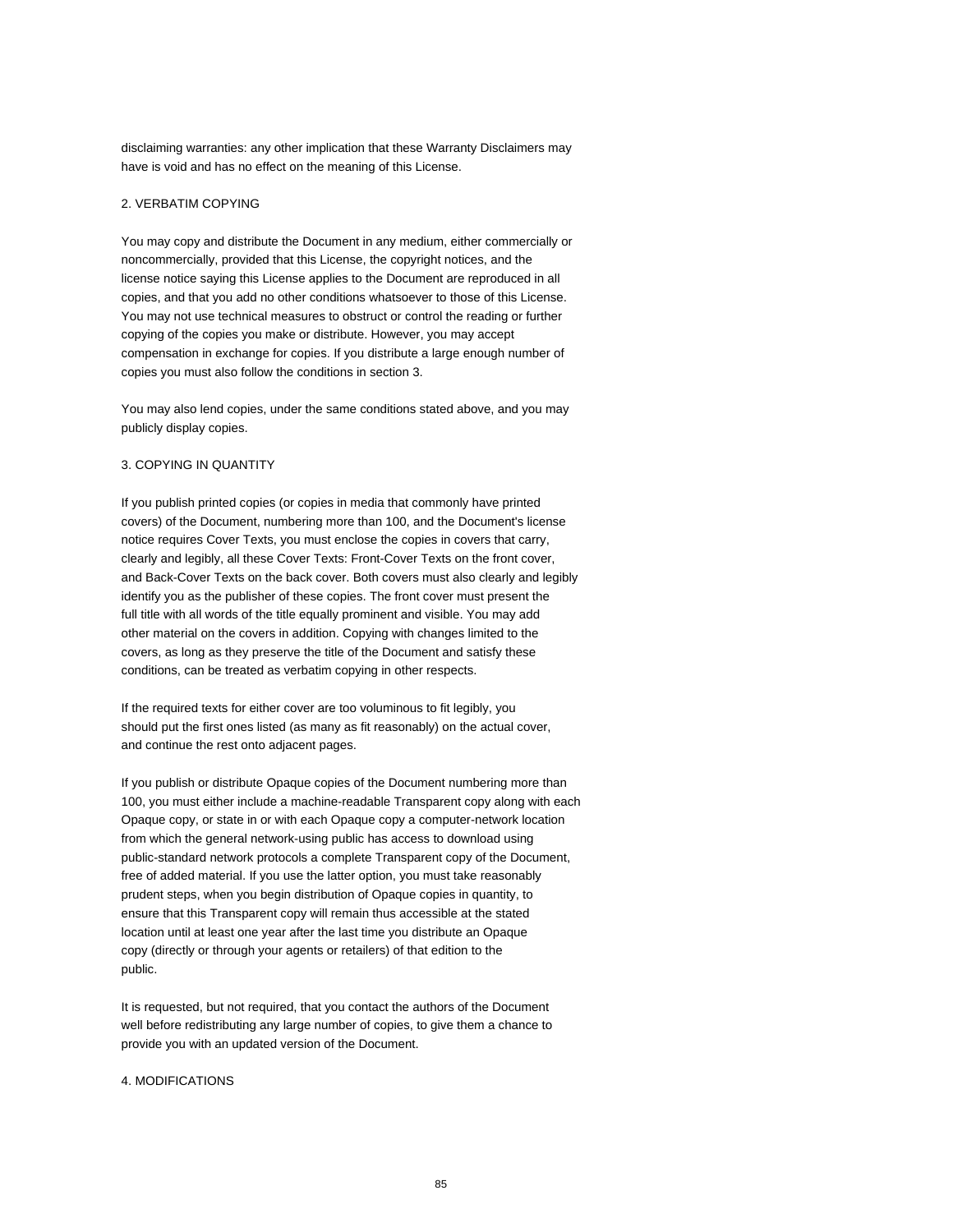You may copy and distribute a Modified Version of the Document under the conditions of sections 2 and 3 above, provided that you release the Modified Version under precisely this License, with the Modified Version filling the role of the Document, thus licensing distribution and modification of the Modified Version to whoever possesses a copy of it. In addition, you must do these things in the Modified Version:

\* A. Use in the Title Page (and on the covers, if any) a title distinct from that of the Document, and from those of previous versions (which should, if there were any, be listed in the History section of the Document). You may use the same title as a previous version if the original publisher of that version gives permission.

\* B. List on the Title Page, as authors, one or more persons or entities responsible for authorship of the modifications in the Modified Version, together with at least five of the principal authors of the Document (all of its principal authors, if it has fewer than five), unless they release you from this requirement.

\* C. State on the Title page the name of the publisher of the Modified Version, as the publisher.

\* D. Preserve all the copyright notices of the Document.

\* E. Add an appropriate copyright notice for your modifications adjacent to the other copyright notices.

\* F. Include, immediately after the copyright notices, a license notice giving the public permission to use the Modified Version under the terms of this License, in the form shown in the Addendum below.

\* G. Preserve in that license notice the full lists of Invariant Sections and required Cover Texts given in the Document's license notice.

\* H. Include an unaltered copy of this License.

\* I. Preserve the section Entitled "History", Preserve its Title, and add to it an item stating at least the title, year, new authors, and publisher of the Modified Version as given on the Title Page. If there is no section Entitled "History" in the Document, create one stating the title, year, authors, and publisher of the Document as given on its Title Page, then add an item describing the Modified Version as stated in the previous sentence.

\* J. Preserve the network location, if any, given in the Document for public access to a Transparent copy of the Document, and likewise the network locations given in the Document for previous versions it was based on. These may be placed in the "History" section. You may omit a network location for a work that was published at least four years before the Document itself, or if the original publisher of the version it refers to gives permission.

\* K. For any section Entitled "Acknowledgements" or "Dedications", Preserve the Title of the section, and preserve in the section all the substance and tone of each of the contributor acknowledgements and/or dedications given therein.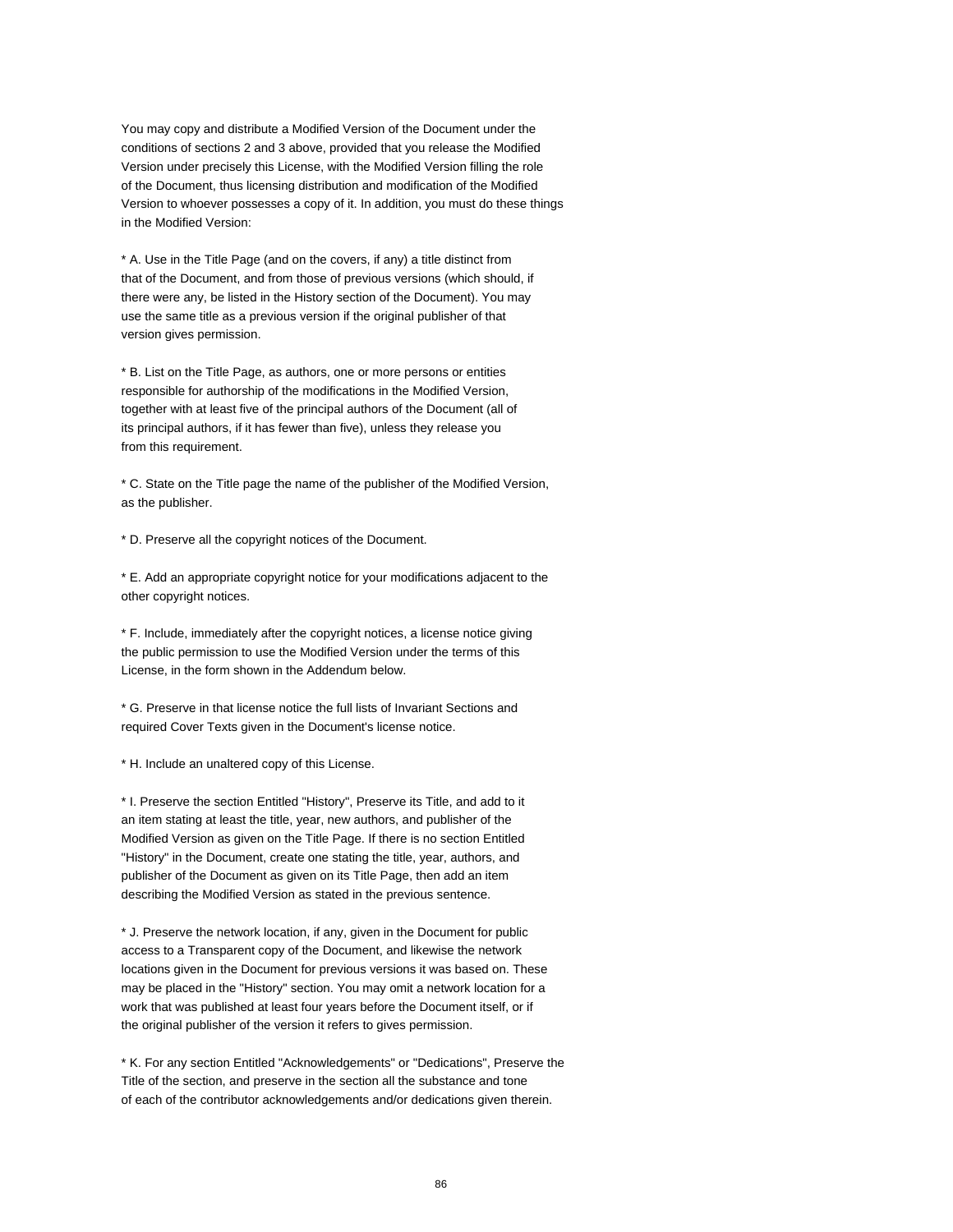\* L. Preserve all the Invariant Sections of the Document, unaltered in their text and in their titles. Section numbers or the equivalent are not considered part of the section titles.

\* M. Delete any section Entitled "Endorsements". Such a section may not be included in the Modified Version.

\* N. Do not retitle any existing section to be Entitled "Endorsements" or to conflict in title with any Invariant Section.

\* O. Preserve any Warranty Disclaimers.

If the Modified Version includes new front-matter sections or appendices that qualify as Secondary Sections and contain no material copied from the Document, you may at your option designate some or all of these sections as invariant. To do this, add their titles to the list of Invariant Sections in the Modified Version's license notice. These titles must be distinct from any other section titles.

You may add a section Entitled "Endorsements", provided it contains nothing but endorsements of your Modified Version by various parties--for example, statements of peer review or that the text has been approved by an organization as the authoritative definition of a standard.

You may add a passage of up to five words as a Front-Cover Text, and a passage of up to 25 words as a Back-Cover Text, to the end of the list of Cover Texts in the Modified Version. Only one passage of Front-Cover Text and one of Back-Cover Text may be added by (or through arrangements made by) any one entity. If the Document already includes a cover text for the same cover, previously added by you or by arrangement made by the same entity you are acting on behalf of, you may not add another; but you may replace the old one, on explicit permission from the previous publisher that added the old one.

The author(s) and publisher(s) of the Document do not by this License give permission to use their names for publicity for or to assert or imply endorsement of any Modified Version.

## 5. COMBINING DOCUMENTS

You may combine the Document with other documents released under this License, under the terms defined in section 4 above for modified versions, provided that you include in the combination all of the Invariant Sections of all of the original documents, unmodified, and list them all as Invariant Sections of your combined work in its license notice, and that you preserve all their Warranty Disclaimers.

The combined work need only contain one copy of this License, and multiple identical Invariant Sections may be replaced with a single copy. If there are multiple Invariant Sections with the same name but different contents, make the title of each such section unique by adding at the end of it, in parentheses, the name of the original author or publisher of that section if known, or else a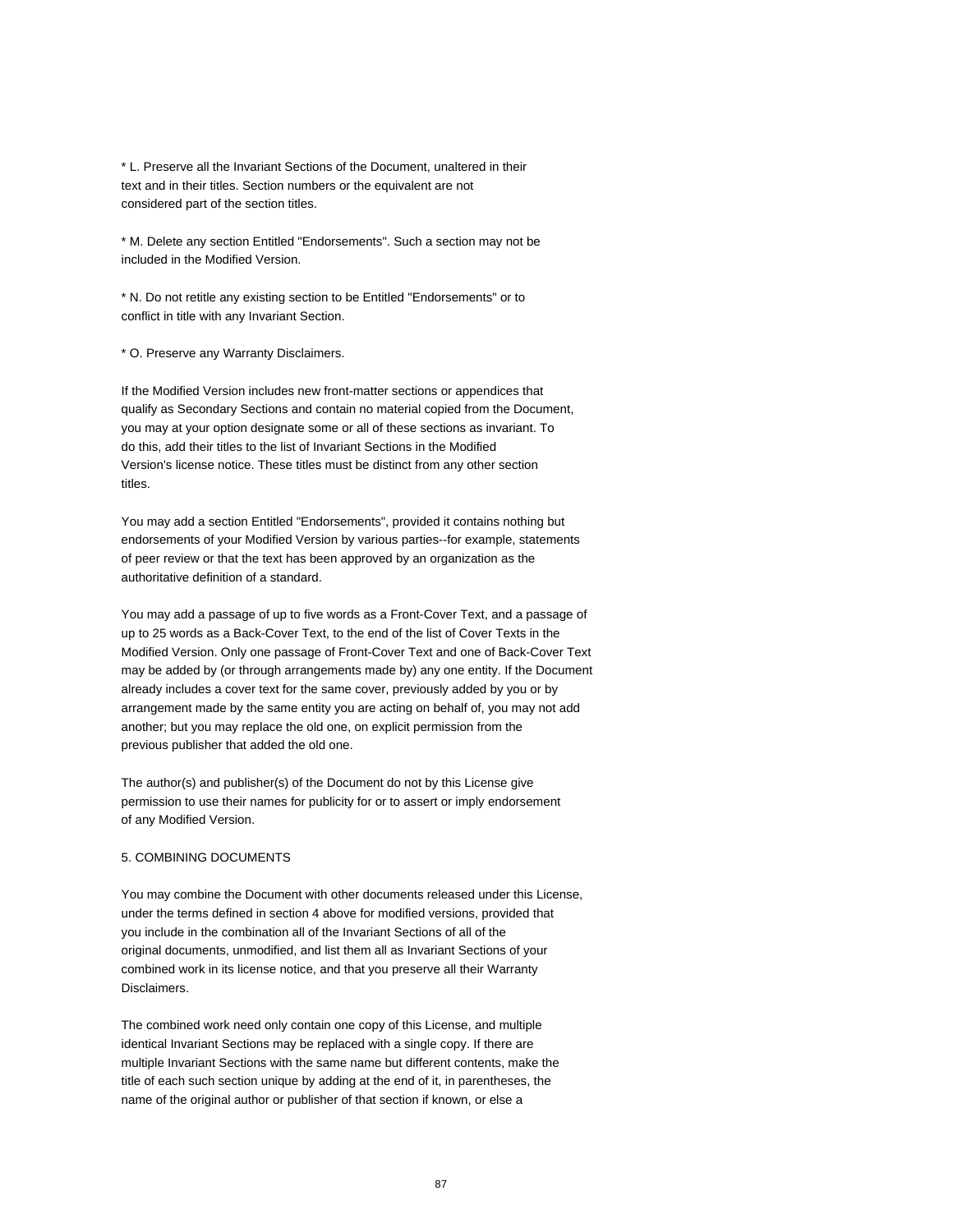unique number. Make the same adjustment to the section titles in the list of Invariant Sections in the license notice of the combined work.

In the combination, you must combine any sections Entitled "History" in the various original documents, forming one section Entitled "History"; likewise combine any sections Entitled "Acknowledgements", and any sections Entitled "Dedications". You must delete all sections Entitled "Endorsements."

## 6. COLLECTIONS OF DOCUMENTS

You may make a collection consisting of the Document and other documents released under this License, and replace the individual copies of this License in the various documents with a single copy that is included in the collection, provided that you follow the rules of this License for verbatim copying of each of the documents in all other respects.

You may extract a single document from such a collection, and distribute it individually under this License, provided you insert a copy of this License into the extracted document, and follow this License in all other respects regarding verbatim copying of that document.

## 7. AGGREGATION WITH INDEPENDENT WORKS

A compilation of the Document or its derivatives with other separate and independent documents or works, in or on a volume of a storage or distribution medium, is called an "aggregate" if the copyright resulting from the compilation is not used to limit the legal rights of the compilation's users beyond what the individual works permit. When the Document is included in an aggregate, this License does not apply to the other works in the aggregate which are not themselves derivative works of the Document.

If the Cover Text requirement of section 3 is applicable to these copies of the Document, then if the Document is less than one half of the entire aggregate, the Document's Cover Texts may be placed on covers that bracket the Document within the aggregate, or the electronic equivalent of covers if the Document is in electronic form. Otherwise they must appear on printed covers that bracket the whole aggregate.

#### 8. TRANSLATION

Translation is considered a kind of modification, so you may distribute translations of the Document under the terms of section 4. Replacing Invariant Sections with translations requires special permission from their copyright holders, but you may include translations of some or all Invariant Sections in addition to the original versions of these Invariant Sections. You may include a translation of this License, and all the license notices in the Document, and any Warranty Disclaimers, provided that you also include the original English version of this License and the original versions of those notices and disclaimers. In case of a disagreement between the translation and the original version of this License or a notice or disclaimer, the original version will prevail.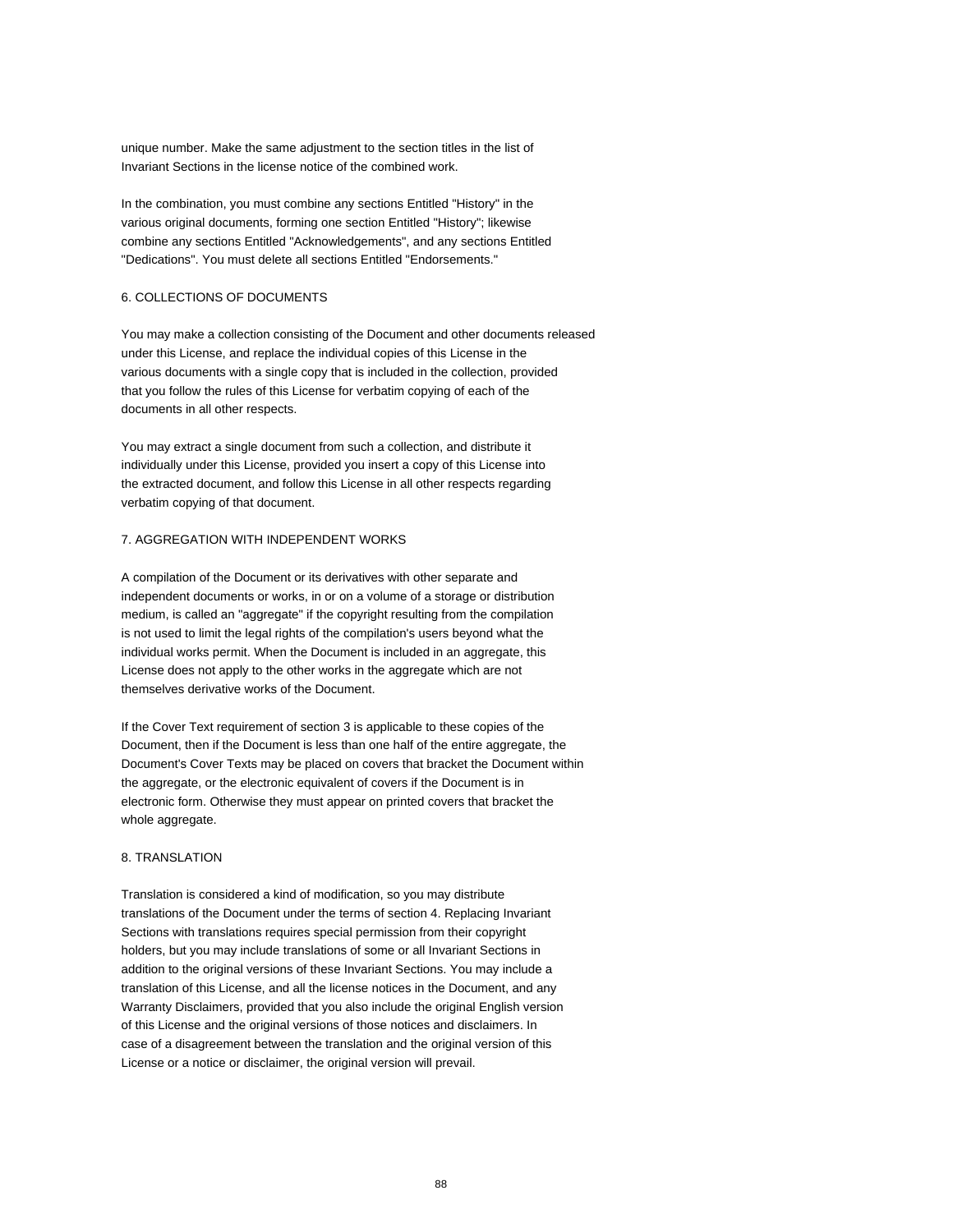If a section in the Document is Entitled "Acknowledgements", "Dedications", or "History", the requirement (section 4) to Preserve its Title (section 1) will typically require changing the actual title.

## 9. TERMINATION

You may not copy, modify, sublicense, or distribute the Document except as expressly provided for under this License. Any other attempt to copy, modify, sublicense or distribute the Document is void, and will automatically terminate your rights under this License. However, parties who have received copies, or rights, from you under this License will not have their licenses terminated so long as such parties remain in full compliance.

#### 10. FUTURE REVISIONS OF THIS LICENSE

The Free Software Foundation may publish new, revised versions of the GNU Free Documentation License from time to time. Such new versions will be similar in spirit to the present version, but may differ in detail to address new problems or concerns. See http://www.gnu.org/copyleft/.

Each version of the License is given a distinguishing version number. If the Document specifies that a particular numbered version of this License "or any later version" applies to it, you have the option of following the terms and conditions either of that specified version or of any later version that has been published (not as a draft) by the Free Software Foundation. If the Document does not specify a version number of this License, you may choose any version ever published (not as a draft) by the Free Software Foundation.

How to use this License for your documents

To use this License in a document you have written, include a copy of the License in the document and put the following copyright and license notices just after the title page:

## Copyright (c) YEAR YOUR NAME.

Permission is granted to copy, distribute and/or modify this document under the terms of the GNU Free Documentation License, Version 1.2 or any later version published by the Free Software Foundation; with no Invariant Sections, no Front-Cover Texts, and no Back-Cover Texts. A copy of the license is included in the section entitled "GNU Free Documentation License".

If you have Invariant Sections, Front-Cover Texts and Back-Cover Texts, replace the "with...Texts." line with this:

with the Invariant Sections being LIST THEIR TITLES, with the Front-Cover Texts being LIST, and with the Back-Cover Texts being LIST.

If you have Invariant Sections without Cover Texts, or some other combination of the three, merge those two alternatives to suit the situation.

If your document contains nontrivial examples of program code, we recommend releasing these examples in parallel under your choice of free software license,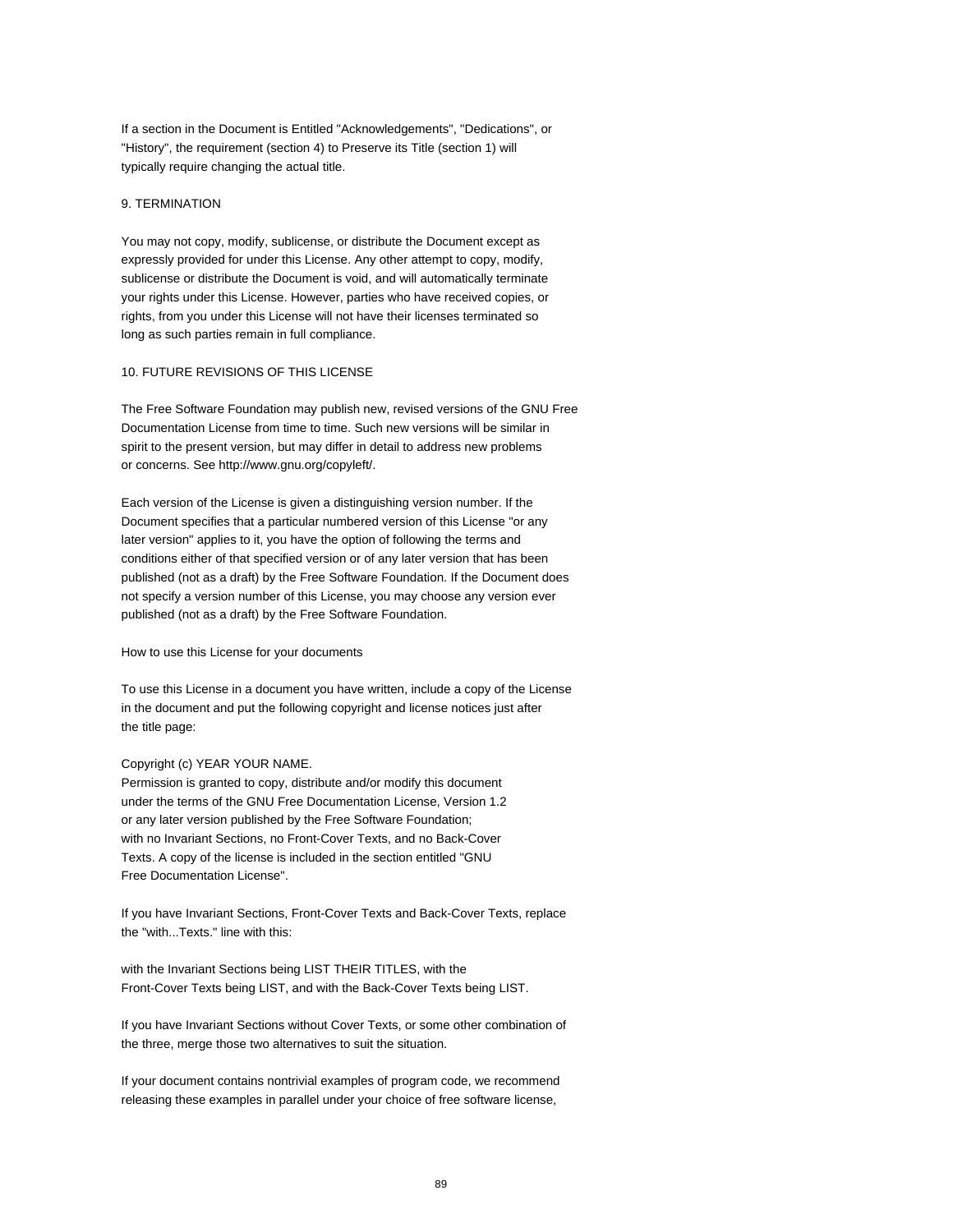such as the GNU General Public License, to permit their use in free software.

# **GNU Free Documentation License v1.3 only**

(groff 1.22.4, Readline 8.1)

GNU Free Documentation License

Version 1.3, 3 November 2008

Copyright © 2000, 2001, 2002, 2007, 2008 Free Software Foundation, Inc.

Everyone is permitted to copy and distribute verbatim copies of this license document, but changing it is not allowed.

#### 0. PREAMBLE

The purpose of this License is to make a manual, textbook, or other functional and useful document "free" in the sense of freedom: to assure everyone the effective freedom to copy and redistribute it, with or without modifying it, either commercially or noncommercially. Secondarily, this License preserves for the author and publisher a way to get credit for their work, while not being considered responsible for modifications made by others.

This License is a kind of "copyleft", which means that derivative works of the document must themselves be free in the same sense. It complements the GNU General Public License, which is a copyleft license designed for free software.

We have designed this License in order to use it for manuals for free software, because free software needs free documentation: a free program should come with manuals providing the same freedoms that the software does. But this License is not limited to software manuals; it can be used for any textual work, regardless of subject matter or whether it is published as a printed book. We recommend this License principally for works whose purpose is instruction or reference.

### 1. APPLICABILITY AND DEFINITIONS

This License applies to any manual or other work, in any medium, that contains a notice placed by the copyright holder saying it can be distributed under the terms of this License. Such a notice grants a world-wide, royalty-free license, unlimited in duration, to use that work under the conditions stated herein. The "Document", below, refers to any such manual or work. Any member of the public is a licensee, and is addressed as "you". You accept the license if you copy, modify or distribute the work in a way requiring permission under copyright law.

A "Modified Version" of the Document means any work containing the Document or a portion of it, either copied verbatim, or with modifications and/or translated into another language.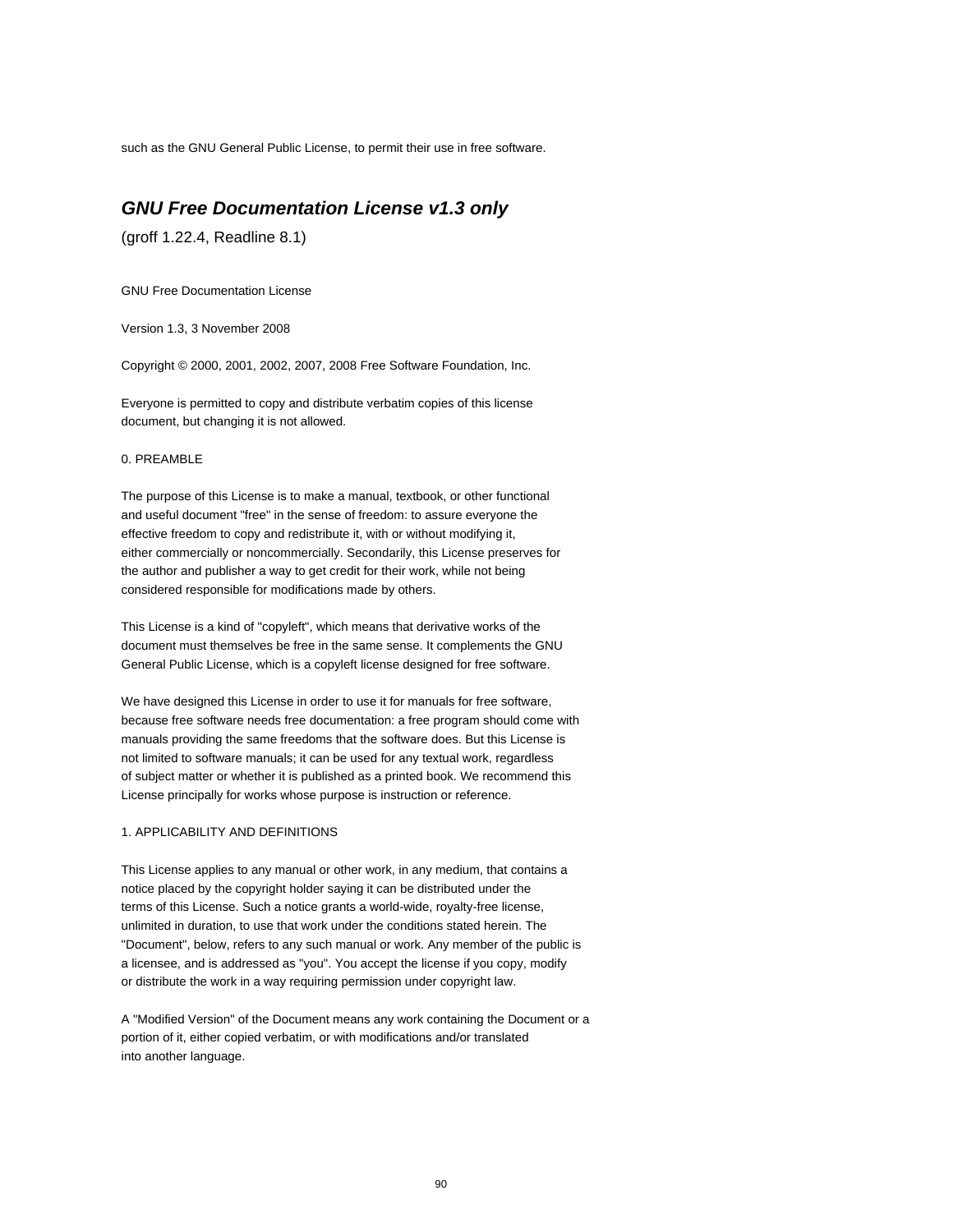A "Secondary Section" is a named appendix or a front-matter section of the Document that deals exclusively with the relationship of the publishers or authors of the Document to the Document's overall subject (or to related matters) and contains nothing that could fall directly within that overall subject. (Thus, if the Document is in part a textbook of mathematics, a Secondary Section may not explain any mathematics.) The relationship could be a matter of historical connection with the subject or with related matters, or of legal, commercial, philosophical, ethical or political position regarding them.

The "Invariant Sections" are certain Secondary Sections whose titles are designated, as being those of Invariant Sections, in the notice that says that the Document is released under this License. If a section does not fit the above definition of Secondary then it is not allowed to be designated as Invariant. The Document may contain zero Invariant Sections. If the Document does not identify any Invariant Sections then there are none.

The "Cover Texts" are certain short passages of text that are listed, as Front-Cover Texts or Back-Cover Texts, in the notice that says that the Document is released under this License. A Front-Cover Text may be at most 5 words, and a Back-Cover Text may be at most 25 words.

A "Transparent" copy of the Document means a machine-readable copy, represented in a format whose specification is available to the general public, that is suitable for revising the document straightforwardly with generic text editors or (for images composed of pixels) generic paint programs or (for drawings) some widely available drawing editor, and that is suitable for input to text formatters or for automatic translation to a variety of formats suitable for input to text formatters. A copy made in an otherwise Transparent file format whose markup, or absence of markup, has been arranged to thwart or discourage subsequent modification by readers is not Transparent. An image format is not Transparent if used for any substantial amount of text. A copy that is not "Transparent" is called "Opaque".

Examples of suitable formats for Transparent copies include plain ASCII without markup, Texinfo input format, LaTeX input format, SGML or XML using a publicly available DTD, and standard-conforming simple HTML, PostScript or PDF designed for human modification. Examples of transparent image formats include PNG, XCF and JPG. Opaque formats include proprietary formats that can be read and edited only by proprietary word processors, SGML or XML for which the DTD and/or processing tools are not generally available, and the machine-generated HTML, PostScript or PDF produced by some word processors for output purposes only.

The "Title Page" means, for a printed book, the title page itself, plus such following pages as are needed to hold, legibly, the material this License requires to appear in the title page. For works in formats which do not have any title page as such, "Title Page" means the text near the most prominent appearance of the work's title, preceding the beginning of the body of the text.

The "publisher" means any person or entity that distributes copies of the Document to the public.

A section "Entitled XYZ" means a named subunit of the Document whose title either is precisely XYZ or contains XYZ in parentheses following text that translates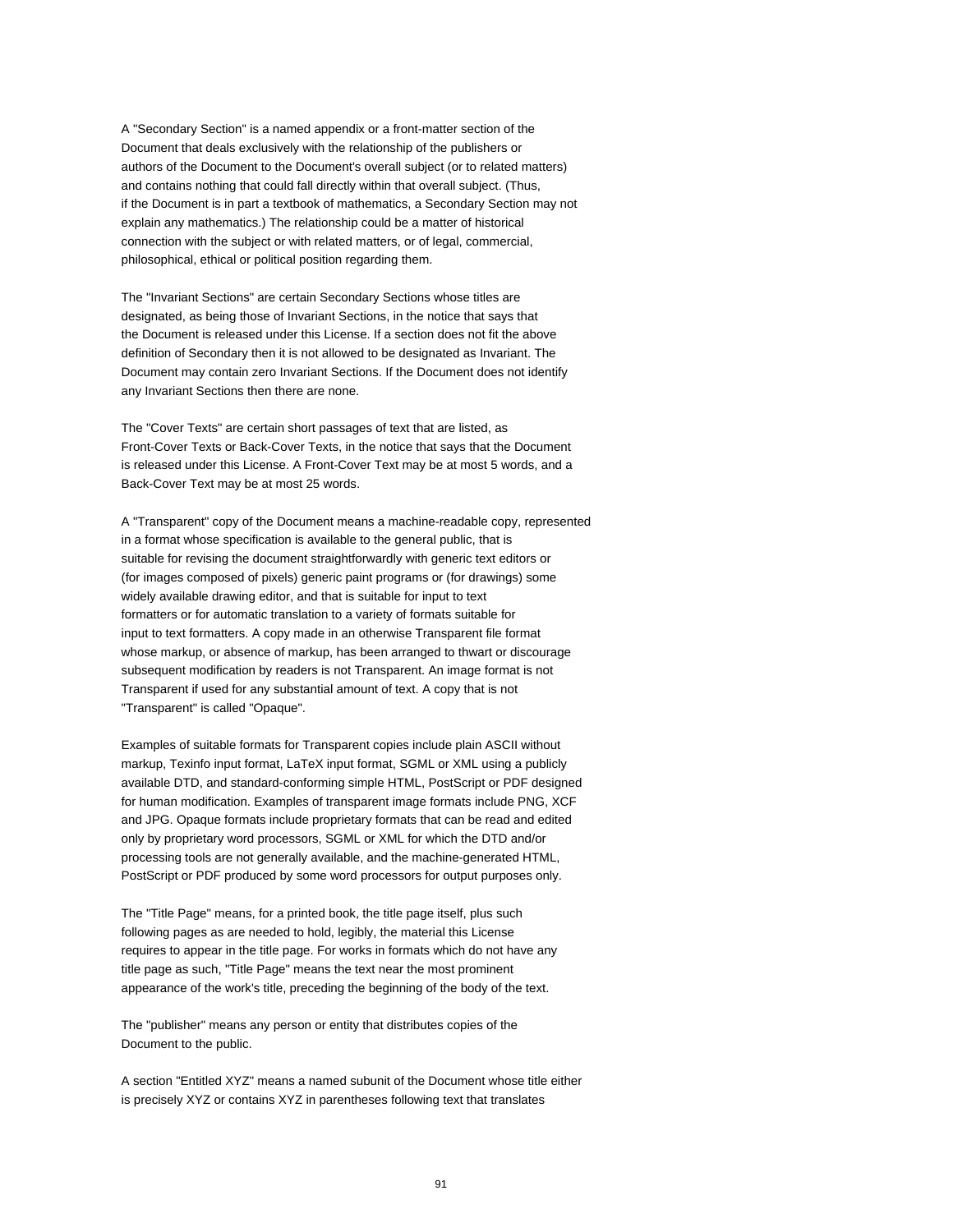XYZ in another language. (Here XYZ stands for a specific section name mentioned below, such as "Acknowledgements", "Dedications", "Endorsements", or "History".) To "Preserve the Title" of such a section when you modify the Document means that it remains a section "Entitled XYZ" according to this definition.

The Document may include Warranty Disclaimers next to the notice which states that this License applies to the Document. These Warranty Disclaimers are considered to be included by reference in this License, but only as regards disclaiming warranties: any other implication that these Warranty Disclaimers may have is void and has no effect on the meaning of this License.

## 2. VERBATIM COPYING

You may copy and distribute the Document in any medium, either commercially or noncommercially, provided that this License, the copyright notices, and the license notice saying this License applies to the Document are reproduced in all copies, and that you add no other conditions whatsoever to those of this License. You may not use technical measures to obstruct or control the reading or further copying of the copies you make or distribute. However, you may accept compensation in exchange for copies. If you distribute a large enough number of copies you must also follow the conditions in section 3.

You may also lend copies, under the same conditions stated above, and you may publicly display copies.

#### 3. COPYING IN QUANTITY

If you publish printed copies (or copies in media that commonly have printed covers) of the Document, numbering more than 100, and the Document's license notice requires Cover Texts, you must enclose the copies in covers that carry, clearly and legibly, all these Cover Texts: Front-Cover Texts on the front cover, and Back-Cover Texts on the back cover. Both covers must also clearly and legibly identify you as the publisher of these copies. The front cover must present the full title with all words of the title equally prominent and visible. You may add other material on the covers in addition. Copying with changes limited to the covers, as long as they preserve the title of the Document and satisfy these conditions, can be treated as verbatim copying in other respects.

If the required texts for either cover are too voluminous to fit legibly, you should put the first ones listed (as many as fit reasonably) on the actual cover, and continue the rest onto adjacent pages.

If you publish or distribute Opaque copies of the Document numbering more than 100, you must either include a machine-readable Transparent copy along with each Opaque copy, or state in or with each Opaque copy a computer-network location from which the general network-using public has access to download using public-standard network protocols a complete Transparent copy of the Document, free of added material. If you use the latter option, you must take reasonably prudent steps, when you begin distribution of Opaque copies in quantity, to ensure that this Transparent copy will remain thus accessible at the stated location until at least one year after the last time you distribute an Opaque copy (directly or through your agents or retailers) of that edition to the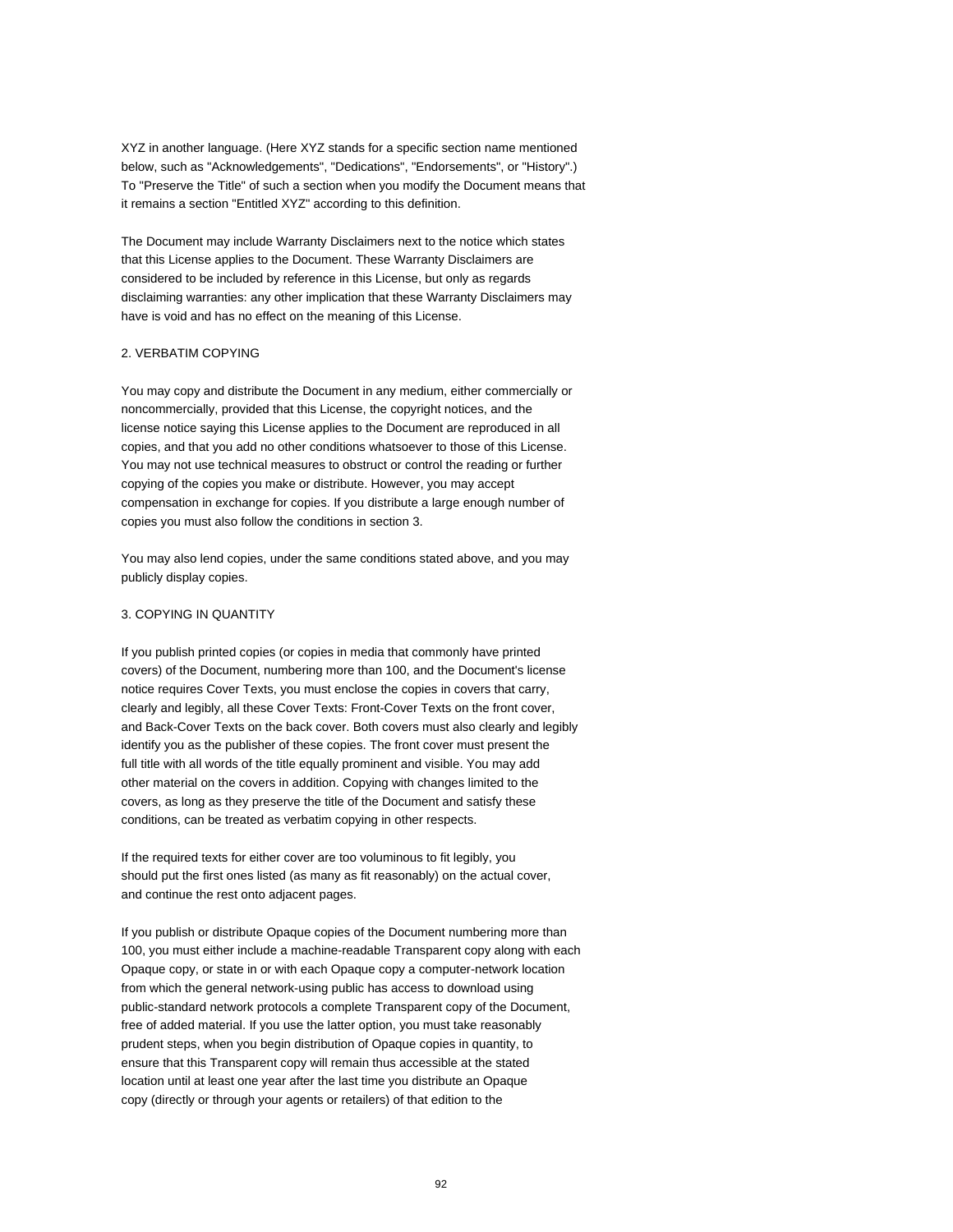#### public.

It is requested, but not required, that you contact the authors of the Document well before redistributing any large number of copies, to give them a chance to provide you with an updated version of the Document.

### 4. MODIFICATIONS

You may copy and distribute a Modified Version of the Document under the conditions of sections 2 and 3 above, provided that you release the Modified Version under precisely this License, with the Modified Version filling the role of the Document, thus licensing distribution and modification of the Modified Version to whoever possesses a copy of it. In addition, you must do these things in the Modified Version:

\* A. Use in the Title Page (and on the covers, if any) a title distinct from that of the Document, and from those of previous versions (which should, if there were any, be listed in the History section of the Document). You may use the same title as a previous version if the original publisher of that version gives permission.

\* B. List on the Title Page, as authors, one or more persons or entities responsible for authorship of the modifications in the Modified Version, together with at least five of the principal authors of the Document (all of its principal authors, if it has fewer than five), unless they release you from this requirement.

\* C. State on the Title page the name of the publisher of the Modified Version, as the publisher.

\* D. Preserve all the copyright notices of the Document.

\* E. Add an appropriate copyright notice for your modifications adjacent to the other copyright notices.

\* F. Include, immediately after the copyright notices, a license notice giving the public permission to use the Modified Version under the terms of this License, in the form shown in the Addendum below.

\* G. Preserve in that license notice the full lists of Invariant Sections and required Cover Texts given in the Document's license notice.

\* H. Include an unaltered copy of this License.

\* I. Preserve the section Entitled "History", Preserve its Title, and add to it an item stating at least the title, year, new authors, and publisher of the Modified Version as given on the Title Page. If there is no section Entitled "History" in the Document, create one stating the title, year, authors, and publisher of the Document as given on its Title Page, then add an item describing the Modified Version as stated in the previous sentence.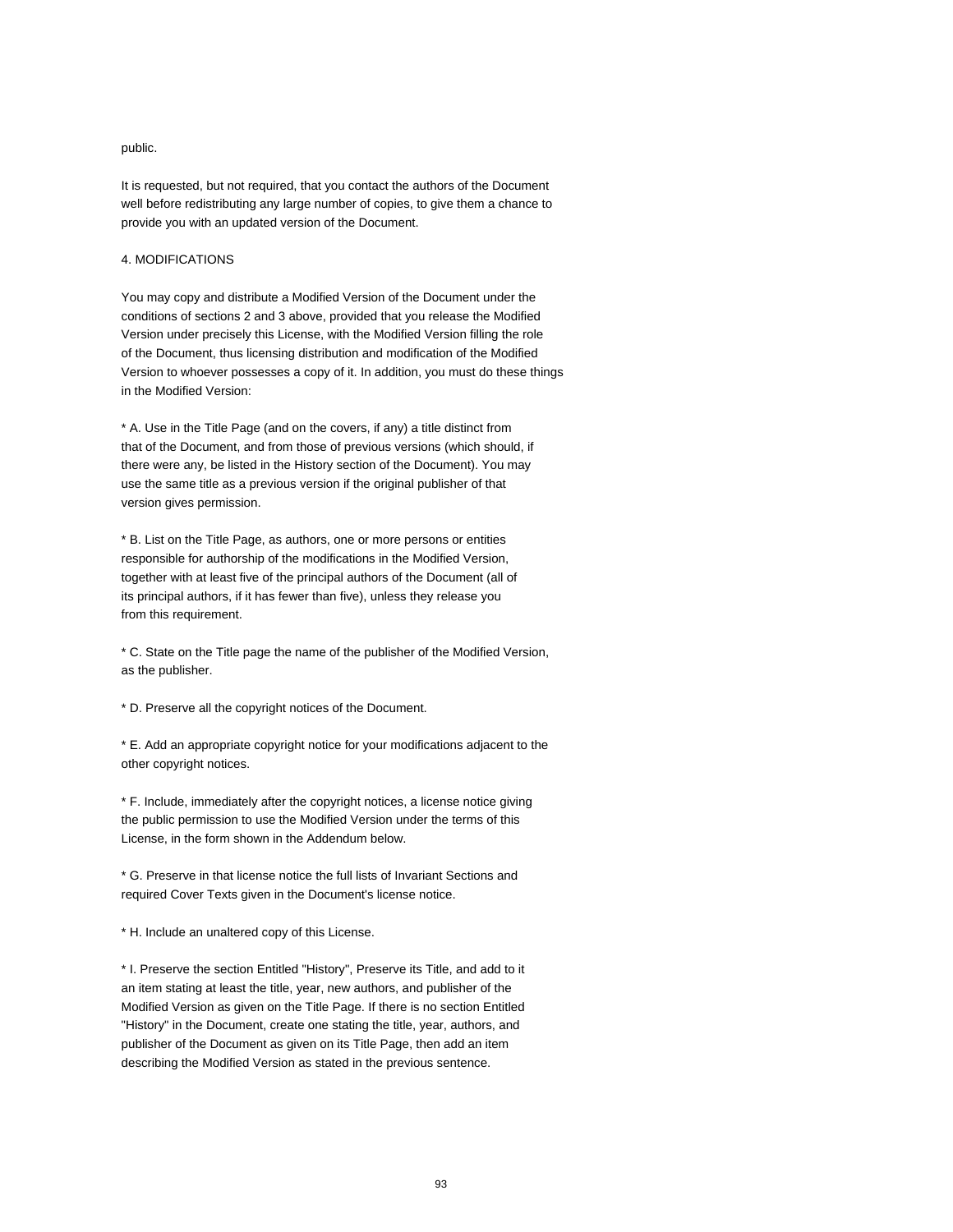\* J. Preserve the network location, if any, given in the Document for public access to a Transparent copy of the Document, and likewise the network locations given in the Document for previous versions it was based on. These may be placed in the "History" section. You may omit a network location for a work that was published at least four years before the Document itself, or if the original publisher of the version it refers to gives permission.

\* K. For any section Entitled "Acknowledgements" or "Dedications", Preserve the Title of the section, and preserve in the section all the substance and tone of each of the contributor acknowledgements and/or dedications given therein.

\* L. Preserve all the Invariant Sections of the Document, unaltered in their text and in their titles. Section numbers or the equivalent are not considered part of the section titles.

\* M. Delete any section Entitled "Endorsements". Such a section may not be included in the Modified Version.

\* N. Do not retitle any existing section to be Entitled "Endorsements" or to conflict in title with any Invariant Section.

\* O. Preserve any Warranty Disclaimers.

If the Modified Version includes new front-matter sections or appendices that qualify as Secondary Sections and contain no material copied from the Document, you may at your option designate some or all of these sections as invariant. To do this, add their titles to the list of Invariant Sections in the Modified Version's license notice. These titles must be distinct from any other section titles.

You may add a section Entitled "Endorsements", provided it contains nothing but endorsements of your Modified Version by various parties—for example, statements of peer review or that the text has been approved by an organization as the authoritative definition of a standard.

You may add a passage of up to five words as a Front-Cover Text, and a passage of up to 25 words as a Back-Cover Text, to the end of the list of Cover Texts in the Modified Version. Only one passage of Front-Cover Text and one of Back-Cover Text may be added by (or through arrangements made by) any one entity. If the Document already includes a cover text for the same cover, previously added by you or by arrangement made by the same entity you are acting on behalf of, you may not add another; but you may replace the old one, on explicit permission from the previous publisher that added the old one.

The author(s) and publisher(s) of the Document do not by this License give permission to use their names for publicity for or to assert or imply endorsement of any Modified Version.

## 5. COMBINING DOCUMENTS

You may combine the Document with other documents released under this License, under the terms defined in section 4 above for modified versions, provided that you include in the combination all of the Invariant Sections of all of the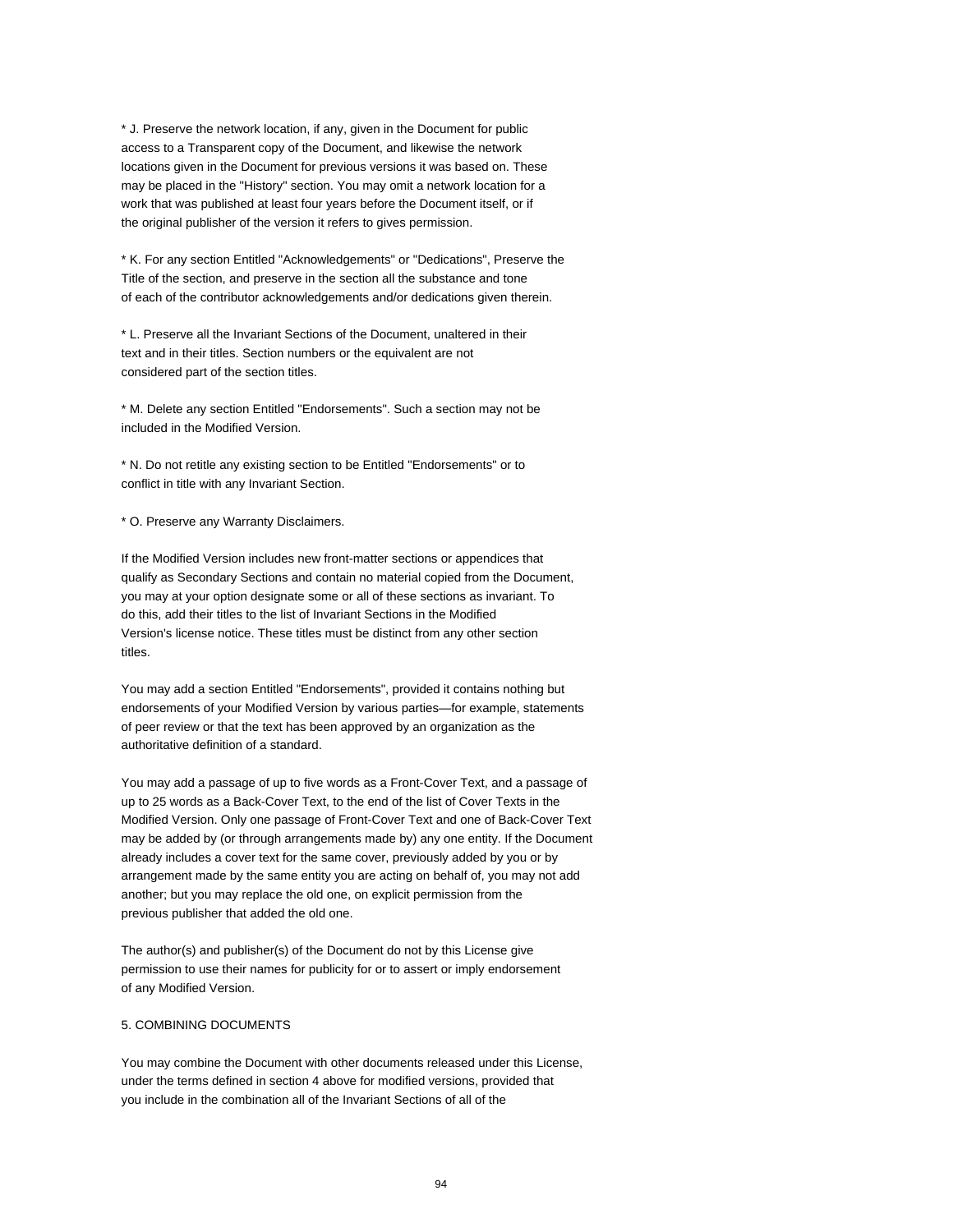original documents, unmodified, and list them all as Invariant Sections of your combined work in its license notice, and that you preserve all their Warranty Disclaimers.

The combined work need only contain one copy of this License, and multiple identical Invariant Sections may be replaced with a single copy. If there are multiple Invariant Sections with the same name but different contents, make the title of each such section unique by adding at the end of it, in parentheses, the name of the original author or publisher of that section if known, or else a unique number. Make the same adjustment to the section titles in the list of Invariant Sections in the license notice of the combined work.

In the combination, you must combine any sections Entitled "History" in the various original documents, forming one section Entitled "History"; likewise combine any sections Entitled "Acknowledgements", and any sections Entitled "Dedications". You must delete all sections Entitled "Endorsements".

## 6. COLLECTIONS OF DOCUMENTS

You may make a collection consisting of the Document and other documents released under this License, and replace the individual copies of this License in the various documents with a single copy that is included in the collection, provided that you follow the rules of this License for verbatim copying of each of the documents in all other respects.

You may extract a single document from such a collection, and distribute it individually under this License, provided you insert a copy of this License into the extracted document, and follow this License in all other respects regarding verbatim copying of that document.

## 7. AGGREGATION WITH INDEPENDENT WORKS

A compilation of the Document or its derivatives with other separate and independent documents or works, in or on a volume of a storage or distribution medium, is called an "aggregate" if the copyright resulting from the compilation is not used to limit the legal rights of the compilation's users beyond what the individual works permit. When the Document is included in an aggregate, this License does not apply to the other works in the aggregate which are not themselves derivative works of the Document.

If the Cover Text requirement of section 3 is applicable to these copies of the Document, then if the Document is less than one half of the entire aggregate, the Document's Cover Texts may be placed on covers that bracket the Document within the aggregate, or the electronic equivalent of covers if the Document is in electronic form. Otherwise they must appear on printed covers that bracket the whole aggregate.

### 8. TRANSLATION

Translation is considered a kind of modification, so you may distribute translations of the Document under the terms of section 4. Replacing Invariant Sections with translations requires special permission from their copyright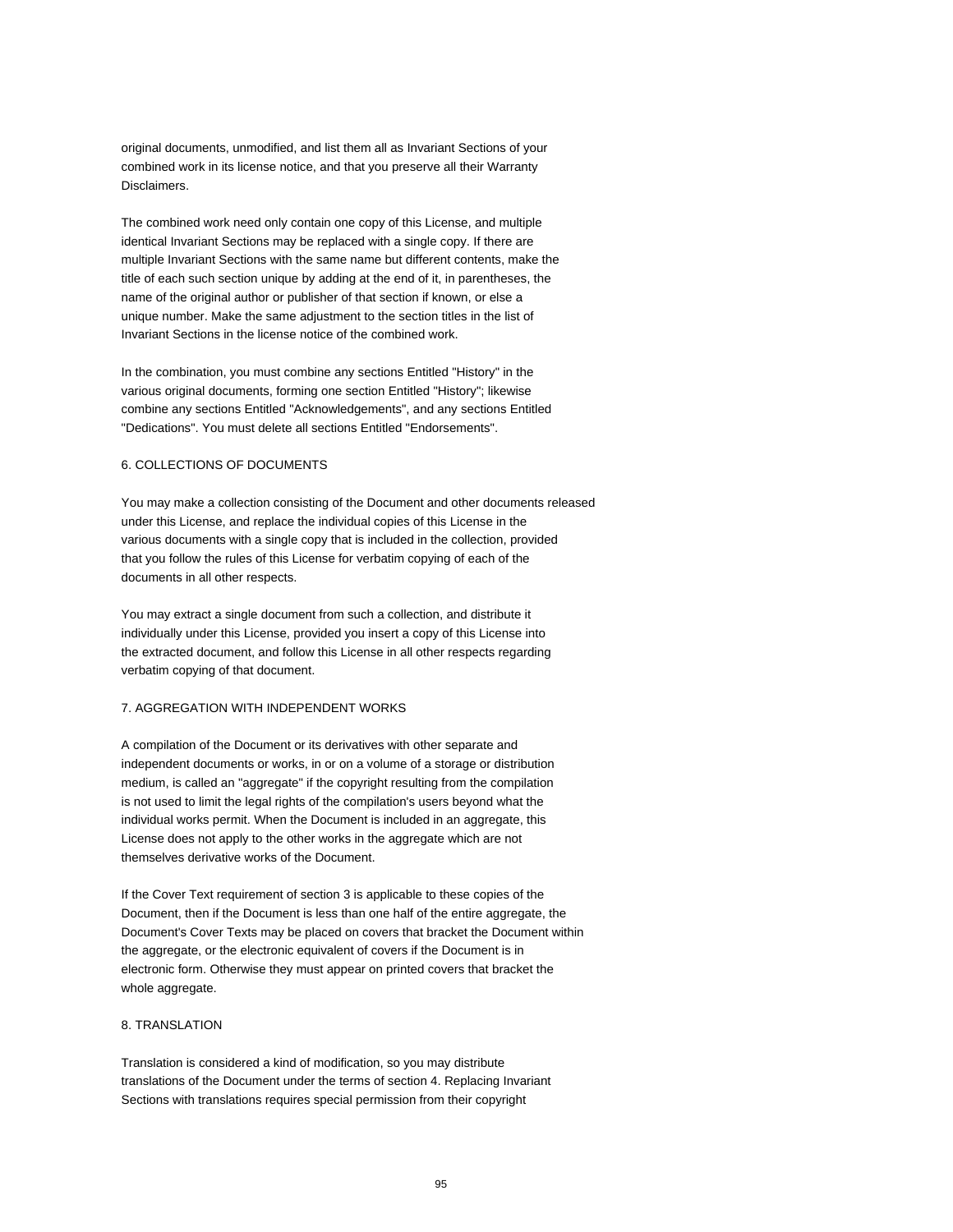holders, but you may include translations of some or all Invariant Sections in addition to the original versions of these Invariant Sections. You may include a translation of this License, and all the license notices in the Document, and any Warranty Disclaimers, provided that you also include the original English version of this License and the original versions of those notices and disclaimers. In case of a disagreement between the translation and the original version of this License or a notice or disclaimer, the original version will prevail.

If a section in the Document is Entitled "Acknowledgements", "Dedications", or "History", the requirement (section 4) to Preserve its Title (section 1) will typically require changing the actual title.

#### 9. TERMINATION

You may not copy, modify, sublicense, or distribute the Document except as expressly provided under this License. Any attempt otherwise to copy, modify, sublicense, or distribute it is void, and will automatically terminate your rights under this License.

However, if you cease all violation of this License, then your license from a particular copyright holder is reinstated (a) provisionally, unless and until the copyright holder explicitly and finally terminates your license, and (b) permanently, if the copyright holder fails to notify you of the violation by some reasonable means prior to 60 days after the cessation.

Moreover, your license from a particular copyright holder is reinstated permanently if the copyright holder notifies you of the violation by some reasonable means, this is the first time you have received notice of violation of this License (for any work) from that copyright holder, and you cure the violation prior to 30 days after your receipt of the notice.

Termination of your rights under this section does not terminate the licenses of parties who have received copies or rights from you under this License. If your rights have been terminated and not permanently reinstated, receipt of a copy of some or all of the same material does not give you any rights to use it.

#### 10. FUTURE REVISIONS OF THIS LICENSE

The Free Software Foundation may publish new, revised versions of the GNU Free Documentation License from time to time. Such new versions will be similar in spirit to the present version, but may differ in detail to address new problems or concerns. See http://www.gnu.org/copyleft/.

Each version of the License is given a distinguishing version number. If the Document specifies that a particular numbered version of this License "or any later version" applies to it, you have the option of following the terms and conditions either of that specified version or of any later version that has been published (not as a draft) by the Free Software Foundation. If the Document does not specify a version number of this License, you may choose any version ever published (not as a draft) by the Free Software Foundation. If the Document specifies that a proxy can decide which future versions of this License can be used, that proxy's public statement of acceptance of a version permanently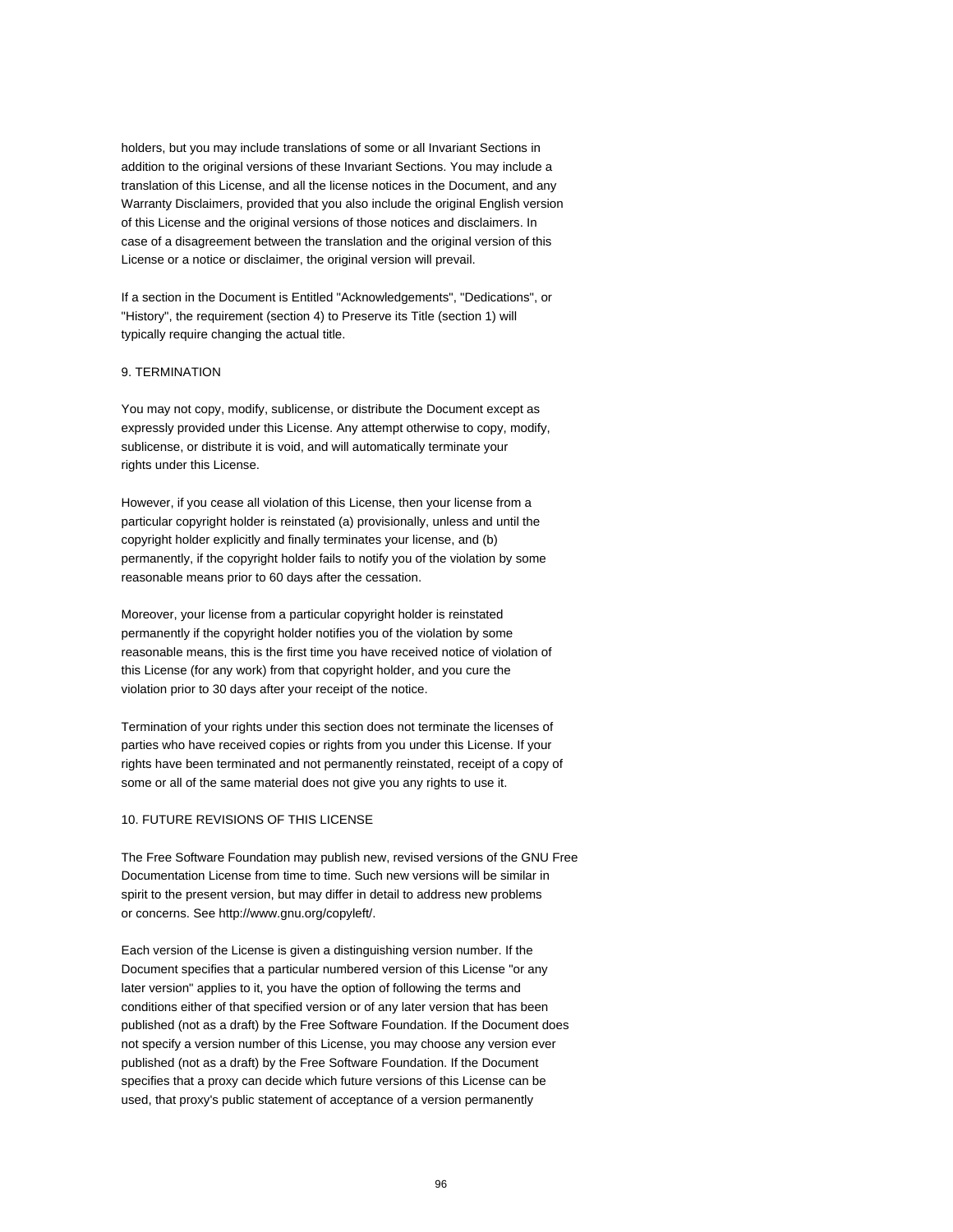authorizes you to choose that version for the Document.

## 11. RELICENSING

"Massive Multiauthor Collaboration Site" (or "MMC Site") means any World Wide Web server that publishes copyrightable works and also provides prominent facilities for anybody to edit those works. A public wiki that anybody can edit is an example of such a server. A "Massive Multiauthor Collaboration" (or "MMC") contained in the site means any set of copyrightable works thus published on the MMC site.

"CC-BY-SA" means the Creative Commons Attribution-Share Alike 3.0 license published by Creative Commons Corporation, a not-for-profit corporation with a principal place of business in San Francisco, California, as well as future copyleft versions of that license published by that same organization.

"Incorporate" means to publish or republish a Document, in whole or in part, as part of another Document.

An MMC is "eligible for relicensing" if it is licensed under this License, and if all works that were first published under this License somewhere other than this MMC, and subsequently incorporated in whole or in part into the MMC, (1) had no cover texts or invariant sections, and (2) were thus incorporated prior to November 1, 2008.

The operator of an MMC Site may republish an MMC contained in the site under CC-BY-SA on the same site at any time before August 1, 2009, provided the MMC is eligible for relicensing.

ADDENDUM: How to use this License for your documents

To use this License in a document you have written, include a copy of the License in the document and put the following copyright and license notices just after the title page:

#### Copyright (C) YEAR YOUR NAME.

Permission is granted to copy, distribute and/or modify this document under the terms of the GNU Free Documentation License, Version 1.3 or any later version published by the Free Software Foundation; with no Invariant Sections, no Front-Cover Texts, and no Back-Cover Texts. A copy of the license is included in the section entitled "GNU Free Documentation License".

If you have Invariant Sections, Front-Cover Texts and Back-Cover Texts, replace the "with … Texts." line with this:

with the Invariant Sections being LIST THEIR TITLES, with the Front-Cover Texts being LIST, and with the Back-Cover Texts being LIST.

If you have Invariant Sections without Cover Texts, or some other combination of the three, merge those two alternatives to suit the situation.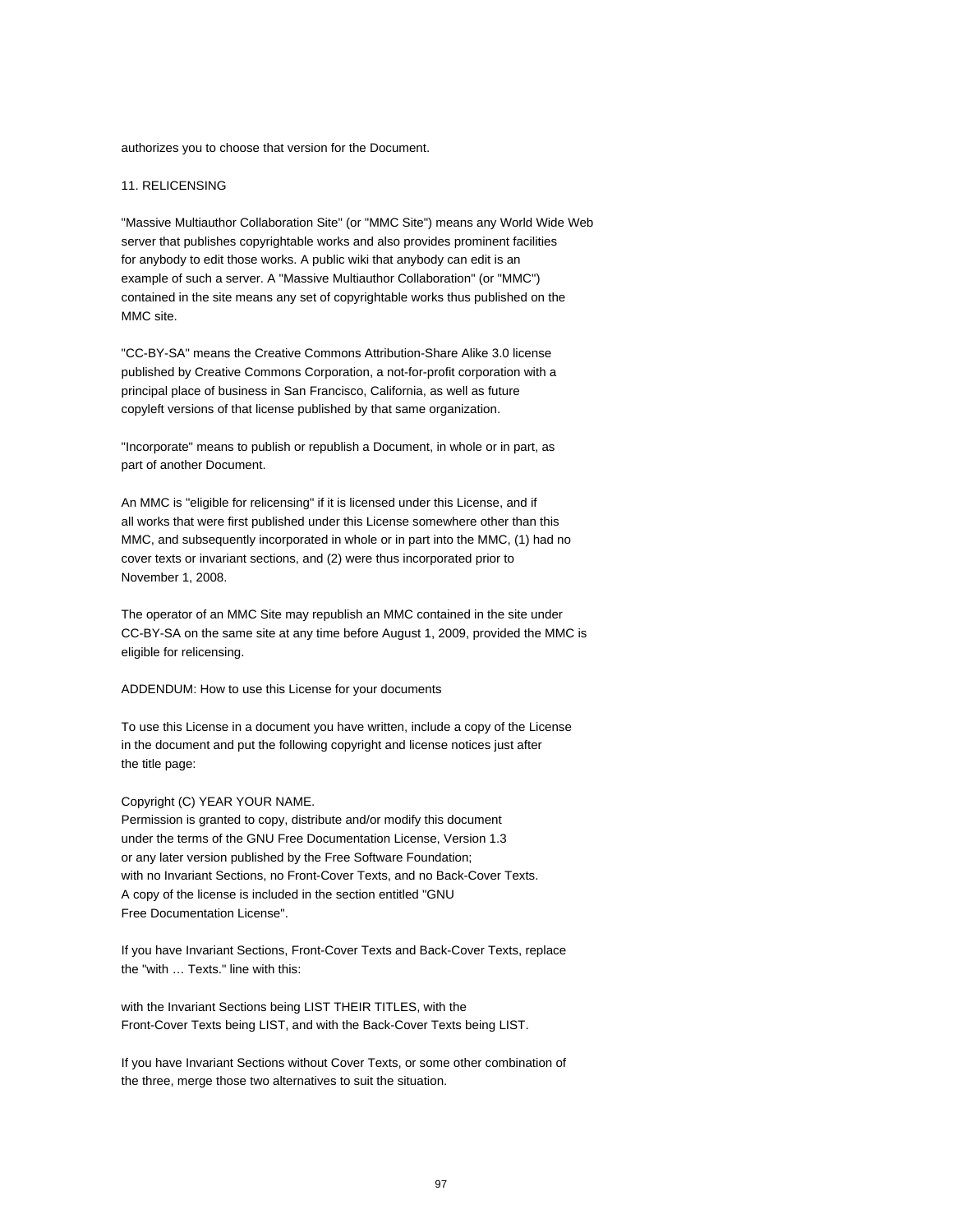If your document contains nontrivial examples of program code, we recommend releasing these examples in parallel under your choice of free software license, such as the GNU General Public License, to permit their use in free software.

# **GNU General Public License v1.0 or later**

(Algorithm::Diff 1.1902, autodie 2.32, Compress::Raw::Bzip2 2.093, Compress::Raw::Zlib 2.093, CPAN 2.27, CPAN::Meta 2.150010, Dancer::Plugin::Swig 3.75, debian-archive-keyring 2019.1+deb10u1, Exporter 5.74, ExtUtils::MakeMaker 7.44, Filter::Simple 0.96, IO::Compress 2.093, libcpanel-json-xs-perl 4.25, libfuture-asyncawait-perl 0.49, libfuture-perl 0.47, libmath-bigint-perl 1.999818, libmodule-corelist-perl 5.20210123, Module::CoreList 5.20210123, Module::Load::Conditional 0.70, Module::Metadata 1.000037, perl-Archive-Tar 2.36, perl-Class-Struct 0.66, perl-DBM\_Filter 0.06, perl-ExtUtils-Constant 0.25, perl-ExtUtils-ParseXS 3.40, perl-File-Find 1.37, perl-File-stat 1.09, perl-I18N-LangTags 0.44, perl-IPC-Cmd 1.04, perl-IPC-Open3 1.21, perl-Pod-Html 1.25, perl-Term-ANSIColor 5.01, perl-threads-shared 1.61, perl-Tie 4.6, perl-Unicode-UCD 0.75, podlators 4.14, Storable 3.21, Thread::Queue 3.14)

"This program is free software; you can redistribute it and/or modify it under the terms of version 1 of the GNU General Public License as published by the Free Software Foundation."

GNU GENERAL PUBLIC LICENSE Version 1, February 1989 ==========================

Copyright (C) 1989 Free Software Foundation, Inc. 675 Mass Ave, Cambridge, MA 02139, USA Everyone is permitted to copy and distribute verbatim copies of this license document, but changing it is not allowed.

## Preamble

The license agreements of most software companies try to keep users at the mercy of those companies. By contrast, our General Public License is intended to guarantee your freedom to share and change free software--to make sure the software is free for all its users. The General Public License applies to the Free Software Foundation's software and to any other program whose authors commit to using it. You can use it for your programs, too.

When we speak of free software, we are referring to freedom, not price. Specifically, the General Public License is designed to make sure that you have the freedom to give away or sell copies of free software, that you receive source code or can get it if you want it, that you can change the software or use pieces of it in new free programs; and that you know you can do these things.

To protect your rights, we need to make restrictions that forbid anyone to deny you these rights or to ask you to surrender the rights. These restrictions translate to certain responsibilities for you if you distribute copies of the software, or if you modify it.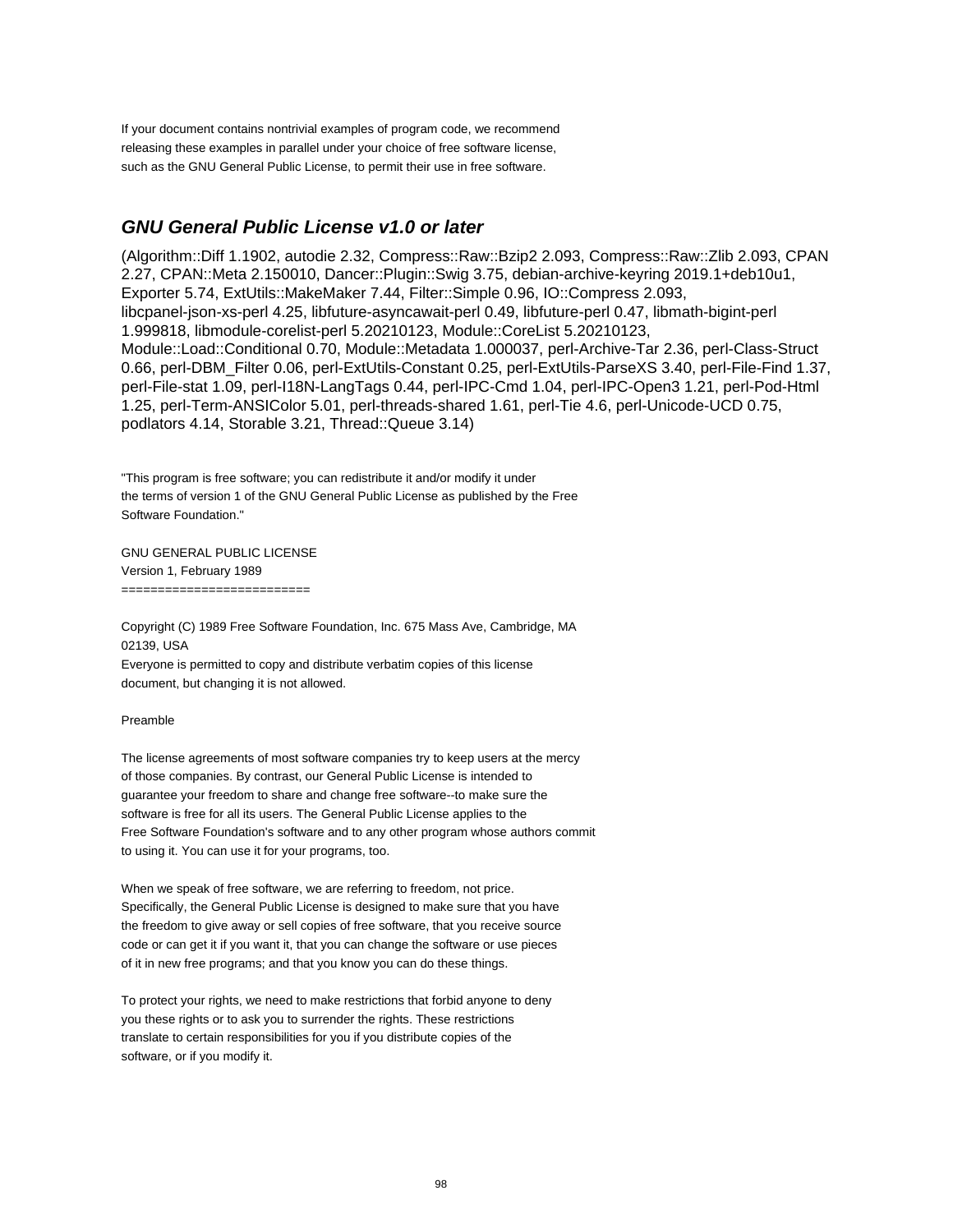For example, if you distribute copies of a such a program, whether gratis or for a fee, you must give the recipients all the rights that you have. You must make sure that they, too, receive or can get the source code. And you must tell them their rights.

We protect your rights with two steps: (1) copyright the software, and (2) offer you this license which gives you legal permission to copy, distribute and/or modify the software.

Also, for each author's protection and ours, we want to make certain that everyone understands that there is no warranty for this free software. If the software is modified by someone else and passed on, we want its recipients to know that what they have is not the original, so that any problems introduced by others will not reflect on the original authors' reputations.

The precise terms and conditions for copying, distribution and modification follow.

## GNU GENERAL PUBLIC LICENSE TERMS AND CONDITIONS FOR COPYING, DISTRIBUTION AND MODIFICATION

1. This License Agreement applies to any program or other work which contains a notice placed by the copyright holder saying it may be distributed under the terms of this General Public License. The "Program", below, refers to any such program or work, and a "work based on the Program" means either the Program or any work containing the Program or a portion of it, either verbatim or with modifications. Each licensee is addressed as "you".

2. You may copy and distribute verbatim copies of the Program's source code as you receive it, in any medium, provided that you conspicuously and appropriately publish on each copy an appropriate copyright notice and disclaimer of warranty; keep intact all the notices that refer to this General Public License and to the absence of any warranty; and give any other recipients of the Program a copy of this General Public License along with the Program. You may charge a fee for the physical act of transferring a copy.

3. You may modify your copy or copies of the Program or any portion of it, and copy and distribute such modifications under the terms of Paragraph 1 above, provided that you also do the following:

a. cause the modified files to carry prominent notices stating that you changed the files and the date of any change; and

b. cause the whole of any work that you distribute or publish, that in whole or in part contains the Program or any part thereof, either with or without modifications, to be licensed at no charge to all third parties under the terms of this General Public License (except that you may choose to grant warranty protection to some or all third parties, at your option).

c. If the modified program normally reads commands interactively when run, you must cause it, when started running for such interactive use in the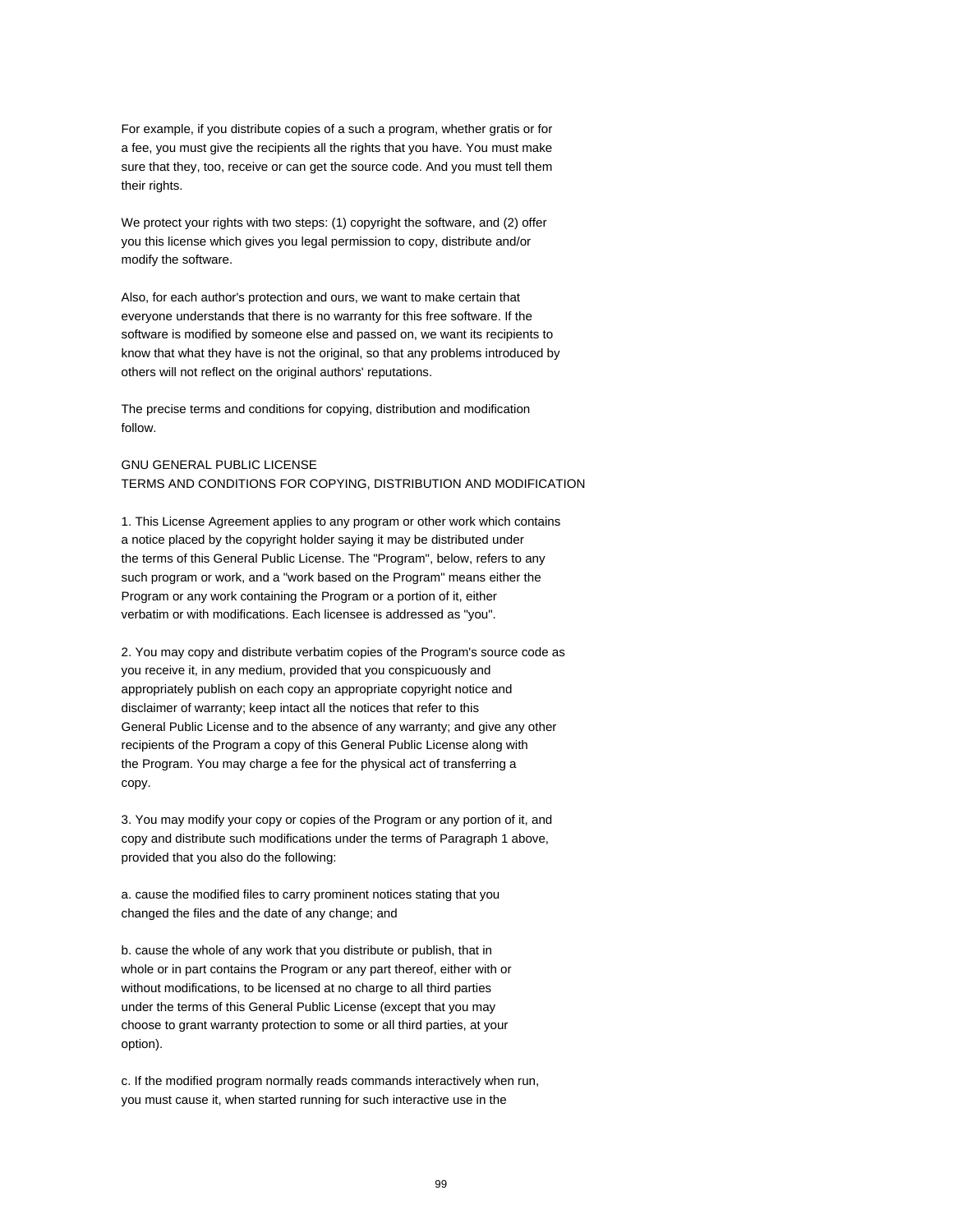simplest and most usual way, to print or display an announcement including an appropriate copyright notice and a notice that there is no warranty (or else, saying that you provide a warranty) and that users may redistribute the program under these conditions, and telling the user how to view a copy of this General Public License.

d. You may charge a fee for the physical act of transferring a copy, and you may at your option offer warranty protection in exchange for a fee.

Mere aggregation of another independent work with the Program (or its derivative) on a volume of a storage or distribution medium does not bring the other work under the scope of these terms.

4. You may copy and distribute the Program (or a portion or derivative of it, under Paragraph 2) in object code or executable form under the terms of Paragraphs 1 and 2 above provided that you also do one of the following:

a. accompany it with the complete corresponding machine-readable source code, which must be distributed under the terms of Paragraphs 1 and 2 above; or,

b. accompany it with a written offer, valid for at least three years, to give any third party free (except for a nominal charge for the cost of distribution) a complete machine-readable copy of the corresponding source code, to be distributed under the terms of Paragraphs 1 and 2 above; or,

c. accompany it with the information you received as to where the corresponding source code may be obtained. (This alternative is allowed only for noncommercial distribution and only if you received the program in object code or executable form alone.)

Source code for a work means the preferred form of the work for making modifications to it. For an executable file, complete source code means all the source code for all modules it contains; but, as a special exception, it need not include source code for modules which are standard libraries that accompany the operating system on which the executable file runs, or for standard header files or definitions files that accompany that operating system.

5. You may not copy, modify, sublicense, distribute or transfer the Program except as expressly provided under this General Public License. Any attempt otherwise to copy, modify, sublicense, distribute or transfer the Program is void, and will automatically terminate your rights to use the Program under this License. However, parties who have received copies, or rights to use copies, from you under this General Public License will not have their licenses terminated so long as such parties remain in full compliance.

6. By copying, distributing or modifying the Program (or any work based on the Program) you indicate your acceptance of this license to do so, and all its terms and conditions.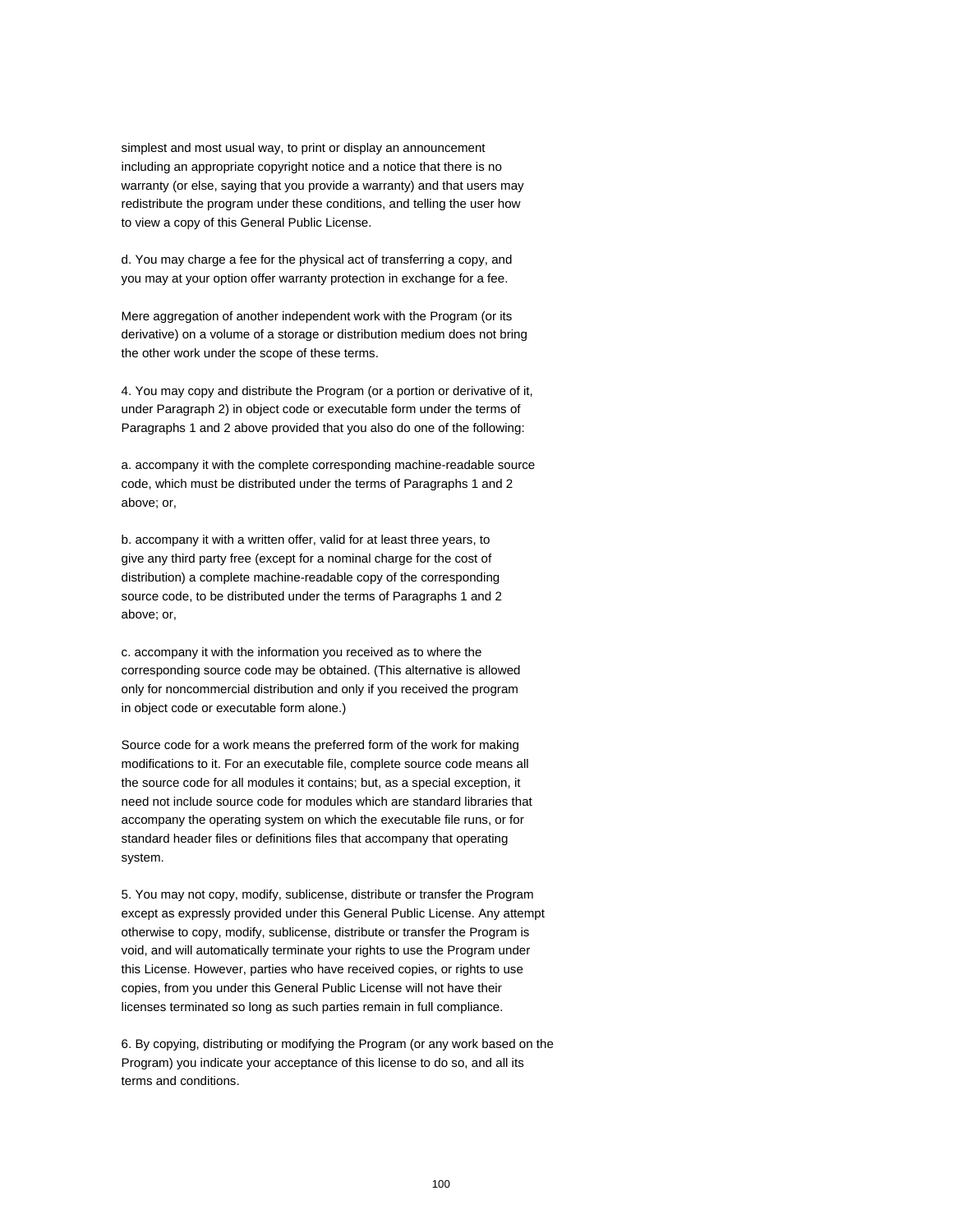7. Each time you redistribute the Program (or any work based on the Program), the recipient automatically receives a license from the original licensor to copy, distribute or modify the Program subject to these terms and conditions. You may not impose any further restrictions on the recipients' exercise of the rights granted herein.

8. The Free Software Foundation may publish revised and/or new versions of the General Public License from time to time. Such new versions will be similar in spirit to the present version, but may differ in detail to address new problems or concerns.

Each version is given a distinguishing version number. If the Program specifies a version number of the license which applies to it and "any later version", you have the option of following the terms and conditions either of that version or of any later version published by the Free Software Foundation. If the Program does not specify a version number of the license, you may choose any version ever published by the Free Software Foundation.

9. If you wish to incorporate parts of the Program into other free programs whose distribution conditions are different, write to the author to ask for permission. For software which is copyrighted by the Free Software Foundation, write to the Free Software Foundation; we sometimes make exceptions for this. Our decision will be guided by the two goals of preserving the free status of all derivatives of our free software and of promoting the sharing and reuse of software generally.

## NO WARRANTY

9. BECAUSE THE PROGRAM IS LICENSED FREE OF CHARGE, THERE IS NO WARRANTY FOR THE PROGRAM, TO THE EXTENT PERMITTED BY APPLICABLE LAW. EXCEPT WHEN OTHERWISE STATED IN WRITING THE COPYRIGHT HOLDERS AND/OR OTHER PARTIES PROVIDE THE PROGRAM "AS IS" WITHOUT WARRANTY OF ANY KIND, EITHER EXPRESSED OR IMPLIED, INCLUDING, BUT NOT LIMITED TO, THE IMPLIED WARRANTIES OF MERCHANTABILITY AND FITNESS FOR A PARTICULAR PURPOSE. THE ENTIRE RISK AS TO THE QUALITY AND PERFORMANCE OF THE PROGRAM IS WITH YOU. SHOULD THE PROGRAM PROVE DEFECTIVE, YOU ASSUME THE COST OF ALL NECESSARY SERVICING, REPAIR OR CORRECTION.

10. IN NO EVENT UNLESS REQUIRED BY APPLICABLE LAW OR AGREED TO IN WRITING WILL ANY COPYRIGHT HOLDER, OR ANY OTHER PARTY WHO MAY MODIFY AND/OR REDISTRIBUTE THE PROGRAM AS PERMITTED ABOVE, BE LIABLE TO YOU FOR DAMAGES, INCLUDING ANY GENERAL, SPECIAL, INCIDENTAL OR CONSEQUENTIAL DAMAGES ARISING OUT OF THE USE OR INABILITY TO USE THE PROGRAM (INCLUDING BUT NOT LIMITED TO LOSS OF DATA OR DATA BEING RENDERED INACCURATE OR LOSSES SUSTAINED BY YOU OR THIRD PARTIES OR A FAILURE OF THE PROGRAM TO OPERATE WITH ANY OTHER PROGRAMS), EVEN IF SUCH HOLDER OR OTHER PARTY HAS BEEN ADVISED OF THE POSSIBILITY OF SUCH DAMAGES.

## END OF TERMS AND CONDITIONS

Appendix: How to Apply These Terms to Your New Programs

If you develop a new program, and you want it to be of the greatest possible use to humanity, the best way to achieve this is to make it free software which everyone can redistribute and change under these terms.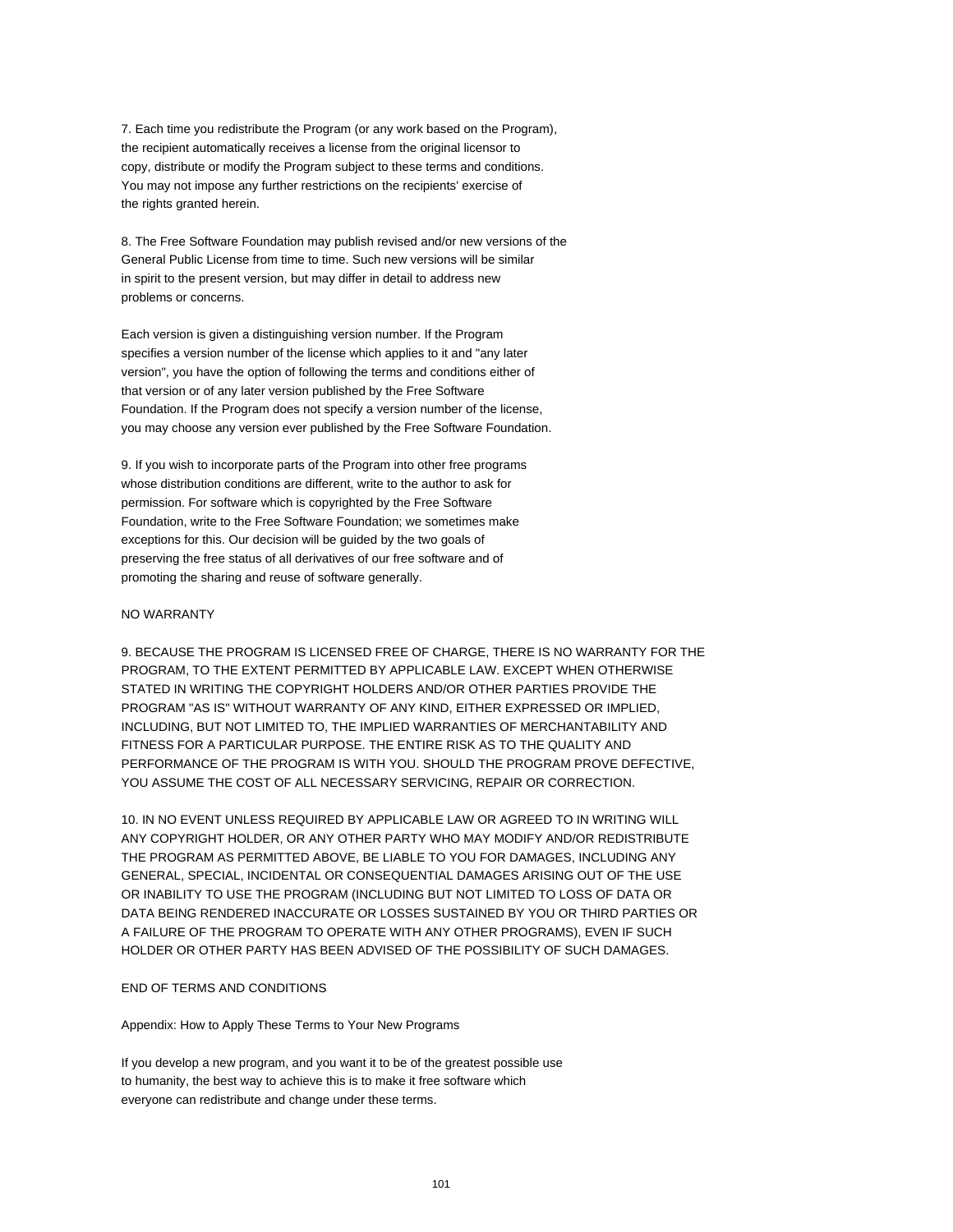To do so, attach the following notices to the program. It is safest to attach them to the start of each source file to most effectively convey the exclusion of warranty; and each file should have at least the "copyright" line and a pointer to where the full notice is found.

## Copyright (C) 19yy

This program is free software; you can redistribute it and/or modify it under the terms of the GNU General Public License as published by the Free Software Foundation; either version 1, or (at your option) any later version.

This program is distributed in the hope that it will be useful, but WITHOUT ANY WARRANTY; without even the implied warranty of MERCHANTABILITY or FITNESS FOR A PARTICULAR PURPOSE. See the GNU General Public License for more details.

You should have received a copy of the GNU General Public License along with this program; if not, write to the Free Software Foundation, Inc., 675 Mass Ave, Cambridge, MA 02139, USA.

Also add information on how to contact you by electronic and paper mail.

If the program is interactive, make it output a short notice like this when it starts in an interactive mode:

Gnomovision version 69, Copyright (C) 19xx name of author Gnomovision comes with ABSOLUTELY NO WARRANTY; for details type `show w'. This is free software, and you are welcome to redistribute it under certain conditions; type `show c' for details.

The hypothetical commands `show w' and `show c' should show the appropriate parts of the General Public License. Of course, the commands you use may be called something other than `show w' and `show c'; they could even be mouse-clicks or menu items--whatever suits your program.

You should also get your employer (if you work as a programmer) or your school, if any, to sign a "copyright disclaimer" for the program, if necessary. Here a sample; alter the names:

Yoyodyne, Inc., hereby disclaims all copyright interest in the program `Gnomovision' (a program to direct compilers to make passes at assemblers) written by James Hacker.

, 1 April 1989 Ty Coon, President of Vice

That's all there is to it!

# **GNU General Public License v2.0 only**

(base-passwd 3.5.51, e2fsprogs v1.46.2, GPT fdisk 1.0.6, gptfdisk 1.0.6, gptfdisk-fixparts 1.0.6, grub-efi-amd64-signed 1+2.04+20, iproute2 5.10.0, IPTables 1.8.7, libbpf0, libc6-dev 2.31, libcap2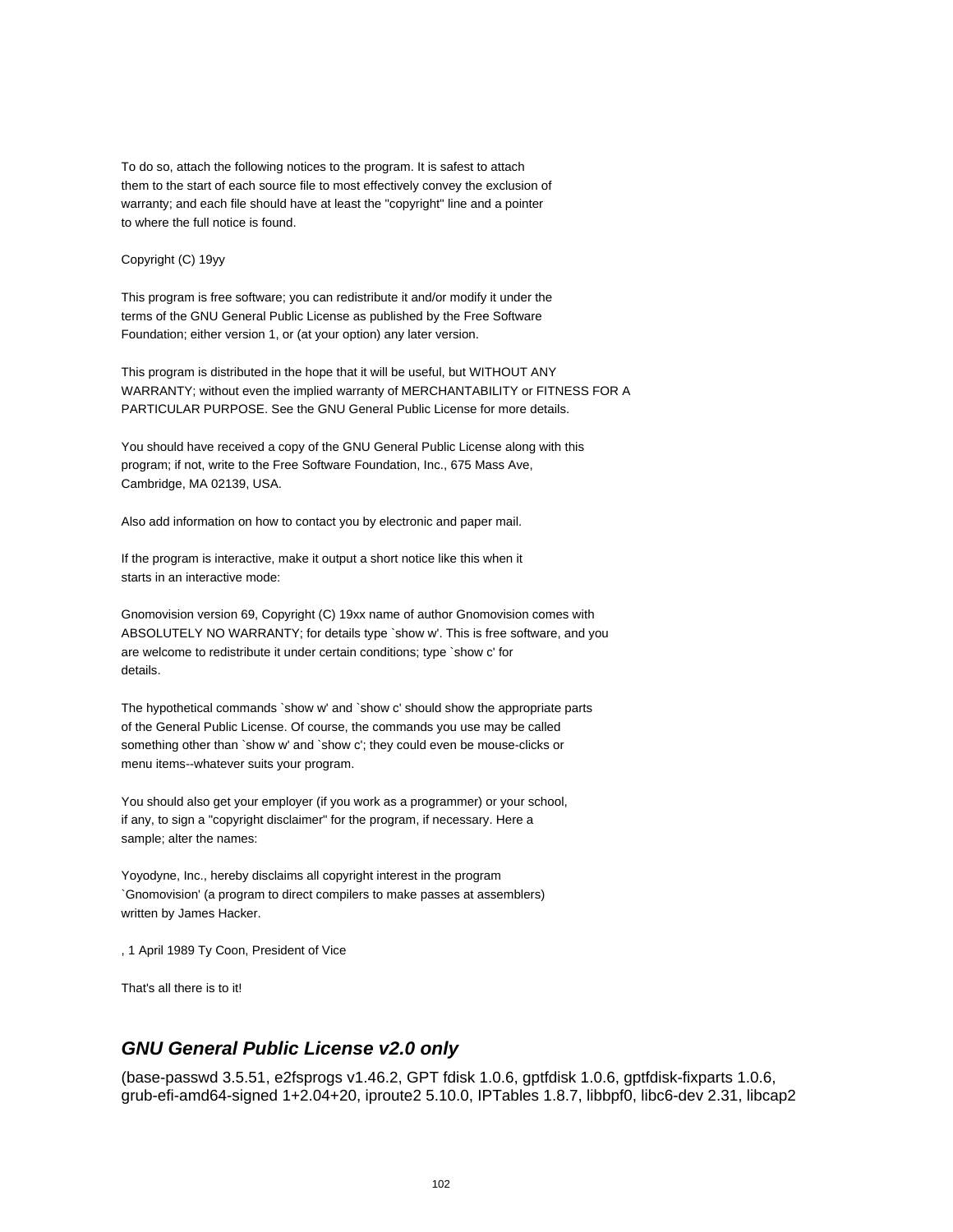2.44, libnetfilter-conntrack-dev 1.0.8, Linux Kernel 5.10.106, linux-base 4.8, linux-misc 5.10.106, linux-signed-amd64 5.10.106, Locales 2.31, lsb 11.1.0, lsb-release 10.2019051400, lsb-release 11.1.0, man-pages 4.09, Shadow Tool Suite 4.8.1, shim-helpers-amd64-signed 1+15.4+7, socat 1.7.4.0, ucf 3.0043)

The GNU General Public License (GPL) ====================================

Version 2, June 1991 --------------------

Copyright (C) 1989, 1991 Free Software Foundation, Inc. 59 Temple Place, Suite 330, Boston, MA 02111-1307 USA

Everyone is permitted to copy and distribute verbatim copies of this license document, but changing it is not allowed.

#### Preamble

The licenses for most software are designed to take away your freedom to share and change it. By contrast, the GNU General Public License is intended to guarantee your freedom to share and change free software--to make sure the software is free for all its users. This General Public License applies to most of the Free Software Foundation's software and to any other program whose authors commit to using it. (Some other Free Software Foundation software is covered by the GNU Library General Public License instead.) You can apply it to your programs, too.

When we speak of free software, we are referring to freedom, not price. Our General Public Licenses are designed to make sure that you have the freedom to distribute copies of free software (and charge for this service if you wish), that you receive source code or can get it if you want it, that you can change the software or use pieces of it in new free programs; and that you know you can do these things.

To protect your rights, we need to make restrictions that forbid anyone to deny you these rights or to ask you to surrender the rights. These restrictions translate to certain responsibilities for you if you distribute copies of the software, or if you modify it.

For example, if you distribute copies of such a program, whether gratis or for a fee, you must give the recipients all the rights that you have. You must make sure that they, too, receive or can get the source code. And you must show them these terms so they know their rights.

We protect your rights with two steps: (1) copyright the software, and (2) offer you this license which gives you legal permission to copy, distribute and/or modify the software.

Also, for each author's protection and ours, we want to make certain that everyone understands that there is no warranty for this free software. If the software is modified by someone else and passed on, we want its recipients to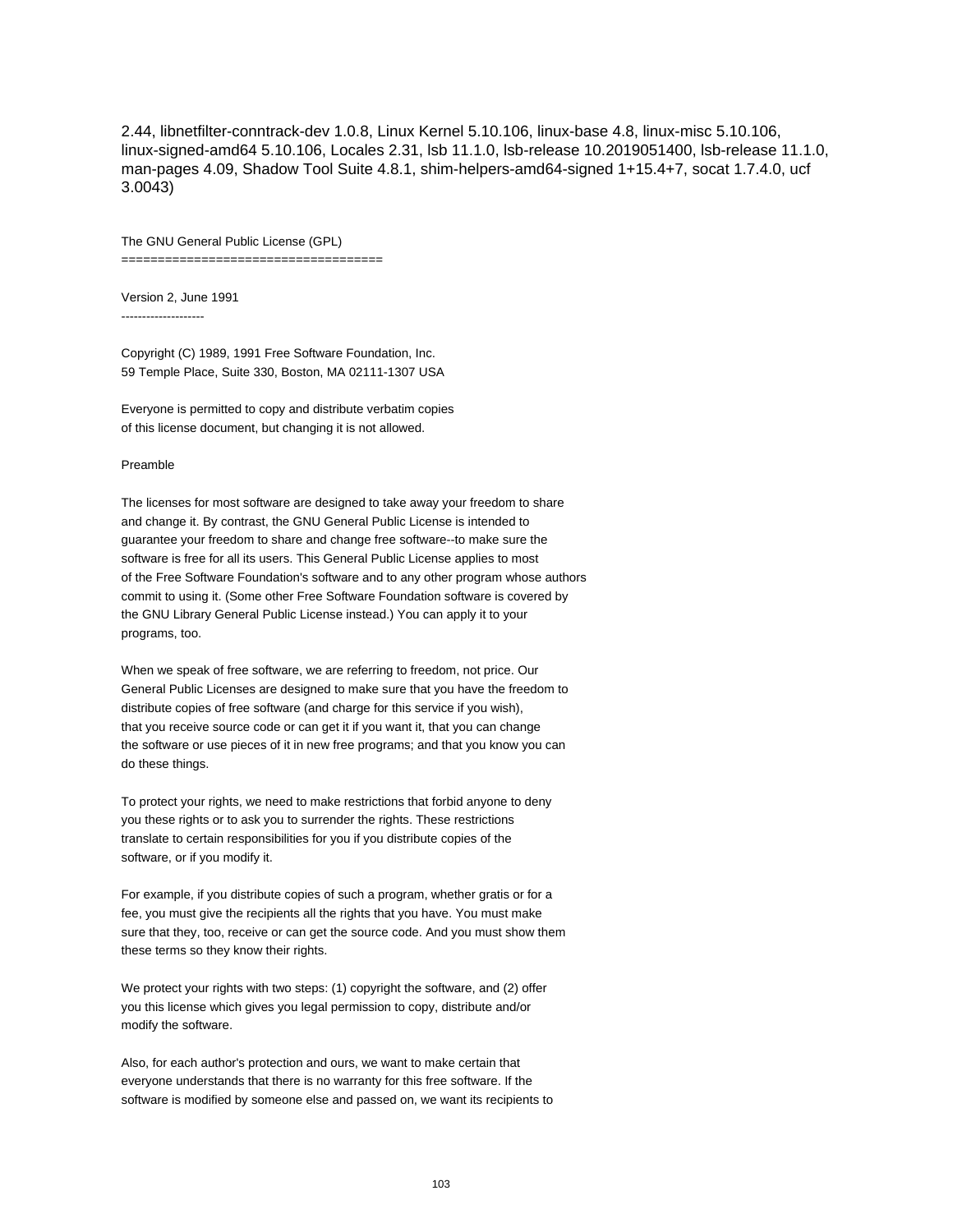know that what they have is not the original, so that any problems introduced by others will not reflect on the original authors' reputations.

Finally, any free program is threatened constantly by software patents. We wish to avoid the danger that redistributors of a free program will individually obtain patent licenses, in effect making the program proprietary. To prevent this, we have made it clear that any patent must be licensed for everyone's free use or not licensed at all.

The precise terms and conditions for copying, distribution and modification follow.

#### TERMS AND CONDITIONS FOR COPYING, DISTRIBUTION AND MODIFICATION

0. This License applies to any program or other work which contains a notice placed by the copyright holder saying it may be distributed under the terms of this General Public License. The "Program", below, refers to any such program or work, and a "work based on the Program" means either the Program or any derivative work under copyright law: that is to say, a work containing the Program or a portion of it, either verbatim or with modifications and/or translated into another language. (Hereinafter, translation is included without limitation in the term "modification".) Each licensee is addressed as "you".

Activities other than copying, distribution and modification are not covered by this License; they are outside its scope. The act of running the Program is not restricted, and the output from the Program is covered only if its contents constitute a work based on the Program (independent of having been made by running the Program). Whether that is true depends on what the Program does.

1. You may copy and distribute verbatim copies of the Program's source code as you receive it, in any medium, provided that you conspicuously and appropriately publish on each copy an appropriate copyright notice and disclaimer of warranty; keep intact all the notices that refer to this License and to the absence of any warranty; and give any other recipients of the Program a copy of this License along with the Program.

You may charge a fee for the physical act of transferring a copy, and you may at your option offer warranty protection in exchange for a fee.

2. You may modify your copy or copies of the Program or any portion of it, thus forming a work based on the Program, and copy and distribute such modifications or work under the terms of Section 1 above, provided that you also meet all of these conditions:

a) You must cause the modified files to carry prominent notices stating that you changed the files and the date of any change.

b) You must cause any work that you distribute or publish, that in whole or in part contains or is derived from the Program or any part thereof, to be licensed as a whole at no charge to all third parties under the terms of this License.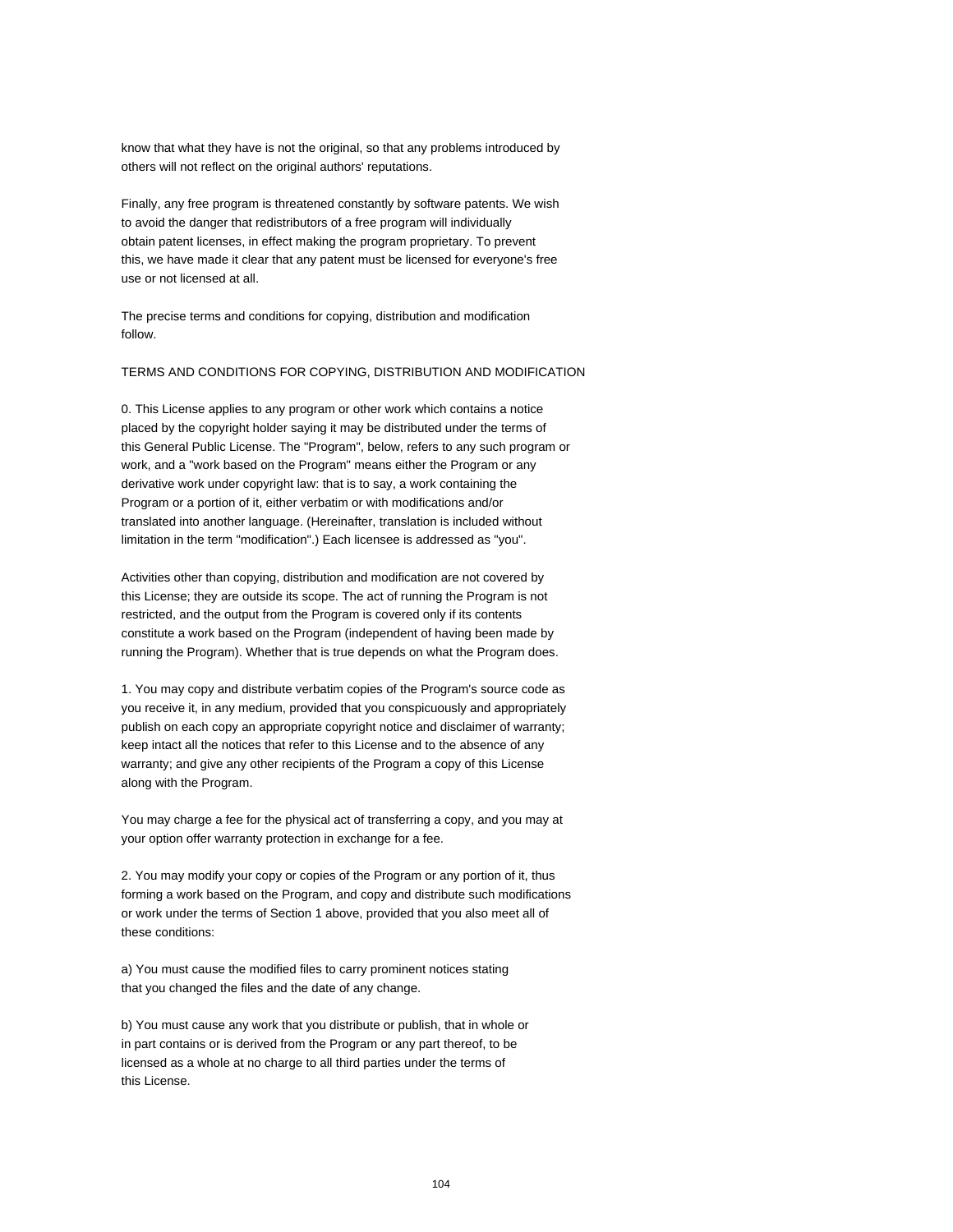c) If the modified program normally reads commands interactively when run, you must cause it, when started running for such interactive use in the most ordinary way, to print or display an announcement including an appropriate copyright notice and a notice that there is no warranty (or else, saying that you provide a warranty) and that users may redistribute the program under these conditions, and telling the user how to view a copy of this License. (Exception: if the Program itself is interactive but does not normally print such an announcement, your work based on the Program is not required to print an announcement.)

These requirements apply to the modified work as a whole. If identifiable sections of that work are not derived from the Program, and can be reasonably considered independent and separate works in themselves, then this License, and its terms, do not apply to those sections when you distribute them as separate works. But when you distribute the same sections as part of a whole which is a work based on the Program, the distribution of the whole must be on the terms of this License, whose permissions for other licensees extend to the entire whole, and thus to each and every part regardless of who wrote it.

Thus, it is not the intent of this section to claim rights or contest your rights to work written entirely by you; rather, the intent is to exercise the right to control the distribution of derivative or collective works based on the Program.

In addition, mere aggregation of another work not based on the Program with the Program (or with a work based on the Program) on a volume of a storage or distribution medium does not bring the other work under the scope of this License.

3. You may copy and distribute the Program (or a work based on it, under Section 2) in object code or executable form under the terms of Sections 1 and 2 above provided that you also do one of the following:

a) Accompany it with the complete corresponding machine-readable source code, which must be distributed under the terms of Sections 1 and 2 above on a medium customarily used for software interchange; or,

b) Accompany it with a written offer, valid for at least three years, to give any third party, for a charge no more than your cost of physically performing source distribution, a complete machine-readable copy of the corresponding source code, to be distributed under the terms of Sections 1 and 2 above on a medium customarily used for software interchange; or,

c) Accompany it with the information you received as to the offer to distribute corresponding source code. (This alternative is allowed only for noncommercial distribution

and only if you received the program in object code or executable form with such an offer, in accord with Subsection b above.)

The source code for a work means the preferred form of the work for making modifications to it. For an executable work, complete source code means all the source code for all modules it contains, plus any associated interface definition files, plus the scripts used to control compilation and installation of the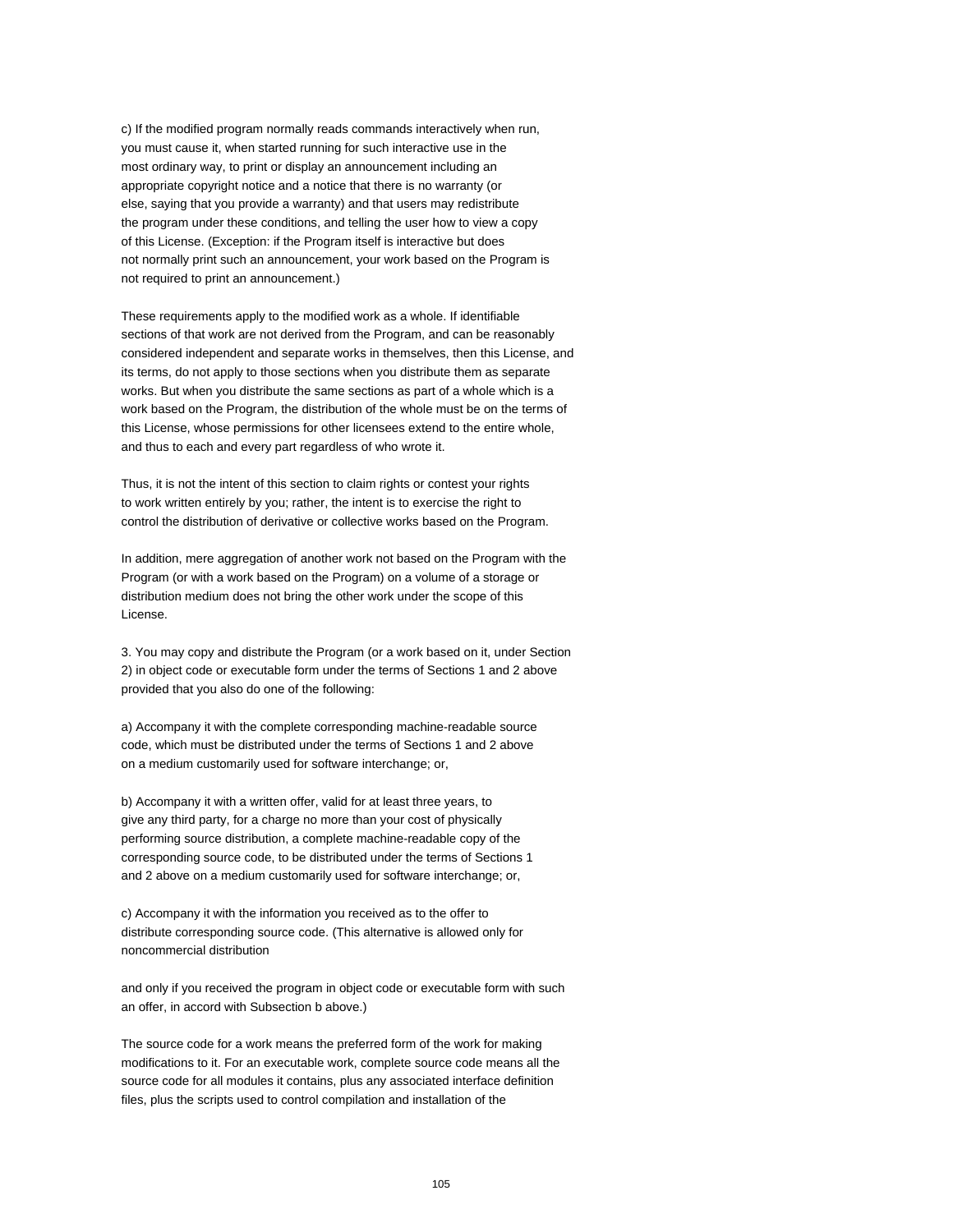executable. However, as a special exception, the source code distributed need not include anything that is normally distributed (in either source or binary form) with the major components (compiler, kernel, and so on) of the operating system on which the executable runs, unless that component itself accompanies the executable.

If distribution of executable or object code is made by offering access to copy from a designated place, then offering equivalent access to copy the source code from the same place counts as distribution of the source code, even though third parties are not compelled to copy the source along with the object code.

4. You may not copy, modify, sublicense, or distribute the Program except as expressly provided under this License. Any attempt otherwise to copy, modify, sublicense or distribute the Program is void, and will automatically terminate your rights under this License. However, parties who have received copies, or rights, from you under this License will not have their licenses terminated so long as such parties remain in full compliance.

5. You are not required to accept this License, since you have not signed it. However, nothing else grants you permission to modify or distribute the Program or its derivative works. These actions are prohibited by law if you do not accept this License. Therefore, by modifying or distributing the Program (or any work based on the Program), you indicate your acceptance of this License to do so, and all its terms and conditions for copying, distributing or modifying the Program or works based on it.

6. Each time you redistribute the Program (or any work based on the Program), the recipient automatically receives a license from the original licensor to copy, distribute or modify the Program subject to these terms and conditions. You may not impose any further restrictions on the recipients' exercise of the rights granted herein. You are not responsible for enforcing compliance by third parties to this License.

7. If, as a consequence of a court judgment or allegation of patent infringement or for any other reason (not limited to patent issues), conditions are imposed on you (whether by court order, agreement or otherwise) that contradict the conditions of this License, they do not excuse you from the conditions of this License. If you cannot distribute so as to satisfy simultaneously your obligations under this License and any other pertinent obligations, then as a consequence you may not distribute the Program at all. For example, if a patent license would not permit royalty-free redistribution of the Program by all those who receive copies directly or indirectly through you, then the only way you could satisfy both it and this License would be to refrain entirely from distribution of the Program.

If any portion of this section is held invalid or unenforceable under any particular circumstance, the balance of the section is intended to apply and the section as a whole is intended to apply in other circumstances.

It is not the purpose of this section to induce you to infringe any patents or other property right claims or to contest validity of any such claims; this section has the sole purpose of protecting the integrity of the free software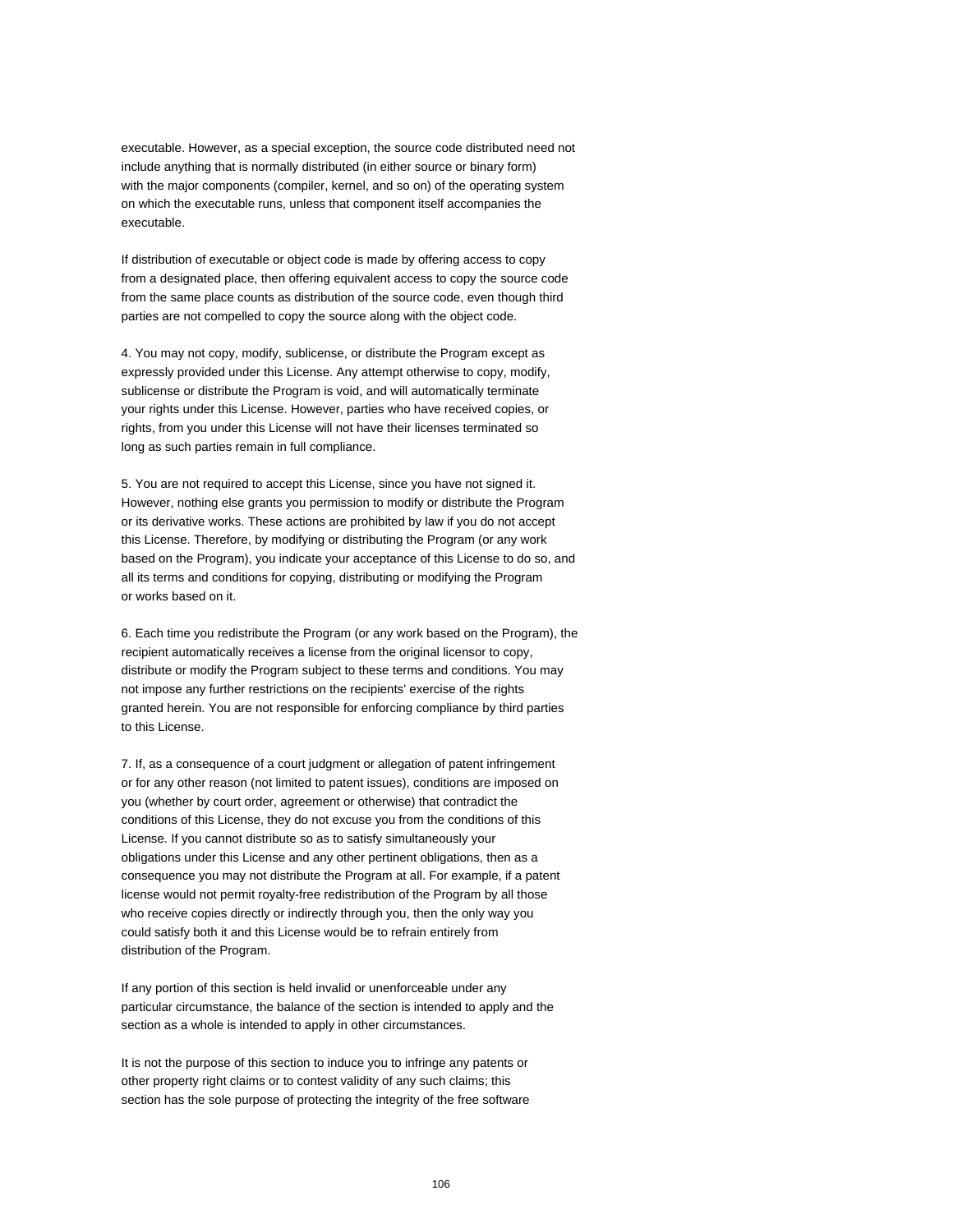distribution system, which is implemented by public license practices. Many people have made generous contributions to the wide range of software distributed through that system in reliance on consistent application of that system; it is up to the author/donor to decide if he or she is willing to distribute software through any other system and a licensee cannot impose that choice.

This section is intended to make thoroughly clear what is believed to be a consequence of the rest of this License.

8. If the distribution and/or use of the Program is restricted in certain countries either by patents or by copyrighted interfaces, the original copyright holder who places the Program under this License may add an explicit geographical distribution limitation excluding those countries, so that distribution is permitted only in or among countries not thus excluded. In such case, this License incorporates the limitation as if written in the body of this License.

9. The Free Software Foundation may publish revised and/or new versions of the General Public License from time to time. Such new versions will be similar in spirit to the present version, but may differ in detail to address new problems or concerns.

Each version is given a distinguishing version number. If the Program specifies a version number of this License which applies to it and "any later version", you have the option of following the terms and conditions either of that version or of any later version published by the Free Software Foundation. If the Program does not specify a version number of this License, you may choose any version ever published by the Free Software Foundation.

10. If you wish to incorporate parts of the Program into other free programs whose distribution conditions are different, write to the author to ask for permission. For software which is copyrighted by the Free Software Foundation, write to the Free Software Foundation; we sometimes make exceptions for this. Our decision will be guided by the two goals of preserving the free status of all derivatives of our free software and of promoting the sharing and reuse of software generally.

## NO WARRANTY

11. BECAUSE THE PROGRAM IS LICENSED FREE OF CHARGE, THERE IS NO WARRANTY FOR THE PROGRAM, TO THE EXTENT PERMITTED BY APPLICABLE LAW. EXCEPT WHEN OTHERWISE STATED IN WRITING THE COPYRIGHT HOLDERS AND/OR OTHER PARTIES PROVIDE THE PROGRAM "AS IS" WITHOUT WARRANTY OF ANY KIND, EITHER EXPRESSED OR IMPLIED, INCLUDING, BUT NOT LIMITED TO, THE IMPLIED WARRANTIES OF MERCHANTABILITY AND FITNESS FOR A PARTICULAR PURPOSE. THE ENTIRE RISK AS TO THE QUALITY AND PERFORMANCE OF THE PROGRAM IS WITH YOU. SHOULD THE PROGRAM PROVE DEFECTIVE, YOU ASSUME THE COST OF ALL NECESSARY SERVICING, REPAIR OR CORRECTION.

12. IN NO EVENT UNLESS REQUIRED BY APPLICABLE LAW OR AGREED TO IN WRITING WILL ANY COPYRIGHT HOLDER, OR ANY OTHER PARTY WHO MAY MODIFY AND/OR REDISTRIBUTE THE PROGRAM AS PERMITTED ABOVE, BE LIABLE TO YOU FOR DAMAGES, INCLUDING ANY GENERAL, SPECIAL, INCIDENTAL OR CONSEQUENTIAL DAMAGES ARISING OUT OF THE USE OR INABILITY TO USE THE PROGRAM (INCLUDING BUT NOT LIMITED TO LOSS OF DATA OR DATA BEING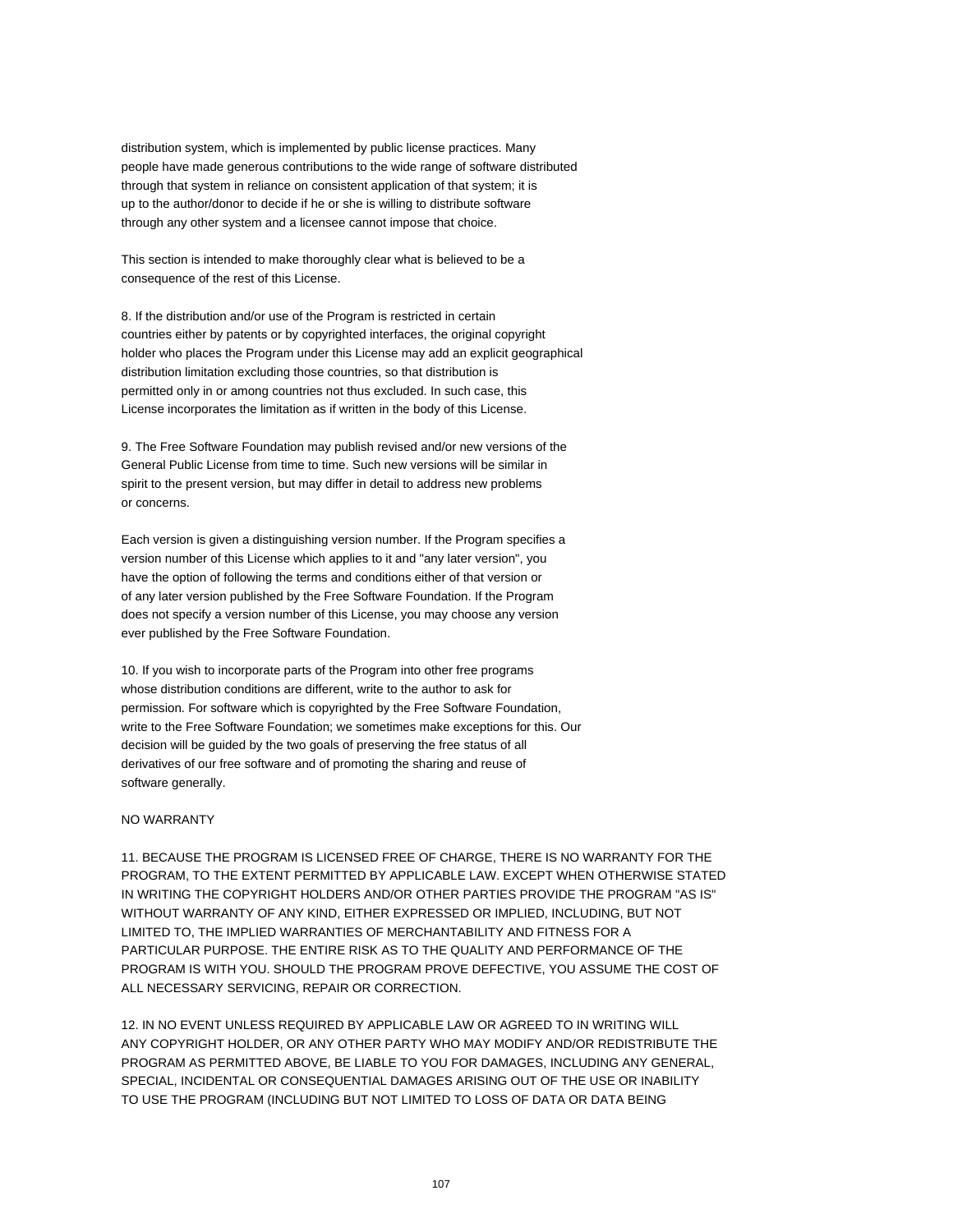RENDERED INACCURATE OR LOSSES SUSTAINED BY YOU OR THIRD PARTIES OR A FAILURE OF THE PROGRAM TO OPERATE WITH ANY OTHER PROGRAMS), EVEN IF SUCH HOLDER OR OTHER PARTY HAS BEEN ADVISED OF THE POSSIBILITY OF SUCH DAMAGES.

END OF TERMS AND CONDITIONS

# **GNU General Public License v2.0 or later**

(ACL 2.2.53, adduser 3.118, AppArmor: Application Armor v2.13.6, apt - Advanced Package Tool 2.2.4, apt-listchanges 3.23, apt-listchanges 3.24, Audit 3.0, base-files 11.1+deb11u1, base-files 11.1+deb11u3, bash-completion 2.11, bsdutils 2.36.1, Chrony 4.0, Cyan4973/xxHash 0.8.0, D-Bus 1.12.20, Debian 20210731+deb11u2, debian-archive-keyring 2019.1+deb10u1, debianutils 4.11.2, devmapper 1.02.175, dpkg 1.20.9, dpkg-lang 1.20.9, elfutils 0.183, EV 4.33, ExtUtils::ParseXS 3.35, FUSE 2.9.9, gkernel: rng-tools / ethtool v5.9, GMP 6.2.1, GNU sed 4.7, gpm 1.20.7, groff 1.22.4, grub-efi-amd64-signed 1+2.04+20, hostname 3.23, ifupdown 0.8.36, initramfs-tools 0.140, javascript-common 11+nmu1, javascript-common 8, JBIG-KIT lossless image compression library 2.1, keyutils 1.6.1, libapt-pkg6.0 2.2.4, libc6-dev 2.31, libcap-ng 0.7.9, libcrypt1 4.4.18, libev 4.33, libgpg-error 1.38, libhogweed6 3.7.3, Libidn 2.3.0, libklibc 2.0.8, libnettle8 3.7.3, libnfnetlink 1.0.1, libnftnl 1.1.9, libsepol 3.1, libuchardet0 0.0.7, Linux Extended Attributes 2.4.48, Linux Unified Key Setup 2.3.4, linux-base 4.6, Linux-Pam v1.4.0, Locales 2.31, logrotate 3.18.0, logsave 1.46.2, logsave 1.46.5, man-pages 4.09, man-pages 5.10, mawk 1.3.4.20200120, net-tools 1.60+git20181103.0eebece, NetBase 6.3, pci.ids 0.0~2021.02.08, perl-Tie-File 1.06, Procps v3.3.17, psmisc 23.4, python-apt 2.2.1, python-debian 0.1.39, python-debianbts 3.1.0, Role::Tiny 2.002004, rtmpdump 2.4+20151223.gitfa8646d.1, SCST 3.4.0, selinux 3.1, sensible-utils 0.0.14, sgml-base 1.29, sgml-base 1.30, shim-helpers-amd64-signed 1+15.4+7,

sites.google.com/site/vdeeditor/Home/vde-files/rpsort-manual 2.44, socat 1.7.4.1, sysvinit 2.96, The FreeType Project 2.10.4, traceroute 2.1.0, unattended-upgrades 2.8, util-linux 2.36.1, util-linux, x11-common 7.7+22, xml-core 0.18+nmu1, XZ Utils 5.2.5, zstd 1.4.8)

The GNU General Public License (GPL)

====================================

Version 2, June 1991 --------------------

Copyright (C) 1989, 1991 Free Software Foundation, Inc. 59 Temple Place, Suite 330, Boston, MA 02111-1307 USAEveryone is permitted to copy and distribute verbatim copies of this license document, but changing it is not allowed.

Preamble

The licenses for most software are designed to take away your freedom to share and change it. By contrast, the GNU General Public License is intended to guarantee your freedom to share and change free software--to make sure the software is free for all its users. This General Public License applies to most of the Free Software Foundation's software and to any other program whose authors commit to using it. (Some other Free Software Foundation software is covered by the GNU Library General Public License instead.) You can apply it to your programs, too.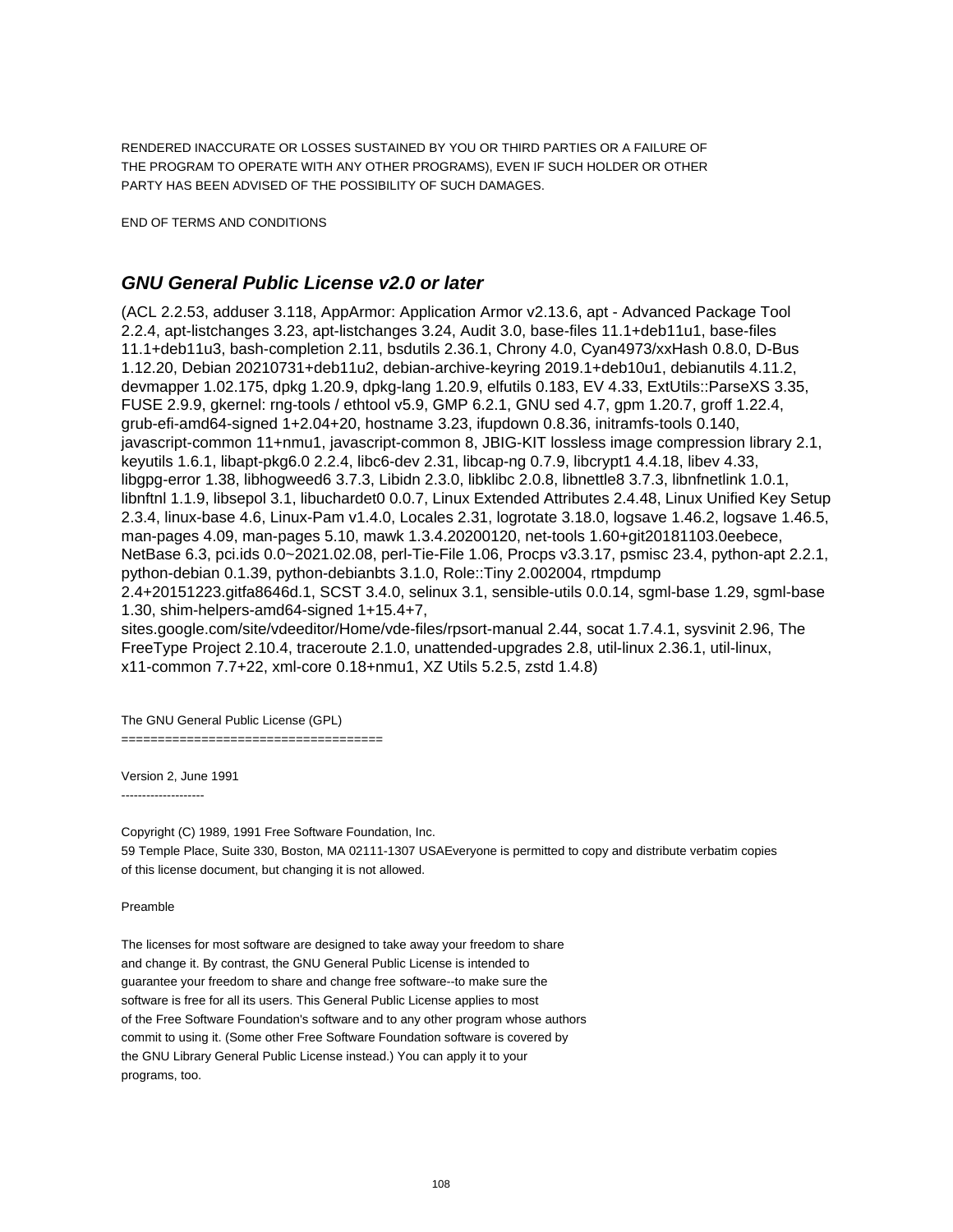When we speak of free software, we are referring to freedom, not price. Our General Public Licenses are designed to make sure that you have the freedom to distribute copies of free software (and charge for this service if you wish), that you receive source code or can get it if you want it, that you can change the software or use pieces of it in new free programs; and that you know you can do these things.

To protect your rights, we need to make restrictions that forbid anyone to deny you these rights or to ask you to surrender the rights. These restrictions translate to certain responsibilities for you if you distribute copies of the software, or if you modify it.

For example, if you distribute copies of such a program, whether gratis or for a fee, you must give the recipients all the rights that you have. You must make sure that they, too, receive or can get the source code. And you must show them these terms so they know their rights.

We protect your rights with two steps: (1) copyright the software, and (2) offer you this license which gives you legal permission to copy, distribute and/or modify the software.

Also, for each author's protection and ours, we want to make certain that everyone understands that there is no warranty for this free software. If the software is modified by someone else and passed on, we want its recipients to know that what they have is not the original, so that any problems introduced by others will not reflect on the original authors' reputations.

Finally, any free program is threatened constantly by software patents. We wish to avoid the danger that redistributors of a free program will individually obtain patent licenses, in effect making the program proprietary. To prevent this, we have made it clear that any patent must be licensed for everyone's free use or not licensed at all.

The precise terms and conditions for copying, distribution and modification follow.

## TERMS AND CONDITIONS FOR COPYING, DISTRIBUTION AND MODIFICATION

1. This License applies to any program or other work which contains a notice placed by the copyright holder saying it may be distributed under the terms of this General Public License. The "Program", below, refers to any such program or work, and a "work based on the Program" means either the Program or any derivative work under copyright law: that is to say, a work containing the Program or a portion of it, either verbatim or with modifications and/or translated into another language. (Hereinafter, translation is included without limitation in the term "modification".) Each licensee is addressed as "you".

Activities other than copying, distribution and modification are not covered by this License; they are outside its scope. The act of running the Program is not restricted, and the output from the Program is covered only if its contents constitute a work based on the Program (independent of having been made by running the Program). Whether that is true depends on what the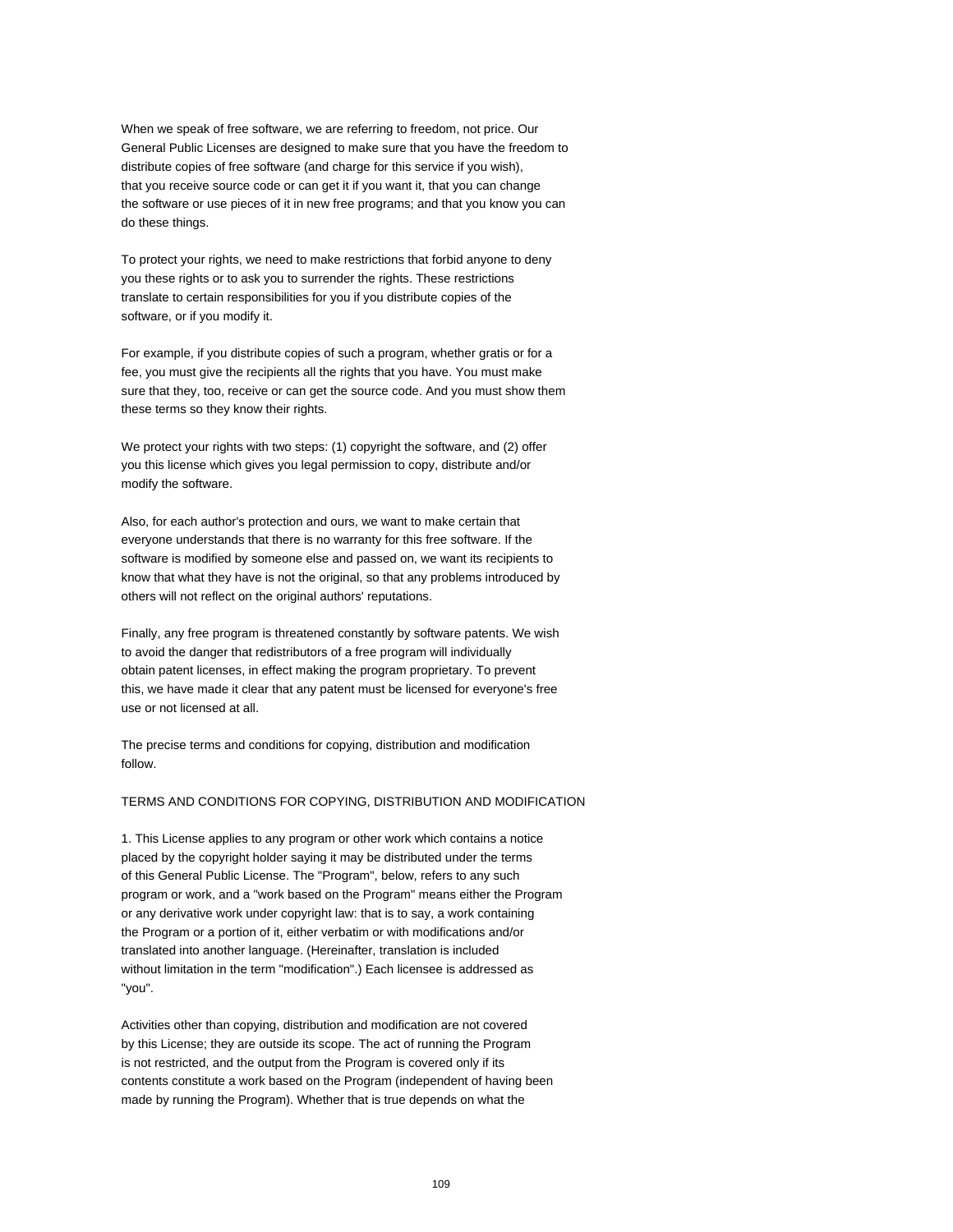### Program does.

2. You may copy and distribute verbatim copies of the Program's source code as you receive it, in any medium, provided that you conspicuously and appropriately publish on each copy an appropriate copyright notice and disclaimer of warranty; keep intact all the notices that refer to this License and to the absence of any warranty; and give any other recipients of the Program a copy of this License along with the Program.

You may charge a fee for the physical act of transferring a copy, and you may at your option offer warranty protection in exchange for a fee.

3. You may modify your copy or copies of the Program or any portion of it, thus forming a work based on the Program, and copy and distribute such modifications or work under the terms of Section 1 above, provided that you also meet all of these conditions:

a. You must cause the modified files to carry prominent notices stating that you changed the files and the date of any change.

b. You must cause any work that you distribute or publish, that in whole or in part contains or is derived from the Program or any part thereof, to be licensed as a whole at no charge to all third parties under the terms of this License.

c. If the modified program normally reads commands interactively when run, you must cause it, when started running for such interactive use in the most ordinary way, to print or display an announcement including an appropriate copyright notice and a notice that there is no warranty (or else, saying that you provide a warranty) and that users may redistribute the program under these conditions, and telling the user how to view a copy of this License. (Exception: if the Program itself is interactive but does not normally print such an announcement, your work based on the Program is not required to print an announcement.)

These requirements apply to the modified work as a whole. If identifiable sections of that work are not derived from the Program, and can be reasonably considered independent and separate works in themselves, then this License, and its terms, do not apply to those sections when you distribute them as separate works. But when you distribute the same sections as part of a whole which is a work based on the Program, the distribution of the whole must be on the terms of this License, whose permissions for other licensees extend to the entire whole, and thus to each and every part regardless of who wrote it.

Thus, it is not the intent of this section to claim rights or contest your rights to work written entirely by you; rather, the intent is to exercise the right to control the distribution of derivative or collective works based on the Program.

In addition, mere aggregation of another work not based on the Program with the Program (or with a work based on the Program) on a volume of a storage or distribution medium does not bring the other work under the scope of this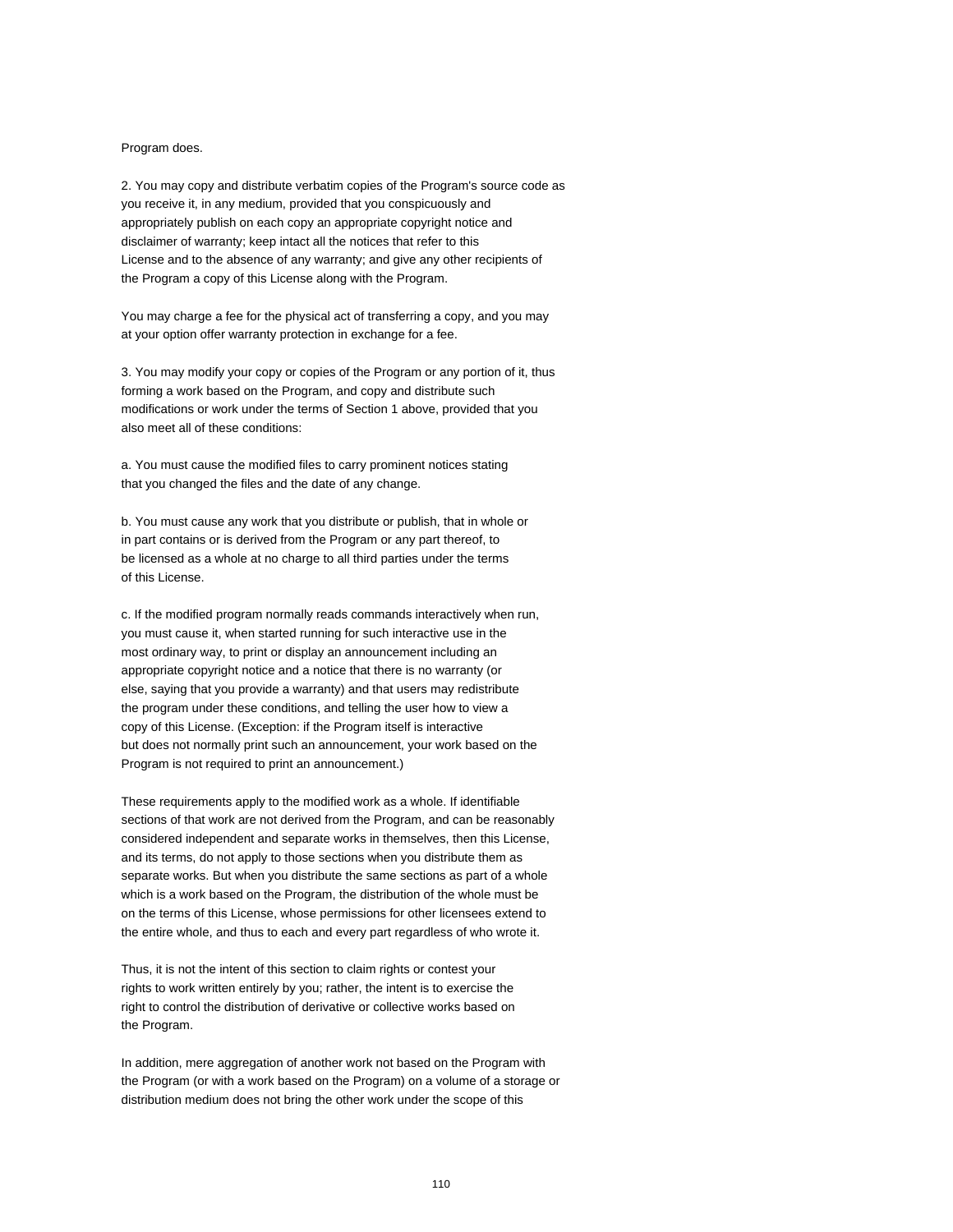#### License.

4. You may copy and distribute the Program (or a work based on it, under Section 2) in object code or executable form under the terms of Sections 1 and 2 above provided that you also do one of the following:

a. Accompany it with the complete corresponding machine-readable source code, which must be distributed under the terms of Sections 1 and 2 above on a medium customarily used for software interchange; or,

b. Accompany it with a written offer, valid for at least three years, to give any third party, for a charge no more than your cost of physically performing source distribution, a complete machine-readable copy of the corresponding source code, to be distributed under the terms of Sections 1 and 2 above on a medium customarily used for software interchange; or,

c. Accompany it with the information you received as to the offer to distribute corresponding source code. (This alternative is allowed only for noncommercial distribution and only if you received the program in object code or executable form with such an offer, in accord with Subsection b above.)

The source code for a work means the preferred form of the work for making modifications to it. For an executable work, complete source code means all the source code for all modules it contains, plus any associated interface definition files, plus the scripts used to control compilation and installation of the executable. However, as a special exception, the source code distributed need not include anything that is normally distributed (in either source or binary form) with the major components (compiler, kernel, and so on) of the operating system on which the executable runs, unless that component itself accompanies the executable.

If distribution of executable or object code is made by offering access to copy from a designated place, then offering equivalent access to copy the source code from the same place counts as distribution of the source code, even though third parties are not compelled to copy the source along with the object code.

5. You may not copy, modify, sublicense, or distribute the Program except as expressly provided under this License. Any attempt otherwise to copy, modify, sublicense or distribute the Program is void, and will automatically terminate your rights under this License. However, parties who have received copies, or rights, from you under this License will not have their licenses terminated so long as such parties remain in full compliance.

6. You are not required to accept this License, since you have not signed it. However, nothing else grants you permission to modify or distribute the Program or its derivative works. These actions are prohibited by law if you do not accept this License. Therefore, by modifying or distributing the Program (or any work based on the Program), you indicate your acceptance of this License to do so, and all its terms and conditions for copying, distributing or modifying the Program or works based on it.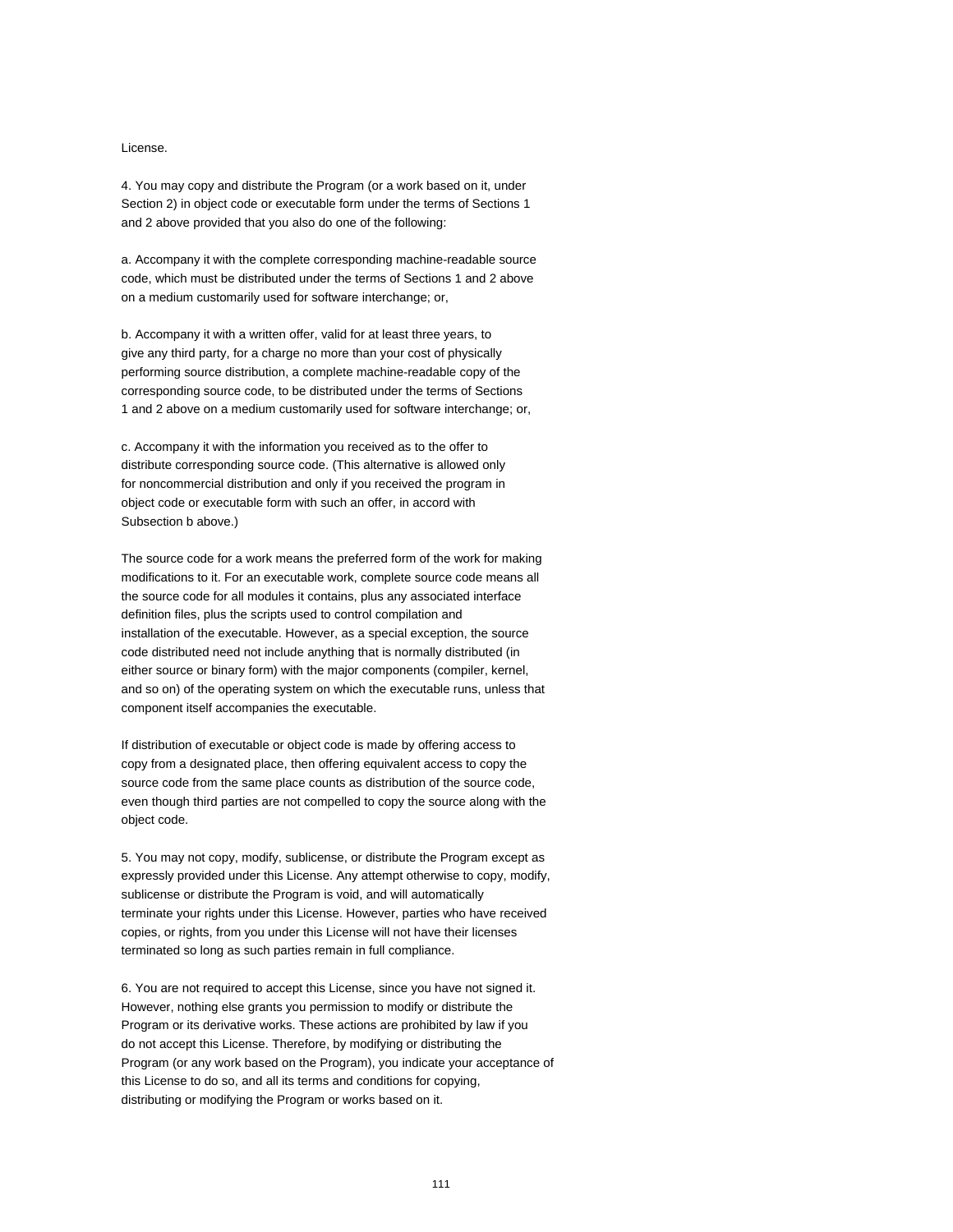7. Each time you redistribute the Program (or any work based on the Program), the recipient automatically receives a license from the original licensor to copy, distribute or modify the Program subject to these terms and conditions. You may not impose any further restrictions on the recipients' exercise of the rights granted herein. You are not responsible for enforcing compliance by third parties to this License.

8. If, as a consequence of a court judgment or allegation of patent infringement or for any other reason (not limited to patent issues), conditions are imposed on you (whether by court order, agreement or otherwise) that contradict the conditions of this License, they do not excuse you from the conditions of this License. If you cannot distribute so as to satisfy simultaneously your obligations under this License and any other pertinent obligations, then as a consequence you may not distribute the Program at all. For example, if a patent license would not permit royalty-free redistribution of the Program by all those who receive copies directly or indirectly through you, then the only way you could satisfy both it and this License would be to refrain entirely from distribution of the Program.

If any portion of this section is held invalid or unenforceable under any particular circumstance, the balance of the section is intended to apply and the section as a whole is intended to apply in other circumstances.

It is not the purpose of this section to induce you to infringe any patents or other property right claims or to contest validity of any such claims; this section has the sole purpose of protecting the integrity of the free software distribution system, which is implemented by public license practices. Many people have made generous contributions to the wide range of software distributed through that system in reliance on consistent application of that system; it is up to the author/donor to decide if he or she is willing to distribute software through any other system and a licensee cannot impose that choice.

This section is intended to make thoroughly clear what is believed to be a consequence of the rest of this License.

9. If the distribution and/or use of the Program is restricted in certain countries either by patents or by copyrighted interfaces, the original copyright holder who places the Program under this License may add an explicit geographical distribution limitation excluding those countries, so that distribution is permitted only in or among countries not thus excluded. In such case, this License incorporates the limitation as if written in the body of this License.

10. The Free Software Foundation may publish revised and/or new versions of the General Public License from time to time. Such new versions will be similar in spirit to the present version, but may differ in detail to address new problems or concerns.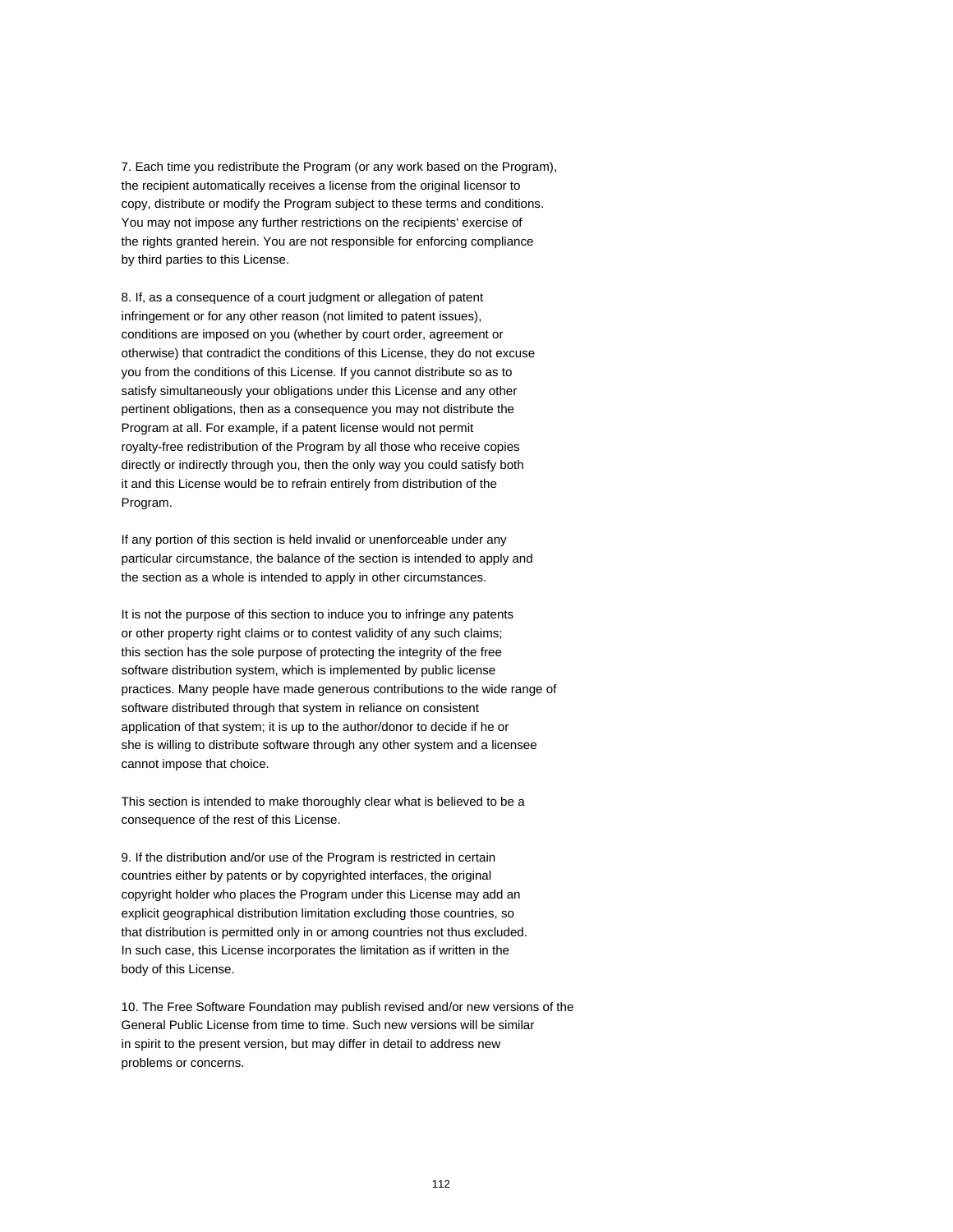Each version is given a distinguishing version number. If the Program specifies a version number of this License which applies to it and "any later version", you have the option of following the terms and conditions either of that version or of any later version published by the Free Software Foundation. If the Program does not specify a version number of this License, you may choose any version ever published by the Free Software Foundation.

11. If you wish to incorporate parts of the Program into other free programs whose distribution conditions are different, write to the author to ask for permission. For software which is copyrighted by the Free Software Foundation, write to the Free Software Foundation; we sometimes make exceptions for this. Our decision will be guided by the two goals of preserving the free status of all derivatives of our free software and of promoting the sharing and reuse of software generally.

## NO WARRANTY

12. BECAUSE THE PROGRAM IS LICENSED FREE OF CHARGE, THERE IS NO WARRANTY FOR THE PROGRAM, TO THE EXTENT PERMITTED BY APPLICABLE LAW. EXCEPT WHEN OTHERWISE STATED IN WRITING THE COPYRIGHT HOLDERS AND/OR OTHER PARTIES PROVIDE THE PROGRAM "AS IS" WITHOUT WARRANTY OF ANY KIND, EITHER EXPRESSED OR IMPLIED, INCLUDING, BUT NOT LIMITED TO, THE IMPLIED WARRANTIES OF MERCHANTABILITY AND FITNESS FOR A PARTICULAR PURPOSE. THE ENTIRE RISK AS TO THE QUALITY AND PERFORMANCE OF THE PROGRAM IS WITH YOU. SHOULD THE PROGRAM PROVE DEFECTIVE, YOU ASSUME THE COST OF ALL NECESSARY SERVICING, REPAIR OR CORRECTION.

13. IN NO EVENT UNLESS REQUIRED BY APPLICABLE LAW OR AGREED TO IN WRITING WILL ANY COPYRIGHT HOLDER, OR ANY OTHER PARTY WHO MAY MODIFY AND/OR REDISTRIBUTE THE PROGRAM AS PERMITTED ABOVE, BE LIABLE TO YOU FOR DAMAGES, INCLUDING ANY GENERAL, SPECIAL, INCIDENTAL OR CONSEQUENTIAL DAMAGES ARISING OUT OF THE USE OR INABILITY TO USE THE PROGRAM (INCLUDING BUT NOT LIMITED TO LOSS OF DATA OR DATA BEING RENDERED INACCURATE OR LOSSES SUSTAINED BY YOU OR THIRD PARTIES OR A FAILURE OF THE PROGRAM TO OPERATE WITH ANY OTHER PROGRAMS), EVEN IF SUCH HOLDER OR OTHER PARTY HAS BEEN ADVISED OF THE POSSIBILITY OF SUCH DAMAGES.

## END OF TERMS AND CONDITIONS

How to Apply These Terms to Your New Programs

If you develop a new program, and you want it to be of the greatest possible use to the public, the best way to achieve this is to make it free software which everyone can redistribute and change under these terms.

To do so, attach the following notices to the program. It is safest to attach them to the start of each source file to most effectively convey the exclusion of warranty; and each file should have at least the "copyright" line and a pointer to where the full notice is found.

one line to give the program's name and a brief idea of what it does.Copyright (C)

This program is free software; you can redistribute it and/or modify it under the terms of the GNU General Public License as published by the Free Software Foundation; either version 2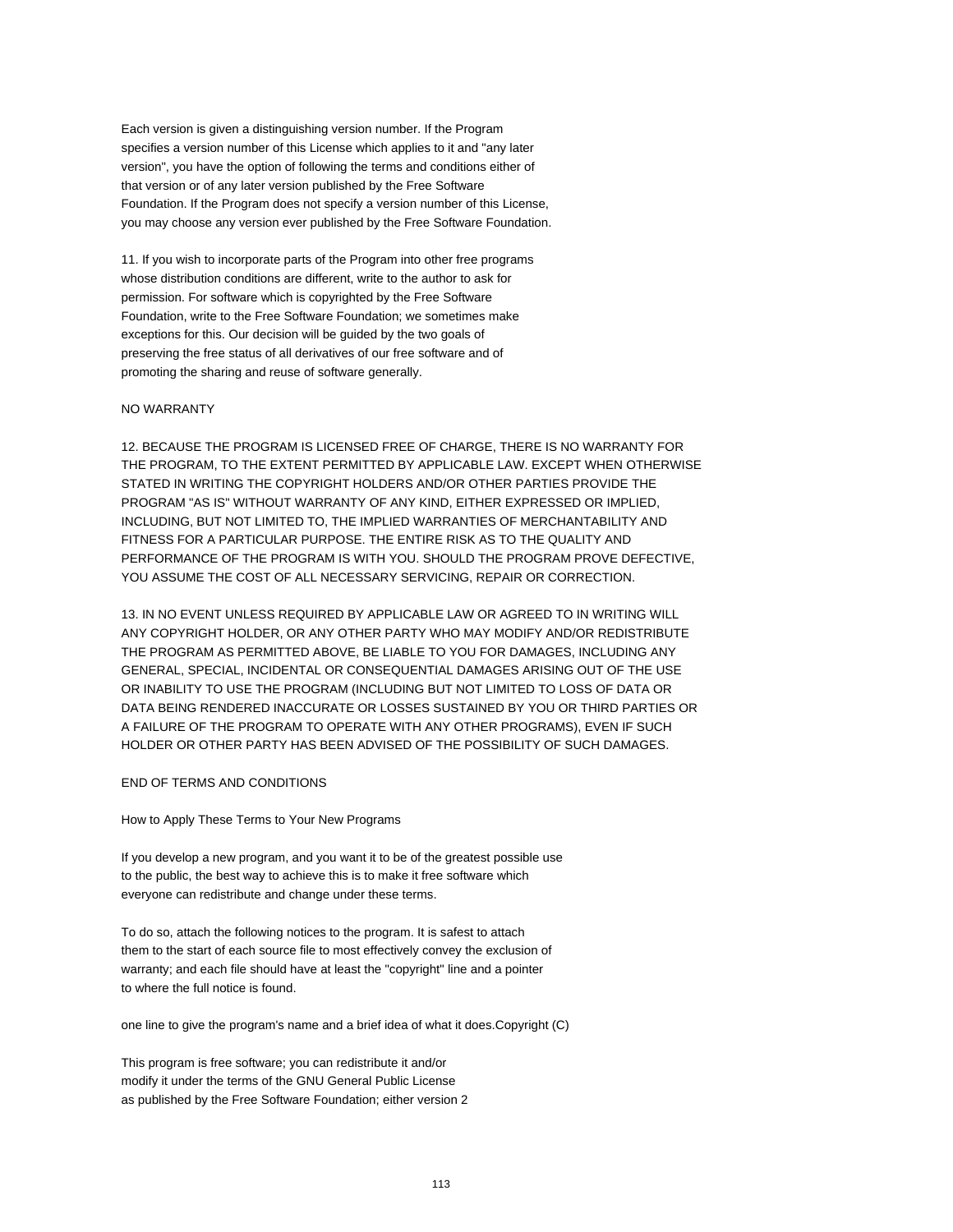of the License, or (at your option) any later version.

This program is distributed in the hope that it will be useful, but WITHOUT ANY WARRANTY; without even the implied warranty of MERCHANTABILITY or FITNESS FOR A PARTICULAR PURPOSE. See the GNU General Public License for more details.

You should have received a copy of the GNU General Public License along with this program; if not, write to the Free Software Foundation, Inc., 59 Temple Place, Suite 330, Boston, MA 02111-1307 USA

Also add information on how to contact you by electronic and paper mail.

If the program is interactive, make it output a short notice like this when it starts in an interactive mode:

Gnomovision version 69, Copyright (C) year name of author Gnomovision comes with ABSOLUTELY NO WARRANTY; for details type `show w'. This is free software, and you are welcome to redistribute it under certain conditions; type `show c' for details.

The hypothetical commands `show w' and `show c' should show the appropriate parts of the General Public License. Of course, the commands you use may be called something other than `show w' and `show c'; they could even be mouse-clicks or menu items--whatever suits your program.

You should also get your employer (if you work as a programmer) or your school, if any, to sign a "copyright disclaimer" for the program, if necessary. Here is a sample; alter the names:

Yoyodyne, Inc., hereby disclaims all copyright interest in the program `Gnomovision' (which makes passes at compilers) written by James Hacker.

signature of Ty Coon, 1 April 1989 Ty Coon, President of Vice

This General Public License does not permit incorporating your program into proprietary programs. If your program is a subroutine library, you may consider it more useful to permit linking proprietary applications with the library. If this is what you want to do, use the GNU Library General Public License instead of this License.

# **GNU General Public License v2.0 w/Classpath exception**

(JavaCPP Presets for CPython 3.9.2-1.5.5)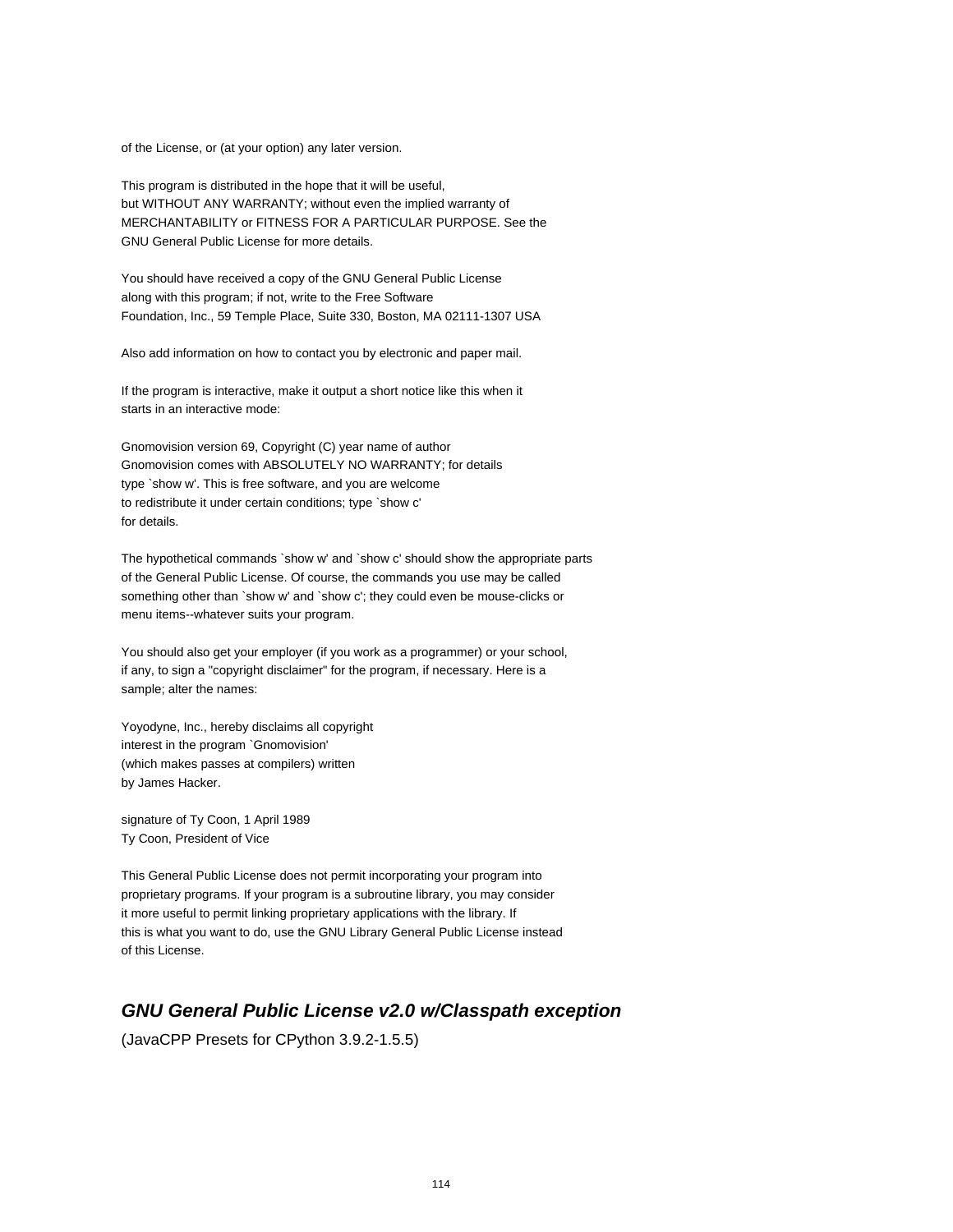### GNU Classpath License

=====================

The GNU General Public License (GPL) ------------------------------------

Version 2, June 1991 --------------------

Copyright (C) 1989, 1991 Free Software Foundation, Inc. 59 Temple Place, Suite 330, Boston, MA 02111-1307 USA

Everyone is permitted to copy and distribute verbatim copies of this license document, but changing it is not allowed.

#### Preamble

The licenses for most software are designed to take away your freedom to share and change it. By contrast, the GNU General Public License is intended to guarantee your freedom to share and change free software--to make sure the software is free for all its users. This General Public License applies to most of the Free Software Foundation's software and to any other program whose authors commit to using it. (Some other Free Software Foundation software is covered by the GNU Library General Public License instead.) You can apply it to your programs, too.

When we speak of free software, we are referring to freedom, not price. Our General Public Licenses are designed to make sure that you have the freedom to distribute copies of free software (and charge for this service if you wish), that you receive source code or can get it if you want it, that you can change the software or use pieces of it in new free programs; and that you know you can do these things.

To protect your rights, we need to make restrictions that forbid anyone to deny you these rights or to ask you to surrender the rights. These restrictions translate to certain responsibilities for you if you distribute copies of the software, or if you modify it.

For example, if you distribute copies of such a program, whether gratis or for a fee, you must give the recipients all the rights that you have. You must make sure that they, too, receive or can get the source code. And you must show them these terms so they know their rights.

We protect your rights with two steps: (1) copyright the software, and (2) offer you this license which gives you legal permission to copy, distribute and/or modify the software.

Also, for each author's protection and ours, we want to make certain that everyone understands that there is no warranty for this free software. If the software is modified by someone else and passed on, we want its recipients to know that what they have is not the original, so that any problems introduced by others will not reflect on the original authors' reputations.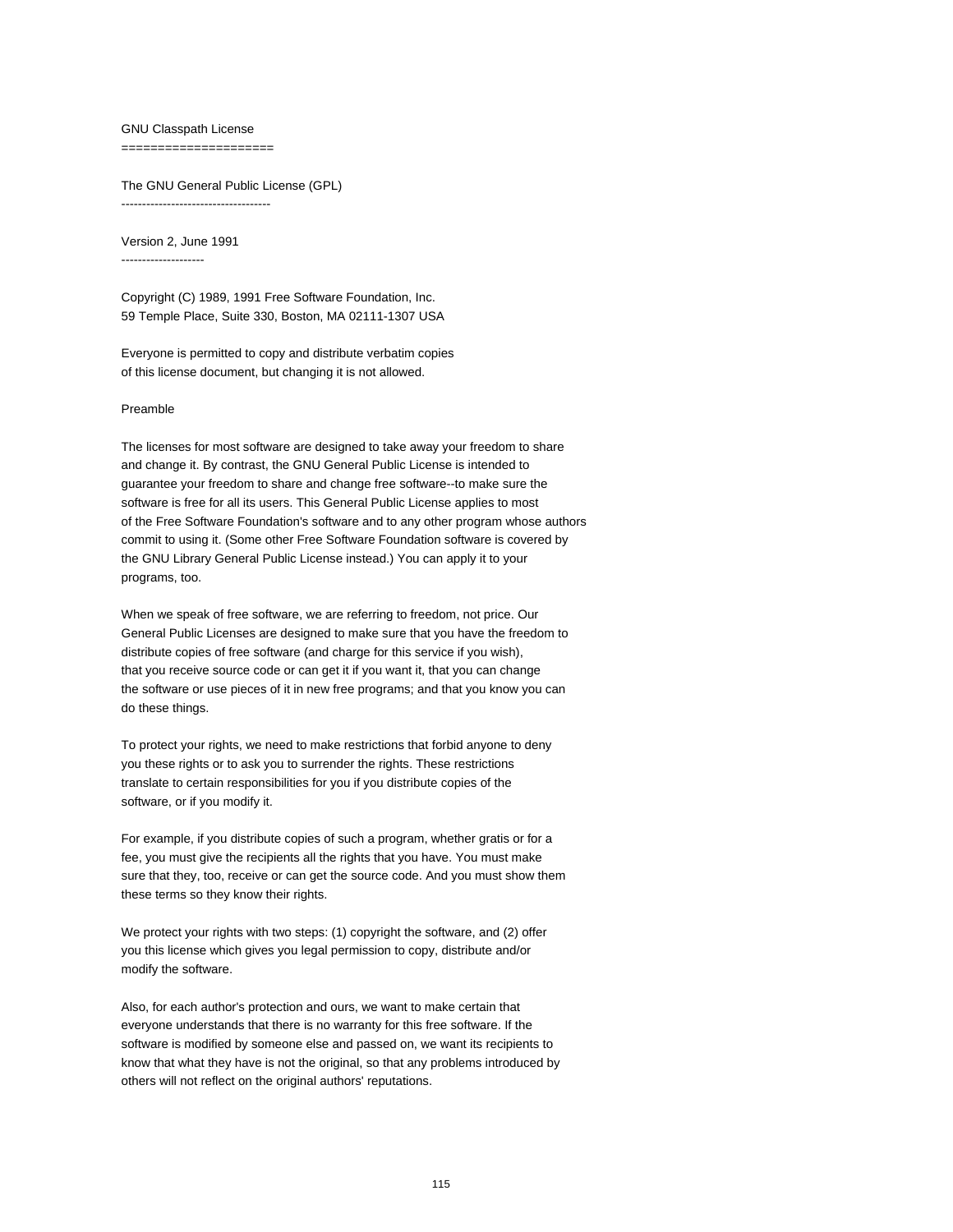Finally, any free program is threatened constantly by software patents. We wish to avoid the danger that redistributors of a free program will individually obtain patent licenses, in effect making the program proprietary. To prevent this, we have made it clear that any patent must be licensed for everyone's free use or not licensed at all.

The precise terms and conditions for copying, distribution and modification follow.

## TERMS AND CONDITIONS FOR COPYING, DISTRIBUTION AND MODIFICATION

0. This License applies to any program or other work which contains a notice placed by the copyright holder saying it may be distributed under the terms of this General Public License. The "Program", below, refers to any such program or work, and a "work based on the Program" means either the Program or any derivative work under copyright law: that is to say, a work containing the Program or a portion of it, either verbatim or with modifications and/or translated into another language. (Hereinafter, translation is included without limitation in the term "modification".) Each licensee is addressed as "you".

Activities other than copying, distribution and modification are not covered by this License; they are outside its scope. The act of running the Program is not restricted, and the output from the Program is covered only if its contents constitute a work based on the Program (independent of having been made by running the Program). Whether that is true depends on what the Program does.

1. You may copy and distribute verbatim copies of the Program's source code as you receive it, in any medium, provided that you conspicuously and appropriately publish on each copy an appropriate copyright notice and disclaimer of warranty; keep intact all the notices that refer to this License and to the absence of any warranty; and give any other recipients of the Program a copy of this License along with the Program.

You may charge a fee for the physical act of transferring a copy, and you may at your option offer warranty protection in exchange for a fee.

2. You may modify your copy or copies of the Program or any portion of it, thus forming a work based on the Program, and copy and distribute such modifications or work under the terms of Section 1 above, provided that you also meet all of these conditions:

a) You must cause the modified files to carry prominent notices stating that you changed the files and the date of any change.

b) You must cause any work that you distribute or publish, that in whole or in part contains or is derived from the Program or any part thereof, to be licensed as a whole at no charge to all third parties under the terms of this License.

c) If the modified program normally reads commands interactively when run, you must cause it, when started running for such interactive use in the most ordinary way, to print or display an announcement including an appropriate copyright notice and a notice that there is no warranty (or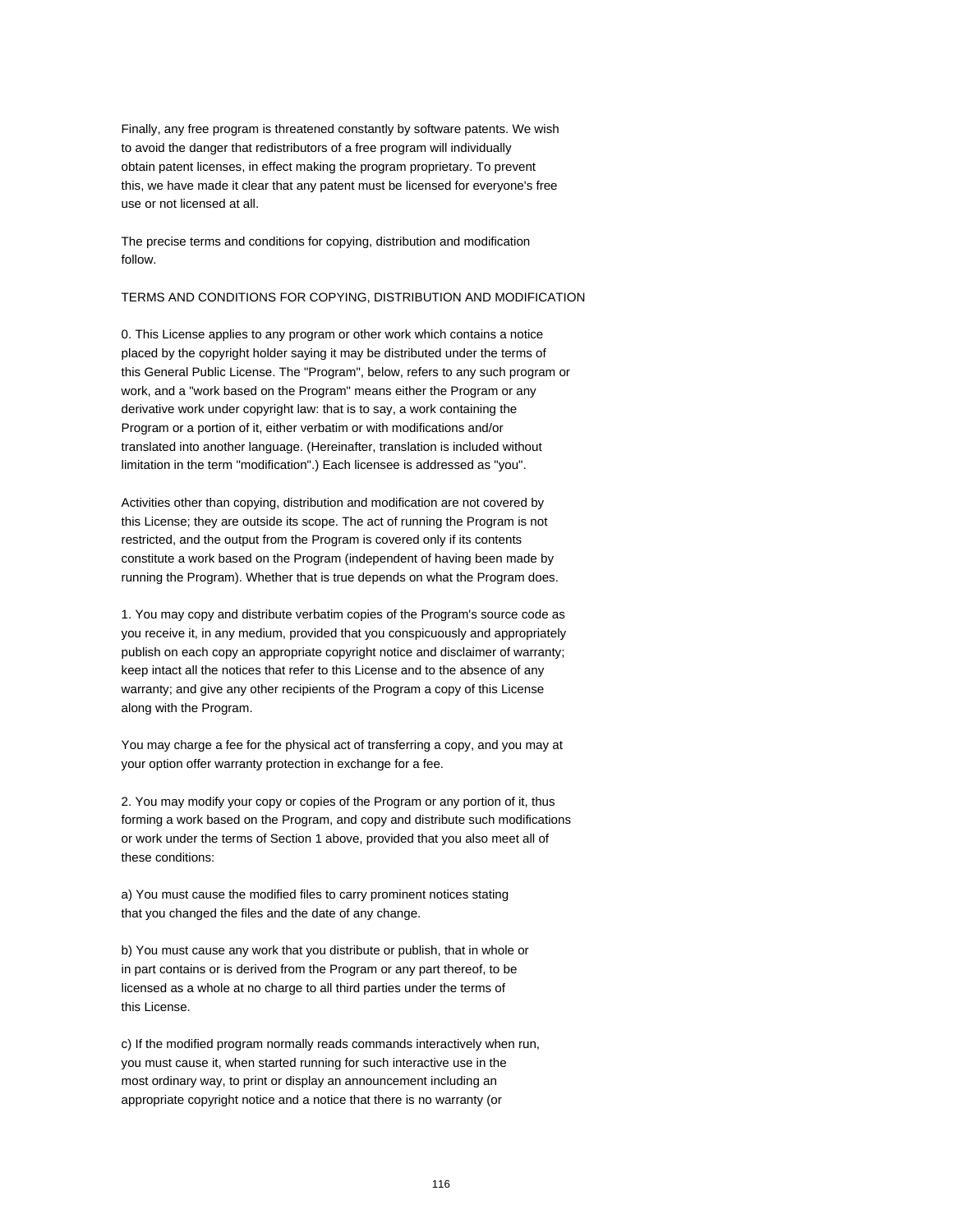else, saying that you provide a warranty) and that users may redistribute the program under these conditions, and telling the user how to view a copy of this License. (Exception: if the Program itself is interactive but does not normally print such an announcement, your work based on the Program is not required to print an announcement.)

These requirements apply to the modified work as a whole. If identifiable sections of that work are not derived from the Program, and can be reasonably considered independent and separate works in themselves, then this License, and its terms, do not apply to those sections when you distribute them as separate works. But when you distribute the same sections as part of a whole which is a work based on the Program, the distribution of the whole must be on the terms of this License, whose permissions for other licensees extend to the entire whole, and thus to each and every part regardless of who wrote it.

Thus, it is not the intent of this section to claim rights or contest your rights to work written entirely by you; rather, the intent is to exercise the right to control the distribution of derivative or collective works based on the Program.

In addition, mere aggregation of another work not based on the Program with the Program (or with a work based on the Program) on a volume of a storage or distribution medium does not bring the other work under the scope of this License.

3. You may copy and distribute the Program (or a work based on it, under Section 2) in object code or executable form under the terms of Sections 1 and 2 above provided that you also do one of the following:

a) Accompany it with the complete corresponding machine-readable source code, which must be distributed under the terms of Sections 1 and 2 above on a medium customarily used for software interchange; or,

b) Accompany it with a written offer, valid for at least three years, to give any third party, for a charge no more than your cost of physically performing source distribution, a complete machine-readable copy of the corresponding source code, to be distributed under the terms of Sections 1 and 2 above on a medium customarily used for software interchange; or,

c) Accompany it with the information you received as to the offer to distribute corresponding source code. (This alternative is allowed only for noncommercial distribution

and only if you received the program in object code or executable form with such an offer, in accord with Subsection b above.)

The source code for a work means the preferred form of the work for making modifications to it. For an executable work, complete source code means all the source code for all modules it contains, plus any associated interface definition files, plus the scripts used to control compilation and installation of the executable. However, as a special exception, the source code distributed need not include anything that is normally distributed (in either source or binary form) with the major components (compiler, kernel, and so on) of the operating system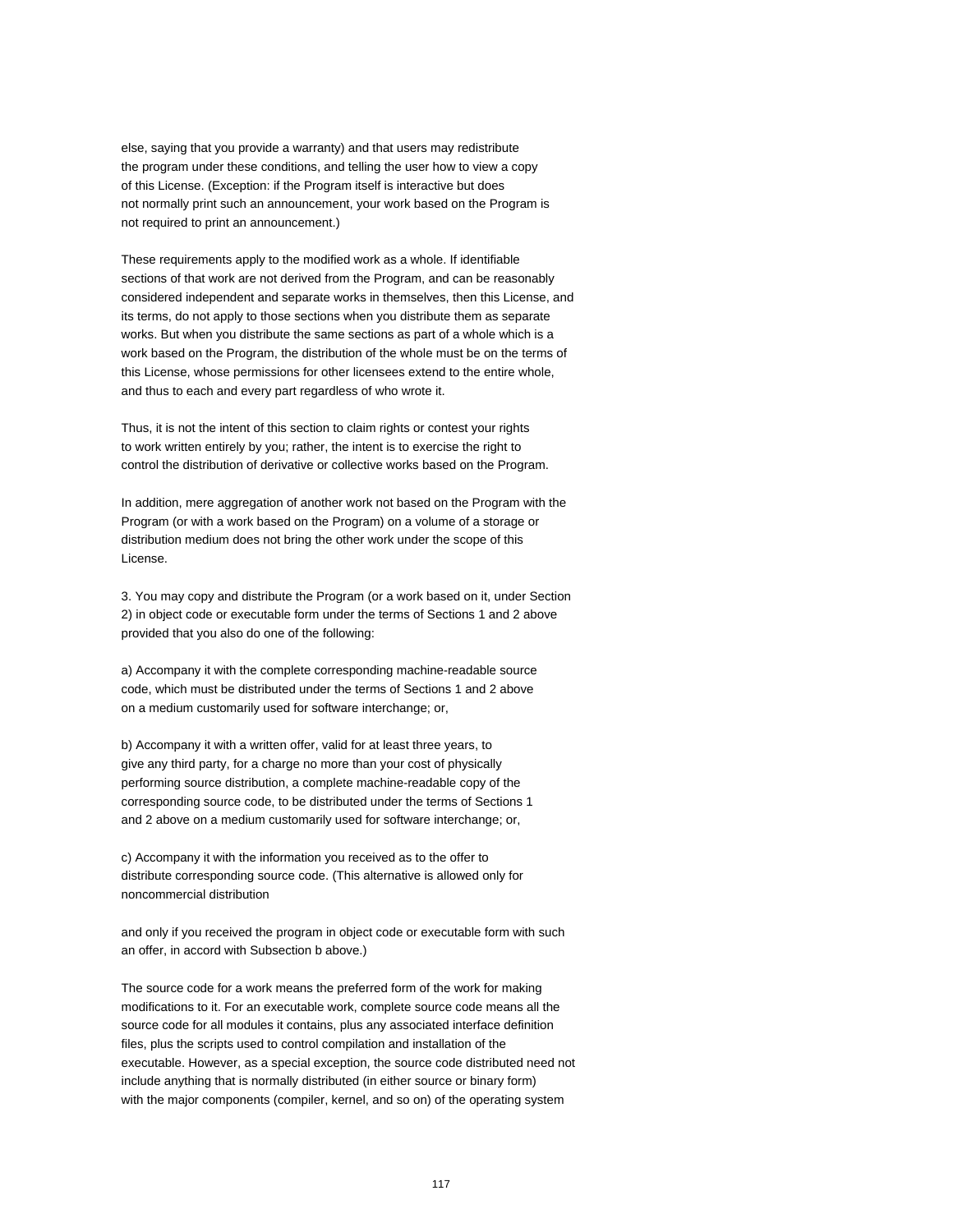on which the executable runs, unless that component itself accompanies the executable.

If distribution of executable or object code is made by offering access to copy from a designated place, then offering equivalent access to copy the source code from the same place counts as distribution of the source code, even though third parties are not compelled to copy the source along with the object code.

4. You may not copy, modify, sublicense, or distribute the Program except as expressly provided under this License. Any attempt otherwise to copy, modify, sublicense or distribute the Program is void, and will automatically terminate your rights under this License. However, parties who have received copies, or rights, from you under this License will not have their licenses terminated so long as such parties remain in full compliance.

5. You are not required to accept this License, since you have not signed it. However, nothing else grants you permission to modify or distribute the Program or its derivative works. These actions are prohibited by law if you do not accept this License. Therefore, by modifying or distributing the Program (or any work based on the Program), you indicate your acceptance of this License to do so, and all its terms and conditions for copying, distributing or modifying the Program or works based on it.

6. Each time you redistribute the Program (or any work based on the Program), the recipient automatically receives a license from the original licensor to copy, distribute or modify the Program subject to these terms and conditions. You may not impose any further restrictions on the recipients' exercise of the rights granted herein. You are not responsible for enforcing compliance by third parties to this License.

7. If, as a consequence of a court judgment or allegation of patent infringement or for any other reason (not limited to patent issues), conditions are imposed on you (whether by court order, agreement or otherwise) that contradict the conditions of this License, they do not excuse you from the conditions of this License. If you cannot distribute so as to satisfy simultaneously your obligations under this License and any other pertinent obligations, then as a consequence you may not distribute the Program at all. For example, if a patent license would not permit royalty-free redistribution of the Program by all those who receive copies directly or indirectly through you, then the only way you could satisfy both it and this License would be to refrain entirely from distribution of the Program.

If any portion of this section is held invalid or unenforceable under any particular circumstance, the balance of the section is intended to apply and the section as a whole is intended to apply in other circumstances.

It is not the purpose of this section to induce you to infringe any patents or other property right claims or to contest validity of any such claims; this section has the sole purpose of protecting the integrity of the free software distribution system, which is implemented by public license practices. Many people have made generous contributions to the wide range of software distributed through that system in reliance on consistent application of that system; it is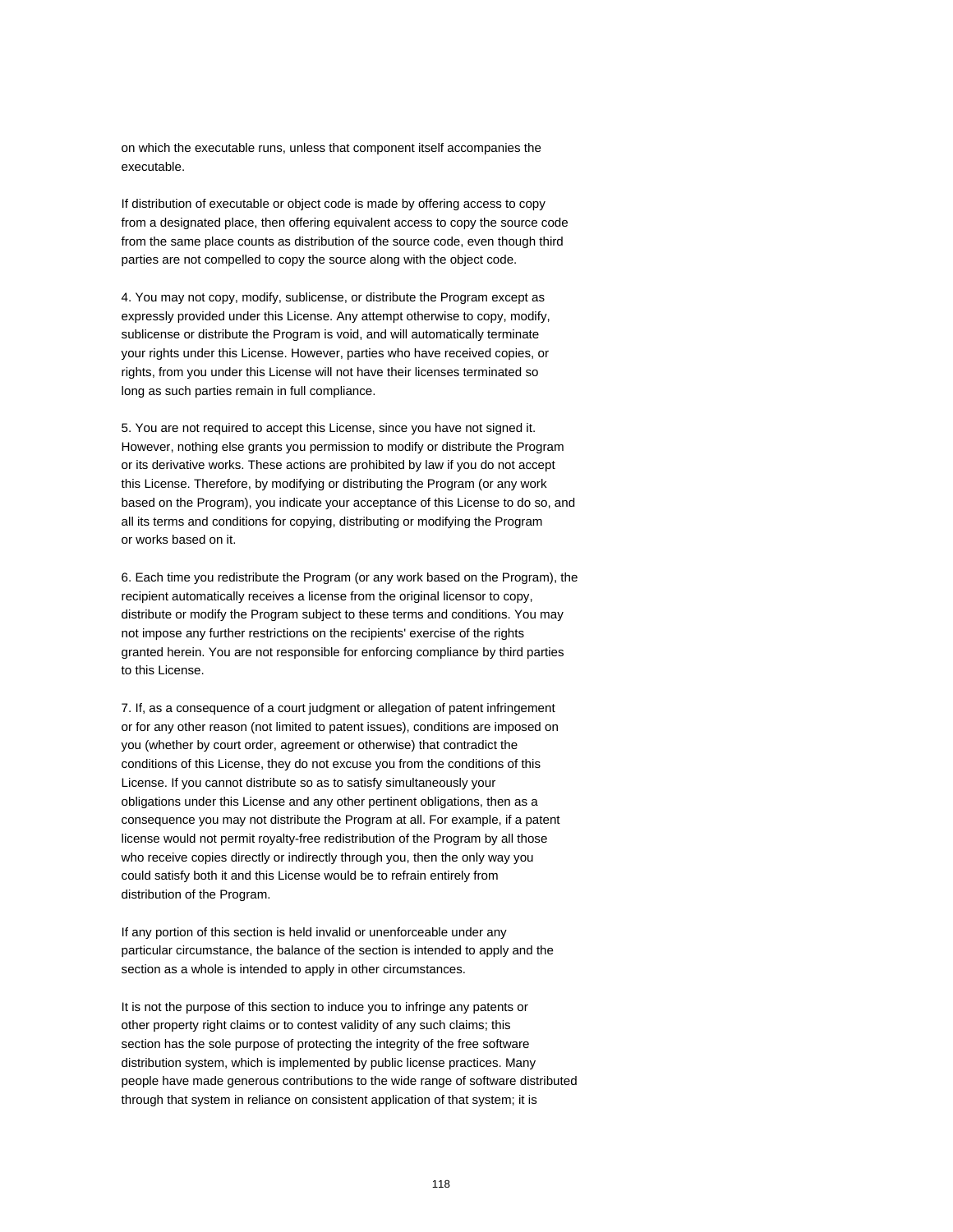up to the author/donor to decide if he or she is willing to distribute software through any other system and a licensee cannot impose that choice.

This section is intended to make thoroughly clear what is believed to be a consequence of the rest of this License.

8. If the distribution and/or use of the Program is restricted in certain countries either by patents or by copyrighted interfaces, the original copyright holder who places the Program under this License may add an explicit geographical distribution limitation excluding those countries, so that distribution is permitted only in or among countries not thus excluded. In such case, this License incorporates the limitation as if written in the body of this License.

9. The Free Software Foundation may publish revised and/or new versions of the General Public License from time to time. Such new versions will be similar in spirit to the present version, but may differ in detail to address new problems or concerns.

Each version is given a distinguishing version number. If the Program specifies a version number of this License which applies to it and "any later version", you have the option of following the terms and conditions either of that version or of any later version published by the Free Software Foundation. If the Program does not specify a version number of this License, you may choose any version ever published by the Free Software Foundation.

10. If you wish to incorporate parts of the Program into other free programs whose distribution conditions are different, write to the author to ask for permission. For software which is copyrighted by the Free Software Foundation, write to the Free Software Foundation; we sometimes make exceptions for this. Our decision will be guided by the two goals of preserving the free status of all derivatives of our free software and of promoting the sharing and reuse of software generally.

# NO WARRANTY

11. BECAUSE THE PROGRAM IS LICENSED FREE OF CHARGE, THERE IS NO WARRANTY FOR THE PROGRAM, TO THE EXTENT PERMITTED BY APPLICABLE LAW. EXCEPT WHEN OTHERWISE STATED IN WRITING THE COPYRIGHT HOLDERS AND/OR OTHER PARTIES PROVIDE THE PROGRAM "AS IS" WITHOUT WARRANTY OF ANY KIND, EITHER EXPRESSED OR IMPLIED, INCLUDING, BUT NOT LIMITED TO, THE IMPLIED WARRANTIES OF MERCHANTABILITY AND FITNESS FOR A PARTICULAR PURPOSE. THE ENTIRE RISK AS TO THE QUALITY AND PERFORMANCE OF THE PROGRAM IS WITH YOU. SHOULD THE PROGRAM PROVE DEFECTIVE, YOU ASSUME THE COST OF ALL NECESSARY SERVICING, REPAIR OR CORRECTION.

12. IN NO EVENT UNLESS REQUIRED BY APPLICABLE LAW OR AGREED TO IN WRITING WILL ANY COPYRIGHT HOLDER, OR ANY OTHER PARTY WHO MAY MODIFY AND/OR REDISTRIBUTE THE PROGRAM AS PERMITTED ABOVE, BE LIABLE TO YOU FOR DAMAGES, INCLUDING ANY GENERAL, SPECIAL, INCIDENTAL OR CONSEQUENTIAL DAMAGES ARISING OUT OF THE USE OR INABILITY TO USE THE PROGRAM (INCLUDING BUT NOT LIMITED TO LOSS OF DATA OR DATA BEING RENDERED INACCURATE OR LOSSES SUSTAINED BY YOU OR THIRD PARTIES OR A FAILURE OF THE PROGRAM TO OPERATE WITH ANY OTHER PROGRAMS), EVEN IF SUCH HOLDER OR OTHER PARTY HAS BEEN ADVISED OF THE POSSIBILITY OF SUCH DAMAGES.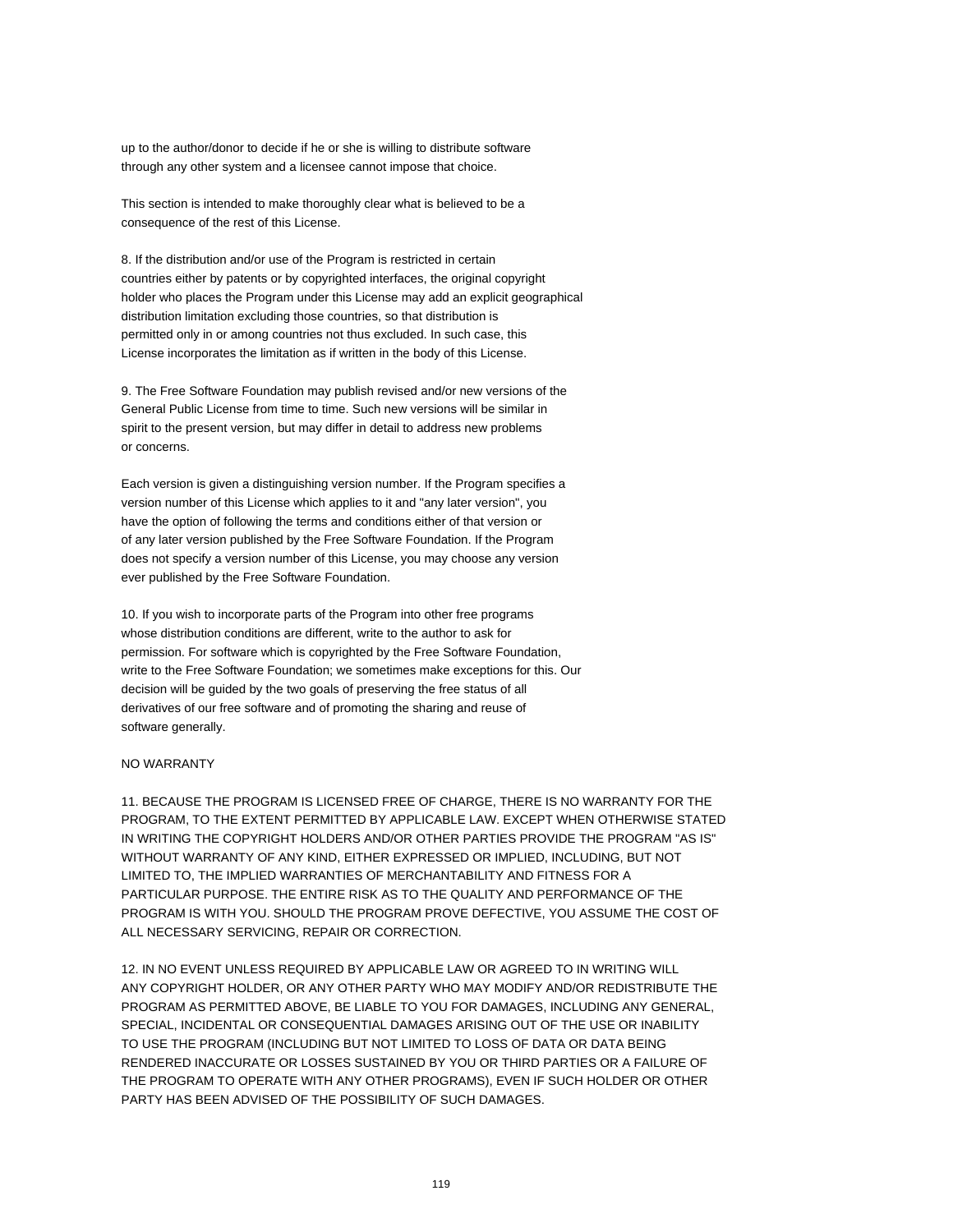## END OF TERMS AND CONDITIONS

How to Apply These Terms to Your New Programs

If you develop a new program, and you want it to be of the greatest possible use to the public, the best way to achieve this is to make it free software which everyone can redistribute and change under these terms.

To do so, attach the following notices to the program. It is safest to attach them to the start of each source file to most effectively convey the exclusion of warranty; and each file should have at least the "copyright" line and a pointer to where the full notice is found.

one line to give the program's name and a brief idea of what it does.

## Copyright (C)

This program is free software; you can redistribute it and/or modify it under the terms of the GNU General Public License as published by the Free Software Foundation; either version 2 of the License, or (at your option) any later version.

This program is distributed in the hope that it will be useful, but WITHOUT ANY WARRANTY; without even the implied warranty of MERCHANTABILITY or FITNESS FOR A PARTICULAR PURPOSE. See the GNU General Public License for more details.

You should have received a copy of the GNU General Public License along with this program; if not, write to the Free Software Foundation, Inc., 59 Temple Place, Suite 330, Boston, MA 02111-1307 USA

Also add information on how to contact you by electronic and paper mail.

If the program is interactive, make it output a short notice like this when it starts in an interactive mode:

Gnomovision version 69, Copyright (C) year name of author Gnomovision comes with ABSOLUTELY NO WARRANTY; for details type `show w'. This is free software, and you are welcome to redistribute it under certain conditions; type `show c' for details.

The hypothetical commands `show w' and `show c' should show the appropriate parts of the General Public License. Of course, the commands you use may be called something other than `show w' and `show c'; they could even be mouse-clicks or menu items--whatever suits your program.

You should also get your employer (if you work as a programmer) or your school, if any, to sign a "copyright disclaimer" for the program, if necessary. Here is a sample; alter the names: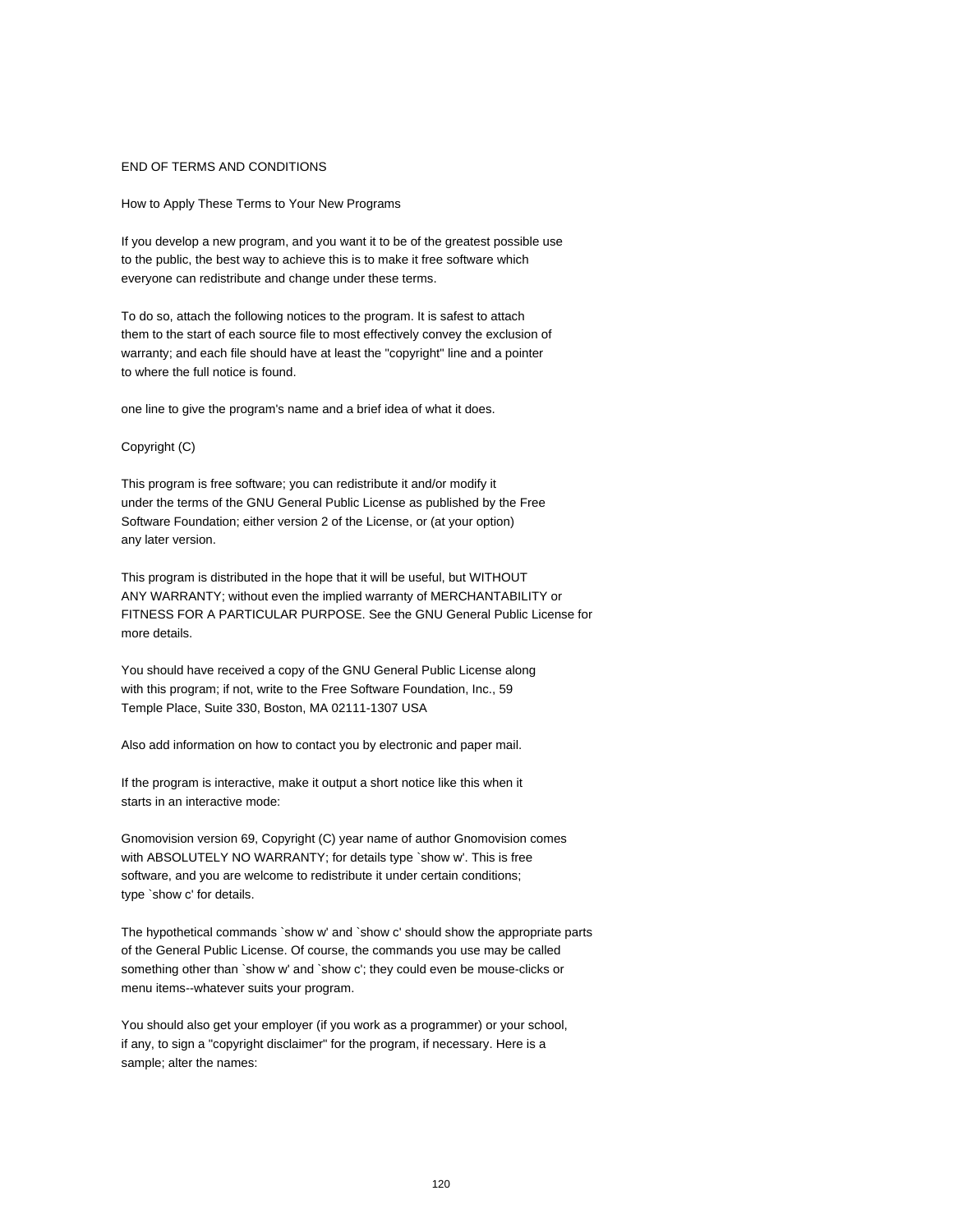Yoyodyne, Inc., hereby disclaims all copyright interest

in the program `Gnomovision' (which makes passes at compilers)

written by James Hacker.

signature of Ty Coon, 1 April 1989

Ty Coon, President of Vice

This General Public License does not permit incorporating your program into proprietary programs. If your program is a subroutine library, you may consider it more useful to permit linking proprietary applications with the library. If this is what you want to do, use the GNU Library General Public License instead of this License.

Classpath is distributed under the terms of the GNU General Public License with the following clarification and special exception.

Linking this library statically or dynamically with other modules is making a combined work based on this library. Thus, the terms and conditions of the GNU General Public License cover the whole combination.

As a special exception, the copyright holders of this library give you permission to link this library with independent modules to produce an executable, regardless of the license terms of these independent modules, and to copy and distribute the resulting executable under terms of your choice, provided that you also meet, for each linked independent module, the terms and conditions of the license of that module. An independent module is a module which is not derived from or based on this library. If you modify this library, you may extend this exception to your version of the library, but you are not obligated to do so. If you do not wish to do so, delete this exception statement from your version.

As such, it can be used to run, create and distribute a large class of applications and applets. When GNU Classpath is used unmodified as the core class library for a virtual machine, compiler for the java languge, or for a program written in the java programming language it does not affect the licensing for distributing those programs directly.

# **GNU General Public License v2.0 w/GCC Runtime Library exception**

(libgcc-s1 10.2.1)

GCC GPL 2.0 with link only exception Two ========================================

In addition to the permissions in the GNU General Public License, the Free Software Foundation gives you unlimited permission to link the compiled version of this file into combinations with other programs, and to distribute those combinations without any restriction coming from the use of this file. (The General Public License restrictions do apply in other respects; for example,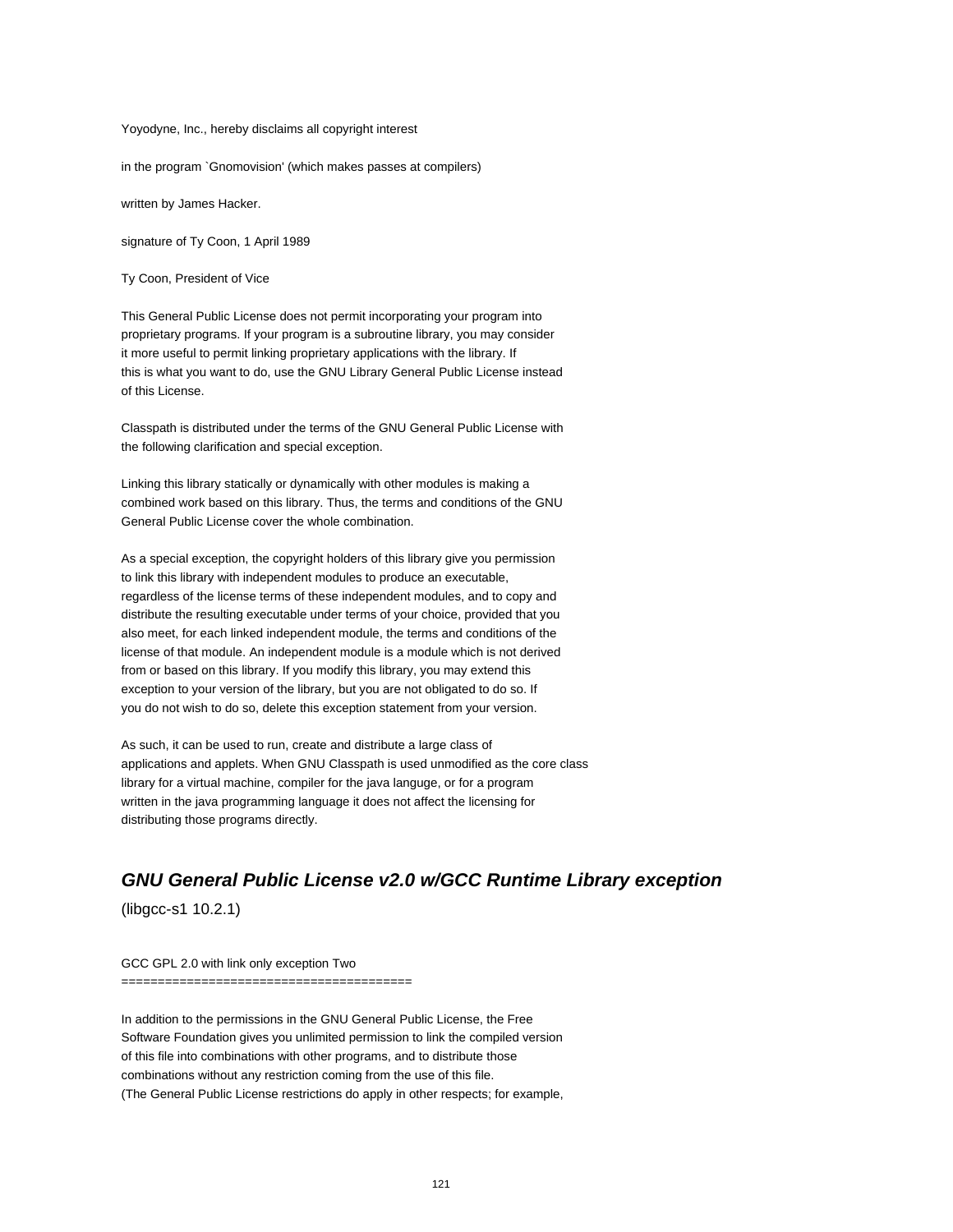they cover modification of the file, and distribution when not linked into a combine executable.)

The GNU General Public License (GPL) ====================================

Version 2, June 1991 --------------------

Copyright (C) 1989, 1991 Free Software Foundation, Inc. 59 Temple Place, Suite 330, Boston, MA 02111-1307 USAEveryone is permitted to copy and distribute verbatim copies of this license document, but changing it is not allowed.

### Preamble

The licenses for most software are designed to take away your freedom to share and change it. By contrast, the GNU General Public License is intended to guarantee your freedom to share and change free software--to make sure the software is free for all its users. This General Public License applies to most of the Free Software Foundation's software and to any other program whose authors commit to using it. (Some other Free Software Foundation software is covered by the GNU Library General Public License instead.) You can apply it to your programs, too.

When we speak of free software, we are referring to freedom, not price. Our General Public Licenses are designed to make sure that you have the freedom to distribute copies of free software (and charge for this service if you wish), that you receive source code or can get it if you want it, that you can change the software or use pieces of it in new free programs; and that you know you can do these things.

To protect your rights, we need to make restrictions that forbid anyone to deny you these rights or to ask you to surrender the rights. These restrictions translate to certain responsibilities for you if you distribute copies of the software, or if you modify it.

For example, if you distribute copies of such a program, whether gratis or for a fee, you must give the recipients all the rights that you have. You must make sure that they, too, receive or can get the source code. And you must show them these terms so they know their rights.

We protect your rights with two steps: (1) copyright the software, and (2) offer you this license which gives you legal permission to copy, distribute and/or modify the software.

Also, for each author's protection and ours, we want to make certain that everyone understands that there is no warranty for this free software. If the software is modified by someone else and passed on, we want its recipients to know that what they have is not the original, so that any problems introduced by others will not reflect on the original authors' reputations.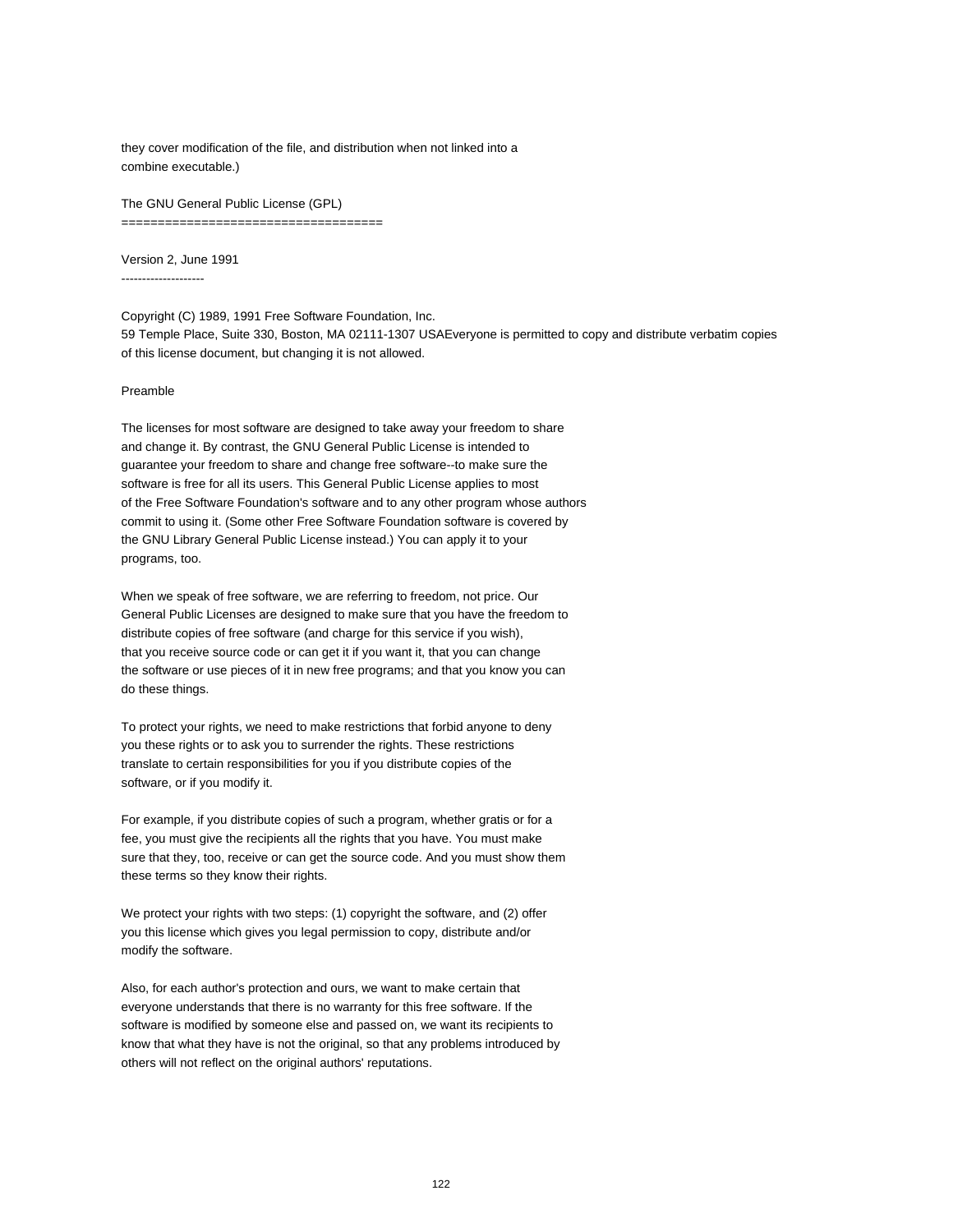Finally, any free program is threatened constantly by software patents. We wish to avoid the danger that redistributors of a free program will individually obtain patent licenses, in effect making the program proprietary. To prevent this, we have made it clear that any patent must be licensed for everyone's free use or not licensed at all.

The precise terms and conditions for copying, distribution and modification follow.

## TERMS AND CONDITIONS FOR COPYING, DISTRIBUTION AND MODIFICATION

1. This License applies to any program or other work which contains a notice placed by the copyright holder saying it may be distributed under the terms of this General Public License. The "Program", below, refers to any such program or work, and a "work based on the Program" means either the Program or any derivative work under copyright law: that is to say, a work containing the Program or a portion of it, either verbatim or with modifications and/or translated into another language. (Hereinafter, translation is included without limitation in the term "modification".) Each licensee is addressed as "you".

Activities other than copying, distribution and modification are not covered by this License; they are outside its scope. The act of running the Program is not restricted, and the output from the Program is covered only if its contents constitute a work based on the Program (independent of having been made by running the Program). Whether that is true depends on what the Program does.

2. You may copy and distribute verbatim copies of the Program's source code as you receive it, in any medium, provided that you conspicuously and appropriately publish on each copy an appropriate copyright notice and disclaimer of warranty; keep intact all the notices that refer to this License and to the absence of any warranty; and give any other recipients of the Program a copy of this License along with the Program.

You may charge a fee for the physical act of transferring a copy, and you may at your option offer warranty protection in exchange for a fee.

3. You may modify your copy or copies of the Program or any portion of it, thus forming a work based on the Program, and copy and distribute such modifications or work under the terms of Section 1 above, provided that you also meet all of these conditions:

a. You must cause the modified files to carry prominent notices stating that you changed the files and the date of any change.

b. You must cause any work that you distribute or publish, that in whole or in part contains or is derived from the Program or any part thereof, to be licensed as a whole at no charge to all third parties under the terms of this License.

c. If the modified program normally reads commands interactively when run, you must cause it, when started running for such interactive use in the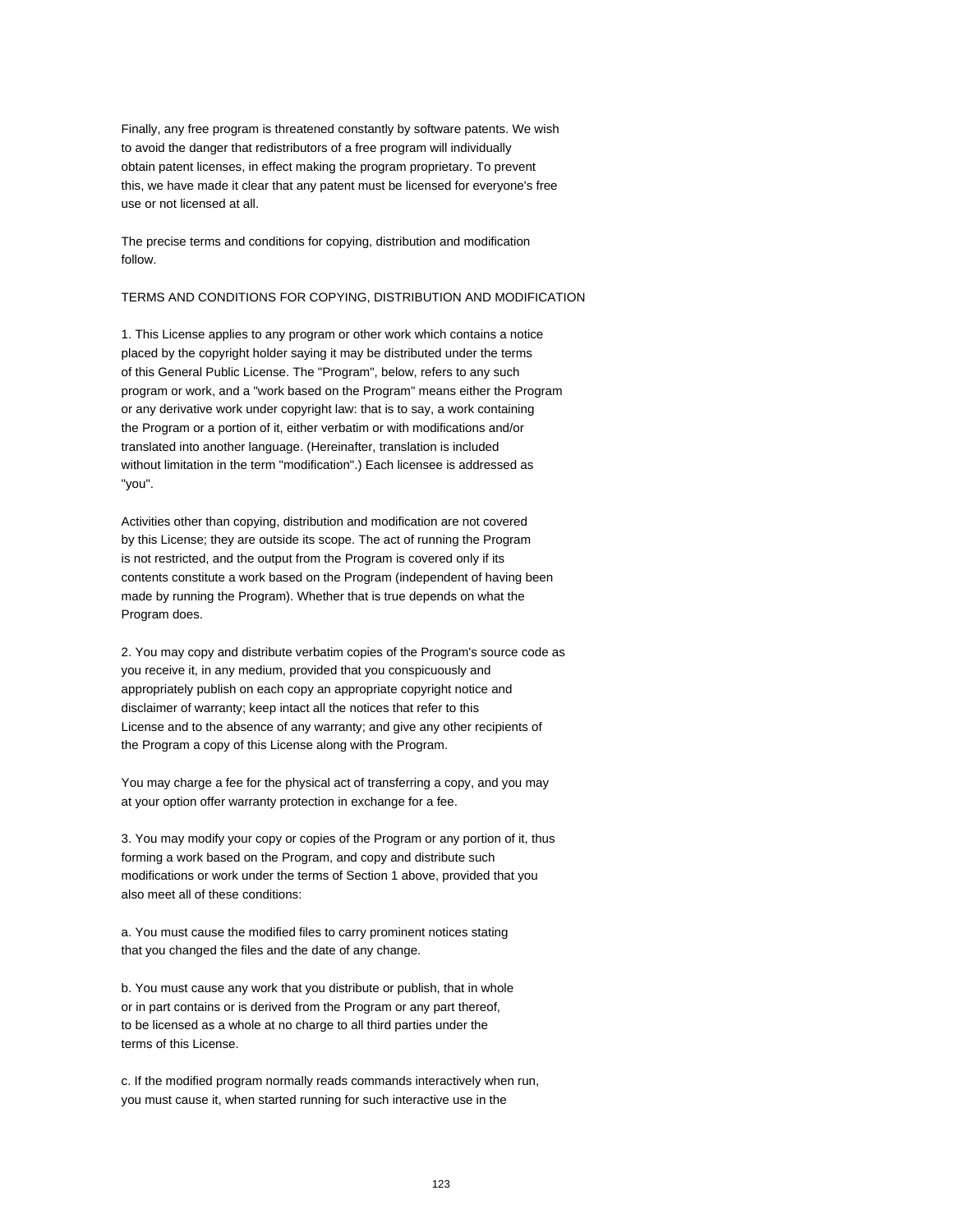most ordinary way, to print or display an announcement including an appropriate copyright notice and a notice that there is no warranty (or else, saying that you provide a warranty) and that users may redistribute the program under these conditions, and telling the user how to view a copy of this License. (Exception: if the Program itself is interactive but does not normally print such an announcement, your work based on the Program is not required to print an announcement.)

These requirements apply to the modified work as a whole. If identifiable sections of that work are not derived from the Program, and can be reasonably considered independent and separate works in themselves, then this License, and its terms, do not apply to those sections when you distribute them as separate works. But when you distribute the same sections as part of a whole which is a work based on the Program, the distribution of the whole must be on the terms of this License, whose permissions for other licensees extend to the entire whole, and thus to each and every part regardless of who wrote it.

Thus, it is not the intent of this section to claim rights or contest your rights to work written entirely by you; rather, the intent is to exercise the right to control the distribution of derivative or collective works based on the Program.

In addition, mere aggregation of another work not based on the Program with the Program (or with a work based on the Program) on a volume of a storage or distribution medium does not bring the other work under the scope of this License.

4. You may copy and distribute the Program (or a work based on it, under Section 2) in object code or executable form under the terms of Sections 1 and 2 above provided that you also do one of the following:

a. Accompany it with the complete corresponding machine-readable source code, which must be distributed under the terms of Sections 1 and 2 above on a medium customarily used for software interchange; or,

b. Accompany it with a written offer, valid for at least three years, to give any third party, for a charge no more than your cost of physically performing source distribution, a complete machine-readable copy of the corresponding source code, to be distributed under the terms of Sections 1 and 2 above on a medium customarily used for software interchange; or,

c. Accompany it with the information you received as to the offer to distribute corresponding source code. (This alternative is allowed only for noncommercial distribution and only if you received the program in object code or executable form with such an offer, in accord with Subsection b above.)

The source code for a work means the preferred form of the work for making modifications to it. For an executable work, complete source code means all the source code for all modules it contains, plus any associated interface definition files, plus the scripts used to control compilation and installation of the executable. However, as a special exception, the source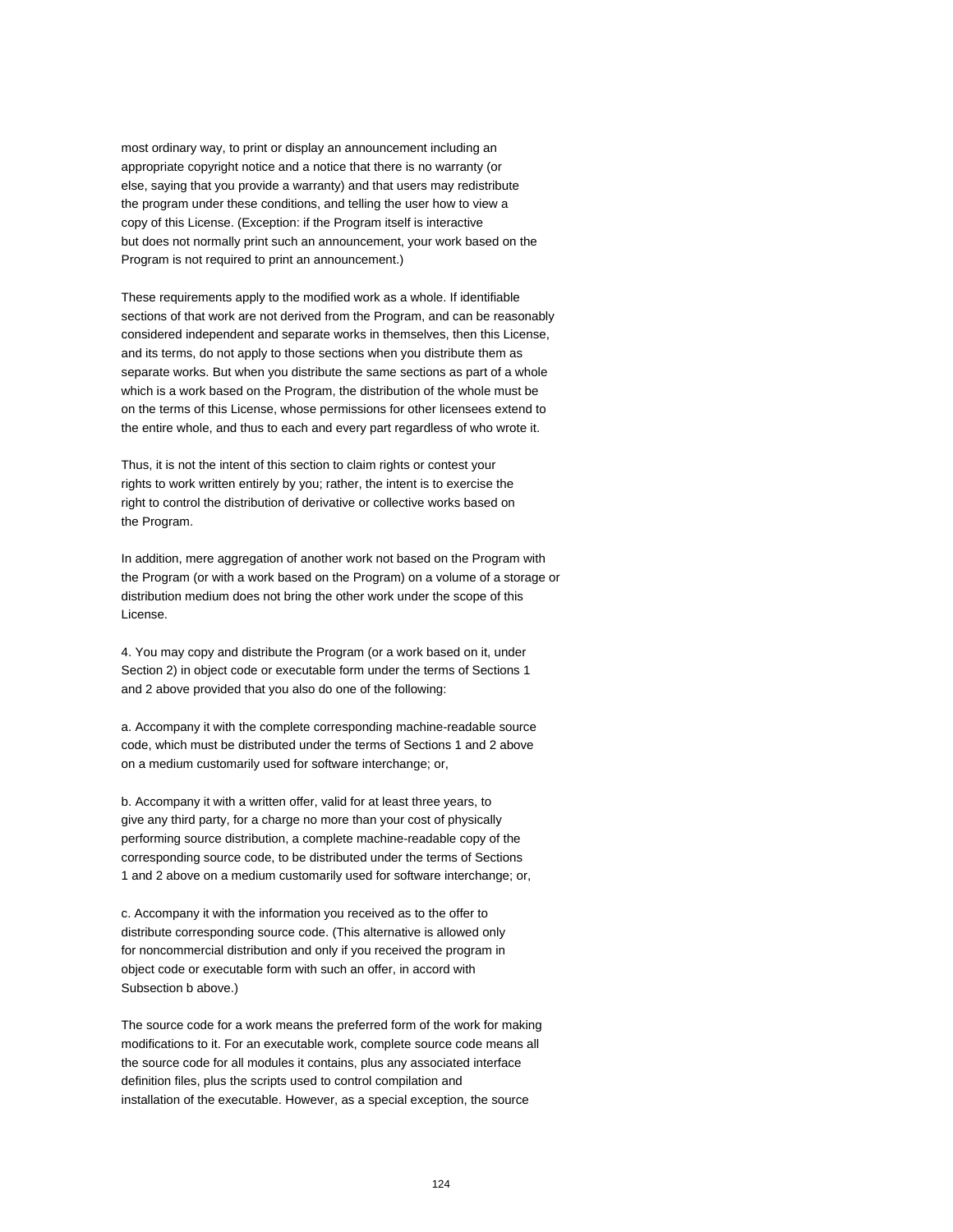code distributed need not include anything that is normally distributed (in either source or binary form) with the major components (compiler, kernel, and so on) of the operating system on which the executable runs, unless that component itself accompanies the executable.

If distribution of executable or object code is made by offering access to copy from a designated place, then offering equivalent access to copy the source code from the same place counts as distribution of the source code, even though third parties are not compelled to copy the source along with the object code.

5. You may not copy, modify, sublicense, or distribute the Program except as expressly provided under this License. Any attempt otherwise to copy, modify, sublicense or distribute the Program is void, and will automatically terminate your rights under this License. However, parties who have received copies, or rights, from you under this License will not have their licenses terminated so long as such parties remain in full compliance.

6. You are not required to accept this License, since you have not signed it. However, nothing else grants you permission to modify or distribute the Program or its derivative works. These actions are prohibited by law if you do not accept this License. Therefore, by modifying or distributing the Program (or any work based on the Program), you indicate your acceptance of this License to do so, and all its terms and conditions for copying, distributing or modifying the Program or works based on it.

7. Each time you redistribute the Program (or any work based on the Program), the recipient automatically receives a license from the original licensor to copy, distribute or modify the Program subject to these terms and conditions. You may not impose any further restrictions on the recipients' exercise of the rights granted herein. You are not responsible for enforcing compliance by third parties to this License.

8. If, as a consequence of a court judgment or allegation of patent infringement or for any other reason (not limited to patent issues), conditions are imposed on you (whether by court order, agreement or otherwise) that contradict the conditions of this License, they do not excuse you from the conditions of this License. If you cannot distribute so as to satisfy simultaneously your obligations under this License and any other pertinent obligations, then as a consequence you may not distribute the Program at all. For example, if a patent license would not permit royalty-free redistribution of the Program by all those who receive copies directly or indirectly through you, then the only way you could satisfy both it and this License would be to refrain entirely from distribution of the Program.

If any portion of this section is held invalid or unenforceable under any particular circumstance, the balance of the section is intended to apply and the section as a whole is intended to apply in other circumstances.

It is not the purpose of this section to induce you to infringe any patents or other property right claims or to contest validity of any such claims;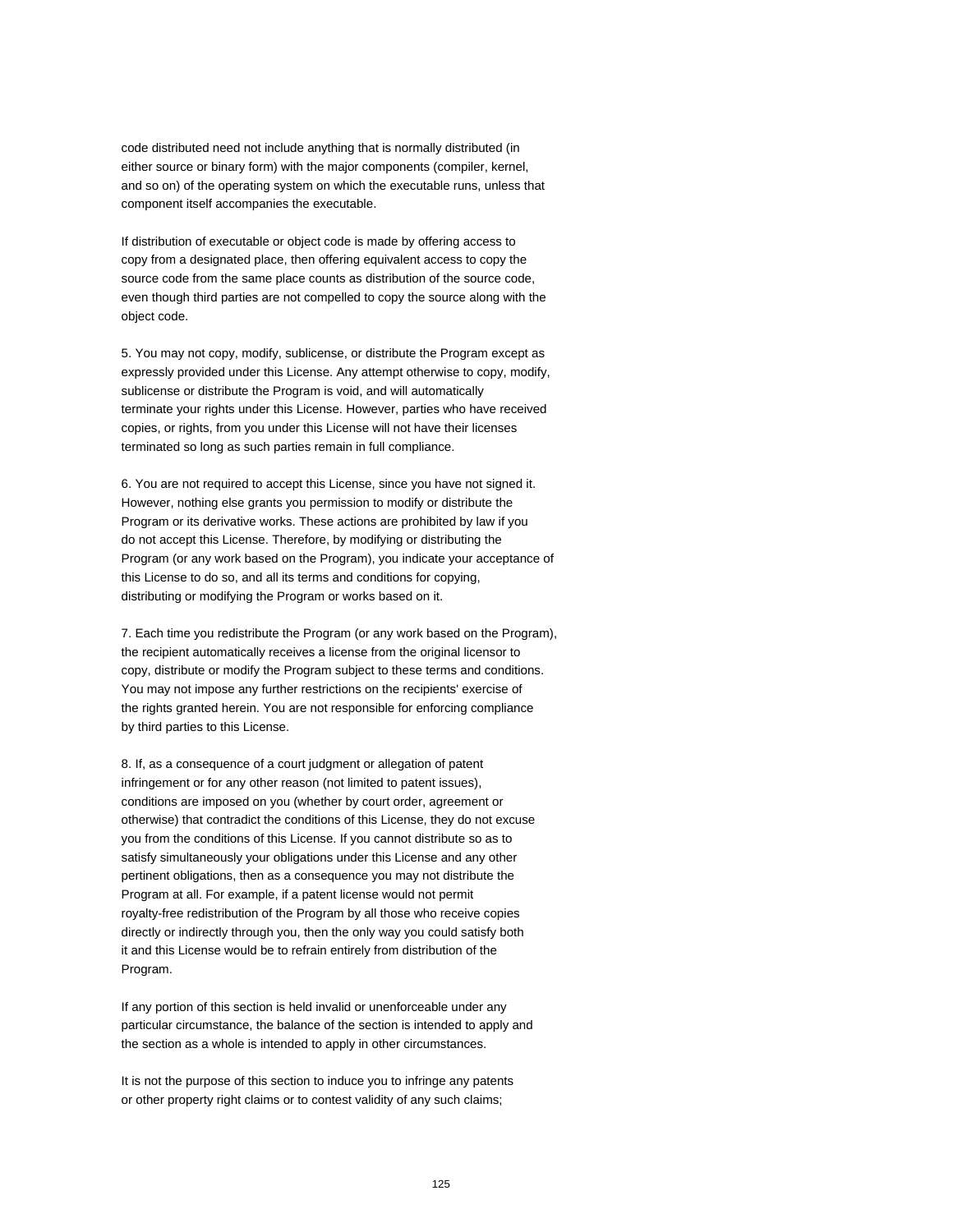this section has the sole purpose of protecting the integrity of the free software distribution system, which is implemented by public license practices. Many people have made generous contributions to the wide range of software distributed through that system in reliance on consistent application of that system; it is up to the author/donor to decide if he or she is willing to distribute software through any other system and a licensee cannot impose that choice.

This section is intended to make thoroughly clear what is believed to be a consequence of the rest of this License.

9. If the distribution and/or use of the Program is restricted in certain countries either by patents or by copyrighted interfaces, the original copyright holder who places the Program under this License may add an explicit geographical distribution limitation excluding those countries, so that distribution is permitted only in or among countries not thus excluded. In such case, this License incorporates the limitation as if written in the body of this License.

10. The Free Software Foundation may publish revised and/or new versions of the General Public License from time to time. Such new versions will be similar in spirit to the present version, but may differ in detail to address new problems or concerns.

Each version is given a distinguishing version number. If the Program specifies a version number of this License which applies to it and "any later version", you have the option of following the terms and conditions either of that version or of any later version published by the Free Software Foundation. If the Program does not specify a version number of this License, you may choose any version ever published by the Free Software Foundation.

11. If you wish to incorporate parts of the Program into other free programs whose distribution conditions are different, write to the author to ask for permission. For software which is copyrighted by the Free Software Foundation, write to the Free Software Foundation; we sometimes make exceptions for this. Our decision will be guided by the two goals of preserving the free status of all derivatives of our free software and of promoting the sharing and reuse of software generally.

## NO WARRANTY

12. BECAUSE THE PROGRAM IS LICENSED FREE OF CHARGE, THERE IS NO WARRANTY FOR THE PROGRAM, TO THE EXTENT PERMITTED BY APPLICABLE LAW. EXCEPT WHEN OTHERWISE STATED IN WRITING THE COPYRIGHT HOLDERS AND/OR OTHER PARTIES PROVIDE THE PROGRAM "AS IS" WITHOUT WARRANTY OF ANY KIND, EITHER EXPRESSED OR IMPLIED, INCLUDING, BUT NOT LIMITED TO, THE IMPLIED WARRANTIES OF MERCHANTABILITY AND FITNESS FOR A PARTICULAR PURPOSE. THE ENTIRE RISK AS TO THE QUALITY AND PERFORMANCE OF THE PROGRAM IS WITH YOU. SHOULD THE PROGRAM PROVE DEFECTIVE, YOU ASSUME THE COST OF ALL NECESSARY SERVICING, REPAIR OR CORRECTION.

13. IN NO EVENT UNLESS REQUIRED BY APPLICABLE LAW OR AGREED TO IN WRITING WILL ANY COPYRIGHT HOLDER, OR ANY OTHER PARTY WHO MAY MODIFY AND/OR REDISTRIBUTE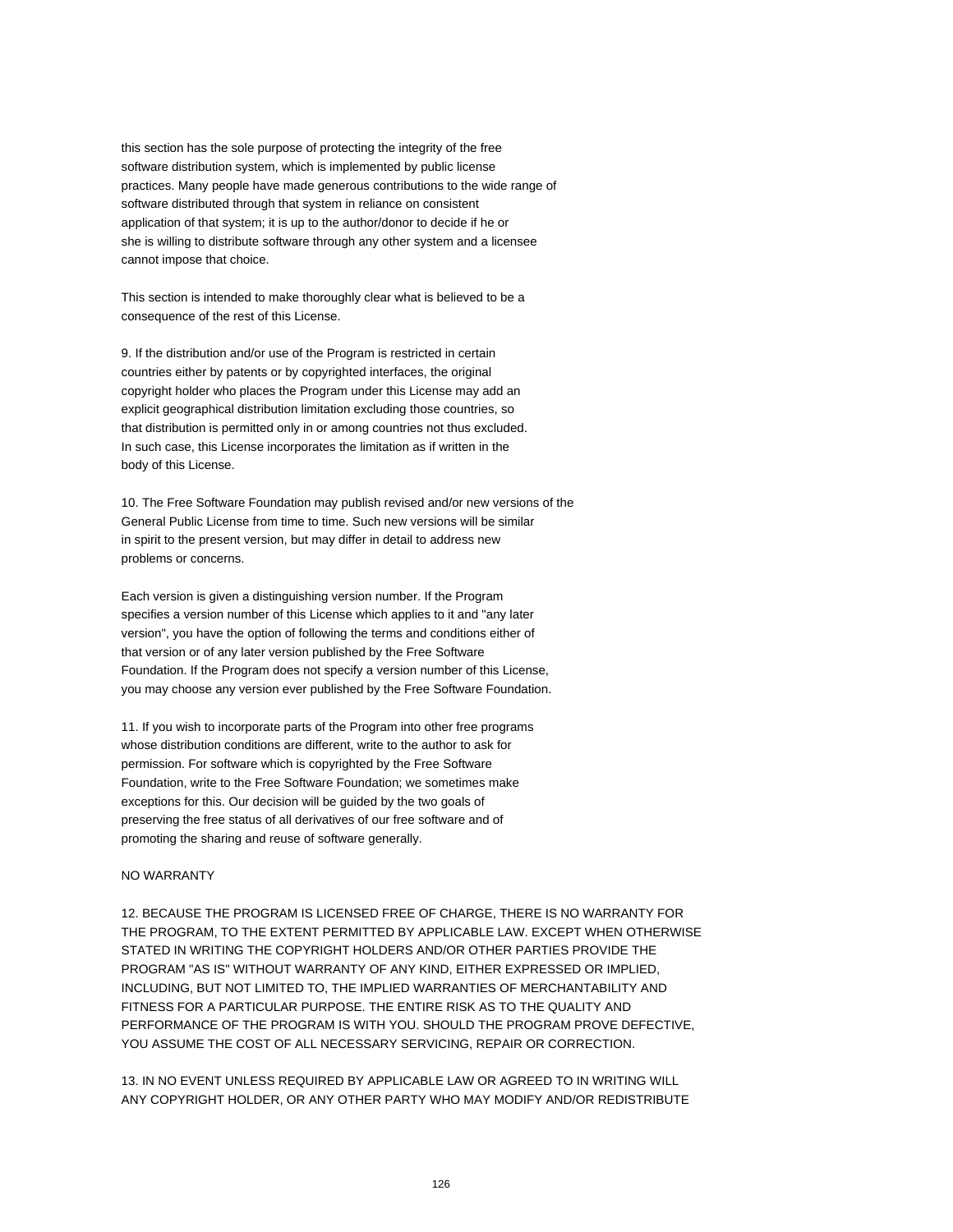THE PROGRAM AS PERMITTED ABOVE, BE LIABLE TO YOU FOR DAMAGES, INCLUDING ANY GENERAL, SPECIAL, INCIDENTAL OR CONSEQUENTIAL DAMAGES ARISING OUT OF THE USE OR INABILITY TO USE THE PROGRAM (INCLUDING BUT NOT LIMITED TO LOSS OF DATA OR DATA BEING RENDERED INACCURATE OR LOSSES SUSTAINED BY YOU OR THIRD PARTIES OR A FAILURE OF THE PROGRAM TO OPERATE WITH ANY OTHER PROGRAMS), EVEN IF SUCH HOLDER OR OTHER PARTY HAS BEEN ADVISED OF THE POSSIBILITY OF SUCH DAMAGES.

## END OF TERMS AND CONDITIONS

How to Apply These Terms to Your New Programs

If you develop a new program, and you want it to be of the greatest possible use to the public, the best way to achieve this is to make it free software which everyone can redistribute and change under these terms.

To do so, attach the following notices to the program. It is safest to attach them to the start of each source file to most effectively convey the exclusion of warranty; and each file should have at least the "copyright" line and a pointer to where the full notice is found.

one line to give the program's name and a brief idea of what it does.Copyright (C)

This program is free software; you can redistribute it and/or modify it under the terms of the GNU General Public License as published by the Free Software Foundation; either version 2 of the License, or (at your option) any later version.

This program is distributed in the hope that it will be useful, but WITHOUT ANY WARRANTY; without even the implied warranty of MERCHANTABILITY or FITNESS FOR A PARTICULAR PURPOSE. See the GNU General Public License for more details.

You should have received a copy of the GNU General Public License along with this program; if not, write to the Free Software Foundation, Inc., 59 Temple Place, Suite 330, Boston, MA 02111-1307 USA

Also add information on how to contact you by electronic and paper mail.

If the program is interactive, make it output a short notice like this when it starts in an interactive mode:

Gnomovision version 69, Copyright (C) year name of author Gnomovision comes with ABSOLUTELY NO WARRANTY; for details type `show w'. This is free software, and you are welcome to redistribute it under certain conditions; type `show c' for details.

The hypothetical commands `show w' and `show c' should show the appropriate parts of the General Public License. Of course, the commands you use may be called something other than `show w' and `show c'; they could even be mouse-clicks or menu items--whatever suits your program.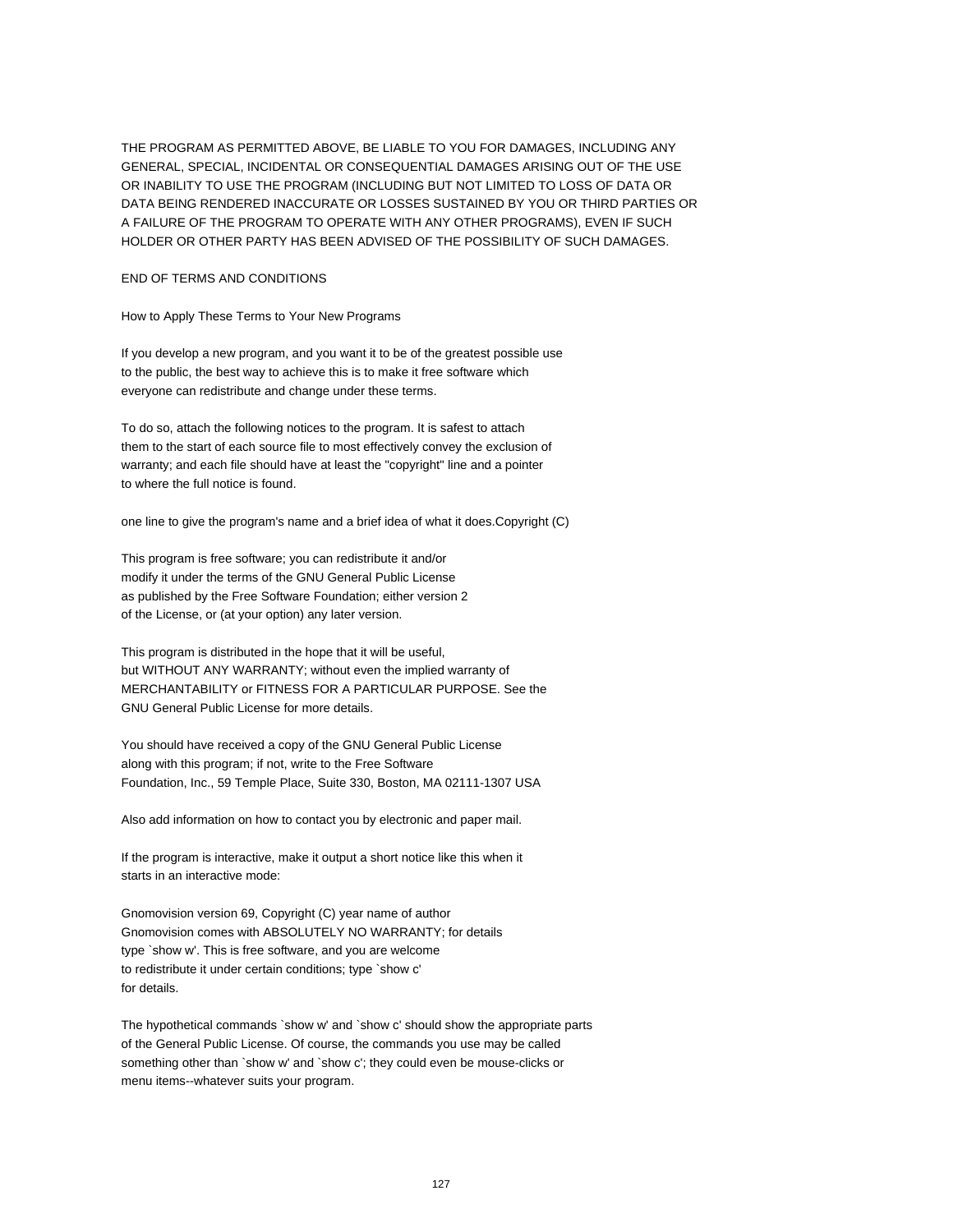You should also get your employer (if you work as a programmer) or your school, if any, to sign a "copyright disclaimer" for the program, if necessary. Here is a sample; alter the names:

Yoyodyne, Inc., hereby disclaims all copyright interest in the program `Gnomovision' (which makes passes at compilers) written by James Hacker.

signature of Ty Coon, 1 April 1989 Ty Coon, President of Vice

This General Public License does not permit incorporating your program into proprietary programs. If your program is a subroutine library, you may consider it more useful to permit linking proprietary applications with the library. If this is what you want to do, use the GNU Library General Public License instead of this License.

# **GNU General Public License v3.0 only**

(cloud-init 20.4.1, cloud-utils 0.31, growpart 0.31, gzip 1.10)

"This program is free software: you can redistribute it and/or modify it under the terms of version 3 of the GNU General Public License as published by the Free Software Foundation."

GNU GENERAL PUBLIC LICENSE ==========================

Version 3, 29 June 2007

Copyright (C) 2007 Free Software Foundation, Inc.

Everyone is permitted to copy and distribute verbatim copies of this license document, but changing it is not allowed.

## Preamble

The GNU General Public License is a free, copyleft license for software and other kinds of works.

The licenses for most software and other practical works are designed to take away your freedom to share and change the works. By contrast, the GNU General Public License is intended to guarantee your freedom to share and change all versions of a program--to make sure it remains free software for all its users. We, the Free Software Foundation, use the GNU General Public License for most of our software; it applies also to any other work released this way by its authors. You can apply it to your programs, too.

When we speak of free software, we are referring to freedom, not price. Our General Public Licenses are designed to make sure that you have the freedom to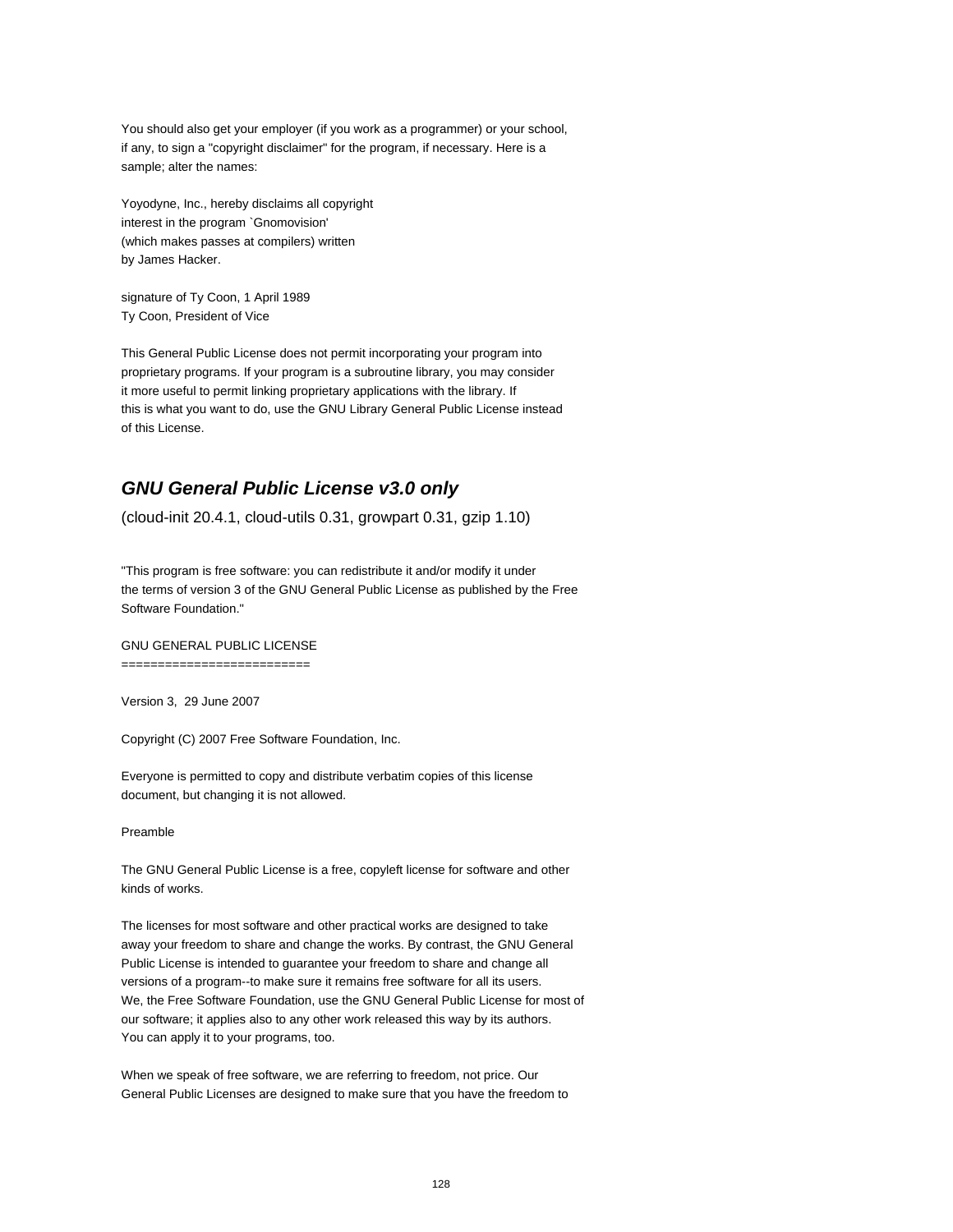distribute copies of free software (and charge for them if you wish), that you receive source code or can get it if you want it, that you can change the software or use pieces of it in new free programs, and that you know you can do these things.

To protect your rights, we need to prevent others from denying you these rights or asking you to surrender the rights. Therefore, you have certain responsibilities if you distribute copies of the software, or if you modify it: responsibilities to respect the freedom of others.

For example, if you distribute copies of such a program, whether gratis or for a fee, you must pass on to the recipients the same freedoms that you received. You must make sure that they, too, receive or can get the source code. And you must show them these terms so they know their rights.

Developers that use the GNU GPL protect your rights with two steps: (1) assert copyright on the software, and (2) offer you this License giving you legal permission to copy, distribute and/or modify it.

For the developers' and authors' protection, the GPL clearly explains that there is no warranty for this free software. For both users' and authors' sake, the GPL requires that modified versions be marked as changed, so that their problems will not be attributed erroneously to authors of previous versions.

Some devices are designed to deny users access to install or run modified versions of the software inside them, although the manufacturer can do so. This is fundamentally incompatible with the aim of protecting users' freedom to change the software. The systematic pattern of such abuse occurs in the area of products for individuals to use, which is precisely where it is most unacceptable. Therefore, we have designed this version of the GPL to prohibit the practice for those products. If such problems arise substantially in other domains, we stand ready to extend this provision to those domains in future versions of the GPL, as needed to protect the freedom of users.

Finally, every program is threatened constantly by software patents. States should not allow patents to restrict development and use of software on general-purpose computers, but in those that do, we wish to avoid the special danger that patents applied to a free program could make it effectively proprietary. To prevent this, the GPL assures that patents cannot be used to render the program non-free.

The precise terms and conditions for copying, distribution and modification follow.

## TERMS AND CONDITIONS

0. Definitions.

"This License" refers to version 3 of the GNU General Public License.

"Copyright" also means copyright-like laws that apply to other kinds of works, such as semiconductor masks.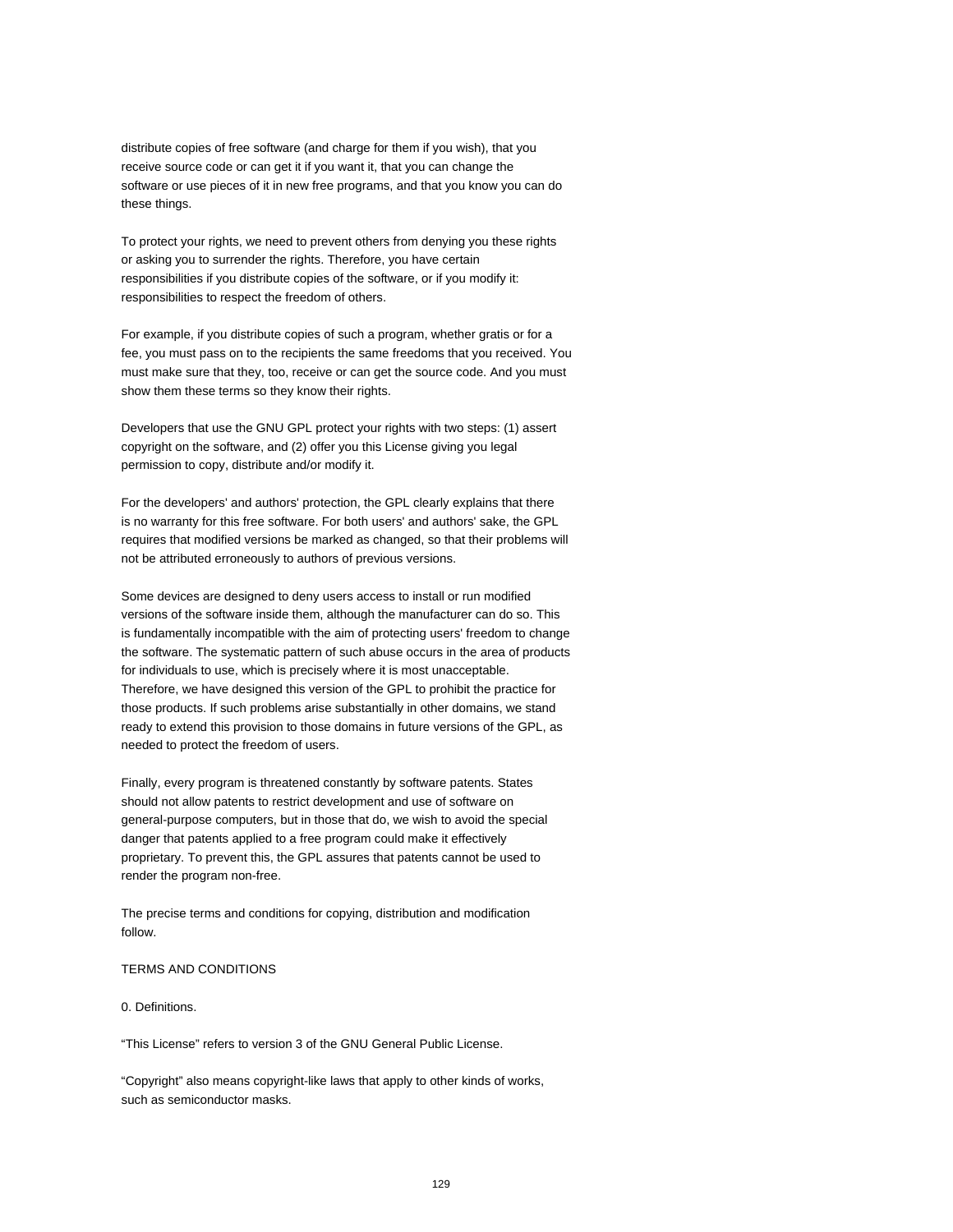"The Program" refers to any copyrightable work licensed under this License. Each licensee is addressed as "you". "Licensees" and "recipients" may be individuals or organizations.

To "modify" a work means to copy from or adapt all or part of the work in a fashion requiring copyright permission, other than the making of an exact copy. The resulting work is called a "modified version" of the earlier work or a work "based on" the earlier work.

A "covered work" means either the unmodified Program or a work based on the Program.

To "propagate" a work means to do anything with it that, without permission, would make you directly or secondarily liable for infringement under applicable copyright law, except executing it on a computer or modifying a private copy. Propagation includes copying, distribution (with or without modification), making available to the public, and in some countries other activities as well.

To "convey" a work means any kind of propagation that enables other parties to make or receive copies. Mere interaction with a user through a computer network, with no transfer of a copy, is not conveying.

An interactive user interface displays "Appropriate Legal Notices" to the extent that it includes a convenient and prominently visible feature that (1) displays an appropriate copyright notice, and (2) tells the user that there is no warranty for the work (except to the extent that warranties are provided), that licensees may convey the work under this License, and how to view a copy of this License. If the interface presents a list of user commands or options, such as a menu, a prominent item in the list meets this criterion.

# 1. Source Code.

The "source code" for a work means the preferred form of the work for making modifications to it. "Object code" means any non-source form of a work.

A "Standard Interface" means an interface that either is an official standard defined by a recognized standards body, or, in the case of interfaces specified for a particular programming language, one that is widely used among developers working in that language.

The "System Libraries" of an executable work include anything, other than the work as a whole, that (a) is included in the normal form of packaging a Major Component, but which is not part of that Major Component, and (b) serves only to enable use of the work with that Major Component, or to implement a Standard Interface for which an implementation is available to the public in source code form. A "Major Component", in this context, means a major essential component (kernel, window system, and so on) of the specific operating system (if any) on which the executable work runs, or a compiler used to produce the work, or an object code interpreter used to run it.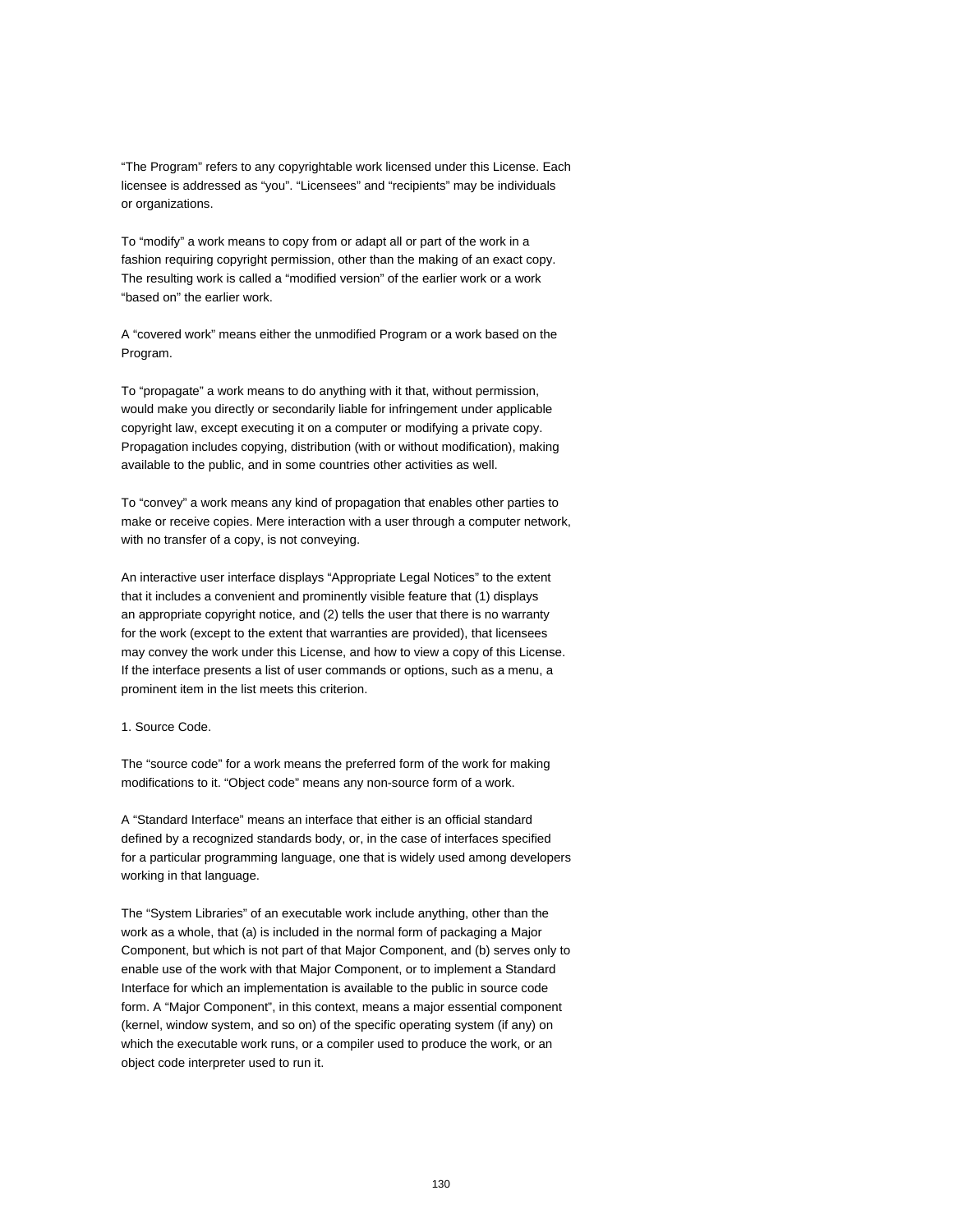The "Corresponding Source" for a work in object code form means all the source code needed to generate, install, and (for an executable work) run the object code and to modify the work, including scripts to control those activities. However, it does not include the work's System Libraries, or general-purpose tools or generally available free programs which are used unmodified in performing those activities but which are not part of the work. For example, Corresponding Source includes interface definition files associated with source files for the work, and the source code for shared libraries and dynamically linked subprograms that the work is specifically designed to require, such as by intimate data communication or control flow between those subprograms and other parts of the work.

The Corresponding Source need not include anything that users can regenerate automatically from other parts of the Corresponding Source.

The Corresponding Source for a work in source code form is that same work.

### 2. Basic Permissions.

All rights granted under this License are granted for the term of copyright on the Program, and are irrevocable provided the stated conditions are met. This License explicitly affirms your unlimited permission to run the unmodified Program. The output from running a covered work is covered by this License only if the output, given its content, constitutes a covered work. This License acknowledges your rights of fair use or other equivalent, as provided by copyright law.

You may make, run and propagate covered works that you do not convey, without conditions so long as your license otherwise remains in force. You may convey covered works to others for the sole purpose of having them make modifications exclusively for you, or provide you with facilities for running those works, provided that you comply with the terms of this License in conveying all material for which you do not control copyright. Those thus making or running the covered works for you must do so exclusively on your behalf, under your direction and control, on terms that prohibit them from making any copies of your copyrighted material outside their relationship with you.

Conveying under any other circumstances is permitted solely under the conditions stated below. Sublicensing is not allowed; section 10 makes it unnecessary.

3. Protecting Users' Legal Rights From Anti-Circumvention Law.

No covered work shall be deemed part of an effective technological measure under any applicable law fulfilling obligations under article 11 of the WIPO copyright treaty adopted on 20 December 1996, or similar laws prohibiting or restricting circumvention of such measures.

When you convey a covered work, you waive any legal power to forbid circumvention of technological measures to the extent such circumvention is effected by exercising rights under this License with respect to the covered work, and you disclaim any intention to limit operation or modification of the work as a means of enforcing, against the work's users, your or third parties' legal rights to forbid circumvention of technological measures.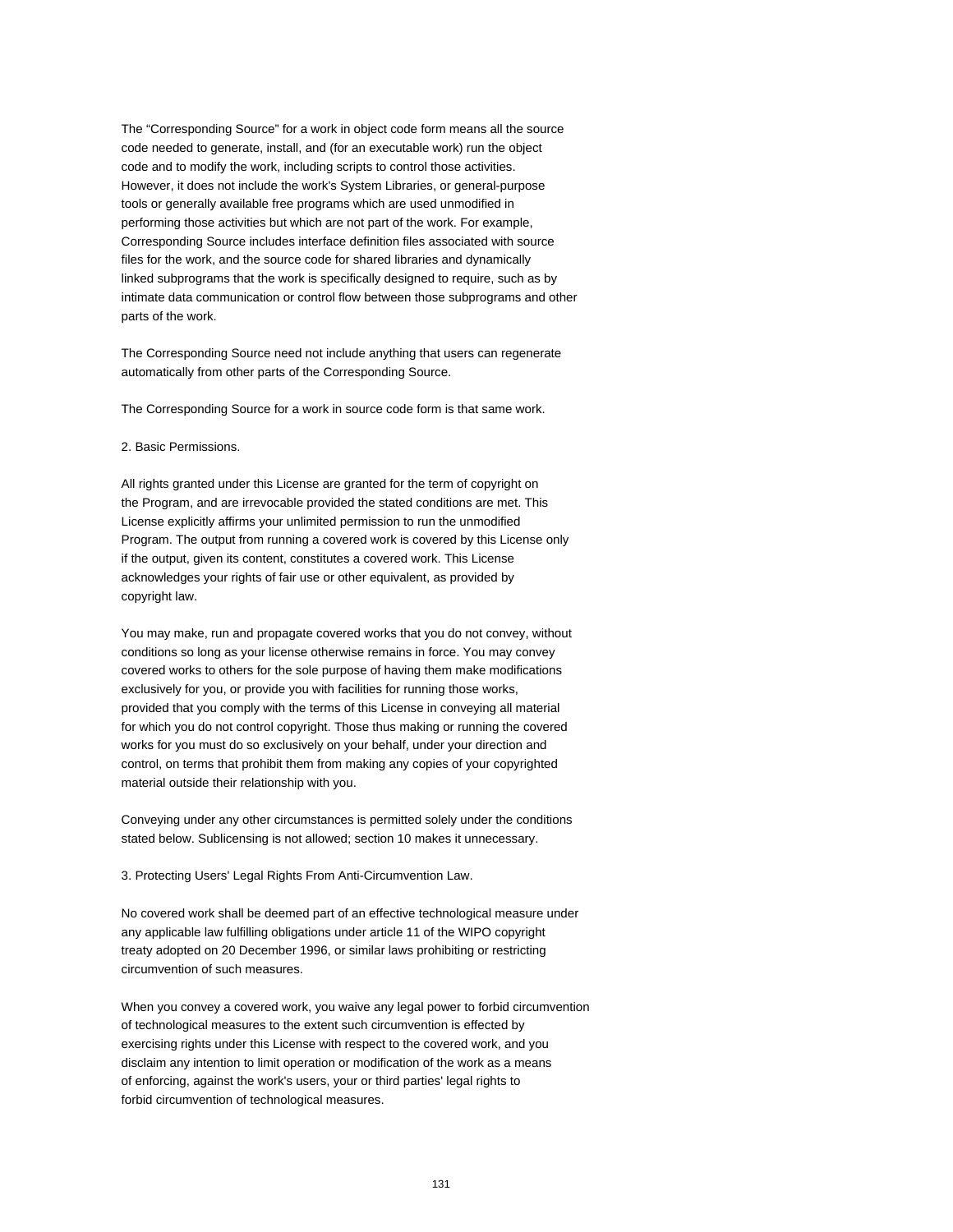### 4. Conveying Verbatim Copies.

You may convey verbatim copies of the Program's source code as you receive it, in any medium, provided that you conspicuously and appropriately publish on each copy an appropriate copyright notice; keep intact all notices stating that this License and any non-permissive terms added in accord with section 7 apply to the code; keep intact all notices of the absence of any warranty; and give all recipients a copy of this License along with the Program.

You may charge any price or no price for each copy that you convey, and you may offer support or warranty protection for a fee.

5. Conveying Modified Source Versions.

You may convey a work based on the Program, or the modifications to produce it from the Program, in the form of source code under the terms of section 4, provided that you also meet all of these conditions:

\* a) The work must carry prominent notices stating that you modified it, and giving a relevant date.

\* b) The work must carry prominent notices stating that it is released under this License and any conditions added under section 7. This requirement modifies the requirement in section 4 to "keep intact all notices".

\* c) You must license the entire work, as a whole, under this License to anyone who comes into possession of a copy. This License will therefore apply, along with any applicable section 7 additional terms, to the whole of the work, and all its parts, regardless of how they are packaged. This License gives no permission to license the work in any other way, but it does not invalidate such permission if you have separately received it.

\* d) If the work has interactive user interfaces, each must display Appropriate Legal Notices; however, if the Program has interactive interfaces that do not display Appropriate Legal Notices, your work need not make them do so.

A compilation of a covered work with other separate and independent works, which are not by their nature extensions of the covered work, and which are not combined with it such as to form a larger program, in or on a volume of a storage or distribution medium, is called an "aggregate" if the compilation and its resulting copyright are not used to limit the access or legal rights of the compilation's users beyond what the individual works permit. Inclusion of a covered work in an aggregate does not cause this License to apply to the other parts of the aggregate.

6. Conveying Non-Source Forms.

You may convey a covered work in object code form under the terms of sections 4 and 5, provided that you also convey the machine-readable Corresponding Source under the terms of this License, in one of these ways: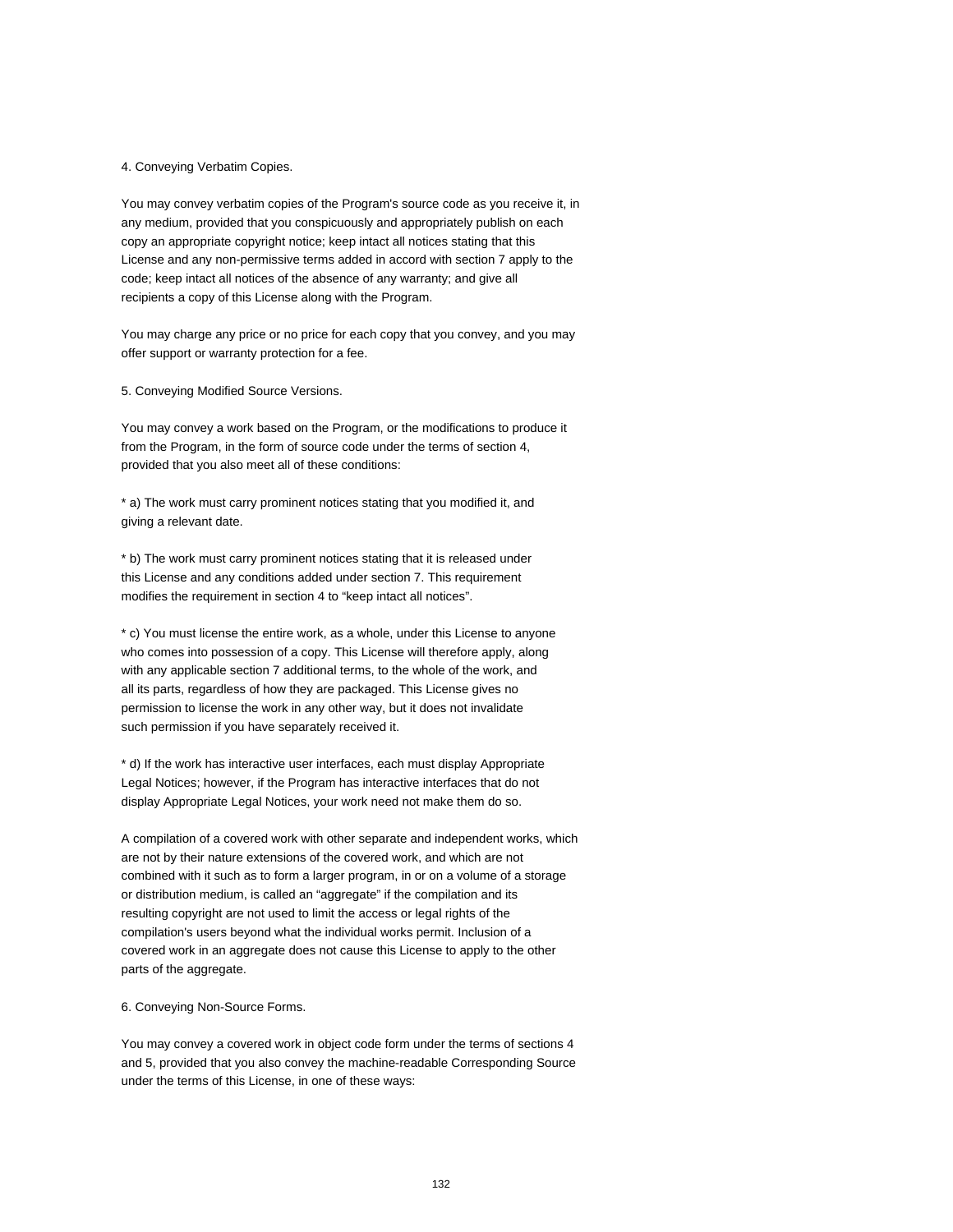\* a) Convey the object code in, or embodied in, a physical product (including a physical distribution medium), accompanied by the Corresponding Source fixed on a durable physical medium customarily used for software interchange.

\* b) Convey the object code in, or embodied in, a physical product (including a physical distribution medium), accompanied by a written offer, valid for at least three years and valid for as long as you offer spare parts or customer support for that product model, to give anyone who possesses the object code either (1) a copy of the Corresponding Source for all the software in the product that is covered by this License, on a durable physical medium customarily used for software interchange, for a price no more than your reasonable cost of physically performing this conveying of source, or (2) access to copy the Corresponding Source from a network server at no charge.

\* c) Convey individual copies of the object code with a copy of the written offer to provide the Corresponding Source. This alternative is allowed only occasionally and noncommercially, and only if you received the object code with such an offer, in accord with subsection 6b.

\* d) Convey the object code by offering access from a designated place (gratis or for a charge), and offer equivalent access to the Corresponding Source in the same way through the same place at no further charge. You need not require recipients to copy the Corresponding Source along with the object code. If the place to copy the object code is a network server, the Corresponding Source may be on a different server (operated by you or a third party) that supports equivalent copying facilities, provided you maintain clear directions next to the object code saying where to find the Corresponding Source. Regardless of what server hosts the Corresponding Source, you remain obligated to ensure that it is available for as long as needed to satisfy these requirements.

\* e) Convey the object code using peer-to-peer transmission, provided you inform other peers where the object code and Corresponding Source of the work are being offered to the general public at no charge under subsection 6d.

A separable portion of the object code, whose source code is excluded from the Corresponding Source as a System Library, need not be included in conveying the object code work.

A "User Product" is either (1) a "consumer product", which means any tangible personal property which is normally used for personal, family, or household purposes, or (2) anything designed or sold for incorporation into a dwelling. In determining whether a product is a consumer product, doubtful cases shall be resolved in favor of coverage. For a particular product received by a particular user, "normally used" refers to a typical or common use of that class of product, regardless of the status of the particular user or of the way in which the particular user actually uses, or expects or is expected to use, the product. A product is a consumer product regardless of whether the product has substantial commercial, industrial or non-consumer uses, unless such uses represent the only significant mode of use of the product.

"Installation Information" for a User Product means any methods, procedures, authorization keys, or other information required to install and execute modified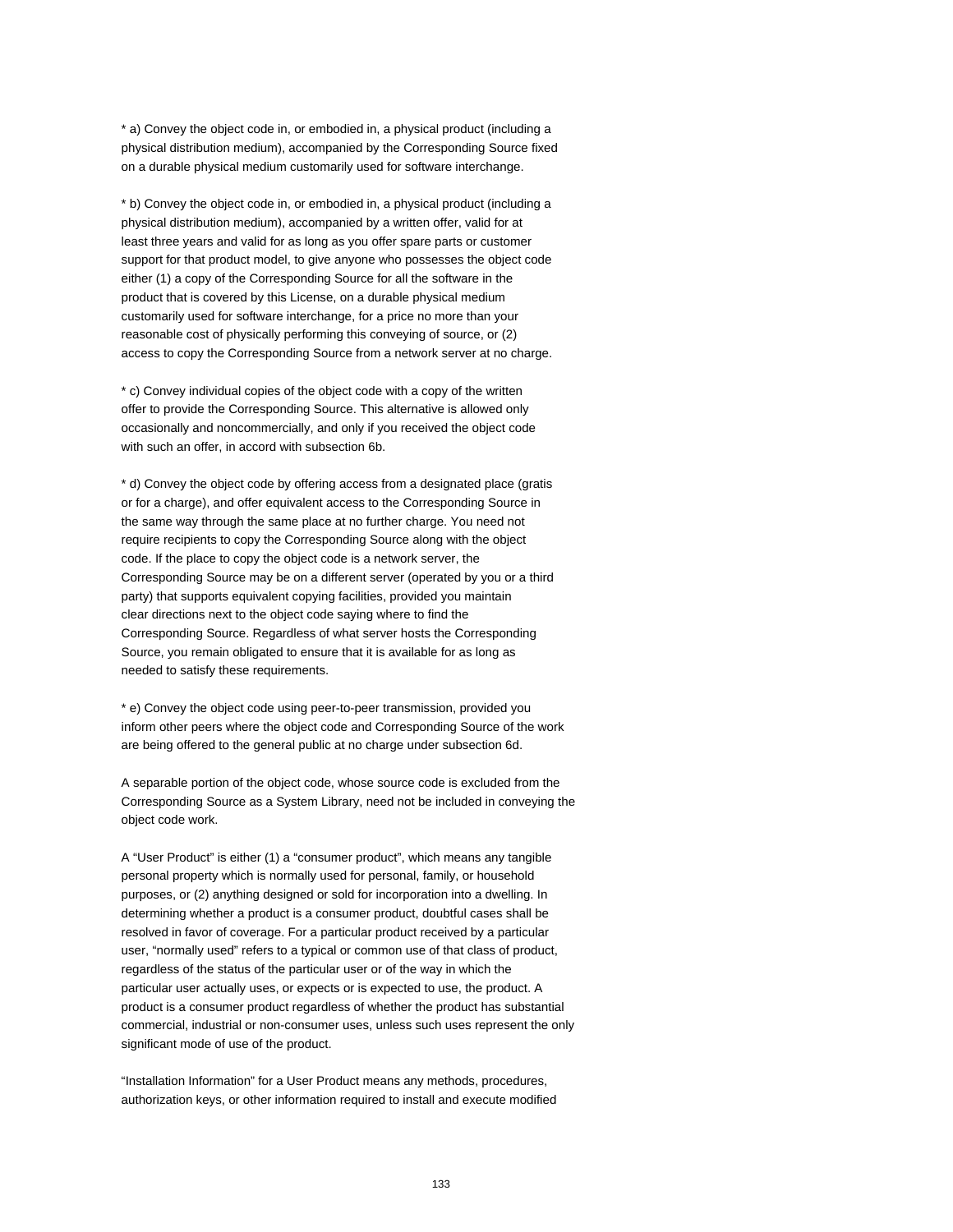versions of a covered work in that User Product from a modified version of its Corresponding Source. The information must suffice to ensure that the continued functioning of the modified object code is in no case prevented or interfered with solely because modification has been made.

If you convey an object code work under this section in, or with, or specifically for use in, a User Product, and the conveying occurs as part of a transaction in which the right of possession and use of the User Product is transferred to the recipient in perpetuity or for a fixed term (regardless of how the transaction is characterized), the Corresponding Source conveyed under this section must be accompanied by the Installation Information. But this requirement does not apply if neither you nor any third party retains the ability to install modified object code on the User Product (for example, the work has been installed in ROM).

The requirement to provide Installation Information does not include a requirement to continue to provide support service, warranty, or updates for a work that has been modified or installed by the recipient, or for the User Product in which it has been modified or installed. Access to a network may be denied when the modification itself materially and adversely affects the operation of the network or violates the rules and protocols for communication across the network.

Corresponding Source conveyed, and Installation Information provided, in accord with this section must be in a format that is publicly documented (and with an implementation available to the public in source code form), and must require no special password or key for unpacking, reading or copying.

7. Additional Terms.

"Additional permissions" are terms that supplement the terms of this License by making exceptions from one or more of its conditions. Additional permissions that are applicable to the entire Program shall be treated as though they were included in this License, to the extent that they are valid under applicable law. If additional permissions apply only to part of the Program, that part may be used separately under those permissions, but the entire Program remains governed by this License without regard to the additional permissions.

When you convey a copy of a covered work, you may at your option remove any additional permissions from that copy, or from any part of it. (Additional permissions may be written to require their own removal in certain cases when you modify the work.) You may place additional permissions on material, added by you to a covered work, for which you have or can give appropriate copyright permission.

Notwithstanding any other provision of this License, for material you add to a covered work, you may (if authorized by the copyright holders of that material) supplement the terms of this License with terms:

\* a) Disclaiming warranty or limiting liability differently from the terms of sections 15 and 16 of this License; or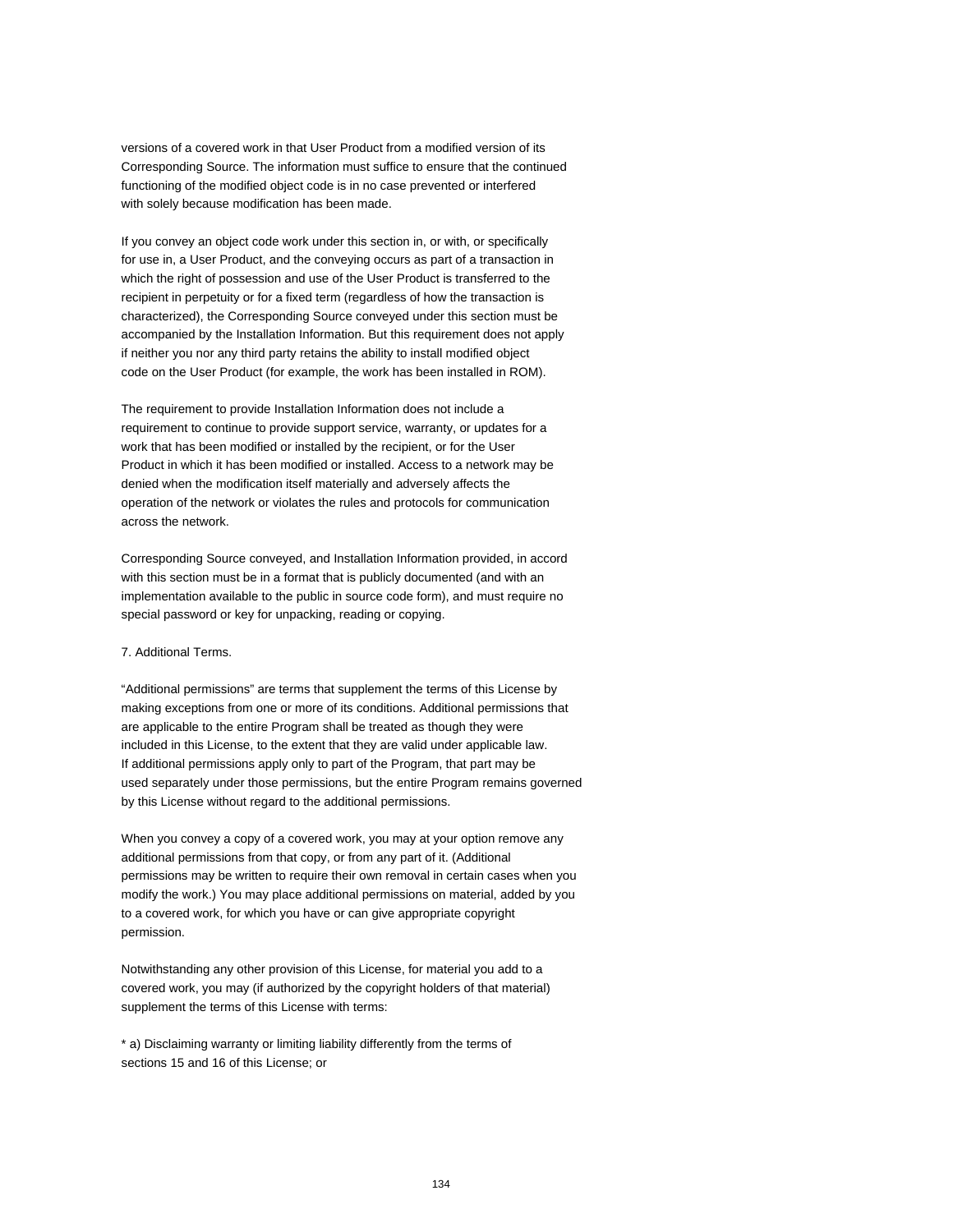\* b) Requiring preservation of specified reasonable legal notices or author attributions in that material or in the Appropriate Legal Notices displayed by works containing it; or

\* c) Prohibiting misrepresentation of the origin of that material, or requiring that modified versions of such material be marked in reasonable ways as different from the original version; or

\* d) Limiting the use for publicity purposes of names of licensors or authors of the material; or

\* e) Declining to grant rights under trademark law for use of some trade names, trademarks, or service marks; or

\* f) Requiring indemnification of licensors and authors of that material by anyone who conveys the material (or modified versions of it) with contractual assumptions of liability to the recipient, for any liability that these contractual assumptions directly impose on those licensors and authors.

All other non-permissive additional terms are considered "further restrictions" within the meaning of section 10. If the Program as you received it, or any part of it, contains a notice stating that it is governed by this License along with a term that is a further restriction, you may remove that term. If a license document contains a further restriction but permits relicensing or conveying under this License, you may add to a covered work material governed by the terms of that license document, provided that the further restriction does not survive such relicensing or conveying.

If you add terms to a covered work in accord with this section, you must place, in the relevant source files, a statement of the additional terms that apply to those files, or a notice indicating where to find the applicable terms.

Additional terms, permissive or non-permissive, may be stated in the form of a separately written license, or stated as exceptions; the above requirements apply either way.

8. Termination.

You may not propagate or modify a covered work except as expressly provided under this License. Any attempt otherwise to propagate or modify it is void, and will automatically terminate your rights under this License (including any patent licenses granted under the third paragraph of section 11).

However, if you cease all violation of this License, then your license from a particular copyright holder is reinstated (a) provisionally, unless and until the copyright holder explicitly and finally terminates your license, and (b) permanently, if the copyright holder fails to notify you of the violation by some reasonable means prior to 60 days after the cessation.

Moreover, your license from a particular copyright holder is reinstated permanently if the copyright holder notifies you of the violation by some reasonable means, this is the first time you have received notice of violation of this License (for any work) from that copyright holder, and you cure the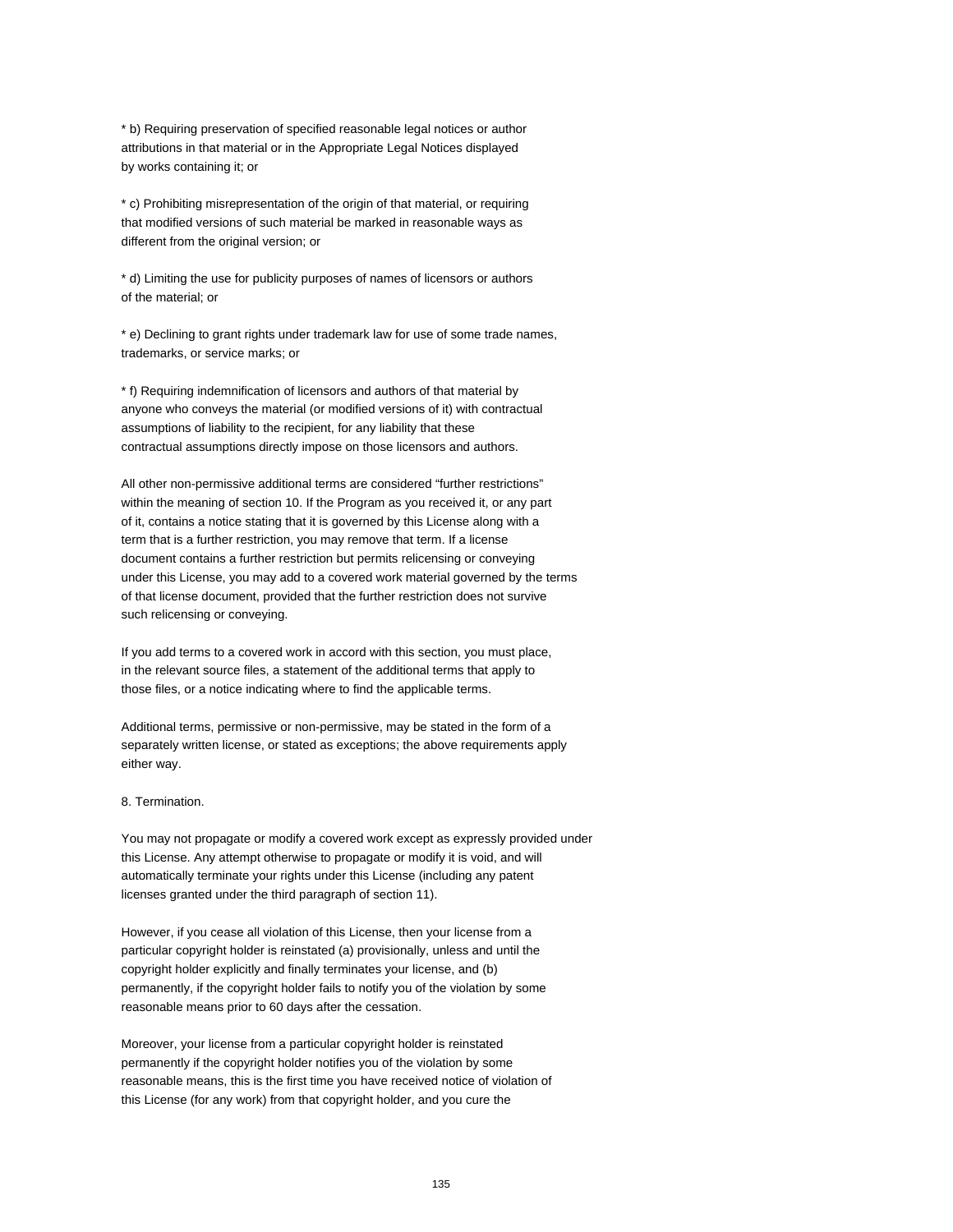violation prior to 30 days after your receipt of the notice.

Termination of your rights under this section does not terminate the licenses of parties who have received copies or rights from you under this License. If your rights have been terminated and not permanently reinstated, you do not qualify to receive new licenses for the same material under section 10.

9. Acceptance Not Required for Having Copies.

You are not required to accept this License in order to receive or run a copy of the Program. Ancillary propagation of a covered work occurring solely as a consequence of using peer-to-peer transmission to receive a copy likewise does not require acceptance. However, nothing other than this License grants you permission to propagate or modify any covered work. These actions infringe copyright if you do not accept this License. Therefore, by modifying or propagating a covered work, you indicate your acceptance of this License to do so.

10. Automatic Licensing of Downstream Recipients.

Each time you convey a covered work, the recipient automatically receives a license from the original licensors, to run, modify and propagate that work, subject to this License. You are not responsible for enforcing compliance by third parties with this License.

An "entity transaction" is a transaction transferring control of an organization, or substantially all assets of one, or subdividing an organization, or merging organizations. If propagation of a covered work results from an entity transaction, each party to that transaction who receives a copy of the work also receives whatever licenses to the work the party's predecessor in interest had or could give under the previous paragraph, plus a right to possession of the Corresponding Source of the work from the predecessor in interest, if the predecessor has it or can get it with reasonable efforts.

You may not impose any further restrictions on the exercise of the rights granted or affirmed under this License. For example, you may not impose a license fee, royalty, or other charge for exercise of rights granted under this License, and you may not initiate litigation (including a cross-claim or counterclaim in a lawsuit) alleging that any patent claim is infringed by making, using, selling, offering for sale, or importing the Program or any portion of it.

# 11. Patents.

A "contributor" is a copyright holder who authorizes use under this License of the Program or a work on which the Program is based. The work thus licensed is called the contributor's "contributor version".

A contributor's "essential patent claims" are all patent claims owned or controlled by the contributor, whether already acquired or hereafter acquired, that would be infringed by some manner, permitted by this License, of making, using, or selling its contributor version, but do not include claims that would be infringed only as a consequence of further modification of the contributor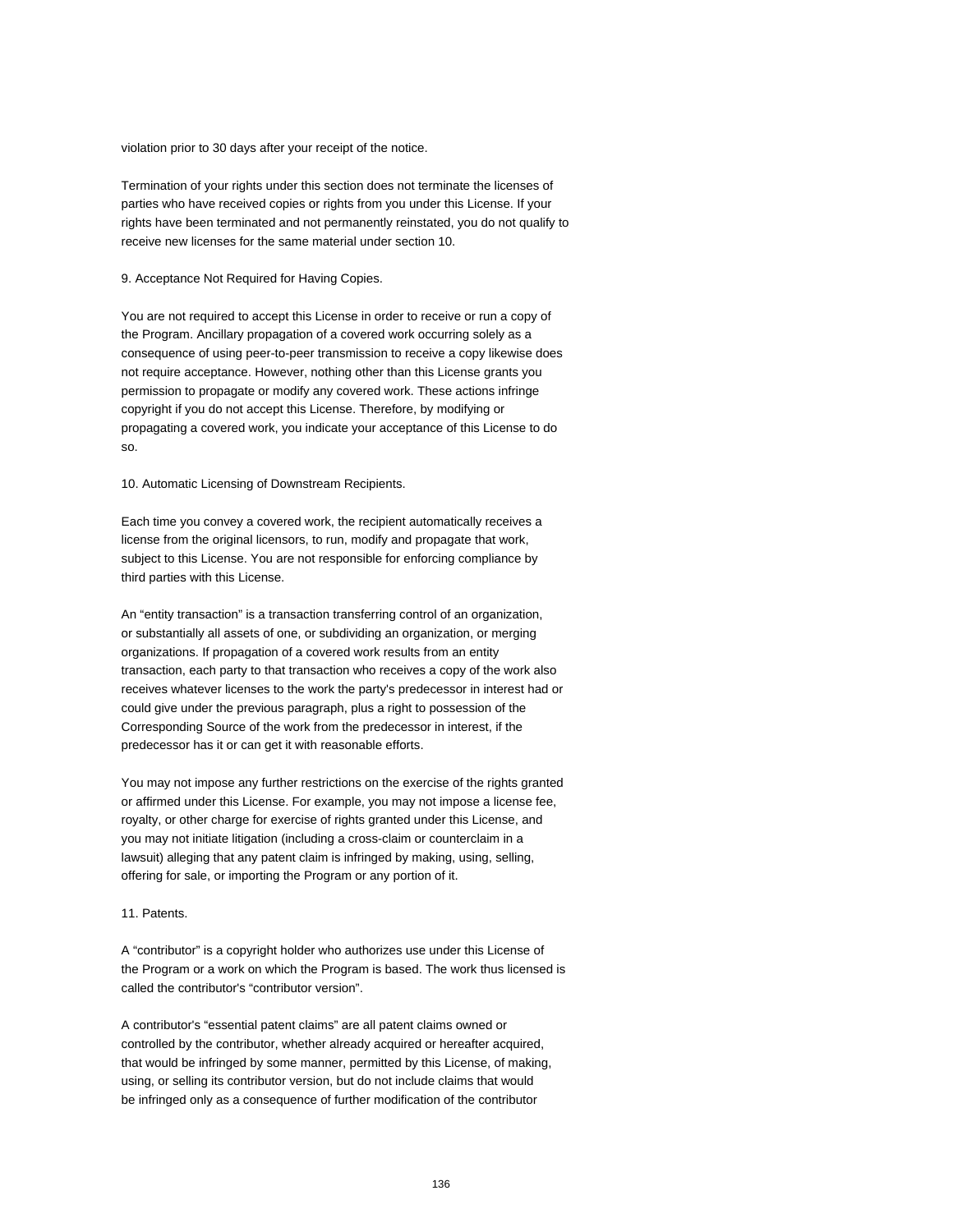version. For purposes of this definition, "control" includes the right to grant patent sublicenses in a manner consistent with the requirements of this License.

Each contributor grants you a non-exclusive, worldwide, royalty-free patent license under the contributor's essential patent claims, to make, use, sell, offer for sale, import and otherwise run, modify and propagate the contents of its contributor version.

In the following three paragraphs, a "patent license" is any express agreement or commitment, however denominated, not to enforce a patent (such as an express permission to practice a patent or covenant not to sue for patent infringement). To "grant" such a patent license to a party means to make such an agreement or commitment not to enforce a patent against the party.

If you convey a covered work, knowingly relying on a patent license, and the Corresponding Source of the work is not available for anyone to copy, free of charge and under the terms of this License, through a publicly available network server or other readily accessible means, then you must either (1) cause the Corresponding Source to be so available, or (2) arrange to deprive yourself of the benefit of the patent license for this particular work, or (3) arrange, in a manner consistent with the requirements of this License, to extend the patent license to downstream recipients. "Knowingly relying" means you have actual knowledge that, but for the patent license, your conveying the covered work in a country, or your recipient's use of the covered work in a country, would infringe one or more identifiable patents in that country that you have reason to believe are valid.

If, pursuant to or in connection with a single transaction or arrangement, you convey, or propagate by procuring conveyance of, a covered work, and grant a patent license to some of the parties receiving the covered work authorizing them to use, propagate, modify or convey a specific copy of the covered work, then the patent license you grant is automatically extended to all recipients of the covered work and works based on it.

A patent license is "discriminatory" if it does not include within the scope of its coverage, prohibits the exercise of, or is conditioned on the non-exercise of one or more of the rights that are specifically granted under this License. You may not convey a covered work if you are a party to an arrangement with a third party that is in the business of distributing software, under which you make payment to the third party based on the extent of your activity of conveying the work, and under which the third party grants, to any of the parties who would receive the covered work from you, a discriminatory patent license (a) in connection with copies of the covered work conveyed by you (or copies made from those copies), or (b) primarily for and in connection with specific products or compilations that contain the covered work, unless you entered into that arrangement, or that patent license was granted, prior to 28 March 2007.

Nothing in this License shall be construed as excluding or limiting any implied license or other defenses to infringement that may otherwise be available to you under applicable patent law.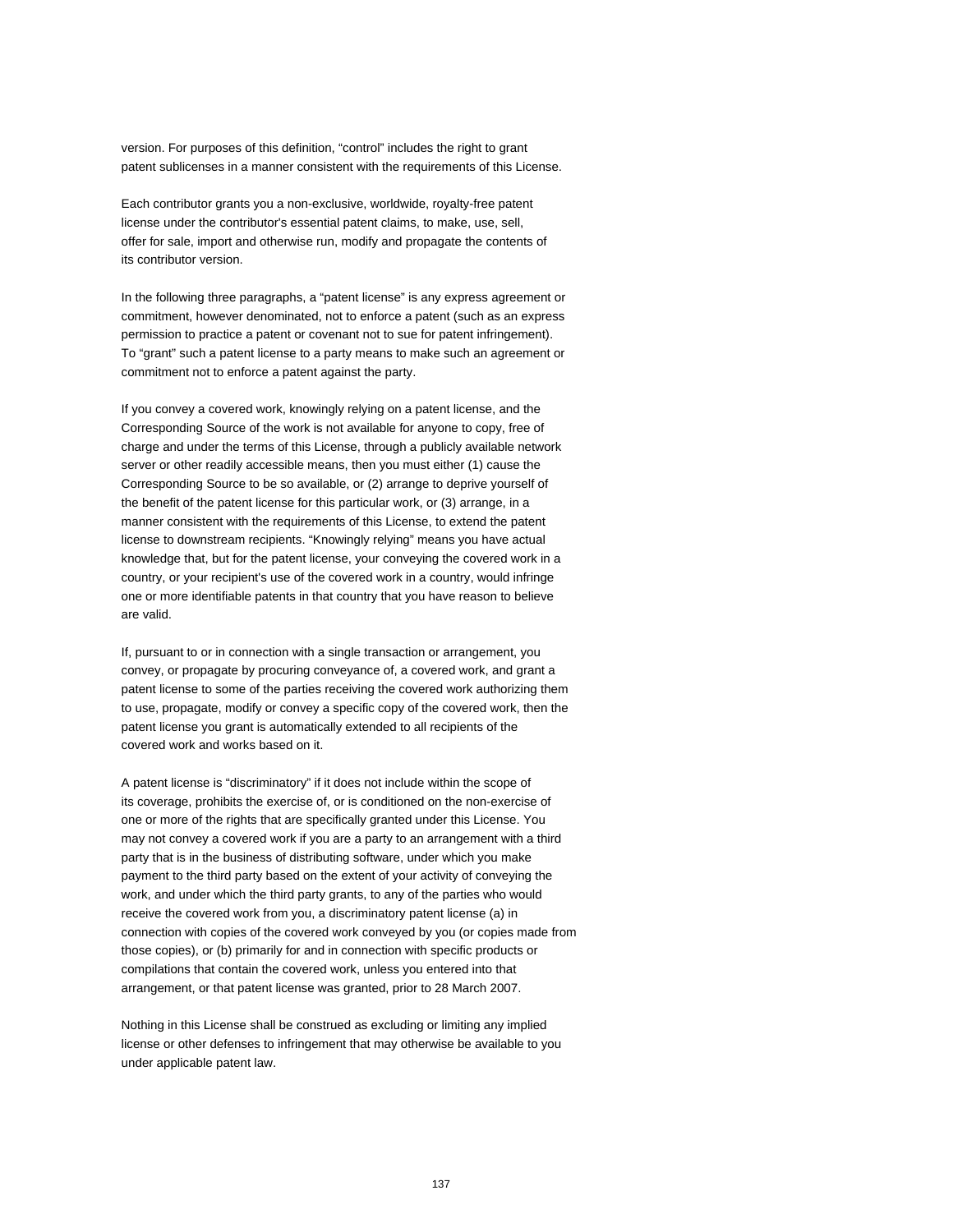## 12. No Surrender of Others' Freedom.

If conditions are imposed on you (whether by court order, agreement or otherwise) that contradict the conditions of this License, they do not excuse you from the conditions of this License. If you cannot convey a covered work so as to satisfy simultaneously your obligations under this License and any other pertinent obligations, then as a consequence you may not convey it at all. For example, if you agree to terms that obligate you to collect a royalty for further conveying from those to whom you convey the Program, the only way you could satisfy both those terms and this License would be to refrain entirely from conveying the Program.

13. Use with the GNU Affero General Public License.

Notwithstanding any other provision of this License, you have permission to link or combine any covered work with a work licensed under version 3 of the GNU Affero General Public License into a single combined work, and to convey the resulting work. The terms of this License will continue to apply to the part which is the covered work, but the special requirements of the GNU Affero General Public License, section 13, concerning interaction through a network will apply to the combination as such.

## 14. Revised Versions of this License.

The Free Software Foundation may publish revised and/or new versions of the GNU General Public License from time to time. Such new versions will be similar in spirit to the present version, but may differ in detail to address new problems or concerns.

Each version is given a distinguishing version number. If the Program specifies that a certain numbered version of the GNU General Public License "or any later version" applies to it, you have the option of following the terms and conditions either of that numbered version or of any later version published by the Free Software Foundation. If the Program does not specify a version number of the GNU General Public License, you may choose any version ever published by the Free Software Foundation.

If the Program specifies that a proxy can decide which future versions of the GNU General Public License can be used, that proxy's public statement of acceptance of a version permanently authorizes you to choose that version for the Program.

Later license versions may give you additional or different permissions. However, no additional obligations are imposed on any author or copyright holder as a result of your choosing to follow a later version.

### 15. Disclaimer of Warranty.

THERE IS NO WARRANTY FOR THE PROGRAM, TO THE EXTENT PERMITTED BY APPLICABLE LAW. EXCEPT WHEN OTHERWISE STATED IN WRITING THE COPYRIGHT HOLDERS AND/OR OTHER PARTIES PROVIDE THE PROGRAM "AS IS" WITHOUT WARRANTY OF ANY KIND, EITHER EXPRESSED OR IMPLIED, INCLUDING, BUT NOT LIMITED TO, THE IMPLIED WARRANTIES OF MERCHANTABILITY AND FITNESS FOR A PARTICULAR PURPOSE. THE ENTIRE RISK AS TO THE QUALITY AND PERFORMANCE OF THE PROGRAM IS WITH YOU. SHOULD THE PROGRAM PROVE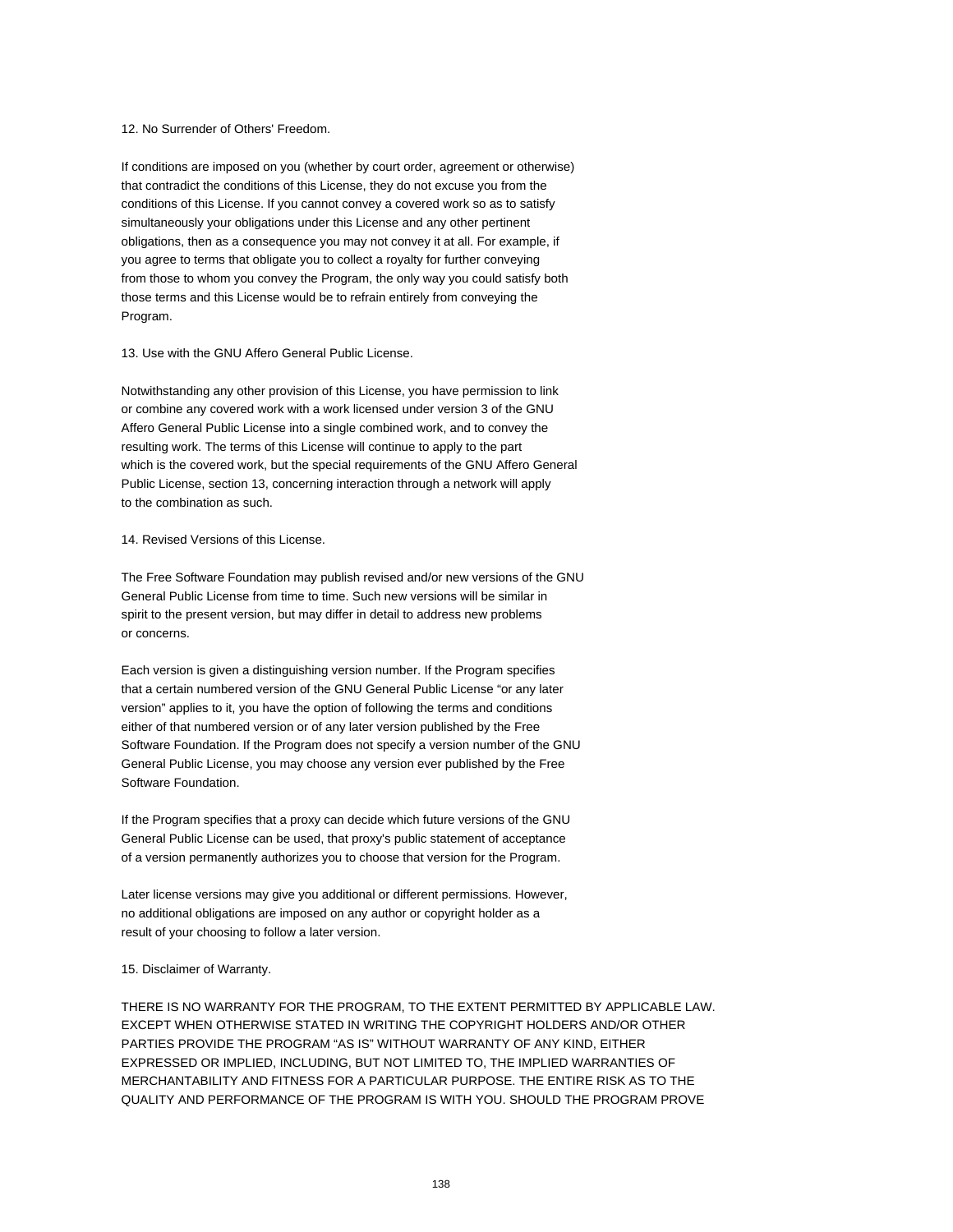DEFECTIVE, YOU ASSUME THE COST OF ALL NECESSARY SERVICING, REPAIR OR CORRECTION.

16. Limitation of Liability.

IN NO EVENT UNLESS REQUIRED BY APPLICABLE LAW OR AGREED TO IN WRITING WILL ANY COPYRIGHT HOLDER, OR ANY OTHER PARTY WHO MODIFIES AND/OR CONVEYS THE PROGRAM AS PERMITTED ABOVE, BE LIABLE TO YOU FOR DAMAGES, INCLUDING ANY GENERAL, SPECIAL, INCIDENTAL OR CONSEQUENTIAL DAMAGES ARISING OUT OF THE USE OR INABILITY TO USE THE PROGRAM (INCLUDING BUT NOT LIMITED TO LOSS OF DATA OR DATA BEING RENDERED INACCURATE OR LOSSES SUSTAINED BY YOU OR THIRD PARTIES OR A FAILURE OF THE PROGRAM TO OPERATE WITH ANY OTHER PROGRAMS), EVEN IF SUCH HOLDER OR OTHER PARTY HAS BEEN ADVISED OF THE POSSIBILITY OF SUCH DAMAGES.

17. Interpretation of Sections 15 and 16.

If the disclaimer of warranty and limitation of liability provided above cannot be given local legal effect according to their terms, reviewing courts shall apply local law that most closely approximates an absolute waiver of all civil liability in connection with the Program, unless a warranty or assumption of liability accompanies a copy of the Program in return for a fee.

# END OF TERMS AND CONDITIONS

How to Apply These Terms to Your New Programs

If you develop a new program, and you want it to be of the greatest possible use to the public, the best way to achieve this is to make it free software which everyone can redistribute and change under these terms.

To do so, attach the following notices to the program. It is safest to attach them to the start of each source file to most effectively state the exclusion of warranty; and each file should have at least the "copyright" line and a pointer to where the full notice is found.

does.> Copyright (C)

This program is free software: you can redistribute it and/or modify it under the terms of the GNU General Public License as published by the Free Software Foundation, either version 3 of the License, or (at your option) any later version.

This program is distributed in the hope that it will be useful, but WITHOUT ANY WARRANTY; without even the implied warranty of MERCHANTABILITY or FITNESS FOR A PARTICULAR PURPOSE. See the GNU General Public License for more details.

You should have received a copy of the GNU General Public License along with this program. If not, see .

Also add information on how to contact you by electronic and paper mail.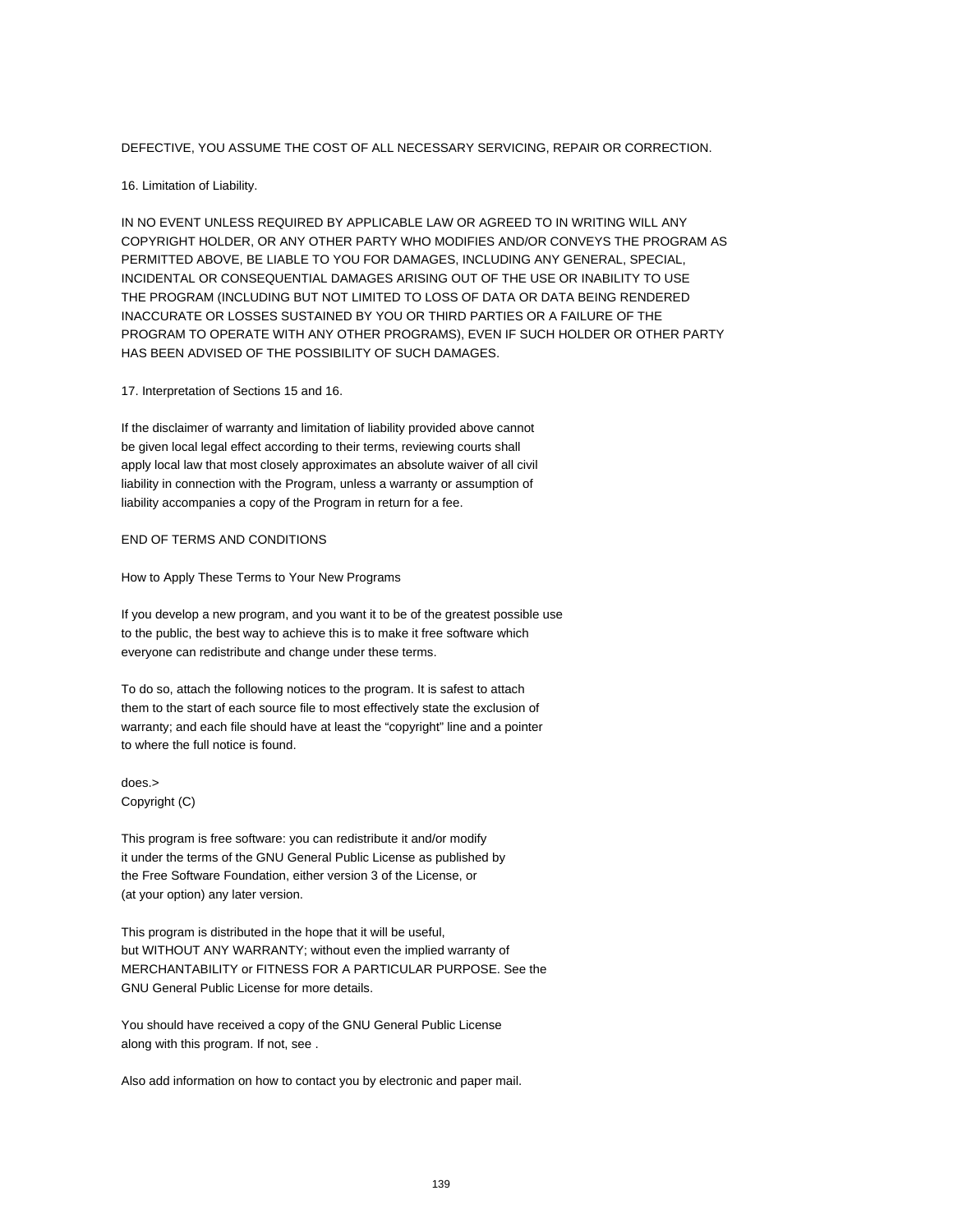If the program does terminal interaction, make it output a short notice like this when it starts in an interactive mode:

Copyright (C)

.

.

This program comes with ABSOLUTELY NO WARRANTY; for details type `show w'. This is free software, and you are welcome to redistribute it under certain conditions; type `show c' for details.

The hypothetical commands `show w' and `show c' should show the appropriate parts of the General Public License. Of course, your program's commands might be different; for a GUI interface, you would use an "about box".

You should also get your employer (if you work as a programmer) or school, if any, to sign a "copyright disclaimer" for the program, if necessary. For more information on this, and how to apply and follow the GNU GPL, see

The GNU General Public License does not permit incorporating your program into proprietary programs. If your program is a subroutine library, you may consider it more useful to permit linking proprietary applications with the library. If this is what you want to do, use the GNU Lesser General Public License instead of this License. But first, please read

**GNU General Public License v3.0 or later**

(Bash 5.1, Bash 5.1.12, Class-Method-Modifiers 2.13, debian-archive-keyring 2021.1.1, dh-runit 2.10.1, dh-runit 2.10.3, Docutils 0.16, findutils 4.8.0, Getopt::Long 2.51, gettext 0.21, GMP 6.2.1, GNU Core Utilities 8.32, GNU cpio 2.13, GNU Diff Utilities 3.7, GNU grep v3.6, GNU GRUB 2.04, GNU nano 5.4, GNU tar 1.34, GnuTLS 3.7.1, gpg2 2.2.27, gpm 1.20.7, groff 1.22.4, grub-cloud 0.0.5, IO 1.42, JavaCPP Presets for CPython 3.9.2-1.5.5, Less 551, libgdbm v1.19, mokutil 0.3.0+1538710437.fb6250f, psmisc-doc 23.4, Readline 8.1, rsyslog 8.2102.0, socat 1.7.4.1, The PCI Utilities 3.7.0)

GNU GENERAL PUBLIC LICENSE

==========================

Version 3, 29 June 2007

Copyright (C) 2007 Free Software Foundation, Inc.

Everyone is permitted to copy and distribute verbatim copies of this license document, but changing it is not allowed.

Preamble

The GNU General Public License is a free, copyleft license for software and other kinds of works.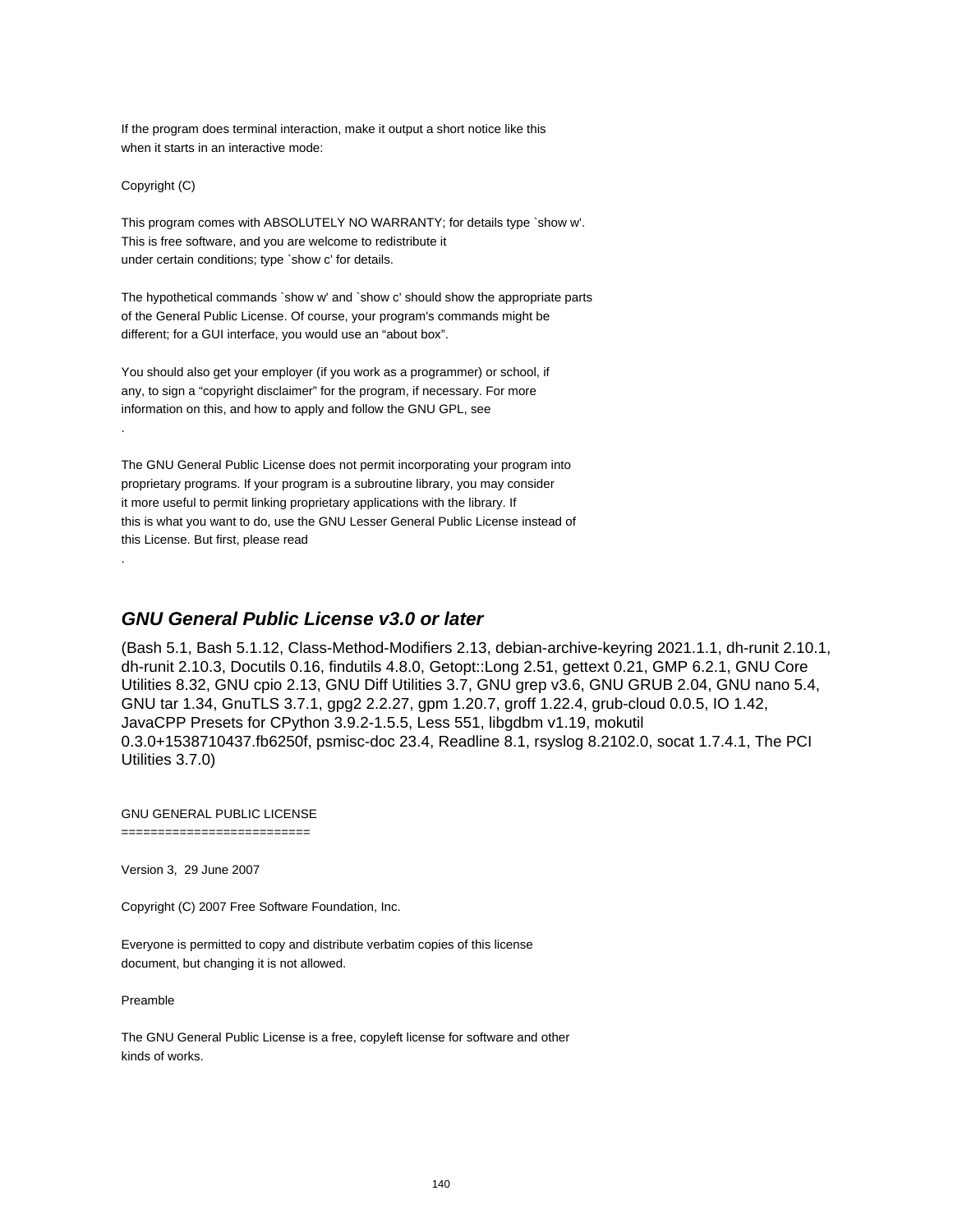The licenses for most software and other practical works are designed to take away your freedom to share and change the works. By contrast, the GNU General Public License is intended to guarantee your freedom to share and change all versions of a program--to make sure it remains free software for all its users. We, the Free Software Foundation, use the GNU General Public License for most of our software; it applies also to any other work released this way by its authors. You can apply it to your programs, too.

When we speak of free software, we are referring to freedom, not price. Our General Public Licenses are designed to make sure that you have the freedom to distribute copies of free software (and charge for them if you wish), that you receive source code or can get it if you want it, that you can change the software or use pieces of it in new free programs, and that you know you can do these things.

To protect your rights, we need to prevent others from denying you these rights or asking you to surrender the rights. Therefore, you have certain responsibilities if you distribute copies of the software, or if you modify it: responsibilities to respect the freedom of others.

For example, if you distribute copies of such a program, whether gratis or for a fee, you must pass on to the recipients the same freedoms that you received. You must make sure that they, too, receive or can get the source code. And you must show them these terms so they know their rights.

Developers that use the GNU GPL protect your rights with two steps: (1) assert copyright on the software, and (2) offer you this License giving you legal permission to copy, distribute and/or modify it.

For the developers' and authors' protection, the GPL clearly explains that there is no warranty for this free software. For both users' and authors' sake, the GPL requires that modified versions be marked as changed, so that their problems will not be attributed erroneously to authors of previous versions.

Some devices are designed to deny users access to install or run modified versions of the software inside them, although the manufacturer can do so. This is fundamentally incompatible with the aim of protecting users' freedom to change the software. The systematic pattern of such abuse occurs in the area of products for individuals to use, which is precisely where it is most unacceptable. Therefore, we have designed this version of the GPL to prohibit the practice for those products. If such problems arise substantially in other domains, we stand ready to extend this provision to those domains in future versions of the GPL, as needed to protect the freedom of users.

Finally, every program is threatened constantly by software patents. States should not allow patents to restrict development and use of software on general-purpose computers, but in those that do, we wish to avoid the special danger that patents applied to a free program could make it effectively proprietary. To prevent this, the GPL assures that patents cannot be used to render the program non-free.

The precise terms and conditions for copying, distribution and modification follow.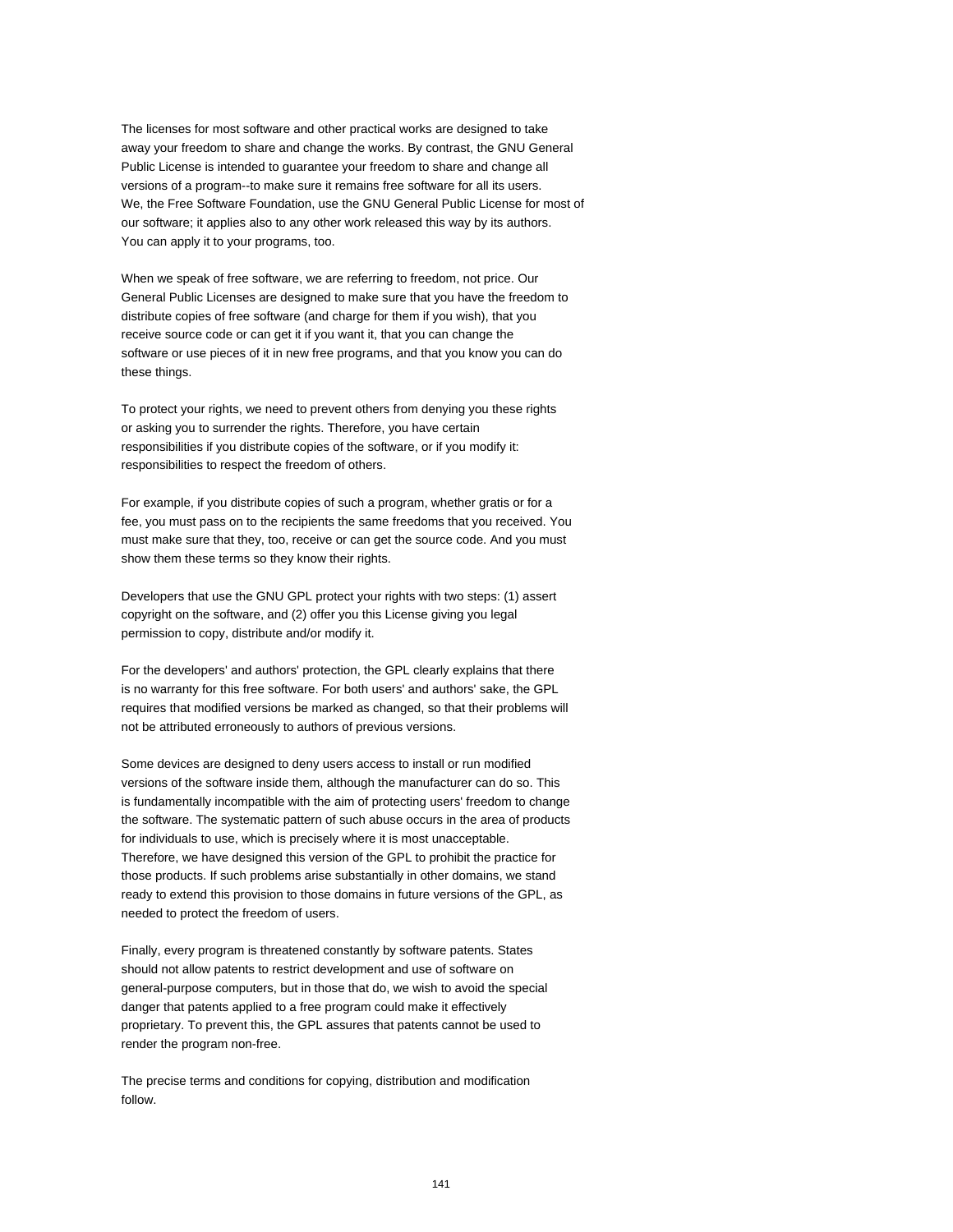## TERMS AND CONDITIONS

## 0. Definitions.

"This License" refers to version 3 of the GNU General Public License.

"Copyright" also means copyright-like laws that apply to other kinds of works, such as semiconductor masks.

"The Program" refers to any copyrightable work licensed under this License. Each licensee is addressed as "you". "Licensees" and "recipients" may be individuals or organizations.

To "modify" a work means to copy from or adapt all or part of the work in a fashion requiring copyright permission, other than the making of an exact copy. The resulting work is called a "modified version" of the earlier work or a work "based on" the earlier work.

A "covered work" means either the unmodified Program or a work based on the Program.

To "propagate" a work means to do anything with it that, without permission, would make you directly or secondarily liable for infringement under applicable copyright law, except executing it on a computer or modifying a private copy. Propagation includes copying, distribution (with or without modification), making available to the public, and in some countries other activities as well.

To "convey" a work means any kind of propagation that enables other parties to make or receive copies. Mere interaction with a user through a computer network, with no transfer of a copy, is not conveying.

An interactive user interface displays "Appropriate Legal Notices" to the extent that it includes a convenient and prominently visible feature that (1) displays an appropriate copyright notice, and (2) tells the user that there is no warranty for the work (except to the extent that warranties are provided), that licensees may convey the work under this License, and how to view a copy of this License. If the interface presents a list of user commands or options, such as a menu, a prominent item in the list meets this criterion.

## 1. Source Code.

The "source code" for a work means the preferred form of the work for making modifications to it. "Object code" means any non-source form of a work.

A "Standard Interface" means an interface that either is an official standard defined by a recognized standards body, or, in the case of interfaces specified for a particular programming language, one that is widely used among developers working in that language.

The "System Libraries" of an executable work include anything, other than the work as a whole, that (a) is included in the normal form of packaging a Major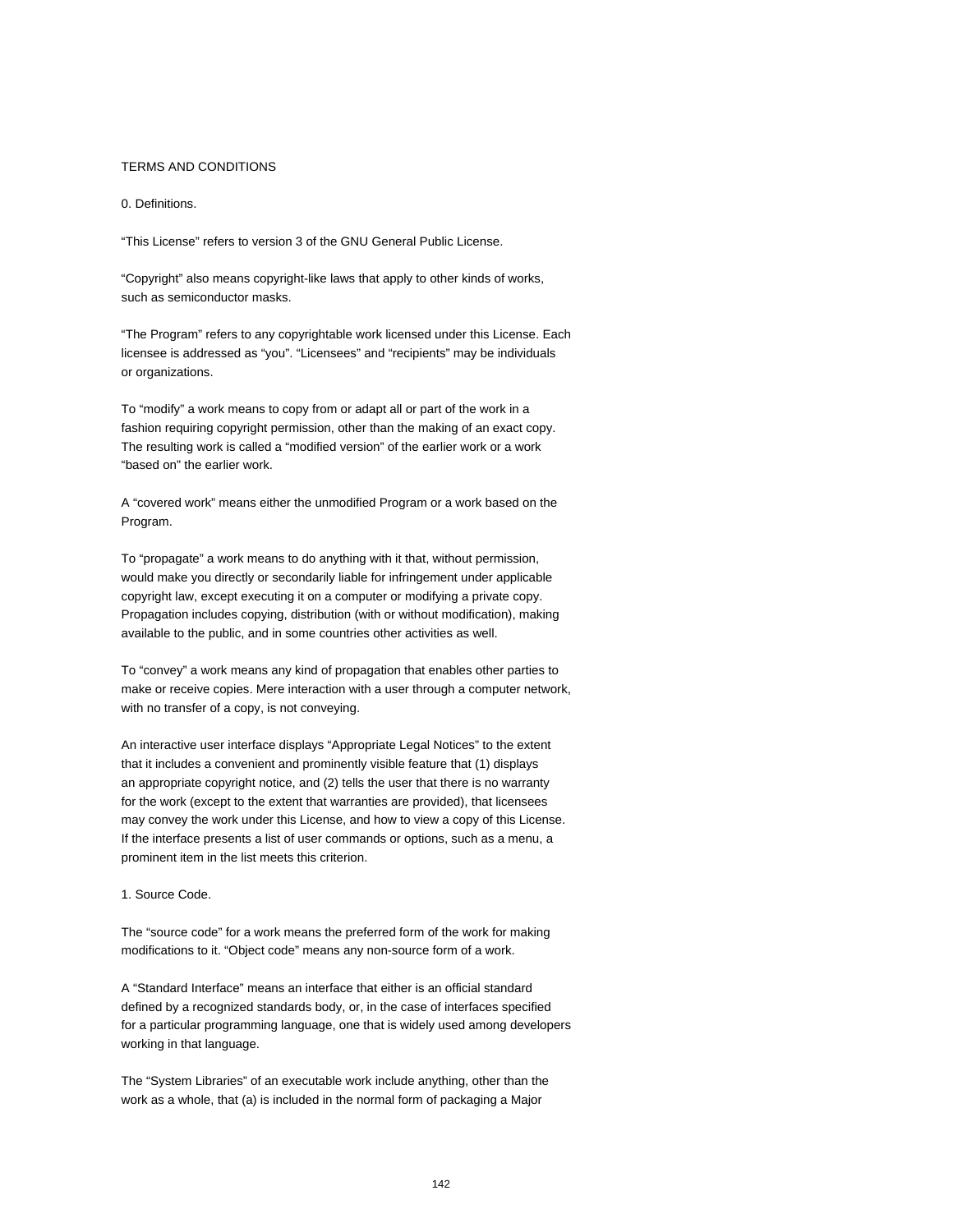Component, but which is not part of that Major Component, and (b) serves only to enable use of the work with that Major Component, or to implement a Standard Interface for which an implementation is available to the public in source code form. A "Major Component", in this context, means a major essential component (kernel, window system, and so on) of the specific operating system (if any) on which the executable work runs, or a compiler used to produce the work, or an object code interpreter used to run it.

The "Corresponding Source" for a work in object code form means all the source code needed to generate, install, and (for an executable work) run the object code and to modify the work, including scripts to control those activities. However, it does not include the work's System Libraries, or general-purpose tools or generally available free programs which are used unmodified in performing those activities but which are not part of the work. For example, Corresponding Source includes interface definition files associated with source files for the work, and the source code for shared libraries and dynamically linked subprograms that the work is specifically designed to require, such as by intimate data communication or control flow between those subprograms and other parts of the work.

The Corresponding Source need not include anything that users can regenerate automatically from other parts of the Corresponding Source.

The Corresponding Source for a work in source code form is that same work.

#### 2. Basic Permissions.

All rights granted under this License are granted for the term of copyright on the Program, and are irrevocable provided the stated conditions are met. This License explicitly affirms your unlimited permission to run the unmodified Program. The output from running a covered work is covered by this License only if the output, given its content, constitutes a covered work. This License acknowledges your rights of fair use or other equivalent, as provided by copyright law.

You may make, run and propagate covered works that you do not convey, without conditions so long as your license otherwise remains in force. You may convey covered works to others for the sole purpose of having them make modifications exclusively for you, or provide you with facilities for running those works, provided that you comply with the terms of this License in conveying all material for which you do not control copyright. Those thus making or running the covered works for you must do so exclusively on your behalf, under your direction and control, on terms that prohibit them from making any copies of your copyrighted material outside their relationship with you.

Conveying under any other circumstances is permitted solely under the conditions stated below. Sublicensing is not allowed; section 10 makes it unnecessary.

3. Protecting Users' Legal Rights From Anti-Circumvention Law.

No covered work shall be deemed part of an effective technological measure under any applicable law fulfilling obligations under article 11 of the WIPO copyright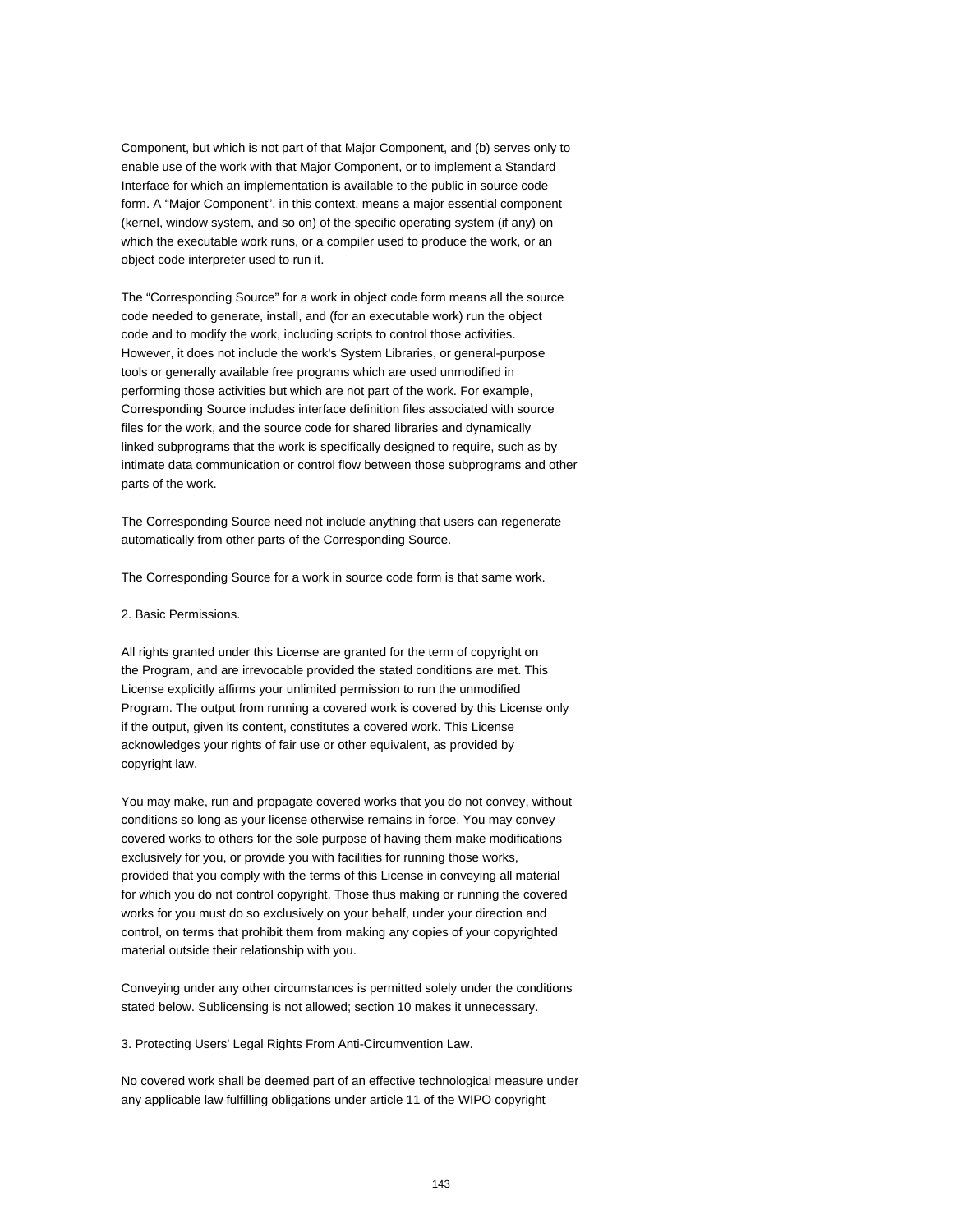treaty adopted on 20 December 1996, or similar laws prohibiting or restricting circumvention of such measures.

When you convey a covered work, you waive any legal power to forbid circumvention of technological measures to the extent such circumvention is effected by exercising rights under this License with respect to the covered work, and you disclaim any intention to limit operation or modification of the work as a means of enforcing, against the work's users, your or third parties' legal rights to forbid circumvention of technological measures.

### 4. Conveying Verbatim Copies.

You may convey verbatim copies of the Program's source code as you receive it, in any medium, provided that you conspicuously and appropriately publish on each copy an appropriate copyright notice; keep intact all notices stating that this License and any non-permissive terms added in accord with section 7 apply to the code; keep intact all notices of the absence of any warranty; and give all recipients a copy of this License along with the Program.

You may charge any price or no price for each copy that you convey, and you may offer support or warranty protection for a fee.

5. Conveying Modified Source Versions.

You may convey a work based on the Program, or the modifications to produce it from the Program, in the form of source code under the terms of section 4, provided that you also meet all of these conditions:

\* a) The work must carry prominent notices stating that you modified it, and giving a relevant date.

\* b) The work must carry prominent notices stating that it is released under this License and any conditions added under section 7. This requirement modifies the requirement in section 4 to "keep intact all notices".

\* c) You must license the entire work, as a whole, under this License to anyone who comes into possession of a copy. This License will therefore apply, along with any applicable section 7 additional terms, to the whole of the work, and all its parts, regardless of how they are packaged. This License gives no permission to license the work in any other way, but it does not invalidate such permission if you have separately received it.

\* d) If the work has interactive user interfaces, each must display Appropriate Legal Notices; however, if the Program has interactive interfaces that do not display Appropriate Legal Notices, your work need not make them do so.

A compilation of a covered work with other separate and independent works, which are not by their nature extensions of the covered work, and which are not combined with it such as to form a larger program, in or on a volume of a storage or distribution medium, is called an "aggregate" if the compilation and its resulting copyright are not used to limit the access or legal rights of the compilation's users beyond what the individual works permit. Inclusion of a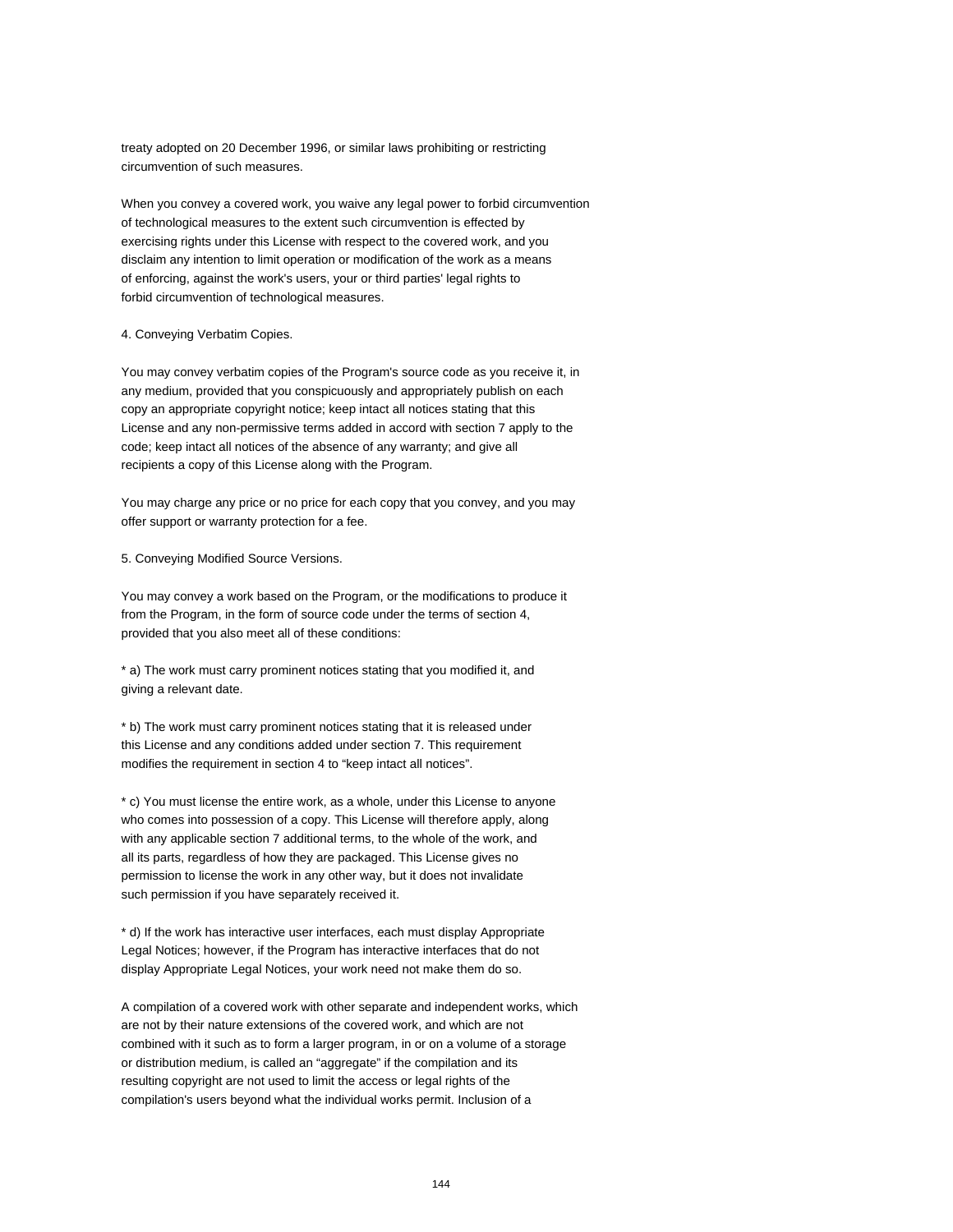covered work in an aggregate does not cause this License to apply to the other parts of the aggregate.

6. Conveying Non-Source Forms.

You may convey a covered work in object code form under the terms of sections 4 and 5, provided that you also convey the machine-readable Corresponding Source under the terms of this License, in one of these ways:

\* a) Convey the object code in, or embodied in, a physical product (including a physical distribution medium), accompanied by the Corresponding Source fixed on a durable physical medium customarily used for software interchange.

\* b) Convey the object code in, or embodied in, a physical product (including a physical distribution medium), accompanied by a written offer, valid for at least three years and valid for as long as you offer spare parts or customer support for that product model, to give anyone who possesses the object code either (1) a copy of the Corresponding Source for all the software in the product that is covered by this License, on a durable physical medium customarily used for software interchange, for a price no more than your reasonable cost of physically performing this conveying of source, or (2) access to copy the Corresponding Source from a network server at no charge.

\* c) Convey individual copies of the object code with a copy of the written offer to provide the Corresponding Source. This alternative is allowed only occasionally and noncommercially, and only if you received the object code with such an offer, in accord with subsection 6b.

\* d) Convey the object code by offering access from a designated place (gratis or for a charge), and offer equivalent access to the Corresponding Source in the same way through the same place at no further charge. You need not require recipients to copy the Corresponding Source along with the object code. If the place to copy the object code is a network server, the Corresponding Source may be on a different server (operated by you or a third party) that supports equivalent copying facilities, provided you maintain clear directions next to the object code saying where to find the Corresponding Source. Regardless of what server hosts the Corresponding Source, you remain obligated to ensure that it is available for as long as needed to satisfy these requirements.

\* e) Convey the object code using peer-to-peer transmission, provided you inform other peers where the object code and Corresponding Source of the work are being offered to the general public at no charge under subsection 6d.

A separable portion of the object code, whose source code is excluded from the Corresponding Source as a System Library, need not be included in conveying the object code work.

A "User Product" is either (1) a "consumer product", which means any tangible personal property which is normally used for personal, family, or household purposes, or (2) anything designed or sold for incorporation into a dwelling. In determining whether a product is a consumer product, doubtful cases shall be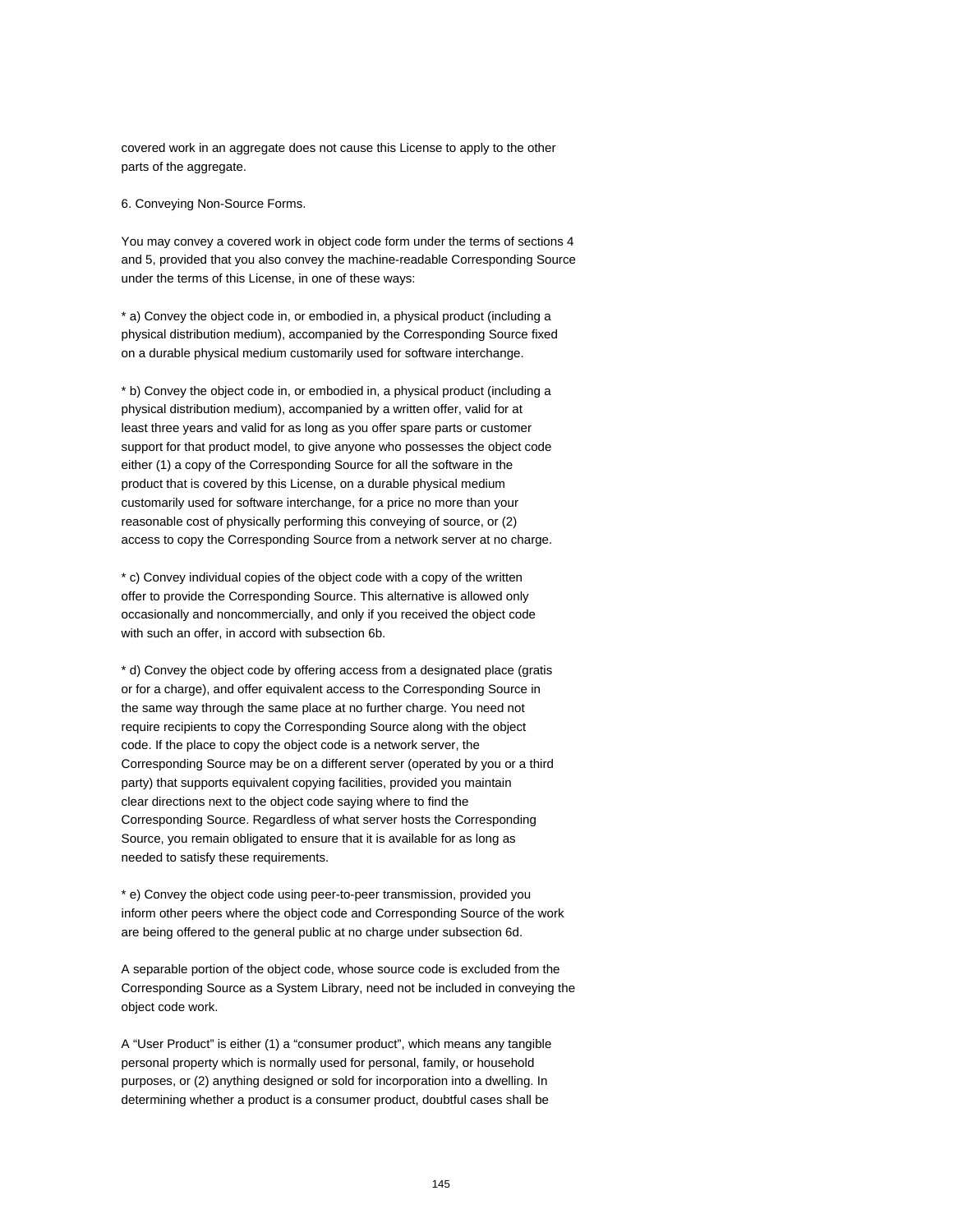resolved in favor of coverage. For a particular product received by a particular user, "normally used" refers to a typical or common use of that class of product, regardless of the status of the particular user or of the way in which the particular user actually uses, or expects or is expected to use, the product. A product is a consumer product regardless of whether the product has substantial commercial, industrial or non-consumer uses, unless such uses represent the only significant mode of use of the product.

"Installation Information" for a User Product means any methods, procedures, authorization keys, or other information required to install and execute modified versions of a covered work in that User Product from a modified version of its Corresponding Source. The information must suffice to ensure that the continued functioning of the modified object code is in no case prevented or interfered with solely because modification has been made.

If you convey an object code work under this section in, or with, or specifically for use in, a User Product, and the conveying occurs as part of a transaction in which the right of possession and use of the User Product is transferred to the recipient in perpetuity or for a fixed term (regardless of how the transaction is characterized), the Corresponding Source conveyed under this section must be accompanied by the Installation Information. But this requirement does not apply if neither you nor any third party retains the ability to install modified object code on the User Product (for example, the work has been installed in ROM).

The requirement to provide Installation Information does not include a requirement to continue to provide support service, warranty, or updates for a work that has been modified or installed by the recipient, or for the User Product in which it has been modified or installed. Access to a network may be denied when the modification itself materially and adversely affects the operation of the network or violates the rules and protocols for communication across the network.

Corresponding Source conveyed, and Installation Information provided, in accord with this section must be in a format that is publicly documented (and with an implementation available to the public in source code form), and must require no special password or key for unpacking, reading or copying.

## 7. Additional Terms.

"Additional permissions" are terms that supplement the terms of this License by making exceptions from one or more of its conditions. Additional permissions that are applicable to the entire Program shall be treated as though they were included in this License, to the extent that they are valid under applicable law. If additional permissions apply only to part of the Program, that part may be used separately under those permissions, but the entire Program remains governed by this License without regard to the additional permissions.

When you convey a copy of a covered work, you may at your option remove any additional permissions from that copy, or from any part of it. (Additional permissions may be written to require their own removal in certain cases when you modify the work.) You may place additional permissions on material, added by you to a covered work, for which you have or can give appropriate copyright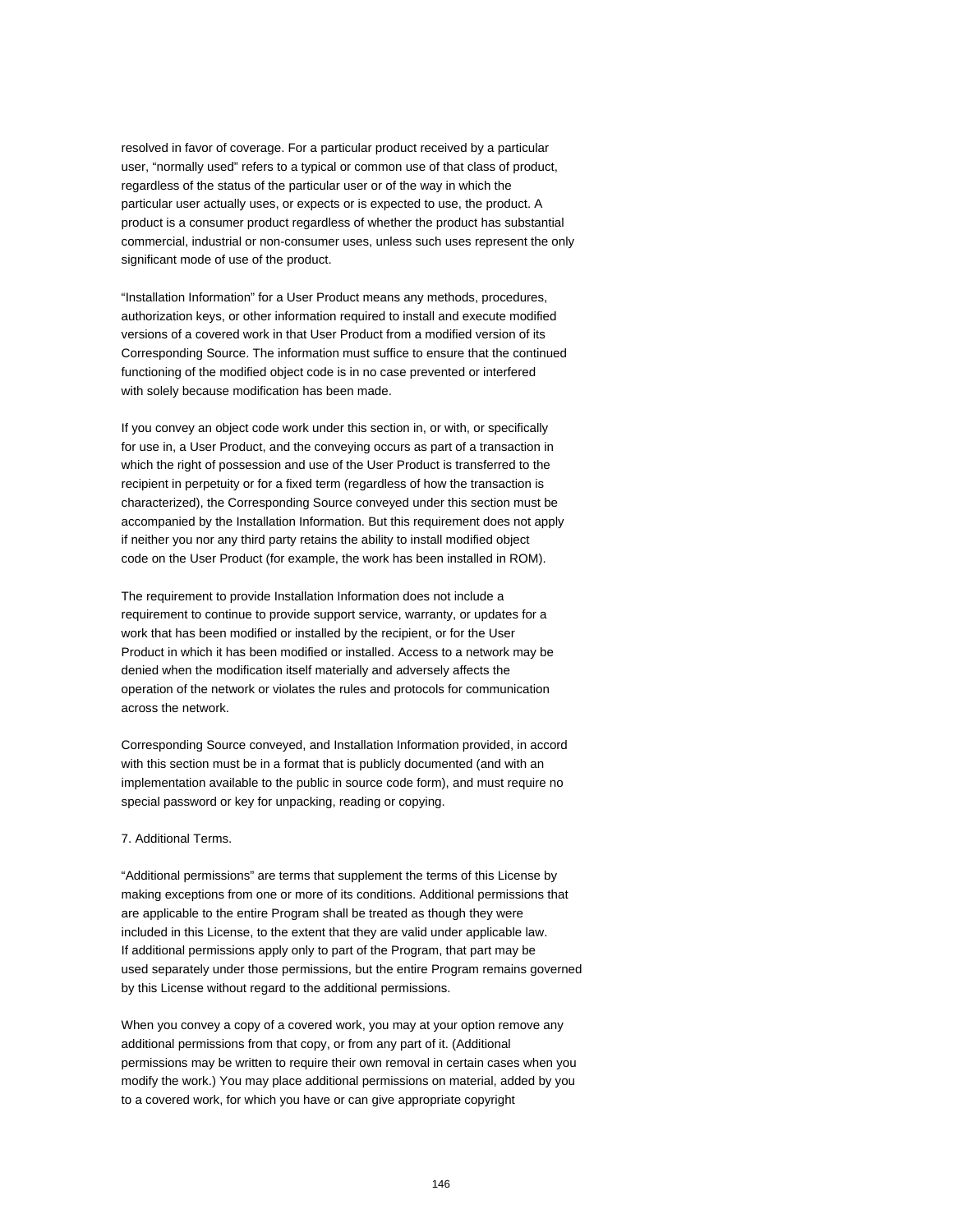#### permission.

Notwithstanding any other provision of this License, for material you add to a covered work, you may (if authorized by the copyright holders of that material) supplement the terms of this License with terms:

\* a) Disclaiming warranty or limiting liability differently from the terms of sections 15 and 16 of this License; or

\* b) Requiring preservation of specified reasonable legal notices or author attributions in that material or in the Appropriate Legal Notices displayed by works containing it; or

\* c) Prohibiting misrepresentation of the origin of that material, or requiring that modified versions of such material be marked in reasonable ways as different from the original version; or

\* d) Limiting the use for publicity purposes of names of licensors or authors of the material; or

\* e) Declining to grant rights under trademark law for use of some trade names, trademarks, or service marks; or

\* f) Requiring indemnification of licensors and authors of that material by anyone who conveys the material (or modified versions of it) with contractual assumptions of liability to the recipient, for any liability that these contractual assumptions directly impose on those licensors and authors.

All other non-permissive additional terms are considered "further restrictions" within the meaning of section 10. If the Program as you received it, or any part of it, contains a notice stating that it is governed by this License along with a term that is a further restriction, you may remove that term. If a license document contains a further restriction but permits relicensing or conveying under this License, you may add to a covered work material governed by the terms of that license document, provided that the further restriction does not survive such relicensing or conveying.

If you add terms to a covered work in accord with this section, you must place, in the relevant source files, a statement of the additional terms that apply to those files, or a notice indicating where to find the applicable terms.

Additional terms, permissive or non-permissive, may be stated in the form of a separately written license, or stated as exceptions; the above requirements apply either way.

8. Termination.

You may not propagate or modify a covered work except as expressly provided under this License. Any attempt otherwise to propagate or modify it is void, and will automatically terminate your rights under this License (including any patent licenses granted under the third paragraph of section 11).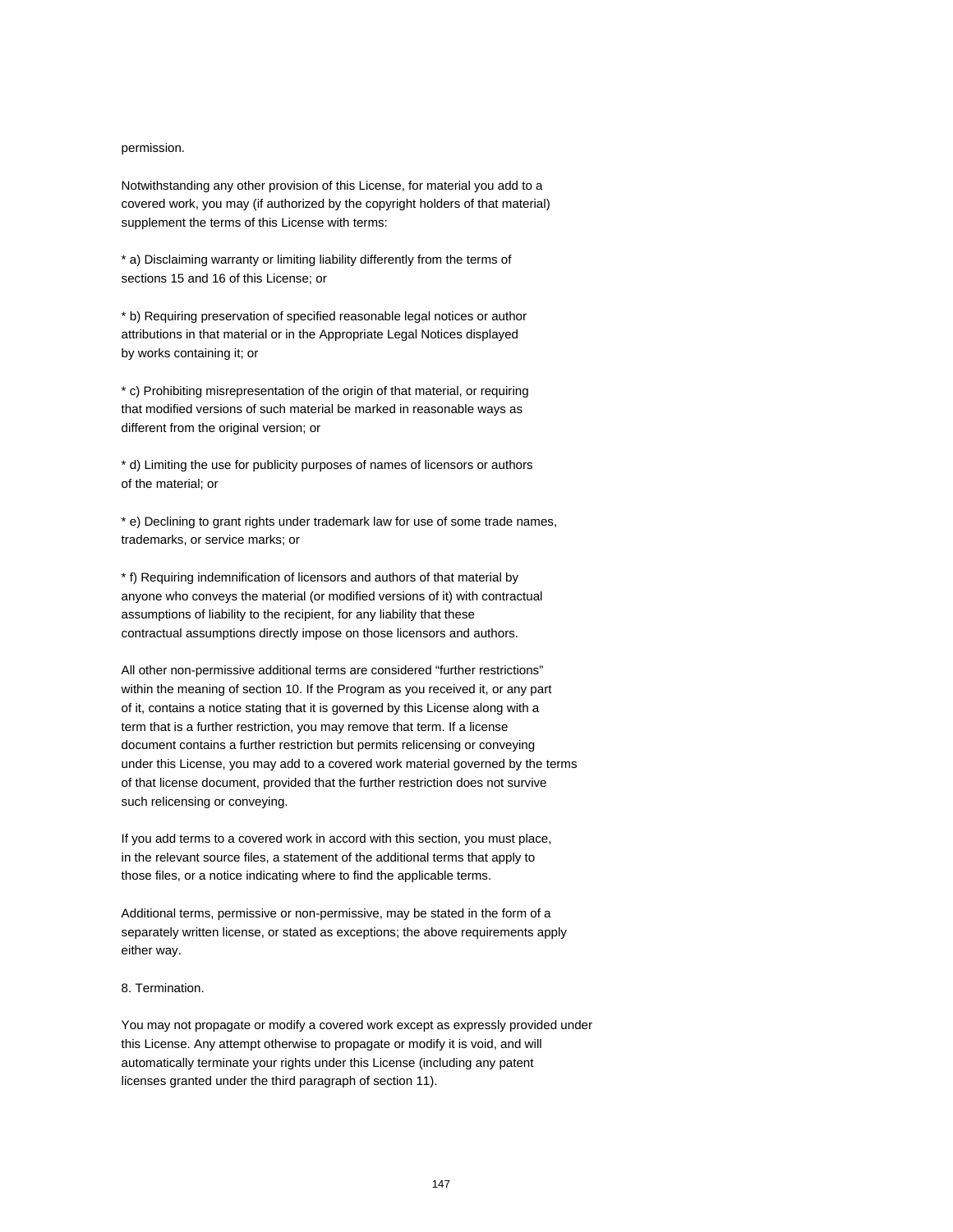However, if you cease all violation of this License, then your license from a particular copyright holder is reinstated (a) provisionally, unless and until the copyright holder explicitly and finally terminates your license, and (b) permanently, if the copyright holder fails to notify you of the violation by some reasonable means prior to 60 days after the cessation.

Moreover, your license from a particular copyright holder is reinstated permanently if the copyright holder notifies you of the violation by some reasonable means, this is the first time you have received notice of violation of this License (for any work) from that copyright holder, and you cure the violation prior to 30 days after your receipt of the notice.

Termination of your rights under this section does not terminate the licenses of parties who have received copies or rights from you under this License. If your rights have been terminated and not permanently reinstated, you do not qualify to receive new licenses for the same material under section 10.

9. Acceptance Not Required for Having Copies.

You are not required to accept this License in order to receive or run a copy of the Program. Ancillary propagation of a covered work occurring solely as a consequence of using peer-to-peer transmission to receive a copy likewise does not require acceptance. However, nothing other than this License grants you permission to propagate or modify any covered work. These actions infringe copyright if you do not accept this License. Therefore, by modifying or propagating a covered work, you indicate your acceptance of this License to do so.

10. Automatic Licensing of Downstream Recipients.

Each time you convey a covered work, the recipient automatically receives a license from the original licensors, to run, modify and propagate that work, subject to this License. You are not responsible for enforcing compliance by third parties with this License.

An "entity transaction" is a transaction transferring control of an organization, or substantially all assets of one, or subdividing an organization, or merging organizations. If propagation of a covered work results from an entity transaction, each party to that transaction who receives a copy of the work also receives whatever licenses to the work the party's predecessor in interest had or could give under the previous paragraph, plus a right to possession of the Corresponding Source of the work from the predecessor in interest, if the predecessor has it or can get it with reasonable efforts.

You may not impose any further restrictions on the exercise of the rights granted or affirmed under this License. For example, you may not impose a license fee, royalty, or other charge for exercise of rights granted under this License, and you may not initiate litigation (including a cross-claim or counterclaim in a lawsuit) alleging that any patent claim is infringed by making, using, selling, offering for sale, or importing the Program or any portion of it.

11. Patents.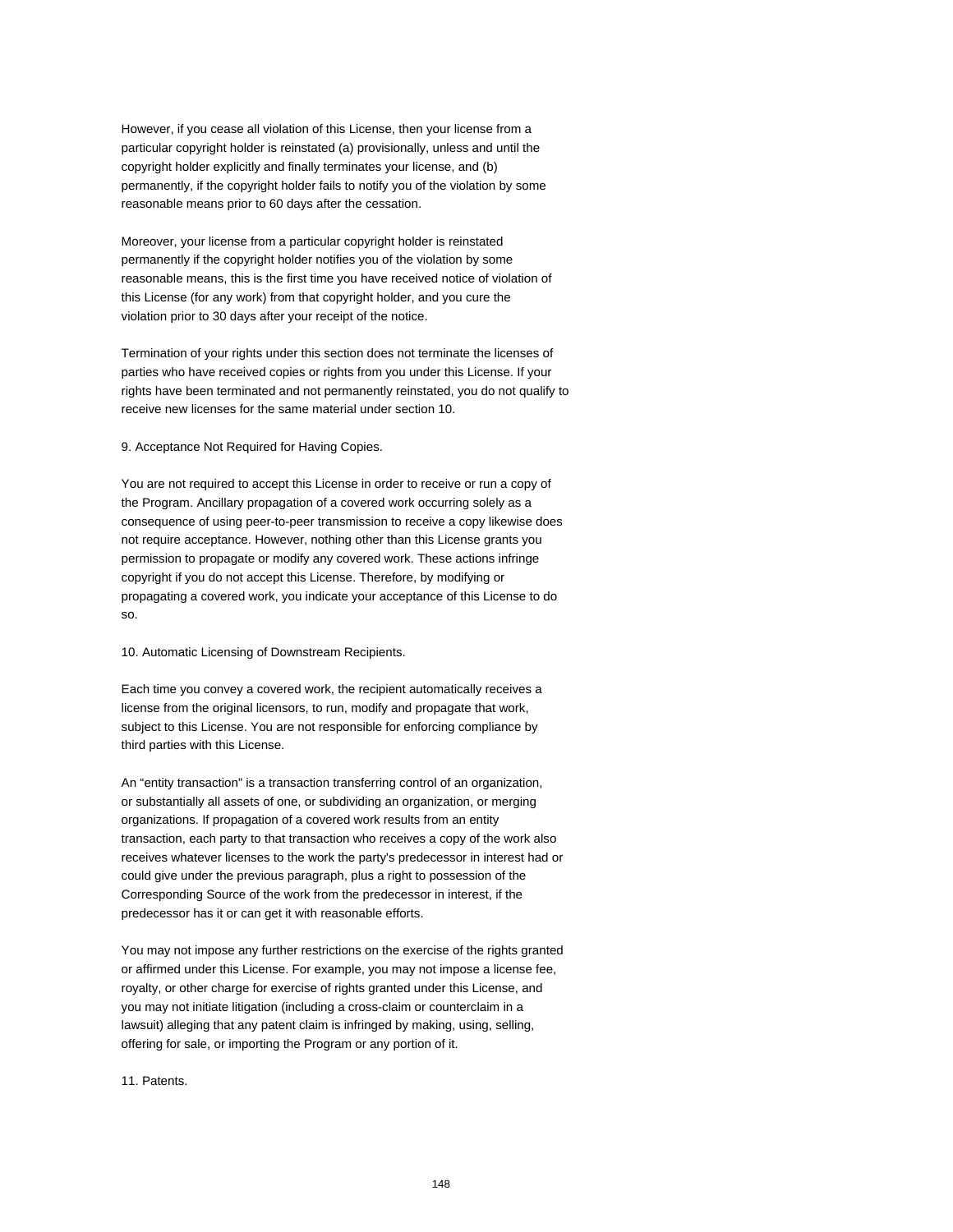A "contributor" is a copyright holder who authorizes use under this License of the Program or a work on which the Program is based. The work thus licensed is called the contributor's "contributor version".

A contributor's "essential patent claims" are all patent claims owned or controlled by the contributor, whether already acquired or hereafter acquired, that would be infringed by some manner, permitted by this License, of making, using, or selling its contributor version, but do not include claims that would be infringed only as a consequence of further modification of the contributor version. For purposes of this definition, "control" includes the right to grant patent sublicenses in a manner consistent with the requirements of this License.

Each contributor grants you a non-exclusive, worldwide, royalty-free patent license under the contributor's essential patent claims, to make, use, sell, offer for sale, import and otherwise run, modify and propagate the contents of its contributor version.

In the following three paragraphs, a "patent license" is any express agreement or commitment, however denominated, not to enforce a patent (such as an express permission to practice a patent or covenant not to sue for patent infringement). To "grant" such a patent license to a party means to make such an agreement or commitment not to enforce a patent against the party.

If you convey a covered work, knowingly relying on a patent license, and the Corresponding Source of the work is not available for anyone to copy, free of charge and under the terms of this License, through a publicly available network server or other readily accessible means, then you must either (1) cause the Corresponding Source to be so available, or (2) arrange to deprive yourself of the benefit of the patent license for this particular work, or (3) arrange, in a manner consistent with the requirements of this License, to extend the patent license to downstream recipients. "Knowingly relying" means you have actual knowledge that, but for the patent license, your conveying the covered work in a country, or your recipient's use of the covered work in a country, would infringe one or more identifiable patents in that country that you have reason to believe are valid.

If, pursuant to or in connection with a single transaction or arrangement, you convey, or propagate by procuring conveyance of, a covered work, and grant a patent license to some of the parties receiving the covered work authorizing them to use, propagate, modify or convey a specific copy of the covered work, then the patent license you grant is automatically extended to all recipients of the covered work and works based on it.

A patent license is "discriminatory" if it does not include within the scope of its coverage, prohibits the exercise of, or is conditioned on the non-exercise of one or more of the rights that are specifically granted under this License. You may not convey a covered work if you are a party to an arrangement with a third party that is in the business of distributing software, under which you make payment to the third party based on the extent of your activity of conveying the work, and under which the third party grants, to any of the parties who would receive the covered work from you, a discriminatory patent license (a) in connection with copies of the covered work conveyed by you (or copies made from those copies), or (b) primarily for and in connection with specific products or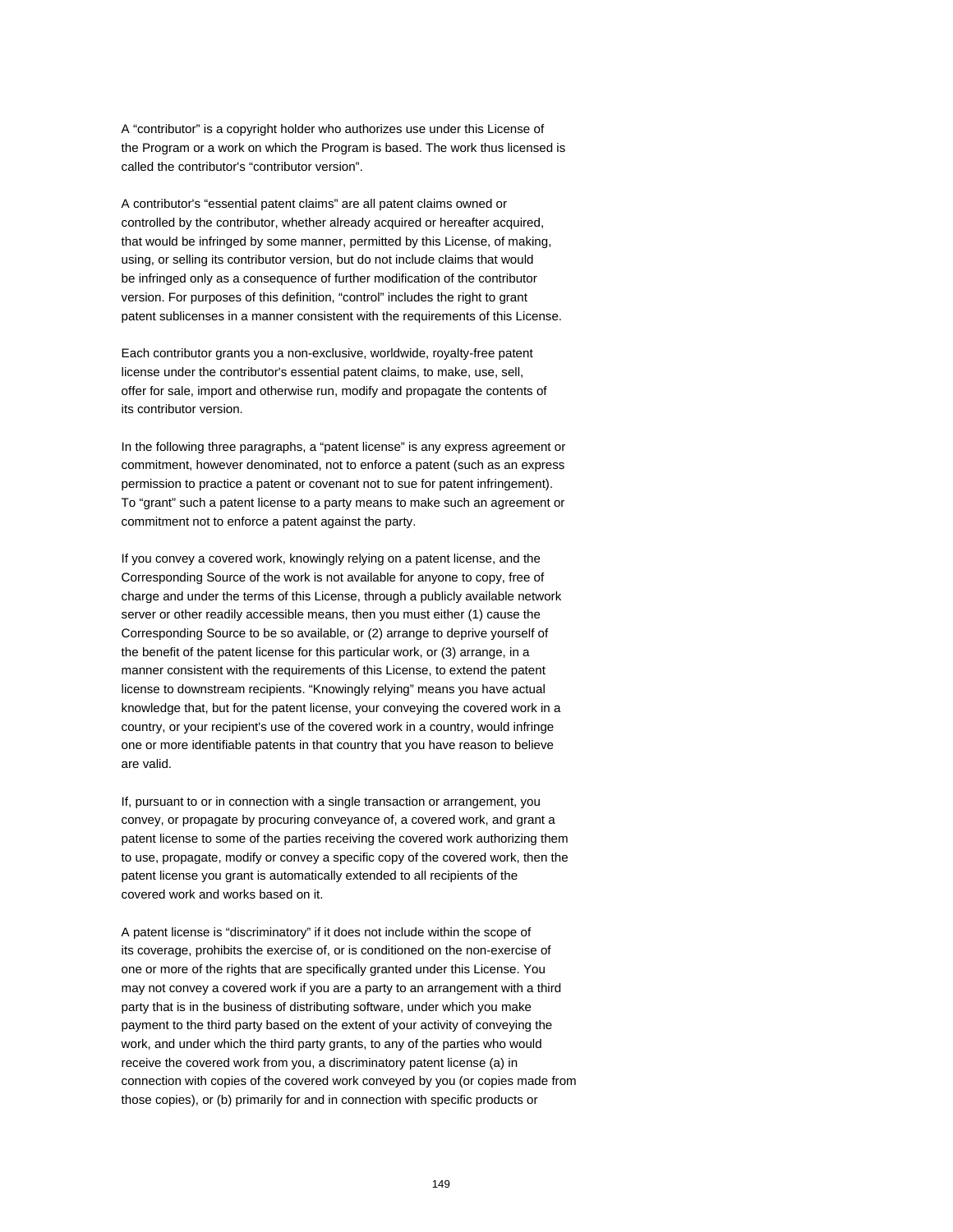compilations that contain the covered work, unless you entered into that arrangement, or that patent license was granted, prior to 28 March 2007.

Nothing in this License shall be construed as excluding or limiting any implied license or other defenses to infringement that may otherwise be available to you under applicable patent law.

#### 12. No Surrender of Others' Freedom.

If conditions are imposed on you (whether by court order, agreement or otherwise) that contradict the conditions of this License, they do not excuse you from the conditions of this License. If you cannot convey a covered work so as to satisfy simultaneously your obligations under this License and any other pertinent obligations, then as a consequence you may not convey it at all. For example, if you agree to terms that obligate you to collect a royalty for further conveying from those to whom you convey the Program, the only way you could satisfy both those terms and this License would be to refrain entirely from conveying the Program.

13. Use with the GNU Affero General Public License.

Notwithstanding any other provision of this License, you have permission to link or combine any covered work with a work licensed under version 3 of the GNU Affero General Public License into a single combined work, and to convey the resulting work. The terms of this License will continue to apply to the part which is the covered work, but the special requirements of the GNU Affero General Public License, section 13, concerning interaction through a network will apply to the combination as such.

14. Revised Versions of this License.

The Free Software Foundation may publish revised and/or new versions of the GNU General Public License from time to time. Such new versions will be similar in spirit to the present version, but may differ in detail to address new problems or concerns.

Each version is given a distinguishing version number. If the Program specifies that a certain numbered version of the GNU General Public License "or any later version" applies to it, you have the option of following the terms and conditions either of that numbered version or of any later version published by the Free Software Foundation. If the Program does not specify a version number of the GNU General Public License, you may choose any version ever published by the Free Software Foundation.

If the Program specifies that a proxy can decide which future versions of the GNU General Public License can be used, that proxy's public statement of acceptance of a version permanently authorizes you to choose that version for the Program.

Later license versions may give you additional or different permissions. However, no additional obligations are imposed on any author or copyright holder as a result of your choosing to follow a later version.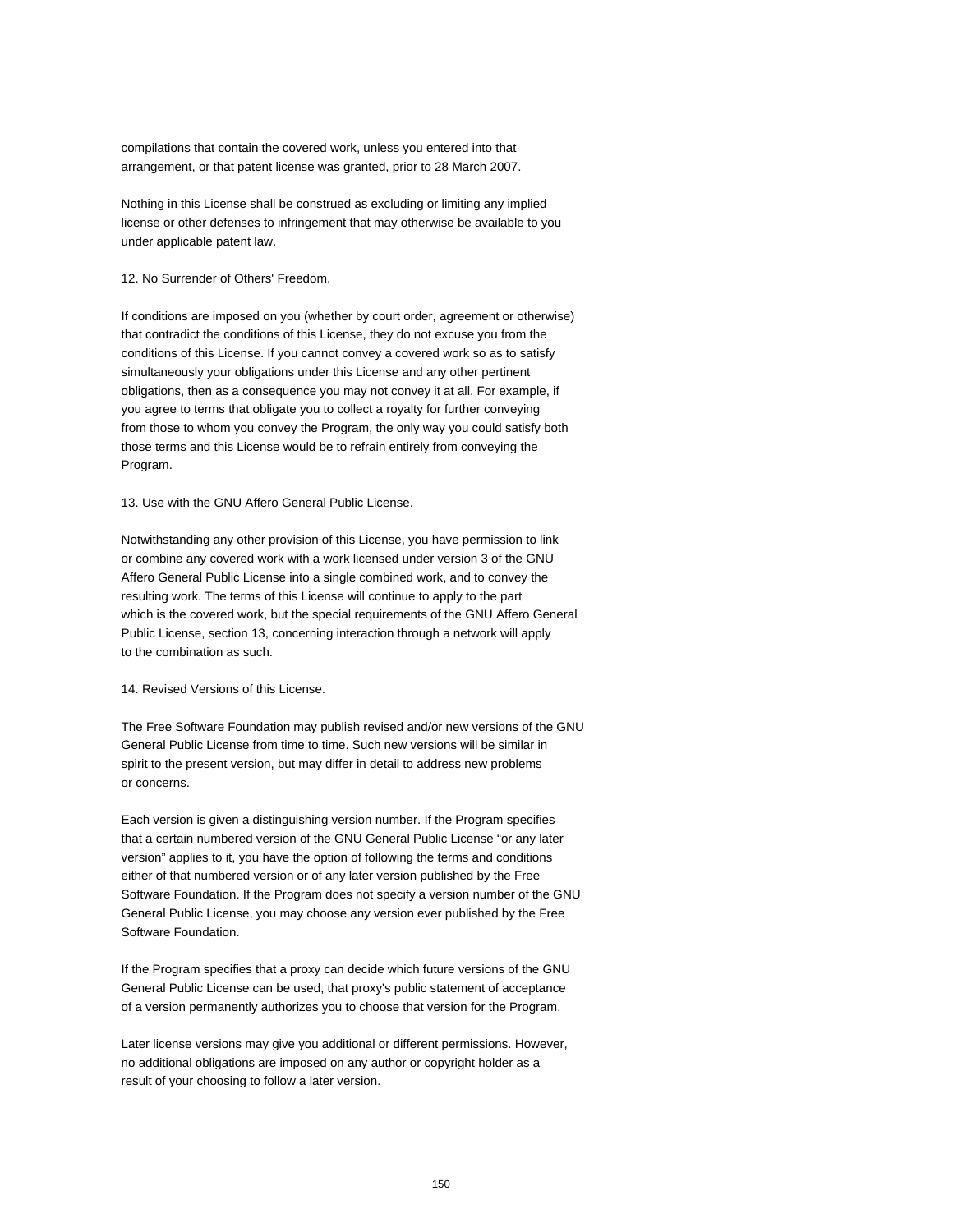### 15. Disclaimer of Warranty.

THERE IS NO WARRANTY FOR THE PROGRAM, TO THE EXTENT PERMITTED BY APPLICABLE LAW. EXCEPT WHEN OTHERWISE STATED IN WRITING THE COPYRIGHT HOLDERS AND/OR OTHER PARTIES PROVIDE THE PROGRAM "AS IS" WITHOUT WARRANTY OF ANY KIND, EITHER EXPRESSED OR IMPLIED, INCLUDING, BUT NOT LIMITED TO, THE IMPLIED WARRANTIES OF MERCHANTABILITY AND FITNESS FOR A PARTICULAR PURPOSE. THE ENTIRE RISK AS TO THE QUALITY AND PERFORMANCE OF THE PROGRAM IS WITH YOU. SHOULD THE PROGRAM PROVE DEFECTIVE, YOU ASSUME THE COST OF ALL NECESSARY SERVICING, REPAIR OR CORRECTION.

## 16. Limitation of Liability.

IN NO EVENT UNLESS REQUIRED BY APPLICABLE LAW OR AGREED TO IN WRITING WILL ANY COPYRIGHT HOLDER, OR ANY OTHER PARTY WHO MODIFIES AND/OR CONVEYS THE PROGRAM AS PERMITTED ABOVE, BE LIABLE TO YOU FOR DAMAGES, INCLUDING ANY GENERAL, SPECIAL, INCIDENTAL OR CONSEQUENTIAL DAMAGES ARISING OUT OF THE USE OR INABILITY TO USE THE PROGRAM (INCLUDING BUT NOT LIMITED TO LOSS OF DATA OR DATA BEING RENDERED INACCURATE OR LOSSES SUSTAINED BY YOU OR THIRD PARTIES OR A FAILURE OF THE PROGRAM TO OPERATE WITH ANY OTHER PROGRAMS), EVEN IF SUCH HOLDER OR OTHER PARTY HAS BEEN ADVISED OF THE POSSIBILITY OF SUCH DAMAGES.

## 17. Interpretation of Sections 15 and 16.

If the disclaimer of warranty and limitation of liability provided above cannot be given local legal effect according to their terms, reviewing courts shall apply local law that most closely approximates an absolute waiver of all civil liability in connection with the Program, unless a warranty or assumption of liability accompanies a copy of the Program in return for a fee.

## END OF TERMS AND CONDITIONS

How to Apply These Terms to Your New Programs

If you develop a new program, and you want it to be of the greatest possible use to the public, the best way to achieve this is to make it free software which everyone can redistribute and change under these terms.

To do so, attach the following notices to the program. It is safest to attach them to the start of each source file to most effectively state the exclusion of warranty; and each file should have at least the "copyright" line and a pointer to where the full notice is found.

does.> Copyright (C)

This program is free software: you can redistribute it and/or modify it under the terms of the GNU General Public License as published by the Free Software Foundation, either version 3 of the License, or (at your option) any later version.

This program is distributed in the hope that it will be useful, but WITHOUT ANY WARRANTY; without even the implied warranty of MERCHANTABILITY or FITNESS FOR A PARTICULAR PURPOSE. See the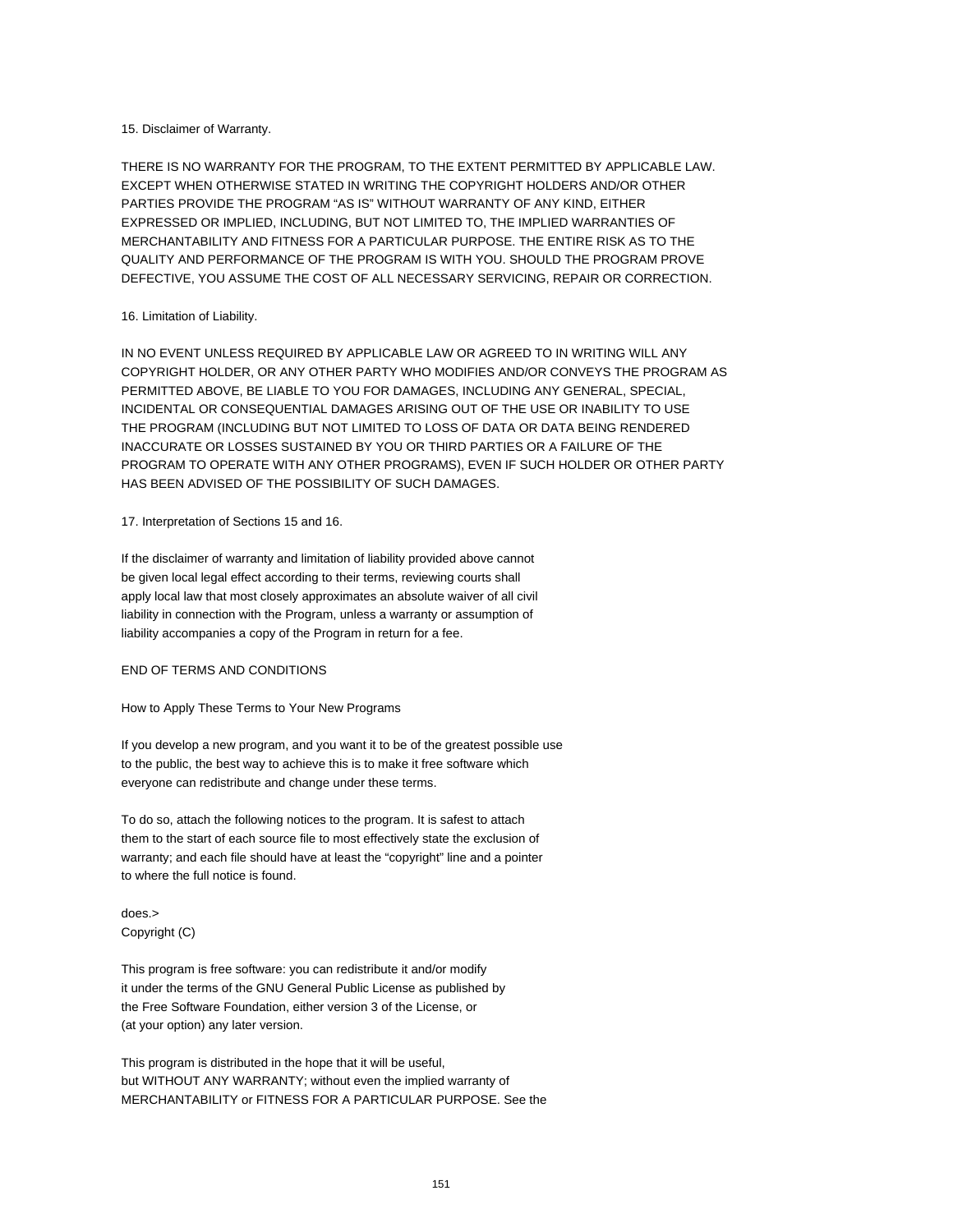GNU General Public License for more details.

You should have received a copy of the GNU General Public License along with this program. If not, see .

Also add information on how to contact you by electronic and paper mail.

If the program does terminal interaction, make it output a short notice like this when it starts in an interactive mode:

#### Copyright (C)

.

.

This program comes with ABSOLUTELY NO WARRANTY; for details type `show w'. This is free software, and you are welcome to redistribute it under certain conditions; type `show c' for details.

The hypothetical commands `show w' and `show c' should show the appropriate parts of the General Public License. Of course, your program's commands might be different; for a GUI interface, you would use an "about box".

You should also get your employer (if you work as a programmer) or school, if any, to sign a "copyright disclaimer" for the program, if necessary. For more information on this, and how to apply and follow the GNU GPL, see

The GNU General Public License does not permit incorporating your program into proprietary programs. If your program is a subroutine library, you may consider it more useful to permit linking proprietary applications with the library. If this is what you want to do, use the GNU Lesser General Public License instead of this License. But first, please read

# **GNU General Public License v3.0 w/GCC Runtime Library exception**

(libstdc++6 10.2.1)

## GCC RUNTIME LIBRARY EXCEPTION

=============================

Version 3.1, 31 March 2009

Copyright © 2009 Free Software Foundation, Inc.

Everyone is permitted to copy and distribute verbatim copies of this license document, but changing it is not allowed.

This GCC Runtime Library Exception ("Exception") is an additional permission under section 7 of the GNU General Public License, version 3 ("GPLv3"). It applies to a given file (the "Runtime Library") that bears a notice placed by the copyright holder of the file stating that the file is governed by GPLv3 along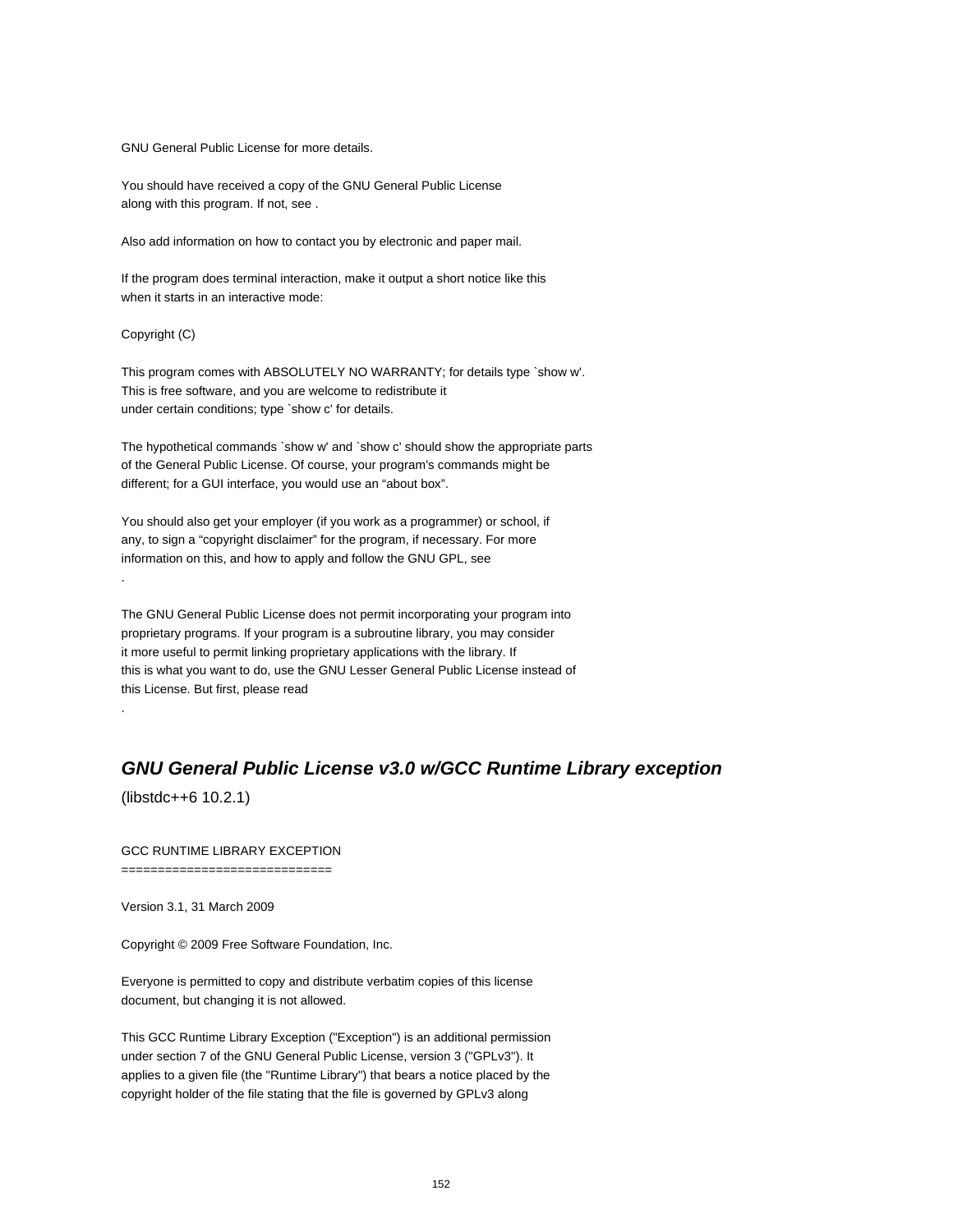with this Exception.

When you use GCC to compile a program, GCC may combine portions of certain GCC header files and runtime libraries with the compiled program. The purpose of this Exception is to allow compilation of non-GPL (including proprietary) programs to use, in this way, the header files and runtime libraries covered by this Exception.

GNU GENERAL PUBLIC LICENSE

--------------------------

Version 3, 29 June 2007

Copyright (C) 2007 Free Software Foundation, Inc.

Everyone is permitted to copy and distribute verbatim copies of this license document, but changing it is not allowed.

#### Preamble

The GNU General Public License is a free, copyleft license for software and other kinds of works.

The licenses for most software and other practical works are designed to take away your freedom to share and change the works. By contrast, the GNU General Public License is intended to guarantee your freedom to share and change all versions of a program--to make sure it remains free software for all its users. We, the Free Software Foundation, use the GNU General Public License for most of our software; it applies also to any other work released this way by its authors. You can apply it to your programs, too.

When we speak of free software, we are referring to freedom, not price. Our General Public Licenses are designed to make sure that you have the freedom to distribute copies of free software (and charge for them if you wish), that you receive source code or can get it if you want it, that you can change the software or use pieces of it in new free programs, and that you know you can do these things.

To protect your rights, we need to prevent others from denying you these rights or asking you to surrender the rights. Therefore, you have certain responsibilities if you distribute copies of the software, or if you modify it: responsibilities to respect the freedom of others.

For example, if you distribute copies of such a program, whether gratis or for a fee, you must pass on to the recipients the same freedoms that you received. You must make sure that they, too, receive or can get the source code. And you must show them these terms so they know their rights.

Developers that use the GNU GPL protect your rights with two steps: (1) assert copyright on the software, and (2) offer you this License giving you legal permission to copy, distribute and/or modify it.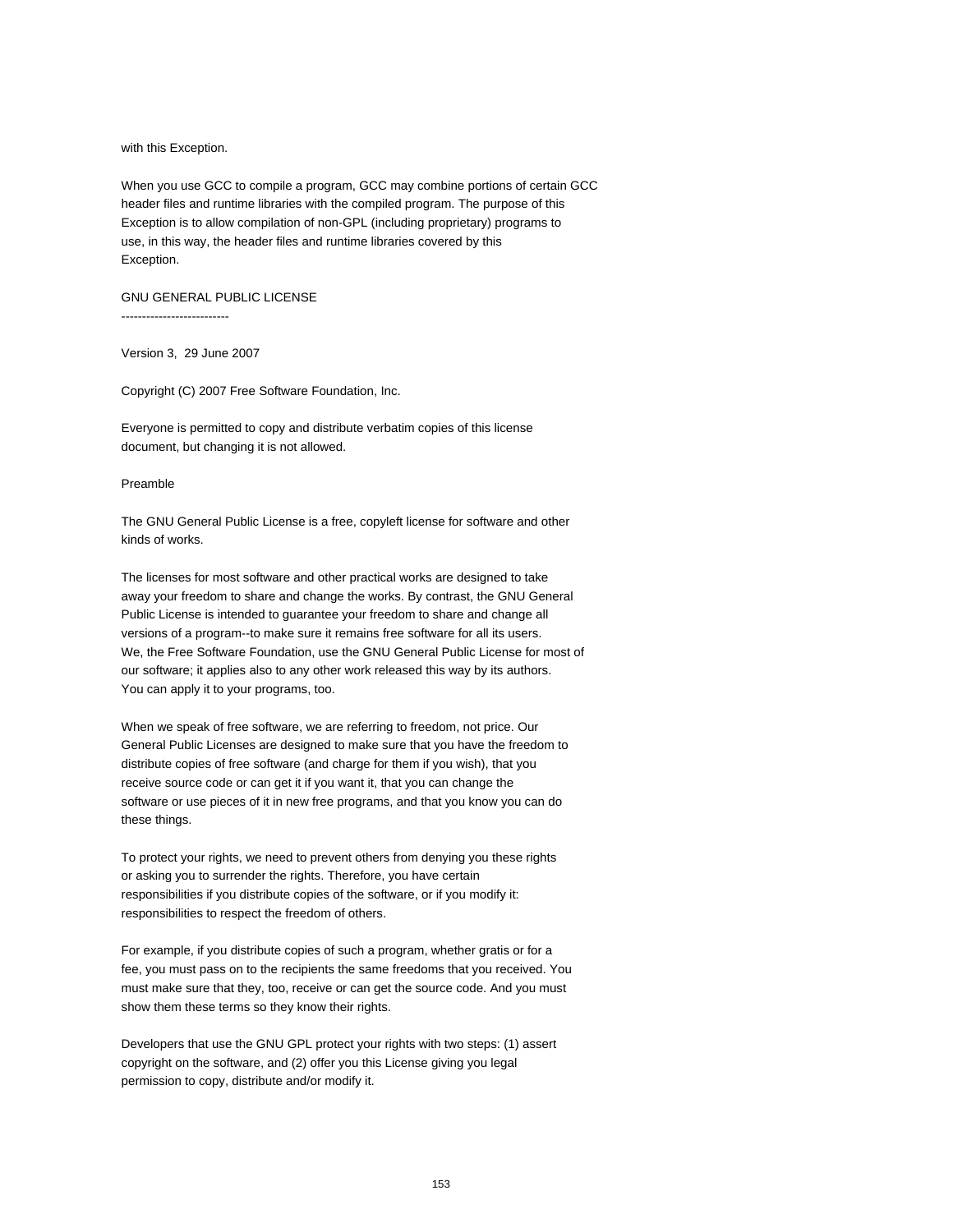For the developers' and authors' protection, the GPL clearly explains that there is no warranty for this free software. For both users' and authors' sake, the GPL requires that modified versions be marked as changed, so that their problems will not be attributed erroneously to authors of previous versions.

Some devices are designed to deny users access to install or run modified versions of the software inside them, although the manufacturer can do so. This is fundamentally incompatible with the aim of protecting users' freedom to change the software. The systematic pattern of such abuse occurs in the area of products for individuals to use, which is precisely where it is most unacceptable. Therefore, we have designed this version of the GPL to prohibit the practice for those products. If such problems arise substantially in other domains, we stand ready to extend this provision to those domains in future versions of the GPL, as needed to protect the freedom of users.

Finally, every program is threatened constantly by software patents. States should not allow patents to restrict development and use of software on general-purpose computers, but in those that do, we wish to avoid the special danger that patents applied to a free program could make it effectively proprietary. To prevent this, the GPL assures that patents cannot be used to render the program non-free.

The precise terms and conditions for copying, distribution and modification follow.

## TERMS AND CONDITIONS

### 0. Definitions.

"This License" refers to version 3 of the GNU General Public License.

"Copyright" also means copyright-like laws that apply to other kinds of works, such as semiconductor masks.

"The Program" refers to any copyrightable work licensed under this License. Each licensee is addressed as "you". "Licensees" and "recipients" may be individuals or organizations.

To "modify" a work means to copy from or adapt all or part of the work in a fashion requiring copyright permission, other than the making of an exact copy. The resulting work is called a "modified version" of the earlier work or a work "based on" the earlier work.

A "covered work" means either the unmodified Program or a work based on the Program.

To "propagate" a work means to do anything with it that, without permission, would make you directly or secondarily liable for infringement under applicable copyright law, except executing it on a computer or modifying a private copy. Propagation includes copying, distribution (with or without modification), making available to the public, and in some countries other activities as well.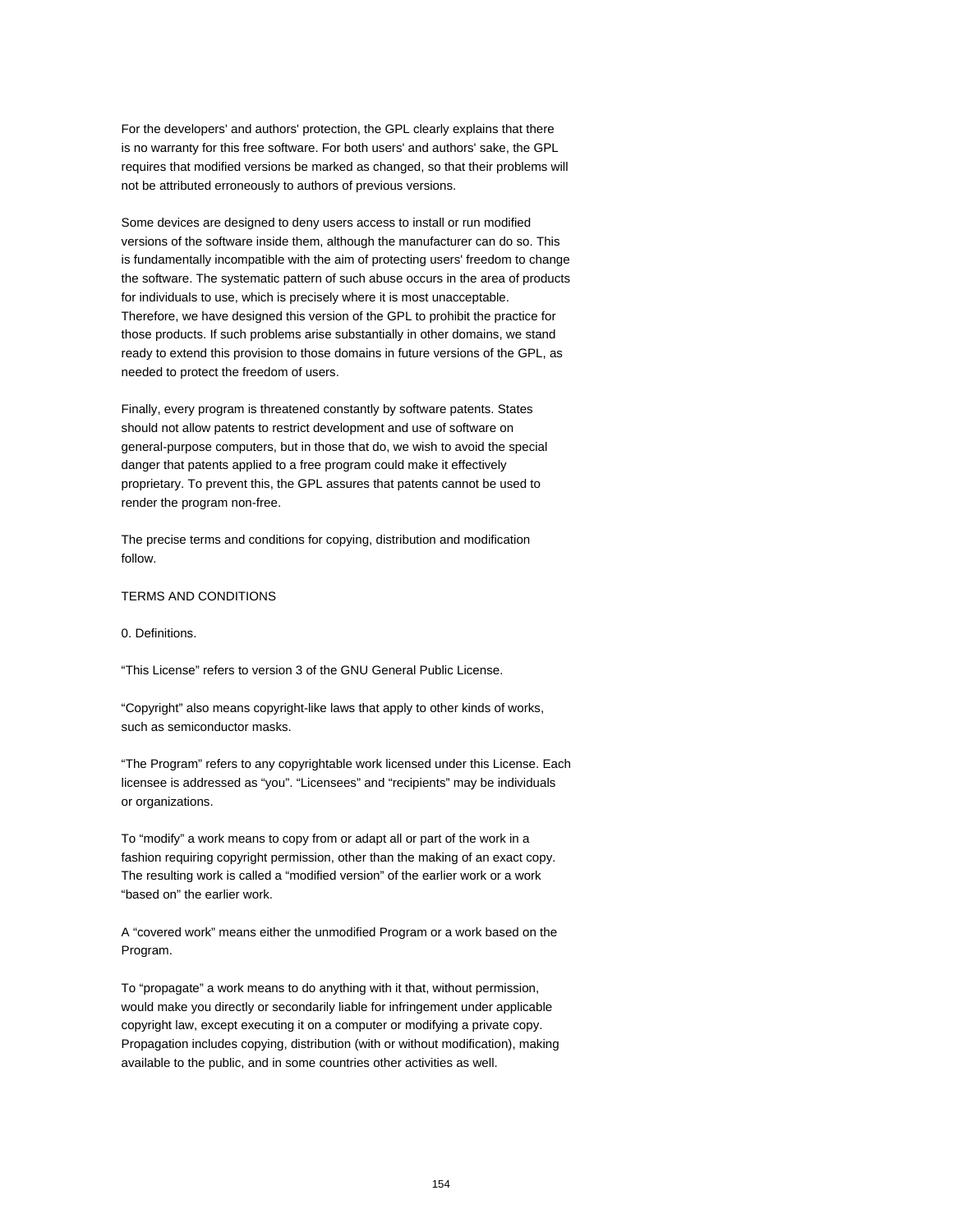To "convey" a work means any kind of propagation that enables other parties to make or receive copies. Mere interaction with a user through a computer network, with no transfer of a copy, is not conveying.

An interactive user interface displays "Appropriate Legal Notices" to the extent that it includes a convenient and prominently visible feature that (1) displays an appropriate copyright notice, and (2) tells the user that there is no warranty for the work (except to the extent that warranties are provided), that licensees may convey the work under this License, and how to view a copy of this License. If the interface presents a list of user commands or options, such as a menu, a prominent item in the list meets this criterion.

#### 1. Source Code.

The "source code" for a work means the preferred form of the work for making modifications to it. "Object code" means any non-source form of a work.

A "Standard Interface" means an interface that either is an official standard defined by a recognized standards body, or, in the case of interfaces specified for a particular programming language, one that is widely used among developers working in that language.

The "System Libraries" of an executable work include anything, other than the work as a whole, that (a) is included in the normal form of packaging a Major Component, but which is not part of that Major Component, and (b) serves only to enable use of the work with that Major Component, or to implement a Standard Interface for which an implementation is available to the public in source code form. A "Major Component", in this context, means a major essential component (kernel, window system, and so on) of the specific operating system (if any) on which the executable work runs, or a compiler used to produce the work, or an object code interpreter used to run it.

The "Corresponding Source" for a work in object code form means all the source code needed to generate, install, and (for an executable work) run the object code and to modify the work, including scripts to control those activities. However, it does not include the work's System Libraries, or general-purpose tools or generally available free programs which are used unmodified in performing those activities but which are not part of the work. For example, Corresponding Source includes interface definition files associated with source files for the work, and the source code for shared libraries and dynamically linked subprograms that the work is specifically designed to require, such as by intimate data communication or control flow between those subprograms and other parts of the work.

The Corresponding Source need not include anything that users can regenerate automatically from other parts of the Corresponding Source.

The Corresponding Source for a work in source code form is that same work.

## 2. Basic Permissions.

All rights granted under this License are granted for the term of copyright on the Program, and are irrevocable provided the stated conditions are met. This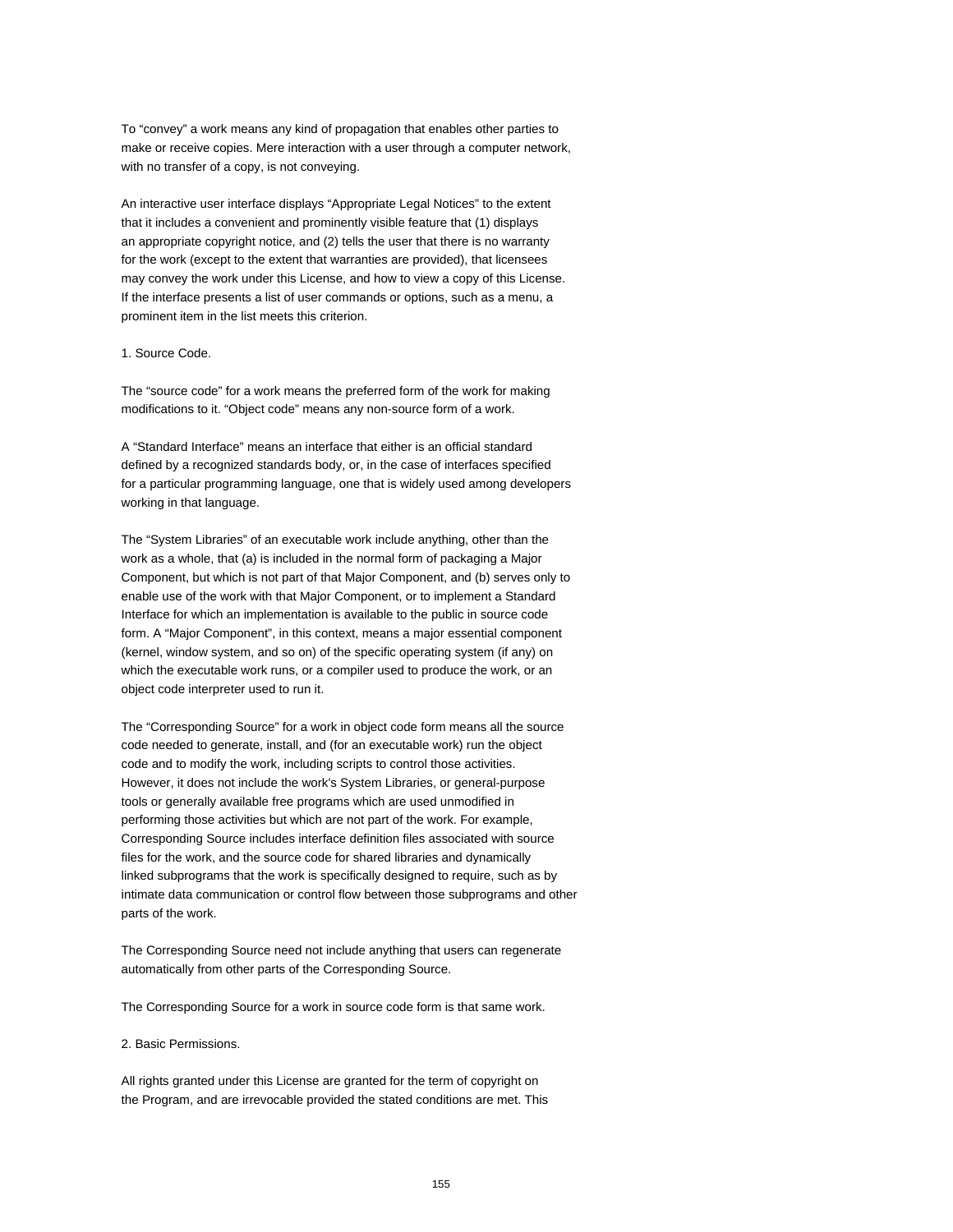License explicitly affirms your unlimited permission to run the unmodified Program. The output from running a covered work is covered by this License only if the output, given its content, constitutes a covered work. This License acknowledges your rights of fair use or other equivalent, as provided by copyright law.

You may make, run and propagate covered works that you do not convey, without conditions so long as your license otherwise remains in force. You may convey covered works to others for the sole purpose of having them make modifications exclusively for you, or provide you with facilities for running those works, provided that you comply with the terms of this License in conveying all material for which you do not control copyright. Those thus making or running the covered works for you must do so exclusively on your behalf, under your direction and control, on terms that prohibit them from making any copies of your copyrighted material outside their relationship with you.

Conveying under any other circumstances is permitted solely under the conditions stated below. Sublicensing is not allowed; section 10 makes it unnecessary.

3. Protecting Users' Legal Rights From Anti-Circumvention Law.

No covered work shall be deemed part of an effective technological measure under any applicable law fulfilling obligations under article 11 of the WIPO copyright treaty adopted on 20 December 1996, or similar laws prohibiting or restricting circumvention of such measures.

When you convey a covered work, you waive any legal power to forbid circumvention of technological measures to the extent such circumvention is effected by exercising rights under this License with respect to the covered work, and you disclaim any intention to limit operation or modification of the work as a means of enforcing, against the work's users, your or third parties' legal rights to forbid circumvention of technological measures.

#### 4. Conveying Verbatim Copies.

You may convey verbatim copies of the Program's source code as you receive it, in any medium, provided that you conspicuously and appropriately publish on each copy an appropriate copyright notice; keep intact all notices stating that this License and any non-permissive terms added in accord with section 7 apply to the code; keep intact all notices of the absence of any warranty; and give all recipients a copy of this License along with the Program.

You may charge any price or no price for each copy that you convey, and you may offer support or warranty protection for a fee.

5. Conveying Modified Source Versions.

You may convey a work based on the Program, or the modifications to produce it from the Program, in the form of source code under the terms of section 4, provided that you also meet all of these conditions: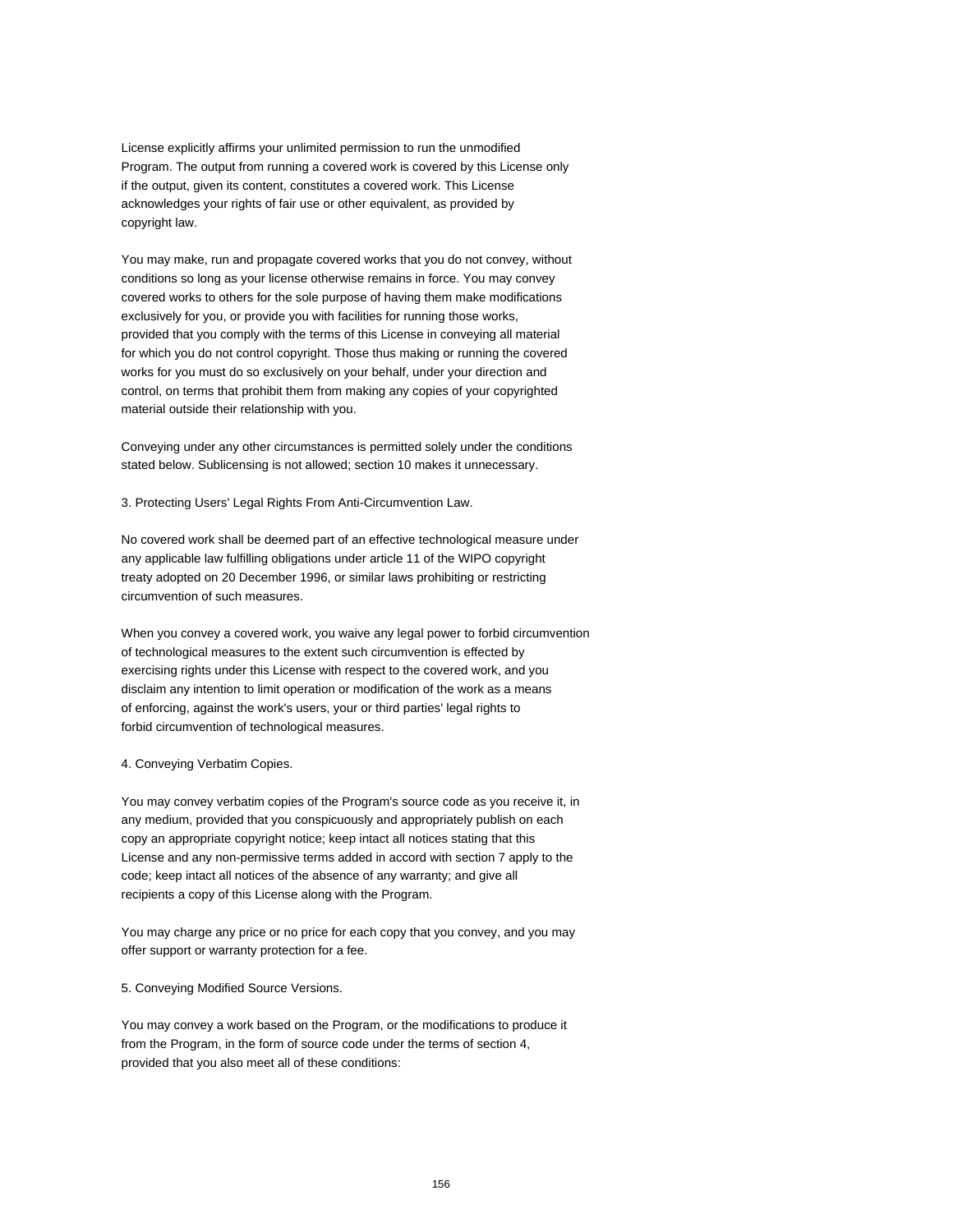\* a) The work must carry prominent notices stating that you modified it, and giving a relevant date.

\* b) The work must carry prominent notices stating that it is released under this License and any conditions added under section 7. This requirement modifies the requirement in section 4 to "keep intact all notices".

\* c) You must license the entire work, as a whole, under this License to anyone who comes into possession of a copy. This License will therefore apply, along with any applicable section 7 additional terms, to the whole of the work, and all its parts, regardless of how they are packaged. This License gives no permission to license the work in any other way, but it does not invalidate such permission if you have separately received it.

\* d) If the work has interactive user interfaces, each must display Appropriate Legal Notices; however, if the Program has interactive interfaces that do not display Appropriate Legal Notices, your work need not make them do so.

A compilation of a covered work with other separate and independent works, which are not by their nature extensions of the covered work, and which are not combined with it such as to form a larger program, in or on a volume of a storage or distribution medium, is called an "aggregate" if the compilation and its resulting copyright are not used to limit the access or legal rights of the compilation's users beyond what the individual works permit. Inclusion of a covered work in an aggregate does not cause this License to apply to the other parts of the aggregate.

6. Conveying Non-Source Forms.

You may convey a covered work in object code form under the terms of sections 4 and 5, provided that you also convey the machine-readable Corresponding Source under the terms of this License, in one of these ways:

\* a) Convey the object code in, or embodied in, a physical product (including a physical distribution medium), accompanied by the Corresponding Source fixed on a durable physical medium customarily used for software interchange.

\* b) Convey the object code in, or embodied in, a physical product (including a physical distribution medium), accompanied by a written offer, valid for at least three years and valid for as long as you offer spare parts or customer support for that product model, to give anyone who possesses the object code either (1) a copy of the Corresponding Source for all the software in the product that is covered by this License, on a durable physical medium customarily used for software interchange, for a price no more than your reasonable cost of physically performing this conveying of source, or (2) access to copy the Corresponding Source from a network server at no charge.

\* c) Convey individual copies of the object code with a copy of the written offer to provide the Corresponding Source. This alternative is allowed only occasionally and noncommercially, and only if you received the object code with such an offer, in accord with subsection 6b.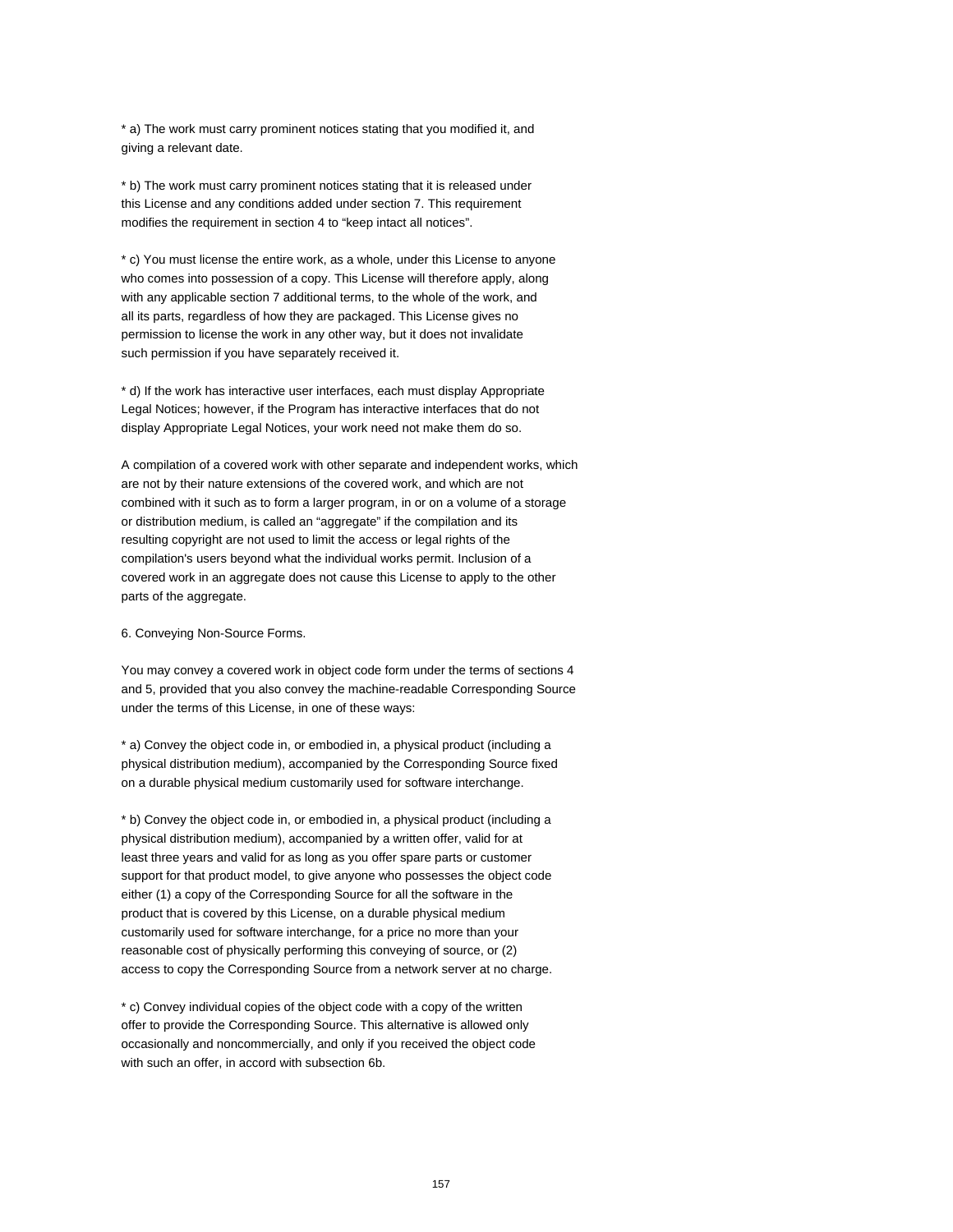\* d) Convey the object code by offering access from a designated place (gratis or for a charge), and offer equivalent access to the Corresponding Source in the same way through the same place at no further charge. You need not require recipients to copy the Corresponding Source along with the object code. If the place to copy the object code is a network server, the Corresponding Source may be on a different server (operated by you or a third party) that supports equivalent copying facilities, provided you maintain clear directions next to the object code saying where to find the Corresponding Source. Regardless of what server hosts the Corresponding Source, you remain obligated to ensure that it is available for as long as needed to satisfy these requirements.

\* e) Convey the object code using peer-to-peer transmission, provided you inform other peers where the object code and Corresponding Source of the work are being offered to the general public at no charge under subsection 6d.

A separable portion of the object code, whose source code is excluded from the Corresponding Source as a System Library, need not be included in conveying the object code work.

A "User Product" is either (1) a "consumer product", which means any tangible personal property which is normally used for personal, family, or household purposes, or (2) anything designed or sold for incorporation into a dwelling. In determining whether a product is a consumer product, doubtful cases shall be resolved in favor of coverage. For a particular product received by a particular user, "normally used" refers to a typical or common use of that class of product, regardless of the status of the particular user or of the way in which the particular user actually uses, or expects or is expected to use, the product. A product is a consumer product regardless of whether the product has substantial commercial, industrial or non-consumer uses, unless such uses represent the only significant mode of use of the product.

"Installation Information" for a User Product means any methods, procedures, authorization keys, or other information required to install and execute modified versions of a covered work in that User Product from a modified version of its Corresponding Source. The information must suffice to ensure that the continued functioning of the modified object code is in no case prevented or interfered with solely because modification has been made.

If you convey an object code work under this section in, or with, or specifically for use in, a User Product, and the conveying occurs as part of a transaction in which the right of possession and use of the User Product is transferred to the recipient in perpetuity or for a fixed term (regardless of how the transaction is characterized), the Corresponding Source conveyed under this section must be accompanied by the Installation Information. But this requirement does not apply if neither you nor any third party retains the ability to install modified object code on the User Product (for example, the work has been installed in ROM).

The requirement to provide Installation Information does not include a requirement to continue to provide support service, warranty, or updates for a work that has been modified or installed by the recipient, or for the User Product in which it has been modified or installed. Access to a network may be denied when the modification itself materially and adversely affects the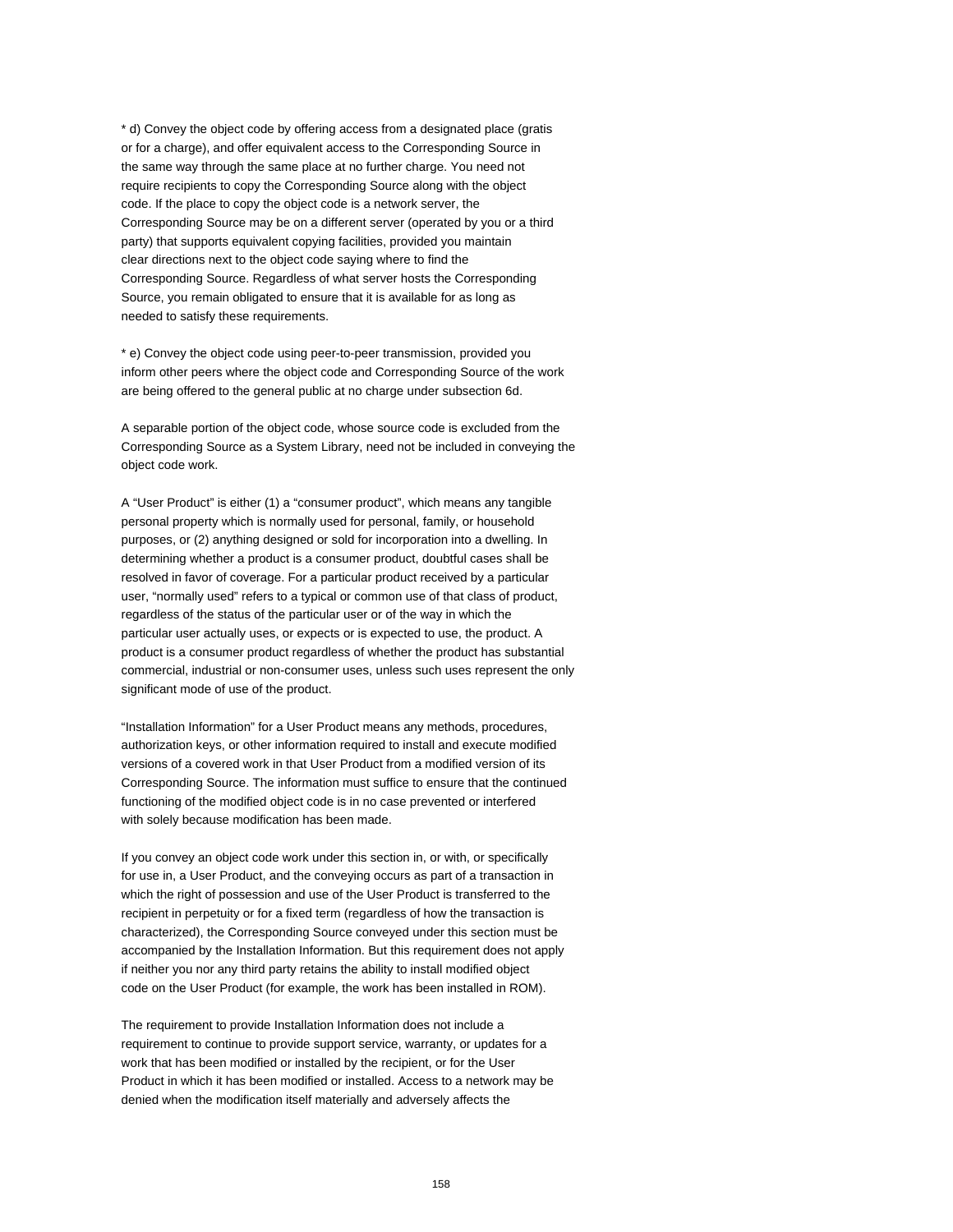operation of the network or violates the rules and protocols for communication across the network.

Corresponding Source conveyed, and Installation Information provided, in accord with this section must be in a format that is publicly documented (and with an implementation available to the public in source code form), and must require no special password or key for unpacking, reading or copying.

## 7. Additional Terms.

"Additional permissions" are terms that supplement the terms of this License by making exceptions from one or more of its conditions. Additional permissions that are applicable to the entire Program shall be treated as though they were included in this License, to the extent that they are valid under applicable law. If additional permissions apply only to part of the Program, that part may be used separately under those permissions, but the entire Program remains governed by this License without regard to the additional permissions.

When you convey a copy of a covered work, you may at your option remove any additional permissions from that copy, or from any part of it. (Additional permissions may be written to require their own removal in certain cases when you modify the work.) You may place additional permissions on material, added by you to a covered work, for which you have or can give appropriate copyright permission.

Notwithstanding any other provision of this License, for material you add to a covered work, you may (if authorized by the copyright holders of that material) supplement the terms of this License with terms:

\* a) Disclaiming warranty or limiting liability differently from the terms of sections 15 and 16 of this License; or

\* b) Requiring preservation of specified reasonable legal notices or author attributions in that material or in the Appropriate Legal Notices displayed by works containing it; or

\* c) Prohibiting misrepresentation of the origin of that material, or requiring that modified versions of such material be marked in reasonable ways as different from the original version; or

\* d) Limiting the use for publicity purposes of names of licensors or authors of the material; or

\* e) Declining to grant rights under trademark law for use of some trade names, trademarks, or service marks; or

\* f) Requiring indemnification of licensors and authors of that material by anyone who conveys the material (or modified versions of it) with contractual assumptions of liability to the recipient, for any liability that these contractual assumptions directly impose on those licensors and authors.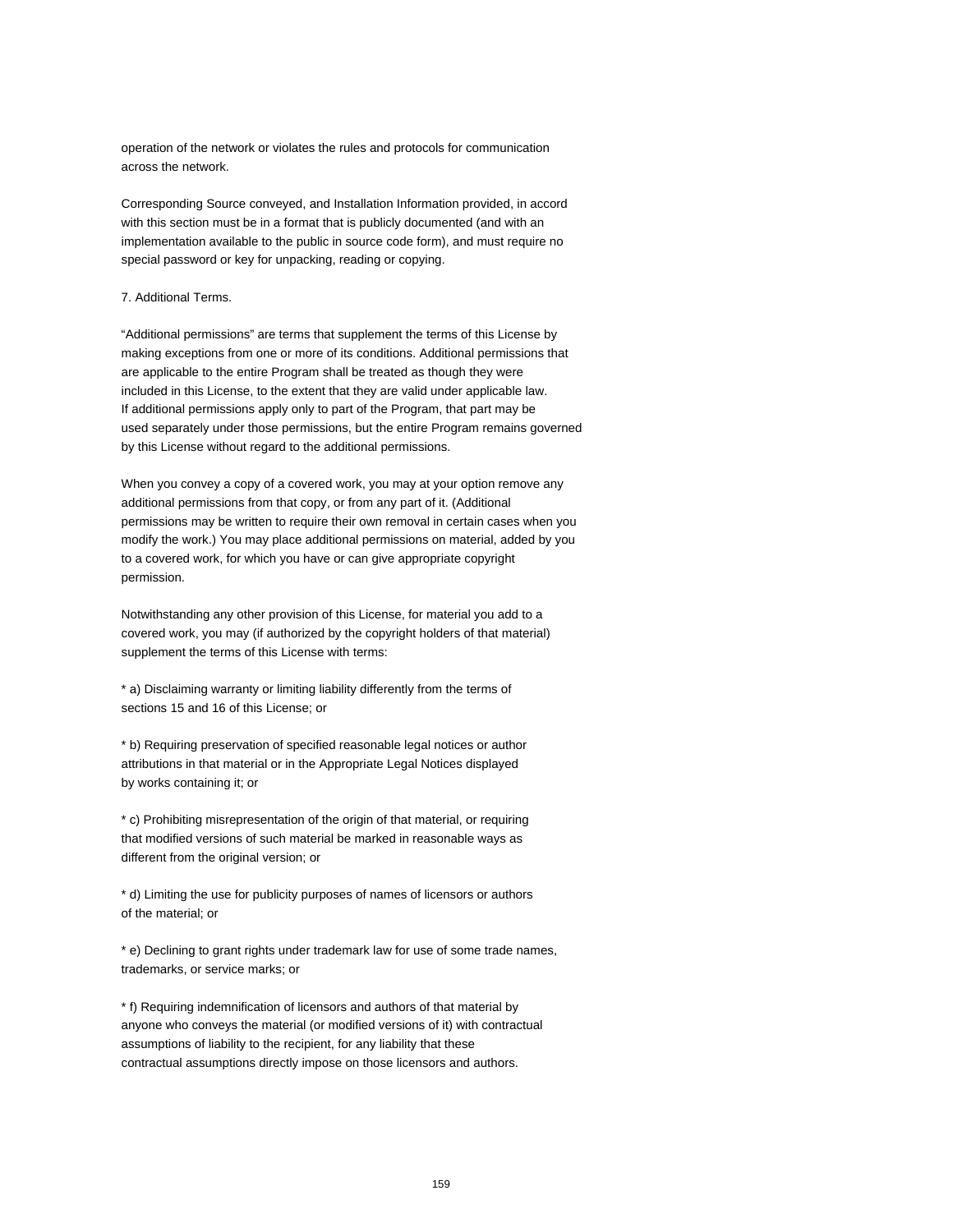All other non-permissive additional terms are considered "further restrictions" within the meaning of section 10. If the Program as you received it, or any part of it, contains a notice stating that it is governed by this License along with a term that is a further restriction, you may remove that term. If a license document contains a further restriction but permits relicensing or conveying under this License, you may add to a covered work material governed by the terms of that license document, provided that the further restriction does not survive such relicensing or conveying.

If you add terms to a covered work in accord with this section, you must place, in the relevant source files, a statement of the additional terms that apply to those files, or a notice indicating where to find the applicable terms.

Additional terms, permissive or non-permissive, may be stated in the form of a separately written license, or stated as exceptions; the above requirements apply either way.

#### 8. Termination.

You may not propagate or modify a covered work except as expressly provided under this License. Any attempt otherwise to propagate or modify it is void, and will automatically terminate your rights under this License (including any patent licenses granted under the third paragraph of section 11).

However, if you cease all violation of this License, then your license from a particular copyright holder is reinstated (a) provisionally, unless and until the copyright holder explicitly and finally terminates your license, and (b) permanently, if the copyright holder fails to notify you of the violation by some reasonable means prior to 60 days after the cessation.

Moreover, your license from a particular copyright holder is reinstated permanently if the copyright holder notifies you of the violation by some reasonable means, this is the first time you have received notice of violation of this License (for any work) from that copyright holder, and you cure the violation prior to 30 days after your receipt of the notice.

Termination of your rights under this section does not terminate the licenses of parties who have received copies or rights from you under this License. If your rights have been terminated and not permanently reinstated, you do not qualify to receive new licenses for the same material under section 10.

#### 9. Acceptance Not Required for Having Copies.

You are not required to accept this License in order to receive or run a copy of the Program. Ancillary propagation of a covered work occurring solely as a consequence of using peer-to-peer transmission to receive a copy likewise does not require acceptance. However, nothing other than this License grants you permission to propagate or modify any covered work. These actions infringe copyright if you do not accept this License. Therefore, by modifying or propagating a covered work, you indicate your acceptance of this License to do so.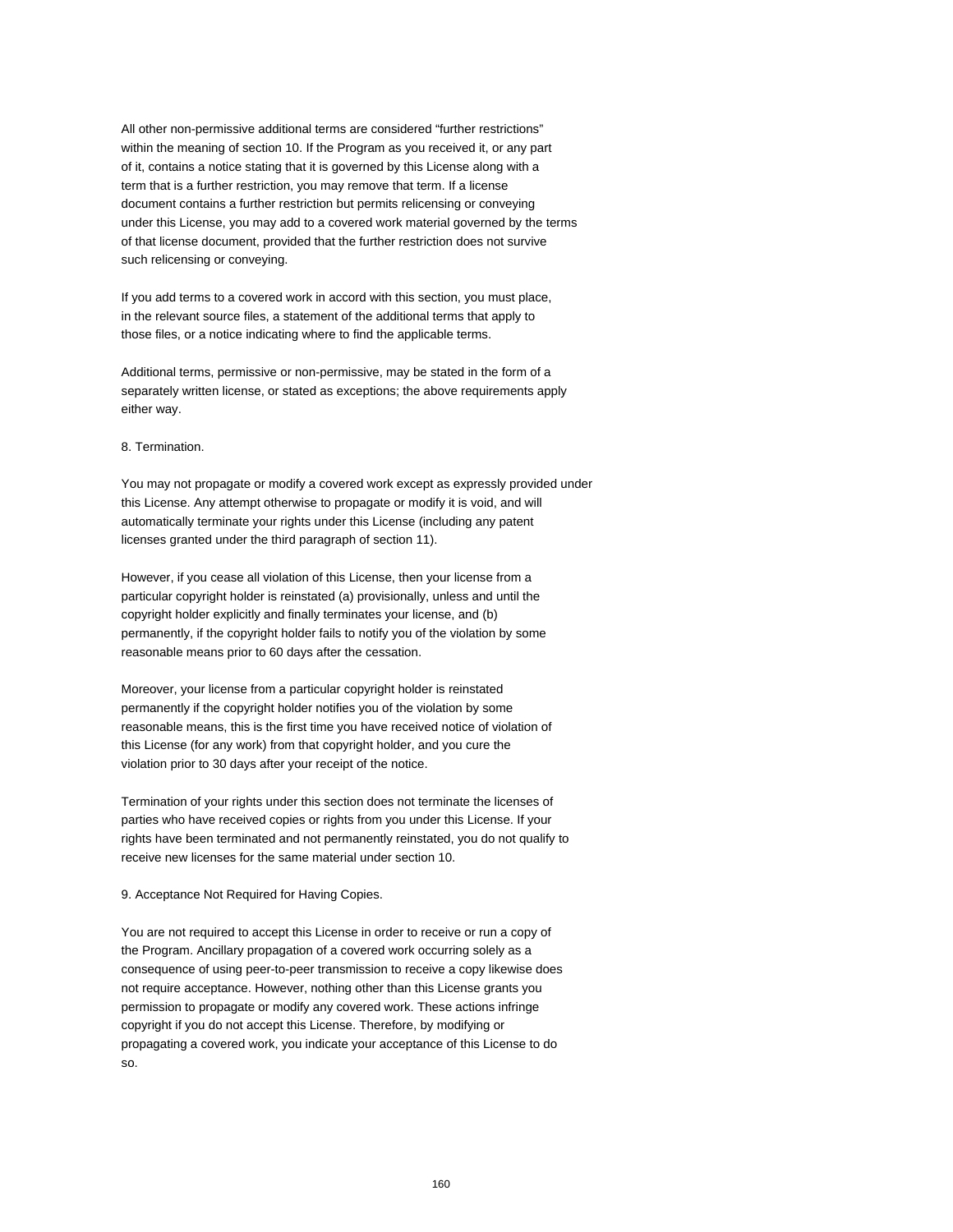#### 10. Automatic Licensing of Downstream Recipients.

Each time you convey a covered work, the recipient automatically receives a license from the original licensors, to run, modify and propagate that work, subject to this License. You are not responsible for enforcing compliance by third parties with this License.

An "entity transaction" is a transaction transferring control of an organization, or substantially all assets of one, or subdividing an organization, or merging organizations. If propagation of a covered work results from an entity transaction, each party to that transaction who receives a copy of the work also receives whatever licenses to the work the party's predecessor in interest had or could give under the previous paragraph, plus a right to possession of the Corresponding Source of the work from the predecessor in interest, if the predecessor has it or can get it with reasonable efforts.

You may not impose any further restrictions on the exercise of the rights granted or affirmed under this License. For example, you may not impose a license fee, royalty, or other charge for exercise of rights granted under this License, and you may not initiate litigation (including a cross-claim or counterclaim in a lawsuit) alleging that any patent claim is infringed by making, using, selling, offering for sale, or importing the Program or any portion of it.

#### 11. Patents.

A "contributor" is a copyright holder who authorizes use under this License of the Program or a work on which the Program is based. The work thus licensed is called the contributor's "contributor version".

A contributor's "essential patent claims" are all patent claims owned or controlled by the contributor, whether already acquired or hereafter acquired, that would be infringed by some manner, permitted by this License, of making, using, or selling its contributor version, but do not include claims that would be infringed only as a consequence of further modification of the contributor version. For purposes of this definition, "control" includes the right to grant patent sublicenses in a manner consistent with the requirements of this License.

Each contributor grants you a non-exclusive, worldwide, royalty-free patent license under the contributor's essential patent claims, to make, use, sell, offer for sale, import and otherwise run, modify and propagate the contents of its contributor version.

In the following three paragraphs, a "patent license" is any express agreement or commitment, however denominated, not to enforce a patent (such as an express permission to practice a patent or covenant not to sue for patent infringement). To "grant" such a patent license to a party means to make such an agreement or commitment not to enforce a patent against the party.

If you convey a covered work, knowingly relying on a patent license, and the Corresponding Source of the work is not available for anyone to copy, free of charge and under the terms of this License, through a publicly available network server or other readily accessible means, then you must either (1) cause the Corresponding Source to be so available, or (2) arrange to deprive yourself of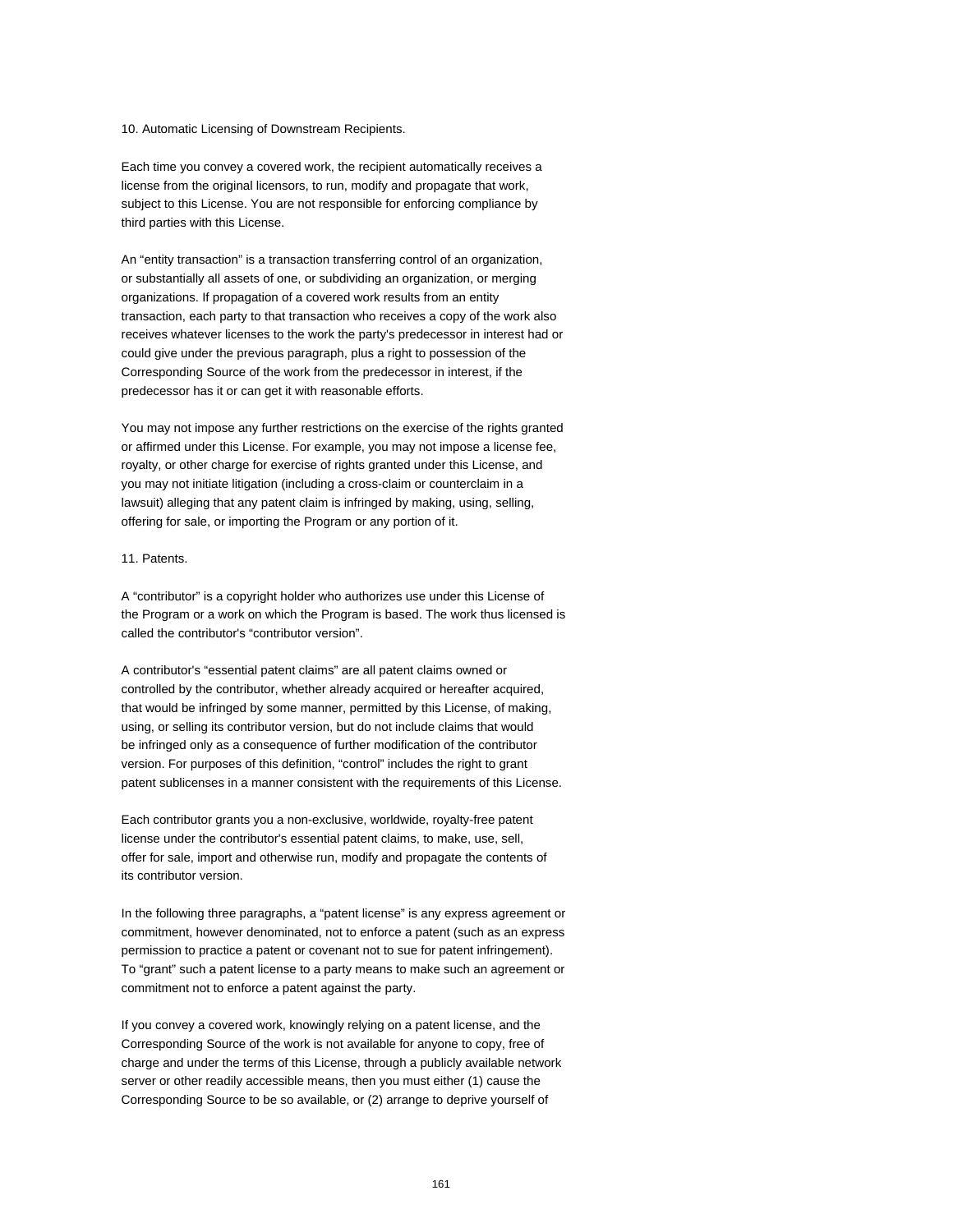the benefit of the patent license for this particular work, or (3) arrange, in a manner consistent with the requirements of this License, to extend the patent license to downstream recipients. "Knowingly relying" means you have actual knowledge that, but for the patent license, your conveying the covered work in a country, or your recipient's use of the covered work in a country, would infringe one or more identifiable patents in that country that you have reason to believe are valid.

If, pursuant to or in connection with a single transaction or arrangement, you convey, or propagate by procuring conveyance of, a covered work, and grant a patent license to some of the parties receiving the covered work authorizing them to use, propagate, modify or convey a specific copy of the covered work, then the patent license you grant is automatically extended to all recipients of the covered work and works based on it.

A patent license is "discriminatory" if it does not include within the scope of its coverage, prohibits the exercise of, or is conditioned on the non-exercise of one or more of the rights that are specifically granted under this License. You may not convey a covered work if you are a party to an arrangement with a third party that is in the business of distributing software, under which you make payment to the third party based on the extent of your activity of conveying the work, and under which the third party grants, to any of the parties who would receive the covered work from you, a discriminatory patent license (a) in connection with copies of the covered work conveyed by you (or copies made from those copies), or (b) primarily for and in connection with specific products or compilations that contain the covered work, unless you entered into that arrangement, or that patent license was granted, prior to 28 March 2007.

Nothing in this License shall be construed as excluding or limiting any implied license or other defenses to infringement that may otherwise be available to you under applicable patent law.

## 12. No Surrender of Others' Freedom.

If conditions are imposed on you (whether by court order, agreement or otherwise) that contradict the conditions of this License, they do not excuse you from the conditions of this License. If you cannot convey a covered work so as to satisfy simultaneously your obligations under this License and any other pertinent obligations, then as a consequence you may not convey it at all. For example, if you agree to terms that obligate you to collect a royalty for further conveying from those to whom you convey the Program, the only way you could satisfy both those terms and this License would be to refrain entirely from conveying the Program.

13. Use with the GNU Affero General Public License.

Notwithstanding any other provision of this License, you have permission to link or combine any covered work with a work licensed under version 3 of the GNU Affero General Public License into a single combined work, and to convey the resulting work. The terms of this License will continue to apply to the part which is the covered work, but the special requirements of the GNU Affero General Public License, section 13, concerning interaction through a network will apply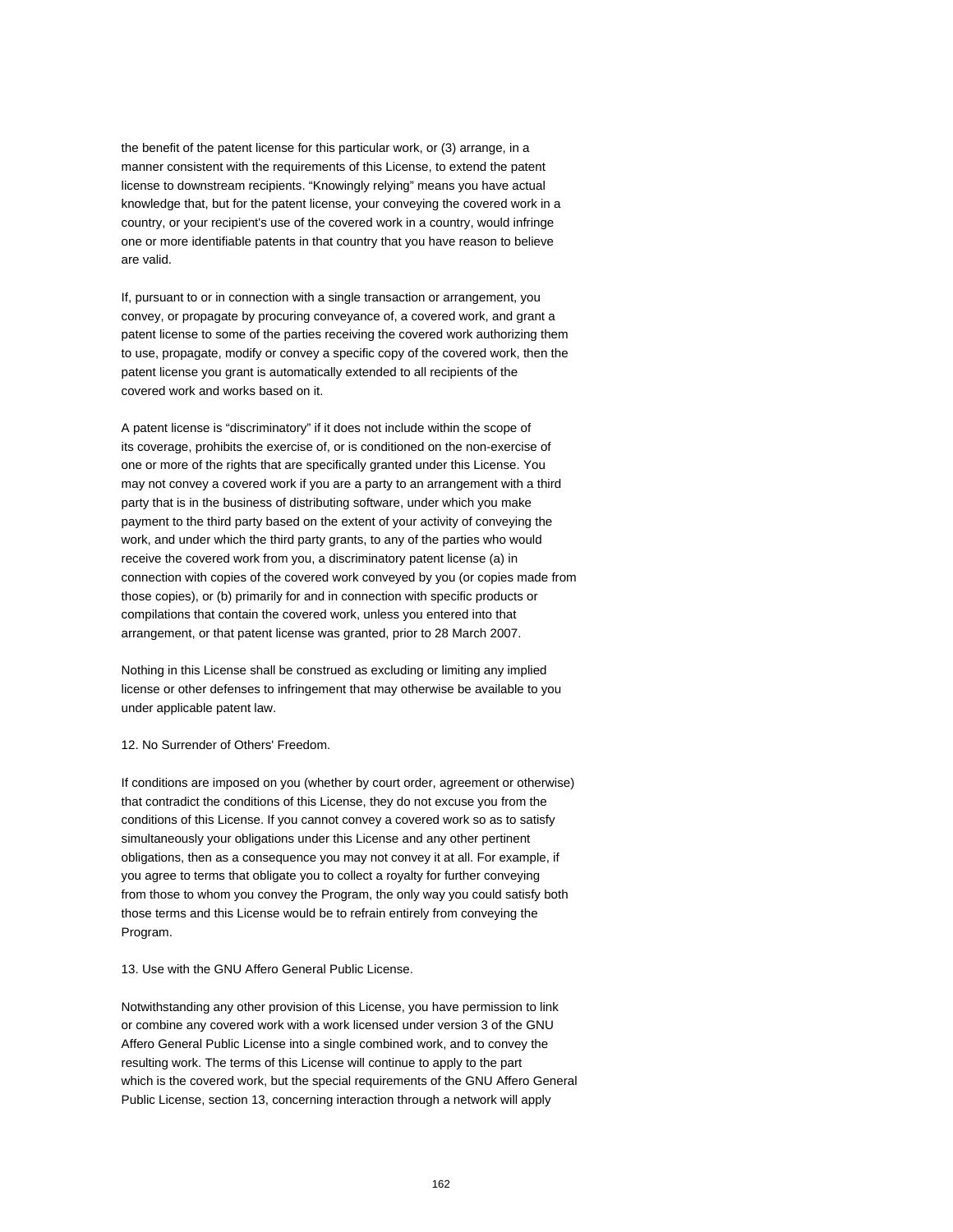to the combination as such.

14. Revised Versions of this License.

The Free Software Foundation may publish revised and/or new versions of the GNU General Public License from time to time. Such new versions will be similar in spirit to the present version, but may differ in detail to address new problems or concerns.

Each version is given a distinguishing version number. If the Program specifies that a certain numbered version of the GNU General Public License "or any later version" applies to it, you have the option of following the terms and conditions either of that numbered version or of any later version published by the Free Software Foundation. If the Program does not specify a version number of the GNU General Public License, you may choose any version ever published by the Free Software Foundation.

If the Program specifies that a proxy can decide which future versions of the GNU General Public License can be used, that proxy's public statement of acceptance of a version permanently authorizes you to choose that version for the Program.

Later license versions may give you additional or different permissions. However, no additional obligations are imposed on any author or copyright holder as a result of your choosing to follow a later version.

#### 15. Disclaimer of Warranty.

THERE IS NO WARRANTY FOR THE PROGRAM, TO THE EXTENT PERMITTED BY APPLICABLE LAW. EXCEPT WHEN OTHERWISE STATED IN WRITING THE COPYRIGHT HOLDERS AND/OR OTHER PARTIES PROVIDE THE PROGRAM "AS IS" WITHOUT WARRANTY OF ANY KIND, EITHER EXPRESSED OR IMPLIED, INCLUDING, BUT NOT LIMITED TO, THE IMPLIED WARRANTIES OF MERCHANTABILITY AND FITNESS FOR A PARTICULAR PURPOSE. THE ENTIRE RISK AS TO THE QUALITY AND PERFORMANCE OF THE PROGRAM IS WITH YOU. SHOULD THE PROGRAM PROVE DEFECTIVE, YOU ASSUME THE COST OF ALL NECESSARY SERVICING, REPAIR OR CORRECTION.

#### 16. Limitation of Liability.

IN NO EVENT UNLESS REQUIRED BY APPLICABLE LAW OR AGREED TO IN WRITING WILL ANY COPYRIGHT HOLDER, OR ANY OTHER PARTY WHO MODIFIES AND/OR CONVEYS THE PROGRAM AS PERMITTED ABOVE, BE LIABLE TO YOU FOR DAMAGES, INCLUDING ANY GENERAL, SPECIAL, INCIDENTAL OR CONSEQUENTIAL DAMAGES ARISING OUT OF THE USE OR INABILITY TO USE THE PROGRAM (INCLUDING BUT NOT LIMITED TO LOSS OF DATA OR DATA BEING RENDERED INACCURATE OR LOSSES SUSTAINED BY YOU OR THIRD PARTIES OR A FAILURE OF THE PROGRAM TO OPERATE WITH ANY OTHER PROGRAMS), EVEN IF SUCH HOLDER OR OTHER PARTY HAS BEEN ADVISED OF THE POSSIBILITY OF SUCH DAMAGES.

#### 17. Interpretation of Sections 15 and 16.

If the disclaimer of warranty and limitation of liability provided above cannot be given local legal effect according to their terms, reviewing courts shall apply local law that most closely approximates an absolute waiver of all civil liability in connection with the Program, unless a warranty or assumption of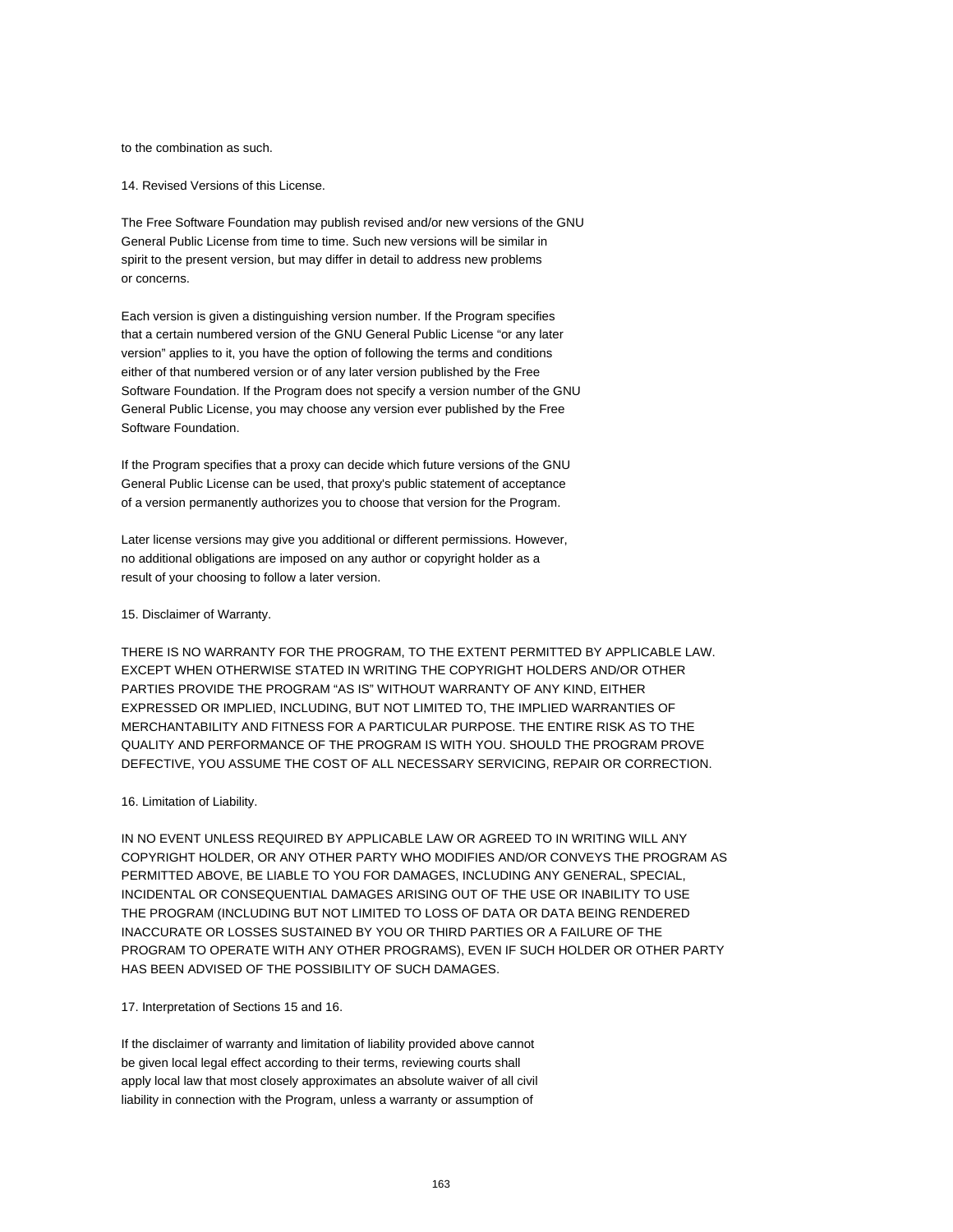liability accompanies a copy of the Program in return for a fee.

## END OF TERMS AND CONDITIONS

How to Apply These Terms to Your New Programs

If you develop a new program, and you want it to be of the greatest possible use to the public, the best way to achieve this is to make it free software which everyone can redistribute and change under these terms.

To do so, attach the following notices to the program. It is safest to attach them to the start of each source file to most effectively state the exclusion of warranty; and each file should have at least the "copyright" line and a pointer to where the full notice is found.

does.> Copyright (C)

This program is free software: you can redistribute it and/or modify it under the terms of the GNU General Public License as published by the Free Software Foundation, either version 3 of the License, or (at your option) any later version.

This program is distributed in the hope that it will be useful, but WITHOUT ANY WARRANTY; without even the implied warranty of MERCHANTABILITY or FITNESS FOR A PARTICULAR PURPOSE. See the GNU General Public License for more details.

You should have received a copy of the GNU General Public License along with this program. If not, see .

Also add information on how to contact you by electronic and paper mail.

If the program does terminal interaction, make it output a short notice like this when it starts in an interactive mode:

## Copyright (C)

.

This program comes with ABSOLUTELY NO WARRANTY; for details type `show w'. This is free software, and you are welcome to redistribute it under certain conditions; type `show c' for details.

The hypothetical commands `show w' and `show c' should show the appropriate parts of the General Public License. Of course, your program's commands might be different; for a GUI interface, you would use an "about box".

You should also get your employer (if you work as a programmer) or school, if any, to sign a "copyright disclaimer" for the program, if necessary. For more information on this, and how to apply and follow the GNU GPL, see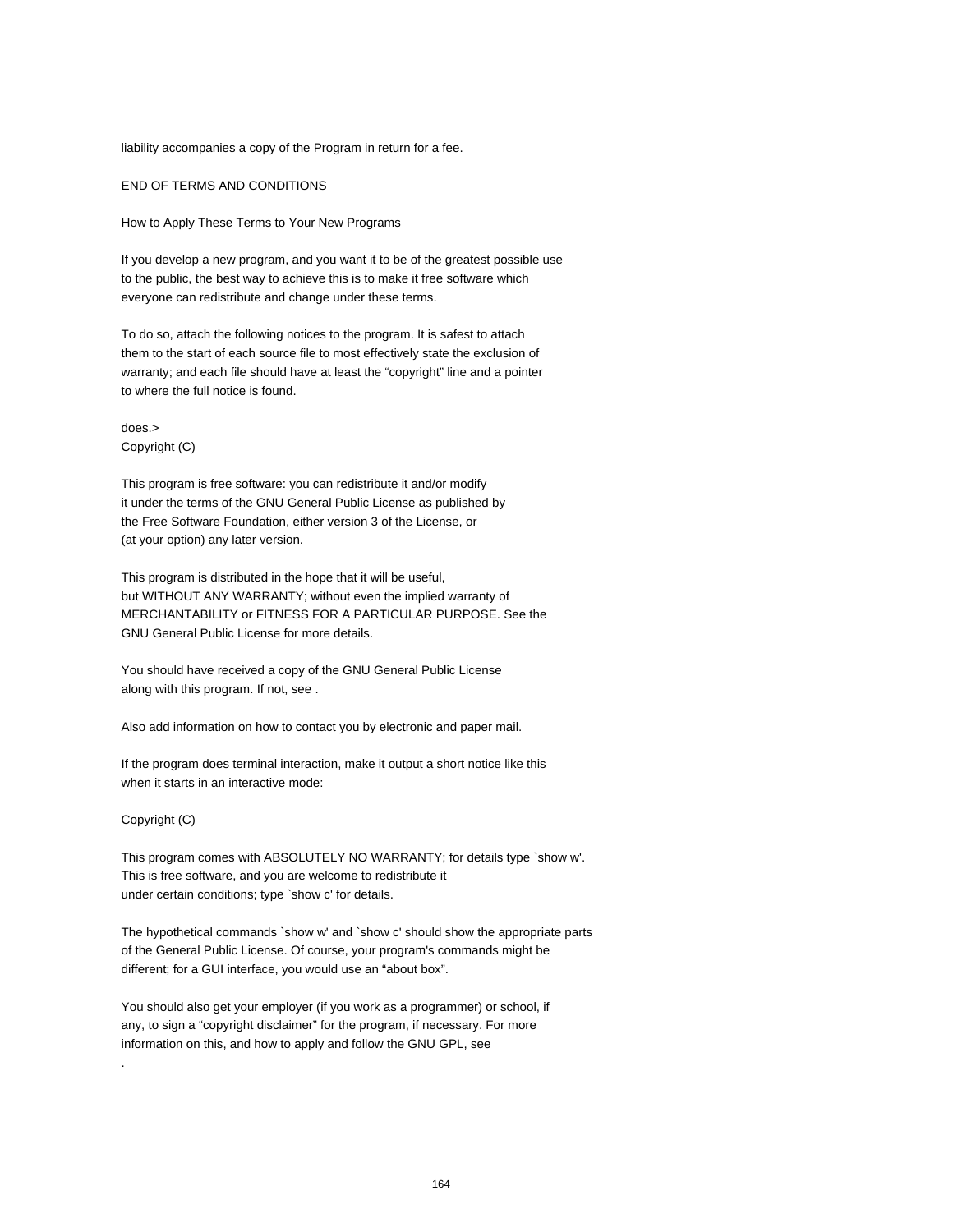The GNU General Public License does not permit incorporating your program into proprietary programs. If your program is a subroutine library, you may consider it more useful to permit linking proprietary applications with the library. If this is what you want to do, use the GNU Lesser General Public License instead of this License. But first, please read

# **GNU Lesser General Public License v2.1 only**

(GLib 2.66.8, libbpf0 0.3, Seccomp Library v2.5.1)

GNU Lesser General Public License Version 2.1 Only --------------------------------------------------

"This library is free software; you can redistribute it and/or modify it under the terms of the GNU Lesser General Public License as published by the Free Software Foundation[,][;] version 2.1 of the License."

GNU Lesser General Public License

====================================

Version 2.1, February 1999

.

Copyright (C) 1991, 1999 Free Software Foundation, Inc.

59 Temple Place, Suite 330, Boston, MA 02111-1307 USA

Everyone is permitted to copy and distribute verbatim copies

of this license document, but changing it is not allowed.

[This is the first released version of the Lesser GPL. It also counts

as the successor of the GNU Library Public License, version 2, hence

the version number 2.1.]

Preamble

--------

The licenses for most software are designed to take away your freedom to share and change it. By contrast, the GNU General Public Licenses are intended to guarantee your freedom to share and change free software--to make sure the software is free for all its users.

This license, the Lesser General Public License, applies to some specially designated software packages--typically libraries--of the Free Software Foundation and other authors who decide to use it. You can use it too, but we suggest you first think carefully about whether this license or the ordinary General Public License is the better strategy to use in any particular case, based on the explanations below.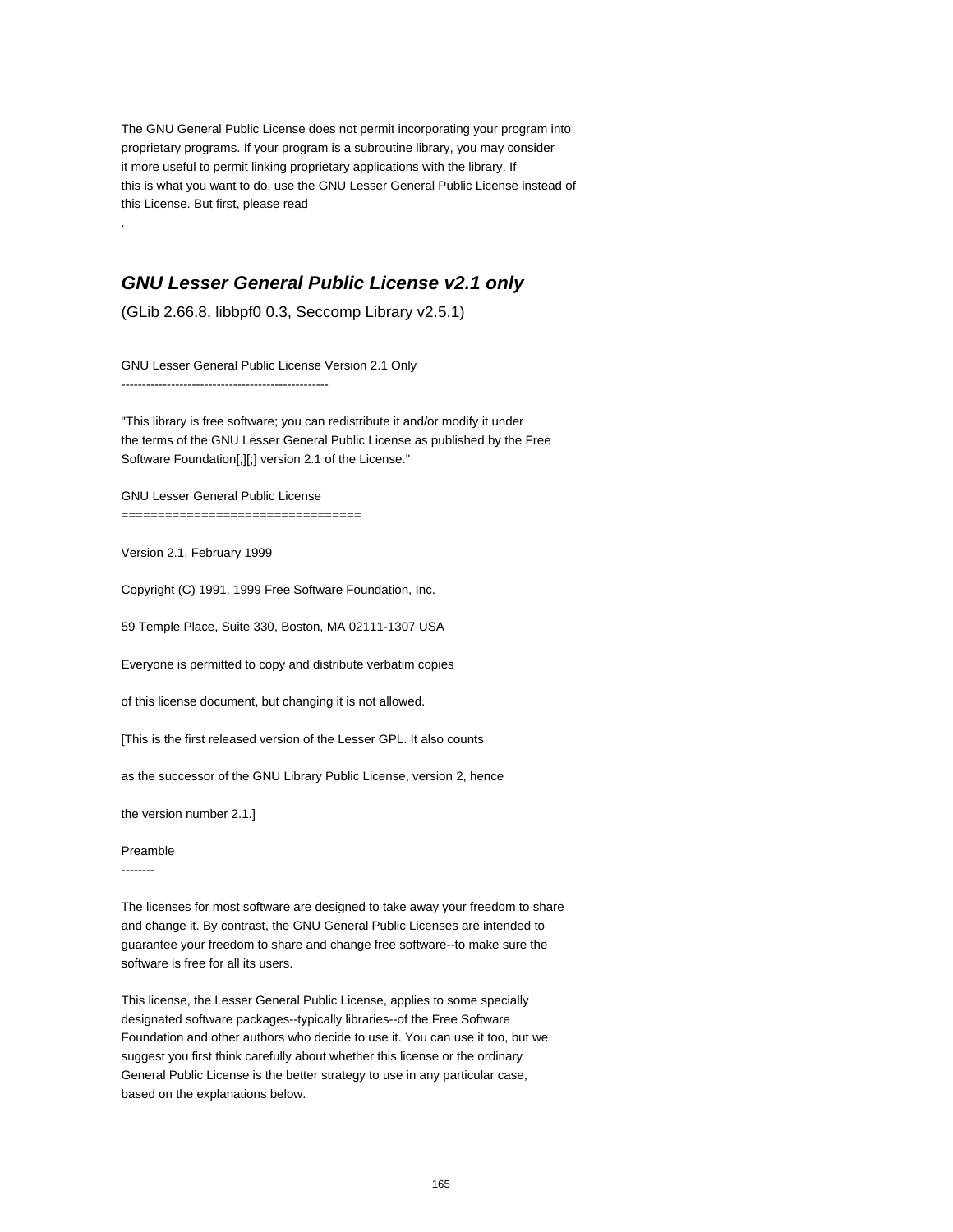When we speak of free software, we are referring to freedom of use, not price. Our General Public Licenses are designed to make sure that you have the freedom to distribute copies of free software (and charge for this service if you wish); that you receive source code or can get it if you want it; that you can change the software and use pieces of it in new free programs; and that you are informed that you can do these things.

To protect your rights, we need to make restrictions that forbid distributors to deny you these rights or to ask you to surrender these rights. These restrictions translate to certain responsibilities for you if you distribute copies of the library or if you modify it.

For example, if you distribute copies of the library, whether gratis or for a fee, you must give the recipients all the rights that we gave you. You must make sure that they, too, receive or can get the source code. If you link other code with the library, you must provide complete object files to the recipients, so that they can relink them with the library after making changes to the library and recompiling it. And you must show them these terms so they know their rights.

We protect your rights with a two-step method: (1) we copyright the library, and (2) we offer you this license, which gives you legal permission to copy, distribute and/or modify the library.

To protect each distributor, we want to make it very clear that there is no warranty for the free library. Also, if the library is modified by someone else and passed on, the recipients should know that what they have is not the original version, so that the original author's reputation will not be affected by problems that might be introduced by others.

Finally, software patents pose a constant threat to the existence of any free program. We wish to make sure that a company cannot effectively restrict the users of a free program by obtaining a restrictive license from a patent holder. Therefore, we insist that any patent license obtained for a version of the library must be consistent with the full freedom of use specified in this license.

Most GNU software, including some libraries, is covered by the ordinary GNU General Public License. This license, the GNU Lesser General Public License, applies to certain designated libraries, and is quite different from the ordinary General Public License. We use this license for certain libraries in order to permit linking those libraries into non-free programs.

When a program is linked with a library, whether statically or using a shared library, the combination of the two is legally speaking a combined work, a derivative of the original library. The ordinary General Public License therefore permits such linking only if the entire combination fits its criteria of freedom. The Lesser General Public License permits more lax criteria for linking other code with the library.

We call this license the "Lesser" General Public License because it does Less to protect the user's freedom than the ordinary General Public License. It also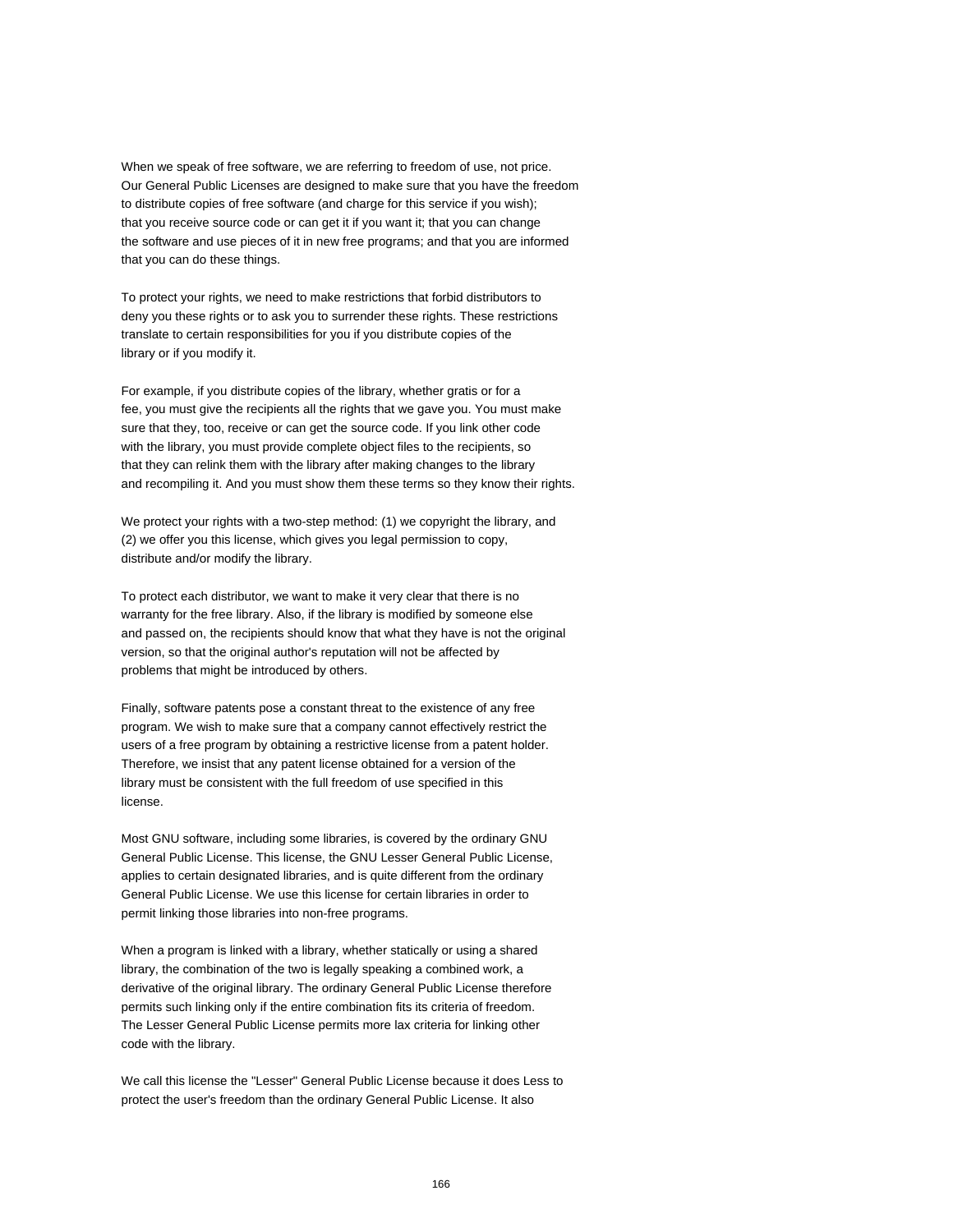provides other free software developers Less of an advantage over competing non-free programs. These disadvantages are the reason we use the ordinary General Public License for many libraries. However, the Lesser license provides advantages in certain special circumstances.

For example, on rare occasions, there may be a special need to encourage the widest possible use of a certain library, so that it becomes a de-facto standard. To achieve this, non-free programs must be allowed to use the library. A more frequent case is that a free library does the same job as widely used non-free libraries. In this case, there is little to gain by limiting the free library to free software only, so we use the Lesser General Public License.

In other cases, permission to use a particular library in non-free programs enables a greater number of people to use a large body of free software. For example, permission to use the GNU C Library in non-free programs enables many more people to use the whole GNU operating system, as well as its variant, the GNU/Linux operating system.

Although the Lesser General Public License is Less protective of the users' freedom, it does ensure that the user of a program that is linked with the Library has the freedom and the wherewithal to run that program using a modified version of the Library.

The precise terms and conditions for copying, distribution and modification follow. Pay close attention to the difference between a "work based on the library" and a "work that uses the library". The former contains code derived from the library, whereas the latter must be combined with the library in order to run.

#### TERMS AND CONDITIONS FOR COPYING, DISTRIBUTION AND MODIFICATION ---------------------------------------------------------------

0. This License Agreement applies to any software library or other program which contains a notice placed by the copyright holder or other authorized party saying it may be distributed under the terms of this Lesser General Public License (also called "this License"). Each licensee is addressed as "you".

A "library" means a collection of software functions and/or data prepared so as to be conveniently linked with application programs (which use some of those functions and data) to form executables.

The "Library", below, refers to any such software library or work which has been distributed under these terms. A "work based on the Library" means either the Library or any derivative work under copyright law: that is to say, a work containing the Library or a portion of it, either verbatim or with modifications and/or translated straightforwardly into another language. (Hereinafter, translation is included without limitation in the term "modification".)

"Source code" for a work means the preferred form of the work for making modifications to it. For a library, complete source code means all the source code for all modules it contains, plus any associated interface definition files, plus the scripts used to control compilation and installation of the library.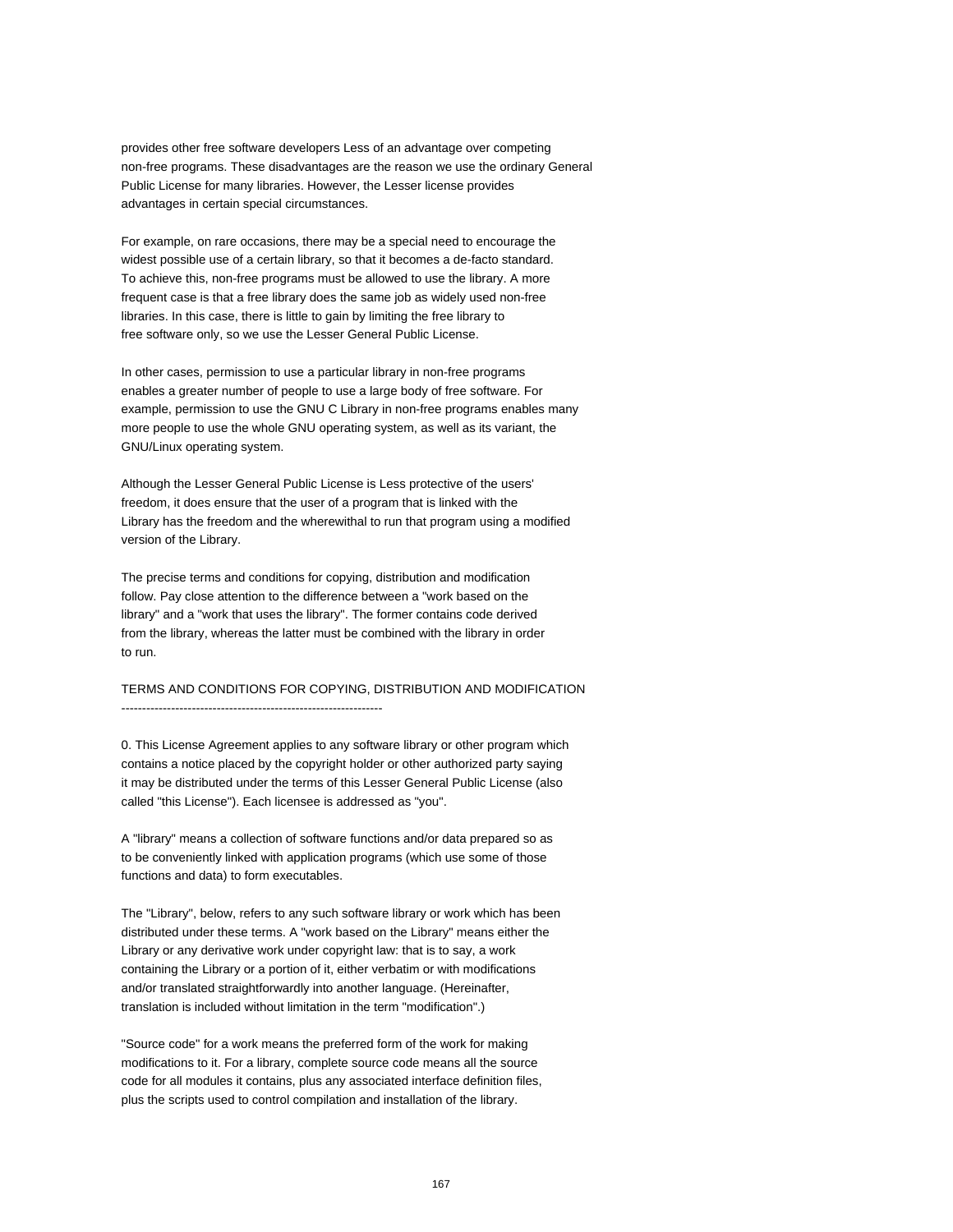Activities other than copying, distribution and modification are not covered by this License; they are outside its scope. The act of running a program using the Library is not restricted, and output from such a program is covered only if its contents constitute a work based on the Library (independent of the use of the Library in a tool for writing it). Whether that is true depends on what the Library does and what the program that uses the Library does.

1. You may copy and distribute verbatim copies of the Library's complete source code as you receive it, in any medium, provided that you conspicuously and appropriately publish on each copy an appropriate copyright notice and disclaimer of warranty; keep intact all the notices that refer to this License and to the absence of any warranty; and distribute a copy of this License along with the Library.

You may charge a fee for the physical act of transferring a copy, and you may at your option offer warranty protection in exchange for a fee.

2. You may modify your copy or copies of the Library or any portion of it, thus forming a work based on the Library, and copy and distribute such modifications or work under the terms of Section 1 above, provided that you also meet all of these conditions:

a) The modified work must itself be a software library.

b) You must cause the files modified to carry prominent notices stating that you changed the files and the date of any change.

c) You must cause the whole of the work to be licensed at no charge to all third parties under the terms of this License.

d) If a facility in the modified Library refers to a function or a table of data to be supplied by an application program that uses the facility, other than as an argument passed when the facility is invoked, then you must make a good faith effort to ensure that, in the event an application does not supply such function or table, the facility still operates, and performs whatever part of its purpose remains meaningful.

(For example, a function in a library to compute square roots has a purpose that is entirely well-defined independent of the application. Therefore, Subsection 2d requires that any application-supplied function or table used by this function must be optional: if the application does not supply it, the square root function must still compute square roots.)

These requirements apply to the modified work as a whole. If identifiable sections of that work are not derived from the Library, and can be reasonably considered independent and separate works in themselves, then this License, and its terms, do not apply to those sections when you distribute them as separate works. But when you distribute the same sections as part of a whole which is a work based on the Library, the distribution of the whole must be on the terms of this License, whose permissions for other licensees extend to the entire whole, and thus to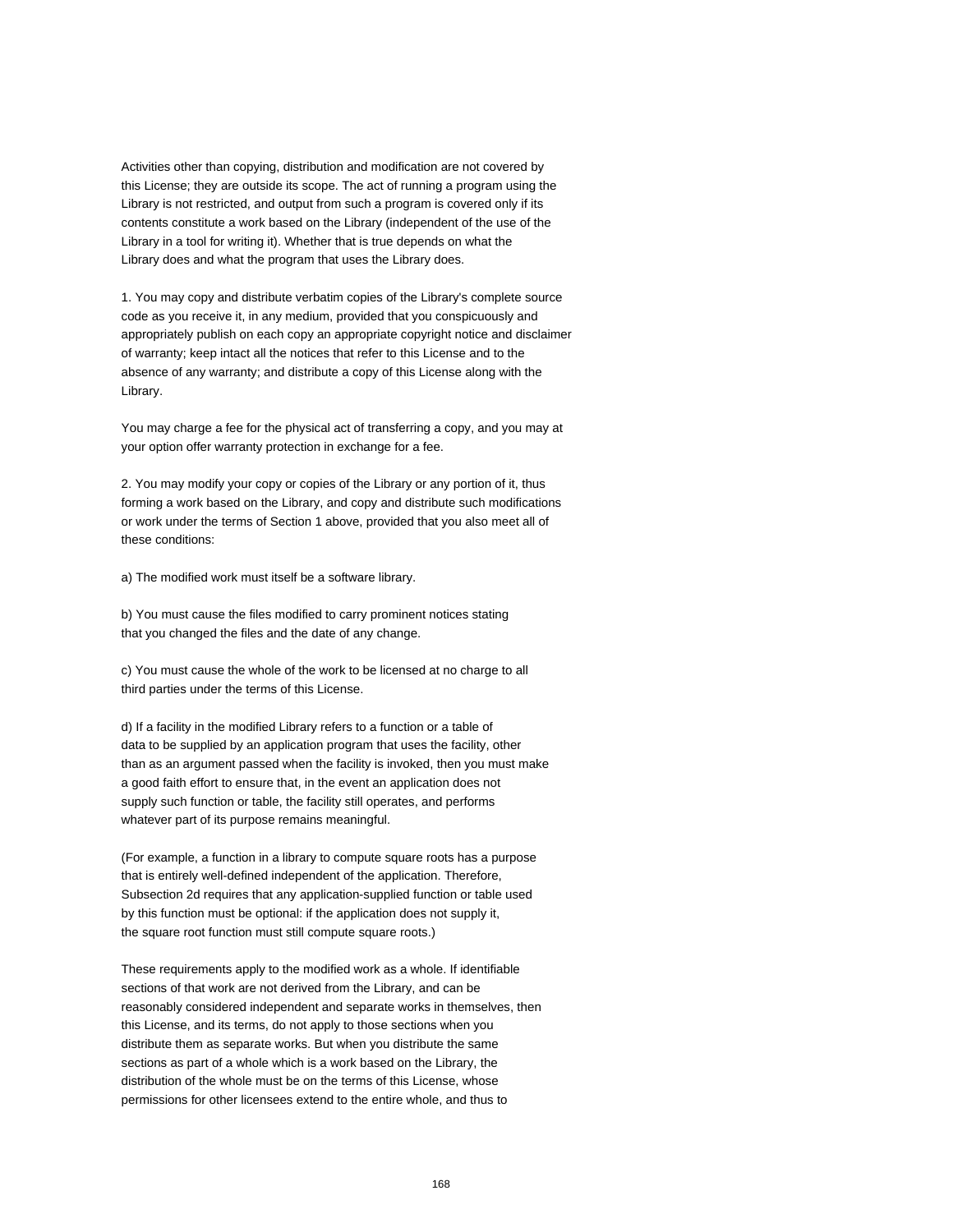each and every part regardless of who wrote it.

Thus, it is not the intent of this section to claim rights or contest your rights to work written entirely by you; rather, the intent is to exercise the right to control the distribution of derivative or collective works based on the Library.

In addition, mere aggregation of another work not based on the Library with the Library (or with a work based on the Library) on a volume of a storage or distribution medium does not bring the other work under the scope of this License.

3. You may opt to apply the terms of the ordinary GNU General Public License instead of this License to a given copy of the Library. To do this, you must alter all the notices that refer to this License, so that they refer to the ordinary GNU General Public License, version 2, instead of to this License. (If a newer version than version 2 of the ordinary GNU General Public License has appeared, then you can specify that version instead if you wish.) Do not make any other change in these notices.

Once this change is made in a given copy, it is irreversible for that copy, so the ordinary GNU General Public License applies to all subsequent copies and derivative works made from that copy.

This option is useful when you wish to copy part of the code of the Library into a program that is not a library.

4. You may copy and distribute the Library (or a portion or derivative of it, under Section 2) in object code or executable form under the terms of Sections 1 and 2 above provided that you accompany it with the complete corresponding machine-readable source code, which must be distributed under the terms of Sections 1 and 2 above on a medium customarily used for software interchange.

If distribution of object code is made by offering access to copy from a designated place, then offering equivalent access to copy the source code from the same place satisfies the requirement to distribute the source code, even though third parties are not compelled to copy the source along with the object code.

5. A program that contains no derivative of any portion of the Library, but is designed to work with the Library by being compiled or linked with it, is called a "work that uses the Library". Such a work, in isolation, is not a derivative work of the Library, and therefore falls outside the scope of this License.

However, linking a "work that uses the Library" with the Library creates an executable that is a derivative of the Library (because it contains portions of the Library), rather than a "work that uses the library". The executable is therefore covered by this License. Section 6 states terms for distribution of such executables.

When a "work that uses the Library" uses material from a header file that is part of the Library, the object code for the work may be a derivative work of the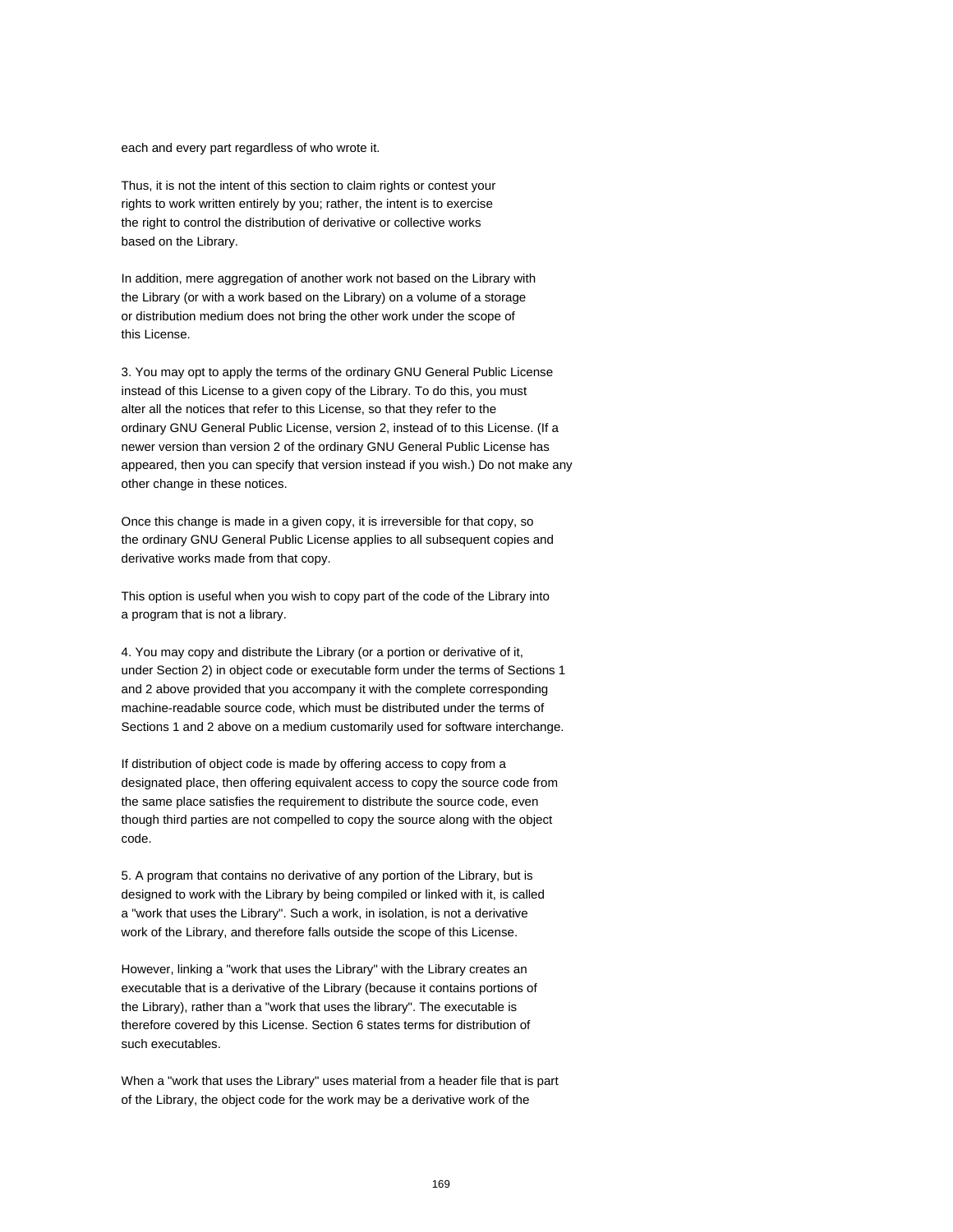Library even though the source code is not. Whether this is true is especially significant if the work can be linked without the Library, or if the work is itself a library. The threshold for this to be true is not precisely defined by law.

If such an object file uses only numerical parameters, data structure layouts and accessors, and small macros and small inline functions (ten lines or less in length), then the use of the object file is unrestricted, regardless of whether it is legally a derivative work. (Executables containing this object code plus portions of the Library will still fall under Section 6.)

Otherwise, if the work is a derivative of the Library, you may distribute the object code for the work under the terms of Section 6. Any executables containing that work also fall under Section 6, whether or not they are linked directly with the Library itself.

6. As an exception to the Sections above, you may also combine or link a "work that uses the Library" with the Library to produce a work containing portions of the Library, and distribute that work under terms of your choice, provided that the terms permit modification of the work for the customer's own use and reverse engineering for debugging such modifications.

You must give prominent notice with each copy of the work that the Library is used in it and that the Library and its use are covered by this License. You must supply a copy of this License. If the work during execution displays copyright notices, you must include the copyright notice for the Library among them, as well as a reference directing the user to the copy of this License. Also, you must do one of these things:

a) Accompany the work with the complete corresponding machine-readable source code for the Library including whatever changes were used in the work (which must be distributed under Sections 1 and 2 above); and, if the work is an executable linked with the Library, with the complete machine-readable "work that uses the Library", as object code and/or source code, so that the user can modify the Library and then relink to produce a modified executable containing the modified Library. (It is understood that the user who changes the contents of definitions files in the Library will not necessarily be able to recompile the application to use the modified definitions.)

b) Use a suitable shared library mechanism for linking with the Library. A suitable mechanism is one that (1) uses at run time a copy of the library already present on the user's computer system, rather than copying library functions into the executable, and (2) will operate properly with a modified version of the library, if the user installs one, as long as the modified version is interface-compatible with the version that the work was made with.

c) Accompany the work with a written offer, valid for at least three years, to give the same user the materials specified in Subsection 6a, above, for a charge no more than the cost of performing this distribution.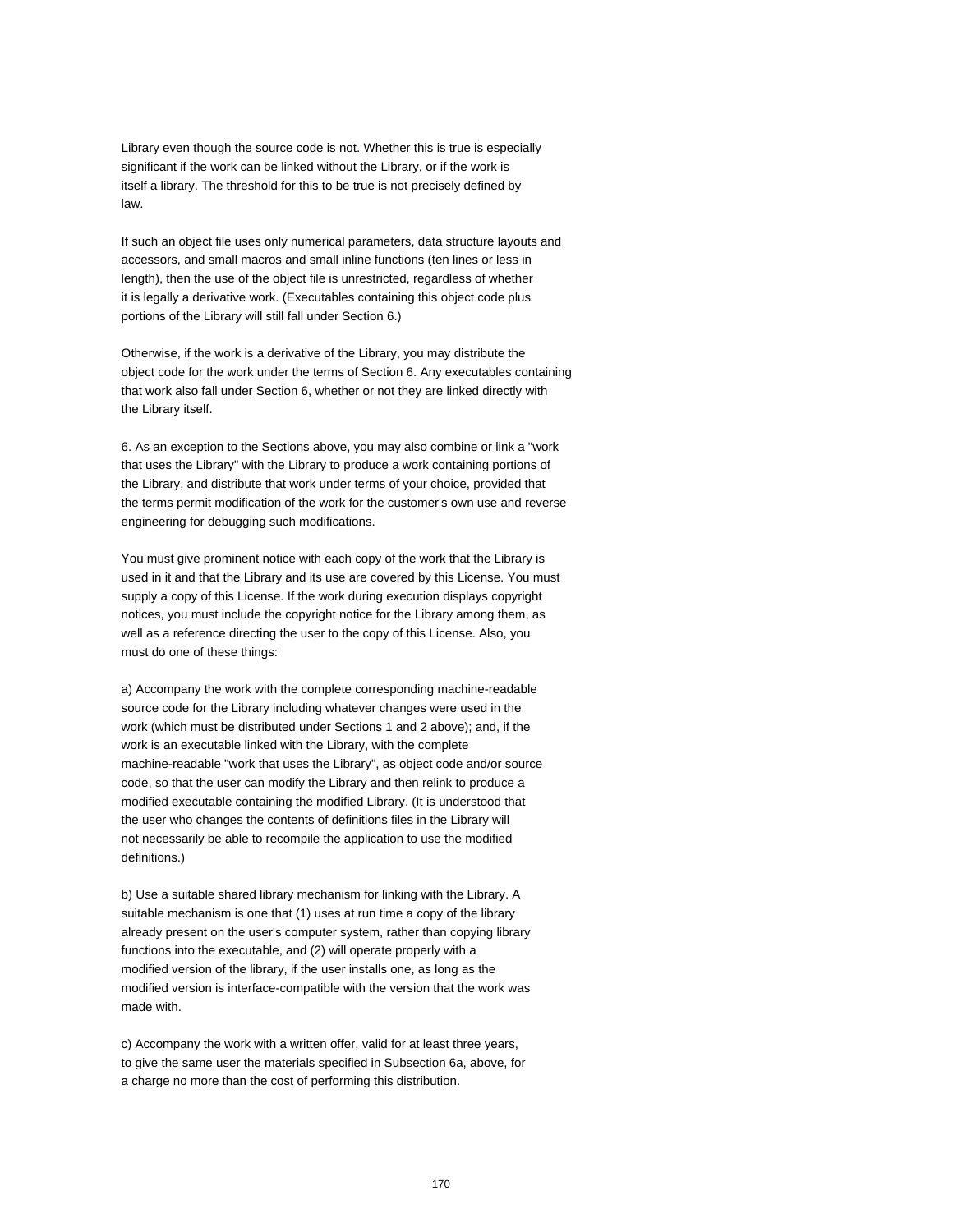d) If distribution of the work is made by offering access to copy from a designated place, offer equivalent access to copy the above specified materials from the same place.

e) Verify that the user has already received a copy of these materials or that you have already sent this user a copy.

For an executable, the required form of the "work that uses the Library" must include any data and utility programs needed for reproducing the executable from it. However, as a special exception, the materials to be distributed need not include anything that is normally distributed (in either source or binary form) with the major components (compiler, kernel, and so on) of the operating system on which the executable runs, unless that component itself accompanies the executable.

It may happen that this requirement contradicts the license restrictions of other proprietary libraries that do not normally accompany the operating system. Such a contradiction means you cannot use both them and the Library together in an executable that you distribute.

7. You may place library facilities that are a work based on the Library side-by-side in a single library together with other library facilities not covered by this License, and distribute such a combined library, provided that the separate distribution of the work based on the Library and of the other library facilities is otherwise permitted, and provided that you do these two things:

a) Accompany the combined library with a copy of the same work based on the Library, uncombined with any other library facilities. This must be distributed under the terms of the Sections above.

b) Give prominent notice with the combined library of the fact that part of it is a work based on the Library, and explaining where to find the accompanying uncombined form of the same work.

8. You may not copy, modify, sublicense, link with, or distribute the Library except as expressly provided under this License. Any attempt otherwise to copy, modify, sublicense, link with, or distribute the Library is void, and will automatically terminate your rights under this License. However, parties who have received copies, or rights, from you under this License will not have their licenses terminated so long as such parties remain in full compliance.

9. You are not required to accept this License, since you have not signed it. However, nothing else grants you permission to modify or distribute the Library or its derivative works. These actions are prohibited by law if you do not accept this License. Therefore, by modifying or distributing the Library (or any work based on the Library), you indicate your acceptance of this License to do so, and all its terms and conditions for copying, distributing or modifying the Library or works based on it.

10. Each time you redistribute the Library (or any work based on the Library), the recipient automatically receives a license from the original licensor to copy, distribute, link with or modify the Library subject to these terms and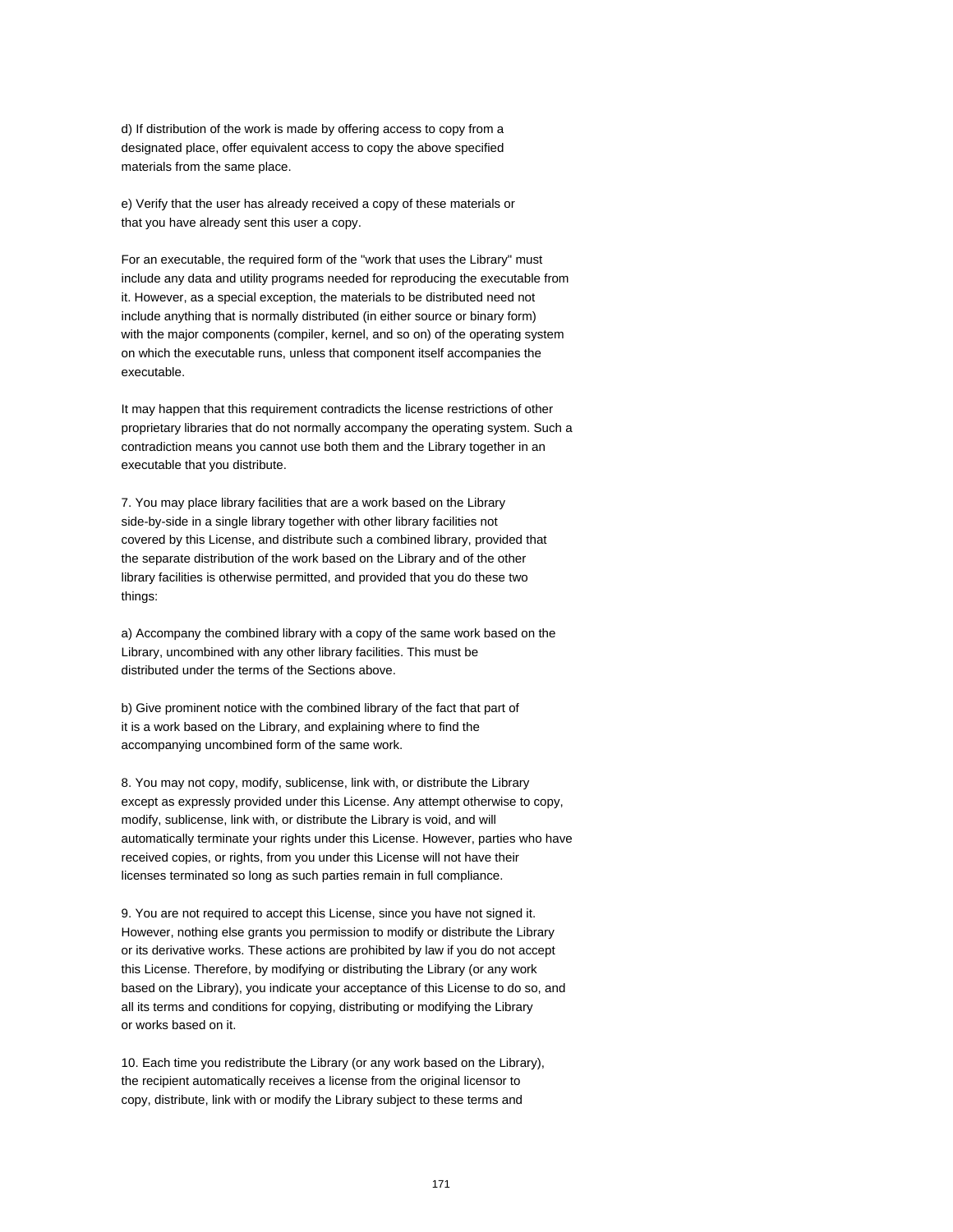conditions. You may not impose any further restrictions on the recipients' exercise of the rights granted herein. You are not responsible for enforcing compliance by third parties with this License.

11. If, as a consequence of a court judgment or allegation of patent infringement or for any other reason (not limited to patent issues), conditions are imposed on you (whether by court order, agreement or otherwise) that contradict the conditions of this License, they do not excuse you from the conditions of this License. If you cannot distribute so as to satisfy simultaneously your obligations under this License and any other pertinent obligations, then as a consequence you may not distribute the Library at all. For example, if a patent license would not permit royalty-free redistribution of the Library by all those who receive copies directly or indirectly through you, then the only way you could satisfy both it and this License would be to refrain entirely from distribution of the Library.

If any portion of this section is held invalid or unenforceable under any particular circumstance, the balance of the section is intended to apply, and the section as a whole is intended to apply in other circumstances.

It is not the purpose of this section to induce you to infringe any patents or other property right claims or to contest validity of any such claims; this section has the sole purpose of protecting the integrity of the free software distribution system which is implemented by public license practices. Many people have made generous contributions to the wide range of software distributed through that system in reliance on consistent application of that system; it is up to the author/donor to decide if he or she is willing to distribute software through any other system and a licensee cannot impose that choice.

This section is intended to make thoroughly clear what is believed to be a consequence of the rest of this License.

12. If the distribution and/or use of the Library is restricted in certain countries either by patents or by copyrighted interfaces, the original copyright holder who places the Library under this License may add an explicit geographical distribution limitation excluding those countries, so that distribution is permitted only in or among countries not thus excluded. In such case, this License incorporates the limitation as if written in the body of this License.

13. The Free Software Foundation may publish revised and/or new versions of the Lesser General Public License from time to time. Such new versions will be similar in spirit to the present version, but may differ in detail to address new problems or concerns.

Each version is given a distinguishing version number. If the Library specifies a version number of this License which applies to it and "any later version", you have the option of following the terms and conditions either of that version or of any later version published by the Free Software Foundation. If the Library does not specify a license version number, you may choose any version ever published by the Free Software Foundation.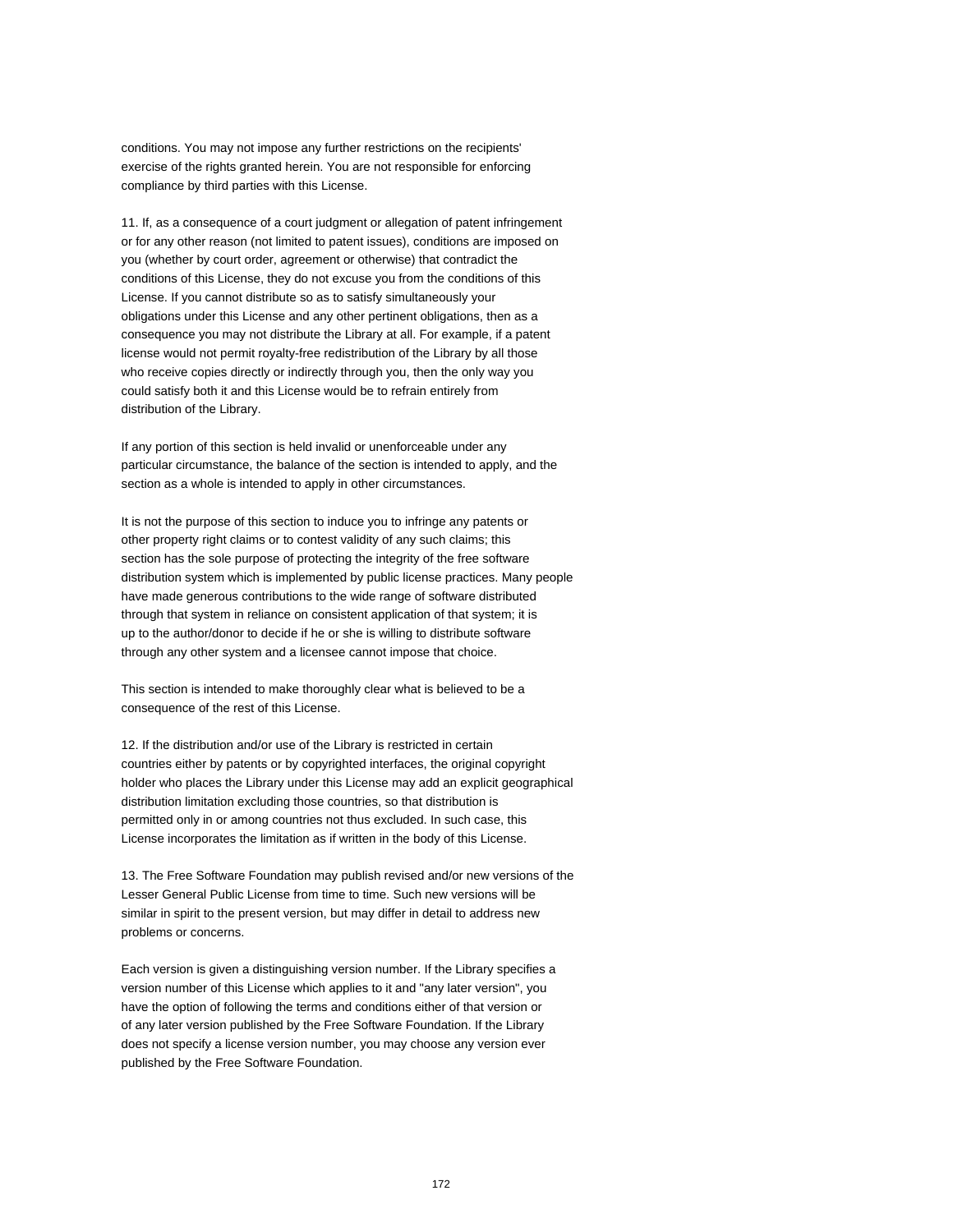14. If you wish to incorporate parts of the Library into other free programs whose distribution conditions are incompatible with these, write to the author to ask for permission. For software which is copyrighted by the Free Software Foundation, write to the Free Software Foundation; we sometimes make exceptions for this. Our decision will be guided by the two goals of preserving the free status of all derivatives of our free software and of promoting the sharing and reuse of software generally.

#### NO WARRANTY

15. BECAUSE THE LIBRARY IS LICENSED FREE OF CHARGE, THERE IS NO WARRANTY FOR THE LIBRARY, TO THE EXTENT PERMITTED BY APPLICABLE LAW. EXCEPT WHEN OTHERWISE STATED IN WRITING THE COPYRIGHT HOLDERS AND/OR OTHER PARTIES PROVIDE THE LIBRARY "AS IS" WITHOUT WARRANTY OF ANY KIND, EITHER EXPRESSED OR IMPLIED, INCLUDING, BUT NOT LIMITED TO, THE IMPLIED WARRANTIES OF MERCHANTABILITY AND FITNESS FOR A PARTICULAR PURPOSE. THE ENTIRE RISK AS TO THE QUALITY AND PERFORMANCE OF THE LIBRARY IS WITH YOU. SHOULD THE LIBRARY PROVE DEFECTIVE, YOU ASSUME THE COST OF ALL NECESSARY SERVICING, REPAIR OR CORRECTION.

16. IN NO EVENT UNLESS REQUIRED BY APPLICABLE LAW OR AGREED TO IN WRITING WILL ANY COPYRIGHT HOLDER, OR ANY OTHER PARTY WHO MAY MODIFY AND/OR REDISTRIBUTE THE LIBRARY AS PERMITTED ABOVE, BE LIABLE TO YOU FOR DAMAGES, INCLUDING ANY GENERAL, SPECIAL, INCIDENTAL OR CONSEQUENTIAL DAMAGES ARISING OUT OF THE USE OR INABILITY TO USE THE LIBRARY (INCLUDING BUT NOT LIMITED TO LOSS OF DATA OR DATA BEING RENDERED INACCURATE OR LOSSES SUSTAINED BY YOU OR THIRD PARTIES OR A FAILURE OF THE LIBRARY TO OPERATE WITH ANY OTHER SOFTWARE), EVEN IF SUCH HOLDER OR OTHER PARTY HAS BEEN ADVISED OF THE POSSIBILITY OF SUCH DAMAGES.

## END OF TERMS AND CONDITIONS

## How to Apply These Terms to Your New Libraries

----------------------------------------------

If you develop a new library, and you want it to be of the greatest possible use to the public, we recommend making it free software that everyone can redistribute and change. You can do so by permitting redistribution under these terms (or, alternatively, under the terms of the ordinary General Public License).

To apply these terms, attach the following notices to the library. It is safest to attach them to the start of each source file to most effectively convey the exclusion of warranty; and each file should have at least the "copyright" line and a pointer to where the full notice is found.

one line to give the library's name and an idea of what it does.

Copyright (C) year name of author

This library is free software; you can redistribute it and/or

modify it under the terms of the GNU Lesser General Public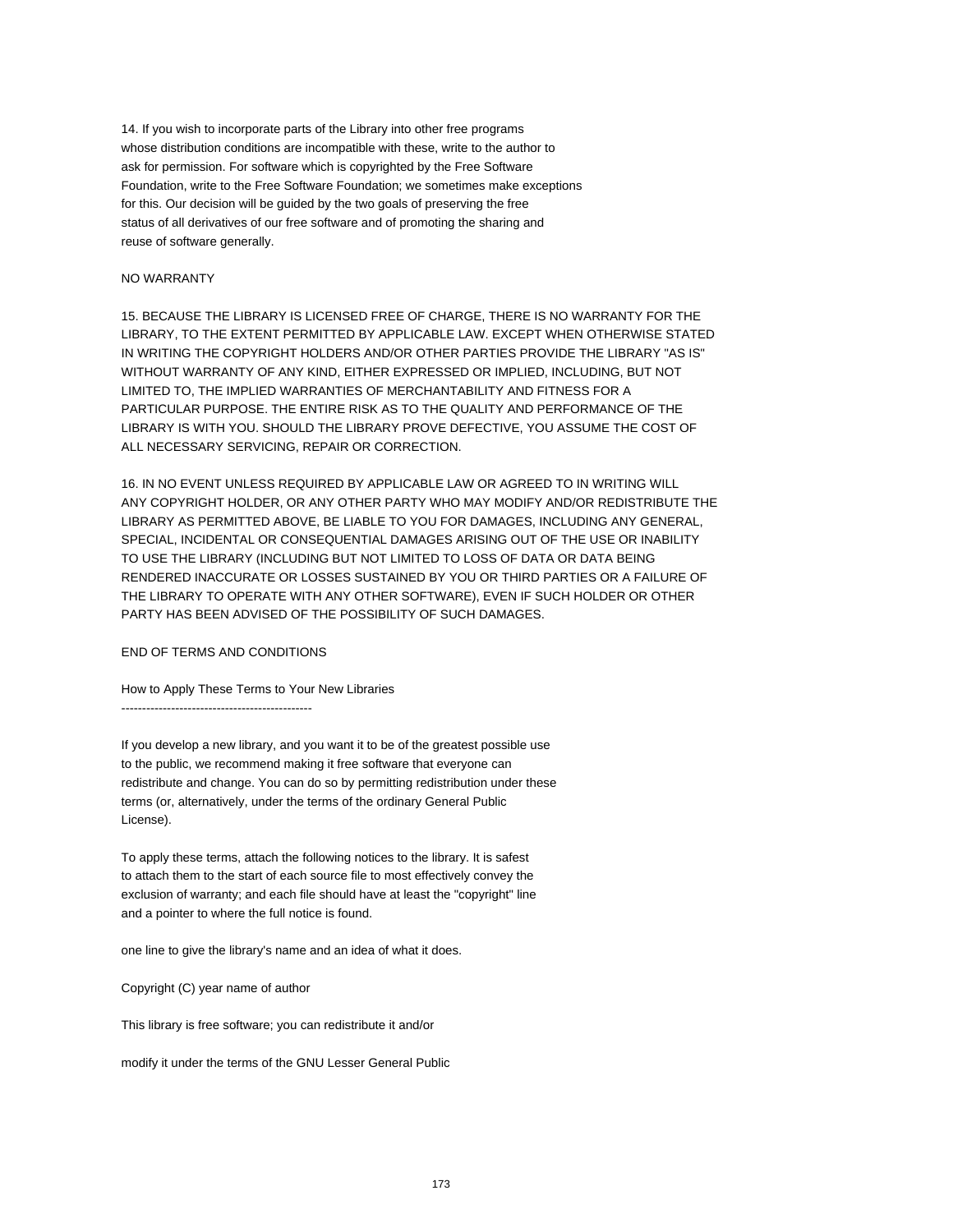License as published by the Free Software Foundation; either

version 2.1 of the License, or (at your option) any later version.

This library is distributed in the hope that it will be useful,

but WITHOUT ANY WARRANTY; without even the implied warranty of

MERCHANTABILITY or FITNESS FOR A PARTICULAR PURPOSE. See the GNU

Lesser General Public License for more details.

You should have received a copy of the GNU Lesser General Public

License along with this library; if not, write to the Free Software

Foundation, Inc., 59 Temple Place, Suite 330, Boston, MA 02111-1307 USA

Also add information on how to contact you by electronic and paper mail.

You should also get your employer (if you work as a programmer) or your school, if any, to sign a "copyright disclaimer" for the library, if necessary. Here is a sample; alter the names:

Yoyodyne, Inc., hereby disclaims all copyright interest in

the library `Frob' (a library for tweaking knobs) written

by James Random Hacker.

signature of Ty Coon, 1 April 1990

Ty Coon, President of Vice

That's all there is to it!

## **GNU Lesser General Public License v2.1 or later**

(ACL 2.2.53, chardet 4.0.0, GNU C Library 2.31, GnuTLS 3.7.1, iso-codes 4.6.0, libc6-dev 2.31, libcap-ng 0.7.9, libcrypt-dev 4.4.18, libcrypt1 4.4.18, libestr 0.1.10, libgpg-error 1.38, liblognorm 2.0.5, libmnl 1.0.4, libpam-systemd 247.3, libprocps8 3.3.17, libsemanage1 3.1, libsystemd0 247.3, Libtasn1 4.16.0, libuchardet0 0.0.7, Locales 2.31, module-init-tools 28, selinux 3.1, systemd 247.3, systemd-lang 248.6, systemd-sysvinit 208, udev 247, udev 247.3)

GNU Lesser General Public License

====================================

Version 2.1, February 1999

Copyright (C) 1991, 1999 Free Software Foundation, Inc.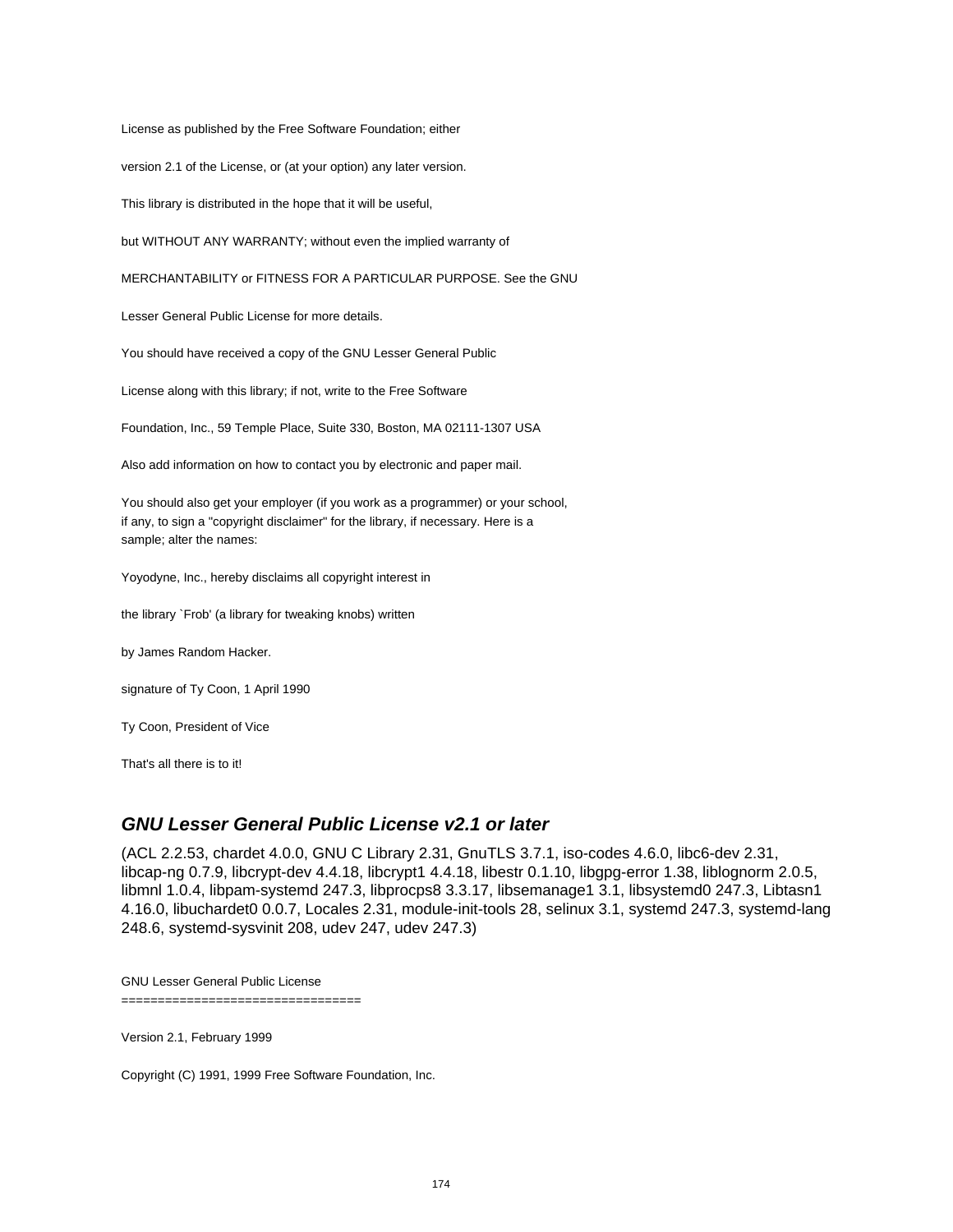59 Temple Place, Suite 330, Boston, MA 02111-1307 USA

Everyone is permitted to copy and distribute verbatim copies

of this license document, but changing it is not allowed.

[This is the first released version of the Lesser GPL. It also counts

as the successor of the GNU Library Public License, version 2, hence

the version number 2.1.]

#### Preamble

--------

The licenses for most software are designed to take away your freedom to share and change it. By contrast, the GNU General Public Licenses are intended to guarantee your freedom to share and change free software--to make sure the software is free for all its users.

This license, the Lesser General Public License, applies to some specially designated software packages--typically libraries--of the Free Software Foundation and other authors who decide to use it. You can use it too, but we suggest you first think carefully about whether this license or the ordinary General Public License is the better strategy to use in any particular case, based on the explanations below.

When we speak of free software, we are referring to freedom of use, not price. Our General Public Licenses are designed to make sure that you have the freedom to distribute copies of free software (and charge for this service if you wish); that you receive source code or can get it if you want it; that you can change the software and use pieces of it in new free programs; and that you are informed that you can do these things.

To protect your rights, we need to make restrictions that forbid distributors to deny you these rights or to ask you to surrender these rights. These restrictions translate to certain responsibilities for you if you distribute copies of the library or if you modify it.

For example, if you distribute copies of the library, whether gratis or for a fee, you must give the recipients all the rights that we gave you. You must make sure that they, too, receive or can get the source code. If you link other code with the library, you must provide complete object files to the recipients, so that they can relink them with the library after making changes to the library and recompiling it. And you must show them these terms so they know their rights.

We protect your rights with a two-step method: (1) we copyright the library, and (2) we offer you this license, which gives you legal permission to copy, distribute and/or modify the library.

To protect each distributor, we want to make it very clear that there is no warranty for the free library. Also, if the library is modified by someone else and passed on, the recipients should know that what they have is not the original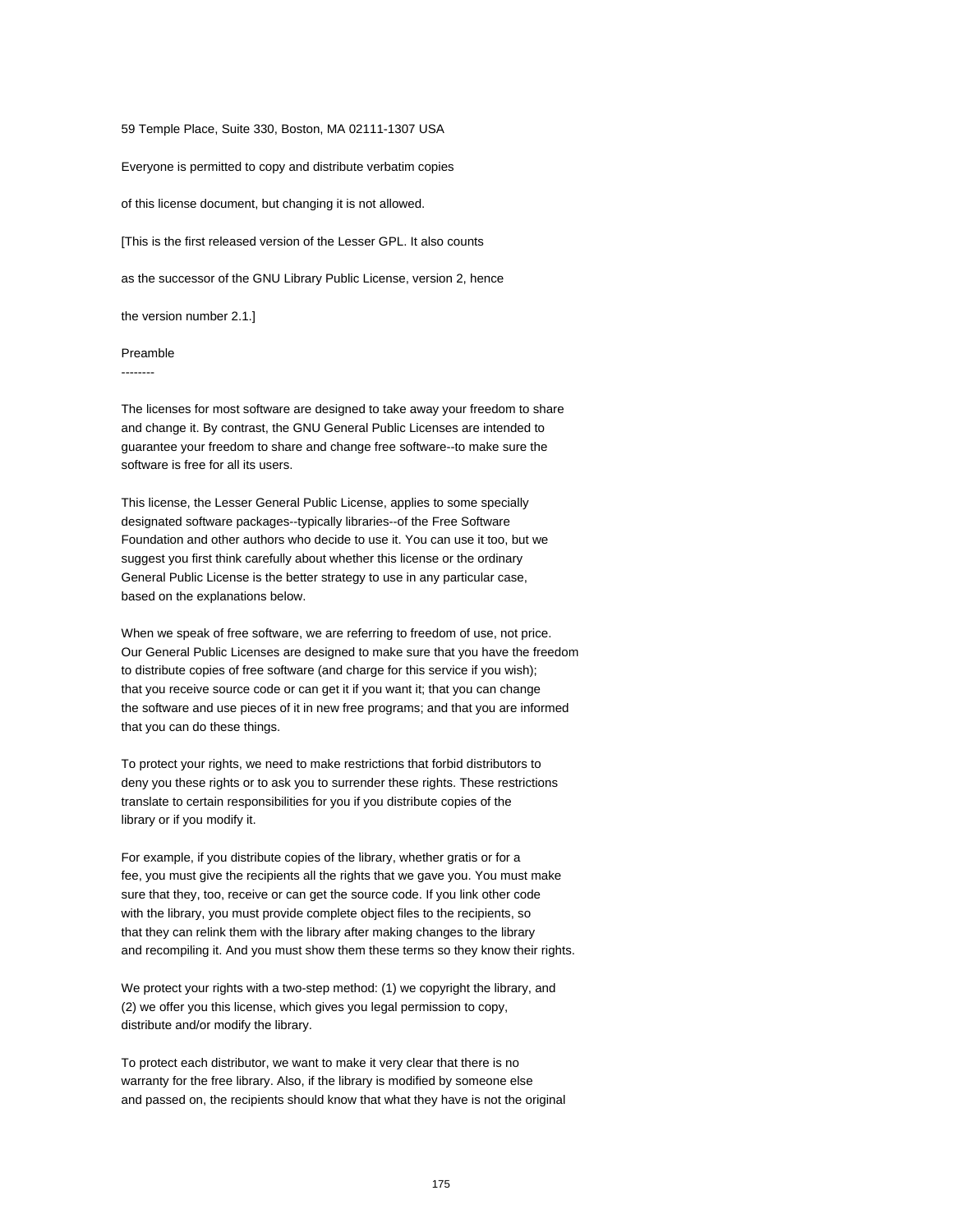version, so that the original author's reputation will not be affected by problems that might be introduced by others.

Finally, software patents pose a constant threat to the existence of any free program. We wish to make sure that a company cannot effectively restrict the users of a free program by obtaining a restrictive license from a patent holder. Therefore, we insist that any patent license obtained for a version of the library must be consistent with the full freedom of use specified in this license.

Most GNU software, including some libraries, is covered by the ordinary GNU General Public License. This license, the GNU Lesser General Public License, applies to certain designated libraries, and is quite different from the ordinary General Public License. We use this license for certain libraries in order to permit linking those libraries into non-free programs.

When a program is linked with a library, whether statically or using a shared library, the combination of the two is legally speaking a combined work, a derivative of the original library. The ordinary General Public License therefore permits such linking only if the entire combination fits its criteria of freedom. The Lesser General Public License permits more lax criteria for linking other code with the library.

We call this license the "Lesser" General Public License because it does Less to protect the user's freedom than the ordinary General Public License. It also provides other free software developers Less of an advantage over competing non-free programs. These disadvantages are the reason we use the ordinary General Public License for many libraries. However, the Lesser license provides advantages in certain special circumstances.

For example, on rare occasions, there may be a special need to encourage the widest possible use of a certain library, so that it becomes a de-facto standard. To achieve this, non-free programs must be allowed to use the library. A more frequent case is that a free library does the same job as widely used non-free libraries. In this case, there is little to gain by limiting the free library to free software only, so we use the Lesser General Public License.

In other cases, permission to use a particular library in non-free programs enables a greater number of people to use a large body of free software. For example, permission to use the GNU C Library in non-free programs enables many more people to use the whole GNU operating system, as well as its variant, the GNU/Linux operating system.

Although the Lesser General Public License is Less protective of the users' freedom, it does ensure that the user of a program that is linked with the Library has the freedom and the wherewithal to run that program using a modified version of the Library.

The precise terms and conditions for copying, distribution and modification follow. Pay close attention to the difference between a "work based on the library" and a "work that uses the library". The former contains code derived from the library, whereas the latter must be combined with the library in order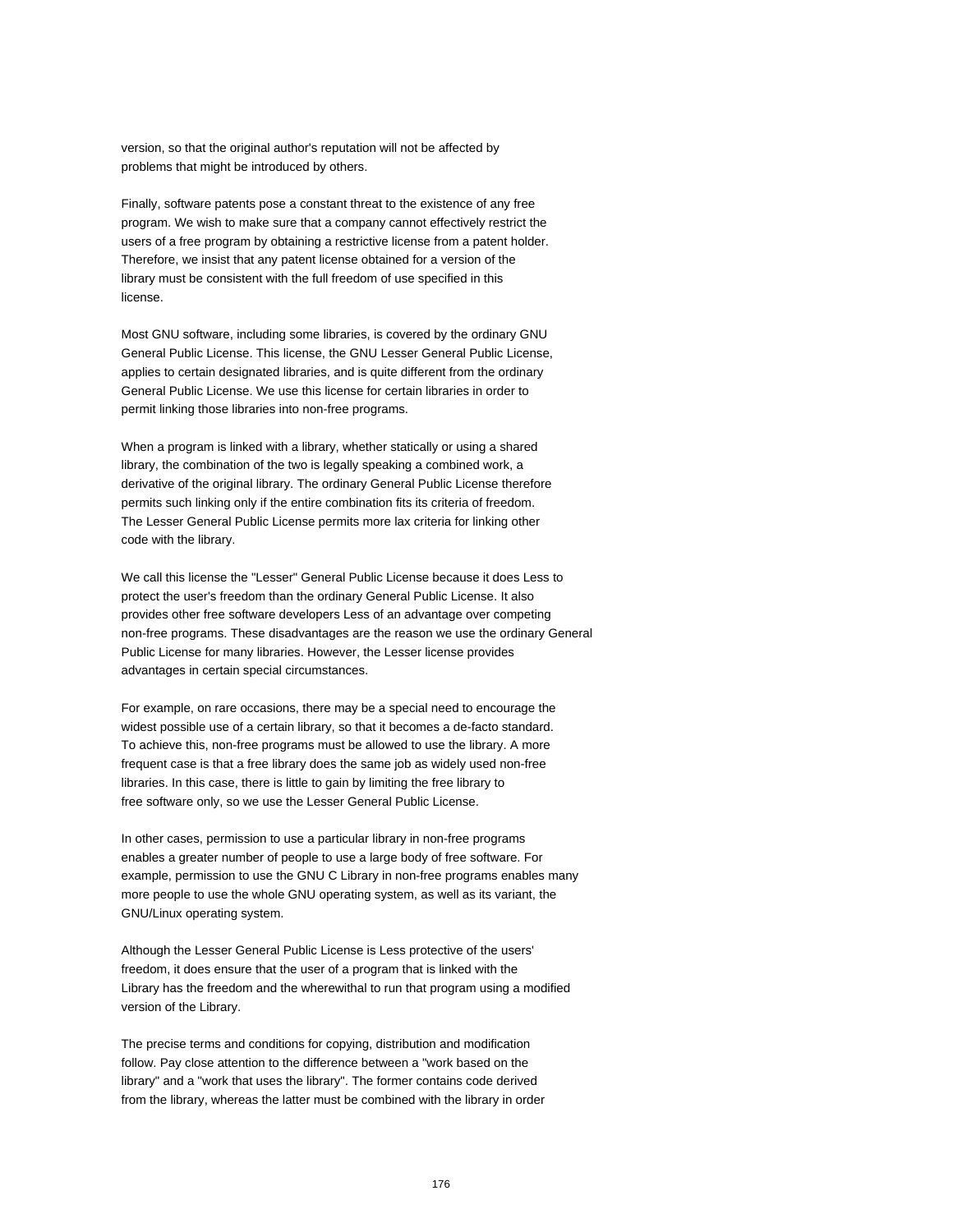to run.

TERMS AND CONDITIONS FOR COPYING, DISTRIBUTION AND MODIFICATION ---------------------------------------------------------------

0. This License Agreement applies to any software library or other program which contains a notice placed by the copyright holder or other authorized party saying it may be distributed under the terms of this Lesser General Public License (also called "this License"). Each licensee is addressed as "you".

A "library" means a collection of software functions and/or data prepared so as to be conveniently linked with application programs (which use some of those functions and data) to form executables.

The "Library", below, refers to any such software library or work which has been distributed under these terms. A "work based on the Library" means either the Library or any derivative work under copyright law: that is to say, a work containing the Library or a portion of it, either verbatim or with modifications and/or translated straightforwardly into another language. (Hereinafter, translation is included without limitation in the term "modification".)

"Source code" for a work means the preferred form of the work for making modifications to it. For a library, complete source code means all the source code for all modules it contains, plus any associated interface definition files, plus the scripts used to control compilation and installation of the library.

Activities other than copying, distribution and modification are not covered by this License; they are outside its scope. The act of running a program using the Library is not restricted, and output from such a program is covered only if its contents constitute a work based on the Library (independent of the use of the Library in a tool for writing it). Whether that is true depends on what the Library does and what the program that uses the Library does.

1. You may copy and distribute verbatim copies of the Library's complete source code as you receive it, in any medium, provided that you conspicuously and appropriately publish on each copy an appropriate copyright notice and disclaimer of warranty; keep intact all the notices that refer to this License and to the absence of any warranty; and distribute a copy of this License along with the Library.

You may charge a fee for the physical act of transferring a copy, and you may at your option offer warranty protection in exchange for a fee.

2. You may modify your copy or copies of the Library or any portion of it, thus forming a work based on the Library, and copy and distribute such modifications or work under the terms of Section 1 above, provided that you also meet all of these conditions:

a) The modified work must itself be a software library.

b) You must cause the files modified to carry prominent notices stating that you changed the files and the date of any change.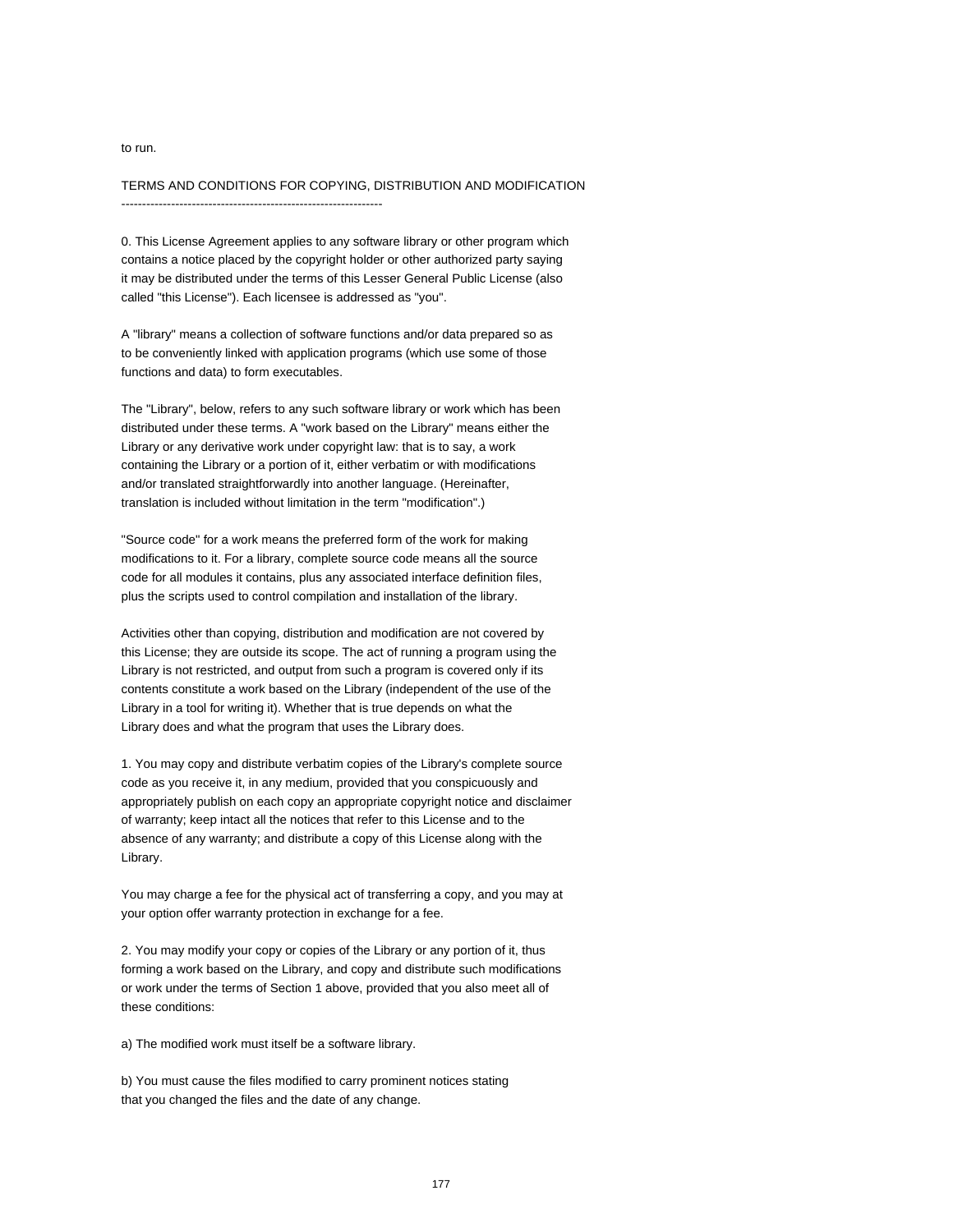c) You must cause the whole of the work to be licensed at no charge to all third parties under the terms of this License.

d) If a facility in the modified Library refers to a function or a table of data to be supplied by an application program that uses the facility, other than as an argument passed when the facility is invoked, then you must make a good faith effort to ensure that, in the event an application does not supply such function or table, the facility still operates, and performs whatever part of its purpose remains meaningful.

(For example, a function in a library to compute square roots has a purpose that is entirely well-defined independent of the application. Therefore, Subsection 2d requires that any application-supplied function or table used by this function must be optional: if the application does not supply it, the square root function must still compute square roots.)

These requirements apply to the modified work as a whole. If identifiable sections of that work are not derived from the Library, and can be reasonably considered independent and separate works in themselves, then this License, and its terms, do not apply to those sections when you distribute them as separate works. But when you distribute the same sections as part of a whole which is a work based on the Library, the distribution of the whole must be on the terms of this License, whose permissions for other licensees extend to the entire whole, and thus to each and every part regardless of who wrote it.

Thus, it is not the intent of this section to claim rights or contest your rights to work written entirely by you; rather, the intent is to exercise the right to control the distribution of derivative or collective works based on the Library.

In addition, mere aggregation of another work not based on the Library with the Library (or with a work based on the Library) on a volume of a storage or distribution medium does not bring the other work under the scope of this License.

3. You may opt to apply the terms of the ordinary GNU General Public License instead of this License to a given copy of the Library. To do this, you must alter all the notices that refer to this License, so that they refer to the ordinary GNU General Public License, version 2, instead of to this License. (If a newer version than version 2 of the ordinary GNU General Public License has appeared, then you can specify that version instead if you wish.) Do not make any other change in these notices.

Once this change is made in a given copy, it is irreversible for that copy, so the ordinary GNU General Public License applies to all subsequent copies and derivative works made from that copy.

This option is useful when you wish to copy part of the code of the Library into a program that is not a library.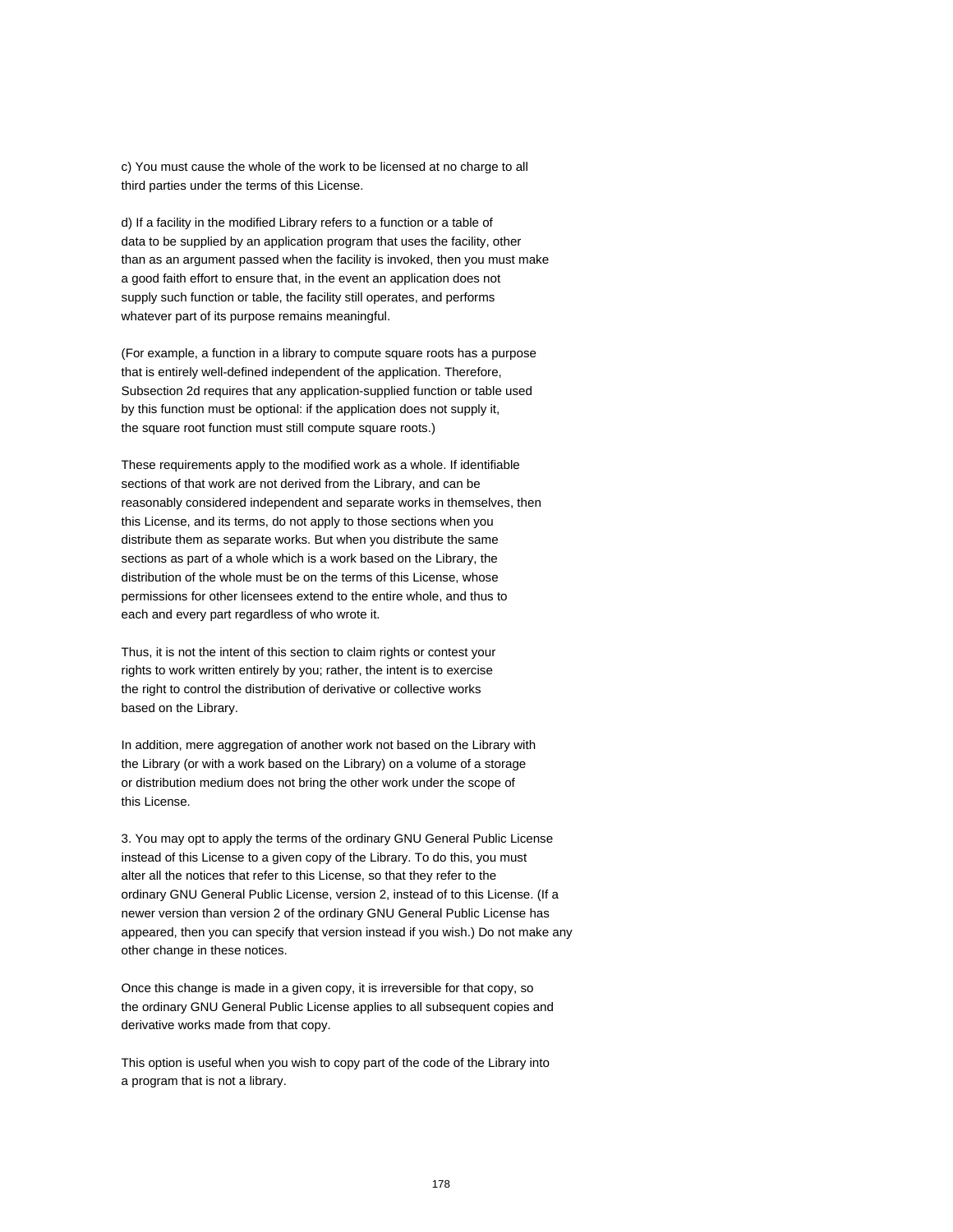4. You may copy and distribute the Library (or a portion or derivative of it, under Section 2) in object code or executable form under the terms of Sections 1 and 2 above provided that you accompany it with the complete corresponding machine-readable source code, which must be distributed under the terms of Sections 1 and 2 above on a medium customarily used for software interchange.

If distribution of object code is made by offering access to copy from a designated place, then offering equivalent access to copy the source code from the same place satisfies the requirement to distribute the source code, even though third parties are not compelled to copy the source along with the object code.

5. A program that contains no derivative of any portion of the Library, but is designed to work with the Library by being compiled or linked with it, is called a "work that uses the Library". Such a work, in isolation, is not a derivative work of the Library, and therefore falls outside the scope of this License.

However, linking a "work that uses the Library" with the Library creates an executable that is a derivative of the Library (because it contains portions of the Library), rather than a "work that uses the library". The executable is therefore covered by this License. Section 6 states terms for distribution of such executables.

When a "work that uses the Library" uses material from a header file that is part of the Library, the object code for the work may be a derivative work of the Library even though the source code is not. Whether this is true is especially significant if the work can be linked without the Library, or if the work is itself a library. The threshold for this to be true is not precisely defined by law.

If such an object file uses only numerical parameters, data structure layouts and accessors, and small macros and small inline functions (ten lines or less in length), then the use of the object file is unrestricted, regardless of whether it is legally a derivative work. (Executables containing this object code plus portions of the Library will still fall under Section 6.)

Otherwise, if the work is a derivative of the Library, you may distribute the object code for the work under the terms of Section 6. Any executables containing that work also fall under Section 6, whether or not they are linked directly with the Library itself.

6. As an exception to the Sections above, you may also combine or link a "work that uses the Library" with the Library to produce a work containing portions of the Library, and distribute that work under terms of your choice, provided that the terms permit modification of the work for the customer's own use and reverse engineering for debugging such modifications.

You must give prominent notice with each copy of the work that the Library is used in it and that the Library and its use are covered by this License. You must supply a copy of this License. If the work during execution displays copyright notices, you must include the copyright notice for the Library among them, as well as a reference directing the user to the copy of this License. Also, you must do one of these things: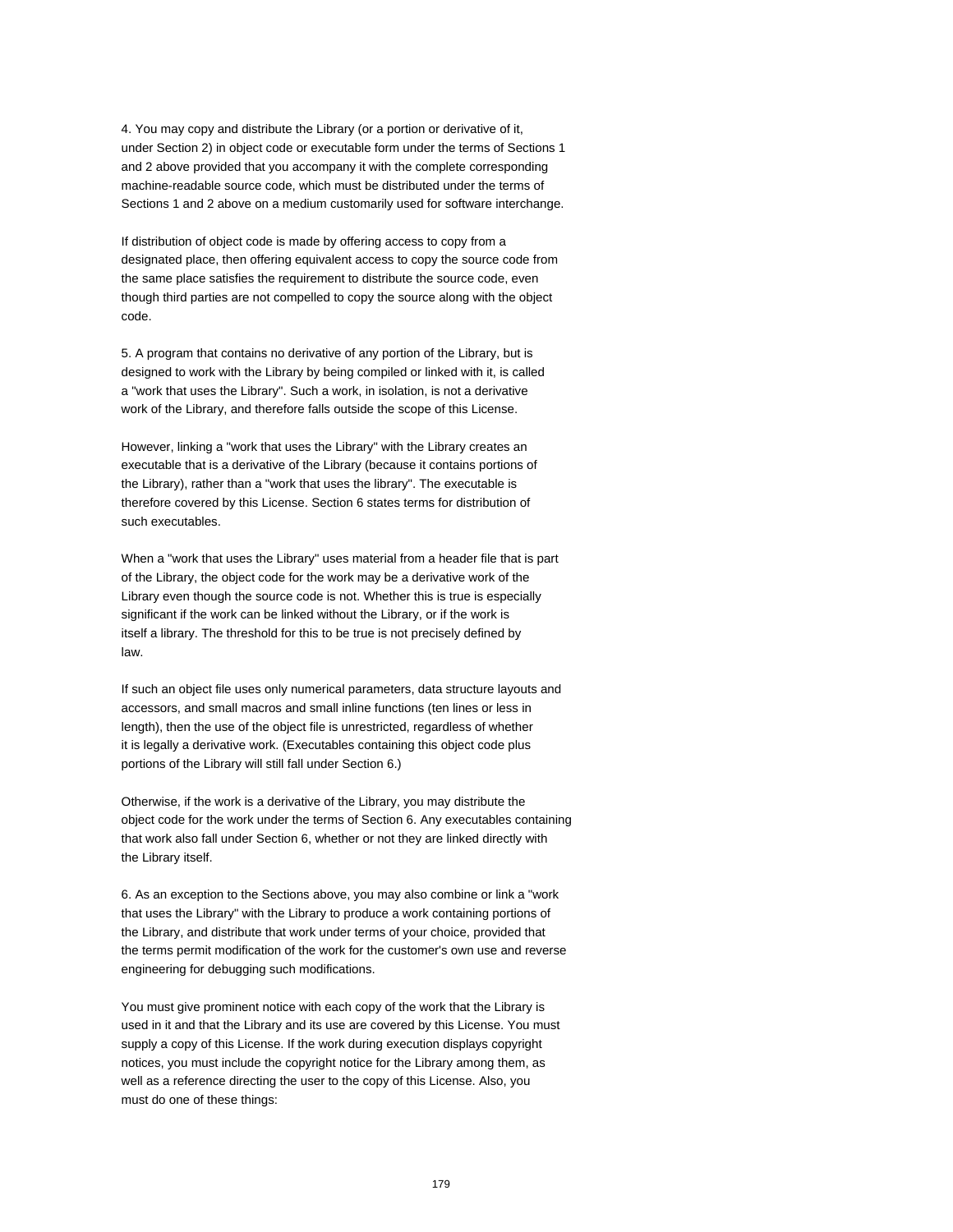a) Accompany the work with the complete corresponding machine-readable source code for the Library including whatever changes were used in the work (which must be distributed under Sections 1 and 2 above); and, if the work is an executable linked with the Library, with the complete machine-readable "work that uses the Library", as object code and/or source code, so that the user can modify the Library and then relink to produce a modified executable containing the modified Library. (It is understood that the user who changes the contents of definitions files in the Library will not necessarily be able to recompile the application to use the modified definitions.)

b) Use a suitable shared library mechanism for linking with the Library. A suitable mechanism is one that (1) uses at run time a copy of the library already present on the user's computer system, rather than copying library functions into the executable, and (2) will operate properly with a modified version of the library, if the user installs one, as long as the modified version is interface-compatible with the version that the work was made with.

c) Accompany the work with a written offer, valid for at least three years, to give the same user the materials specified in Subsection 6a, above, for a charge no more than the cost of performing this distribution.

d) If distribution of the work is made by offering access to copy from a designated place, offer equivalent access to copy the above specified materials from the same place.

e) Verify that the user has already received a copy of these materials or that you have already sent this user a copy.

For an executable, the required form of the "work that uses the Library" must include any data and utility programs needed for reproducing the executable from it. However, as a special exception, the materials to be distributed need not include anything that is normally distributed (in either source or binary form) with the major components (compiler, kernel, and so on) of the operating system on which the executable runs, unless that component itself accompanies the executable.

It may happen that this requirement contradicts the license restrictions of other proprietary libraries that do not normally accompany the operating system. Such a contradiction means you cannot use both them and the Library together in an executable that you distribute.

7. You may place library facilities that are a work based on the Library side-by-side in a single library together with other library facilities not covered by this License, and distribute such a combined library, provided that the separate distribution of the work based on the Library and of the other library facilities is otherwise permitted, and provided that you do these two things: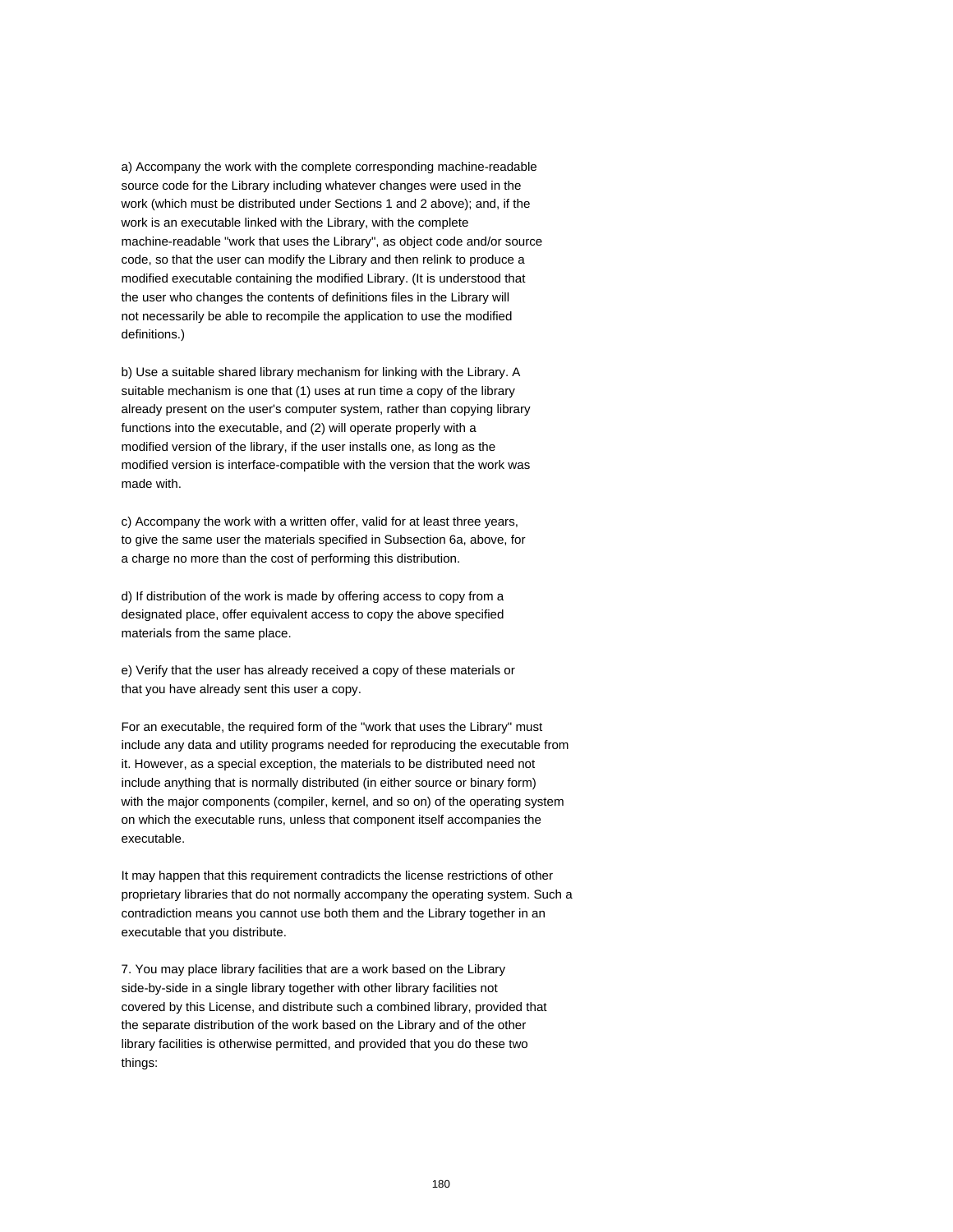a) Accompany the combined library with a copy of the same work based on the Library, uncombined with any other library facilities. This must be distributed under the terms of the Sections above.

b) Give prominent notice with the combined library of the fact that part of it is a work based on the Library, and explaining where to find the accompanying uncombined form of the same work.

8. You may not copy, modify, sublicense, link with, or distribute the Library except as expressly provided under this License. Any attempt otherwise to copy, modify, sublicense, link with, or distribute the Library is void, and will automatically terminate your rights under this License. However, parties who have received copies, or rights, from you under this License will not have their licenses terminated so long as such parties remain in full compliance.

9. You are not required to accept this License, since you have not signed it. However, nothing else grants you permission to modify or distribute the Library or its derivative works. These actions are prohibited by law if you do not accept this License. Therefore, by modifying or distributing the Library (or any work based on the Library), you indicate your acceptance of this License to do so, and all its terms and conditions for copying, distributing or modifying the Library or works based on it.

10. Each time you redistribute the Library (or any work based on the Library), the recipient automatically receives a license from the original licensor to copy, distribute, link with or modify the Library subject to these terms and conditions. You may not impose any further restrictions on the recipients' exercise of the rights granted herein. You are not responsible for enforcing compliance by third parties with this License.

11. If, as a consequence of a court judgment or allegation of patent infringement or for any other reason (not limited to patent issues), conditions are imposed on you (whether by court order, agreement or otherwise) that contradict the conditions of this License, they do not excuse you from the conditions of this License. If you cannot distribute so as to satisfy simultaneously your obligations under this License and any other pertinent obligations, then as a consequence you may not distribute the Library at all. For example, if a patent license would not permit royalty-free redistribution of the Library by all those who receive copies directly or indirectly through you, then the only way you could satisfy both it and this License would be to refrain entirely from distribution of the Library.

If any portion of this section is held invalid or unenforceable under any particular circumstance, the balance of the section is intended to apply, and the section as a whole is intended to apply in other circumstances.

It is not the purpose of this section to induce you to infringe any patents or other property right claims or to contest validity of any such claims; this section has the sole purpose of protecting the integrity of the free software distribution system which is implemented by public license practices. Many people have made generous contributions to the wide range of software distributed through that system in reliance on consistent application of that system; it is up to the author/donor to decide if he or she is willing to distribute software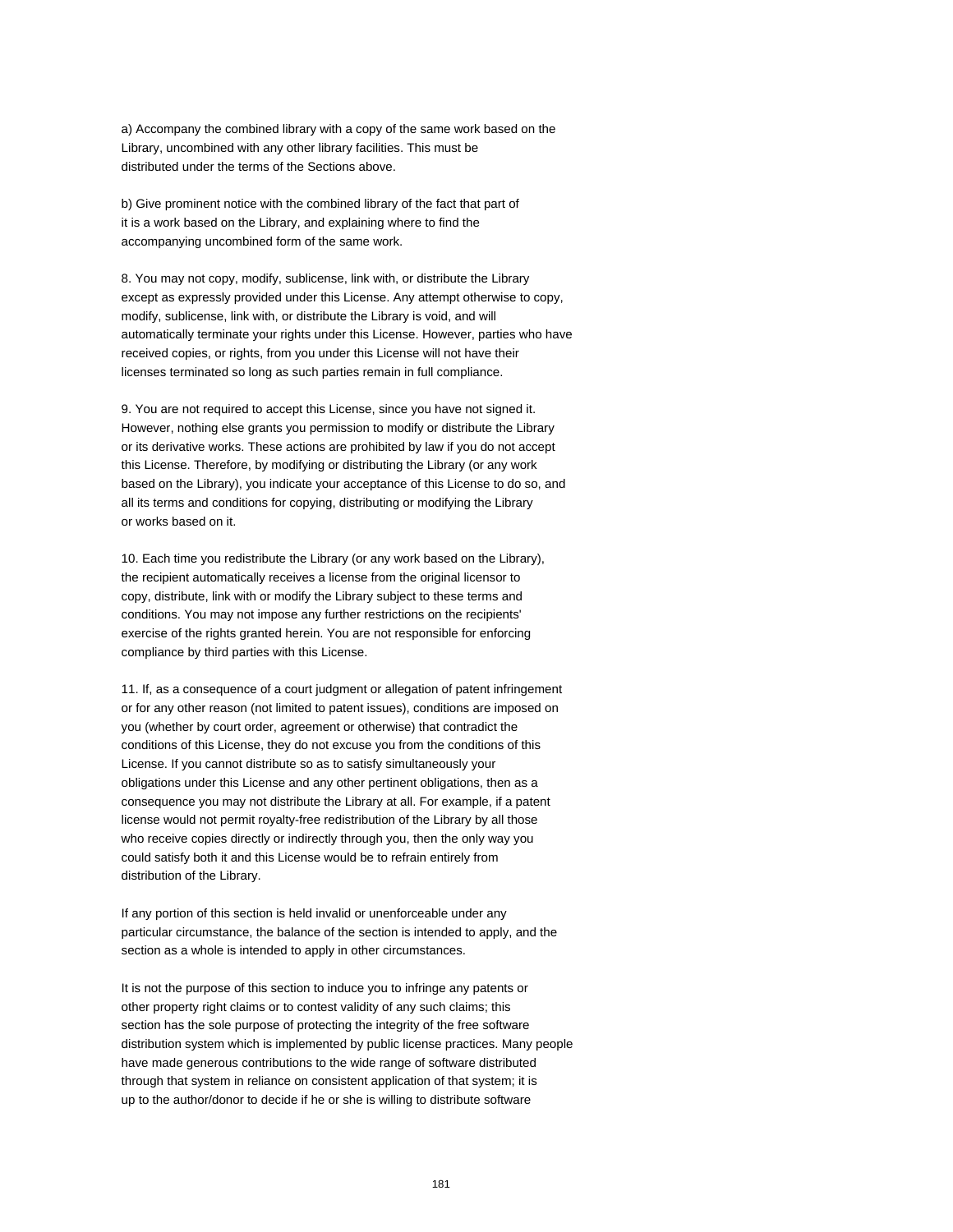through any other system and a licensee cannot impose that choice.

This section is intended to make thoroughly clear what is believed to be a consequence of the rest of this License.

12. If the distribution and/or use of the Library is restricted in certain countries either by patents or by copyrighted interfaces, the original copyright holder who places the Library under this License may add an explicit geographical distribution limitation excluding those countries, so that distribution is permitted only in or among countries not thus excluded. In such case, this License incorporates the limitation as if written in the body of this License.

13. The Free Software Foundation may publish revised and/or new versions of the Lesser General Public License from time to time. Such new versions will be similar in spirit to the present version, but may differ in detail to address new problems or concerns.

Each version is given a distinguishing version number. If the Library specifies a version number of this License which applies to it and "any later version", you have the option of following the terms and conditions either of that version or of any later version published by the Free Software Foundation. If the Library does not specify a license version number, you may choose any version ever published by the Free Software Foundation.

14. If you wish to incorporate parts of the Library into other free programs whose distribution conditions are incompatible with these, write to the author to ask for permission. For software which is copyrighted by the Free Software Foundation, write to the Free Software Foundation; we sometimes make exceptions for this. Our decision will be guided by the two goals of preserving the free status of all derivatives of our free software and of promoting the sharing and reuse of software generally.

### NO WARRANTY

15. BECAUSE THE LIBRARY IS LICENSED FREE OF CHARGE, THERE IS NO WARRANTY FOR THE LIBRARY, TO THE EXTENT PERMITTED BY APPLICABLE LAW. EXCEPT WHEN OTHERWISE STATED IN WRITING THE COPYRIGHT HOLDERS AND/OR OTHER PARTIES PROVIDE THE LIBRARY "AS IS" WITHOUT WARRANTY OF ANY KIND, EITHER EXPRESSED OR IMPLIED, INCLUDING, BUT NOT LIMITED TO, THE IMPLIED WARRANTIES OF MERCHANTABILITY AND FITNESS FOR A PARTICULAR PURPOSE. THE ENTIRE RISK AS TO THE QUALITY AND PERFORMANCE OF THE LIBRARY IS WITH YOU. SHOULD THE LIBRARY PROVE DEFECTIVE, YOU ASSUME THE COST OF ALL NECESSARY SERVICING, REPAIR OR CORRECTION.

16. IN NO EVENT UNLESS REQUIRED BY APPLICABLE LAW OR AGREED TO IN WRITING WILL ANY COPYRIGHT HOLDER, OR ANY OTHER PARTY WHO MAY MODIFY AND/OR REDISTRIBUTE THE LIBRARY AS PERMITTED ABOVE, BE LIABLE TO YOU FOR DAMAGES, INCLUDING ANY GENERAL, SPECIAL, INCIDENTAL OR CONSEQUENTIAL DAMAGES ARISING OUT OF THE USE OR INABILITY TO USE THE LIBRARY (INCLUDING BUT NOT LIMITED TO LOSS OF DATA OR DATA BEING RENDERED INACCURATE OR LOSSES SUSTAINED BY YOU OR THIRD PARTIES OR A FAILURE OF THE LIBRARY TO OPERATE WITH ANY OTHER SOFTWARE), EVEN IF SUCH HOLDER OR OTHER PARTY HAS BEEN ADVISED OF THE POSSIBILITY OF SUCH DAMAGES.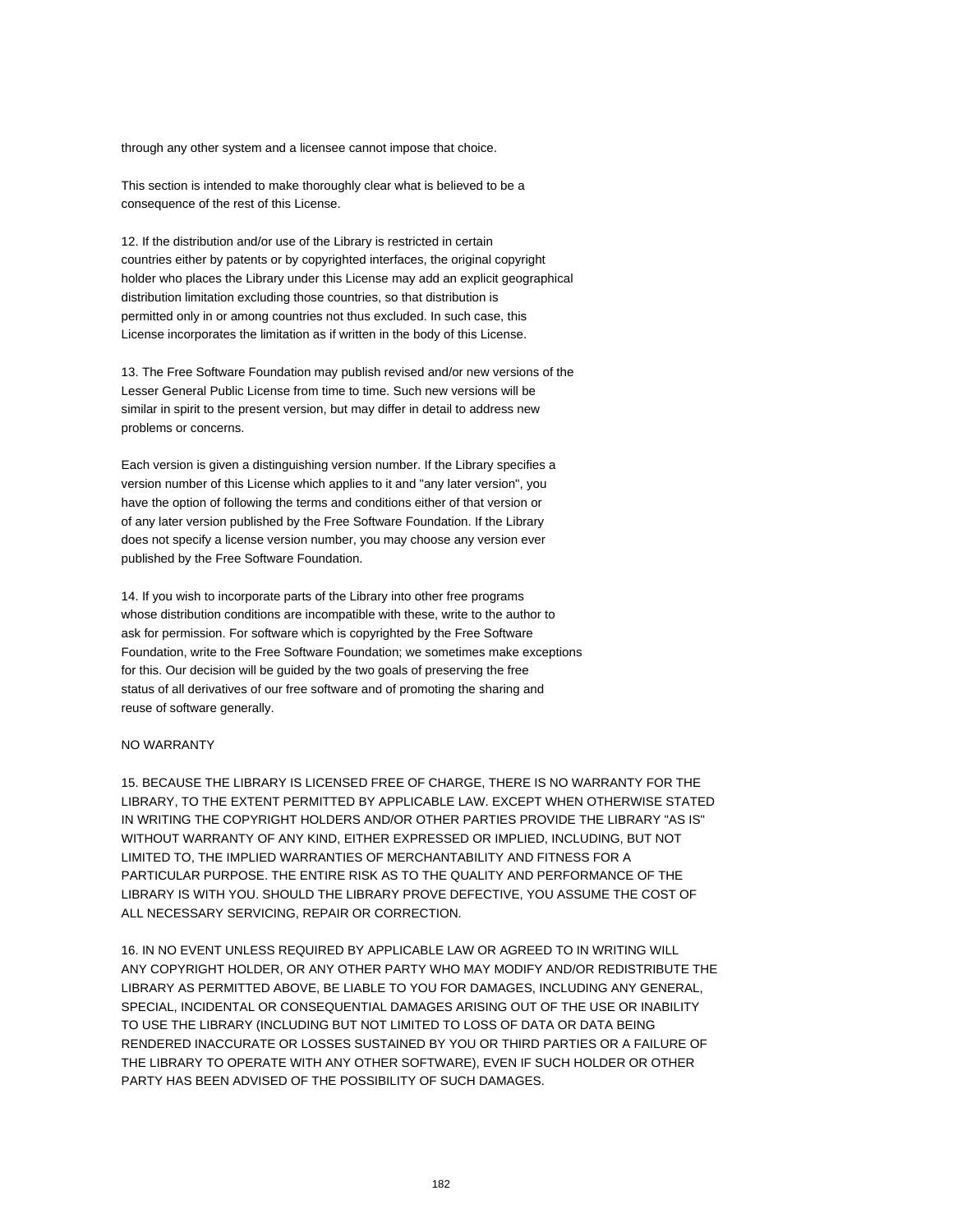# END OF TERMS AND CONDITIONS

How to Apply These Terms to Your New Libraries ----------------------------------------------

If you develop a new library, and you want it to be of the greatest possible use to the public, we recommend making it free software that everyone can redistribute and change. You can do so by permitting redistribution under these terms (or, alternatively, under the terms of the ordinary General Public License).

To apply these terms, attach the following notices to the library. It is safest to attach them to the start of each source file to most effectively convey the exclusion of warranty; and each file should have at least the "copyright" line and a pointer to where the full notice is found.

one line to give the library's name and an idea of what it does.

Copyright (C) year name of author

This library is free software; you can redistribute it and/or

modify it under the terms of the GNU Lesser General Public

License as published by the Free Software Foundation; either

version 2.1 of the License, or (at your option) any later version.

This library is distributed in the hope that it will be useful,

but WITHOUT ANY WARRANTY; without even the implied warranty of

MERCHANTABILITY or FITNESS FOR A PARTICULAR PURPOSE. See the GNU

Lesser General Public License for more details.

You should have received a copy of the GNU Lesser General Public

License along with this library; if not, write to the Free Software

Foundation, Inc., 59 Temple Place, Suite 330, Boston, MA 02111-1307 USA

Also add information on how to contact you by electronic and paper mail.

You should also get your employer (if you work as a programmer) or your school, if any, to sign a "copyright disclaimer" for the library, if necessary. Here is a sample; alter the names:

Yoyodyne, Inc., hereby disclaims all copyright interest in

the library `Frob' (a library for tweaking knobs) written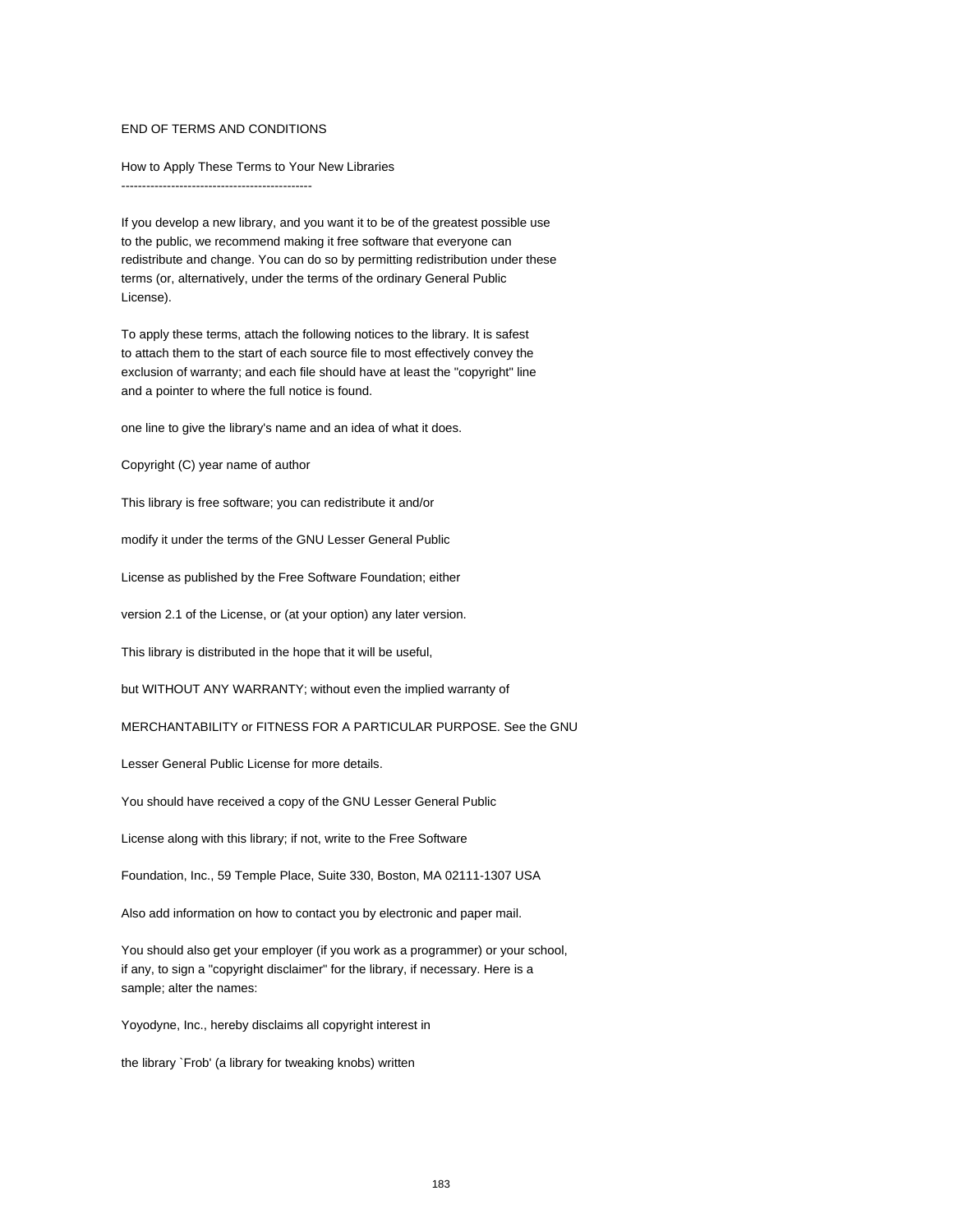by James Random Hacker.

signature of Ty Coon, 1 April 1990

Ty Coon, President of Vice

That's all there is to it!

# **GNU Lesser General Public License v3.0 only**

(libidn11 1.33, python-pysimplesoap 1.16.2)

GNU Lesser General Public License Version 3.0 Only

--------------------------------------------------

"This library is free software; you can redistribute it and/or modify it under the terms of the GNU Lesser General Public License as published by the Free Software Foundation[,][;] version 3 of the License."

GNU LESSER GENERAL PUBLIC LICENSE

====================================

Version 3, 29 June 2007

Copyright (C) 2007 Free Software Foundation, Inc.

Everyone is permitted to copy and distribute verbatim copies of this license document, but changing it is not allowed.

This version of the GNU Lesser General Public License incorporates the terms and conditions of version 3 of the GNU General Public License, supplemented by the additional permissions listed below.

0. Additional Definitions.

As used herein, "this License" refers to version 3 of the GNU Lesser General Public License, and the "GNU GPL" refers to version 3 of the GNU General Public License.

"The Library" refers to a covered work governed by this License, other than an Application or a Combined Work as defined below.

An "Application" is any work that makes use of an interface provided by the Library, but which is not otherwise based on the Library. Defining a subclass of a class defined by the Library is deemed a mode of using an interface provided by the Library.

A "Combined Work" is a work produced by combining or linking an Application with the Library. The particular version of the Library with which the Combined Work was made is also called the "Linked Version".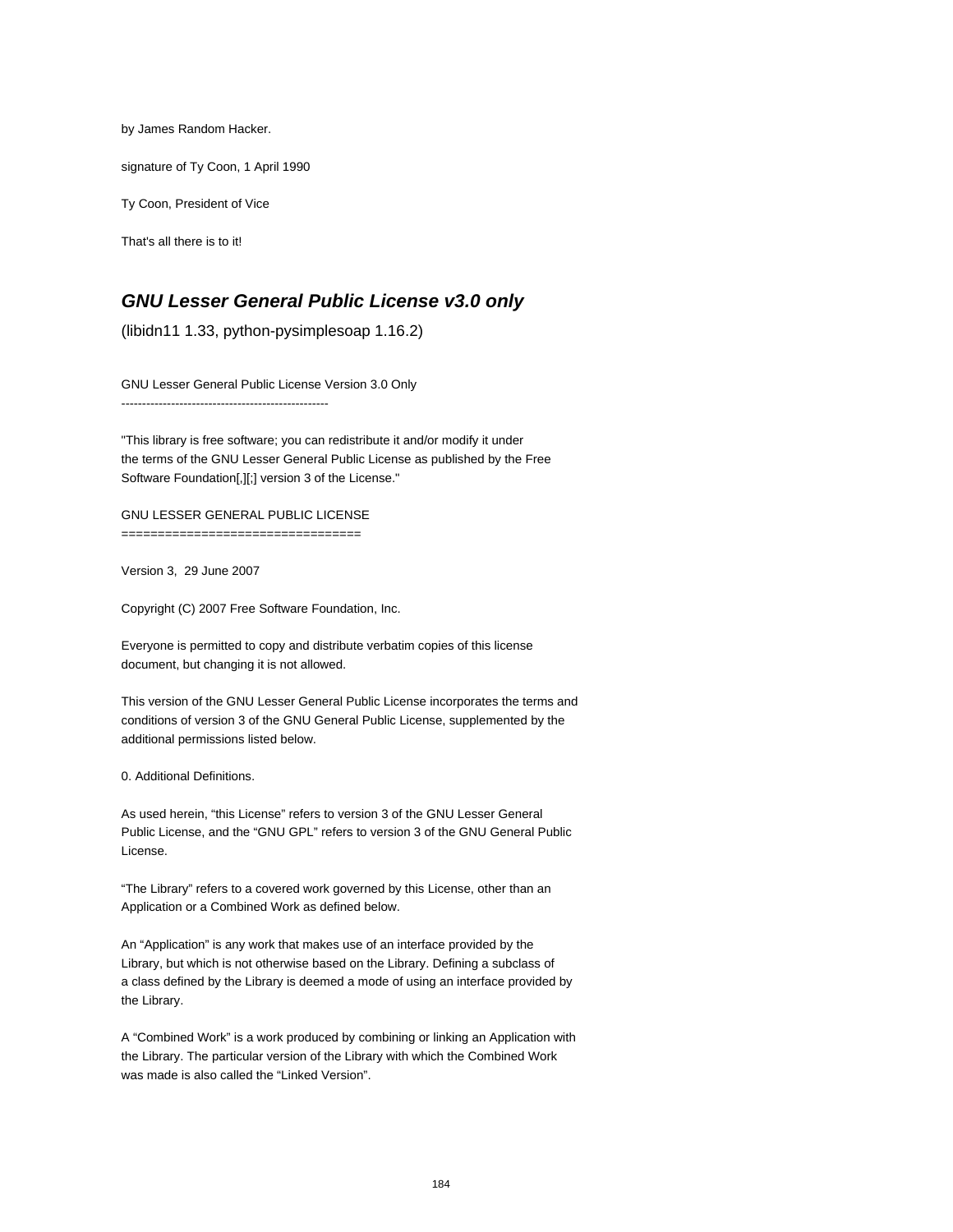The "Minimal Corresponding Source" for a Combined Work means the Corresponding Source for the Combined Work, excluding any source code for portions of the Combined Work that, considered in isolation, are based on the Application, and not on the Linked Version.

The "Corresponding Application Code" for a Combined Work means the object code and/or source code for the Application, including any data and utility programs needed for reproducing the Combined Work from the Application, but excluding the System Libraries of the Combined Work.

1. Exception to Section 3 of the GNU GPL.

You may convey a covered work under sections 3 and 4 of this License without being bound by section 3 of the GNU GPL.

2. Conveying Modified Versions.

If you modify a copy of the Library, and, in your modifications, a facility refers to a function or data to be supplied by an Application that uses the facility (other than as an argument passed when the facility is invoked), then you may convey a copy of the modified version:

\* a) under this License, provided that you make a good faith effort to ensure that, in the event an Application does not supply the function or data, the facility still operates, and performs whatever part of its purpose remains meaningful, or

\* b) under the GNU GPL, with none of the additional permissions of this License applicable to that copy.

3. Object Code Incorporating Material from Library Header Files.

The object code form of an Application may incorporate material from a header file that is part of the Library. You may convey such object code under terms of your choice, provided that, if the incorporated material is not limited to numerical parameters, data structure layouts and accessors, or small macros, inline functions and templates (ten or fewer lines in length), you do both of the following:

\* a) Give prominent notice with each copy of the object code that the Library is used in it and that the Library and its use are covered by this License.

\* b) Accompany the object code with a copy of the GNU GPL and this license document.

4. Combined Works.

You may convey a Combined Work under terms of your choice that, taken together, effectively do not restrict modification of the portions of the Library contained in the Combined Work and reverse engineering for debugging such modifications, if you also do each of the following: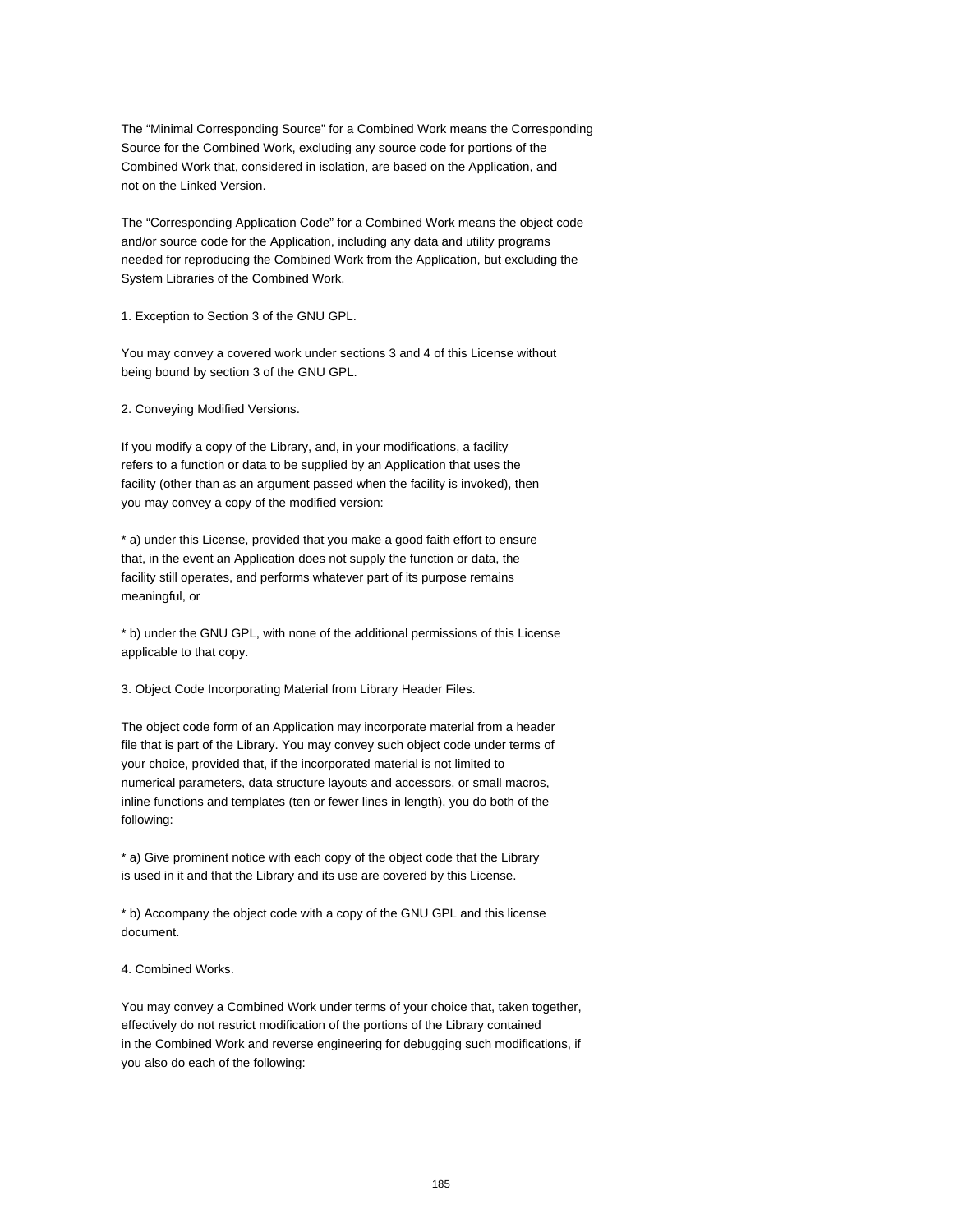\* a) Give prominent notice with each copy of the Combined Work that the Library is used in it and that the Library and its use are covered by this License.

\* b) Accompany the Combined Work with a copy of the GNU GPL and this license document.

\* c) For a Combined Work that displays copyright notices during execution, include the copyright notice for the Library among these notices, as well as a reference directing the user to the copies of the GNU GPL and this license document.

# \* d) Do one of the following:

\* 0) Convey the Minimal Corresponding Source under the terms of this License, and the Corresponding Application Code in a form suitable for, and under terms that permit, the user to recombine or relink the Application with a modified version of the Linked Version to produce a modified Combined Work, in the manner specified by section 6 of the GNU GPL for conveying Corresponding Source.

\* 1) Use a suitable shared library mechanism for linking with the Library. A suitable mechanism is one that (a) uses at run time a copy of the Library already present on the user's computer system, and (b) will operate properly with a modified version of the Library that is interface-compatible with the Linked Version.

\* e) Provide Installation Information, but only if you would otherwise be required to provide such information under section 6 of the GNU GPL, and only to the extent that such information is necessary to install and execute a modified version of the Combined Work produced by recombining or relinking the Application with a modified version of the Linked Version. (If you use option 4d0, the Installation Information must accompany the Minimal Corresponding Source and Corresponding Application Code. If you use option 4d1, you must provide the Installation Information in the manner specified by section 6 of the GNU GPL for conveying Corresponding Source.)

5. Combined Libraries.

You may place library facilities that are a work based on the Library side by side in a single library together with other library facilities that are not Applications and are not covered by this License, and convey such a combined library under terms of your choice, if you do both of the following:

\* a) Accompany the combined library with a copy of the same work based on the Library, uncombined with any other library facilities, conveyed under the terms of this License.

\* b) Give prominent notice with the combined library that part of it is a work based on the Library, and explaining where to find the accompanying uncombined form of the same work.

6. Revised Versions of the GNU Lesser General Public License.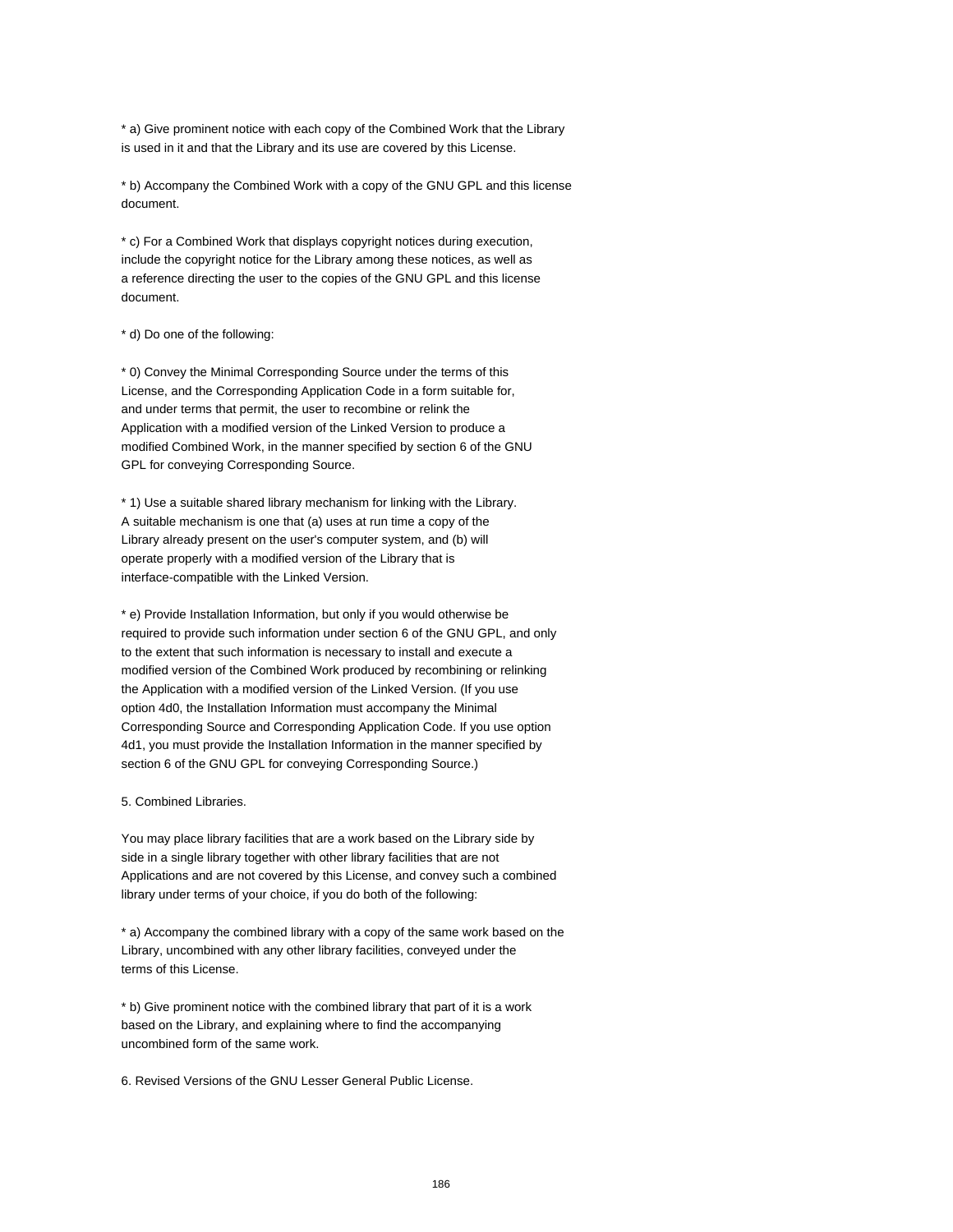The Free Software Foundation may publish revised and/or new versions of the GNU Lesser General Public License from time to time. Such new versions will be similar in spirit to the present version, but may differ in detail to address new problems or concerns.

Each version is given a distinguishing version number. If the Library as you received it specifies that a certain numbered version of the GNU Lesser General Public License "or any later version" applies to it, you have the option of following the terms and conditions either of that published version or of any later version published by the Free Software Foundation. If the Library as you received it does not specify a version number of the GNU Lesser General Public License, you may choose any version of the GNU Lesser General Public License ever published by the Free Software Foundation.

If the Library as you received it specifies that a proxy can decide whether future versions of the GNU Lesser General Public License shall apply, that proxy's public statement of acceptance of any version is permanent authorization for you to choose that version for the Library.

--------------------------------------------------------------------------------

# GNU GENERAL PUBLIC LICENSE

==========================

Version 3, 29 June 2007

Copyright (C) 2007 Free Software Foundation, Inc.

Everyone is permitted to copy and distribute verbatim copies of this license document, but changing it is not allowed.

### Preamble

The GNU General Public License is a free, copyleft license for software and other kinds of works.

The licenses for most software and other practical works are designed to take away your freedom to share and change the works. By contrast, the GNU General Public License is intended to guarantee your freedom to share and change all versions of a program--to make sure it remains free software for all its users. We, the Free Software Foundation, use the GNU General Public License for most of our software; it applies also to any other work released this way by its authors. You can apply it to your programs, too.

When we speak of free software, we are referring to freedom, not price. Our General Public Licenses are designed to make sure that you have the freedom to distribute copies of free software (and charge for them if you wish), that you receive source code or can get it if you want it, that you can change the software or use pieces of it in new free programs, and that you know you can do these things.

To protect your rights, we need to prevent others from denying you these rights or asking you to surrender the rights. Therefore, you have certain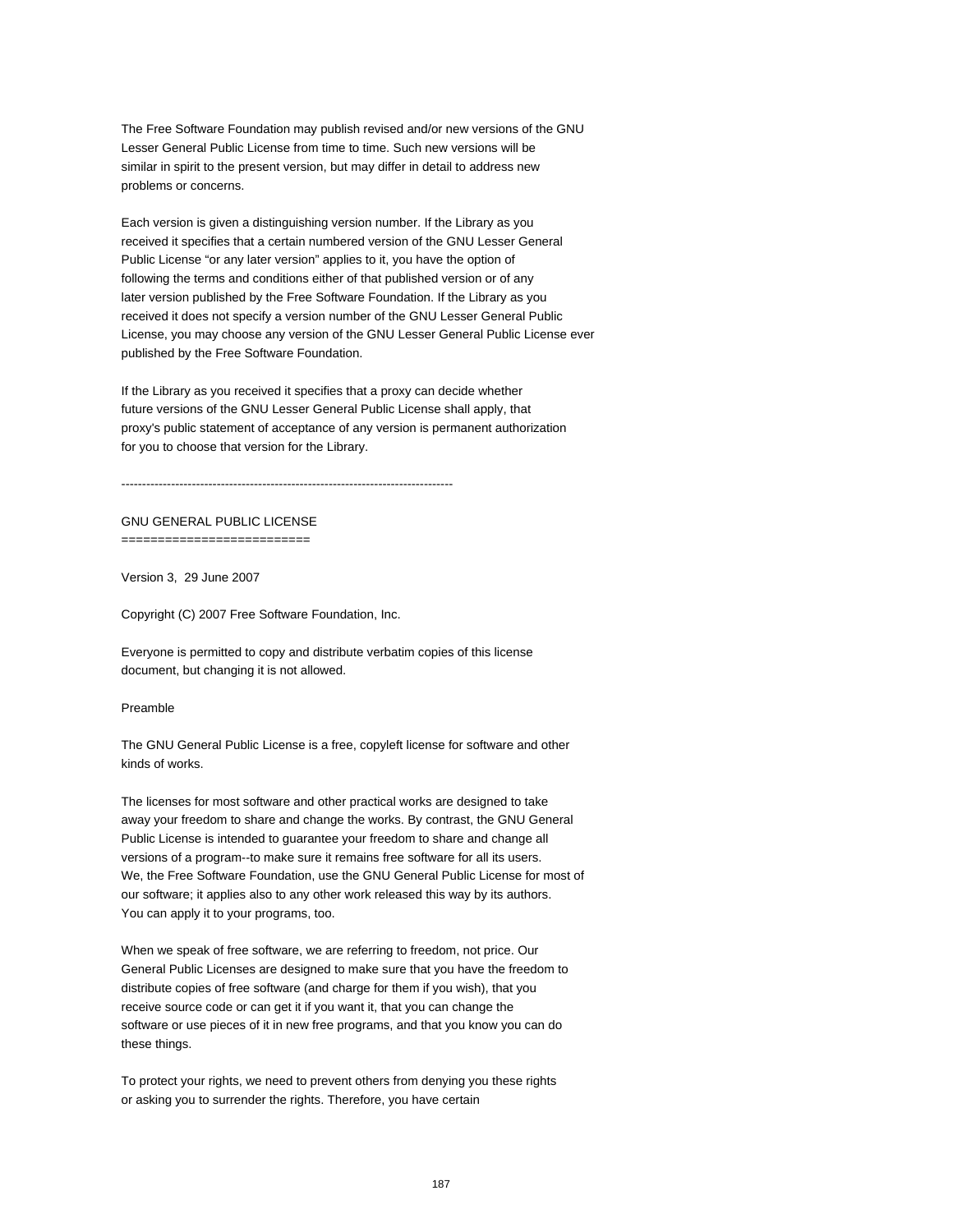responsibilities if you distribute copies of the software, or if you modify it: responsibilities to respect the freedom of others.

For example, if you distribute copies of such a program, whether gratis or for a fee, you must pass on to the recipients the same freedoms that you received. You must make sure that they, too, receive or can get the source code. And you must show them these terms so they know their rights.

Developers that use the GNU GPL protect your rights with two steps: (1) assert copyright on the software, and (2) offer you this License giving you legal permission to copy, distribute and/or modify it.

For the developers' and authors' protection, the GPL clearly explains that there is no warranty for this free software. For both users' and authors' sake, the GPL requires that modified versions be marked as changed, so that their problems will not be attributed erroneously to authors of previous versions.

Some devices are designed to deny users access to install or run modified versions of the software inside them, although the manufacturer can do so. This is fundamentally incompatible with the aim of protecting users' freedom to change the software. The systematic pattern of such abuse occurs in the area of products for individuals to use, which is precisely where it is most unacceptable. Therefore, we have designed this version of the GPL to prohibit the practice for those products. If such problems arise substantially in other domains, we stand ready to extend this provision to those domains in future versions of the GPL, as needed to protect the freedom of users.

Finally, every program is threatened constantly by software patents. States should not allow patents to restrict development and use of software on general-purpose computers, but in those that do, we wish to avoid the special danger that patents applied to a free program could make it effectively proprietary. To prevent this, the GPL assures that patents cannot be used to render the program non-free.

The precise terms and conditions for copying, distribution and modification follow.

# TERMS AND CONDITIONS

## 0. Definitions.

"This License" refers to version 3 of the GNU General Public License.

"Copyright" also means copyright-like laws that apply to other kinds of works, such as semiconductor masks.

"The Program" refers to any copyrightable work licensed under this License. Each licensee is addressed as "you". "Licensees" and "recipients" may be individuals or organizations.

To "modify" a work means to copy from or adapt all or part of the work in a fashion requiring copyright permission, other than the making of an exact copy.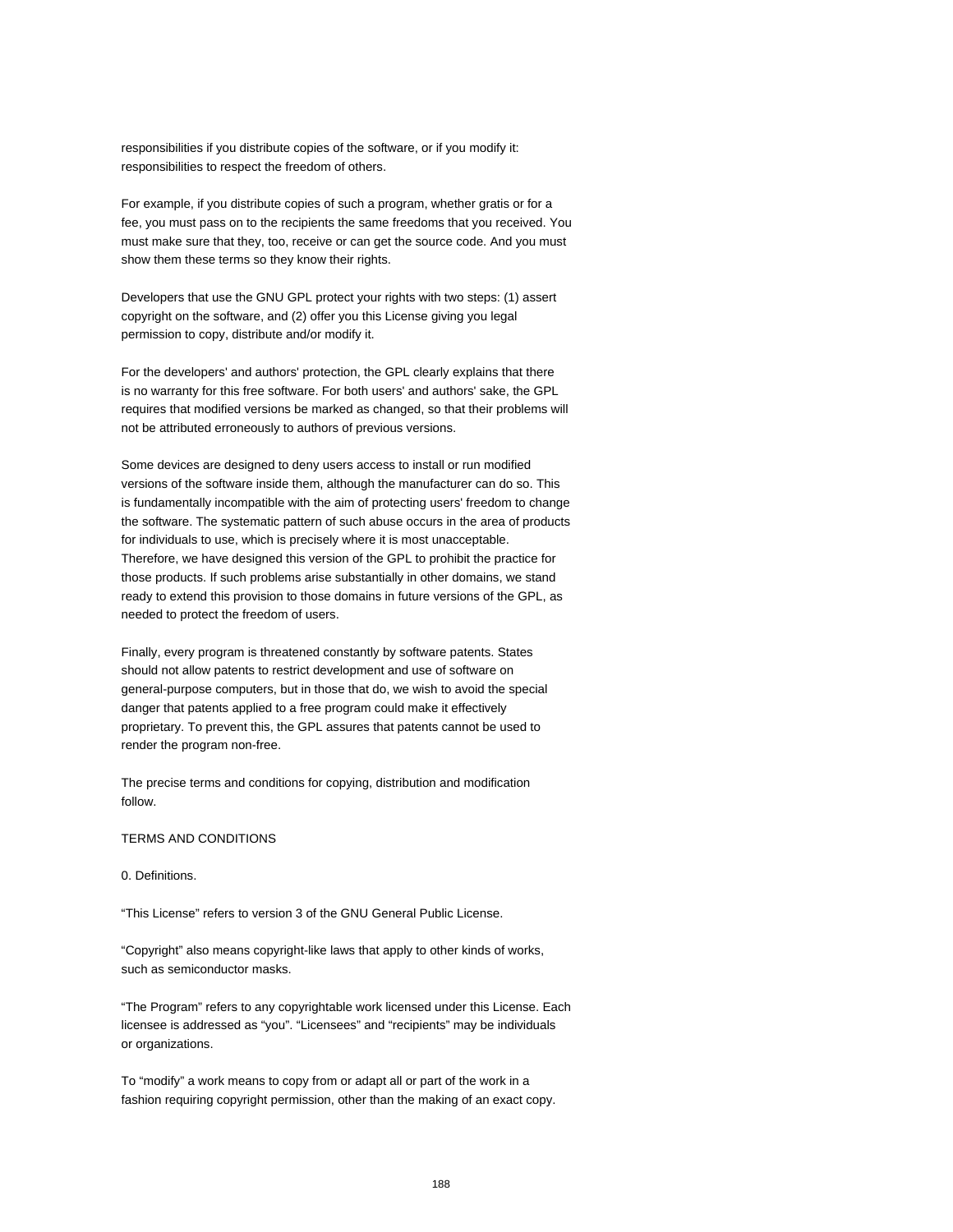The resulting work is called a "modified version" of the earlier work or a work "based on" the earlier work.

A "covered work" means either the unmodified Program or a work based on the Program.

To "propagate" a work means to do anything with it that, without permission, would make you directly or secondarily liable for infringement under applicable copyright law, except executing it on a computer or modifying a private copy. Propagation includes copying, distribution (with or without modification), making available to the public, and in some countries other activities as well.

To "convey" a work means any kind of propagation that enables other parties to make or receive copies. Mere interaction with a user through a computer network, with no transfer of a copy, is not conveying.

An interactive user interface displays "Appropriate Legal Notices" to the extent that it includes a convenient and prominently visible feature that (1) displays an appropriate copyright notice, and (2) tells the user that there is no warranty for the work (except to the extent that warranties are provided), that licensees may convey the work under this License, and how to view a copy of this License. If the interface presents a list of user commands or options, such as a menu, a prominent item in the list meets this criterion.

1. Source Code.

The "source code" for a work means the preferred form of the work for making modifications to it. "Object code" means any non-source form of a work.

A "Standard Interface" means an interface that either is an official standard defined by a recognized standards body, or, in the case of interfaces specified for a particular programming language, one that is widely used among developers working in that language.

The "System Libraries" of an executable work include anything, other than the work as a whole, that (a) is included in the normal form of packaging a Major Component, but which is not part of that Major Component, and (b) serves only to enable use of the work with that Major Component, or to implement a Standard Interface for which an implementation is available to the public in source code form. A "Major Component", in this context, means a major essential component (kernel, window system, and so on) of the specific operating system (if any) on which the executable work runs, or a compiler used to produce the work, or an object code interpreter used to run it.

The "Corresponding Source" for a work in object code form means all the source code needed to generate, install, and (for an executable work) run the object code and to modify the work, including scripts to control those activities. However, it does not include the work's System Libraries, or general-purpose tools or generally available free programs which are used unmodified in performing those activities but which are not part of the work. For example, Corresponding Source includes interface definition files associated with source files for the work, and the source code for shared libraries and dynamically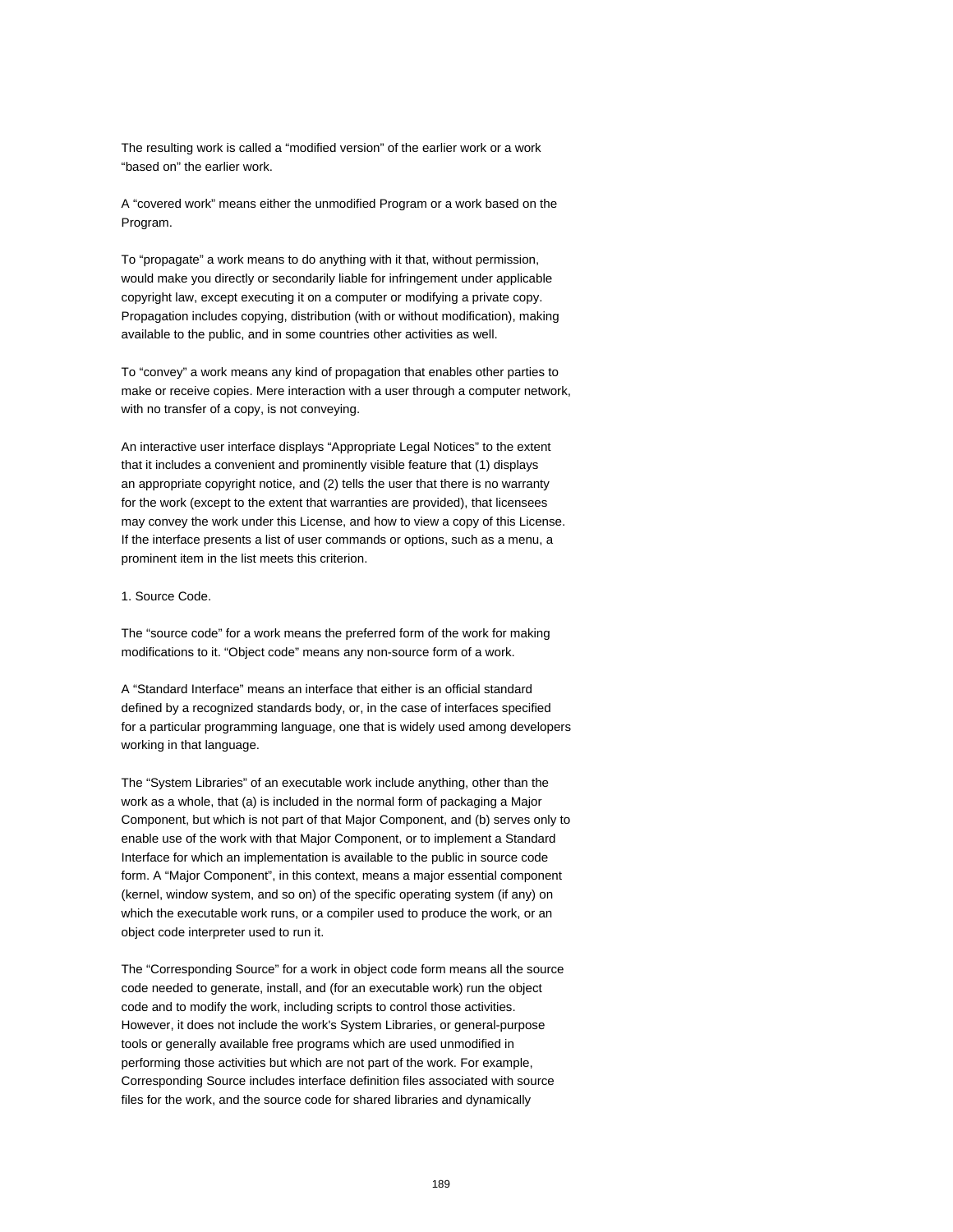linked subprograms that the work is specifically designed to require, such as by intimate data communication or control flow between those subprograms and other parts of the work.

The Corresponding Source need not include anything that users can regenerate automatically from other parts of the Corresponding Source.

The Corresponding Source for a work in source code form is that same work.

### 2. Basic Permissions.

All rights granted under this License are granted for the term of copyright on the Program, and are irrevocable provided the stated conditions are met. This License explicitly affirms your unlimited permission to run the unmodified Program. The output from running a covered work is covered by this License only if the output, given its content, constitutes a covered work. This License acknowledges your rights of fair use or other equivalent, as provided by copyright law.

You may make, run and propagate covered works that you do not convey, without conditions so long as your license otherwise remains in force. You may convey covered works to others for the sole purpose of having them make modifications exclusively for you, or provide you with facilities for running those works, provided that you comply with the terms of this License in conveying all material for which you do not control copyright. Those thus making or running the covered works for you must do so exclusively on your behalf, under your direction and control, on terms that prohibit them from making any copies of your copyrighted material outside their relationship with you.

Conveying under any other circumstances is permitted solely under the conditions stated below. Sublicensing is not allowed; section 10 makes it unnecessary.

3. Protecting Users' Legal Rights From Anti-Circumvention Law.

No covered work shall be deemed part of an effective technological measure under any applicable law fulfilling obligations under article 11 of the WIPO copyright treaty adopted on 20 December 1996, or similar laws prohibiting or restricting circumvention of such measures.

When you convey a covered work, you waive any legal power to forbid circumvention of technological measures to the extent such circumvention is effected by exercising rights under this License with respect to the covered work, and you disclaim any intention to limit operation or modification of the work as a means of enforcing, against the work's users, your or third parties' legal rights to forbid circumvention of technological measures.

## 4. Conveying Verbatim Copies.

You may convey verbatim copies of the Program's source code as you receive it, in any medium, provided that you conspicuously and appropriately publish on each copy an appropriate copyright notice; keep intact all notices stating that this License and any non-permissive terms added in accord with section 7 apply to the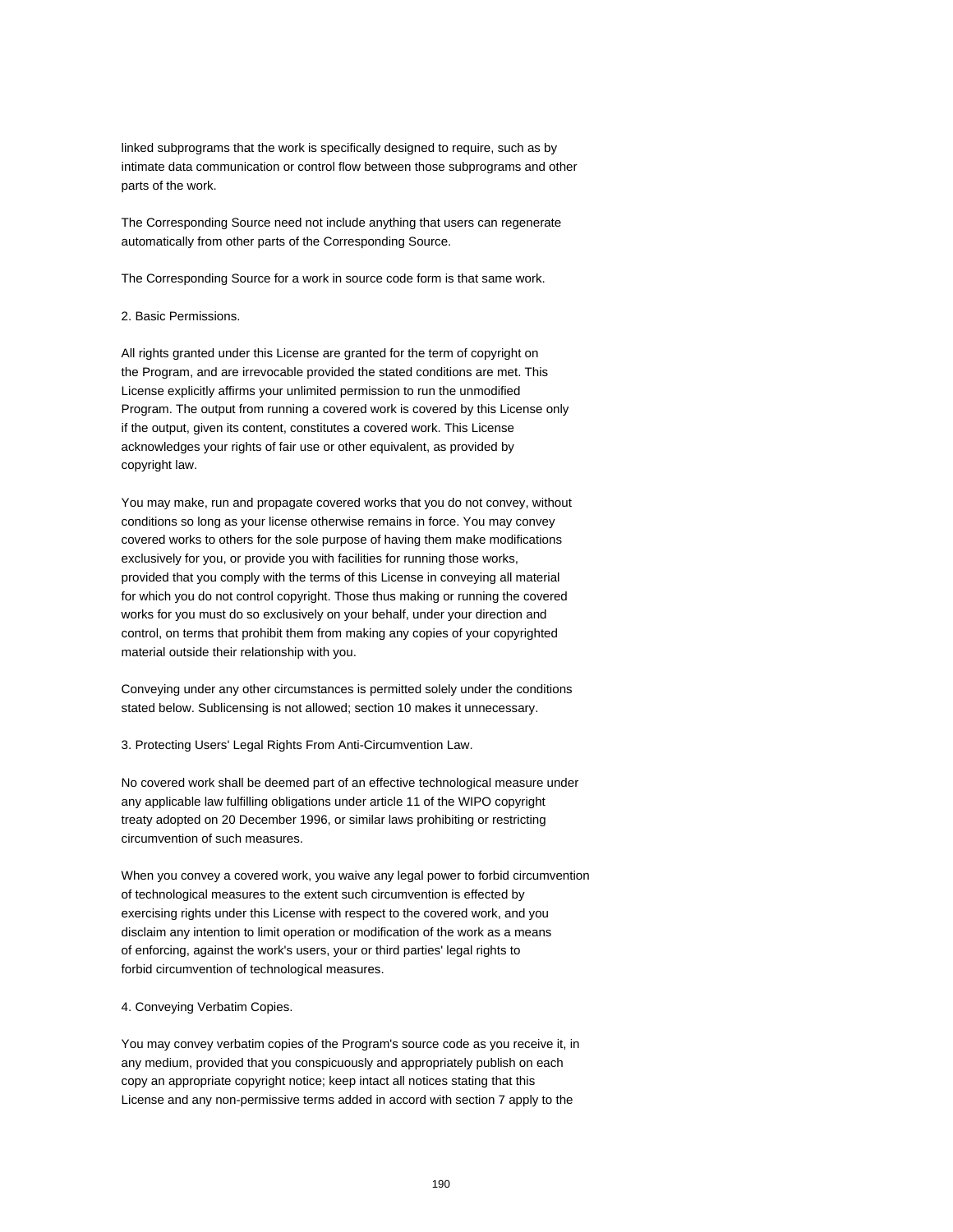code; keep intact all notices of the absence of any warranty; and give all recipients a copy of this License along with the Program.

You may charge any price or no price for each copy that you convey, and you may offer support or warranty protection for a fee.

5. Conveying Modified Source Versions.

You may convey a work based on the Program, or the modifications to produce it from the Program, in the form of source code under the terms of section 4, provided that you also meet all of these conditions:

\* a) The work must carry prominent notices stating that you modified it, and giving a relevant date.

\* b) The work must carry prominent notices stating that it is released under this License and any conditions added under section 7. This requirement modifies the requirement in section 4 to "keep intact all notices".

\* c) You must license the entire work, as a whole, under this License to anyone who comes into possession of a copy. This License will therefore apply, along with any applicable section 7 additional terms, to the whole of the work, and all its parts, regardless of how they are packaged. This License gives no permission to license the work in any other way, but it does not invalidate such permission if you have separately received it.

\* d) If the work has interactive user interfaces, each must display Appropriate Legal Notices; however, if the Program has interactive interfaces that do not display Appropriate Legal Notices, your work need not make them do so.

A compilation of a covered work with other separate and independent works, which are not by their nature extensions of the covered work, and which are not combined with it such as to form a larger program, in or on a volume of a storage or distribution medium, is called an "aggregate" if the compilation and its resulting copyright are not used to limit the access or legal rights of the compilation's users beyond what the individual works permit. Inclusion of a covered work in an aggregate does not cause this License to apply to the other parts of the aggregate.

6. Conveying Non-Source Forms.

You may convey a covered work in object code form under the terms of sections 4 and 5, provided that you also convey the machine-readable Corresponding Source under the terms of this License, in one of these ways:

\* a) Convey the object code in, or embodied in, a physical product (including a physical distribution medium), accompanied by the Corresponding Source fixed on a durable physical medium customarily used for software interchange.

\* b) Convey the object code in, or embodied in, a physical product (including a physical distribution medium), accompanied by a written offer, valid for at least three years and valid for as long as you offer spare parts or customer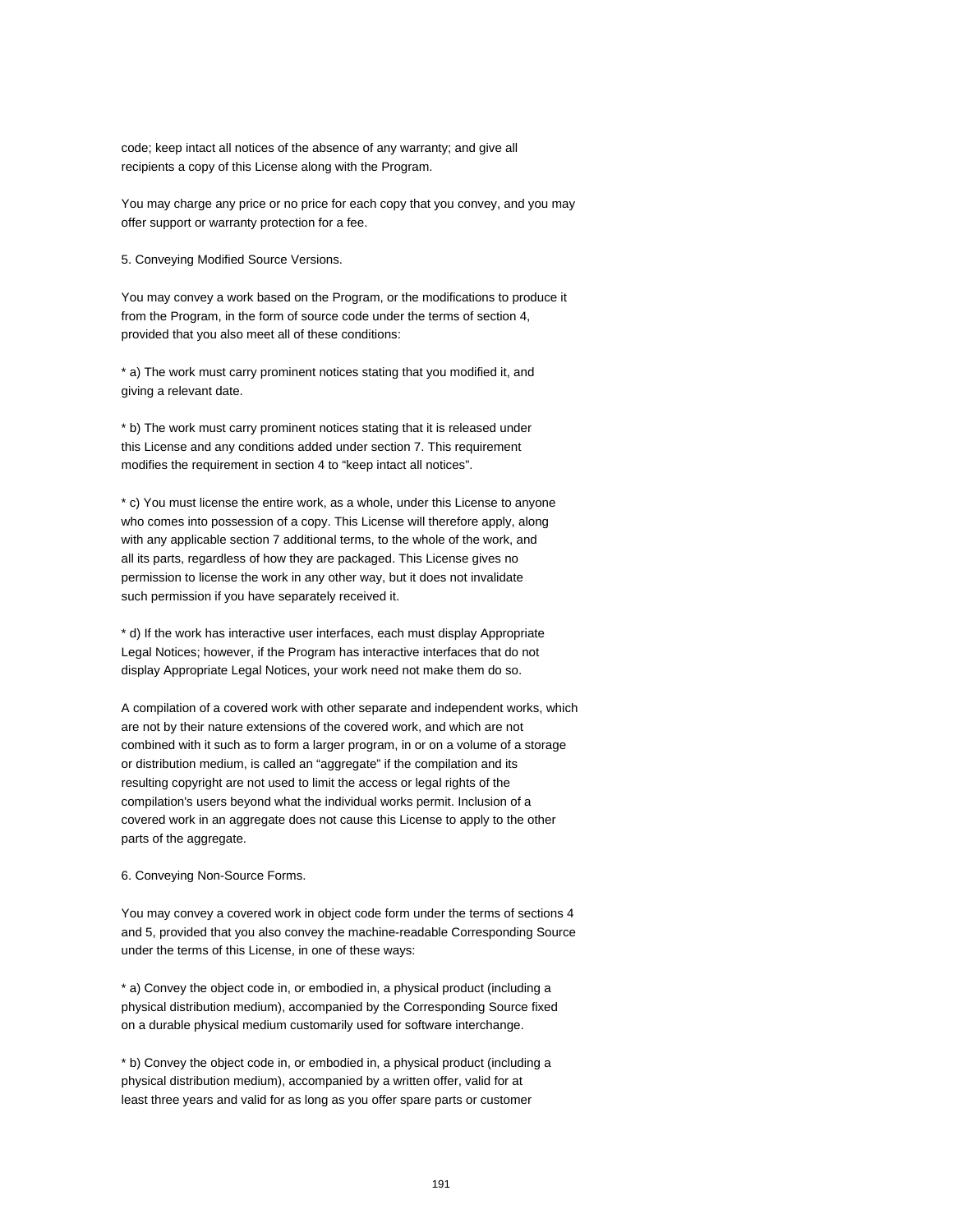support for that product model, to give anyone who possesses the object code either (1) a copy of the Corresponding Source for all the software in the product that is covered by this License, on a durable physical medium customarily used for software interchange, for a price no more than your reasonable cost of physically performing this conveying of source, or (2) access to copy the Corresponding Source from a network server at no charge.

\* c) Convey individual copies of the object code with a copy of the written offer to provide the Corresponding Source. This alternative is allowed only occasionally and noncommercially, and only if you received the object code with such an offer, in accord with subsection 6b.

\* d) Convey the object code by offering access from a designated place (gratis or for a charge), and offer equivalent access to the Corresponding Source in the same way through the same place at no further charge. You need not require recipients to copy the Corresponding Source along with the object code. If the place to copy the object code is a network server, the Corresponding Source may be on a different server (operated by you or a third party) that supports equivalent copying facilities, provided you maintain clear directions next to the object code saying where to find the Corresponding Source. Regardless of what server hosts the Corresponding Source, you remain obligated to ensure that it is available for as long as needed to satisfy these requirements.

\* e) Convey the object code using peer-to-peer transmission, provided you inform other peers where the object code and Corresponding Source of the work are being offered to the general public at no charge under subsection 6d.

A separable portion of the object code, whose source code is excluded from the Corresponding Source as a System Library, need not be included in conveying the object code work.

A "User Product" is either (1) a "consumer product", which means any tangible personal property which is normally used for personal, family, or household purposes, or (2) anything designed or sold for incorporation into a dwelling. In determining whether a product is a consumer product, doubtful cases shall be resolved in favor of coverage. For a particular product received by a particular user, "normally used" refers to a typical or common use of that class of product, regardless of the status of the particular user or of the way in which the particular user actually uses, or expects or is expected to use, the product. A product is a consumer product regardless of whether the product has substantial commercial, industrial or non-consumer uses, unless such uses represent the only significant mode of use of the product.

"Installation Information" for a User Product means any methods, procedures, authorization keys, or other information required to install and execute modified versions of a covered work in that User Product from a modified version of its Corresponding Source. The information must suffice to ensure that the continued functioning of the modified object code is in no case prevented or interfered with solely because modification has been made.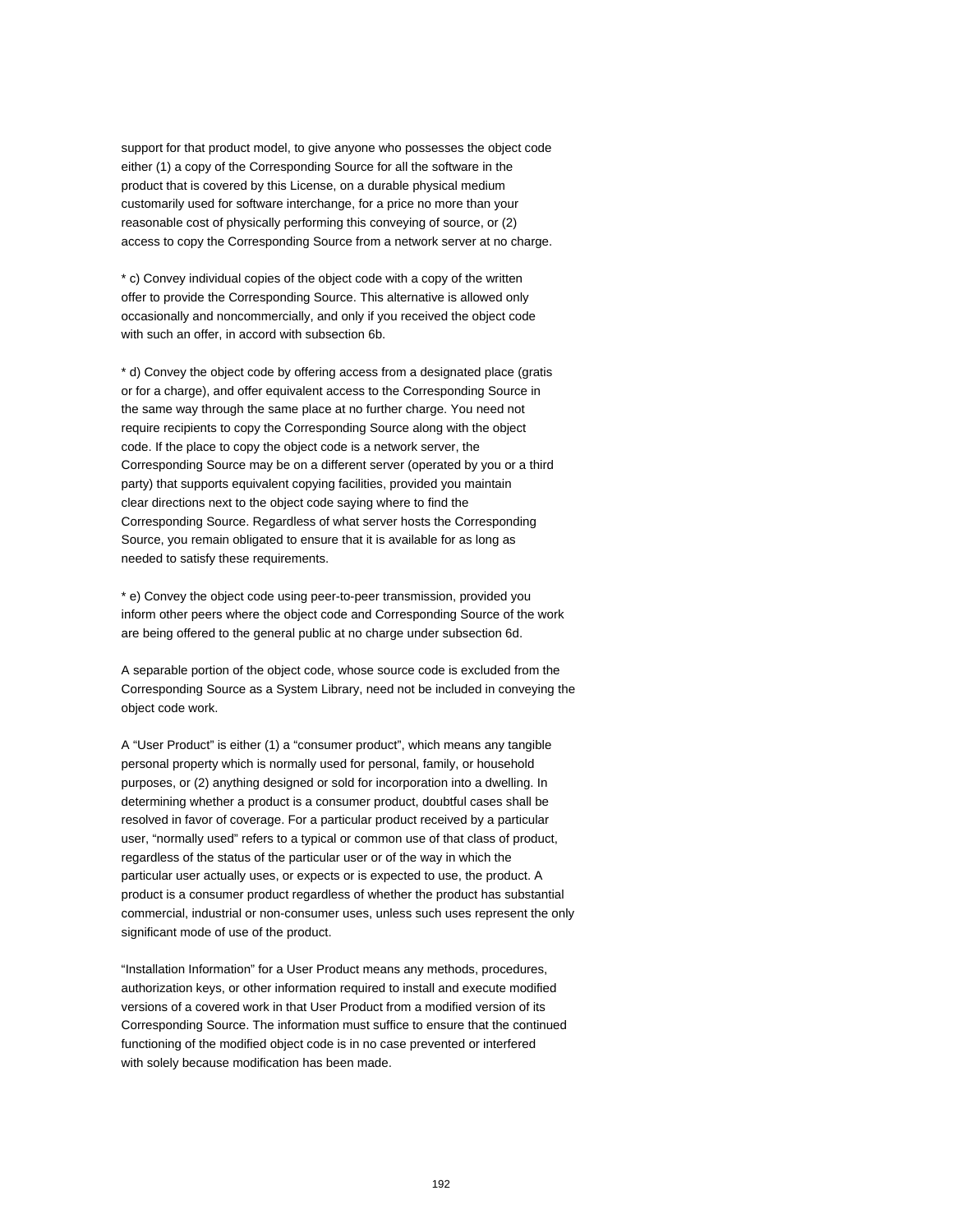If you convey an object code work under this section in, or with, or specifically for use in, a User Product, and the conveying occurs as part of a transaction in which the right of possession and use of the User Product is transferred to the recipient in perpetuity or for a fixed term (regardless of how the transaction is characterized), the Corresponding Source conveyed under this section must be accompanied by the Installation Information. But this requirement does not apply if neither you nor any third party retains the ability to install modified object code on the User Product (for example, the work has been installed in ROM).

The requirement to provide Installation Information does not include a requirement to continue to provide support service, warranty, or updates for a work that has been modified or installed by the recipient, or for the User Product in which it has been modified or installed. Access to a network may be denied when the modification itself materially and adversely affects the operation of the network or violates the rules and protocols for communication across the network.

Corresponding Source conveyed, and Installation Information provided, in accord with this section must be in a format that is publicly documented (and with an implementation available to the public in source code form), and must require no special password or key for unpacking, reading or copying.

#### 7. Additional Terms.

"Additional permissions" are terms that supplement the terms of this License by making exceptions from one or more of its conditions. Additional permissions that are applicable to the entire Program shall be treated as though they were included in this License, to the extent that they are valid under applicable law. If additional permissions apply only to part of the Program, that part may be used separately under those permissions, but the entire Program remains governed by this License without regard to the additional permissions.

When you convey a copy of a covered work, you may at your option remove any additional permissions from that copy, or from any part of it. (Additional permissions may be written to require their own removal in certain cases when you modify the work.) You may place additional permissions on material, added by you to a covered work, for which you have or can give appropriate copyright permission.

Notwithstanding any other provision of this License, for material you add to a covered work, you may (if authorized by the copyright holders of that material) supplement the terms of this License with terms:

\* a) Disclaiming warranty or limiting liability differently from the terms of sections 15 and 16 of this License; or

\* b) Requiring preservation of specified reasonable legal notices or author attributions in that material or in the Appropriate Legal Notices displayed by works containing it; or

\* c) Prohibiting misrepresentation of the origin of that material, or requiring that modified versions of such material be marked in reasonable ways as different from the original version; or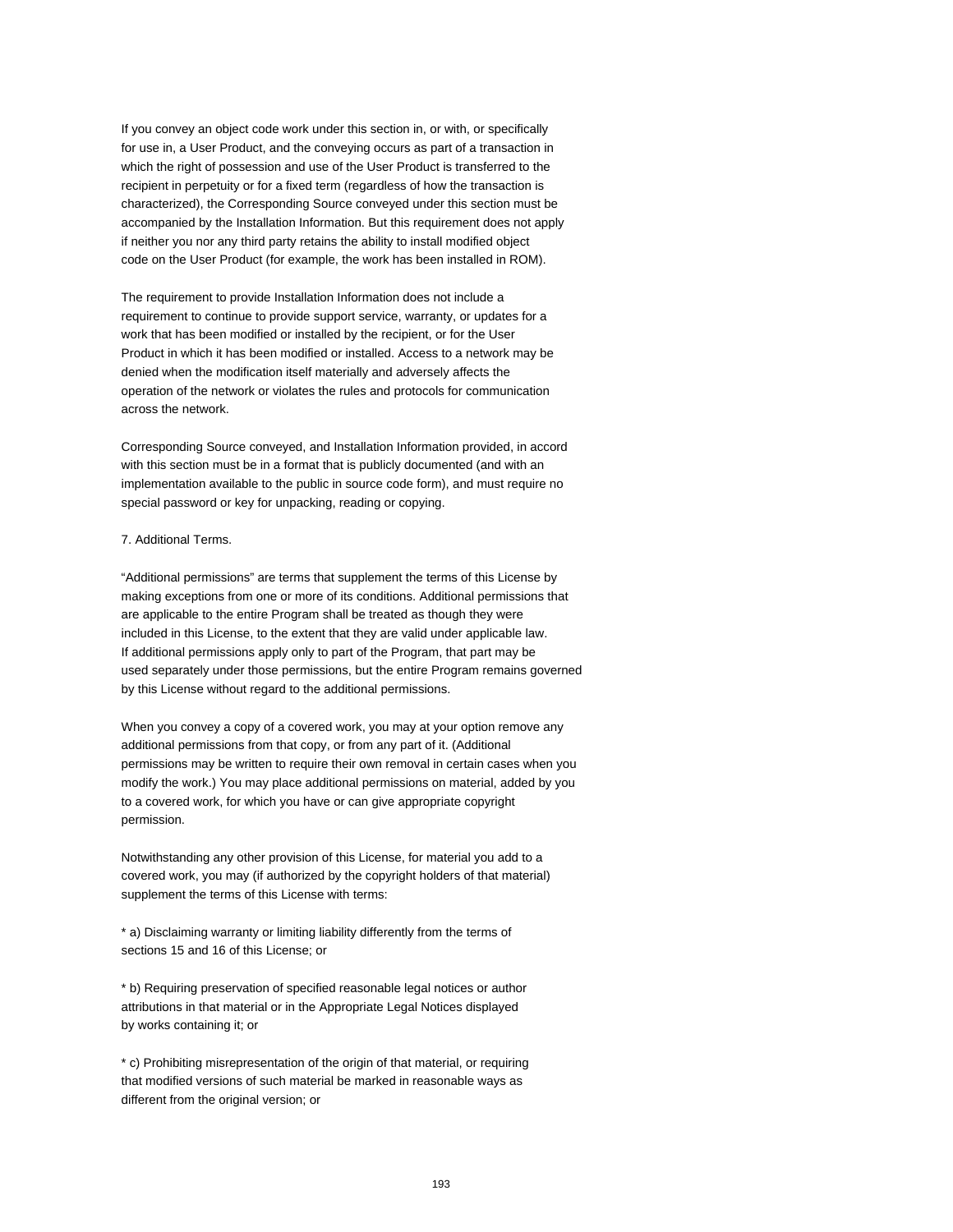\* d) Limiting the use for publicity purposes of names of licensors or authors of the material; or

\* e) Declining to grant rights under trademark law for use of some trade names, trademarks, or service marks; or

\* f) Requiring indemnification of licensors and authors of that material by anyone who conveys the material (or modified versions of it) with contractual assumptions of liability to the recipient, for any liability that these contractual assumptions directly impose on those licensors and authors.

All other non-permissive additional terms are considered "further restrictions" within the meaning of section 10. If the Program as you received it, or any part of it, contains a notice stating that it is governed by this License along with a term that is a further restriction, you may remove that term. If a license document contains a further restriction but permits relicensing or conveying under this License, you may add to a covered work material governed by the terms of that license document, provided that the further restriction does not survive such relicensing or conveying.

If you add terms to a covered work in accord with this section, you must place, in the relevant source files, a statement of the additional terms that apply to those files, or a notice indicating where to find the applicable terms.

Additional terms, permissive or non-permissive, may be stated in the form of a separately written license, or stated as exceptions; the above requirements apply either way.

#### 8. Termination.

You may not propagate or modify a covered work except as expressly provided under this License. Any attempt otherwise to propagate or modify it is void, and will automatically terminate your rights under this License (including any patent licenses granted under the third paragraph of section 11).

However, if you cease all violation of this License, then your license from a particular copyright holder is reinstated (a) provisionally, unless and until the copyright holder explicitly and finally terminates your license, and (b) permanently, if the copyright holder fails to notify you of the violation by some reasonable means prior to 60 days after the cessation.

Moreover, your license from a particular copyright holder is reinstated permanently if the copyright holder notifies you of the violation by some reasonable means, this is the first time you have received notice of violation of this License (for any work) from that copyright holder, and you cure the violation prior to 30 days after your receipt of the notice.

Termination of your rights under this section does not terminate the licenses of parties who have received copies or rights from you under this License. If your rights have been terminated and not permanently reinstated, you do not qualify to receive new licenses for the same material under section 10.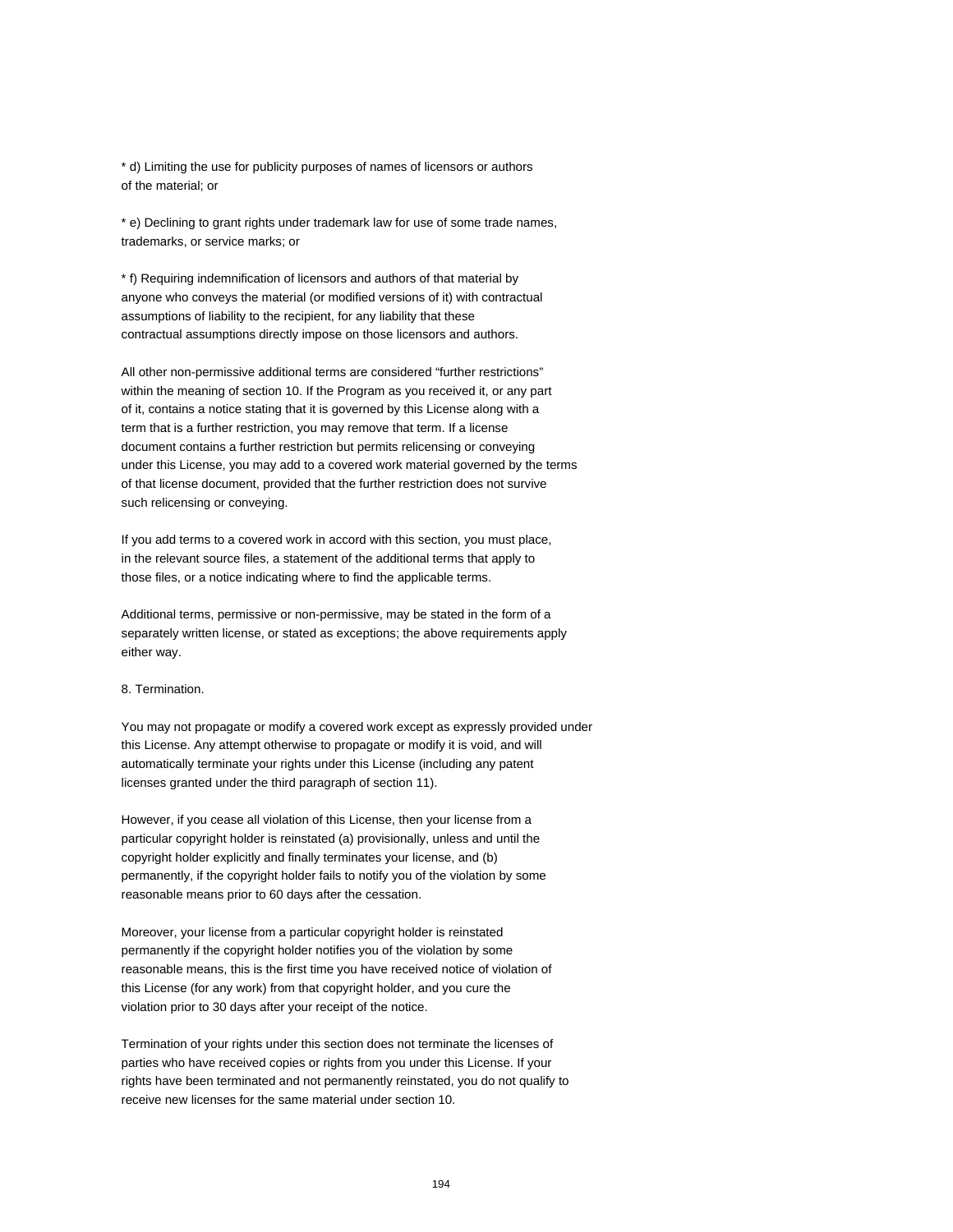9. Acceptance Not Required for Having Copies.

You are not required to accept this License in order to receive or run a copy of the Program. Ancillary propagation of a covered work occurring solely as a consequence of using peer-to-peer transmission to receive a copy likewise does not require acceptance. However, nothing other than this License grants you permission to propagate or modify any covered work. These actions infringe copyright if you do not accept this License. Therefore, by modifying or propagating a covered work, you indicate your acceptance of this License to do so.

10. Automatic Licensing of Downstream Recipients.

Each time you convey a covered work, the recipient automatically receives a license from the original licensors, to run, modify and propagate that work, subject to this License. You are not responsible for enforcing compliance by third parties with this License.

An "entity transaction" is a transaction transferring control of an organization, or substantially all assets of one, or subdividing an organization, or merging organizations. If propagation of a covered work results from an entity transaction, each party to that transaction who receives a copy of the work also receives whatever licenses to the work the party's predecessor in interest had or could give under the previous paragraph, plus a right to possession of the Corresponding Source of the work from the predecessor in interest, if the predecessor has it or can get it with reasonable efforts.

You may not impose any further restrictions on the exercise of the rights granted or affirmed under this License. For example, you may not impose a license fee, royalty, or other charge for exercise of rights granted under this License, and you may not initiate litigation (including a cross-claim or counterclaim in a lawsuit) alleging that any patent claim is infringed by making, using, selling, offering for sale, or importing the Program or any portion of it.

11. Patents.

A "contributor" is a copyright holder who authorizes use under this License of the Program or a work on which the Program is based. The work thus licensed is called the contributor's "contributor version".

A contributor's "essential patent claims" are all patent claims owned or controlled by the contributor, whether already acquired or hereafter acquired, that would be infringed by some manner, permitted by this License, of making, using, or selling its contributor version, but do not include claims that would be infringed only as a consequence of further modification of the contributor version. For purposes of this definition, "control" includes the right to grant patent sublicenses in a manner consistent with the requirements of this License.

Each contributor grants you a non-exclusive, worldwide, royalty-free patent license under the contributor's essential patent claims, to make, use, sell, offer for sale, import and otherwise run, modify and propagate the contents of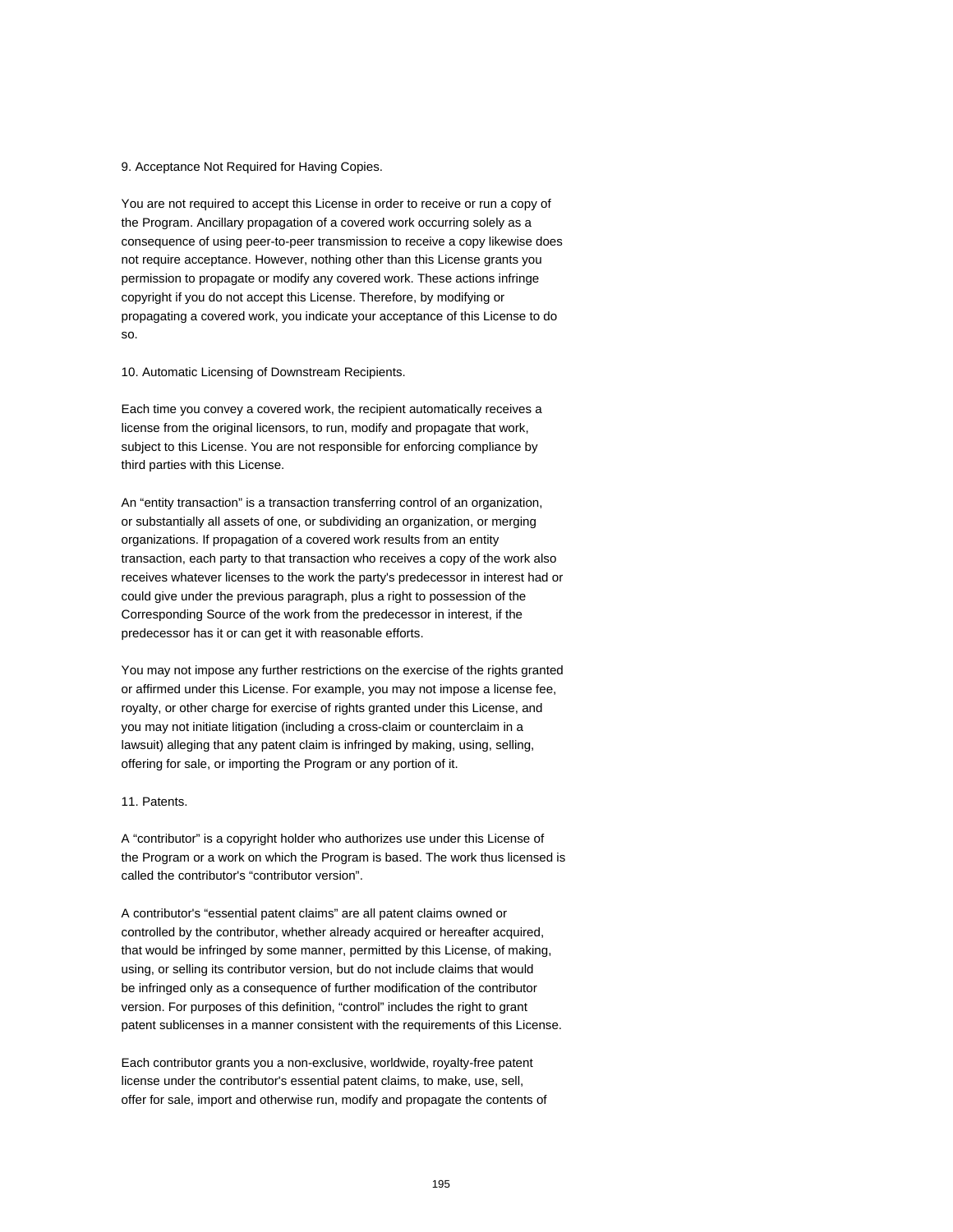#### its contributor version.

In the following three paragraphs, a "patent license" is any express agreement or commitment, however denominated, not to enforce a patent (such as an express permission to practice a patent or covenant not to sue for patent infringement). To "grant" such a patent license to a party means to make such an agreement or commitment not to enforce a patent against the party.

If you convey a covered work, knowingly relying on a patent license, and the Corresponding Source of the work is not available for anyone to copy, free of charge and under the terms of this License, through a publicly available network server or other readily accessible means, then you must either (1) cause the Corresponding Source to be so available, or (2) arrange to deprive yourself of the benefit of the patent license for this particular work, or (3) arrange, in a manner consistent with the requirements of this License, to extend the patent license to downstream recipients. "Knowingly relying" means you have actual knowledge that, but for the patent license, your conveying the covered work in a country, or your recipient's use of the covered work in a country, would infringe one or more identifiable patents in that country that you have reason to believe are valid.

If, pursuant to or in connection with a single transaction or arrangement, you convey, or propagate by procuring conveyance of, a covered work, and grant a patent license to some of the parties receiving the covered work authorizing them to use, propagate, modify or convey a specific copy of the covered work, then the patent license you grant is automatically extended to all recipients of the covered work and works based on it.

A patent license is "discriminatory" if it does not include within the scope of its coverage, prohibits the exercise of, or is conditioned on the non-exercise of one or more of the rights that are specifically granted under this License. You may not convey a covered work if you are a party to an arrangement with a third party that is in the business of distributing software, under which you make payment to the third party based on the extent of your activity of conveying the work, and under which the third party grants, to any of the parties who would receive the covered work from you, a discriminatory patent license (a) in connection with copies of the covered work conveyed by you (or copies made from those copies), or (b) primarily for and in connection with specific products or compilations that contain the covered work, unless you entered into that arrangement, or that patent license was granted, prior to 28 March 2007.

Nothing in this License shall be construed as excluding or limiting any implied license or other defenses to infringement that may otherwise be available to you under applicable patent law.

#### 12. No Surrender of Others' Freedom.

If conditions are imposed on you (whether by court order, agreement or otherwise) that contradict the conditions of this License, they do not excuse you from the conditions of this License. If you cannot convey a covered work so as to satisfy simultaneously your obligations under this License and any other pertinent obligations, then as a consequence you may not convey it at all. For example, if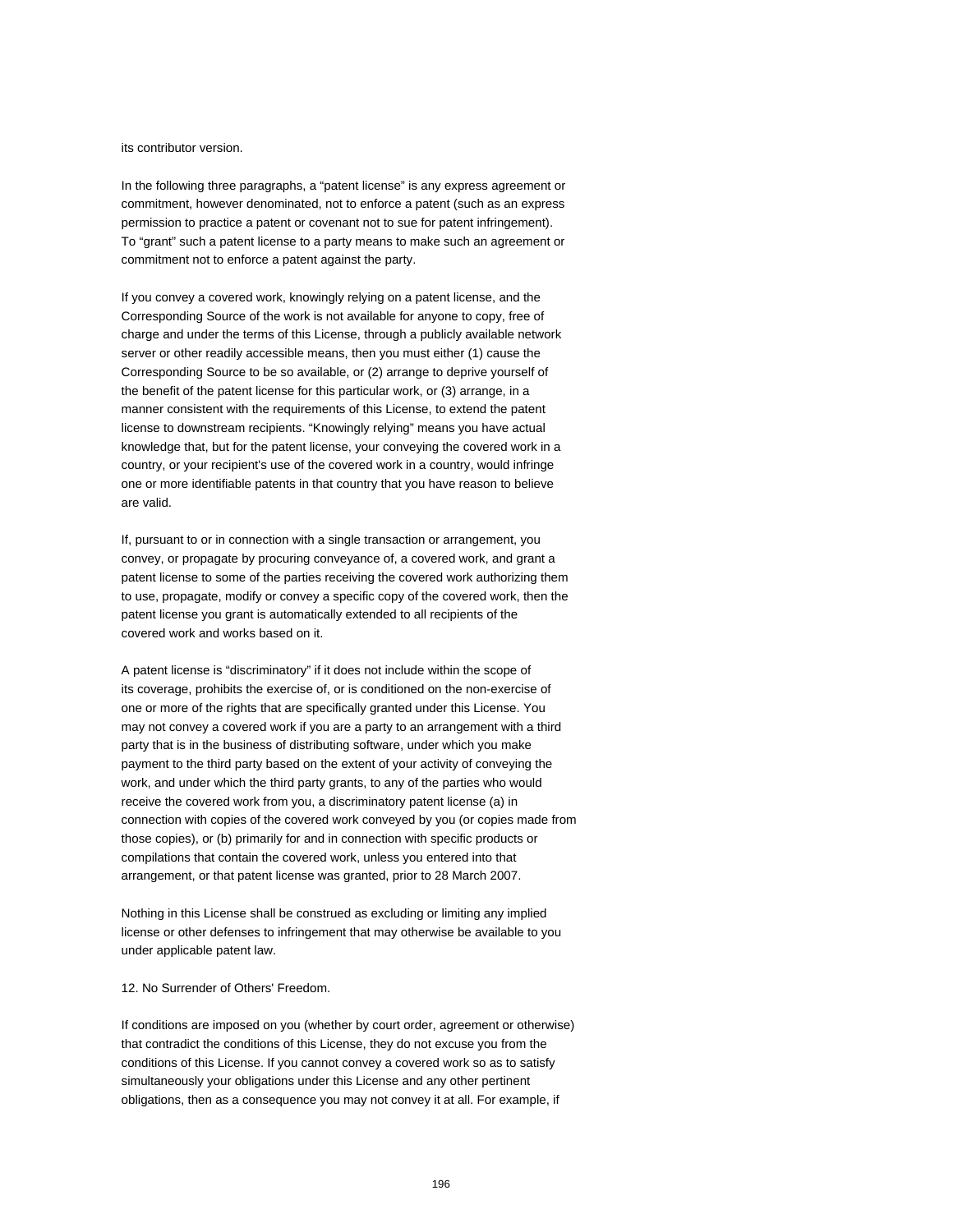you agree to terms that obligate you to collect a royalty for further conveying from those to whom you convey the Program, the only way you could satisfy both those terms and this License would be to refrain entirely from conveying the Program.

13. Use with the GNU Affero General Public License.

Notwithstanding any other provision of this License, you have permission to link or combine any covered work with a work licensed under version 3 of the GNU Affero General Public License into a single combined work, and to convey the resulting work. The terms of this License will continue to apply to the part which is the covered work, but the special requirements of the GNU Affero General Public License, section 13, concerning interaction through a network will apply to the combination as such.

14. Revised Versions of this License.

The Free Software Foundation may publish revised and/or new versions of the GNU General Public License from time to time. Such new versions will be similar in spirit to the present version, but may differ in detail to address new problems or concerns.

Each version is given a distinguishing version number. If the Program specifies that a certain numbered version of the GNU General Public License "or any later version" applies to it, you have the option of following the terms and conditions either of that numbered version or of any later version published by the Free Software Foundation. If the Program does not specify a version number of the GNU General Public License, you may choose any version ever published by the Free Software Foundation.

If the Program specifies that a proxy can decide which future versions of the GNU General Public License can be used, that proxy's public statement of acceptance of a version permanently authorizes you to choose that version for the Program.

Later license versions may give you additional or different permissions. However, no additional obligations are imposed on any author or copyright holder as a result of your choosing to follow a later version.

15. Disclaimer of Warranty.

THERE IS NO WARRANTY FOR THE PROGRAM, TO THE EXTENT PERMITTED BY APPLICABLE LAW. EXCEPT WHEN OTHERWISE STATED IN WRITING THE COPYRIGHT HOLDERS AND/OR OTHER PARTIES PROVIDE THE PROGRAM "AS IS" WITHOUT WARRANTY OF ANY KIND, EITHER EXPRESSED OR IMPLIED, INCLUDING, BUT NOT LIMITED TO, THE IMPLIED WARRANTIES OF MERCHANTABILITY AND FITNESS FOR A PARTICULAR PURPOSE. THE ENTIRE RISK AS TO THE QUALITY AND PERFORMANCE OF THE PROGRAM IS WITH YOU. SHOULD THE PROGRAM PROVE DEFECTIVE, YOU ASSUME THE COST OF ALL NECESSARY SERVICING, REPAIR OR CORRECTION.

## 16. Limitation of Liability.

IN NO EVENT UNLESS REQUIRED BY APPLICABLE LAW OR AGREED TO IN WRITING WILL ANY COPYRIGHT HOLDER, OR ANY OTHER PARTY WHO MODIFIES AND/OR CONVEYS THE PROGRAM AS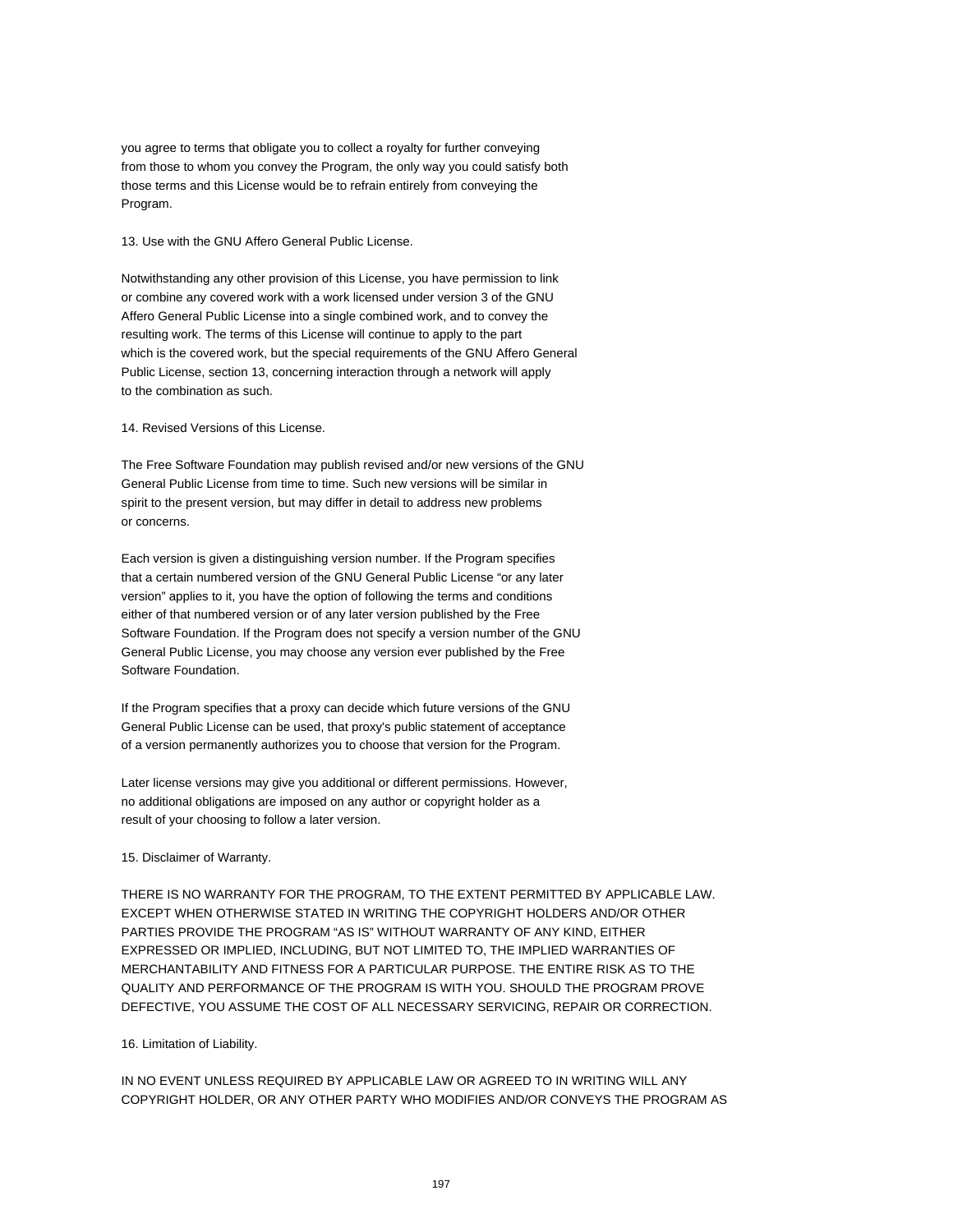PERMITTED ABOVE, BE LIABLE TO YOU FOR DAMAGES, INCLUDING ANY GENERAL, SPECIAL, INCIDENTAL OR CONSEQUENTIAL DAMAGES ARISING OUT OF THE USE OR INABILITY TO USE THE PROGRAM (INCLUDING BUT NOT LIMITED TO LOSS OF DATA OR DATA BEING RENDERED INACCURATE OR LOSSES SUSTAINED BY YOU OR THIRD PARTIES OR A FAILURE OF THE PROGRAM TO OPERATE WITH ANY OTHER PROGRAMS), EVEN IF SUCH HOLDER OR OTHER PARTY HAS BEEN ADVISED OF THE POSSIBILITY OF SUCH DAMAGES.

17. Interpretation of Sections 15 and 16.

If the disclaimer of warranty and limitation of liability provided above cannot be given local legal effect according to their terms, reviewing courts shall apply local law that most closely approximates an absolute waiver of all civil liability in connection with the Program, unless a warranty or assumption of liability accompanies a copy of the Program in return for a fee.

# END OF TERMS AND CONDITIONS

How to Apply These Terms to Your New Programs

If you develop a new program, and you want it to be of the greatest possible use to the public, the best way to achieve this is to make it free software which everyone can redistribute and change under these terms.

To do so, attach the following notices to the program. It is safest to attach them to the start of each source file to most effectively state the exclusion of warranty; and each file should have at least the "copyright" line and a pointer to where the full notice is found.

does.> Copyright (C)

This program is free software: you can redistribute it and/or modify it under the terms of the GNU General Public License as published by the Free Software Foundation, either version 3 of the License, or (at your option) any later version.

This program is distributed in the hope that it will be useful, but WITHOUT ANY WARRANTY; without even the implied warranty of MERCHANTABILITY or FITNESS FOR A PARTICULAR PURPOSE. See the GNU General Public License for more details.

You should have received a copy of the GNU General Public License along with this program. If not, see .

Also add information on how to contact you by electronic and paper mail.

If the program does terminal interaction, make it output a short notice like this when it starts in an interactive mode:

Copyright (C)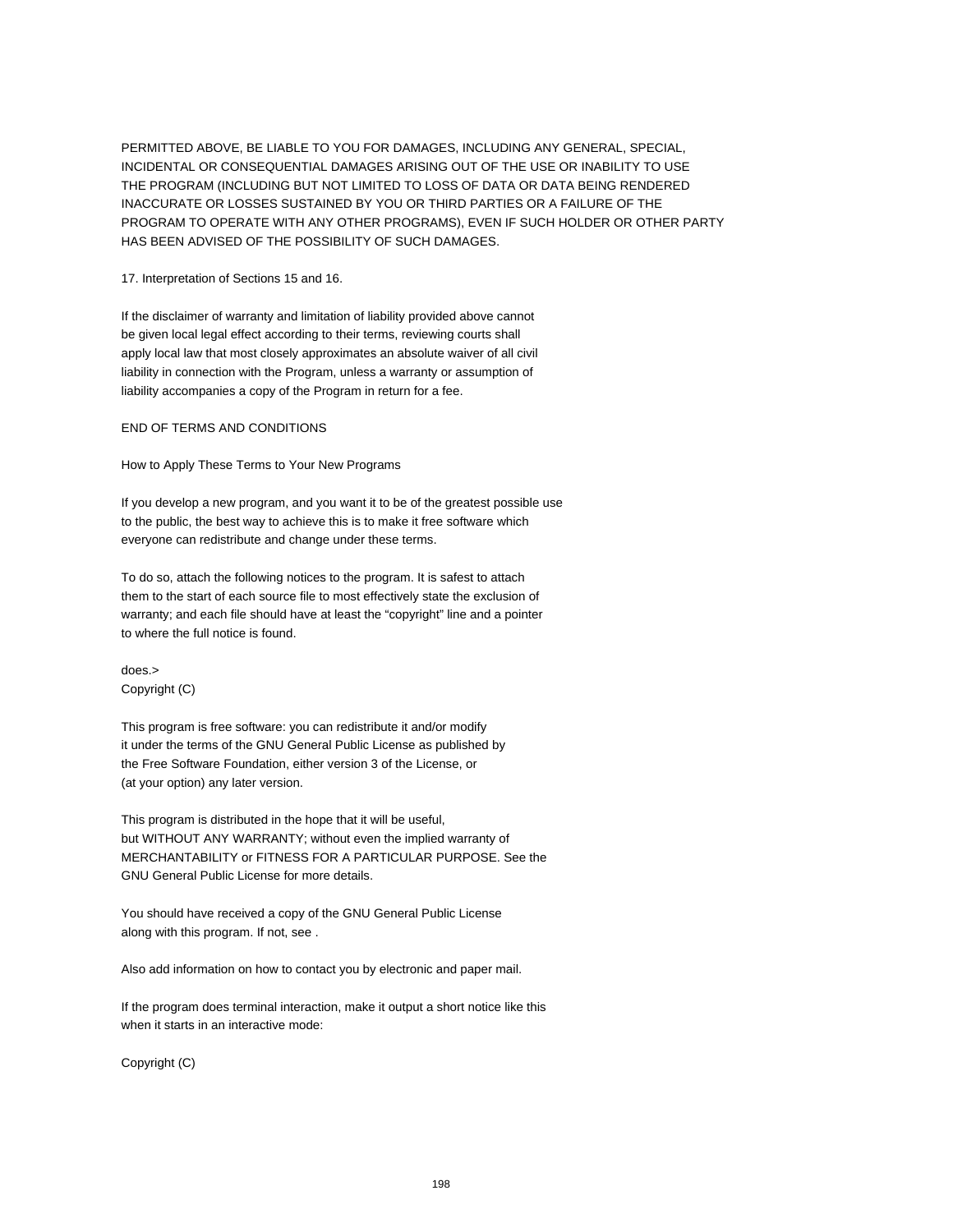This program comes with ABSOLUTELY NO WARRANTY; for details type `show w'. This is free software, and you are welcome to redistribute it under certain conditions; type `show c' for details.

The hypothetical commands `show w' and `show c' should show the appropriate parts of the General Public License. Of course, your program's commands might be different; for a GUI interface, you would use an "about box".

You should also get your employer (if you work as a programmer) or school, if any, to sign a "copyright disclaimer" for the program, if necessary. For more information on this, and how to apply and follow the GNU GPL, see

The GNU General Public License does not permit incorporating your program into proprietary programs. If your program is a subroutine library, you may consider it more useful to permit linking proprietary applications with the library. If this is what you want to do, use the GNU Lesser General Public License instead of this License. But first, please read

# **GNU Lesser General Public License v3.0 or later**

(elfutils 0.183, GMP 6.2.1, libgcrypt 1.8.7, libhogweed6 3.7.3, Libidn 2.3.0, libunistring 0.9.10, PycURL 7.43.0.6)

GNU LESSER GENERAL PUBLIC LICENSE =================================

Version 3, 29 June 2007

.

.

Copyright (C) 2007 Free Software Foundation, Inc.

Everyone is permitted to copy and distribute verbatim copies of this license document, but changing it is not allowed.

This version of the GNU Lesser General Public License incorporates the terms and conditions of version 3 of the GNU General Public License, supplemented by the additional permissions listed below.

0. Additional Definitions.

As used herein, "this License" refers to version 3 of the GNU Lesser General Public License, and the "GNU GPL" refers to version 3 of the GNU General Public License.

"The Library" refers to a covered work governed by this License, other than an Application or a Combined Work as defined below.

An "Application" is any work that makes use of an interface provided by the Library, but which is not otherwise based on the Library. Defining a subclass of a class defined by the Library is deemed a mode of using an interface provided by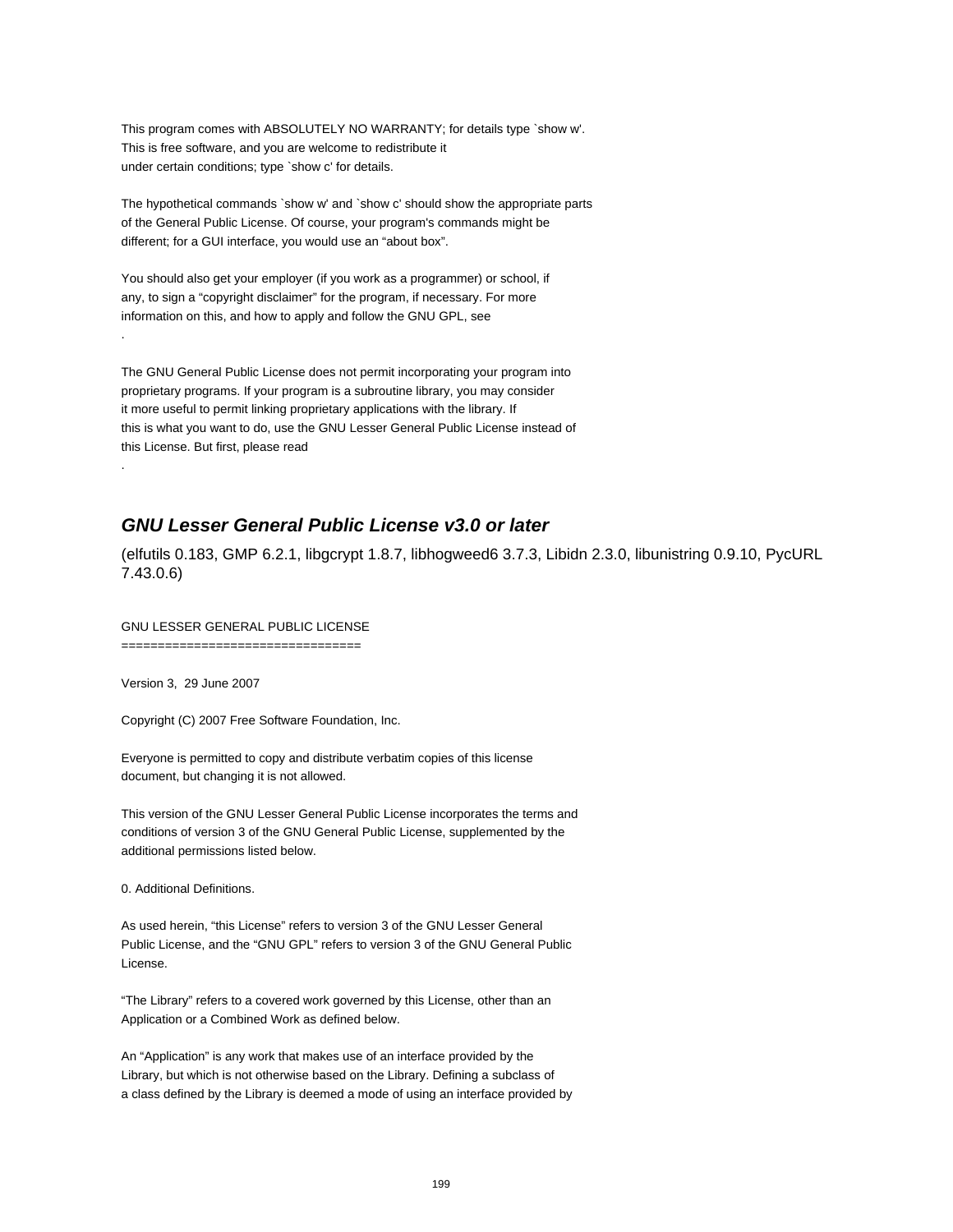#### the Library.

A "Combined Work" is a work produced by combining or linking an Application with the Library. The particular version of the Library with which the Combined Work was made is also called the "Linked Version".

The "Minimal Corresponding Source" for a Combined Work means the Corresponding Source for the Combined Work, excluding any source code for portions of the Combined Work that, considered in isolation, are based on the Application, and not on the Linked Version.

The "Corresponding Application Code" for a Combined Work means the object code and/or source code for the Application, including any data and utility programs needed for reproducing the Combined Work from the Application, but excluding the System Libraries of the Combined Work.

1. Exception to Section 3 of the GNU GPL.

You may convey a covered work under sections 3 and 4 of this License without being bound by section 3 of the GNU GPL.

2. Conveying Modified Versions.

If you modify a copy of the Library, and, in your modifications, a facility refers to a function or data to be supplied by an Application that uses the facility (other than as an argument passed when the facility is invoked), then you may convey a copy of the modified version:

\* a) under this License, provided that you make a good faith effort to ensure that, in the event an Application does not supply the function or data, the facility still operates, and performs whatever part of its purpose remains meaningful, or

\* b) under the GNU GPL, with none of the additional permissions of this License applicable to that copy.

3. Object Code Incorporating Material from Library Header Files.

The object code form of an Application may incorporate material from a header file that is part of the Library. You may convey such object code under terms of your choice, provided that, if the incorporated material is not limited to numerical parameters, data structure layouts and accessors, or small macros, inline functions and templates (ten or fewer lines in length), you do both of the following:

\* a) Give prominent notice with each copy of the object code that the Library is used in it and that the Library and its use are covered by this License.

\* b) Accompany the object code with a copy of the GNU GPL and this license document.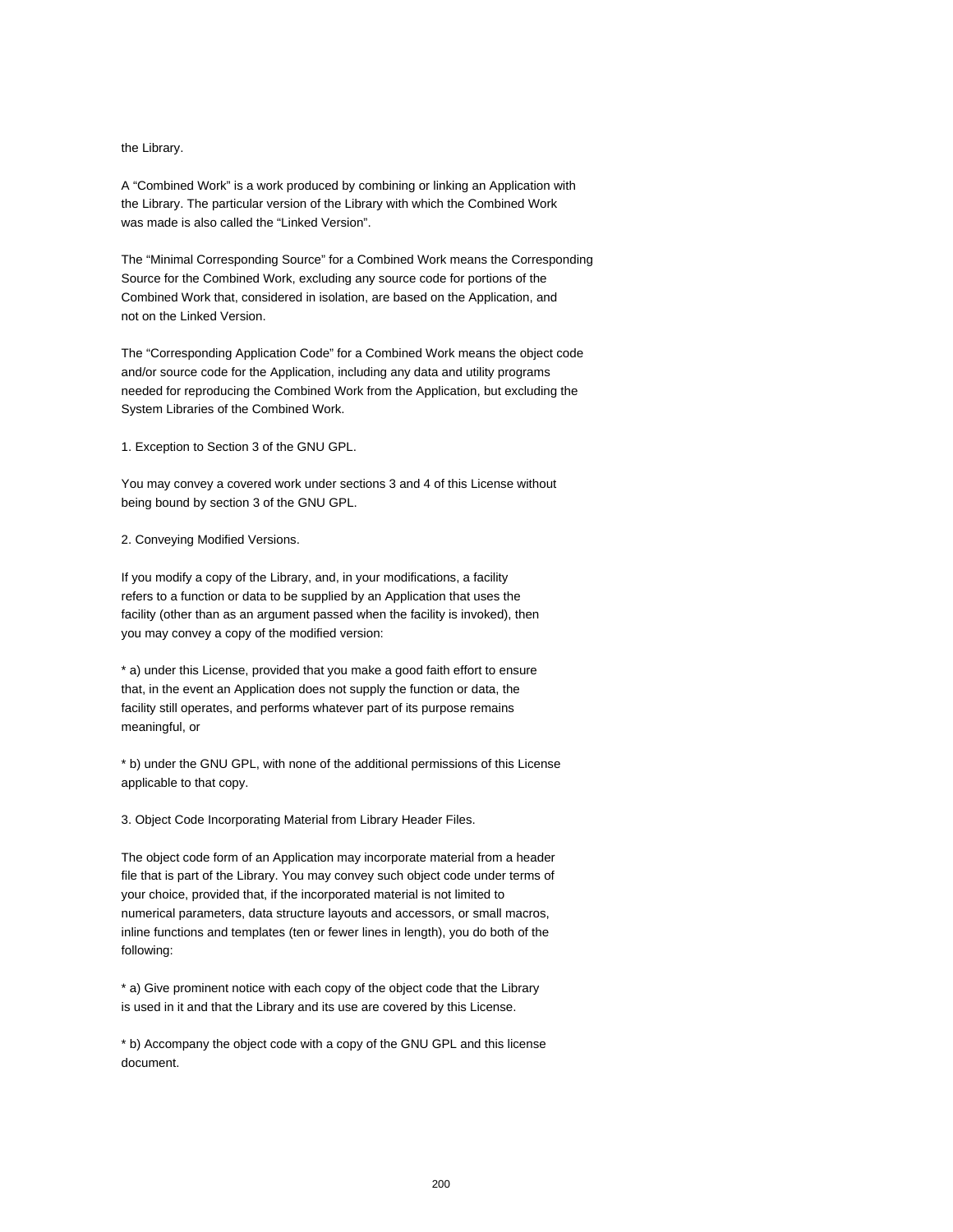## 4. Combined Works.

You may convey a Combined Work under terms of your choice that, taken together, effectively do not restrict modification of the portions of the Library contained in the Combined Work and reverse engineering for debugging such modifications, if you also do each of the following:

\* a) Give prominent notice with each copy of the Combined Work that the Library is used in it and that the Library and its use are covered by this License.

\* b) Accompany the Combined Work with a copy of the GNU GPL and this license document.

\* c) For a Combined Work that displays copyright notices during execution, include the copyright notice for the Library among these notices, as well as a reference directing the user to the copies of the GNU GPL and this license document.

\* d) Do one of the following:

\* 0) Convey the Minimal Corresponding Source under the terms of this License, and the Corresponding Application Code in a form suitable for, and under terms that permit, the user to recombine or relink the Application with a modified version of the Linked Version to produce a modified Combined Work, in the manner specified by section 6 of the GNU GPL for conveying Corresponding Source.

\* 1) Use a suitable shared library mechanism for linking with the Library. A suitable mechanism is one that (a) uses at run time a copy of the Library already present on the user's computer system, and (b) will operate properly with a modified version of the Library that is interface-compatible with the Linked Version.

\* e) Provide Installation Information, but only if you would otherwise be required to provide such information under section 6 of the GNU GPL, and only to the extent that such information is necessary to install and execute a modified version of the Combined Work produced by recombining or relinking the Application with a modified version of the Linked Version. (If you use option 4d0, the Installation Information must accompany the Minimal Corresponding Source and Corresponding Application Code. If you use option 4d1, you must provide the Installation Information in the manner specified by section 6 of the GNU GPL for conveying Corresponding Source.)

5. Combined Libraries.

You may place library facilities that are a work based on the Library side by side in a single library together with other library facilities that are not Applications and are not covered by this License, and convey such a combined library under terms of your choice, if you do both of the following:

\* a) Accompany the combined library with a copy of the same work based on the Library, uncombined with any other library facilities, conveyed under the terms of this License.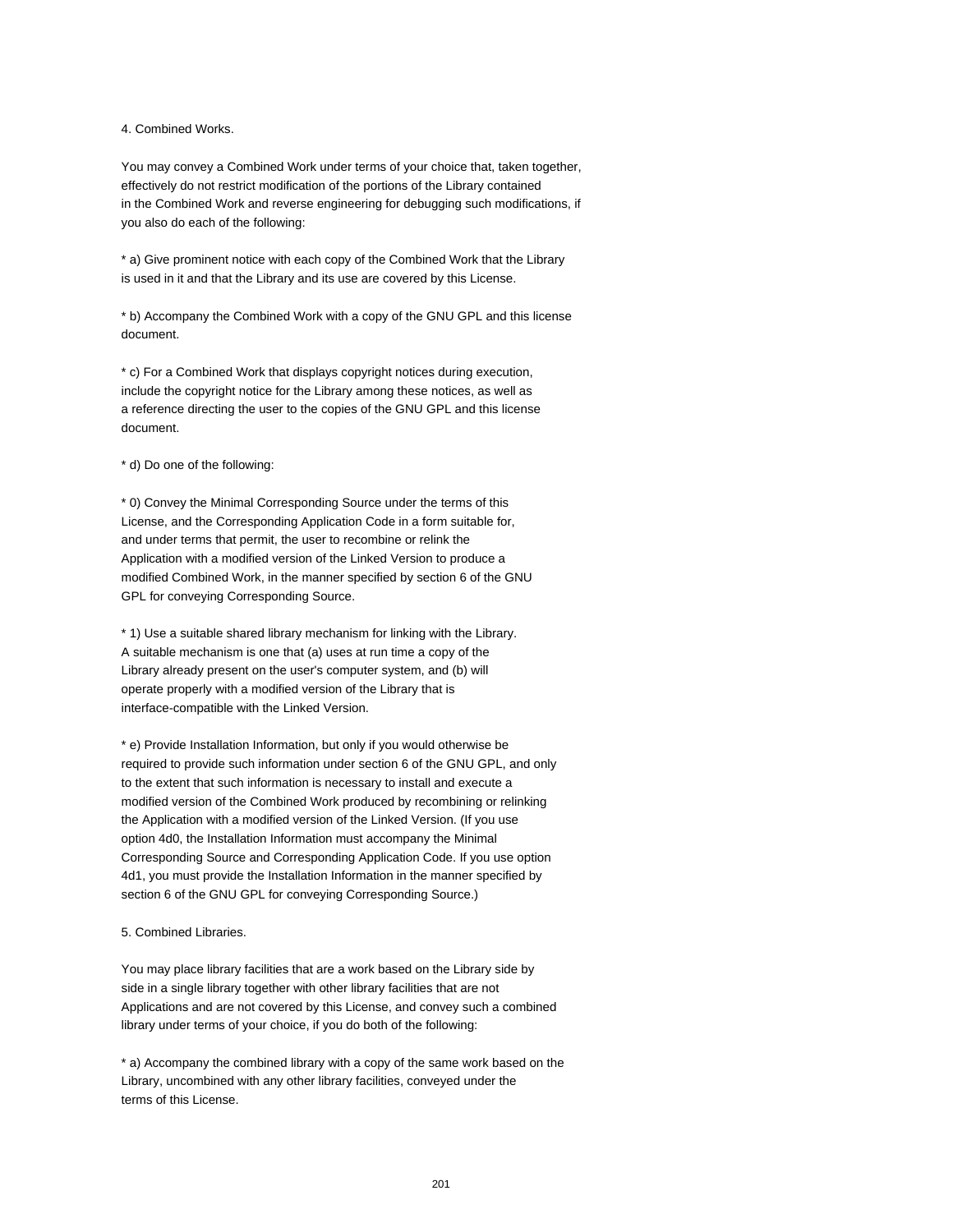\* b) Give prominent notice with the combined library that part of it is a work based on the Library, and explaining where to find the accompanying uncombined form of the same work.

6. Revised Versions of the GNU Lesser General Public License.

The Free Software Foundation may publish revised and/or new versions of the GNU Lesser General Public License from time to time. Such new versions will be similar in spirit to the present version, but may differ in detail to address new problems or concerns.

Each version is given a distinguishing version number. If the Library as you received it specifies that a certain numbered version of the GNU Lesser General Public License "or any later version" applies to it, you have the option of following the terms and conditions either of that published version or of any later version published by the Free Software Foundation. If the Library as you received it does not specify a version number of the GNU Lesser General Public License, you may choose any version of the GNU Lesser General Public License ever published by the Free Software Foundation.

If the Library as you received it specifies that a proxy can decide whether future versions of the GNU Lesser General Public License shall apply, that proxy's public statement of acceptance of any version is permanent authorization for you to choose that version for the Library.

--------------------------------------------------------------------------------

# GNU GENERAL PUBLIC LICENSE

==========================

Version 3, 29 June 2007

Copyright (C) 2007 Free Software Foundation, Inc.

Everyone is permitted to copy and distribute verbatim copies of this license document, but changing it is not allowed.

#### Preamble

The GNU General Public License is a free, copyleft license for software and other kinds of works.

The licenses for most software and other practical works are designed to take away your freedom to share and change the works. By contrast, the GNU General Public License is intended to guarantee your freedom to share and change all versions of a program--to make sure it remains free software for all its users. We, the Free Software Foundation, use the GNU General Public License for most of our software; it applies also to any other work released this way by its authors. You can apply it to your programs, too.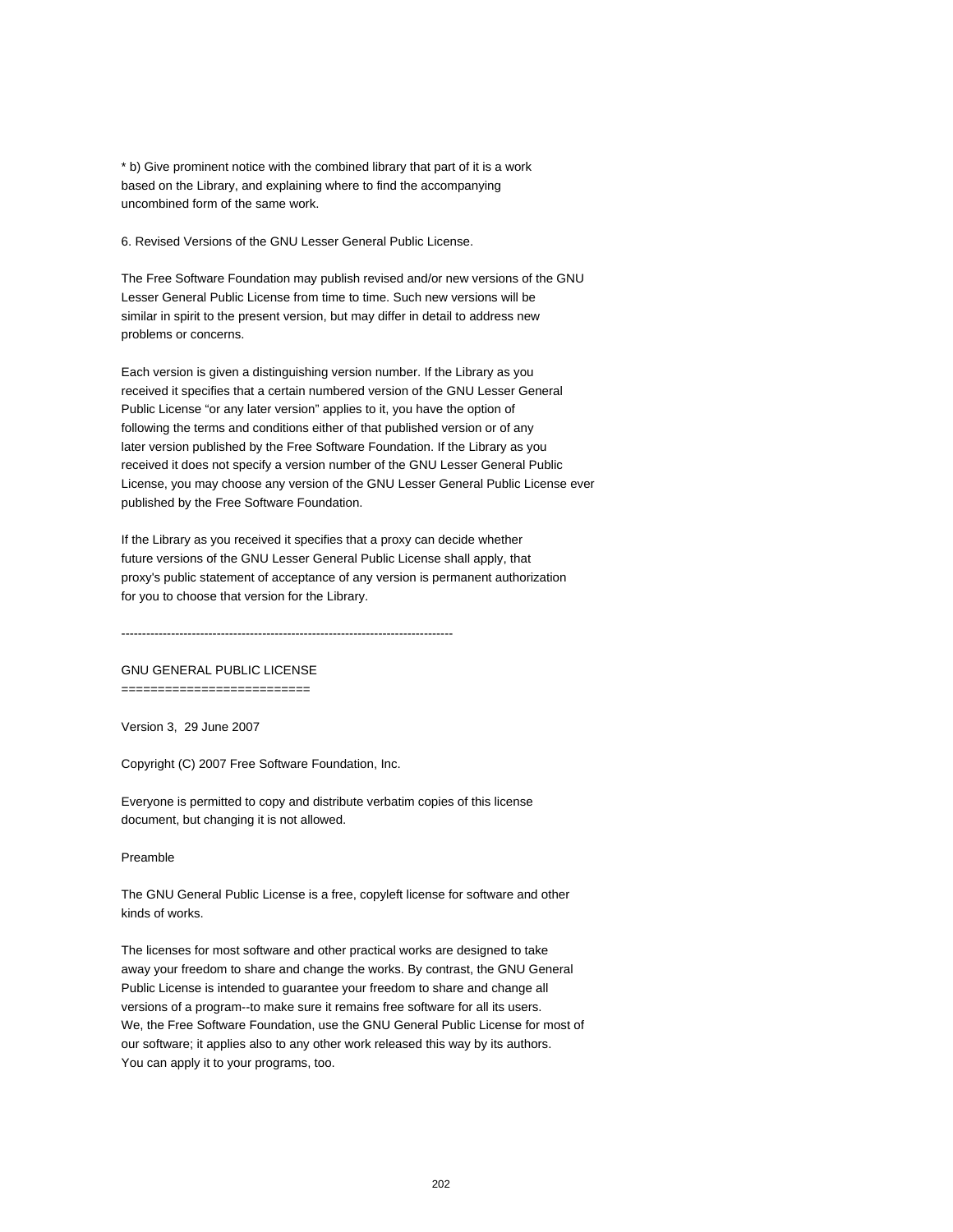When we speak of free software, we are referring to freedom, not price. Our General Public Licenses are designed to make sure that you have the freedom to distribute copies of free software (and charge for them if you wish), that you receive source code or can get it if you want it, that you can change the software or use pieces of it in new free programs, and that you know you can do these things.

To protect your rights, we need to prevent others from denying you these rights or asking you to surrender the rights. Therefore, you have certain responsibilities if you distribute copies of the software, or if you modify it: responsibilities to respect the freedom of others.

For example, if you distribute copies of such a program, whether gratis or for a fee, you must pass on to the recipients the same freedoms that you received. You must make sure that they, too, receive or can get the source code. And you must show them these terms so they know their rights.

Developers that use the GNU GPL protect your rights with two steps: (1) assert copyright on the software, and (2) offer you this License giving you legal permission to copy, distribute and/or modify it.

For the developers' and authors' protection, the GPL clearly explains that there is no warranty for this free software. For both users' and authors' sake, the GPL requires that modified versions be marked as changed, so that their problems will not be attributed erroneously to authors of previous versions.

Some devices are designed to deny users access to install or run modified versions of the software inside them, although the manufacturer can do so. This is fundamentally incompatible with the aim of protecting users' freedom to change the software. The systematic pattern of such abuse occurs in the area of products for individuals to use, which is precisely where it is most unacceptable. Therefore, we have designed this version of the GPL to prohibit the practice for those products. If such problems arise substantially in other domains, we stand ready to extend this provision to those domains in future versions of the GPL, as needed to protect the freedom of users.

Finally, every program is threatened constantly by software patents. States should not allow patents to restrict development and use of software on general-purpose computers, but in those that do, we wish to avoid the special danger that patents applied to a free program could make it effectively proprietary. To prevent this, the GPL assures that patents cannot be used to render the program non-free.

The precise terms and conditions for copying, distribution and modification follow.

## TERMS AND CONDITIONS

#### 0. Definitions.

"This License" refers to version 3 of the GNU General Public License.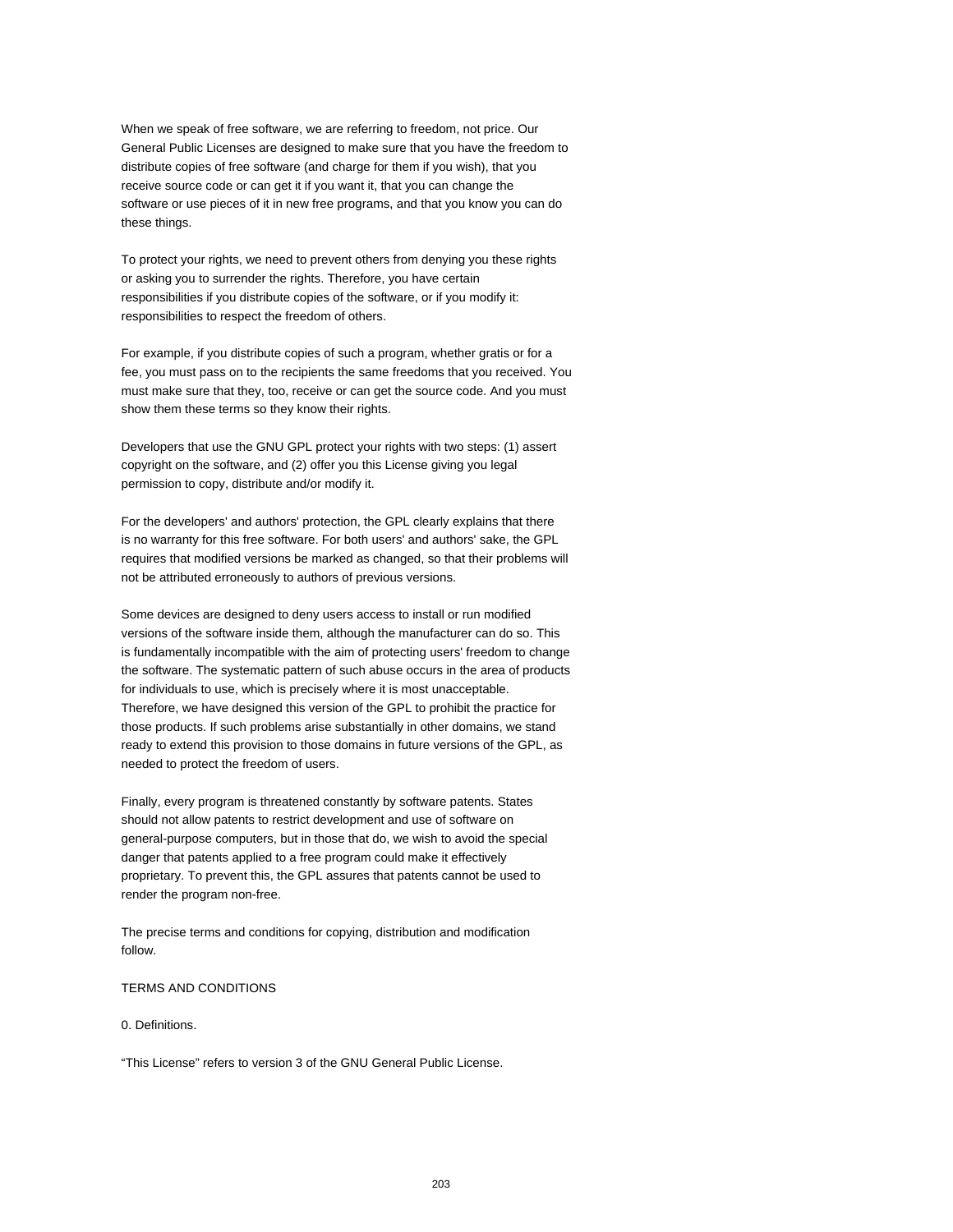"Copyright" also means copyright-like laws that apply to other kinds of works, such as semiconductor masks.

"The Program" refers to any copyrightable work licensed under this License. Each licensee is addressed as "you". "Licensees" and "recipients" may be individuals or organizations.

To "modify" a work means to copy from or adapt all or part of the work in a fashion requiring copyright permission, other than the making of an exact copy. The resulting work is called a "modified version" of the earlier work or a work "based on" the earlier work.

A "covered work" means either the unmodified Program or a work based on the Program.

To "propagate" a work means to do anything with it that, without permission, would make you directly or secondarily liable for infringement under applicable copyright law, except executing it on a computer or modifying a private copy. Propagation includes copying, distribution (with or without modification), making available to the public, and in some countries other activities as well.

To "convey" a work means any kind of propagation that enables other parties to make or receive copies. Mere interaction with a user through a computer network, with no transfer of a copy, is not conveying.

An interactive user interface displays "Appropriate Legal Notices" to the extent that it includes a convenient and prominently visible feature that (1) displays an appropriate copyright notice, and (2) tells the user that there is no warranty for the work (except to the extent that warranties are provided), that licensees may convey the work under this License, and how to view a copy of this License. If the interface presents a list of user commands or options, such as a menu, a prominent item in the list meets this criterion.

#### 1. Source Code.

The "source code" for a work means the preferred form of the work for making modifications to it. "Object code" means any non-source form of a work.

A "Standard Interface" means an interface that either is an official standard defined by a recognized standards body, or, in the case of interfaces specified for a particular programming language, one that is widely used among developers working in that language.

The "System Libraries" of an executable work include anything, other than the work as a whole, that (a) is included in the normal form of packaging a Major Component, but which is not part of that Major Component, and (b) serves only to enable use of the work with that Major Component, or to implement a Standard Interface for which an implementation is available to the public in source code form. A "Major Component", in this context, means a major essential component (kernel, window system, and so on) of the specific operating system (if any) on which the executable work runs, or a compiler used to produce the work, or an object code interpreter used to run it.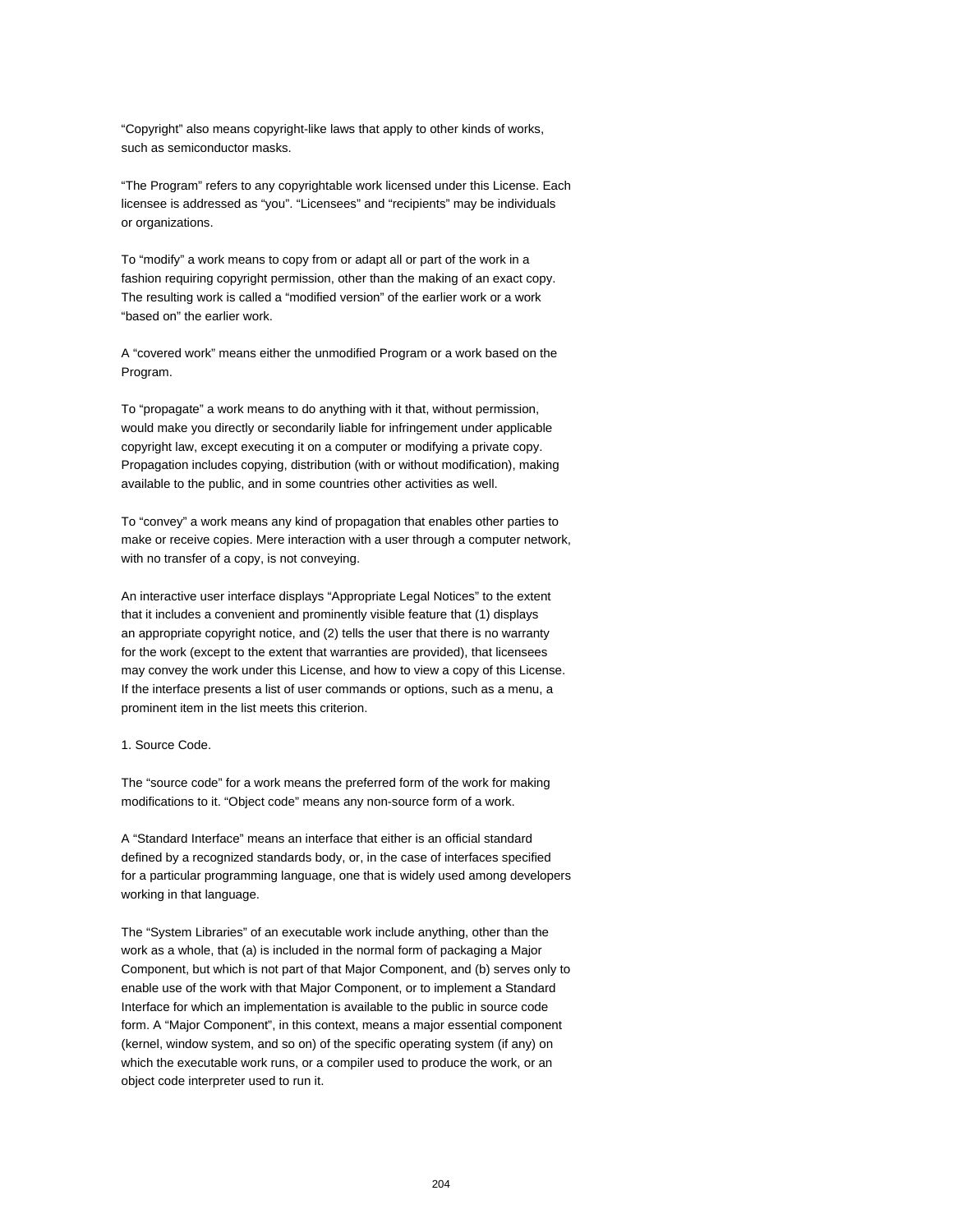The "Corresponding Source" for a work in object code form means all the source code needed to generate, install, and (for an executable work) run the object code and to modify the work, including scripts to control those activities. However, it does not include the work's System Libraries, or general-purpose tools or generally available free programs which are used unmodified in performing those activities but which are not part of the work. For example, Corresponding Source includes interface definition files associated with source files for the work, and the source code for shared libraries and dynamically linked subprograms that the work is specifically designed to require, such as by intimate data communication or control flow between those subprograms and other parts of the work.

The Corresponding Source need not include anything that users can regenerate automatically from other parts of the Corresponding Source.

The Corresponding Source for a work in source code form is that same work.

#### 2. Basic Permissions.

All rights granted under this License are granted for the term of copyright on the Program, and are irrevocable provided the stated conditions are met. This License explicitly affirms your unlimited permission to run the unmodified Program. The output from running a covered work is covered by this License only if the output, given its content, constitutes a covered work. This License acknowledges your rights of fair use or other equivalent, as provided by copyright law.

You may make, run and propagate covered works that you do not convey, without conditions so long as your license otherwise remains in force. You may convey covered works to others for the sole purpose of having them make modifications exclusively for you, or provide you with facilities for running those works, provided that you comply with the terms of this License in conveying all material for which you do not control copyright. Those thus making or running the covered works for you must do so exclusively on your behalf, under your direction and control, on terms that prohibit them from making any copies of your copyrighted material outside their relationship with you.

Conveying under any other circumstances is permitted solely under the conditions stated below. Sublicensing is not allowed; section 10 makes it unnecessary.

3. Protecting Users' Legal Rights From Anti-Circumvention Law.

No covered work shall be deemed part of an effective technological measure under any applicable law fulfilling obligations under article 11 of the WIPO copyright treaty adopted on 20 December 1996, or similar laws prohibiting or restricting circumvention of such measures.

When you convey a covered work, you waive any legal power to forbid circumvention of technological measures to the extent such circumvention is effected by exercising rights under this License with respect to the covered work, and you disclaim any intention to limit operation or modification of the work as a means of enforcing, against the work's users, your or third parties' legal rights to forbid circumvention of technological measures.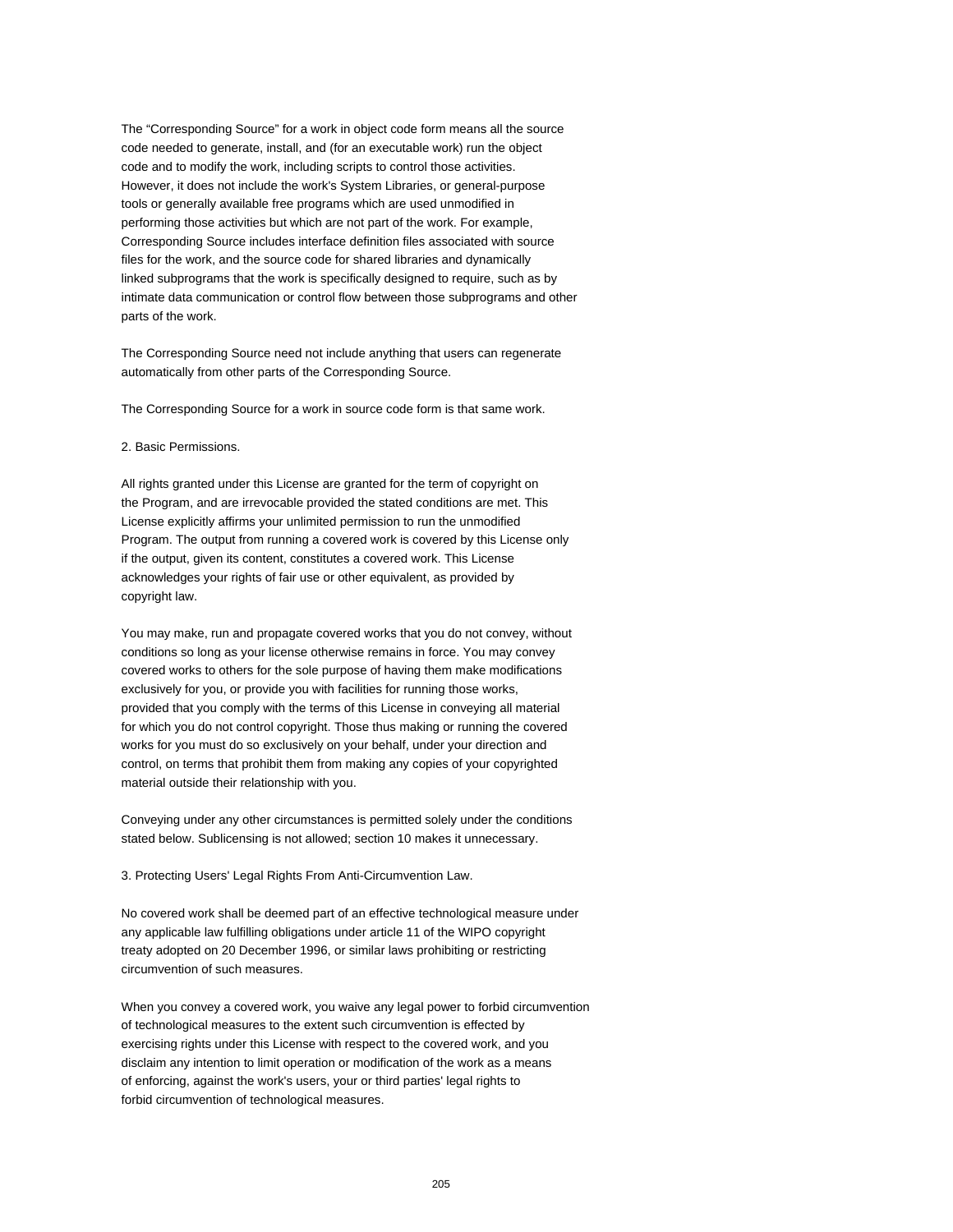#### 4. Conveying Verbatim Copies.

You may convey verbatim copies of the Program's source code as you receive it, in any medium, provided that you conspicuously and appropriately publish on each copy an appropriate copyright notice; keep intact all notices stating that this License and any non-permissive terms added in accord with section 7 apply to the code; keep intact all notices of the absence of any warranty; and give all recipients a copy of this License along with the Program.

You may charge any price or no price for each copy that you convey, and you may offer support or warranty protection for a fee.

5. Conveying Modified Source Versions.

You may convey a work based on the Program, or the modifications to produce it from the Program, in the form of source code under the terms of section 4, provided that you also meet all of these conditions:

\* a) The work must carry prominent notices stating that you modified it, and giving a relevant date.

\* b) The work must carry prominent notices stating that it is released under this License and any conditions added under section 7. This requirement modifies the requirement in section 4 to "keep intact all notices".

\* c) You must license the entire work, as a whole, under this License to anyone who comes into possession of a copy. This License will therefore apply, along with any applicable section 7 additional terms, to the whole of the work, and all its parts, regardless of how they are packaged. This License gives no permission to license the work in any other way, but it does not invalidate such permission if you have separately received it.

\* d) If the work has interactive user interfaces, each must display Appropriate Legal Notices; however, if the Program has interactive interfaces that do not display Appropriate Legal Notices, your work need not make them do so.

A compilation of a covered work with other separate and independent works, which are not by their nature extensions of the covered work, and which are not combined with it such as to form a larger program, in or on a volume of a storage or distribution medium, is called an "aggregate" if the compilation and its resulting copyright are not used to limit the access or legal rights of the compilation's users beyond what the individual works permit. Inclusion of a covered work in an aggregate does not cause this License to apply to the other parts of the aggregate.

6. Conveying Non-Source Forms.

You may convey a covered work in object code form under the terms of sections 4 and 5, provided that you also convey the machine-readable Corresponding Source under the terms of this License, in one of these ways: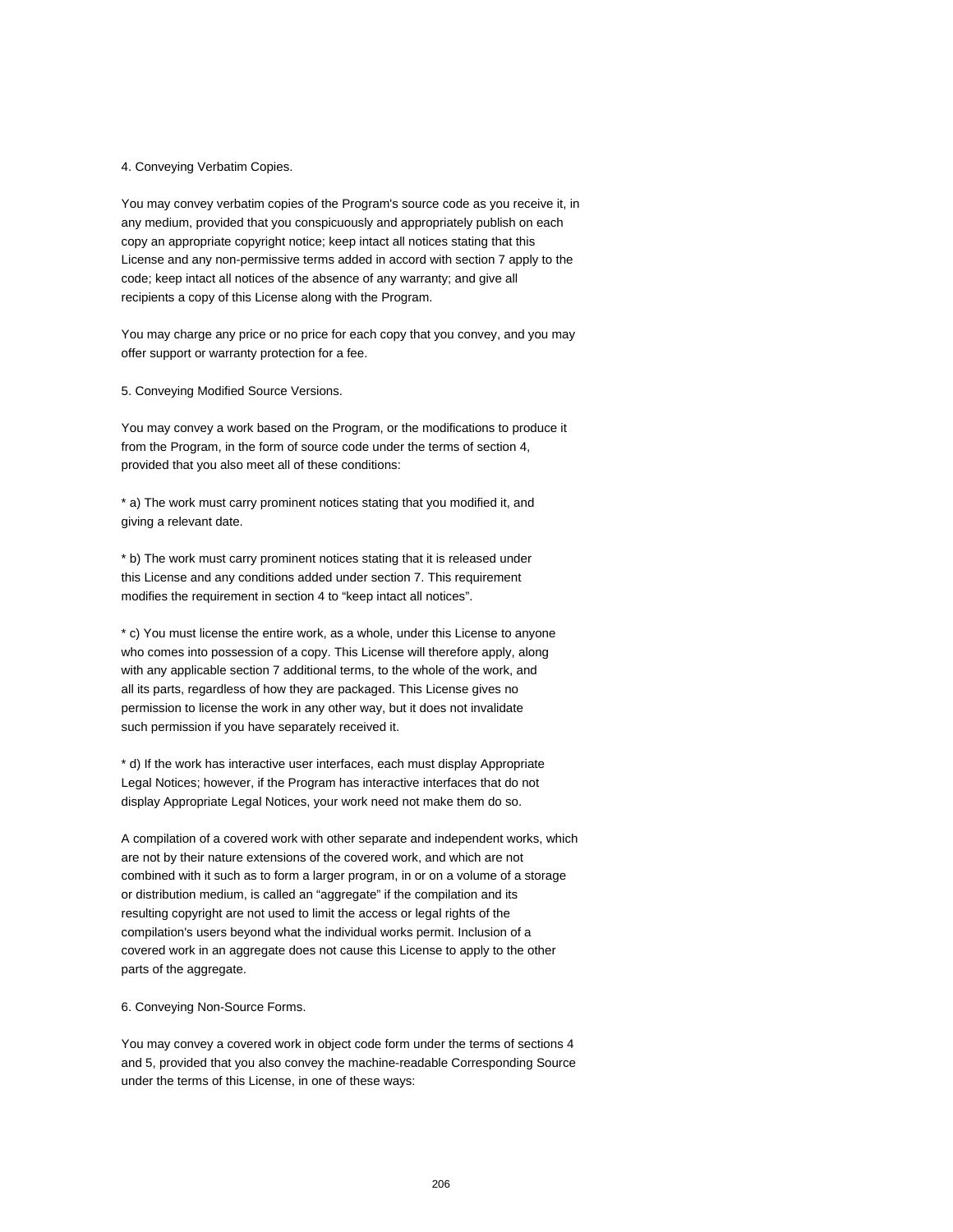\* a) Convey the object code in, or embodied in, a physical product (including a physical distribution medium), accompanied by the Corresponding Source fixed on a durable physical medium customarily used for software interchange.

\* b) Convey the object code in, or embodied in, a physical product (including a physical distribution medium), accompanied by a written offer, valid for at least three years and valid for as long as you offer spare parts or customer support for that product model, to give anyone who possesses the object code either (1) a copy of the Corresponding Source for all the software in the product that is covered by this License, on a durable physical medium customarily used for software interchange, for a price no more than your reasonable cost of physically performing this conveying of source, or (2) access to copy the Corresponding Source from a network server at no charge.

\* c) Convey individual copies of the object code with a copy of the written offer to provide the Corresponding Source. This alternative is allowed only occasionally and noncommercially, and only if you received the object code with such an offer, in accord with subsection 6b.

\* d) Convey the object code by offering access from a designated place (gratis or for a charge), and offer equivalent access to the Corresponding Source in the same way through the same place at no further charge. You need not require recipients to copy the Corresponding Source along with the object code. If the place to copy the object code is a network server, the Corresponding Source may be on a different server (operated by you or a third party) that supports equivalent copying facilities, provided you maintain clear directions next to the object code saying where to find the Corresponding Source. Regardless of what server hosts the Corresponding Source, you remain obligated to ensure that it is available for as long as needed to satisfy these requirements.

\* e) Convey the object code using peer-to-peer transmission, provided you inform other peers where the object code and Corresponding Source of the work are being offered to the general public at no charge under subsection 6d.

A separable portion of the object code, whose source code is excluded from the Corresponding Source as a System Library, need not be included in conveying the object code work.

A "User Product" is either (1) a "consumer product", which means any tangible personal property which is normally used for personal, family, or household purposes, or (2) anything designed or sold for incorporation into a dwelling. In determining whether a product is a consumer product, doubtful cases shall be resolved in favor of coverage. For a particular product received by a particular user, "normally used" refers to a typical or common use of that class of product, regardless of the status of the particular user or of the way in which the particular user actually uses, or expects or is expected to use, the product. A product is a consumer product regardless of whether the product has substantial commercial, industrial or non-consumer uses, unless such uses represent the only significant mode of use of the product.

"Installation Information" for a User Product means any methods, procedures, authorization keys, or other information required to install and execute modified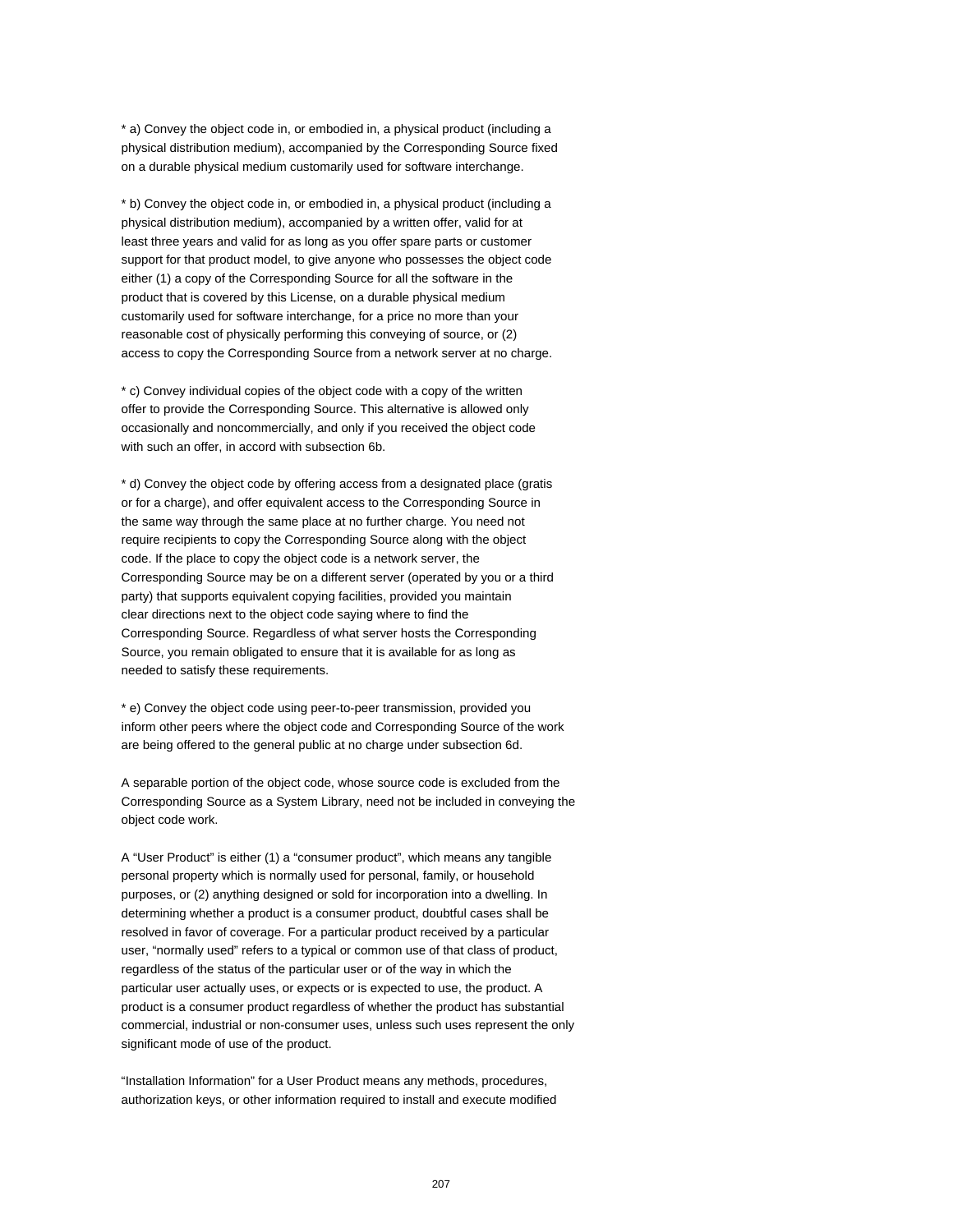versions of a covered work in that User Product from a modified version of its Corresponding Source. The information must suffice to ensure that the continued functioning of the modified object code is in no case prevented or interfered with solely because modification has been made.

If you convey an object code work under this section in, or with, or specifically for use in, a User Product, and the conveying occurs as part of a transaction in which the right of possession and use of the User Product is transferred to the recipient in perpetuity or for a fixed term (regardless of how the transaction is characterized), the Corresponding Source conveyed under this section must be accompanied by the Installation Information. But this requirement does not apply if neither you nor any third party retains the ability to install modified object code on the User Product (for example, the work has been installed in ROM).

The requirement to provide Installation Information does not include a requirement to continue to provide support service, warranty, or updates for a work that has been modified or installed by the recipient, or for the User Product in which it has been modified or installed. Access to a network may be denied when the modification itself materially and adversely affects the operation of the network or violates the rules and protocols for communication across the network.

Corresponding Source conveyed, and Installation Information provided, in accord with this section must be in a format that is publicly documented (and with an implementation available to the public in source code form), and must require no special password or key for unpacking, reading or copying.

7. Additional Terms.

"Additional permissions" are terms that supplement the terms of this License by making exceptions from one or more of its conditions. Additional permissions that are applicable to the entire Program shall be treated as though they were included in this License, to the extent that they are valid under applicable law. If additional permissions apply only to part of the Program, that part may be used separately under those permissions, but the entire Program remains governed by this License without regard to the additional permissions.

When you convey a copy of a covered work, you may at your option remove any additional permissions from that copy, or from any part of it. (Additional permissions may be written to require their own removal in certain cases when you modify the work.) You may place additional permissions on material, added by you to a covered work, for which you have or can give appropriate copyright permission.

Notwithstanding any other provision of this License, for material you add to a covered work, you may (if authorized by the copyright holders of that material) supplement the terms of this License with terms:

\* a) Disclaiming warranty or limiting liability differently from the terms of sections 15 and 16 of this License; or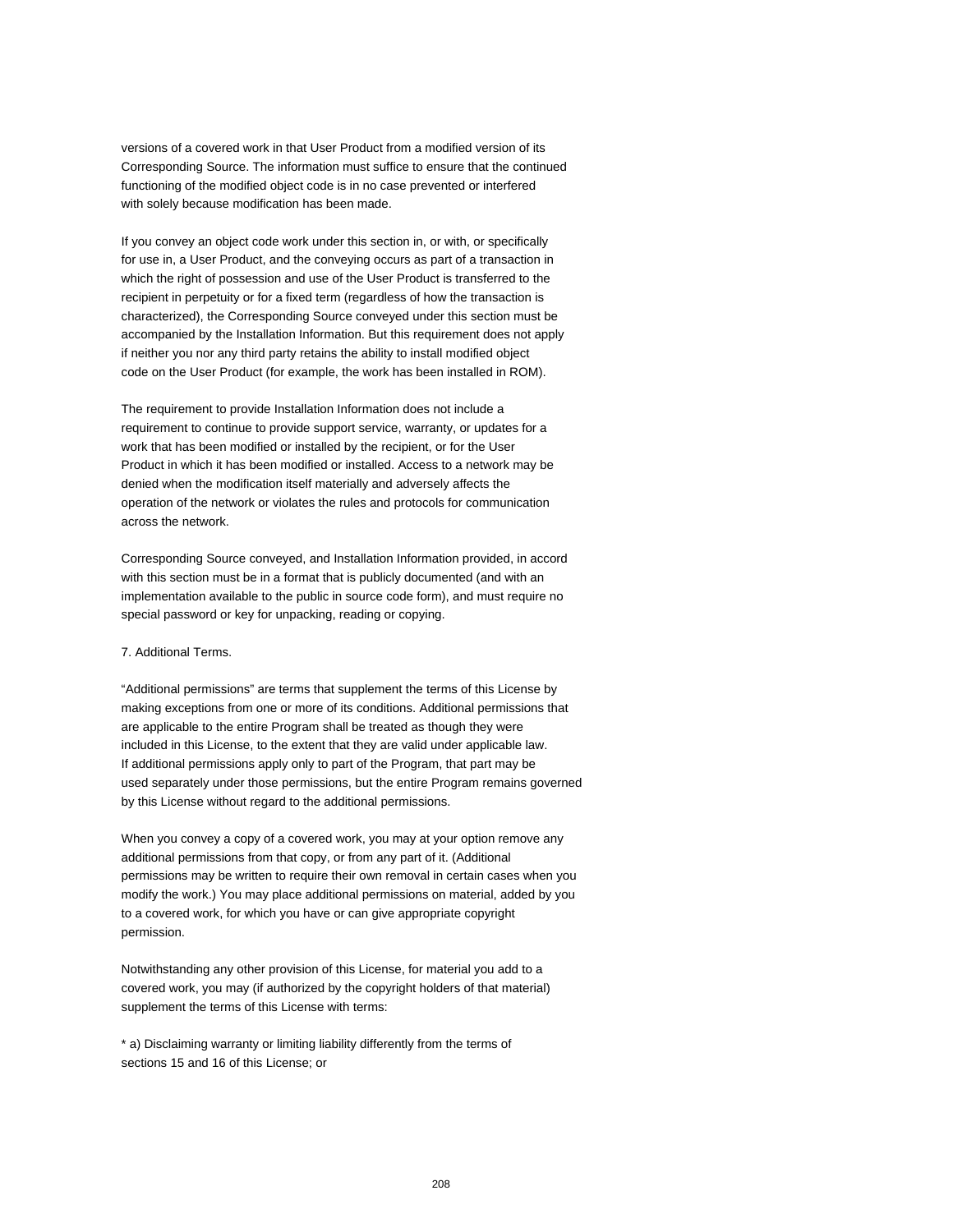\* b) Requiring preservation of specified reasonable legal notices or author attributions in that material or in the Appropriate Legal Notices displayed by works containing it; or

\* c) Prohibiting misrepresentation of the origin of that material, or requiring that modified versions of such material be marked in reasonable ways as different from the original version; or

\* d) Limiting the use for publicity purposes of names of licensors or authors of the material; or

\* e) Declining to grant rights under trademark law for use of some trade names, trademarks, or service marks; or

\* f) Requiring indemnification of licensors and authors of that material by anyone who conveys the material (or modified versions of it) with contractual assumptions of liability to the recipient, for any liability that these contractual assumptions directly impose on those licensors and authors.

All other non-permissive additional terms are considered "further restrictions" within the meaning of section 10. If the Program as you received it, or any part of it, contains a notice stating that it is governed by this License along with a term that is a further restriction, you may remove that term. If a license document contains a further restriction but permits relicensing or conveying under this License, you may add to a covered work material governed by the terms of that license document, provided that the further restriction does not survive such relicensing or conveying.

If you add terms to a covered work in accord with this section, you must place, in the relevant source files, a statement of the additional terms that apply to those files, or a notice indicating where to find the applicable terms.

Additional terms, permissive or non-permissive, may be stated in the form of a separately written license, or stated as exceptions; the above requirements apply either way.

8. Termination.

You may not propagate or modify a covered work except as expressly provided under this License. Any attempt otherwise to propagate or modify it is void, and will automatically terminate your rights under this License (including any patent licenses granted under the third paragraph of section 11).

However, if you cease all violation of this License, then your license from a particular copyright holder is reinstated (a) provisionally, unless and until the copyright holder explicitly and finally terminates your license, and (b) permanently, if the copyright holder fails to notify you of the violation by some reasonable means prior to 60 days after the cessation.

Moreover, your license from a particular copyright holder is reinstated permanently if the copyright holder notifies you of the violation by some reasonable means, this is the first time you have received notice of violation of this License (for any work) from that copyright holder, and you cure the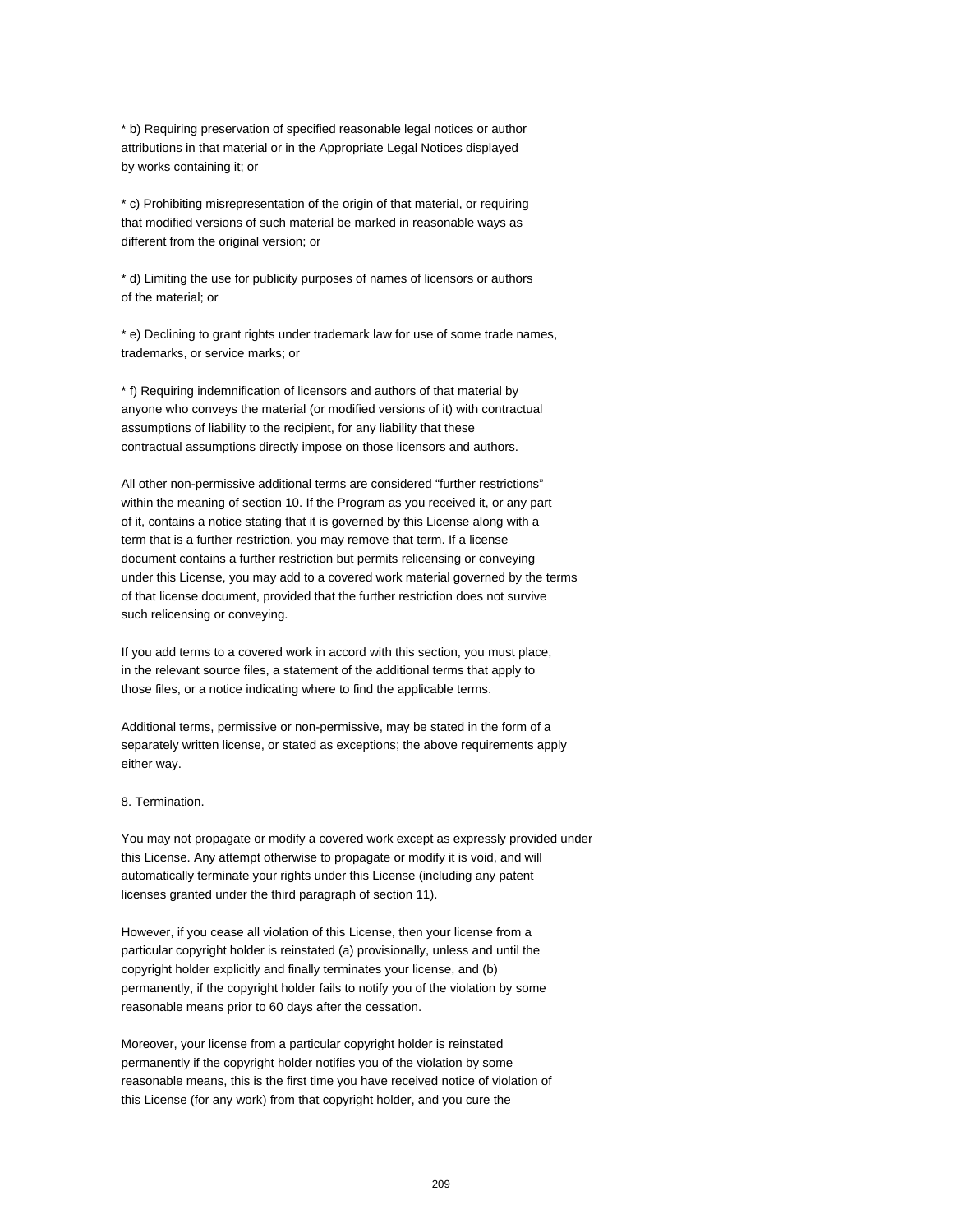violation prior to 30 days after your receipt of the notice.

Termination of your rights under this section does not terminate the licenses of parties who have received copies or rights from you under this License. If your rights have been terminated and not permanently reinstated, you do not qualify to receive new licenses for the same material under section 10.

9. Acceptance Not Required for Having Copies.

You are not required to accept this License in order to receive or run a copy of the Program. Ancillary propagation of a covered work occurring solely as a consequence of using peer-to-peer transmission to receive a copy likewise does not require acceptance. However, nothing other than this License grants you permission to propagate or modify any covered work. These actions infringe copyright if you do not accept this License. Therefore, by modifying or propagating a covered work, you indicate your acceptance of this License to do so.

10. Automatic Licensing of Downstream Recipients.

Each time you convey a covered work, the recipient automatically receives a license from the original licensors, to run, modify and propagate that work, subject to this License. You are not responsible for enforcing compliance by third parties with this License.

An "entity transaction" is a transaction transferring control of an organization, or substantially all assets of one, or subdividing an organization, or merging organizations. If propagation of a covered work results from an entity transaction, each party to that transaction who receives a copy of the work also receives whatever licenses to the work the party's predecessor in interest had or could give under the previous paragraph, plus a right to possession of the Corresponding Source of the work from the predecessor in interest, if the predecessor has it or can get it with reasonable efforts.

You may not impose any further restrictions on the exercise of the rights granted or affirmed under this License. For example, you may not impose a license fee, royalty, or other charge for exercise of rights granted under this License, and you may not initiate litigation (including a cross-claim or counterclaim in a lawsuit) alleging that any patent claim is infringed by making, using, selling, offering for sale, or importing the Program or any portion of it.

# 11. Patents.

A "contributor" is a copyright holder who authorizes use under this License of the Program or a work on which the Program is based. The work thus licensed is called the contributor's "contributor version".

A contributor's "essential patent claims" are all patent claims owned or controlled by the contributor, whether already acquired or hereafter acquired, that would be infringed by some manner, permitted by this License, of making, using, or selling its contributor version, but do not include claims that would be infringed only as a consequence of further modification of the contributor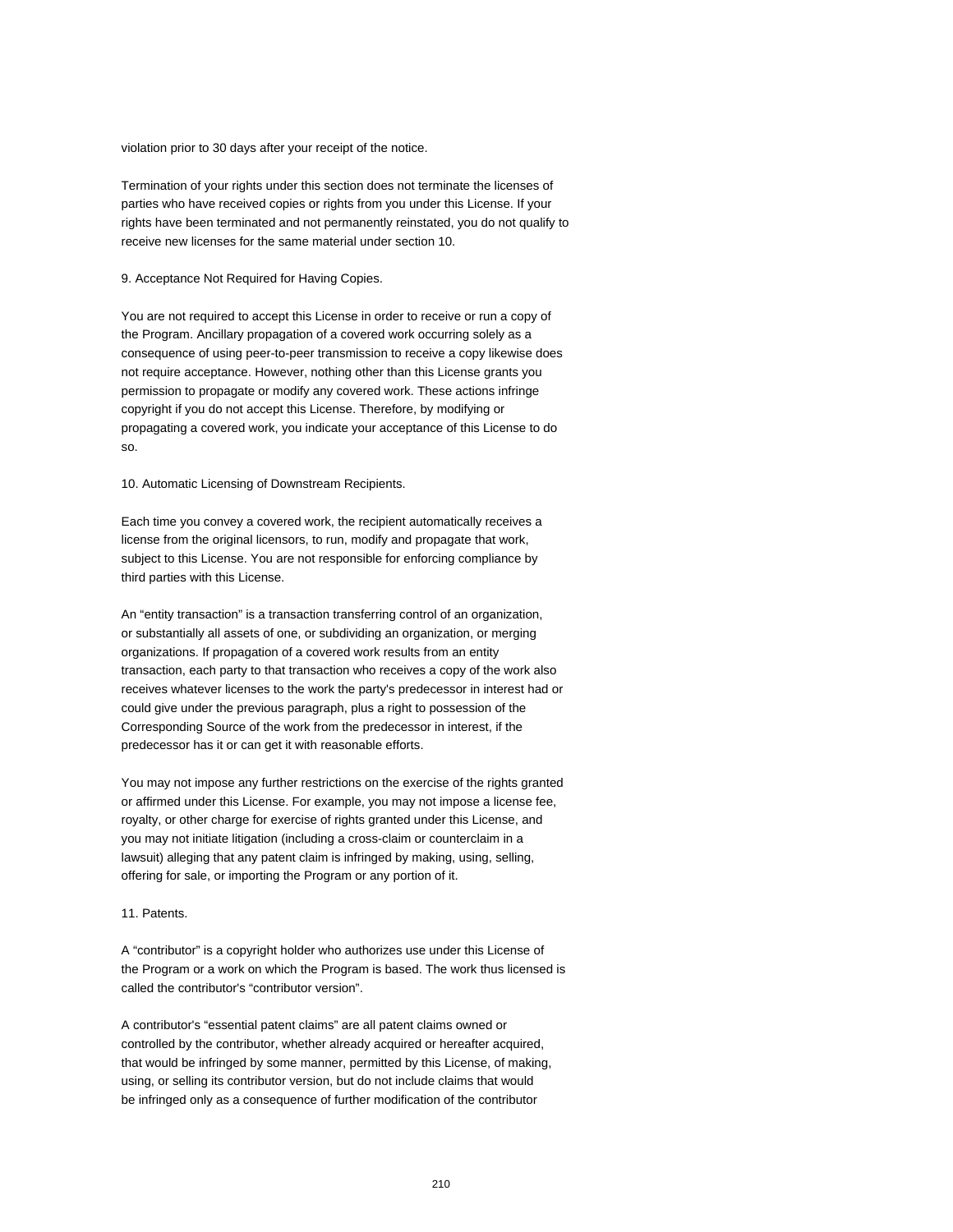version. For purposes of this definition, "control" includes the right to grant patent sublicenses in a manner consistent with the requirements of this License.

Each contributor grants you a non-exclusive, worldwide, royalty-free patent license under the contributor's essential patent claims, to make, use, sell, offer for sale, import and otherwise run, modify and propagate the contents of its contributor version.

In the following three paragraphs, a "patent license" is any express agreement or commitment, however denominated, not to enforce a patent (such as an express permission to practice a patent or covenant not to sue for patent infringement). To "grant" such a patent license to a party means to make such an agreement or commitment not to enforce a patent against the party.

If you convey a covered work, knowingly relying on a patent license, and the Corresponding Source of the work is not available for anyone to copy, free of charge and under the terms of this License, through a publicly available network server or other readily accessible means, then you must either (1) cause the Corresponding Source to be so available, or (2) arrange to deprive yourself of the benefit of the patent license for this particular work, or (3) arrange, in a manner consistent with the requirements of this License, to extend the patent license to downstream recipients. "Knowingly relying" means you have actual knowledge that, but for the patent license, your conveying the covered work in a country, or your recipient's use of the covered work in a country, would infringe one or more identifiable patents in that country that you have reason to believe are valid.

If, pursuant to or in connection with a single transaction or arrangement, you convey, or propagate by procuring conveyance of, a covered work, and grant a patent license to some of the parties receiving the covered work authorizing them to use, propagate, modify or convey a specific copy of the covered work, then the patent license you grant is automatically extended to all recipients of the covered work and works based on it.

A patent license is "discriminatory" if it does not include within the scope of its coverage, prohibits the exercise of, or is conditioned on the non-exercise of one or more of the rights that are specifically granted under this License. You may not convey a covered work if you are a party to an arrangement with a third party that is in the business of distributing software, under which you make payment to the third party based on the extent of your activity of conveying the work, and under which the third party grants, to any of the parties who would receive the covered work from you, a discriminatory patent license (a) in connection with copies of the covered work conveyed by you (or copies made from those copies), or (b) primarily for and in connection with specific products or compilations that contain the covered work, unless you entered into that arrangement, or that patent license was granted, prior to 28 March 2007.

Nothing in this License shall be construed as excluding or limiting any implied license or other defenses to infringement that may otherwise be available to you under applicable patent law.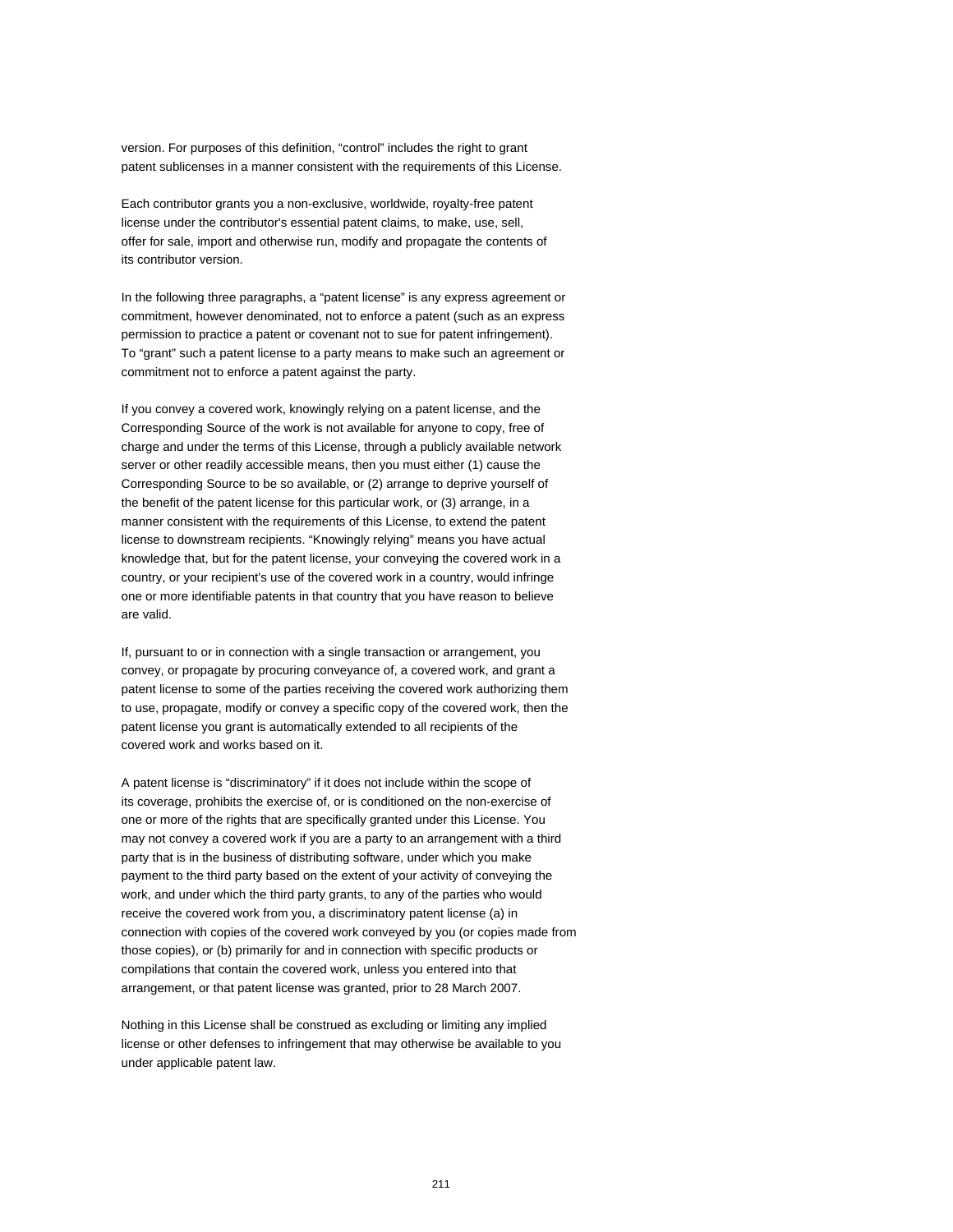## 12. No Surrender of Others' Freedom.

If conditions are imposed on you (whether by court order, agreement or otherwise) that contradict the conditions of this License, they do not excuse you from the conditions of this License. If you cannot convey a covered work so as to satisfy simultaneously your obligations under this License and any other pertinent obligations, then as a consequence you may not convey it at all. For example, if you agree to terms that obligate you to collect a royalty for further conveying from those to whom you convey the Program, the only way you could satisfy both those terms and this License would be to refrain entirely from conveying the Program.

13. Use with the GNU Affero General Public License.

Notwithstanding any other provision of this License, you have permission to link or combine any covered work with a work licensed under version 3 of the GNU Affero General Public License into a single combined work, and to convey the resulting work. The terms of this License will continue to apply to the part which is the covered work, but the special requirements of the GNU Affero General Public License, section 13, concerning interaction through a network will apply to the combination as such.

#### 14. Revised Versions of this License.

The Free Software Foundation may publish revised and/or new versions of the GNU General Public License from time to time. Such new versions will be similar in spirit to the present version, but may differ in detail to address new problems or concerns.

Each version is given a distinguishing version number. If the Program specifies that a certain numbered version of the GNU General Public License "or any later version" applies to it, you have the option of following the terms and conditions either of that numbered version or of any later version published by the Free Software Foundation. If the Program does not specify a version number of the GNU General Public License, you may choose any version ever published by the Free Software Foundation.

If the Program specifies that a proxy can decide which future versions of the GNU General Public License can be used, that proxy's public statement of acceptance of a version permanently authorizes you to choose that version for the Program.

Later license versions may give you additional or different permissions. However, no additional obligations are imposed on any author or copyright holder as a result of your choosing to follow a later version.

#### 15. Disclaimer of Warranty.

THERE IS NO WARRANTY FOR THE PROGRAM, TO THE EXTENT PERMITTED BY APPLICABLE LAW. EXCEPT WHEN OTHERWISE STATED IN WRITING THE COPYRIGHT HOLDERS AND/OR OTHER PARTIES PROVIDE THE PROGRAM "AS IS" WITHOUT WARRANTY OF ANY KIND, EITHER EXPRESSED OR IMPLIED, INCLUDING, BUT NOT LIMITED TO, THE IMPLIED WARRANTIES OF MERCHANTABILITY AND FITNESS FOR A PARTICULAR PURPOSE. THE ENTIRE RISK AS TO THE QUALITY AND PERFORMANCE OF THE PROGRAM IS WITH YOU. SHOULD THE PROGRAM PROVE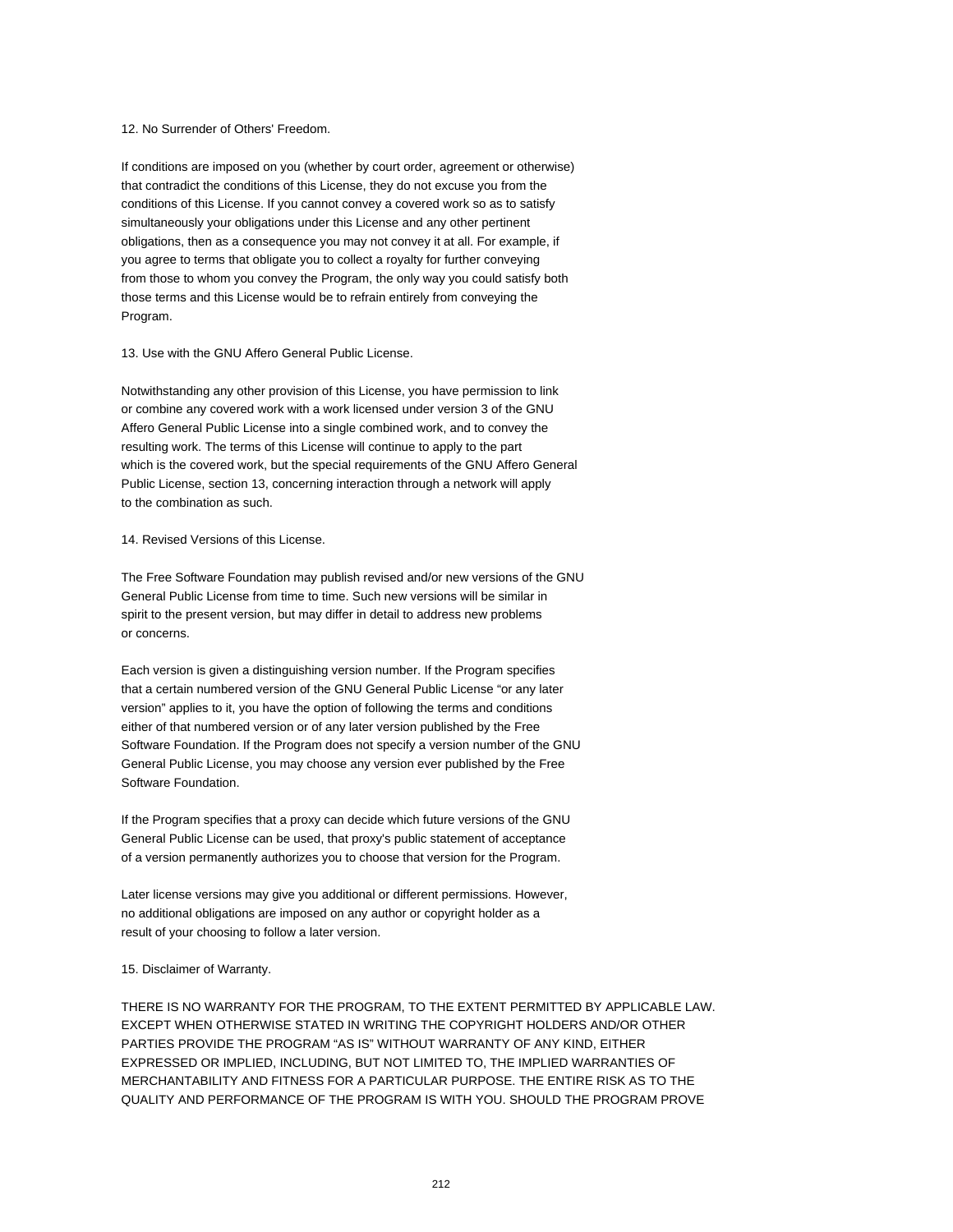DEFECTIVE, YOU ASSUME THE COST OF ALL NECESSARY SERVICING, REPAIR OR CORRECTION.

16. Limitation of Liability.

IN NO EVENT UNLESS REQUIRED BY APPLICABLE LAW OR AGREED TO IN WRITING WILL ANY COPYRIGHT HOLDER, OR ANY OTHER PARTY WHO MODIFIES AND/OR CONVEYS THE PROGRAM AS PERMITTED ABOVE, BE LIABLE TO YOU FOR DAMAGES, INCLUDING ANY GENERAL, SPECIAL, INCIDENTAL OR CONSEQUENTIAL DAMAGES ARISING OUT OF THE USE OR INABILITY TO USE THE PROGRAM (INCLUDING BUT NOT LIMITED TO LOSS OF DATA OR DATA BEING RENDERED INACCURATE OR LOSSES SUSTAINED BY YOU OR THIRD PARTIES OR A FAILURE OF THE PROGRAM TO OPERATE WITH ANY OTHER PROGRAMS), EVEN IF SUCH HOLDER OR OTHER PARTY HAS BEEN ADVISED OF THE POSSIBILITY OF SUCH DAMAGES.

17. Interpretation of Sections 15 and 16.

If the disclaimer of warranty and limitation of liability provided above cannot be given local legal effect according to their terms, reviewing courts shall apply local law that most closely approximates an absolute waiver of all civil liability in connection with the Program, unless a warranty or assumption of liability accompanies a copy of the Program in return for a fee.

# END OF TERMS AND CONDITIONS

How to Apply These Terms to Your New Programs

If you develop a new program, and you want it to be of the greatest possible use to the public, the best way to achieve this is to make it free software which everyone can redistribute and change under these terms.

To do so, attach the following notices to the program. It is safest to attach them to the start of each source file to most effectively state the exclusion of warranty; and each file should have at least the "copyright" line and a pointer to where the full notice is found.

does.> Copyright (C)

This program is free software: you can redistribute it and/or modify it under the terms of the GNU General Public License as published by the Free Software Foundation, either version 3 of the License, or (at your option) any later version.

This program is distributed in the hope that it will be useful, but WITHOUT ANY WARRANTY; without even the implied warranty of MERCHANTABILITY or FITNESS FOR A PARTICULAR PURPOSE. See the GNU General Public License for more details.

You should have received a copy of the GNU General Public License along with this program. If not, see .

Also add information on how to contact you by electronic and paper mail.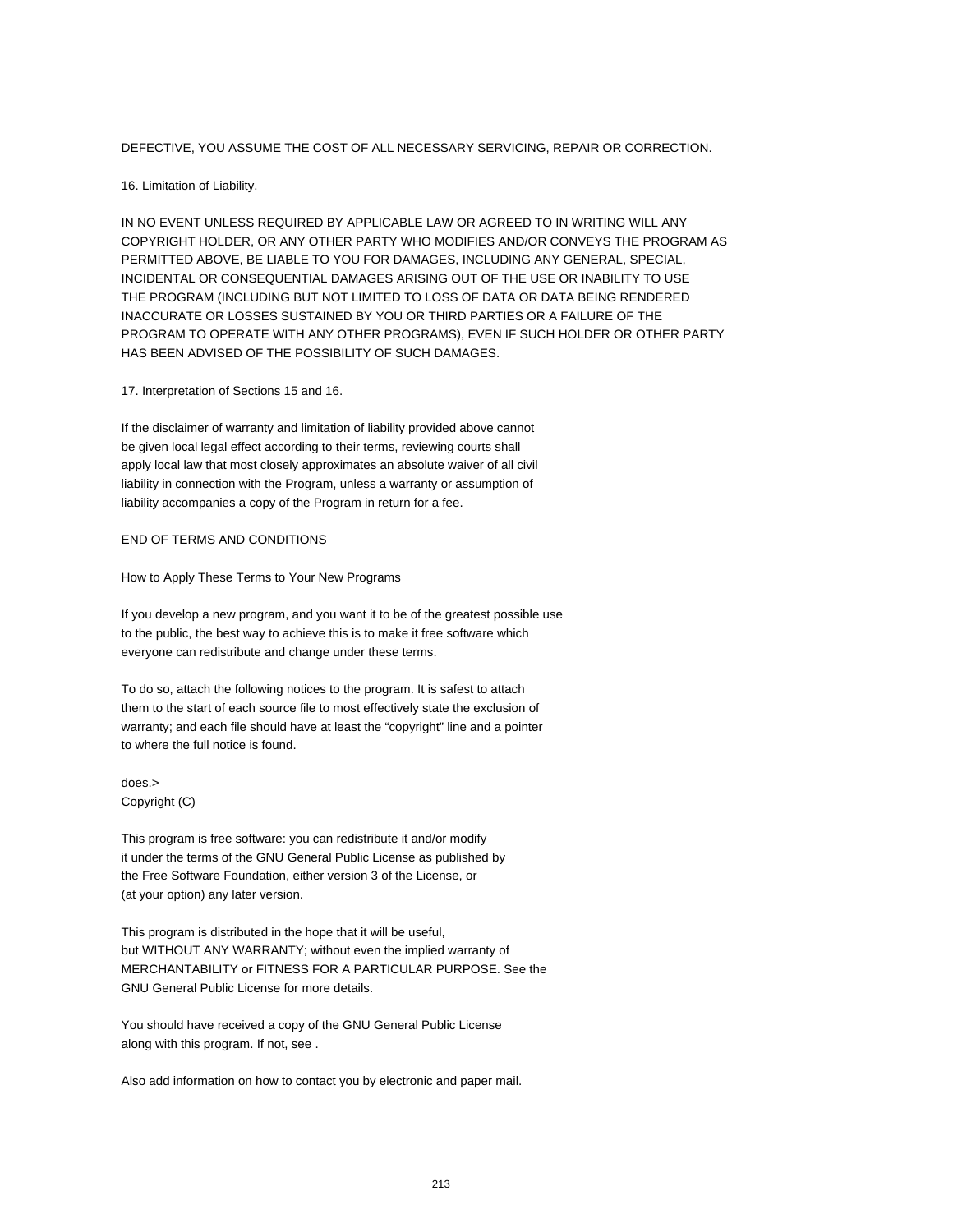If the program does terminal interaction, make it output a short notice like this when it starts in an interactive mode:

Copyright (C)

.

.

This program comes with ABSOLUTELY NO WARRANTY; for details type `show w'. This is free software, and you are welcome to redistribute it under certain conditions; type `show c' for details.

The hypothetical commands `show w' and `show c' should show the appropriate parts of the General Public License. Of course, your program's commands might be different; for a GUI interface, you would use an "about box".

You should also get your employer (if you work as a programmer) or school, if any, to sign a "copyright disclaimer" for the program, if necessary. For more information on this, and how to apply and follow the GNU GPL, see

The GNU General Public License does not permit incorporating your program into proprietary programs. If your program is a subroutine library, you may consider it more useful to permit linking proprietary applications with the library. If this is what you want to do, use the GNU Lesser General Public License instead of this License. But first, please read

# **GNU Library General Public License v2 or later**

(efibootmgr 37, efivar 37, gettext 0.21, IO::Socket::Socks 0.74, keyutils 1.6.1, libnsl2 1.3.0, libnsl2-devel 1.2.0, Linux Unified Key Setup 2.3.4, logsave 1.46.2, logsave 1.46.5, Openwall crypt\_blowfish 4.4.19, Procps v3.3.17, systemd-networkd 247.3, systemd-udev 247.6)

GNU Library General Public License

==================================

Version 2, June 1991

Copyright (C) 1991 Free Software Foundation, Inc.

59 Temple Place, Suite 330, Boston, MA 02111-1307 USA

Everyone is permitted to copy and distribute verbatim copies

of this license document, but changing it is not allowed.

[This is the first released version of the Library GPL. It is numbered 2 because it goes with version 2 of the ordinary GPL.]

Preamble

--------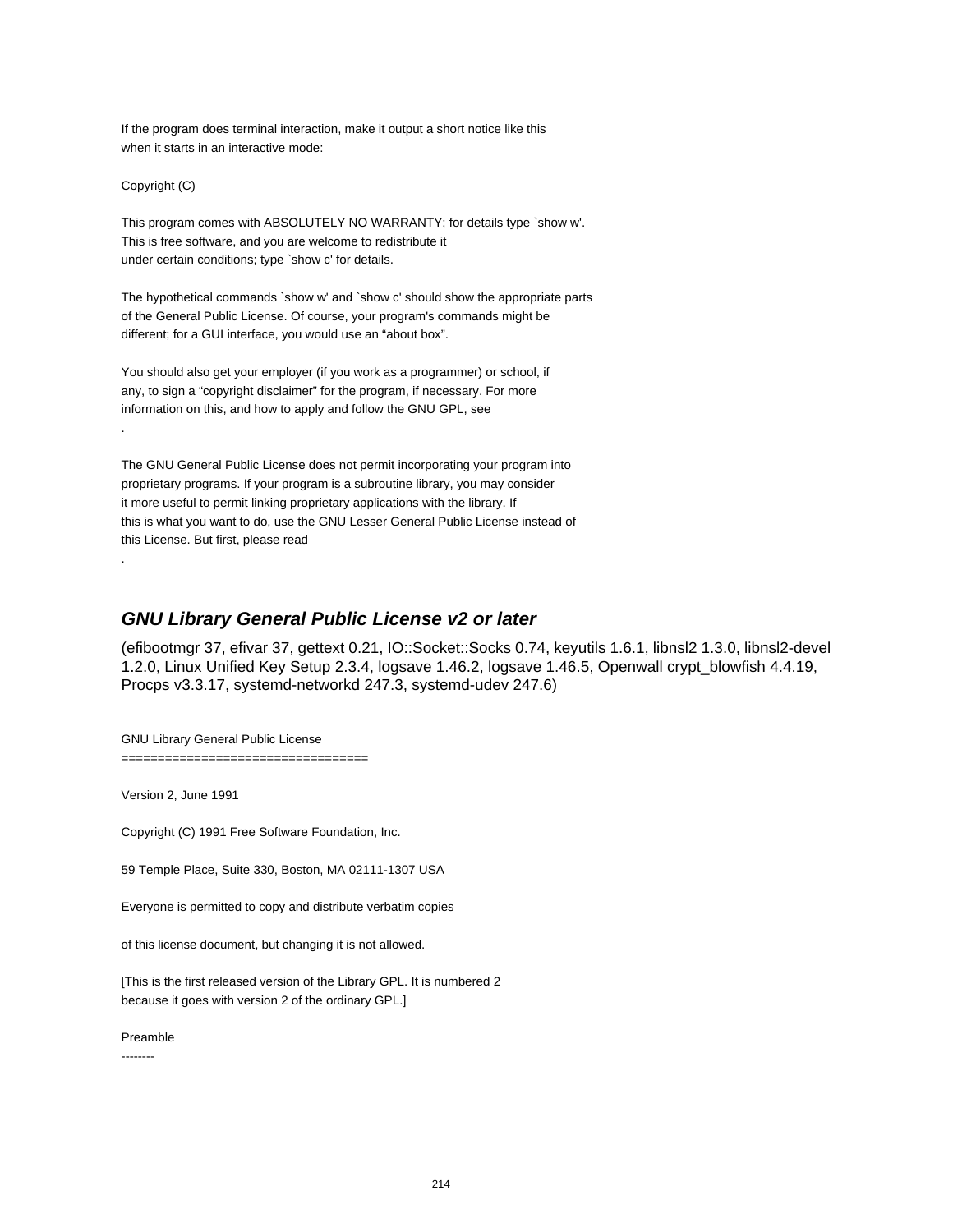The licenses for most software are designed to take away your freedom to share and change it. By contrast, the GNU General Public Licenses are intended to guarantee your freedom to share and change free software--to make sure the software is free for all its users.

This license, the Library General Public License, applies to some specially designated Free Software Foundation software, and to other libraries whose authors who decide to use it. You can use it for your libraries too.

When we speak of free software, we are referring to freedom, not price. Our General Public Licenses are designed to make sure that you have the freedom to distribute copies of free software (and charge for this service if you wish), that you receive source code or can get it if you want it, that you can change the software or use pieces of it in new free programs; and that you know you can do these things.

To protect your rights, we need to make restrictions that forbid anyone to deny you these rights or to ask you to surrender the rights. These restrictions translate to certain responsibilities for you if you distribute copies of the library, or if you modify it.

For example, if you distribute copies of the library, whether gratis or for a fee, you must give the recipients all the rights that we gave you. You must make sure that they, too, receive or can get the source code. If you link a program with the library, you must provide complete object files to the recipients so that they can relink them with the library after making changes to the library and recompiling it. And you must show them these terms so they know their rights.

Our method of protecting your rights has two steps: (1) copyright the library, and (2) offer you this license, which gives you legal permission to copy, distribute and/or modify the library.

Also, for each distributor's protection, we want to make certain that everyone understands that there is no warranty for this free library. If the library is modified by someone else and passed on, we want its recipients to know that what they have is not the original version, so that any problems introduced by others will not reflect on the original authors' reputations.

Finally, any free program is threatened constantly by software patents. We wish to avoid the danger that companies distributing free software will individually obtain patent licenses, thus in effect transforming the program into proprietary software. To prevent this, we have made it clear that any patent must be licensed for everyone's free use or not licensed at all.

Most GNU software, including some libraries, is covered by the ordinary GNU General Public License, which was designed for utility programs. This license, the GNU Library General Public License, applies to certain designated libraries. This license is quite different from the ordinary one; be sure to read it in full, and don't assume that anything in it is the same as in the ordinary license.

The reason we have a separate public license for some libraries is that they blur the distinction we usually make between modifying or adding to a program and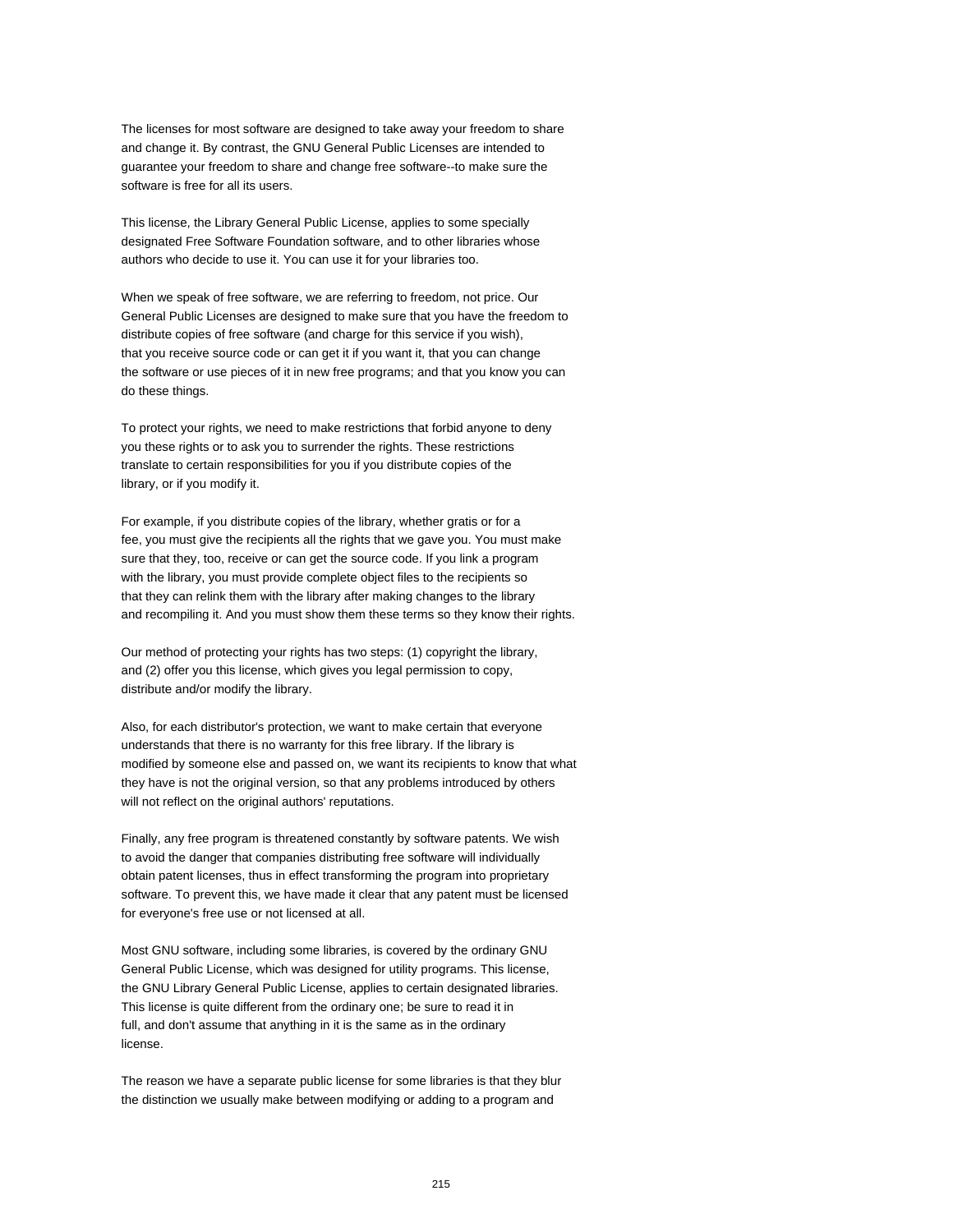simply using it. Linking a program with a library, without changing the library, is in some sense simply using the library, and is analogous to running a utility program or application program. However, in a textual and legal sense, the linked executable is a combined work, a derivative of the original library, and the ordinary General Public License treats it as such.

Because of this blurred distinction, using the ordinary General Public License for libraries did not effectively promote software sharing, because most developers did not use the libraries. We concluded that weaker conditions might promote sharing better.

However, unrestricted linking of non-free programs would deprive the users of those programs of all benefit from the free status of the libraries themselves. This Library General Public License is intended to permit developers of non-free programs to use free libraries, while preserving your freedom as a user of such programs to change the free libraries that are incorporated in them. (We have not seen how to achieve this as regards changes in header files, but we have achieved it as regards changes in the actual functions of the Library.) The hope is that this will lead to faster development of free libraries.

The precise terms and conditions for copying, distribution and modification follow. Pay close attention to the difference between a "work based on the library" and a "work that uses the library". The former contains code derived from the library, while the latter only works together with the library.

Note that it is possible for a library to be covered by the ordinary General Public License rather than by this special one.

TERMS AND CONDITIONS FOR COPYING, DISTRIBUTION AND MODIFICATION ---------------------------------------------------------------

0. This License Agreement applies to any software library which contains a notice placed by the copyright holder or other authorized party saying it may be distributed under the terms of this Library General Public License (also called "this License"). Each licensee is addressed as "you".

A "library" means a collection of software functions and/or data prepared so as to be conveniently linked with application programs (which use some of those functions and data) to form executables.

The "Library", below, refers to any such software library or work which has been distributed under these terms. A "work based on the Library" means either the Library or any derivative work under copyright law: that is to say, a work containing the Library or a portion of it, either verbatim or with modifications and/or translated straightforwardly into another language. (Hereinafter, translation is included without limitation in the term "modification".)

"Source code" for a work means the preferred form of the work for making modifications to it. For a library, complete source code means all the source code for all modules it contains, plus any associated interface definition files, plus the scripts used to control compilation and installation of the library.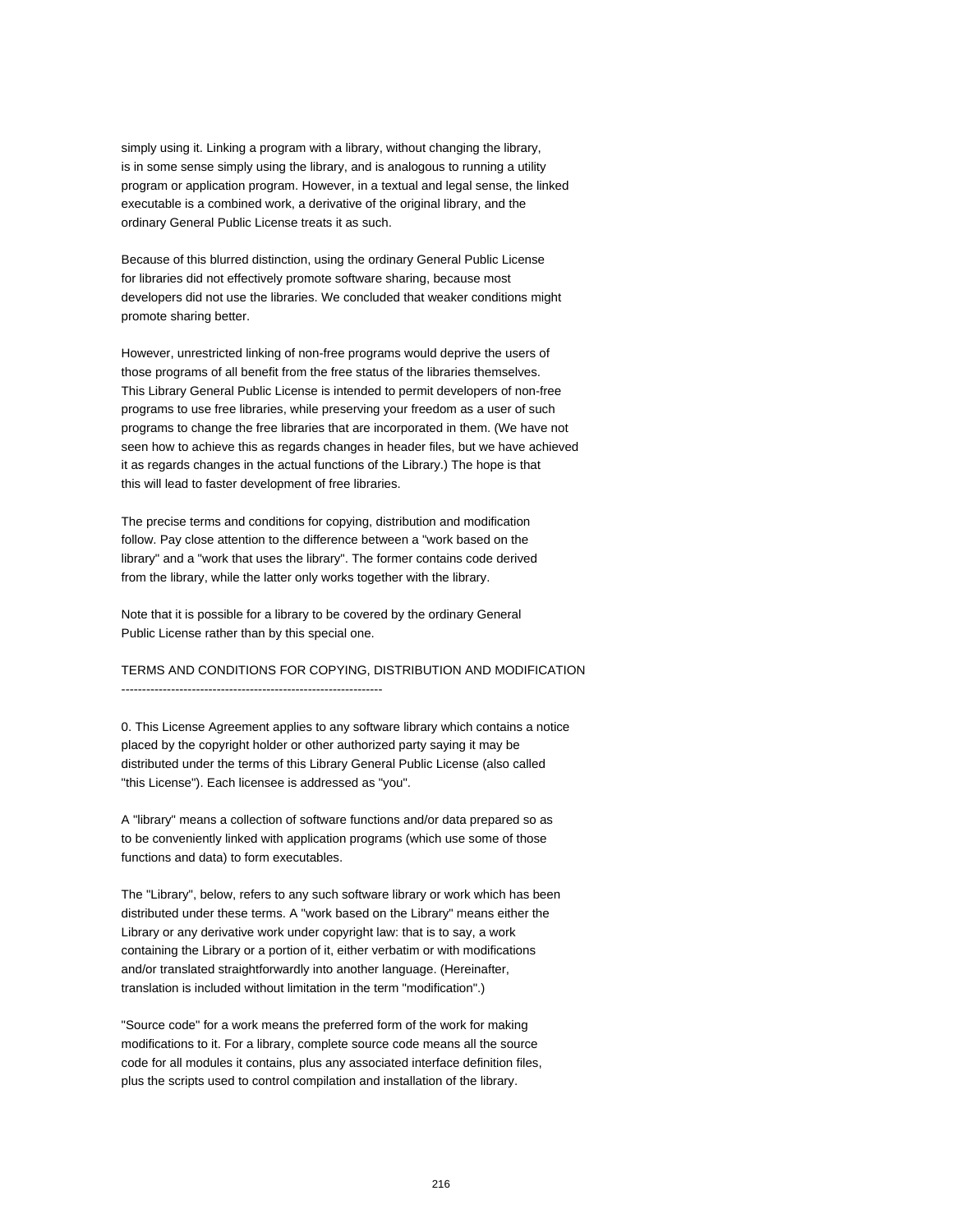Activities other than copying, distribution and modification are not covered by this License; they are outside its scope. The act of running a program using the Library is not restricted, and output from such a program is covered only if its contents constitute a work based on the Library (independent of the use of the Library in a tool for writing it). Whether that is true depends on what the Library does and what the program that uses the Library does.

1. You may copy and distribute verbatim copies of the Library's complete source code as you receive it, in any medium, provided that you conspicuously and appropriately publish on each copy an appropriate copyright notice and disclaimer of warranty; keep intact all the notices that refer to this License and to the absence of any warranty; and distribute a copy of this License along with the Library.

You may charge a fee for the physical act of transferring a copy, and you may at your option offer warranty protection in exchange for a fee.

2. You may modify your copy or copies of the Library or any portion of it, thus forming a work based on the Library, and copy and distribute such modifications or work under the terms of Section 1 above, provided that you also meet all of these conditions:

a) The modified work must itself be a software library.

b) You must cause the files modified to carry prominent notices stating that you changed the files and the date of any change.

c) You must cause the whole of the work to be licensed at no charge to all third parties under the terms of this License.

d) If a facility in the modified Library refers to a function or a table of data to be supplied by an application program that uses the facility, other than as an argument passed when the facility is invoked, then you must make a good faith effort to ensure that, in the event an application does not supply such function or table, the facility still operates, and performs whatever part of its purpose remains meaningful.

(For example, a function in a library to compute square roots has a purpose that is entirely well-defined independent of the application. Therefore, Subsection 2d requires that any application-supplied function or table used by this function must be optional: if the application does not supply it, the square root function must still compute square roots.)

These requirements apply to the modified work as a whole. If identifiable sections of that work are not derived from the Library, and can be reasonably considered independent and separate works in themselves, then this License, and its terms, do not apply to those sections when you distribute them as separate works. But when you distribute the same sections as part of a whole which is a work based on the Library, the distribution of the whole must be on the terms of this License, whose permissions for other licensees extend to the entire whole, and thus to each and every part regardless of who wrote it.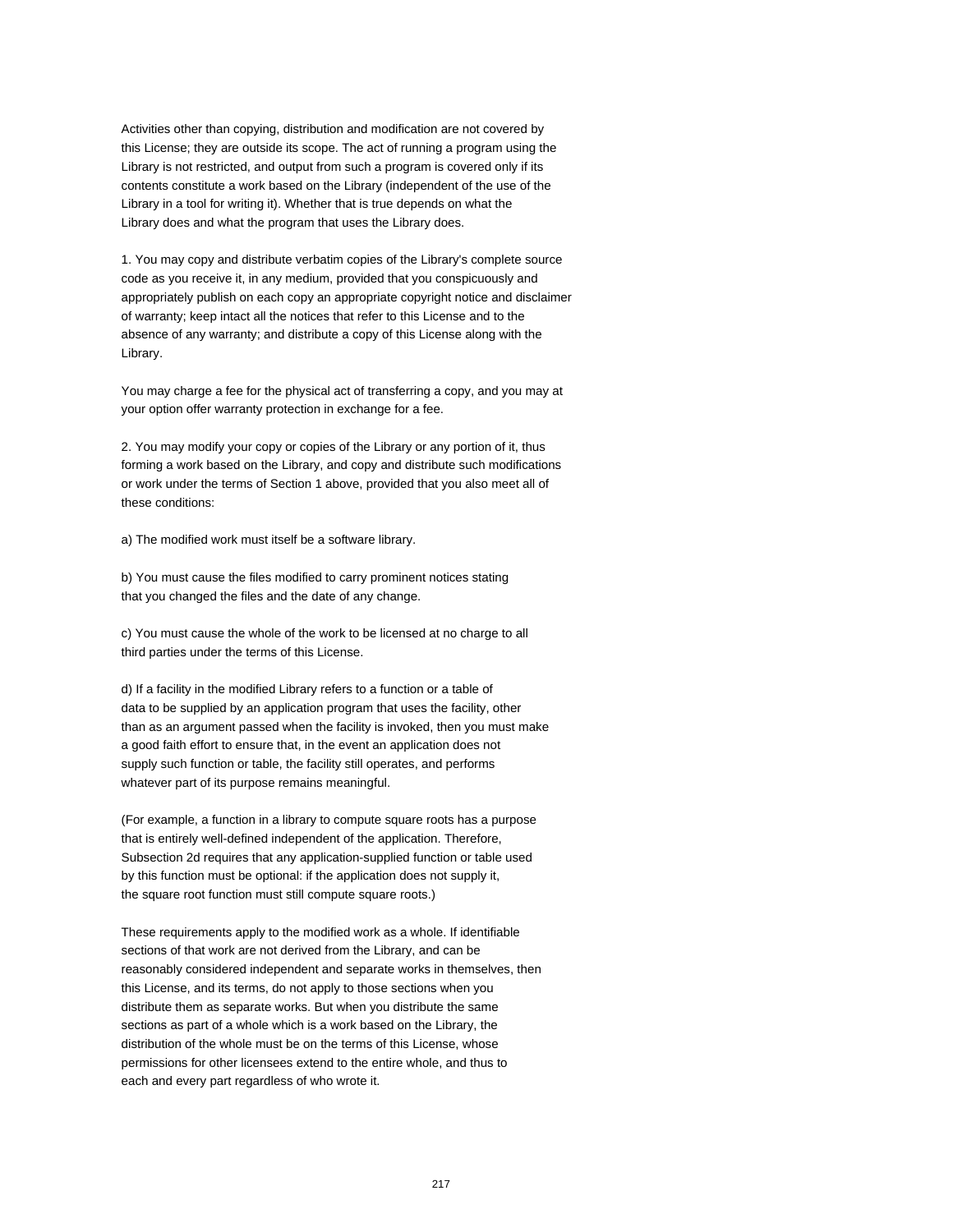Thus, it is not the intent of this section to claim rights or contest your rights to work written entirely by you; rather, the intent is to exercise the right to control the distribution of derivative or collective works based on the Library.

In addition, mere aggregation of another work not based on the Library with the Library (or with a work based on the Library) on a volume of a storage or distribution medium does not bring the other work under the scope of this License.

3. You may opt to apply the terms of the ordinary GNU General Public License instead of this License to a given copy of the Library. To do this, you must alter all the notices that refer to this License, so that they refer to the ordinary GNU General Public License, version 2, instead of to this License. (If a newer version than version 2 of the ordinary GNU General Public License has appeared, then you can specify that version instead if you wish.) Do not make any other change in these notices.

Once this change is made in a given copy, it is irreversible for that copy, so the ordinary GNU General Public License applies to all subsequent copies and derivative works made from that copy.

This option is useful when you wish to copy part of the code of the Library into a program that is not a library.

4. You may copy and distribute the Library (or a portion or derivative of it, under Section 2) in object code or executable form under the terms of Sections 1 and 2 above provided that you accompany it with the complete corresponding machine-readable source code, which must be distributed under the terms of Sections 1 and 2 above on a medium customarily used for software interchange.

If distribution of object code is made by offering access to copy from a designated place, then offering equivalent access to copy the source code from the same place satisfies the requirement to distribute the source code, even though third parties are not compelled to copy the source along with the object code.

5. A program that contains no derivative of any portion of the Library, but is designed to work with the Library by being compiled or linked with it, is called a "work that uses the Library". Such a work, in isolation, is not a derivative work of the Library, and therefore falls outside the scope of this License.

However, linking a "work that uses the Library" with the Library creates an executable that is a derivative of the Library (because it contains portions of the Library), rather than a "work that uses the library". The executable is therefore covered by this License. Section 6 states terms for distribution of such executables.

When a "work that uses the Library" uses material from a header file that is part of the Library, the object code for the work may be a derivative work of the Library even though the source code is not. Whether this is true is especially significant if the work can be linked without the Library, or if the work is itself a library. The threshold for this to be true is not precisely defined by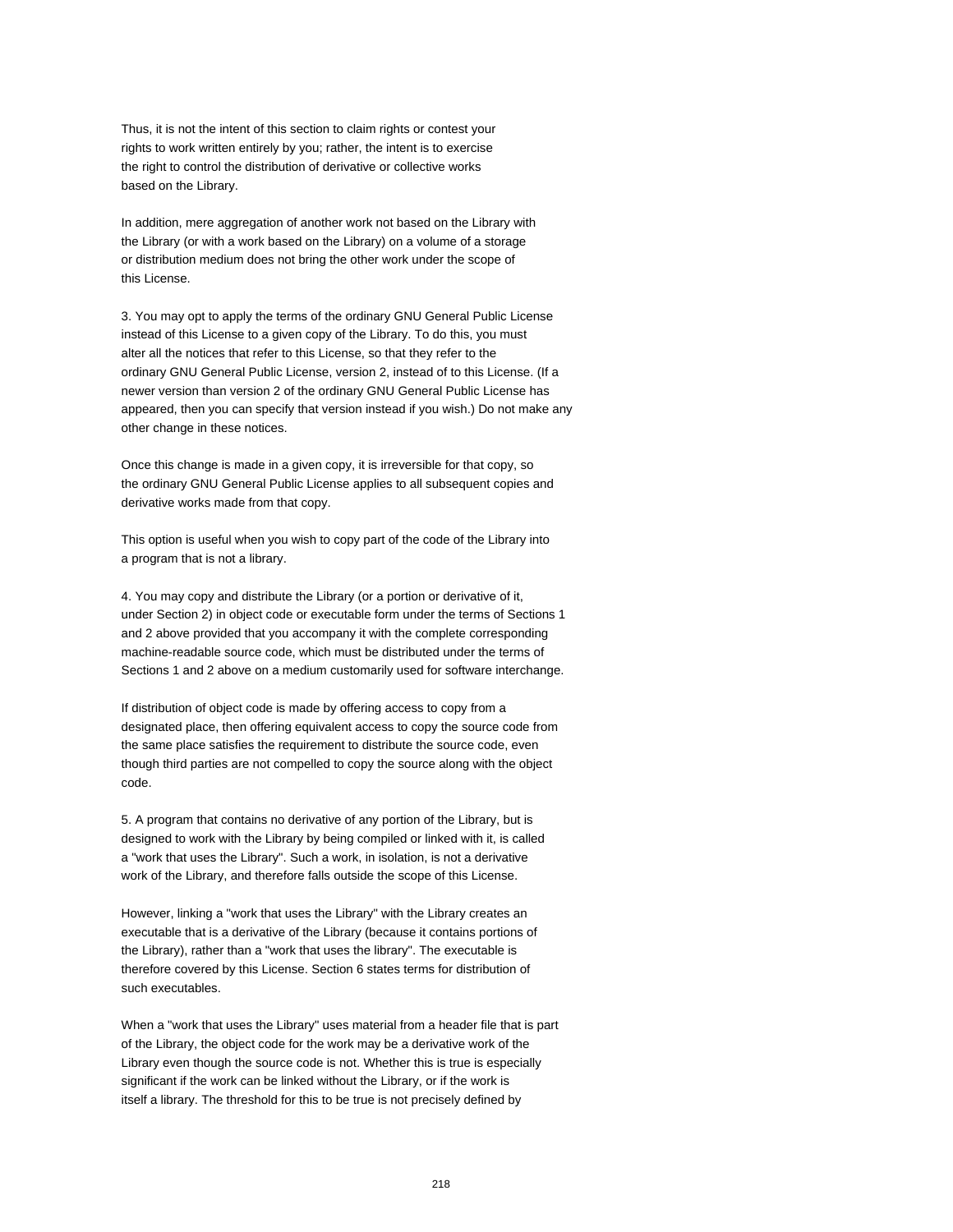#### law.

If such an object file uses only numerical parameters, data structure layouts and accessors, and small macros and small inline functions (ten lines or less in length), then the use of the object file is unrestricted, regardless of whether it is legally a derivative work. (Executables containing this object code plus portions of the Library will still fall under Section 6.)

Otherwise, if the work is a derivative of the Library, you may distribute the object code for the work under the terms of Section 6. Any executables containing that work also fall under Section 6, whether or not they are linked directly with the Library itself.

6. As an exception to the Sections above, you may also compile or link a "work that uses the Library" with the Library to produce a work containing portions of the Library, and distribute that work under terms of your choice, provided that the terms permit modification of the work for the customer's own use and reverse engineering for debugging such modifications.

You must give prominent notice with each copy of the work that the Library is used in it and that the Library and its use are covered by this License. You must supply a copy of this License. If the work during execution displays copyright notices, you must include the copyright notice for the Library among them, as well as a reference directing the user to the copy of this License. Also, you must do one of these things:

a) Accompany the work with the complete corresponding machine-readable source code for the Library including whatever changes were used in the work (which must be distributed under Sections 1 and 2 above); and, if the work is an executable linked with the Library, with the complete machine-readable "work that uses the Library", as object code and/or source code, so that the user can modify the Library and then relink to produce a modified executable containing the modified Library. (It is understood that the user who changes the contents of definitions files in the Library will not necessarily be able to recompile the application to use the modified definitions.)

b) Accompany the work with a written offer, valid for at least three years, to give the same user the materials specified in Subsection 6a, above, for a charge no more than the cost of performing this distribution.

c) If distribution of the work is made by offering access to copy from a designated place, offer equivalent access to copy the above specified materials from the same place.

d) Verify that the user has already received a copy of these materials or that you have already sent this user a copy.

For an executable, the required form of the "work that uses the Library" must include any data and utility programs needed for reproducing the executable from it. However, as a special exception, the source code distributed need not include anything that is normally distributed (in either source or binary form) with the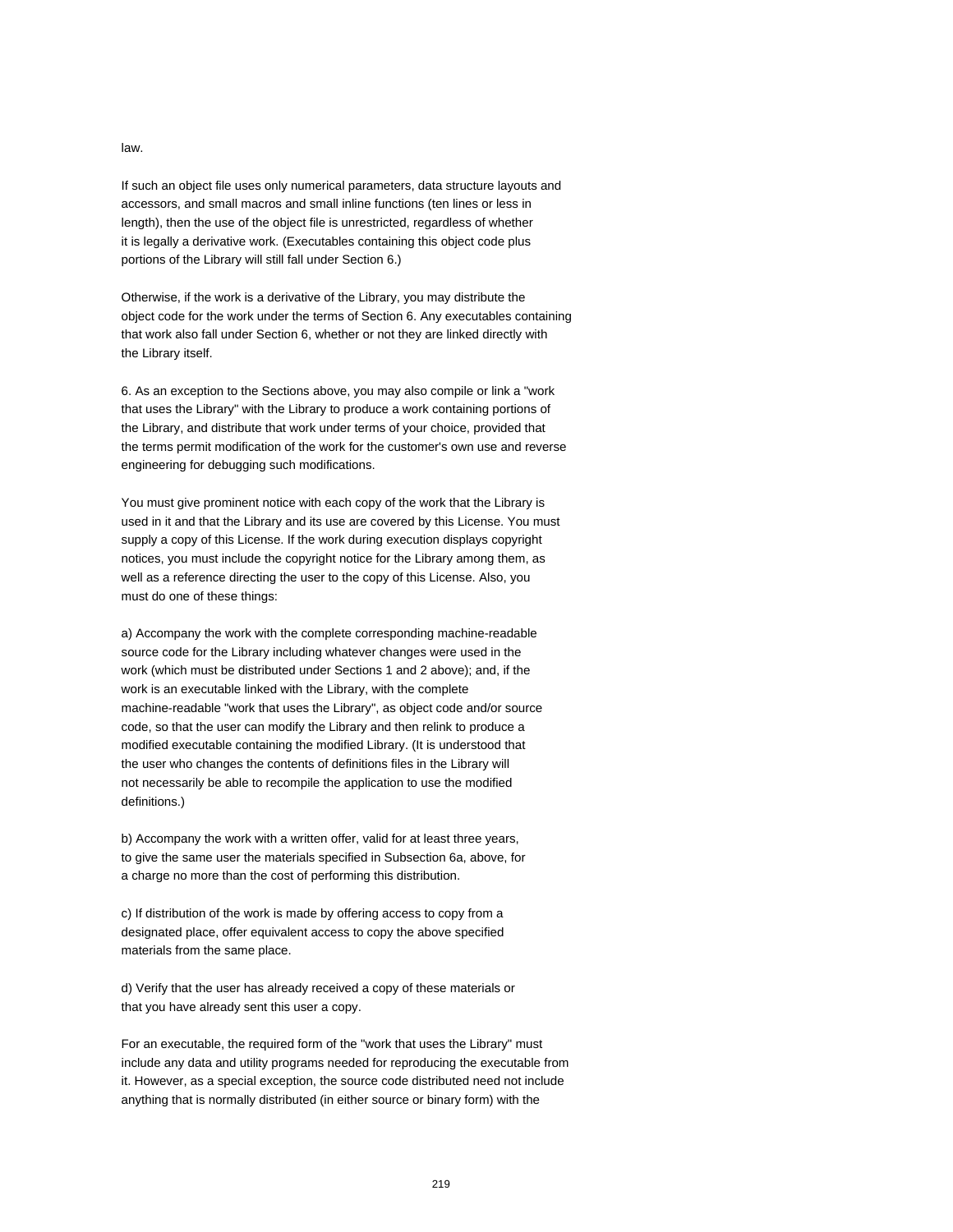major components (compiler, kernel, and so on) of the operating system on which the executable runs, unless that component itself accompanies the executable.

It may happen that this requirement contradicts the license restrictions of other proprietary libraries that do not normally accompany the operating system. Such a contradiction means you cannot use both them and the Library together in an executable that you distribute.

7. You may place library facilities that are a work based on the Library side-by-side in a single library together with other library facilities not covered by this License, and distribute such a combined library, provided that the separate distribution of the work based on the Library and of the other library facilities is otherwise permitted, and provided that you do these two things:

a) Accompany the combined library with a copy of the same work based on the Library, uncombined with any other library facilities. This must be distributed under the terms of the Sections above.

b) Give prominent notice with the combined library of the fact that part of it is a work based on the Library, and explaining where to find the accompanying uncombined form of the same work.

8. You may not copy, modify, sublicense, link with, or distribute the Library except as expressly provided under this License. Any attempt otherwise to copy, modify, sublicense, link with, or distribute the Library is void, and will automatically terminate your rights under this License. However, parties who have received copies, or rights, from you under this License will not have their licenses terminated so long as such parties remain in full compliance.

9. You are not required to accept this License, since you have not signed it. However, nothing else grants you permission to modify or distribute the Library or its derivative works. These actions are prohibited by law if you do not accept this License. Therefore, by modifying or distributing the Library (or any work based on the Library), you indicate your acceptance of this License to do so, and all its terms and conditions for copying, distributing or modifying the Library or works based on it.

10. Each time you redistribute the Library (or any work based on the Library), the recipient automatically receives a license from the original licensor to copy, distribute, link with or modify the Library subject to these terms and conditions. You may not impose any further restrictions on the recipients' exercise of the rights granted herein. You are not responsible for enforcing compliance by third parties to this License.

11. If, as a consequence of a court judgment or allegation of patent infringement or for any other reason (not limited to patent issues), conditions are imposed on you (whether by court order, agreement or otherwise) that contradict the conditions of this License, they do not excuse you from the conditions of this License. If you cannot distribute so as to satisfy simultaneously your obligations under this License and any other pertinent obligations, then as a consequence you may not distribute the Library at all. For example, if a patent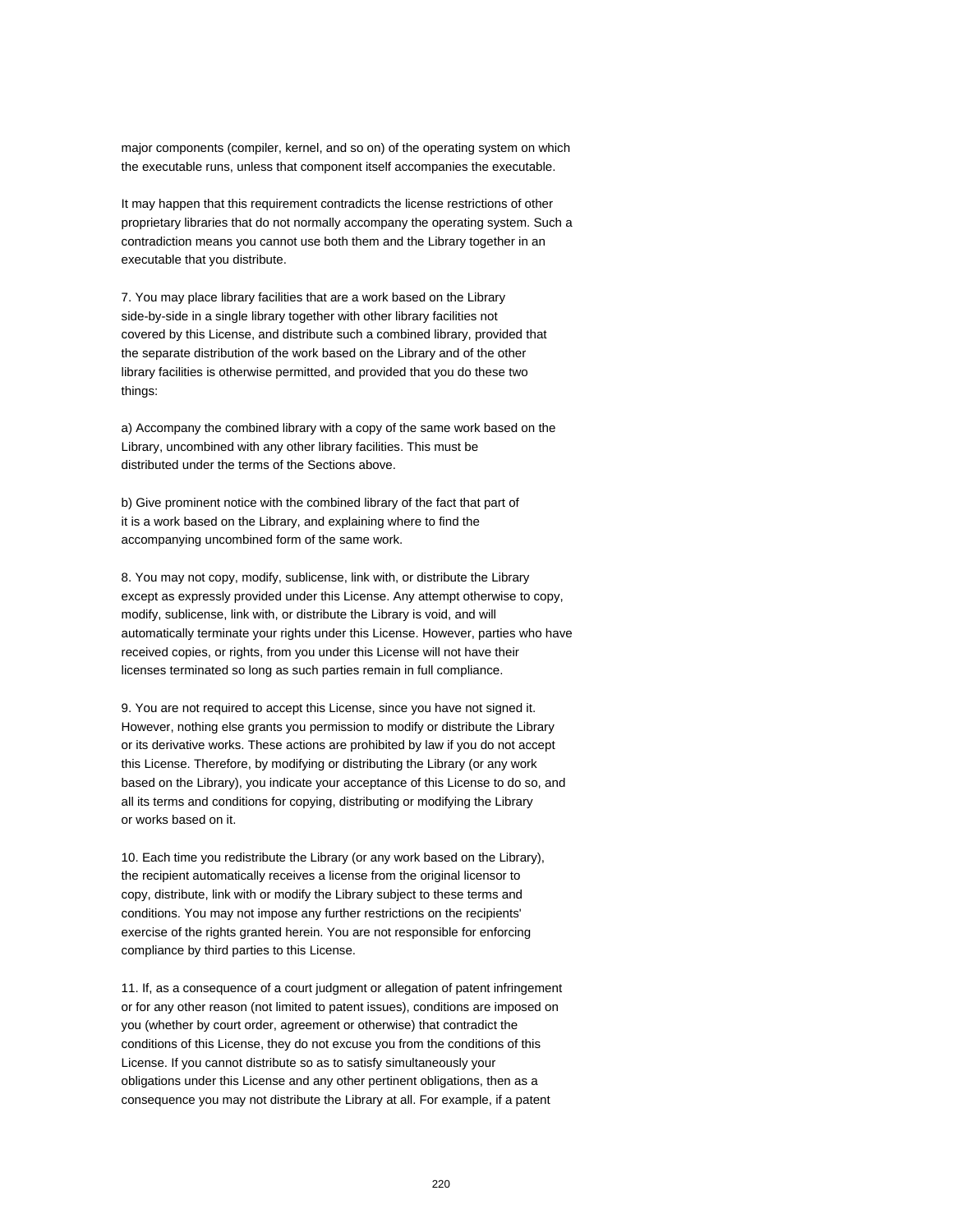license would not permit royalty-free redistribution of the Library by all those who receive copies directly or indirectly through you, then the only way you could satisfy both it and this License would be to refrain entirely from distribution of the Library.

If any portion of this section is held invalid or unenforceable under any particular circumstance, the balance of the section is intended to apply, and the section as a whole is intended to apply in other circumstances.

It is not the purpose of this section to induce you to infringe any patents or other property right claims or to contest validity of any such claims; this section has the sole purpose of protecting the integrity of the free software distribution system which is implemented by public license practices. Many people have made generous contributions to the wide range of software distributed through that system in reliance on consistent application of that system; it is up to the author/donor to decide if he or she is willing to distribute software through any other system and a licensee cannot impose that choice.

This section is intended to make thoroughly clear what is believed to be a consequence of the rest of this License.

12. If the distribution and/or use of the Library is restricted in certain countries either by patents or by copyrighted interfaces, the original copyright holder who places the Library under this License may add an explicit geographical distribution limitation excluding those countries, so that distribution is permitted only in or among countries not thus excluded. In such case, this License incorporates the limitation as if written in the body of this License.

13. The Free Software Foundation may publish revised and/or new versions of the Library General Public License from time to time. Such new versions will be similar in spirit to the present version, but may differ in detail to address new problems or concerns.

Each version is given a distinguishing version number. If the Library specifies a version number of this License which applies to it and "any later version", you have the option of following the terms and conditions either of that version or of any later version published by the Free Software Foundation. If the Library does not specify a license version number, you may choose any version ever published by the Free Software Foundation.

14. If you wish to incorporate parts of the Library into other free programs whose distribution conditions are incompatible with these, write to the author to ask for permission. For software which is copyrighted by the Free Software Foundation, write to the Free Software Foundation; we sometimes make exceptions for this. Our decision will be guided by the two goals of preserving the free status of all derivatives of our free software and of promoting the sharing and reuse of software generally.

### NO WARRANTY

15. BECAUSE THE LIBRARY IS LICENSED FREE OF CHARGE, THERE IS NO WARRANTY FOR THE LIBRARY, TO THE EXTENT PERMITTED BY APPLICABLE LAW. EXCEPT WHEN OTHERWISE STATED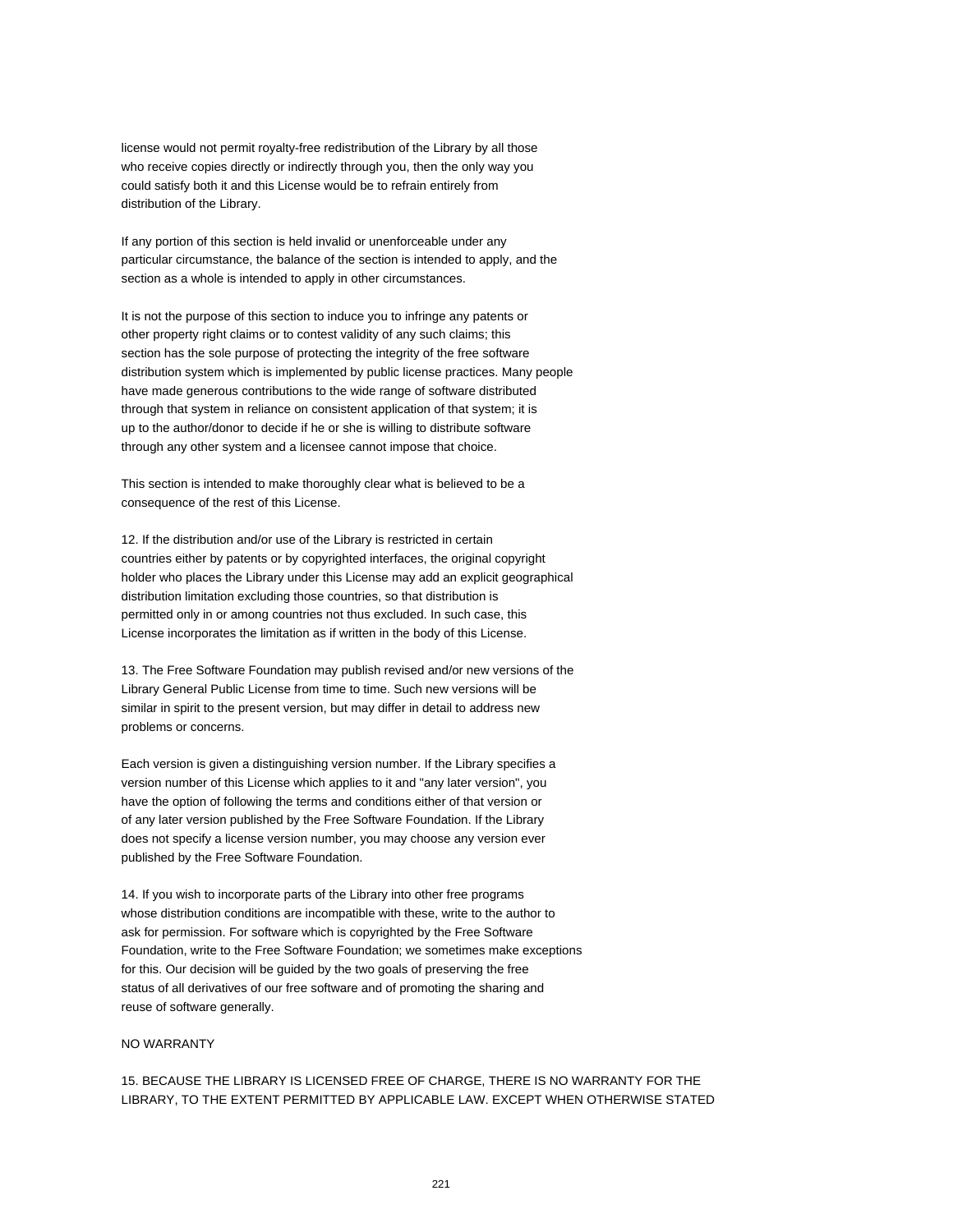IN WRITING THE COPYRIGHT HOLDERS AND/OR OTHER PARTIES PROVIDE THE LIBRARY "AS IS" WITHOUT WARRANTY OF ANY KIND, EITHER EXPRESSED OR IMPLIED, INCLUDING, BUT NOT LIMITED TO, THE IMPLIED WARRANTIES OF MERCHANTABILITY AND FITNESS FOR A PARTICULAR PURPOSE. THE ENTIRE RISK AS TO THE QUALITY AND PERFORMANCE OF THE LIBRARY IS WITH YOU. SHOULD THE LIBRARY PROVE DEFECTIVE, YOU ASSUME THE COST OF ALL NECESSARY SERVICING, REPAIR OR CORRECTION.

16. IN NO EVENT UNLESS REQUIRED BY APPLICABLE LAW OR AGREED TO IN WRITING WILL ANY COPYRIGHT HOLDER, OR ANY OTHER PARTY WHO MAY MODIFY AND/OR REDISTRIBUTE THE LIBRARY AS PERMITTED ABOVE, BE LIABLE TO YOU FOR DAMAGES, INCLUDING ANY GENERAL, SPECIAL, INCIDENTAL OR CONSEQUENTIAL DAMAGES ARISING OUT OF THE USE OR INABILITY TO USE THE LIBRARY (INCLUDING BUT NOT LIMITED TO LOSS OF DATA OR DATA BEING RENDERED INACCURATE OR LOSSES SUSTAINED BY YOU OR THIRD PARTIES OR A FAILURE OF THE LIBRARY TO OPERATE WITH ANY OTHER SOFTWARE), EVEN IF SUCH HOLDER OR OTHER PARTY HAS BEEN ADVISED OF THE POSSIBILITY OF SUCH DAMAGES.

### END OF TERMS AND CONDITIONS

How to Apply These Terms to Your New Libraries ----------------------------------------------

If you develop a new library, and you want it to be of the greatest possible use to the public, we recommend making it free software that everyone can redistribute and change. You can do so by permitting redistribution under these terms (or, alternatively, under the terms of the ordinary General Public License).

To apply these terms, attach the following notices to the library. It is safest to attach them to the start of each source file to most effectively convey the exclusion of warranty; and each file should have at least the "copyright" line and a pointer to where the full notice is found.

one line to give the library's name and an idea of what it does.

Copyright (C) year name of author

This library is free software; you can redistribute it and/or

modify it under the terms of the GNU Library General Public

License as published by the Free Software Foundation; either

version 2 of the License, or (at your option) any later version.

This library is distributed in the hope that it will be useful,

but WITHOUT ANY WARRANTY; without even the implied warranty of

MERCHANTABILITY or FITNESS FOR A PARTICULAR PURPOSE. See the GNU

Library General Public License for more details.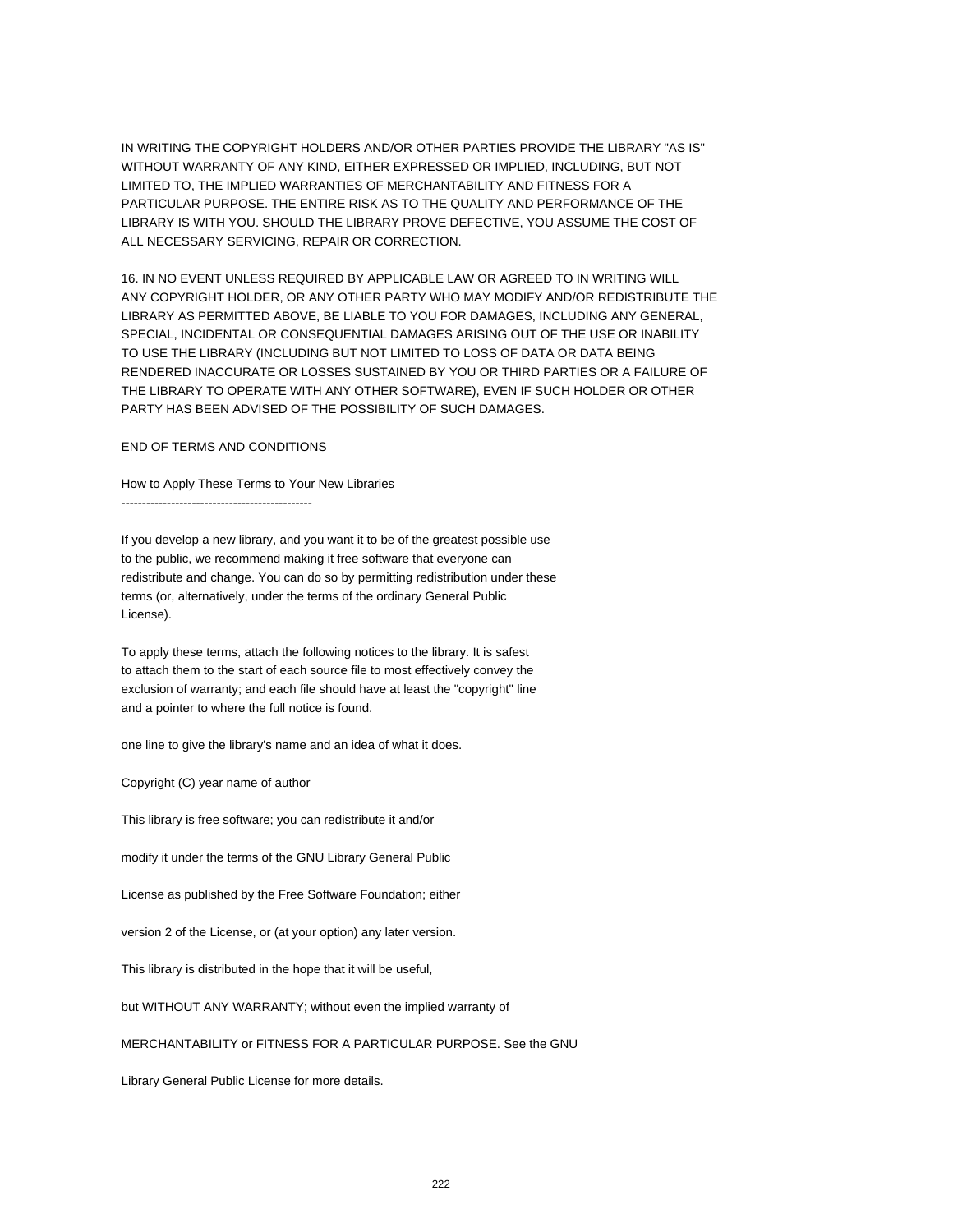You should have received a copy of the GNU Library General Public

License along with this library; if not, write to the Free Software

Foundation, Inc., 51 Franklin St, Fifth Floor, Boston, MA 02110-1301, USA

Also add information on how to contact you by electronic and paper mail.

You should also get your employer (if you work as a programmer) or your school, if any, to sign a "copyright disclaimer" for the library, if necessary. Here is a sample; alter the names:

Yoyodyne, Inc., hereby disclaims all copyright interest in

the library `Frob' (a library for tweaking knobs) written

by James Random Hacker.

signature of Ty Coon, 1 April 1990

Ty Coon, President of Vice

That's all there is to it!

# **Historic Permission Notice and Disclaimer**

(xdm 1.0.13)

Historical Permission Notice and Disclaimer ===========================================

Permission to use, copy, modify and distribute this software and its documentation for any purpose and without fee is hereby granted, provided that the above copyright notice appear in all copies[,] [and] that both [that] [the] copyright notice and this permission notice appear in supporting documentation[, and that the name [of] [or ] not be used in advertising or publicity pertaining to distribution of the software without specific, written prior permission]. [ makes no representations about the suitability of this software for any purpose. It is provided "as is" without express or implied warranty.]

[ DISCLAIMS ALL WARRANTIES WITH REGARD TO THIS SOFTWARE, INCLUDING ALL IMPLIED WARRANTIES OF MERCHANTABILITY AND FITNESS[,][.] IN NO EVENT SHALL BE LIABLE FOR ANY SPECIAL, INDIRECT OR CONSEQUENTIAL DAMAGES OR ANY DAMAGES WHATSOEVER RESULTING FROM LOSS OF USE, DATA OR PROFITS, WHETHER IN AN ACTION OF CONTRACT, NEGLIGENCE OR OTHER TORTIOUS ACTION, ARISING OUT OF OR IN CONNECTION WITH THE USE OR PERFORMANCE OF THIS SOFTWARE.]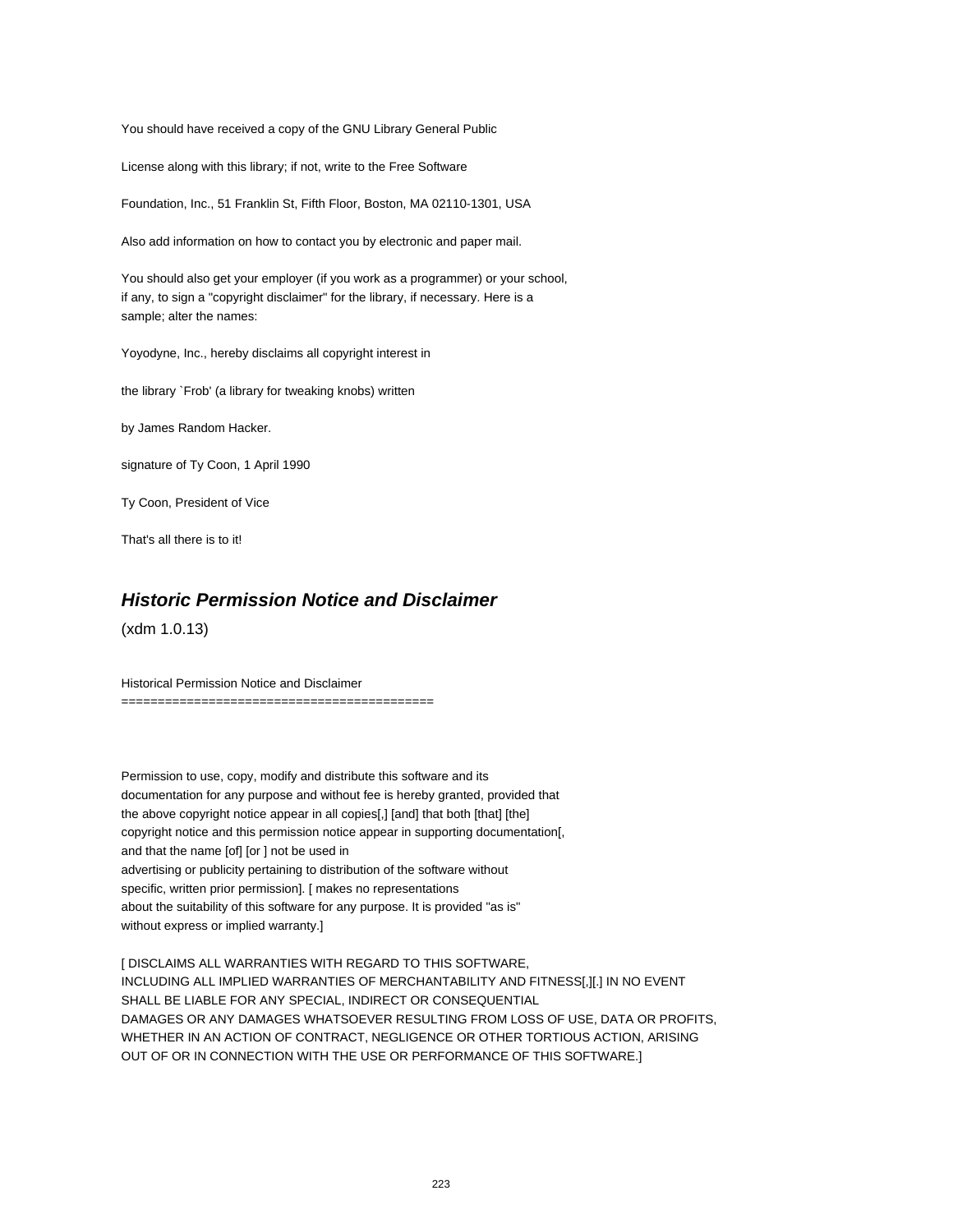---

Explanation:

Angle brackets hold "fields", e.g. .

Square brackets hold optional text, e.g. [or ].

A license can have variations in capitalization and whitespace, and still be considered an instance of this template.

It may be possible to construct a grammatically incorrect license from this template, or one that lacks a disclaimer, or one that includes a double-disclaimer. That is acceptable, as long as it remains impossible to construct a non-OSD-compliant license that matches the pattern

## **ISC License**

(distro-info-data 0.46ubuntu4.3, distro-info-data 0.51+deb11u1, libc6-dev 2.31, libdns-export1110 9.11.19, libisc-export1105 9.11.19, Locales 2.31, sudo 1.9.5p2)

ISC License (ISCL)

==================

Copyright (c) 4-digit year, Company or Person's Name

Permission to use, copy, modify, and/or distribute this software for any purpose with or without fee is hereby granted, provided that the above copyright notice and this permission notice appear in all copies.

THE SOFTWARE IS PROVIDED "AS IS" AND THE AUTHOR DISCLAIMS ALL WARRANTIES WITH REGARD TO THIS SOFTWARE INCLUDING ALL IMPLIED WARRANTIES OF MERCHANTABILITY AND FITNESS. IN NO EVENT SHALL THE AUTHOR BE LIABLE FOR ANY SPECIAL, DIRECT, INDIRECT, OR CONSEQUENTIAL DAMAGES OR ANY DAMAGES WHATSOEVER RESULTING FROM LOSS OF USE, DATA OR PROFITS, WHETHER IN AN ACTION OF CONTRACT, NEGLIGENCE OR OTHER TORTIOUS ACTION, ARISING OUT OF OR IN CONNECTION WITH THE USE OR PERFORMANCE OF THIS SOFTWARE.

# **ISC License**

(libdistro-info-perl 1.0)

Upstream-Contact: Benjamin Drung

Files: \* Copyright: 2009-2018, Benjamin Drung 2010-2021, Stefano Rivera License: ISC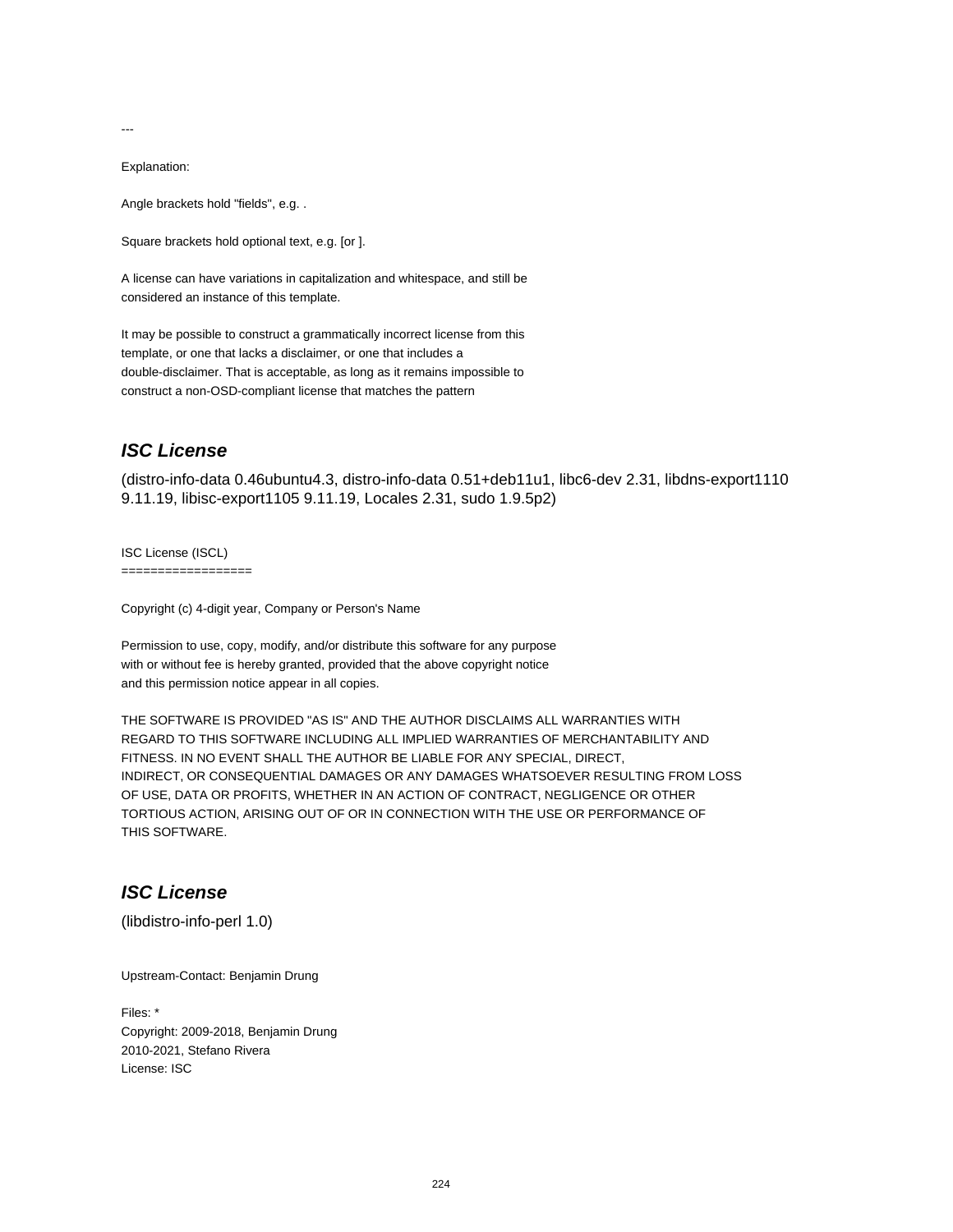Files: shell/\*-distro-info.in shell/distro-info-util.sh Copyright: 2012 Canonical Ltd. License: ISC

License: ISC

.

Permission to use, copy, modify, and/or distribute this software for any purpose with or without fee is hereby granted, provided that the above copyright notice and this permission notice appear in all copies.

THE SOFTWARE IS PROVIDED "AS IS" AND THE AUTHOR DISCLAIMS ALL WARRANTIES WITH REGARD TO THIS SOFTWARE INCLUDING ALL IMPLIED WARRANTIES OF MERCHANTABILITY AND FITNESS. IN NO EVENT SHALL THE AUTHOR BE LIABLE FOR ANY SPECIAL, DIRECT, INDIRECT, OR CONSEQUENTIAL DAMAGES OR ANY DAMAGES WHATSOEVER RESULTING FROM LOSS OF USE, DATA OR PROFITS, WHETHER IN AN ACTION OF CONTRACT, NEGLIGENCE OR OTHER TORTIOUS ACTION, ARISING OUT OF OR IN CONNECTION WITH THE USE OR PERFORMANCE OF THIS SOFTWARE

# **Independent JPEG Group License**

(libjpeg 2.0.6)

The Independent JPEG Group's JPEG software ==========================================

README for release 6b of 27-Mar-1998

====================================

This distribution contains the sixth public release of the Independent JPEG Group's free JPEG software. You are welcome to redistribute this software and to use it for any purpose, subject to the conditions under LEGAL ISSUES, below.

Serious users of this software (particularly those incorporating it into larger programs) should contact IJG at jpeg-info@uunet.uu.net to be added to our electronic mailing list. Mailing list members are notified of updates and have a chance to participate in technical discussions, etc.

This software is the work of Tom Lane, Philip Gladstone, Jim Boucher, Lee Crocker, Julian Minguillon, Luis Ortiz, George Phillips, Davide Rossi, Guido Vollbeding, Ge' Weijers, and other members of the Independent JPEG Group.

IJG is not affiliated with the official ISO JPEG standards committee.

LEGAL ISSUES ============

In plain English:

1. We don't promise that this software works. (But if you find any bugs, please let us know!)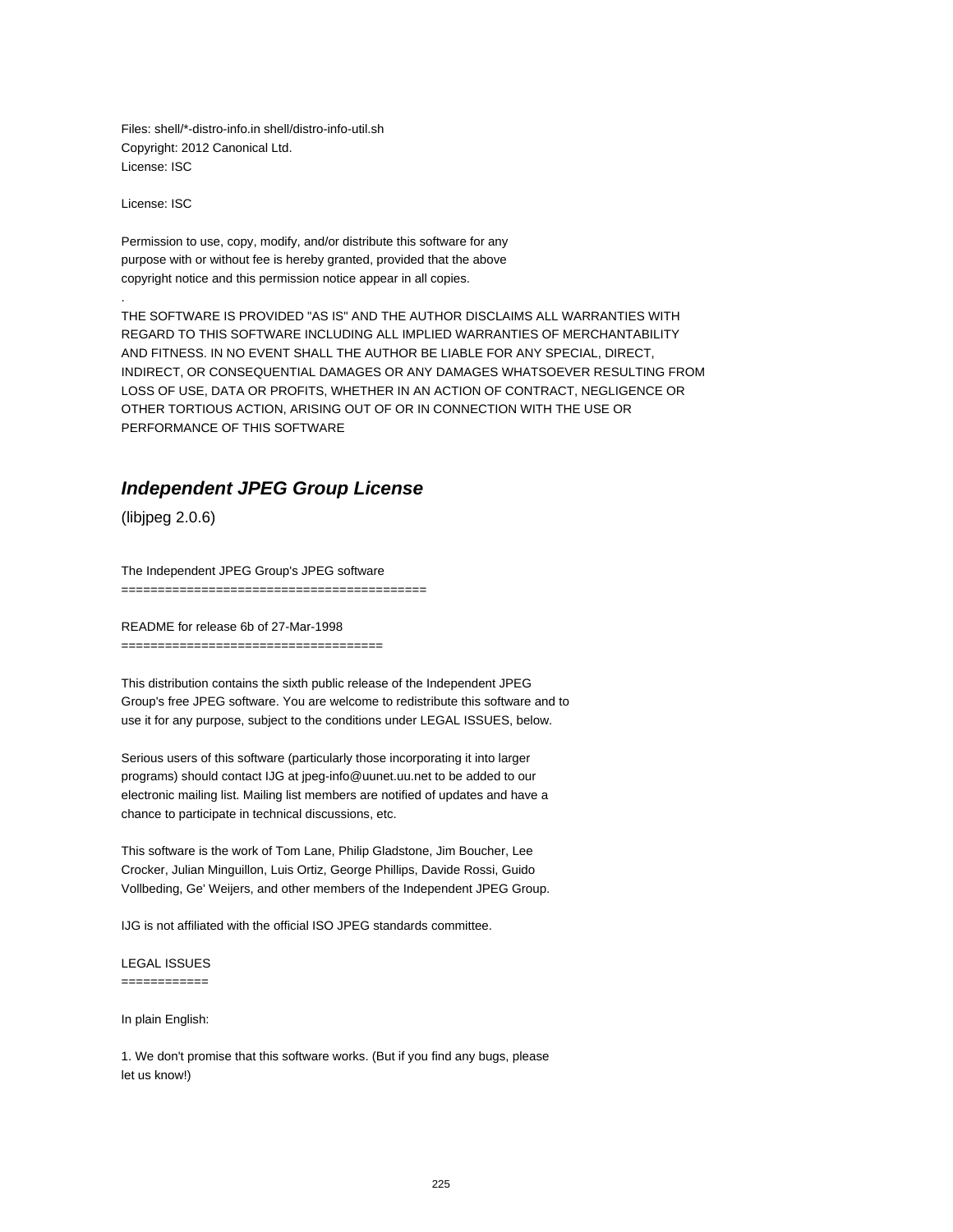2. You can use this software for whatever you want. You don't have to pay us.

3. You may not pretend that you wrote this software. If you use it in a program, you must acknowledge somewhere in your documentation that you've used the IJG code.

In legalese:

The authors make NO WARRANTY or representation, either express or implied, with respect to this software, its quality, accuracy, merchantability, or fitness for a particular purpose. This software is provided "AS IS", and you, its user, assume the entire risk as to its quality and accuracy.

This software is copyright (C) 1991-1998, Thomas G. Lane. All Rights Reserved except as specified below.

Permission is hereby granted to use, copy, modify, and distribute this software (or portions thereof) for any purpose, without fee, subject to these conditions:

(1) If any part of the source code for this software is distributed, then this README file must be included, with this copyright and no-warranty notice unaltered; and any additions, deletions, or changes to the original files must be clearly indicated in accompanying documentation.

(2) If only executable code is distributed, then the accompanying documentation must state that "this software is based in part on the work of the Independent JPEG Group".

(3) Permission for use of this software is granted only if the user accepts full responsibility for any undesirable consequences; the authors accept NO LIABILITY for damages of any kind.

These conditions apply to any software derived from or based on the IJG code, not just to the unmodified library. If you use our work, you ought to acknowledge us.

Permission is NOT granted for the use of any IJG author's name or company name in advertising or publicity relating to this software or products derived from it. This software may be referred to only as "the Independent JPEG Group's software".

We specifically permit and encourage the use of this software as the basis of commercial products, provided that all warranty or liability claims are assumed by the product vendor.

ansi2knr.c is included in this distribution by permission of L. Peter Deutsch, sole proprietor of its copyright holder, Aladdin Enterprises of Menlo Park, CA. ansi2knr.c is NOT covered by the above copyright and conditions, but instead by the usual distribution terms of the Free Software Foundation; principally, that you must include source code if you redistribute it. (See the file ansi2knr.c for full details.) However, since ansi2knr.c is not needed as part of any program generated from the IJG code, this does not limit you more than the foregoing paragraphs do.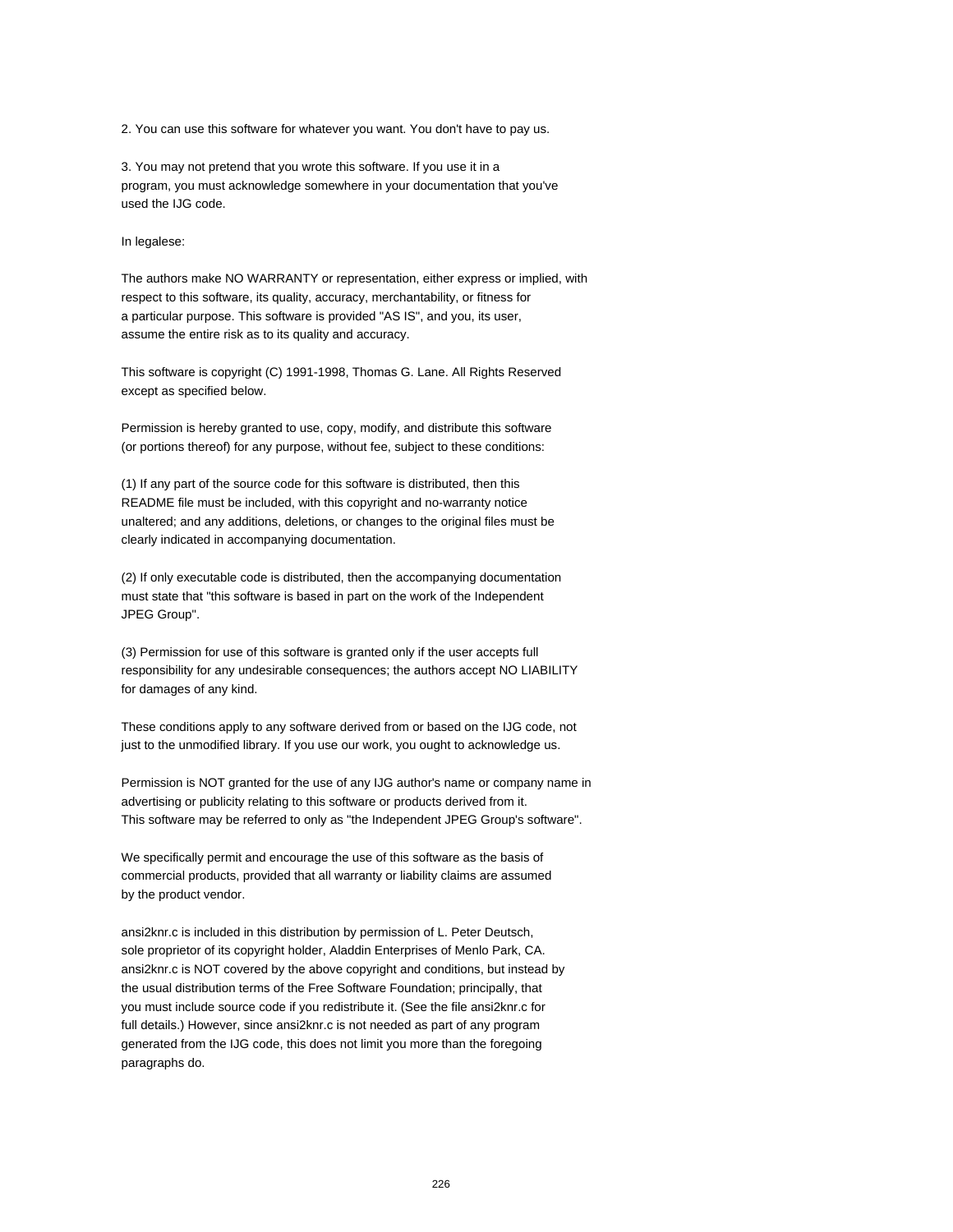The Unix configuration script "configure" was produced with GNU Autoconf. It is copyright by the Free Software Foundation but is freely distributable. The same holds for its supporting scripts (config.guess, config.sub, ltconfig, ltmain.sh). Another support script, install-sh, is copyright by M.I.T. but is also freely distributable.

It appears that the arithmetic coding option of the JPEG spec is covered by patents owned by IBM, AT&T;, and Mitsubishi. Hence arithmetic coding cannot legally be used without obtaining one or more licenses. For this reason, support for arithmetic coding has been removed from the free JPEG software. (Since arithmetic coding provides only a marginal gain over the unpatented Huffman mode, it is unlikely that very many implementations will support it.) So far as we are aware, there are no patent restrictions on the remaining code.

The IJG distribution formerly included code to read and write GIF files. To avoid entanglement with the Unisys LZW patent, GIF reading support has been removed altogether, and the GIF writer has been simplified to produce "uncompressed GIFs". This technique does not use the LZW algorithm; the resulting GIF files are larger than usual, but are readable by all standard GIF decoders.

We are required to state that

"The Graphics Interchange Format(c) is the Copyright property of CompuServe Incorporated. GIF(sm) is a Service Mark property of CompuServe Incorporated."

# **Internet Society - RFC License**

(libc6-dev 2.31, Locales 2.31)

Internet Society RFC License

============================

Copyright (C) The Internet Society (2002). All Rights Reserved.

This document and translations of it may be copied and furnished to others, and derivative works that comment on or otherwise explain it or assist in its implementation may be prepared, copied, published and distributed, in whole or in part, without restriction of any kind, provided that the above copyright notice and this paragraph are included on all such copies and derivative works. However, this document itself may not be modified in any way, such as by removing the copyright notice or references to the Internet Society or other Internet organizations, except as needed for the purpose of developing Internet standards in which case the procedures for copyrights defined in the Internet Standards process must be followed, or as required to translate it into languages other than English.

The limited permissions granted above are perpetual and will not be revoked by the Internet Society or its successors or assigns.

This document and the information contained herein is provided on an "AS IS" basis and THE INTERNET SOCIETY AND THE INTERNET ENGINEERING TASK FORCE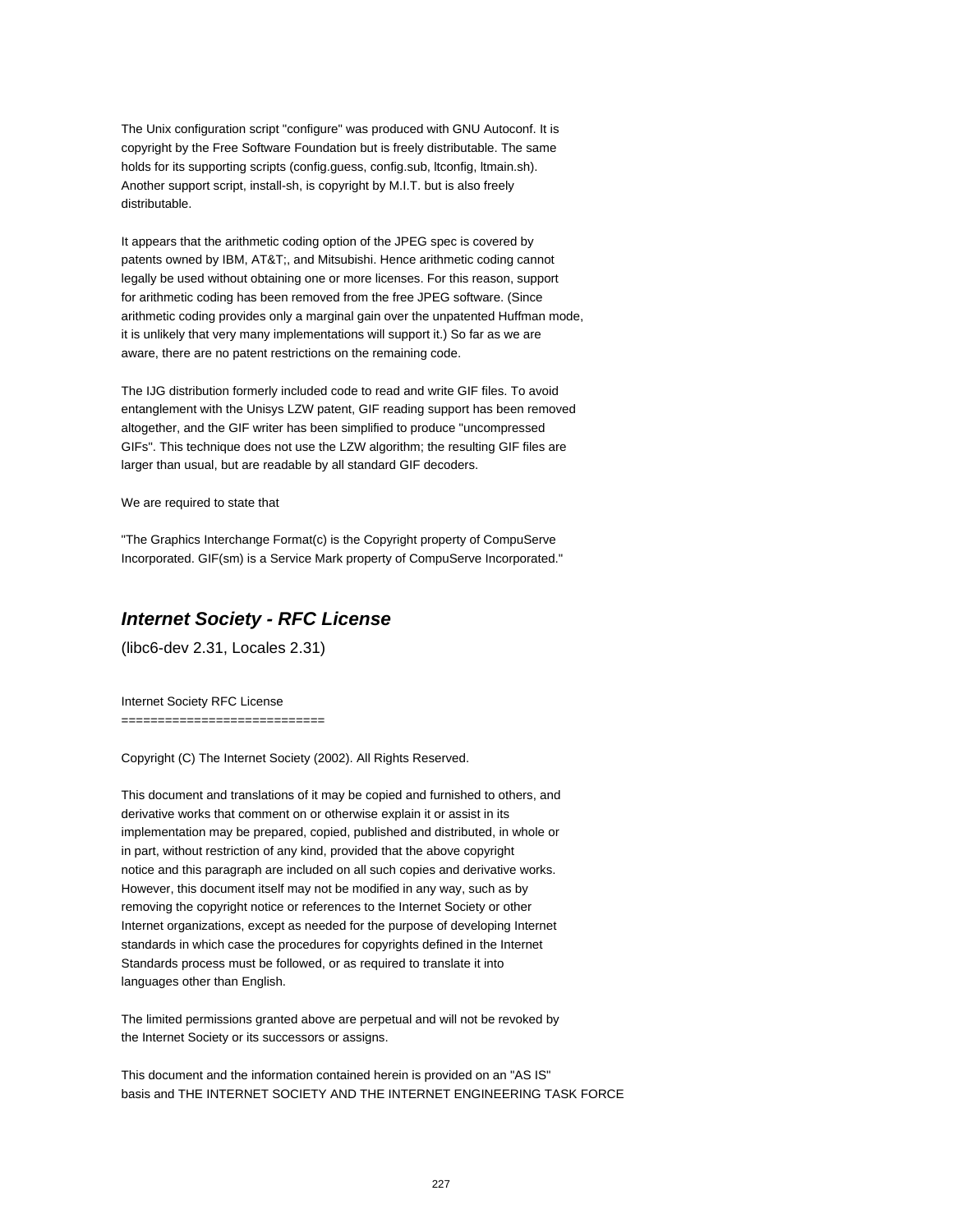DISCLAIMS ALL WARRANTIES, EXPRESS OR IMPLIED, INCLUDING BUT NOT LIMITED TO ANY WARRANTY THAT THE USE OF THE INFORMATION HEREIN WILL NOT INFRINGE ANY RIGHTS OR ANY IMPLIED WARRANTIES OF MERCHANTABILITY OR FITNESS FOR A PARTICULAR PURPOSE.

Acknowledgement

Funding for the RFC Editor function is currently provided by the Internet Society.

# **Krb5-MIT License**

(krb5/krb5 1.18.3)

krb5 License

============

Copyright © 1985-2002 by the Massachusetts Institute of Technology.

Export of software employing encryption from the United States of America may require a specific license from the United States Government. It is the responsibility of any person or organization contemplating export to obtain such a license before exporting.

WITHIN THAT CONSTRAINT, permission to use, copy, modify, and distribute this software and its documentation for any purpose and without fee is hereby granted, provided that the above copyright notice appear in all copies and that both that copyright notice and this permission notice appear in supporting documentation, and that the name of M.I.T. not be used in advertising or publicity pertaining to distribution of the software without specific, written prior permission. Furthermore if you modify this software you must label your software as modified software and not distribute it in such a fashion that it might be confused with the original MIT software. M.I.T. makes no representations about the suitability of this software for any purpose. It is provided "as is" without express or implied warranty.

# **LaTeX Project Public License v1.0**

(groff 1.22.4)

LaTeX Project Public License ============================ ============================

LPPL Version 1.0 1999-03-01

Copyright 1999 LaTeX3 Project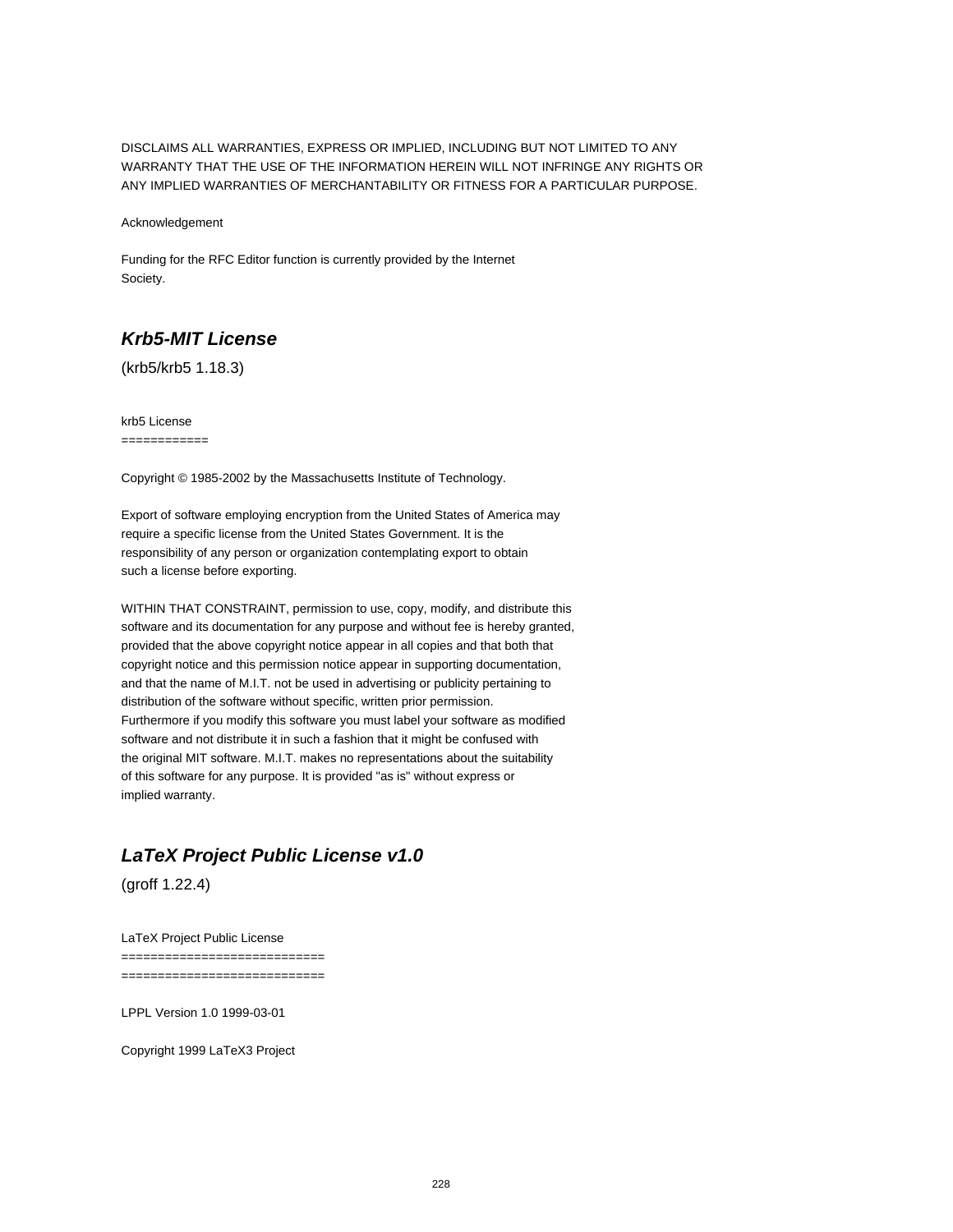Everyone is permitted to copy and distribute verbatim copies of this license document, but modification is not allowed.

Preamble

========

>

The LaTeX Project Public License (LPPL) is the license under which the base LaTeX distribution is distributed. As described below you may use this licence for any software that you wish to distribute.

It may be particularly suitable if your software is TeX related (such as a LaTeX package file) but it may be used for any software, even if it is unrelated to TeX.

To use this license, the files of your distribution should have an explicit copyright notice giving your name and the year, together with a reference to this license.

A typical example would be

%% pig.sty %% Copyright 2001 M. Y. Name

% This program can redistributed and/or modified under the terms % of the LaTeX Project Public License Distributed from CTAN % archives in directory macros/latex/base/lppl.txt; either % version 1 of the License, or (at your option) any later version.

Given such a notice in the file, the conditions of this document would apply, with:

`The Program' referring to the software `pig.sty' and `The Copyright Holder' referring to the person `M. Y. Name'.

To see a real example, see the file legal.txt which carries the copyright notice for the base latex distribution.

This license gives terms under which files of The Program may be distributed and modified. Individual files may have specific further constraints on modification, but no file should have restrictions on distribution other than those specified below.

This is to ensure that a distributor wishing to distribute a complete unmodified copy of The Program need only check the conditions in this file, and does not need to check every file in The Program for extra restrictions. If you do need to modify the distribution terms of some files, do not refer to this license, instead distribute The Program under a different license. You may use the parts of the text of LPPL as a model for your own license, but your license should not directly refer to the LPPL or otherwise give the impression that The Program is distributed under the LPPL.

The LaTeX Project Public License ==================================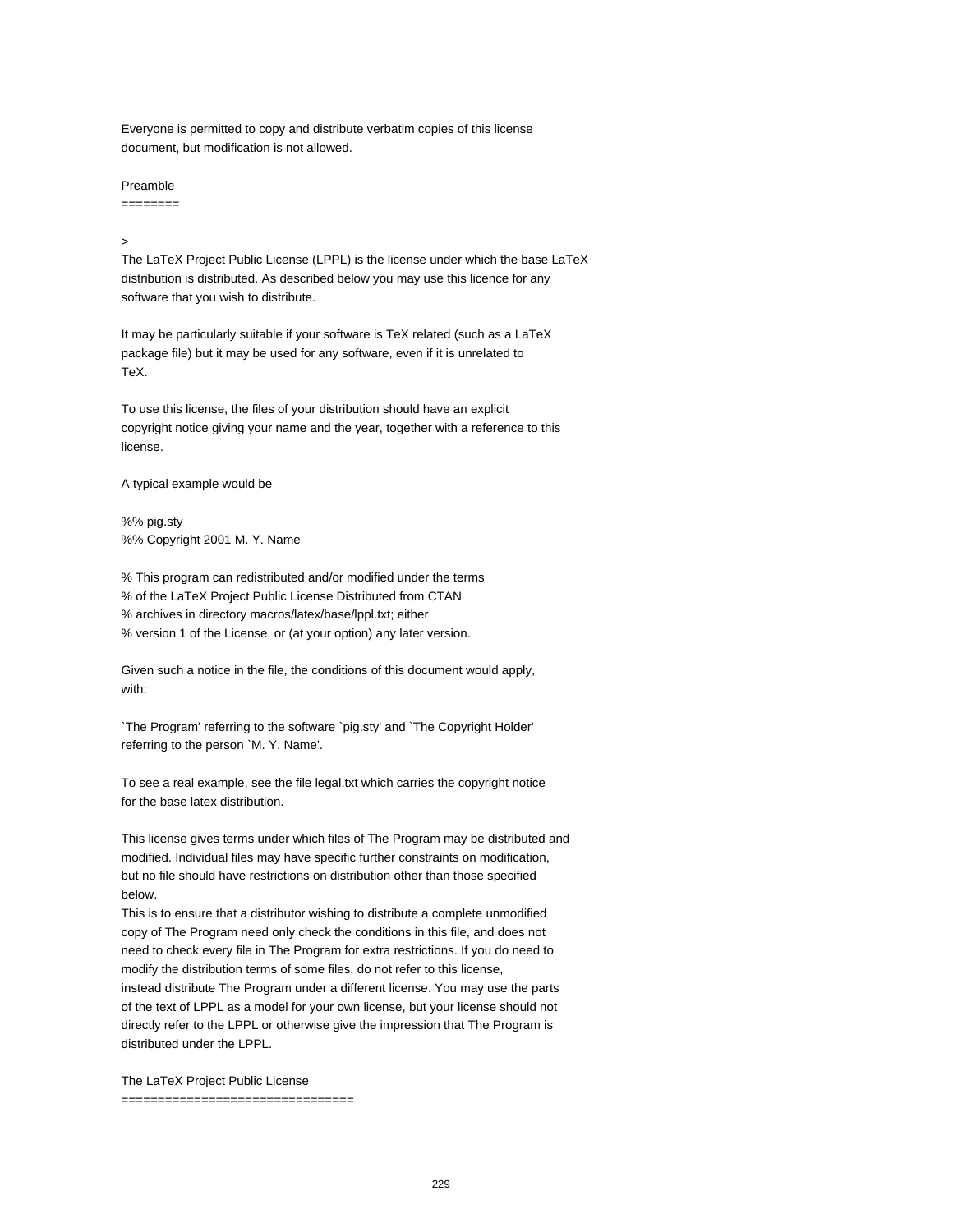Terms And Conditions For Copying, Distribution And Modification

===============================================================

>

#### WARRANTY

========

There is no warranty for The Program, to the extent permitted by applicable law. Except when otherwise stated in writing, The Copyright Holder provides The Program `as is' without warranty of any kind, either expressed or implied, including, but not limited to, the implied warranties of merchantability and fitness for a particular purpose. The entire risk as to the quality and performance of the program is with you. Should The Program prove defective, you assume the cost of all necessary servicing, repair or correction.

In no event unless required by applicable law or agreed to in writing will The Copyright Holder, or any of the individual authors named in the source for The Program, be liable to you for damages, including any general, special, incidental or consequential damages arising out of any use of The Program or out of inability to use The Program (including but not limited to loss of data or data being rendered inaccurate or losses sustained by you or by third parties as a result of a failure of The Program to operate with any other programs), even if such holder or other party has been advised of the possibility of such damages.

#### DISTRIBUTION

#### ============

Redistribution of unchanged files is allowed provided that all files that make up the distribution of The Program are distributed. In particular this means that The Program has to be distributed including its documentation if documentation was part of the original distribution.

The distribution of The Program will contain a prominent file listing all the files covered by this license.

If you receive only some of these files from someone, complain!

The distribution of changed versions of certain files included in the The Program, and the reuse of code from The Program, are allowed under the following restrictions:

\* It is allowed only if the legal notice in the file does not expressly forbid it. See note below, under "Conditions on individual files".

\* You rename the file before you make any changes to it, unless the file explicitly says that renaming is not required.

Any such changed files must be distributed under a license that forbids distribution of those files, and any files derived from them, under the names used by the original files in the distribution of The Program.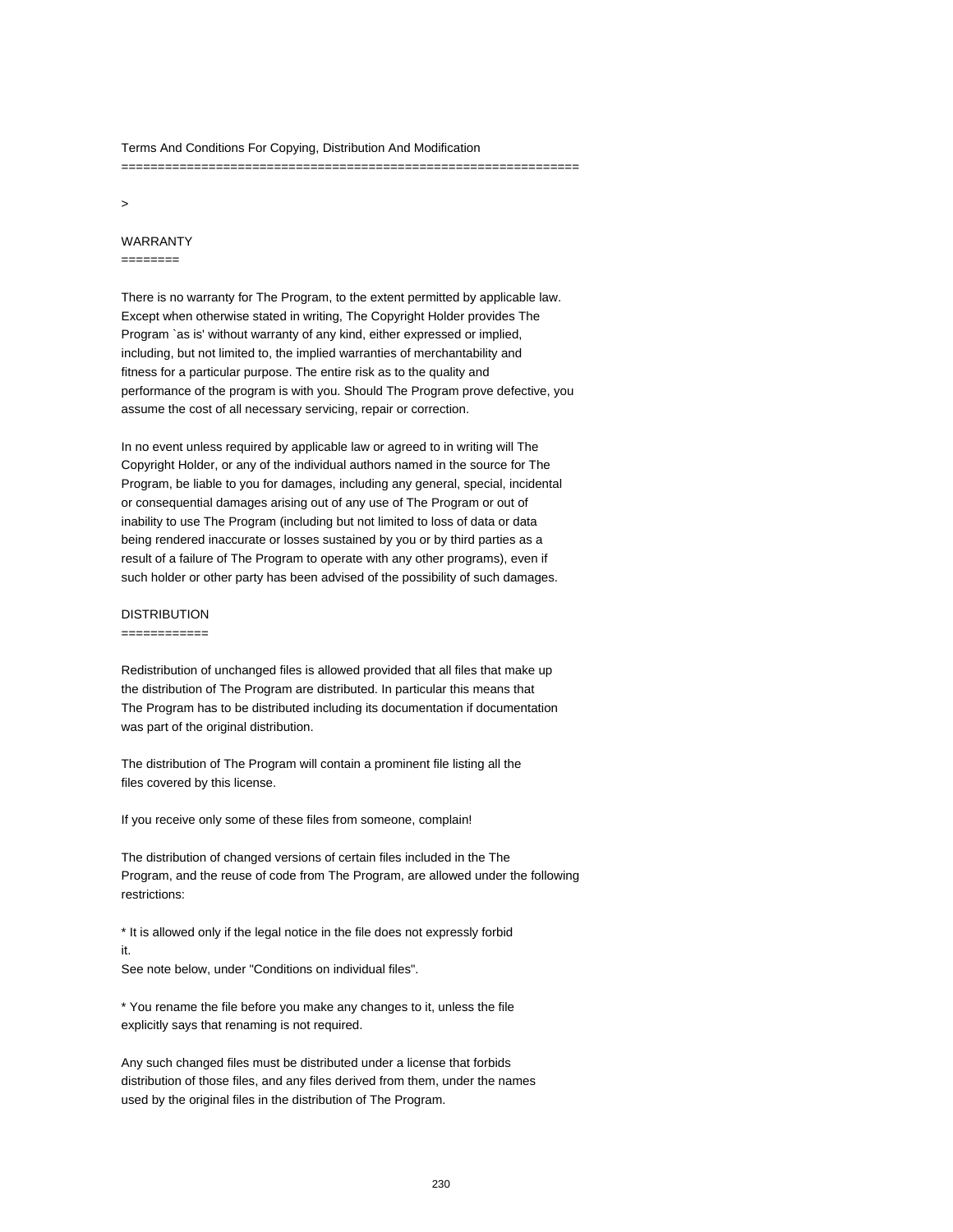\* You change any `identification string' in The Program to clearly indicate that the file is not part of the standard system.

\* If The Program includes an `error report address' so that errors may be reported to The Copyright Holder, or other specified addresses, this address must be changed in any modified versions of The Program, so that reports for files not maintained by the original program maintainers are directed to the maintainers of the changed files.

\* You acknowledge the source and authorship of the original version in the modified file.

\* You also distribute the unmodified version of the file or alternatively provide sufficient information so that the user of your modified file can be reasonably expected to be able to obtain an original, unmodified copy of The Program. For example, you may specify a URL to a site that you expect will freely provide the user with a copy of The Program (either the version on which your modification is based, or perhaps a later version).

\* If The Program is intended to be used with, or is based on, LaTeX, then files with the following file extensions which have special meaning in LaTeX Software, have special modification rules under the license:

- Files with extension `.ins' (installation files): these files may not be modified at all because they contain the legal notices that are placed in the generated files.

- Files with extension `.fd' (LaTeX font definitions files): these files are allowed to be modified without changing the name, but only to enable use of all available fonts and to prevent attempts to access unavailable fonts. However, modified files are not allowed to be distributed in place of original files.

- Files with extension `.cfg' (configuration files): these files can be created or modified to enable easy configuration of the system. The documentation in cfgguide.tex in the base LaTeX distribution describes when it makes sense to modify or generate such files.

The above restrictions are not intended to prohibit, and hence do not apply to, the updating, by any method, of a file so that it becomes identical to the latest version of that file in The Program.

### NOTES

#### $=$

We believe that these requirements give you the freedom you to make modifications that conform with whatever technical specifications you wish, whilst maintaining the availability, integrity and reliability of The Program. If you do not see how to achieve your goal whilst adhering to these requirements then read the document cfgguide.tex in the base LaTeX distribution for suggestions.

========================================================================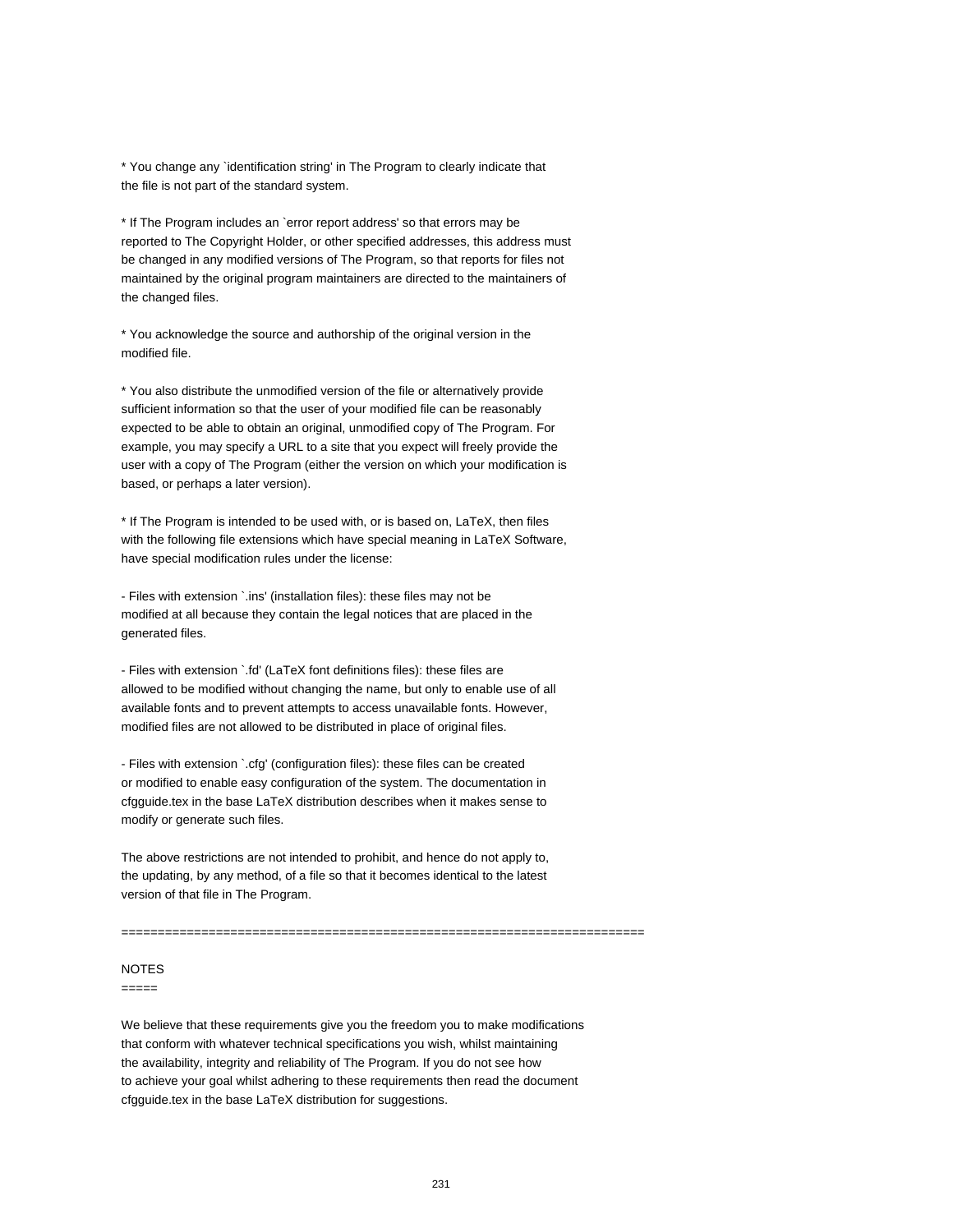Because of the portability and exchangeability aspects of systems like LaTeX, The LaTeX3 Project deprecates the distribution of non-standard versions of components of LaTeX or of generally available contributed code for them but such distributions are permitted under the above restrictions.

The document modguide.tex in the base LaTeX distribution details the reasons for the legal requirements detailed above. Even if The Program is unrelated to LaTeX, the argument in modguide.tex may still apply, and should be read before a modified version of The Program is distributed.

Conditions on individual files

==============================

The individual files may bear additional conditions which supersede the general conditions on distribution and modification contained in this file. If there are any such files, the distribution of The Program will contain a prominent file that lists all the exceptional files.

Typical examples of files with more restrictive modification conditions would be files that contain the text of copyright notices.

\* The conditions on individual files differ only in the extent of \*modification\* that is allowed.

\* The conditions on \*distribution\* are the same for all the files. Thus a (re)distributor of a complete, unchanged copy of The Program need meet only the conditions in this file; it is not necessary to check the header of every file in the distribution to check that a distribution meets these requirements.

# **LaTeX Project Public License v1.3a duplicate**

(groff 1.22.4)

The LaTeX Project Public License

================================

=-=-=-=-=-=-=-=-=-=-=-=-=-=-=-=-

LPPL Version 1.3a 2004-10-01

Copyright 1999 2002-04 LaTeX3 Project

Everyone is allowed to distribute verbatim copies of this license document, but modification of it is not allowed.

### PREAMBLE

--------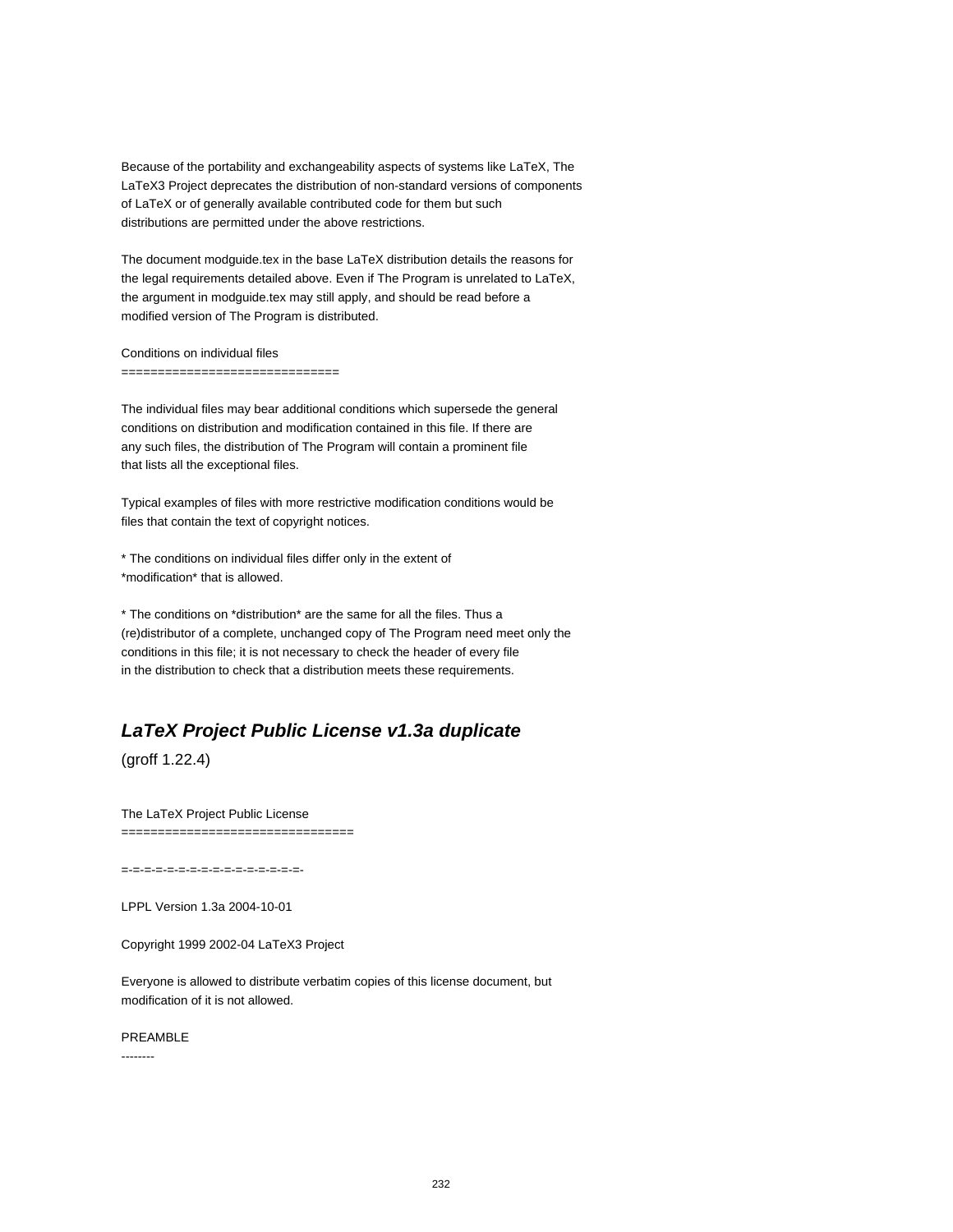The LaTeX Project Public License (LPPL) is the primary license under which the the LaTeX kernel and the base LaTeX packages are distributed.

You may use this license for any work of which you hold the copyright and which you wish to distribute. This license may be particularly suitable if your work is TeX-related (such as a LaTeX package), but you may use it with small modifications even if your work is unrelated to TeX.

The section `WHETHER AND HOW TO DISTRIBUTE WORKS UNDER THIS LICENSE', below, gives instructions, examples, and recommendations for authors who are considering distributing their works under this license.

This license gives conditions under which a work may be distributed and modified, as well as conditions under which modified versions of that work may be distributed.

We, the LaTeX3 Project, believe that the conditions below give you the freedom to make and distribute modified versions of your work that conform with whatever technical specifications you wish while maintaining the availability, integrity, and reliability of that work. If you do not see how to achieve your goal while meeting these conditions, then read the document `cfgguide.tex' and `modguide.tex' in the base LaTeX distribution for suggestions.

### DEFINITIONS

-----------

In this license document the following terms are used:

`Work' Any work being distributed under this License.

`Derived Work' Any work that under any applicable law is derived from the Work.

### `Modification'

Any procedure that produces a Derived Work under any applicable law ■■■ for example, the production of a file containing an original file associated with the Work or a significant portion of such a file, either verbatim or with modifications and/or translated into another language.

`Modify'

To apply any procedure that produces a Derived Work under any applicable law.

### `Distribution'

Making copies of the Work available from one person to another, in whole or in part. Distribution includes (but is not limited to) making any electronic components of the Work accessible by file transfer protocols such as FTP or HTTP or by shared file systems such as Sun's Network File System (NFS).

### `Compiled Work'

A version of the Work that has been processed into a form where it is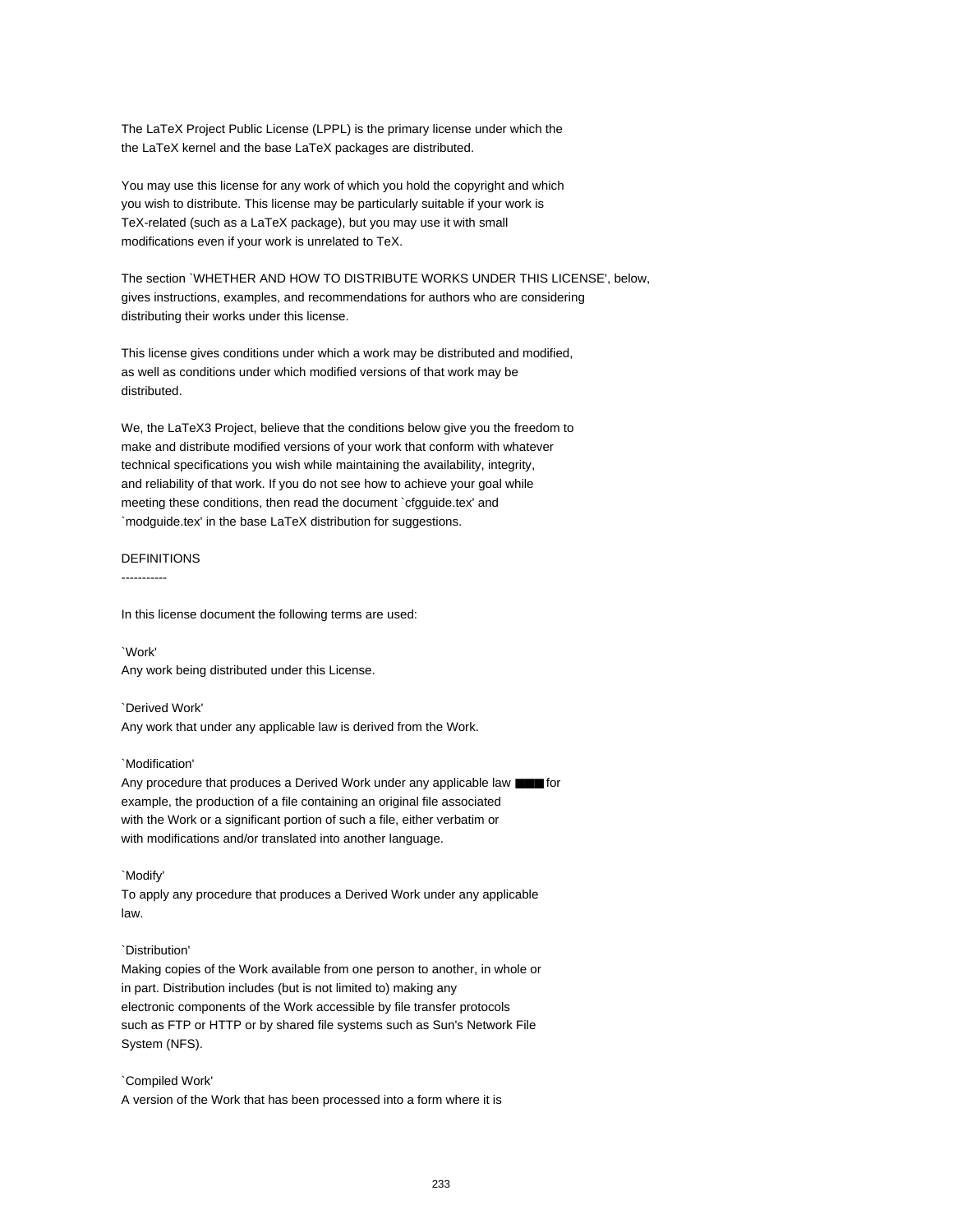directly usable on a computer system. This processing may include using installation facilities provided by the Work, transformations of the Work, copying of components of the Work, or other activities. Note that modification of any installation facilities provided by the Work constitutes modification of the Work.

### `Current Maintainer'

A person or persons nominated as such within the Work. If there is no such explicit nomination then it is the `Copyright Holder' under any applicable law.

#### `Base Interpreter'

A program or process that is normally needed for running or interpreting a part or the whole of the Work. A Base Interpreter may depend on external components but these are not considered part of the Base Interpreter provided that each external component clearly identifies itself whenever it is used interactively. Unless explicitly specified when applying the license to the Work, the only applicable Base Interpreter is a "LaTeX-Format".

### CONDITIONS ON DISTRIBUTION AND MODIFICATION

-------------------------------------------

1. Activities other than distribution and/or modification of the Work are not covered by this license; they are outside its scope. In particular, the act of running the Work is not restricted and no requirements are made concerning any offers of support for the Work.

2. You may distribute a complete, unmodified copy of the Work as you received it. Distribution of only part of the Work is considered modification of the Work, and no right to distribute such a Derived Work may be assumed under the terms of this clause.

3. You may distribute a Compiled Work that has been generated from a complete, unmodified copy of the Work as distributed under Clause 2 above, as long as that Compiled Work is distributed in such a way that the recipients may install the Compiled Work on their system exactly as it would have been installed if they generated a Compiled Work directly from the Work.

4. If you are the Current Maintainer of the Work, you may, without restriction, modify the Work, thus creating a Derived Work. You may also distribute the Derived Work without restriction, including Compiled Works generated from the Derived Work. Derived Works distributed in this manner by the Current Maintainer are considered to be updated versions of the Work.

5. If you are not the Current Maintainer of the Work, you may modify your copy of the Work, thus creating a Derived Work based on the Work, and compile this Derived Work, thus creating a Compiled Work based on the Derived Work.

6. If you are not the Current Maintainer of the Work, you may distribute a Derived Work provided the following conditions are met for every component of the Work unless that component clearly states in the copyright notice that it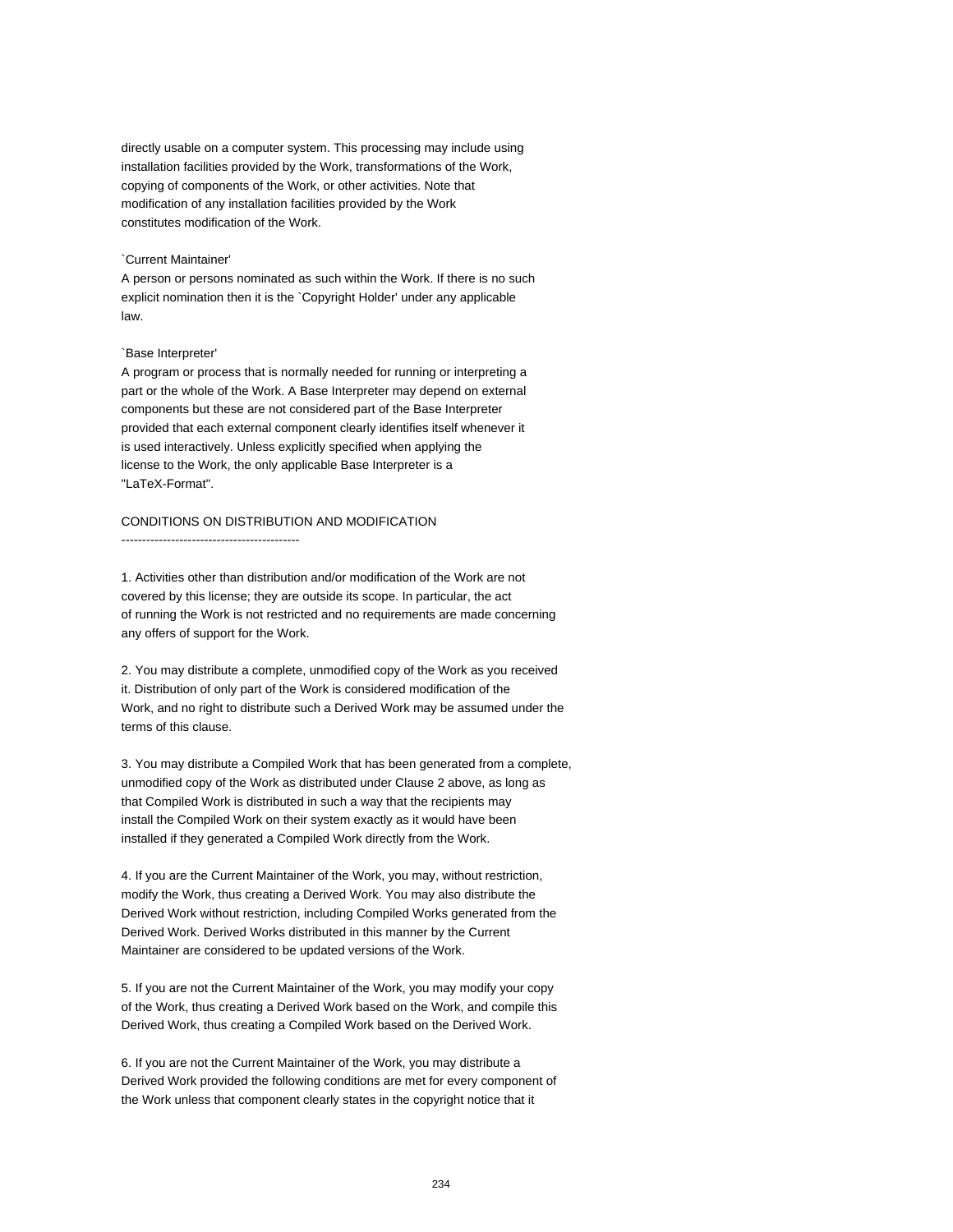is exempt from that condition. Only the Current Maintainer is allowed to add such statements of exemption to a component of the Work.

1. If a component of this Derived Work can be a direct replacement for a component of the Work when that component is used with the Base Interpreter, then, wherever this component of the Work identifies itself to the user when used interactively with that Base Interpreter, the replacement component of this Derived Work clearly and unambiguously identifies itself as a modified version of this component to the user when used interactively with that Base Interpreter.

2. Every component of the Derived Work contains prominent notices detailing the nature of the changes to that component, or a prominent reference to another file that is distributed as part of the Derived Work and that contains a complete and accurate log of the changes.

3. No information in the Derived Work implies that any persons, including (but not limited to) the authors of the original version of the Work, provide any support, including (but not limited to) the reporting and handling of errors, to recipients of the Derived Work unless those persons have stated explicitly that they do provide such support for the Derived Work.

4. You distribute at least one of the following with the Derived Work:

1. A complete, unmodified copy of the Work; if your distribution of a modified component is made by offering access to copy the modified component from a designated place, then offering equivalent access to copy the Work from the same or some similar place meets this condition, even though third parties are not compelled to copy the Work along with the modified component;

2. Information that is sufficient to obtain a complete, unmodified copy of the Work.

7. If you are not the Current Maintainer of the Work, you may distribute a Compiled Work generated from a Derived Work, as long as the Derived Work is distributed to all recipients of the Compiled Work, and as long as the conditions of Clause■■6, above, are met with regard to the Derived Work.

8. The conditions above are not intended to prohibit, and hence do not apply to, the modification, by any method, of any component so that it becomes identical to an updated version of that component of the Work as it is distributed by the Current Maintainer under Clause■■4, above.

9. Distribution of the Work or any Derived Work in an alternative format, where the Work or that Derived Work (in whole or in part) is then produced by applying some process to that format, does not relax or nullify any sections of this license as they pertain to the results of applying that process.

10.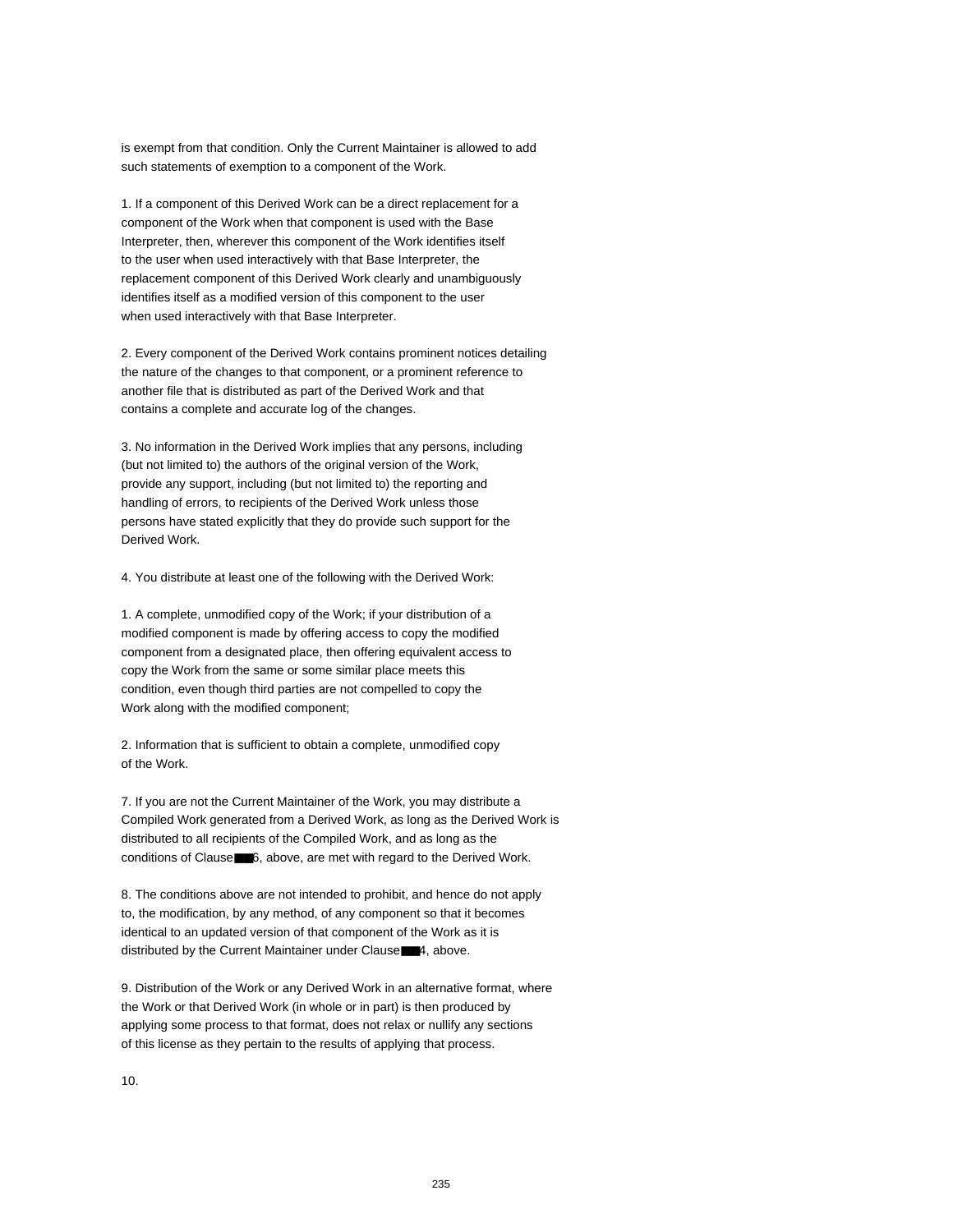1. A Derived Work may be distributed under a different license provided that license itself honors the conditions listed in Clause■■6 above, in regard to the Work, though it does not have to honor the rest of the conditions in this license.

2. If a Derived Work is distributed under this license, that Derived Work must provide sufficient documentation as part of itself to allow each recipient of that Derived Work to honor the restrictions in Clause■■6 above, concerning changes from the Work.

11. This license places no restrictions on works that are unrelated to the Work, nor does this license place any restrictions on aggregating such works with the Work by any means.

12. Nothing in this license is intended to, or may be used to, prevent complete compliance by all parties with all applicable laws.

### NO WARRANTY

-----------

There is no warranty for the Work. Except when otherwise stated in writing, the Copyright Holder provides the Work `as is', without warranty of any kind, either expressed or implied, including, but not limited to, the implied warranties of merchantability and fitness for a particular purpose. The entire risk as to the quality and performance of the Work is with you. Should the Work prove defective, you assume the cost of all necessary servicing, repair, or correction.

In no event unless required by applicable law or agreed to in writing will The Copyright Holder, or any author named in the components of the Work, or any other party who may distribute and/or modify the Work as permitted above, be liable to you for damages, including any general, special, incidental or consequential damages arising out of any use of the Work or out of inability to use the Work (including, but not limited to, loss of data, data being rendered inaccurate, or losses sustained by anyone as a result of any failure of the Work to operate with any other programs), even if the Copyright Holder or said author or said other party has been advised of the possibility of such damages.

### MAINTENANCE OF THE WORK

-----------------------

The Work has the status `author-maintained' if the Copyright Holder explicitly and prominently states near the primary copyright notice in the Work that the Work can only be maintained by the Copyright Holder or simply that is `author-maintained'.

The Work has the status `maintained' if there is a Current Maintainer who has indicated in the Work that they are willing to receive error reports for the Work (for example, by supplying a valid e-mail address). It is not required for the Current Maintainer to acknowledge or act upon these error reports.

The Work changes from status `maintained' to `unmaintained' if there is no Current Maintainer, or the person stated to be Current Maintainer of the work cannot be reached through the indicated means of communication for a period of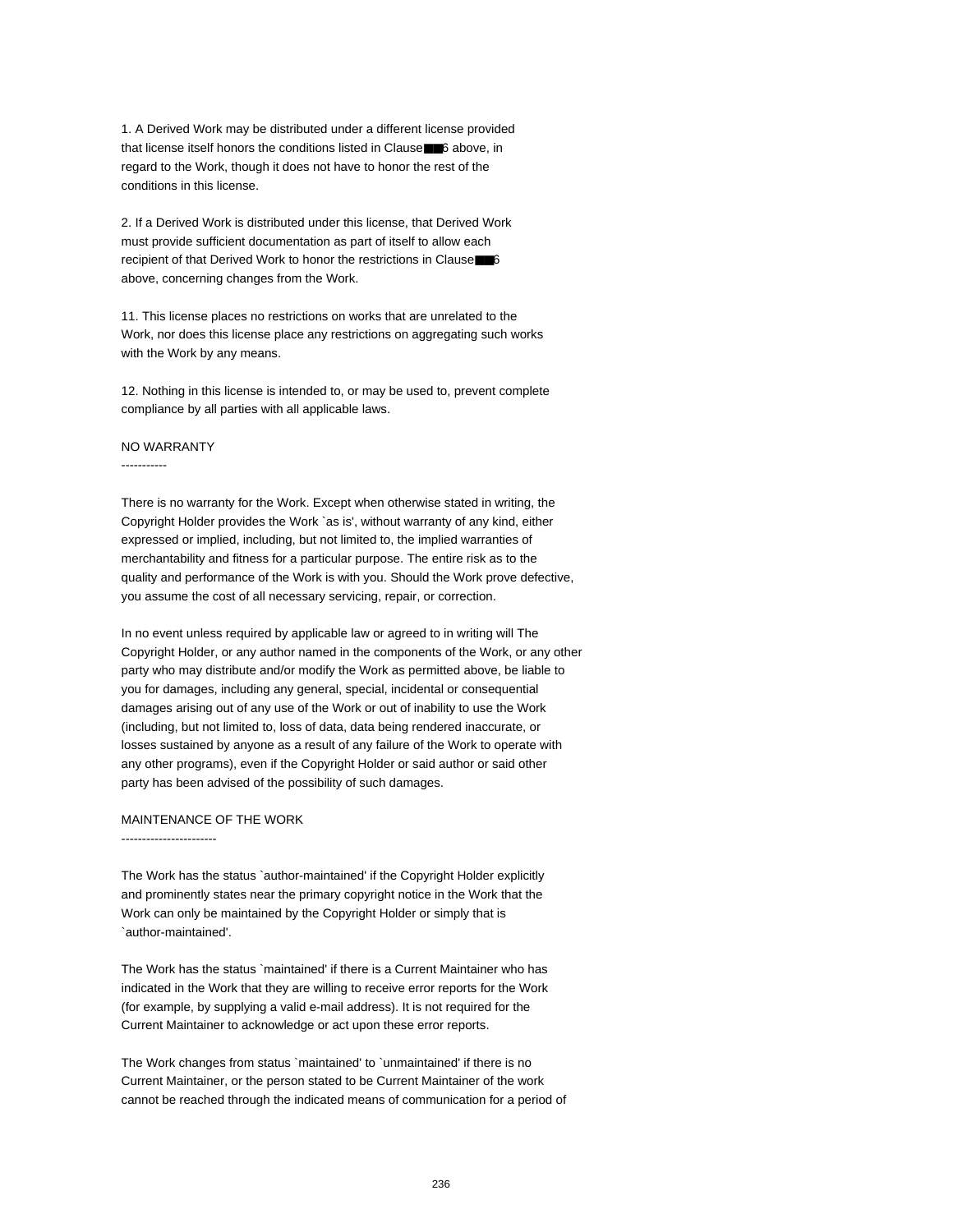six months, and there are no other significant signs of active maintenance.

You can become the Current Maintainer of the Work by agreement with any existing Current Maintainer to take over this role.

If the Work is unmaintained, you can become the Current Maintainer of the Work through the following steps:

1. Make a reasonable attempt to trace the Current Maintainer (and the Copyright Holder, if the two differ) through the means of an Internet or similar search.

2. If this search is successful, then enquire whether the Work is still maintained.

1. If it is being maintained, then ask the Current Maintainer to update their communication data within one month.

2. If the search is unsuccessful or no action to resume active maintenance is taken by the Current Maintainer, then announce within the pertinent community your intention to take over maintenance. (If the Work is a LaTeX work, this could be done, for example, by posting to comp.text.tex.)

3.

1. If the Current Maintainer is reachable and agrees to pass maintenance of the Work to you, then this takes effect immediately upon announcement.

2. If the Current Maintainer is not reachable and the Copyright Holder agrees that maintenance of the Work be passed to you, then this takes effect immediately upon announcement.

4. If you make an `intention announcement' as described in 2b. above and after three months your intention is challenged neither by the Current Maintainer nor by the Copyright Holder nor by other people, then you may arrange for the Work to be changed so as to name you as the (new) Current Maintainer.

5. If the previously unreachable Current Maintainer becomes reachable once more within three months of a change completed under the terms of 3b) or 4), then that Current Maintainer must become or remain the Current Maintainer upon request provided they then update their communication data within one month.

A change in the Current Maintainer does not, of itself, alter the fact that the Work is distributed under the LPPL license.

If you become the Current Maintainer of the Work, you should immediately provide, within the Work, a prominent and unambiguous statement of your status as Current Maintainer. You should also announce your new status to the same pertinent community as in 2b) above.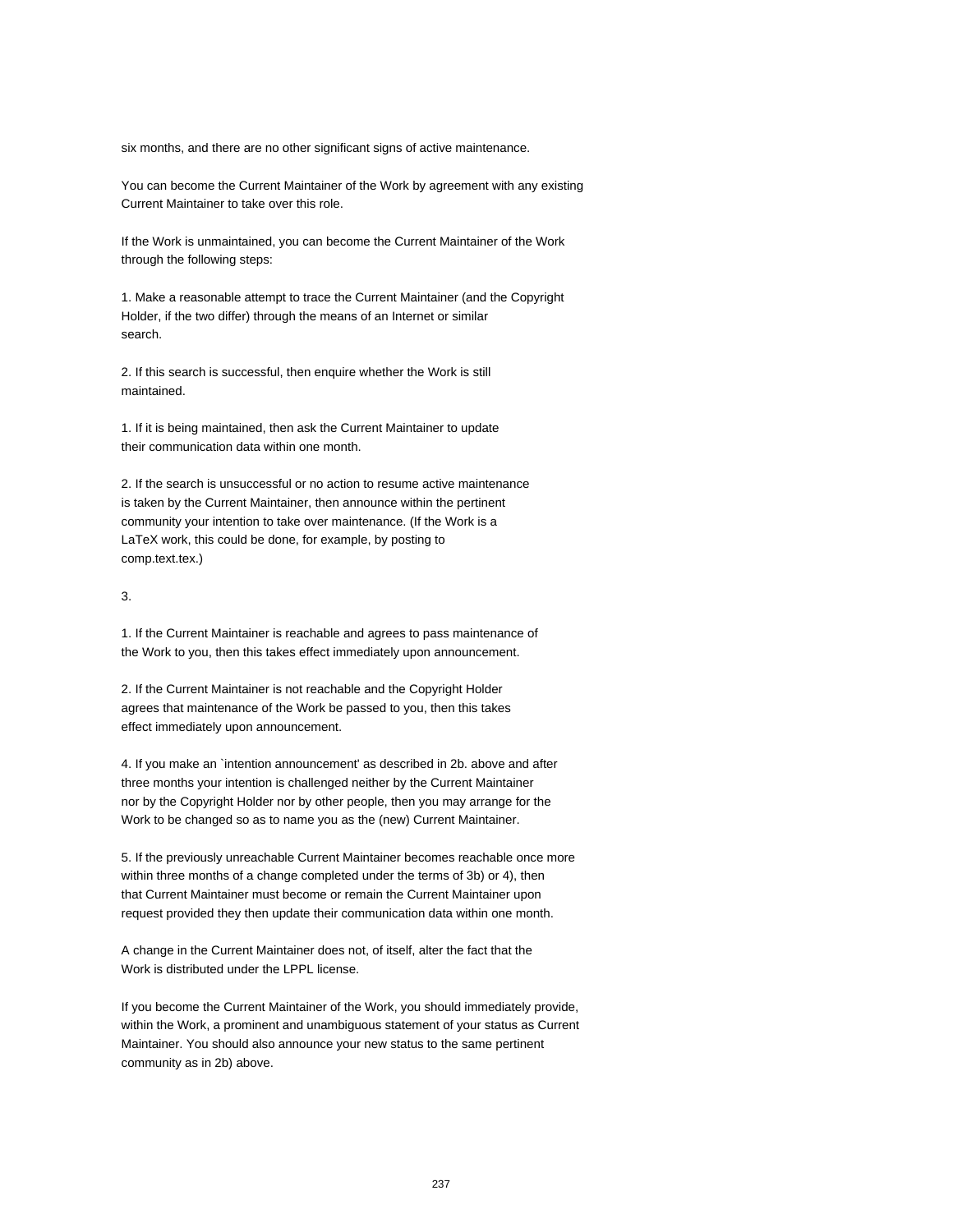### WHETHER AND HOW TO DISTRIBUTE WORKS UNDER THIS LICENSE

------------------------------------------------------

This section contains important instructions, examples, and recommendations for authors who are considering distributing their works under this license. These authors are addressed as `you' in this section.

### Choosing This License or Another License

If for any part of your work you want or need to use \*distribution\* conditions that differ significantly from those in this license, then do not refer to this license anywhere in your work but, instead, distribute your work under a different license. You may use the text of this license as a model for your own license, but your license should not refer to the LPPL or otherwise give the impression that your work is distributed under the LPPL.

The document `modguide.tex' in the base LaTeX distribution explains the motivation behind the conditions of this license. It explains, for example, why distributing LaTeX under the GNU General Public License (GPL) was considered inappropriate. Even if your work is unrelated to LaTeX, the discussion in `modguide.tex' may still be relevant, and authors intending to distribute their works under any license are encouraged to read it.

### A Recommendation on Modification Without Distribution

It is wise never to modify a component of the Work, even for your own personal use, without also meeting the above conditions for distributing the modified component. While you might intend that such modifications will never be distributed, often this will happen by accident ■■■ you may forget that you have modified that component; or it may not occur to you when allowing others to access the modified version that you are thus distributing it and violating the conditions of this license in ways that could have legal implications and, worse, cause problems for the community. It is therefore usually in your best interest to keep your copy of the Work identical with the public one. Many works provide ways to control the behavior of that work without altering any of its licensed components.

### How to Use This License

To use this license, place in each of the components of your work both an explicit copyright notice including your name and the year the work was authored and/or last substantially modified. Include also a statement that the distribution and/or modification of that component is constrained by the conditions in this license.

Here is an example of such a notice and statement:

%% pig.dtx %% Copyright 2003 M. Y. Name % % This work may be distributed and/or modified under the % conditions of the LaTeX Project Public License, either version 1.3 % of this license or (at your option) any later version.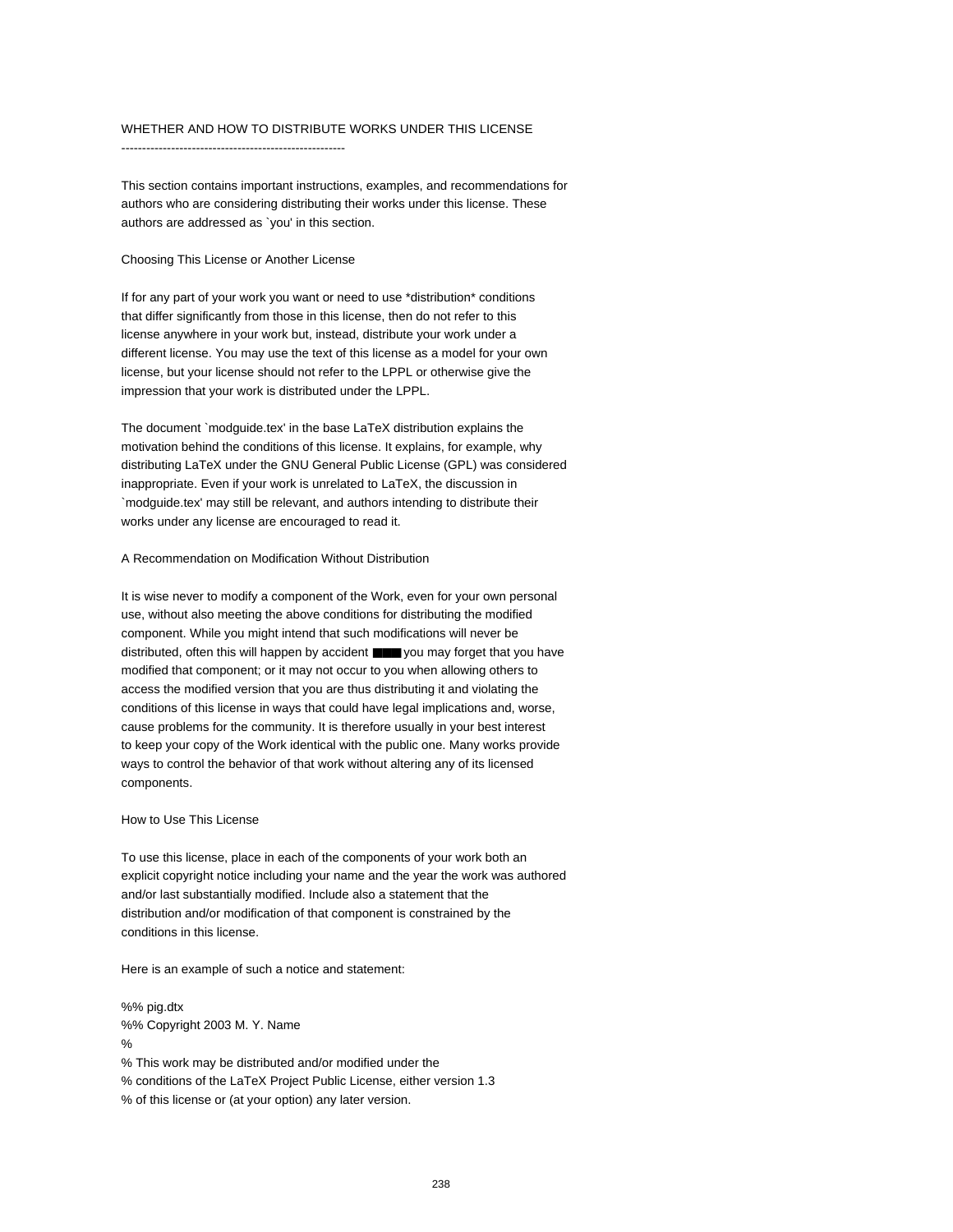% The latest version of this license is in % http://www.latex-project.org/lppl.txt % and version 1.3 or later is part of all distributions of LaTeX % version 2003/12/01 or later.  $\frac{0}{6}$ % This work has the LPPL maintenance status "maintained". % % This Current Maintainer of this work is M. Y. Name.  $\frac{0}{6}$ % This work consists of the files pig.dtx and pig.ins

% and the derived file pig.sty.

Given such a notice and statement in a file, the conditions given in this license document would apply, with the `Work' referring to the three files `pig.dtx', `pig.ins', and `pig.sty' (the last being generated from `pig.dtx' using `pig.ins'), the `Base Interpreter' referring to any "LaTeX-Format", and both `Copyright Holder' and `Current Maintainer' referring to the person `M. Y. Name'.

If you do not want the Maintenance section of LPPL to apply to your Work, change "maintained" above into "author-maintained". However, we recommend that you use "maintained" as the Maintenance section was added in order to ensure that your Work remains useful to the community even when you can no longer maintain and support it yourself.

Important Recommendations

Defining What Constitutes the Work

The LPPL requires that distributions of the Work contain all the files of the Work. It is therefore important that you provide a way for the licensee to determine which files constitute the Work. This could, for example, be achieved by explicitly listing all the files of the Work near the copyright notice of each file or by using a line such as:

% This work consists of all files listed in manifest.txt.

in that place. In the absence of an unequivocal list it might be impossible for the licensee to determine what is considered by you to comprise the Work and, in such a case, the licensee would be entitled to make reasonable conjectures as to which files comprise the Work.

# **MIT Historical Permission License 3**

(libss 1.46.1, libss 1.46.2, libx11-data 1.7.2, libxau6 1.7.2, libxt6 1.2.0)

MIT Historical Permission License 3

======================================

Copyright 1987 by the Massachusetts Institute of Technology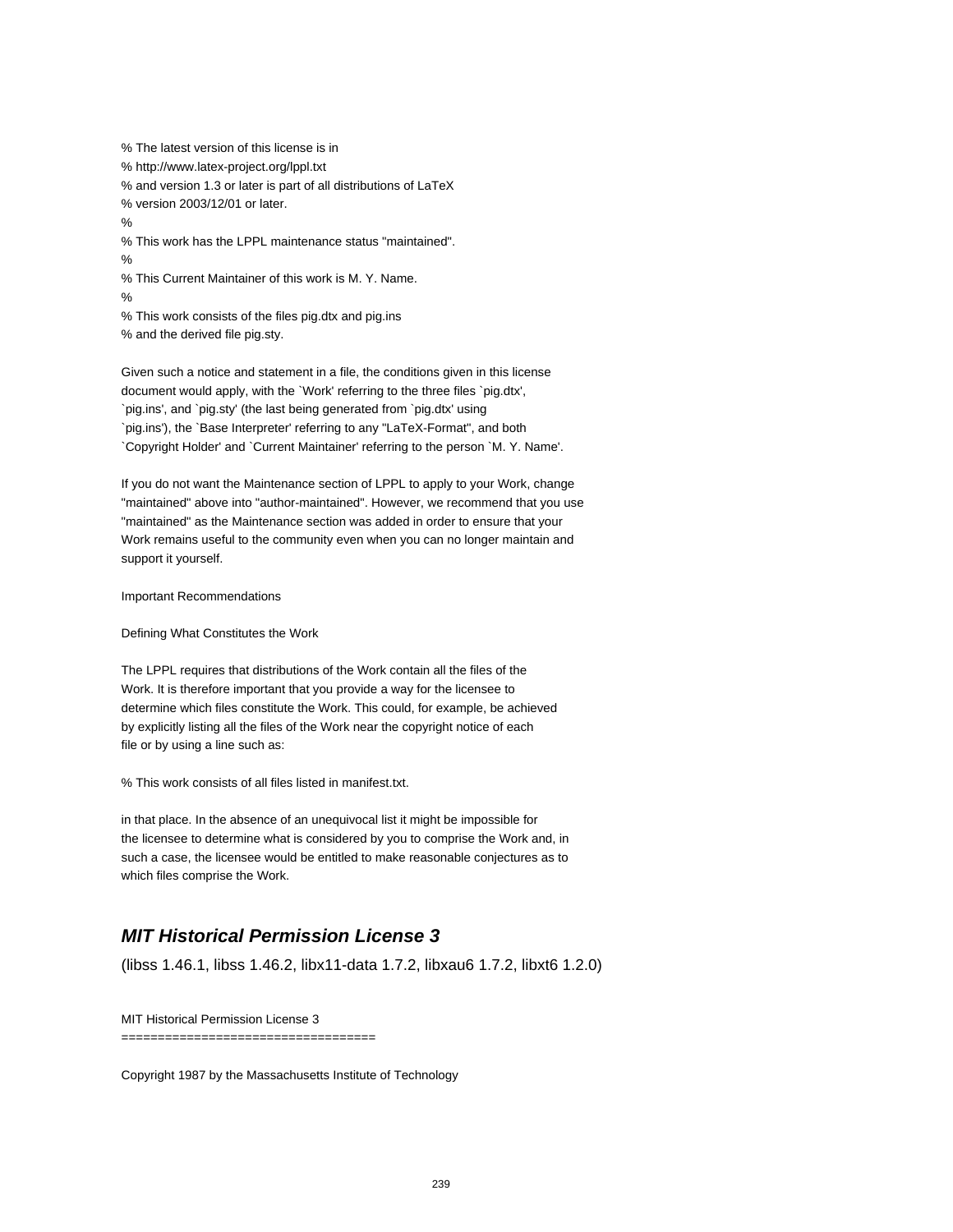Permission to use, copy, modify, and distribute this software and its documentation for any purpose and without fee is hereby granted, provided that the above copyright notice appear in all copies and that both that copyright notice and this permission notice appear in supporting documentation, and that the name of M.I.T. not be used in advertising or publicity pertaining to distribution of the software without specific, written prior permission. M.I.T. makes no representations about the suitability of this software for any purpose. It is provided "as is" without express or implied warranty.

# **MIT License**

(x11-common 7.7+22)

--------------------------------------------------------------------------------

© 2010-2011 Cyril Brulebois

Permission is hereby granted, free of charge, to any person obtaining a copy of this software and associated documentation files (the "Software"), to deal in the Software without restriction, including without limitation the rights to use, copy, modify, merge, publish, distribute, sublicense, and/or sell copies of the Software, and to permit persons to whom the Software is furnished to do so, subject to the following conditions:

The above copyright notice and this permission notice shall be included in all copies or substantial portions of the Software.

THE SOFTWARE IS PROVIDED "AS IS", WITHOUT WARRANTY OF ANY KIND, EXPRESS OR IMPLIED, INCLUDING BUT NOT LIMITED TO THE WARRANTIES OF MERCHANTABILITY, FITNESS FOR A PARTICULAR PURPOSE AND NONINFRINGEMENT. IN NO EVENT SHALL THE AUTHORS OR COPYRIGHT HOLDERS BE LIABLE FOR ANY CLAIM, DAMAGES OR OTHER LIABILITY, WHETHER IN AN ACTION OF CONTRACT, TORT OR OTHERWISE, ARISING FROM, OUT OF OR IN CONNECTION WITH THE SOFTWARE OR THE USE OR OTHER DEALINGS IN THE SOFTWARE

### **MIT License**

(libpsl 0.21.0)

Copyright (C) 2014-2015 Tim Rühsen

Permission is hereby granted, free of charge, to any person obtaining a copy of this software and associated documentation files (the "Software"), to deal in the Software without restriction, including without limitation the rights to use, copy, modify, merge, publish, distribute, sublicense, and/or sell copies of the Software, and to permit persons to whom the Software is furnished to do so, subject to the following conditions:

The above copyright notice and this permission notice shall be included in all copies or substantial portions of the Software.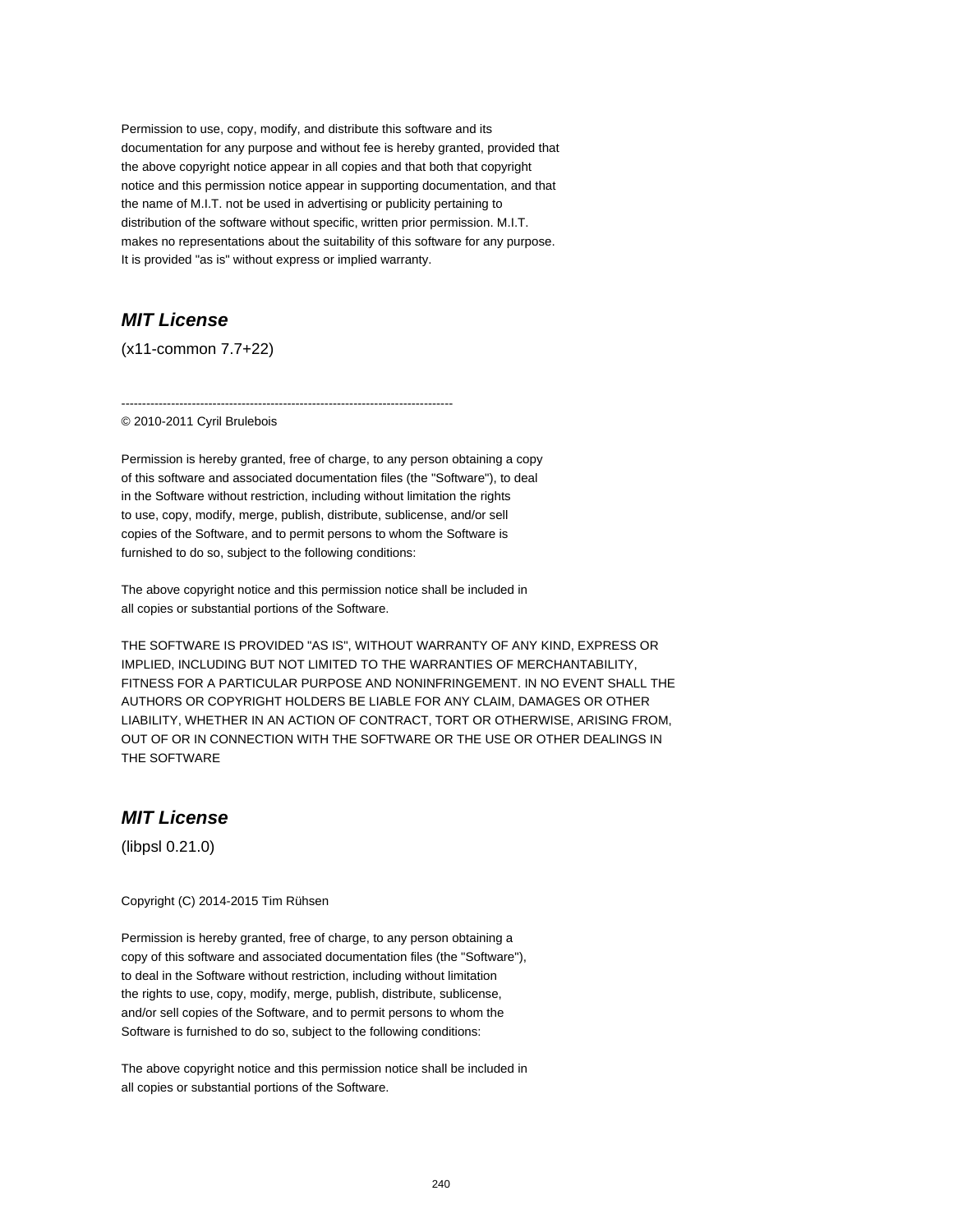THE SOFTWARE IS PROVIDED "AS IS", WITHOUT WARRANTY OF ANY KIND, EXPRESS OR IMPLIED, INCLUDING BUT NOT LIMITED TO THE WARRANTIES OF MERCHANTABILITY, FITNESS FOR A PARTICULAR PURPOSE AND NONINFRINGEMENT. IN NO EVENT SHALL THE AUTHORS OR COPYRIGHT HOLDERS BE LIABLE FOR ANY CLAIM, DAMAGES OR OTHER LIABILITY, WHETHER IN AN ACTION OF CONTRACT, TORT OR OTHERWISE, ARISING FROM, OUT OF OR IN CONNECTION WITH THE SOFTWARE OR THE USE OR OTHER DEALINGS IN THE SOFTWARE

## **MIT License**

(libexpat 2.2.10)

Copyright (c) 1998-2000 Thai Open Source Software Center Ltd and Clark Cooper Copyright (c) 2001-2019 Expat maintainers

Permission is hereby granted, free of charge, to any person obtaining a copy of this software and associated documentation files (the "Software"), to deal in the Software without restriction, including without limitation the rights to use, copy, modify, merge, publish, distribute, sublicense, and/or sell copies of the Software, and to permit persons to whom the Software is furnished to do so, subject to the following conditions:

The above copyright notice and this permission notice shall be included in all copies or substantial portions of the Software.

THE SOFTWARE IS PROVIDED "AS IS", WITHOUT WARRANTY OF ANY KIND, EXPRESS OR IMPLIED, INCLUDING BUT NOT LIMITED TO THE WARRANTIES OF MERCHANTABILITY, FITNESS FOR A PARTICULAR PURPOSE AND NONINFRINGEMENT. IN NO EVENT SHALL THE AUTHORS OR COPYRIGHT HOLDERS BE LIABLE FOR ANY CLAIM, DAMAGES OR OTHER LIABILITY, WHETHER IN AN ACTION OF CONTRACT, TORT OR OTHERWISE, ARISING FROM, OUT OF OR IN CONNECTION WITH THE SOFTWARE OR THE USE OR OTHER DEALINGS IN THE SOFTWARE

## **MIT License**

(brotli v1.0.9)

Copyright (c) 2009, 2010, 2013-2016 by the Brotli Authors.

Permission is hereby granted, free of charge, to any person obtaining a copy of this software and associated documentation files (the "Software"), to deal in the Software without restriction, including without limitation the rights to use, copy, modify, merge, publish, distribute, sublicense, and/or sell copies of the Software, and to permit persons to whom the Software is furnished to do so, subject to the following conditions: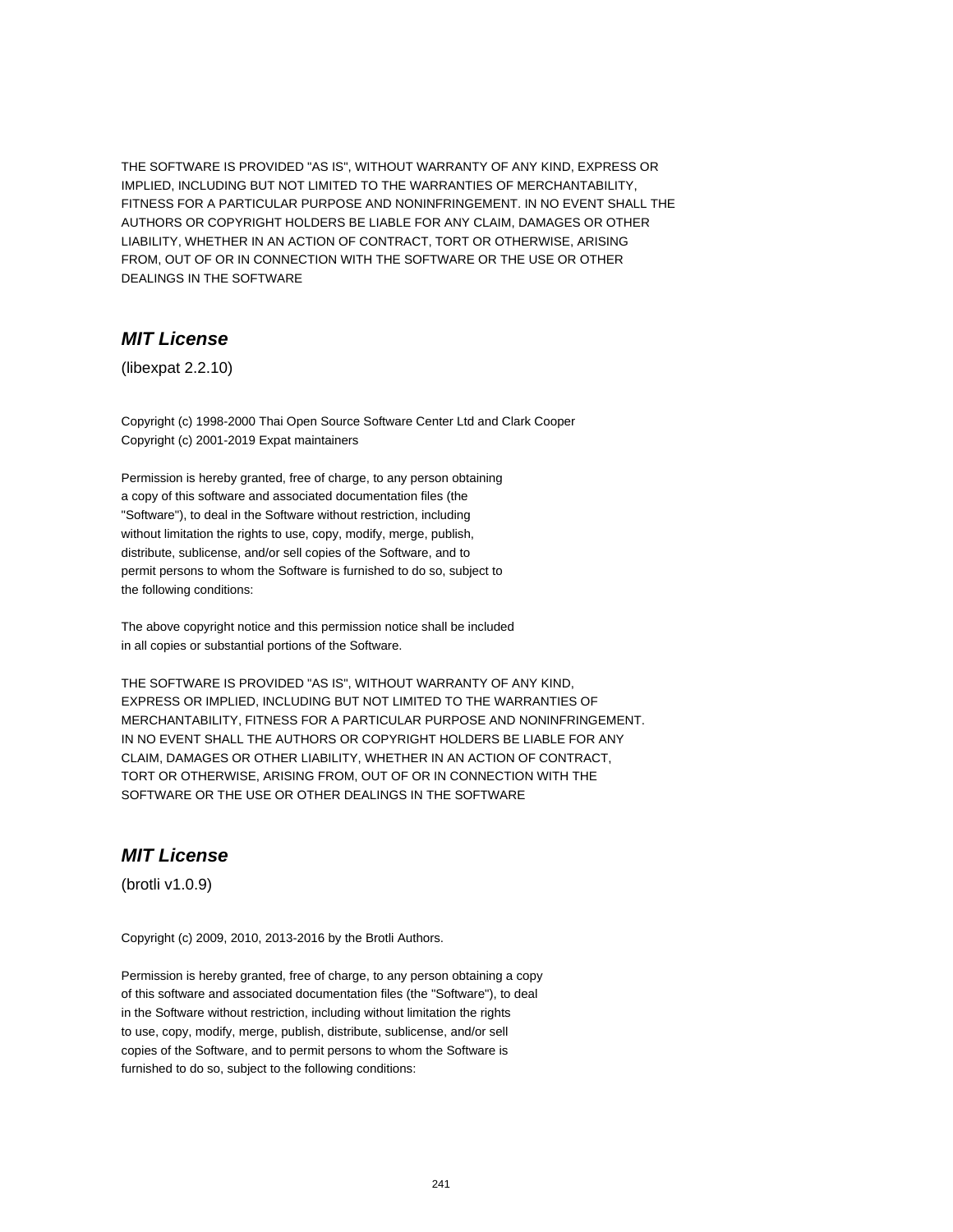The above copyright notice and this permission notice shall be included in all copies or substantial portions of the Software.

THE SOFTWARE IS PROVIDED "AS IS", WITHOUT WARRANTY OF ANY KIND, EXPRESS OR IMPLIED, INCLUDING BUT NOT LIMITED TO THE WARRANTIES OF MERCHANTABILITY, FITNESS FOR A PARTICULAR PURPOSE AND NONINFRINGEMENT. IN NO EVENT SHALL THE AUTHORS OR COPYRIGHT HOLDERS BE LIABLE FOR ANY CLAIM, DAMAGES OR OTHER LIABILITY, WHETHER IN AN ACTION OF CONTRACT, TORT OR OTHERWISE, ARISING FROM, OUT OF OR IN CONNECTION WITH THE SOFTWARE OR THE USE OR OTHER DEALINGS IN THE SOFTWARE

# **MIT License**

(json-c 0.15)

Copyright (c) 2009-2012 Eric Haszlakiewicz

Permission is hereby granted, free of charge, to any person obtaining a copy of this software and associated documentation files (the "Software"), to deal in the Software without restriction, including without limitation the rights to use, copy, modify, merge, publish, distribute, sublicense, and/or sell copies of the Software, and to permit persons to whom the Software is furnished to do so, subject to the following conditions:

The above copyright notice and this permission notice shall be included in all copies or substantial portions of the Software.

THE SOFTWARE IS PROVIDED "AS IS", WITHOUT WARRANTY OF ANY KIND, EXPRESS OR IMPLIED, INCLUDING BUT NOT LIMITED TO THE WARRANTIES OF MERCHANTABILITY, FITNESS FOR A PARTICULAR PURPOSE AND NONINFRINGEMENT. IN NO EVENT SHALL THE AUTHORS OR COPYRIGHT HOLDERS BE LIABLE FOR ANY CLAIM, DAMAGES OR OTHER LIABILITY, WHETHER IN AN ACTION OF CONTRACT, TORT OR OTHERWISE, ARISING FROM, OUT OF OR IN CONNECTION WITH THE SOFTWARE OR THE USE OR OTHER DEALINGS IN THE **SOFTWARE** 

# **MIT License**

(Python six 1.16.0)

Copyright (c) 2010-2020 Benjamin Peterson

Permission is hereby granted, free of charge, to any person obtaining a copy of this software and associated documentation files (the "Software"), to deal in the Software without restriction, including without limitation the rights to use, copy, modify, merge, publish, distribute, sublicense, and/or sell copies of the Software, and to permit persons to whom the Software is furnished to do so, subject to the following conditions: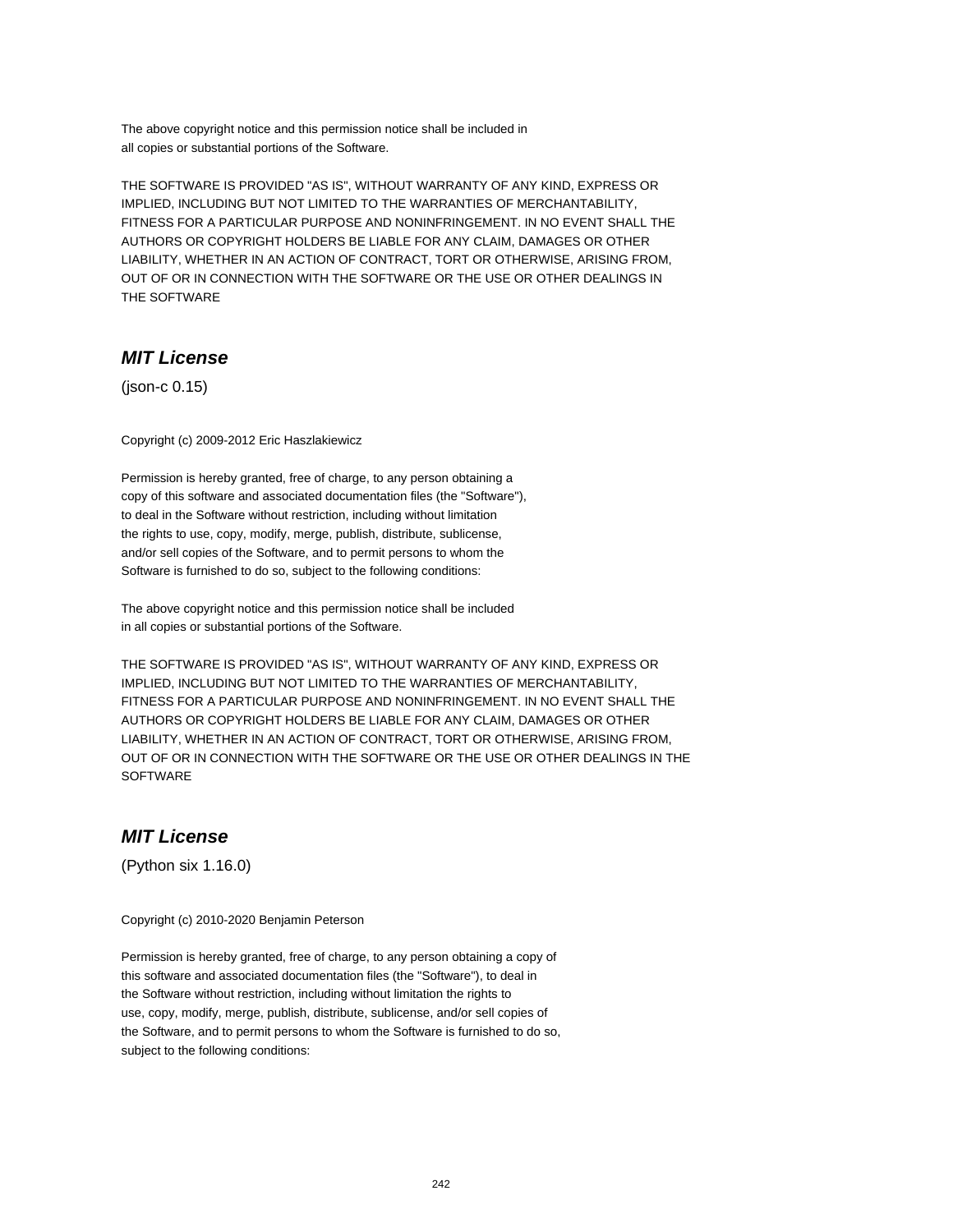The above copyright notice and this permission notice shall be included in all copies or substantial portions of the Software.

THE SOFTWARE IS PROVIDED "AS IS", WITHOUT WARRANTY OF ANY KIND, EXPRESS OR IMPLIED, INCLUDING BUT NOT LIMITED TO THE WARRANTIES OF MERCHANTABILITY, FITNESS FOR A PARTICULAR PURPOSE AND NONINFRINGEMENT. IN NO EVENT SHALL THE AUTHORS OR COPYRIGHT HOLDERS BE LIABLE FOR ANY CLAIM, DAMAGES OR OTHER LIABILITY, WHETHER IN AN ACTION OF CONTRACT, TORT OR OTHERWISE, ARISING FROM, OUT OF OR IN CONNECTION WITH THE SOFTWARE OR THE USE OR OTHER DEALINGS IN THE SOFTWARE

## **MIT License**

(more-itertools 4.2.0)

Copyright (c) 2012 Erik Rose

Permission is hereby granted, free of charge, to any person obtaining a copy of this software and associated documentation files (the "Software"), to deal in the Software without restriction, including without limitation the rights to use, copy, modify, merge, publish, distribute, sublicense, and/or sell copies of the Software, and to permit persons to whom the Software is furnished to do so, subject to the following conditions:

The above copyright notice and this permission notice shall be included in all copies or substantial portions of the Software.

THE SOFTWARE IS PROVIDED "AS IS", WITHOUT WARRANTY OF ANY KIND, EXPRESS OR IMPLIED, INCLUDING BUT NOT LIMITED TO THE WARRANTIES OF MERCHANTABILITY, FITNESS FOR A PARTICULAR PURPOSE AND NONINFRINGEMENT. IN NO EVENT SHALL THE AUTHORS OR COPYRIGHT HOLDERS BE LIABLE FOR ANY CLAIM, DAMAGES OR OTHER LIABILITY, WHETHER IN AN ACTION OF CONTRACT, TORT OR OTHERWISE, ARISING FROM, OUT OF OR IN CONNECTION WITH THE SOFTWARE OR THE USE OR OTHER DEALINGS IN THE **SOFTWARE** 

### **MIT License**

(python-jsonschema 3.2.0)

Copyright (c) 2013 Julian Berman

Permission is hereby granted, free of charge, to any person obtaining a copy of this software and associated documentation files (the "Software"), to deal in the Software without restriction, including without limitation the rights to use, copy, modify, merge, publish, distribute, sublicense, and/or sell copies of the Software, and to permit persons to whom the Software is furnished to do so, subject to the following conditions:

The above copyright notice and this permission notice shall be included in all copies or substantial portions of the Software.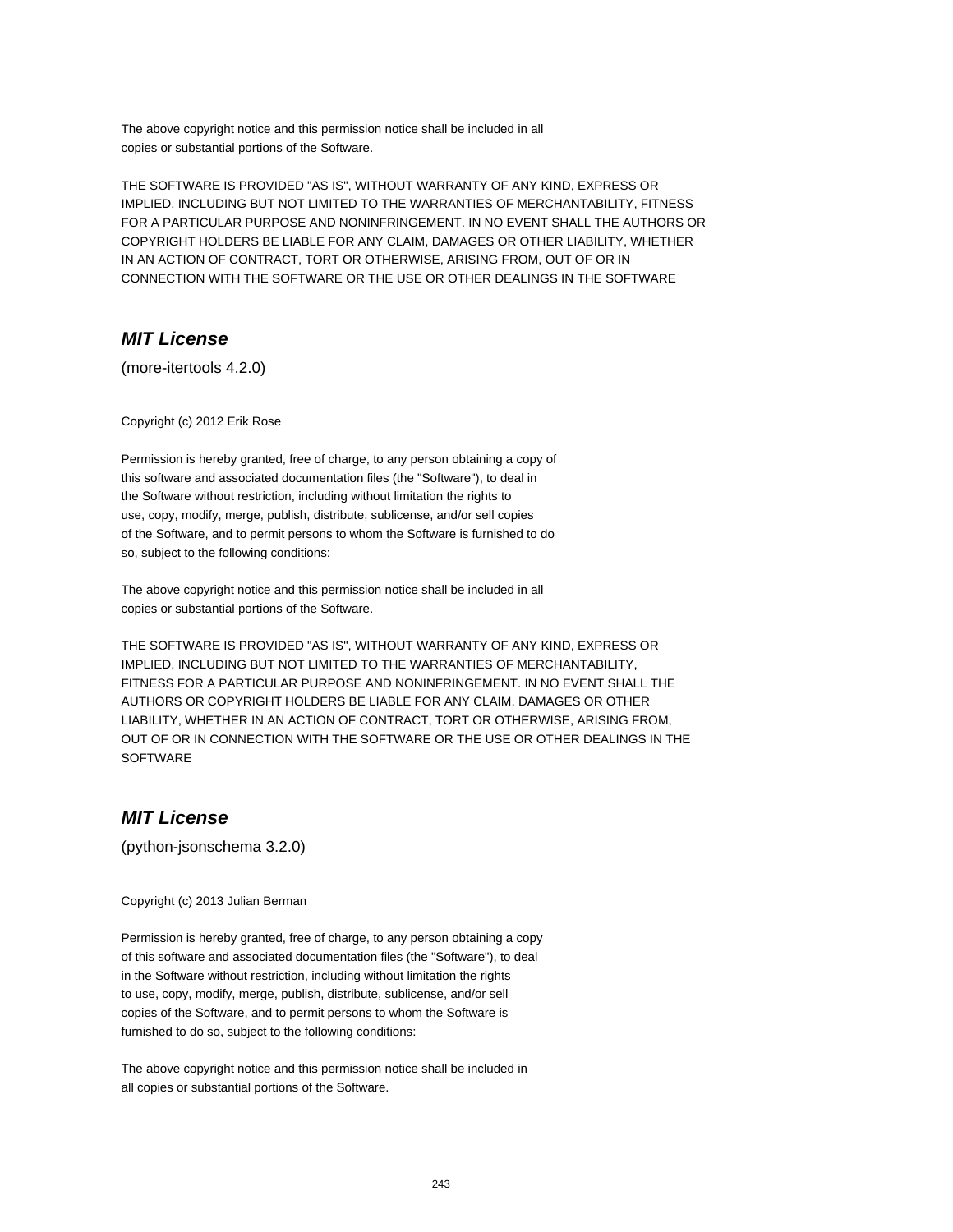THE SOFTWARE IS PROVIDED "AS IS", WITHOUT WARRANTY OF ANY KIND, EXPRESS OR IMPLIED, INCLUDING BUT NOT LIMITED TO THE WARRANTIES OF MERCHANTABILITY, FITNESS FOR A PARTICULAR PURPOSE AND NONINFRINGEMENT. IN NO EVENT SHALL THE AUTHORS OR COPYRIGHT HOLDERS BE LIABLE FOR ANY CLAIM, DAMAGES OR OTHER LIABILITY, WHETHER IN AN ACTION OF CONTRACT, TORT OR OTHERWISE, ARISING FROM, OUT OF OR IN CONNECTION WITH THE SOFTWARE OR THE USE OR OTHER DEALINGS IN THE SOFTWARE

## **MIT License**

(LibYAML 0.2.2)

Copyright (c) 2017-2019 Ingy döt Net Copyright (c) 2006-2016 Kirill Simonov

Permission is hereby granted, free of charge, to any person obtaining a copy of this software and associated documentation files (the "Software"), to deal in the Software without restriction, including without limitation the rights to use, copy, modify, merge, publish, distribute, sublicense, and/or sell copies of the Software, and to permit persons to whom the Software is furnished to do so, subject to the following conditions:

The above copyright notice and this permission notice shall be included in all copies or substantial portions of the Software.

THE SOFTWARE IS PROVIDED "AS IS", WITHOUT WARRANTY OF ANY KIND, EXPRESS OR IMPLIED, INCLUDING BUT NOT LIMITED TO THE WARRANTIES OF MERCHANTABILITY, FITNESS FOR A PARTICULAR PURPOSE AND NONINFRINGEMENT. IN NO EVENT SHALL THE AUTHORS OR COPYRIGHT HOLDERS BE LIABLE FOR ANY CLAIM, DAMAGES OR OTHER LIABILITY, WHETHER IN AN ACTION OF CONTRACT, TORT OR OTHERWISE, ARISING FROM, OUT OF OR IN CONNECTION WITH THE SOFTWARE OR THE USE OR OTHER DEALINGS IN THE **SOFTWARE** 

# **MIT License**

(PyYAML 5.3.1)

Copyright (c) 2017-2020 Ingy döt Net Copyright (c) 2006-2016 Kirill Simonov

Permission is hereby granted, free of charge, to any person obtaining a copy of this software and associated documentation files (the "Software"), to deal in the Software without restriction, including without limitation the rights to use, copy, modify, merge, publish, distribute, sublicense, and/or sell copies of the Software, and to permit persons to whom the Software is furnished to do so, subject to the following conditions: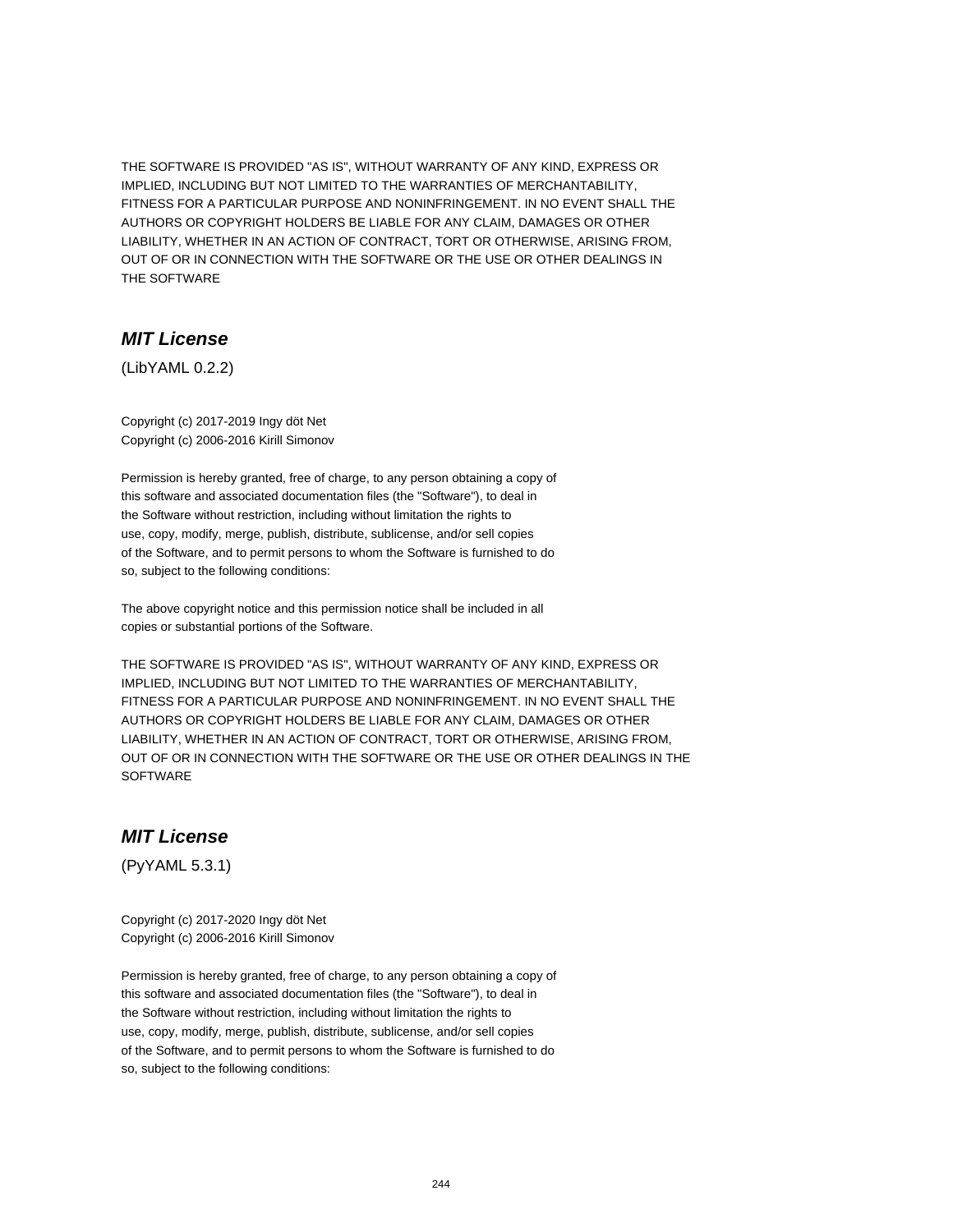The above copyright notice and this permission notice shall be included in all copies or substantial portions of the Software.

THE SOFTWARE IS PROVIDED "AS IS", WITHOUT WARRANTY OF ANY KIND, EXPRESS OR IMPLIED, INCLUDING BUT NOT LIMITED TO THE WARRANTIES OF MERCHANTABILITY, FITNESS FOR A PARTICULAR PURPOSE AND NONINFRINGEMENT. IN NO EVENT SHALL THE AUTHORS OR COPYRIGHT HOLDERS BE LIABLE FOR ANY CLAIM, DAMAGES OR OTHER LIABILITY, WHETHER IN AN ACTION OF CONTRACT, TORT OR OTHERWISE, ARISING FROM, OUT OF OR IN CONNECTION WITH THE SOFTWARE OR THE USE OR OTHER DEALINGS IN THE SOFTWARE

# **MIT License**

(blinker-pypi 1.4)

Copyright (c) The Blinker authors and contributors

Permission is hereby granted, free of charge, to any person obtaining a copy of this software and associated documentation files (the "Software"), to deal in the Software without restriction, including without limitation the rights to use, copy, modify, merge, publish, distribute, sublicense, and/or sell copies of the Software, and to permit persons to whom the Software is furnished to do so, subject to the following conditions:

The above copyright notice and this permission notice shall be included in all copies or substantial portions of the Software.

THE SOFTWARE IS PROVIDED "AS IS", WITHOUT WARRANTY OF ANY KIND, EXPRESS OR IMPLIED, INCLUDING BUT NOT LIMITED TO THE WARRANTIES OF MERCHANTABILITY, FITNESS FOR A PARTICULAR PURPOSE AND NONINFRINGEMENT. IN NO EVENT SHALL THE AUTHORS OR COPYRIGHT HOLDERS BE LIABLE FOR ANY CLAIM, DAMAGES OR OTHER LIABILITY, WHETHER IN AN ACTION OF CONTRACT, TORT OR OTHERWISE, ARISING FROM, OUT OF OR IN CONNECTION WITH THE SOFTWARE OR THE USE OR OTHER DEALINGS IN THE SOFTWARE

# **MIT License**

(libjs-popper.js 1.16.1+ds)

Files: \* Copyright: 2016-2018, Federico Zivolo License: Expat

Files: debian/\* Copyright: 2019, Xavier Guimard License: Expat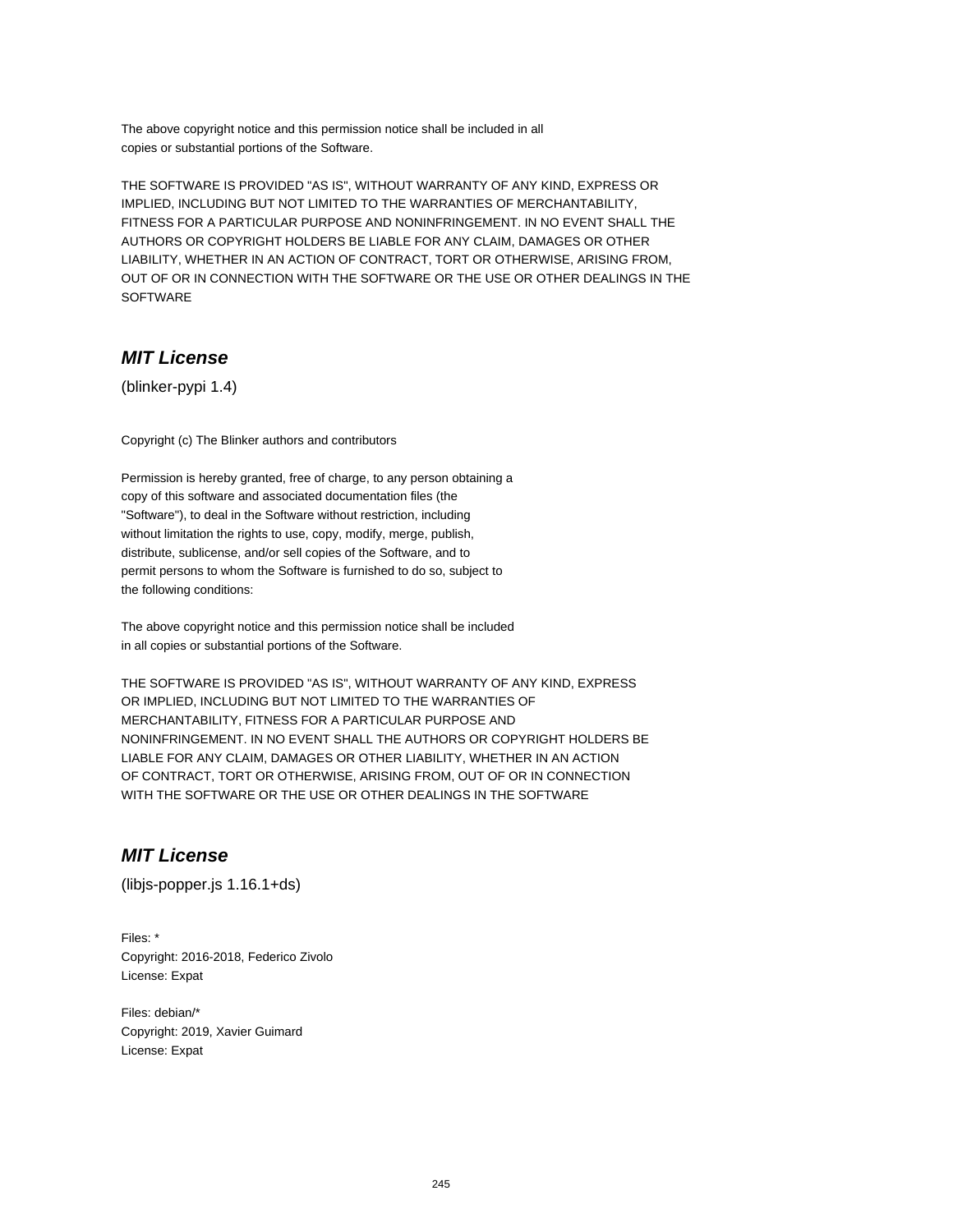### License: Expat

.

.

Permission is hereby granted, free of charge, to any person obtaining a copy of this software and associated documentation files (the "Software"), to deal in the Software without restriction, including without limitation the rights to use, copy, modify, merge, publish, distribute, sublicense, and/or sell copies of the Software, and to permit persons to whom the Software is furnished to do so, subject to the following conditions:

The above copyright notice and this permission notice shall be included in all copies or substantial portions of the Software.

THE SOFTWARE IS PROVIDED "AS IS", WITHOUT WARRANTY OF ANY KIND, EXPRESS OR IMPLIED, INCLUDING BUT NOT LIMITED TO THE WARRANTIES OF MERCHANTABILITY, FITNESS FOR A PARTICULAR PURPOSE AND NONINFRINGEMENT. IN NO EVENT SHALL THE AUTHORS OR COPYRIGHT HOLDERS BE LIABLE FOR ANY CLAIM, DAMAGES OR OTHER LIABILITY, WHETHER IN AN ACTION OF CONTRACT, TORT OR OTHERWISE, ARISING FROM, OUT OF OR IN CONNECTION WITH THE SOFTWARE OR THE USE OR OTHER DEALINGS IN THE **SOFTWARE** 

## **MIT License**

(python3-pyrsistent 0.15.5)

Files: debian/\* Copyright: 2019 Andrej Shadura 2019 Thomas Goirand License: MIT

License: MIT

.

.

Permission is hereby granted, free of charge, to any person obtaining a copy of this software and associated documentation files (the "Software"), to deal in the Software without restriction, including without limitation the rights to use, copy, modify, merge, publish, distribute, sublicense, and/or sell copies of the Software, and to permit persons to whom the Software is furnished to do so, subject to the following conditions:

The above copyright notice and this permission notice shall be included in all copies or substantial portions of the Software.

THE SOFTWARE IS PROVIDED "AS IS", WITHOUT WARRANTY OF ANY KIND, EXPRESS OR IMPLIED, INCLUDING BUT NOT LIMITED TO THE WARRANTIES OF MERCHANTABILITY, FITNESS FOR A PARTICULAR PURPOSE AND NONINFRINGEMENT. IN NO EVENT SHALL THE AUTHORS OR COPYRIGHT HOLDERS BE LIABLE FOR ANY CLAIM, DAMAGES OR OTHER LIABILITY, WHETHER IN AN ACTION OF CONTRACT, TORT OR OTHERWISE, ARISING FROM, OUT OF OR IN CONNECTION WITH THE SOFTWARE OR THE USE OR OTHER DEALINGS IN THE **SOFTWARE**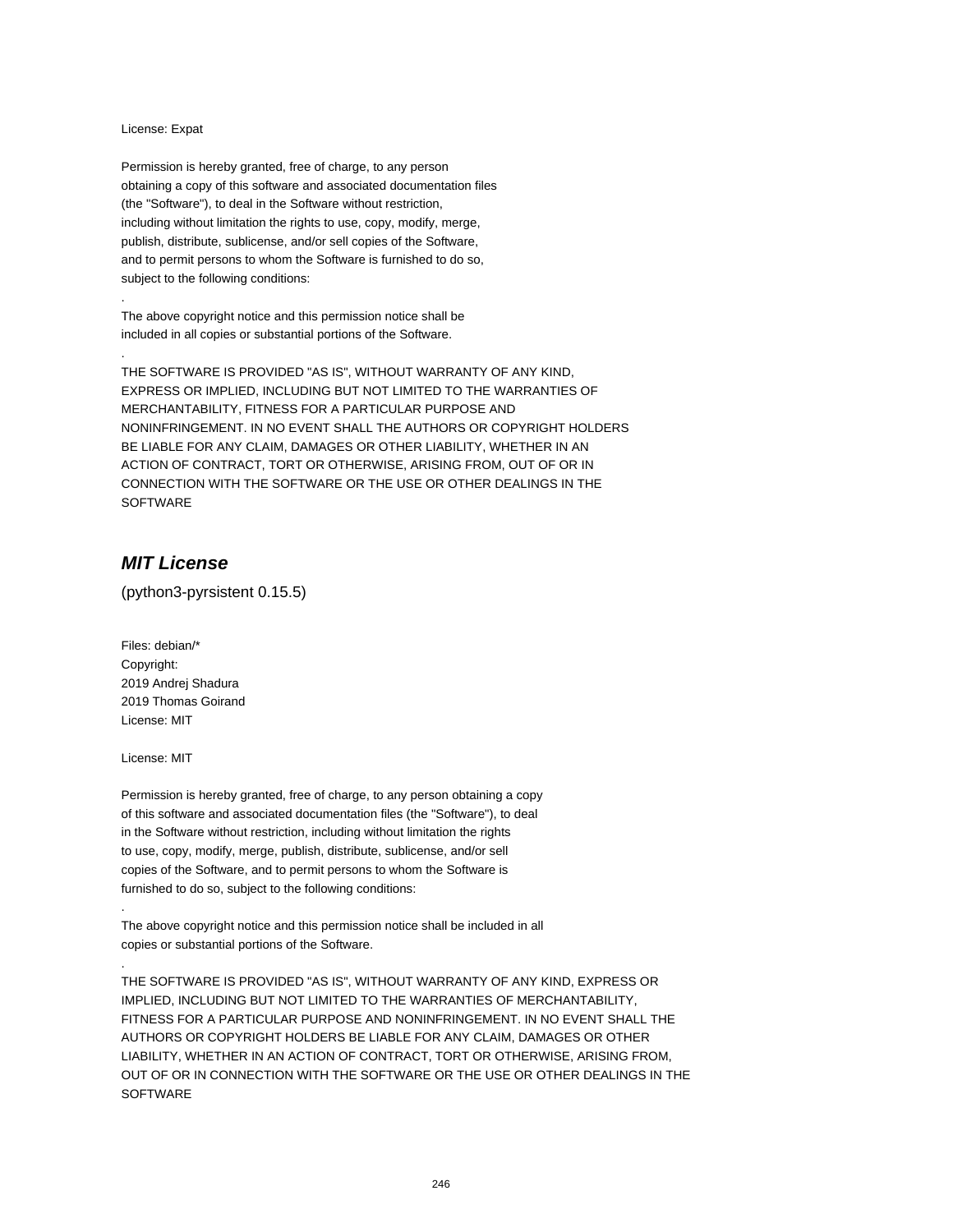# **MIT License**

(Font-Awesome 5.0.10+really4.7.0~dfsg)

Files: debian/\* Copyright: (c) 2013-2018, Vasudev Kamath License: Expat

License: Expat

.

.

Permission is hereby granted, free of charge, to any person obtaining a copy of this software and associated documentation files (the "Software"), to deal in the Software without restriction, including without limitation the rights to use, copy, modify, merge, publish, distribute, sublicense, and/or sell copies of the Software, and to permit persons to whom the Software is furnished to do so, subject to the following conditions:

The above copyright notice and this permission notice shall be included in all copies or substantial portions of the Software.

THE SOFTWARE IS PROVIDED "AS IS", WITHOUT WARRANTY OF ANY KIND, EXPRESS OR IMPLIED, INCLUDING BUT NOT LIMITED TO THE WARRANTIES OF MERCHANTABILITY, FITNESS FOR A PARTICULAR PURPOSE AND NONINFRINGEMENT. IN NO EVENT SHALL THE AUTHORS OR COPYRIGHT HOLDERS BE LIABLE FOR ANY CLAIM, DAMAGES OR OTHER LIABILITY, WHETHER IN AN ACTION OF CONTRACT, TORT OR OTHERWISE, ARISING FROM, OUT OF OR IN CONNECTION WITH THE SOFTWARE OR THE USE OR OTHER DEALINGS IN THE SOFTWARE

### **MIT License**

(libcbor 0.5.0)

Files: debian/\* Copyright: 2015 Vincent Bernat License: Expat

License: Expat

.

Permission is hereby granted, free of charge, to any person obtaining a copy of this software and associated documentation files (the "Software"), to deal in the Software without restriction, including without limitation the rights to use, copy, modify, merge, publish, distribute, sublicense, and/or sell copies of the Software, and to permit persons to whom the Software is furnished to do so, subject to the following conditions:

The above copyright notice and this permission notice shall be included in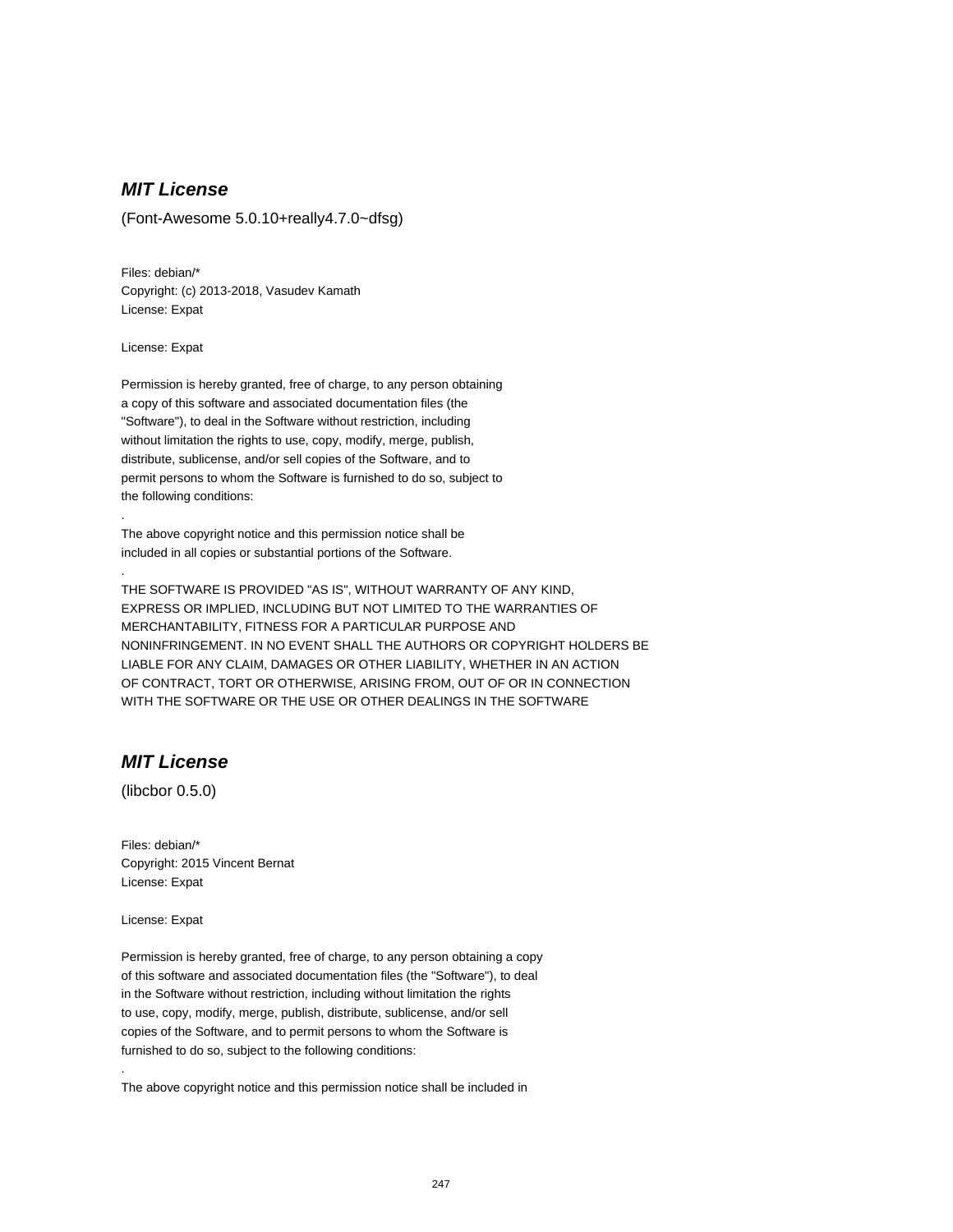all copies or substantial portions of the Software.

THE SOFTWARE IS PROVIDED "AS IS", WITHOUT WARRANTY OF ANY KIND, EXPRESS OR IMPLIED, INCLUDING BUT NOT LIMITED TO THE WARRANTIES OF MERCHANTABILITY, FITNESS FOR A PARTICULAR PURPOSE AND NONINFRINGEMENT. IN NO EVENT SHALL THE AUTHORS OR COPYRIGHT HOLDERS BE LIABLE FOR ANY CLAIM, DAMAGES OR OTHER LIABILITY, WHETHER IN AN ACTION OF CONTRACT, TORT OR OTHERWISE, ARISING FROM, OUT OF OR IN CONNECTION WITH THE SOFTWARE OR THE USE OR OTHER DEALINGS IN THE SOFTWARE

# **MIT License**

(jQuery 3.5.1)

.

License: Expat

Files: types-jquery/\* Copyright: Microsoft Corporation License: Expat

Files: debian/\* Copyright: 2011, David Paleino 2020, Xavier Guimard License: Expat

License: Expat

.

.

Permission is hereby granted, free of charge, to any person obtaining a copy of this software and associated documentation files (the "Software"), to deal in the Software without restriction, including without limitation the rights to use, copy, modify, merge, publish, distribute, sublicense, and/or sell copies of the Software, and to permit persons to whom the Software is furnished to do so, subject to the following conditions:

The above copyright notice and this permission notice shall be included in all copies or substantial portions of the Software.

THE SOFTWARE IS PROVIDED "AS IS", WITHOUT WARRANTY OF ANY KIND, EXPRESS OR IMPLIED, INCLUDING BUT NOT LIMITED TO THE WARRANTIES OF MERCHANTABILITY, FITNESS FOR A PARTICULAR PURPOSE AND NONINFRINGEMENT. IN NO EVENT SHALL THE AUTHORS OR COPYRIGHT HOLDERS BE LIABLE FOR ANY CLAIM, DAMAGES OR OTHER LIABILITY, WHETHER IN AN ACTION OF CONTRACT, TORT OR OTHERWISE, ARISING FROM, OUT OF OR IN CONNECTION WITH THE SOFTWARE OR THE USE OR OTHER DEALINGS IN THE SOFTWARE

### **MIT License**

(man-pages 4.09)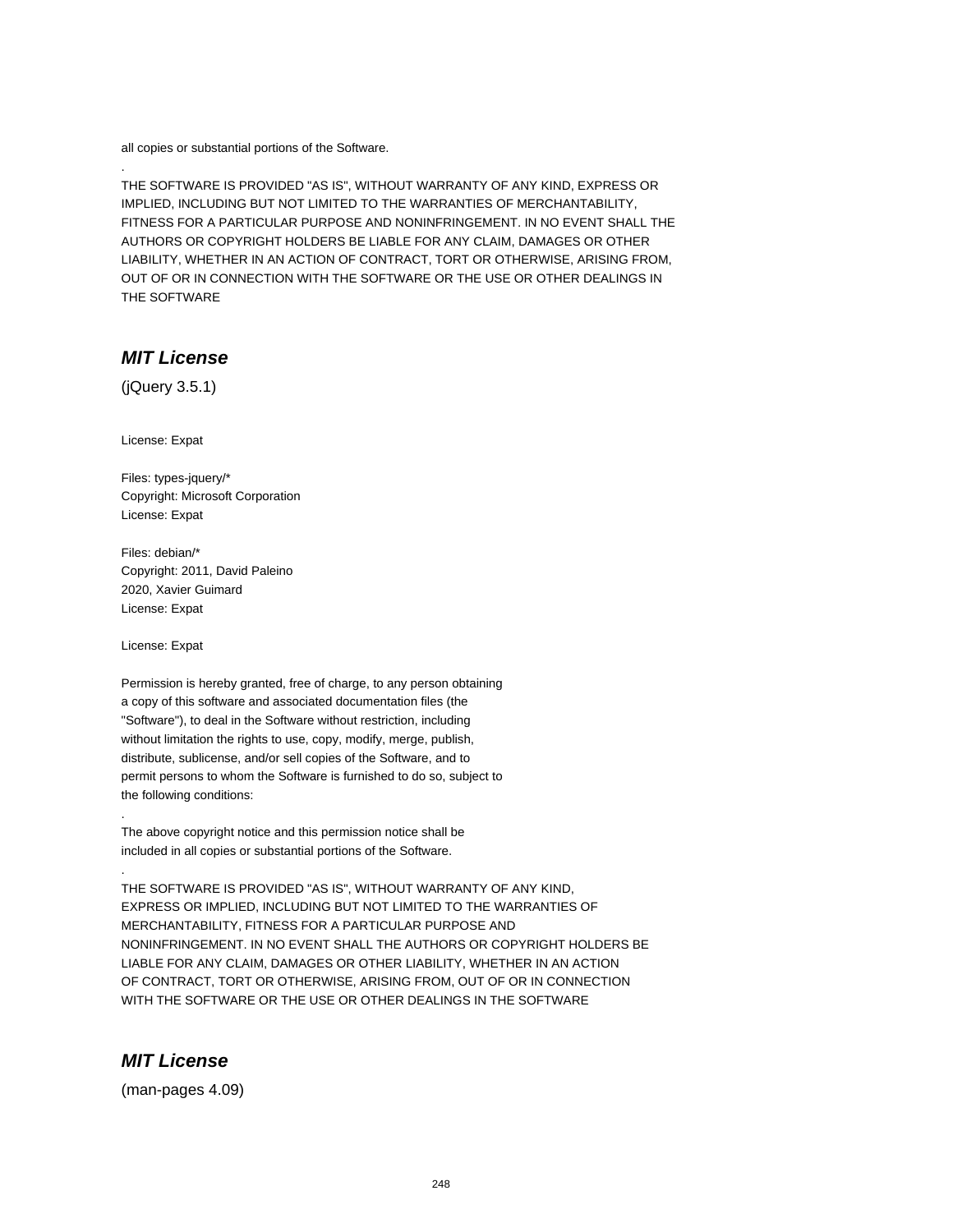### License: Expat

.

.

Permission is hereby granted, free of charge, to any person obtaining a copy of this software and associated documentation files (the "Software"), to deal in the Software without restriction, including without limitation the rights to use, copy, modify, merge, publish, distribute, sublicense, and/or sell copies of the Software, and to permit persons to whom the Software is furnished to do so, subject to the following conditions:

The above copyright notice and this permission notice shall be included in all copies or substantial portions of the Software.

THE SOFTWARE IS PROVIDED "AS IS", WITHOUT WARRANTY OF ANY KIND, EXPRESS OR IMPLIED, INCLUDING BUT NOT LIMITED TO THE WARRANTIES OF MERCHANTABILITY, FITNESS FOR A PARTICULAR PURPOSE AND NONINFRINGEMENT. IN NO EVENT SHALL THE AUTHORS OR COPYRIGHT HOLDERS BE LIABLE FOR ANY CLAIM, DAMAGES OR OTHER LIABILITY, WHETHER IN AN ACTION OF CONTRACT, TORT OR OTHERWISE, ARISING FROM, OUT OF OR IN CONNECTION WITH THE SOFTWARE OR THE USE OR OTHER DEALINGS IN THE SOFTWARE

## **MIT License**

(libffi 3.3)

Permission is hereby granted, free of charge, to any person obtaining a copy of this software and associated documentation files (the ``Software''), to deal in the Software without restriction, including without limitation the rights to use, copy, modify, merge, publish, distribute, sublicense, and/or sell copies of the Software, and to permit persons to whom the Software is furnished to do so, subject to the following conditions:

The above copyright notice and this permission notice shall be included in all copies or substantial portions of the Software.

THE SOFTWARE IS PROVIDED ``AS IS'', WITHOUT WARRANTY OF ANY KIND, EXPRESS OR IMPLIED, INCLUDING BUT NOT LIMITED TO THE WARRANTIES OF MERCHANTABILITY, FITNESS FOR A PARTICULAR PURPOSE AND NONINFRINGEMENT. IN NO EVENT SHALL THE AUTHORS OR COPYRIGHT HOLDERS BE LIABLE FOR ANY CLAIM, DAMAGES OR OTHER LIABILITY, WHETHER IN AN ACTION OF CONTRACT, TORT OR OTHERWISE, ARISING FROM, OUT OF OR IN CONNECTION WITH THE SOFTWARE OR THE USE OR OTHER DEALINGS IN THE SOFTWARE

## **MIT License**

(jmespath 0.10.0)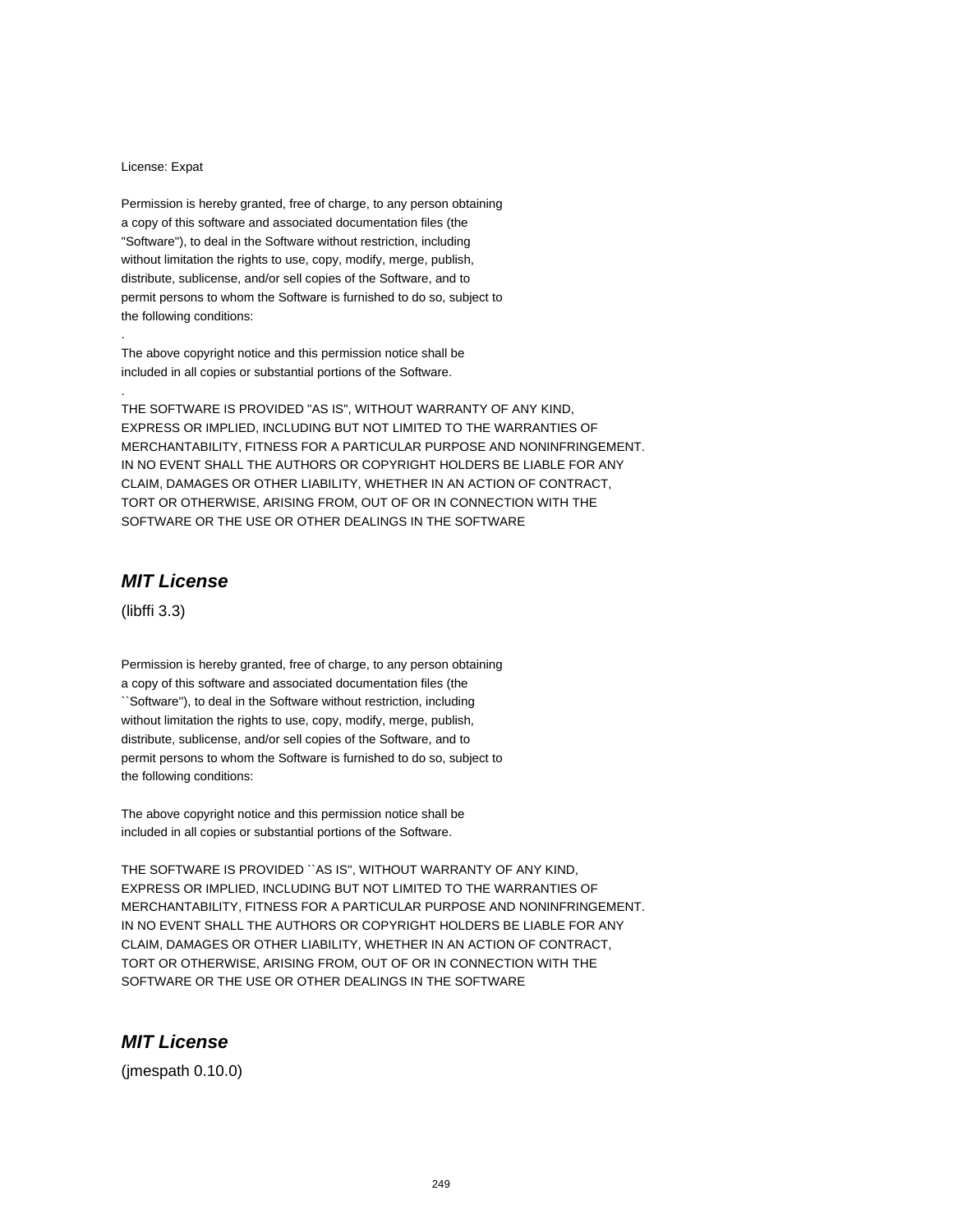Source: https://pypi.python.org/pypi/jmespath

Files: \* Copyright: James Saryerwinnie License: MIT

Files: debian/\* Copyright: 2013 TANIGUCHI Takaki License: MIT

License: MIT

.

.

Permission is hereby granted, free of charge, to any person obtaining a copy of this software and associated documentation files (the "Software"), to deal in the Software without restriction, including without limitation the rights to use, copy, modify, merge, publish, distribute, sublicense, and/or sell copies of the Software, and to permit persons to whom the Software is furnished to do so, subject to the following conditions:

The above copyright notice and this permission notice shall be included in all copies or substantial portions of the Software.

THE SOFTWARE IS PROVIDED "AS IS", WITHOUT WARRANTY OF ANY KIND, EXPRESS OR IMPLIED, INCLUDING BUT NOT LIMITED TO THE WARRANTIES OF MERCHANTABILITY, FITNESS FOR A PARTICULAR PURPOSE AND NONINFRINGEMENT. IN NO EVENT SHALL THE AUTHORS OR COPYRIGHT HOLDERS BE LIABLE FOR ANY CLAIM, DAMAGES OR OTHER LIABILITY, WHETHER IN AN ACTION OF CONTRACT, TORT OR OTHERWISE, ARISING FROM, OUT OF OR IN CONNECTION WITH THE SOFTWARE OR THE USE OR OTHER DEALINGS IN THE SOFTWARE

### **MIT License**

(nghttp2 v1.43.0)

The MIT License

Copyright (c) 2012, 2014, 2015, 2016 Tatsuhiro Tsujikawa Copyright (c) 2012, 2014, 2015, 2016 nghttp2 contributors

Permission is hereby granted, free of charge, to any person obtaining a copy of this software and associated documentation files (the "Software"), to deal in the Software without restriction, including without limitation the rights to use, copy, modify, merge, publish, distribute, sublicense, and/or sell copies of the Software, and to permit persons to whom the Software is furnished to do so, subject to the following conditions:

The above copyright notice and this permission notice shall be included in all copies or substantial portions of the Software.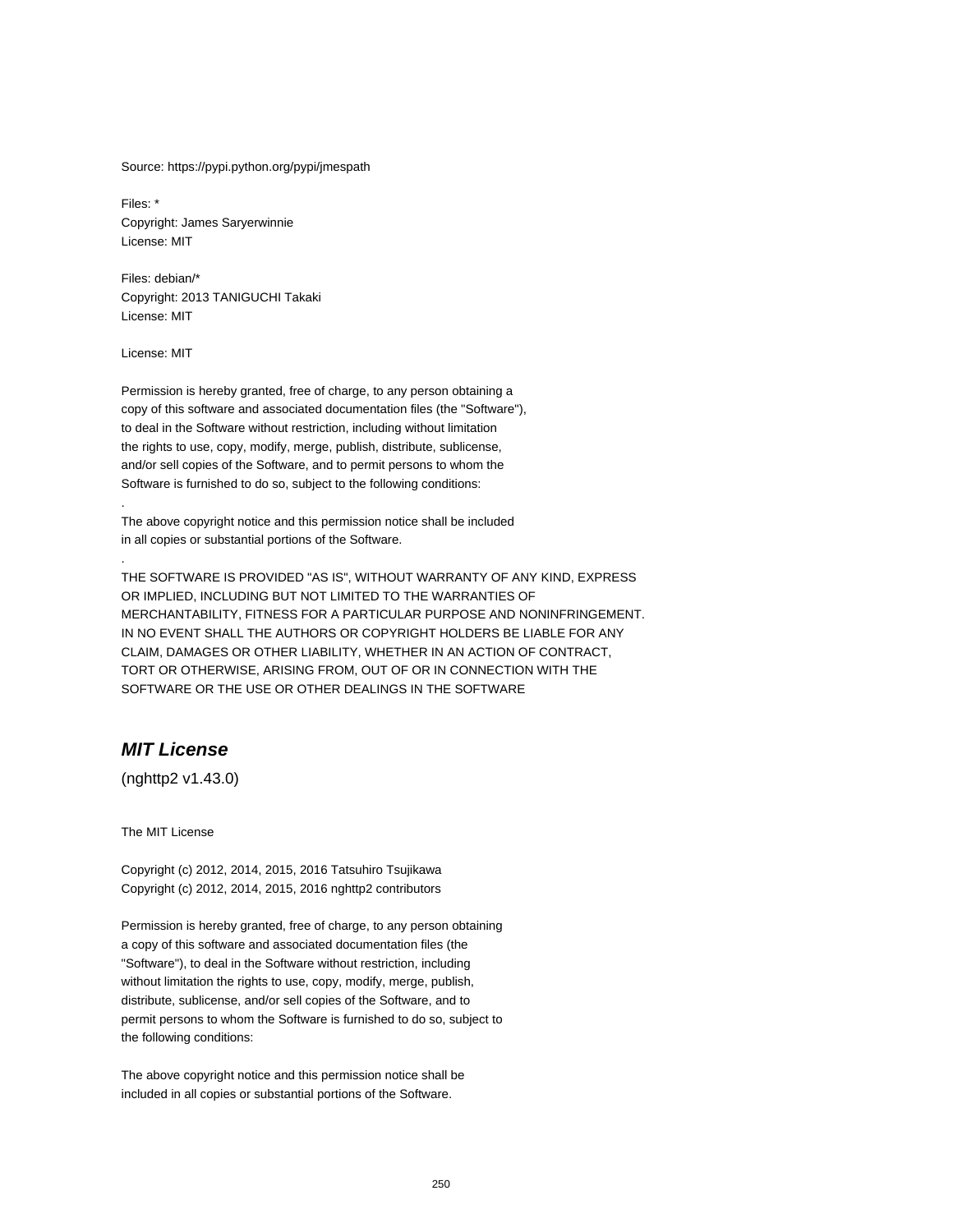THE SOFTWARE IS PROVIDED "AS IS", WITHOUT WARRANTY OF ANY KIND, EXPRESS OR IMPLIED, INCLUDING BUT NOT LIMITED TO THE WARRANTIES OF MERCHANTABILITY, FITNESS FOR A PARTICULAR PURPOSE AND NONINFRINGEMENT. IN NO EVENT SHALL THE AUTHORS OR COPYRIGHT HOLDERS BE LIABLE FOR ANY CLAIM, DAMAGES OR OTHER LIABILITY, WHETHER IN AN ACTION OF CONTRACT, TORT OR OTHERWISE, ARISING FROM, OUT OF OR IN CONNECTION WITH THE SOFTWARE OR THE USE OR OTHER DEALINGS IN THE SOFTWARE

### **MIT License**

(aws/amazon-ec2-utils 1.3+git20200518, boto 2.49.0, fontconfig 2.13.1, GD 2.3.0, libx11-data 1.7.2, libxau6 1.7.2, libXdmcp 1.1.2, libxext6 1.3.3, libxpm4 3.5.12, libxt6 1.2.0, ncurses 6.2+20201114, ncurses-bin 6.2+20201114, popt 1.18, PycURL 7.43.0.6, pyrsistent 0.15.5, urllib3 1.26.5, XCB 1.14, xdm 1.0.13)

The MIT License

===============

Copyright (c)

Permission is hereby granted, free of charge, to any person obtaining a copy of this software and associated documentation files (the "Software"), to deal in the Software without restriction, including without limitation the rights to use, copy, modify, merge, publish, distribute, sublicense, and/or sell copies of the Software, and to permit persons to whom the Software is furnished to do so, subject to the following conditions:

The above copyright notice and this permission notice shall be included in all copies or substantial portions of the Software.

THE SOFTWARE IS PROVIDED "AS IS", WITHOUT WARRANTY OF ANY KIND, EXPRESS OR IMPLIED, INCLUDING BUT NOT LIMITED TO THE WARRANTIES OF MERCHANTABILITY, FITNESS FOR A PARTICULAR PURPOSE AND NONINFRINGEMENT. IN NO EVENT SHALL THE AUTHORS OR COPYRIGHT HOLDERS BE LIABLE FOR ANY CLAIM, DAMAGES OR OTHER LIABILITY, WHETHER IN AN ACTION OF CONTRACT, TORT OR OTHERWISE, ARISING FROM, OUT OF OR IN CONNECTION WITH THE SOFTWARE OR THE USE OR OTHER DEALINGS IN THE SOFTWARE.

## **MIT License**

(Bootstrap (Twitter) v4.5.2)

The MIT License (MIT)

Copyright (c) 2011-2020 Twitter, Inc. Copyright (c) 2011-2020 The Bootstrap Authors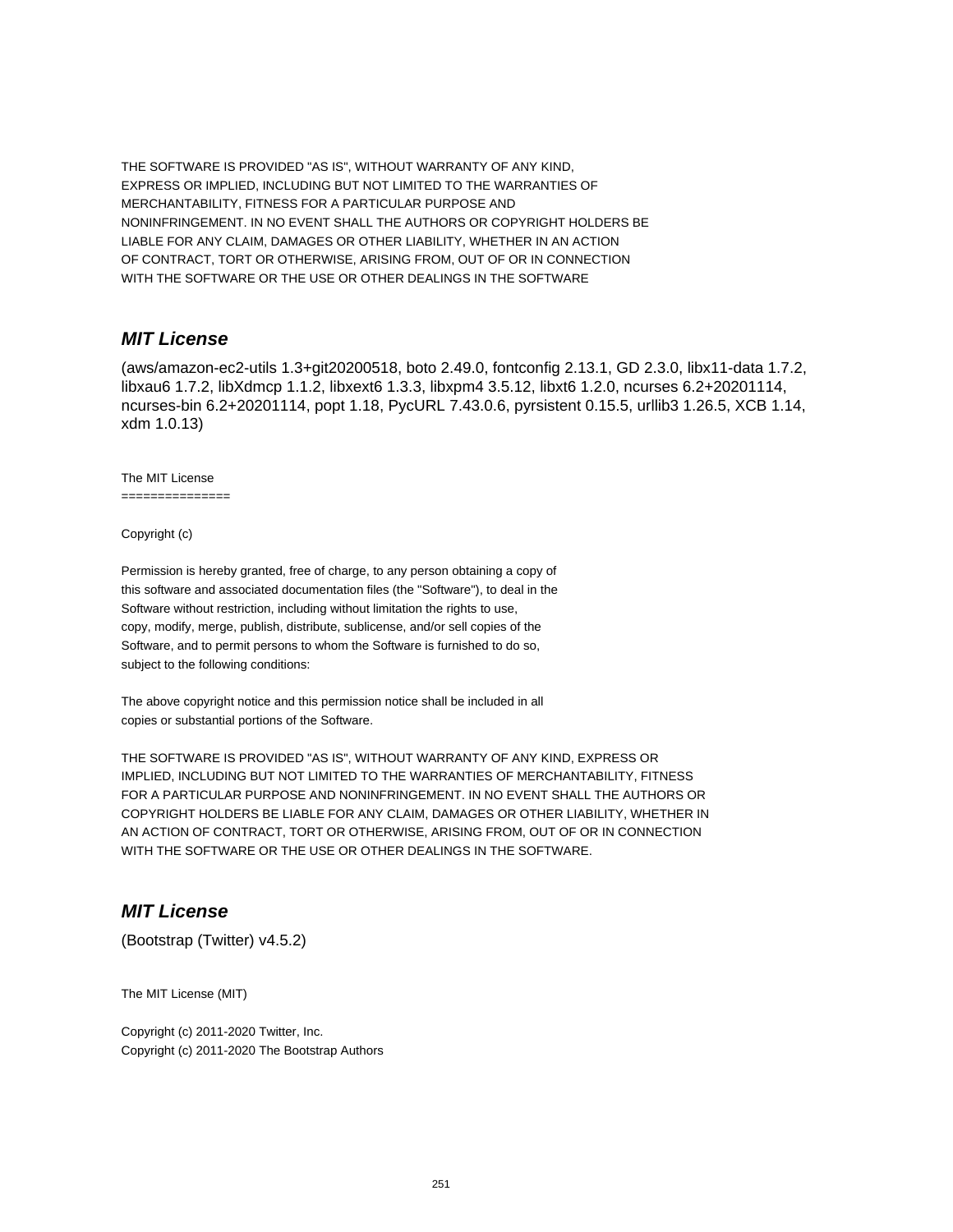Permission is hereby granted, free of charge, to any person obtaining a copy of this software and associated documentation files (the "Software"), to deal in the Software without restriction, including without limitation the rights to use, copy, modify, merge, publish, distribute, sublicense, and/or sell copies of the Software, and to permit persons to whom the Software is furnished to do so, subject to the following conditions:

The above copyright notice and this permission notice shall be included in all copies or substantial portions of the Software.

THE SOFTWARE IS PROVIDED "AS IS", WITHOUT WARRANTY OF ANY KIND, EXPRESS OR IMPLIED, INCLUDING BUT NOT LIMITED TO THE WARRANTIES OF MERCHANTABILITY, FITNESS FOR A PARTICULAR PURPOSE AND NONINFRINGEMENT. IN NO EVENT SHALL THE AUTHORS OR COPYRIGHT HOLDERS BE LIABLE FOR ANY CLAIM, DAMAGES OR OTHER LIABILITY, WHETHER IN AN ACTION OF CONTRACT, TORT OR OTHERWISE, ARISING FROM, OUT OF OR IN CONNECTION WITH THE SOFTWARE OR THE USE OR OTHER DEALINGS IN THE SOFTWARE

# **MIT License**

(python-attrs 20.3.0)

The MIT License (MIT)

Copyright (c) 2015 Hynek Schlawack

Permission is hereby granted, free of charge, to any person obtaining a copy of this software and associated documentation files (the "Software"), to deal in the Software without restriction, including without limitation the rights to use, copy, modify, merge, publish, distribute, sublicense, and/or sell copies of the Software, and to permit persons to whom the Software is furnished to do so, subject to the following conditions:

The above copyright notice and this permission notice shall be included in all copies or substantial portions of the Software.

THE SOFTWARE IS PROVIDED "AS IS", WITHOUT WARRANTY OF ANY KIND, EXPRESS OR IMPLIED, INCLUDING BUT NOT LIMITED TO THE WARRANTIES OF MERCHANTABILITY, FITNESS FOR A PARTICULAR PURPOSE AND NONINFRINGEMENT. IN NO EVENT SHALL THE AUTHORS OR COPYRIGHT HOLDERS BE LIABLE FOR ANY CLAIM, DAMAGES OR OTHER LIABILITY, WHETHER IN AN ACTION OF CONTRACT, TORT OR OTHERWISE, ARISING FROM, OUT OF OR IN CONNECTION WITH THE SOFTWARE OR THE USE OR OTHER DEALINGS IN THE **SOFTWARE** 

# **MIT License**

(PyJWT 1.7.1)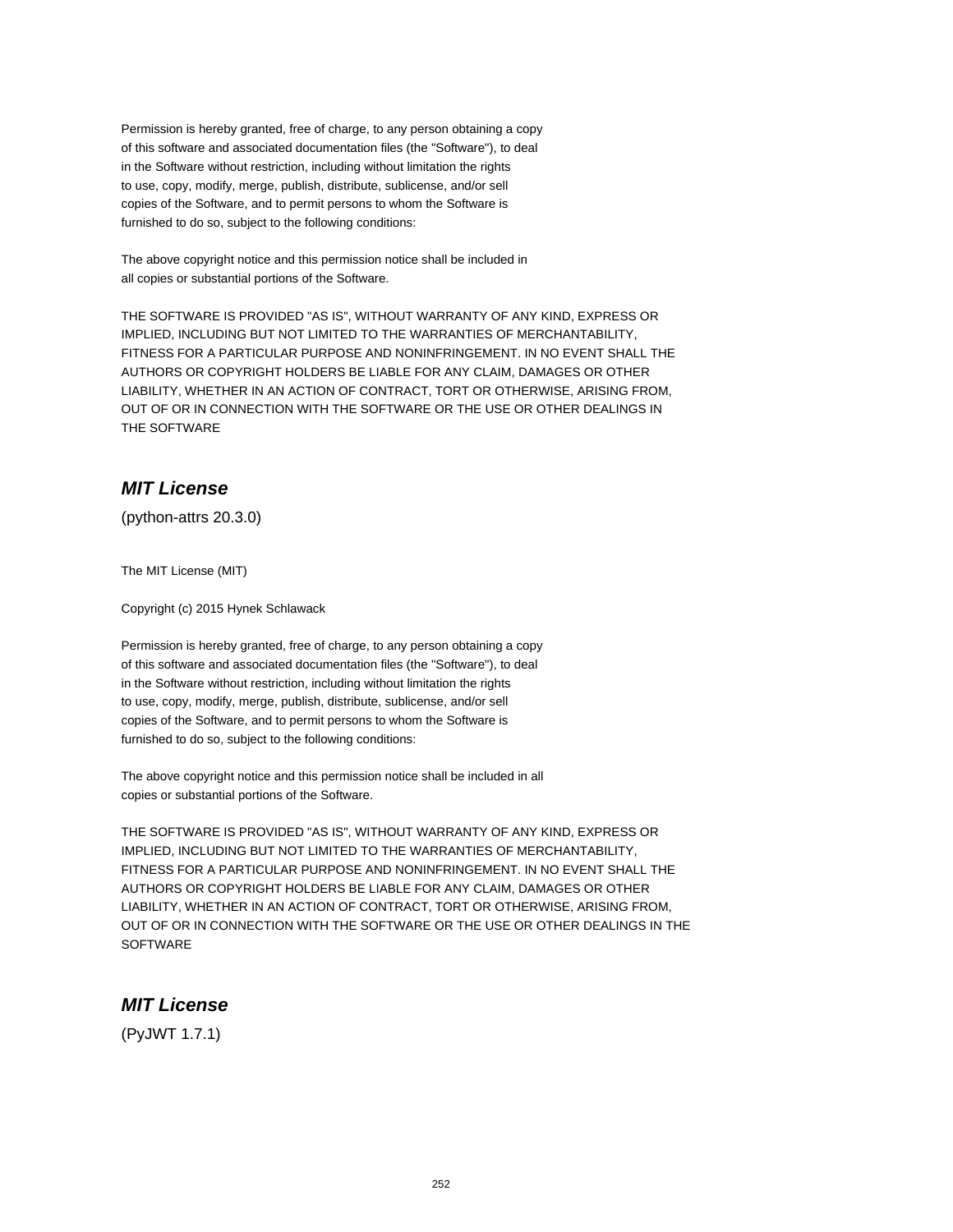The MIT License (MIT)

Copyright (c) 2015 José Padilla

Permission is hereby granted, free of charge, to any person obtaining a copy of this software and associated documentation files (the "Software"), to deal in the Software without restriction, including without limitation the rights to use, copy, modify, merge, publish, distribute, sublicense, and/or sell copies of the Software, and to permit persons to whom the Software is furnished to do so, subject to the following conditions:

The above copyright notice and this permission notice shall be included in all copies or substantial portions of the Software.

THE SOFTWARE IS PROVIDED "AS IS", WITHOUT WARRANTY OF ANY KIND, EXPRESS OR IMPLIED, INCLUDING BUT NOT LIMITED TO THE WARRANTIES OF MERCHANTABILITY, FITNESS FOR A PARTICULAR PURPOSE AND NONINFRINGEMENT. IN NO EVENT SHALL THE AUTHORS OR COPYRIGHT HOLDERS BE LIABLE FOR ANY CLAIM, DAMAGES OR OTHER LIABILITY, WHETHER IN AN ACTION OF CONTRACT, TORT OR OTHERWISE, ARISING FROM, OUT OF OR IN CONNECTION WITH THE SOFTWARE OR THE USE OR OTHER DEALINGS IN THE **SOFTWARE** 

## **MIT License**

(python3-setuptools 52.0.0)

with a MIT license.

Permission is hereby granted, free of charge, to any person obtaining a copy of this software and associated documentation files (the "Software"), to deal in the Software without restriction, including without limitation the rights to use, copy, modify, merge, publish, distribute, sublicense, and/or sell copies of the Software, and to permit persons to whom the Software is furnished to do so, subject to the following conditions:

The above copyright notice and this permission notice shall be included in all copies or substantial portions of the Software.

THE SOFTWARE IS PROVIDED "AS IS", WITHOUT WARRANTY OF ANY KIND, EXPRESS OR IMPLIED, INCLUDING BUT NOT LIMITED TO THE WARRANTIES OF MERCHANTABILITY, FITNESS FOR A PARTICULAR PURPOSE AND NONINFRINGEMENT. IN NO EVENT SHALL THE AUTHORS OR COPYRIGHT HOLDERS BE LIABLE FOR ANY CLAIM, DAMAGES OR OTHER LIABILITY, WHETHER IN AN ACTION OF CONTRACT, TORT OR OTHERWISE, ARISING FROM, OUT OF OR IN CONNECTION WITH THE SOFTWARE OR THE USE OR OTHER DEALINGS IN THE **SOFTWARE** 

## **Mozilla Public License 1.1**

(libuchardet0 0.0.7)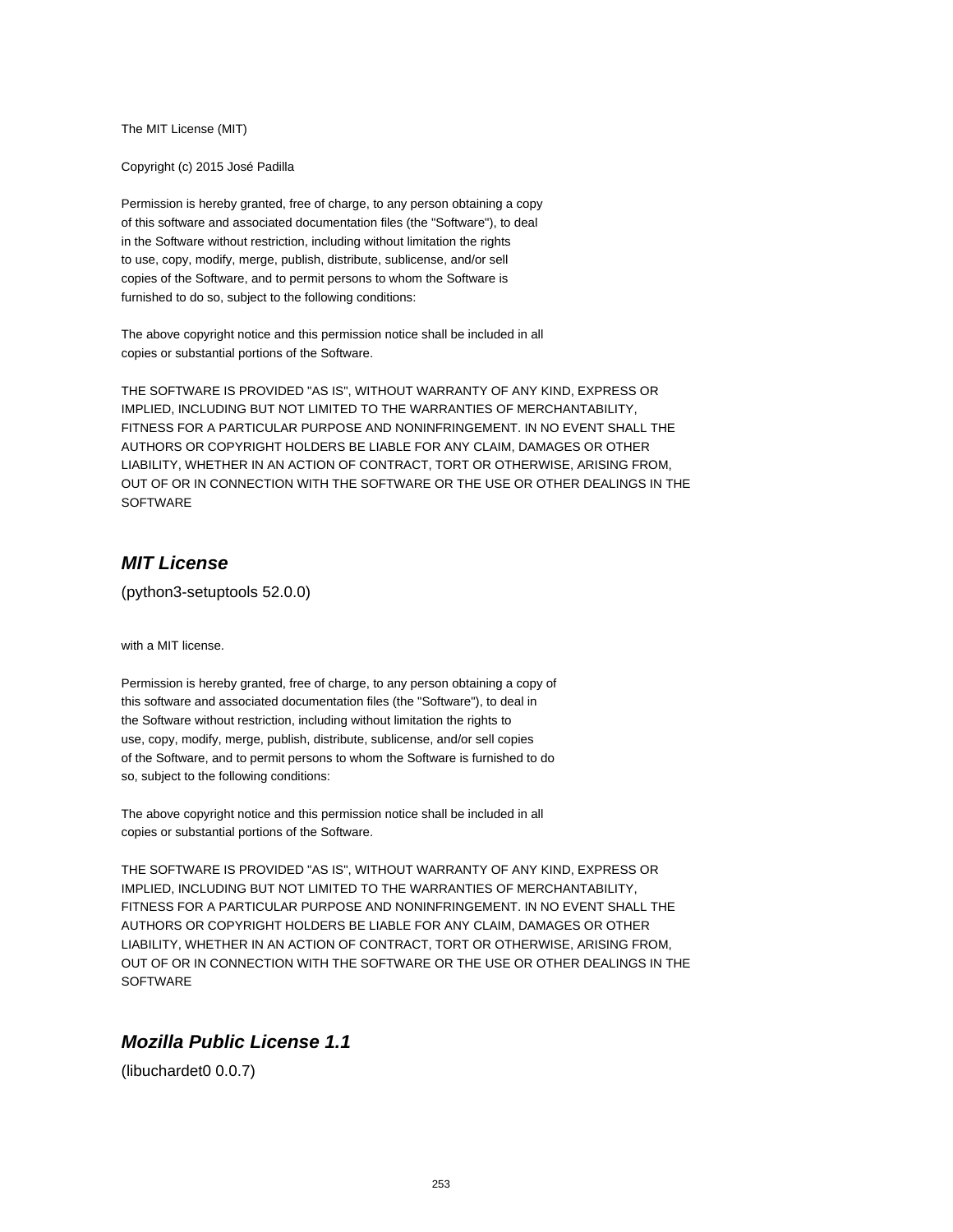## MOZILLA PUBLIC LICENSE

======================

Version 1.1 -----------

--------------------------------------------------------------------------------

1. Definitions.

1.0.1. "Commercial Use" means distribution or otherwise making the Covered Code available to a third party.

1.1. ''Contributor'' means each entity that creates or contributes to the creation of Modifications.

1.2. ''Contributor Version'' means the combination of the Original Code, prior Modifications used by a Contributor, and the Modifications made by that particular Contributor.

1.3. ''Covered Code'' means the Original Code or Modifications or the combination of the Original Code and Modifications, in each case including portions thereof.

1.4. ''Electronic Distribution Mechanism'' means a mechanism generally accepted in the software development community for the electronic transfer of data.

1.5. ''Executable'' means Covered Code in any form other than Source Code.

1.6. ''Initial Developer'' means the individual or entity identified as the Initial Developer in the Source Code notice required by Exhibit A.

1.7. ''Larger Work'' means a work which combines Covered Code or portions thereof with code not governed by the terms of this License.

1.8. ''License'' means this document.

1.8.1. "Licensable" means having the right to grant, to the maximum extent possible, whether at the time of the initial grant or subsequently acquired, any and all of the rights conveyed herein.

1.9. ''Modifications'' means any addition to or deletion from the substance or structure of either the Original Code or any previous Modifications. When Covered Code is released as a series of files, a Modification is:

A. Any addition to or deletion from the contents of a file containing Original Code or previous Modifications.

B. Any new file that contains any part of the Original Code or previous Modifications.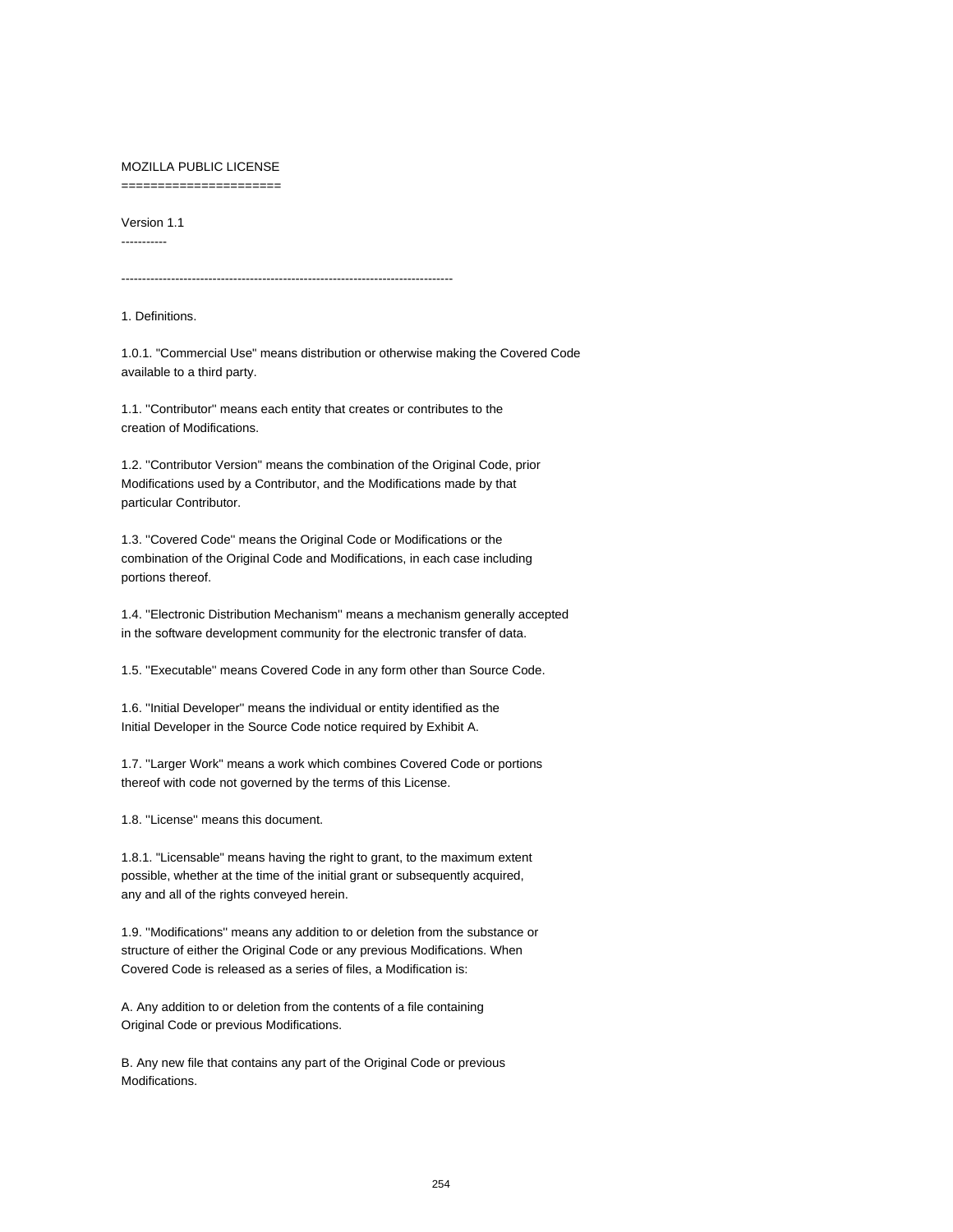1.10. ''Original Code'' means Source Code of computer software code which is described in the Source Code notice required by Exhibit A as Original Code, and which, at the time of its release under this License is not already Covered Code governed by this License.

1.10.1. "Patent Claims" means any patent claim(s), now owned or hereafter acquired, including without limitation, method, process, and apparatus claims, in any patent Licensable by grantor.

1.11. ''Source Code'' means the preferred form of the Covered Code for making modifications to it, including all modules it contains, plus any associated interface definition files, scripts used to control compilation and installation of an Executable, or source code differential comparisons against either the Original Code or another well known, available Covered Code of the Contributor's choice. The Source Code can be in a compressed or archival form, provided the appropriate decompression or de-archiving software is widely available for no charge.

1.12. "You'' (or "Your") means an individual or a legal entity exercising rights under, and complying with all of the terms of, this License or a future version of this License issued under Section 6.1. For legal entities, "You'' includes any entity which controls, is controlled by, or is under common control with You. For purposes of this definition, "control'' means (a) the power, direct or indirect, to cause the direction or management of such entity, whether by contract or otherwise, or (b) ownership of more than fifty percent (50%) of the outstanding shares or beneficial ownership of such entity.

2. Source Code License.

2.1. The Initial Developer Grant. The Initial Developer hereby grants You a world-wide, royalty-free, non-exclusive license, subject to third party intellectual property claims:

(a) under intellectual property rights (other than patent or trademark) Licensable by Initial Developer to use, reproduce, modify, display, perform, sublicense and distribute the Original Code (or portions thereof) with or without Modifications, and/or as part of a Larger Work; and

(b) under Patents Claims infringed by the making, using or selling of Original Code, to make, have made, use, practice, sell, and offer for sale, and/or otherwise dispose of the Original Code (or portions thereof).

(c) the licenses granted in this Section 2.1(a) and (b) are effective on the date Initial Developer first distributes Original Code under the terms of this License.

(d) Notwithstanding Section 2.1(b) above, no patent license is granted: 1) for code that You delete from the Original Code; 2) separate from the Original Code; or 3) for infringements caused by: i) the modification of the Original Code or ii) the combination of the Original Code with other software or devices.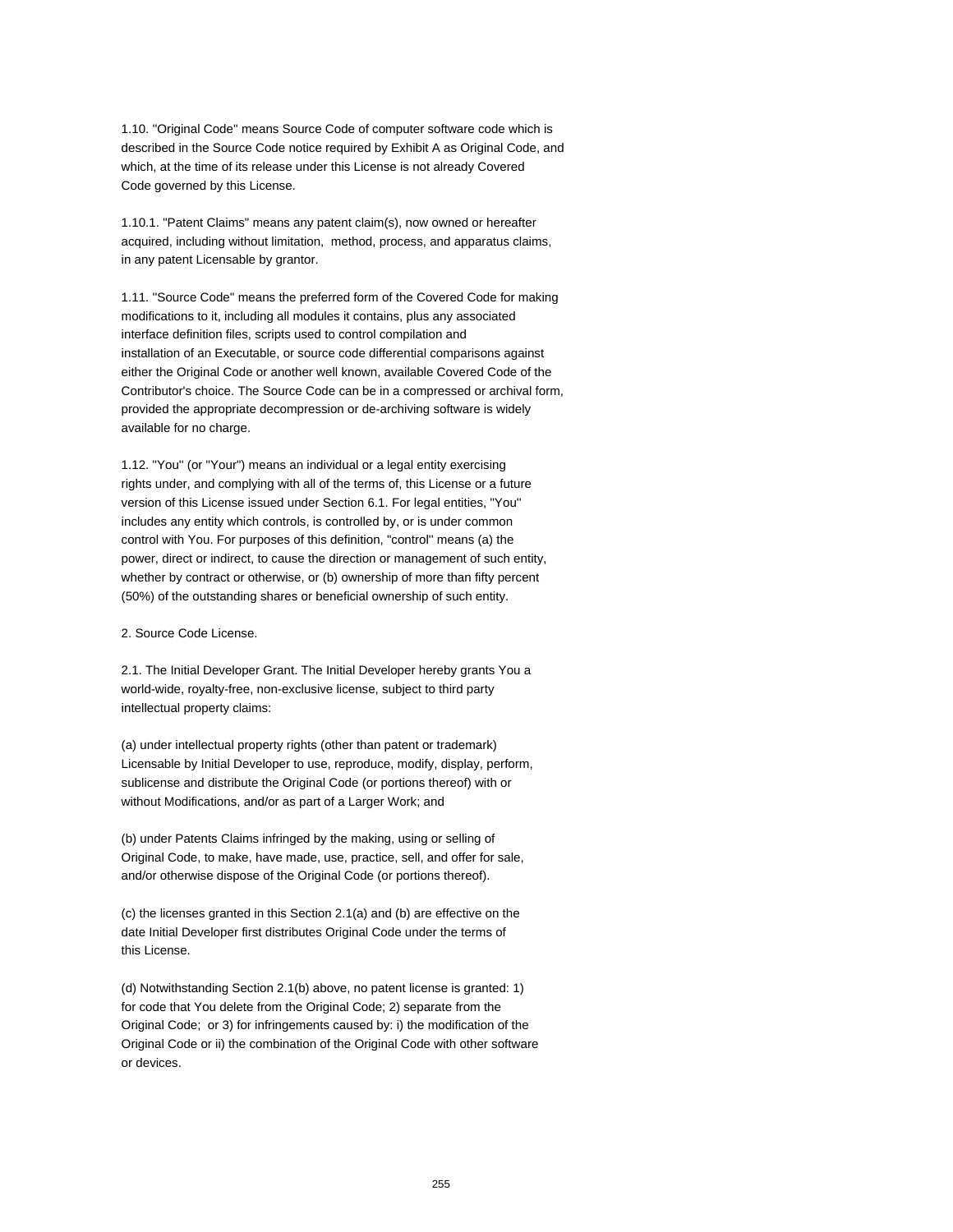2.2. Contributor Grant. Subject to third party intellectual property claims, each Contributor hereby grants You a world-wide, royalty-free, non-exclusive license

 (a) under intellectual property rights (other than patent or trademark) Licensable by Contributor, to use, reproduce, modify, display, perform, sublicense and distribute the Modifications created by such Contributor (or portions thereof) either on an unmodified basis, with other Modifications, as Covered Code and/or as part of a Larger Work; and

(b) under Patent Claims infringed by the making, using, or selling of Modifications made by that Contributor either alone and/or in combination with its Contributor Version (or portions of such combination), to make, use, sell, offer for sale, have made, and/or otherwise dispose of: 1) Modifications made by that Contributor (or portions thereof); and 2) the combination of Modifications made by that Contributor with its Contributor Version (or portions of such combination).

(c) the licenses granted in Sections 2.2(a) and 2.2(b) are effective on the date Contributor first makes Commercial Use of the Covered Code.

(d) Notwithstanding Section 2.2(b) above, no patent license is granted: 1) for any code that Contributor has deleted from the Contributor Version; 2) separate from the Contributor Version; 3) for infringements caused by: i) third party modifications of Contributor Version or ii) the combination of Modifications made by that Contributor with other software (except as part of the Contributor Version) or other devices; or 4) under Patent Claims infringed by Covered Code in the absence of Modifications made by that Contributor.

3. Distribution Obligations.

3.1. Application of License. The Modifications which You create or to which You contribute are governed by the terms of this License, including without limitation Section 2.2. The Source Code version of Covered Code may be distributed only under the terms of this License or a future version of this License released under Section 6.1, and You must include a copy of this License with every copy of the Source Code You distribute. You may not offer or impose any terms on any Source Code version that alters or restricts the applicable version of this License or the recipients' rights hereunder. However, You may include an additional document offering the additional rights described in Section 3.5.

3.2. Availability of Source Code. Any Modification which You create or to which You contribute must be made available in Source Code form under the terms of this License either on the same media as an Executable version or via an accepted Electronic Distribution Mechanism to anyone to whom you made an Executable version available; and if made available via Electronic Distribution Mechanism, must remain available for at least twelve (12) months after the date it initially became available, or at least six (6) months after a subsequent version of that particular Modification has been made available to such recipients. You are responsible for ensuring that the Source Code version remains available even if the Electronic Distribution Mechanism is maintained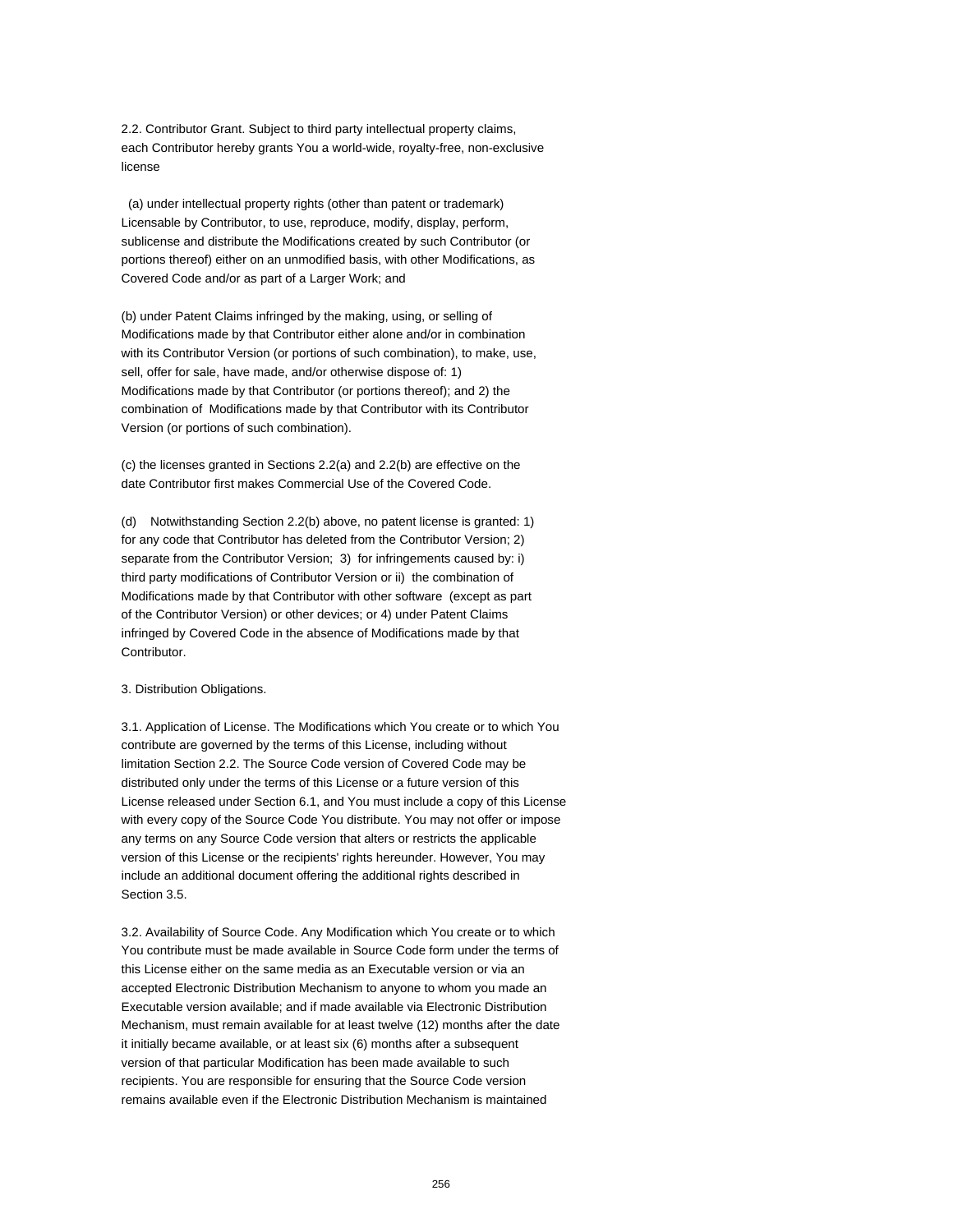### by a third party.

3.3. Description of Modifications. You must cause all Covered Code to which You contribute to contain a file documenting the changes You made to create that Covered Code and the date of any change. You must include a prominent statement that the Modification is derived, directly or indirectly, from Original Code provided by the Initial Developer and including the name of the Initial Developer in (a) the Source Code, and (b) in any notice in an Executable version or related documentation in which You describe the origin or ownership of the Covered Code.

#### 3.4. Intellectual Property Matters

(a) Third Party Claims. If Contributor has knowledge that a license under a third party's intellectual property rights is required to exercise the rights granted by such Contributor under Sections 2.1 or 2.2, Contributor must include a text file with the Source Code distribution titled "LEGAL'' which describes the claim and the party making the claim in sufficient detail that a recipient will know whom to contact. If Contributor obtains such knowledge after the Modification is made available as described in Section 3.2, Contributor shall promptly modify the LEGAL file in all copies Contributor makes available thereafter and shall take other steps (such as notifying appropriate mailing lists or newsgroups) reasonably calculated to inform those who received the Covered Code that new knowledge has been obtained.

(b) Contributor APIs. If Contributor's Modifications include an application programming interface and Contributor has knowledge of patent licenses which are reasonably necessary to implement that API, Contributor must also include this information in the LEGAL file.

### (c) Representations.

Contributor represents that, except as disclosed pursuant to Section 3.4(a) above, Contributor believes that Contributor's Modifications are Contributor's original creation(s) and/or Contributor has sufficient rights to grant the rights conveyed by this License.

3.5. Required Notices. You must duplicate the notice in Exhibit A in each file of the Source Code. If it is not possible to put such notice in a particular Source Code file due to its structure, then You must include such notice in a location (such as a relevant directory) where a user would be likely to look for such a notice. If You created one or more Modification(s) You may add your name as a Contributor to the notice described in Exhibit A. You must also duplicate this License in any documentation for the Source Code where You describe recipients' rights or ownership rights relating to Covered Code. You may choose to offer, and to charge a fee for, warranty, support, indemnity or liability obligations to one or more recipients of Covered Code. However, You may do so only on Your own behalf, and not on behalf of the Initial Developer or any Contributor. You must make it absolutely clear than any such warranty, support, indemnity or liability obligation is offered by You alone, and You hereby agree to indemnify the Initial Developer and every Contributor for any liability incurred by the Initial Developer or such Contributor as a result of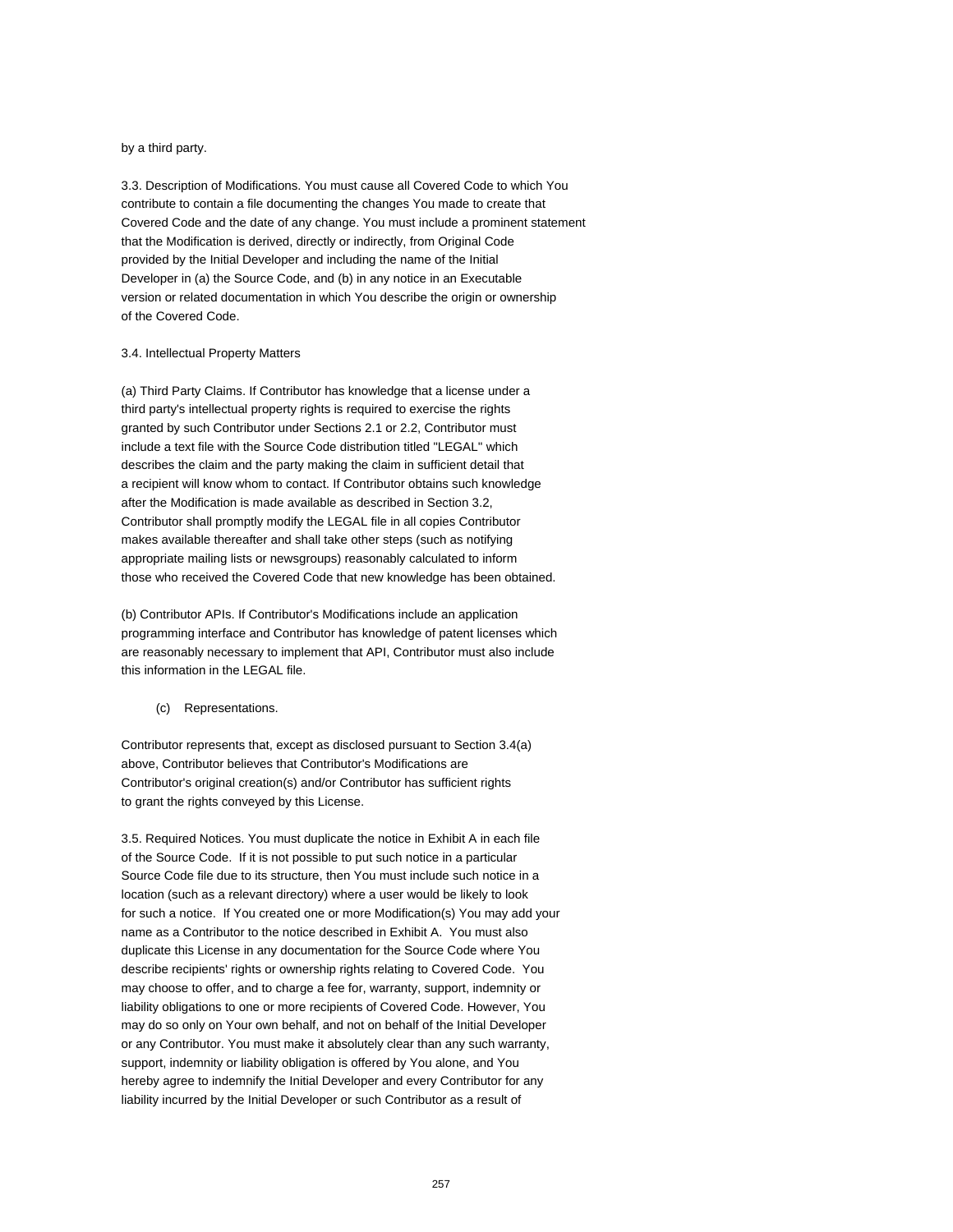warranty, support, indemnity or liability terms You offer.

3.6. Distribution of Executable Versions. You may distribute Covered Code in Executable form only if the requirements of Section 3.1-3.5 have been met for that Covered Code, and if You include a notice stating that the Source Code version of the Covered Code is available under the terms of this License, including a description of how and where You have fulfilled the obligations of Section 3.2. The notice must be conspicuously included in any notice in an Executable version, related documentation or collateral in which You describe recipients' rights relating to the Covered Code. You may distribute the Executable version of Covered Code or ownership rights under a license of Your choice, which may contain terms different from this License, provided that You are in compliance with the terms of this License and that the license for the Executable version does not attempt to limit or alter the recipient's rights in the Source Code version from the rights set forth in this License. If You distribute the Executable version under a different license You must make it absolutely clear that any terms which differ from this License are offered by You alone, not by the Initial Developer or any Contributor. You hereby agree to indemnify the Initial Developer and every Contributor for any liability incurred by the Initial Developer or such Contributor as a result of any such terms You offer.

3.7. Larger Works. You may create a Larger Work by combining Covered Code with other code not governed by the terms of this License and distribute the Larger Work as a single product. In such a case, You must make sure the requirements of this License are fulfilled for the Covered Code.

4. Inability to Comply Due to Statute or Regulation.

If it is impossible for You to comply with any of the terms of this License with respect to some or all of the Covered Code due to statute, judicial order, or regulation then You must: (a) comply with the terms of this License to the maximum extent possible; and (b) describe the limitations and the code they affect. Such description must be included in the LEGAL file described in Section 3.4 and must be included with all distributions of the Source Code. Except to the extent prohibited by statute or regulation, such description must be sufficiently detailed for a recipient of ordinary skill to be able to understand it.

5. Application of this License.

This License applies to code to which the Initial Developer has attached the notice in Exhibit A and to related Covered Code.

#### 6. Versions of the License.

6.1. New Versions. Netscape Communications Corporation (''Netscape'') may publish revised and/or new versions of the License from time to time. Each version will be given a distinguishing version number.

6.2. Effect of New Versions. Once Covered Code has been published under a particular version of the License, You may always continue to use it under the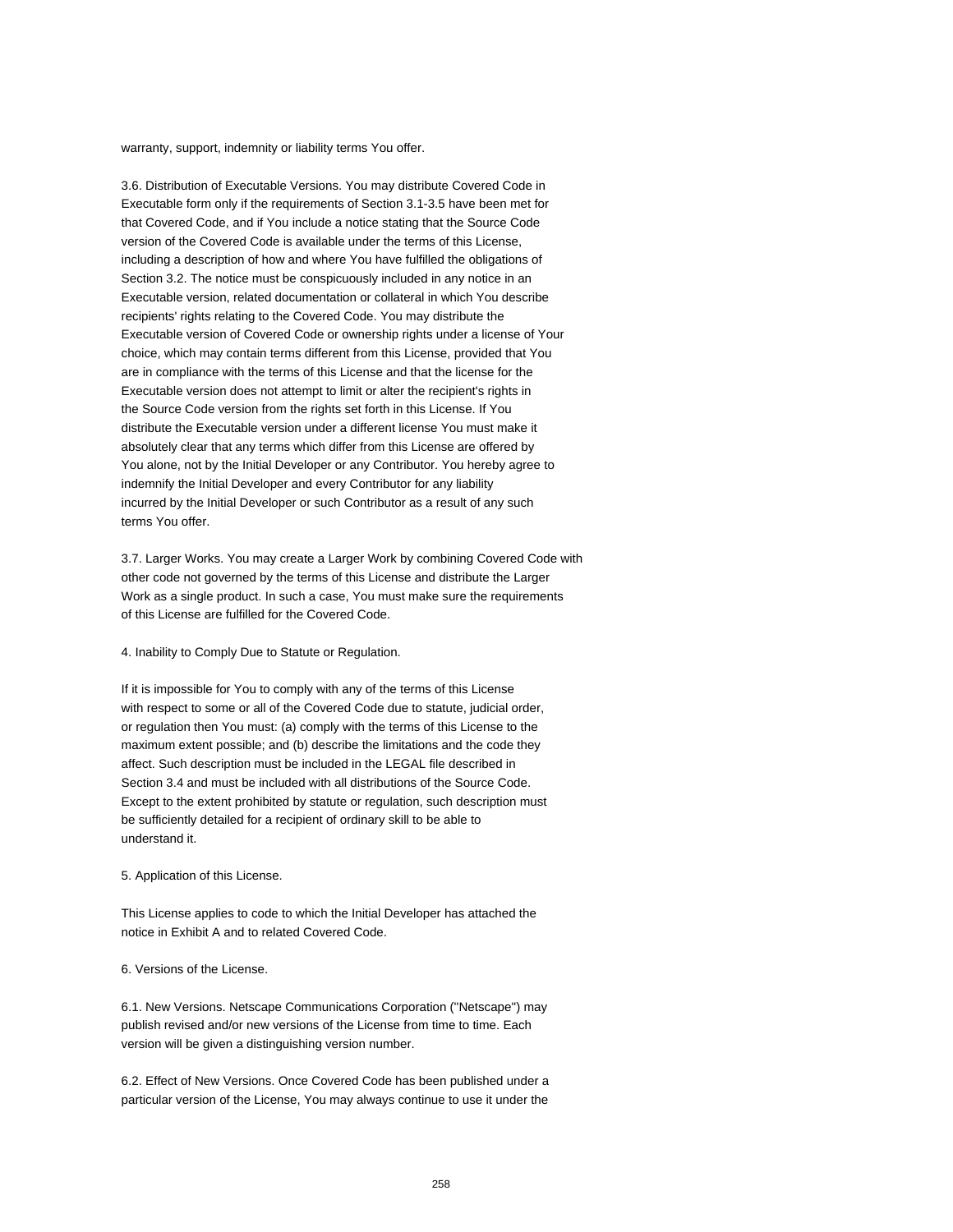terms of that version. You may also choose to use such Covered Code under the terms of any subsequent version of the License published by Netscape. No one other than Netscape has the right to modify the terms applicable to Covered Code created under this License.

6.3. Derivative Works. If You create or use a modified version of this License (which you may only do in order to apply it to code which is not already Covered Code governed by this License), You must (a) rename Your license so that the phrases ''Mozilla'', ''MOZILLAPL'', ''MOZPL'', ''Netscape'', "MPL", ''NPL'' or any confusingly similar phrase do not appear in your license (except to note that your license differs from this License) and (b) otherwise make it clear that Your version of the license contains terms which differ from the Mozilla Public License and Netscape Public License. (Filling in the name of the Initial Developer, Original Code or Contributor in the notice described in Exhibit A shall not of themselves be deemed to be modifications of this License.)

7. DISCLAIMER OF WARRANTY. COVERED CODE IS PROVIDED UNDER THIS LICENSE ON AN "AS IS'' BASIS, WITHOUT WARRANTY OF ANY KIND, EITHER EXPRESSED OR IMPLIED, INCLUDING, WITHOUT LIMITATION, WARRANTIES THAT THE COVERED CODE IS FREE OF DEFECTS, MERCHANTABLE, FIT FOR A PARTICULAR PURPOSE OR NON-INFRINGING. THE ENTIRE RISK AS TO THE QUALITY AND PERFORMANCE OF THE COVERED CODE IS WITH YOU. SHOULD ANY COVERED CODE PROVE DEFECTIVE IN ANY RESPECT, YOU (NOT THE INITIAL DEVELOPER OR ANY OTHER CONTRIBUTOR) ASSUME THE COST OF ANY NECESSARY SERVICING, REPAIR OR CORRECTION. THIS DISCLAIMER OF WARRANTY CONSTITUTES AN ESSENTIAL PART OF THIS LICENSE. NO USE OF ANY COVERED CODE IS AUTHORIZED HEREUNDER EXCEPT UNDER THIS DISCLAIMER. 8. TERMINATION.

8.1. This License and the rights granted hereunder will terminate automatically if You fail to comply with terms herein and fail to cure such breach within 30 days of becoming aware of the breach. All sublicenses to the Covered Code which are properly granted shall survive any termination of this License. Provisions which, by their nature, must remain in effect beyond the termination of this License shall survive.

8.2. If You initiate litigation by asserting a patent infringement claim (excluding declatory judgment actions) against Initial Developer or a Contributor (the Initial Developer or Contributor against whom You file such action is referred to as "Participant") alleging that:

(a) such Participant's Contributor Version directly or indirectly infringes any patent, then any and all rights granted by such Participant to You under Sections 2.1 and/or 2.2 of this License shall, upon 60 days notice from Participant terminate prospectively, unless if within 60 days after receipt of notice You either: (i) agree in writing to pay Participant a mutually agreeable reasonable royalty for Your past and future use of Modifications made by such Participant, or (ii) withdraw Your litigation claim with respect to the Contributor Version against such Participant. If within 60 days of notice, a reasonable royalty and payment arrangement are not mutually agreed upon in writing by the parties or the litigation claim is not withdrawn, the rights granted by Participant to You under Sections 2.1 and/or 2.2 automatically terminate at the expiration of the 60 day notice period specified above.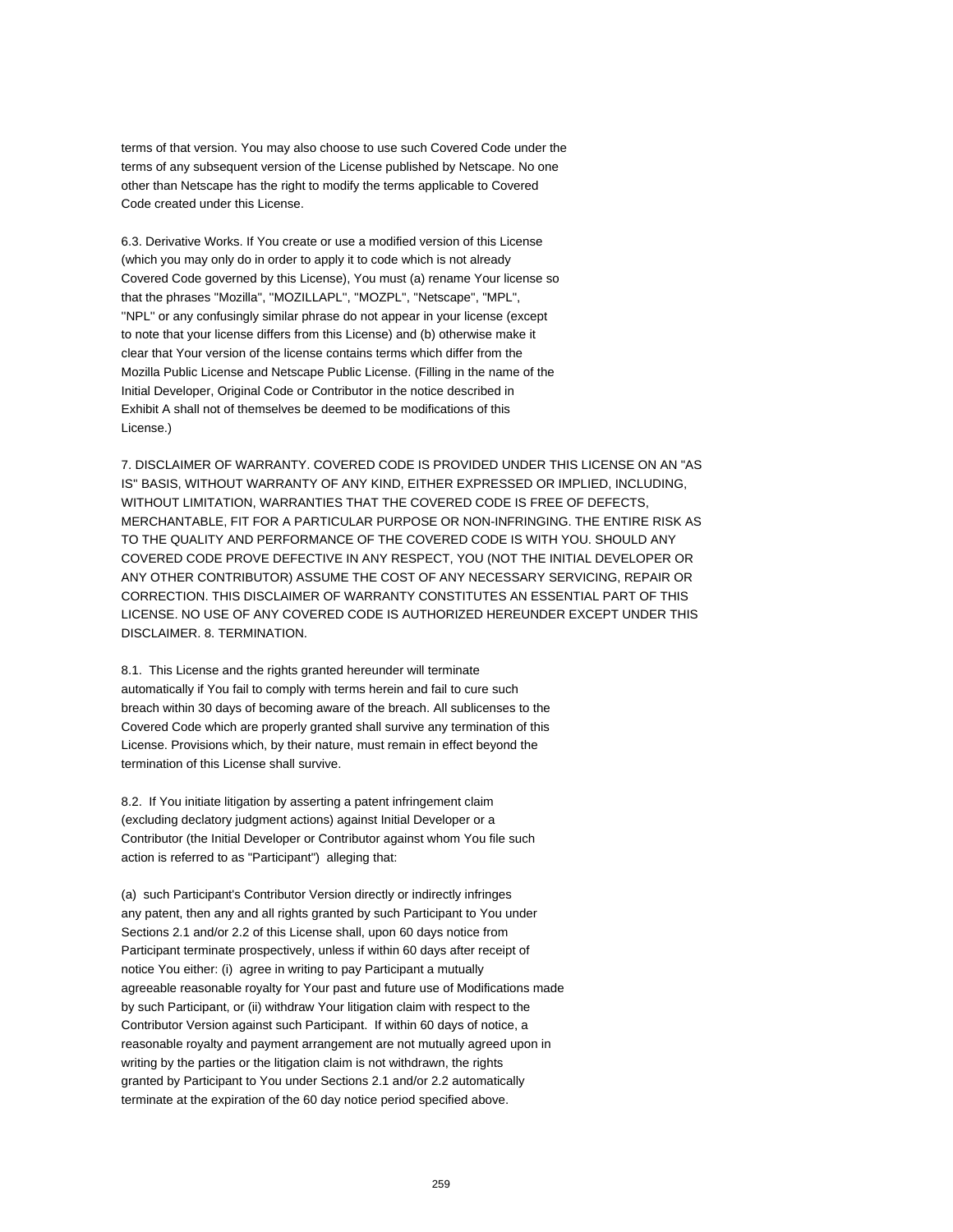(b) any software, hardware, or device, other than such Participant's Contributor Version, directly or indirectly infringes any patent, then any rights granted to You by such Participant under Sections 2.1(b) and 2.2(b) are revoked effective as of the date You first made, used, sold, distributed, or had made, Modifications made by that Participant.

8.3. If You assert a patent infringement claim against Participant alleging that such Participant's Contributor Version directly or indirectly infringes any patent where such claim is resolved (such as by license or settlement) prior to the initiation of patent infringement litigation, then the reasonable value of the licenses granted by such Participant under Sections 2.1 or 2.2 shall be taken into account in determining the amount or value of any payment or license.

8.4. In the event of termination under Sections 8.1 or 8.2 above, all end user license agreements (excluding distributors and resellers) which have been validly granted by You or any distributor hereunder prior to termination shall survive termination.

9. LIMITATION OF LIABILITY. UNDER NO CIRCUMSTANCES AND UNDER NO LEGAL THEORY, WHETHER TORT (INCLUDING NEGLIGENCE), CONTRACT, OR OTHERWISE, SHALL YOU, THE INITIAL DEVELOPER, ANY OTHER CONTRIBUTOR, OR ANY DISTRIBUTOR OF COVERED CODE, OR ANY SUPPLIER OF ANY OF SUCH PARTIES, BE LIABLE TO ANY PERSON FOR ANY INDIRECT, SPECIAL, INCIDENTAL, OR CONSEQUENTIAL DAMAGES OF ANY CHARACTER INCLUDING, WITHOUT LIMITATION, DAMAGES FOR LOSS OF GOODWILL, WORK STOPPAGE, COMPUTER FAILURE OR MALFUNCTION, OR ANY AND ALL OTHER COMMERCIAL DAMAGES OR LOSSES, EVEN IF SUCH PARTY SHALL HAVE BEEN INFORMED OF THE POSSIBILITY OF SUCH DAMAGES. THIS LIMITATION OF LIABILITY SHALL NOT APPLY TO LIABILITY FOR DEATH OR PERSONAL INJURY RESULTING FROM SUCH PARTY'S NEGLIGENCE TO THE EXTENT APPLICABLE LAW PROHIBITS SUCH LIMITATION. SOME JURISDICTIONS DO NOT ALLOW THE EXCLUSION OR LIMITATION OF INCIDENTAL OR CONSEQUENTIAL DAMAGES, SO THIS EXCLUSION AND LIMITATION MAY NOT APPLY TO YOU. 10. U.S. GOVERNMENT END USERS.

The Covered Code is a ''commercial item,'' as that term is defined in 48 C.F.R. 2.101 (Oct. 1995), consisting of ''commercial computer software'' and "commercial computer software documentation," as such terms are used in 48 C.F.R. 12.212 (Sept. 1995). Consistent with 48 C.F.R. 12.212 and 48 C.F.R. 227.7202-1 through 227.7202-4 (June 1995), all U.S. Government End Users acquire Covered Code with only those rights set forth herein.

## 11. MISCELLANEOUS.

This License represents the complete agreement concerning subject matter hereof. If any provision of this License is held to be unenforceable, such provision shall be reformed only to the extent necessary to make it enforceable. This License shall be governed by California law provisions (except to the extent applicable law, if any, provides otherwise), excluding its conflict-of-law provisions. With respect to disputes in which at least one party is a citizen of, or an entity chartered or registered to do business in the United States of America, any litigation relating to this License shall be subject to the jurisdiction of the Federal Courts of the Northern District of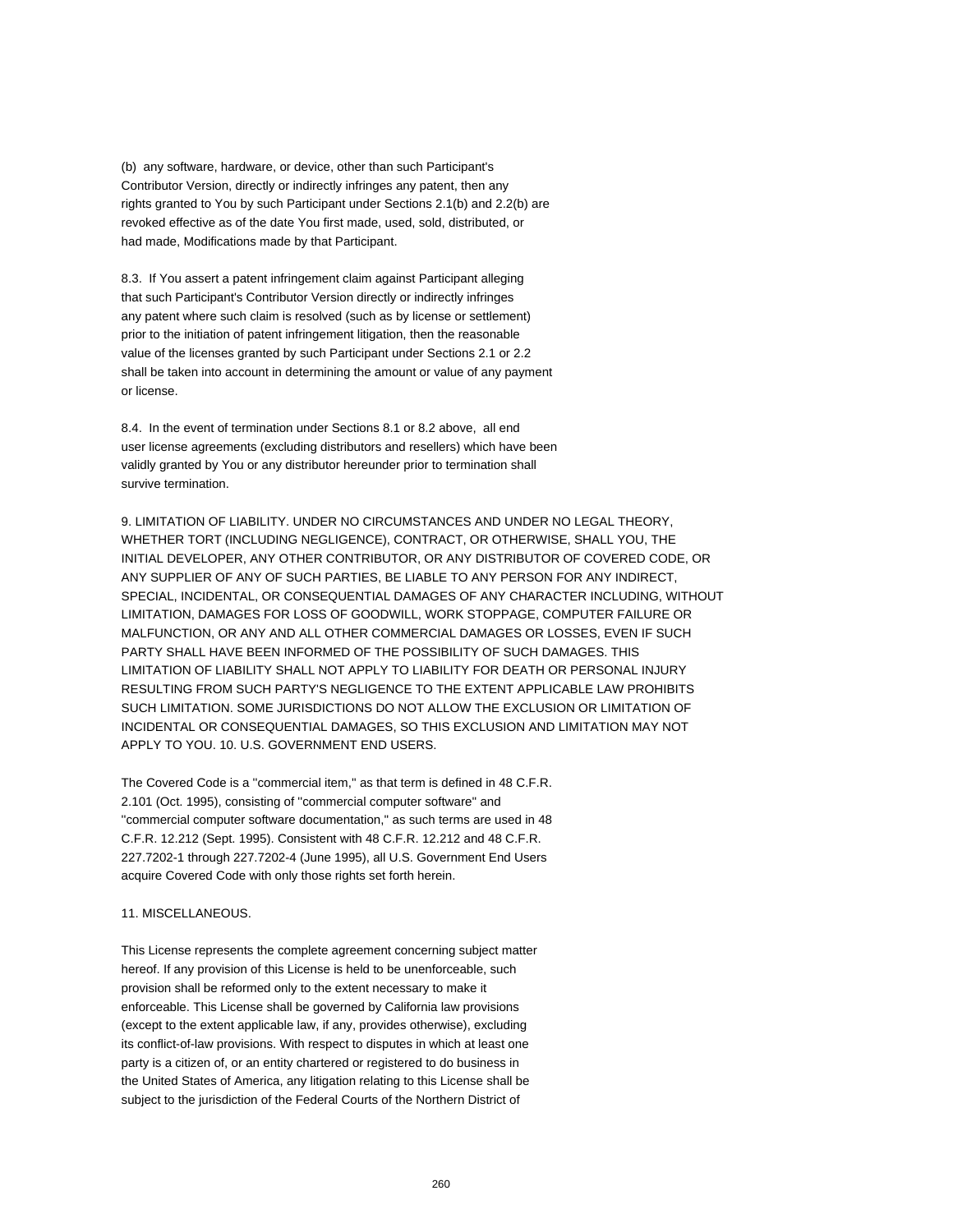California, with venue lying in Santa Clara County, California, with the losing party responsible for costs, including without limitation, court costs and reasonable attorneys' fees and expenses. The application of the United Nations Convention on Contracts for the International Sale of Goods is expressly excluded. Any law or regulation which provides that the language of a contract shall be construed against the drafter shall not apply to this License.

### 12. RESPONSIBILITY FOR CLAIMS.

As between Initial Developer and the Contributors, each party is responsible for claims and damages arising, directly or indirectly, out of its utilization of rights under this License and You agree to work with Initial Developer and Contributors to distribute such responsibility on an equitable basis. Nothing herein is intended or shall be deemed to constitute any admission of liability.

## 13. MULTIPLE-LICENSED CODE.

Initial Developer may designate portions of the Covered Code as Multiple-Licensed. Multiple-Licensedmeans that the Initial Developer permits you to utilize portions of the Covered Code under Your choice of the MPL or the alternative licenses, if any, specified by the Initial Developer in the file described in Exhibit A.

### EXHIBIT A -Mozilla Public License.

``The contents of this file are subject to the Mozilla Public License Version 1.1 (the "License"); you may not use this file except in compliance with the License. You may obtain a copy of the License at http://www.mozilla.org/MPL/ Software distributed under the License is distributed on an "AS IS" basis, WITHOUT WARRANTY OF ANY KIND, either express or implied. See the License for the specific language governing rights and limitations under the License. The Original Code is

The Initial Developer of the Original Code is \_

Portions created by \_\_\_\_\_\_\_\_\_\_\_\_\_\_\_\_\_\_\_\_\_\_\_\_\_\_\_\_\_\_\_\_ are Copyright (C) \_

\_\_\_\_\_\_\_\_\_\_\_\_\_\_\_\_\_\_\_\_\_\_\_. All Rights Reserved.

### Contributor(s):  $\_$

Alternatively, the contents of this file may be used under the terms of the

license (the [\_\_\_] License), in which case the provisions of [\_\_\_\_\_] License are applicable instead of those above. If you wish to allow use of your version of this file only under the terms of the [\_\_\_\_] License and not to allow others to use your version of this file under the MPL, indicate your decision by deleting the provisions above and replace them with the notice and other provisions required by the [\_\_\_] License. If you do not delete the provisions above, a recipient may use your version of this file under either the MPL or the [\_\_\_] License."

[NOTE: The text of this Exhibit A may differ slightly from the text of the notices in the Source Code files of the Original Code. You should use the text of this Exhibit A rather than the text found in the Original Code Source Code for Your Modifications.]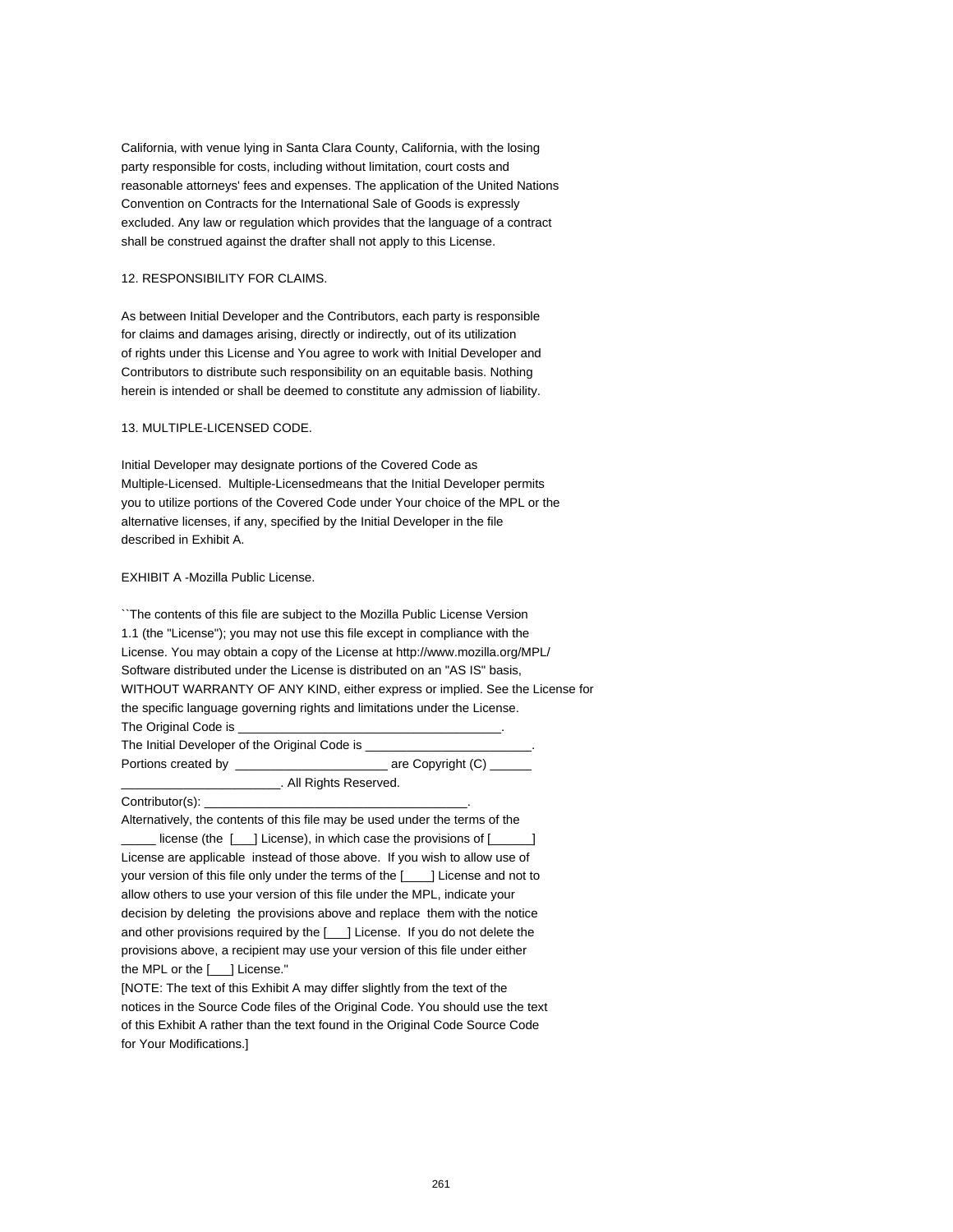## **Mozilla Public License 2.0**

(ca-certificates 20210119, ca-certificates 20210119build1, DHCP (ISC) 4.4.1, DHCP (ISC) 4.4.2.P1, libdns-export1110 9.11.19, libisc-export1105 9.11.19, Public Suffix List 20211207.1025, python-certifi 2020.6.20)

Mozilla Public License Version 2.0 ======================

1. Definitions --------------

1.1. "Contributor"

means each individual or legal entity that creates, contributes to the creation of, or owns Covered Software.

1.2. "Contributor Version"

means the combination of the Contributions of others (if any) used by a Contributor and that particular Contributor's Contribution.

1.3. "Contribution"

means Covered Software of a particular Contributor.

1.4. "Covered Software"

means Source Code Form to which the initial Contributor has attached the notice in Exhibit A, the Executable Form of such Source Code Form, and Modifications of such Source Code Form, in each case including portions thereof.

1.5. "Incompatible With Secondary Licenses"

means

a.

that the initial Contributor has attached the notice described in Exhibit B to the Covered Software; or

b.

that the Covered Software was made available under the terms of version 1.1 or earlier of the License, but not also under the terms of a Secondary License.

1.6. "Executable Form"

means any form of the work other than Source Code Form.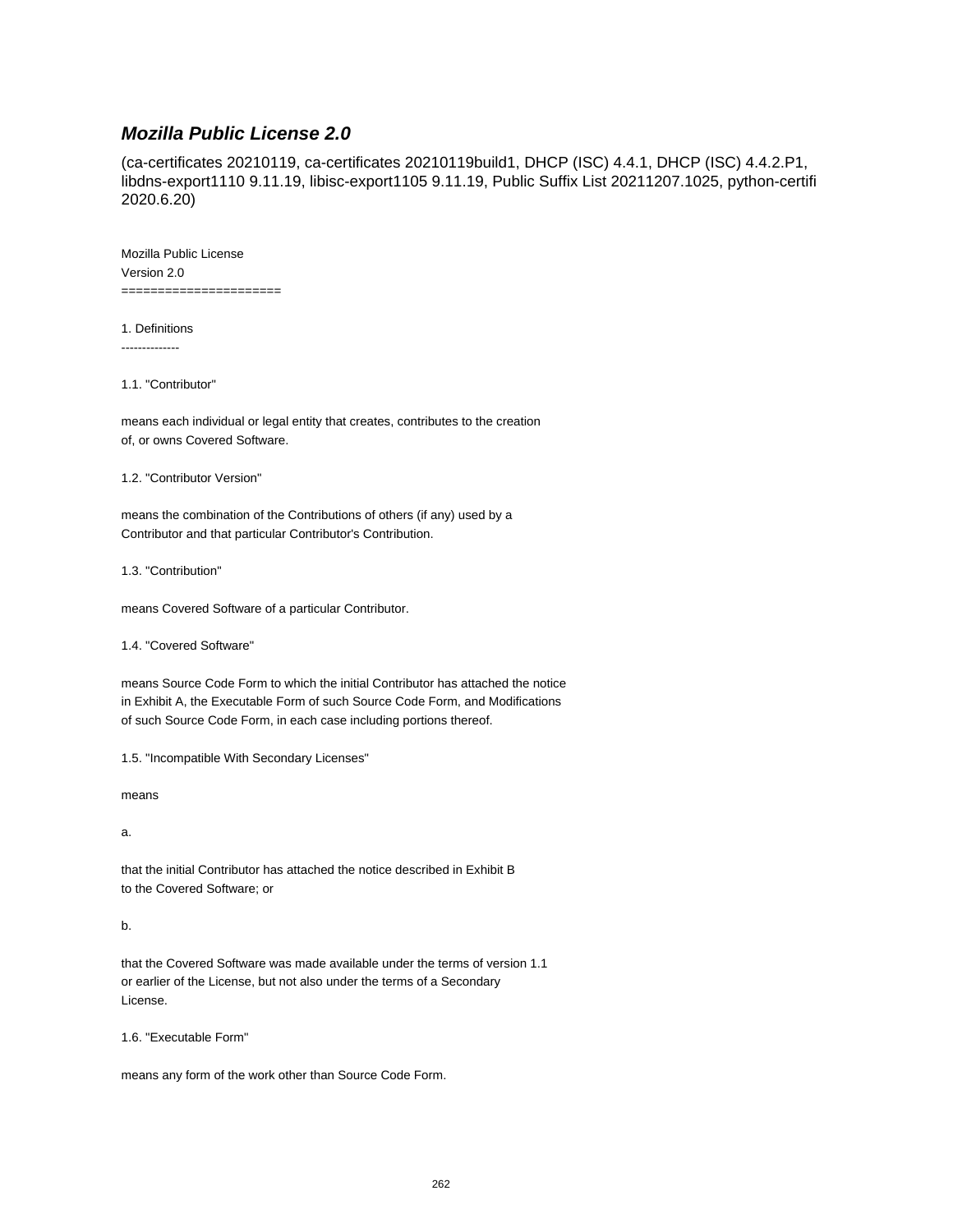#### 1.7. "Larger Work"

means a work that combines Covered Software with other material, in a separate file or files, that is not Covered Software.

1.8. "License"

means this document.

1.9. "Licensable"

means having the right to grant, to the maximum extent possible, whether at the time of the initial grant or subsequently, any and all of the rights conveyed by this License.

1.10. "Modifications"

means any of the following:

a.

any file in Source Code Form that results from an addition to, deletion from, or modification of the contents of Covered Software; or

b.

any new file in Source Code Form that contains any Covered Software.

1.11. "Patent Claims" of a Contributor

means any patent claim(s), including without limitation, method, process, and apparatus claims, in any patent Licensable by such Contributor that would be infringed, but for the grant of the License, by the making, using, selling, offering for sale, having made, import, or transfer of either its Contributions or its Contributor Version.

1.12. "Secondary License"

means either the GNU General Public License, Version 2.0, the GNU Lesser General Public License, Version 2.1, the GNU Affero General Public License, Version 3.0, or any later versions of those licenses.

1.13. "Source Code Form"

means the form of the work preferred for making modifications.

1.14. "You" (or "Your")

means an individual or a legal entity exercising rights under this License. For legal entities, "You" includes any entity that controls, is controlled by, or is under common control with You. For purposes of this definition, "control" means (a) the power, direct or indirect, to cause the direction or management of such entity, whether by contract or otherwise, or (b) ownership of more than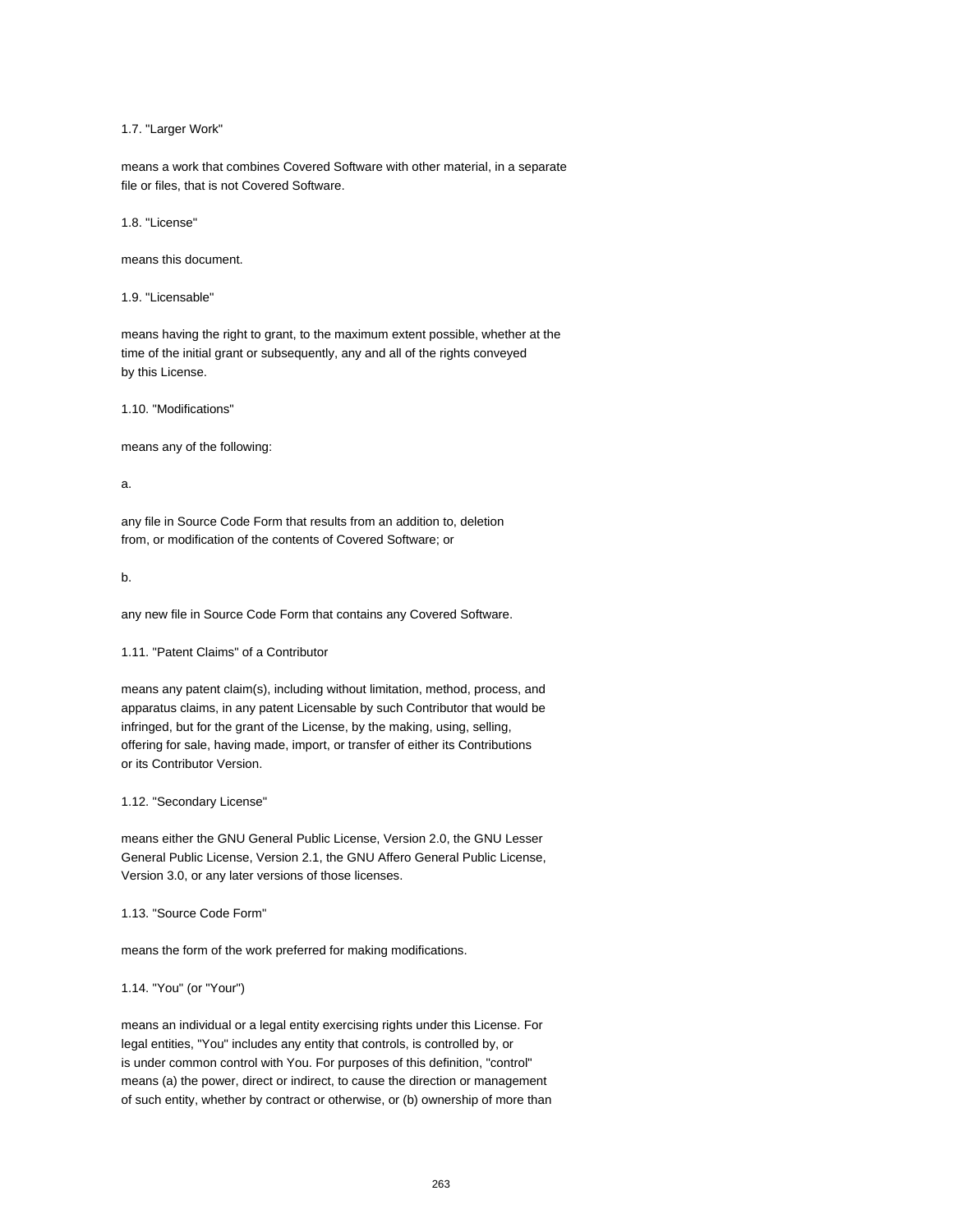fifty percent (50%) of the outstanding shares or beneficial ownership of such entity.

### 2. License Grants and Conditions

--------------------------------

## 2.1. Grants

Each Contributor hereby grants You a world-wide, royalty-free, non-exclusive license:

## a.

under intellectual property rights (other than patent or trademark) Licensable by such Contributor to use, reproduce, make available, modify, display, perform, distribute, and otherwise exploit its Contributions, either on an unmodified basis, with Modifications, or as part of a Larger Work; and

## b.

under Patent Claims of such Contributor to make, use, sell, offer for sale, have made, import, and otherwise transfer either its Contributions or its Contributor Version.

2.2. Effective Date

The licenses granted in Section 2.1 with respect to any Contribution become effective for each Contribution on the date the Contributor first distributes such Contribution.

## 2.3. Limitations on Grant Scope

The licenses granted in this Section 2 are the only rights granted under this License. No additional rights or licenses will be implied from the distribution or licensing of Covered Software under this License. Notwithstanding Section 2.1(b) above, no patent license is granted by a Contributor:

a.

for any code that a Contributor has removed from Covered Software; or

## b.

for infringements caused by: (i) Your and any other third party's modifications of Covered Software, or (ii) the combination of its Contributions with other software (except as part of its Contributor Version); or

c.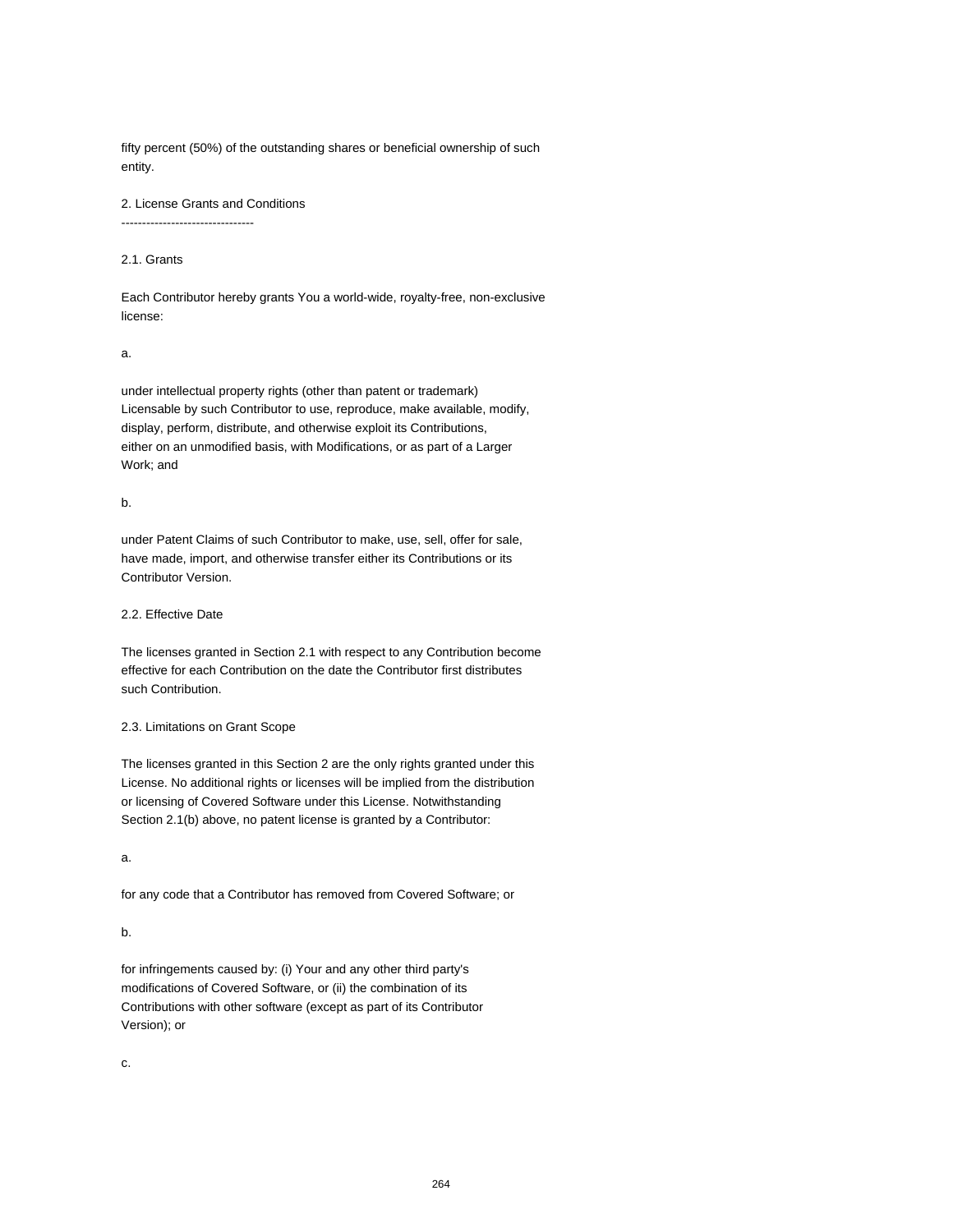under Patent Claims infringed by Covered Software in the absence of its Contributions.

This License does not grant any rights in the trademarks, service marks, or logos of any Contributor (except as may be necessary to comply with the notice requirements in Section 3.4).

#### 2.4. Subsequent Licenses

No Contributor makes additional grants as a result of Your choice to distribute the Covered Software under a subsequent version of this License (see Section 10.2) or under the terms of a Secondary License (if permitted under the terms of Section 3.3).

### 2.5. Representation

Each Contributor represents that the Contributor believes its Contributions are its original creation(s) or it has sufficient rights to grant the rights to its Contributions conveyed by this License.

### 2.6. Fair Use

This License is not intended to limit any rights You have under applicable copyright doctrines of fair use, fair dealing, or other equivalents.

### 2.7. Conditions

Sections 3.1, 3.2, 3.3, and 3.4 are conditions of the licenses granted in Section 2.1.

#### 3. Responsibilities

-------------------

## 3.1. Distribution of Source Form

All distribution of Covered Software in Source Code Form, including any Modifications that You create or to which You contribute, must be under the terms of this License. You must inform recipients that the Source Code Form of the Covered Software is governed by the terms of this License, and how they can obtain a copy of this License. You may not attempt to alter or restrict the recipients' rights in the Source Code Form.

### 3.2. Distribution of Executable Form

If You distribute Covered Software in Executable Form then:

### a.

such Covered Software must also be made available in Source Code Form, as described in Section 3.1, and You must inform recipients of the Executable Form how they can obtain a copy of such Source Code Form by reasonable means in a timely manner, at a charge no more than the cost of distribution to the recipient; and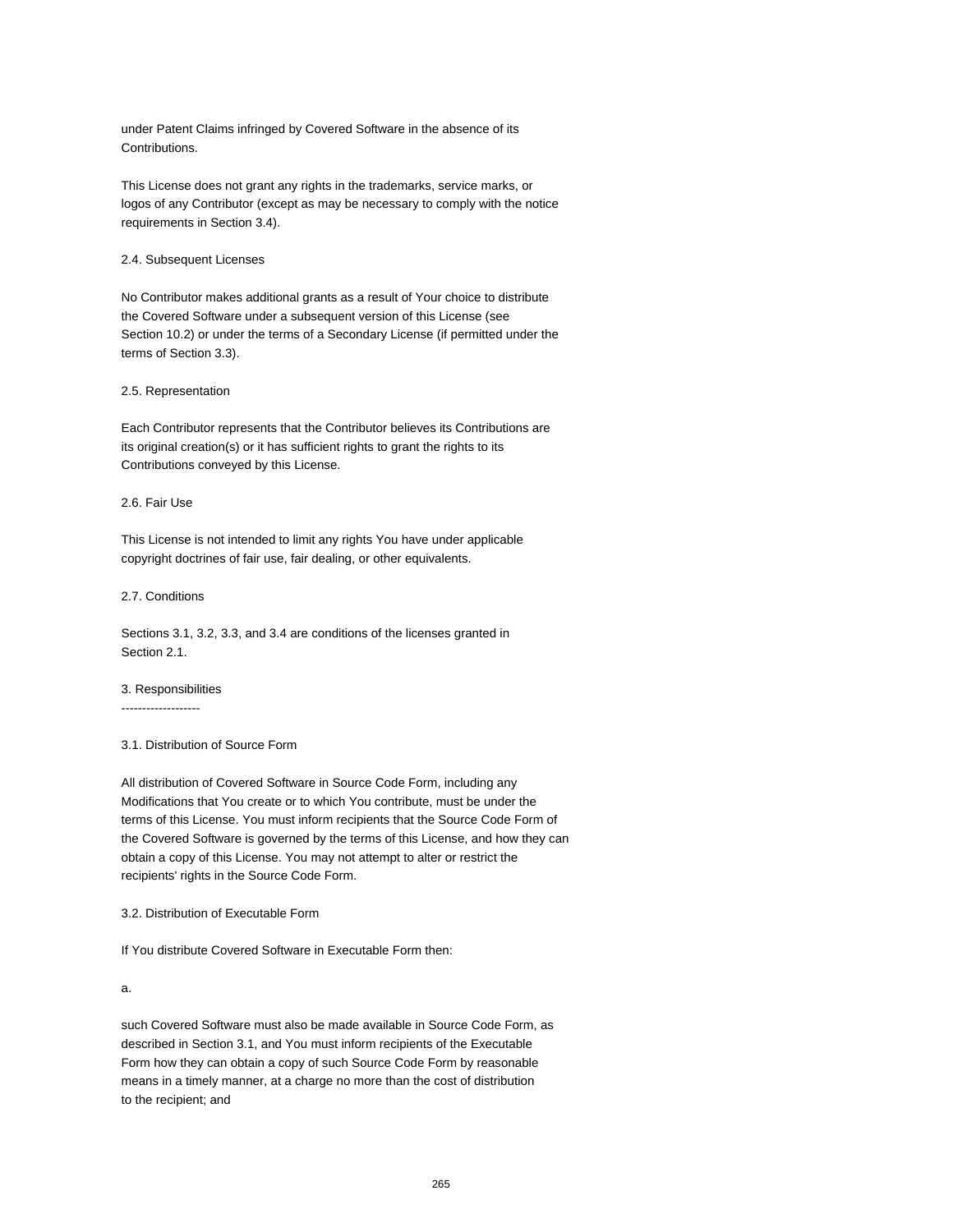b.

You may distribute such Executable Form under the terms of this License, or sublicense it under different terms, provided that the license for the Executable Form does not attempt to limit or alter the recipients' rights in the Source Code Form under this License.

## 3.3. Distribution of a Larger Work

You may create and distribute a Larger Work under terms of Your choice, provided that You also comply with the requirements of this License for the Covered Software. If the Larger Work is a combination of Covered Software with a work governed by one or more Secondary Licenses, and the Covered Software is not Incompatible With Secondary Licenses, this License permits You to additionally distribute such Covered Software under the terms of such Secondary License(s), so that the recipient of the Larger Work may, at their option, further distribute the Covered Software under the terms of either this License or such Secondary License(s).

## 3.4. Notices

You may not remove or alter the substance of any license notices (including copyright notices, patent notices, disclaimers of warranty, or limitations of liability) contained within the Source Code Form of the Covered Software, except that You may alter any license notices to the extent required to remedy known factual inaccuracies.

### 3.5. Application of Additional Terms

You may choose to offer, and to charge a fee for, warranty, support, indemnity or liability obligations to one or more recipients of Covered Software. However, You may do so only on Your own behalf, and not on behalf of any Contributor. You must make it absolutely clear that any such warranty, support, indemnity, or liability obligation is offered by You alone, and You hereby agree to indemnify every Contributor for any liability incurred by such Contributor as a result of warranty, support, indemnity or liability terms You offer. You may include additional disclaimers of warranty and limitations of liability specific to any jurisdiction.

#### 4. Inability to Comply Due to Statute or Regulation ---------------------------------------------------

If it is impossible for You to comply with any of the terms of this License with respect to some or all of the Covered Software due to statute, judicial order, or regulation then You must: (a) comply with the terms of this License to the maximum extent possible; and (b) describe the limitations and the code they affect. Such description must be placed in a text file included with all distributions of the Covered Software under this License. Except to the extent prohibited by statute or regulation, such description must be sufficiently detailed for a recipient of ordinary skill to be able to understand it.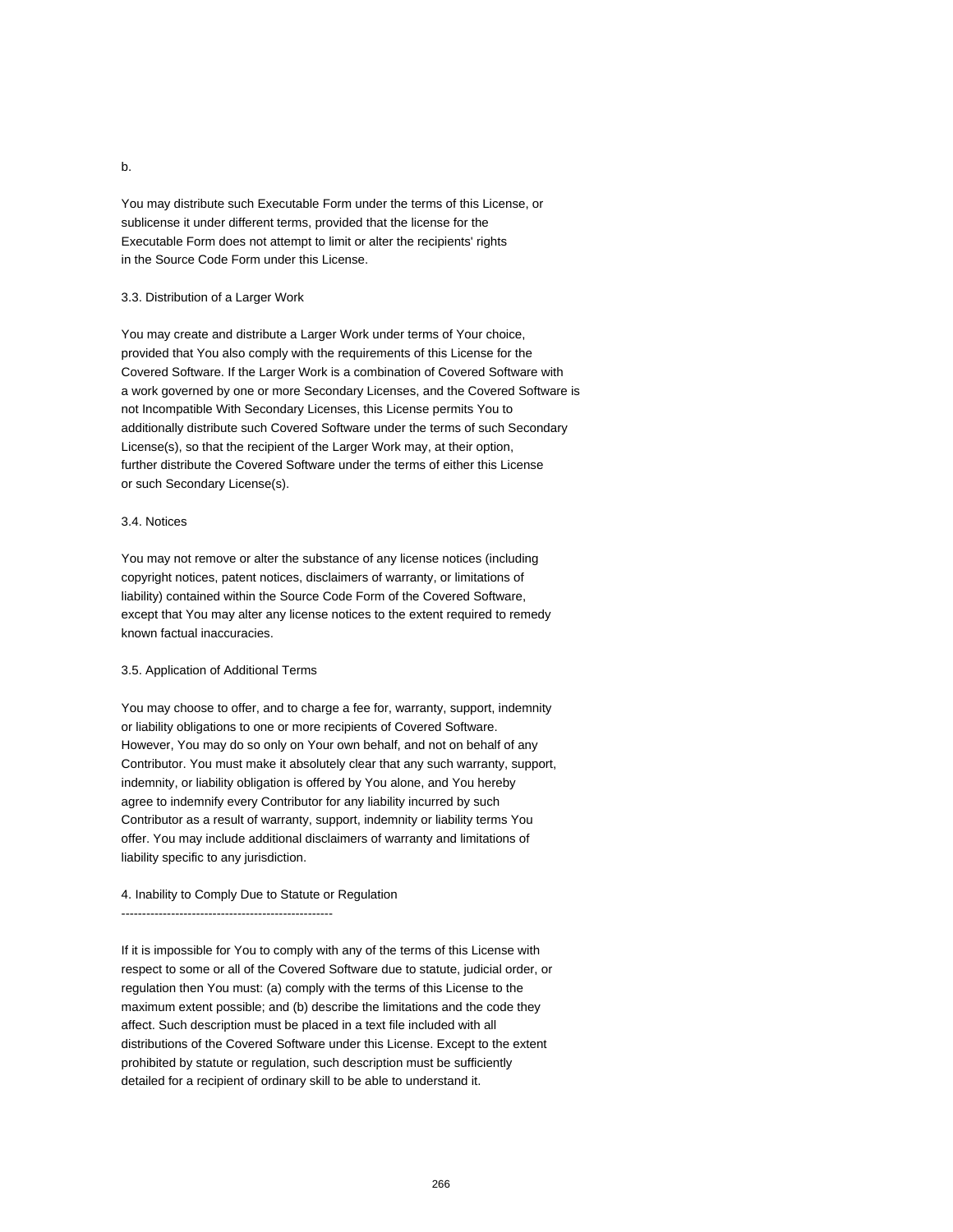#### 5. Termination

--------------

5.1. The rights granted under this License will terminate automatically if You fail to comply with any of its terms. However, if You become compliant, then the rights granted under this License from a particular Contributor are reinstated (a) provisionally, unless and until such Contributor explicitly and finally terminates Your grants, and (b) on an ongoing basis, if such Contributor fails to notify You of the non-compliance by some reasonable means prior to 60 days after You have come back into compliance. Moreover, Your grants from a particular Contributor are reinstated on an ongoing basis if such Contributor notifies You of the non-compliance by some reasonable means, this is the first time You have received notice of non-compliance with this License from such Contributor, and You become compliant prior to 30 days after Your receipt of the notice.

5.2. If You initiate litigation against any entity by asserting a patent infringement claim (excluding declaratory judgment actions, counter-claims, and cross-claims) alleging that a Contributor Version directly or indirectly infringes any patent, then the rights granted to You by any and all Contributors for the Covered Software under Section 2.1 of this License shall terminate.

5.3. In the event of termination under Sections 5.1 or 5.2 above, all end user license agreements (excluding distributors and resellers) which have been validly granted by You or Your distributors under this License prior to termination shall survive termination.

6. Disclaimer of Warranty

-------------------------

Covered Software is provided under this License on an "as is" basis, without warranty of any kind, either expressed, implied, or statutory, including, without limitation, warranties that the Covered Software is free of defects, merchantable, fit for a particular purpose or non-infringing. The entire risk as to the quality and performance of the Covered Software is with You. Should any Covered Software prove defective in any respect, You (not any Contributor) assume the cost of any necessary servicing, repair, or correction. This disclaimer of warranty constitutes an essential part of this License. No use of any Covered Software is authorized under this License except under this disclaimer.

### 7. Limitation of Liability

--------------------------

Under no circumstances and under no legal theory, whether tort (including negligence), contract, or otherwise, shall any Contributor, or anyone who distributes Covered Software as permitted above, be liable to You for any direct, indirect, special, incidental, or consequential damages of any character including, without limitation, damages for lost profits, loss of goodwill, work stoppage, computer failure or malfunction, or any and all other commercial damages or losses, even if such party shall have been informed of the possibility of such damages. This limitation of liability shall not apply to liability for death or personal injury resulting from such party's negligence to the extent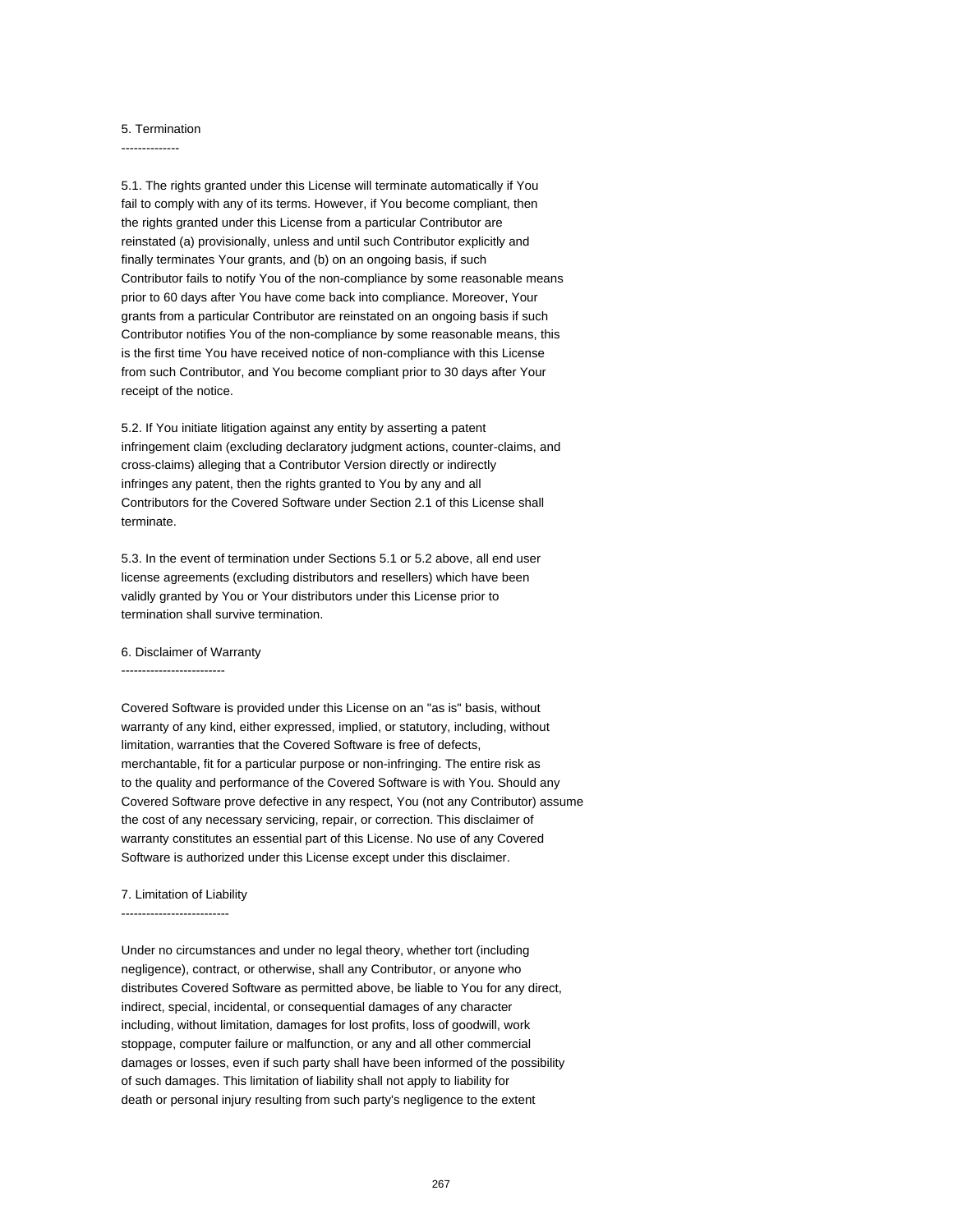applicable law prohibits such limitation. Some jurisdictions do not allow the exclusion or limitation of incidental or consequential damages, so this exclusion and limitation may not apply to You.

#### 8. Litigation

#### -------------

Any litigation relating to this License may be brought only in the courts of a jurisdiction where the defendant maintains its principal place of business and such litigation shall be governed by laws of that jurisdiction, without reference to its conflict-of-law provisions. Nothing in this Section shall prevent a party's ability to bring cross-claims or counter-claims.

#### 9. Miscellaneous

----------------

This License represents the complete agreement concerning the subject matter hereof. If any provision of this License is held to be unenforceable, such provision shall be reformed only to the extent necessary to make it enforceable. Any law or regulation which provides that the language of a contract shall be construed against the drafter shall not be used to construe this License against a Contributor.

### 10. Versions of the License

---------------------------

## 10.1. New Versions

Mozilla Foundation is the license steward. Except as provided in Section 10.3, no one other than the license steward has the right to modify or publish new versions of this License. Each version will be given a distinguishing version number.

### 10.2. Effect of New Versions

You may distribute the Covered Software under the terms of the version of the License under which You originally received the Covered Software, or under the terms of any subsequent version published by the license steward.

### 10.3. Modified Versions

If you create software not governed by this License, and you want to create a new license for such software, you may create and use a modified version of this License if you rename the license and remove any references to the name of the license steward (except to note that such modified license differs from this License).

10.4. Distributing Source Code Form that is Incompatible With Secondary Licenses

If You choose to distribute Source Code Form that is Incompatible With Secondary Licenses under the terms of this version of the License, the notice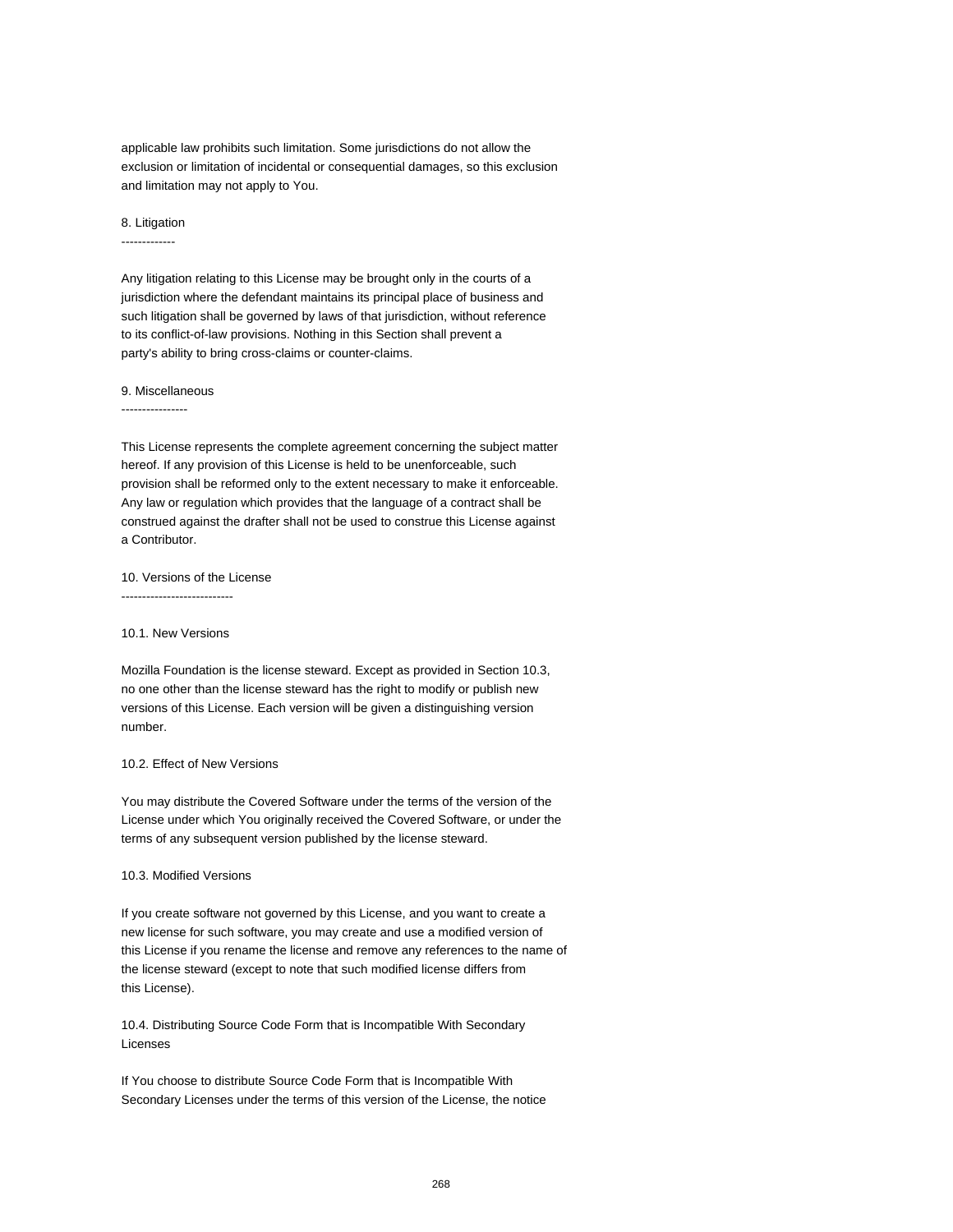described in Exhibit B of this License must be attached.

Exhibit A - Source Code Form License Notice -------------------------------------------

This Source Code Form is subject to the terms of the Mozilla Public License, v. 2.0. If a copy of the MPL was not distributed with this file, You can obtain one at http://mozilla.org/MPL/2.0/.

If it is not possible or desirable to put the notice in a particular file, then You may include the notice in a location (such as a LICENSE file in a relevant directory) where a recipient would be likely to look for such a notice.

You may add additional accurate notices of copyright ownership.

Exhibit B - "Incompatible With Secondary Licenses" Notice ---------------------------------------------------------

This Source Code Form is "Incompatible With Secondary Licenses", as defined by the Mozilla Public License, v. 2.0.

# **Open Group License**

(libice6 1.0.10, libsm6 1.2.3, libx11-data 1.7.2, libxau6 1.0.9, libxau6 1.7.2, libxext6 1.3.3, libxmu6 1.1.2, libxt6 1.2.0, xdm 1.0.13)

Open Group License

==================

Copyright 1996, 1998 The Open Group

Permission to use, copy, modify, distribute, and sell this software and its documentation for any purpose is hereby granted without fee, provided that the above copyright notice appear in all copies and that both that copyright notice and this permission notice appear in supporting documentation.

The above copyright notice and this permission notice shall be included in all copies or substantial portions of the Software.

THE SOFTWARE IS PROVIDED "AS IS", WITHOUT WARRANTY OF ANY KIND, EXPRESS OR IMPLIED, INCLUDING BUT NOT LIMITED TO THE WARRANTIES OF MERCHANTABILITY, FITNESS FOR A PARTICULAR PURPOSE AND NONINFRINGEMENT. IN NO EVENT SHALL THE OPEN GROUP BE LIABLE FOR ANY CLAIM, DAMAGES OR OTHER LIABILITY, WHETHER IN AN ACTION OF CONTRACT, TORT OR OTHERWISE, ARISING FROM, OUT OF OR IN CONNECTION WITH THE SOFTWARE OR THE USE OR OTHER DEALINGS IN THE SOFTWARE.

Except as contained in this notice, the name of The Open Group shall not be used in advertising or otherwise to promote the sale, use or other dealings in this Software without prior written authorization from The Open Group.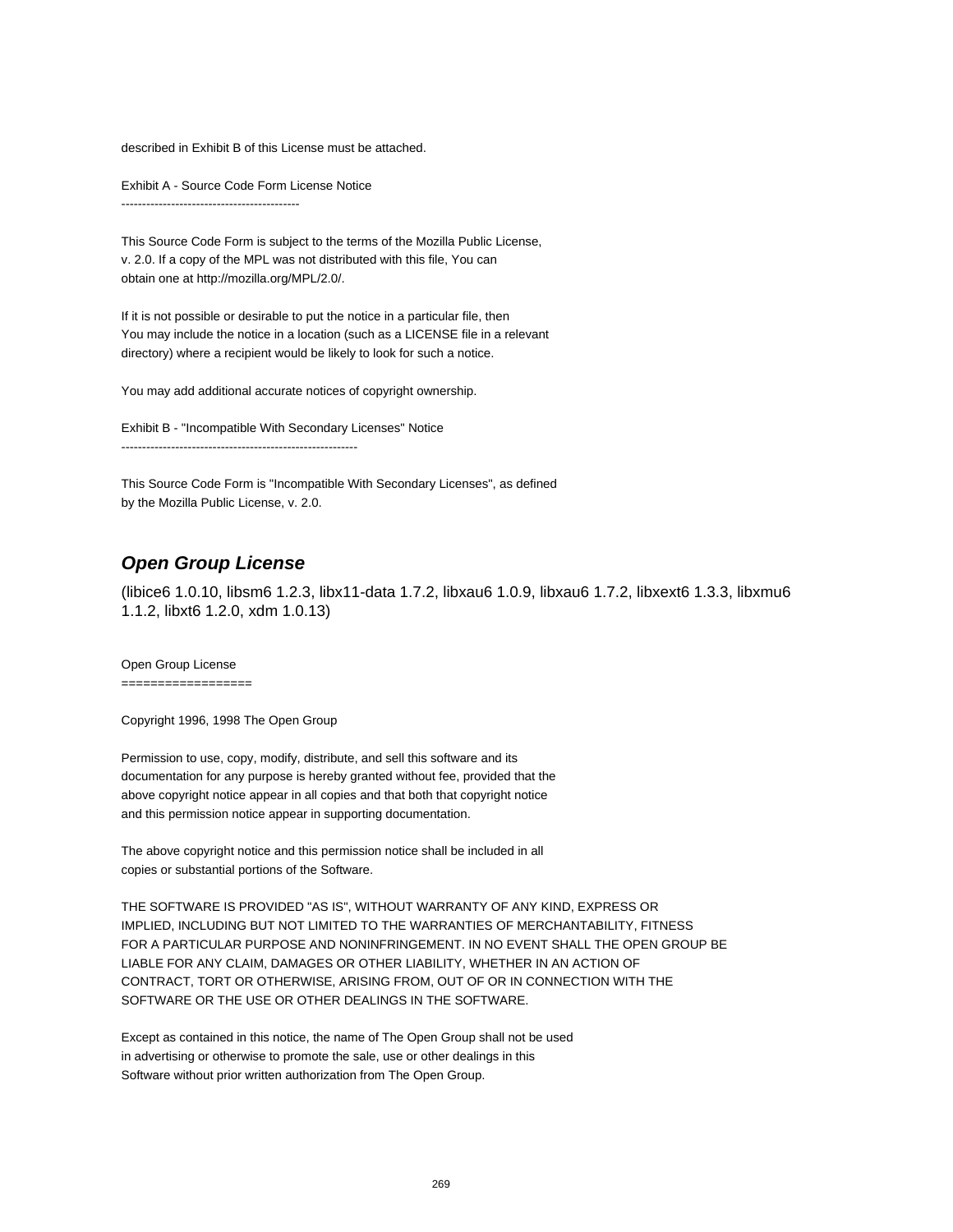## **Open LDAP Public License**

(OpenLDAP 2.4.57)

The OpenLDAP Public License ===========================

Version 2.8, 17 August 2003 ---------------------------

Redistribution and use of this software and associated documentation ("Software"), with or without modification, are permitted provided that the following conditions are met:

1. Redistributions in source form must retain copyright statements and notices, 2. Redistributions in binary form must reproduce applicable copyright statements and notices, this list of conditions, and the following disclaimer in the documentation and/or other materials provided with the distribution, and 3. Redistributions must contain a verbatim copy of this document.

The OpenLDAP Foundation may revise this license from time to time. Each revision is distinguished by a version number. You may use this Software under terms of this license revision or under the terms of any subsequent revision of the license.

THIS SOFTWARE IS PROVIDED BY THE OPENLDAP FOUNDATION AND ITS CONTRIBUTORS ``AS IS'' AND ANY EXPRESSED OR IMPLIED WARRANTIES, INCLUDING, BUT NOT LIMITED TO, THE IMPLIED WARRANTIES OF MERCHANTABILITY AND FITNESS FOR A PARTICULAR PURPOSE ARE DISCLAIMED. IN NO EVENT SHALL THE OPENLDAP FOUNDATION, ITS CONTRIBUTORS, OR THE AUTHOR(S) OR OWNER(S) OF THE SOFTWARE BE LIABLE FOR ANY DIRECT, INDIRECT, INCIDENTAL, SPECIAL, EXEMPLARY, OR CONSEQUENTIAL DAMAGES (INCLUDING, BUT NOT LIMITED TO, PROCUREMENT OF SUBSTITUTE GOODS OR SERVICES; LOSS OF USE, DATA, OR PROFITS; OR BUSINESS INTERRUPTION) HOWEVER CAUSED AND ON ANY THEORY OF LIABILITY, WHETHER IN CONTRACT, STRICT LIABILITY, OR TORT (INCLUDING NEGLIGENCE OR OTHERWISE) ARISING IN ANY WAY OUT OF THE USE OF THIS SOFTWARE, EVEN IF ADVISED OF THE POSSIBILITY OF SUCH DAMAGE.

The names of the authors and copyright holders must not be used in advertising or otherwise to promote the sale, use or other dealing in this Software without specific, written prior permission. Title to copyright in this Software shall at all times remain with copyright holders.

OpenLDAP is a registered trademark of the OpenLDAP Foundation.

Copyright 1999-2003 The OpenLDAP Foundation, Redwood City, California, USA. All Rights Reserved. Permission to copy and distribute verbatim copies of this document is granted.

## **Oracle Berkeley DB License**

(Berkeley DB 5.3.28)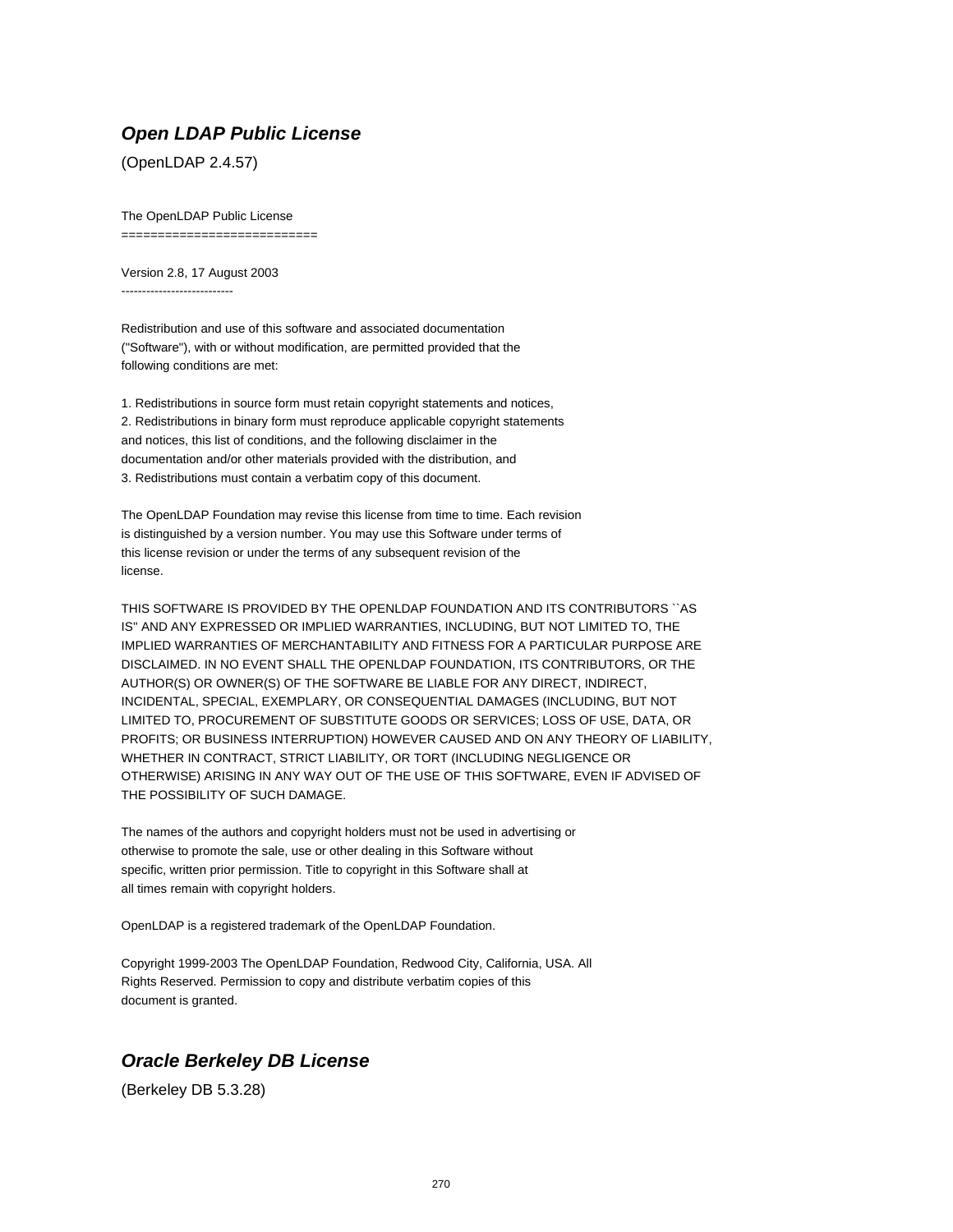Open Source License for Oracle Berkeley DB ==========================================

Copyright (c) 1990-2008 Oracle Corporation. All rights reserved.

Redistribution and use in source and binary forms, with or without modification, are permitted provided that the following conditions are met:

1. Redistributions of source code must retain the above copyright notice, this list of conditions and the following disclaimer.

2. Redistributions in binary form must reproduce the above copyright notice, this list of conditions and the following disclaimer in the documentation and/or other materials provided with the distribution.

3. Redistributions in any form must be accompanied by information on how to obtain complete source code for the DB software and any accompanying software that uses the DB software. The source code must either be included in the distribution or be available for no more than the cost of distribution plus a nominal fee, and must be freely redistributable under reasonable conditions. For an executable file, complete source code means the source code for all modules it contains. It does not include source code for modules or files that typically accompany the major components of the operating system on which the executable file runs.

THIS SOFTWARE IS PROVIDED BY ORACLE CORPORATION ``AS IS'' AND ANY EXPRESS OR IMPLIED WARRANTIES, INCLUDING, BUT NOT LIMITED TO, THE IMPLIED WARRANTIES OF MERCHANTABILITY, FITNESS FOR A PARTICULAR PURPOSE, OR NON-INFRINGEMENT, ARE DISCLAIMED. IN NO EVENT SHALL ORACLE CORPORATION BE LIABLE FOR ANY DIRECT, INDIRECT, INCIDENTAL, SPECIAL, EXEMPLARY, OR CONSEQUENTIAL DAMAGES (INCLUDING, BUT NOT LIMITED TO, PROCUREMENT OF SUBSTITUTE GOODS OR SERVICES; LOSS OF USE, DATA, OR PROFITS; OR BUSINESS INTERRUPTION) HOWEVER CAUSED AND ON ANY THEORY OF LIABILITY, WHETHER IN CONTRACT, STRICT LIABILITY, OR TORT (INCLUDING NEGLIGENCE OR OTHERWISE) ARISING IN ANY WAY OUT OF THE USE OF THIS SOFTWARE, EVEN IF ADVISED OF THE POSSIBILITY OF SUCH DAMAGE.

--------------------------------------------------------------------------------

Copyright (c) 1990, 1993, 1994, 1995 The Regents of the University of California. All rights reserved.

Redistribution and use in source and binary forms, with or without modification, are permitted provided that the following conditions are met:

1. Redistributions of source code must retain the above copyright notice, this list of conditions and the following disclaimer.

2. Redistributions in binary form must reproduce the above copyright notice, this list of conditions and the following disclaimer in the documentation and/or other materials provided with the distribution.

3. Neither the name of the University nor the names of its contributors may be used to endorse or promote products derived from this software without specific prior written permission.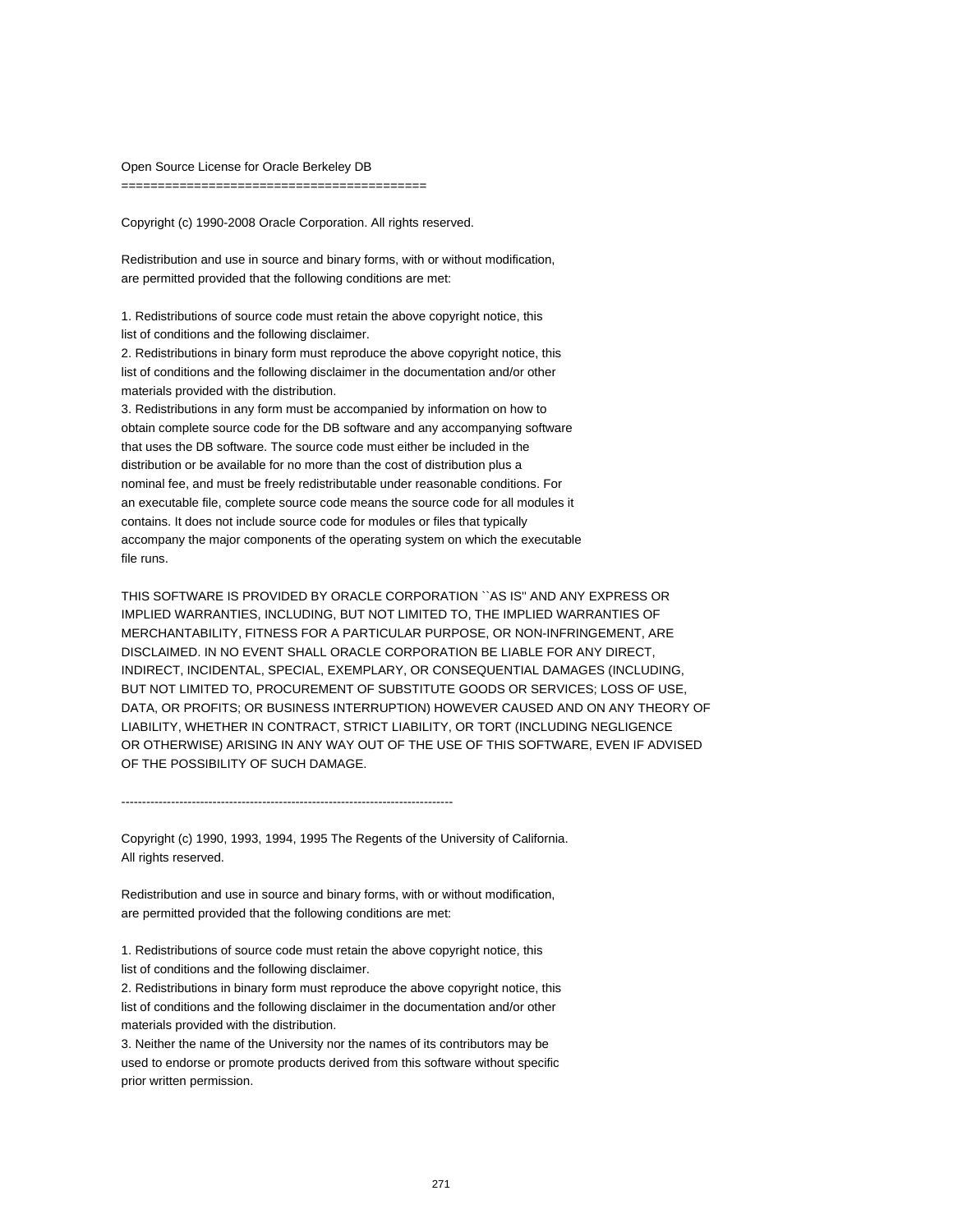THIS SOFTWARE IS PROVIDED BY THE REGENTS AND CONTRIBUTORS ``AS IS'' AND ANY EXPRESS OR IMPLIED WARRANTIES, INCLUDING, BUT NOT LIMITED TO, THE IMPLIED WARRANTIES OF MERCHANTABILITY AND FITNESS FOR A PARTICULAR PURPOSE ARE DISCLAIMED. IN NO EVENT SHALL THE REGENTS OR CONTRIBUTORS BE LIABLE FOR ANY DIRECT, INDIRECT, INCIDENTAL, SPECIAL, EXEMPLARY, OR CONSEQUENTIAL DAMAGES (INCLUDING, BUT NOT LIMITED TO, PROCUREMENT OF SUBSTITUTE GOODS OR SERVICES; LOSS OF USE, DATA, OR PROFITS; OR BUSINESS INTERRUPTION) HOWEVER CAUSED AND ON ANY THEORY OF LIABILITY, WHETHER IN CONTRACT, STRICT LIABILITY, OR TORT (INCLUDING NEGLIGENCE OR OTHERWISE) ARISING IN ANY WAY OUT OF THE USE OF THIS SOFTWARE, EVEN IF ADVISED OF THE POSSIBILITY OF SUCH DAMAGE.

--------------------------------------------------------------------------------

Copyright (c) 1995, 1996 The President and Fellows of Harvard University. All rights reserved.

Redistribution and use in source and binary forms, with or without modification, are permitted provided that the following conditions are met:

1. Redistributions of source code must retain the above copyright notice, this list of conditions and the following disclaimer.

2. Redistributions in binary form must reproduce the above copyright notice, this list of conditions and the following disclaimer in the documentation and/or other materials provided with the distribution.

3. Neither the name of the University nor the names of its contributors may be used to endorse or promote products derived from this software without specific prior written permission.

THIS SOFTWARE IS PROVIDED BY HARVARD AND ITS CONTRIBUTORS ``AS IS'' AND ANY EXPRESS OR IMPLIED WARRANTIES, INCLUDING, BUT NOT LIMITED TO, THE IMPLIED WARRANTIES OF MERCHANTABILITY AND FITNESS FOR A PARTICULAR PURPOSE ARE DISCLAIMED. IN NO EVENT SHALL HARVARD OR ITS CONTRIBUTORS BE LIABLE FOR ANY DIRECT, INDIRECT, INCIDENTAL, SPECIAL, EXEMPLARY, OR CONSEQUENTIAL DAMAGES (INCLUDING, BUT NOT LIMITED TO, PROCUREMENT OF SUBSTITUTE GOODS OR SERVICES; LOSS OF USE, DATA, OR PROFITS; OR BUSINESS INTERRUPTION) HOWEVER CAUSED AND ON ANY THEORY OF LIABILITY, WHETHER IN CONTRACT, STRICT LIABILITY, OR TORT (INCLUDING NEGLIGENCE OR OTHERWISE) ARISING IN ANY WAY OUT OF THE USE OF THIS SOFTWARE, EVEN IF ADVISED OF THE POSSIBILITY OF SUCH DAMAGE.

# **PNG Reference Library version 2**

(libpng 1.6.37)

PNG Reference Library License version 2

---------------------------------------

\* Copyright (c) 1995-2019 The PNG Reference Library Authors.

\* Copyright (c) 2018-2019 Cosmin Truta.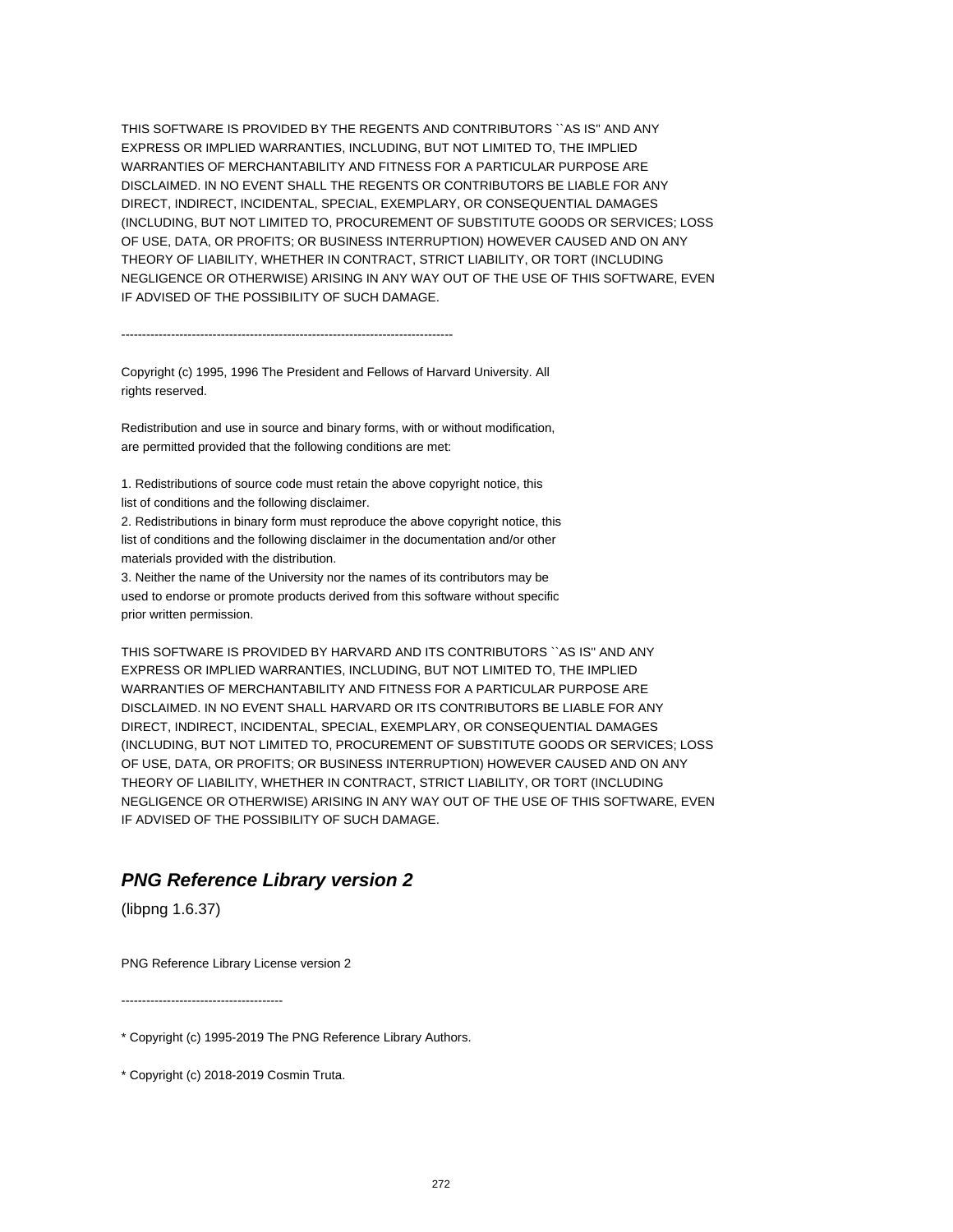- \* Copyright (c) 2000-2002, 2004, 2006-2018 Glenn Randers-Pehrson.
- \* Copyright (c) 1996-1997 Andreas Dilger.
- \* Copyright (c) 1995-1996 Guy Eric Schalnat, Group 42, Inc.

The software is supplied "as is", without warranty of any kind, express or implied, including, without limitation, the warranties of merchantability, fitness for a particular purpose, title, and non-infringement. In no event shall the Copyright owners, or anyone distributing the software, be liable for any damages or other liability, whether in contract, tort or otherwise, arising from, out of, or in connection with the software, or the use or other dealings in the software, even if advised of the possibility of such damage.

Permission is hereby granted to use, copy, modify, and distribute this software, or portions hereof, for any purpose, without fee, subject to the following restrictions:

1. The origin of this software must not be misrepresented; you must not claim that you wrote the original software. If you use this software in a product, an acknowledgment in the product documentation would be appreciated, but is not required.

2. Altered source versions must be plainly marked as such, and must not be misrepresented as being the original software.

3. This Copyright notice may not be removed or altered from any source or altered source distribution.

## **Public Domain**

(DejaVu fonts 2.37, Docutils 0.16, fontconfig 2.13.1, media-types 4.0.0, Openwall crypt\_blowfish 4.4.19, SQLite 3.34.1, XZ Utils 5.2.5)

Public domain code is not subject to any license.

## **Python Software Foundation License 2.0**

(Docutils 0.16, pypi/setuptools 52.0.0, Python programming language 3.9.2, Python-Roman 2.0.0, python3-stdlib-extensions 3.9.2)

This license was approved as the official PSF License Version 2 on October 22, 2004. The only differences between this and version 1 of the PSF license consist of removing Python version numbers (like 2.1.1 or 2.3).

PYTHON SOFTWARE FOUNDATION LICENSE VERSION 2

============================================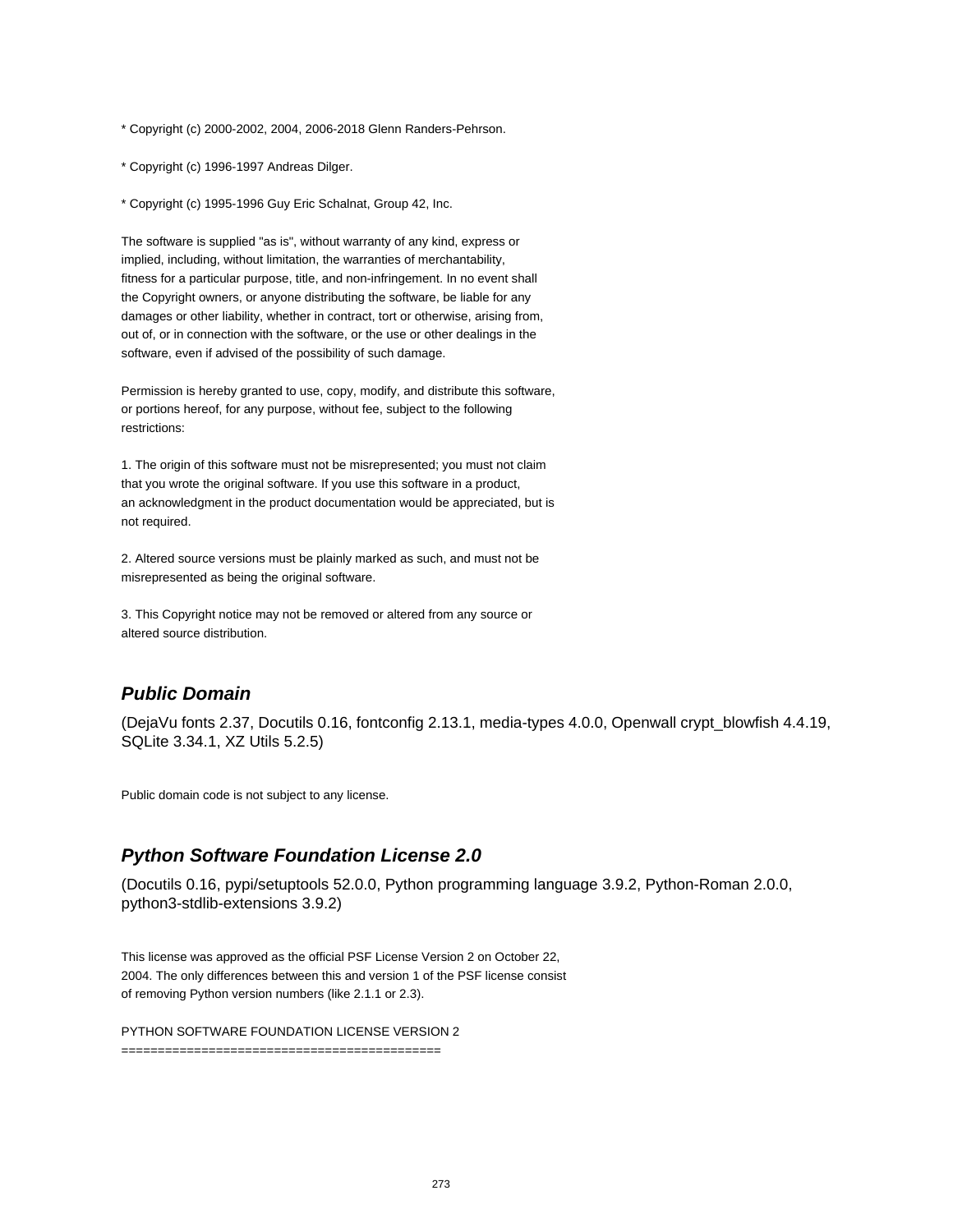--------------------------------------------

1. This LICENSE AGREEMENT is between the Python Software Foundation ("PSF"), and the Individual or Organization ("Licensee") accessing and otherwise using this software ("Python") in source or binary form and its associated documentation.

2. Subject to the terms and conditions of this License Agreement, PSF hereby grants Licensee a nonexclusive, royalty-free, world-wide license to reproduce, analyze, test, perform and/or display publicly, prepare derivative works, distribute, and otherwise use Python alone or in any derivative version, provided, however, that PSF's License Agreement and PSF's notice of copyright, i.e., "Copyright (c) 2001, 2002, 2003, 2004 Python Software Foundation; All Rights Reserved" are retained in Python alone or in any derivative version prepared by Licensee.

3. In the event Licensee prepares a derivative work that is based on or incorporates Python or any part thereof, and wants to make the derivative work available to others as provided herein, then Licensee hereby agrees to include in any such work a brief summary of the changes made to Python.

4. PSF is making Python available to Licensee on an "AS IS" basis. PSF MAKES NO REPRESENTATIONS OR WARRANTIES, EXPRESS OR IMPLIED. BY WAY OF EXAMPLE, BUT NOT LIMITATION, PSF MAKES NO AND DISCLAIMS ANY REPRESENTATION OR WARRANTY OF MERCHANTABILITY OR FITNESS FOR ANY PARTICULAR PURPOSE OR THAT THE USE OF PYTHON WILL NOT INFRINGE ANY THIRD PARTY RIGHTS.

5. PSF SHALL NOT BE LIABLE TO LICENSEE OR ANY OTHER USERS OF PYTHON FOR ANY INCIDENTAL, SPECIAL, OR CONSEQUENTIAL DAMAGES OR LOSS AS A RESULT OF MODIFYING, DISTRIBUTING, OR OTHERWISE USING PYTHON, OR ANY DERIVATIVE THEREOF, EVEN IF ADVISED OF THE POSSIBILITY THEREOF.

6. This License Agreement will automatically terminate upon a material breach of its terms and conditions.

7. Nothing in this License Agreement shall be deemed to create any relationship of agency, partnership, or joint venture between PSF and Licensee. This License Agreement does not grant permission to use PSF trademarks or trade name in a trademark sense to endorse or promote products or services of Licensee, or any third party.

8. By copying, installing or otherwise using Python, Licensee agrees to be bound by the terms and conditions of this License Agreement.

# **PythonPlot License**

(libx11-data 1.7.2, libxau6 1.7.2, libxext6 1.3.3)

PythonPlot License ==================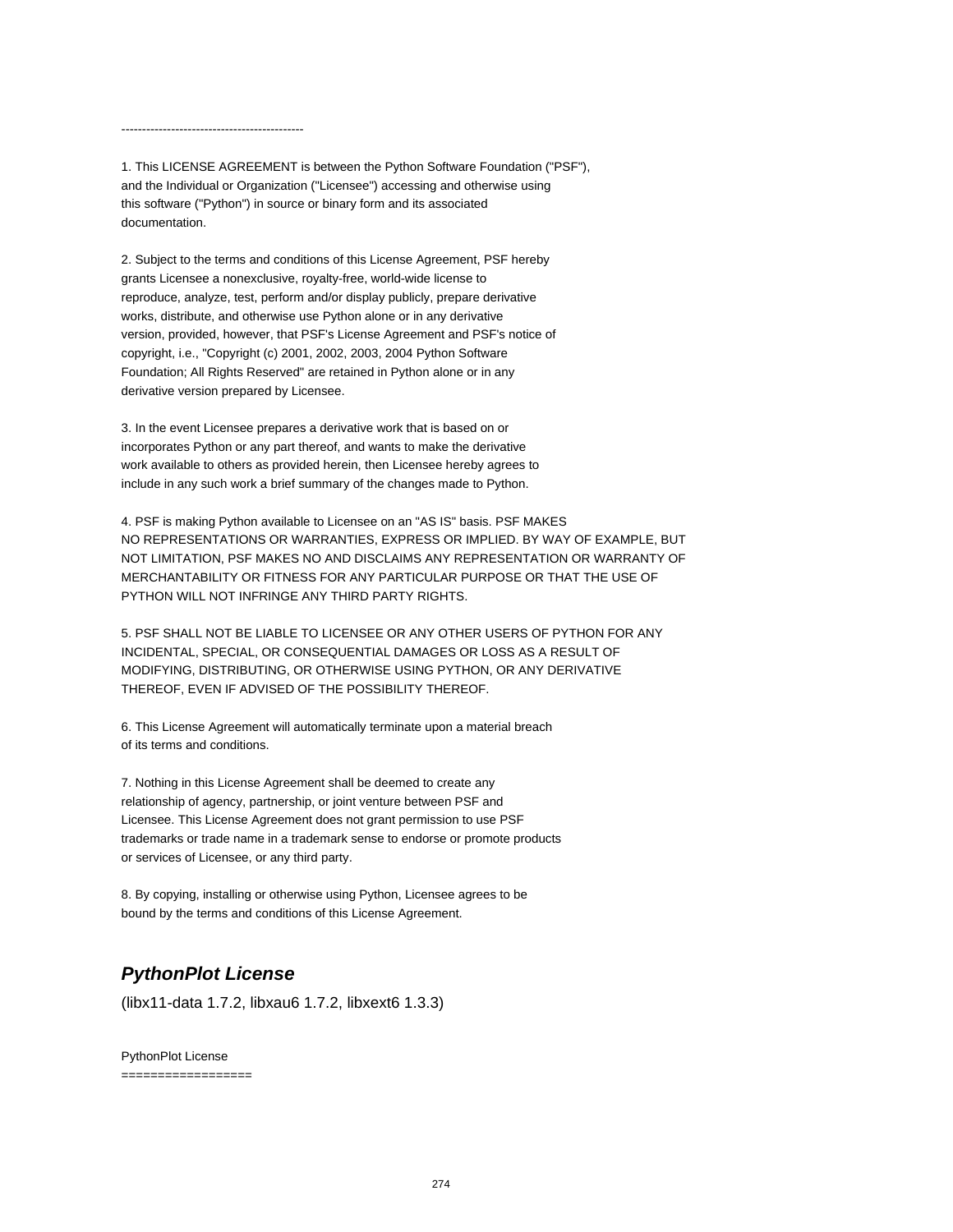Permission to use, copy, modify and distribute this software and its documentation for any purpose and without fee is hereby granted The author makes no representations about the suitability of this software for any purpose. It is provided "as is" without express or implied warranty.

THE AUTHOR DISCLAIMS ALL WARRANTIES WITH REGARD TO THIS SOFTWARE, INCLUDING ALL IMPLIED WARRANTIES OF MERCHANTABILITY AND FITNESS. IN NO EVENT SHALL THE AUTHOR BE LIABLE FOR ANY SPECIAL, INDIRECT OR CONSEQUENTIAL DAMAGES OR ANY DAMAGES WHATSOEVER RESULTING FROM LOSS OF USE, DATA OR PROFITS, WHETHER IN AN ACTION OF CONTRACT, NEGLIGENCE OR OTHER TORTIOUS ACTION, ARISING OUT OF OR IN CONNECTION WITH THE USE OR PERFORMANCE OF THIS SOFTWARE.

## **SIL Open Font License 1.1**

(Font-Awesome 5.0.10+really4.7.0~dfsg)

## SIL OPEN FONT LICENSE

=====================

Version 1.1 - 26 February 2007

### PREAMBLE

The goals of the Open Font License (OFL) are to stimulate worldwide development of collaborative font projects, to support the font creation efforts of academic and linguistic communities, and to provide a free and open framework in which fonts may be shared and improved in partnership with others.

The OFL allows the licensed fonts to be used, studied, modified and redistributed freely as long as they are not sold by themselves. The fonts, including any derivative works, can be bundled, embedded, redistributed and/or sold with any software provided that any reserved names are not used by derivative works. The fonts and derivatives, however, cannot be released under any other type of license. The requirement for fonts to remain under this license does not apply to any document created using the fonts or their derivatives.

### DEFINITIONS

"Font Software" refers to the set of files released by the Copyright Holder(s) under this license and clearly marked as such. This may include source files, build scripts and documentation.

"Reserved Font Name" refers to any names specified as such after the copyright statement(s).

"Original Version" refers to the collection of Font Software components as distributed by the Copyright Holder(s).

"Modified Version" refers to any derivative made by adding to, deleting, or substituting — in part or in whole — any of the components of the Original Version, by changing formats or by porting the Font Software to a new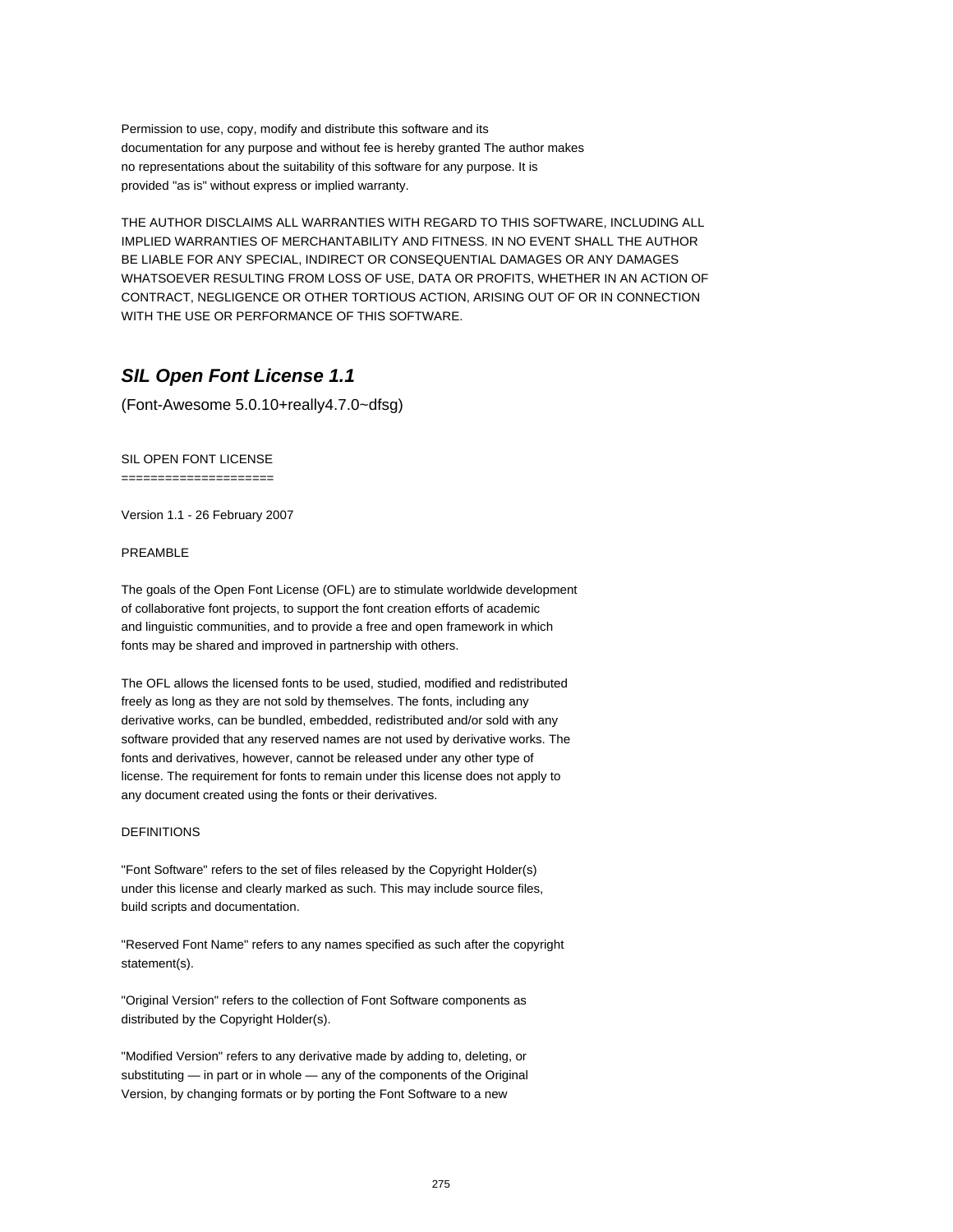#### environment.

"Author" refers to any designer, engineer, programmer, technical writer or other person who contributed to the Font Software.

## PERMISSION & CONDITIONS

Permission is hereby granted, free of charge, to any person obtaining a copy of the Font Software, to use, study, copy, merge, embed, modify, redistribute, and sell modified and unmodified copies of the Font Software, subject to the following conditions:

1) Neither the Font Software nor any of its individual components, in Original or Modified Versions, may be sold by itself.

2) Original or Modified Versions of the Font Software may be bundled, redistributed and/or sold with any software, provided that each copy contains the above copyright notice and this license. These can be included either as stand-alone text files, human-readable headers or in the appropriate machine-readable metadata fields within text or binary files as long as those fields can be easily viewed by the user.

3) No Modified Version of the Font Software may use the Reserved Font Name(s) unless explicit written permission is granted by the corresponding Copyright Holder. This restriction only applies to the primary font name as presented to the users.

4) The name(s) of the Copyright Holder(s) or the Author(s) of the Font Software shall not be used to promote, endorse or advertise any Modified Version, except to acknowledge the contribution(s) of the Copyright Holder(s) and the Author(s) or with their explicit written permission.

5) The Font Software, modified or unmodified, in part or in whole, must be distributed entirely under this license, and must not be distributed under any other license. The requirement for fonts to remain under this license does not apply to any document created using the Font Software.

## **TERMINATION**

This license becomes null and void if any of the above conditions are not met.

### DISCLAIMER

THE FONT SOFTWARE IS PROVIDED "AS IS", WITHOUT WARRANTY OF ANY KIND, EXPRESS OR IMPLIED, INCLUDING BUT NOT LIMITED TO ANY WARRANTIES OF MERCHANTABILITY, FITNESS FOR A PARTICULAR PURPOSE AND NONINFRINGEMENT OF COPYRIGHT, PATENT, TRADEMARK, OR OTHER RIGHT. IN NO EVENT SHALL THE COPYRIGHT HOLDER BE LIABLE FOR ANY CLAIM, DAMAGES OR OTHER LIABILITY, INCLUDING ANY GENERAL, SPECIAL, INDIRECT, INCIDENTAL, OR CONSEQUENTIAL DAMAGES, WHETHER IN AN ACTION OF CONTRACT, TORT OR OTHERWISE, ARISING FROM, OUT OF THE USE OR INABILITY TO USE THE FONT SOFTWARE OR FROM OTHER DEALINGS IN THE FONT SOFTWARE.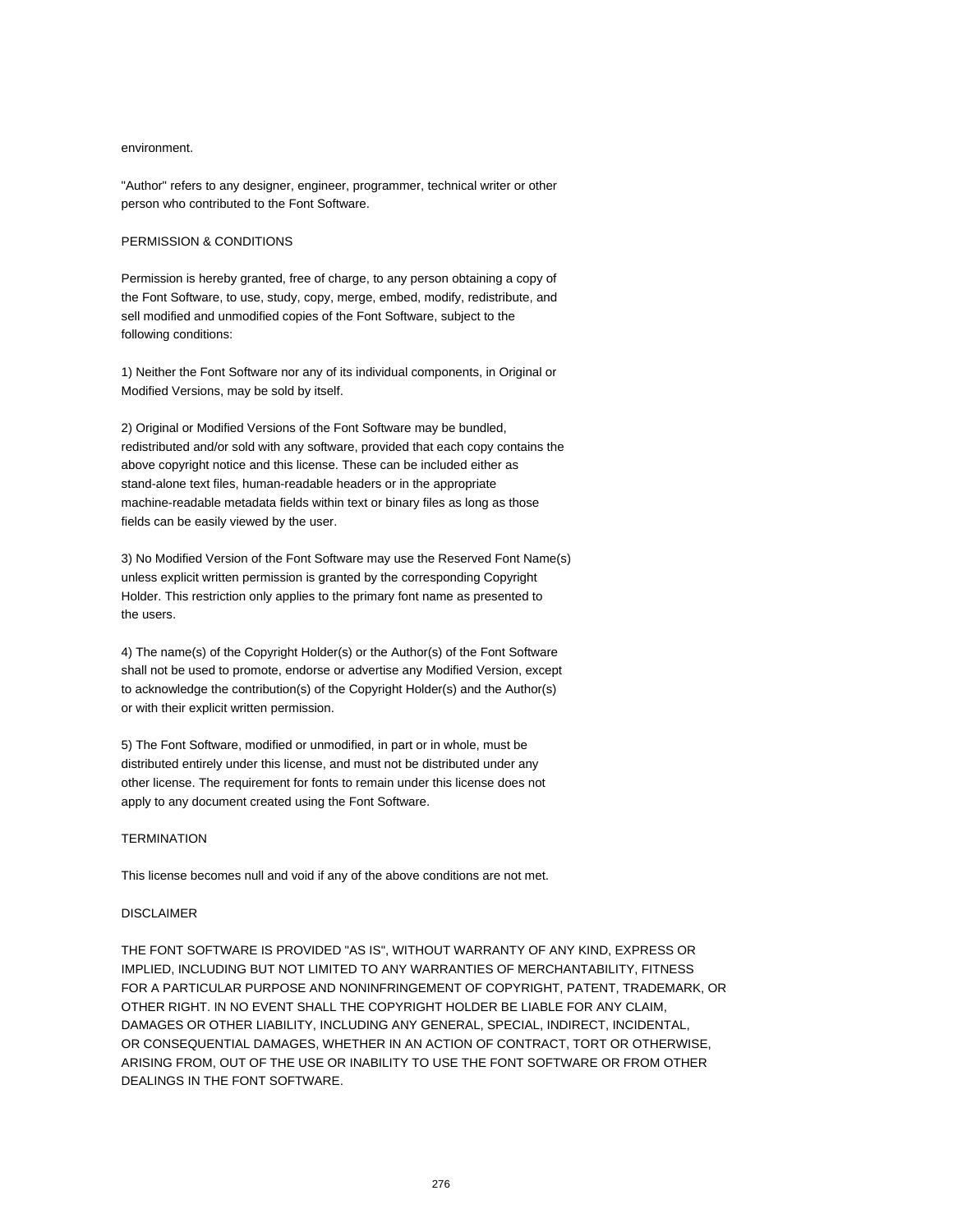## **SMAIL General Public License**

(debianutils 4.11.2)

SMAIL GENERAL PUBLIC LICENSE ============================

(Clarified 11 Feb 1988) -----------------------

Copyright (C) 1988 Landon Curt Noll & Ronald S. Karr Copyright (C) 1992 Ronald S. Karr Copyleft (GNU) 1988 Landon Curt Noll & Ronald S. Karr

Everyone is permitted to copy and distribute verbatim copies of this license, but changing it is not allowed. You can also use this wording to make the terms for other programs.

The license agreements of most software companies keep you at the mercy of those companies. By contrast, our general public license is intended to give everyone the right to share SMAIL. To make sure that you get the rights we want you to have, we need to make restrictions that forbid anyone to deny you these rights or to ask you to surrender the rights. Hence this license agreement.

Specifically, we want to make sure that you have the right to give away copies of SMAIL, that you receive source code or else can get it if you want it, that you can change SMAIL or use pieces of it in new free programs, and that you know you can do these things.

To make sure that everyone has such rights, we have to forbid you to deprive anyone else of these rights. For example, if you distribute copies of SMAIL, you must give the recipients all the rights that you have. You must make sure that they, too, receive or can get the source code. And you must tell them their rights.

Also, for our own protection, we must make certain that everyone finds out that there is no warranty for SMAIL. If SMAIL is modified by someone else and passed on, we want its recipients to know that what they have is not what we distributed, so that any problems introduced by others will not reflect on our reputation.

Therefore we (Landon Curt Noll and Ronald S. Karr) make the following terms which say what you must do to be allowed to distribute or change SMAIL.

## COPYING POLICIES

1. You may copy and distribute verbatim copies of SMAIL source code as you receive it, in any medium, provided that you conspicuously and appropriately publish on each copy a valid copyright notice "Copyright (C) 1988 Landon Curt Noll & Ronald S. Karr" (or with whatever year is appropriate); keep intact the notices on all files that refer to this License Agreement and to the absence of any warranty; and give any other recipients of the SMAIL program a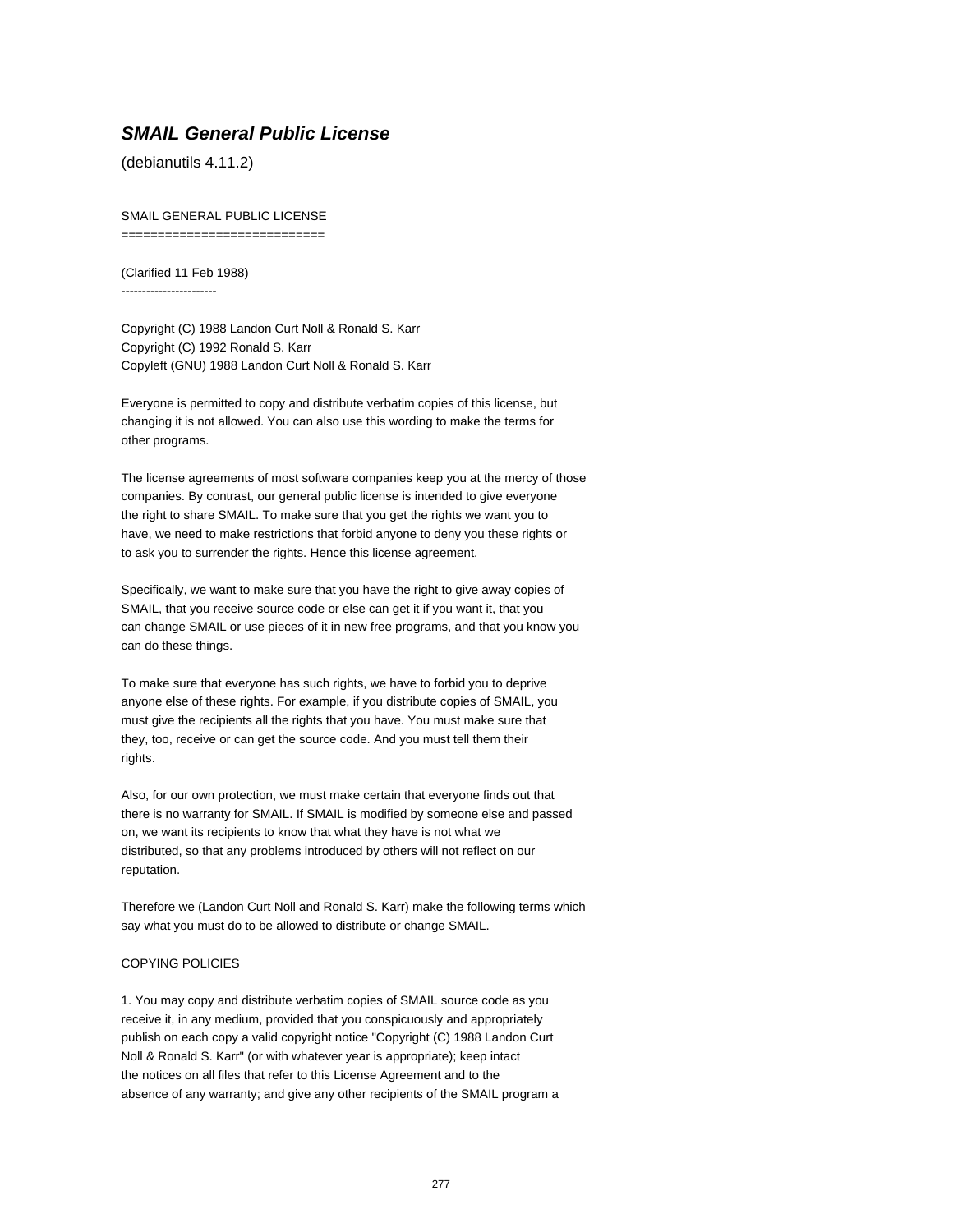copy of this License Agreement along with the program. You may charge a distribution fee for the physical act of transferring a copy.

2. You may modify your copy or copies of SMAIL or any portion of it, and copy and distribute such modifications under the terms of Paragraph 1 above, provided that you also do the following:

a. cause the modified files to carry prominent notices stating that you changed the files and the date of any change; and

b. cause the whole of any work that you distribute or publish, that in whole or in part contains or is a derivative of SMAIL or any part thereof, to be licensed at no charge to all third parties on terms identical to those contained in this License Agreement (except that you may choose to grant more extensive warranty protection to some or all third parties, at your option).

c. You may charge a distribution fee for the physical act of transferring a copy, and you may at your option offer warranty protection in exchange for a fee.

Mere aggregation of another unrelated program with this program (or its derivative) on a volume of a storage or distribution medium does not bring the other program under the scope of these terms.

3. You may copy and distribute SMAIL (or a portion or derivative of it, under Paragraph 2) in object code or executable form under the terms of Paragraphs 1 and 2 above provided that you also do one of the following:

a. accompany it with the complete corresponding machine-readable source code, which must be distributed under the terms of Paragraphs 1 and 2 above; or,

b. accompany it with a written offer, valid for at least three years, to give any third party free (except for a nominal shipping charge) a complete machine-readable copy of the corresponding source code, to be distributed under the terms of Paragraphs 1 and 2 above; or,

c. accompany it with the information you received as to where the corresponding source code may be obtained. (This alternative is allowed only for non-commercial distribution and only if you received the program in object code or executable form alone.)

For an executable file, complete source code means all the source code for all modules it contains; but, as a special exception, it need not include source code for modules which are standard libraries that accompany the operating system on which the executable file runs.

4. You may not copy, sublicense, distribute or transfer SMAIL except as expressly provided under this License Agreement. Any attempt otherwise to copy, sublicense, distribute or transfer SMAIL is void and your rights to use the program under this License agreement shall be automatically terminated.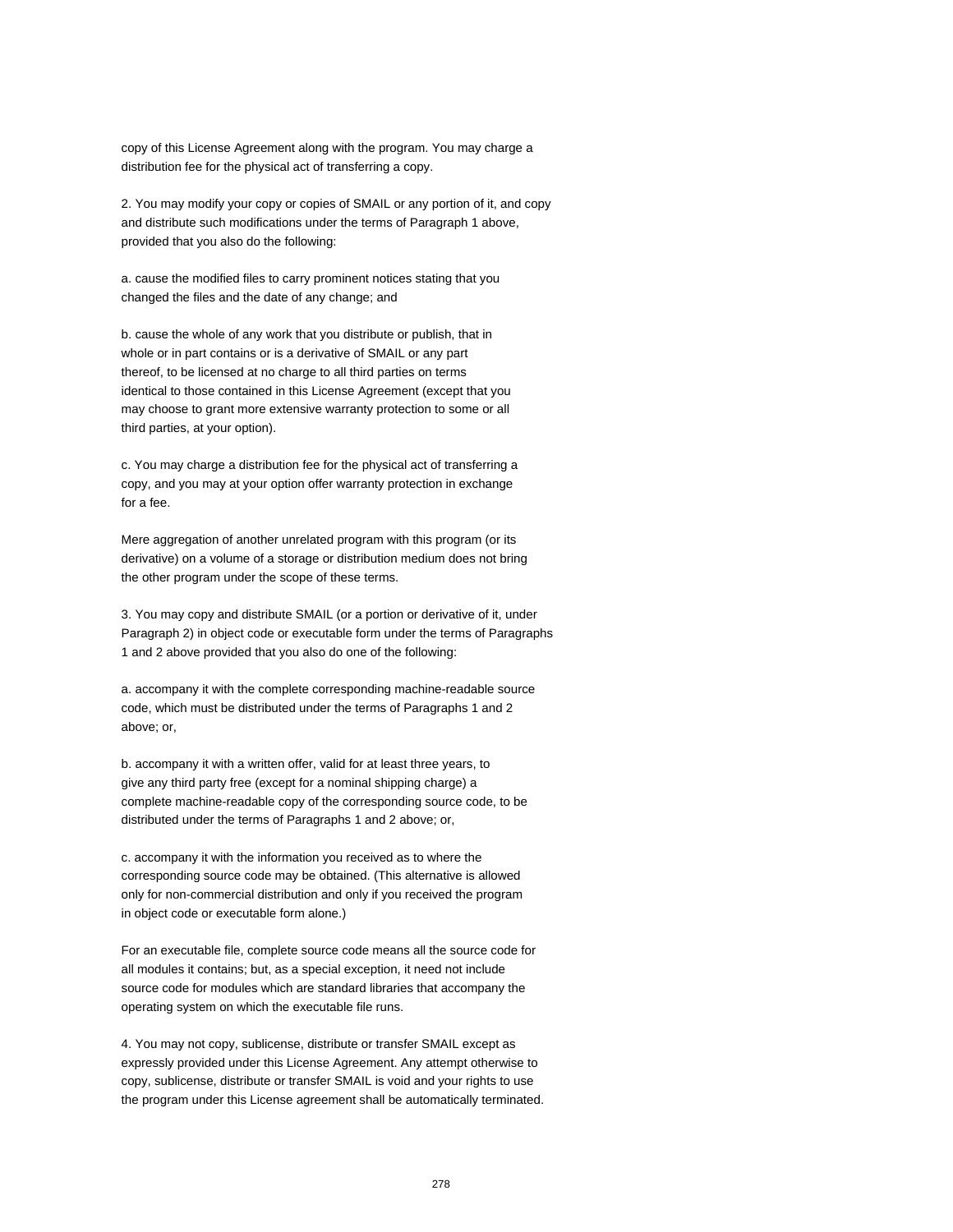However, parties who have received computer software programs from you with this License Agreement will not have their licenses terminated so long as such parties remain in full compliance.

5. If you wish to incorporate parts of SMAIL into other free programs whose distribution conditions are different, write to Landon Curt Noll & Ronald S. Karr via the Free Software Foundation at 51 Franklin St, Fifth Floor, Boston, MA 02110-1301, USA. We have not yet worked out a simple rule that can be stated here, but we will often permit this. We will be guided by the two goals of preserving the free status of all derivatives of our free software and of promoting the sharing and reuse of software.

Your comments and suggestions about our licensing policies and our software are welcome! This contract was based on the contract made by the Free Software Foundation. Please contact the Free Software Foundation, Inc., 51 Franklin St, Fifth Floor, Boston, MA 02110-1301, USA, or call (617) 542-5942 for details on copylefted material in general.

### NO WARRANTY

BECAUSE SMAIL IS LICENSED FREE OF CHARGE, WE PROVIDE ABSOLUTELY NO WARRANTY, TO THE EXTENT PERMITTED BY APPLICABLE STATE LAW. EXCEPT WHEN OTHERWISE STATED IN WRITING, LANDON CURT NOLL & RONALD S. KARR AND/OR OTHER PARTIES PROVIDE SMAIL "AS IS" WITHOUT WARRANTY OF ANY KIND, EITHER EXPRESSED OR IMPLIED, INCLUDING, BUT NOT LIMITED TO, THE IMPLIED WARRANTIES OF MERCHANTABILITY AND FITNESS FOR A PARTICULAR PURPOSE. THE ENTIRE RISK AS TO THE QUALITY AND PERFORMANCE OF SMAIL IS WITH YOU. SHOULD SMAIL PROVE DEFECTIVE, YOU ASSUME THE COST OF ALL NECESSARY SERVICING, REPAIR OR CORRECTION.

IN NO EVENT UNLESS REQUIRED BY APPLICABLE LAW WILL LANDON CURT NOLL & RONALD S. KARR AND/OR ANY OTHER PARTY WHO MAY MODIFY AND REDISTRIBUTE SMAIL AS PERMITTED ABOVE, BE LIABLE TO YOU FOR DAMAGES, INCLUDING ANY LOST PROFITS, LOST MONIES, OR OTHER SPECIAL, INCIDENTAL OR CONSEQUENTIAL DAMAGES ARISING OUT OF THE USE OR INABILITY TO USE (INCLUDING BUT NOT LIMITED TO LOSS OF DATA OR DATA BEING RENDERED INACCURATE OR LOSSES SUSTAINED BY THIRD PARTIES OR A FAILURE OF THE PROGRAM TO OPERATE WITH ANY OTHER PROGRAMS) SMAIL, EVEN IF YOU HAVE BEEN ADVISED OF THE POSSIBILITY OF SUCH DAMAGES, OR FOR ANY CLAIM BY ANY OTHER PARTY.

## **SSLeay License**

(OpenSSL 1.1.1k, OpenSSL 1.1.1n)

## SSLeay License

==============

Copyright (C) 1995-1998 Eric Young (eay@cryptsoft.com) All rights reserved. ---------------------------------------------------------------------------

This package is an SSL implementation written by Eric Young (eay@cryptsoft.com). The implementation was written so as to conform with Netscapes SSL. This library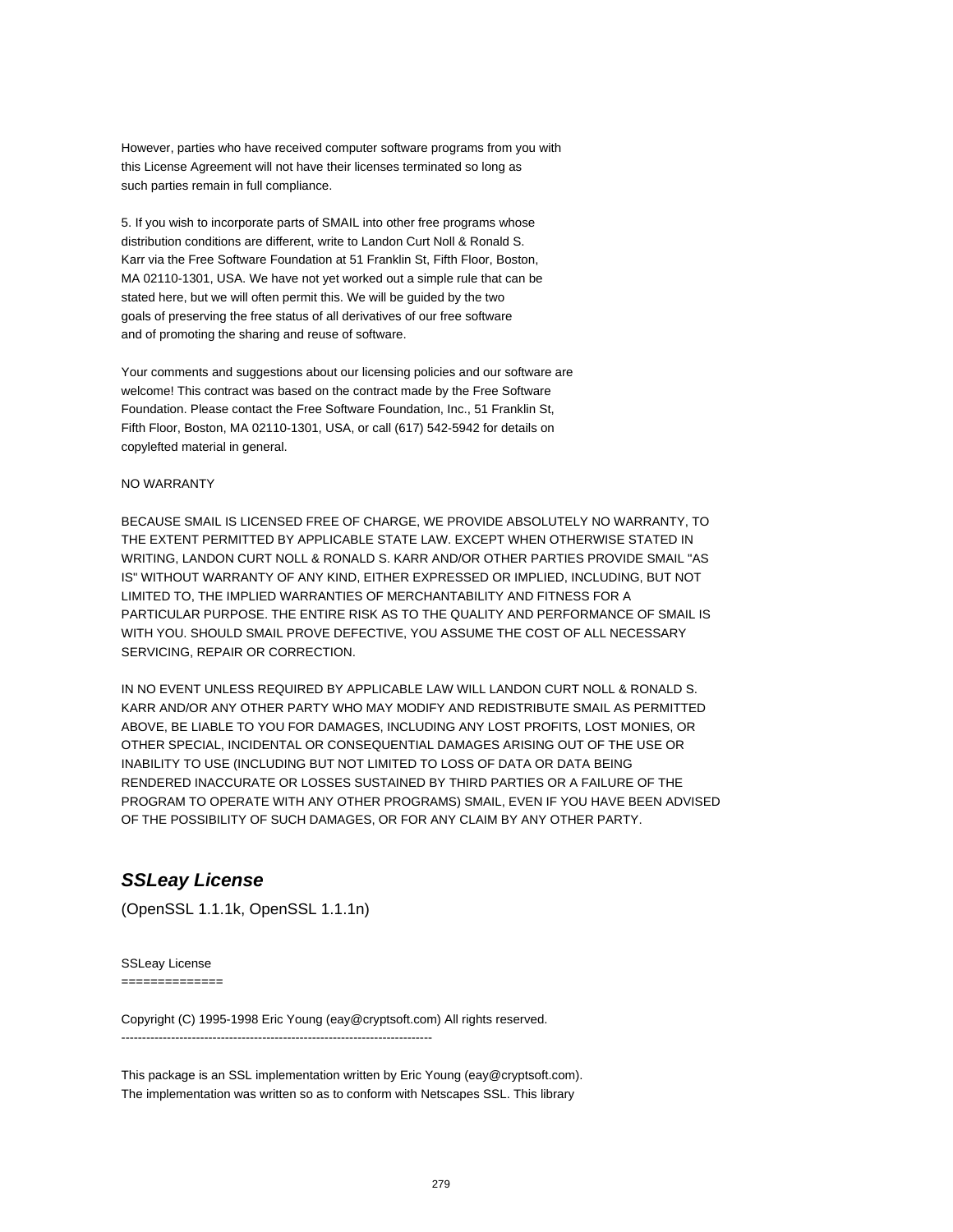is free for commercial and non-commercial use as long as the following conditions are aheared to. The following conditions apply to all code found in this distribution, be it the RC4, RSA, lhash, DES, etc., code; not just the SSL code. The SSL documentation included with this distribution is covered by the same copyright terms except that the holder is Tim Hudson (tjh@cryptsoft.com).

Copyright remains Eric Young's, and as such any Copyright notices in the code are not to be removed. If this package is used in a product, Eric Young should be given attribution as the author of the parts of the library used. This can be in the form of a textual message at program startup or in documentation (online or textual) provided with the package. Redistribution and use in source and binary forms, with or without modification, are permitted provided that the following conditions are met:

1. Redistributions of source code must retain the copyright notice, this list of conditions and the following disclaimer.

2. Redistributions in binary form must reproduce the above copyright notice, this list of conditions and the following disclaimer in the documentation and/or other materials provided with the distribution.

3. All advertising materials mentioning features or use of this software must display the following acknowledgement: "This product includes cryptographic software written by Eric Young (eay@cryptsoft.com)". The word 'cryptographic' can be left out if the rouines from the library being used are not cryptographic related :-).

4. If you include any Windows specific code (or a derivative thereof) from the apps directory (application code) you must include an acknowledgement: "This product includes software written by Tim Hudson (tjh@cryptsoft.com)"

THIS SOFTWARE IS PROVIDED BY ERIC YOUNG ``AS IS'' AND ANY EXPRESS OR IMPLIED WARRANTIES, INCLUDING, BUT NOT LIMITED TO, THE IMPLIED WARRANTIES OF MERCHANTABILITY AND FITNESS FOR A PARTICULAR PURPOSE ARE DISCLAIMED. IN NO EVENT SHALL THE AUTHOR OR CONTRIBUTORS BE LIABLE FOR ANY DIRECT, INDIRECT, INCIDENTAL, SPECIAL, EXEMPLARY, OR CONSEQUENTIAL DAMAGES (INCLUDING, BUT NOT LIMITED TO, PROCUREMENT OF SUBSTITUTE GOODS OR SERVICES; LOSS OF USE, DATA, OR PROFITS; OR BUSINESS INTERRUPTION) HOWEVER CAUSED AND ON ANY THEORY OF LIABILITY, WHETHER IN CONTRACT, STRICT LIABILITY, OR TORT (INCLUDING NEGLIGENCE OR OTHERWISE) ARISING IN ANY WAY OUT OF THE USE OF THIS SOFTWARE, EVEN IF ADVISED OF THE POSSIBILITY OF SUCH DAMAGE.The licence and distribution terms for any publically available version or derivative of this code cannot be changed. i.e. this code cannot simply be copied and put under another distribution licence [including the GNU Public Licence.

## **Silicon Graphics New License**

(libx11-data 1.7.2, libxau6 1.7.2, libxext6 1.3.3)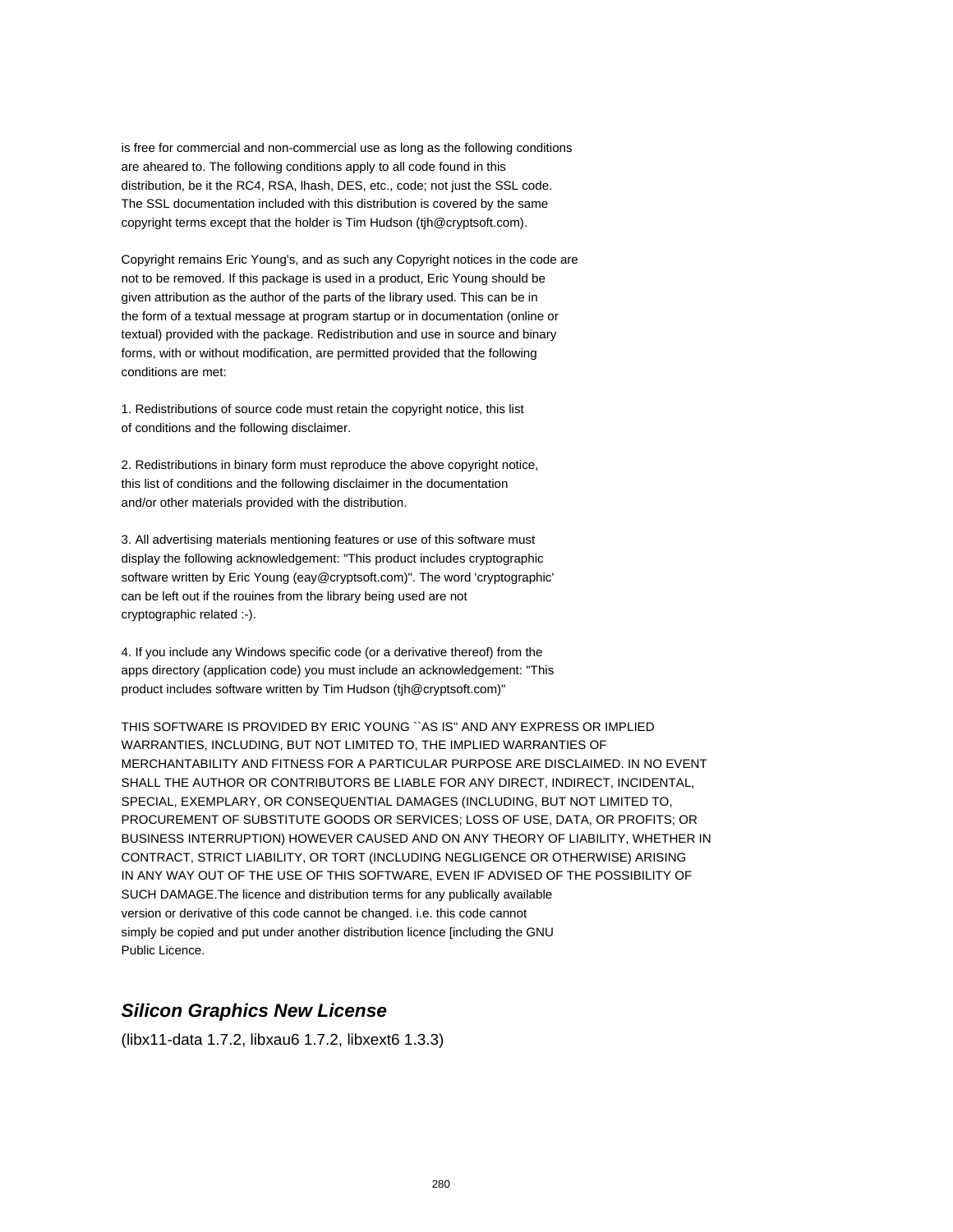Silicon Graphics New License

===========================

(c) Copyright 1994-9, Silicon Graphics, Inc. ALL RIGHTS RESERVED

Permission to use, copy, modify, and distribute this software for any purpose and without fee is hereby granted, provided that the above copyright notice appear in all copies and that both the copyright notice and this permission notice appear in supporting documentation, and that the name of Silicon Graphics, Inc. not be used in advertising or publicity pertaining to distribution of the software without specific, written prior permission.

THE MATERIAL EMBODIED ON THIS SOFTWARE IS PROVIDED TO YOU "AS-IS" AND WITHOUT WARRANTY OF ANY KIND, EXPRESS, IMPLIED OR OTHERWISE, INCLUDING WITHOUT LIMITATION, ANY WARRANTY OF MERCHANTABILITY OR FITNESS FOR A PARTICULAR PURPOSE. IN NO EVENT SHALL SILICON GRAPHICS, INC. BE LIABLE TO YOU OR ANYONE ELSE FOR ANY DIRECT, SPECIAL, INCIDENTAL, INDIRECT OR CONSEQUENTIAL DAMAGES OF ANY KIND, OR ANY DAMAGES WHATSOEVER, INCLUDING WITHOUT LIMITATION, LOSS OF PROFIT, LOSS OF USE, SAVINGS OR REVENUE, OR THE CLAIMS OF THIRD PARTIES, WHETHER OR NOT SILICON GRAPHICS, INC. HAS BEEN ADVISED OF THE POSSIBILITY OF SUCH LOSS, HOWEVER CAUSED AND ON ANY THEORY OF LIABILITY, ARISING OUT OF OR IN CONNECTION WITH THE POSSESSION, USE OR PERFORMANCE OF THIS SOFTWARE.

## **Sleepycat License**

(Berkeley DB 5.3.28)

The Sleepycat License

=====================

Copyright (c) 1990-1999 Sleepycat Software. All rights reserved.

Redistribution and use in source and binary forms, with or without modification, are permitted provided that the following conditions are met:

\* Redistributions of source code must retain the above copyright notice, this list of conditions and the following disclaimer.

\* Redistributions in binary form must reproduce the above copyright notice, this list of conditions and the following disclaimer in the documentation and/or other materials provided with the distribution.

\* Redistributions in any form must be accompanied by information on how to obtain complete source code for the DB software and any accompanying software that uses the DB software. The source code must either be included in the distribution or be available for no more than the cost of distribution plus a nominal fee, and must be freely redistributable under reasonable conditions. For an executable file, complete source code means the source code for all modules it contains. It does not include source code for modules or files that typically accompany the major components of the operating system on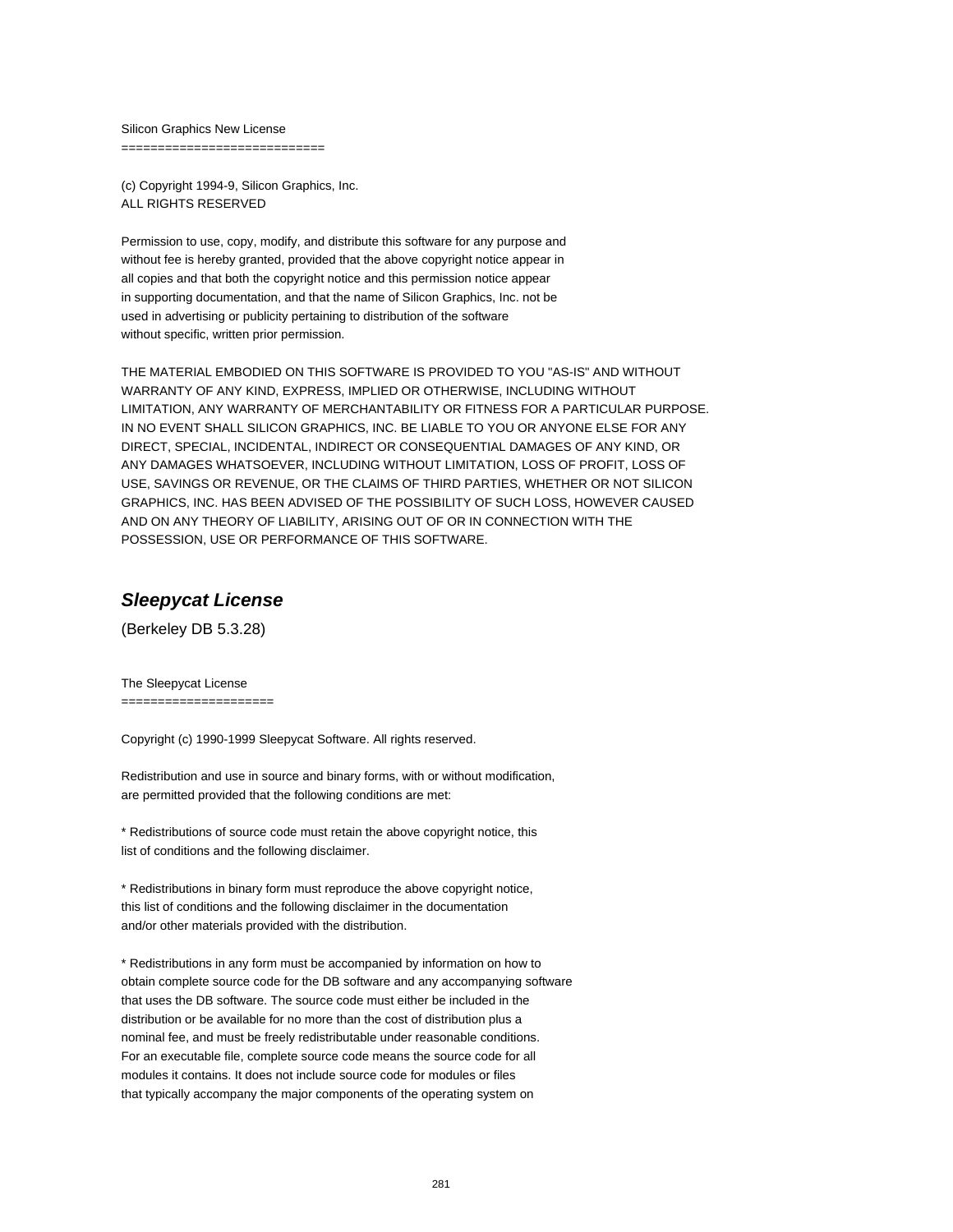### which the executable file runs.

THIS SOFTWARE IS PROVIDED BY SLEEPYCAT SOFTWARE ``AS IS'' AND ANY EXPRESS OR IMPLIED WARRANTIES, INCLUDING, BUT NOT LIMITED TO, THE IMPLIED WARRANTIES OF MERCHANTABILITY, FITNESS FOR A PARTICULAR PURPOSE, OR NON-INFRINGEMENT, ARE DISCLAIMED. IN NO EVENT SHALL SLEEPYCAT SOFTWARE BE LIABLE FOR ANY DIRECT, INDIRECT, INCIDENTAL, SPECIAL, EXEMPLARY, OR CONSEQUENTIAL DAMAGES (INCLUDING, BUT NOT LIMITED TO, PROCUREMENT OF SUBSTITUTE GOODS OR SERVICES; LOSS OF USE, DATA, OR PROFITS; OR BUSINESS INTERRUPTION) HOWEVER CAUSED AND ON ANY THEORY OF LIABILITY, WHETHER IN CONTRACT, STRICT LIABILITY, OR TORT (INCLUDING NEGLIGENCE OR OTHERWISE) ARISING IN ANY WAY OUT OF THE USE OF THIS SOFTWARE, EVEN IF ADVISED OF THE POSSIBILITY OF SUCH DAMAGE.

--------------------------------------------------------------------------------

Copyright (c) 1990, 1993, 1994, 1995 The Regents of the University of California. All rights reserved.

Redistribution and use in source and binary forms, with or without modification, are permitted provided that the following conditions are met:

\* Redistributions of source code must retain the above copyright notice, this list of conditions and the following disclaimer.

\* Redistributions in binary form must reproduce the above copyright notice, this list of conditions and the following disclaimer in the documentation and/or other materials provided with the distribution.

\* Neither the name of the University nor the names of its contributors may be used to endorse or promote products derived from this software without specific prior written permission.

THIS SOFTWARE IS PROVIDED BY THE REGENTS AND CONTRIBUTORS ``AS IS'' AND ANY EXPRESS OR IMPLIED WARRANTIES, INCLUDING, BUT NOT LIMITED TO, THE IMPLIED WARRANTIES OF MERCHANTABILITY AND FITNESS FOR A PARTICULAR PURPOSE ARE DISCLAIMED. IN NO EVENT SHALL THE REGENTS OR CONTRIBUTORS BE LIABLE FOR ANY DIRECT, INDIRECT, INCIDENTAL, SPECIAL, EXEMPLARY, OR CONSEQUENTIAL DAMAGES (INCLUDING, BUT NOT LIMITED TO, PROCUREMENT OF SUBSTITUTE GOODS OR SERVICES; LOSS OF USE, DATA, OR PROFITS; OR BUSINESS INTERRUPTION) HOWEVER CAUSED AND ON ANY THEORY OF LIABILITY, WHETHER IN CONTRACT, STRICT LIABILITY, OR TORT (INCLUDING NEGLIGENCE OR OTHERWISE) ARISING IN ANY WAY OUT OF THE USE OF THIS SOFTWARE, EVEN IF ADVISED OF THE POSSIBILITY OF SUCH DAMAGE.

--------------------------------------------------------------------------------

Copyright (c) 1995, 1996 The President and Fellows of Harvard University. All rights reserved.

Redistribution and use in source and binary forms, with or without modification, are permitted provided that the following conditions are met: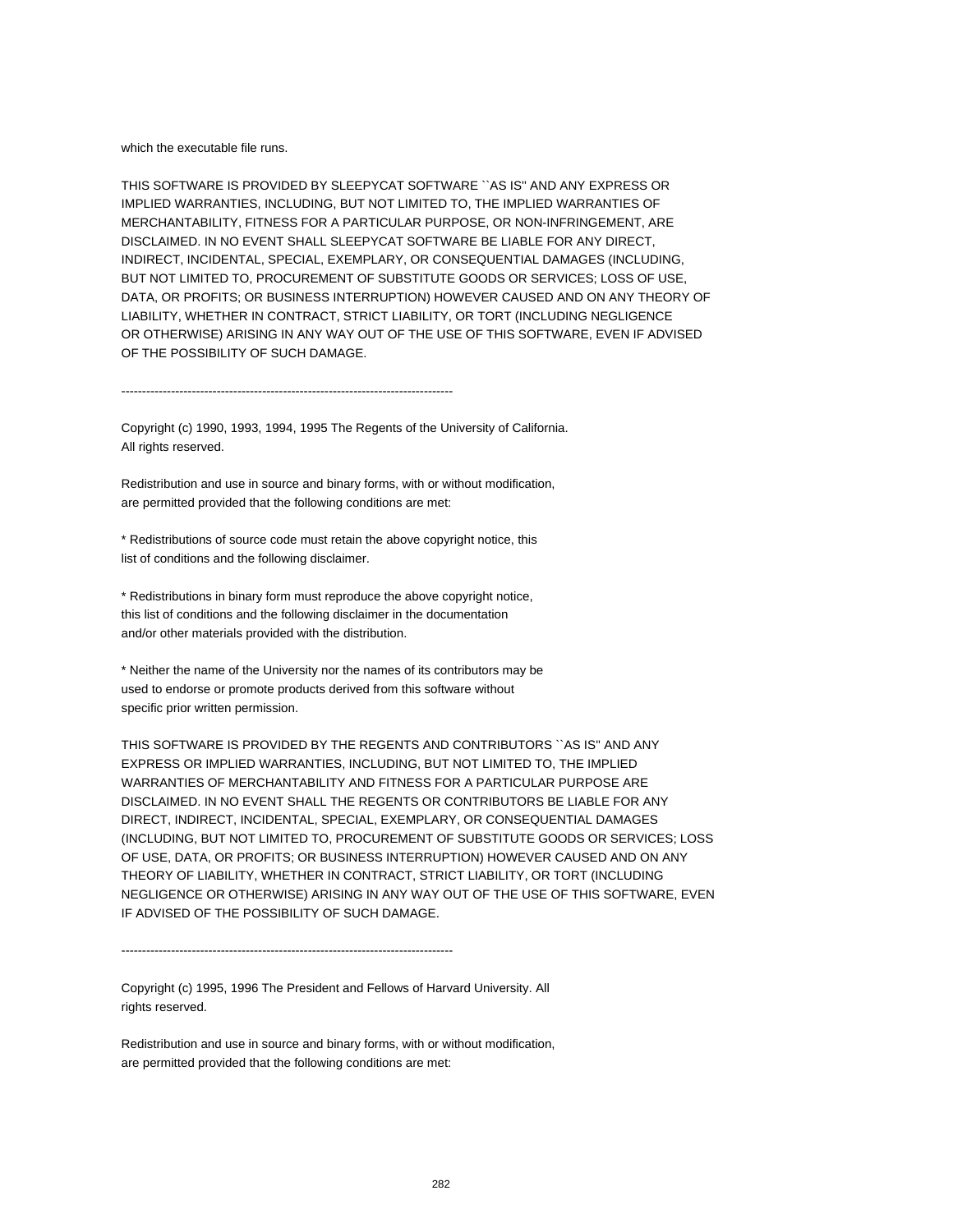\* Redistributions of source code must retain the above copyright notice, this list of conditions and the following disclaimer.

\* Redistributions in binary form must reproduce the above copyright notice, this list of conditions and the following disclaimer in the documentation and/or other materials provided with the distribution.

\* Neither the name of the University nor the names of its contributors may be used to endorse or promote products derived from this software without specific prior written permission.

THIS SOFTWARE IS PROVIDED BY HARVARD AND ITS CONTRIBUTORS ``AS IS'' AND ANY EXPRESS OR IMPLIED WARRANTIES, INCLUDING, BUT NOT LIMITED TO, THE IMPLIED WARRANTIES OF MERCHANTABILITY AND FITNESS FOR A PARTICULAR PURPOSE ARE DISCLAIMED. IN NO EVENT SHALL HARVARD OR ITS CONTRIBUTORS BE LIABLE FOR ANY DIRECT, INDIRECT, INCIDENTAL, SPECIAL, EXEMPLARY, OR CONSEQUENTIAL DAMAGES (INCLUDING, BUT NOT LIMITED TO, PROCUREMENT OF SUBSTITUTE GOODS OR SERVICES; LOSS OF USE, DATA, OR PROFITS; OR BUSINESS INTERRUPTION) HOWEVER CAUSED AND ON ANY THEORY OF LIABILITY, WHETHER IN CONTRACT, STRICT LIABILITY, OR TORT (INCLUDING NEGLIGENCE OR OTHERWISE) ARISING IN ANY WAY OUT OF THE USE OF THIS SOFTWARE, EVEN IF ADVISED OF THE POSSIBILITY OF SUCH DAMAGE.

# **Spencer License 97**

(libc6-dev 2.31, Locales 2.31, man-pages 4.09)

Spencer License 97

==================

Copyright 1992, 1993, 1994, 1997 Henry Spencer. All rights reserved. This software is not subject to any license of the American Telephone and Telegraph Company or of the Regents of the University of California.

Permission is granted to anyone to use this software for any purpose on any computer system, and to alter it and redistribute it, subject to the following restrictions:

1. The author is not responsible for the consequences of use of this software, no matter how awful, even if they arise from flaws in it.

2. The origin of this software must not be misrepresented, either by explicit claim or by omission. Since few users ever read sources, credits must appear in the documentation.

3. Altered versions must be plainly marked as such, and must not be misrepresented as being the original software. Since few users ever read sources, credits must appear in the documentation.

4. This notice may not be removed or altered.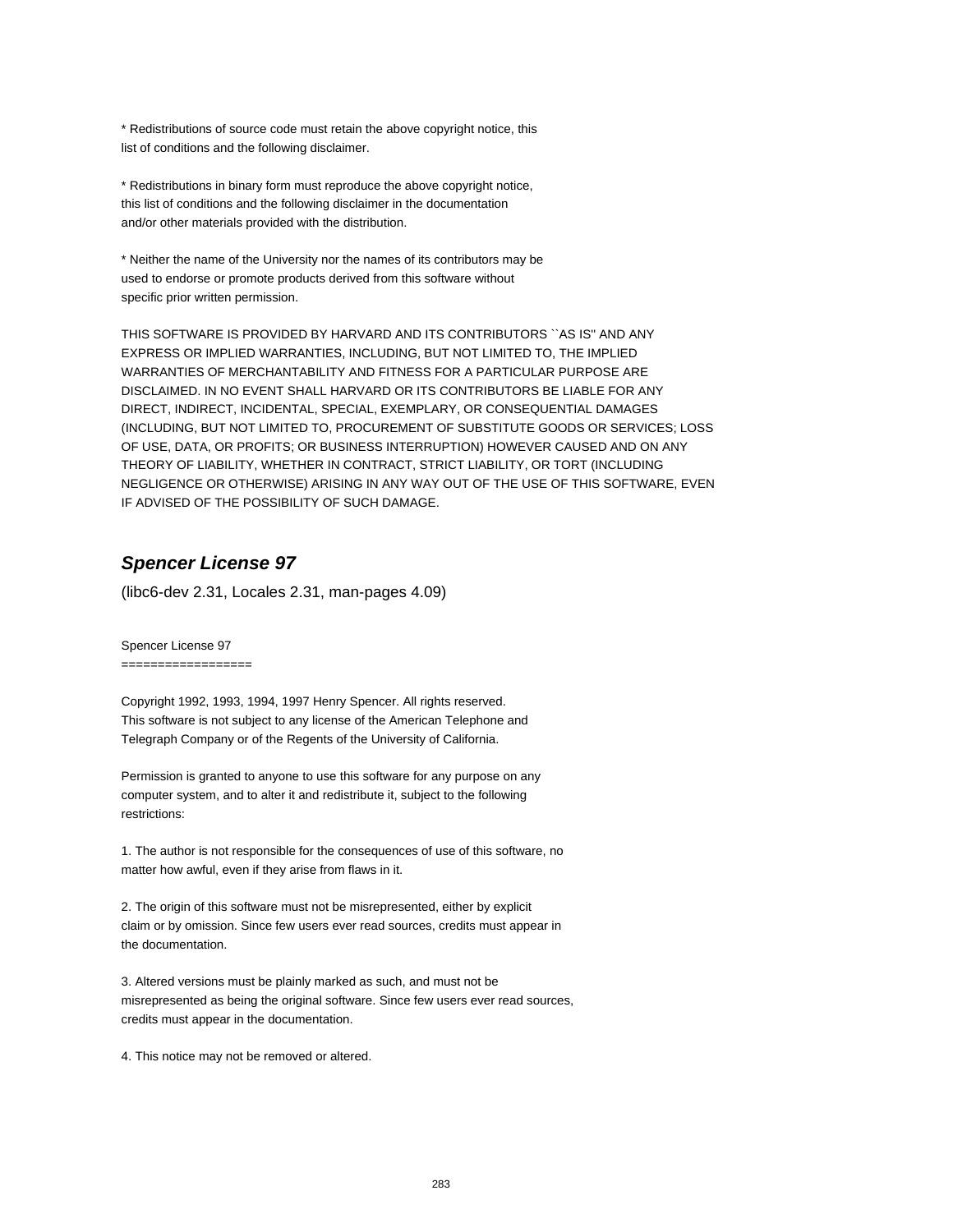## **Stichting Mathematisch License**

(libx11-data 1.7.2, libxau6 1.7.2, libxmu6 1.1.2, libxt6 1.2.0, xdm 1.0.13)

Stichting Mathematisch License

==============================

Copyright 1991, 1992, 1993, 1994 by Stichting Mathematisch Centrum, Amsterdam, The Netherlands.

All Rights Reserved

Permission to use, copy, modify, and distribute this software and its documentation for any purpose and without fee is hereby granted, provided that the above copyright notice appear in all copies and that both that copyright notice and this permission notice appear in supporting documentation, and that the names of Stichting Mathematisch Centrum or CWI not be used in advertising or publicity pertaining to distribution of the software without specific, written prior permission.

STICHTING MATHEMATISCH CENTRUM DISCLAIMS ALL WARRANTIES WITH REGARD TO THIS SOFTWARE, INCLUDING ALL IMPLIED WARRANTIES OF MERCHANTABILITY AND FITNESS, IN NO EVENT SHALL STICHTING MATHEMATISCH CENTRUM BE LIABLE FOR ANY SPECIAL, INDIRECT OR CONSEQUENTIAL DAMAGES OR ANY DAMAGES WHATSOEVER RESULTING FROM LOSS OF USE, DATA OR PROFITS, WHETHER IN AN ACTION OF CONTRACT, NEGLIGENCE OR OTHER TORTIOUS ACTION, ARISING OUT OF OR IN CONNECTION WITH THE USE OR PERFORMANCE OF THIS SOFTWARE.

## **Sun Freely Redistributable License**

(libc6-dev 2.31, Locales 2.31)

Sun Freely Redistributable License ==================================

Copyright (C) 2004 by Sun Microsystems, Inc. All rights reserved.

Permission to use, copy, modify, and distribute this software is freely granted, provided that this notice is preserved.

## **Sun Industry Standards Source License v1.1**

(libtirpc 1.3.1)

Sun Industry Standards Source License (SISSL) =============================================

1.0 DEFINITIONS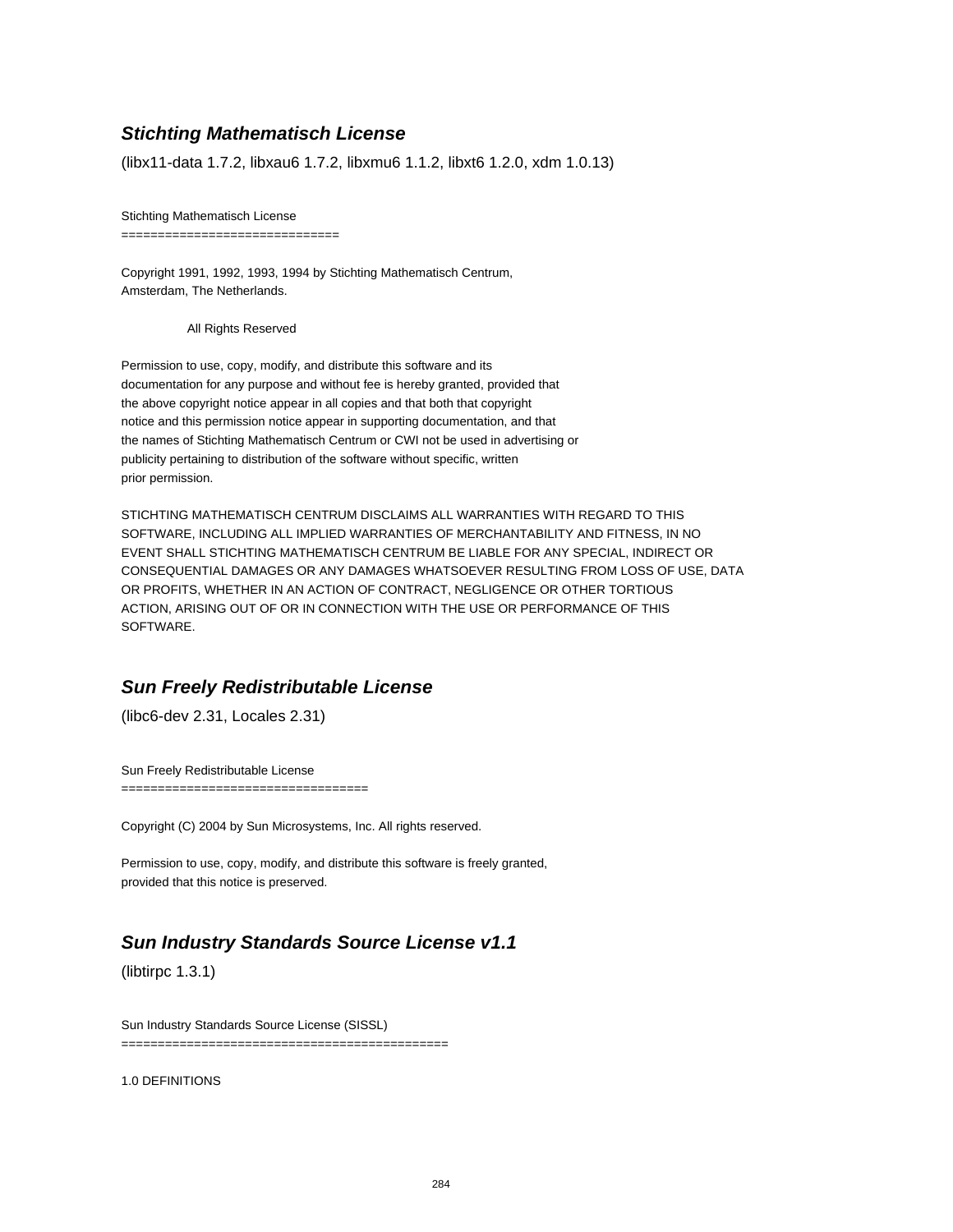1.1 "Commercial Use" means distribution or otherwise making the Original Code available to a third party.

1.2 "Contributor Version" means the combination of the Original Code, and the Modifications made by that particular Contributor.

1.3 "Electronic Distribution Mechanism" means a mechanism generally accepted in the software development community for the electronic transfer of data.

1.4 "Executable" means Original Code in any form other than Source Code.

1.5 "Initial Developer" means the individual or entity identified as the Initial Developer in the Source Code notice required by Exhibit A.

1.6 "Larger Work" means a work which combines Original Code or portions thereof with code not governed by the terms of this License.

1.7 "License" means this document.

1.8 "Licensable" means having the right to grant, to the maximum extent possible, whether at the time of the initial grant or subsequently acquired, any and all of the rights conveyed herein.

1.9 "Modifications" means any addition to or deletion from the substance or structure of either the Original Code or any previous Modifications. A Modification is:

A. Any addition to or deletion from the contents of a file containing Original Code or previous Modifications.

B. Any new file that contains any part of the Original Code or previous Modifications.

1.10 "Original Code" means Source Code of computer software code which is described in the Source Code notice required by Exhibit A as Original Code.

1.11 "Patent Claims" means any patent claim(s), now owned or hereafter acquired, including without limitation, method, process, and apparatus claims, in any patent Licensable by grantor.

1.12 "Source Code" means the preferred form of the Original Code for making modifications to it, including all modules it contains, plus any associated interface definition files, or scripts used to control compilation and installation of an Executable.

1.13 "Standards" means the standards identified in Exhibit B.

1.14 "You" (or "Your") means an individual or a legal entity exercising rights under, and complying with all of the terms of, this License or a future version of this License issued under Section 6.1. For legal entities, "You'' includes any entity which controls, is controlled by, or is under common control with You. For purposes of this definition, "control'' means (a) the power, direct or indirect, to cause the direction or management of such entity, whether by contract or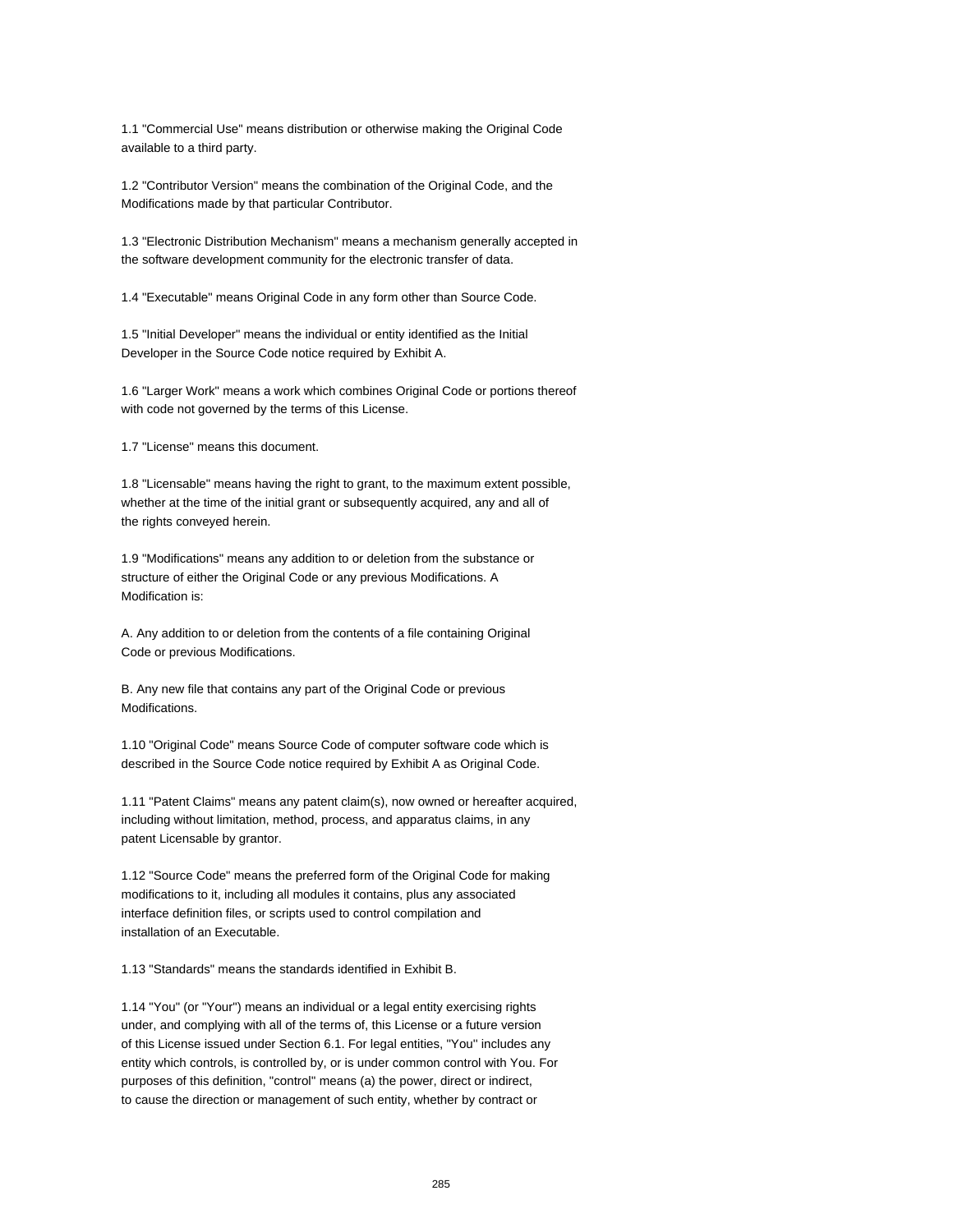otherwise, or (b) ownership of more than fifty percent (50%) of the outstanding shares or beneficial ownership of such entity.

### 2.0 SOURCE CODE LICENSE

#### 2.1 The Initial Developer Grant

The Initial Developer hereby grants You a world-wide, royalty-free, non-exclusive license, subject to third party intellectual property claims:

(a) under intellectual property rights (other than patent or trademark) Licensable by Initial Developer to use, reproduce, modify, display, perform, sublicense and distribute the Original Code (or portions thereof) with or without Modifications, and/or as part of a Larger Work; and

(b) under Patents Claims infringed by the making, using or selling of Original Code, to make, have made, use, practice, sell, and offer for sale, and/or otherwise dispose of the Original Code (or portions thereof).

(c) the licenses granted in this Section 2.1(a) and (b) are effective on the date Initial Developer first distributes Original Code under the terms of this License.

(d) Notwithstanding Section 2.1(b) above, no patent license is granted: 1) for code that You delete from the Original Code; 2) separate from the Original Code; or 3) for infringements caused by: i) the modification of the Original Code or ii) the combination of the Original Code with other software or devices, including but not limited to Modifications.

### 3.0 DISTRIBUTION OBLIGATIONS

### 3.1 Application of License.

The Source Code version of Original Code may be distributed only under the terms of this License or a future version of this License released under Section 6.1, and You must include a copy of this License with every copy of the Source Code You distribute. You may not offer or impose any terms on any Source Code version that alters or restricts the applicable version of this License or the recipients' rights hereunder. Your license for shipment of the Contributor Version is conditioned upon Your full compliance with this Section. The Modifications which You create must comply with all requirements set out by the Standards body in effect one hundred twenty (120) days before You ship the Contributor Version. In the event that the Modifications do not meet such requirements, You agree to publish either (i) any deviation from the Standards protocol resulting from implementation of Your Modifications and a reference implementation of Your Modifications or (ii) Your Modifications in Source Code form, and to make any such deviation and reference implementation or Modifications available to all third parties under the same terms as this license on a royalty free basis within thirty (30) days of Your first customer shipment of Your Modifications.

### 3.2 Required Notices.

You must duplicate the notice in Exhibit A in each file of the Source Code. If it is not possible to put such notice in a particular Source Code file due to its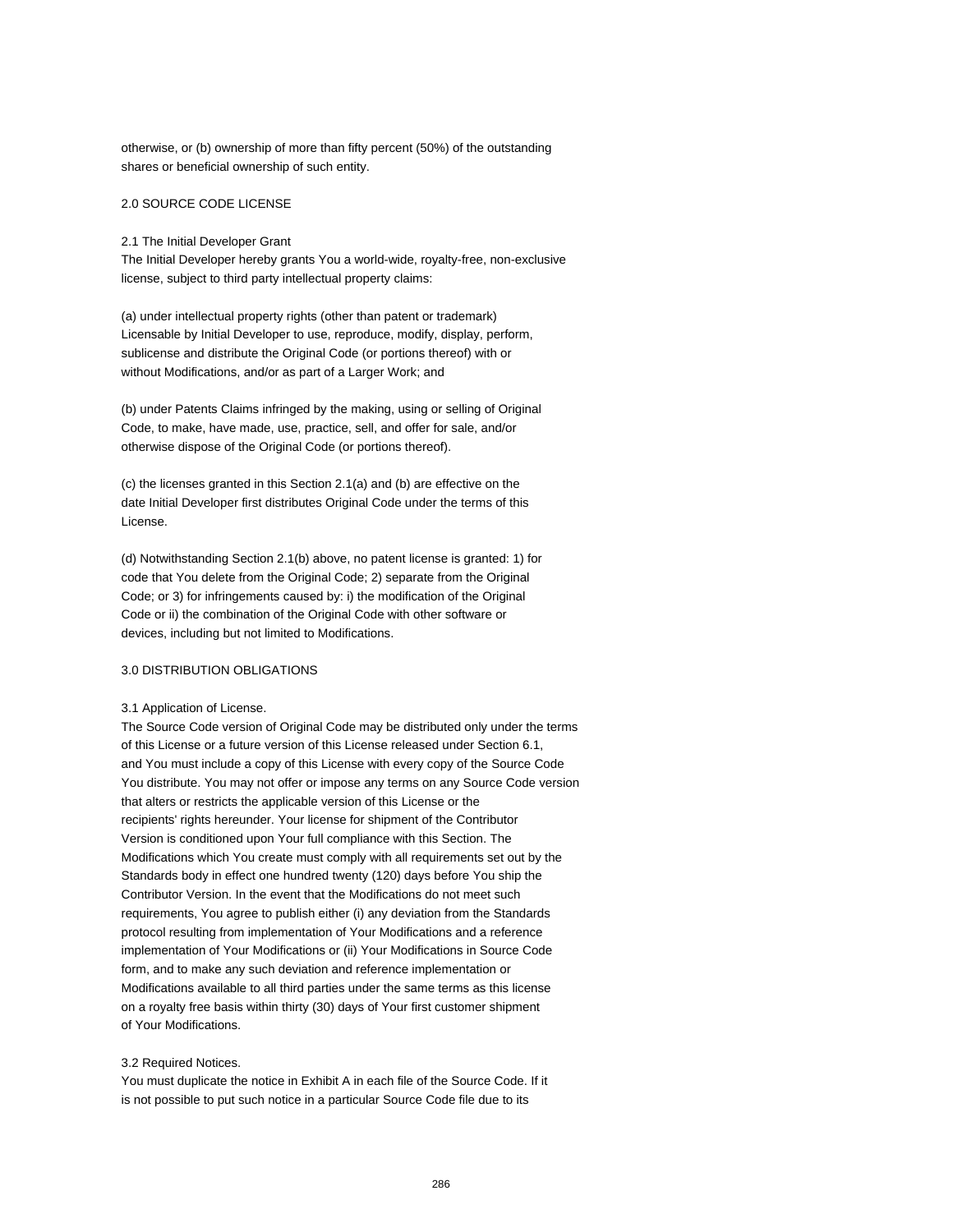structure, then You must include such notice in a location (such as a relevant directory) where a user would be likely to look for such a notice. If You created one or more Modification(s) You may add Your name as a Contributor to the notice described in Exhibit A. You must also duplicate this License in any documentation for the Source Code where You describe recipients' rights or ownership rights relating to Initial Code. You may choose to offer, and to charge a fee for, warranty, support, indemnity or liability obligations to one or more recipients of Your version of the Code. However, You may do so only on Your own behalf, and not on behalf of the Initial Developer. You must make it absolutely clear than any such warranty, support, indemnity or liability obligation is offered by You alone, and You hereby agree to indemnify the Initial Developer for any liability incurred by the Initial Developer as a result of warranty, support, indemnity or liability terms You offer.

### 3.3 Distribution of Executable Versions.

You may distribute Original Code in Executable and Source form only if the requirements of Sections 3.1 and 3.2 have been met for that Original Code, and if You include a notice stating that the Source Code version of the Original Code is available under the terms of this License. The notice must be conspicuously included in any notice in an Executable or Source versions, related documentation or collateral in which You describe recipients' rights relating to the Original Code. You may distribute the Executable and Source versions of Your version of the Code or ownership rights under a license of Your choice, which may contain terms different from this License, provided that You are in compliance with the terms of this License. If You distribute the Executable and Source versions under a different license You must make it absolutely clear that any terms which differ from this License are offered by You alone, not by the Initial Developer. You hereby agree to indemnify the Initial Developer for any liability incurred by the Initial Developer as a result of any such terms You offer.

#### 3.4 Larger Works.

You may create a Larger Work by combining Original Code with other code not governed by the terms of this License and distribute the Larger Work as a single product. In such a case, You must make sure the requirements of this License are fulfilled for the Original Code.

## 4.0 INABILITY TO COMPLY DUE TO STATUTE OR REGULATION

If it is impossible for You to comply with any of the terms of this License with respect to some or all of the Original Code due to statute, judicial order, or regulation then You must: (a) comply with the terms of this License to the maximum extent possible; and (b) describe the limitations and the code they affect. Such description must be included in the LEGAL file described in Section 3.2 and must be included with all distributions of the Source Code. Except to the extent prohibited by statute or regulation, such description must be sufficiently detailed for a recipient of ordinary skill to be able to understand it.

## 5.0 APPLICATION OF THIS LICENSE

This License applies to code to which the Initial Developer has attached the notice in Exhibit A and to related Modifications as set out in Section 3.1.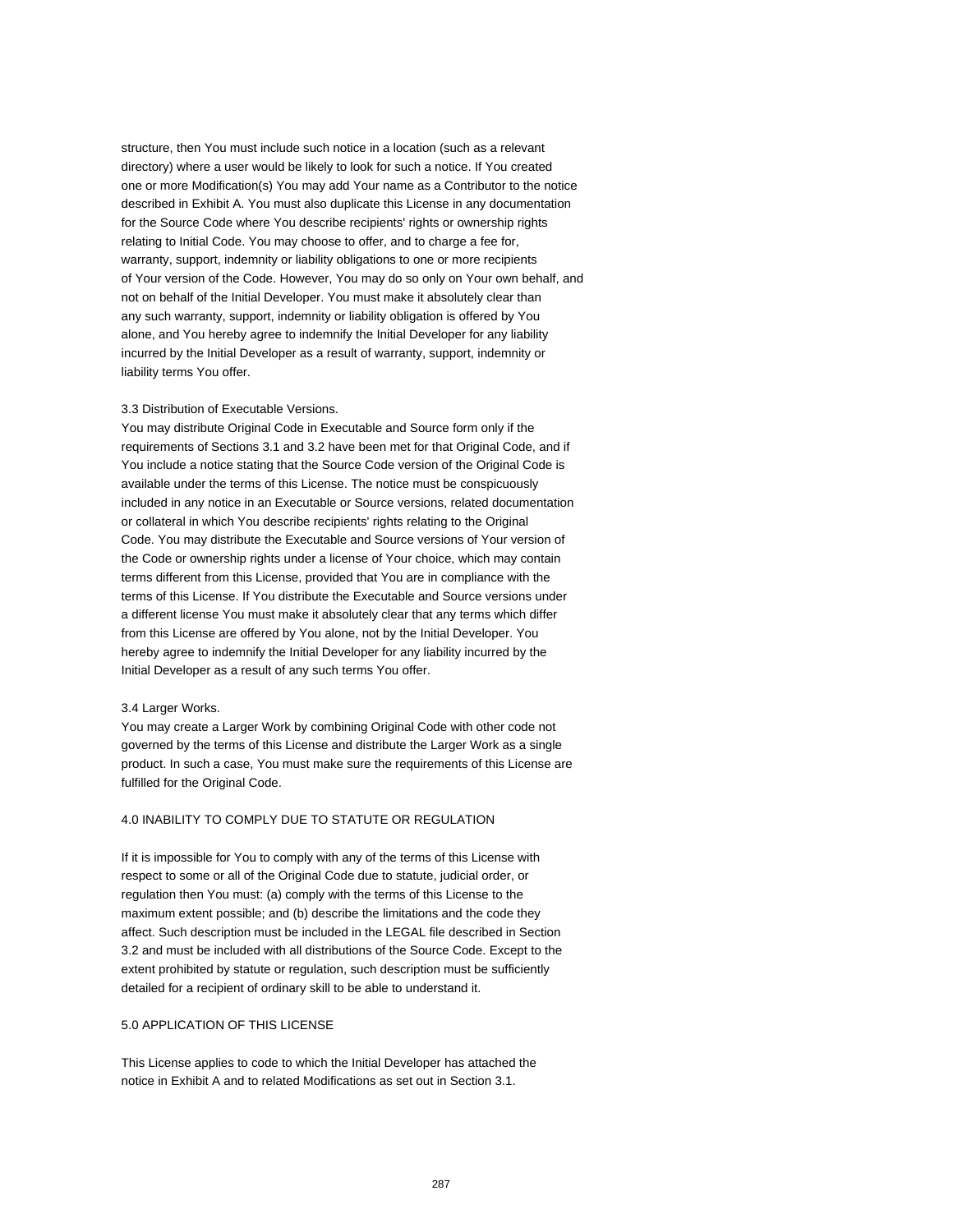### 6.0 VERSIONS OF THE LICENSE

### 6.1 New Versions.

Sun may publish revised and/or new versions of the License from time to time. Each version will be given a distinguishing version number.

### 6.2 Effect of New Versions.

Once Original Code has been published under a particular version of the License, You may always continue to use it under the terms of that version. You may also choose to use such Original Code under the terms of any subsequent version of the License published by Sun. No one other than Sun has the right to modify the terms applicable to Original Code.

### 7.0 DISCLAIMER OF WARRANTY

ORIGINAL CODE IS PROVIDED UNDER THIS LICENSE ON AN "AS IS" BASIS, WITHOUT WARRANTY OF ANY KIND, EITHER EXPRESSED OR IMPLIED, INCLUDING, WITHOUT LIMITATION, WARRANTIES THAT THE ORIGINAL CODE IS FREE OF DEFECTS, MERCHANTABLE, FIT FOR A PARTICULAR PURPOSE OR NON-INFRINGING. THE ENTIRE RISK AS TO THE QUALITY AND PERFORMANCE OF THE ORIGINAL CODE IS WITH YOU. SHOULD ANY ORIGINAL CODE PROVE DEFECTIVE IN ANY RESPECT, YOU (NOT THE INITIAL DEVELOPER) ASSUME THE COST OF ANY NECESSARY SERVICING, REPAIR OR CORRECTION. THIS DISCLAIMER OF WARRANTY CONSTITUTES AN ESSENTIAL PART OF THIS LICENSE. NO USE OF ANY ORIGINAL CODE IS AUTHORIZED HEREUNDER EXCEPT UNDER THIS DISCLAIMER.

## 8.0 TERMINATION

8.1 This License and the rights granted hereunder will terminate automatically if You fail to comply with terms herein and fail to cure such breach within 30 days of becoming aware of the breach. All sublicenses to the Original Code which are properly granted shall survive any termination of this License. Provisions which, by their nature, must remain in effect beyond the termination of this License shall survive.

8.2 In the event of termination under Section 8.1 above, all end user license agreements (excluding distributors and resellers) which have been validly granted by You or any distributor hereunder prior to termination shall survive termination.

## 9.0 LIMIT OF LIABILITY

UNDER NO CIRCUMSTANCES AND UNDER NO LEGAL THEORY, WHETHER TORT (INCLUDING NEGLIGENCE), CONTRACT, OR OTHERWISE, SHALL YOU, THE INITIAL DEVELOPER, ANY OTHER CONTRIBUTOR, OR ANY DISTRIBUTOR OF ORIGINAL CODE, OR ANY SUPPLIER OF ANY OF SUCH PARTIES, BE LIABLE TO ANY PERSON FOR ANY INDIRECT, SPECIAL, INCIDENTAL, OR CONSEQUENTIAL DAMAGES OF ANY CHARACTER INCLUDING, WITHOUT LIMITATION, DAMAGES FOR LOSS OF GOODWILL, WORK STOPPAGE, COMPUTER FAILURE OR MALFUNCTION, OR ANY AND ALL OTHER COMMERCIAL DAMAGES OR LOSSES, EVEN IF SUCH PARTY SHALL HAVE BEEN INFORMED OF THE POSSIBILITY OF SUCH DAMAGES. THIS LIMITATION OF LIABILITY SHALL NOT APPLY TO LIABILITY FOR DEATH OR PERSONAL INJURY RESULTING FROM SUCH PARTY'S NEGLIGENCE TO THE EXTENT APPLICABLE LAW PROHIBITS SUCH LIMITATION. SOME JURISDICTIONS DO NOT ALLOW THE EXCLUSION OR LIMITATION OF INCIDENTAL OR CONSEQUENTIAL DAMAGES, SO THIS EXCLUSION AND LIMITATION MAY NOT APPLY TO YOU.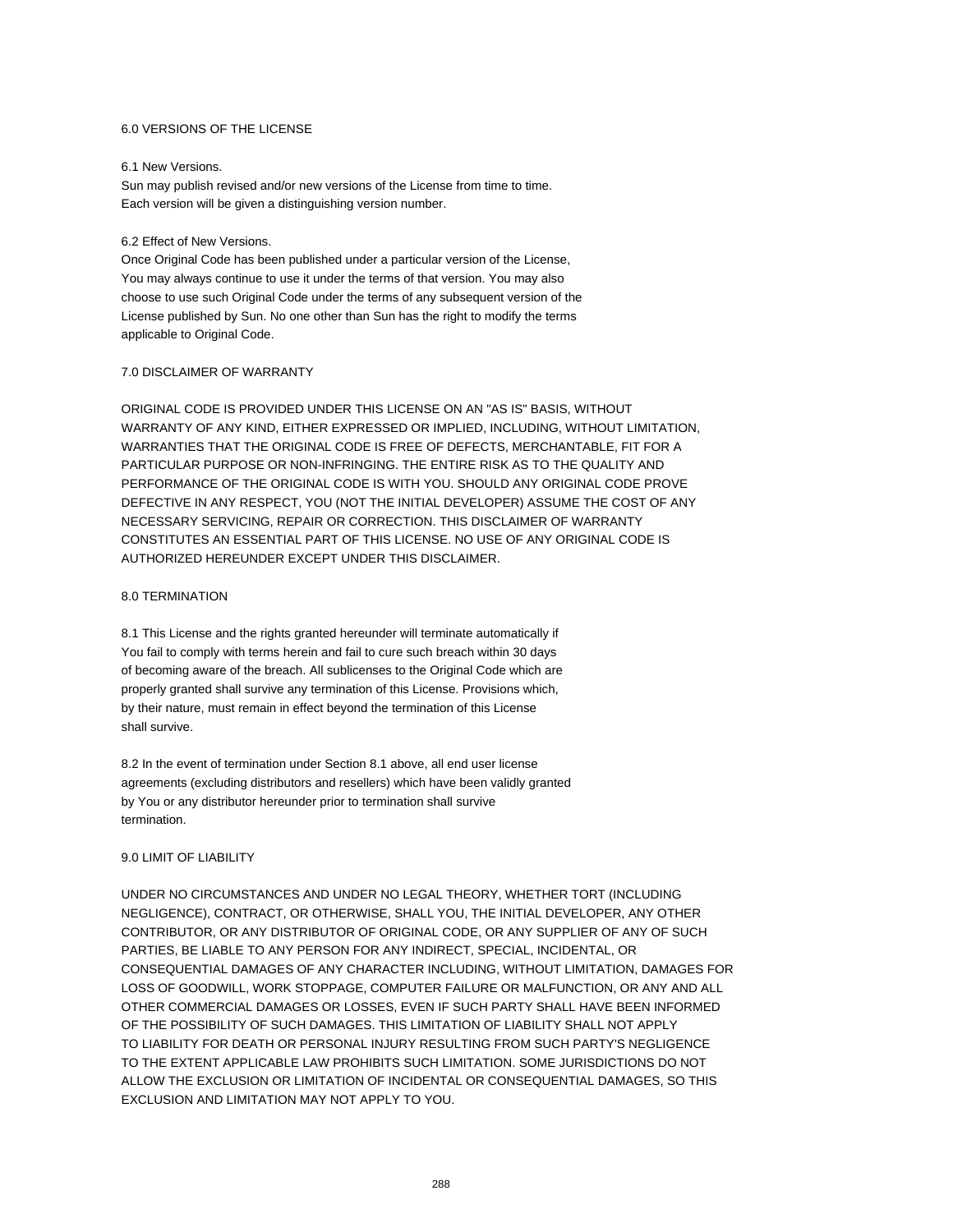### 10.0 U.S. GOVERNMENT END USERS

U.S. Government: If this Software is being acquired by or on behalf of the U.S. Government or by a U.S. Government prime contractor or subcontractor (at any tier), then the Government's rights in the Software and accompanying documentation shall be only as set forth in this license; this is in accordance with 48 C.F.R. 227.7201 through 227.7202-4 (for Department of Defense (DoD) acquisitions) and with 48 C.F.R. 2.101 and 12.212 (for non-DoD acquisitions).

### 11.0 MISCELLANEOUS

This License represents the complete agreement concerning subject matter hereof. If any provision of this License is held to be unenforceable, such provision shall be reformed only to the extent necessary to make it enforceable. This License shall be governed by California law provisions (except to the extent applicable law, if any, provides otherwise), excluding its conflict-of-law provisions. With respect to disputes in which at least one party is a citizen of, or an entity chartered or registered to do business in the United States of America, any litigation relating to this License shall be subject to the jurisdiction of the Federal Courts of the Northern District of California, with venue lying in Santa Clara County, California, with the losing party responsible for costs, including without limitation, court costs and reasonable attorneys' fees and expenses. The application of the United Nations Convention on Contracts for the International Sale of Goods is expressly excluded. Any law or regulation which provides that the language of a contract shall be construed against the drafter shall not apply to this License.

### EXHIBIT A - Sun Standards License

"The contents of this file are subject to the Sun Standards License Version 1.1 (the "License"); You may not use this file except in compliance with the License. You may obtain a copy of the License at \_

Software distributed under the License is distributed on an "AS IS" basis, WITHOUT WARRANTY OF ANY KIND, either express or implied. See the License for the specific language governing rights and limitations under the License.

The Original Code is \_\_\_\_

The Initial Developer of the Original Code is: Sun Microsystems, Inc..

Portions created by: \_

| are Copyright (C): |  |
|--------------------|--|
|--------------------|--|

All Rights Reserved.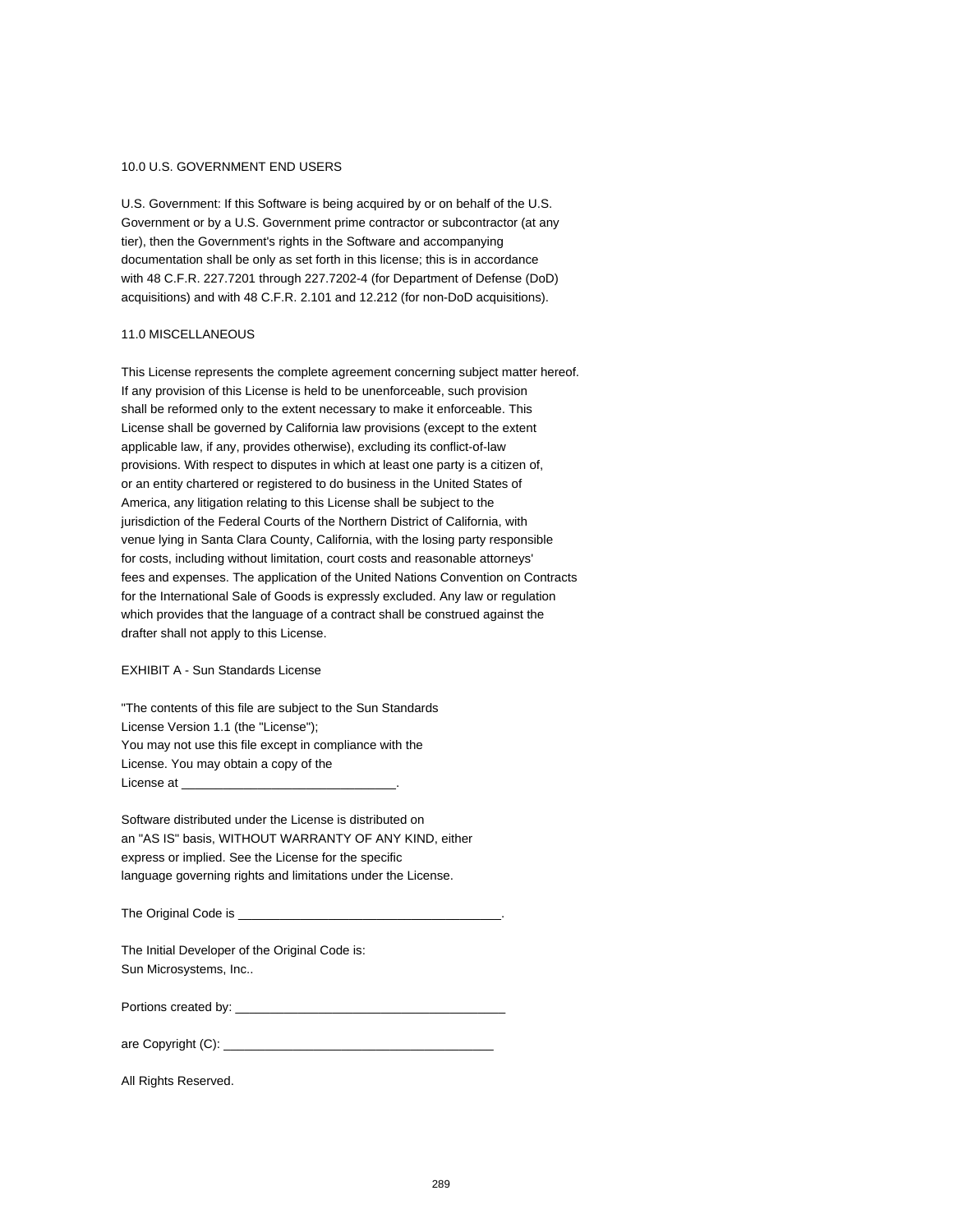Contributor(s):  $\_$ 

EXHIBIT B - Standards

The Standard is defined as the following:

OpenOffice.org XML File Format Specification, located at http://xml.openoffice.org

OpenOffice.org Application Programming Interface Specification, located at http://api.openoffice.org

## **Sun RPC License**

(iputils 20210202)

#### Sun RPC License

===============

Sun RPC is a product of Sun Microsystems, Inc. and is provided for unrestricted use provided that this legend is included on all tape media and as a part of the software program in whole or part. Users may copy or modify Sun RPC without charge, but are not authorized to license or distribute it to anyone else except as part of a product or program developed by the user or with the express written consent of Sun Microsystems, Inc.

SUN RPC IS PROVIDED AS IS WITH NO WARRANTIES OF ANY KIND INCLUDING THE WARRANTIES OF DESIGN, MERCHANTIBILITY AND FITNESS FOR A PARTICULAR PURPOSE, OR ARISING FROM A COURSE OF DEALING, USAGE OR TRADE PRACTICE.

Sun RPC is provided with no support and without any obligation on the part of Sun Microsystems, Inc. to assist in its use, correction, modification or enhancement.

SUN MICROSYSTEMS, INC. SHALL HAVE NO LIABILITY WITH RESPECT TO THE INFRINGEMENT OF COPYRIGHTS, TRADE SECRETS OR ANY PATENTS BY SUN RPC OR ANY PART THEREOF.

In no event will Sun Microsystems, Inc. be liable for any lost revenue or profits or other special, indirect and consequential damages, even if Sun has been advised of the possibility of such damages.

Sun Microsystems, Inc. 2550 Garcia Avenue Mountain View, California 94043

## **The Open SSL License**

(OpenSSL 1.1.1k, OpenSSL 1.1.1n)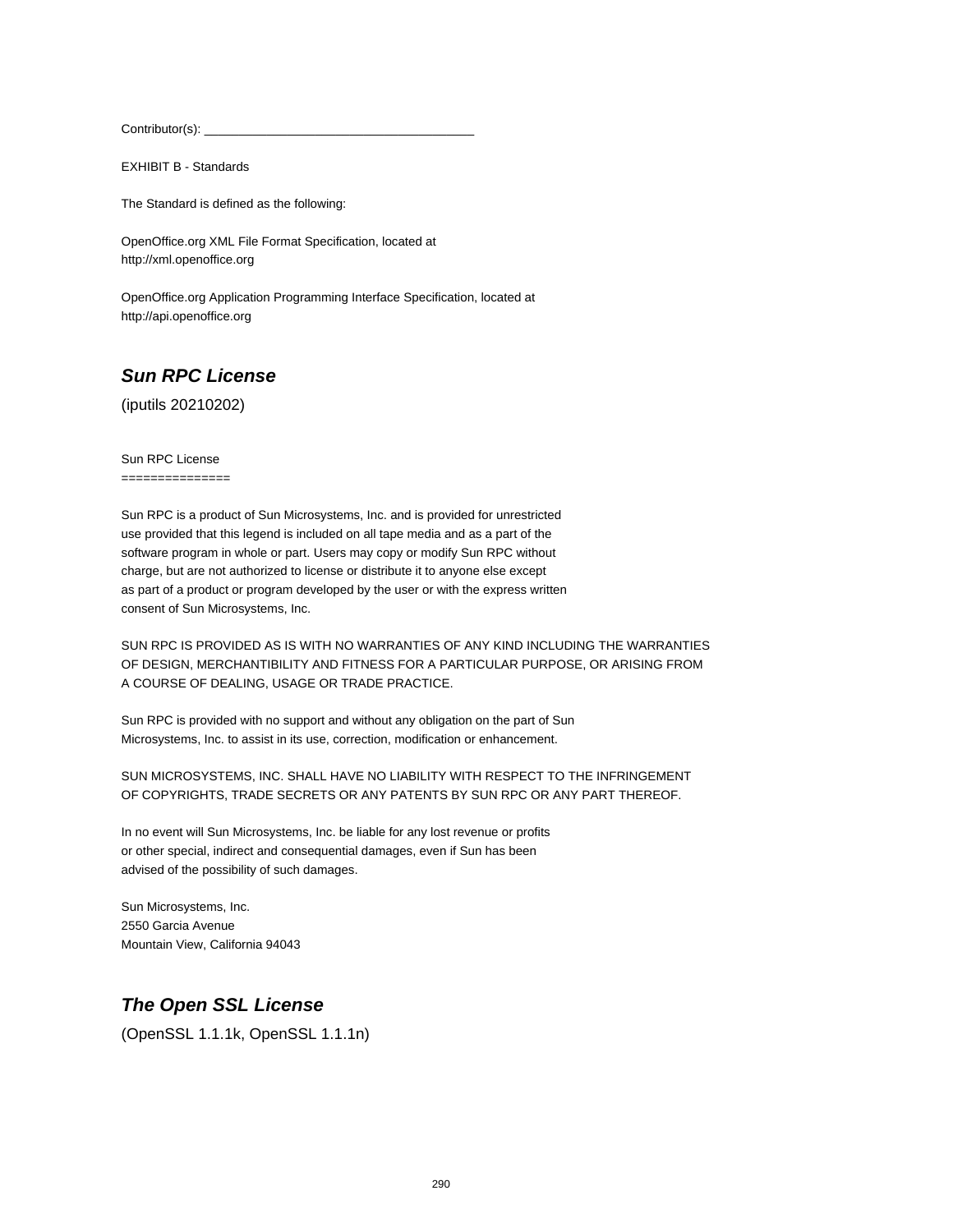### OpenSSL

=======

Copyright (c) 1998-2000 The OpenSSL Project. All rights reserved. -----------------------------------------------------------------

Redistribution and use in source and binary forms, with or without modification, are permitted provided that the following conditions are met:

1. Redistributions of source code must retain the above copyright notice, this list of conditions and the following disclaimer.

2. Redistributions in binary form must reproduce the above copyright notice, this list of conditions and the following disclaimer in the documentation and/or other materials provided with the distribution.

3. All advertising materials mentioning features or use of this software must display the following acknowledgment: This product includes software developed by the OpenSSL Project for use in the OpenSSL Toolkit. (http://www.openssl.org)

4. The names "OpenSSL Toolkit" and "OpenSSL Project" must not be used to endorse or promote products derived from this software without prior written permission. For written permission, please contact openssl-core@openssl.org

5. Products derived from this software may not be called "OpenSSL" nor may "OpenSSL" appear in their names without prior written permission of the OpenSSL Project.

6. Redistributions of any form whatsoever must retain the following acknowledgment: "This product includes software developed by the OpenSSL Project for use in the OpenSSL Toolkit (http://www.openssl.org)"

THIS SOFTWARE IS PROVIDED BY THE OpenSSL PROJECT ``AS IS'' AND ANY EXPRESSED OR IMPLIED WARRANTIES, INCLUDING, BUT NOT LIMITED TO, THE IMPLIED WARRANTIES OF MERCHANTABILITY AND FITNESS FOR A PARTICULAR PURPOSE ARE DISCLAIMED. IN NO EVENT SHALL THE OpenSSL PROJECT OR ITS CONTRIBUTORS BE LIABLE FOR ANY DIRECT, INDIRECT, INCIDENTAL, SPECIAL, EXEMPLARY, OR CONSEQUENTIAL DAMAGES (INCLUDING, BUT NOT LIMITED TO, PROCUREMENT OF SUBSTITUTE GOODS OR SERVICES; LOSS OF USE, DATA, OR PROFITS; OR BUSINESS INTERRUPTION) HOWEVER CAUSED AND ON ANY THEORY OF LIABILITY, WHETHER IN CONTRACT, STRICT LIABILITY, OR TORT (INCLUDING NEGLIGENCE OR OTHERWISE) ARISING IN ANY WAY OUT OF THE USE OF THIS SOFTWARE, EVEN IF ADVISED OF THE POSSIBILITY OF SUCH DAMAGE. This product includes cryptographic software written by Eric Young (eay@cryptsoft.com). This product includes software written by Tim Hudson (tjh@cryptsoft.com).

# **Unicode Character Database Terms Of Use**

(fontconfig 2.13.1)

UCD Terms of Use ================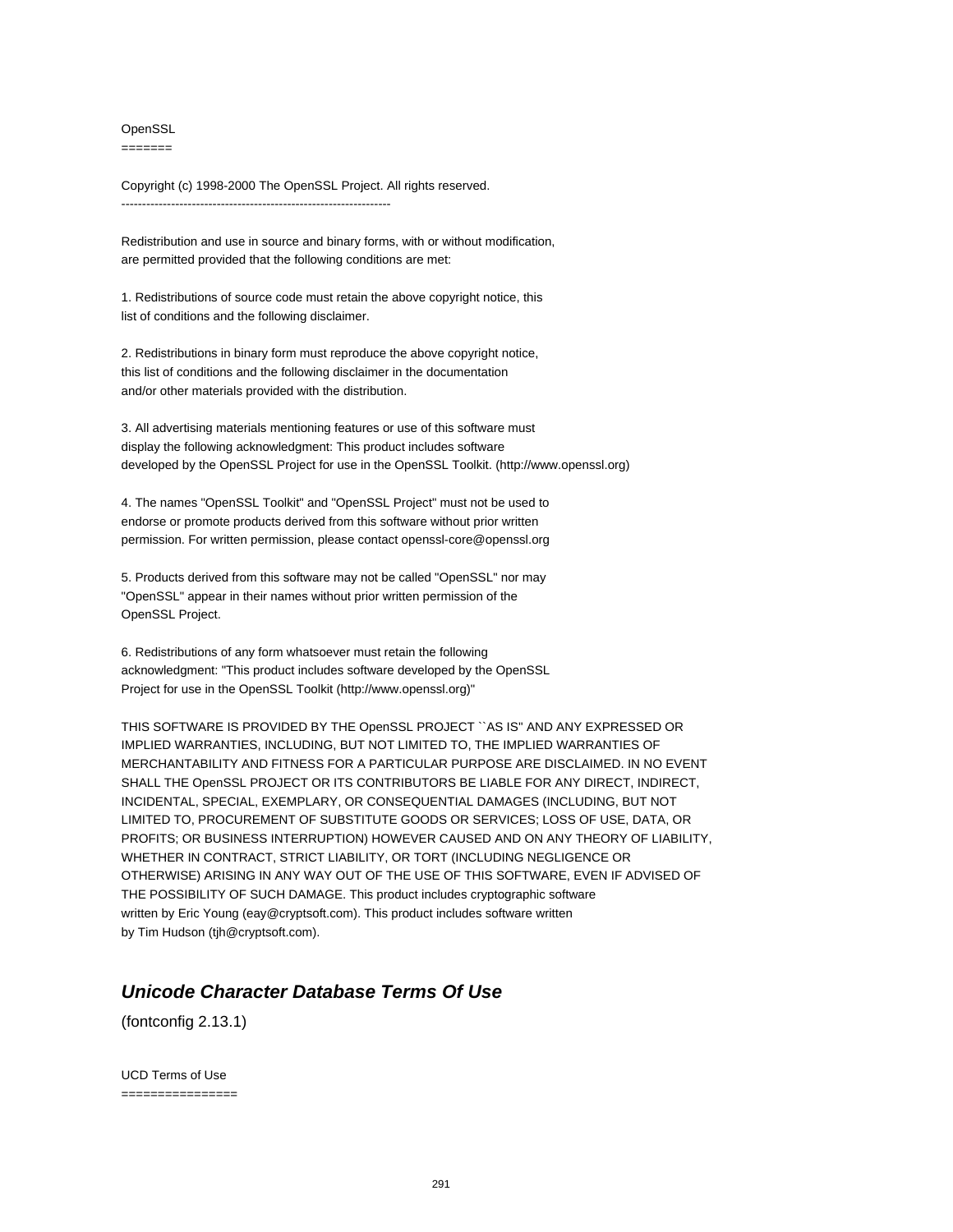#### Disclaimer

The Unicode Character Database is provided as is by Unicode, Inc. No claims are made as to fitness for any particular purpose. No warranties of any kind are expressed or implied. The recipient agrees to determine applicability of information provided. If this file has been purchased on magnetic or optical media from Unicode, Inc., the sole remedy for any claim will be exchange of defective media within 90 days of receipt.

This disclaimer is applicable for all other data files accompanying the Unicode Character Database, some of which have been compiled by the Unicode Consortium, and some of which have been supplied by other sources.

Limitations on Rights to Redistribute This Data

Recipient is granted the right to make copies in any form for internal distribution and to freely use the information supplied in the creation of products supporting the UnicodeTM Standard. The files in the Unicode Character Database can be redistributed to third parties or other organizations (whether for profit or not) as long as this notice and the disclaimer notice are retained. Information can be extracted from these files and used in documentation or programs, as long as there is an accompanying notice indicating the source.

### **University of Cambridge Software License**

(libc6-dev 2.31, Locales 2.31)

University of Cambridge Software License

========================================

Permission is granted to anyone to use this software for any purpose on any computer system, and to redistribute it freely, subject to the following restrictions:

1. This software is distributed in the hope that it will be useful, but WITHOUT ANY WARRANTY; without even the implied warranty of MERCHANTABILITY or FITNESS FOR A PARTICULAR PURPOSE.

2. The origin of this software must not be misrepresented, either by explicit claim or by omission.

3. Altered versions must be plainly marked as such, and must not be misrepresented as being the original software.

## **Vim License**

(Vim v8.2.2434)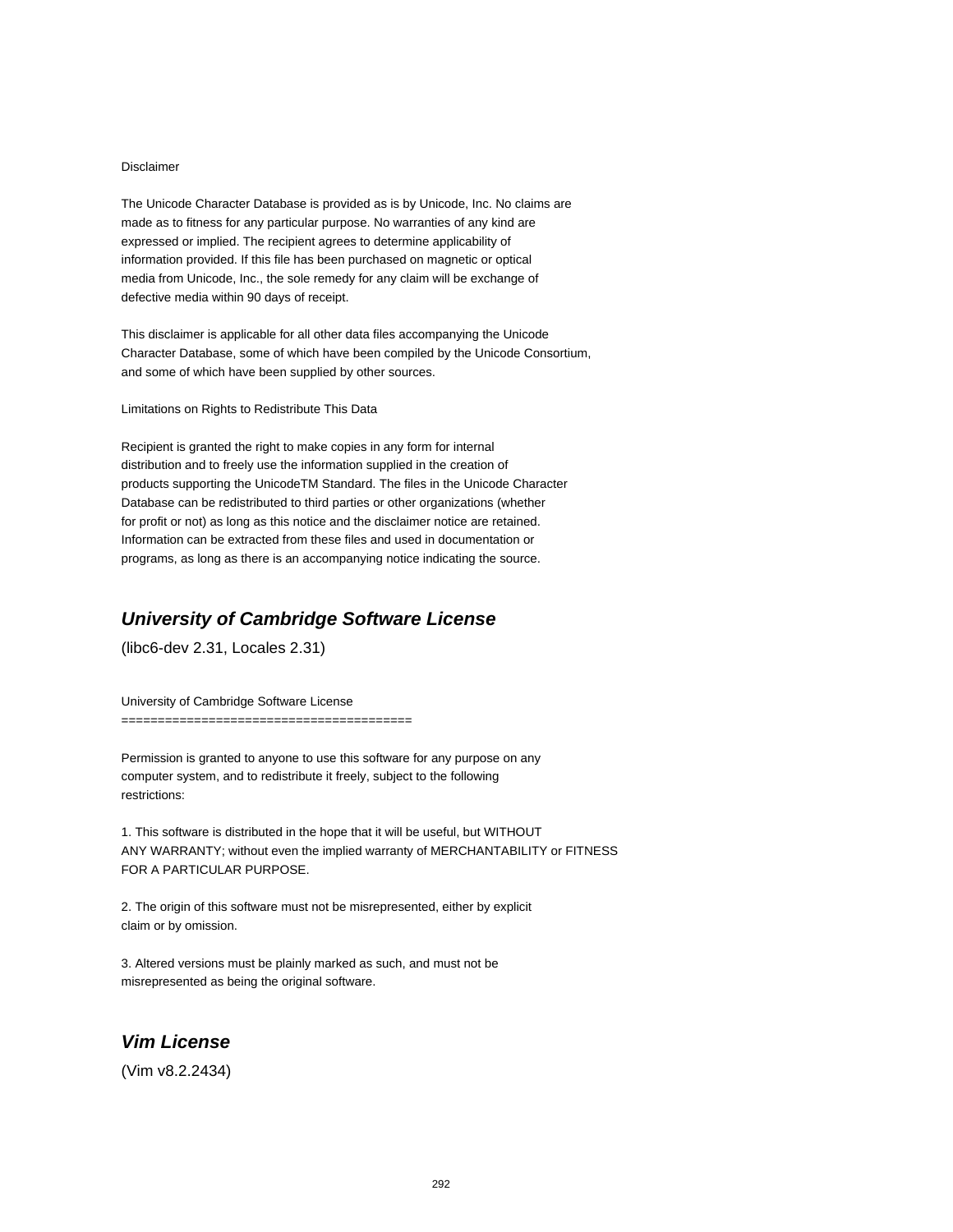#### VIM LICENSE

===========

I. There are no restrictions on distributing unmodified copies of Vim except that they must include this license text. You can also distribute unmodified parts of Vim, likewise unrestricted except that they must include this license text. You are also allowed to include executables that you made from the unmodified Vim sources, plus your own usage examples and Vim scripts.

II. It is allowed to distribute a modified (or extended) version of Vim, including executables and/or source code, when the following four conditions are met:

1. This license text must be included unmodified.

2. The modified Vim must be distributed in one of the following five ways:

a. If you make changes to Vim yourself, you must clearly describe in the distribution how to contact you. When the maintainer asks you (in any way) for a copy of the modified Vim you distributed, you must make your changes, including source code, available to the maintainer without fee. The maintainer reserves the right to include your changes in the official version of Vim. What the maintainer will do with your changes and under what license they will be distributed is negotiable. If there has been no negotiation then this license, or a later version, also applies to your changes. The current maintainer is Bram Moolenaar {Bram@vim.org}. If this changes it will be announced in appropriate places (most likely vim.sf.net, www.vim.org and/or comp.editors). When it is completely impossible to contact the maintainer, the obligation to send him your changes ceases. Once the maintainer has confirmed that he has received your changes they will not have to be sent again.

b. If you have received a modified Vim that was distributed as mentioned under a) you are allowed to further distribute it unmodified, as mentioned at I). If you make additional changes the text under a) applies to those changes.

c. Provide all the changes, including source code, with every copy of the modified Vim you distribute. This may be done in the form of a context diff. You can choose what license to use for new code you add. The changes and their license must not restrict others from making their own changes to the official version of Vim.

d. When you have a modified Vim which includes changes as mentioned under c), you can distribute it without the source code for the changes if the following three conditions are met:

- The license that applies to the changes permits you to distribute the changes to the Vim maintainer without fee or restriction, and permits the Vim maintainer to include the changes in the official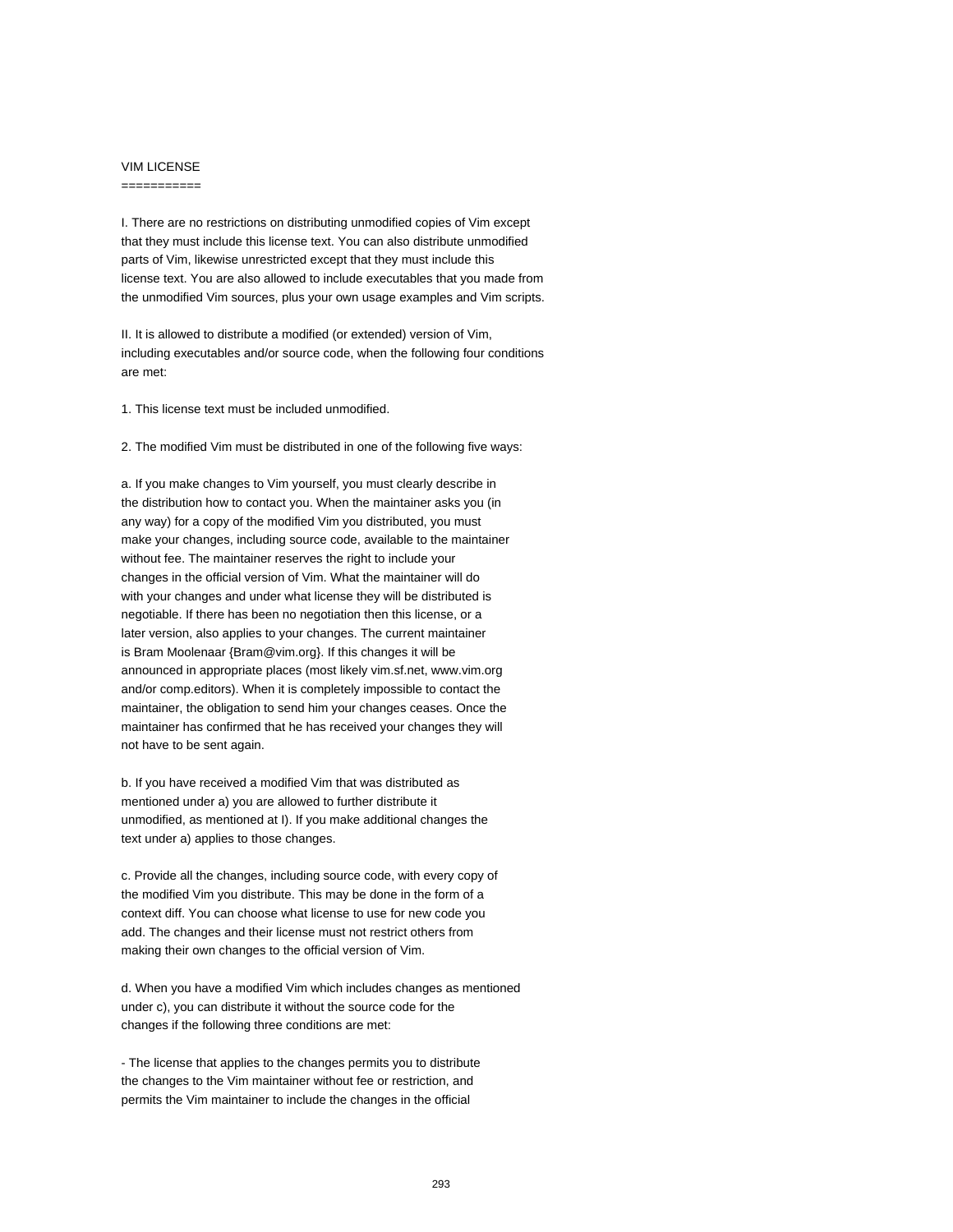version of Vim without fee or restriction.

- You keep the changes for at least three years after last distributing the corresponding modified Vim. When the maintainer or someone who you distributed the modified Vim to asks you (in any way) for the changes within this period, you must make them available to him.

- You clearly describe in the distribution how to contact you. This contact information must remain valid for at least three years after last distributing the corresponding modified Vim, or as long as possible.

e. When the GNU General Public License (GPL) applies to the changes, you can distribute the modified Vim under the GNU GPL version 2 or any later version.

3. A message must be added, at least in the output of the ":version" command and in the intro screen, such that the user of the modified Vim is able to see that it was modified. When distributing as mentioned under 2)e) adding the message is only required for as far as this does not conflict with the license used for the changes.

4. The contact information as required under 2)a) and 2)d) must not be removed or changed, except that the person himself can make corrections.

III. If you distribute a modified version of Vim, you are encouraged to use the Vim license for your changes and make them available to the maintainer, including the source code. The preferred way to do this is by e-mail or by uploading the files to a server and e-mailing the URL. If the number of changes is small (e.g., a modified Makefile) e-mailing a context diff will do. The e-mail address to be used is {maintainer@vim.org}

IV. It is not allowed to remove this license from the distribution of the Vim sources, parts of it or from a modified version. You may use this license for previous Vim releases instead of the license that they came with, at your option.

### **X11 License**

(libice6 1.0.10, libsm6 1.2.3, libx11-data 1.7.2, libxau6 1.0.9, libxau6 1.7.2, libxext6 1.3.3, libxmu6 1.1.2, libxpm4 3.5.12, libxt6 1.2.0, ncurses 6.2+20201114, ncurses-bin 6.2+20201114, x11-common 7.7+22, xdm 1.0.13)

X11 License

===========

Copyright (C) 1996 X Consortium

Permission is hereby granted, free of charge, to any person obtaining a copy of this software and associated documentation files (the "Software"), to deal in the Software without restriction, including without limitation the rights to use,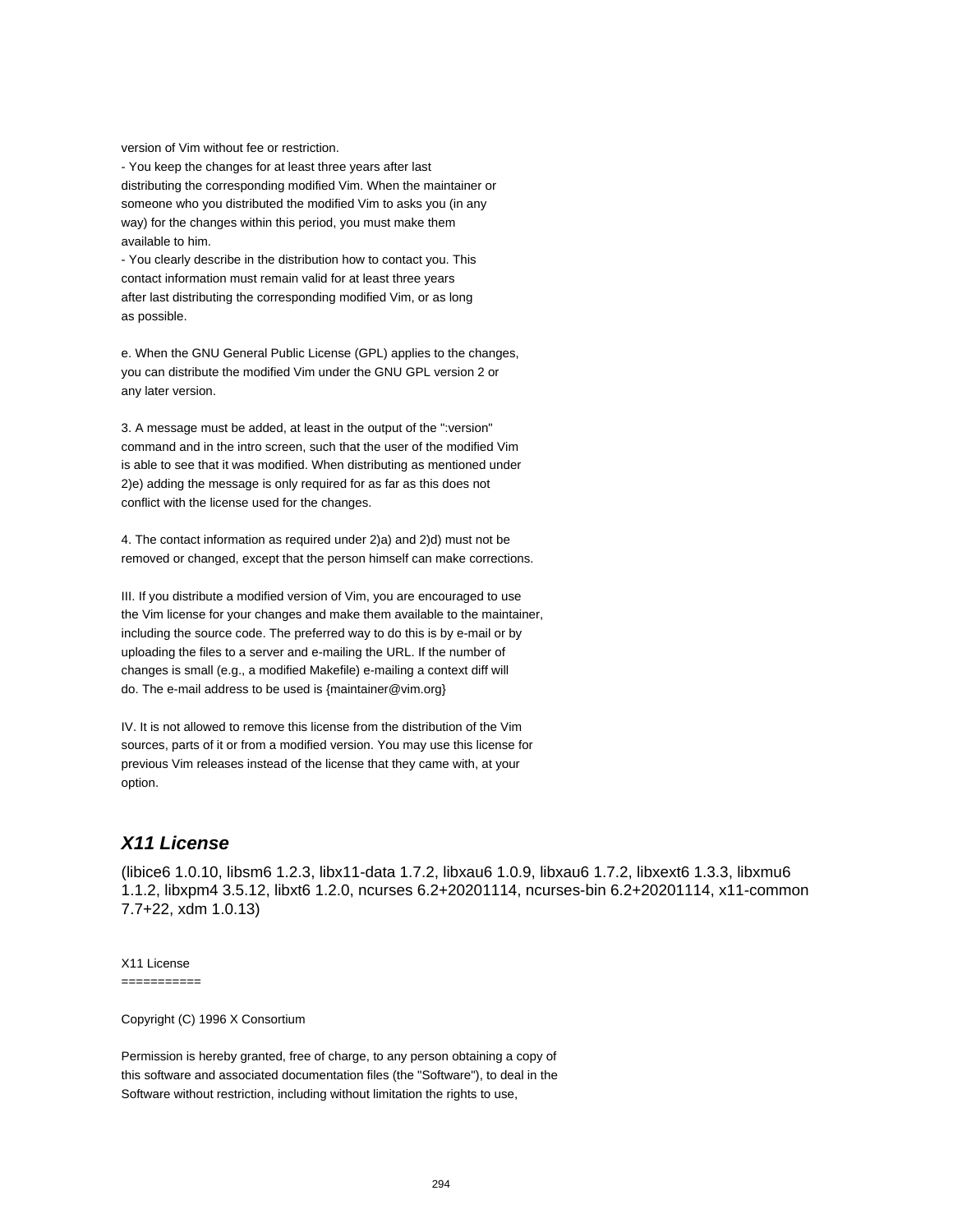copy, modify, merge, publish, distribute, sublicense, and/or sell copies of the Software, and to permit persons to whom the Software is furnished to do so, subject to the following conditions:

The above copyright notice and this permission notice shall be included in all copies or substantial portions of the Software.

THE SOFTWARE IS PROVIDED "AS IS", WITHOUT WARRANTY OF ANY KIND, EXPRESS OR IMPLIED, INCLUDING BUT NOT LIMITED TO THE WARRANTIES OF MERCHANTABILITY, FITNESS FOR A PARTICULAR PURPOSE AND NONINFRINGEMENT. IN NO EVENT SHALL THE X CONSORTIUM BE LIABLE FOR ANY CLAIM, DAMAGES OR OTHER LIABILITY, WHETHER IN AN ACTION OF CONTRACT, TORT OR OTHERWISE, ARISING FROM, OUT OF OR IN CONNECTION WITH THE SOFTWARE OR THE USE OR OTHER DEALINGS IN THE SOFTWARE.

Except as contained in this notice, the name of the X Consortium shall not be used in advertising or otherwise to promote the sale, use or other dealings in this Software without prior written authorization from the X Consortium.

X Window System is a trademark of X Consortium, Inc.

## **Xmlproc License**

(reportbug 7.10.3+deb11u1, xdm 1.0.13)

xmlproc License

===============

Permission to use, copy, modify, and distribute this software and its documentation for any purpose and without fee is hereby granted, provided that the above copyright notice appear in all copies and that modified copies are clearly marked as such.

LARS MARIUS GARSHOL DISCLAIMS ALL WARRANTIES WITH REGARD TO THIS SOFTWARE, INCLUDING ALL IMPLIED WARRANTIES OF MERCHANTABILITY AND FITNESS, IN NO EVENT SHALL LARS MARIUS GARSHOL BE LIABLE FOR ANY SPECIAL, INDIRECT OR CONSEQUENTIAL DAMAGES OR ANY DAMAGES WHATSOEVER RESULTING FROM LOSS OF USE, DATA OR PROFITS, WHETHER IN AN ACTION OF CONTRACT, NEGLIGENCE OR OTHER TORTIOUS ACTION, ARISING OUT OF OR IN CONNECTION WITH THE USE OR PERFORMANCE OF THIS SOFTWARE.

### **[base] Historical Permission Notice and Disclaimer (base license)**

(libx11-data 1.7.2, libxau6 1.7.2)

Historical Permission Notice and Disclaimer

===========================================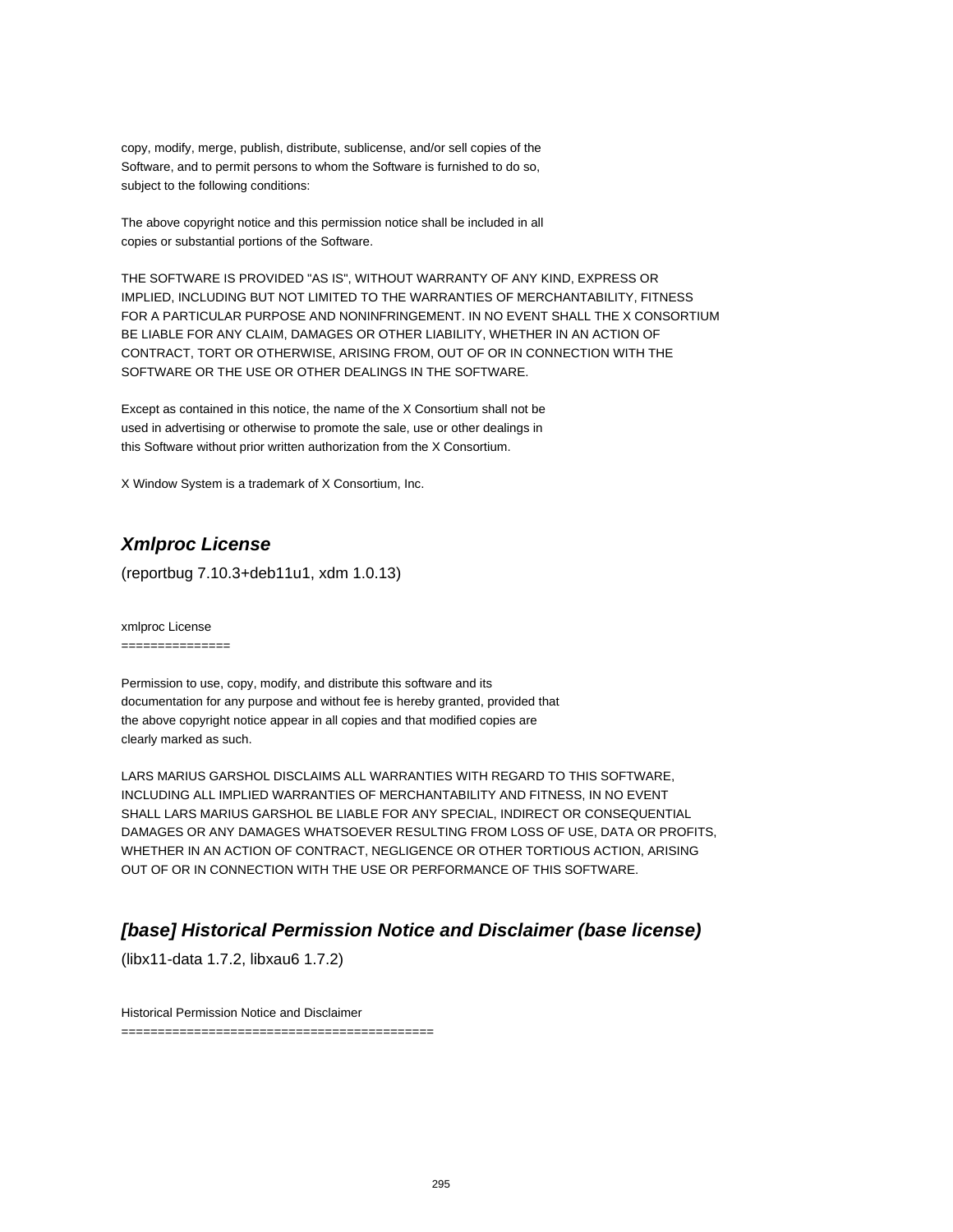Permission to use, copy, modify and distribute this software and its documentation for any purpose and without fee is hereby granted, provided that the above copyright notice appear in all copies, and that both the copyright notice and this permission notice appear in supporting documentation, and that the name of copyright holder or related entities not be used in advertising or publicity pertaining to distribution of the software without specific, written prior permission. Copyright holder makes no representations about the suitability of this software for any purpose. It is provided "as is" without express or implied warranty.

DISCLAIMS ALL WARRANTIES WITH REGARD TO THIS SOFTWARE, INCLUDING ALL IMPLIED WARRANTIES OF MERCHANTABILITY AND FITNESS. IN NO EVENT SHALL BE LIABLE FOR ANY SPECIAL, INDIRECT OR CONSEQUENTIAL DAMAGES OR ANY DAMAGES WHATSOEVER RESULTING FROM LOSS OF USE, DATA OR PROFITS, WHETHER IN AN ACTION OF CONTRACT, NEGLIGENCE OR OTHER TORTIOUS ACTION, ARISING OUT OF OR IN CONNECTION WITH THE USE OR PERFORMANCE OF THIS SOFTWARE.]

### **curl License**

(curl 7.74.0, libxt6 1.2.0)

Curl License

============

Copyright (c) 1996 - 2015, Daniel Stenberg, .

All rights reserved.

Permission to use, copy, modify, and distribute this software for any purpose with or without fee is hereby granted, provided that the above copyright notice and this permission notice appear in all copies.

THE SOFTWARE IS PROVIDED "AS IS", WITHOUT WARRANTY OF ANY KIND, EXPRESS OR IMPLIED, INCLUDING BUT NOT LIMITED TO THE WARRANTIES OF MERCHANTABILITY, FITNESS FOR A PARTICULAR PURPOSE AND NONINFRINGEMENT OF THIRD PARTY RIGHTS. IN NO EVENT SHALL THE AUTHORS OR COPYRIGHT HOLDERS BE LIABLE FOR ANY CLAIM, DAMAGES OR OTHER LIABILITY, WHETHER IN AN ACTION OF CONTRACT, TORT OR OTHERWISE, ARISING FROM, OUT OF OR IN CONNECTION WITH THE SOFTWARE OR THE USE OR OTHER DEALINGS IN THE SOFTWARE.

Except as contained in this notice, the name of a copyright holder shall not be used in advertising or otherwise to promote the sale, use or other dealings in this Software without prior written authorization of the copyright holder.

# **libxml2 License**

(libx11-data 1.7.2, libxau6 1.7.2, x11-common 7.7+22)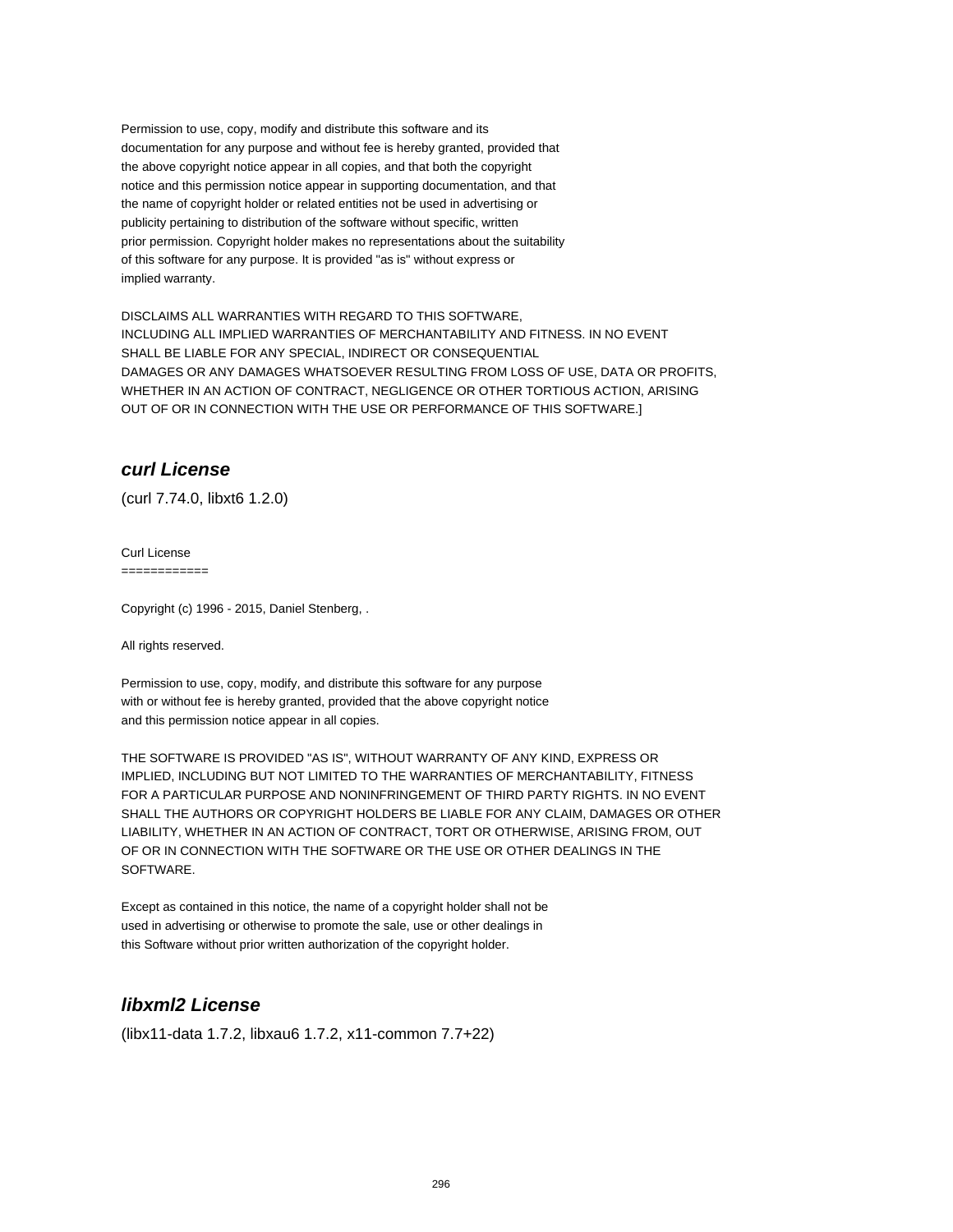### libxml2 License

===============

Except where otherwise noted in the source code (e.g. the files hash.c, list.c and the trio files, which are covered by a similar licence but with different Copyright notices) all the files are:

Copyright (C) 1998-2003 Daniel Veillard. All Rights Reserved.

Permission is hereby granted, free of charge, to any person obtaining a copy of this software and associated documentation files (the "Software"), to deal in the Software without restriction, including without limitation the rights to use, copy, modify, merge, publish, distribute, sublicense, and/or sell copies of the Software, and to permit persons to whom the Software is furnished to do so, subject to the following conditions:

The above copyright notice and this permission notice shall be included in all copies or substantial portions of the Software.

THE SOFTWARE IS PROVIDED "AS IS", WITHOUT WARRANTY OF ANY KIND, EXPRESS OR IMPLIED, INCLUDING BUT NOT LIMITED TO THE WARRANTIES OF MERCHANTABILITY, FITNESS FOR A PARTICULAR PURPOSE AND NONINFRINGEMENT. IN NO EVENT SHALL THE DANIEL VEILLARD BE LIABLE FOR ANY CLAIM, DAMAGES OR OTHER LIABILITY, WHETHER IN AN ACTION OF CONTRACT, TORT OR OTHERWISE, ARISING FROM, OUT OF OR IN CONNECTION WITH THE SOFTWARE OR THE USE OR OTHER DEALINGS IN THE SOFTWARE.

Except as contained in this notice, the name of Daniel Veillard shall not be used in advertising or otherwise to promote the sale, use or other dealings in this Software without prior written authorization from him.

### **zlib License**

(libjpeg 2.0.6, zlib 1.2.11)

The zlib/libpng License

=======================

Copyright (c)

This software is provided 'as-is', without any express or implied warranty. In no event will the authors be held liable for any damages arising from the use of this software.

Permission is granted to anyone to use this software for any purpose, including commercial applications, and to alter it and redistribute it freely, subject to the following restrictions:

1. The origin of this software must not be misrepresented; you must not claim that you wrote the original software. If you use this software in a product, an acknowledgment in the product documentation would be appreciated but is not required.